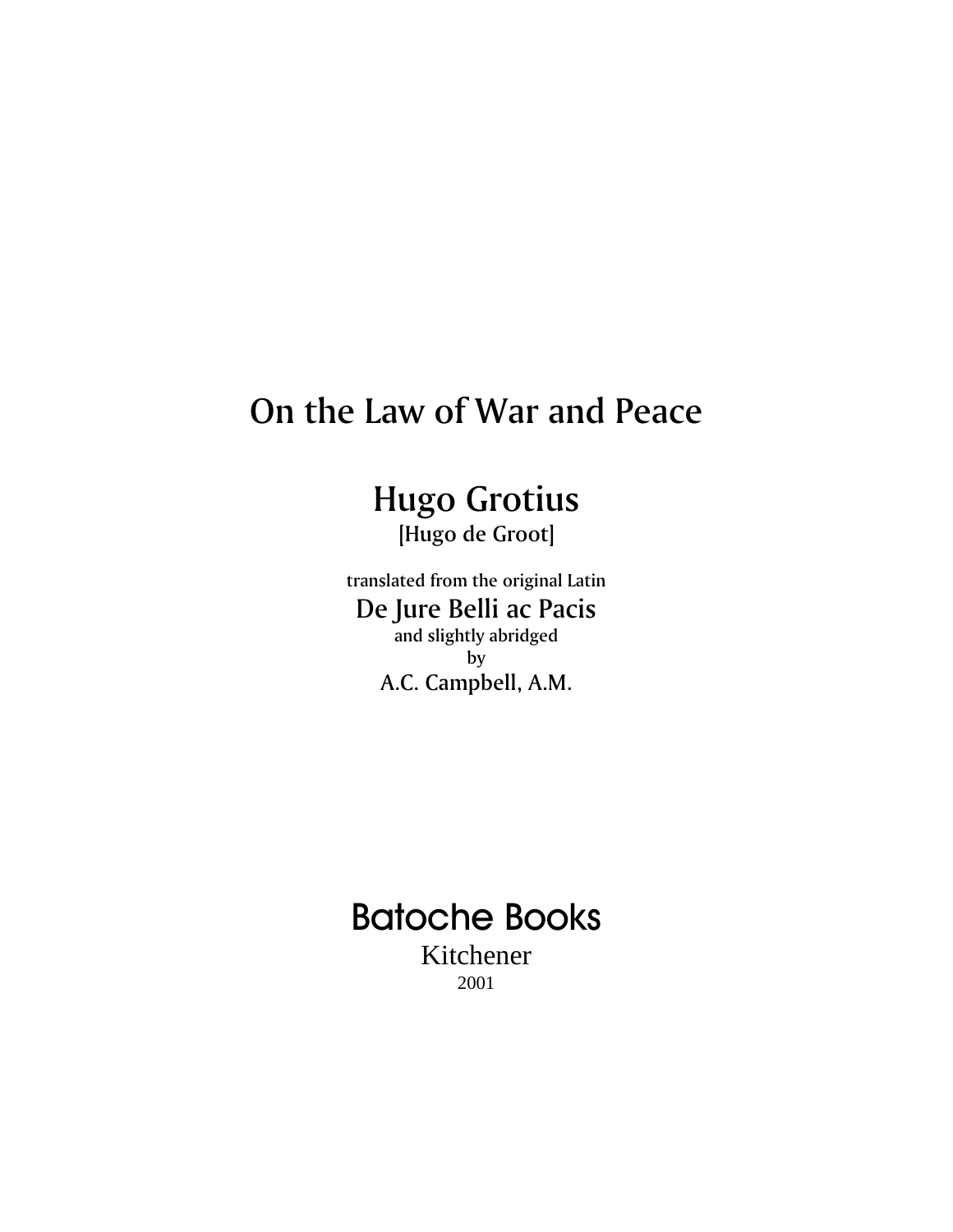Batoche Books 52 Eby Street South Kitchener, Ontario N2G 3L1 Canada email: batoche@gto.net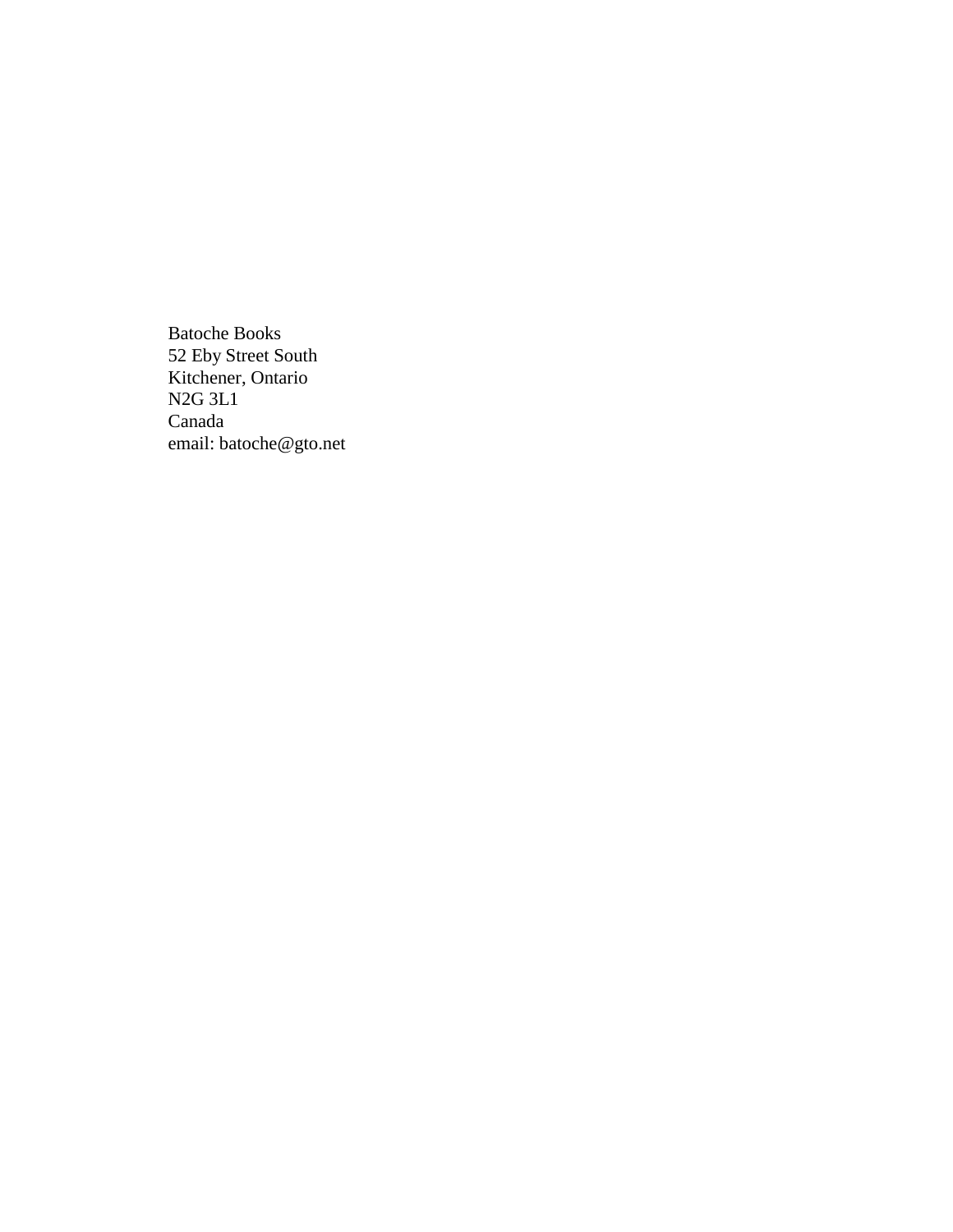## Table of Contents

| Chapter 3: The Division of War Into Public and Private and the Nature of Sovereign Power. |
|-------------------------------------------------------------------------------------------|
| 42                                                                                        |
|                                                                                           |
| Book II                                                                                   |
|                                                                                           |
|                                                                                           |
|                                                                                           |
| Chapter 4: Title to Desert Lands by Occupancy, Possession, and Prescription. 94           |
|                                                                                           |
|                                                                                           |
|                                                                                           |
|                                                                                           |
| Chapter 15: On Treaties and on Engagements Made by Delegates Exceeding their Power.       |
| 132                                                                                       |
| 140                                                                                       |
| Chapter 17: On Damages Occasioned by Injury and the Obligation to Repair Them.            |
| 157                                                                                       |
|                                                                                           |
|                                                                                           |
|                                                                                           |
|                                                                                           |
|                                                                                           |
|                                                                                           |
| Chapter 24: Precautions Against Rashly Engaging in War, Even Upon Just Grounds.           |
| 239                                                                                       |
|                                                                                           |
|                                                                                           |
|                                                                                           |
|                                                                                           |
| Chapter 2: In What Manner the Law of Nations Renders the Property of Subjects             |
| Answerable for the Debts of Sovereigns. The Nature of Reprisals.  266                     |
| Chapter 3: On Just or Solemn War According to the Law of Nations on Declarations of       |
|                                                                                           |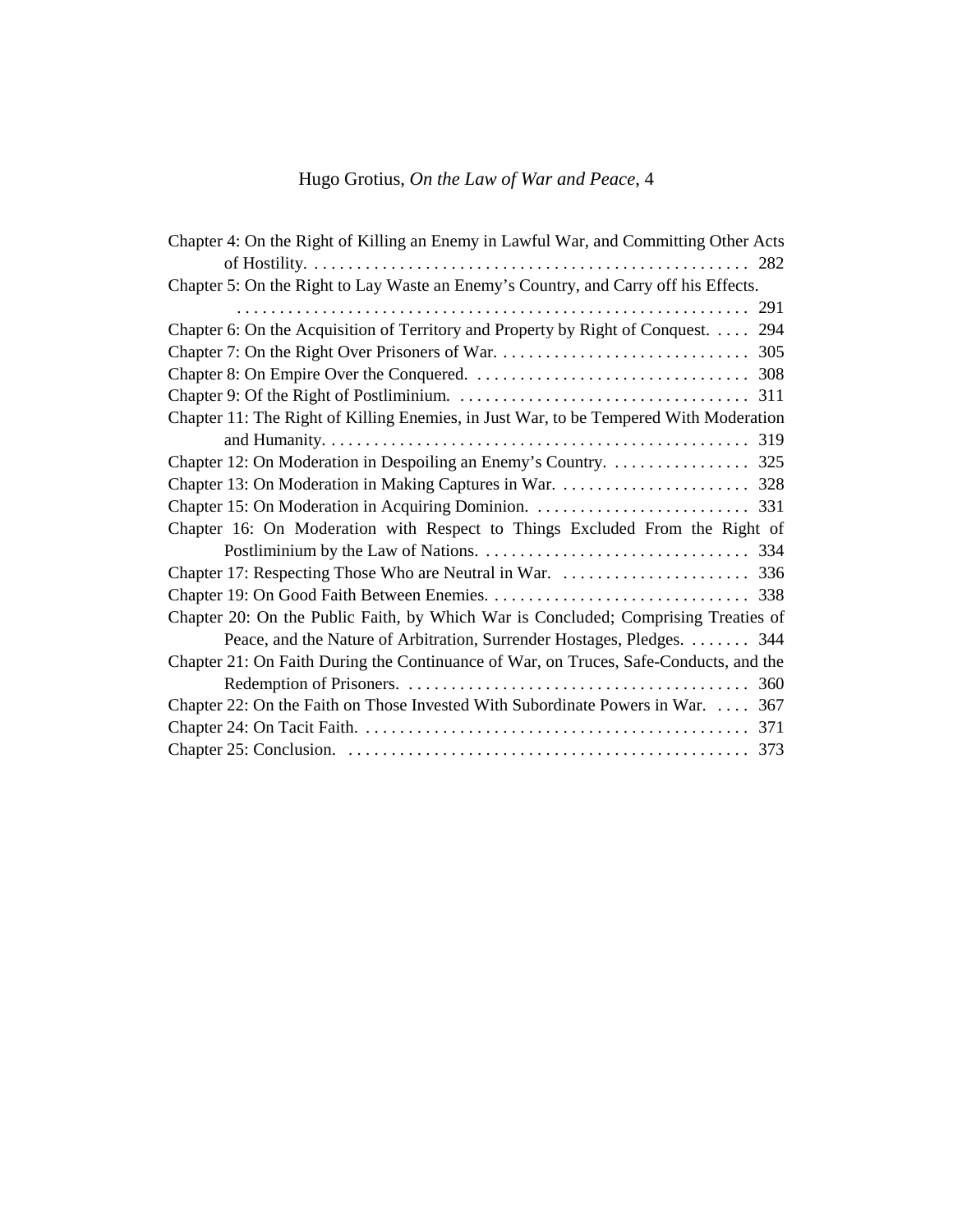<span id="page-4-0"></span>Book I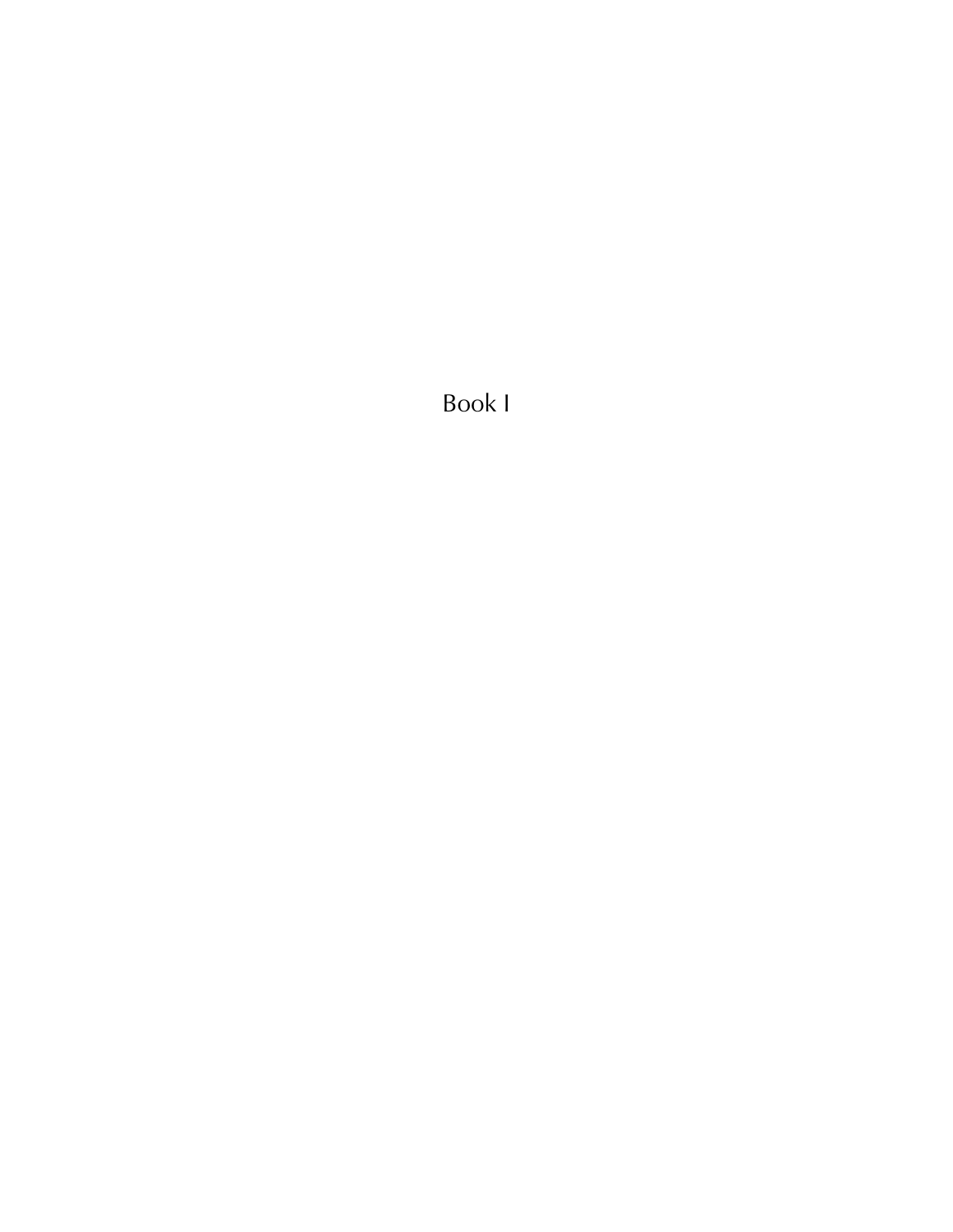## Chapter 1: On War and Right.

<span id="page-5-0"></span>I. The disputes arising among those who are held together by no common bond of civil laws to decide their dissensions, like the ancient Patriarchs, who formed no national community, or the numerous, unconnected communities, whether under the direction of individuals, or kings, or persons invested with Sovereign power, as the leading men in an aristocracy, and the body of the people in a republican government; the disputes, arising among any of these, all bear a relation to the circumstances of war or peace. But because war is undertaken for the sake of peace, and there is no dispute, which may not give rise to war, it will be proper to treat all such quarrels, as commonly happen, between nations, as an article in the rights of war: and then war itself will lead us to peace, as to its proper end.

II. In treating of the rights of war, the first point, that we have to consider, is, what is war, which is the subject of our inquiry, and what is the right, which we seek to establish. Cicero styled war a contention by force. But the practice has prevailed to indicate by that name, not an immediate action, but a state of affairs; so that war is the state of contending parties, considered as such. This definition, by its general extent, comprises those wars of every description, that will form the subject of the present treatise. Nor are single combats excluded from this definition. For, as they are in reality more ancient than public wars, and undoubtedly, of the same nature, they may therefore properly be comprehended under one and the same name. This agrees very well with the true derivation of the word. For the Latin word, *Bellum*, war, comes from the old word, *Duellum*, a duel, as *Bonus* from *Duonus*, and *Bis* from *Duis*. Now *Duellum* was derived from *Duo*; and thereby implied a difference between two persons, in the same sense as we term peace, unity, from *Unitas*, for a contrary reason. So the Greek word, πολεμος, commonly used to signify war, expresses in its original, an idea of multitude. The ancient Greeks likewise called it  $\lambda$  on, which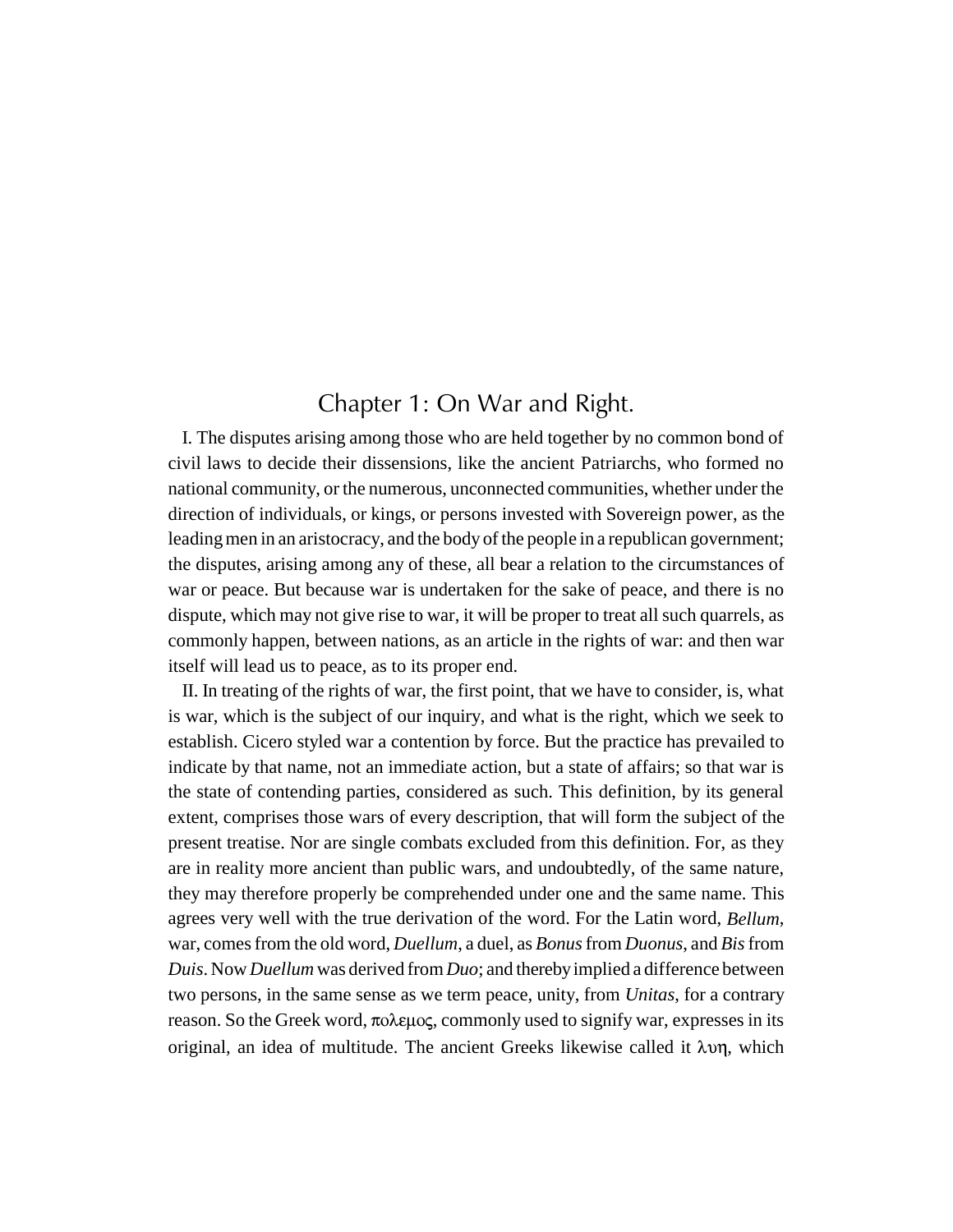imports a disunion of minds; just as by the term  $\delta \nu \eta$ , they meant the dissolution of the parts of the body. Nor does the use of the word, war, contradict this larger acceptation of it. For though some times it is only applied to the quarrels of states, yet that is no objection, as it is evident that a general name is often applied to some particular object, entitled to peculiar distinction. Justice is not included in the definition of war, because the very point to be decided is, whether any war be just, and what war may be so called. Therefore we must make a distinction between war itself, and the justice of it.

III. As the Rights of War is the title, by which this treatise is distinguished, the first inquiry, as it has been already observed, is, whether any war be just, and, in the next place, what constitutes the justice of that war. For, in this place, right signifies nothing more than what is just, and that, more in a negative than a positive sense; so that right is that, which is not unjust. Now any thing is unjust, which is repugnant to the nature of society, established among rational creatures. Thus for instance, to deprive another of what belongs to him, merely for one's own advantage, is repugnant to the law of nature, as Cicero observes in the fifth Chapter of his third book of offices; and, by way of proof, he says that, if the practice were general, all society and intercourse among men must be overturned. Florentinus, the Lawyer, maintains that is impious for one man to form designs against another, as nature has established a degree of kindred amongst us. On this subject, Seneca remarks that, as all the members of the human body agree among themselves, because the preservation of each conduces to the welfare of the whole, so men should forbear from mutual injuries, as they were born for society, which cannot subsist unless all the parts of it are defended by mutual forbearance and good will. But as there is one kind of social tie founded upon an equality, for instance, among brothers, citizens, friends, allies, and another on pre-eminence, as Aristotle styles it, subsisting between parents and children, masters and servants, sovereigns and subjects, God and men. So justice takes place either amongst equals, or between the governing and the governed parties, notwithstanding their difference of rank. The former of these, if I am not mistaken, may be called the right of equality, and the latter the right of superiority.

IV. There is another signification of the word right, different from this, but yet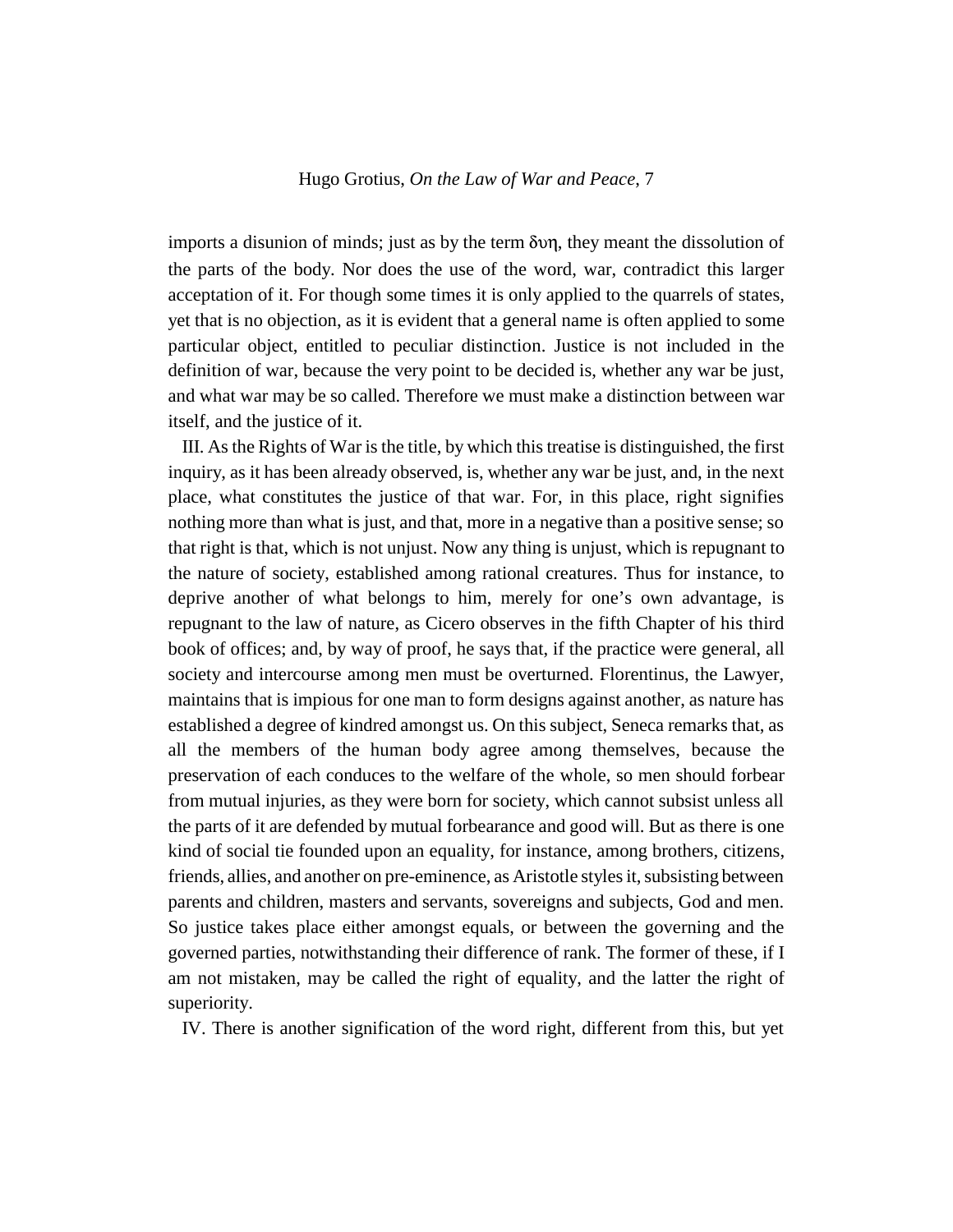arising from it, which relates directly to the person. In which sense, right is a moral quality annexed to the person, justly entitling him to possess some particular privilege, or to perform some particular act. This right is annexed to the person, although it sometimes follows the things, as the services of lands, which are called real rights, in opposition to those merely personal. Not because these rights are not annexed to persons, but the distinction is made, because they belong to the persons only who possess some particular things. This moral quality, when perfect is called a faculty; when imperfect, an aptitude. The former answers to the act, and the latter to the power, when we speak of natural things.

V. Civilians call a faculty that Right, which every man has to his own; but we shall hereafter, taking it in its strict and proper sense, call it a right. This right comprehends the power, that we have over ourselves, which is called liberty, and the power, that we have over others, as that of a father over his children, and of a master over his slaves. It likewise comprehends property, which is either complete or imperfect; of the latter kind is the use or possession of any thing without the property, or power of alienating it, or pledges detained by the creditors till payment be made. There is a third signification which implies the power of demanding what is due, to which the obligation upon the party indebted, to discharge what is owing, corresponds.

VI. Right, strictly taken, is again twofold, the one private, established for the advantage of each individual, the other, superior, as involving the claims, which the state has upon individuals, and their property, for the public good. Thus the Regal authority is above that of a father and a master, and the Sovereign has a greater right over the property of his subjects, where the public good is concerned, than the owners themselves have. And when the exigencies of the state require a supply, every man is more obliged to contribute towards it, than to satisfy his creditors.

VII. Aristotle distinguishes aptitude or capacity, by the name of worth or merit, and Michael of Ephesus, gives the epithet of suitable or becoming to the equality established by this rule of merit.

[The eighth Section is omitted, the greater part of it consisting of verbal criticism upon Aristotle's notions of geometrical and arithmetical justice; a discussion no way conducive to that clearness and simplicity, so necessary to every didactic treatise. **Translator**]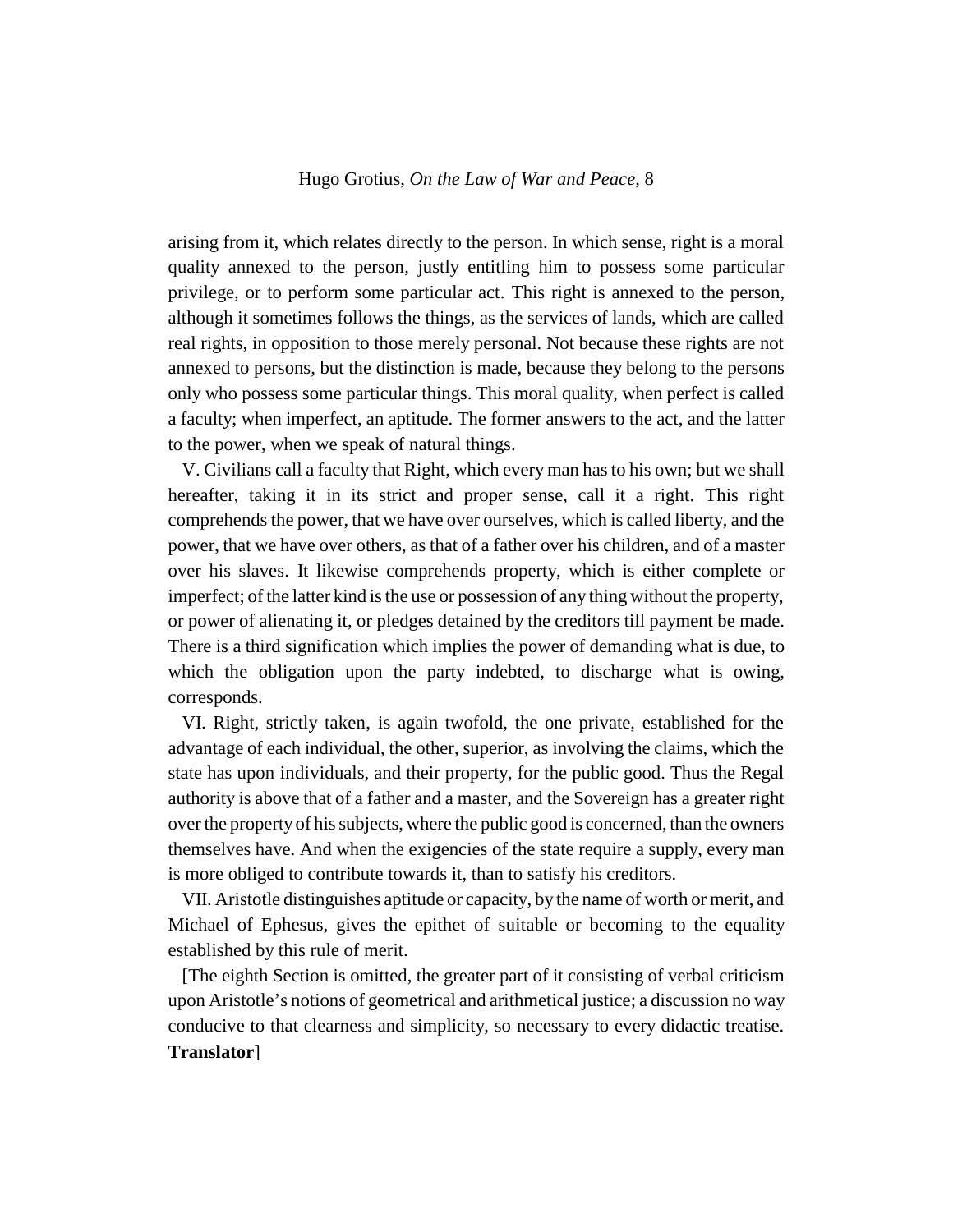IX. There is also a third signification of the word Right, which has the same meaning as Law, taken in its most extensive sense, to denote a rule of moral action, obliging us to do what is proper. We say obliging us. For the best counsels or precepts, if they lay us under no obligation to obey them, cannot come under the denomination of law or right. Now as to permission, it is no act of the law, but only the silence of the law it however prohibits any one from impeding another in doing what the law permits. But we have said, the law obliges us to do what is proper, not simply what is just; because, under this notion, right belongs to the substance not only of justice, as we have explained it, but of all other virtues. Yet from giving the name of a right to that, which is proper, a more general acceptation of the word justice has been derived. The best division of right, in this general meaning, is to be found in Aristotle, who, defining one kind to be natural, and the other voluntary, calls it a lawful right in the strictest sense of the word law; and some times an instituted right. The same difference is found among the Hebrews, who, by way of distinction, in speaking, call that natural right, precepts, and the voluntary right, statutes: the former of which the Septuagint call δικαώματα, and the latter έντολας.

X. Natural right is the dictate of right reason, shewing the moral turpitude, or moral necessity, of any act from its agreement or disagreement with a rational nature, and consequently that such an act is either forbidden or commanded by God, the author of nature. The actions, upon which such a dictate is given, are either binding or unlawful in themselves, and therefore necessarily understood to be commanded or forbidden by God. This mark distinguishes natural right, not only from human law, but from the law, which God himself has been pleased to reveal, called, by some, the voluntary divine right, which does not command or forbid things in themselves either binding or unlawful, but makes them unlawful by its prohibition, and binding by its command. But, to understand natural right, we must observe that some things are said to belong to that right, not properly, but, as the schoolmen say, by way of accommodation. These are not repugnant to natural right, as we have already observed that those things are called just, in which there is no injustice. Some times also, by a wrong use of the word, those things which reason shews to be proper, or better than things of an opposite kind, although not binding, are said to belong to natural right.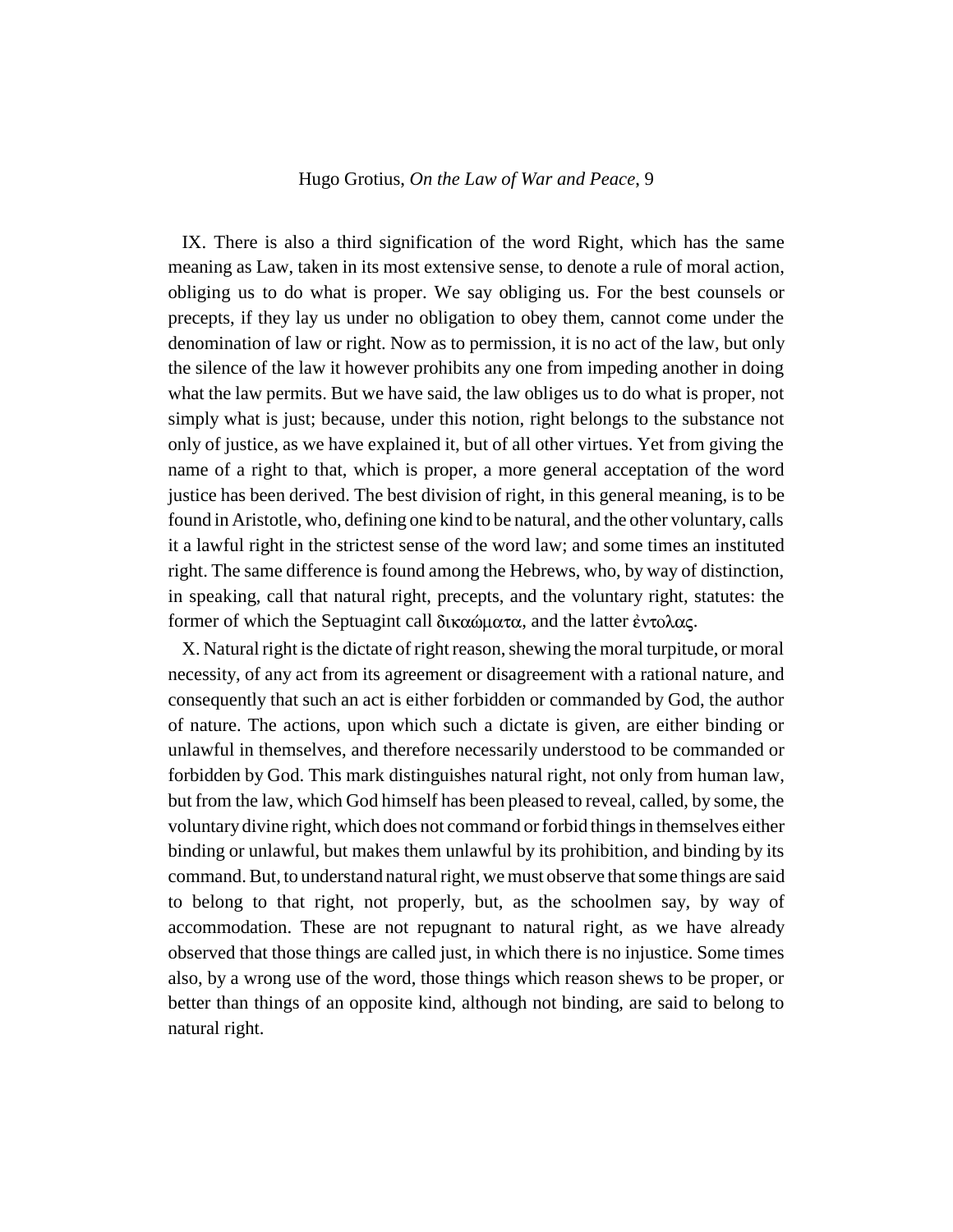We must farther remark, that natural right relates not only to those things that exist independent of the human will, but to many things, which necessarily follow the exercise of that will. Thus property, as now in use, was at first a creature of the human will. But, after it was established, one man was prohibited by the law of nature from seizing the property of another against his will. Wherefore, Paulus the Lawyer said, that theft is expressly forbidden by the law of nature. Ulpian condemns it as infamous in its own nature; to whose authority that of Euripides may be added, as may be seen in the verse of Helena:

"For God himself hates violence, and will not have us to grow rich by rapine, but by lawful gains. That abundance, which is the fruit of unrighteousness, is an abomination. The air is common to men, the earth also where every man, in the ample enjoyment of his possession, must refrain from doing violence or injury to that of another."

Now the Law of Nature is so unalterable, that it cannot be changed even by God himself. For although the power of God is infinite, yet there are some things, to which it does not extend. Because the things so expressed would have no true meaning, but imply a contradiction. Thus two and two must make four, nor is it possible to be otherwise; nor, again, can what is really evil not be evil. And this is Aristotle's meaning, when he says, that some things are no sooner named, than we discover their evil nature. For as the substance of things in their nature and existence depends upon nothing but themselves; so there are qualities inseparably connected with their being and essence. Of this kind is the evil of certain actions, compared with the nature of a reasonable being. Therefore God himself suffers his actions to be judged by this rule, as may be seen in the XVIIIth chap. of Gen. 25. Isa. v. 3. Ezek. xviii. 25. Jer. ii. 9. Mich. vi. 2. From. ii. 6., iii. 6. Yet it sometimes happens that, in those cases, which are decided by the law of nature, the undiscerning are imposed upon by an appearance of change. Whereas in reality there is no change in the unalterable law of nature, but only in the things appointed by it, and which are liable to variation. For example, if a creditor forgive me the debt, which I owe him, I am no longer bound to pay it, not because the law of nature has ceased to command the payment of a just debt, but because my debt, by a release, has ceased to be a debt. On this topic, Arrian in Epictetus argues rightly, that the borrowing of money is not the only requisite to make a debt, but there must be the additional circumstance of the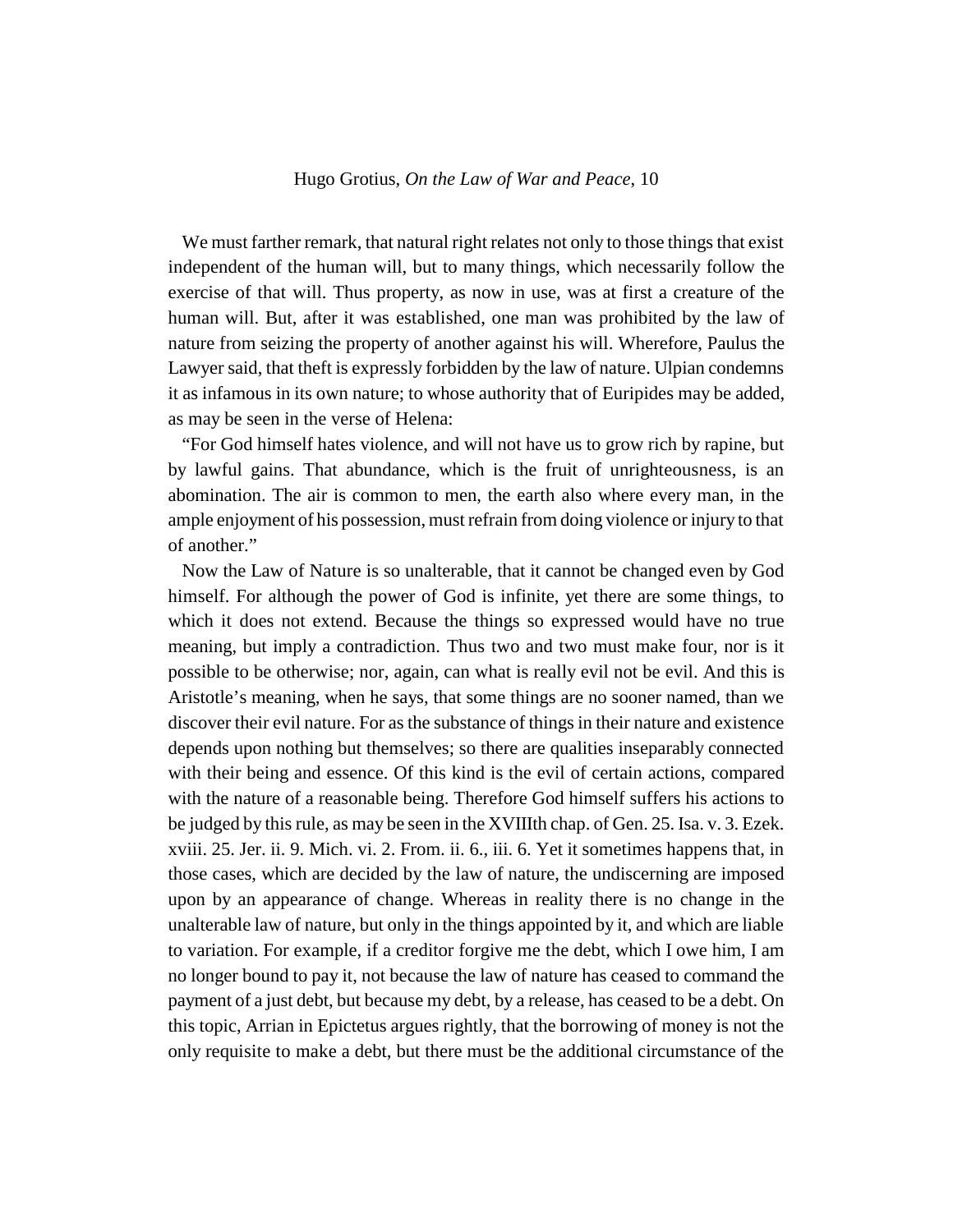loan remaining undischarged. Thus if God should command the life, or property of any one to be taken away, the act would not authorise murder or robbery, words which always include a crime. But that cannot be murder or robbery, which is done by the express command of Him, who is the sovereign Lord of our lives and of all things. There are also some things allowed by the law of nature, not absolutely, but according to a certain state of affairs. Thus, by the law of nature, before property was introduced, every one had a right to the use of whatever he found unoccupied; and, before laws were enacted, to avenge his personal injuries by force.

XI. The distinction found in the books of the Roman Law, assigning one unchangeable right to brutes in common with man, which in a more limited sense they call the law of nature, and appropriating another to men, which they frequently call the Law of Nations, is scarcely of any real use. For no beings, except those that can form general maxims, are capable of possessing a right, which Hesiod has placed in a clear point of view, observing "that the supreme Being has appointed laws for men; but permitted wild beasts, fishes, and birds to devour each other for food." For they have nothing like justice, the best gift, bestowed upon men.

Cicero, in his first book of offices, says, we do not talk of the justice of horses or lions. In conformity to which, Plutarch, in the life of Cato the elder, observes, that we are formed by nature to use law and justice towards men only. In addition to the above, Lactantius may be cited, who, in his fifth book, says that in all animals devoid of reason we see a natural bias of self-love. For they hurt others to benefit themselves; because they do not know the evil of doing willful hurt. But it is not so with man, who, possessing the knowledge of good and evil, refrains, even with inconvenience to himself, from doing hurt. Polybius, relating the manner in which men first entered into society, concludes, that the injuries done to parents or benefactors inevitably provoke the indignation of mankind, giving an additional reason, that as understanding and reflection form the great difference between men and other animals, it is evident they cannot transgress the bounds of that difference like other animals, without exciting universal abhorrence of their conduct. But if ever justice is attributed to brutes, it is done improperly, from some shadow and trace of reason they may possess. But it is not material to the nature of right, whether the actions appointed by the law of nature, such as the care of our offspring, are common to us with other animals or not, or, like the worship of God, are peculiar to man.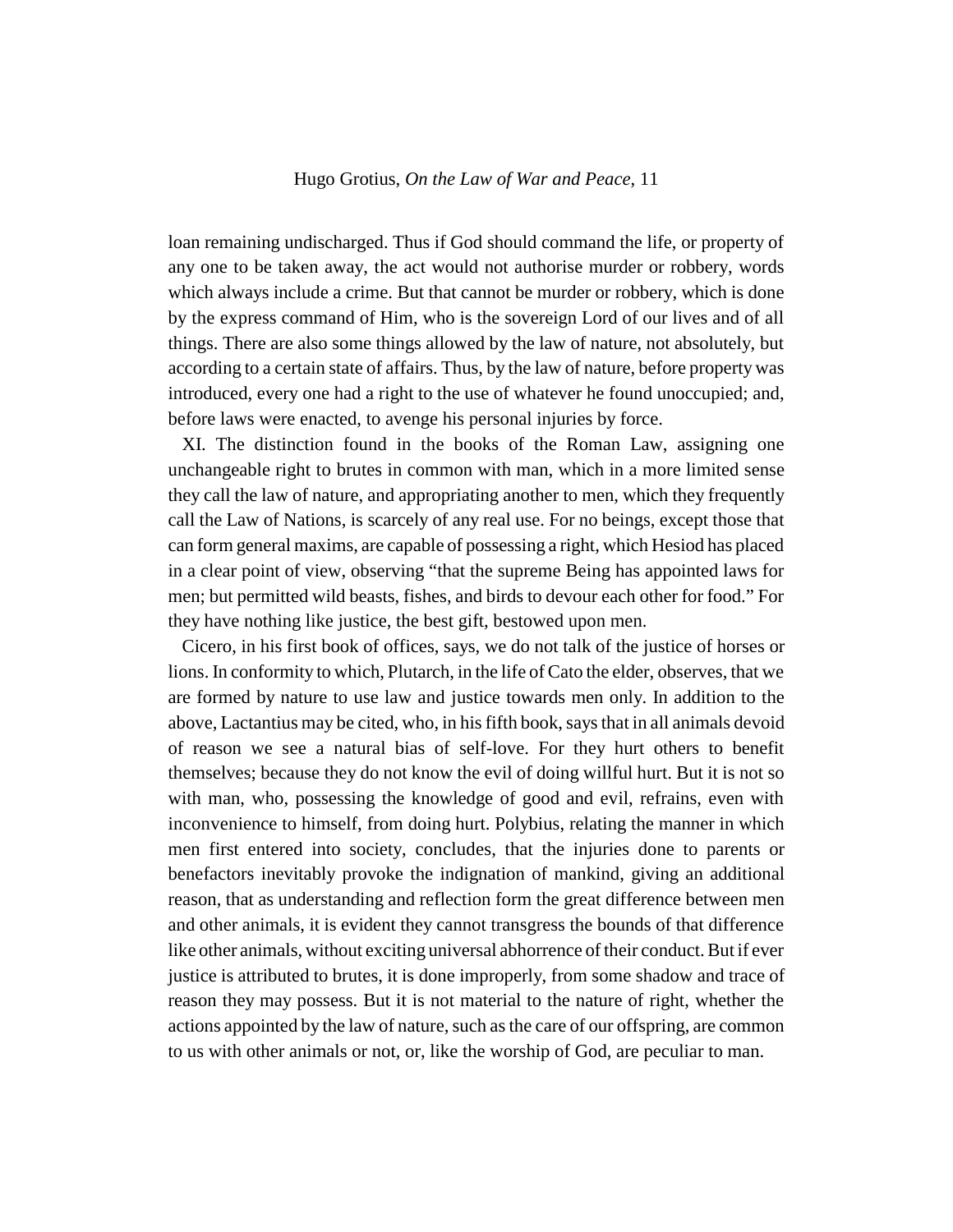XII. The existence of the Law of Nature is proved by two kinds of argument, *a priori*, and *a posteriori*, the former a more abstruse, and the latter a more popular method of proof. We are said to reason *a priori*, when we show the agreement or disagreement of any thing with a reasonable and social nature; but *a posteriori*, when without absolute proof, but only upon probability, any thing is inferred to accord with the law of nature, because it is received as such among all, or at least the more civilized nations. For a general effect can only arise from a general cause. Now scarce any other cause can be assigned for so general an opinion, but the common sense, as it is called, of mankind. There is a sentence of Hesiod that has been much praised, that opinions which have prevailed amongst many nations, must have some foundation. Heraclitus, establishing common reason as the best criterion of truth, says, those things are certain which generally appear so. Among other authorities, we may quote Aristotle, who says it is a strong proof in our favour, when all appear to agree with what we say, and Cicero maintains that the con. sent of all nations in any case is to be admitted for the law of nature. Seneca is of the same opinion, any thing, says he, appearing the same to all men is a proof of its truth. Quintilian says, we hold those things to be true, in which all men agree. We have called them the more civilized nations, and not without reason. For, as Porphyry well observes, some nations are so strange that no fair judgment of human nature can be formed from them, for it would be erroneous. Andronicus, the Rhodian says, that with men of a right and sound understanding, natural justice is unchangeable. Nor does it alter the case, though men of disordered and perverted minds think otherwise. For he who should deny that honey is sweet, because it appears not so to men of a distempered taste, would be wrong. Plutarch too agrees entirely with what has been said, as appears from a passage in his life of Pompey, affirming that man neither was, nor is, by nature, a wild unsociable creature. But it is the corruption of his nature which makes him so: yet by acquiring new habits, by changing his place, and way of living, he may be reclaimed to his original gentleness. Aristotle, taking a description of man from his peculiar qualities, makes him an animal of a gentle nature, and in another part of his works, he observes, that in considering the nature of man, we are to take our likeness from nature in its pure, and not in its corrupt state.

XIII. It has been already remarked, that there is another kind of right, which is the voluntary right, deriving its origin from the will, and is either human or divine.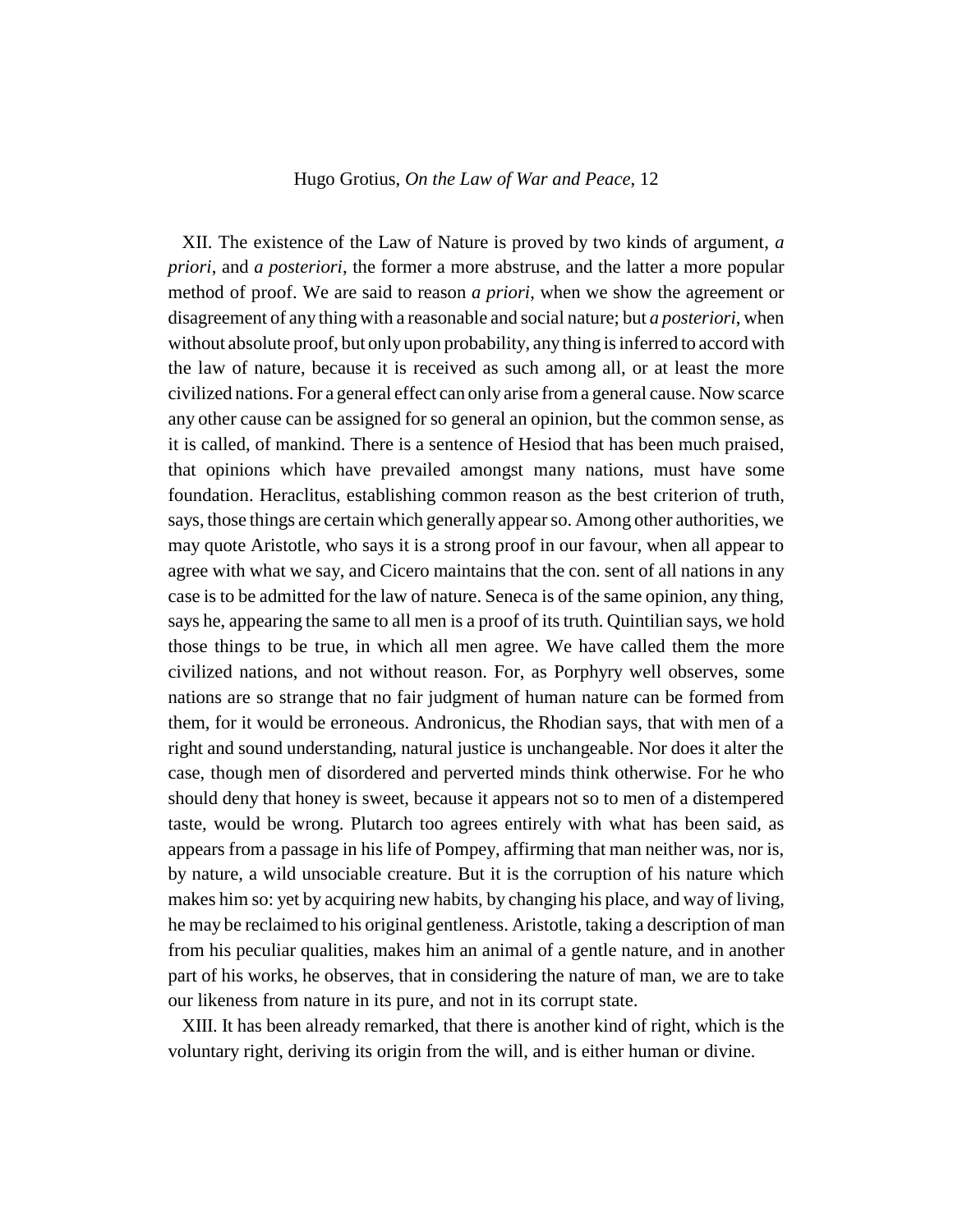XIV. We will begin with the human as more generally known. Now this is either a civil right, or a right more or less extensive than the civil right. The civil right is that which is derived from the civil power. The civil power is the sovereign power of the state. A state is a perfect body of free men, united together in order to enjoy common rights and advantages. The less extensive right, and not derived from the civil power itself, although subject to it, is various, comprehending the authority of parents over children, masters over servants, and the like. But the law of nations is a more extensive right, deriving its authority from the consent of all, or at least of many nations.

It was proper to add many, because scarce any right can be found common to all nations, except the law of nature, which itself too is generally called the law of nations. Nay, frequently in one part of the world, that is held for the law of nations, which is not so in another. Now this law of nations is proved in the same manner as the unwritten civil law, and that is by the continual experience and testimony of the Sages of the Law. For this law, as Dio Chrysostom well observes, is the discoveries made by experience and time. And in this we derive great advantage from the writings of eminent historians.

XV. The very meaning of the words divine voluntary right, shows that it springs from the divine will, by which it is distinguished from natural law, which, it has already been observed, is called divine also. This law admits of what Anaxarchus said, as Plutarch relates in the life of Alexander, though without sufficient accuracy, that God does not will a thing, because it is just, but that it is just, or binding, because God wills it. Now this law was given either to mankind in general, or to one particular people. We find three periods, at which it was given by God to the human race, the first of which was immediately after the creation of man, the second upon the restoration of mankind after the flood, and the third upon that more glorious restoration through Jesus Christ. These three laws undoubtedly bind all men, as soon as they come to a sufficient knowledge of them.

XVI. Of all nations there is but one, to which God particularly vouchsafed to give laws, and that was the people of Israel, whom Moses thus addresses in the fourth Chap. of Deuteronomy, ver. 7. "What nation is there so great who hath God so nigh unto them, as the Lord our God is in all things that we call upon him for? And what nation is there so great, who have statutes and judgments so righteous, as all this law,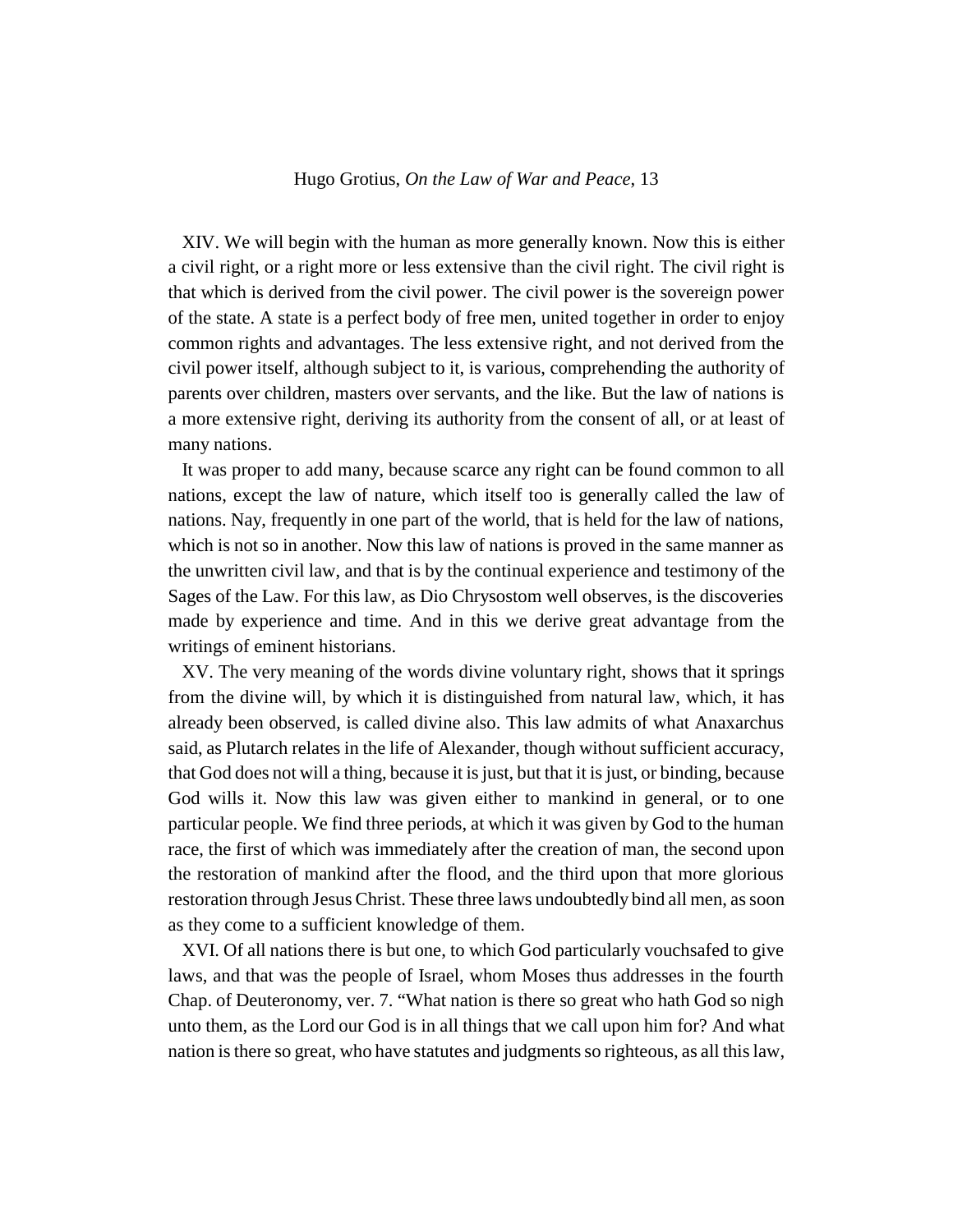which I set before you this day!" And the Psalmist in the cxlvii. Psalm, "God shewed his word unto Jacob, his statutes and ordinances unto Israel. He hath not dealt so with any nation, and as for his judgments they have not known them." Nor can we doubt but that those Jews, with whom we may class Tryphon in his dispute with Justin, are mistaken, who suppose that even strangers, if they wish to be saved, must submit to the yoke of the Mosaic Law. For a law does not bind those, to whom it has not been given. But it speaks personally to those, who are immediately under it. Hear O Israel, and we read everywhere of the covenant made with them, by which they became the peculiar people of God. Maimonides acknowledges and proves the truth of this from the xxxiii. Chapter and fourth verse of Deuteronomy.

But among the Hebrews themselves there were always living some strangers, persons devout and fearing God, such was the Syrophoenician woman, mentioned in the Gospel of St. Matthew, xv. 22. Cornelius the Centurion. Acts. x. the devout Greeks, Acts xviii. 6. Sojourners, or strangers, also are mentioned. Levit. xxv. 47. These, as the Hebrew Rabbis themselves inform us, were obliged to observe the laws given to Adam and Noah, to abstain from idols and blood, and other things, that were prohibited; but not in the same manner to observe the laws peculiar to the people of Israel. Therefore though the Israelites were not allowed to eat the flesh of a beast, that had died a natural death; yet the strangers living among them were permitted. Deut. xiv. 21. Except in some particular laws, where it was expressly said, that strangers no less than the native inhabitants were obliged to observe them. Strangers also, who came from other countries, and were not subject to the Jewish laws, might worship God in the temple of Jerusalem, but standing in a place separate and distinct from the Israelites. I. Kings viii. 41. 2 Mac. iii. 35. John xii 20. Acts viii. 27. Nor did Elisha ever signify to Naaman the Syrian, nor Jonas to the Ninevites, nor Daniel to Nebuchadnezzar, nor the other Prophets to the Tyrians, the Moabites, the Egyptians, to whom they wrote, that it was necessary for them to adopt the Mosaic Law.

What has been said of the whole law of Moses applies to circumcision, which was a kind of introduction to the law. Yet with this difference that the Israelites alone were bound by the Mosaic Law, but the whole posterity of Abraham by the law of circumcision. From hence we are informed by Jewish and Greek Historians, that the Idumaeans, or Edomites were compelled by the Jews to be circumcised. Wherefore there is reason to believe that the numerous nations, who, besides the Israelites,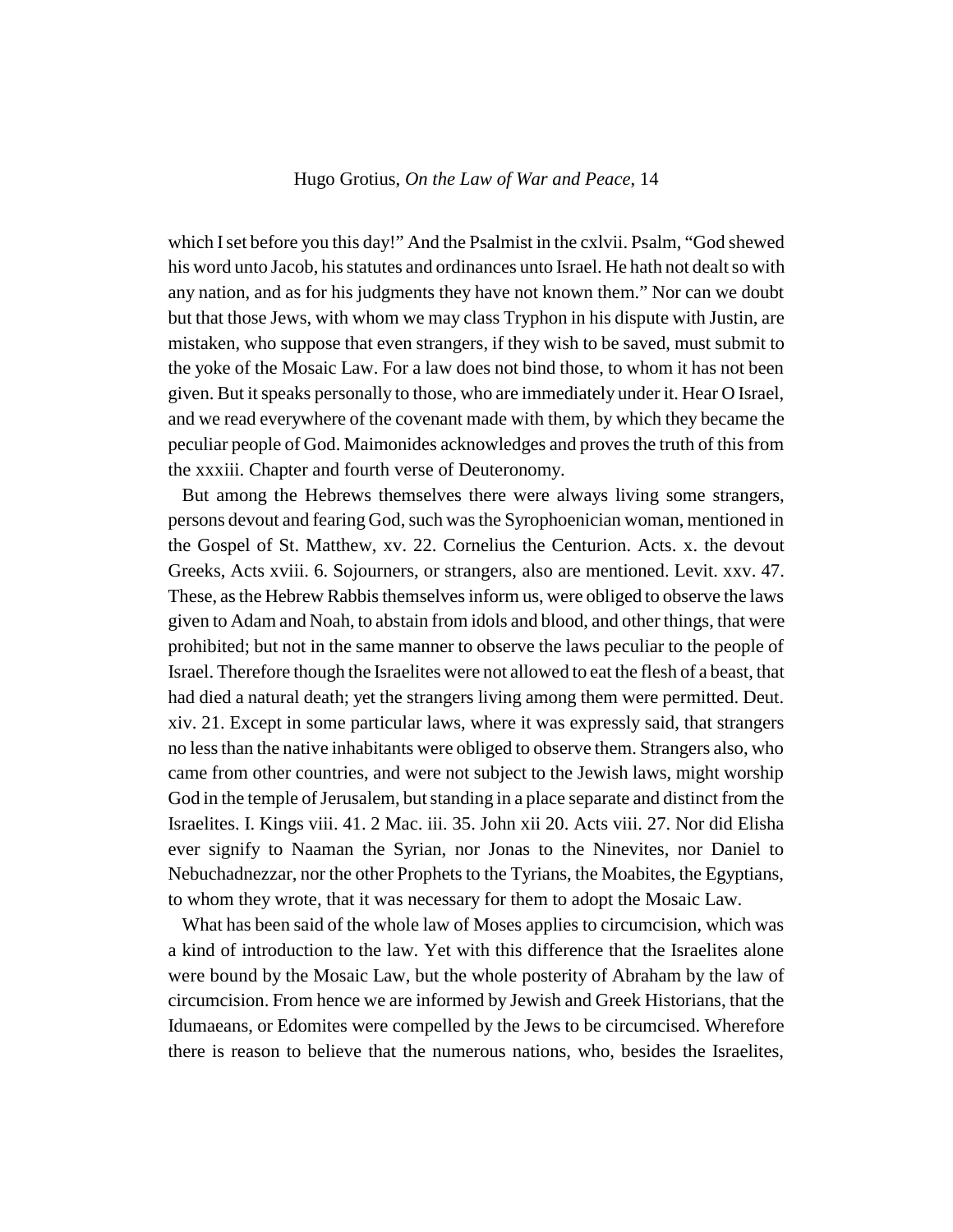practiced circumcision, and who are mentioned by Herodotus, Strabo, Philo, Justin, Origen, Clemens, Alexandrinus, Epiphanius, and Jerom, were descended from Ishmael, Esau, or the posterity of Keturah. But what St. Paul says, From. ii. 14: holds good of all other nations; that the Gentiles, not having the law, yet doing by nature the things contained in the law, become a law to themselves. Here the word nature may be taken for the primitive source of moral obligation; or, referring it to the preceding parts of the Epistle, it may signify the knowledge, which the Gentiles acquired of themselves without instruction, in opposition to the knowledge derived to the Jews from the law, which was instilled into them from their cradle, and almost from their birth. "So the Gentiles show the work, or the moral precepts of the law, written in their hearts, their consciences also bearing witness, and their thoughts the mean while accusing or else excusing one another." And again in the 26th ver.; "If the uncircumcision keep the righteousness of the law, shall not his uncircumcision be counted for circumcision?" Therefore Ananias, the Jew, as we find in the history of Josephus, very properly taught Tzates, or as Tacitus calls him, Ezates, the Adiabenian, that even without circumcision, God might be rightly worshipped and rendered propitious. For though many strangers were circumcised, among the Jews, and by circumcision bound themselves to observe the law, as St. Paul explains it in Gal. v. 3.; they did it partly to obtain the freedom of the country; for proselytes called by the Hebrews, proselytes of righteousness, enjoyed equal privileges with the Israelites. Num. xv. : and partly to obtain a share in those promises, which were not common to mankind, but peculiar to the Jewish people, although it cannot be denied, that in later ages an erroneous opinion prevailed, that there was no salvation out of the Jewish pale. Hence we may infer, that we are bound by no part of the Levitical law, strictly and properly so called; because any obligation, beyond that arising from the law of nature, must proceed from the express will of the law-giver. Now it cannot be discovered by any proof, that God intended any other people, but the Israelites to be bound by that law. Therefore with respect to ourselves, we have no occasion to prove an abrogation of that law; for it could never be abrogated with respect to those, whom it never bound. But the Israelites were released from the ceremonial part, as soon as the law of the Gospel was proclaimed; a clear revelation of which was made to one of the Apostles, Acts x. 15. And the other parts of the Mosaic law lost their peculiar distinction, when the Jews ceased to be a people by the desolation and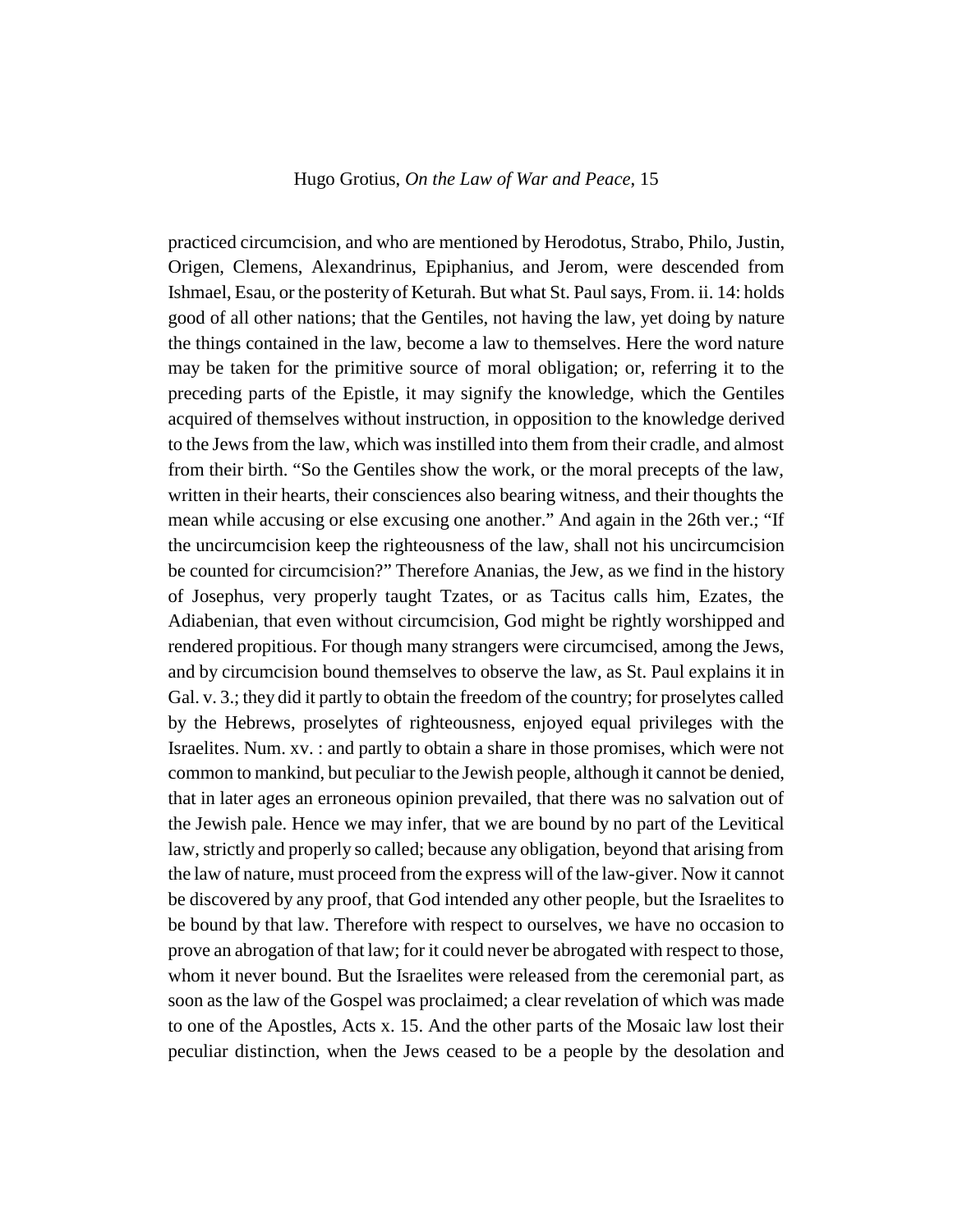destruction of their city without any hopes of restoration. Indeed it was not a release from the law of Moses that we, who were strangers to the Commonwealth of Israel, obtained by the coming of Christ. But as before that time, our hopes in the goodness of God were obscure and uncertain, we gained the assurance of an express covenant, that we should be united in one Church with the seed of Israel, the children of the patriarchs, their law, that was the wall of separation between us, being broken down. Eph. ii. 14.

XVII. Since then the law given by Moses imposes no direct obligation upon us, as it has been already shown, let us consider whether it has any other use both in this inquiry into the rights of war, and in other questions of the same kind. In the first place, the Mosaic law shows that what it enjoins is not contrary to the law of nature. For since the law of nature is perpetual and unchangeable, nothing contradictory to it could be commanded by God, who is never unjust. Besides the law of Moses is called in the xix. Psalm an undefiled and right law, and St. Paul, From. vii. 12, describes it to be holy, just, and good. Its precepts are here spoken of, for its permissions require a more distinct discussion. For the bare permission, signifying the removal of an impediment, or prohibition, has no relation to the present subject. A positive, legal permission is either full, granting us power to do some particular act without the least restriction, or less full, only allowing men impunity for certain actions, and a right to do them without molestation from others. From the permission of the former kind no less than from a positive precept, it follows that what the law allows, is not contrary to the law of nature. But with regard to the latter kind of permission, allowing impunity for certain acts, but not expressly authorizing them, we cannot so readily conclude those acts to be conformable to the law of nature. Because where the words of permission are ambiguous in their meaning, it is better for us to interpret according to the established law of nature, what kind of permission it is, than from our conception of its expediency to conclude it conformable to the laws of nature. Connected with this first observation there is another, expressive of the power that obtains among Christian Princes to enact laws of the same import with those given by Moses, except such as related entirely to the time of the expected Messiah, and the Gospel then unrevealed, or where Christ himself has in a general or particular manner established any thing to the contrary. For except in these three cases, no reason can be devised, why any thing established by the law of Moses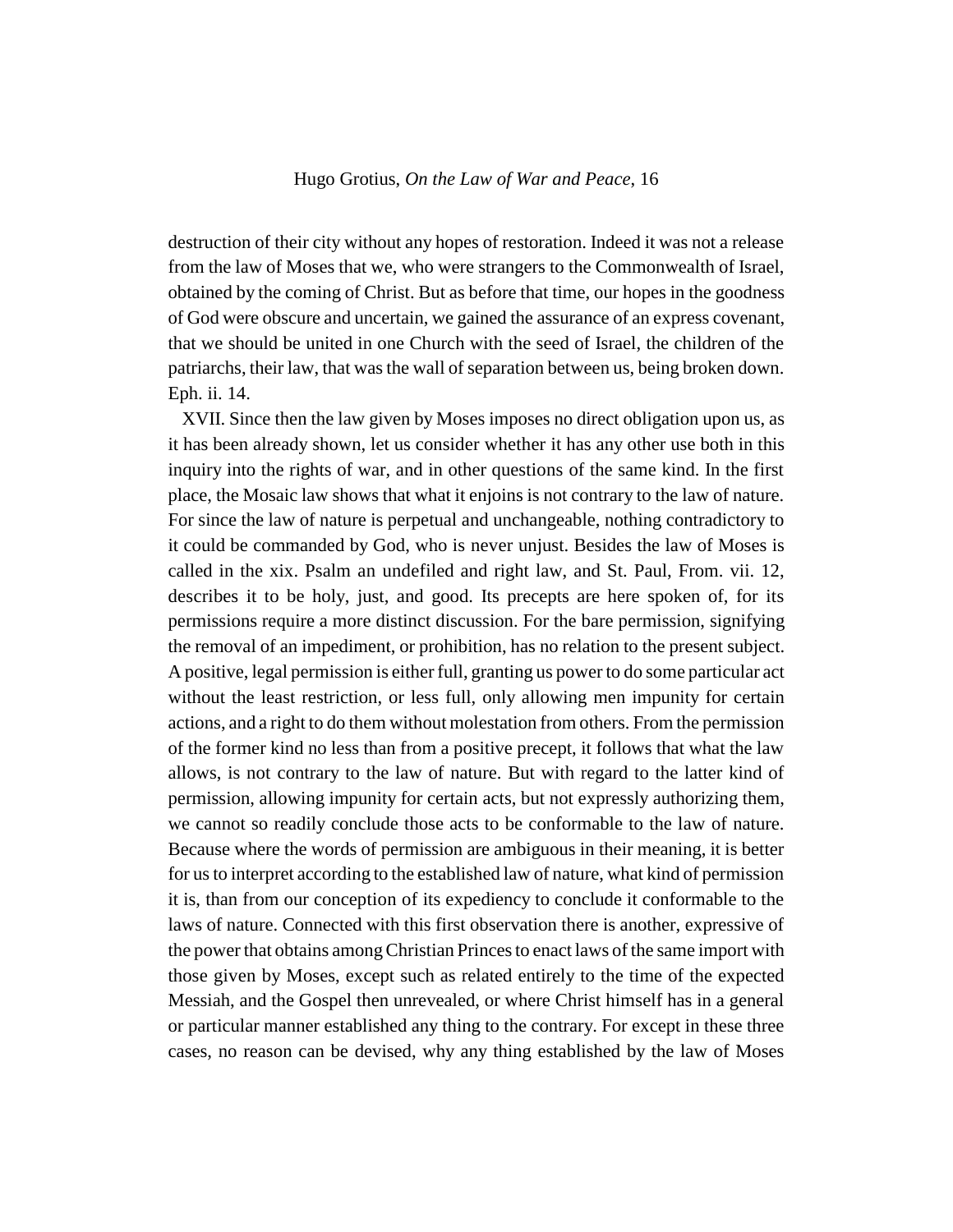should be now unlawful. In the third place it may be observed, that whatever the law of Moses enjoined relating to those virtues, which Christ required of his disciples, should be fulfilled by Christians now, in a greater degree, from their superior knowledge, and higher motives. Thus the virtues of humility, patience, and charity are required of Christians in a more perfect manner than of the Jews under the Mosaic dispensation, because the promises of heaven are more clearly laid before us in the Gospel. Hence the old law, when compared with the Gospel, is said to have been neither perfect nor faultless, and Christ is said to be the end of the law, and the law our schoolmaster to bring us to Christ. Thus the old law respecting the Sabbath, and the law respecting tithes, show that Christians are bound to devote not less than a seventh portion of their time to divine worship, nor less than a tenth of their fruits to maintain those who are employed in holy things, or to other pious uses.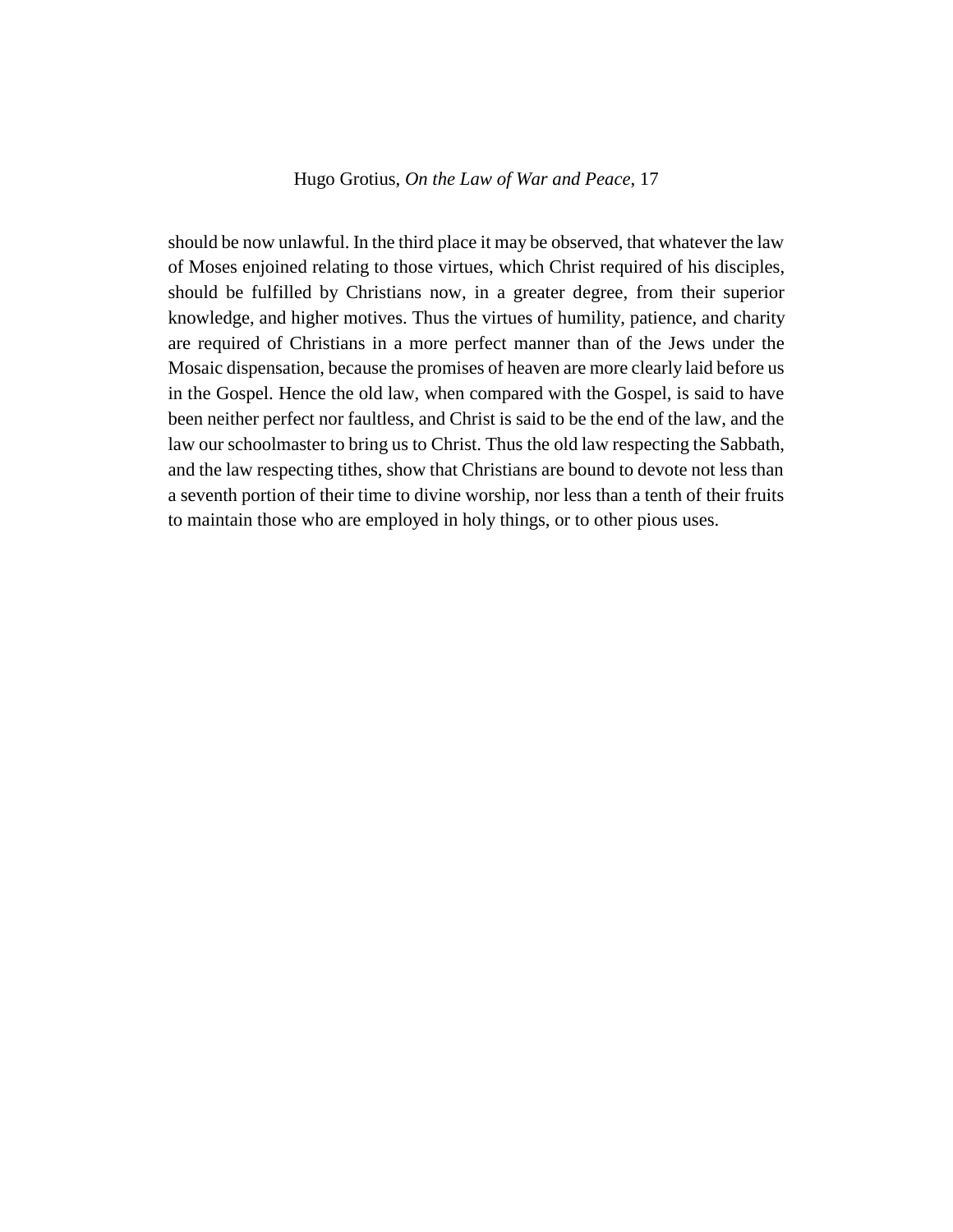## <span id="page-17-0"></span>Chapter 2: Inquiry Into the Lawfulness of War.

I. After examining the sources of right, the first and most general question that occurs, is whether any war is just, or if it is ever lawful to make war. But this question like many others that follow, must in the first place be compared with the rights of nature. Cicero in the third book of his Bounds of Good and Evil, and in other parts of his works, proves with great erudition from the writings of the Stoics, that there are certain first principles of nature, called by the Greeks the first natural impressions, which are succeeded by other principles of obligation superior even to the first impressions themselves. He calls the care, which every animal, from the moment of its birth, feels for itself and the preservation of its condition, its abhorrence of destruction, and of every thing that threatens death, a principle of nature. Hence, he says, it happens, that if left to his own choice, every man would prefer a sound and perfect to a mutilated and deformed body. So that preserving ourselves in a natural state, and holding to every thing conformable, and averting every thing repugnant to nature is the first duty.

But from the knowledge of these principles, a notion arises of their being agreeable to reason, that part of a man, which is superior to the body. Now that agreement with reason, which is the basis of propriety, should have more weight than the impulse of appetite; because the principles of nature recommend right reason as a rule that ought to be of higher value than bare instinct. As the truth of this is easily assented to by all men of sound judgment without any other demonstration, it follows that in inquiring into the laws of nature the first object of consideration is, what is agreeable to those principles of nature, and then we come to the rules, which, though arising only out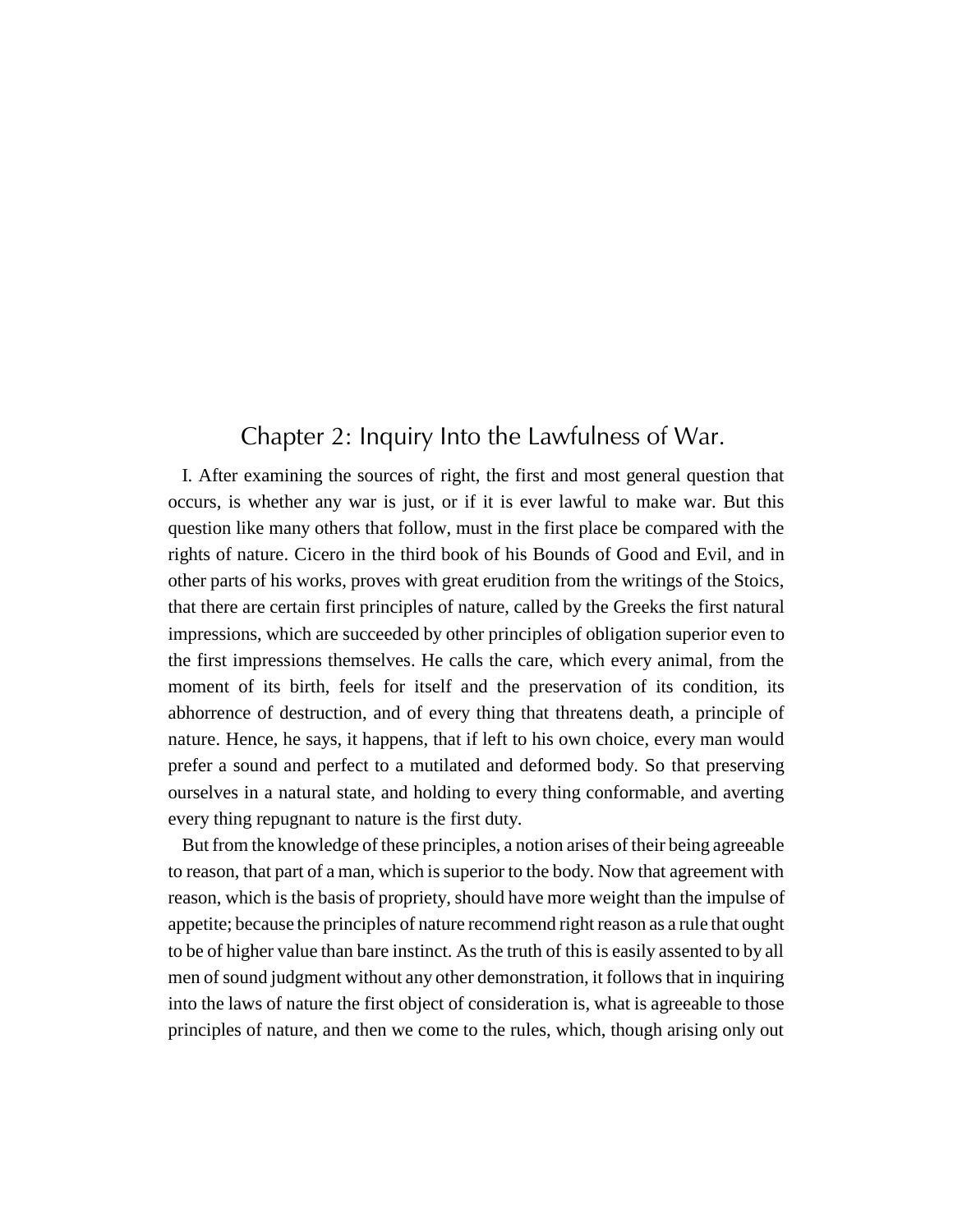of the former, are of higher dignity, and not only to be embraced, when offered, but pursued by all the means in our power.

This last principle, which is called propriety, from its fitness, according to the various things on which it turns, sometimes is limited to a very narrow point, the least departure from which is a deviation into vice; sometimes it allows a wider scope, so that some actions, even laudable in themselves, may be omitted or varied without crime. In this case there is not an immediate distinction between right and wrong; the shades are gradual, and their termination unperceived; not like a direct contrast, where the opposition is immediately seen, and the first step is a transgression of the fixed bounds.

The general object of divine and human laws is to give the authority of obligation to what was only laudable in itself. It has been said above that an investigation of the laws of nature implies an inquiry, whether any particular action may be done without injustice: now by an act of injustice is understood that, which necessarily has in it any thing repugnant to the nature of a reasonable and social being. So far from any thing in the principles of nature being repugnant to war, every part of them indeed rather favours it. For the preservation of our lives and persons, which is the end of war, and the possession or acquirement of things necessary and useful to life is most suitable to those principles of nature, and to use force, if necessary, for those occasions, is no way dissonant to the principles of nature, since all animals are endowed with natural strength, sufficient to assist and defend themselves.

Xenophon says, that every animal knows a certain method of fighting without any other instructor than nature. In a fragment of Ovid's, called the Art of Fishery, it is remarked, that all animals know their enemy and his means of defence, and the strength and measure of their own weapons. Horace has said, "the wolf attacks with its teeth, the bull with its horns, and whence is this knowledge derived but from instinct?" On this subject Lucretius enlarges, observing that "every creature knows its own powers. The calf butts with its forehead, before its horns appear, and strikes with all imaginable fury." On which Galen expresses himself in the following manner, "every animal appears to defend itself with that part of its body, in which it excels others. The calf butts with its head before its horns have grown, and the colt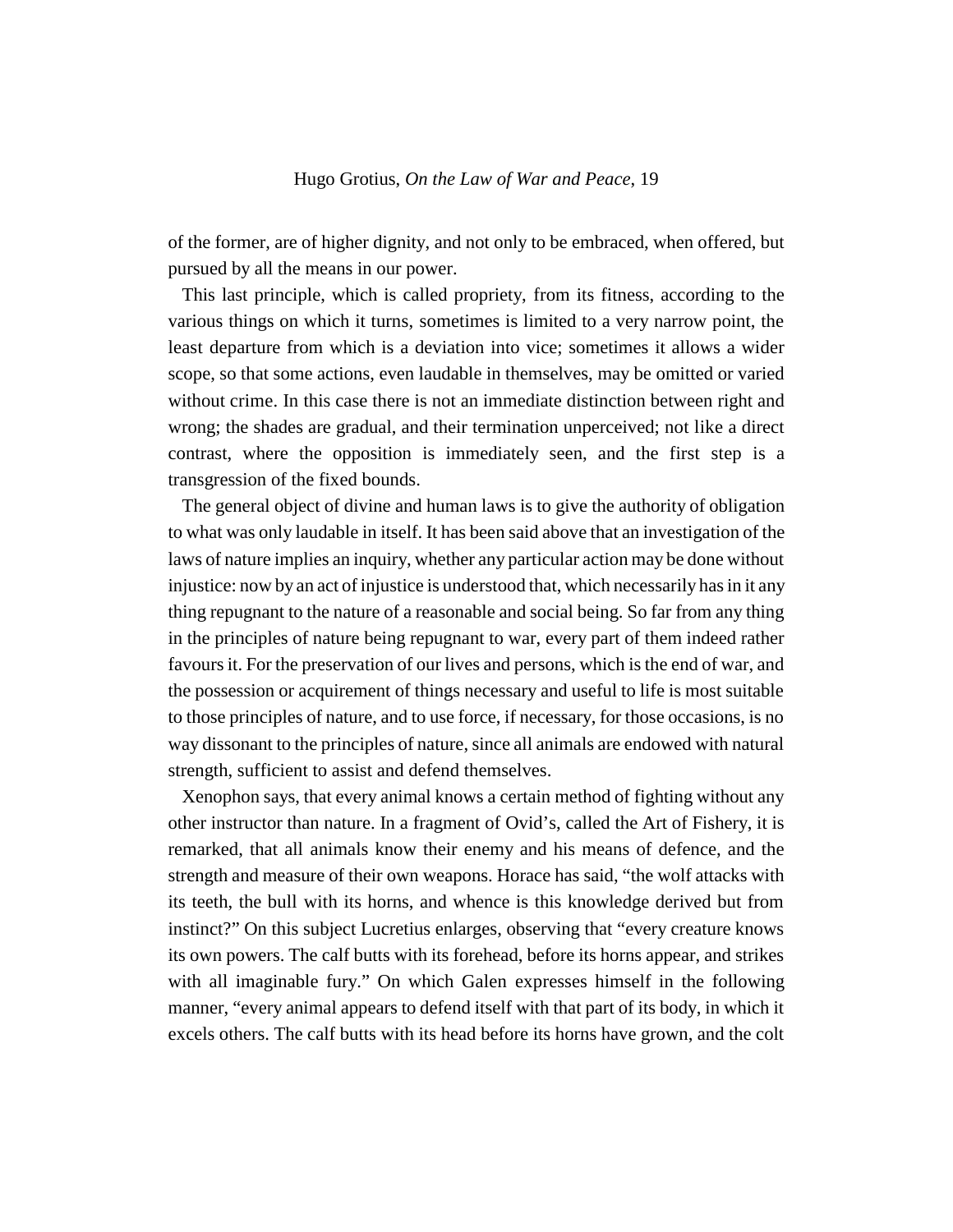strikes with its heel before its hoofs are hard, as the young dog attempts to bite before his teeth are strong." The same writer in describing the use of different parts of the body, says, "that man is a creature formed for peace and war. His armour forms not an immediate part of his body; but he has hands fit for preparing and handling arms, and we see infants using them spontaneously, without being taught to do so." Aristotle in the 4th book, and tenth chapter of the history of animals, says, "that the hand serves man for a spear, a sword, or any arms whatever, because it can hold and wield them." Now right reason and the nature of society which claims the second, and indeed more important place in this inquiry, prohibit not all force, but only that which is repugnant to society, by depriving another of his right. For the end of society is to form a common and united aid to preserve to every one his own. Which may easily be understood to have obtained, before what is now called property was introduced. For the free use of life and limbs was so much the right of every one, that it could not be infringed or attacked without injustice. So the use of the common productions of nature was the right of the first occupier, and for any one to rob him of that was manifest injustice. This may be more easily understood, since law and custom have established property under its present form. Tully has expressed this in the third book of his Offices in the following words, "if every member could have separate feeling, and imagine it could derive vigour from engrossing the strength of a neighboring part of the body, the whole frame would languish and perish. In the same manner if every one of us, for his own advantage, might rob another of what he pleased, there would be a total overthrow of human society and intercourse. For though it is allowed by nature for every one to give the preference to himself before another in the enjoyment of life and necessaries, yet she does not permit us to increase our means and riches by the spoils of others." It is not therefore contrary to the nature of society to provide and consult for ourselves, if another's right is not injured; the force therefore, which inviolably abstains from touching the rights of others, is not unjust. For as the same Cicero observes some where in his Epistles, that as there are two modes of contending, the one by argument, and the other by force, and as the former is peculiar to man, and the latter common to him with the brute creation, we must have recourse to the latter, when it is impossible to use the former.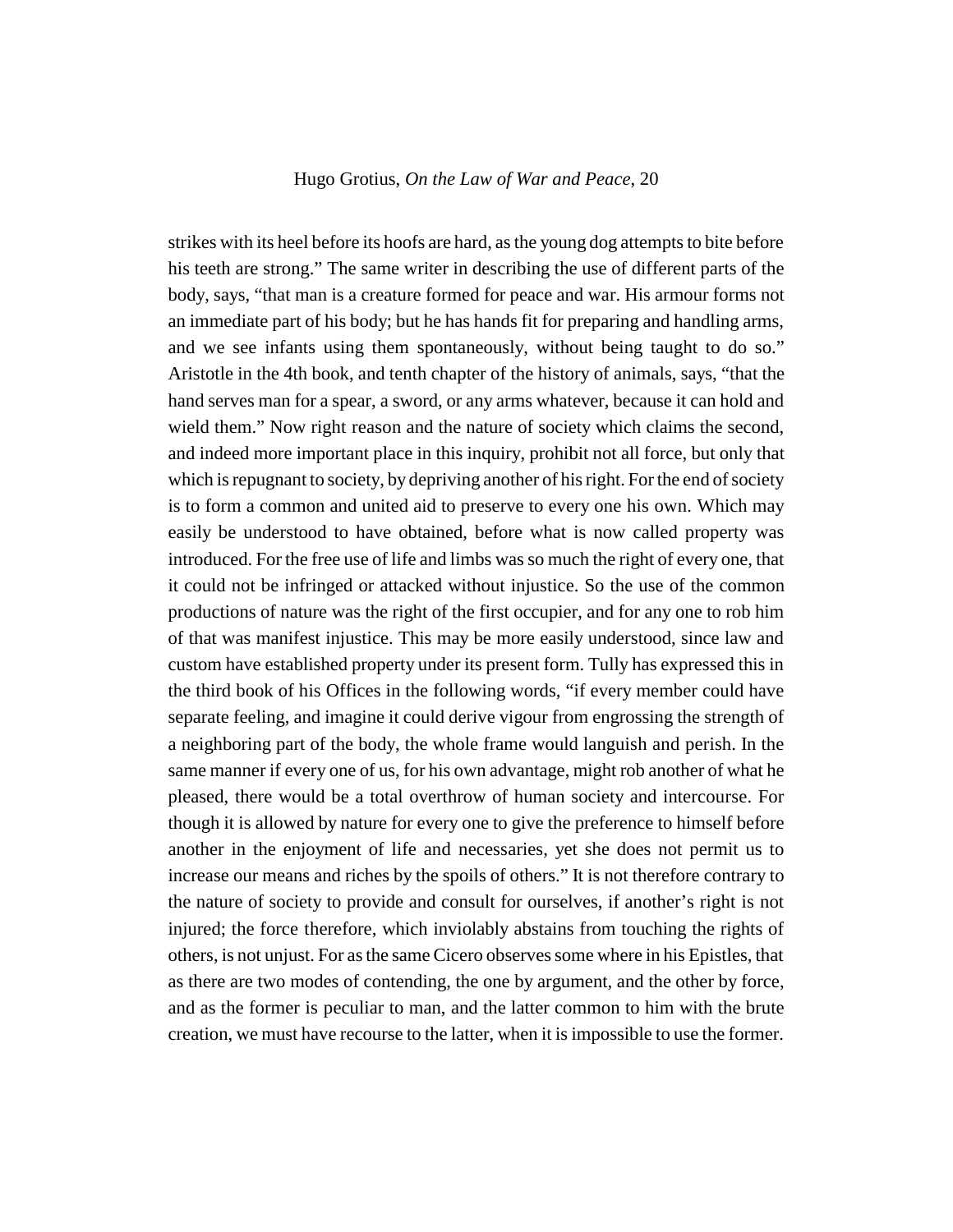And again, what can be opposed to force, but force? Ulpian observes that Cassius says, it is lawful to repel force by force, and it is a right apparently provided by nature to repel arms with arms, with whom Ovid agrees, observing that the laws permit us to take up arms against those that bear them.

II. The observation that all war is not repugnant to the law of nature, may be more amply proved from sacred history. For when Abraham with his servants and confederates had gained a victory, by force of arms, over the four Kings, who had plundered Sodom, God approved of his act by the mouth of his priest Melchisedech, who said to him, "Blessed be the most high God, who hath delivered thine enemies into thine hand." Gen. xiv. 20. Now Abraham had taken up arms, as appears from the history, without any special command from God. But this man, no less eminent for sanctity than wisdom, felt himself authorized by the law of nature, as it is admitted by the evidence of Berosus, and Orpheus, who were strangers.

There is no occasion to appeal to the history of the seven nations, whom God delivered up into the hands of the Israelites to be destroyed. For there was a special command to execute the judgment of God upon nations guilty of the greatest crimes. From whence these wars are literally styled in scripture, Battles of the Lord, as undertaken, not by human will, but by divine appointment. The xvii. chapter of Exodus supplies a passage more to the purpose, relating the overthrow which the Israelites, conducted by Moses and Joshua, made of the Amalekites. In this act, there was no express commission from God, but only an approval after it was done. But in the xix. chap. of Deut. ver. 10, 15. God has prescribed general and standing laws to his people on the manner of making war, by this circumstance shewing that a war may be just without any; express commandment from him. Because in the same passage, a plain distinction is made between the case of the seven nations and that of others. And as there is no special edict prescribing the just causes for which war may be undertaken, the determination of them is left to the discovery of natural reason. Of this kind is the war of Jephthah against the Ammonites, in defence of their borders. Judd. xi. and the war of David against the same people for having violated the rights of his Ambassadors. 2 Sam. x. To the preceding observations may be added, what the inspired writer of the Epistle to the Hebrews says of Gideon, Barack,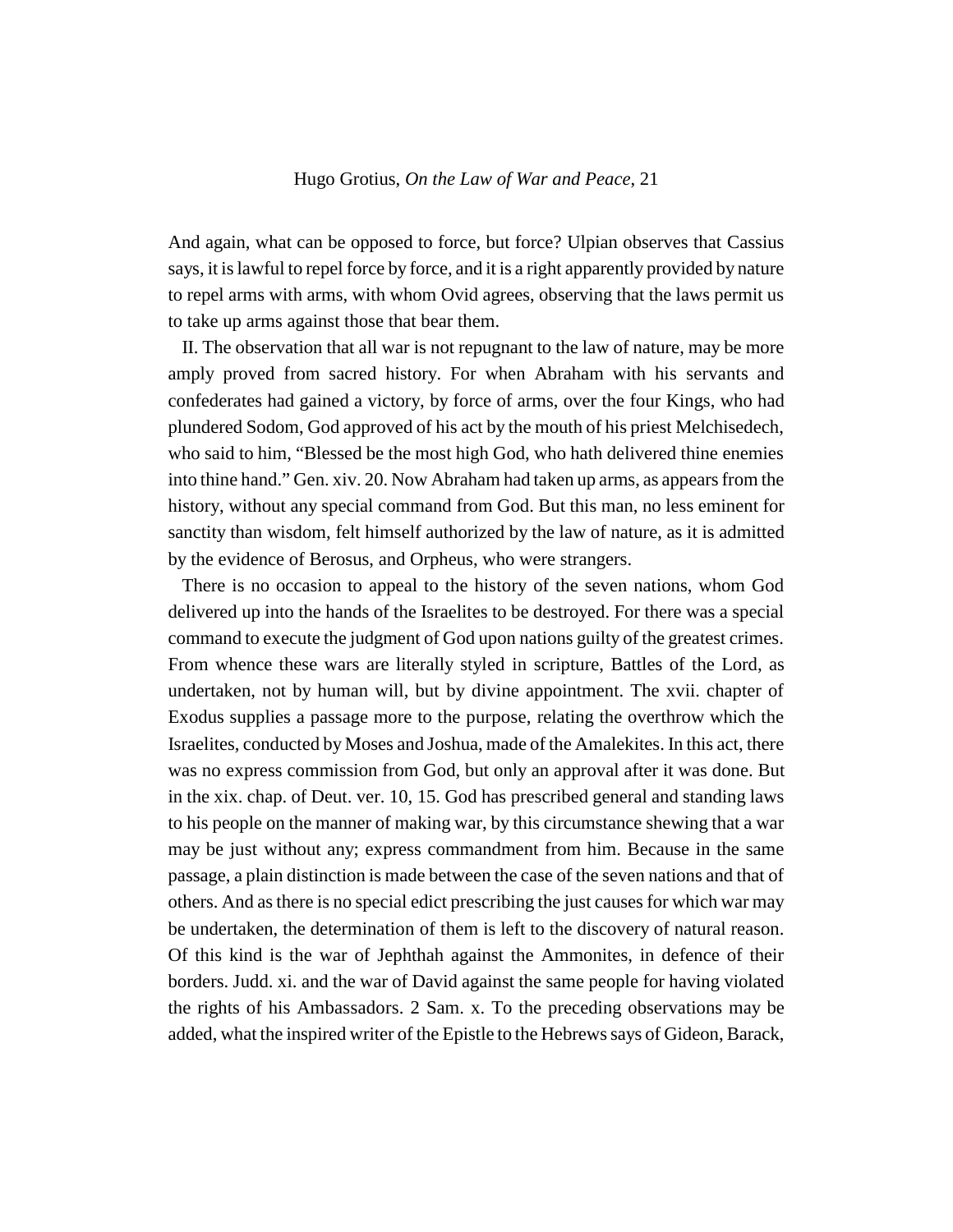Sampson, Jephthah, David, Samuel, and others, who by faith made war upon kingdoms, prevailed in war and put whole armies of their enemies to flight. Heb. xi. 33, 34. The whole tenor of this passage shews, that the word faith implies a persuasion, that what they did was believed to be agreeable to the will of God. In the same manner, David is said, by a woman distinguished for her wisdom, I Sam. xxv. 28. to fight the battles of the Lord, that is to make lawful and just wars.

III. Proofs of what has been advanced, may be drawn also from the consent of all, especially, of the wisest nations. There is a celebrated passage in Cicero's speech for Milo, in which, justifying recourse to force in defence of life, he bears ample testimony to the feelings of nature, who has given us this law, which is not written, but innate, which we have not received by instruction, hearing or reading, but the elements of it have been engraven in our hearts and minds with her own hand : a law which is not the effect of habit and acquirement, but forms a part in the original complexion of our frame: so that if our lives are threatened with assassination or open violence from the hands of robbers or enemies, any means of defence would be allowed and laudable. He proceeds, reason has taught this to the learned, necessity to the barbarians, custom to nations, and nature herself to wild beasts, to use every possible means of repelling force offered to their bodies, their limbs and their lives. Caius and Lawyer says, natural reason permits us to defend ourselves against dangers. And Florentinus, another legal authority, maintains, that whatever any one does in defence of his person ought to be esteemed right. Josephus observes, that the love of life is a law of nature strongly implanted in all creatures, and therefore we look upon those as enemies, who would openly deprive us of it.

This principle is founded on reasons of equity, so evident, that even in the brute creation, who have no idea of right, we make a distinction between attack and defence. For when Ulpian had said, that an animal without knowledge, that is without the use of reason, could not possibly do wrong, he immediately adds, that when two animals fight, if one kills the other, the distinction of Quintius Mutius must be admitted, that if the aggressor were killed no damages could be recovered; but if the other, which was attacked, an action might be maintained. There is a passage in Pliny, which will serve for an explanation of this, he say s that the fiercest lions do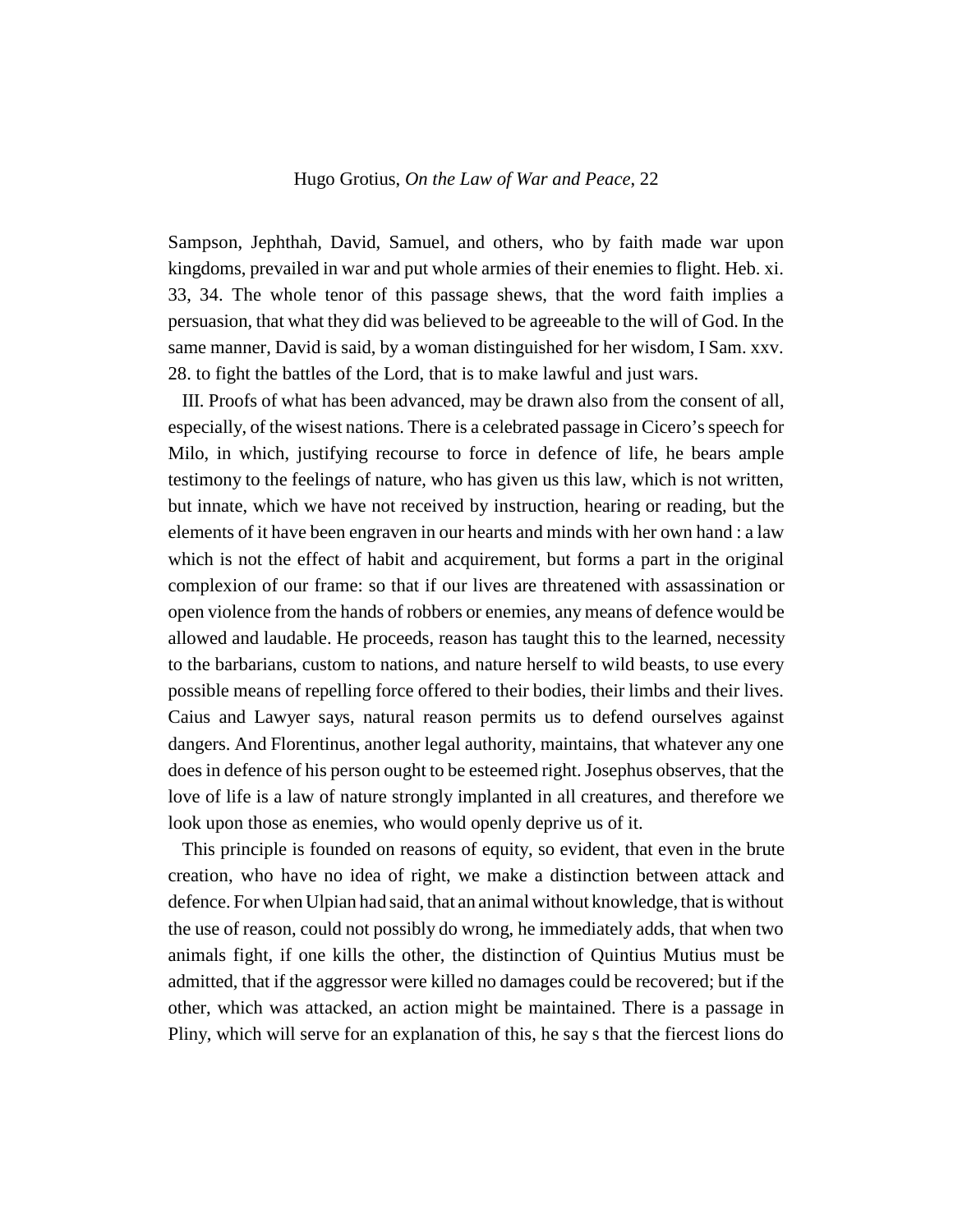not fight with each other, nor do serpents bite serpents. But if any violence is done to the tamest of them, they are roused, and upon receiving any hurt, will defend themselves with the greatest alacrity and vigour.

IV. From the law of nature then which may also be called he law of nations, it is evident that all kinds of war are not to be condemned. In the same manner, all history and the laws of manners of every people sufficiently inform us, that war is not condemned by the voluntary law of nations. Indeed Hermogenianus has said, that wars were introduced by the law of nations, a passage which aught to be explained somewhat differently from the general interpretation given to it. The meaning of it is, that certain formalities, attending war, were introduced by the law of nations, which formalities were necessary to secure the peculiar privileges arising out of the law. From hence a distinction, which there will be occasion to use hereafter, between a war with the usual formalities o£ the law of nations, which is called just or perfect, and an informal war, which does not for that reason cease to be just, or agreeable to right. For some wars, when made upon just grounds, though not exactly conformable, yet are not repugnant to the law, as will be explained more fully hereafter. By the law of the nations, says Livy, provision is made to repel force by arms; and Florentinus declares, that the law of nations allows us to repel violence and injury, in order to protect our persons.

V. A greater difficulty occurs respecting the divine voluntary law. Nor is there any force in the objection that as the law of nature is unchangeable, nothing can be appointed even by God himself contrary to it. For this is true only in those things, which the law of nature positively forbids or commands; no 'n those which are tacitly permitted by the same law. For acts of that kind, not falling strictly within the general rule, but being exceptions to the law of nature, may be either forbidden or commanded. The first objection usually made against the lawfulness of war is taken from the law given to Noah and his posterity, Gen. ix. 5, 6, where God thus speaks, "Surely the blood of your lives will I require; at the hand of every beast will I require it, and at the hand of every man ; at the hand of every man's brother will I require the life of man. Whoever sheds man's blood, by man shall his blood be shed; for in the image of God made he man." Here some take the phrase of requiring blood, in the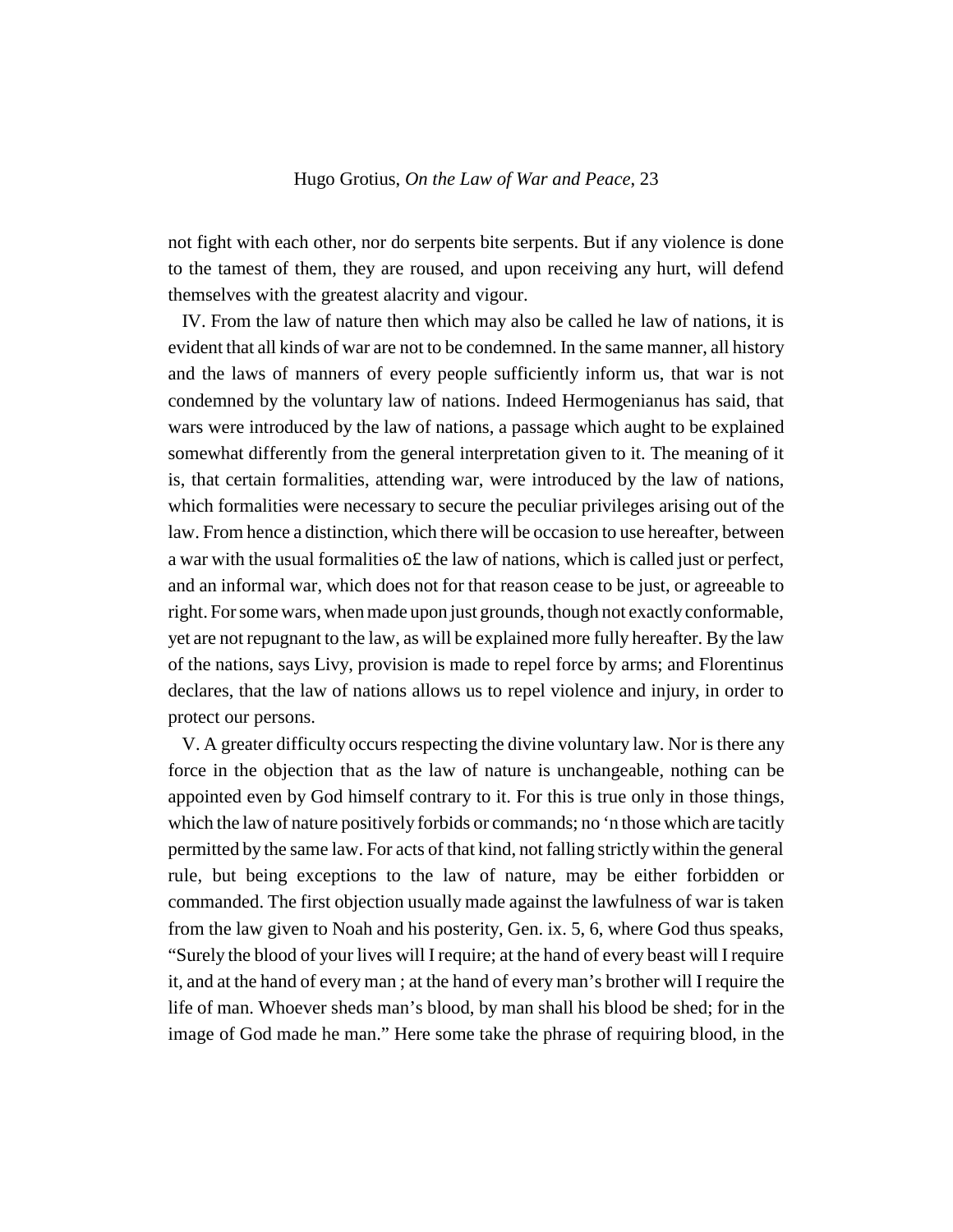most general sense, and the other part, that blood shall be shed in its turn, they consider as a bare threat, and not an approbation; neither of which acceptations can be admitted. For the prohibition of shedding blood extends not beyond the law itself, which declares, *thou shalt not kill*; but passes no condemnation upon capital punishments or wars undertaken by public authority.

Neither the law of Moses, nor that given to Noah established any thing new, they were only a declaratory repetition of the law of nature, that had been obliterated by depraved custom. So that the shedding of blood in a criminal and wanton manner is the only act prohibited by those commandments. Thus every act of homicide does not amount to murder, but only that, which is committed with a willful and malicious intention to destroy the life of an innocent person. As to what follows about blood .being shed in return for blood, it seems to imply not a mere act of personal revenge, but the deliberate exercise of a perfect right, which may be thus explained; it is not unjust, according to the principles of nature that any one should suffer in proportion to the evil he has done, conformably to the judicial maxim of Rhadamanthus, that if any one himself suffers what he has done, it is but just and right. The same opinion is thus expressed by Seneca the father; "it is but a just retaliation for any one to suffer in his own person the evil which he intended to inflict upon another." From a sense of this natural justice, Cain knowing himself guilty of his brother's blood said, "whosoever finds me shall kill me."

But as in those early times, when men were few, and aggressions rare, there was less occasion for examples, God restrained by an express commandment the impulse of nature which appeared lawful, he forbad any one to kill the murderer, at the same time prohibiting all intercourse with him, even so far as not to touch him.

Plato has established this in his laws, and the same rule prevailed in Greece, as appears from the following passage in Euripides, "our fathers of old did well in banishing from their intercourse and sight any one that had shed another's blood; imposing banishment by way of atonement, rather than inflicting death." We find Thucydides of the same opinion, "that anciently lighter punishments were inflicted for the greatest crimes; but in process of time, as those penalties came to be despised, legislators were obliged to have recourse to death in certain cases." We may add to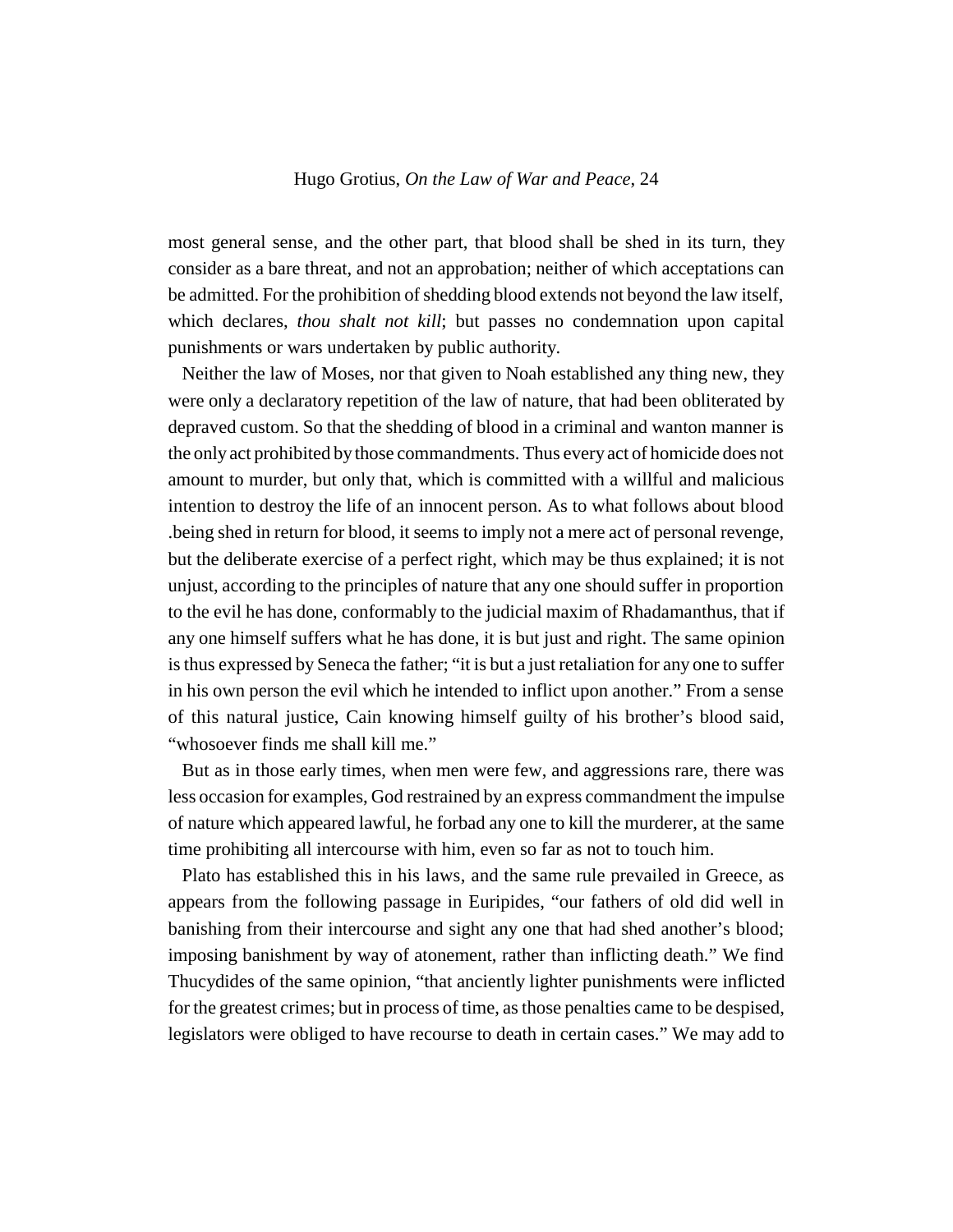the above instances the remark of Lactantius, that as yet it appeared a sin to punish even the most wicked men with death.

The conjecture of the divine will taken from the remarkable instance of Cain, whom no one was permitted to kill passed into a law, so that Lanech, having perpetrated a similar deed, promised himself impunity from this example. Gen. iv. 24.

But as before the deluge, in the time of the Giants, the practice of frequent and wanton murders had prevailed; upon the renewal of the human race, after the deluge, that the same evil custom might not be established, God thought proper to restrain it by severer means. The lenity of former ages was laid aside, and the divine authority gave a sanction to the precepts of natural justice, that whoever killed a murderer should be innocent. After tribunals were erected, the power over life was, for the very best reasons, conferred upon the judges alone. Still some traces of ancient manners remained in the right which was granted, after the introduction o the Mosaic Law, to the nearest in blood to the person killed.

This interpretation is justified by the authority of Abraham, who, with a perfect knowledge of the law given to Noah, took arms against the four Kings, fully persuaded that he was doing nothing in violation of that law. In the same manner Moses ordered the people to fight against Amalekites, who attacked them ; following in this case the dictates of nature, for he appears to have had no special communication with God. Exod. xvii. 9. Besides, we find that capital punishments were inflicted upon other criminals, as well as murderers, not only among the Gentiles, but among those who had been impressed with the most pious rules and opinions, even the Patriarchs themselves. Gen. xxxviii. 24.

Indeed upon comparing the divine will with the light of nature, it was concluded, that it seemed conformable to justice, that other crimes of great enormity should be subject to the same punishment as that of murder. For there are some rights, such as those of reputation, chastity, conjugal fidelity, submission of subjects to their princes, all of which are esteemed of equal value with life itself, because on the preservation of these the peace and comfort of life depend. The violation of any of those rights is little less than murder itself.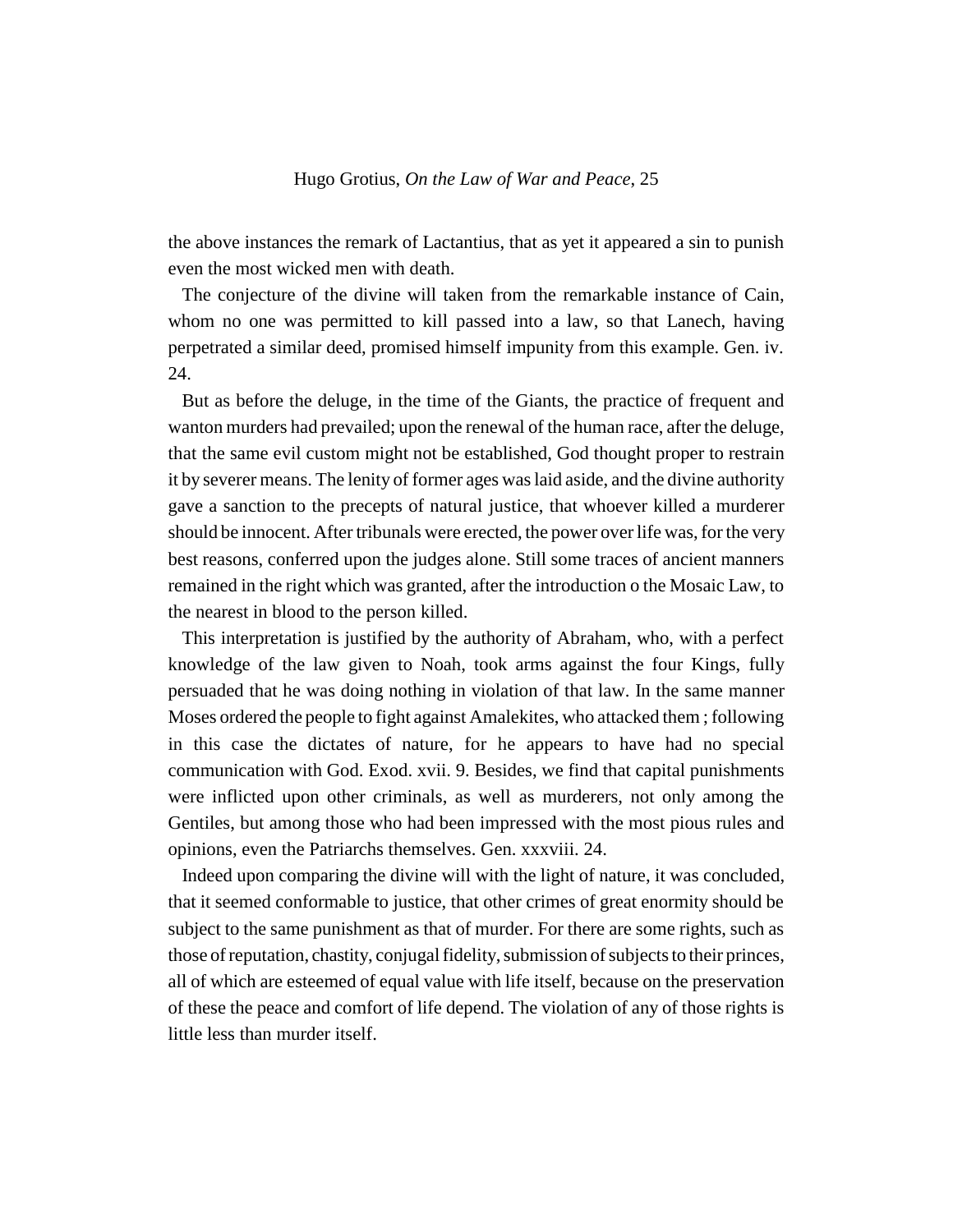Here may be applied the old tradition found among the Jews, that there were many laws, which were not all mentioned by Moses, given by God to the sons of Noah as it was sufficient for his purpose, that they should afterwards be comprehended in the peculiar laws of the Hebrews. Thus it appears from xviii. chap. of Leviticus, that there was an ancient law against incestuous marriages, though not mentioned by Moses in its proper place. Now among the commandments given by God to the children of Noah, it is said, that death was expressly declared to be the punishment not only for murder, but for adultery, incest, and robbery, which is confirmed by the words of Job xxxi. II. The law of Moses too, for the sanction of capital punishments, gives reasons which operate no less with other nations, than with the Jewish people. Levit. xviii. 25–30. Psa. ci. 5. Prov. xx. 8. And particularly respecting murder it is said, the land cannot be cleansed unless the blood of the murderer be shed. Numb. xxv. 31–33. Besides, it were absurd to suppose that the Jewish people were indulged with the privilege of maintaining the public safety, and that of individuals by capital punishments, and asserting their rights by war, and that other kings and nations were not allowed the same powers. Nor do we find that those kings or nations were forewarned by the Prophets, that the use of capital punishments, and that all wars, were condemned by God in the same manner as they were admonished of all other sins. On the other hand, can any one doubt, as the law of Moses bore such an express image of the divine will respecting criminal justice, whether other nations would not have acted wisely in adopting it for their example? It is certain that the Greeks, and the Athenians in particular did so. From hence came the close resemblance which the Jewish bore to the old Athenian law, and to that of the twelve tables of Rome. Enough has been said, to shew that the law given to Noah cannot bear the interpretation of those, who derive from it their arguments against the lawfulness of all war.

VI. The arguments against the lawfulness of war, drawn from the Gospel, are more specious. In examining which it will not be necessary to assume, as many do, that the Gospel contains nothing more than the law of nature, except the rules of faith and the Sacraments: an assumption, which in its general acceptation is by no means true. It may readily be admitted, that nothing inconsistent with natural justice is enjoined in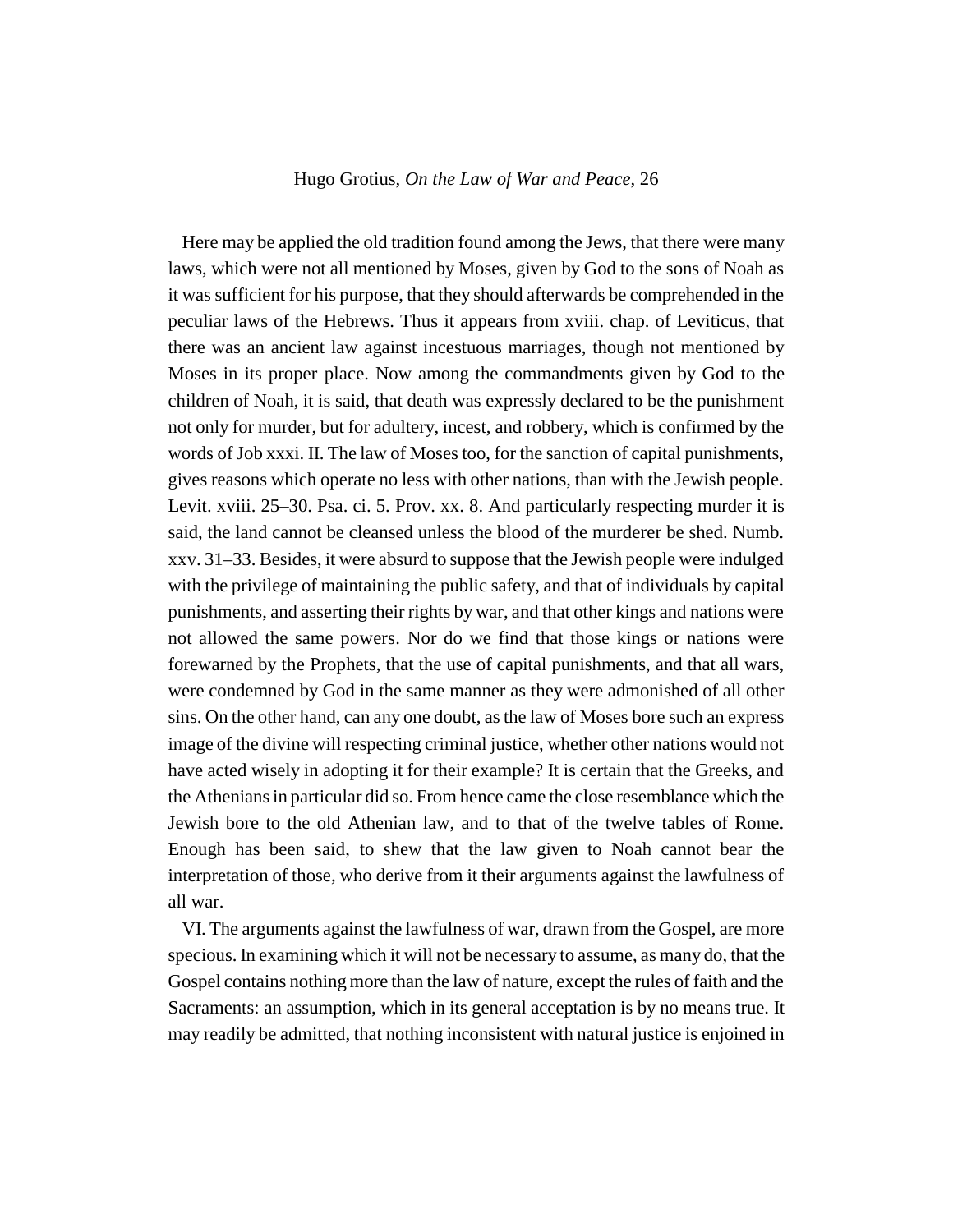the gospel, yet it can never be allowed, that the laws of Christ do not impose duties upon us, above those required by the law of nature. And those, who think otherwise, strain their arguments to prove that many practices forbidden by the gospel, as concubinage, divorce, polygamy, were made offences by the law of nature. The light of nature might point out the honour of abstaining from such practices, but the sinfulness of them could not have been discovered without a revelation of the will of God. Who for instance would say, that the Christian precept of laying down our lives for others was an obligation of the law of nature? I John iii. 16. It is said by Justin the Martyr, that to live according to the bare law of nature is not the character of a true believer. Neither can we follow those, who, adopting another meaning of no inconsiderable import, construe the precept delivered by Christ in his sermon on the mount, into nothing more than an interpretation of the Mosaic Law. For the words, "you have heard it was said to them of old, but I say to you," which are so often repeated, imply something else. Those of old were no other than contemporaries of Moses: for what is there repeated as said to those of old are not the words of the teachers of the law, but of Moses, either literally, or in their meaning. They are cited by our Saviour as his express words, not as interpretations of them: "Thou shalt not kill," Exod. xx. whoever killeth shall be in danger of Judgment, Levit. xxi. az. Numb. xxxv. 16, 17, 30. "Thou shalt not commit adultery," Exod. xx. "whosoever shall put away his wife, let him give her a writing of divorcement." Deut. xxiv. 1. "Thou shalt not forswear thyself, but shalt perform unto the Lord thine oaths." Exod. xx. 7. Numb. xxx 2. "An eye for an eye, and a tooth for a tooth," may be demanded in justice." Levit. xxxiv. 20. Deut. xix. 21. "Thou shalt love thy neighbour," that is, an Israelite. Levit. xix. 18. "and thou shalt hate thine enemy," that is, any one of the seven nations to whom friendship or compassion was forbidden to be shewn. Exod. xxxiv. 11. Deut. vii. 1. To these may be added the Amalekites, with whom the Israelites were commanded to maintain irreconcilable war. Exod. xxvii. 18. Deut. xxv. 19.

But to understand the words of our Saviour, we must observe that the law of Moses is taken in a double sense, either as containing some principles in common with human laws, such as imposing restraint upon human crimes by the dread of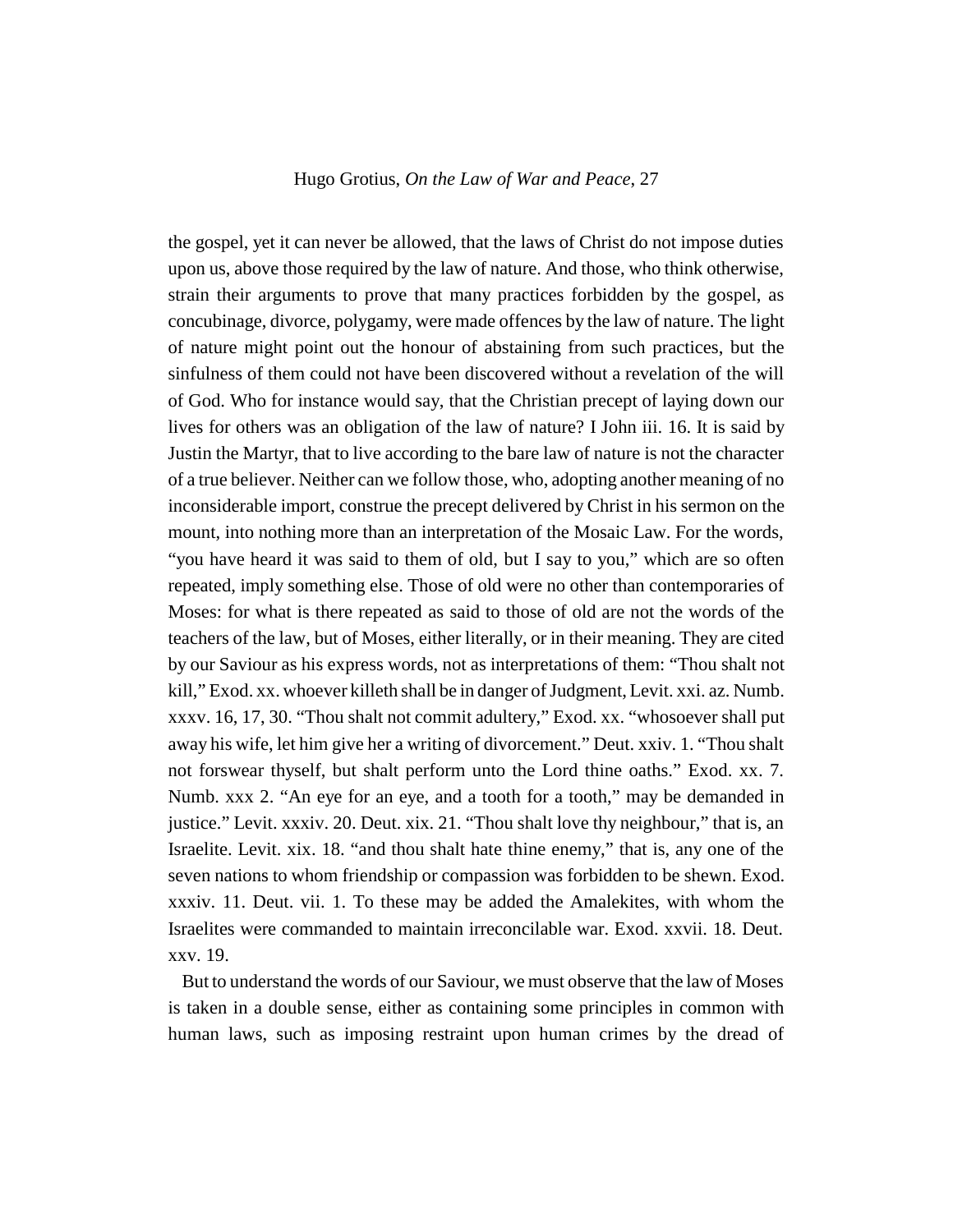exemplary punishments. Heb. ii. 2. And in this manner maintaining civil society among the Jewish people: for which reason it is called, Heb. vii. 16, the law of a carnal commandment, and From. iii. 17. the law of works: or it may be taken in another sense, comprehending the peculiar sanctions of a divine law, requiring purity of mind, and certain actions, which might be omitted without temporal punishments. In this sense it is called a spiritual law, giving life to the soul. The teachers of the law, and the Pharisees considering the first part as sufficient neglected to instruct the people in the second and more important branch, deeming it superfluous. The truth of this may be proved, not only from our own writings, but from Josephus also, and the Jewish Rabbies. Respecting this second part we may observe, that the virtues which are required of Christians, are either recommended or enjoined to the Hebrews, but not enjoined in the same degree and extent as to Christians. Now in both these senses Christ opposes his own precepts to the old law. From whence it is clear, that his words contain more than a bare interpretation of the Mosaic law. These observations apply not only to the question immediately in hand, but to many others; that we may not rest upon the authority of the Mosaic law farther than is right.

VII. Omitting therefore the less satisfactory proofs, as a leading point of evidence to shew that the right of war is not taken away by the law of the gospel, that passage in St. Paul's Epistle to Timothy may be referred to, where the Apostle says, "I exhort therefore that, first of all, supplications, prayers, intercessions, and giving of thanks be made for all men; for Kings, and for all that are in authority, that we may lead a quiet and peaceable life, in all godliness and honesty; for this is good and acceptable in the sight of God our Saviour, who would have all men to be saved, and to come to the knowledge of the truth." I Eph. ii. 1, 2, 3. From this passage, the following conclusions may be drawn; in the first place, that Christian piety in kings is acceptable to God, that their profession of Christianity does not abridge their rights of sovereignty. Justin the Martyr has said, "that in our prayers for Kings, we should beg that they may unite a spirit of wisdom with their royal power," and in the book called the Constitutions of Clement, the Church prays for Christian rulers, and that Christian Princes may perform an acceptable service to God, by securing to other Christians the enjoyment of quiet lives. The manner in which the Sovereign secures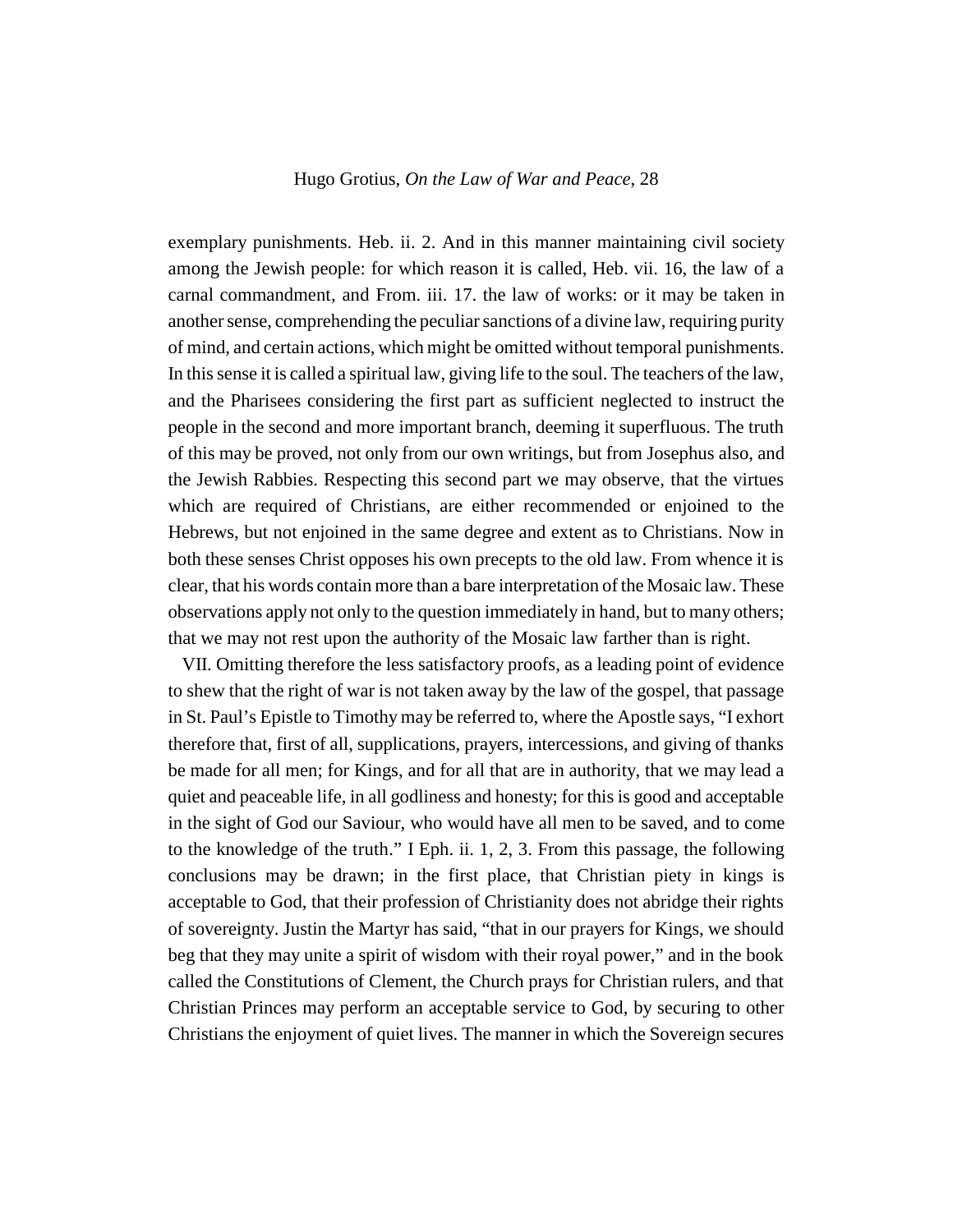this important end, is explained in another passage from the same Apostle. From. xiii. 4. "He is the minister of God to thee for good. But if thou do evil, fear, for he beareth not the sword in vain; for he is the minister of God, an avenger to execute wrath upon them, that do evil." By the right of the sword is understood the exercise of every kind of restraint, in the sense adopted by the Lawyers, not only over offenders amongst his own people, but against neighboring nations, who violate his own and his people's rights. To clear up this point, we may refer to the second Psalm, which although it applies literally to David, yet in its more full and perfect sense relates to Christ, which may be seen by consulting other parts of scripture. For instance, Acts iv. 25. xiii. 33. For that Psalm exhorts all kings to worship the son of God, shewing themselves, as kings, to be his ministers, which may be explained by the words of St. Augustine, who says, "In this, kings, in their royal capacity, serve God according to the divine commandment, if they promote what is good, and prohibit what is evil in their kingdoms, not only relating to human society, but also respecting religion." And in another place the same writer says, "How can kings serve the Lord in fear, unless they can prohibit and punish with due severity offences against the law of God? For the capacities in which they serve God, as individuals, and as kings, are very different. In this respect they serve the Lord, as kings, when they promote his service by means which they could not use without regal power.

The same part of the Apostle's writings supplies us with a second argument, where the higher powers, meaning kings, are said to be from God, and are called the ordinance of God; from whence it is plainly inferred that we are to honour and obey the, from motives of conscience, and that every one who resists him is resisting God. If the word ordinance meant nothing more than a bare permission, that obedience which the Apostle so strenuously enjoins would only have the force of an imperfect obligation. But as the word ordinance, in the original, implies an express commandment and appointment, and as all parts of the revealed will of God are consistent with each other, it follows that the obedience of subjects to sovereigns is a duty of supreme obligation. Nor is the argument at all weakened by its being said, that the Sovereigns at the time when St. Paul wrote, were not Christians. For it is not universally true, as Sergius Paulus, the deputy governor of Cyprus, had long before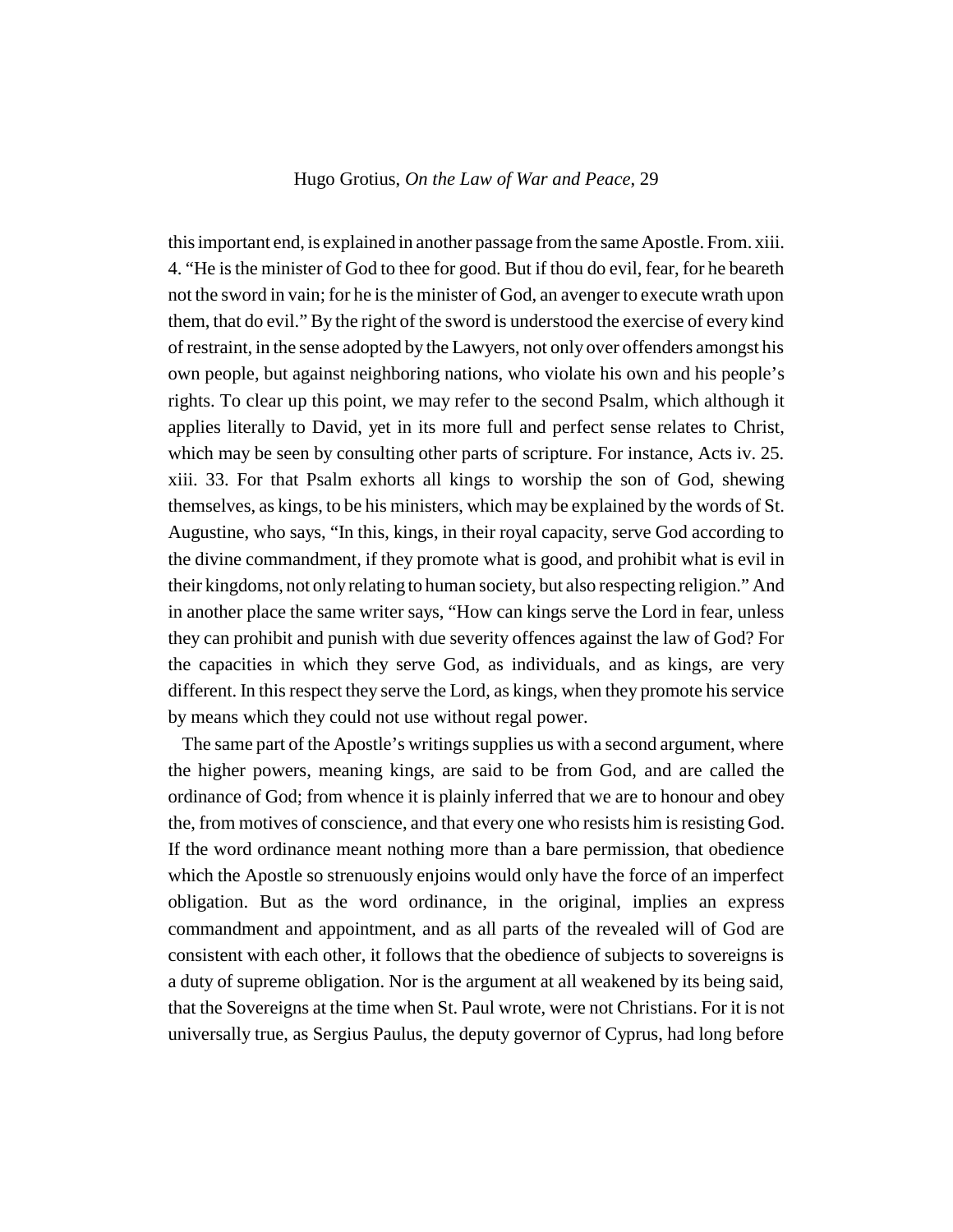professed the Christian religion. Acts xiii. 12. There is no occasion to mention the tradition respecting Abgarus the King of Edessa's Epistle to our Saviour; a tradition mingled with falsehood, though, in some measure founded upon truth. For the question did not turn upon the characters of the Princes, whether they were godly or not, but whether their holding the kingly office was repugnant to the law of God. This St. Paul denies, maintaining that the kingly office, even under all circumstances, was appointed by God, therefore it ought to be honoured from motives of conscience, which, properly speaking, are under the controul of God alone. So that Nero, and King Agrippa whom Paul so earnestly entreats to become a Christian, might have embraced Christianity, and still retained, the one his regal, and the other his imperial authority, which could not be exercised without the power of the sword. As the legal sacrifices might formerly be performed by wicked Priests; in the same manner regal power would retain its indelible sanctity, though in the hands of an ungodly man.

A third argument is derived from the words of John the Baptist, who, at a time when many thousands of the Jews served in the Roman armies, as appears from the testimony of Josephus and others, being seriously asked by the soldiers, what they should do to avoid the wrath of God, did not command them to renounce their military calling, which he ought to have done, had it been inconsistent with the law and will of God, but to abstain from violence, extortion, and false accusation, and to be content with their wages. In reply to these words of the Baptist, so plainly giving authority to the military profession, many observed that the injunction of the Baptist is so widely different from the precepts of Christ, that he seemed to preach one doctrine and our Lord another. Which is by no means admissible, for the following reasons. Both our Saviour and the Baptist made repentance the substance of their doctrine; for the kingdom of heaven was at hand. By the Kingdom of Heaven is meant a new law, as the Hebrews used to give the name of Kingdom to their law. Christ himself says the Kingdom of Heaven began to suffer violence from the days of John the Baptist. Matt. xi. 12. John is said to have preached the baptism of repentance for the remission of sins. Mark i. 4. The Apostles are said to have done the same in the name of Christ. Acts xi. 38. John requires fruits worthy of repentance, and threatens destruction to those, who do not produce them. Matt. iii. 8, 10. He also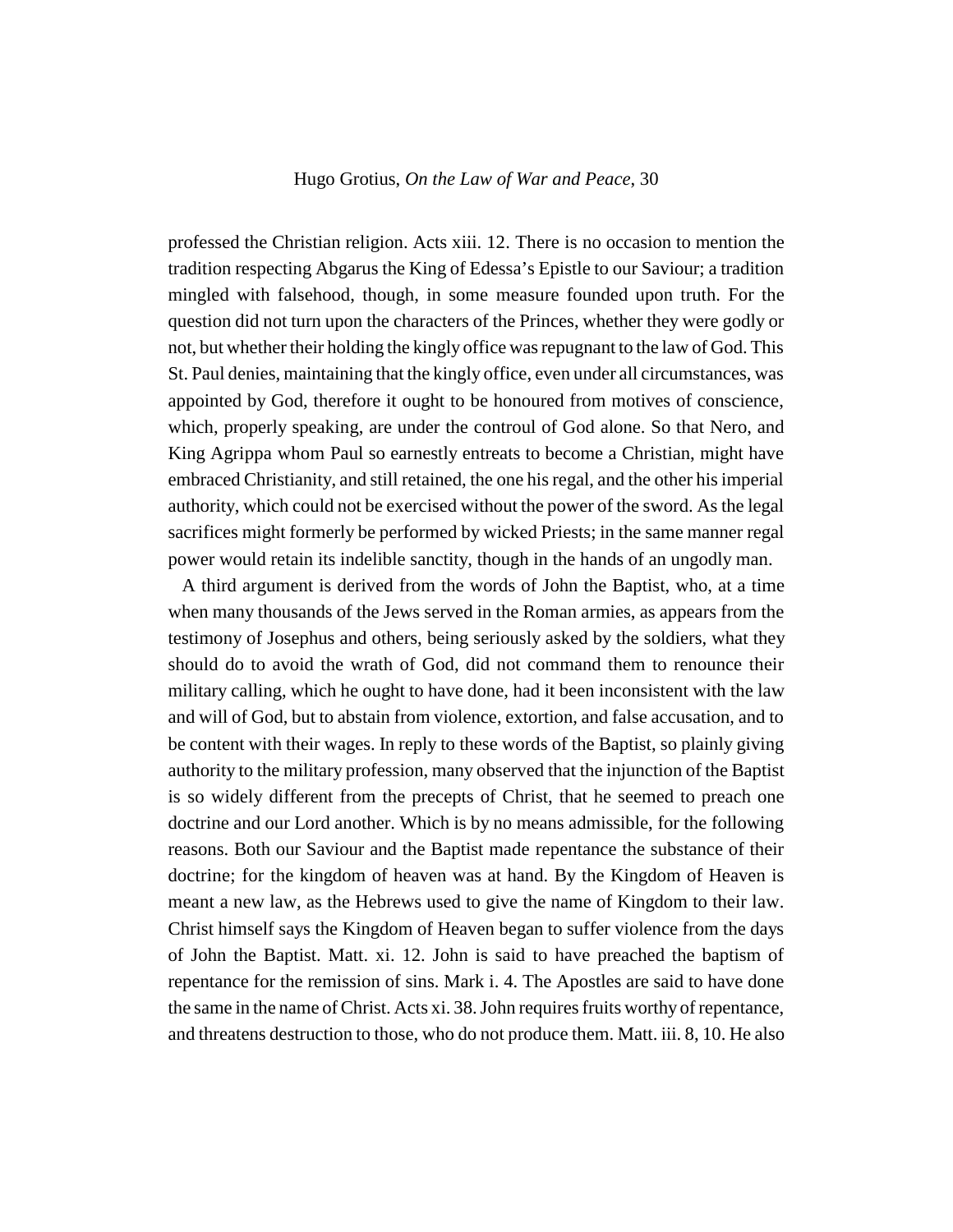requires works of charity above the law. Luke iii. 2. The law is said to have continued till John, that is, a more perfect law is said to have commenced form his instruction. He was called greater than the prophets, and declared to be one sent to give the knowledge of salvation to the people by announcing the gospel. He makes no distinction between himself and Jesus on the score of doctrine, only ascribing pre-eminence to Christ as the promised Messiah, the Lord of the Kingdom of Heaven, who would give the power of the holy spirit to those, who believed in him. In short, the dawning rudiments of knowledge, which proceeded from the forerunner, were more distinctly unfolded and cleared up, by Christ himself, the light of the world.

There is a fourth argument, which seems to have no little weight, proceeding upon the supposition, that if the right of inflicting capital punishments were abolished, and princes were deprived for the power of the sword to protect their subjects against the violence of murderers and robbers, wickedness would triumphantly prevail, and the world would be deluged with crimes, which, even under the best established governments, are with so much difficulty prevented or restrained. If then it had been the intention of Christ to introduce such an order of things as had never been heard of, he would undoubtedly by the most express and particular words, have condemned all capital punishments, and all wars, which we never read that he did. For the arguments, brought in favor of such an opinion, are for the most part very indefinite and obscure. Now both justice and common sense require such general expressions to be taken in a limited acceptation, and allow us, in explaining ambiguous words, to depart from their literal meaning, where our strictly adhering to it would lead to manifest inconvenience and detriment.

There is a fifth argument, maintaining that no proof can be adduced that the judicial part of the Mosaic Law, inflicting sentence of death, ever ceased to be in force, till the city of Jerusalem, and the civil polity of the Jews were utterly destroyed, without hopes of restoration. For in the Mosaic dispensation no assignable term is named for the duration of the law; nor do Christ and his Apostles ever speak of its abolition, except in allusion to the overthrow of the Jewish state. Indeed on the contrary, St. Paul says, that the High Priest was appointed to judge according to the law of Moses.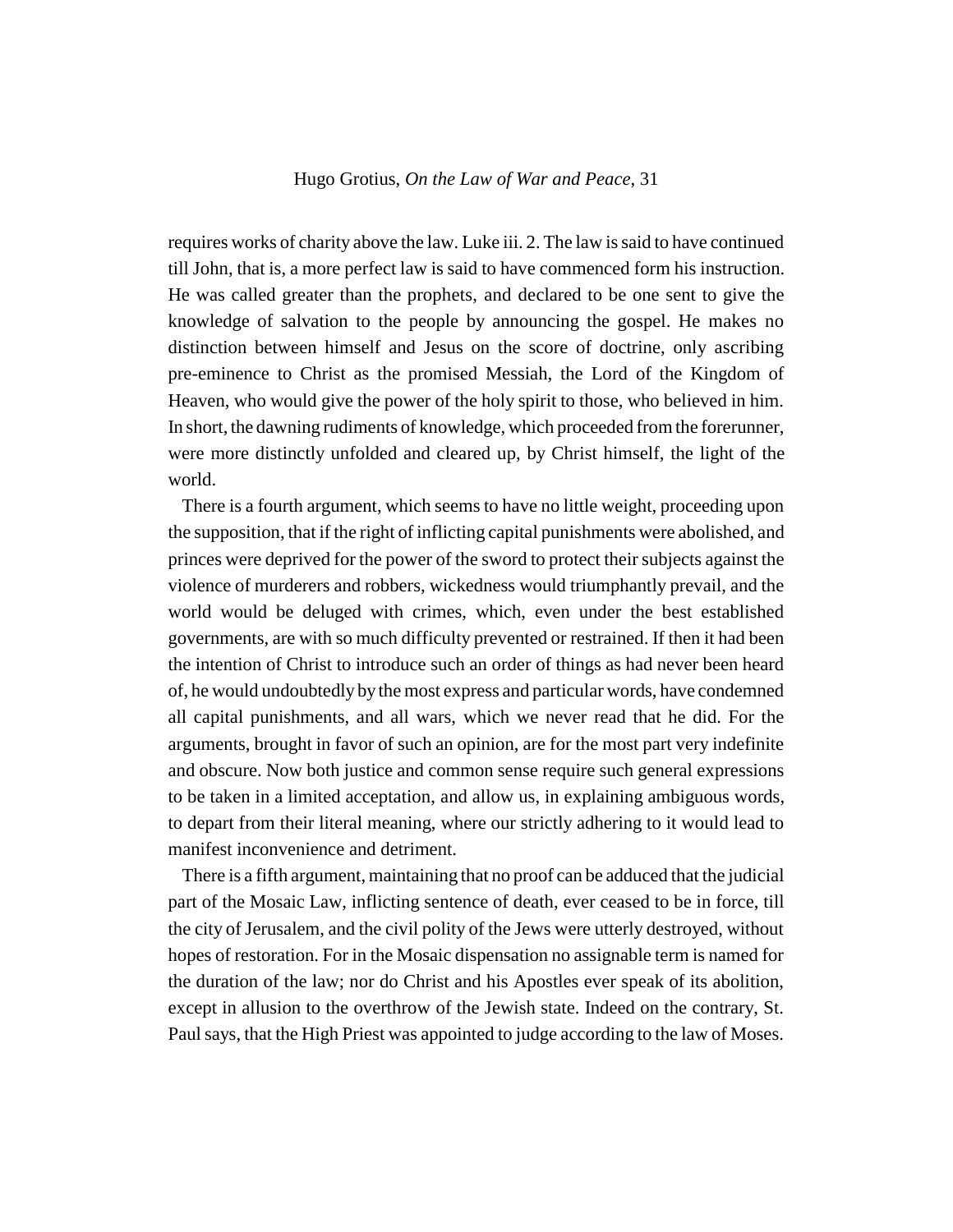Acts xxiv. 3. And Christ himself, in the introduction to his precepts, declares that he came not to destroy the law, but to fulfil it. Matt. v. 17. The application of his meaning to the ritual law is very plain, for it was only the outline and shadow of that perfect body, of which the Gospel formed the substance. But how is it possible that the judicial laws should stand, if Christ, according to the opinion of some, abolished them by his coming? Now if the law remained in force as long as the Jewish state continued, it follows that the Jewish converts to Christianity if called to the magisterial office, could not refuse it on the score of declining to pass sentence of death, and that they could not decide otherwise than the law of Moses had prescribed.

Upon weighing the whole matter, the slightest ground cannot be discovered for supposing that any pious man, who had heard those words from our Saviour himself, would have understood them in a sense different from that which has been here given. It must however be admitted that, before the Gospel dispensation permission or impunity was granted to certain acts and dispositions, which it would neither be necessary nor proper to examine at present, upon which Christ did not allow his followers to act. Of this kind was the permission to put away a wife for every offence, and to seek redress by law for every injury. Now between the positive precepts of Christ and those permissions there is a difference, but not a contradiction. For he that retains his wife, and he that forgoes his right of redress, does nothing contrary to the law, but rather acts agreeably to the spirit of it. It is very different with a judge, who is not merely permitted, but commanded by the law to punish a murderer with death, incurring guilt in the sight of God, if he should act otherwise. If Christ had forbidden him to put a murderer to death, his prohibition would have amounted to a contradiction, and it would have abolished the law.

The example of Cornelius the Centurion supplies a sixth argument in favor of this opinion. In receiving the holy spirit from Christ, he received an indubitable proof of his justification; he was baptized into the name of Christ by Peter, yet we do not find that he either had resigned or was advised by the Apostle to resign his military commission. In reply to which some maintain, that when instructed by Peter in the nature of the Christian religion, he must have been instructed to form the resolution of quitting his military calling. There would be some weight in their answer, if it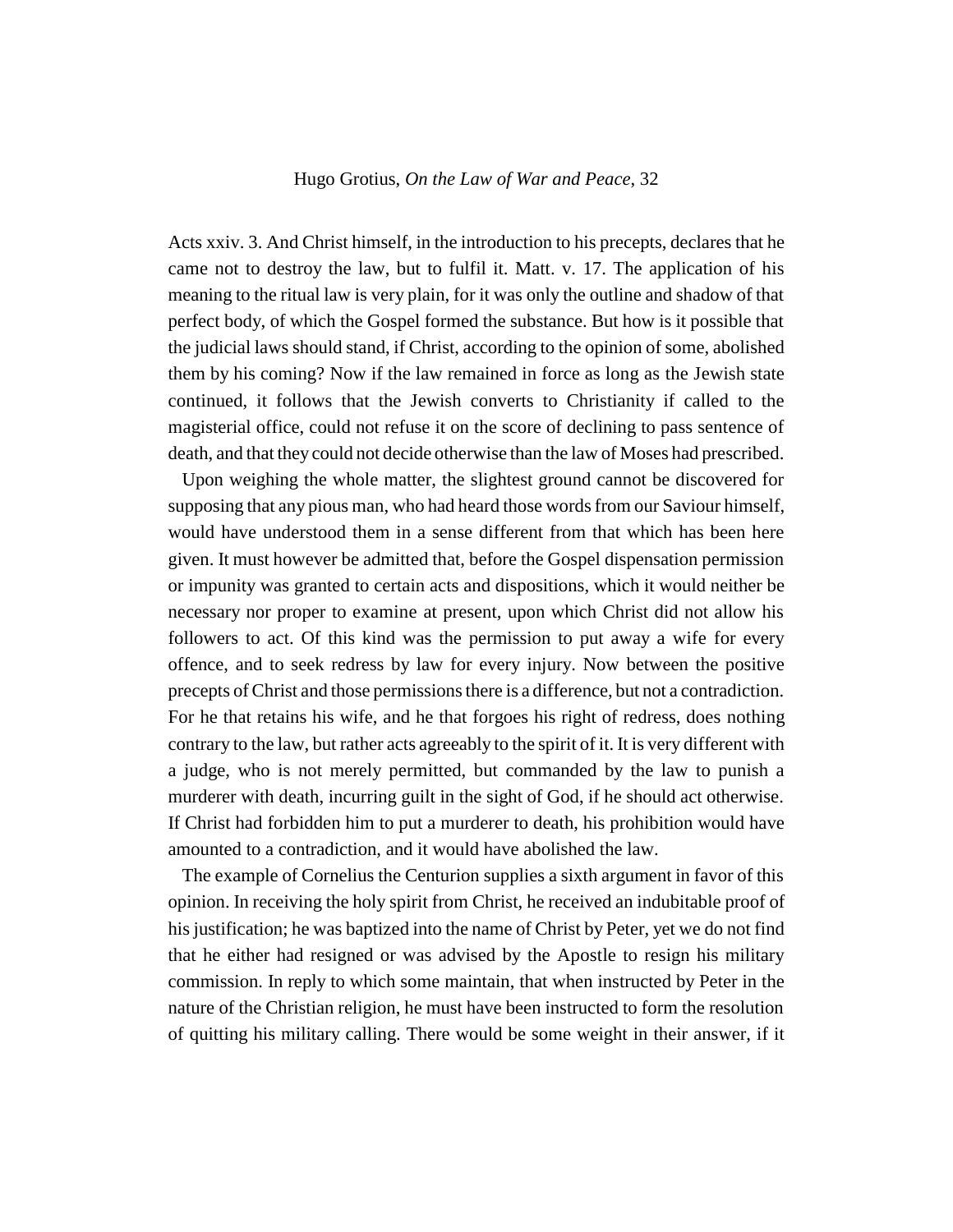could be shown that an absolute prohibition of war is to be found among the precepts of Christ. And as it can be found nowhere else, it would have been inserted in its proper place among the precepts of Christ, that after ages might not have been ignorant of the rules of duty. Nor as may be seen in the xix. chap, of the Acts of the Apostles and the 19th ver. is it usual with St. Luke, in cases where the personal character and situation or converts required an extraordinary change of life and disposition, to pass over such a circumstance without notice.

The seventh argument is like the preceding, and is taken from the example of Sergius Paulus, which has been already mentioned. In the history of his conversion there is not the least intimation of "his abdicating the magistracy, or being required to do so. Therefore silence respecting a circumstance, which would naturally and necessarily have been mentioned, may be fairly taken as a proof that it never existed. The conduct of St. Paul supplies us with an eighth argument on this subject. When he understood that the Jews lay in wait for an opportunity to seize and kill him, he immediately gave information of their design to the commander of the Roman garrison, and when the commander gave him a guard of soldiers to protect him on his journey, he made no remonstrance, nor ever hinted either to the commander or the soldiers that it was displeasing to God to repel force by force. Yet this is the same Apostle who, as appears from all his writings, 2 Tim. iv. 2. neither himself neglected nor allowed others to neglect any opportunity of reminding men of their duty. In addition to all that has been said, it may be observed, that the peculiar end of what is lawful and binding, must itself be lawful and binding also. It is lawful to pay tribute, and according to St. Paul's explanation, it is an act binding upon the conscience, From. xiii. 3, 4, 6. For the end of tribute is to supply the state with the means of protecting the good, and restraining the wicked. There is a passage in Tacitus very applicable to the present question. It is in the fourth book of his history, in the speech of Petilius Cerealis, who says, "the peace of nations cannot be preserved without armies, nor can armies be maintained without pay, nor pay supplied without taxation." There is a sentiment similar to this of the historian, in St. Augustin, he says, "for this purpose we pay tribute, that the soldier may be provided with the necessaries of life."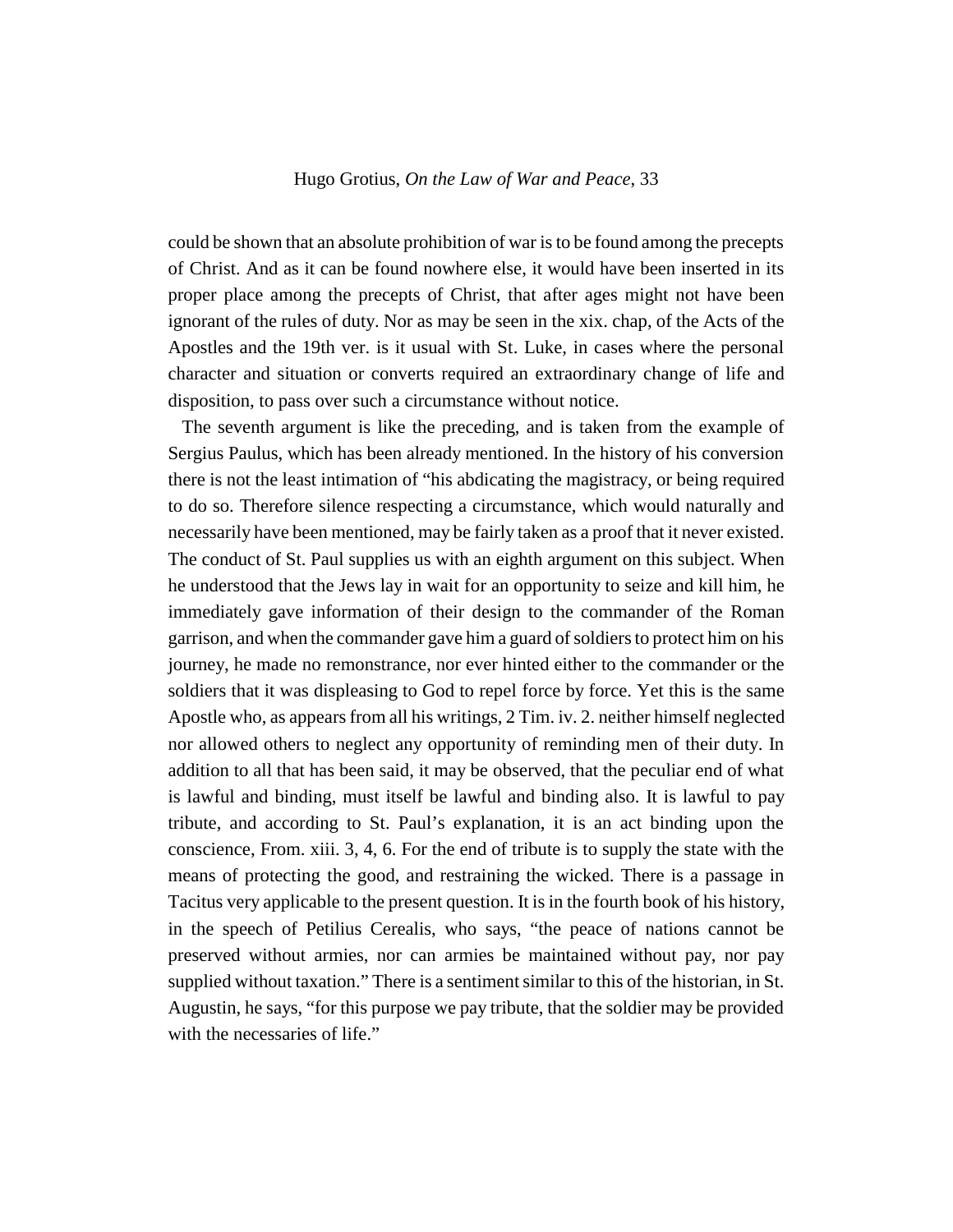The tenth argument is taken from that part of the xxv. chap. of the Acts of the Apostles, where Paul says, "If I have wronged any man, or done any thing worthy of death, I refuse not to die." From whence the opinion of St. Paul may be gathered, that, even after the publication of the gospel, there were certain crimes which justice not only allowed but required to be punished with death; which opinion St. Peter also maintains. But if it had been the will of God that capital punishments should be abolished, Paul might have cleared himself, but he ought not to have left an impression on the minds of men, that it was at that time equally lawful as before to punish the guilty with death. Now as it has been proved, that the coming of Christ did not take away the right of inflicting capital punishments, it has at the same time been proved, that war may be made upon a multitude of armed offenders, who can only be brought to justice by defeat in battle. The numbers, the strength and boldness of the aggressors, though they may have their weight in restraining our deliberations, cannot in the least diminish our right.

The substance of the eleventh argument rests not only upon our Saviour's having abolished those parts of the Mosaic law, which formed a wall of separation between the Jews and other nations, but upon his allowing the moral parts to remain, as standing rules, approved by the law of nature, and the consent of every civilized people, and containing whatever is good and virtuous.

Now the punishing of crimes, and the taking up arms to avenge or ward off injuries are among those actions, which by the law of nature rank as laudable, and are referred to the virtues of justice and beneficence. And here is the proper place to animadvert slightly upon the mistake of those, who derive the rights of war, possessed by the Israelites, solely from the circumstance of God having given them the land of Canaan and commissioned them to drive out the inhabitants. This may be one just reason, but it is not the sole reason.

For, prior to those times, holy men guided by the light of nature undertook wars, which the Israelites themselves afterwards did for various reasons, and David in particular, to avenge the violated rights of ambassadors. But the rights, which any one derives from the law of nature, are no less his own than if God had given them: nor are those rights abolished by the law of the Gospel.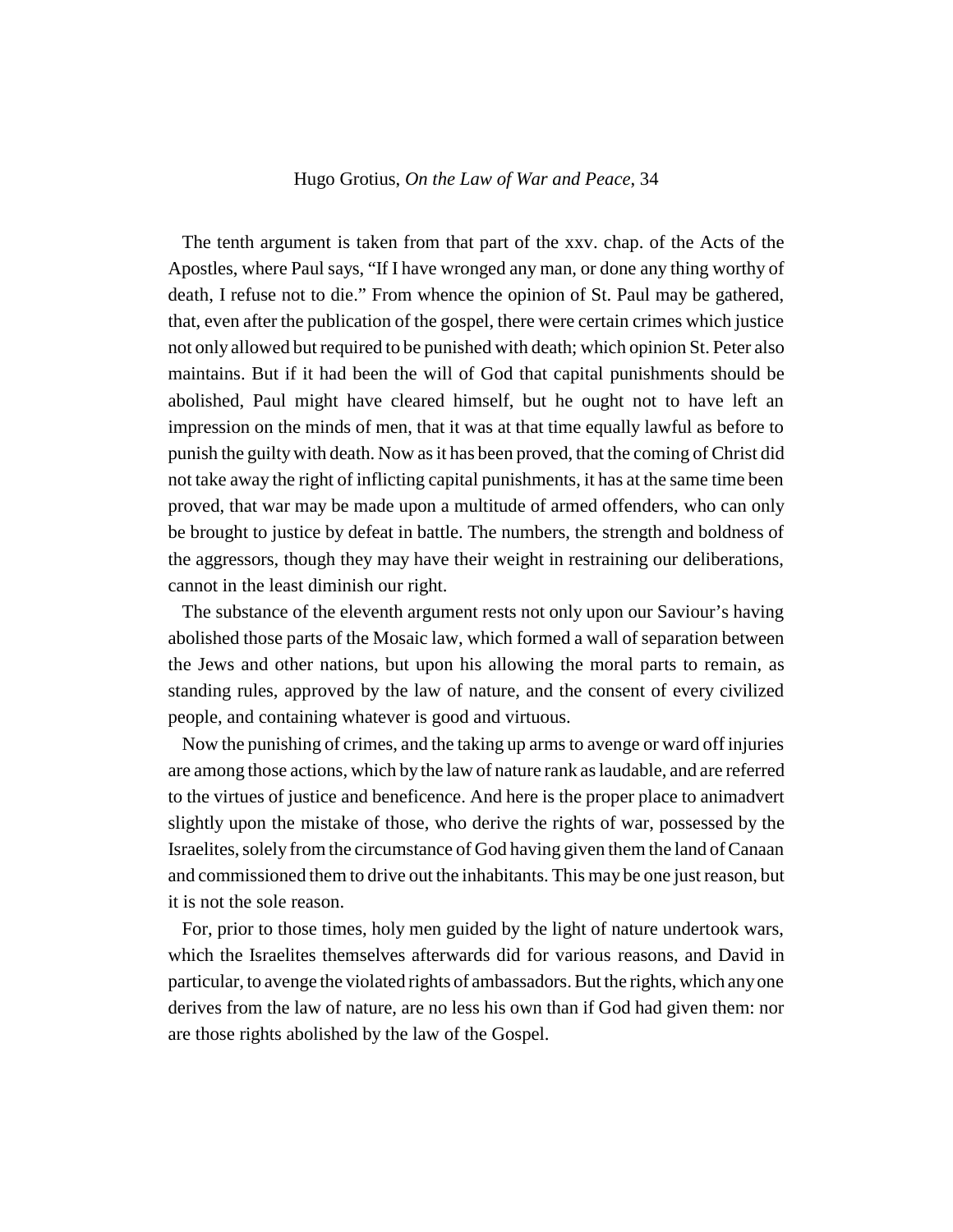VIII. Let us now consider the arguments, by which the contrary opinion is supported, that the pious reader may judge more easily, to which side the scale inclines.

In the first place, the prophecy of Isaiah is generally alleged, who says the time shall come, "when nations shall beat their swords into plow-shares, and turn their spears into pruning hooks. Nation shall not lift up sword against nation, neither shall they learn war any more." ii. 4. But this prophecy, like many others, is to be taken conditionally, alluding to the state of the world that would take place, if all nations would submit to the law of Christ, and make it the rule of life, to which purpose God would suffer nothing to be wanting on his part. For it is certain, that if all people were Christians, and lived like Christians, there would be no wars, which Arnobius expresses thus, "If all men, knowing that it is not their corporeal form alone which makes them men, but the powers of the understanding, would lend a patient ear to his salutary and pacific instructions, if they would trust to his admonitions rather than to the swelling pride and turbulence of their senses, iron would be employed for instruments of more harmless and useful operations, the world enjoy the softest repose and be united in the bands of inviolable treaties." On this subject Lactantius, reproaching the Pagans with the deification of their conquerors, says, "what would be the consequence, if all men would unite in concord? Which might certainly be brought to pass, if, abandoning ruinous and impious rage, they would live in justice and innocence." Or this passage of the prophecy must be understood literally, and, if taken in that sense, it shews that it is not yet fulfilled, but its accomplishment must be looked for in the general conversion of the Jewish people. But, which ever way you take it, no conclusion can be drawn from it against the justice of war, as long as violent men exist to disturb the quiet of the lovers of peace.

[The remainder of this section is omitted, Grotius himself stating it to be only a repetition and enlargement of his arguments immediately preceding it. **Translator**]

IX. In examining the meaning of written evidence, general custom, and the opinions of men celebrated for their wisdom have usually great weight; a practice which it is right to observe in the interpretation of holy scripture. For it is not likely that the churches, which had been founded by the Apostles, would either suddenly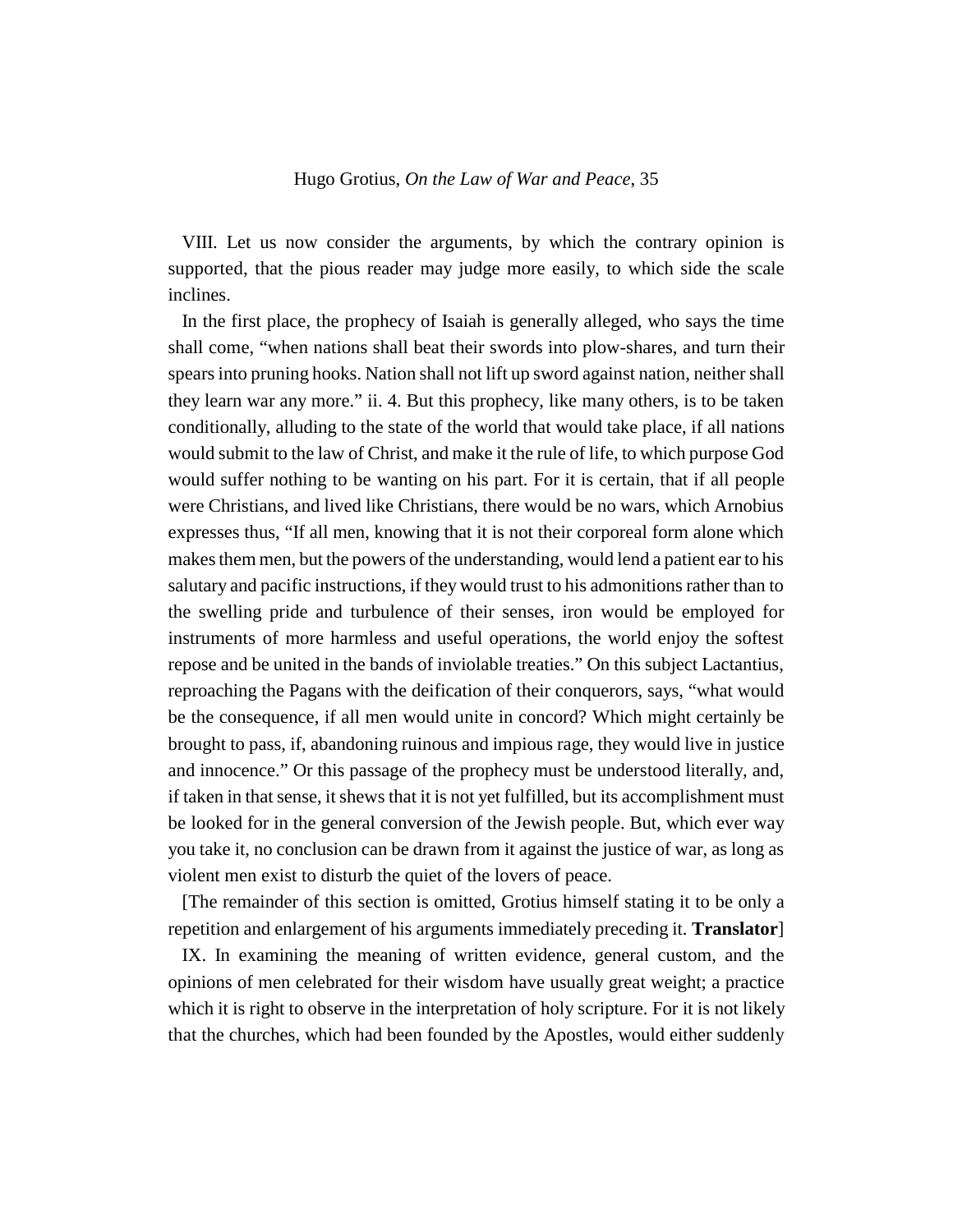or universally have swerved from those opinions, which the Apostles had briefly expressed, in writing, and afterwards more fully and clearly explained to them with their own lips, and reduced to practice. Now certain expressions of the primitive Christians are usually alleged by those who are adverse to all wars, whose opinions may be considered and refuted in three points of view.

In the first place, from these expressions nothing more can be gathered than the private opinions of certain individuals, but no public opinion of the Churches. Besides these expressions for the most part are to be found only in the writings of Origen, Tertullian and some few others, who wished to distinguish themselves by the brilliancy of their thoughts, without regarding consistency in their opinions. For this same Origen says, that Bees were given by God as a pattern for men to follow in conducting just, regular, and necessary wars; and likewise Tertulian, who in some parts seems to disapprove of capital punishments, has said, "No one can deny that it is good the guilty should be punished." He expresses his doubts respecting the military profession, for in his book upon idolatry, he says, it is a fit matter of inquiry, whether believers can take up arms, or whether any of the military profession can be admitted as members of the Christian Church. But in his Book entitled, the *Soldier's Crown*, after some objections against the profession of arms, he makes a distinction between those who are engaged in the army before baptism, and those who entered after they had made the baptismal vow. "It evidently, says he alters the case with those who were soldiers before their conversion to Christianity; John admitted them to baptism, in one instance Christ approved, and in another Peter instructed a faithful Centurion : yet with this stipulation, that they must either like many others, relinquish their calling, or be careful to do nothing displeasing to God." He was sensible then that they continued in the military profession after baptism, which they would by no means have done, if they had understood that all war was forbidden by Christ. They would have followed the example of the Soothsayers, the Magi, and other professors of forbidden arts, who ceased to practice them, when they became Christians. In the book quoted above, commanding a soldier, who was at the same time a Christan, he says, "O Soldier glorious in God."

The second observation applies to the case of those, who declined or even refused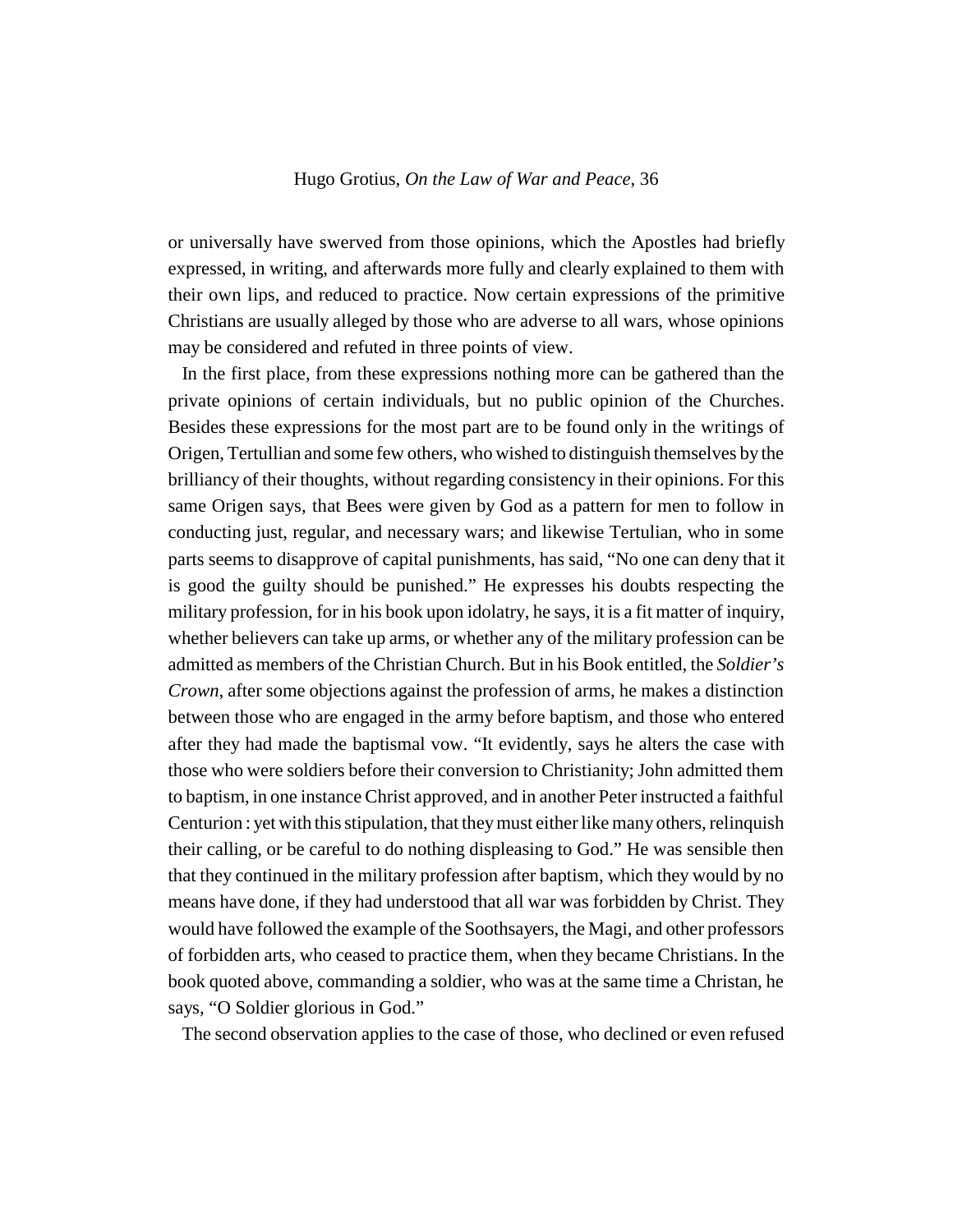bearing arms, on account of the circumstances of the times, which would have required them to do many acts inconsistent with their Christian calling. In Dolabella's letter to the Ephesians, which is to be found in Josephus, we see that the Jews requested an exemption from military expeditions, because, in mingling with strangers, they could not conveniently have observed the rites of their own laws and, would have been obliged to bear arms, and to make long marches on the Sabbaths. And we are informed by Josephus that, for the same reasons, the Jews obtained their discharge of L. Lentulus. In another part, he relates that when the Jews had been ordered to leave the city of Rome, some of them inlisted in the army, and that others, who out of respect to the laws of their country, for the reasons before mentioned, refused to bear arms, were punished. In addition to these a third reason may be given, which was that they would have to fight against their own people, against whom it was unlawful to bear arms, especially when they incurred danger and enmity for adhering to the Mosaic law. But the Jews, whenever they could do it, without these inconveniences, served under foreign princes, previously stipulating, as we are informed by Josephus, for liberty to live according to the laws and rules of their own country. Tertullian objects to the military service of his own times on account of dangers, and inconveniences very similar to those, which deterred the Jews. In his book on Idolatry, he says, "it is impossible to reconcile the oath of fidelity to serve under the banners of Christ, with that to serve under the banners of the Devil." Because the soldiers were ordered to swear by Jupiter, Mars, and the other Heathen Gods. And in his book on the Soldier's Crown, he asks, if the soldier be to keep watch before the temples, which he has renounced, to sup where he is forbidden by the Apostle, and to guard in the night the Gods, whom he has abjured in the day?" And he proceeds with asking, "if there be not many other military duties, which ought to be regarded in the light of sins?"

The third point of view, in which the subject is to be considered, relates to the conduct of those primitive Christians, who, in the ardour of zeal, aimed at the most brilliant attainments, taking the divine counsels for precepts of obligation. The Christians, says Athenagoras, never go to law with those, who rob them.

Salvian says, it was commanded by Christ that we should relinquish the object of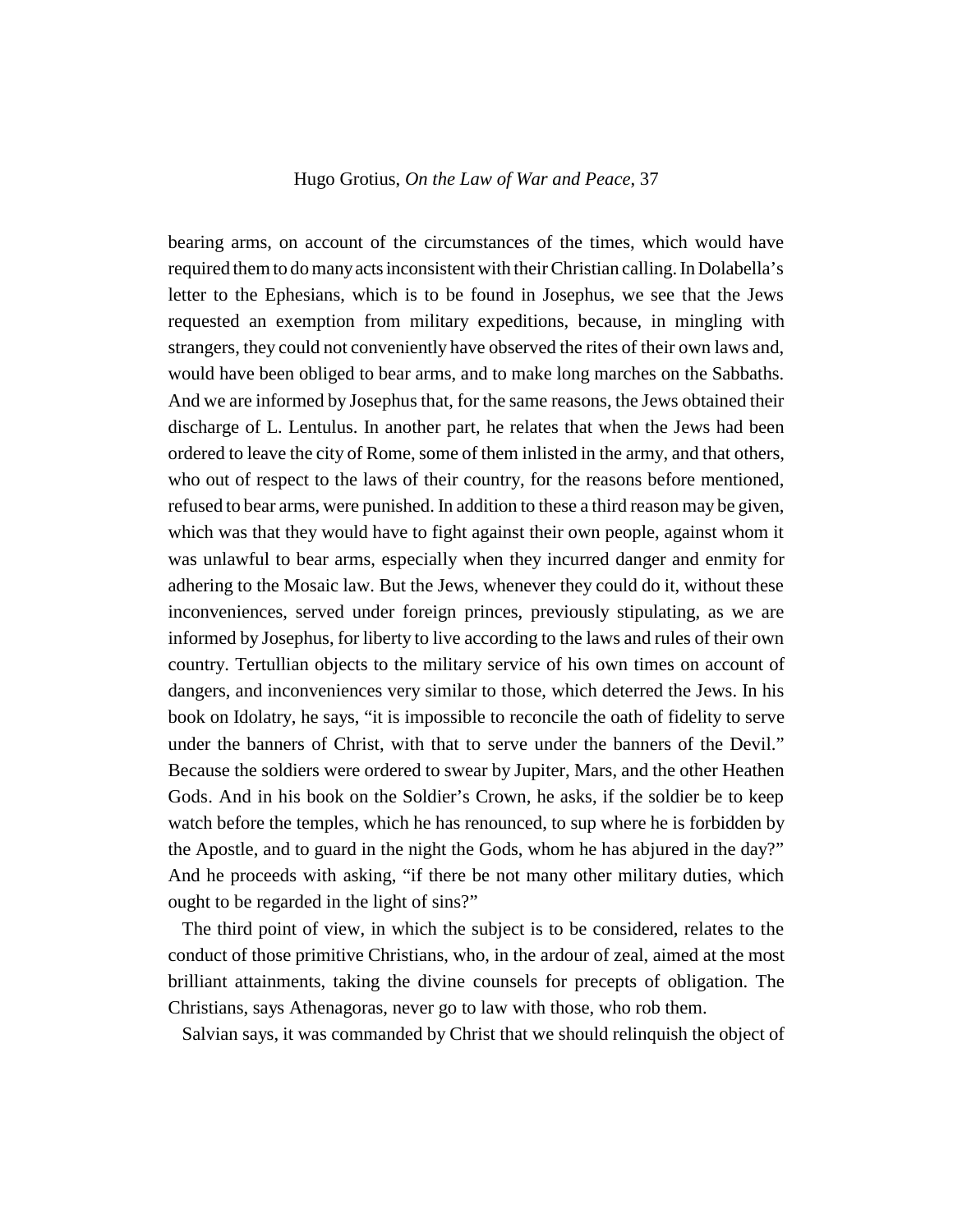dispute, rather than engage in law suits. But this, taken in so general an acceptation, is rather by the way of counsel, in order to attain to a sublimer mode of life, than intended as a positive precept. Thus many of the primitive Fathers condemned all oaths without exception, yet St. Paul, in matters of great importance, made use of these solemn appeals to God. A Christian in Tatian said, "I refuse the office of Praetor," and in the words of Tertullian, "a Christian is not ambitious of the Aedile's office." In the same manner Lactantius maintains that a just man, such as he wishes a Christian to be, ought not to engage in war, nor, as all his wants can be supplied at home, even to go to sea. How many of the primitive fathers dissuade Christians from second marriages? All these counsels are good, recommending excellent attainments, highly acceptable to God, yet they are not required of us, by any absolute law. The observations already made are sufficient to answer the objections derived from the primitive times of Christianity.

Now in order to confirm our opinions, we may observe that they have the support of writers, even of greater antiquity, who think that capital punishments may be inflicted, and that wars, which rest upon the same authority, may be lawfully engaged in by Christians. Clemens Alexandrinus says, that "a Christian, if, like Moses, he be called to the exercise of sovereign power, will be a living law to his subjects, rewarding the good, and punishing the wicked." And, in another place, describing the habit of a Christian, he says, "it would become him to go barefoot, unless he were a soldier." In the work usually entitled the *Constitutions of Clemens Romanus*, we find that "it is not all killing which is considered unlawful, but only that of the innocent; yet the administration of judicial punishments must be reserved to the supreme power alone." But without resting upon individual authorities, we can appeal to the public authority of the church which ought to have the greatest weight. From hence it is evident that none were ever refused baptism, or excommunicated by the church, merely for bearing arms, which they ought to have been, had the military profession been repugnant to the terms of the new covenant. In the constitutions just quoted, the writer speaking of those who, in the primitive times; were admitted to baptism, or refused that ordinance; says, "let a soldier who desires to be admitted be taught to forbear from violence, and false accusations, and to content with his regular pay. If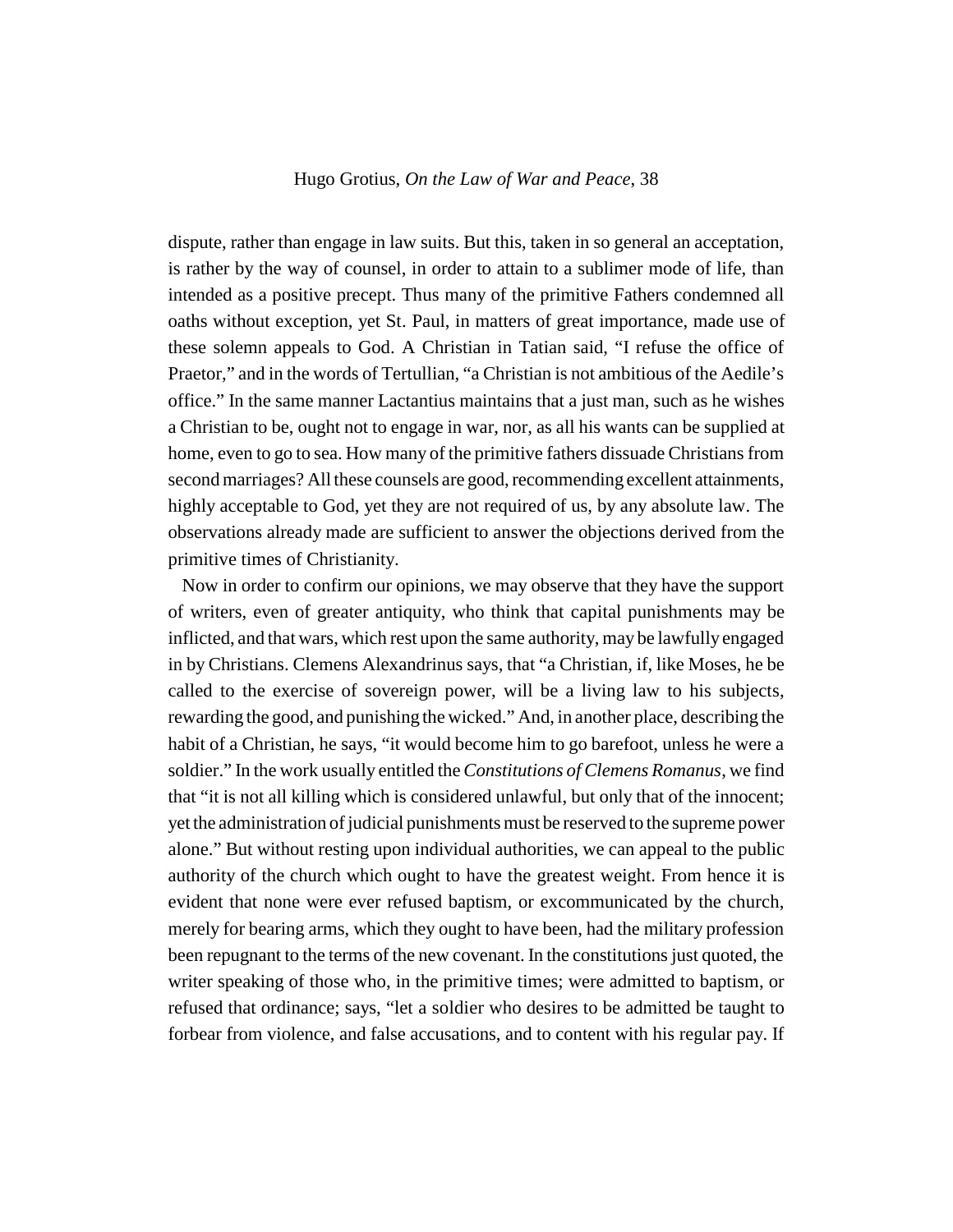he promises obedience let him be admitted." Tertullian in his Apology, speaking in the character of Christians, says, "We sail along with you, and we engage in the same wars," having little before observed, "we are but strangers, yet have filled all your cities, your islands, your castles, your municipal towns, your councils, and even your camps. He had related in the same book that rain had been obtained for the Emperor Marcus Aurelius by the prayers of the Christian soldiers. In his book of the crown, he commends a soldier, who had thrown away his garland, for a courage superior to that of his brethren in arms, and informs us that he had many Christian fellow soldiers.

To these proofs may be added the honours of Martyrdom given by the Church to some soldiers, who had been cruelly persecuted, and had even suffered death for the sake of Christ, among whom are recorded three of St. Paul's companions, Cerialis who suffered martyrdom under Decius; Marinus under Valerian; fifty under Aurelian, Victor, Maurus, and Valentinus, a lieutenant general under Maximian. About the same time Marcellus the Centurion, Severian under Licinius. Cyprian, in speaking or Laurentinus, and Ignatius, both Africans, says, "They too served in the armies of earthly princes, yet they were truly spiritual soldiers of God, defeating the wiles of the Devil by a steady confession of the name of Christ, and earning the palms and crowns of the Lord by their sufferings." And from hence it is plain what was the general opinion of the primitive Christians upon war, even before the Emperors became Christians.

It need not be thought surprising, if the Christians of those times were unwilling to appear at trials for life, since, for the most part, the persons to be tried were Christians. In other respects too, besides being unwilling to witness the unmerited sufferings of their persecuted brethren, the Roman laws were more severe than Christian lenity could allow of, as may be seen from the single instance of the Silanian decree of the Senate. Indeed capital punishments were not abolished even after Constantine embraced and began to encourage the Christian religion. He himself among other laws enacted one similar to that of the ancient Romans, for punishing parncides, by sewing them in a sack with certain animals, and throwing them into the sea, or the nearest river. This law is to be found in his code under the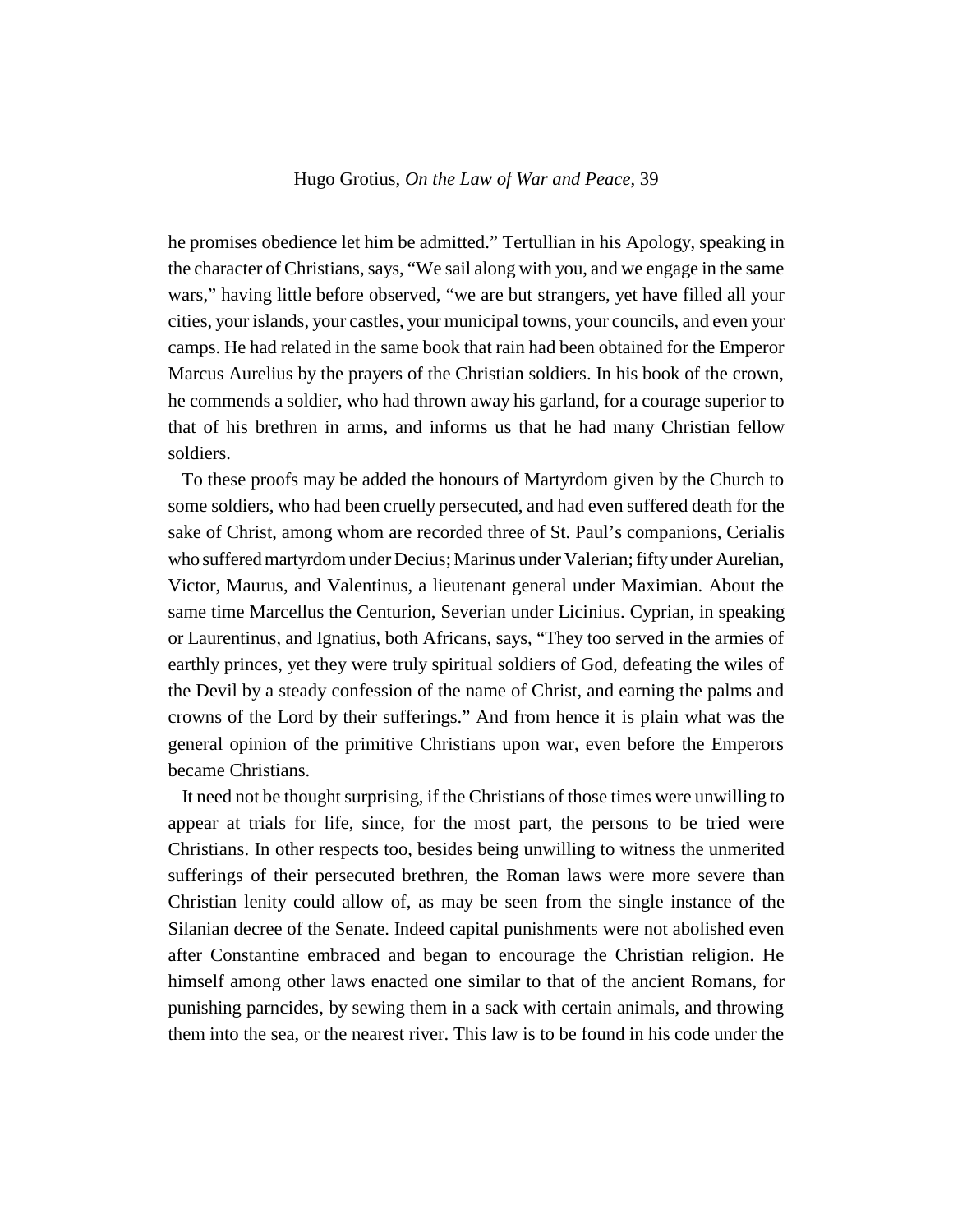"title of the murders of parents or children." Yet in other respects he was so gentle in punishing criminals, that he is blamed by many historians for his excessive lenity. Constantine, we are informed by historians, had at that time many Christians in his army, and he used the name of Christ as the motto upon his standards. From that time too the military oath was changed to the form, which is found in Vegetius, and the soldier swore, "By God, and Christ, and the holy spirit, and the majesty of the Emperor, to whom as next to God, homage and reverence are due from mankind." Nor out of so many Bishops at that time, many of Whom suffered the most cruel treatment for their religion, do we read of a single one, if who dissuaded Constantine, by the terrors of divine wrath from inflicting capital punishments, or prosecuting wars, or who deterred the Christians, for the same reasons, from serving in the armies. Though most of those Bishops were strict observers of discipline, who would by no means dissemble in points relating to the duty of the Emperors or of others. Among this class, in the time of Theodosius, we may rank Ambrose, who in his seventh discourse says, "there is nothing wrong in bearing arms; but to bear arms from motives of rapine is a sin indeed," and in his first book of Offices, he maintains the same opinion, that "the courage which defends one's country against the incursions of barbarians, or protects one's family and home from the attacks of robbers, is complete justice." These arguments so decidedly shew the opinions of the primitive Christians in the support of just and necessary war, that the subject requires no farther proof or elucidation.

Nor is the argument invalidated by a fact pretty generally known, that Bishops and other Christians often interceded in behalf of criminals, to mitigate the punishment of death, and that any, who had taken refuge in churches, were not given up, but upon the promise of their lives being spared. A custom was introduced likewise of releasing all prisoners about the time of Easter. But all these instances, if carefully examined, will be found the voluntary acts of Christian kindness, embracing every opportunity to do good, and not a settled point of public opinion condemning all capital punishments. Therefore those favours were not universal; but limited to times and places, and even the intercessions themselves were modified with certain exceptions.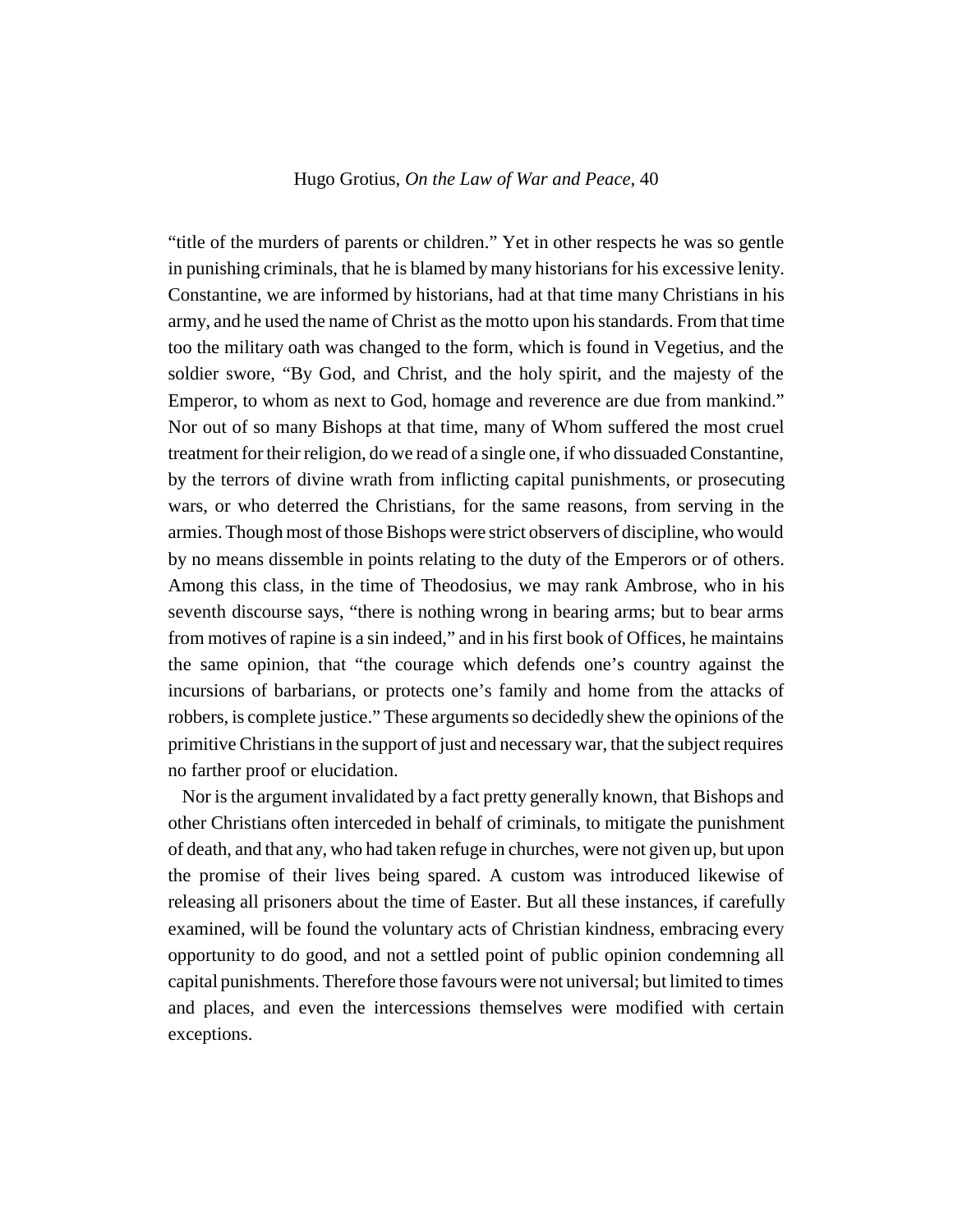[As Grotius has so fully established his argument, it is unnecessary to review his answer to further objections. **Translator**]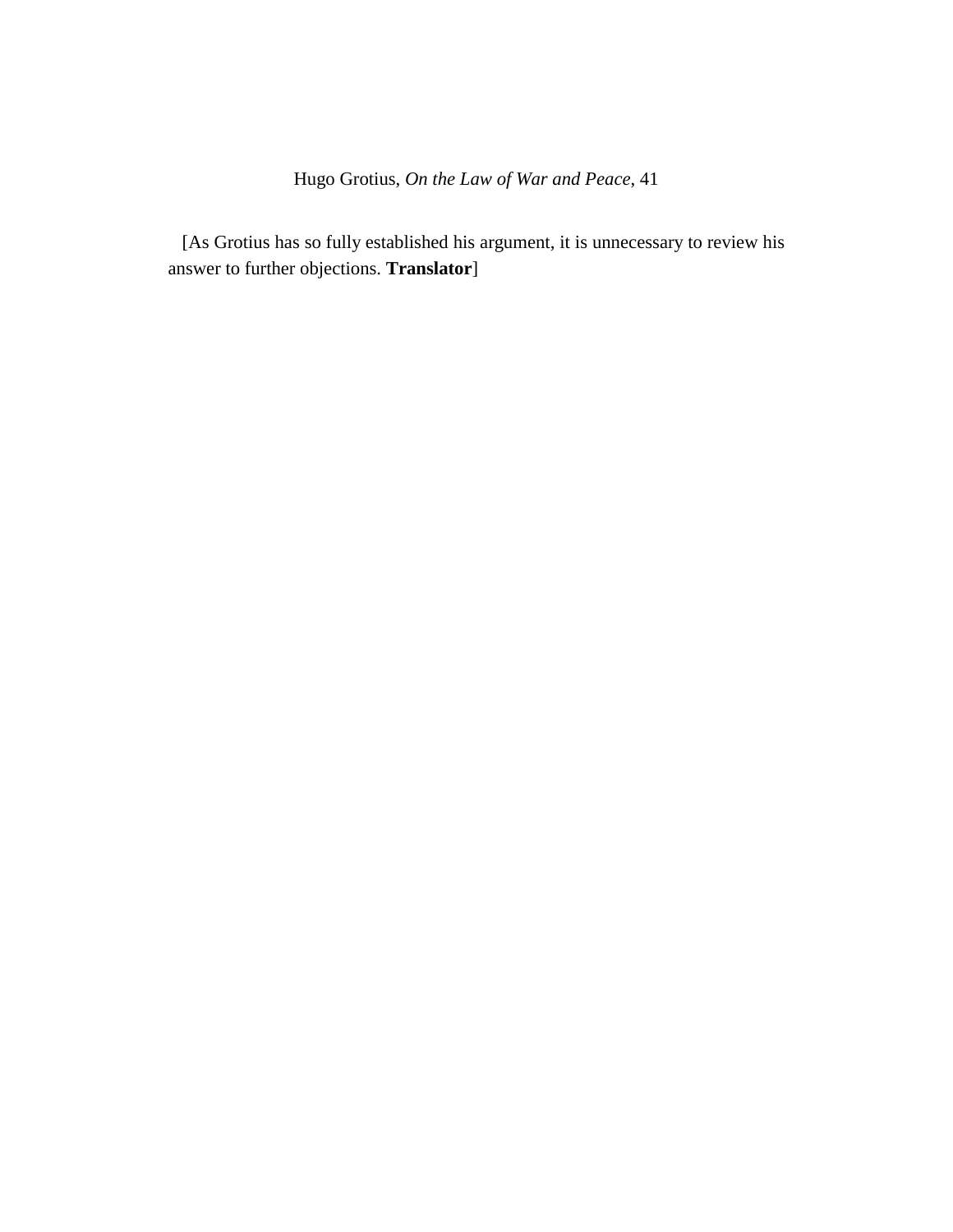# Chapter 3: The Division of War Into Public and Private and the Nature of Sovereign Power.

I. The first and most necessary divisions of war are into one kind called private, another public, and another mixed. Now public war is carried on by the person holding the sovereign power. Private war is that which is carried on by private persons without authority from the state. A mixed war is that which is carried on, on one side by public authority, and on the other by private persons. But private war, from its greater antiquity, is the first subject for inquiry.

The proofs that have been already produced, to shew that to repel violence is not repugnant to natural law, afford a satisfactory reason to justify private war, as far as the law of nature is concerned. But perhaps it may be thought that since public tribunals have been erected, private redress of wrongs is not allowable. An objection which is very just. Yet although public trials and courts of Justice are not institutions of nature, but erected by the invention of men, yet as it is much more conducive to the peace of society for a matter in dispute to be decided by a disinterested person, than by the partiality and prejudice of the party aggrieved, natural justice and reason will dictate the necessity and advantage of every one's submitting to the equitable decisions of public judges. Paulus, the Lawyer, observes that "what can be done by a magistrate with the authority of the state should never be intrusted to individuals; as private redress would give rise to greater disturbance. And "the reason, *says King Theodoric*, why laws were invented, was to prevent any one from using personal violence, for wherein would peace differ from all the confusion of war, if private disputes were terminated by force?" And the law calls it force for any man to seize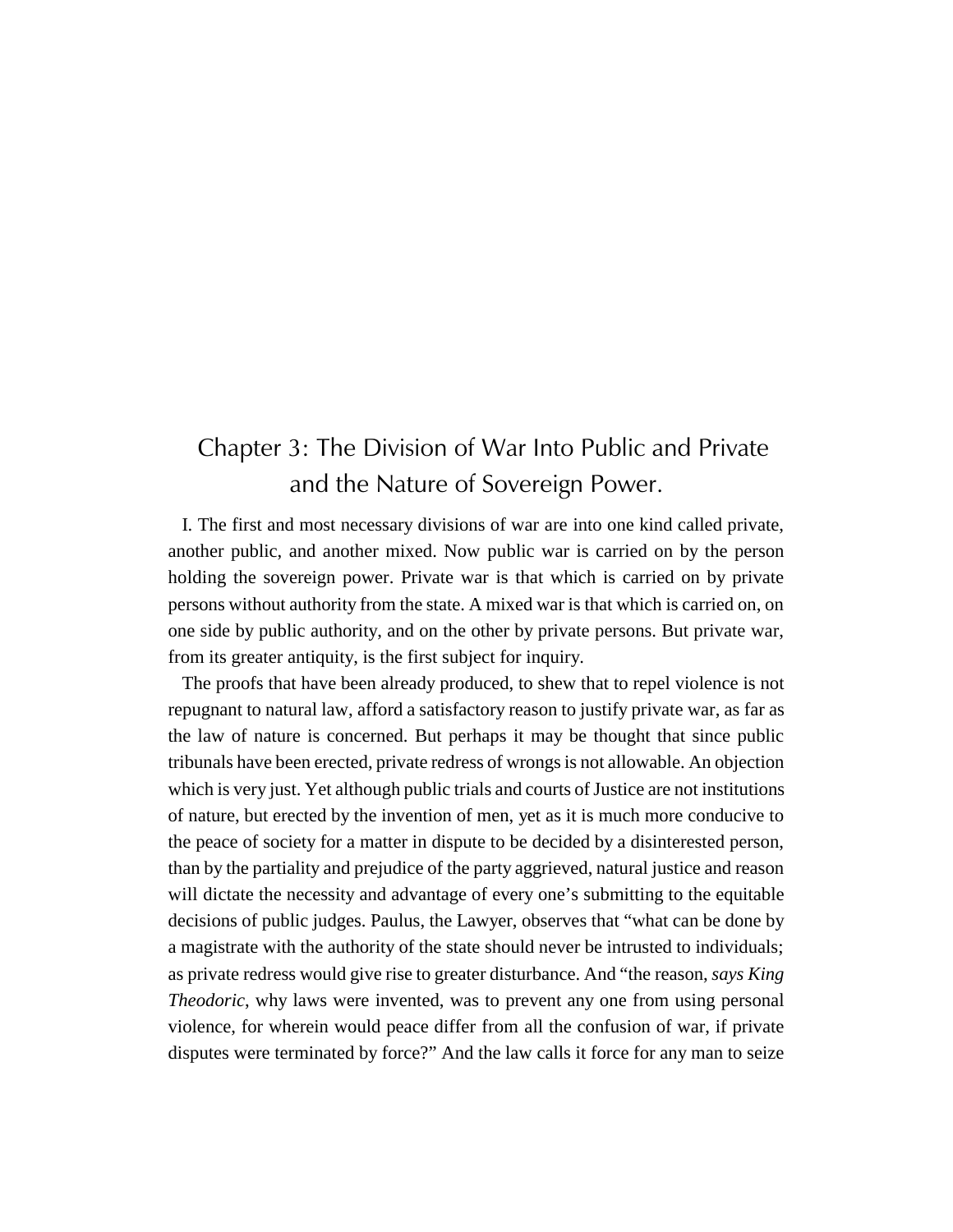what he thinks his due, without seeking a legal remedy.

II. It is a matter beyond all doubt that the liberty of private redress, which once existed, was greatly abridged after courts of justice were established. Yet there may be cases, in which private redress must be allowed, as for instance, if the way to legal justice were not open. For when the law prohibits any one from redressing his own wrongs, it can only be understood to apply to circumstances where a legal remedy exists. Now the obstruction in the way to legal redress may be either temporary or absolute. Temporary, where it is impossible for the injured party to wait for a legal remedy, without imminent danger and even destruction. As for instance, if a man were attacked in the night, or in a secret place where no assistance could be procured. Absolute, either as the right, or the fact may require. Now there are many situations, where the right must cease from the impossibility of supporting it in a legal way, as in unoccupied places, on the seas, in a wilderness, or desert island, or any other place, where there is no civil government. All legal remedy too ceases by fact, when subjects will not submit to the judge, or if he refuses openly to take cognizance of matters in dispute. The assertion that all private war is not made repugnant to the law of nature by the erection of legal tribunals, may be understood from the law given to the Jews, wherein God thus speaks by the mouth of Moses, Exod. xxii. 2. "If a thief be found breaking up, that is, by night, and be smitten that he dies, there shall no blood be shed for him, but if the sun be risen upon him, there shall be blood shed for him." Now this law, making so accurate a distinction in the merits of the case, seems not only to imply impunity for killing any one, in self-defence, but to explain a natural right, founded not on any special divine command, but on the common principles of justice. From whence other nations have plainly followed the same rule. The passage of the twelve tables is well known, undoubtedly taken from the old Athenian Law, "If a thief commit a robbery in the night, and a man kill him, he is killed lawfully." Thus by the laws of all known and civilized nations, the person is judged innocent, who kills another, forcibly attempting or endangering his life; a conspiring and universal testimony, which proves that in justifiable homicide, there is nothing repugnant to the law of nature.

[As the topics of the third section have been so fully stated in the second chapter,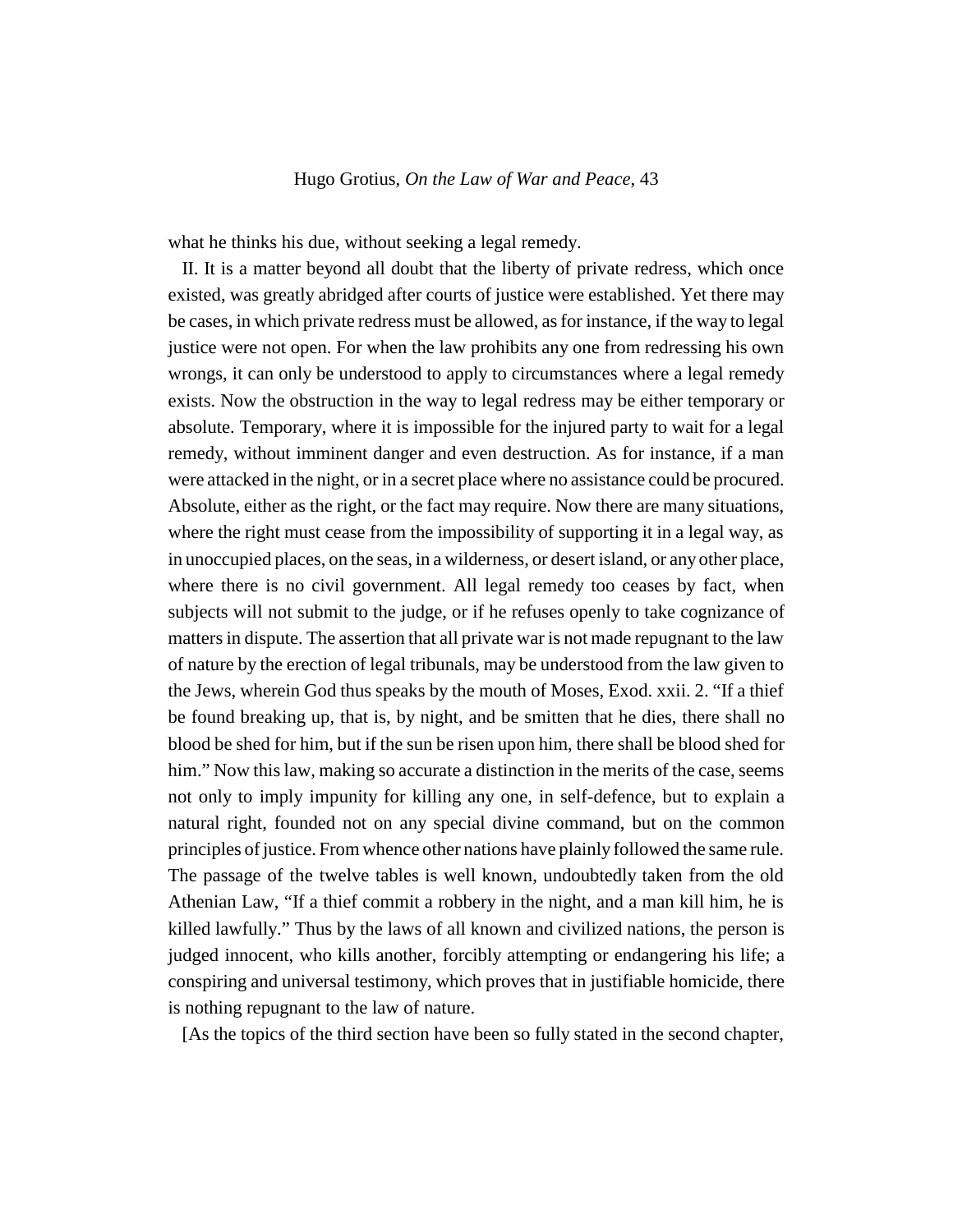that section has been omitted, and the translation goes on from the second of the original to the fourth. **Translator**]

IV. Public war, according to the law of nations, is either solemn, that is formal, or less solemn, that is informal. The name of lawful war is commonly given to what is here called formal, in the same sense in which a regular will is opposed to a codicil, or a lawful marriage to the cohabitation of slaves. This opposition by no means implies that it is not allowed to any man, if he pleases, to make a codicil, or to slaves to cohabit in matrimony, but only, that, by the civil law, formal wills and solemn marriages, were attended with peculiar privileges and effects. These observations were the more necessary ; because many, from a misconception of the word just or lawful, think that all wars, to which those epithets do not apply, are condemned as unjust and unlawful. Now to give a war the formality required by the law of nations, two things are necessary. In the first place it must be made on both sides, by the sovereign power of the state, and in the next place it must be accompanied with certain formalities. Both of which are so essential that one is insufficient without the other.

Now a public war, less solemn, may be made without those formalities, even against private persons, and by any magistrate whatever. And indeed, considering the thing without respect to the civil law, every magistrate, in case of resistance, seems to have a right to take up arms, to maintain his authority in the execution of his offices; as well as to defend the people committed to his protection. But as a whole state is by war involved in danger, it is an established law in almost all nations that no war can be made but by the authority of the sovereign in each state. There is such a law as this in the last book of Plato *On Laws*. And by the Roman law, to make war, or levy troops without a commission from the Prince was high treason. According to the Cornelian law also, enacted by Lucius Cornelius Sylla, to do so without authority from the people amounted to the same crime. In the code of Justinian there is a constitution, made by Valentinian and Valens, that no one should bear arms without their knowledge and authority. Conformably to this rule, St. Augustin says, that as peace is most agreeable to the natural state of man, it is proper that Princes should have the sole authority to devise and execute the operations of war. Yet this general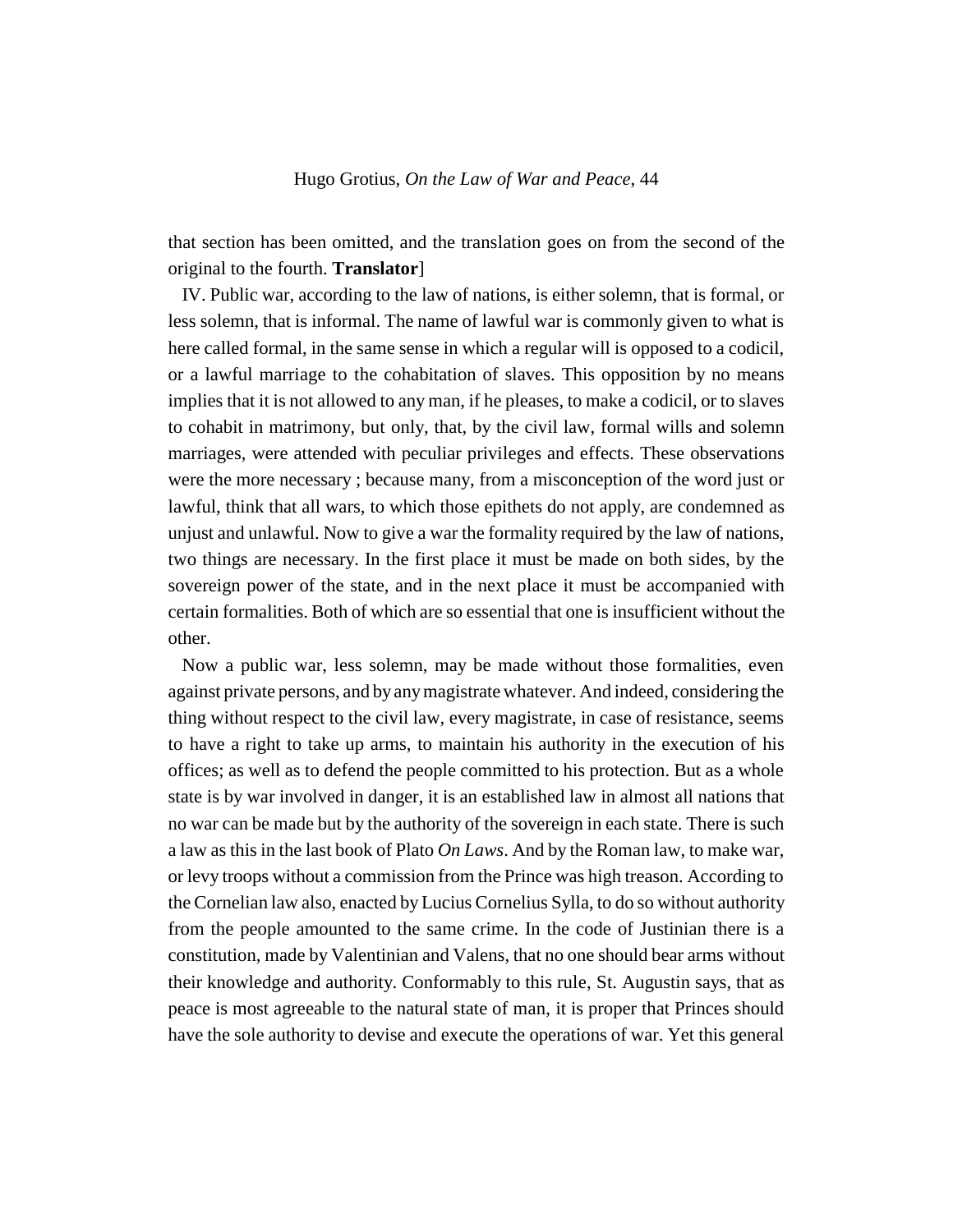rule, like all others, in its application must always be limited by equity and discretion.

In certain cases this authority may be communicated to others. For it is a point settled beyond all doubt that subordinate magistrates may, by their officers, reduce a few disobedient and tumultuous persons to subjection, provided, that to do it, it requires not a force of such enormous magnitude as might endanger the state. Again, if the danger be so imminent as to allow of no time for an application to the sovereign executive power, here too the necessity is admitted as an exception to the general rule. Lucius Pinarius the Governor of Enna, a Sicilian garrison, presuming upon this right, upon receiving certain information that the inhabitants had formed a conspiracy to revolt to the Carthaginians, put them all to the sword, and by that means saved the place. Franciscus Victoria allows the inhabitants of a town to take up arms, even without such a case of necessity, to redress their own wrongs, which the Prince neglects to avenge, but such an opinion is justly rejected by others.

V. Whether the circumstances, under which subordinate magistrates are authorised to use military force, can properly be called public war or not, is a matter of dispute among legal writers, some affirming and others denying it. If indeed we call no other public war, but that which is made by magisterial authority, there is no doubt but that such suppressions of tumult are public wars, and those who in such cases resist the magistrate in the execution of his office, incur the guilt of rebellion against superiors. But if public war is taken in the higher sense of formal war, as it undoubtedly often is; those are not public wars; because to entitle them to the full rights of such, the declaration of the sovereign power and other requisites are wanting. Nor do the loss of property and the military executions, to which the offenders are subject, at all affect the question. For those casualties are not so peculiarly attached to formal war, as to be excluded from all other kinds. For it may happen, as in an extensive empire for instance, that persons in subordinate authority, may, when attacked, or threatened with attack, have powers granted to commence military operations. In which case the war must be supposed to commence by the authority of the sovereign power; as a person is considered to be the author of a measure which by virtue of his authority he empowers another to perform. The more doubtful point is, whether, where there is no such commission, a conjecture of what is the will of the sovereign power be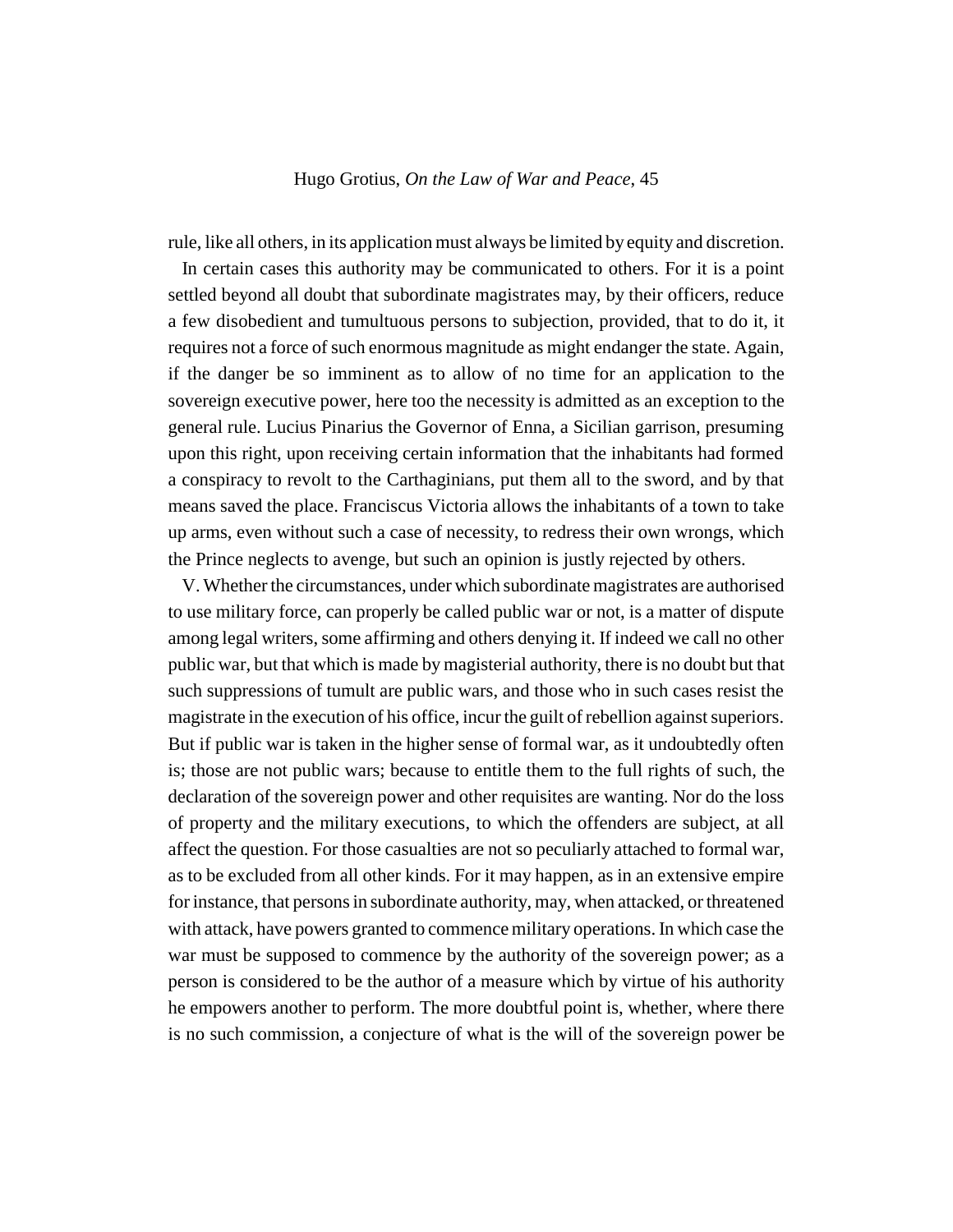sufficient. This seems not admissible. For it is not sufficient to consider, what we suppose would be the Sovereign's pleasure, if he were consulted; but what would be his actual will, in matters admitting of time for deliberation, even though he were not formally consulted; if a law was to be passed upon those matters. "For though under some particular circumstances, it may be necessary to waive consulting the will of the sovereign, yet this would by no means authorise it as a general practice." For the safety of the state would be endangered, if subordinate powers should usurp the right of making war at their discretion. It was not without reason, that Cneus Manlius was accused by his Lieutenants of having made war upon the Galatians without authority from the Roman people. For though he Galatians bad supplied Antiochus with troops, yet as peace had been made with him, it rested with the Roman people, and not with Manlius to determine in what manner the Galatians should be punished for assisting an enemy. Cato proposed that Julius Caesar should be delivered up to the Germans for having attacked them in violation of his promise, a proposal proceeding rather from the desire to be rid of a formidable rival, than from any principle of justice.

The case was thus: the Germans had assisted the Gauls, enemies of the Roman people, therefore they had no reason to complain of the injury done to them, if he war against the Gauls, in which they had made themselves a party concerned, was just. But Caesar ought to have contented himself with driving the Germans out of Gaul, the province assigned him, without pursuing hem into their own country, especially as there was no farther danger to be apprehended from them; unless he had first consulted the Roman people. It was plain, then, the Germans had no right to demand the surrender of Caesar's person, though the Romans had a right to punish him for having exceeded his commission. On a similar occasion the Carthaginians answered the Romans; "It is not the subject of inquiry whether Hannibal has besieged Saguntum, by his own private or by public authority, but whether justly or unjustly. For with respect to one of our own subjects it is our business to inquire by what authority he has acted; but the matter of discussion with you is, whether he has broken any treaty." Cicero defends the conduct of Octavius and Decimus Brutus, who had taken up arms against Antony. But though it was evident that Antony deserved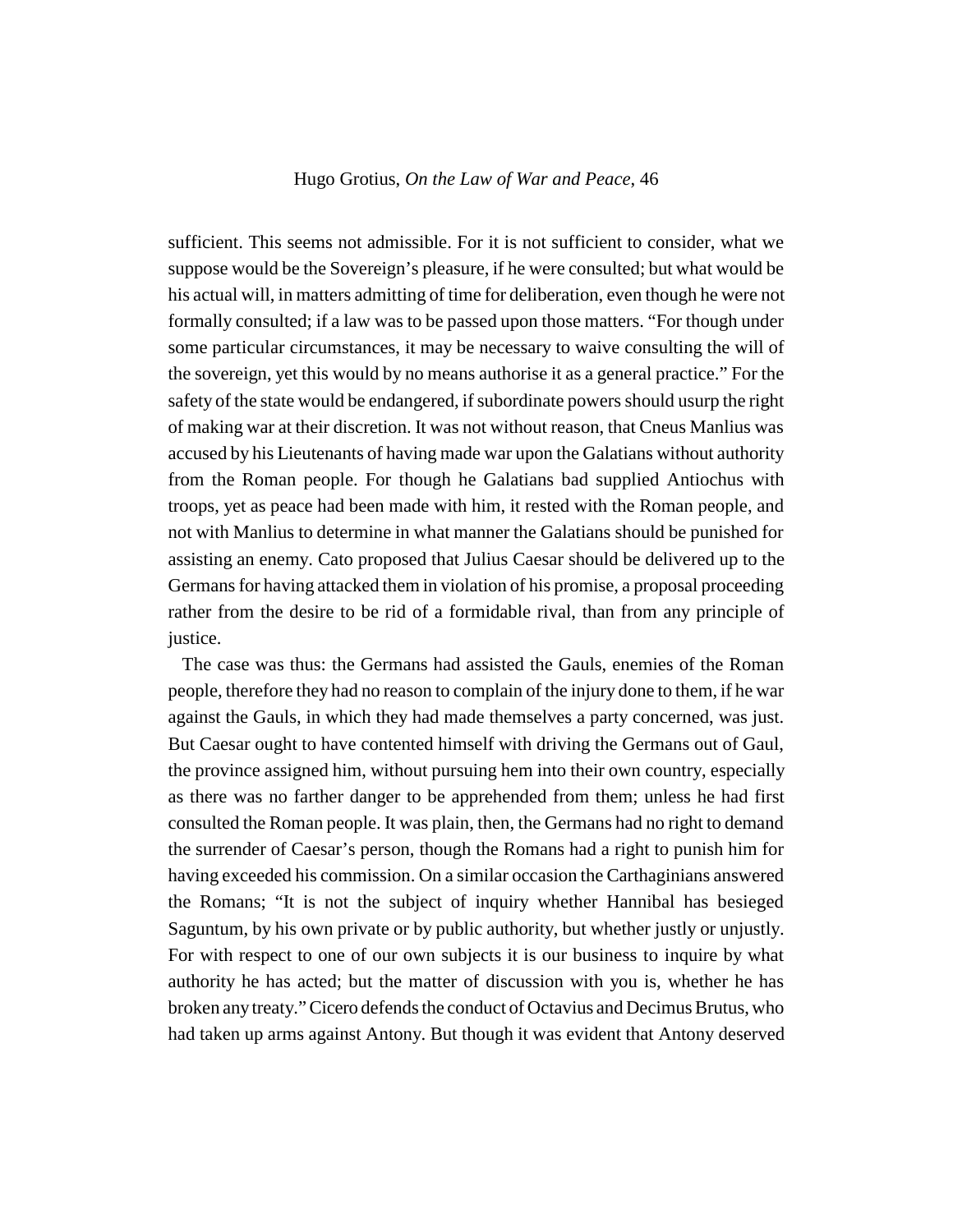to be treated as an enemy, yet they ought to have waited for the determination of the Senate and people of Rome, whether it were for the public interest not to take notice of his conduct or to punish it, to agree to terms of peace with him, or to have recourse to arms. This would have been proper; for no one is obliged to exercise the right of punishing an enemy, if it is attended with probable danger.

But even if it had been judged expedient to declare Antony an enemy, the choice of the persons to conduct the war should have been left to the Senate and people of Rome. Thus when Cassius demanded assistance of the Rhodians, according to treaty, they answered they would send it, if the senate thought proper. This refutation of Cicero's opinion will serve, along with many other instances to be met with; as an admonition not to be carried away by the opinions of the most celebrated writers, particularly the most brilliant orators, who often speak to suit the circumstances of the moment. But all political investigation requires a cool and steady judgment, not to be biased by examples, which may rather be excused than vindicated.

Since then it has already been established that no war can lawfully be made but by the sovereign power of each state, in respect to all the questions connected with war, it will be necessary to examine what that sovereign power is, and who are the persons that hold it.

VI. The moral power then of governing a state, which is called by Thucydides the civil power, is described as consisting of three parts which form the necessary substance of every state; and those are the right of making its own laws, executing them in its own manner, and appointing its own magistrates. Aristotle, in the fourth book of his Politics, comprises the sovereignty of a state in the exercise of the deliberative, executive, and judicial powers. To the deliberative branch he assigns the right of deciding upon peace or war, making or annulling treaties, and framing and passing new laws. To these he adds the power of inflicting death, banishment, and forfeiture, and of punishing also for public peculation. In the exercise of judicial power, he includes not only the punishment of crimes and misdemeanors, but the redress of civil injuries. Dionysius of Halicarnassus, points out three distinguishing marks of sovereign power; and those are, the right of appointing magistrates, the right of enacting and repealing laws, and the right of making war and peace. To which, in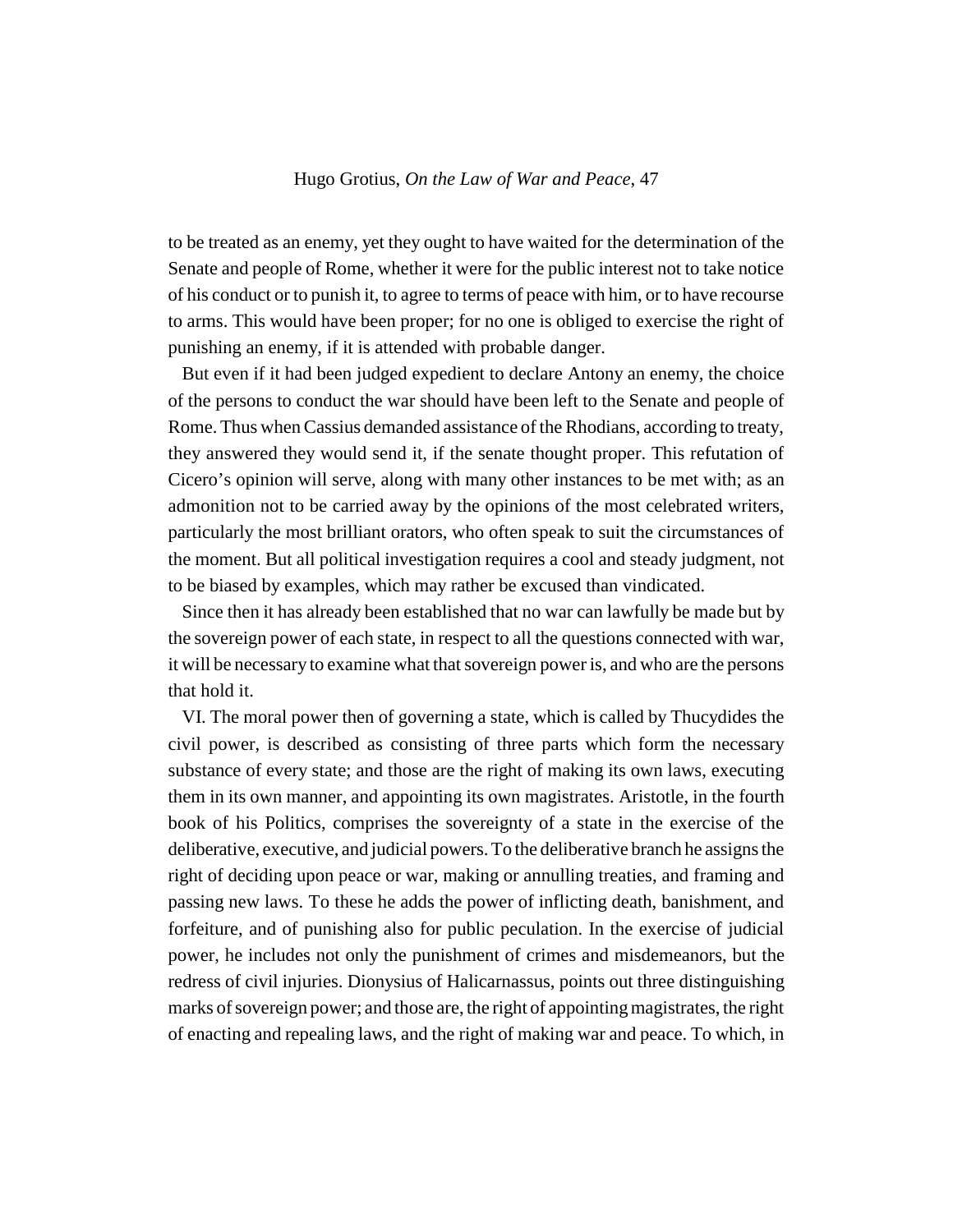another part, he adds the administration of justice, the supreme authority in matters of religion, and the right of calling general councils.

A true definition comprehends every possible branch of authority that can grow out of the possession and exercise of sovereign power. For the ruler of every state must exercise his authority either in person, or through the medium of others. His own personal acts must be either general or special. He may be said to do general acts in passing or repealing laws, respecting either temporal matters, or spiritual concerns, as far as the latter relate to the welfare of the state. The knowledge of these principles is called by Aristotle the masterpiece in the science of government.

The particular acts of the Sovereign are either directly of a public nature, or a private, but even the latter bear reference to his public capacity. Now the acts of the sovereign executive power of a directly public kind are the making of peace and war and treaties, and the imposition of taxes, and other similar exercises of authority over the persons and property of its subjects, which constitute the sovereignty of the state. Aristotle calls the knowledge of this practice political and deliberative science.

The private acts of the sovereign are those, in which by his authority, disputes between individuals are decided, as it is conducive to the peace of society that these should be settled. This is called by Aristotle the judicial power. Thus the acts of the sovereign are done in his name by his magistrates or other officers, among whom ambassadors are reckoned. And in the exercise of all those right sovereign power consists.

VII. That power is called sovereign, whose actions are not subject to the controul of any other power, so as to be annulled at the pleasure of any other human will. The term any other human will exempts the sovereign him. self from this restriction, who may annul his own acts, as may also his successor, who enjoys the same right, having the same power and no other. We are to consider then what is the subject in which this sovereign power exists. Now the subject is in one respect common, and in another proper, as the body is the common subject of sight, the eye the proper, so the common subject of sovereign power is the state, which has already been said to be a perfect society of men. Now those nations, who are in a state of subjugation to another power, as the Roman provinces were, are excluded from this definition. For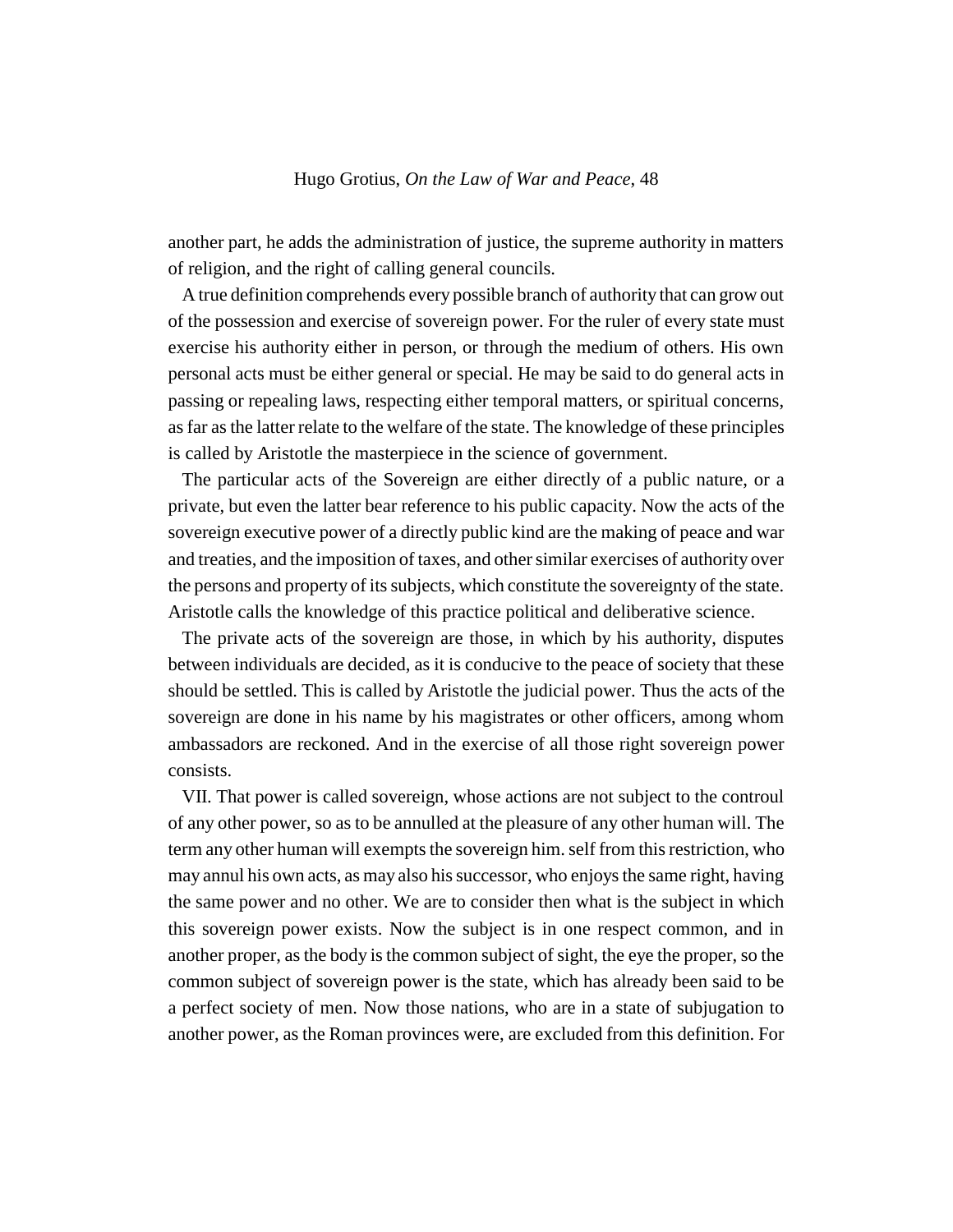those nations are not sovereign states of themselves, in the present acceptation of the word; but are subordinate members of a great state, as slaves are members of a household. Again it happens that many states, forming each an independent body, may have one head. For political are not like natural bodies, to only one of which the same head can belong. Whereas in the former, one person can exercise the function of the head to many distinct bodies. As a certain proof of which, when the reigning house has become extinct, the sovereign power returns to the hands of the nation. So it may happen, that many states may be connected together by the closest federal union, which Strabo, in more places than one calls a system, and yet each retain the condition of a perfect, individual state, which has been observed by Aristotle and others in different parts of their writings. Therefore the common subject of sovereign power is the state, taken in the sense already explained. The proper subject is one or more persons according to the laws and customs of each nation. This is called by Galen in the sixth book *De Placitis Hippocrat et Platonis*, the first power of the state.

VIII. And here is the proper place for refuting the opinion of those, who maintain that, every where and without exception, the sovereign power is vested in the people, so that they have a right to restrain and punish kings for an abuse of their power. However there is no man of sober wisdom, who does not see the incalculable mischiefs, which such opinions have occasioned, and may still occasion; and upon the following grounds they may be refuted.

From the Jewish, as well as the Roman Law, it appears that any one might engage himself in private servitude to whom he pleased. Now if an individual may do so, why may not a whole people, for the benefit of better government and more certain protection, completely transfer their sovereign rights to one or more persons, without reserving any portion to themselves? Neither can it be alleged that such a thing is not to be presumed, for the question is not, what is to be presumed in a doubtful case, but what may lawfully be done. Nor is it any more to the purpose to object to the inconveniences, which may, and actually do arise from a people's thus surrendering their rights. For it is not in the power of man to devise any form of government free from imperfections and dangers. As a dramatic writer says, I you must either take these advantages with those imperfections, or resign your pretensions to both."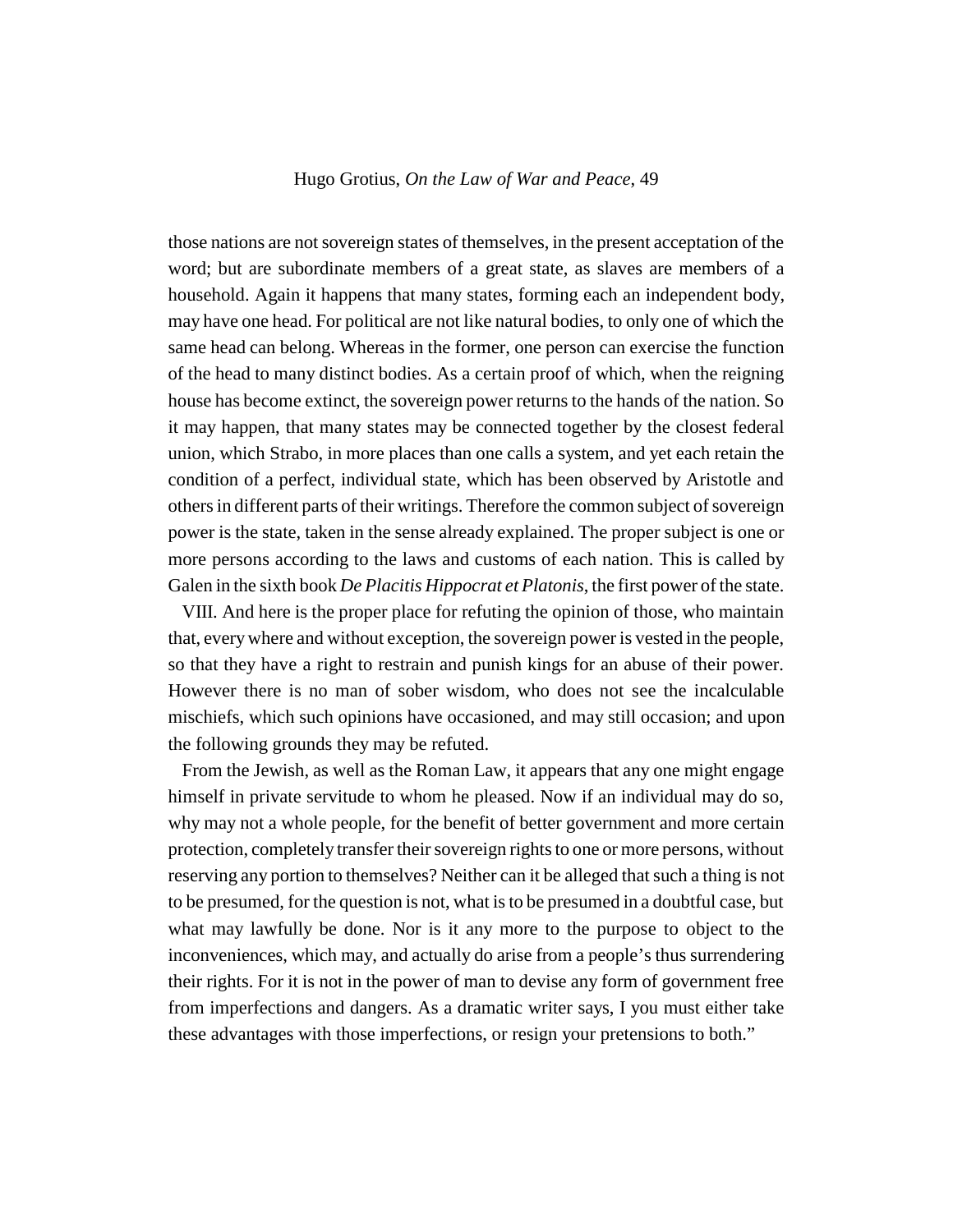Now as there are different ways of, living, some of a worse, and some of a better kind, left to the choice of every individual; so a nation, "under certain circumstances, when for instance, the succession to the throne is extinct, or the throne has by any other means become vacant," may chuse what form of government she pleases. Nor is this right to be measured by the excellence of this or that form of government, on which there may be varieties of opinion, but by the will of the people.

There may be many reasons indeed why a people may entirely relinquish their rights, and surrender them to another: for instance, they may have no other means of securing themselves from the danger of immediate destruction, or under the pressure of famine it may be the only way, through which they can procure support. For if the Campanians, formerly, when reduced by necessity surrendered themselves to the Roman people in the following terms: — "Senators of Rome, we consign to your dominion the people of Campania, and the city of Capua, our lands, our temples, and all things both divine and human," and if another people as Appian relates, offered to submit to the Romans, and were refused, what is there to prevent any nation from submitting in the same manner to one powerful sovereign? It may also happen that a master of a family, having large possessions, will suffer no one to reside upon them on any other terms, or an owner, having many slaves, may give them their liberty upon condition of their doing certain services, and paying certain rents; of which examples may be produced. Thus Tacitus, speaking of the German slaves, says, "Each has his own separate habitation, and his own household to govern. The master considers him as a tenant, bound to pay a certain rent in corn, cattle, and wearing apparel. And this is the utmost extent of his servitude."

Aristotle, in describing the requisites, which fit men for servitude, says, that 'those men, whose powers are chiefly confined to the body, and whose principal excellence consists in affording bodily service, are naturally slaves, because it is their interest to be so." In the same manner some nations are of such a disposition that they are more calculated to obey than to govern, which seems to have been the opinion which the Cappadocians held of themselves, who when the Romans offered them a popular government, refused to accept it, because the nation they said could not exist in safety without a king. Thus Philostratus in the life of Apollonius, says, that it was foolish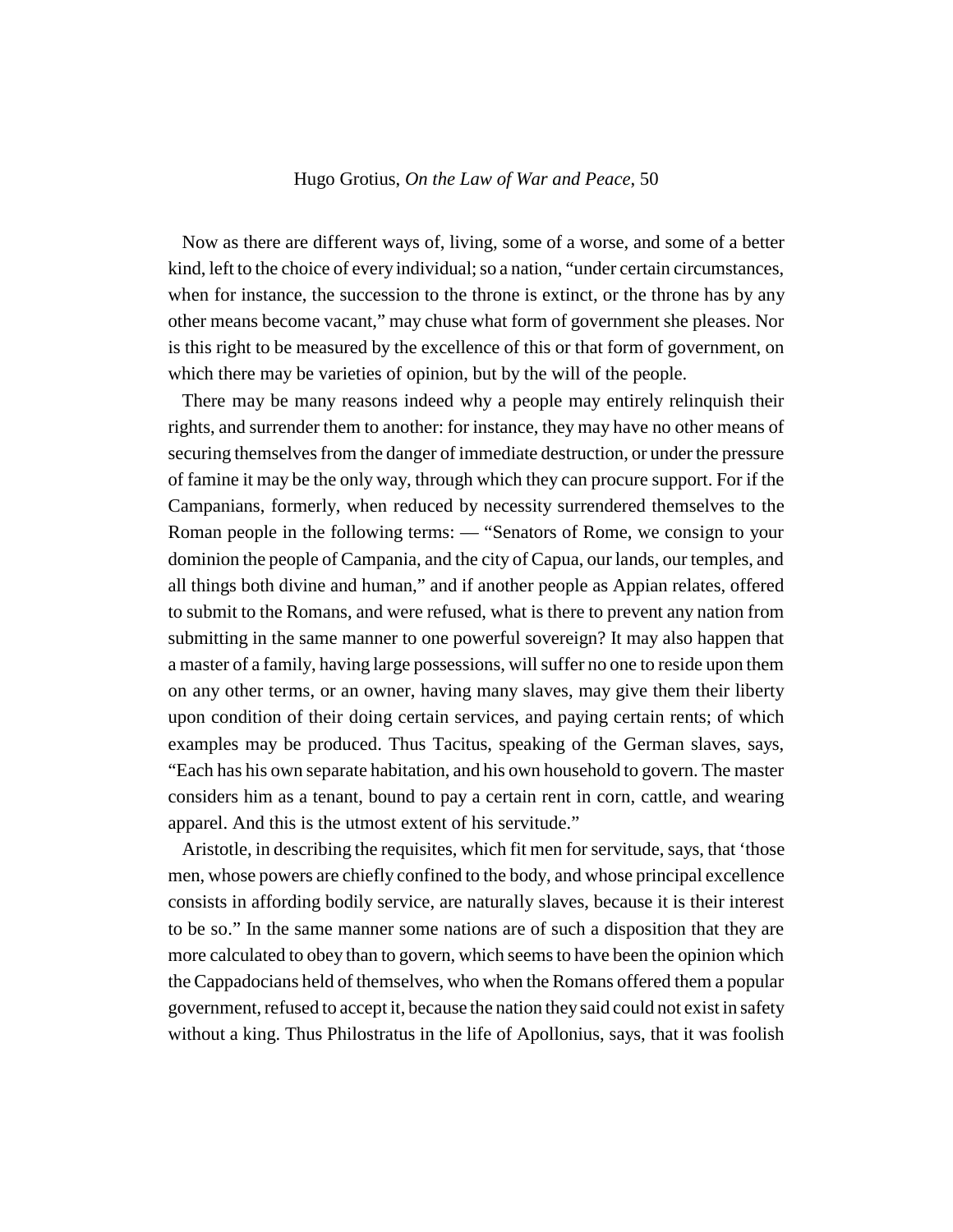to offer liberty to the Thracians, the Mysians, and the Getae, which they were not capable of enjoying. The example of nations, who have for many ages lived happily under a kingly government, has induced many to give the preference to that form. Livy says, that the cities under Eumenes would not have changed their condition for that of any free state whatsoever. And sometimes a state is so situated, that it seems impossible it can preserve its peace and existence, without submitting to the absolute government of a single person, which many wise men thought to be the case with the Roman Republic in the time of Augustus Caesar. From these, and causes like these it not only may, but generally does happen, that men, as Cicero observes in the second book of his offices, willingly submit to the supreme authority of another.

Now as property may be acquired by what has been already styled just war, by the same means the rights of sovereignty may be acquired. Nor is the term sovereignty here meant to be applied to monarchy alone, but to government by nobles, from any share in which the people are excluded. For there never was any government so purely popular, as not to require the exclusion of the poor, of strangers, women, and minors from the public councils. Some states have other nations under them, no less dependent upon their will, than subjects upon that of their sovereign princes. From whence arose that question, Are the Collatine people in their own power? And the Campanians, when they submitted to the Romans, are said to have passed under a foreign dominion. In the same manner Acarnania and Amphilochia are said to have been under the dominion of the Aetolians; Peraea and Caunus under that of the Rhodians; and Pydna was ceded by Philip to the Olynthians. And those towns, that had been under the Spartans, when they were delivered from their dominion, received the name of the free Laconians. The city of Cotyora is said by Xenophon to have belonged to the people of Sinope. Nice in Italy, according to Strabo, was adjudged to the people of Marseilles; and the island of Pithecusa to the Neapolitans. We find in Frontinus, that the towns of Calati and Caudium with their territories were adjudged, the one to the colony of Capua, and the other to that of Beneventum. Otho, as Tacitus relates, gave the cities of the Moors to the Province of Baetia. None of these instances, any more than the cessions of other conquered countries could be admitted, if it were a received rule that the rights of sovereigns are under the controul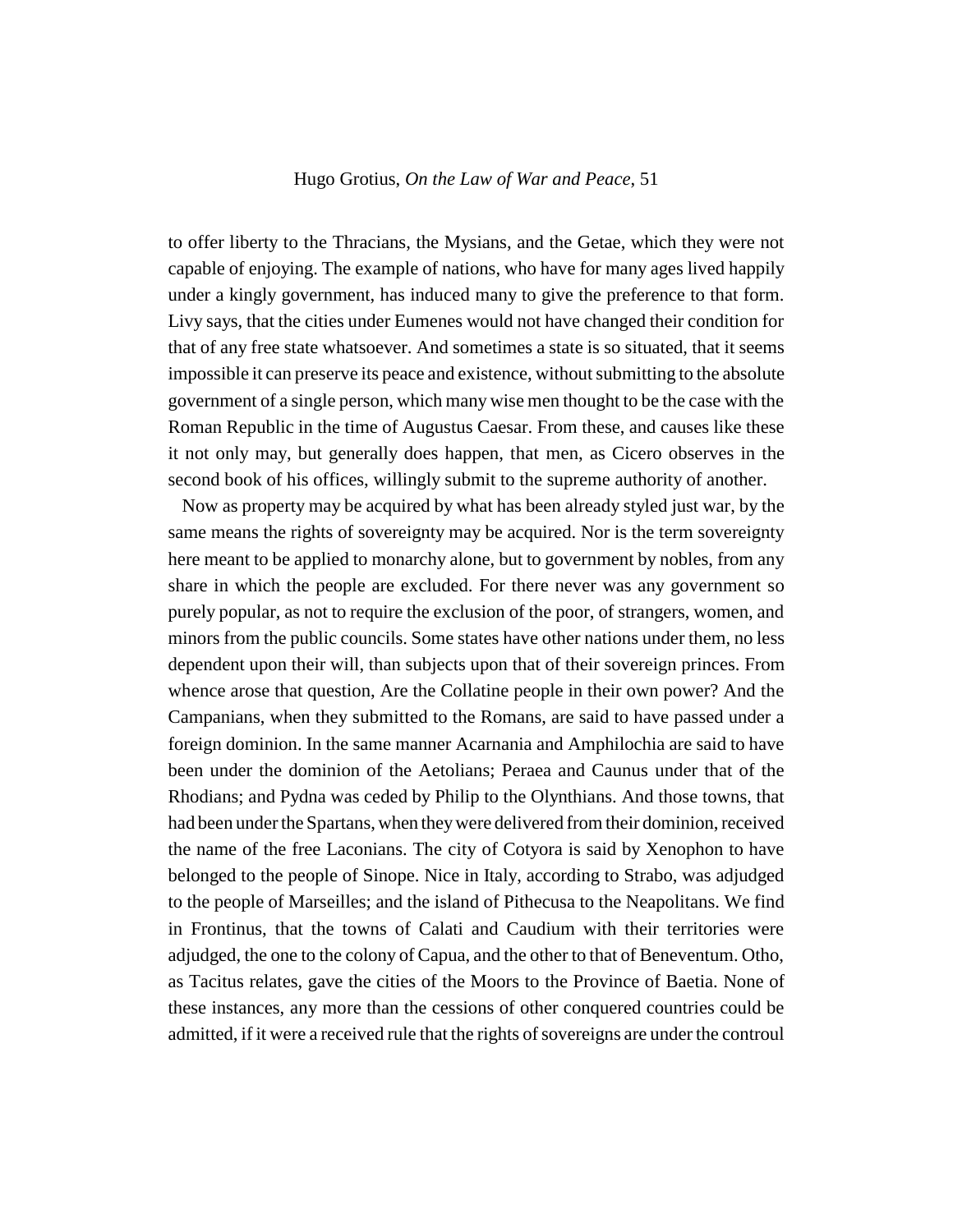and direction of subjects.

Now it is plain both from sacred and profane history, that there are kings, who are not subject to the controul of the people in their collective body; God addressing the people of Israel, says, if thou shalt say, "I will place a king over me"; and to Samuel "Shew them the manner of the king, who shall reign over them." Hence the King is said to be anointed over the people, over the inheritance of the Lord, over Israel. Solomon is styled King over all Israel. Thus David gives thanks to God, for subduing the people under him. And Christ says, 'the Kings of the nations bear rule over them." There is a well known passage in Horace, "Powerful sovereigns reign over their own subjects, and the supreme being over sovereigns themselves." Seneca thus describes the three forms of government, "Sometimes the supreme leading men of the state, sometimes this power of the people, and dominion over the people themselves is vested in a single person." Of the last description are those, who, as Plutarch says, exercise authority not according to the laws, but over the laws. And in Herodutus, Otanes describes a monarch as one whose acts are not subject to controul. Dion Prusaeensis also and Pausanias define a monarchy in the same terms.

Aristotle says there are some kings, who have the same right, which the nation elsewhere possesses over persons and property. Thus when the Roman Princes began to exercise regal power, the people it was said had transferred all their own personal sovereignty to them, which gave rise to the saying of Marcus Antoninus the Philosopher, that no one but God alone can be judge of the Prince. Dion. L. liii. speaking of such a prince, says, "he is perfectly master of his own actions, to do whatever he pleases, and cannot be obliged to do any thing against his will." Such anciently was the power of the Inachidae established at Argos in Greece. For in the Greek Tragedy of the Suppliants, Aeschylus has introduced the people thus addressing the King: "You are the state, you the people; you the court from which there is no appeal, you preside over the altars, and regulate all affairs by your supreme will." King Theseus himself in Euripides speaks in very different terms of the Athenian Republic; "The city is not governed by one man, but in a popular form, by an annual succession of magistrates." For according to Plutarch's explanation, Theseus was the general in war, and the guardian of the laws; but in other respects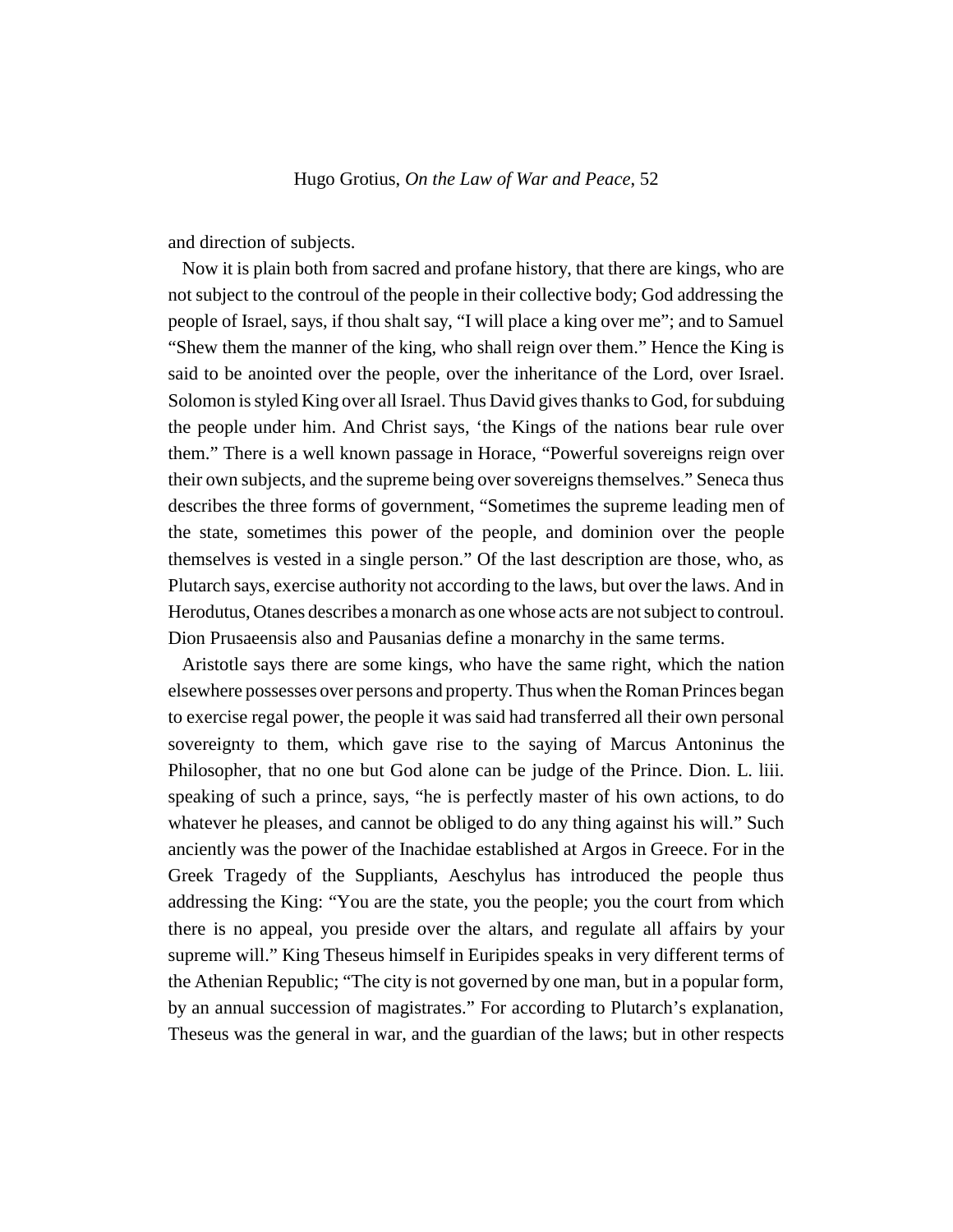nothing more than a citizen. So that they who are limited by popular controul are improperly called kings. Thus after the time of Lycurgus, and more particularly after the institution of the Ephori, the Kings of the Lacedaemonians are said by Polybius, Plutarch, and Cornelius Nepos, to have been Kings more in name than in reality. An example which was followed by the rest of Greece. Thus Pausanias says of the Argives to the Corinthians, "The Argives from their love of equality have reduced their kingly power very low; so that they have left the posterity of Cisus nothing more than the shadow of Kings." Aristotle denies such to be proper forms of government, because they constitute only a part of an Aristocracy or Democracy.

Examples also may be found of nations, who have not been under a perpetual regal form, but only for a time under a government exempt from popular controul. Such was the power of the Amimonians among the Cnidians, and of the Dictators in the early periods of the Roman history, when there was no appeal to the people, from whence Livy says, the will of the Dictator was observed as a law. Indeed they found this submission the only remedy against imminent danger, and in the words of Cicero, the Dictatorship possessed all the strength of royal power.

It will not be difficult to refute the arguments brought in favour of the contrary opinion. For in the first place the assertion that the constituent always retains a controul over the sovereign power, which he has contributed to establish, is only true in those cases where the continuance and existence of that power depends upon the will and pleasure of the constituent: but not in cases where the power, though it might derive its origin from that constituent, becomes a necessary and fundamental part of the established law. Of this nature is that authority to which a woman submits when she gives herself to a husband. Valentinian the Emperor, when the soldiers who had raised him to the throne, made a demand of which he did not approve, replied; "Soldiers, your election of me for your emperor was your own voluntary choice; but since you have elected me, it depends upon my pleasure to grant your request. It becomes you to obey as subjects, and me to consider what is proper to be done."

Nor is the assumption true, that all kings are made by the people, as may be plainly seen from the instances adduced above, of an owner admitting strangers to reside upon his demesnes on condition of their obedience, and of nations submitting by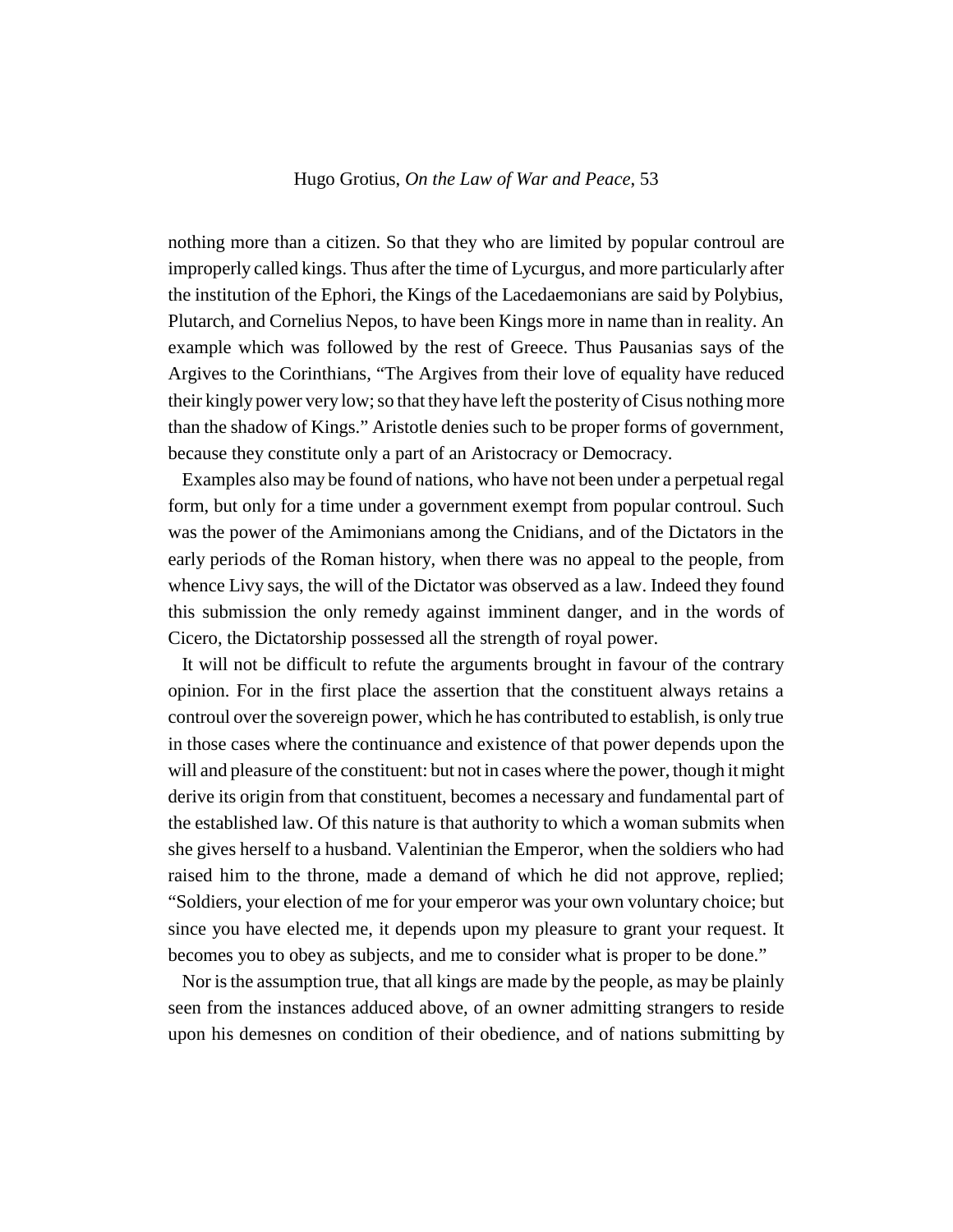right of conquest. Another argument is derived from a saying of the Philosophers, that all power is conferred for the benefit of the governed and not of the governing party. Hence from the nobleness of the end, it is supposed to follow, that subjects have a superiority over the sovereign. But it is not universally true, that all power is conferred for the benefit of the party governed. For some powers are conferred for the sake of the governor, as the right of a master over a slave, in which the advantage of the latter is only a contingent and adventitious circumstance. In the same manner the gain of a Physician is to reward him for his labour; and not merely to promote the good of his art. There are other kinds of authority established for the benefit of both parties, as for instance, the authority of a husband over his wife. Certain governments also, as those which are gained by right of conquest, may be established for the benefit of the sovereign; and yet convey no idea of tyranny, a word which in its original signification, implied nothing of arbitrary power or injustice, but only the government or authority of a Prince. Again, some governments may be formed for the advantage both of subjects and sovereign, as when a people, unable to defend themselves, put themselves under the protection and dominion of any powerful king. Yet it is not to be denied, but that in most governments the good of the subject is the chief object which is regarded: and that what Cicero has said after Herodotus and Herodotus after Hesiod, is true, that Kings were appointed in order that men might enjoy complete justice.

Now this admission by no means goes to establish the inference that kings are amenable to the people. For though guardianships were invented for the benefit of wards, yet the guardian has a right to authority over the ward. Nor, though a guardian may for mismanagement be removed from his trust, does it follow that a king may for the same reason be deposed. The cases are quite different, the guardian has a superior to judge him; but in governments, as there must be some dernier resort, it must be vested either in an individual, or in some public body, whose misconduct, as there is no superior tribunal before which they can be called, God declares that he himself will judge. He either punishes their offences, should he deem it necessary; or permits them for the chastisement of his people.

This is well expressed by Tacitus: he says, "you should bear with the rapacity or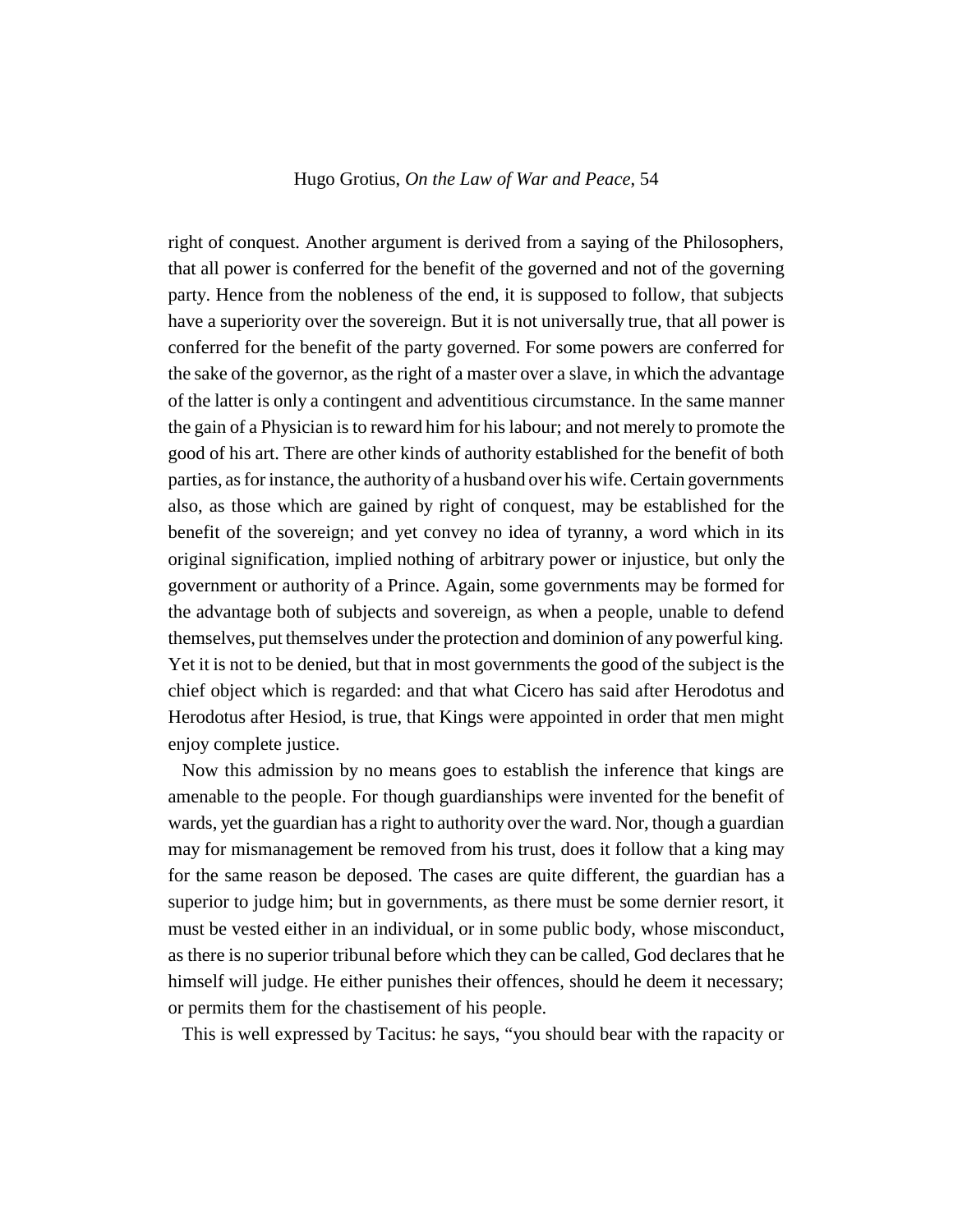luxury of rulers, as you would bear with drought, or excessive rains, or any other calamities of nature. For as long as men exist there will be faults and imperfections; but these are not of uninterrupted continuance, and they are often repaired by he succession of better times." And Marcus Aurelius speaking of subordinate magistrates, said, that they were under the controul of the sovereign: but that the sovereign was amenable to God. There is a remarkable passage in Gregory of Tours, where that Bishop thus addresses the King of France, "If any of us, Sir, should transgress the bounds of justice, he may be punished by you. But if you exceed them, who can call you to account? For when we address you, you may hear us if you please; but if you will not, who can judge you, except him, who has declared himself to be righteousness?" Among the maxims of the Essenes, Porphyry cites a passage, that "no one can reign without the special appointment of divine providence." Irenaeus has expressed this well, "Kings are appointed by him at whose command men are created; and their appointment is suited to the condition of those, whom they are called to govern.' There is the same thought in the Constitutions of Clement, 'You shall fear the King, for he is of the Lord's appointment."

Nor is it an objection to what has been said, that some nations have been punished for the offences of their kings; for this does not happen, because they forbear to restrain their kings, but because they seem to give, at least a tacit consent to their vices, or perhaps, without respect to this, God may use that sovereign power which he has over the life and death of every man to inflict a punishment upon the king by depriving him of his subjects.

IX. There are some who frame an imaginary kind of mutual subjection, by which the people are bound to obey the king, as long as he governs well; but his government is subject to their inspection and controul. If they were to say that his duty to the sovereign does not oblige any one to do an act manifestly unjust and repugnant to the law of God; they would say nothing but what is true and universally admitted, but this by no means includes a right to any controul over the Prince's conduct in his lawful government. But if any people had the opportunity of dividing the sovereign power with the king, the privileges of the one, and the prerogatives of the other ought to be defined by certain bounds, which might easily be known, according to the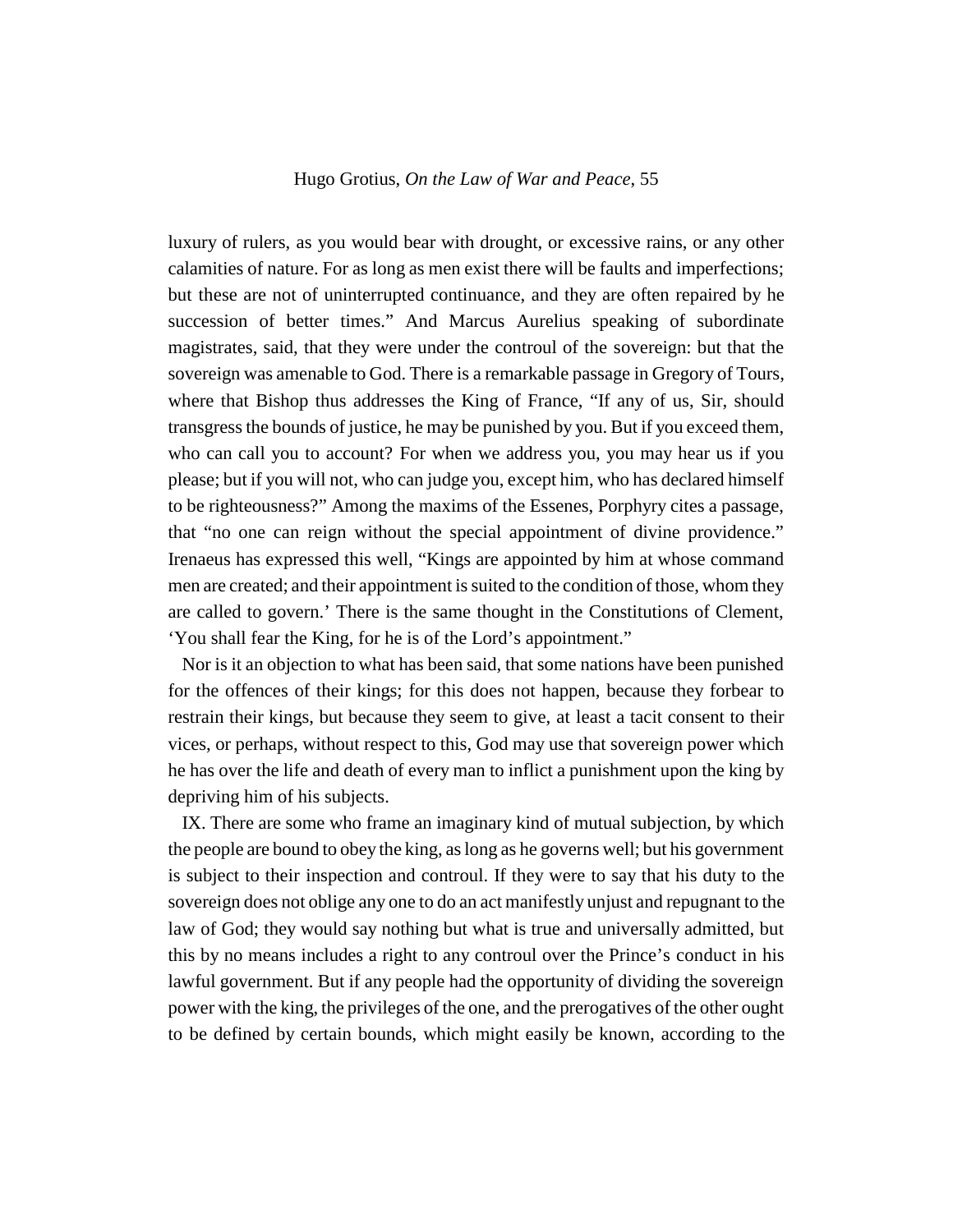difference of places, persons, or circumstances.

Now the supposed good or evil of any act, especially in political matters which admit of great variety of opinions and much discussion, is not a sufficient mark to ascertain these bounds. From whence the greatest confusion must follow, if under pretence of promoting good or averting evil measures, the people might struggle for the Prince's jurisdiction: a turbulent state of affairs, which no sober minded people ever wished to experience.

X. After refuting false opinions, it remains to apply some cautions, which may point out the way to ascertain correctly the person to whom sovereign power, in every state, of right belongs. The first caution necessary is to avoid being deceived by ambiguous terms, or appearances foreign to the real subject. For instance, among the Latins, although the terms principality and kingdom are generally opposed to each other, when Caesar says, that the father of Vercingetorix held the principality of Gaul, and was put to death for aiming at sovereign power; and when Piso, in Tacitus calls Germanicus the son of a Roman Prince, not of a Parthian King; and when Suetonius says, that Caligula was on the point of converting the power of a prince into that of a king; and Velleius asserts that Maroboduus not contented with the authority of a prince over voluntary adherents and dependen s, was grasping in his mind at regal power; yet we find these terms though in reality very distinct were often confounded. For the Lacedaemonian chiefs, the descendants of Hercules, though subject to the controul of the Ephori, were nevertheless called kings: and Tacitus says, that among the ancient Germans there were kings, who governed more by the influence of persuasion than by the authority of power. Livy too, speaking of king Evander, describes him as reigning more by personal authority than by his regal power; and Aristotle, Polybius, and Diodorus give the names of Kings to the Suffetes or judges of the Carthaginians. In the same manner Solinus also calls Hanno King of the Carthaginians. Strabo speaks of Scepsis in Troas, that having incorporated the Milesians into the state, it formed itself into a Democracy, leaving the descendants of the ancient kings the title, and something of the dignity of kings.

On the other hand, the Roman emperors, after they had exercised openly, and without any disguise, a most absolute monarchical power, were notwithstanding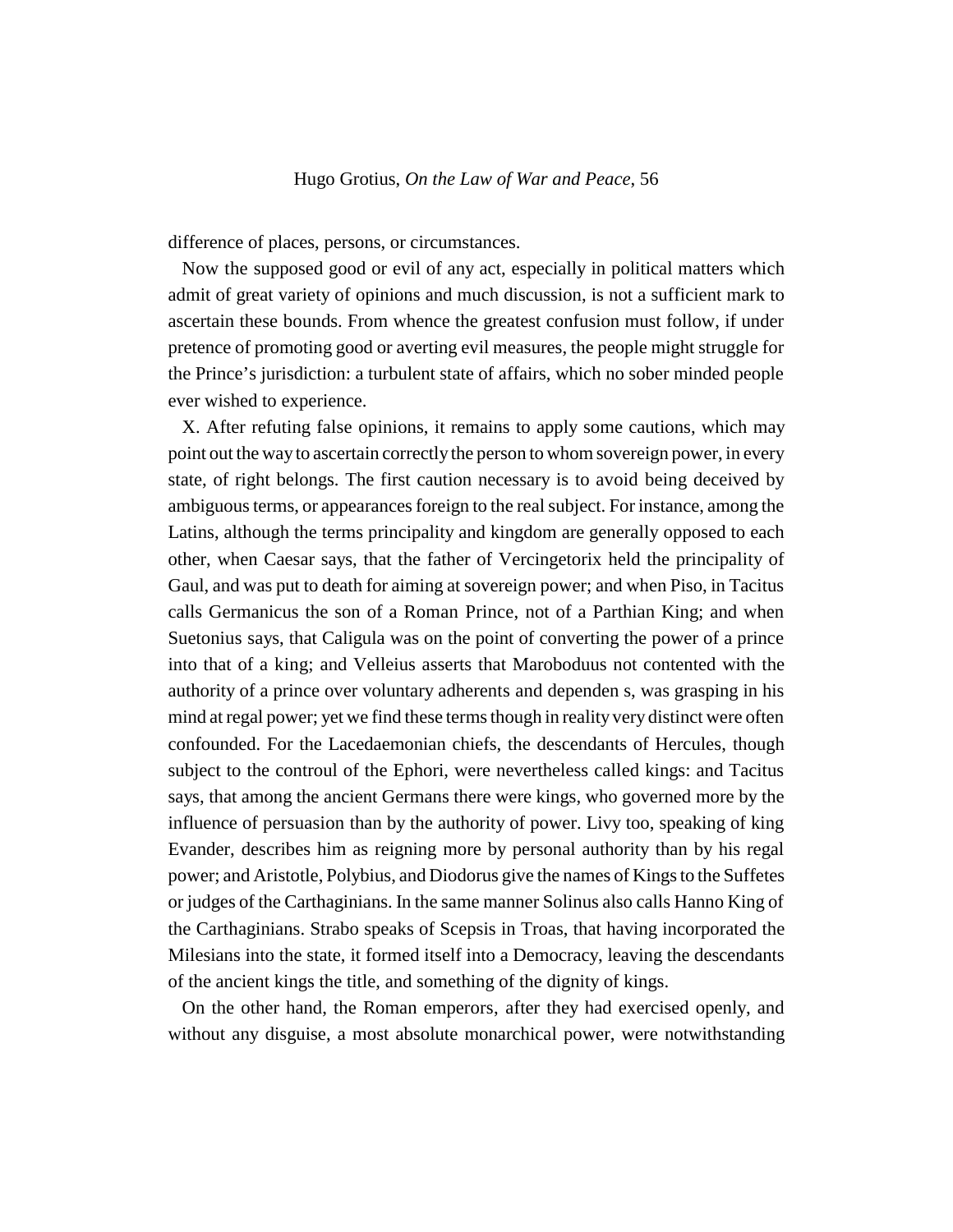called Princes. And in some popular states the chief magistrates are graced with ensigns of royalty.

Again the states general, that is the convention of those who represent the people, divided into classes according to Gunther, consist of three orders, which are the Prelates, the Nobles, and Deputies of large towns. In some places, they serve as a greater council to the king, to communicate to him the complaints of his people, which might otherwise be kept from his cars; leaving him at the same time full liberty to exercise his own discretion upon the matters so communicated. But in other places they form a body with power to inquire into the prince's measures, and to make laws.

Many think that in order to know whether a prince be sovereign or not, it is proper to inquire whether his title to the crown is by election or inheritance. For they maintain that hereditary monarchies alone are sovereign. But this cannot be received as a general criterion. For sovereignty consists not merely in the title to the throne, which only implies that the successor has a right to all the privileges and prerogatives that his ancestors enjoyed, but it by no means affects the nature or extent of his powers. For right of election conveys all the powers, which the first election or appointment conferred. Among the Lacedaemonians the crown was hereditary even after the institution of the Ephori. And Aristotle describing the chief power of such a state, says, "Of these kingdoms, some are hereditary, and others elective." In the heroic times most of the kingdoms in Greece were of this description, as we are informed by Thucydides The Roman empire, on the contrary, even after the power of the Senate and people was abolished, was given or confirmed by election.

XI. Another caution is necessary. For to inquire into the matter of a right is not the same thing as to examine the nature of its tenure. A distinction which takes place not only in corporeal but in incorporeal possessions. For a right of passage or carriage through a ground is no less a right than that which entitles a man to the possession of the land itself. Now some hold these privileges by a full right of property, some by an usufructuary, and others by a temporary right. Thus the Roman Dictator had sovereign power by a temporary right. In the same manner kings, both those who are the first of their line elected to the throne, and those who succeed them in the lawful order, enjoy an usufructuary right, or inalienable right. But some sovereigns hold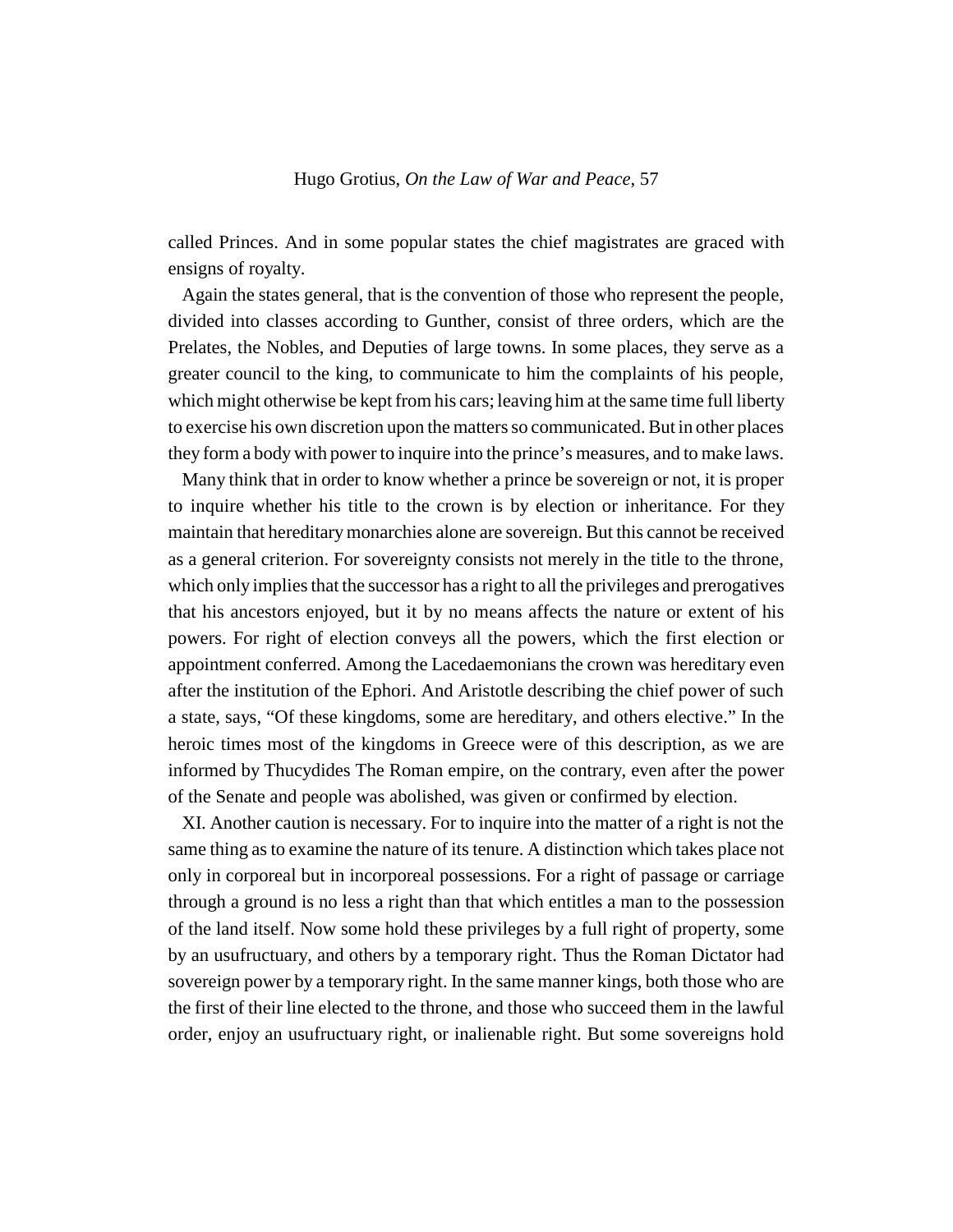their power by a plenary right of property; when for instance it comes into their possession by the right of lawful conquest, or when a people, to avoid greater evils, make an unqualified surrender of themselves and their rights into their hands.

The opinion of those can never be assented to, who say that the power of the Dictator was not sovereign, because it was not permanent. For in the moral world the nature of things is known from their operations. The powers attended with equal effects are entitled to equal names. Now the Dictator for the time being performed all acts with the same authority as the most absolute sovereign; nor could any other power annul his acts. The permanence therefore of uncertainty alters no the nature of a right, although it would undoubtedly abridge its dignity, and diminish its splendour.

[The translation proceeds from hence to the second book of the original, which seems to follow this part without any material break in the chain of argument: the intermediate sections relating to instances in the Roman Republic, which do not directly apply to the practice of modern governments. **Translator**]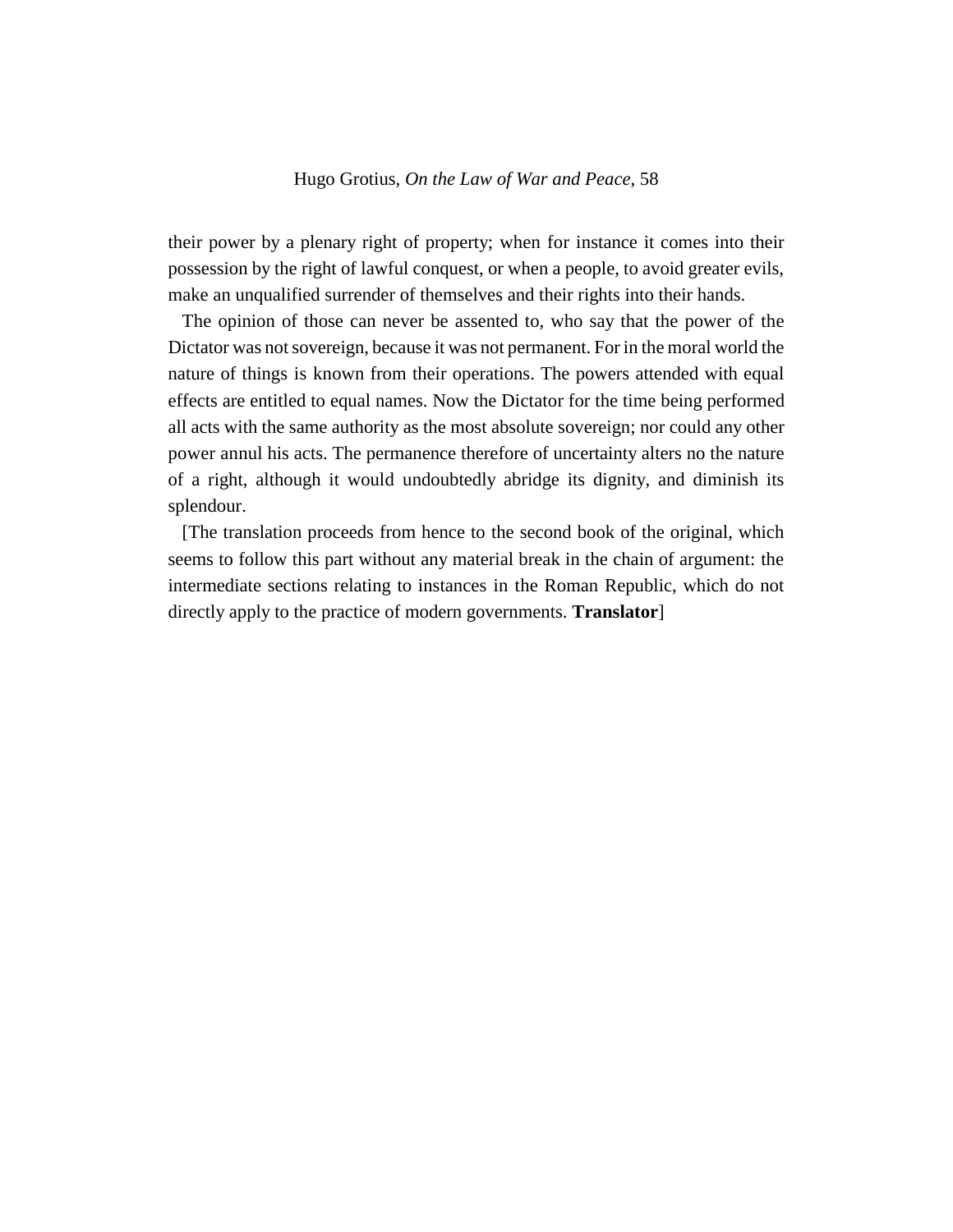Book II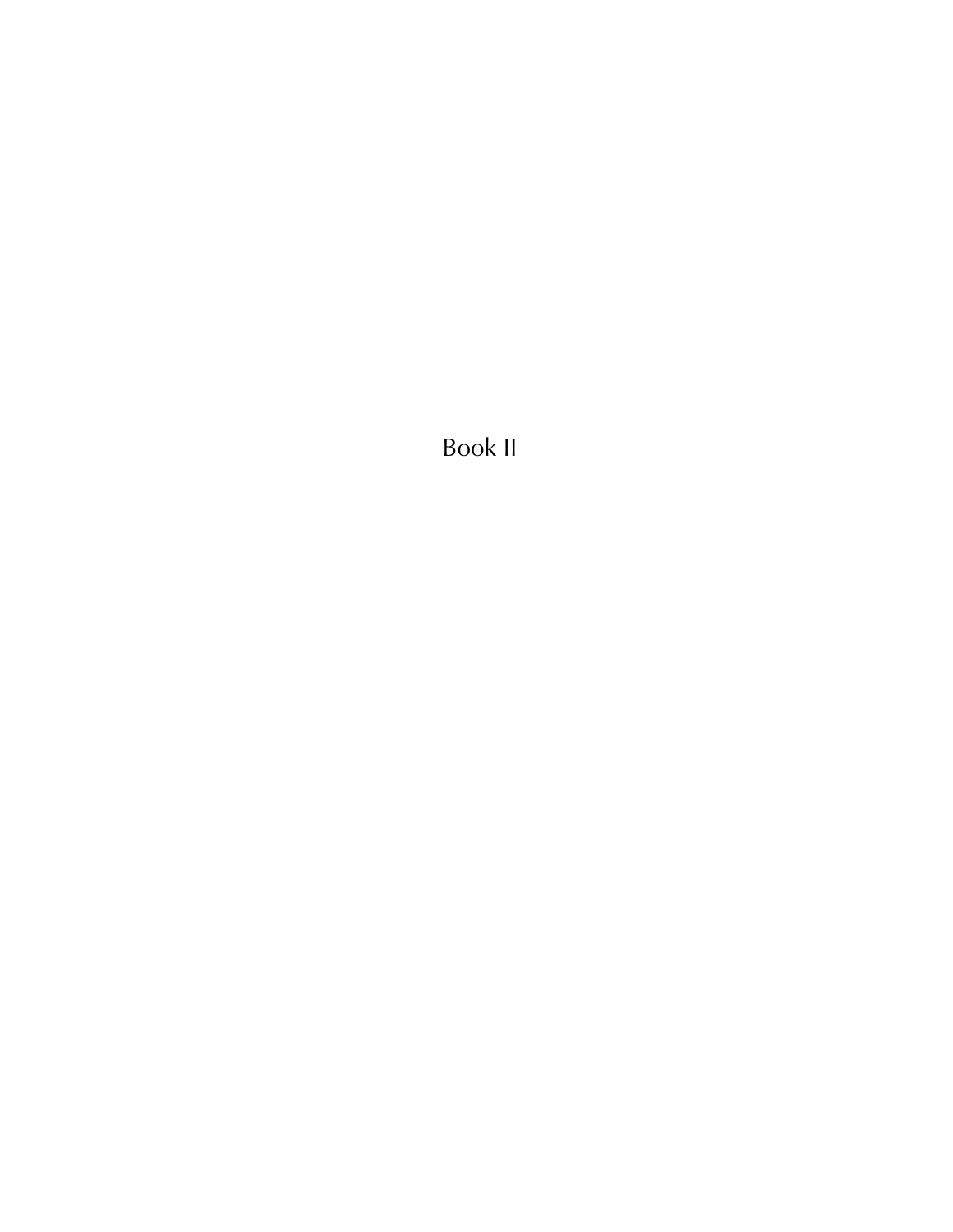## Chapter 1: Defense of Person and Property.

I. The causes of war by which are meant the justifiable causes, are now to be considered. For in some cases motives of interest operate distinctly from motives of justice. Polybius accurately distinguishes these motives from each other, and from the beginning of the war, or that which gave occasion to the first acts of hostility; as was he case when Ascanius wounded the stag, which gave rise to the war between Turnus and Aeneas. But though here is an actual distinction between the justifiable causes, he pretexts, and the beginning of war; yet the terms used to express them are often confounded. For what we call justifiable causes, Livy, in the speech which he as put into the mouth of the Rhodians, calls beginnings. he Rhodian deputies said, "You Romans profess to believe that your wars are successful, because they are just: or do you boast so much of their victorious issue, as of he just principles, upon which you make them." In which sense Aelian styles them arcaiopol and Diodorusiculus, in speaking of the war of the Lacedaemonians against the Eleans gives them the name of προφανεις and αρχας.

The principal drift of our argument rests upon these justifiable causes, to which the sentiment of Coriolanus in Dionysius of Halicarnassus, particularly applies, he says, "in the first place, I beseech you to consider how you may find pious and just pretexts for the war." And Demosthenes in his second Olynthiac, makes a similar observation, "I think, *says he*, that as in a ship, or house, or any other fabric, the lowest parts ought to be the strongest; so in all political measures the motives and pretexts ought to be laid deeply in the principles of truth and justice." The following language of Dion Cassius is no less applicable to the question. "Justice must be made the principal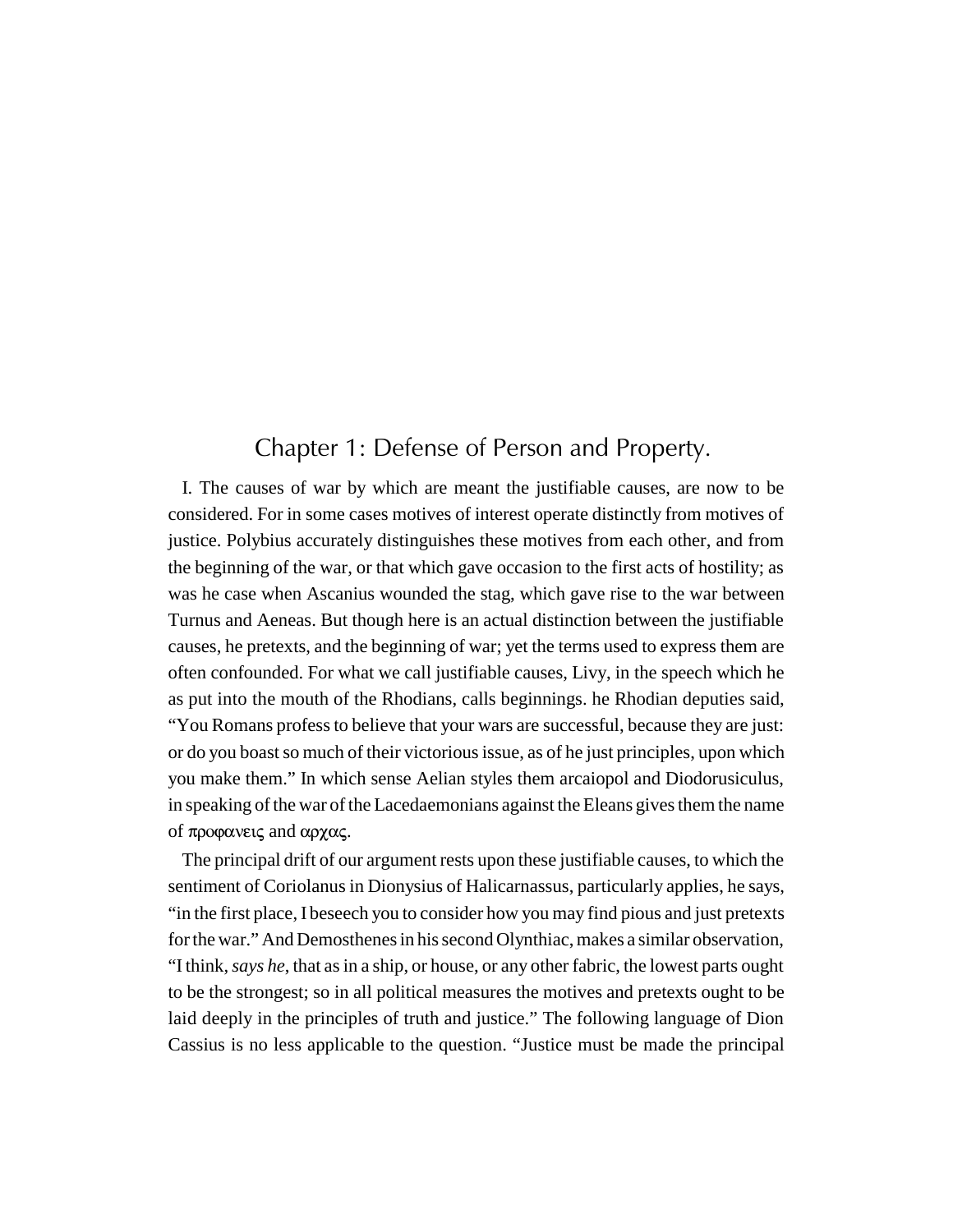ground of our actions. For with such support there is the best hope of success to our arms. But without that, any point which may be gained for the moment has no firm ground to rest upon." To which may be added, the words of Cicero, who maintains those wars to be unjust, which are made without sufficient cause. And in another place, he reproves Crassus for having intended to pass the Euphrates, when there was no cause of war. Which is no less true of public than of private wars. Hence come the complaints of Seneca, "Why do we restrain homicide, and the murder of individuals, but glory in the crime of slaughter, which destroys whole nations? Avarice and cruelty know not any bounds. By decrees of the Senate, and of the people cruel acts are authorized, and measures, which are pursued by order of the state, are forbidden to individuals." Wars indeed undertaken by public authority are attended with certain effects of right, and have the sanction of opinion in their favour. But they are not the less criminal, when made without just cause. For which reason Alexander was not improperly styled a robber by the Scythian ambassadors, as may be seen in Quintus Curtius. Seneca and Lucan give him the same appellation; the Indian sages call him a madman; and a pirate once presumed to rank him with his own class. Justin speaks of Philip in the same terms, who, *says he*, in deciding a dispute between two rival kings, stripped both of their dominions with all the treachery and violence of a robber. Augustin has a pertinent remark on this subject. He says, what are unjustly acquired dominions, but the spoils of robbery? In the same strain, Lactantius says, "Men, captivated with the appearances of vain glory, give the names of virtues to their crimes." Injury, or the prevention of injury forms the only justifiable cause of war. "And, *in the language of the same Augustin*, all the evil consequences of war are to be laid at the door of the aggressor." Thus the Roman Herald in a declaration of war makes a solemn appeal against the aggressor, as having violated the laws of nations, and refused proper satisfaction.

II. The grounds of war are as numerous as those of judicial actions. For where the power of law ceases, there war begins. Now there are methods in law to prevent intended injuries, as well as actions for those actually committed. For civil injuries various methods of redress, or prevention are appointed by the law; and by the same power securities are provided to prevent the commission of crimes and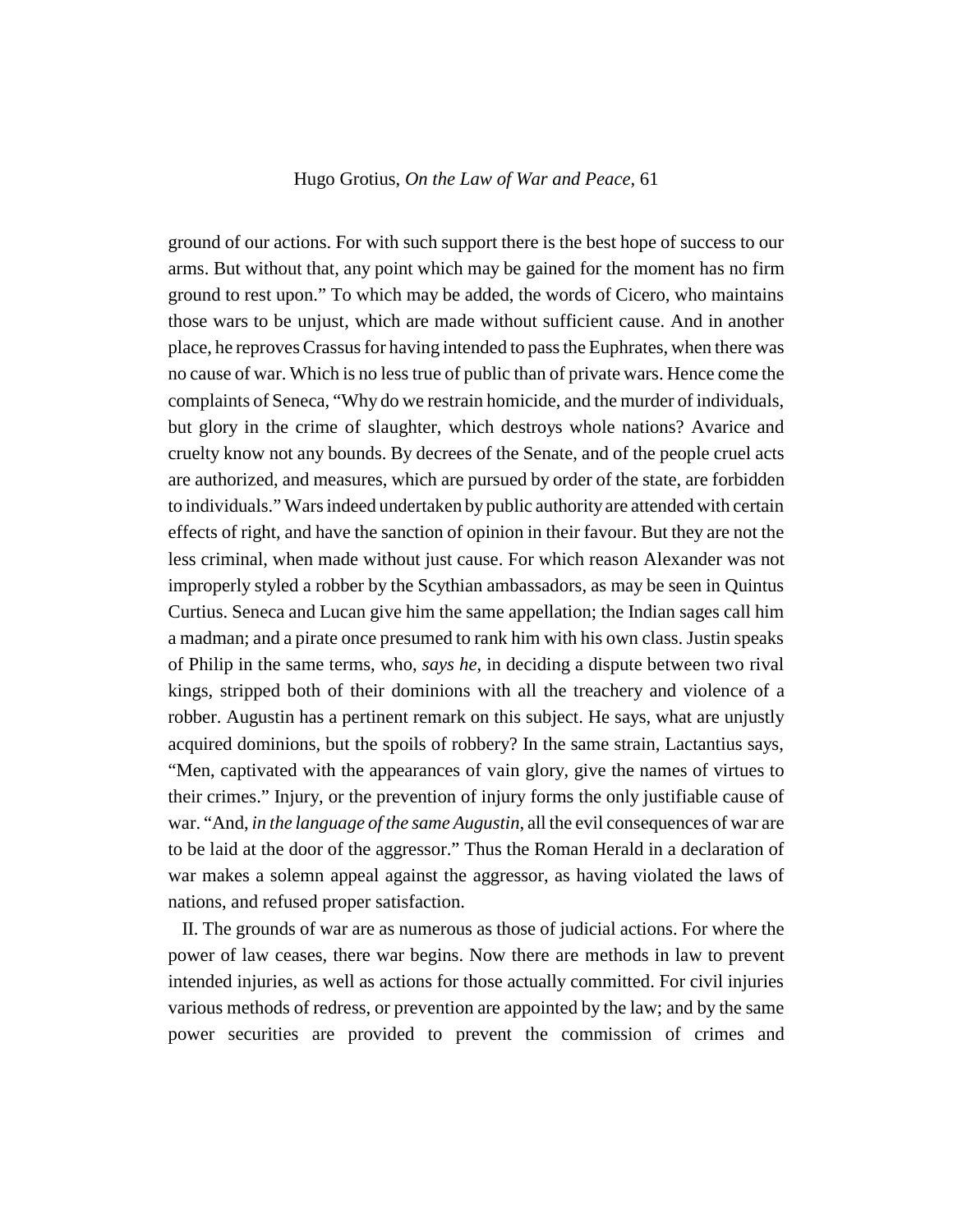misdemeanors. In civil cases, the party aggrieved may recover damages for the injuries sustained; and in crimes, which are offences against the public, the aggressor must submit to actual punishment. Plato, in his ninth book on laws, very properly makes the same distinction, as Homer had done before him.

Now reparation or indemnity relates to what either does or did belong to us; which gives rise to real and personal actions. These ascertain our right to the damages, which are our due, either from an agreement, or from an injury received. A right which is termed in law a right by contract, or injury. Crimes, which are offences against society, are prosecuted by indictment, that is by an accusation in the name of the sovereign.

The justifiable causes generally assigned for war are three, defence, indemnity, and punishment, all which are comprised in the declaration of Camillus against the Gauls, enumerating all things, which it is right to defend, to recover, and the encroachment on which it is right to punish.

There is an omission in this enumeration, unless the word recover be taken in its most extensive sense. For recovering by war what we have lost, includes indemnity for the past, as well as the prosecution of our claim to a debt. Plato has not omitted to notice this distinction, for he has said, "that wars are made to punish not only oppression or robbery, but also fraud and deception." With whom Seneca agrees; for to command payment of what you owe, he calls, "an equitable sentence, stamped with the authority of the law of nations." Indeed the form which was prescribed for the Roman heralds to use in declarations of war, bears exactly the same import. For therein the aggressor is charged with having neither given, paid, nor done what was due. Sallust in one of his fragments, has made a Tribune, in his harangue to the people, say, "As a final settlement of all discussion; I demand restitution according to the law of nations."

St. Augustin, in defining those to be just wars, which are made to avenge injuries has taken the word avenge in a general sense of removing and preventing, as well as punishing aggressions. This appears to be his meaning from the following sentence of the passage, in which he does not enumerate the particular acts, which amount to injury, but adds, by way of illustration, that "the state or nation, which has neglected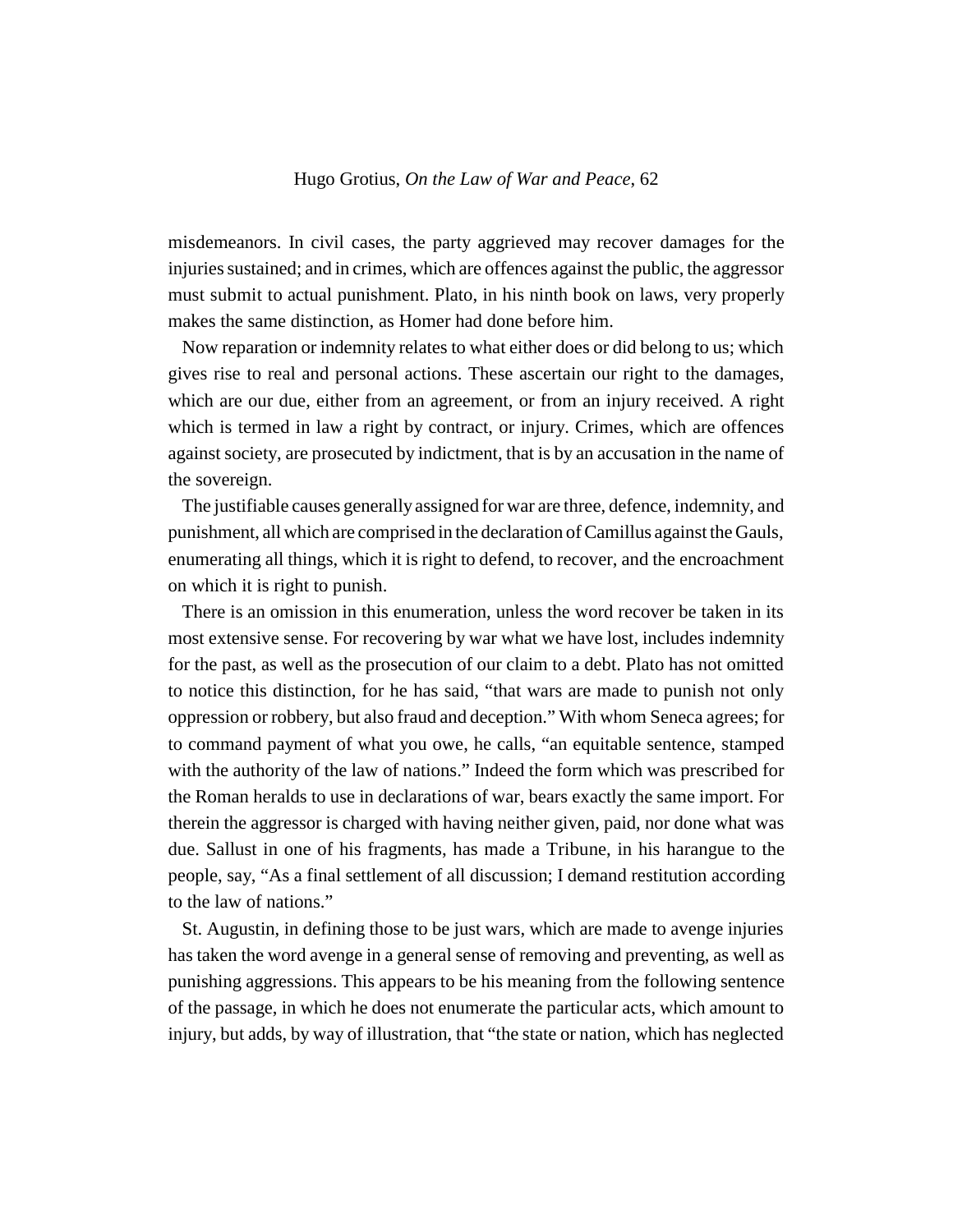to punish the aggressions of its own subjects, or to make reparation for the losses occasioned by those aggressions, is a proper object of hostility and attack." Prompted by this natural knowledge of right and wrong, the Indian King, as we are informed by Diodorus, accused Semiramis of having commenced war against him without having received any injury, Thus the Romans expostulated with the Senones, that they ought not to attack a people who had given them no provocation. Aristotle in the second book and second chapter of his *Analytics*, says, war generally is made upon those who have first done an injury. Quintus Curtius describes the Abian Scythians, as the best acquainted with the principles of justice of any of the Barbarians. For they declined having recourse to arm; unless provoked by aggression. A just cause then of war is an injury, which though not actually committed, threatens our persons or property with danger.

III. It has already been proved that when our lives are threatened with immediate danger, it is lawful to kill the aggressor, if the danger cannot otherwise be avoided: an instance, as it has been shewn, on which the justice of private war rests. We must observe that this kind of defence derives its origin from the principle of self. preservation, which nature has given to every living creature, and not from the injustice or misconduct of the aggressor. Wherefore though he may be clear of guilt, as for instance a soldier in actual service, mistaking my person for that of another, or a madman in his frenzy, or a man walking in his sleep, none of these cases deprive me of the right of self-defence against those per. sons. For I am not bound to submit to the danger or mischief intended, any more than to expose myself to the attacks of a wild beast.

IV. It admits of some doubt, whether those, who unintentionally obstruct our defence, or escape, which are necessary to our preservation, may be lawfully maimed or killed. There are some, even Theologians, who think they may. And, certainly if we look to the law of nature alone, according to its principles, our own preservation should have much more weight with us, than the welfare of society. But the law of charity, especially the evangelical law, which has put our neighbour upon a level with ourselves, does not permit it.

Thomas Aquinas, if taken in a right sense, has justly observed, that in actual self-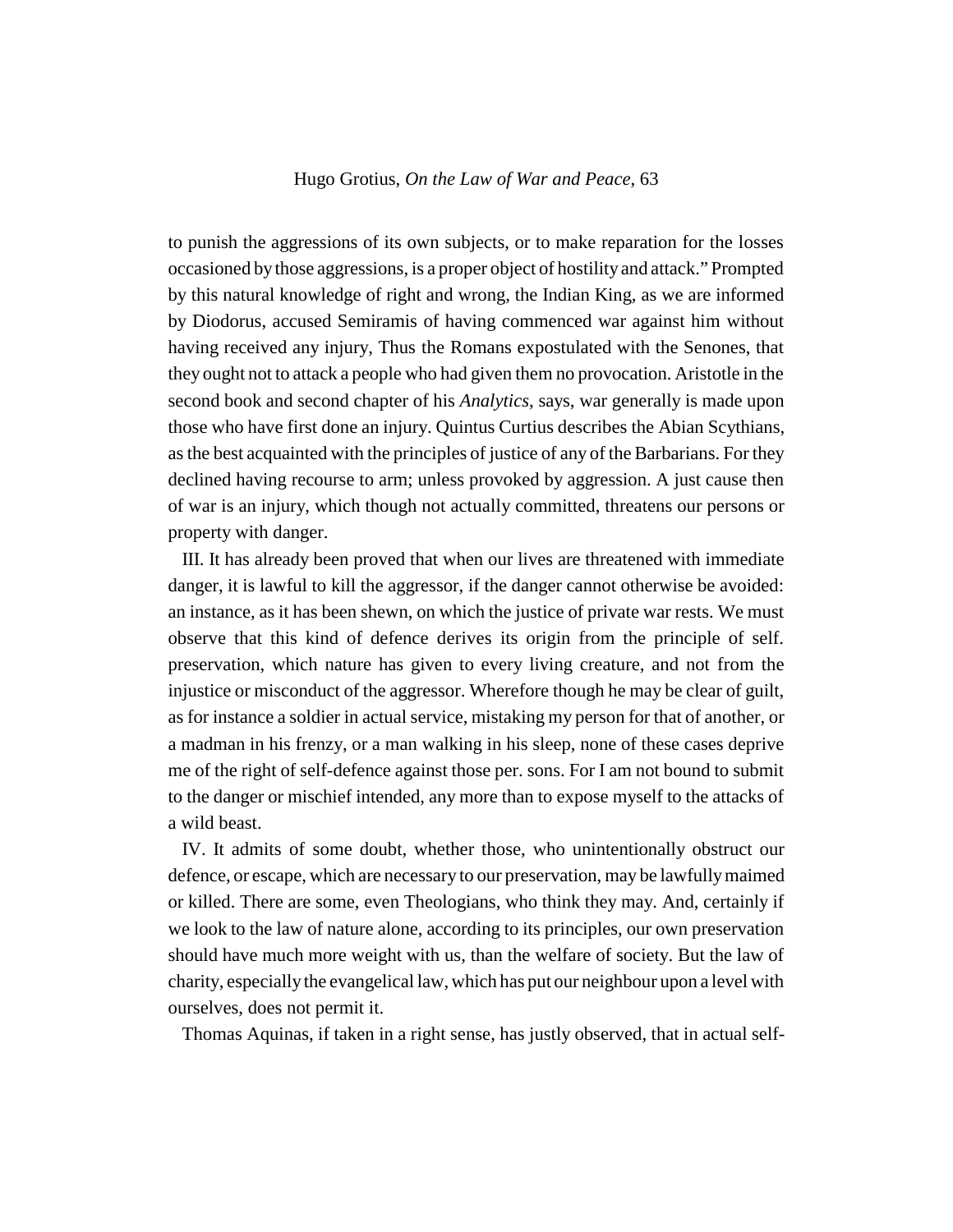defence no man can be said to be purposely killed. Indeed, it may some times happen that there is no other way for a person to save himself, than by designedly doing an act, by which the death of an aggressor must inevitably ensue. Yet here the death of any one was not the primary object intended, but employed as the only means of security, which the moment supplied. Still it is better for the party assaulted, if he can safely do it, to repel or disable the aggressor than to shed his blood.

V. The danger must be immediate, which is one necessary point. Though it must be confessed, that when an assailant seizes any weapon with an apparent intention to kill me I have a right to anticipate and prevent the danger. For in the moral as well as the natural system of things, there is no point without some breadth. But they are themselves much mistaken, and mislead others, who maintain that any degree of fear ought, to be a ground for killing another, to prevent his supposed intention. It is a very just observation made by Cicero in his first book of Offices, that many wrongs proceed from fear; as when the person, who intends to hurt another, apprehends some danger to himself unless he tool, that method. Clearchus, in Xenophon, says, I have known some men, who partly through misrepresentation, and partly through suspicion, dreading one another, in order to prevent the supposed intentions of their adversaries, have committed the most enormous cruelties against those who neither designed, nor wished them any harm.

Cato in his speech for the Rhodians, says, "Are we to prevent them by doing first, what we say they intended to do to us?" On this subject there is a remarkable passage in Aulus Gellius, "When a Gladiator prepares to enter the lists for combat, such is his lot that he must either kill his adversary, or be killed himself. But the life of man is not circumscribed by the hard terms of such an over-ruling necessity, as to oblige him to do an injury to prevent him from receiving one." Quintilian has quoted a passage from Cicero, wherein the orator asks, "Whoever made such a decision, or to whom could such a point be yielded without the most imminent danger, that you have a right to kill the person, by whom you say, you fear that you shall afterwards be killed yourself?" To which this passage of Euripides, may be applied, "If your husband, as you say, intended to have killed you, you ought to have waited, till he actually did make the attempt." Conformably to which Thucydides, in the first book of his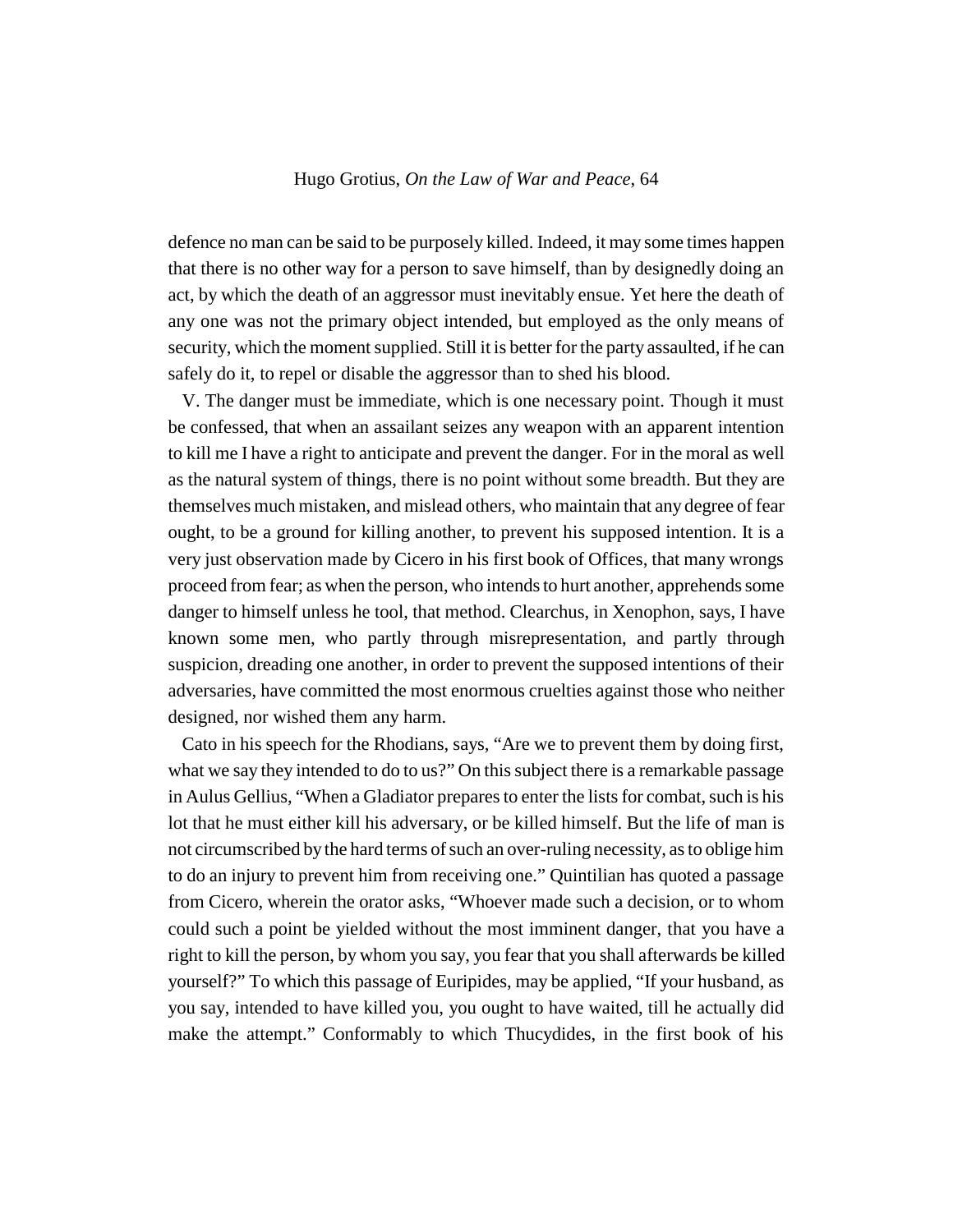history, has expressed himself in the following terms, " The issue of war is uncertain, nor ought we to be so far transported by our fears, as to engage in immediate and open hostilities." The same writer too in his luminous description of the dangerous factions, that had arisen in the Grecian states, condemns the approbation bestowed on the person, that injured or destroyed another from whom he himself apprehended injury or destruction."

Livy says, "Men, to guard against their alarms, make themselves objects of terror; averting the danger from their own heads, by imposing upon others the necessity of either doing or suffering the evil which they them. selves fear." Vibius asked a person, that appeared armed in the forum, " Who gave you permission to shew your fear in this manner?" A question not inapplicable to the present subject, and much commended by Quintilian. Livia also in Dion says, that great infamy redounds to those, who by anticipation perpetrate the criminal act, which they fear.

Now if any one intend no immediate violence, but is found to have formed a conspiracy to destroy me by assassination, or poison, or by false accusation, perjury, or suborned witnesses, I have no right to kill him. For my knowledge of the danger may prevent it. Or even if it were evident that I could not avoid the danger without killing him; this would not establish my right to do so. For there is every presumption that my knowing it will lead me to apply for the legal remedies of prevention.

VI. and VII. The next thing to be considered is, what must be said upon the mutilation of a limb. Now, as the loss of a limb, especially that of a principal limb in the body, is a grievous detriment, and nearly equal to the loss of life, to which may be added the probability of death ensuing from such a calamity; the lawfulness of killing any one, who makes such an attempt, if the danger cannot otherwise be avoided, scarce admits of a doubt. Neither is there any more difficulty in allowing the same right for the personal defence of chastity, the preservation of which, both in the common estimation of men, and by the divine law, is deemed of equal value with life itself. We have an example of this in Cicero, Quintilian, and Plutarch, in the person of one of Marius's tribunes, who was killed by a soldier. Among the actions of women, who have defended themselves. Heliodorus records that of Heraclea, which he calls a just defence of her injured honour.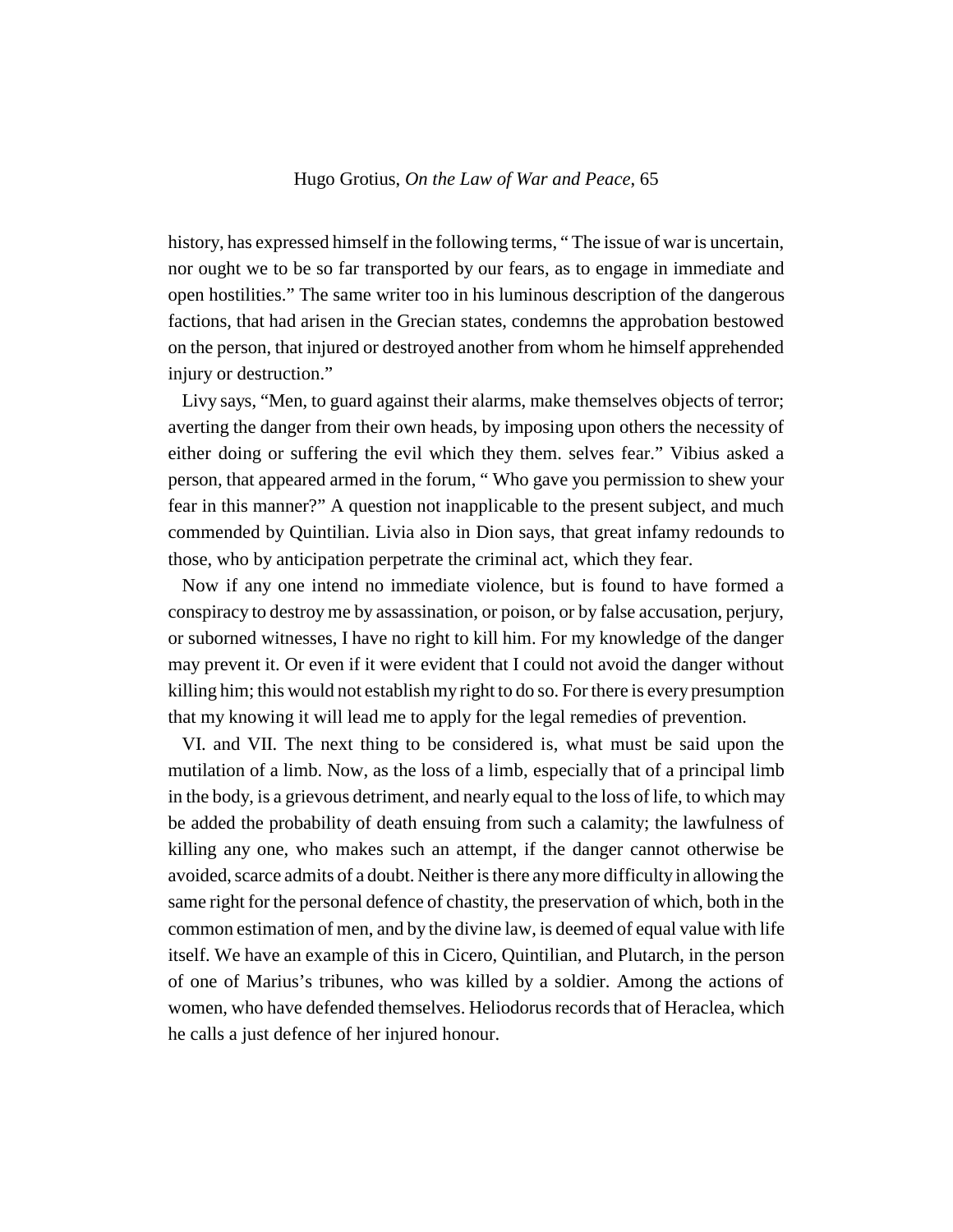VIII. Though some, as it has been already said, admit the lawfulness of killing the person, who attempts with open violence to destroy one's life, yet they deem it more commendable to spare the life of another, even at the hazard of one's own. Yet to persons, in whose preservation the public interest is involved, they will grant an exemption from this rule of forbearance. Indeed it seems unsafe to impose upon any, whose lives are of importance to others, a rule of forebearance so contrary to all the principles of all law. This exemption therefore must be allowed to all vested with any public office, which makes them responsible for the safety of others; as the generals who conduct armies, or the rulers of the state, and many others in similar situations; to whom may be applied the lines of Lucan "When the lives and safety of so many nations depend upon yours, and so great a portion of the world has chosen you for its head; it is cruelty to expose yourself willfully to death."

IX. On the other hand it may happen, that the aggressor may be one whose person is rendered sacred and inviolable by all divine, human, and natural laws; which is the case with respect to the person of the Sovereign. For the law of nature regards not only the principles of strict justice, but comprises other virtues also, as temperance, fortitude, and discretion, making the observance of them in certain cases, binding as well as honourable. To observe these we are bound also by the law of charity.

Nor is the truth of this argument at all weakened by what Vasquez has advanced, who maintains that the Sovereign who attempts the life of an individual loses, in reality, the character of Sovereign: a doctrine fraught with equal absurdity and danger. For sovereignty cannot any more than property be forfeited by any particular act of delinquency; unless it has been previously and expressly so enacted by the fundamental laws of the state, For such a rule of forfeiture, which would be productive of universal anarchy and confusion, never has been, or ever will be established among any civilized people. For the maxim, "that all government is framed for the benefit of the subject and not of the Sovereign," which Vasquez and many other writers lay down as a fundamental law, though it may be generally true in theory, is by no means applicable to the question. For a thing loses not its existence, by losing some part of its utility, Nor is there sufficient consistency in his observation, that every individual desires the safety of the commonwealth on his own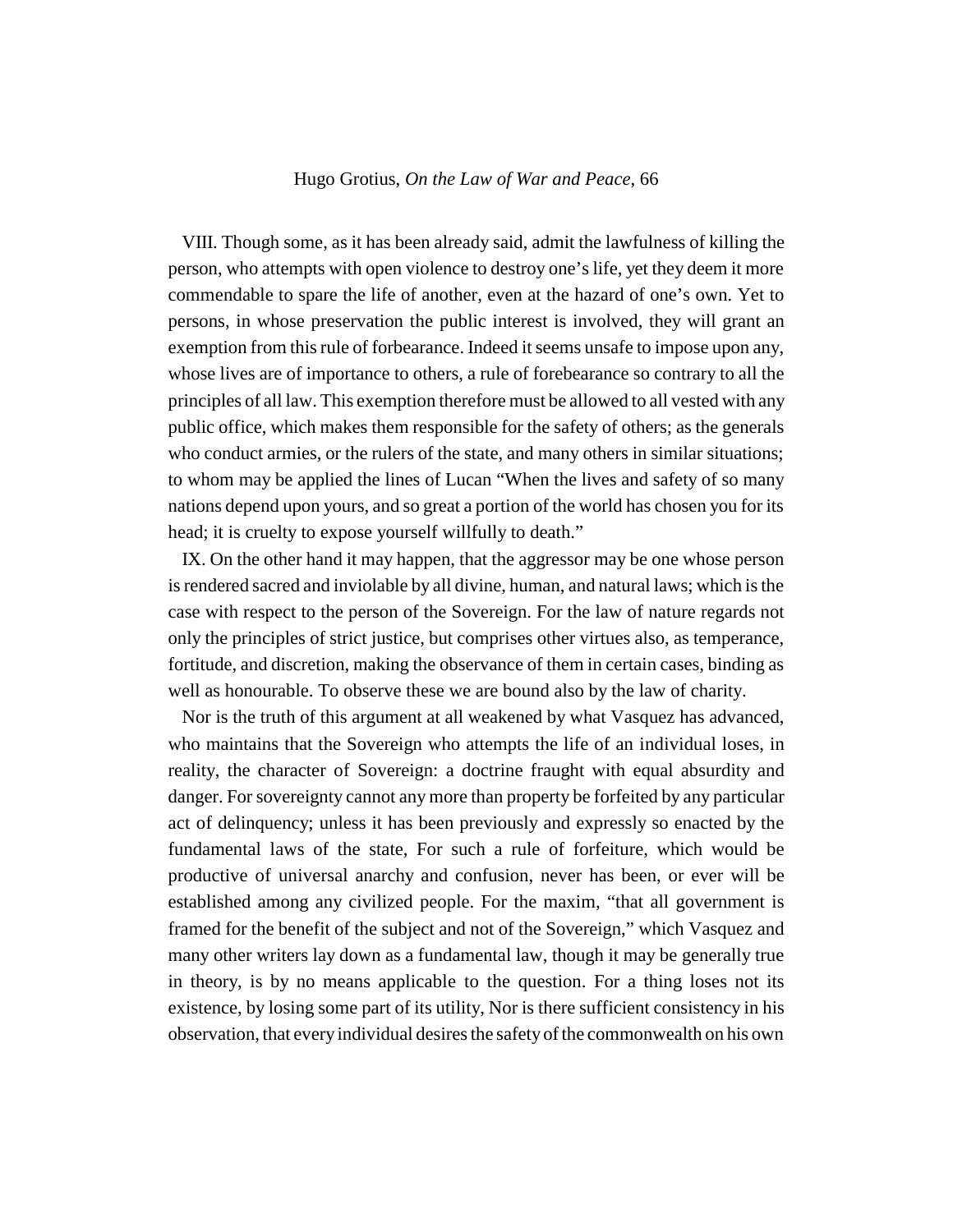account, and therefore every one ought to prefer his own safety to that of the whole state. For we wish for the public welfare not on our own account alone, but also for the sake of others.

The opinion of those who think that friendship arises from necessity alone, is rejected, as false, by the more sound Philosophers; as we feel a spontaneous and natural inclination towards friendly intercourse. Charity indeed often persuades, and in some instances commands us to prefer the good of many to our own single advantage. To which the following passage from Seneca is very applicable. "It is not surprising that princes, and kings, or whatever name the guardians of the public welfare may bear, should be loved with a veneration and affection, far beyond those of private friendship. For all men of sober judgment, and enlarged information deem the public interest of higher moment than their own. Their attachment therefore must be warmest to the person on whom the well being and prosperity of the state depends." And to the same effect, St. Ambrose in his third book of Offices, says, "every man feels a greater delight in averting public than private danger." Seneca, the writer already quoted, produces two instances, the one of Callistratus at Athens, and the other of Rutilius at Rome, who refused to be restored from banishment thinking it better for two individuals to suffer hardship, than for the public to be plunged into calamities.

[The tenth section is omitted in the translation, as the subject of Christian forbearance of which it treats, has already been discussed in the preceding book. **Translator**]

XI. The next object to be considered, relates to injuries affecting our property. In strict justice, it cannot be denied that we have a right to kill a robber, if such a step is inevitably necessary to the preservation of our property. For the difference between the value of life and property is overbalanced by the horror which a robber excites, and by the favourable inclination felt by all men towards the injured and innocent. From whence it follows, that regarding that right alone, a robber may be wounded or killed in his flight with the property, if it cannot otherwise be recovered. Demosthenes in his speech against Aristocrates, exclaims, "By all that is ,sacred, is it not a dreadful and open violation of law, not only of written law, but of that law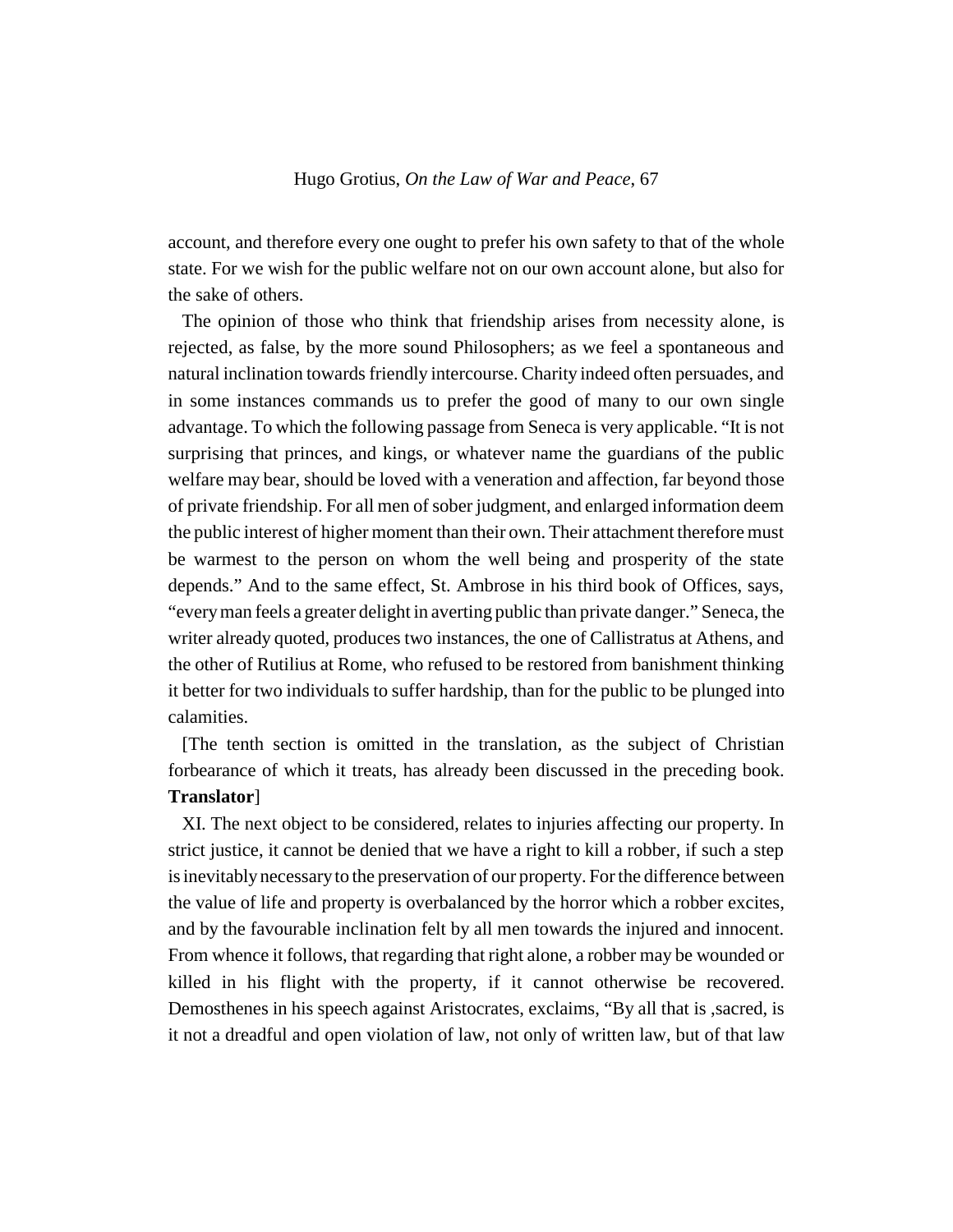which is the unwritten rule of all men, to be debarred from the right of using force against the robber as well as against the ,enemy; who is plundering your property?" Nor is it forbidden by the precepts of charity, apart from all consideration of divine and human law, unless where the property is of little value, and beneath notice; an exception, which some writers have very properly added.

XII. The sense of the Jewish law on this point is now to be considered. The old law of Solon, to which Demosthenes, in his speech against Timocrates, appeals, agrees with it. From hence the substance of the *Twelve Tables*, and Plato's maxim in his ninth book of laws were taken. For they all agree in making a distinction between a thief who steals by day, and the robber, who commits the act by night; though they differ about the reason of this distinction. Some think this distinction arises from the difficulty of discerning by night, whether an aggressor comes with an intent to murder or steal, and therefore he ought to be treated as an assassin. Others think the distinction is made, because as it is difficult to know the person of the thief, there is less probability of recovering the goods. In neither case do the framers of laws seem to have considered the question in its proper light. Their evident intention is to prohibit the killing of any one, merely on account of our property; which would happen, for instance, by killing a thief in his flight in order to recover the goods he had stolen. But if our own lives are endangered, then we are allowed to avert the danger, even at the hazard of another's life. Nor is our having run into the danger any objection; provided it was done to preserve or to recover our goods, or to take the thief. For no imputation of guilt can attach to us in any of these cases, while we are employed in doing a lawful act, nor can it be said that we are doing wrong to another by exercising our own right.

The difference therefore made between a thief in the night and a thief in the day, arises from the difficulty of procuring sufficient evidence of the fact. So that if a thief is found killed, the person who says, that he was found by him with a destructive weapon, and killed by him in his own defence, will easily gain belief. For the Jewish law supposes this, when it treats of a thief in the act of piercing, or, as some translate it, with a stabbing instrument. This interpretation accords with the law of the twelve tables, which forbids any one to kill a thief in the day time, except he defend himself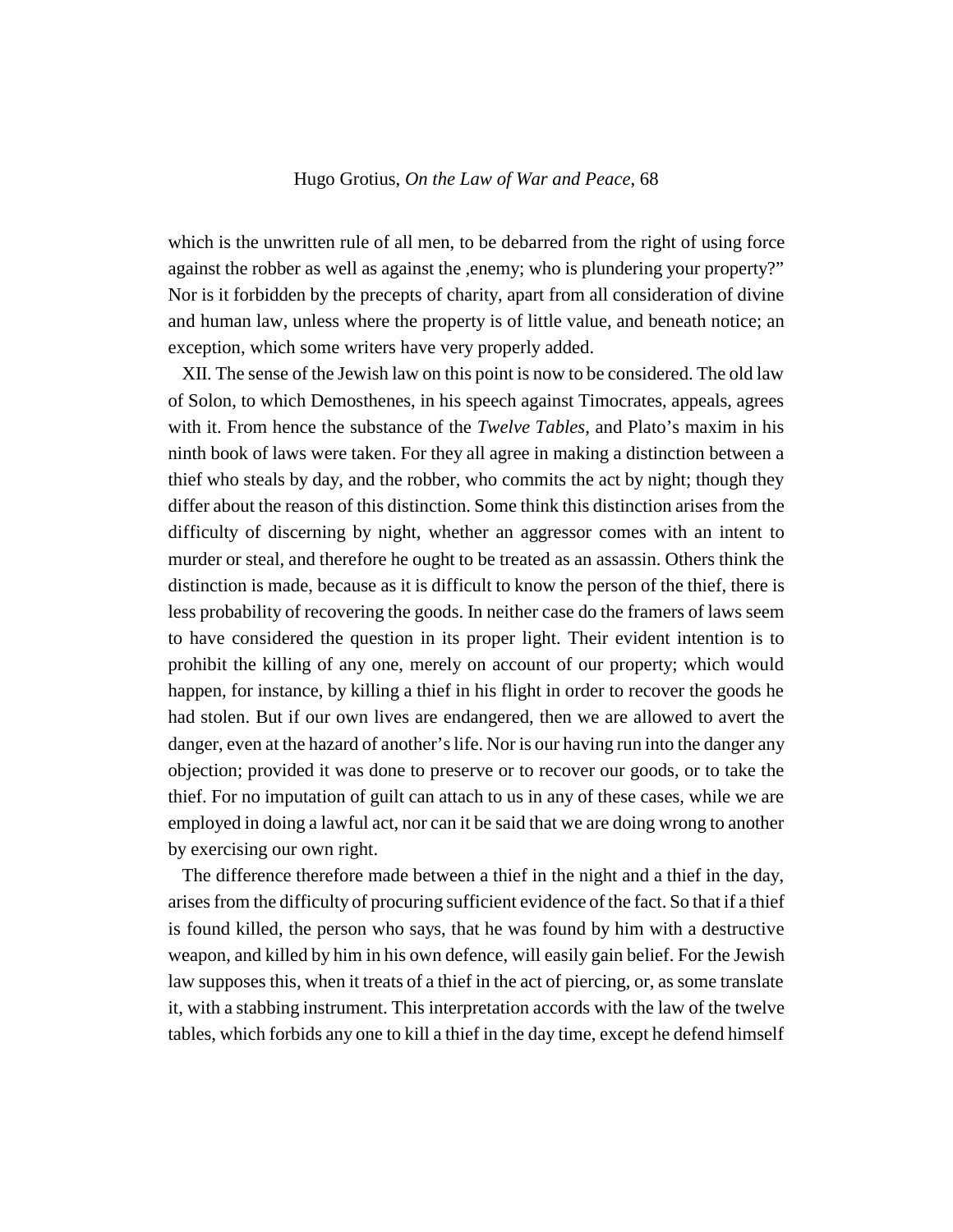with a weapon. The presumption therefore against a thief in the night is that he defended himself in such a manner. Now the term weapon comprehends not only an instrument of iron, but as Caius interprets it is law, a club, or a stone. Ulpian on the other hand, speaking of a thief taken in the night, says that the person who kills him will incur no guilt, provided that in saving his property he could not spare his life, without endangering his own. There is a presumption, as it has been already observed, in favour of the person who has killed a thief taken in the night. But if there be evidence to prove, that the life of the person who killed the thief was in no danger; then the presumption in his favour fails, and the act amounts to murder.

The law of the twelve tables indeed required, that the person who took a thief either in the day time, or in the night, should make a noise that, if possible, the magistrates or neighbours might assemble to assist him and give evidence. But as such a concourse could more easily be assembled in the day time than in the night, as Ulpian observes upon the passage before quoted from Demosthenes, the affirmation of a person declaring the danger he was in during the night is more readily believed. To which an additional observation may be made, that, even under equal circumstances, the danger which happens by night can be less examined, and ascertained, and therefore is the more terrible. The Jewish law therefore, no less than the Roman, acting upon the same principle of tenderness forbids us to kill any one, who has taken our goods, unless for the preservation of our own lives.

[Sections XIII, XIV and XV of the original are omitted in the translation. **Translator**.]

XVI. What has been already said of the right of defending our persons and property, though regarding chiefly private war, may nevertheless be applied to public hostilities, allowing for the difference of circumstances. For private war may be considered as an instantaneous exercise of natural right, which ceases the moment that legal redress can be obtained. Now as public war can never take place, but where judicial remedies cease to exist, it is often protracted, and the spirit of hostility inflamed by the continued accession of losses and injuries. Besides, private war extends only to self-defence, whereas sovereign powers have a right not only to avert, but to punish wrongs. From whence they are authorised to prevent a remote as well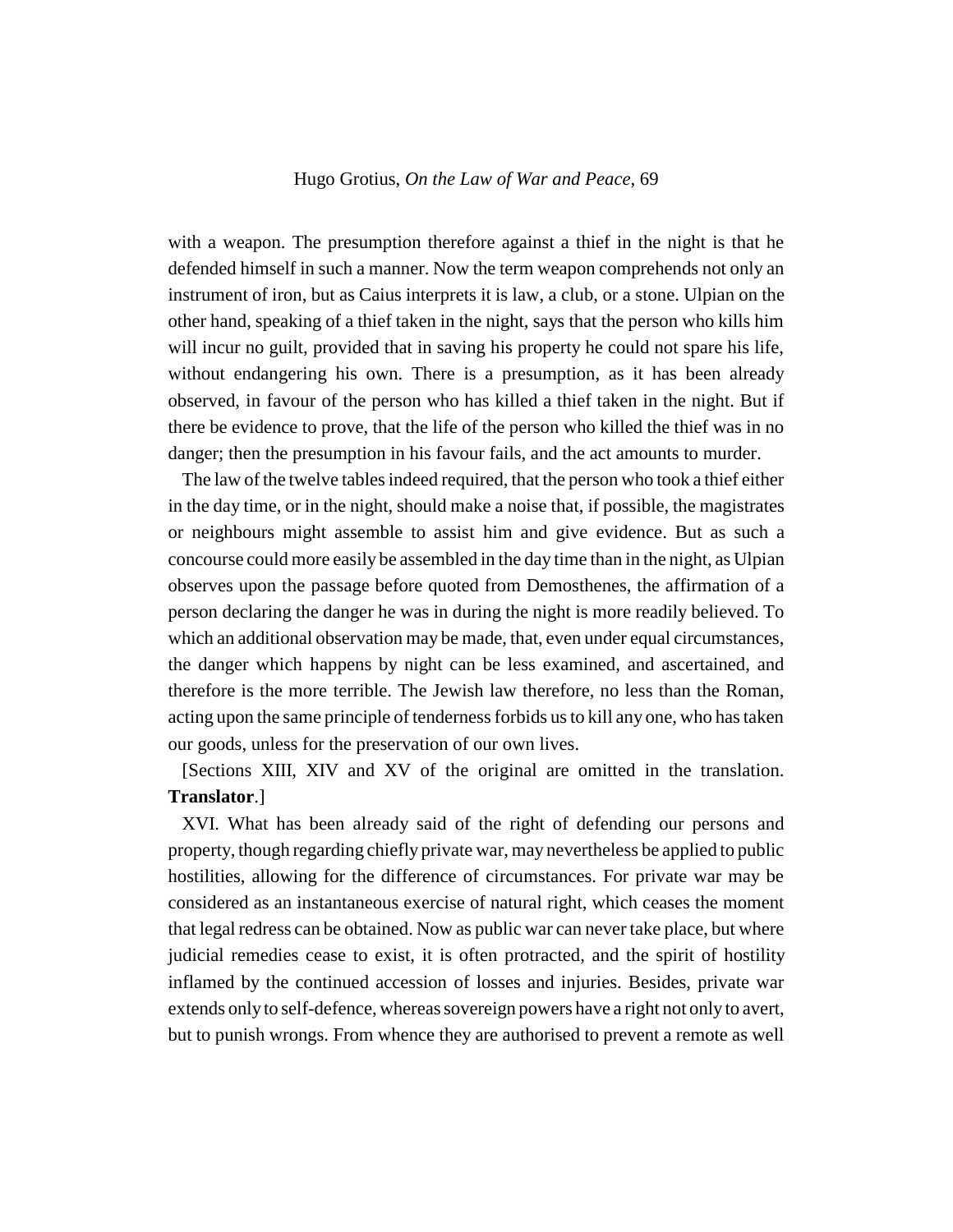as an immediate aggression. Though the suspicion of hostile intentions, on the part of another power, may not justify the commencement of actual war, yet it calls for measures of armed prevention, and will authorise indirect hostility. Points, which will be discussed in another place.

XVII. Some writers have advanced a doctrine which can never be admitted, maintaining that the law of nations authorises one power to commence hostilities against another, whose increasing greatness awakens her alarms. As a matter of expediency such a measure may be adopted, but the principles of justice can never be advanced in its favour. The causes which entitle a war to the denomination of just are somewhat different from those of expediency alone. But to maintain that the bare probability of some remote, or future annoyance from a neighbouring state affords a just ground of hostile aggression, is a doctrine repugnant to every principle of equity. Such however is the condition of human life, that no full security can be enjoyed. The only protection against uncertain fears must be sought, not from violence, but from the divine providence, and defensive precaution.

XVIII. There is another opinion, not more admissible maintaining that the hostile acts of an aggressor, may be considered in the light of defensive measures, because, say the advocates of this opinion, few people are content to proportion their revenge to the injuries they have received; bounds which in all probability the party aggrieved has exceeded, and therefore in return becomes himself the aggressor. Now the excess of retaliation cannot, any more than the fear of uncertain danger, give a colour of right to the first aggression, which may be illustrated by the case of a malefactor, who can have no right to wound or kill the officers of justice in their attempts to take him, urging as a plea that he feared the punishment would exceed the offense.

The first step, which an aggressor ought to take, should be an offer of indemnity to the injured party, by the arbitration of some independent and disinterested state. And if this mediation be rejected, then his war assumes the character of a just war. Thus Hezekiah when he had not stood to the engagements made by his ancestors, being threatened with an attack from the King of Assyria on that account, acknowledged his fault, and left it to the King to assign what penalty he should pay for the offence. After he had clone so, finding himself again attacked, relying on the justice of his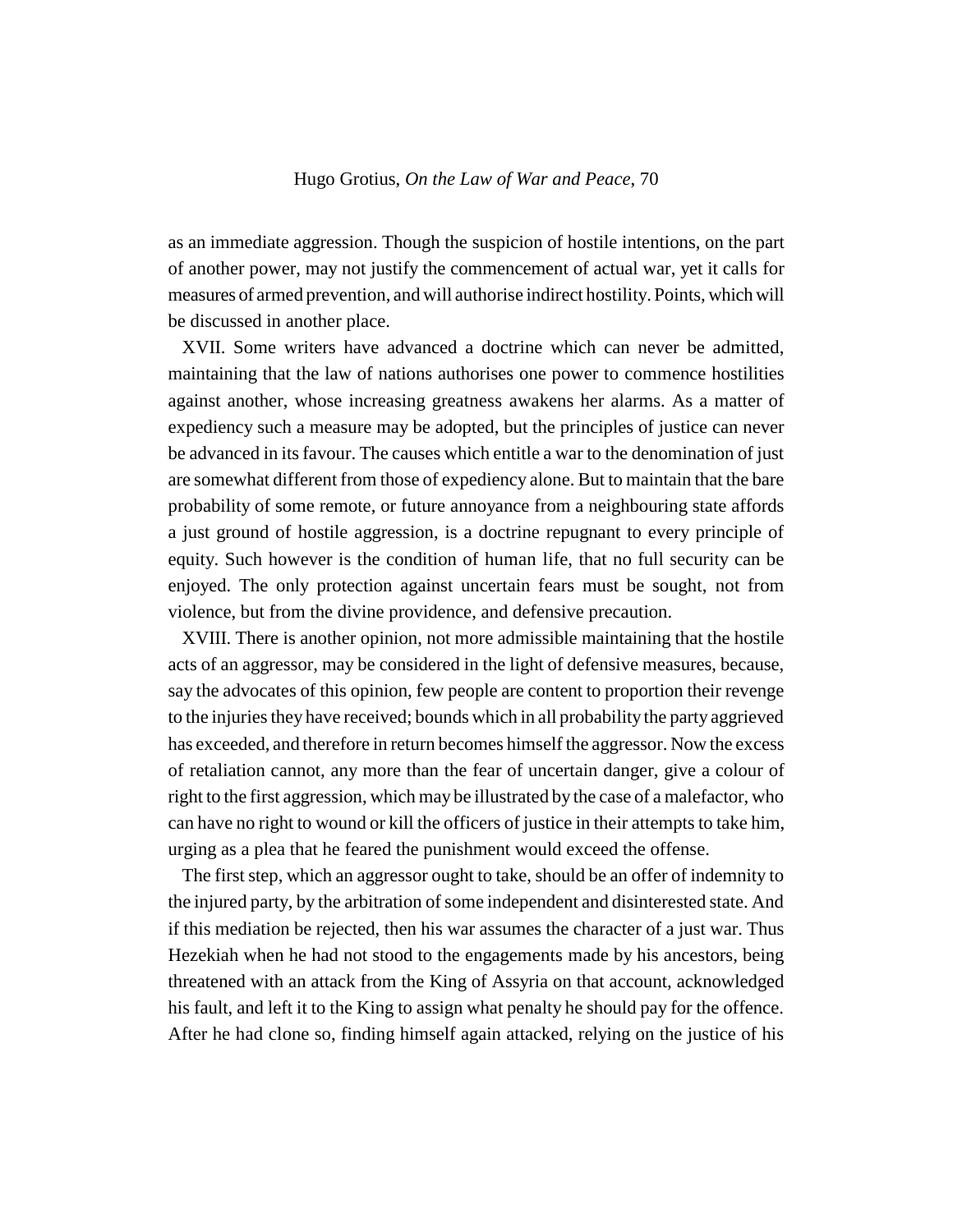cause, he opposed the enemy, and succeeded by the favour of God. Pontius the Samnite, after restoration of the prizes had been made to the Romans, and the promoter of the war delivered up into their hands, said, "We have now averted the wrath of heaven, which our violation of treaties had provoked. But the supreme being who was pleased to reduce us to the necessity of restoration, was not equally pleased with the pride of the Romans, who rejected our offer. What farther satisfaction do we owe to the Romans, or to Heaven, the arbiter of treaties? We do not shrink from submitting the measure of your resentment, or of our punishment to the judgment of any people, or any individual." In the same manner, when the Thebans had offered the most equitable terms to the Lacedaemonians, who still rose higher in their demands, Aristides say, that the justice of the cause changed sides and passed from the Lacedaemonians to the Thebans.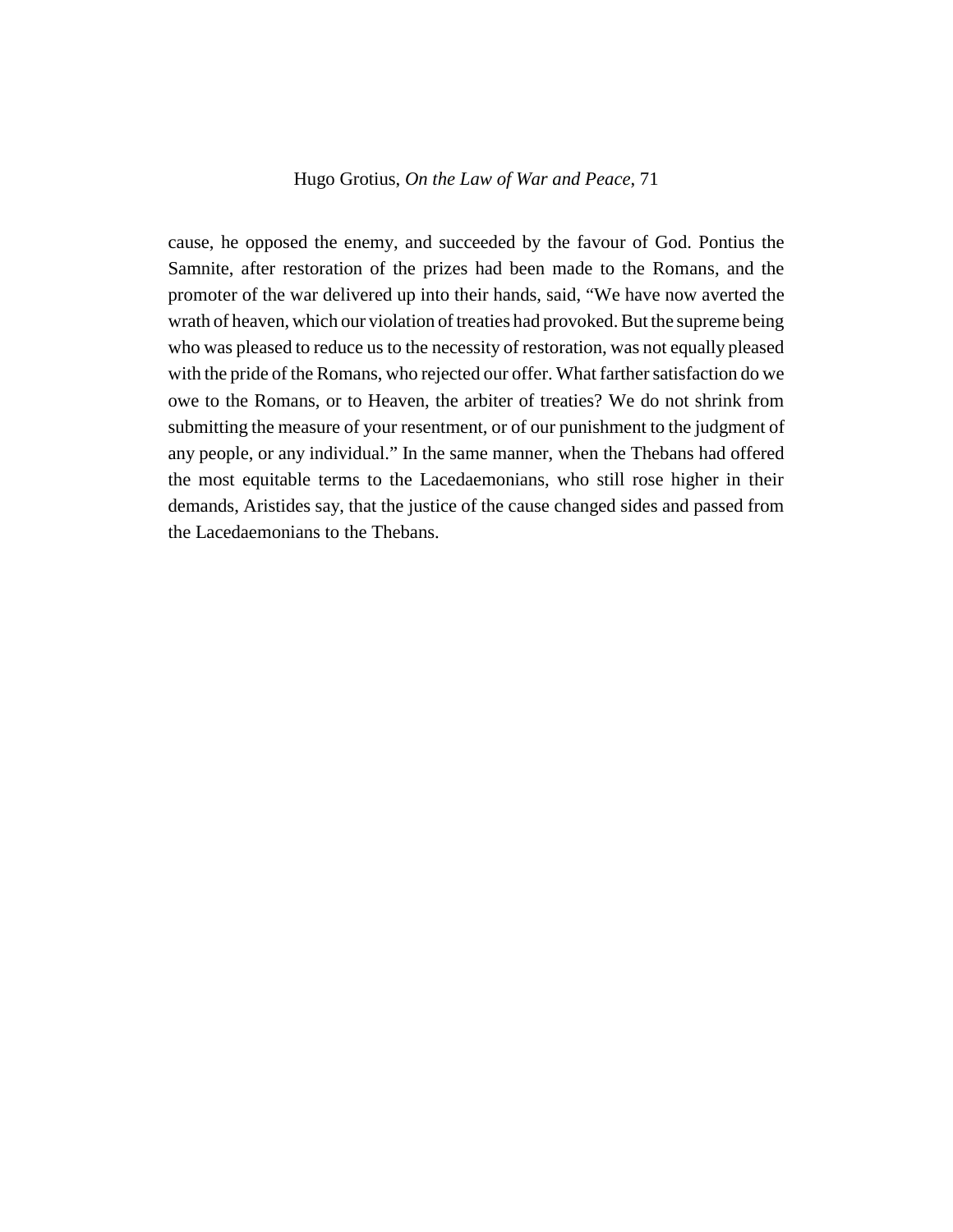## Chapter 2: The General Rights of Things.

I. Among the causes assigned to justify war, we may reckon the commission of injury, particularly such as affects any thing which belongs to us. Now we establish this claim to any thing as our own either by a right common to us as men, or acquired by us in our individual capacity. But to begin with that which is the common right of all mankind; we may observe that it comprises what is called by legal authorities, Corporeal and Incorporeal rights.

Things corporeal are either unappropriated, or made the subjects of private property. Now the things unappropriated, are such that it may be either possible or impossible for them to be reduced to a state of private property. In order therefore to understand this more clearly, it will be necessary to take a survey of the origin of property.

II God gave to mankind in general, dominion overall the creatures of the earth, from the first creation of the world; a grant which was renewed upon the restoration of the world after the deluge. All things, as Justin says, formed a common stock for all mankind, as the inheritors of one general patrimony. From hence it happened, that every man seized to his own use or consumption what. ever he met with; a general exercise of a right, which supplied the place of private property. So that to deprive any one of what he had thus seized, became an act of injustice. Which Cicero has explained in his third book, on the bounds of good and evil, by comparing the world to a Theatre, in which the seats are common property, yet every spectator claims that which he occupies, for the time being, as his own. A state of affairs, which could not subsist but in the greatest simplicity of manners, and under the mutual forbearance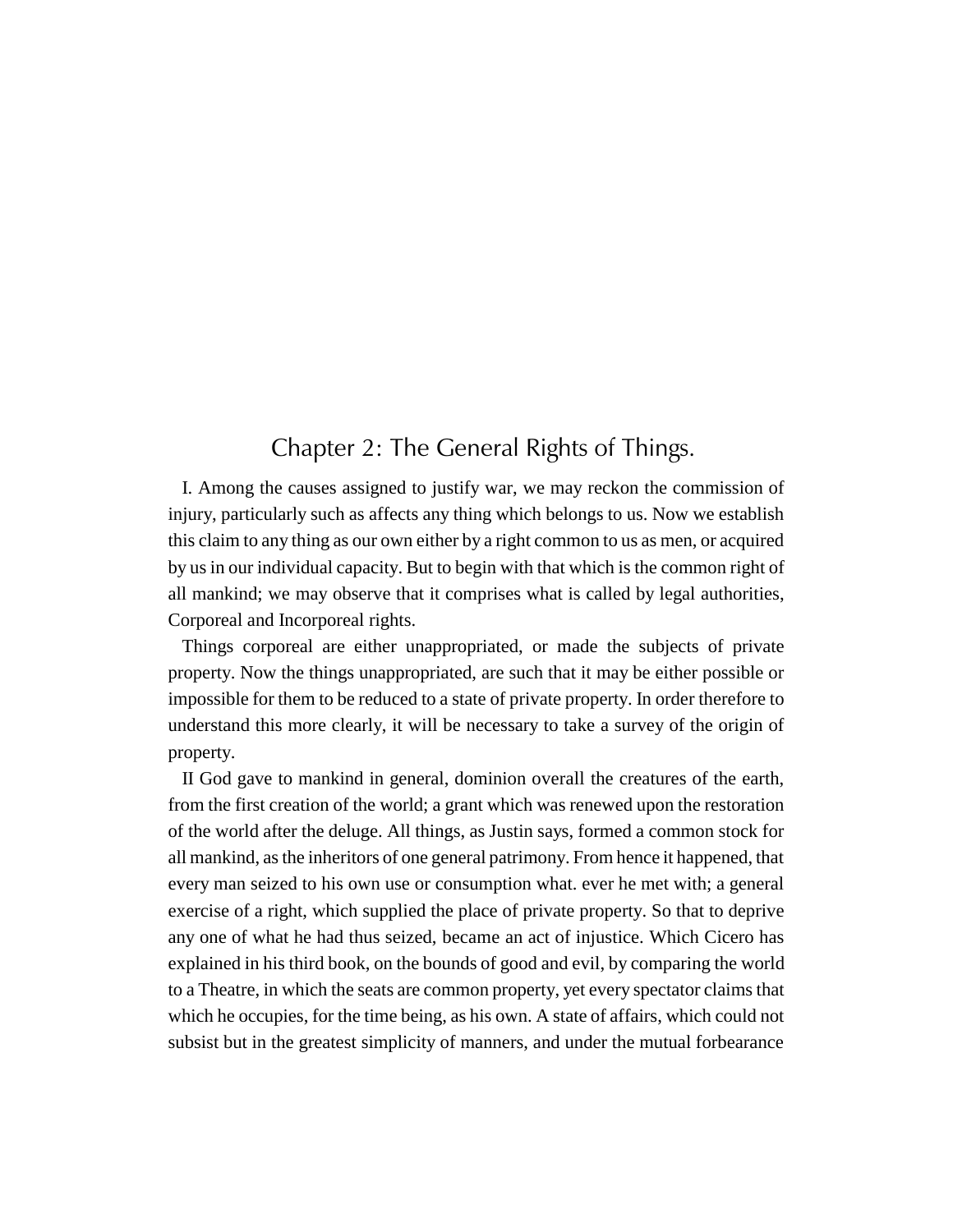and good-will of mankind. An example of a community of goods, arising from extreme simplicity of manners, may be seen in some nations of America, who for many ages have subsisted in this manner without inconvenience. The Essenes of old, furnished an example of men actuated by mutual affection and holding all things in common, a practice adopted by the primitive Christians at Jerusalem, and still prevailing among some of the religious orders. Man at his first origin, requiring no clothing, afforded a Proof of the simplicity of manners in which he had been formed. Yet perhaps, as Justin says of the Scythians, he might be considered as ignorant of vice rather than acquainted with virtue; Tacitus says, that in the early ages of the world, men lived free from the influence of evil passions, without reproach, and wickedness; and consequently without the restraints of punishment. In primitive times there appeared among mankind, according to Macrobius, a simplicity, ignorant of evil, and inexperienced in craft: a simplicity which in the book of Wisdom seems to be called integrity, and by the Apostle Paul simplicity in opposition to subtlety. Their sole employment was the worship of God, of which the tree of life was the symbol, as it is explained by the ancient Hebrews, whose opinion is confirmed by the Book of Revelation.

Men at that period subsisted upon the spontaneous productions of the ground: a state of simplicity to which they did not long adhere, but applied themselves to the invention of various arts, indicated by the tree of knowledge of good and evil, that is the knowledge of those things which may be either used properly, or abused; which Philo calls a middle kind of wisdom. In this view, Solomon says, God hath created men upright, that is, in simplicity, but they have sought out many inventions, or, in the language of Philo, they have inclined to subtlety. In the sixth oration of Dion Prusaeensis it is said, "the descendants have degenerated from the innocence of primitive times, contriving many subtle inventions no way conducive to the good of life; and using their strength not to promote justice, but to gratify their appetites." Agriculture and pasturage seem to have been the most ancient pursuits, which characterized the first brothers. Some distribution of things would necessarily follow these different states; and we are informed by holy writ, that the rivalry thus created ended in murder. At length men increasing in wickedness by their evil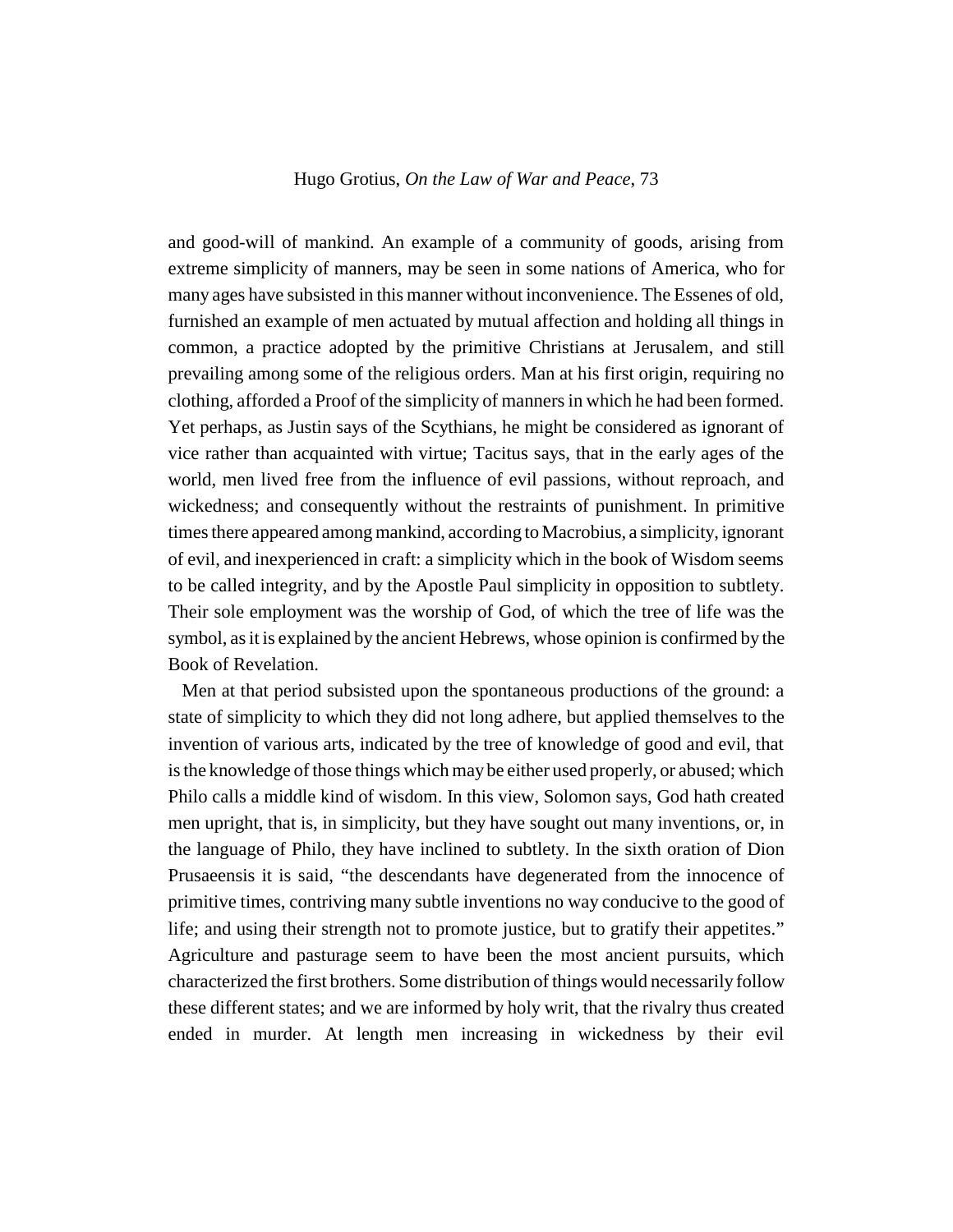communications with each other, the race of Giants, that is of strong and violent men appeared, whom the Greeks denominate by a title, signifying those who make their own hands and strength the measure of justice.

The world in progress of time being cleared of this race by the deluge, the savage was succeeded by a softer and more sensual way of life, to which the use of wine proved subservient, being followed by all the evil consequences of intoxication. But the greatest breach in the harmony of men was made by ambition, which is considered in some measure, as the offspring of a noble mind. Its first and most eminent effects appeared in the attempt to raise the tower of Babel; the failure of which caused the dispersion of mankind, who took possession of different parts of the earth.

Still after this a community of lands for pasture, though not of flocks, prevailed among men. For the great extent of land was sufficient for the use of all occupants, as yet but few in number, without their incommoding each other. In the words of the Poet, it was deemed unlawful to fix a land mark on the plain, or to apportion it out in stated limits. But as men increased in numbers and their flocks in the same proportion, they could no longer with convenience enjoy the use of lands in common, and it became necessary to divide them into allotments for each family. Now in the hot countries of the East, wells would be objects of great importance, for the refreshment of their herds and flocks; so that in order to avoid strife and inconvenience, all would be anxious to have them as possessions of their own. These accounts we derive from sacred history, and they are found to agree with the opinions maintained upon this subject by Philosophers and Poets, who have described the community of goods, that prevailed in the early state of the world, and the distribution of property which afterwards took place. Hence a notion may be formed of the reason why men departed from the primeval state of holding all things in common, attaching the ideas of property, first to moveable and next to immovable things.

When the inhabitants of the earth began to acquire a taste for more delicate fare than the spontaneous productions of the ground, and to look for more commodious habitations than eaves, or the hollow of trees, and to long for more elegant cloathing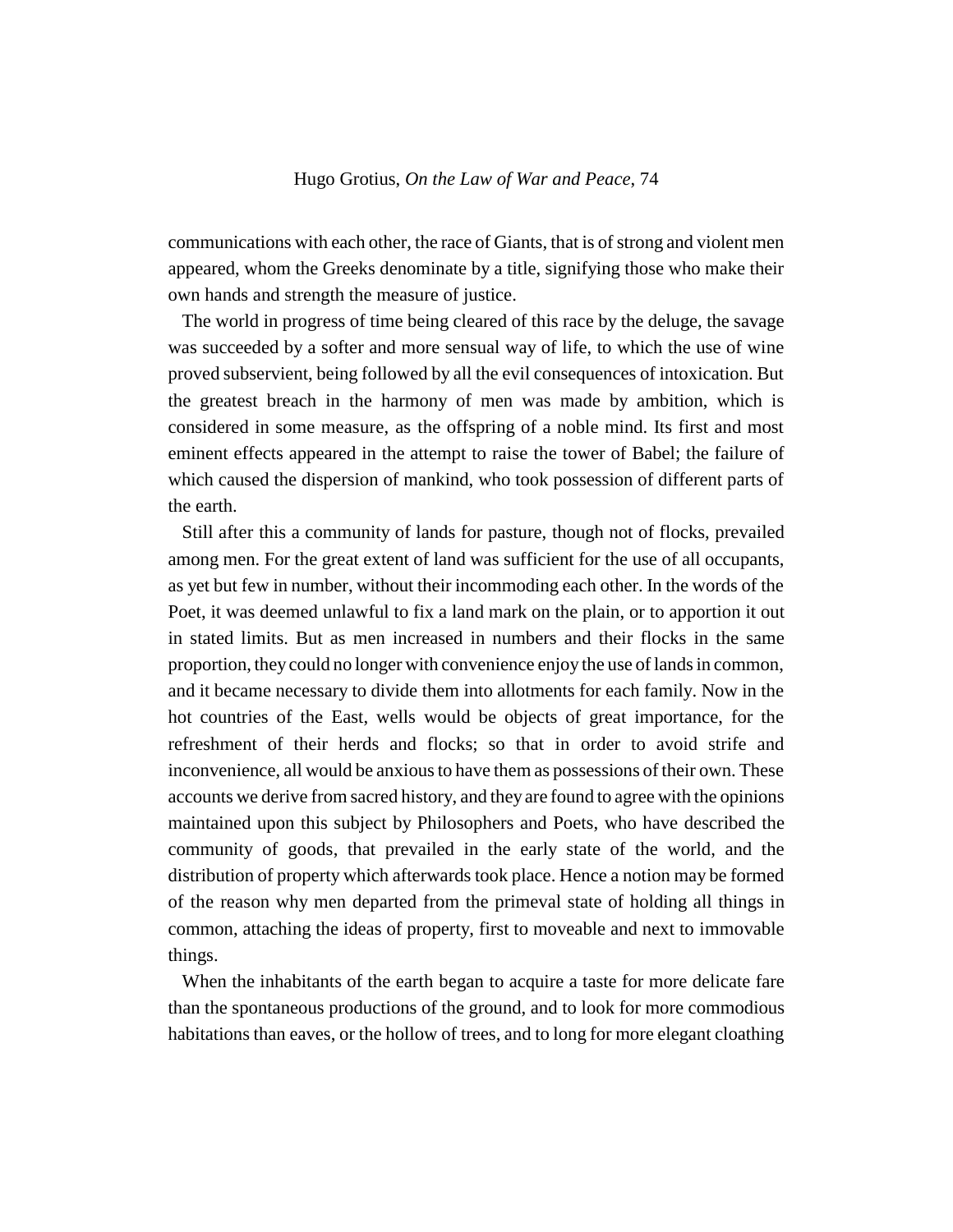than the skins of wild beasts, industry became necessary to supply those wants, and each individual began to apply his attention to some particular art. The distance of the places too, into which men were dispersed, prevented them from carrying the fruits of the earth to a common stock, and in the next place, the want of just principle and equitable kindness would destroy that equality which ought to subsist both in the labour of producing and consuming the necessaries of life.

At the same time, we learn how things passed from being held in common to a state of property. It was not by the act of the mind alone that this change took place. For men in that case could never know, what others intended to appropriate to their own use, so as to exclude the claim of every other pretender to the same; and many too might desire to possess the same thing. Property therefore must have been established either by express agreement, as by division, or by tacit consent, as by occupancy. For as soon as it was found inconvenient to hold things in common, before any division of lands had been established, it is natural to suppose it must have been generally agreed, that whatever any one had occupied should be accounted his own. Cicero, in the third book of his Offices says, it is admitted as an universal maxim, not repugnant to the principles of natural law, that every one should rather wish himself to enjoy the necessaries of life, than leave them for the acquisition of another. Which is supported by Quintilian, who says, if the condition of life be such, that whatever has fallen to the private use of any individual, becomes the property of such holder, it is evidently unjust to take away any thing which is possessed by such a right. And the ancients in styling Ceres a law-giver, and giving the name of Thesmophoria to her sacred rights, meant by this to signify that the division of lands had given birth to a new kind of right.

III. Notwithstanding the statements above made, it must be admitted that some things are impossible to be reduced to a state of property, of which the Sea affords us an instance both in its general extent, and in its principal branches. But as some are willing to make this concession with regard to individuals, but not with regard to nations, the position advanced in the beginning of this section may be proved from the following moral argument, that as in this ease the reason no longer subsists why men should hold all things in common, the practice ceases also. For the magnitude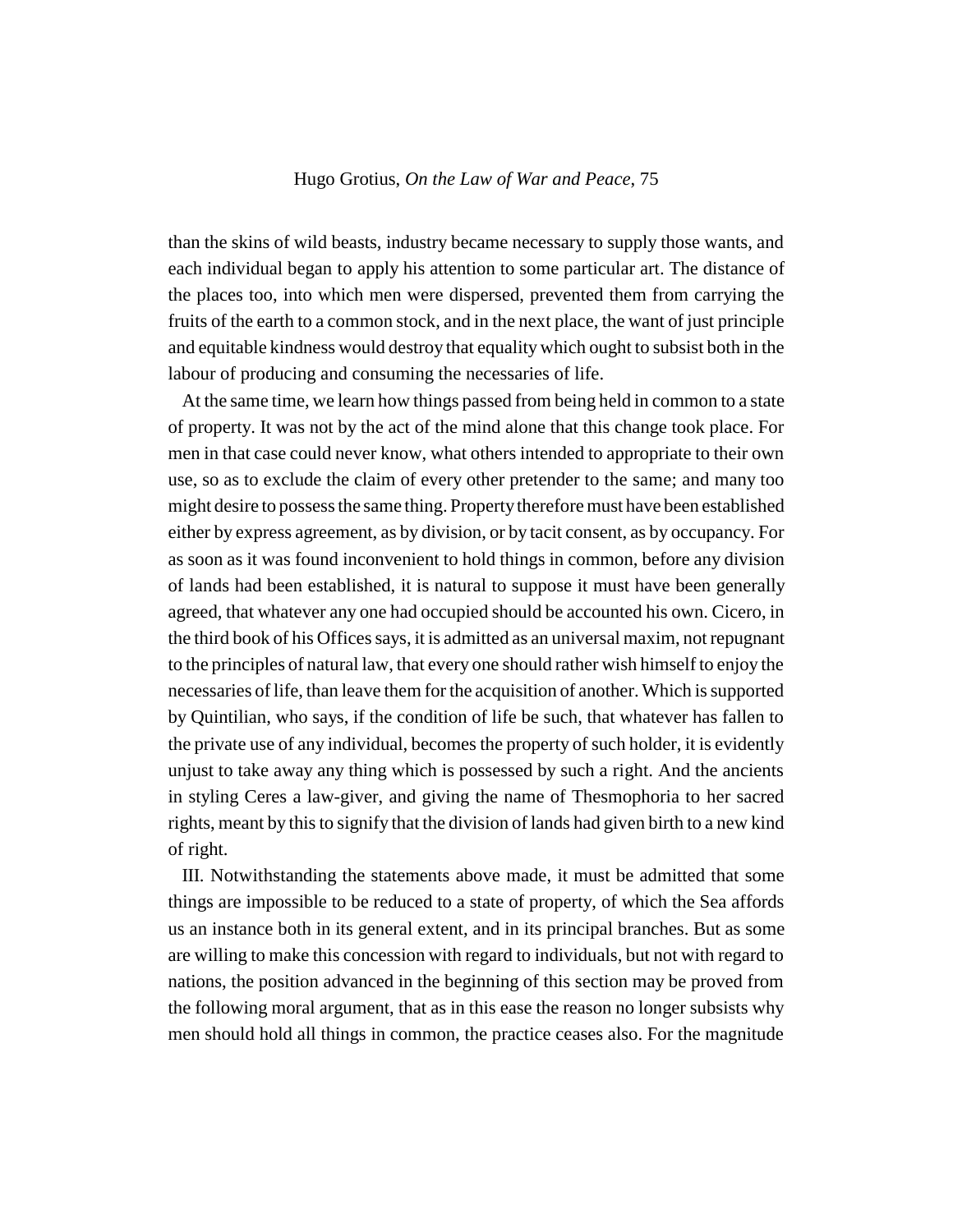of the sea is such, as to be sufficient for the use of all nations, to allow them without inconvenience and prejudice to each other the right of fishing, sailing, or any other advantage which that element affords. The same may be said of air as common property, except that no one can use or enjoy it, without at the same time using the ground over which it passes or rests. So that the amusement of fowling cannot be followed, except by permission, without trespassing upon the lands of some owner, over which the birds fly.

The same appellation of common may be given to the sand of the shore, which being incapable of cultivation, is left free to yield its inexhaustible supplies for the use of all.

There is a natural reason also, which renders the sea, considered in the view already taken, incapable of being made property: because occupancy can never subsist, but in things that can be confined to certain permanent bounds. From whence Thucydides gives the name of infinite space to unoccupied lands, and Isocrates speaking of that occupied by the Athenians calls it that which has been measured by us into allotted parts. But fluids, which cannot be limited or restrained, except they be contained within some other substance, cannot be occupied. Thus ponds, and lakes and rivers likewise, can only be made property as far as they are confined within certain banks. But the ocean as it is equal to, or larger than the earth, cannot be confined within the land: so that the ancients said the earth was bounded in by the sea like a girdle surrounding it. Nor can any imaginable division of it have been originally framed. For as the greatest part of it was unknown, it was impossible that nations far removed from each other could agree upon the bounds to be assigned to different parts.

Whatever therefore was the common property of all, and after a general division of all other things, retained its original state, could not be appropriated by division, but by occupancy. And the marks of distinction and separation by which its different parts were known, followed such appropriation.

IV. The next matters to be noticed are those things, which though not yet made property, may be reduced to that condition. Under this description come waste lands, desert islands, wild beasts, fishes, and birds. Now in these cases there are two things to be pointed out, which are a double kind of occupancy that may take place; the one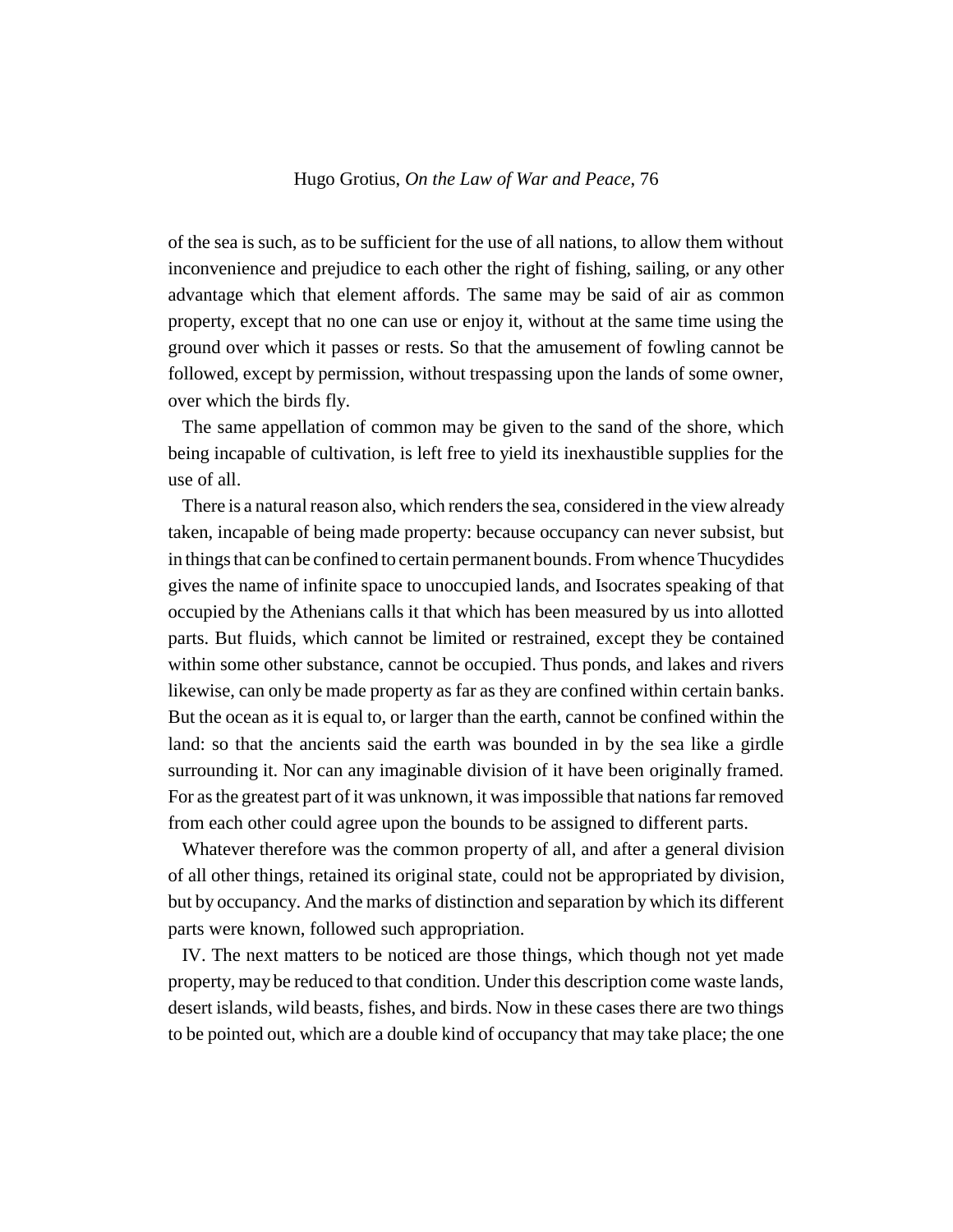in the name of the Sovereign, or of a whole people, the other by individuals, converting into private estates the lands which they have so occupied. The latter kind of individual property proceeds rather from assignment than from free occupancy. Yet any places that have been taken possession of in the name of a sovereign, or of a whole people, though not portioned out amongst individuals, are not to be considered as waste lands, but as the property of the first occupier, whether it be the King, or a whole people. Of this description are rivers, lakes, forests, and wild mountains.

V. As to wild beasts, fishes, and birds, it is to be observed that the sovereign of the respective lands, or waters where they are found, has a legal right to prohibit any one from taking them, and thereby acquiring a property in them. A prohibition extending to foreigner, as well as subjects. To foreigners; because by all the rules of moral law they owe obedience to the sovereign, for the time during which they reside in his territories. Nor is there any validity in the objection founded on the Roman Law, the Law of nature, or the Law of nations, which, it is said, declare such animals to be beasts of chance free to every one's hunting. For this is only true, where there is no civil law to interpose its prohibition; as the Roman law left many things in their primitive state, which by other nations were placed upon a very different footing. The deviations therefore from the state of nature, which have been established by the civil law, are ordained by every principle of natural justice to be obeyed by mankind. For although the civil law can enjoin nothing which the law of nature prohibits, nor prohibit any thing which it enjoins, yet it may circumscribe natural liberty, restraining what was before allowed; although the restraint should extend to the very acquisition of property, to which every man at first had a right by the law of nature.

VI. The next thing to be considered is the right, which men have to the common use of things, already appropriated; terms, in which at the first sight there appears to be some inconsistency, as it appears that the establishment of property has absorbed every right that sprung from a state of things held in common. But this is by no means the case. For the intention of those, who first introduce private property, must be taken into the account. And it was but reasonable to suppose, that in making this introduction of property, they would depart As little as possible from the original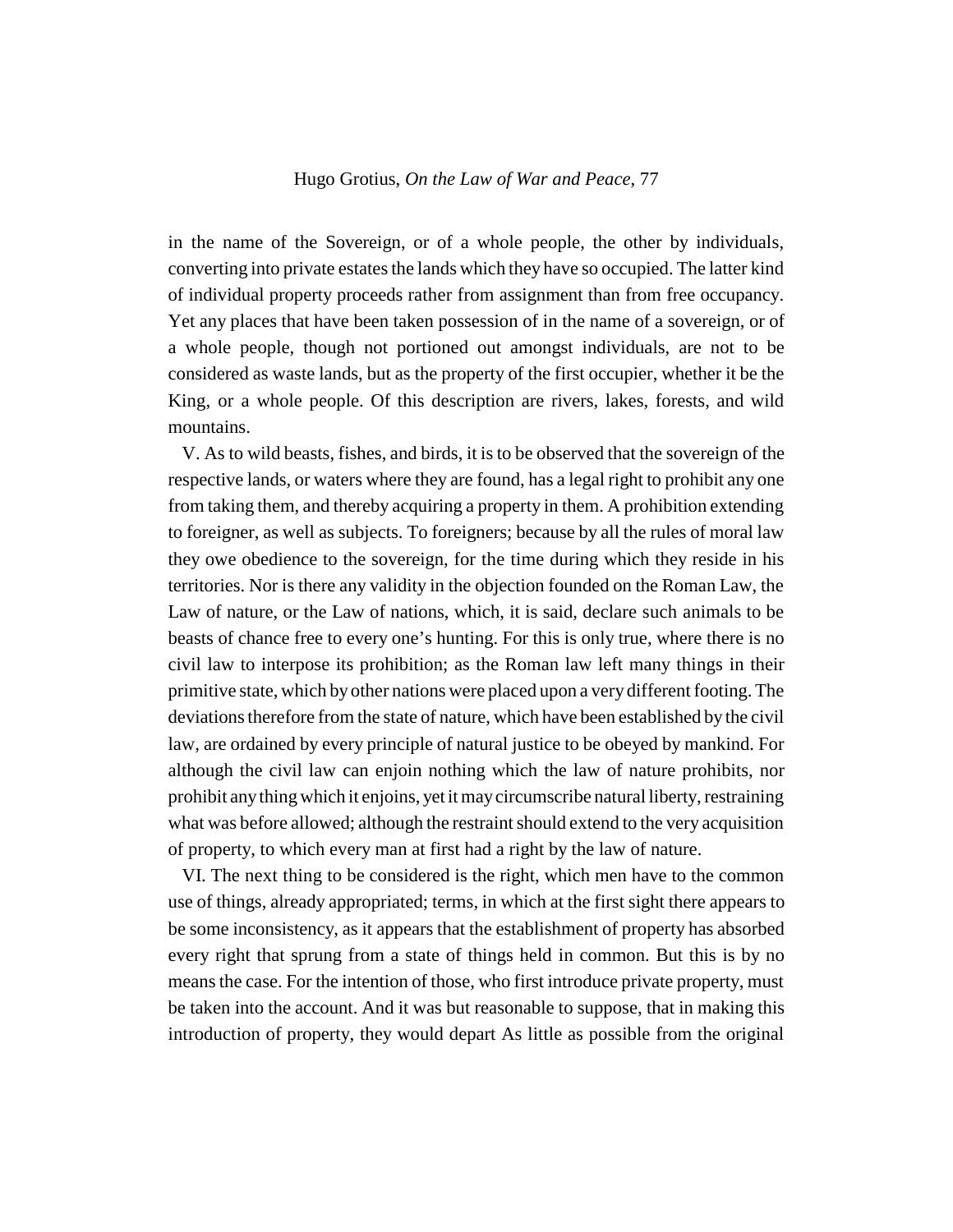principles of natural equity. For if written laws are to be construed in a sense, approaching as nearly as possible to the laws of nature, much more so are those customs which are not fettered with the literal restrictions of written maxims. From hence it follows that in cases of extreme necessity, the original right of using things, as if they had remained in common, must be revived; because in all human laws, and consequently in the laws relating to property, the case of extreme necessity seems to form an exception.

Upon this principle is built the maxim that if in a voyage provisions begin to fail, the stock of every individual ought to be produced for common consumption; for the same reason a neighbouring house may be pulled down to stop the progress of a fire: or the cables or nets, in which a ship is entangled, may be cut, if it cannot otherwise be disengaged. Maxims, none of which were introduced by the civil law, but only explained by it according to the rules of natural equity.

Now among Theologians also it is a received opinion, that if in urgent distress, any one shall take from another what is absolutely necessary for the preservation of his own life, the act shall not be deemed a theft. A -rule not founded, as some allege, solely upon the law of charity, which obliges every possessor to apply some part of his wealth to relieve the needy; but upon the original division of lands among private owners, which was made with a reservation in favour of the primitive rights of nature. For if those who at first made the division had been asked their opinion upon this point, they would have given the same reason that has just been advanced. Necessity, says Seneca, the great protectress of human infirmity breaks through all human laws, and all those made in the spirit of human regulations. Cicero in his eleventh Philippic, says, that Cassius went into Syria, which might be considered as another's province, if men adhered to written laws, but if these were abolished, it would be considered as his own by the law of nature. In the sixth book and fourth chapter of Quintus Curtius, we find an observation, that in a common calamity every man looks to himself.

VII. Now this indulgence must be granted with precautions and restrictions, to prevent it from degenerating into licentiousness. And of these precautions, the first requires the distressed party to try every mode of obtaining relief, by an appeal to a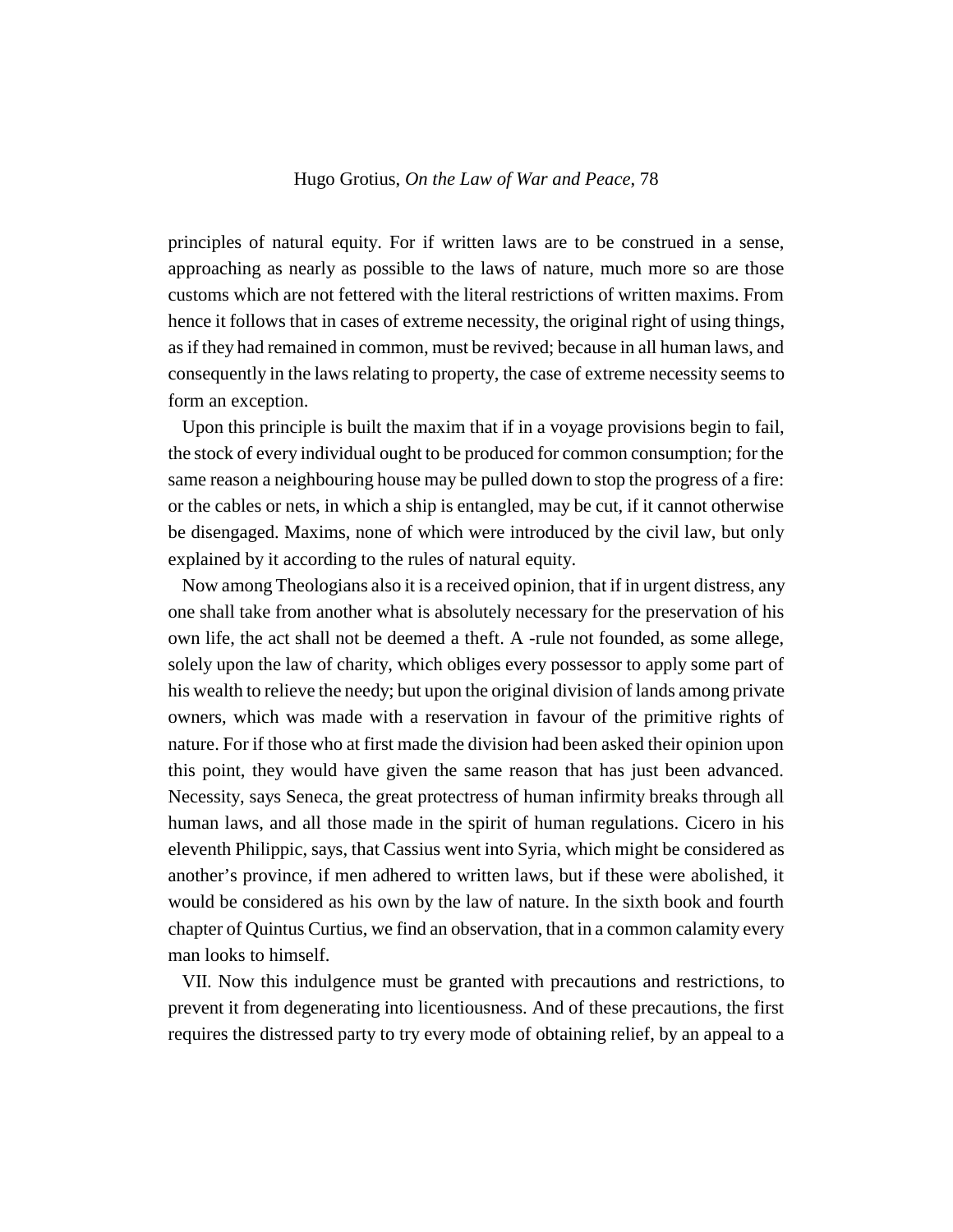magistrate, or by trying the effect of entreaty to prevail upon the owner to grant what is necessary for his pressing occasions. Plato allows any one to seek water from his neighbour's well, after having dug to a certain depth in his own without effect Solon limits the depth to forty cubits; upon which Plutarch remarks, that he intended by this to relieve necessity and difficulty, but not to encourage sloth. Xenophon in his answer to the Sinopians, in the fifth book of the expedition of Cyrus, says, "wherever we come, whether into a barbarous country or into any part of Greece, and find the people unwilling to afford us supplies, we take them, not through motives of wantonness, but from the compulsion of necessity."

VIII. In the next place this plea of necessity cannot be admitted, where the possessor is in an equal state of necessity himself. For under equal circumstances the owner has a better right to the use of his possessions. Though Lactantius maintains that it is no mark of folly to forbear thrusting another from the same plank in a shipwreck in order to save yourself. Because you have thereby avoided hurting another: a sin which is certainly a proof of wisdom to abstain from. Cicero, in the third book of his offices, asks this question, if a wise man, in danger of perishing with hunger, has not a right to take the provisions of another, who is good for nothing? To which he replies; By no means. For no one's life can be of such importance as to authorize the violation of that general rule of forbearance, by which the peace and safety of every individual are secured.

IX. In the third place, the party thus supplying his wants from the property of another, is bound to make restitution, or give an equivalent to the owner, whenever that is possible. There are some indeed, who deny this, upon the ground that no one is bound to give an indemnity for having exercised his own right. But strictly speaking, it was not a full and perfect right, which he exercised; but a kind of permission, arising out of a case of necessity, and existing no longer than while the necessity continued. For such a permissive right is only granted in order to preserve natural equity in opposition to the strict and churlish rigour of exclusive ownership.

X. Hence it may be inferred, that, in the prosecution of a just war, any power has a right to take possession of a neutral soil; if there be real grounds, and not imaginary fears for supposing the enemy intends to make himself master of the same, especially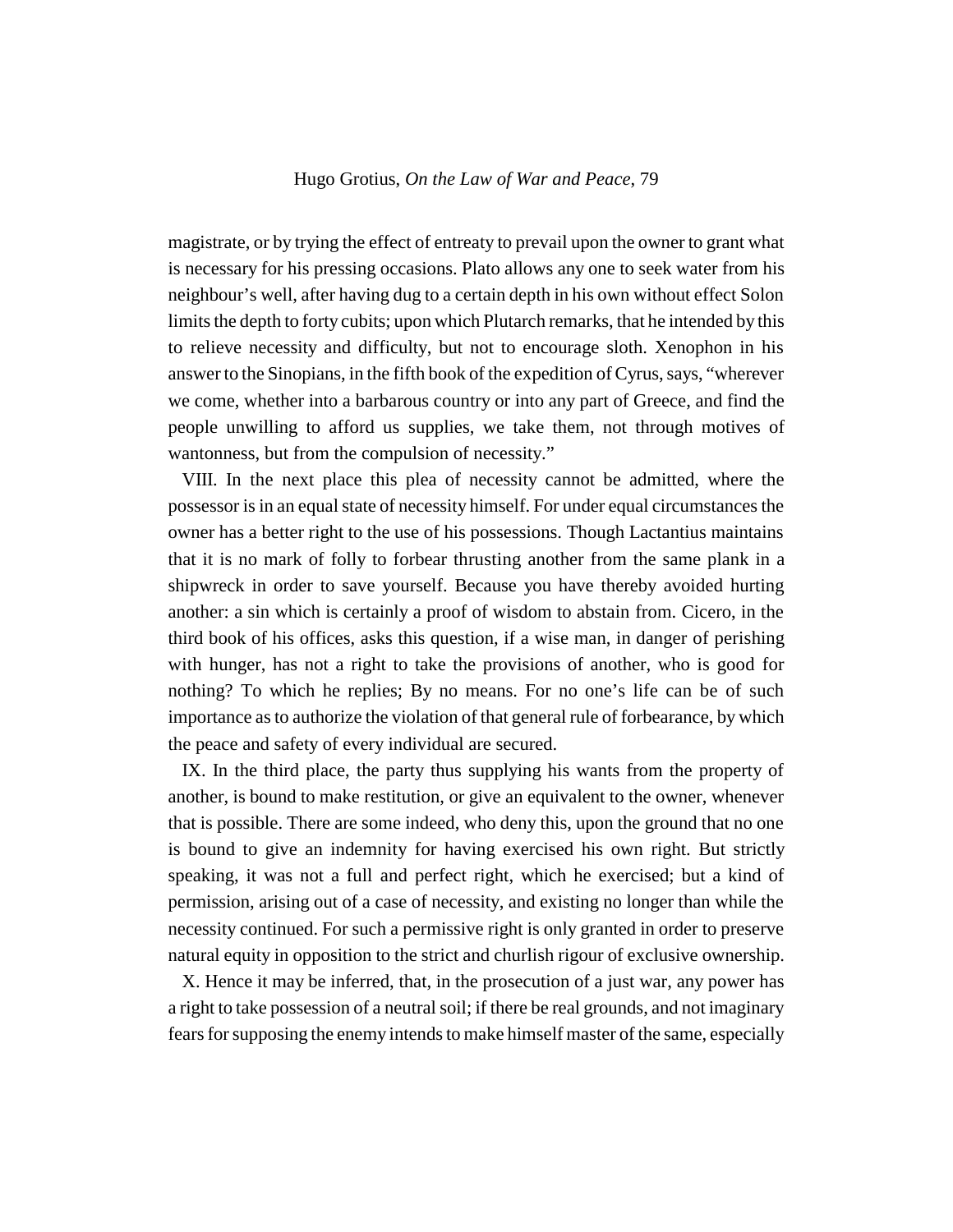if the enemy's occupying it would be attended with imminent and irreparable mischief to that same power. But in this case the restriction is applied that nothing be taken but what is actually necessary to such precaution and security. Barely occupying the place is all that can be justified: leaving to the real owner the full enjoyment of all his rights, immunities, and jurisdiction, and all the productions of his soil. And this must be done too with the full intention of restoring the place to its lawful Sovereign, when. ever the necessity, for which it was occupied, may cease. The retaining of Enna, Livy says, was either an act of violence, or a necessary measure; by violence meaning the least departure from necessity. The Greeks, who were with Xenophon being in great want of ships, by Xenophon's own advice, seized upon those that were passing, still preserving the property untouched for the owners, supplying the sailors with provisions, and paying them wages. The principal right therefore, founded upon the original community of goods, remaining since the introduction of property, is that of necessity, which has just been discussed.

XI. There is another right, which is that of making use of the property of another, where such use is attended with no prejudice to the owner. For why, says Cicero, should not any one; when he can do it without injury to himself, allow another to share with him those advantages, which are useful to the receiver, and no way detrimental to the giver? Seneca therefore observes, that it is no favour to allow another to light his fire from your flame. And in the 7th book of Plutarch's Symposiacs, we find an observation, that when we have provisions more than sufficient for our own consumption it is wicked to destroy the remainder; or after supplying our own wants, to obstruct or destroy the springs of water; or after having finished our voyage, not to leave for other passengers the sea-marks, that have enabled us to steer our course.

XII. Upon the principles already established, a river, as such, is the property of that people, or of the sovereign of that people, through whose territories it flows. He may form quays, and buttresses upon that river, and to him all the produce of it belongs. But the same river, as a running water, still remains common to all to draw or drink it. Ovid introduces Latona thus addressing the Lydians, "Why do you refuse water, the use of which is common?" where he calls water a public gift that is common to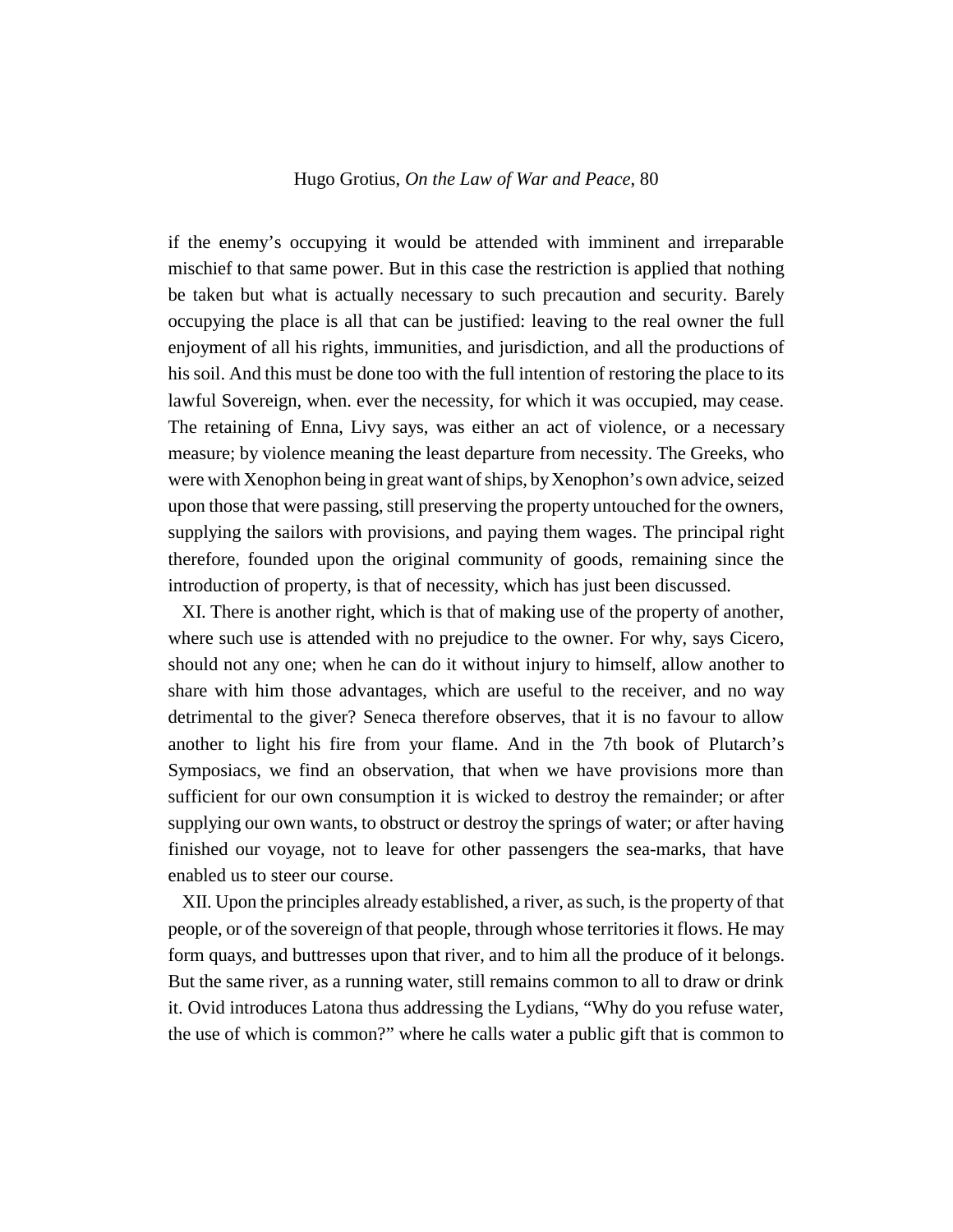men, taking the word public in a more general sense than as applied to any people, a meaning in which some things are said to be public by the law of nations. And in the same sense Virgil has asserted water to be free and open to all men.

XIII. It is upon the same foundation of common right, that a free passage through countries, rivers, or over any part of the sea, which belongs to some particular people, ought to be allowed to those, who require it for the necessary occasions of life; whether those occasions be in quest of settlements, after being driven from their own country, or to trade with a remote nation, or to recover by just war their lost possessions. The same reason prevails here as in the cases above named. Because property was originally introduced with a reservation of that use, which might be of general benefit, and not prejudicial to the interest of the owner: an intention evidently entertained by those, who first devised the separation of the bounteous gifts of the creator into private possessions. There is a remarkable instance of this in the Mosaic history, when the leader of the children of Israel required a free passage for that people, promising to the King of Edom, and to the King of the Amorites, that he would go by the highway, without setting a foot upon the soil of private possessions, and that the people should pay the price of everything, which they might have occasion to use. Upon these equitable terms being rejected, Moses was justified in making war upon the Amorites. Because, says Augustin, an inoffensive passage, a right interwoven with the very frame of human society, was refused. The Greeks under the command of Clearchus, said, "we are upon the way to our home, if no one interrupt us; but every attempt to molest us, we are, with the assistance of heaven, determined to avenge."

Not unlike this answer of the soldiers under Clearchus is the question put to the different nations of Thrace by Agesilaus, who desired to know whether they wished him to pass through their country as a friend, or as an enemy. When the Boeotians hesitated upon some propositions made to them by Lysander, he asked them whether they intended that he should pass with erected or inclined spears, meaning by the expression in a hostile or a quiet manner. We are informed by Tacitus, that the Batavians, as soon as they came near the camp at Bonn, sent a message to Herennius Gallus, importing that "they had no hostile design; that if not obstructed, they would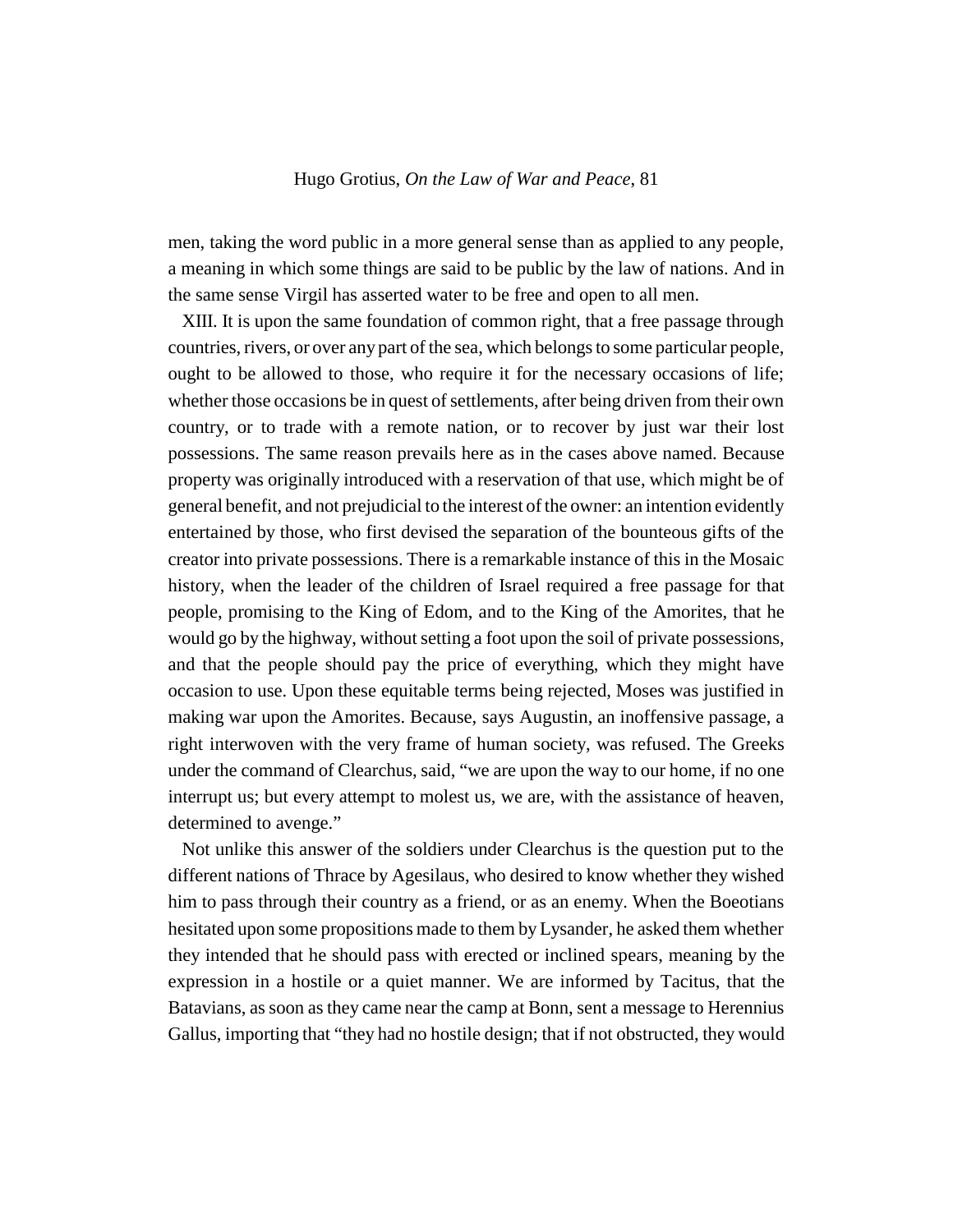march in a peaceable manner; but if they met with op. position they would cut their way sword in hand." When Cimon in carrying supplies to the Lacedaemonians, had marched with his troops through some part of the Corinthian district, the Corinthians expostulated upon his conduct as a violation of their territory, because he had done it without asking their leave, at the same time observing, that no one knocks at another man's door, or presumes to enter the house without obtaining the master's leave. To whom he replied, you never knocked at the gates of Cleone and Megara, but broke them down, believing, I suppose, that no right ought to withstand the force of the mighty.

Now between these two extremes there is a middle course, requiring a free passage to be first asked; the refusal of which will justify the application of force. Thus Agesilaus in his return from Asia when he had asked a passage of the King of the Macedonians, who answered that he would consider of it, said, you may consider, if you please, but we shall pass in the mean time,

The fears, which any power entertains from a multitude in arms passing through its territories, do not form such an exception as can do away the rule already laid down. For it is not proper or reasonable that the fears of one party should destroy the rights of another. Especially, as necessary precautions and securities may be used, such as those, for instance, of requiring that the troops shall pass without arms, or in small bodies; a promise which the Agrippinians made to the Germans, and, as we are informed by Strabo, the practice still prevails in the country of the Eleans. Another security may be found in providing garrisons at the expense of the party, to whom the passage is granted; or in giving hostages; the condition, which Seleucus demanded of Demetrius, for permitting him to remain within his territories. Nor is the fear of offending that power which is the object of attack, a sufficient pretext for refusing the passage of the troops to the state that is engaged in a just war. Nor is it a proper reason to assign for a refusal, to say that another passage may be found; as every other power might allege the same, and by this means the right of passage would be entirely defeated The request of a passage therefore, by the nearest and most commodious way, without doing injury and mischief, is a sufficient ground upon which it should be granted. It alters the case entirely, if the party making the request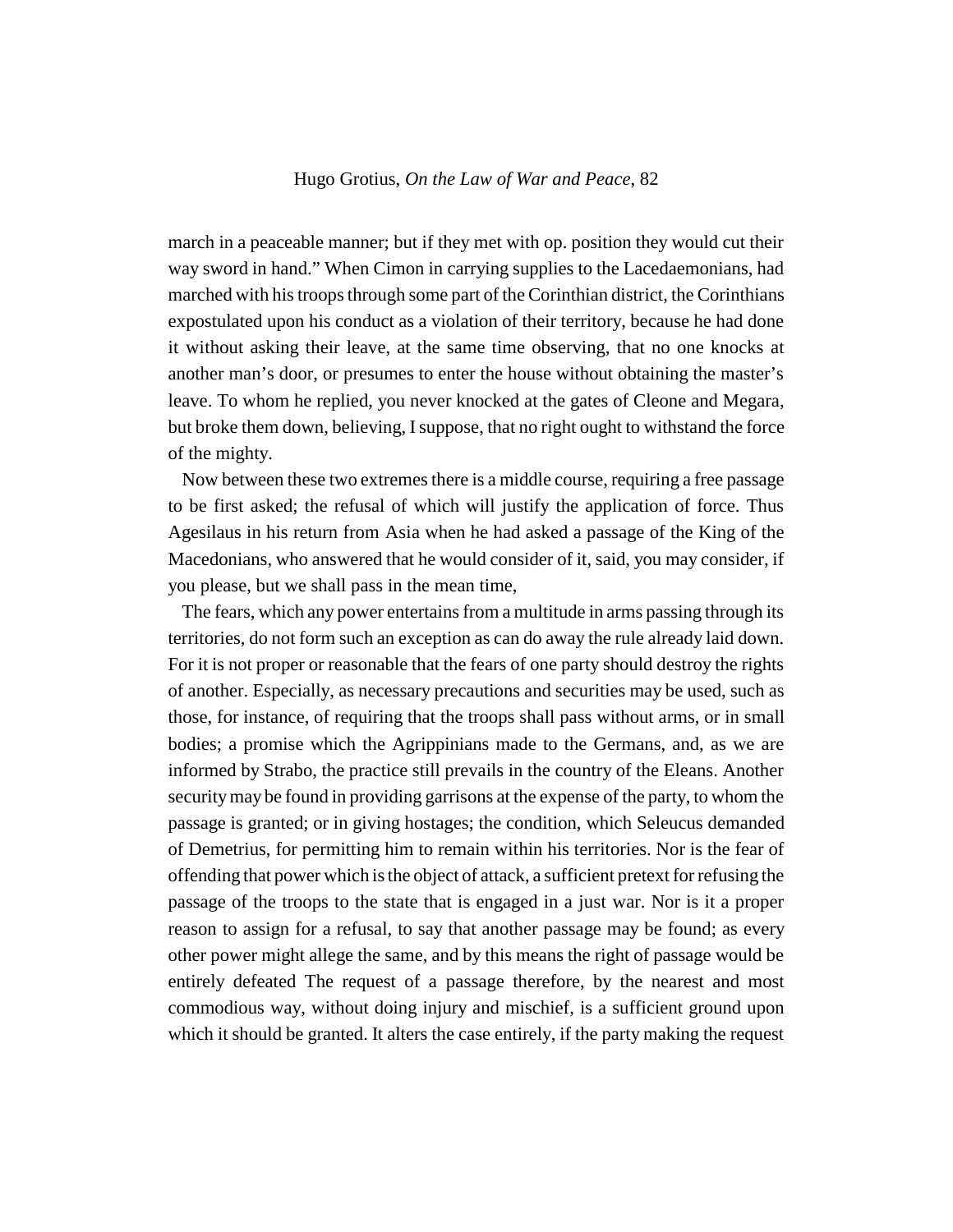is engaged in unjust war, and is marching with the troops of a power hostile to the sovereign of that territory; for in this instance, a passage may be refused. For the sovereign has a right to attack that power in his own territory, and to oppose its march.

Now a free passage ought to be allowed not only to persons, but to merchandise. For no power has a right to prevent one nation from trading with another at a remote distance; a permission which for the interest of society should be maintained. Nor can it be said that any one is injured by it. For though he may be thereby deprived of an exclusive gain, yet the loss of what is not his due, as a matter of right, can never be considered as a damage or the violation of a claim.

XIV. But it will form a subject of inquiry, whether the sovereign of the country has a right to impose duties on goods carried by land, or upon a river or upon any part of the sea, which may form an accession to his dominions. It would undoubtedly be unjust for any burdens foreign to the nature of trade to be imposed upon such goods. Thus strangers merely passing through a country would have no right to pay a poll-tax, imposed to support the exigencies of the state. But if the sovereign incurs expence by providing security and protection to trade, he has a right to reimburse himself by the imposition of moderate and reasonable duties. It is the reasonableness of them, which constitutes the justice of customs and taxes, Thus Solomon received tolls for horses and linen that passed over the Isthmus of Syria. Pliny, speaking of frankincense, observes that as it could not be transported but by the Gebanites, a duty upon it was paid to their king. In the same manner, as Strabo informs us in his fourth book, the people of Marseilles derived great wealth from the canal which Marius had made from the Rhone to the sea, by exacting tribute of all that sailed upon it to and fro with vessels. In the eighth book of the same writer, we are told that the Corinthians imposed a duty upon all goods, which, to avoid the dangerous passage of Cape Malea, were transported by land from sea to sea. The Romans too made the passage of the Rhine a source of tribute, and Seneca relates that a toll was paid for going over bridges. The works of legal writers abound in instances of this kind. But it frequently happens that extortion is practised in these matters, which Strabo forms into a subject of complaint against chiefs of the Arabian tribes, concluding that it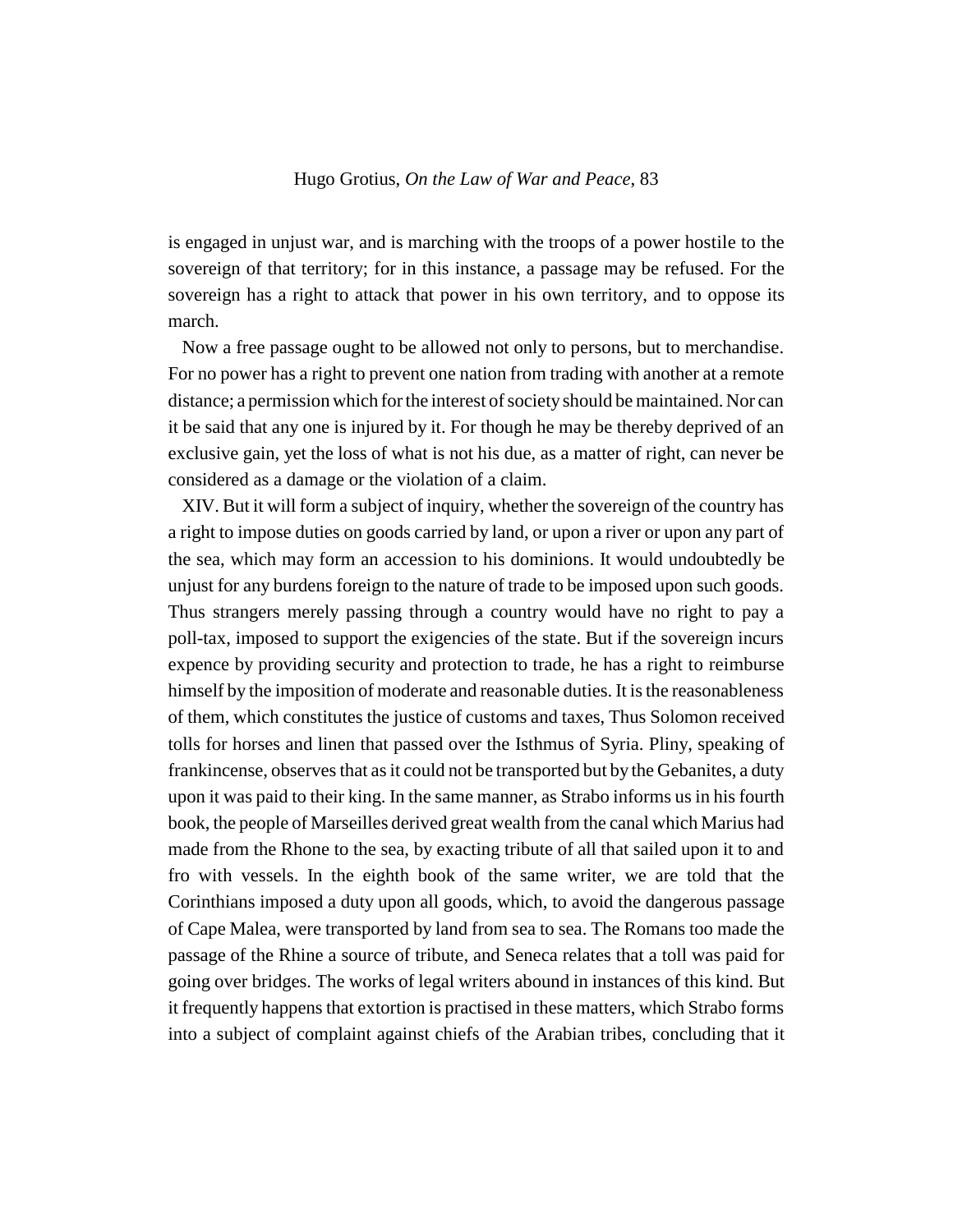would be unlikely for men of that lawless kind to impose upon the goods of merchants any duties that were not oppressive.

XV. Those going with merchandise or only passing through a country, ought to be allowed to reside there for a time, if the recovery of health, or any other just cause should render such residence necessary. For these may be reckoned among the innocent uses of our right. Thus Ilioneus in Virgil calls heaven to witness the injustice of the Africans in driving him and his shipwrecked companions from the hospitable use of the shore, and we are informed by Plutarch in his life of Pericles that all the Grecians approved of the complaint, which the Megarensians made against the Athenians, who had prohibited them from setting foot upon the soil of their territories, or carrying a vessel into their harbours. So the Lacedaemonians regarded this as the most sufficient grounds to justify the war.

From hence results the right of erecting a temporary hut, upon the shore, although, for instance, the same shore is allowed to be the property of the people of that place. For what Pomponius says of its being necessary to obtain the Praetor's leave, before a building can be raised upon the public shore, relates to structures of a permanent kind, when the massy piles of stone, as the Poet says, encroach upon the sea, and the affrighted fish feel their waves contracted.

XVI. Nor ought a permanent residence to be refused to foreigners, who, driven from their own country, seek a place of refuge. But then it is only upon condition that they submit to the established laws of the place, and avoid every occasion of exciting tumult and sedition. A reasonable rule, which the divine poet has observed, when he introduces Aeneas making an offer that Latinus, who had become his father-in-law, should retain all military and civil power. And in Dionysius of Halicarnassus, Latinus admits the proposal of Aeneas to be just; as he came through necessity in quest of a settlement. To drive away refugees, says Strabo, from Eratosthenes, is acting like barbarians; and a conduct like this in the Spartans was also condemned. St. Ambrose passes the same sentence of condemnation upon those powers, who refuse all admission to strangers. Yet settlers of this description have no right to demand a share in the government. A proposal of this kind made by the Minyae to the Lacedaemonians, who had received them, is very properly considered by Herodotus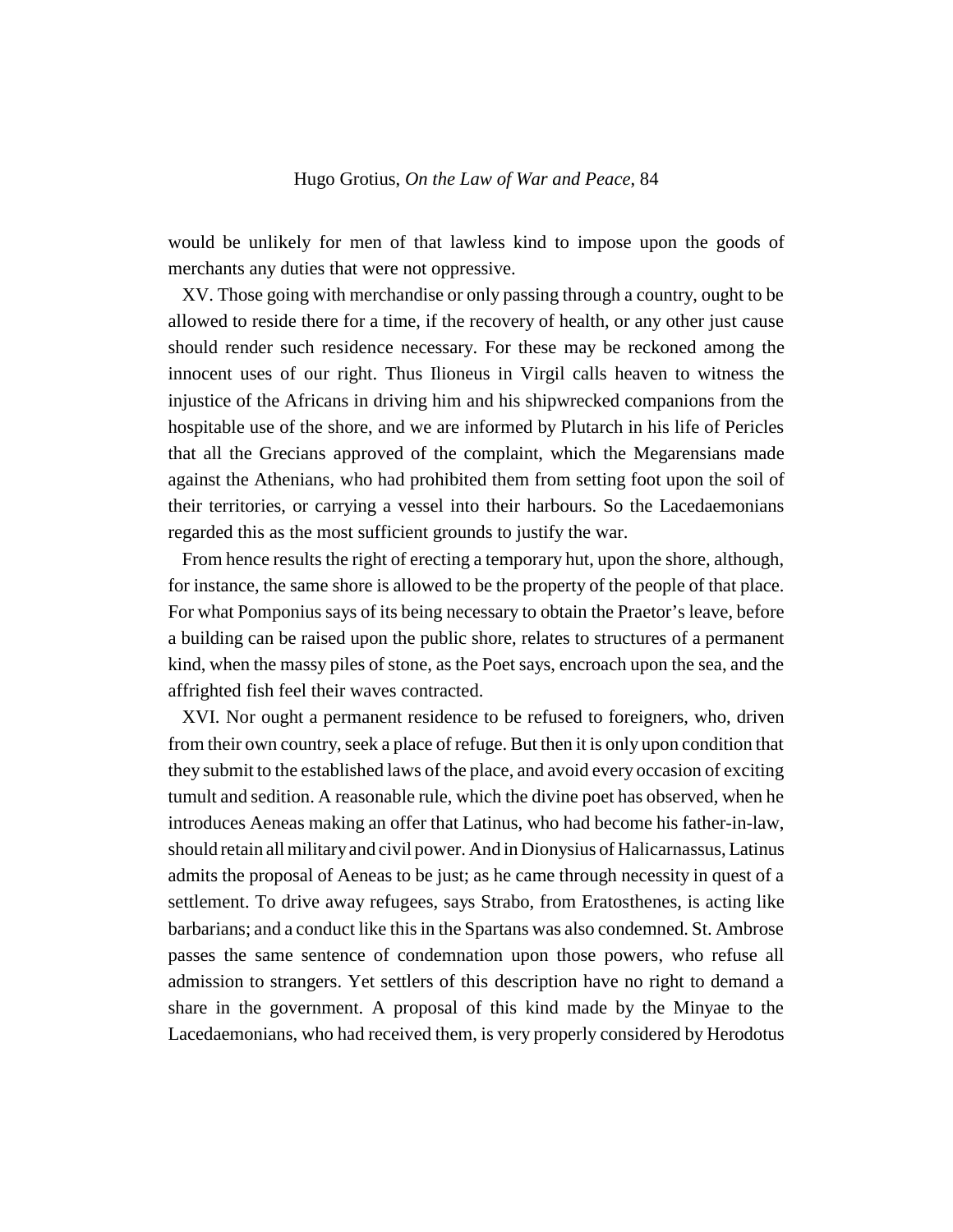as insolent, and unreasonable.

XVII. It is indeed but an act of common humanity in a sovereign to allow strangers, at their request, liberty to fix their residence upon any waste or barren lands within his dominions, still reserving to himself all the rights of sovereignty, Seven hundred acres of barren and uncultivated land, as Servius observes, were given by the native Latins to the Trojans. Dion Prusaeensis, in his seventh oration, says, that they commit no crime of trespass, who take upon them to cultivate waste lands. The refusal of this privilege made the Ansibarians exclaim, "the firmament over our heads is the mansion of the deity: the earth was given to man; and what remains unoccupied, lies in common to all." Yet that complaint did not apply exactly to their case. For those lands could not be called unoccupied, as they served to supply the Roman army with forage for their cattle, which certainly furnished the Romans with a just pretext for refusing to grant their request. And with no less propriety the Romans asked the Galli Senones if it were right to demand lands already possessed, and to threaten to take them by force.

XVIII. Since the common right to things has been established, the common right to actions follows next in order, and this right is either absolute, or established by the supposition of a general agreement amongst mankind. Now all men have absolutely a right to do such or such acts as are necessary to provide whatever is essential to the existence or convenience of life. Convenience is included in this right; for there is no occasion here to imagine an existence of the same necessity as was requisite to authorize the seizing of another's property. Because the point of discussion here is not whether any act is done against the will of an owner, but whether we acquire what is necessary for our wants according to the terms to which the owner has agreed. Supposing there is nothing illegal in the contract, nor any willful intention on his part to make it null and void. For any impediment created by the owner in such trans. actions, is repugnant to the very principles of natural justice, which suppose an equality of upright dealing to subsist in both the parties concerned. St. Ambrose calls a fraudulent conduct of that kind, an attempt to deprive men of their share in the goods of a common parent, to withhold the productions of nature which are the birthright of all, and to destroy that commerce which is the very support of life. For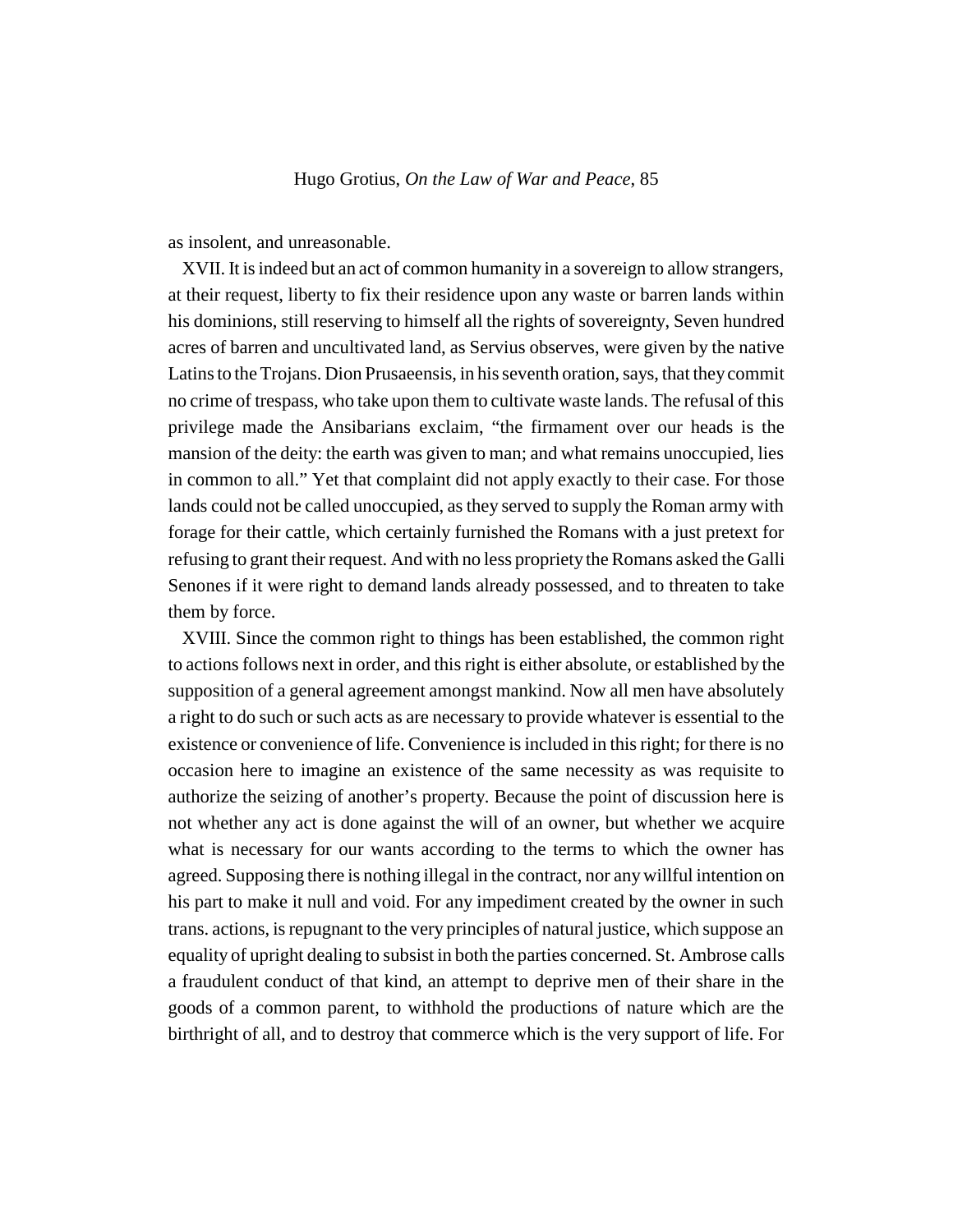we are not treating of superfluities and luxuries, but of those things, which are essential to life, as physic, food and cloathing.

XIX. From what has already been proved, it follows that all men have a right to purchase the necessaries of life at a reasonable price, except the owners want them for their own use. Thus in a great scarcity of corn, there would be no injustice in their refusing to sell. And yet in such a time of necessity foreigners, who have been once admitted, cannot be driven away; but as St. Ambrose shews in the passage already quoted, a common evil must be borne by all alike.

XX. Now owners have not the same right in the sale of their goods: for others are at full liberty to determine whether they will purchase certain articles or not. The ancient Belgians, for instance, allowed not wines and other foreign merchandise to be imported among them. The same rule, we are informed by Strabo, was practised by the Nabathaean Arabians.

XXI. It is supposed to be generally agreed among man. kind, that the privileges, which any nation grants promiscuously to the subjects of foreign powers or countries, are the common right of all. Consequently the exclusion of any one people from these rights would be considered as an injury to that people. Thus, wherever foreigners in general are allowed to hunt, to fish, to shoot, to gather pearls, to succeed to property by testament, to sell commodities, or to form intermarriages, the same privileges cannot be refused to any particular people, unless they have by misconduct forfeited their right. On which account the tribe of Benjamin was debarred from intermarrying with other tribes.

XXII. It has sometimes been a subject of inquiry whether one nation may lawfully agree with another to exclude all nations but herself from purchasing certain productions, which are the peculiar growth of her soil. An agreement which, it is evident, may be lawfully made; if the purchaser intends to supply other nations with those articles at a reasonable price. For it is a matter of indifference to other nations of whom they purchase, provided they can have a reasonable supply for their wants. Nor is there any thing unlawful in allowing one people an advantage over another in this respect, particularly for a nation who has taken another under her protection and incurred expence on that account. Now such a monopoly, under the circumstances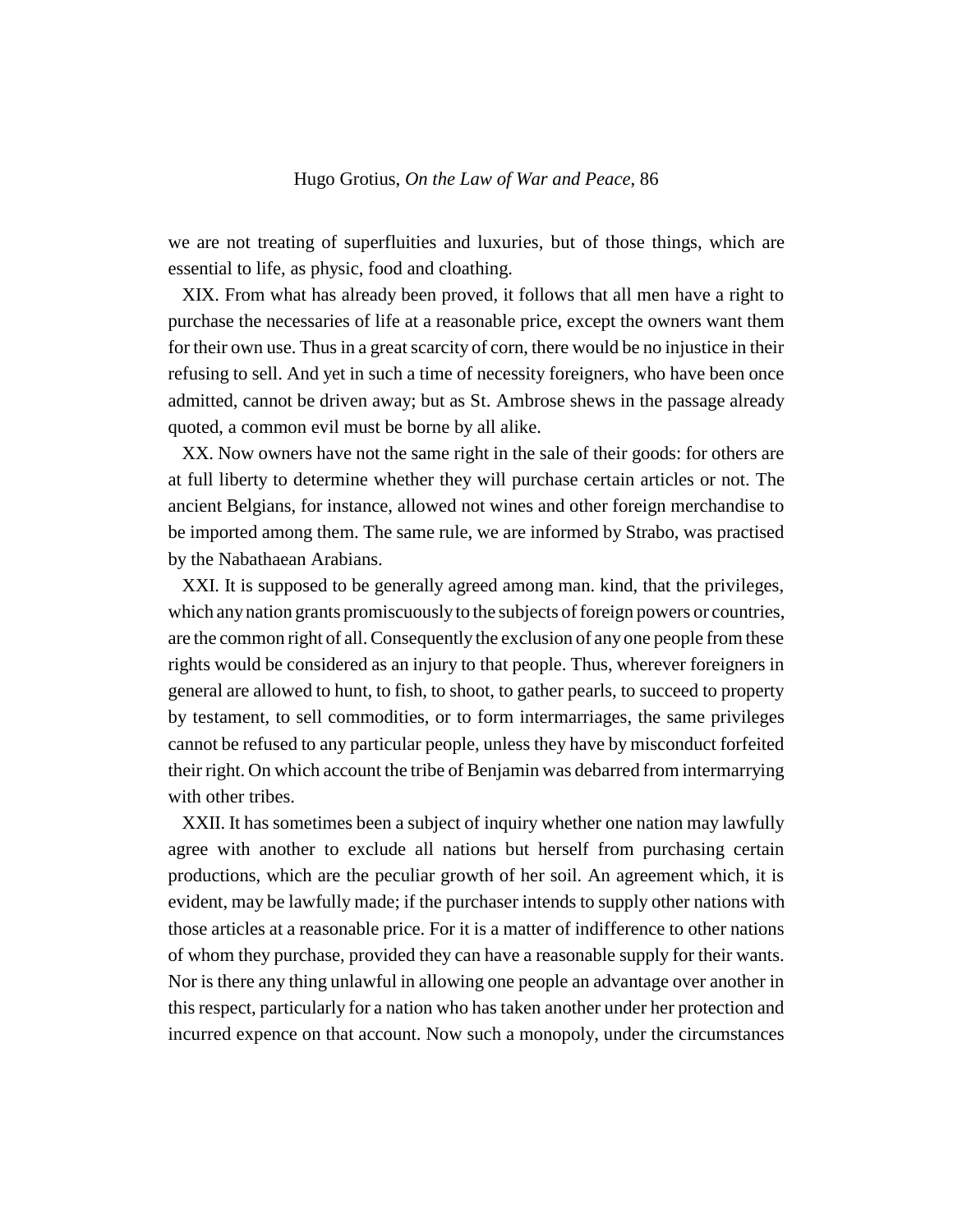already mentioned, is no way repugnant to the law of nature, though it may be sometimes for the interest of the community to prohibit it by express laws.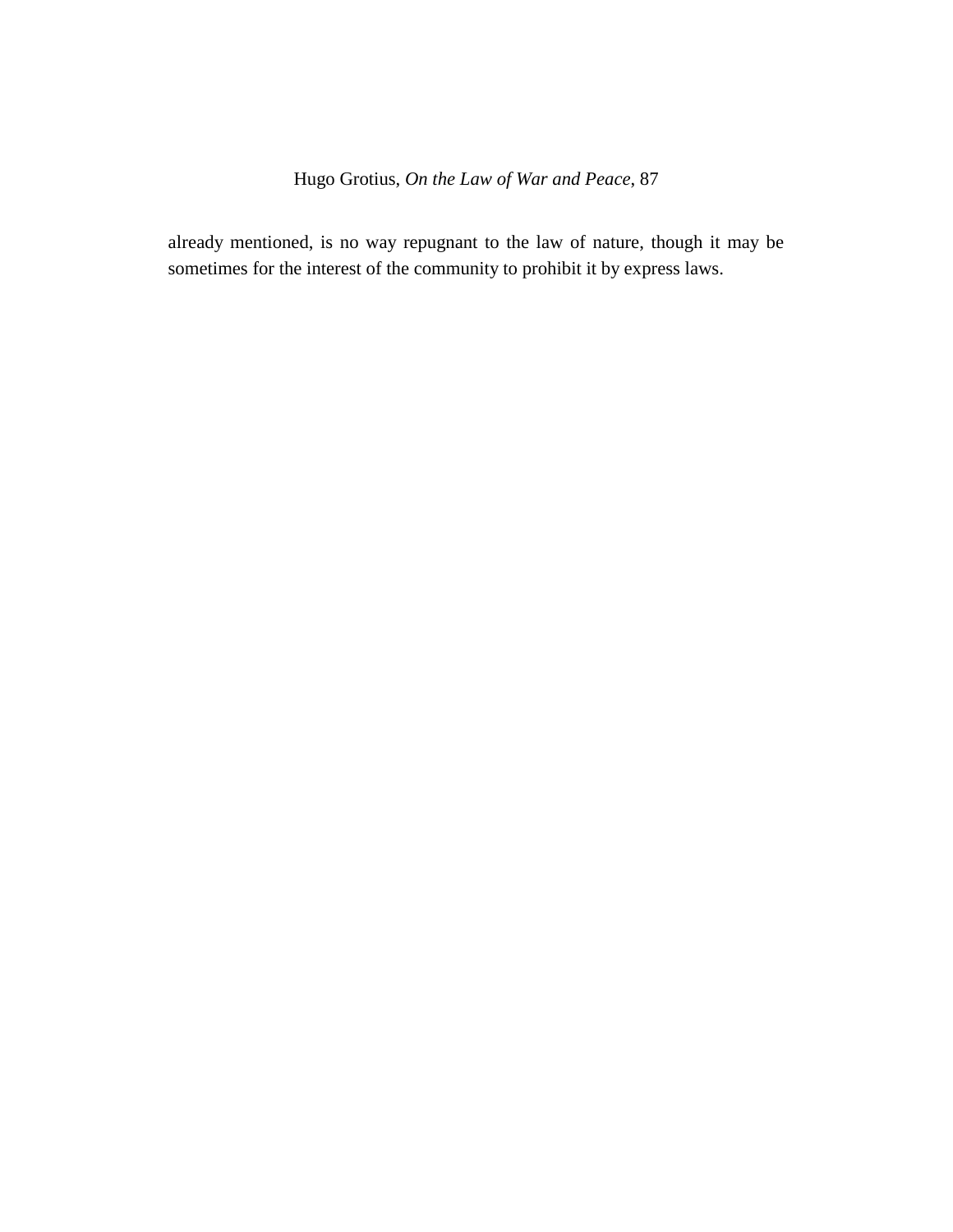## Chapter 3: On Moveable Property.

I. Among the means of acquiring property, Paulus the Lawyer reckons one, which seems most natural, and that is, if by the ingenuity of art, or the exertions of labour we have given to any production its existence among the works of man. Now as nothing can naturally be produced, except from some materials before in existence, it follows that, if those materials were our own, the possession of them under any new shape, or commodity is only a continuation of our former property; if they belonged to no one, our possession comes under the class of title by occupancy: but if they were another's, no improvement of ours can by the law of nature give us a right of property therein.

II. Among those things, which belong to no one, there are two that may become the subjects of occupancy; and those are jurisdiction, or sovereignty and property. For jurisdiction and property are distinct from each other in their effects. The objects over which sovereignty may be exercised are of a twofold description, embracing both persons and things. But this is not the case with property, the right of which can extend only to the irrational and inanimate part of the creation. Though it might originally, for the most part, be the same act by which sovereignty and property were acquired, yet they are in their nature distinct. Sovereignty, says Seneca, belongs to princes and property to individuals. The sovereignty therefore, not only over subjects at home, but over those in the Prince's foreign dominions passes with the hereditary descent of the crown.

III. In places, where sovereignty is already established, the right to movables by occupancy, and indeed every, original right must give way to the superior sanction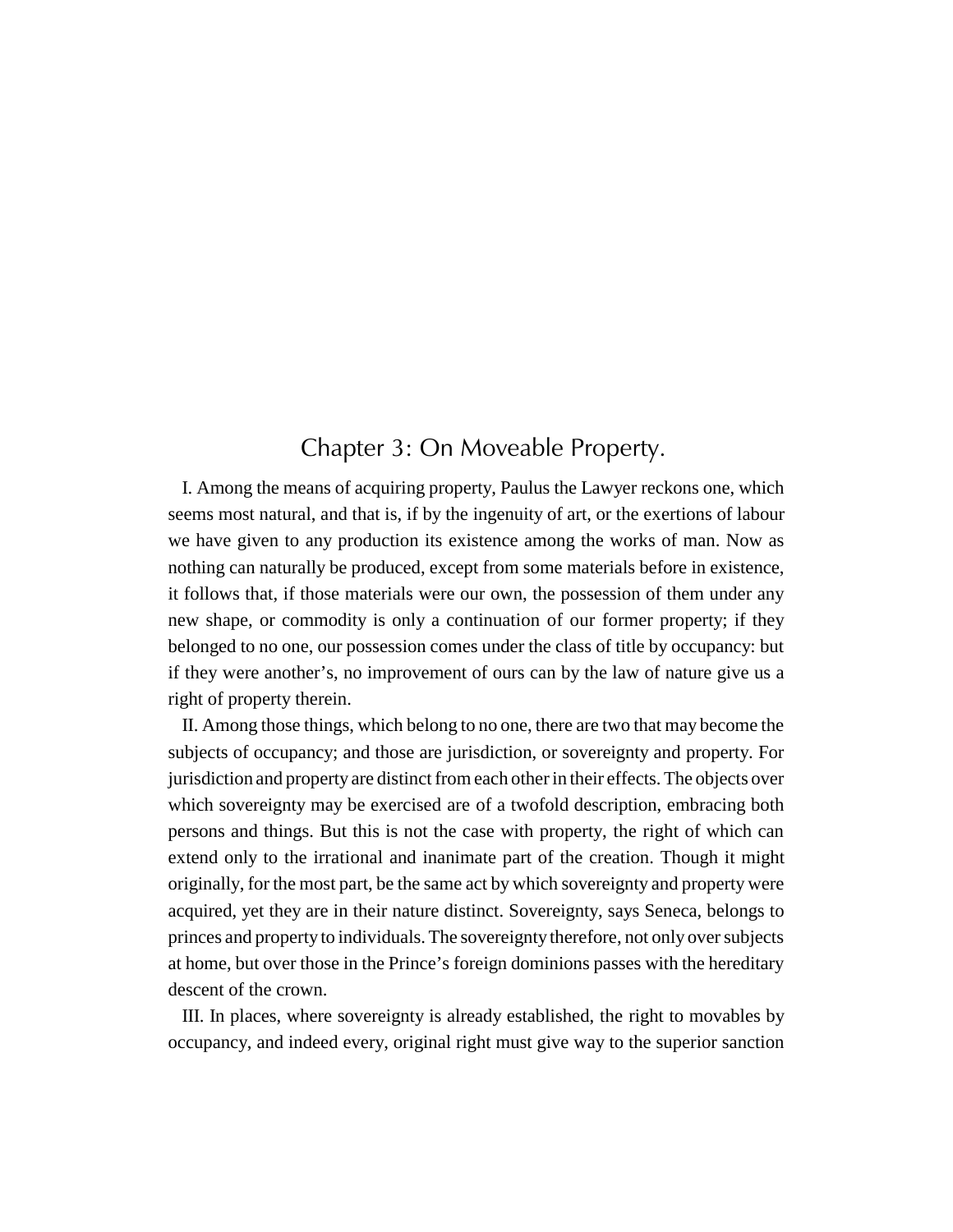of law. And what any man before held by any such right, he would afterwards be considered as holding by the laws of the country. For those original rights were permissions of the law of nature, and not commands that were to be perpetually enforced. For the continued establishment of such a right as that by prior occupancy, so far from promoting the welfare, would operate to the very destruction of human society. Although it may be said by way of objection, that the law of nations seems to admit of such a right, yet we may answer that if such a rule either is or has been commonly received in any part of the world, it has not the force of a general c in. pact binding upon different independent nations; but may be considered as one branch of the civil law of many nations, which any state has a right to continue, or repeal according to its own pleasure or discretion. There are many other things indeed which legal writers, in treating of the division and acquisition of property, consider as forming a part of the law of nations.

IV. Rivers may be occupied by a country, not including the stream above, nor that below its own territories. But the waters which wash its lands form an inseparable part of the current, making its way to the main sea. For to constitute the right to a property in its channel, it is sufficient that its sides, inclosed by the banks of that territory form its greatest part, and that the river itself compared with the land, makes but a small portion.

V. In the same manner, the sea appears capable of being made a property by the power possessed of the shore on both sides of it; although beyond those limits it may spread to a wide extent, which is the case with a bay, and with a straight beyond each of its outlets into the main sea or ocean. But this right of property can never take place where the sea is of such a magnitude, as to surpass all comparison with that portion of the land which it washes. And the right, which one people or prince possesses, may also be shared by a great number of states, among whose respective territories the sea flows. Thus rivers separating two powers may be occupied by both, to each of whom their use and advantages may be equal.

VI. Instances may be found of treaties by which one nation binds itself to another, not to navigate particular seas beyond certain bounds. Thus between the Egyptians and the Princes inhabiting the borders of the Red Sea, it was agreed, in ancient times,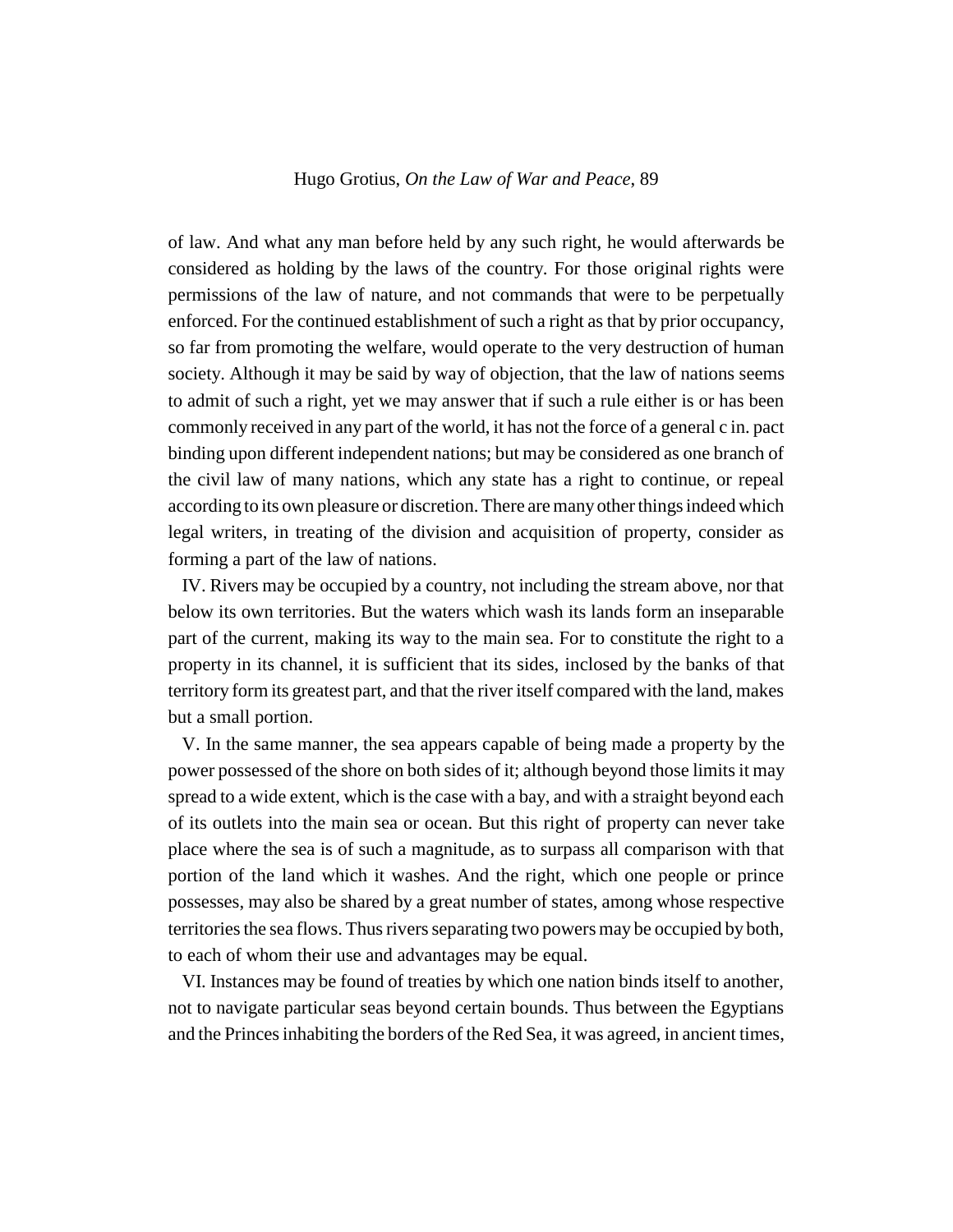that the former should not enter that sea with any ship of war, nor with more than one merchant ship. In the same manner, in the time of Cimon, the Persians were bound by a treaty, made with the Athenians, not to sail with any ship of war between the Cyanean rocks and the Chelidonian islands; a prohibition, which, after the battle of Salamis, restricted any Persian armed vessel from sailing between Phaselis and the above named rocks. In the one year's truce of the Peloponnesian war, the Lacedaemonians were prohibited from sailing with any ships of war whatever, or indeed with any other ships of more than twenty tons burden. And in the first treaty, which the Romans, immediately after the expulsion of their kings, made with the Carthaginians, it was stipulated that neither the Romans, nor their allies should sail beyond the promontory of Pulchrum, except they were driven thither by stress of weather, or to avoid being captured by an enemy. But in either case they were to take nothing more than necessaries, and to depart before the expiration of five days. And in the second treaty, the Romans were prohibited from committing any acts of piracy, or even from trading beyond the promontory of Pulchrum, Massia and Tarscius.

In a treaty of peace between the Illyrians and Romans, the latter required that they should not pass beyond the Lissus with more than two frigates, and those unarmed. In the peace with Antiochus, he was bound not to sail within the capes of Calyeadnius and Sarpedon, except with ships carrying tribute, ambassadors, or hostages. Now the instances alluded to do not prove the actual occupancy of the sea, or the right of navigation. For it may happen that both individuals and nations may grant as a matter of favour or compact, not only what they have a competent right to dispose of, but that which is the common right of all men as well as of themselves. When this happens, we may say as Ulpian did on a like occasion, where an estate had been sold with a reservation, that the purchaser should not fish for Tunny to the prejudice of the seller. He observed that the sea could not be rendered subject to a service, but still the purchaser and those who succeeded to his possession, were bound in honour to observe that part of the contract.

VII. Whenever a river has changed its course, disputes have arisen between neighboring states to decide whether such an alteration creates any change in the adjoining territories, and to whom any addition of land occasioned by that change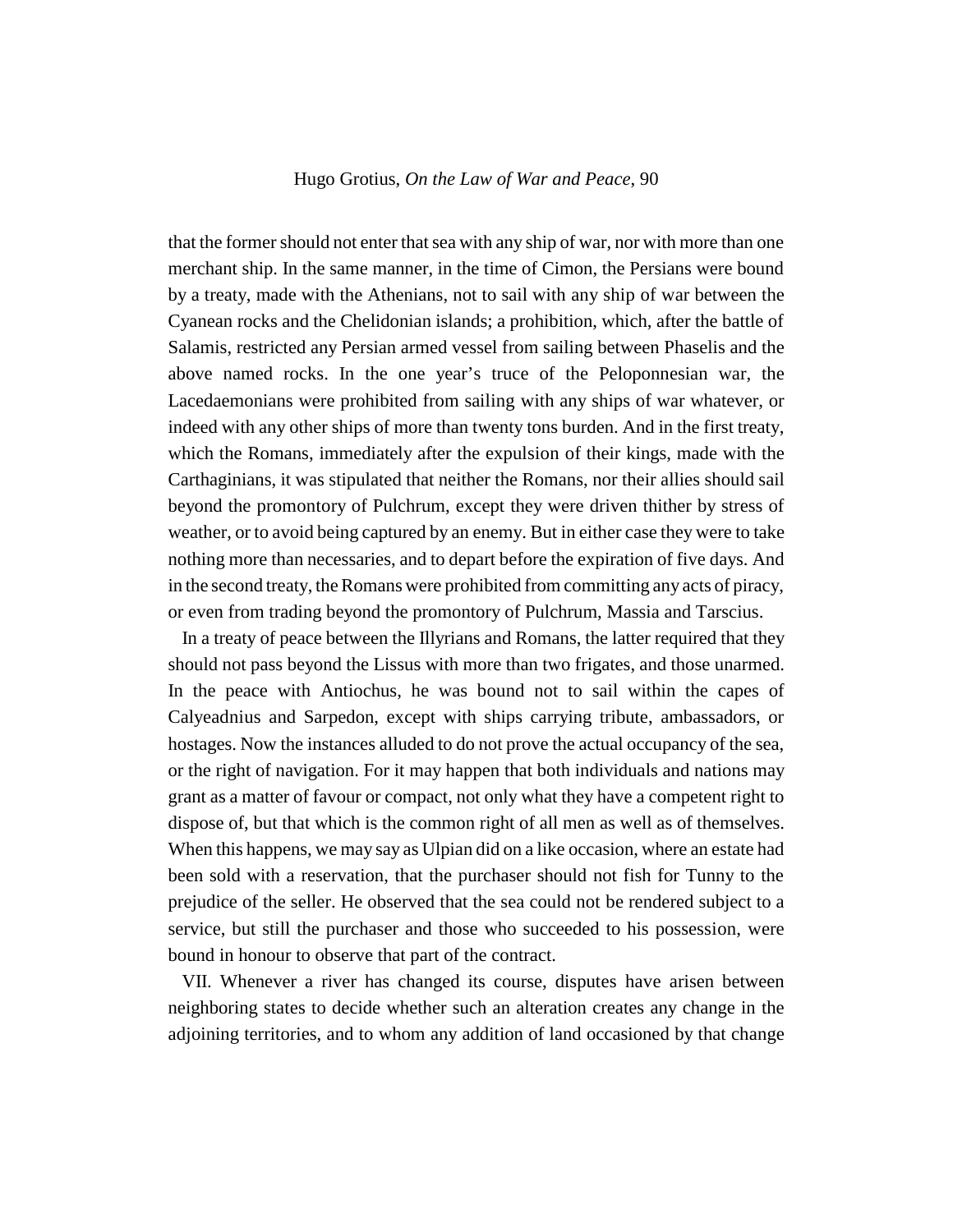accrues. Disputes which must be settled according to the nature and manner of such acquisition. Writers, who have treated of the division of land, have described it as of a threefold nature: one kind they name divided and assigned land, which Frontinus the Lawyer calls limited, because it is marked out by artificial boundaries. By land assigned, is meant that which has been appropriated to a whole community, comprehending a certain number of families; a hundred for instance: from whence it has derived that name. And those portions are called hundreds. There is another division called Arcifinium, which is applied when the land is defended against an enemy by the natural boundaries of rivers or mountains. These lands Aggenus Urbicus calls occupatory, being such as have been occupied either by reason of their being vacant, or by the power of conquest. In the two first kinds of lands, because their extent and bounds are fixed and determined, though a river should change its course, it occasions no change of territory, and what is added by allusion will belong to the former occupant.

In arcifinious lands, where the bounds are formed by nature, any gradual change in the course of the river makes a change also in the boundaries of territory, and whatever accession is given by the river to one side, it will belong to the possessor of the land on that side. Because the respective nations are supposed originally to have taken possession of those lands, with an intention of making the middle of that river, as a natural boundary, the line of separation between them. Thus Tacitus in speaking of the Usipians and Tencterians, who border on the Cattians, says, "their territory lies on the banks of the Rhine, where that river, still flowing in one regular channel, forms a sufficient boundary."

VIII. Decisions like those above can only take place in instances, where the river has not altered its channel. For a river, dividing territories, is not to be considered barely as so much water, but as water flowing in a particular channel, and inclosed within certain banks. For which reason an addition, a decrease, or such a change of small portions, as leaves the ancient appearance, upon the whole, nearly the same, allows us to consider the river as still the same. But if the whole face of the river is changed, the case will be entirely altered. For as a river may be entirely destroyed by the erection of dams upon the higher parts of its stream, or by digging canals, which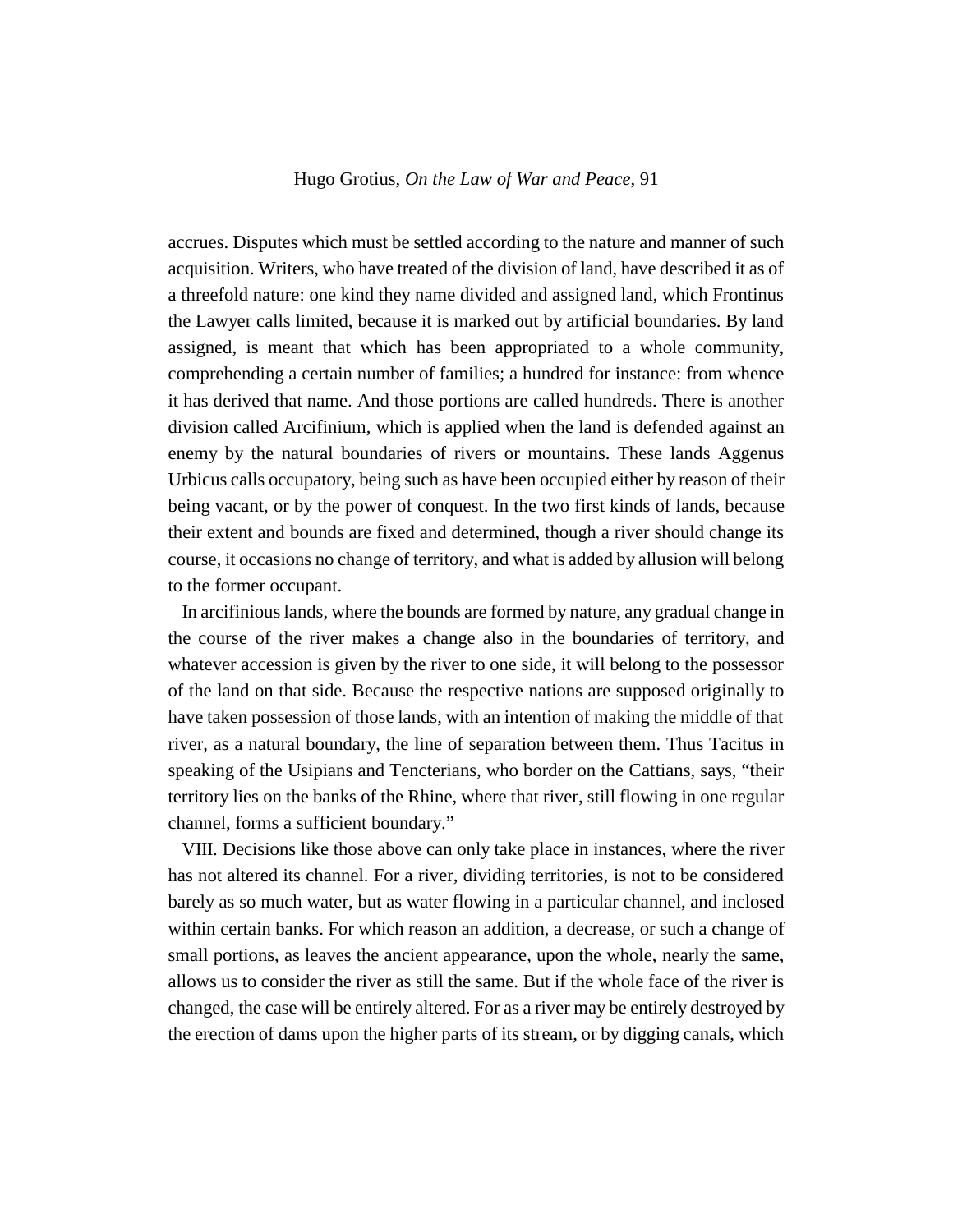carry off its waters in another direction: so by the desertion of its old channel, and breaking out for itself another course, it will not continue to be same river it was before, but will be completely a new one. In the same manner if a river has been dried up, the middle of its channel will remain as the boundary between neighbouring states, who in taking possession of the neighbouring territory originally intended the middle of such a river to be the line of separation, and under all changes to preserve the same as a permanent limit. But in doubtful cases, the territories bordering upon a river ought to be considered as arcifinious, because nothing can be a more apt mark of distinction than those impassable bounds assigned by nature. It very seldom indeed happens, that the artificial or civil admeasurements of territory can be regulated by such natural bounds, as they are, in general, the effect of original acquisition, or have been ceded by treaty.

IX. Although in doubtful cases, it has been said that the territories on each side of a river are determined by the middle of the channel; yet it may happen, and has happened, that the sole right to a river may belong to the territories on one side of it. Because that on the opposite side was of later occupancy, and subsequent to the possession of that river by the other power: or because this sole right may have been so settled by treaty.

X. It is not unworthy of observation that things which have had an owner, but have ceased to have one, become subject to the right by original acquisition. They are supposed to have been abandoned from the want of an owner, and therefore have returned to the original state of common stock. But at the same time it is proper to observe, that some times the original acquisition may have been made by a people or their sovereign, in such a manner as to give them or him not only those pre-eminent rights which constitute prerogative, but also the full title of property.

And this property again may be divided into smaller grants, and those again subdivided into other portions, to be held as dependent upon the original grantor, the Sovereign, or the Lord. Though the land may not be held by base service, or vassalage, yet it is possessed by some conditional tenure. For things are occupied by many kinds of right; among which may be reckoned the right of a person who expects property to be left to him under the condition of a trust. Seneca says, that an owner's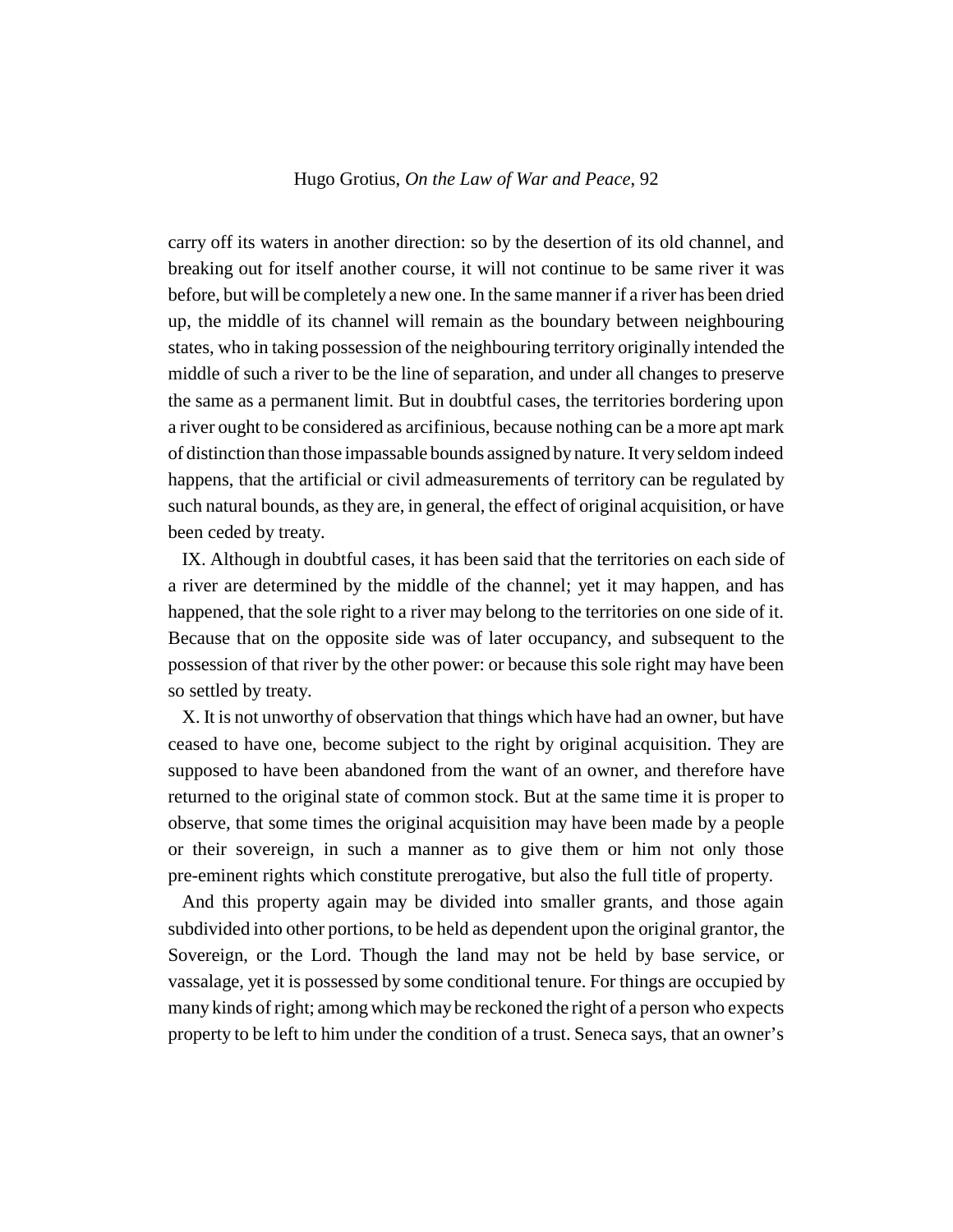being debarred from selling his lands, committing waste upon them, or even making improvements, is not to be taken as a proof that the property is not his. For that is a man's own, which he holds under any certain conditions. Since then property distributed in the manner above named is held of the sovereign, or of some inter. mediate Lord, who himself is tenant of the sovereign, it follows that any thing which wants an owner does not become the property of him, who can first seize it, but reverts to the state or to the sovereign.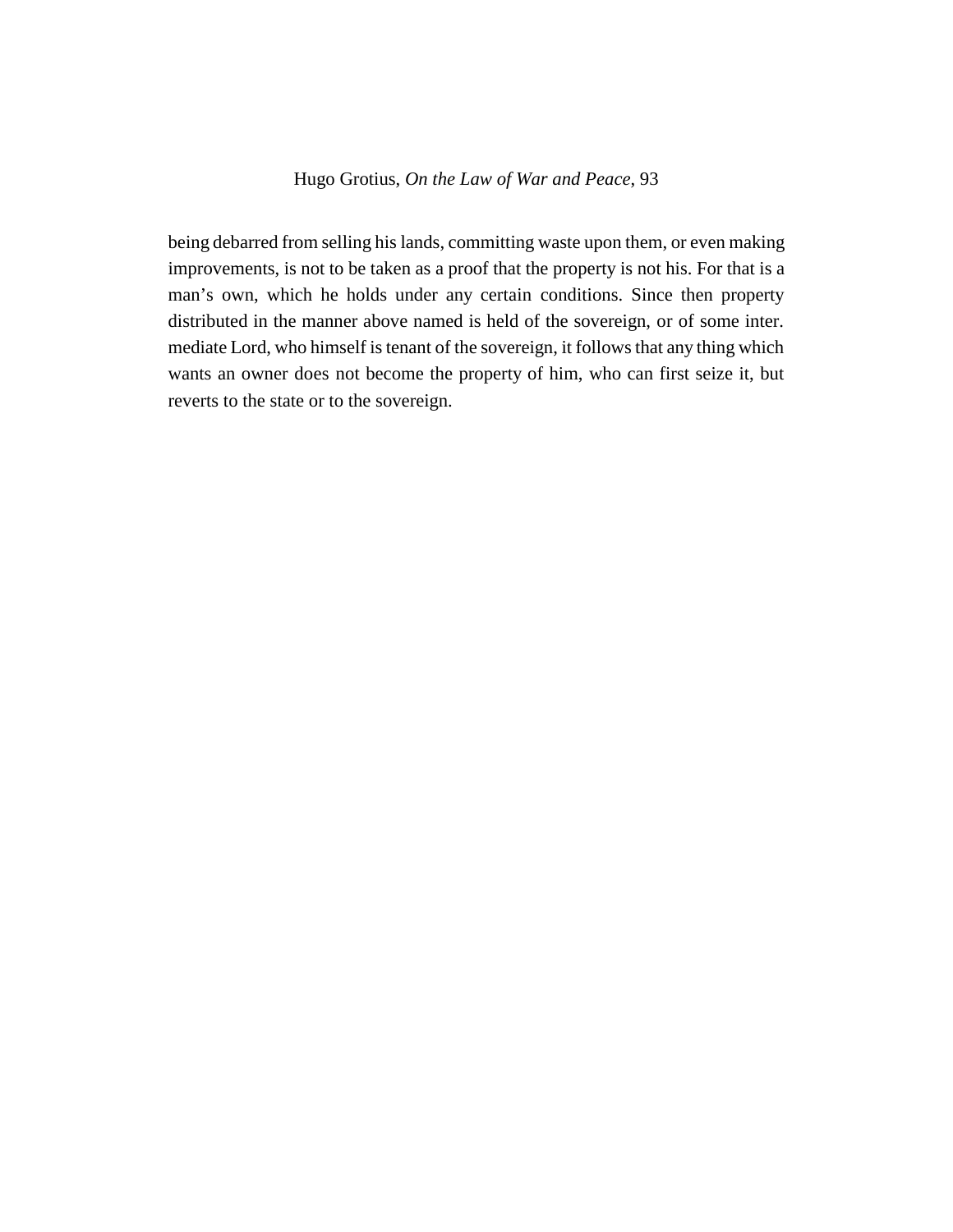# Chapter 4: Title to Desert Lands by Occupancy, Possession, and Prescription.

I. A great difficulty arises here respecting the right to property by uninterrupted possession for any certain time. For though time is the great agent, by whose motion all legal concerns and rights may be measured and determined, yet it has no effectual power of itself to create an express title to any property. Now those rights were introduced by the civil law; and it is not their long continuance, but the express provisions of the municipal law, which gives them their validity. They are of no force therefore, in the opinion of Vasquez, between two independent nations or sovereigns, or between a free nation and a sovereign: between a sovereign and an individual who is not his subject, or between two subjects belonging to different kings or nations. Which indeed seems true; and is actually the case; for such points relating to persons and things, are not left to the law of nature, but are settled by the respective laws of each country. As the -unqualified admission of this principle would lead to great inconvenience, and prevent the disputes of kings and nations respecting the bounds of territory from ever being adjusted; in order to eradicate the seeds of perpetual warfare and confusion, so repugnant to the interests and feelings of every people; the settlement of such boundaries is not left to the claims of prescriptive right; but the territories of each contending party are, in general, expressly defined by certain treaties.

II. To disturb any one in the actual and long possession of territory, has in all ages been considered as repugnant to the general interests and feelings of man. kind. For we find in holy writ, that when the King of the Ammonites demanded the lands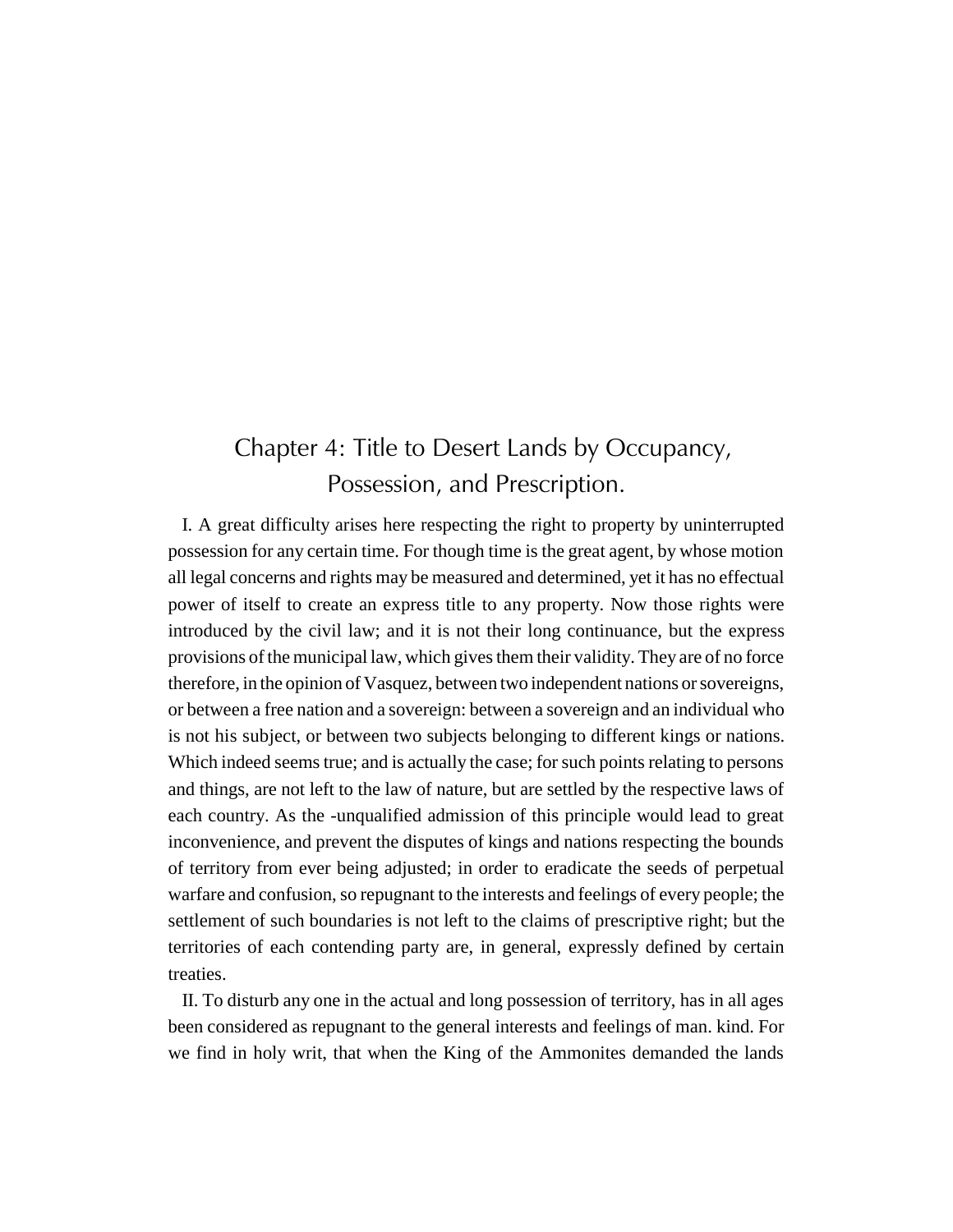situated between the rivers Arnon and Jabok, and those extending from the deserts of Arabia to the Jordan, Jepthah opposed his pretentions by proving his own possession of the same for three hundred years, and asked why he and his ancestors had for so long a period neglected to make their claim. And the Lacedaemonians, we are informed by Isocrates, laid it down for a certain rule admitted among all nations, that the right to public territory as well as to private property was so firmly established by length of time, that it could not be disturbed; and upon this ground they rejected the claim of those who demanded the restoration of Messena.

Resting upon a right like this, Philip the Second was induced to declare to Titus Quintius, "that he would restore the dominions which he had subdued himself, but would upon no consideration give up the possessions which he had derived from his ancestors by a just and hereditary title. Sulpitius, speaking against Antiochus, proved how unjust it was in him to pretend, that because the Greek Nations in Asia had once been under the subjection of his forefathers, he had a right to revive those claims, and to reduce them again to a state of servitude. And upon this subject two historians, Tacitus and Diodorus may be referred to; the former of whom calls such obsolete pretentions, empty talking, and the latter treats them as idle tales and fables. With these opinions Cicero, in his 2nd book of Offices, agrees, asking "what justice there can be in depriving an owner of the land, which he has for many ages quietly possessed?"

III. Can it be said, in order to justify the disturbance of long enjoyed possessions, that the rightful owner intended to assert his claim, when he never manifested such intention by any outward visible act? The effect of right which depends upon a man's intentions can never follow from a bare conjecture of his will, unless he has declared and proved it by some express and visible act. For actions being the only evidence of intentions, intentions can never of themselves alone without such acts be the object of human laws. No conjectures indeed respecting the acts of the mind can be reduced to mathematical certainty, but only to the evidence of probability at the utmost. For men by their words may express intentions different from their real ones, and by their acts counterfeit intentions which they have not. The nature of human society, however, requires that all acts of the mind, when sufficiently indicated,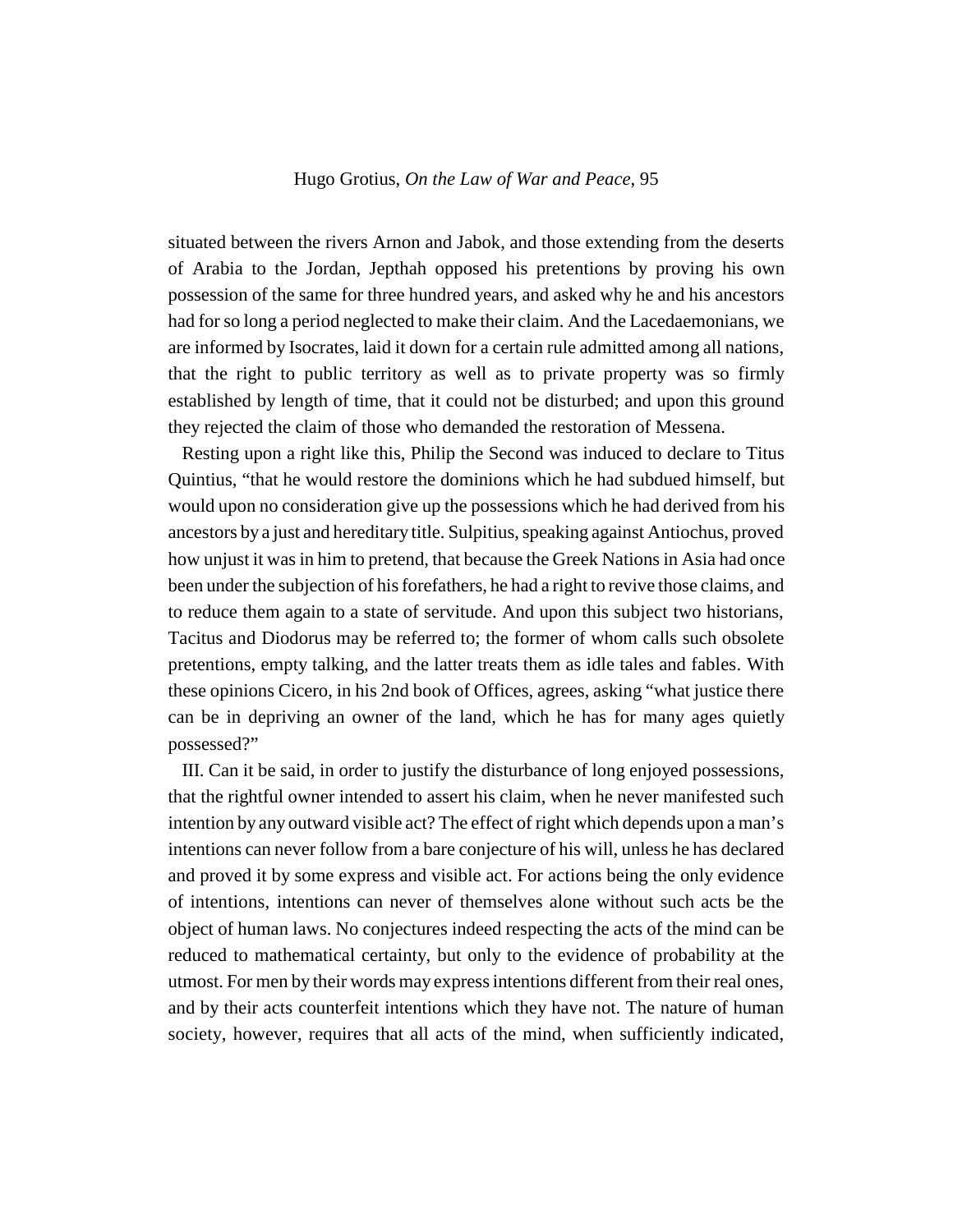should be followed by their due effects. Therefore the intention, which has been sufficiently indicated, is taken for granted against him who gave such indication.

IV. But to proceed to proofs derived from actions. A thing is understood to be abandoned, when it is cast away; except it be under particular circumstances, as throwing goods overboard in a storm to lighten a ship, where the owner is not supposed to have abandoned all intention of recovery, should it ever be in his power. Again, by giving up or canceling a promissory note, a debt is deemed to be discharged. Paulus the Lawyer, says, a right to property may be renounced not only by words, but also by actions, or any other indication of the will. Thus, if an owner knowingly make a contract with any one who is in possession, treating him as if he were the rightful proprietor, he is naturally supposed to have relinquished his own pretensions. Nor is there any reason, why the same rule may not take place between sovereign princes, and independent states, as between individuals. In the same manner, a Lord by granting certain privileges to his Vassal, which he could not legally enjoy without a release from his former obligations, was supposed by such act to have given him his freedom. A power derived not from the civil law only, but from the law of nature, which allows every man to relinquish what is his own, and from a natural presumption that a person designed to do the act which he has given manifest proofs of his intention to do. In this sense, Ulpian may be rightly understood, where he says, that acceptilation or the verbal discharge of a debt is founded upon the law of nations.

V. Even omissions, taking all proper circumstances into consideration, come under the cognizance of the law. Thus the person, who knowing of an act, and being present at the commission of it, passes it over in silence, seems to give his consent to it; this was admitted by the Mosaic Law. Unless indeed it can be shewn that the same person was hindered from speaking either by fear or some other pressing circumstance. Thus a thing is accounted as lost when all hope of recovering it is given up; as for instance, if a tame animal, which was in our possession, be seized and carried off by a wild beast Goods too lost by shipwreck, Ulpian says, cease to be considered as our own, not immediately, but when they are lost beyond all possibility of being reclaimed, and when no proofs of the owner's intention to reclaim them can be discovered.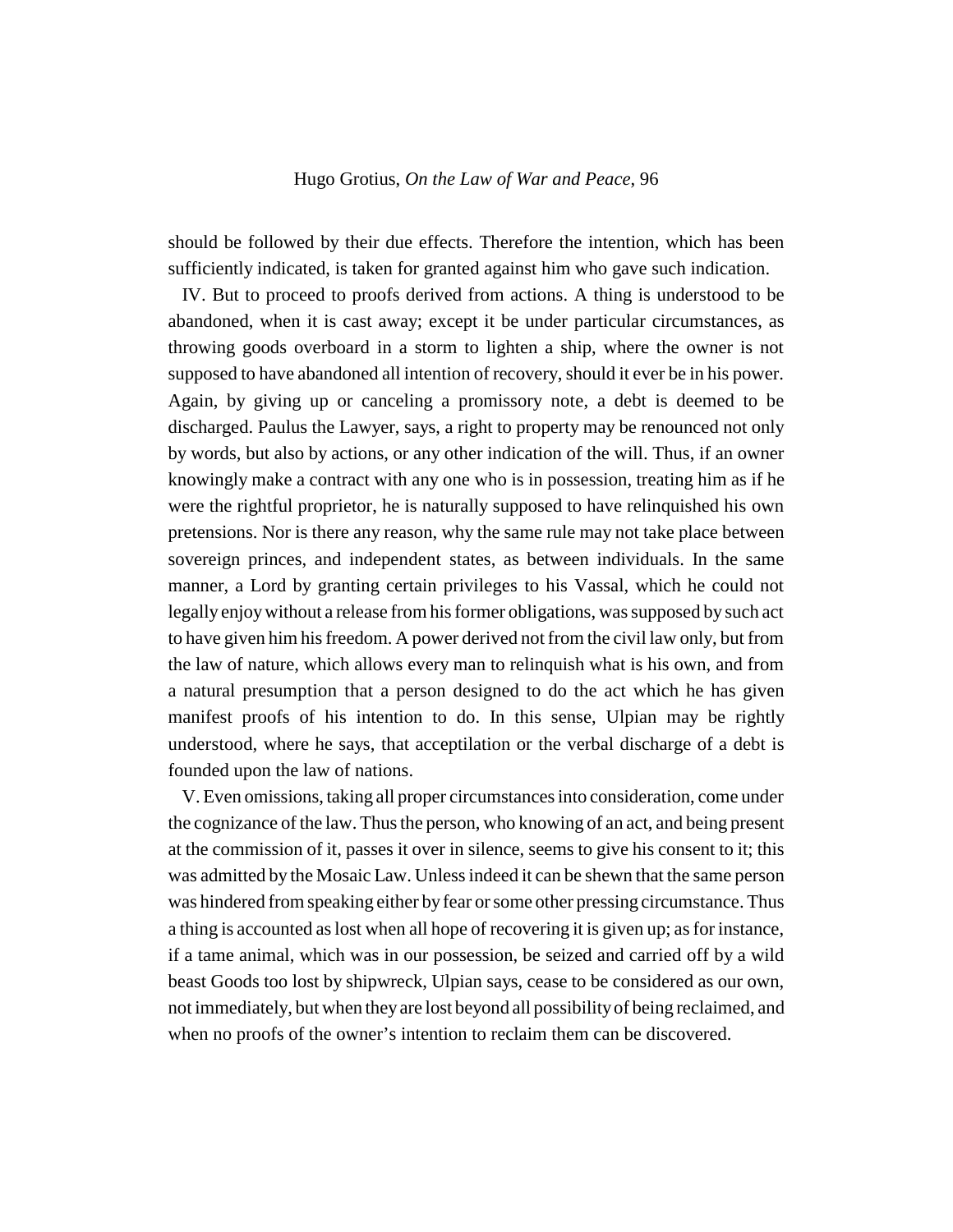Now the case is altered, if persons were sent to inquire after the lost goods, or property, and a reward was promised to the finder. But if a person knows his property to be in the possession of another, and allows it to remain so for a length of time, without asserting his claim, unless there appear sufficient reasons for his silence, he is construed to have entirely abandoned all pretentious to the same. And to the same purpose he has said else. where, that a house is looked upon to be abandoned on account of the long silence of the proprietor.

The Emperor Antoninus Pius, in one of his rescripts, said there was but little justice in claiming interest upon money after a long period; for the length of time elapsed was an indication that the debtor had been excused from payment, from some motive of kindness.

There appears something similar to this in the nature of custom. For apart from the authority of civil laws, which regulate the time and manner of custom, and its introduction, it may arise from the indulgence of a sovereign to a conquered people. But the length of time from which custom derives the force of right, is not defined, but left to the arbitrary decision of what is sufficient to indicate general consent. But for silence to be taken as a valid presumption that property is deserted, two things are requisite: it must be a silence with a knowledge of the fact, and with a perfect freedom of will in the person concerned. For a silence founded in ignorance can have no weight; and where any other reason appears, the presumption of free consent must fail.

VI. Although the two requisites already named maybe produced, yet other reasons have their weight; among which length of time is not the least important. For in the first place, it can scarcely happen, that for a great length of time a thing belonging to any one should not some way or other come to his knowledge, as time might supply many opportunities. Even if the civil law did not interpose to bar remote pretensions, the very nature of things would shew the reasonableness of a shorter period of limitation being allowed to present than to absent claimants. If impressions of fear were pleaded by any one in excuse, yet their influence would not be of perpetual duration, and length of time would unfold various means of security against such fears, either from resources within himself, or from the assistance of others. Escaping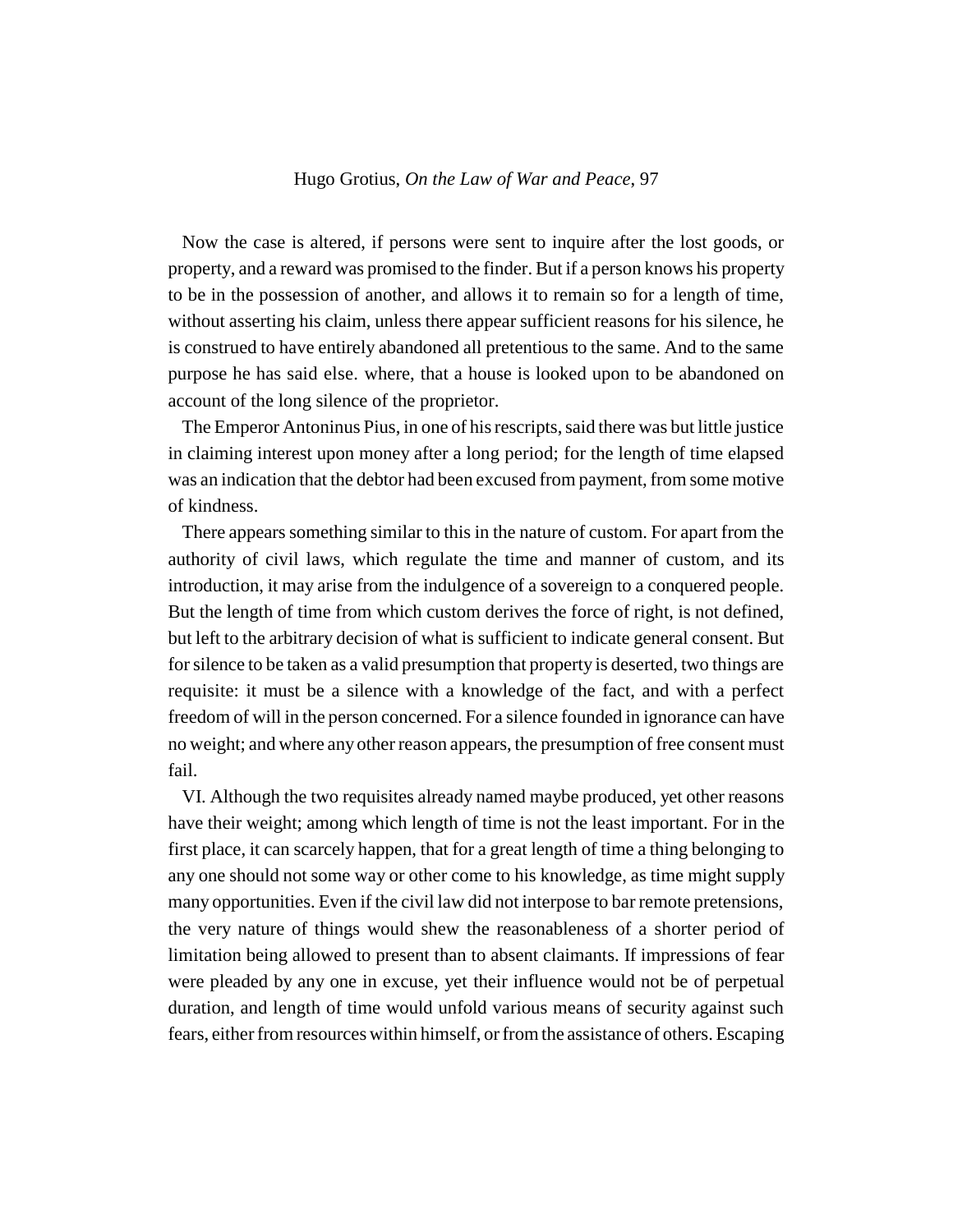beyond the reach of him he dreaded, he might protest against his oppression, by appealing to proper judges and arbitrators.

VII. Now as time immemorial, considered in a moral light, seems to have no bounds, silence for such a length of time appears sufficient to establish the presumption that all claim to a thing is abandoned, unless the strongest proofs to the contrary can be produced. The most able Lawyers have properly observed, that time according to the memory of man is not an hundred years, though probably it may not fall far short of that space. For a hundred years are the term beyond which human existence seldom reaches; a space, which in general completes three ages or generations of men. The Romans made this objection to Antiochus, that he claimed cities, which neither he himself, his father, nor his grandfather had ever possessed.

VIII. From the natural affection which all men have for themselves, and their property, an objection may be taken against the presumption of any one's abandoning a thing which belongs to him, and consequently negative acts, even though confirmed by a long period of time, are not sufficient to establish the above named conjecture.

Now considering the great importance deservedly attached to the settlement of crowns, all conjectures favourable to the possessors ought to be allowed. For if Aratus of Sicyon thought it a hard case, that private possessions of fifty years' standing should be disturbed, how much weightier is that maxim of Augustus, that it is the character of a good man and a good subject to wish for no change in the present government, and, in the words, which Thucydides has assigned to Alcibiades, to support the constitution, under which he has been born? But if no such rules in favour of possession could be adduced, yet a more weighty objection might be found against the presumption, drawn from the inclination of every one to preserve his own right, which is the improbability of one man's allowing another to usurp his property for any length of time, without declaring and asserting his own right.

IX. Perhaps it may reasonably be said, that this matter does not rest upon presumption only, but that it is a rule, introduced by the voluntary law of Nations, that uninterrupted possession, against which no claim has been asserted, will entirely transfer such property to the actual possessor. For it is most likely that all nations by consent gave their sanction to such a practice, as conducive to their common peace.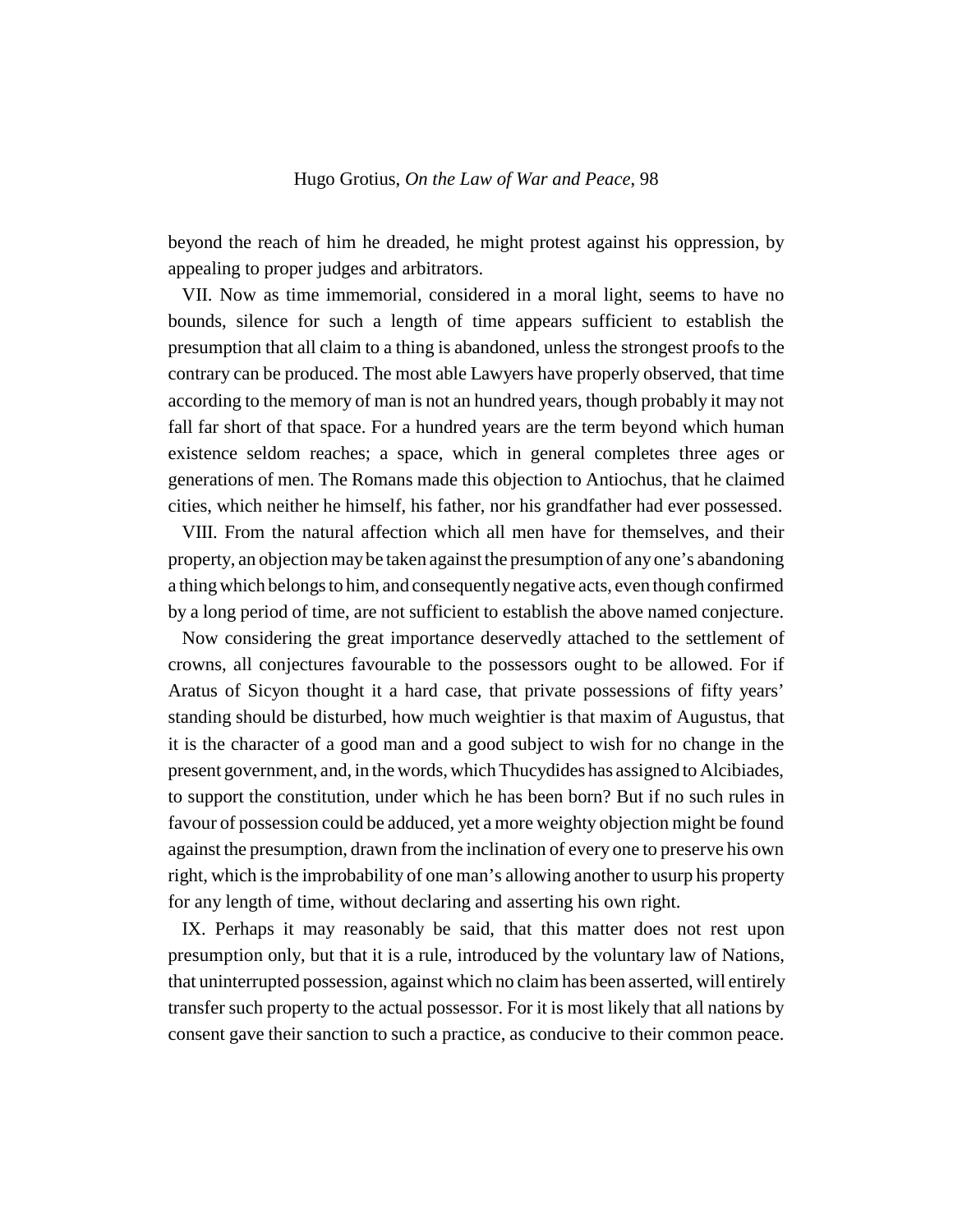The term uninterrupted possession therefore has been very properly used to signify, as Sulpitius says in Livy, "that which has been held by one uniform tenour of right, without intermission." Or as the same author, in another place, calls it, I perpetual possession, that has never been called in question." For a transitory possession creates no title, And it was this exception which the Numidians urged against the Carthaginians, alleging that as opportunity offered, sometimes the Kings of the Numidians had appropriated to themselves the disputed possessions, which had always remained in the hands of the stronger party.

X. But here another question, and that of considerable difficulty, arises, which is, to decide, whether, by this desertion, persons yet unborn may be deprived of their rights. If we maintain that they may not, the rule already established would be of no avail towards settling the tranquillity of kingdoms, and security of property. For in most things some thing is due to the interests of posterity. But if we affirm that they MAY, it then seems wonderful that silence should prejudice the rights of those, who were unable to speak, before they had any existence, and that the act of others should operate to their injury. To clear up this point, we must observe that no rights can belong to a person before he has any existence, as, in the language of the schools, there can be no accident without a substance. Wherefore if a Prince, from urgent motives of policy, and for the advantage of his own native dominions, and subjects, should decline to accept an additional sovereignty, or for the same reasons, should relinquish that, which he had al. ready accepted, he would not be charged with injuring his heirs and successors, then unborn, who could have no rights before they had a natural existence.

Now as a sovereign may expressly declare a change of his will respecting such dominions, so that change may. in certain cases, be implied without such declaration.

In consequence of such a change either expressed or implied, before the rights of heirs and successors can be supposed to have any existence, the possession may be considered as entirely abandoned. The case here has been considered according to the law of nature: for the civil law, among other fictions, introduced that of the law's personating those, who are not yet in being, and so preventing any occupancy from taking place to their prejudice; a regulation of the law established upon no slight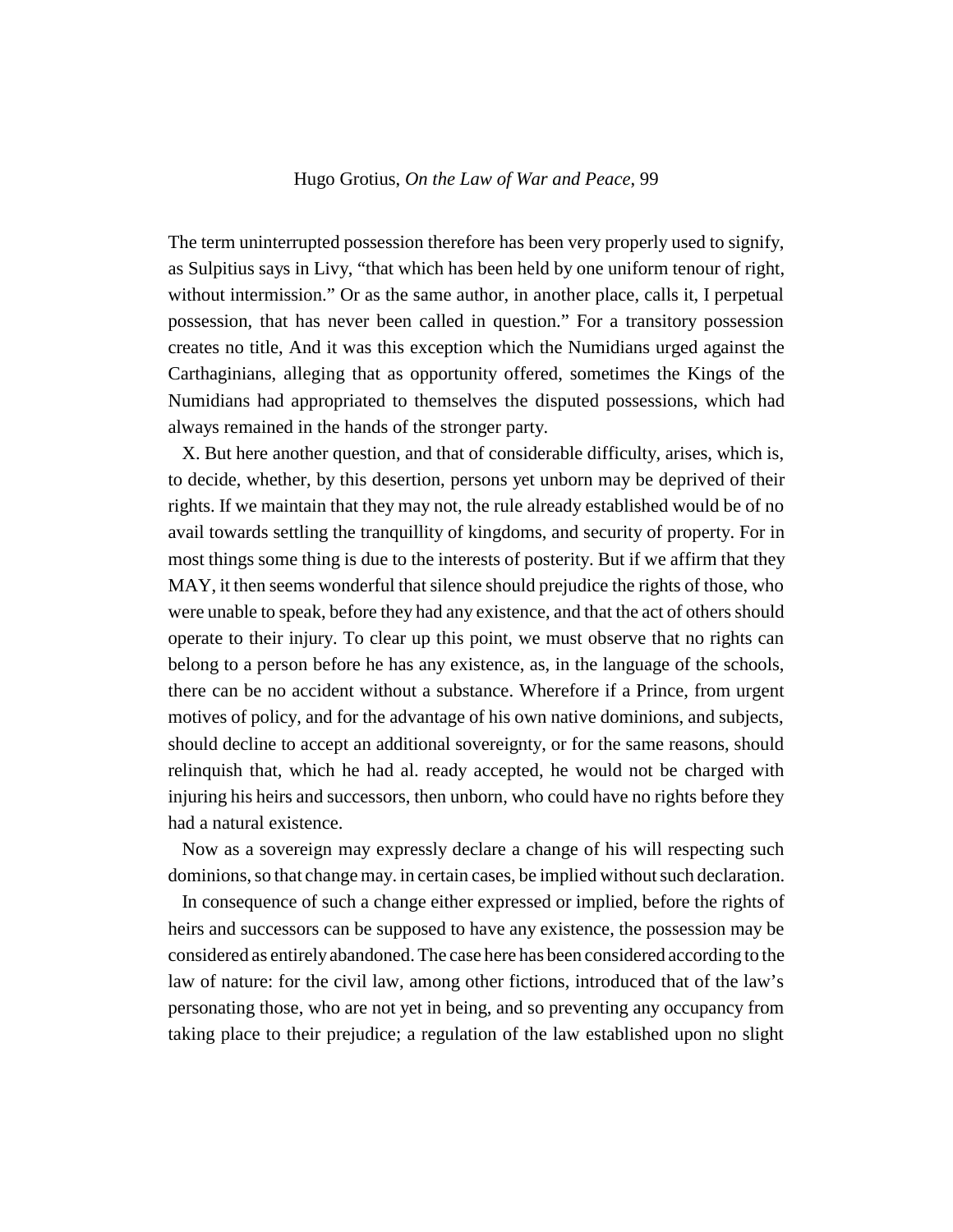grounds in order to preserve estates in families, although every means of perpetuating property to individuals, which prevents its transfer from hand to hand, may in some measure be detrimental to the public interest. From whence it is a received opinion, that length of time will give a property in those fees, which were originally conveyed, not by right of succession, but by virtue of primitive investiture. Covarruvias, a lawyer of great judgment, supports this opinion with the strongest arguments in favour of primogeniture, and applies it to estates left in trust. For nothing can prevent the civil law from instituting a right, which, though it cannot be lawfully alienated by the act of one party without consent of the other, yet, to avoid uncertainty in the tenure of present proprietors, may be lost by neglect of claim for a length of time. Still the parties thus deprived may maintain a personal action against those, or their heirs, through whose neglect their right has been forfeited.

XI. It is an inquiry of importance whether the law of usucaption and prescription, if it prevail in a prince's dominions, can be applied to the tenure of the crown, and all its prerogatives. Many legal writers, who have treated of the nature of sovereign power according to the principles of the Roman civil law, seem to affirm that it may be so applied. But this is an opinion to which we cannot accede in its full extent. For to make a law binding upon any one, it is requisite that the legislator should possess both power and will. A legislator is not bound by his law, as by the irrevocable and unchangeable controul of a superior. But occasions may arise that will demand an alteration or even a repeal of the law which he has made. Yet a legislator may be bound by his own law, not directly as a legislator, but as an individual forming part of the community: and that too according to natural equity, which requires that all the component parts should bear a reference to the whole. We find in holy writ, this rule observed by Saul in the beginning of his reign.

Now that rule does not take place here. For we are considering the lawgiver, not as a part but as the representative and sovereign of the whole community. Nor indeed can any such intention in the lawgiver be presumed to have existed. For legislators are not supposed to comprehend themselves within the rule of the law, except where the nature and subject of it are general, But sovereignty is not to be compared with other things; it so far surpasses them in the nobleness of its end, and the dignity of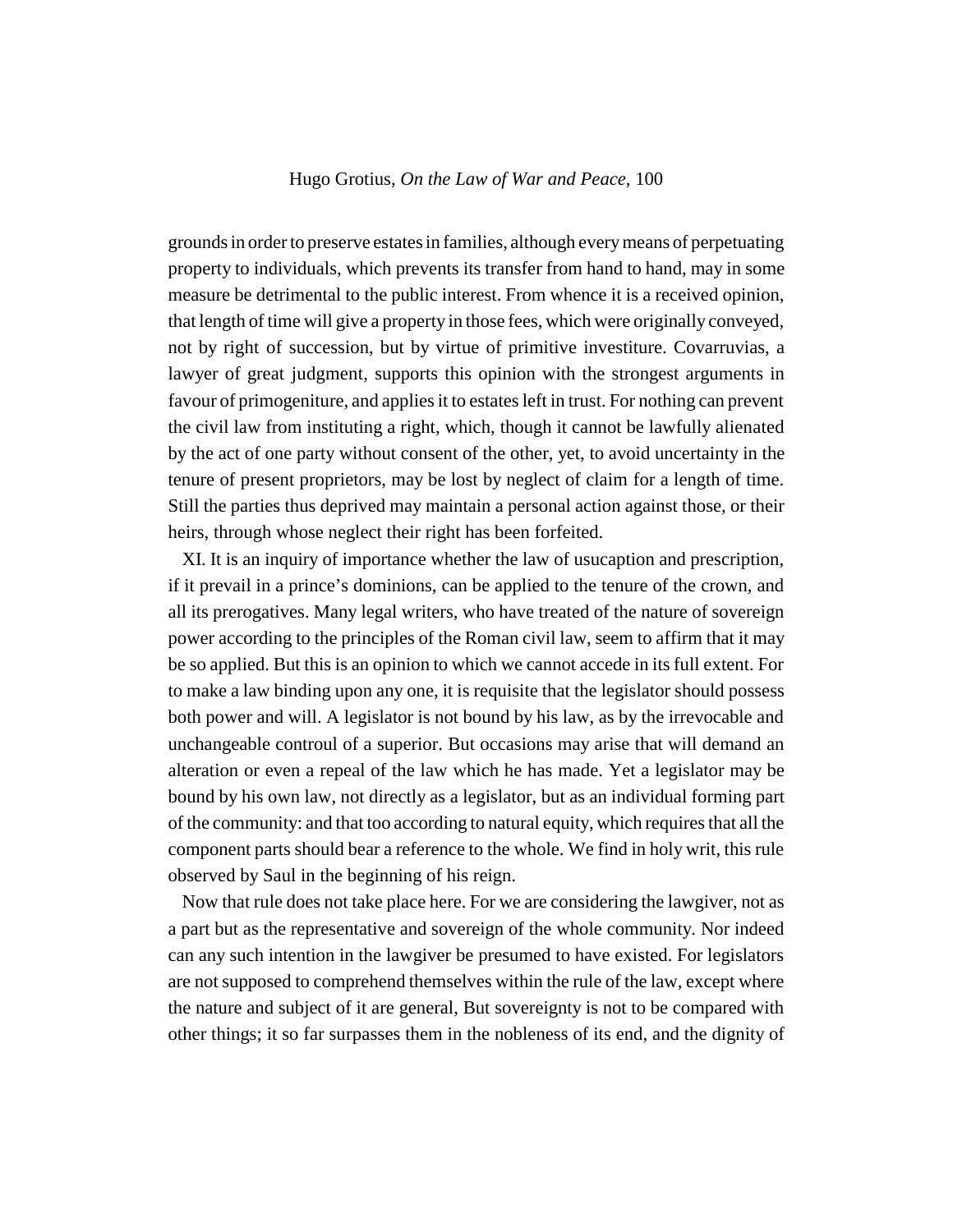its nature. Nor is any civil law to be found which either does, or designs to comprehend sovereign power within the rules of prescription.

[The translation proceeds from the fourth to the ninth chapter of the second book of the original. The intermediate chapters, being chiefly a repetition of the author's former arguments, respecting the rights of the seas and rivers, and other kinds of dominions; and that relating to the rights of persons, being so fully treated in the first volume of Judge Blackstone's *Commentaries*, it seemed unnecessary to give them in the present work. **Translator**]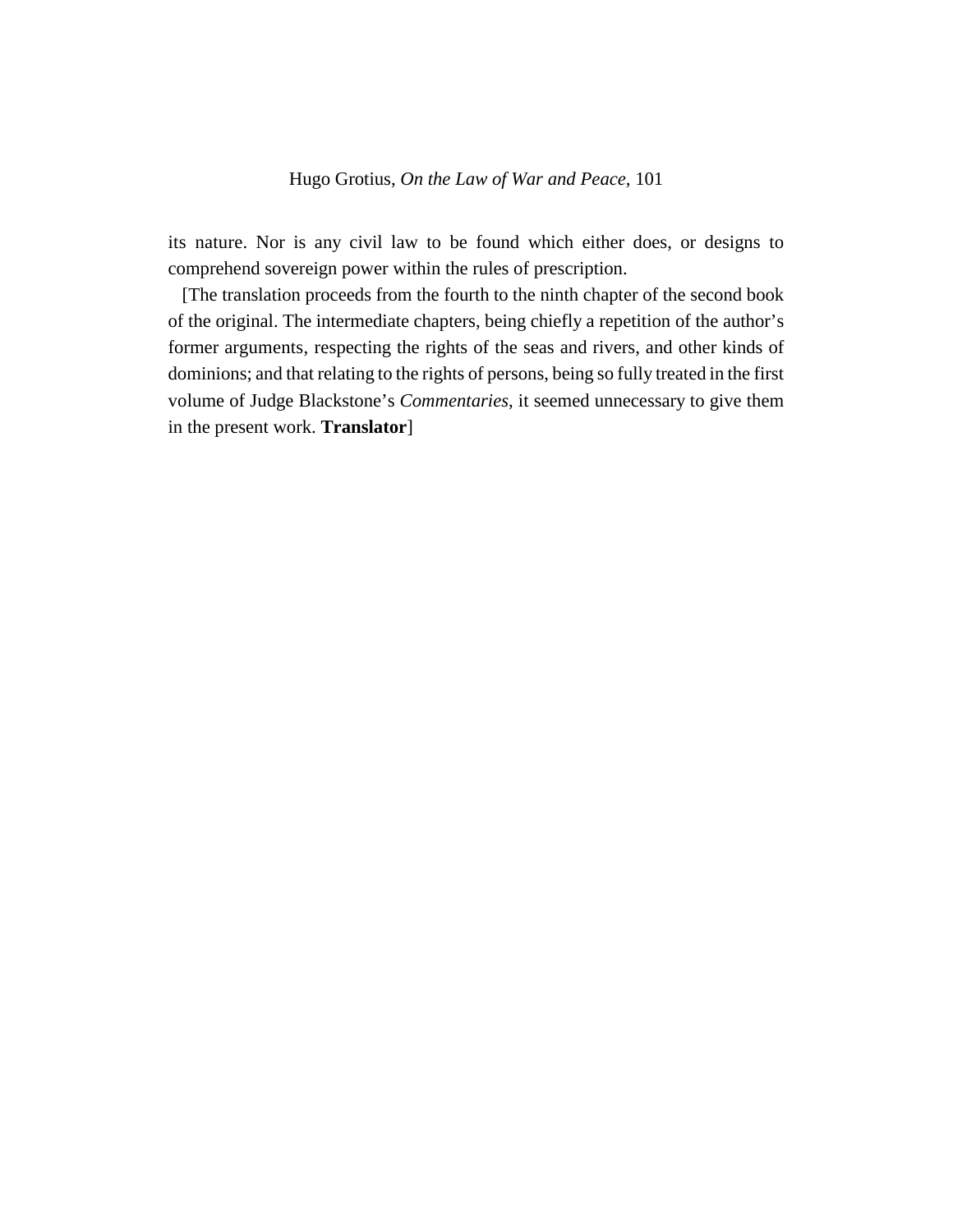# Chapter 9: In What Cases Jurisdiction and Property Cease.

I. and II. After the preceding inquiries into the manner in which private property as well as sovereign power may be acquired and transferred, the manner, in which they cease, naturally comes next under consideration. It has been shewn before that the right to property may be lost by neglect; for property can continue no longer than while the will of ownership continues. There is also another manner in which property may cease to exist, without any express or implied alienation: and that is where the family either of a sovereign, or an owner, becomes extinct, a contingency for which provision must be made somewhat similar to a succession to the property of one who dies intestate. Wherefore if any one die, without any declaration of his will, and have no relations by blood, all the right, which he had, becomes extinct, and reverts, if a sovereign, to the hands of the nation, except where express provisions of law have been made to the contrary.

III. The same mode of reasoning applies to a nation. Isocrates, and after him the Emperor Julian, has said that states are immortal, or may be so. For a people is one of that kind of bodies which are formed of distinct parts, following each other in regular succession, and supplying the place of the deceased. This body goes under one name, forming, as Plutarch says, one constitution; or, in the language of Paulus the Lawyer, one spirit. Now the spirit or constitution in a people is the full and perfect harmony of civil life, from which emanates the sovereign power, the very soul of all government, and, as Seneca says, the vital breath which so many thousands draw.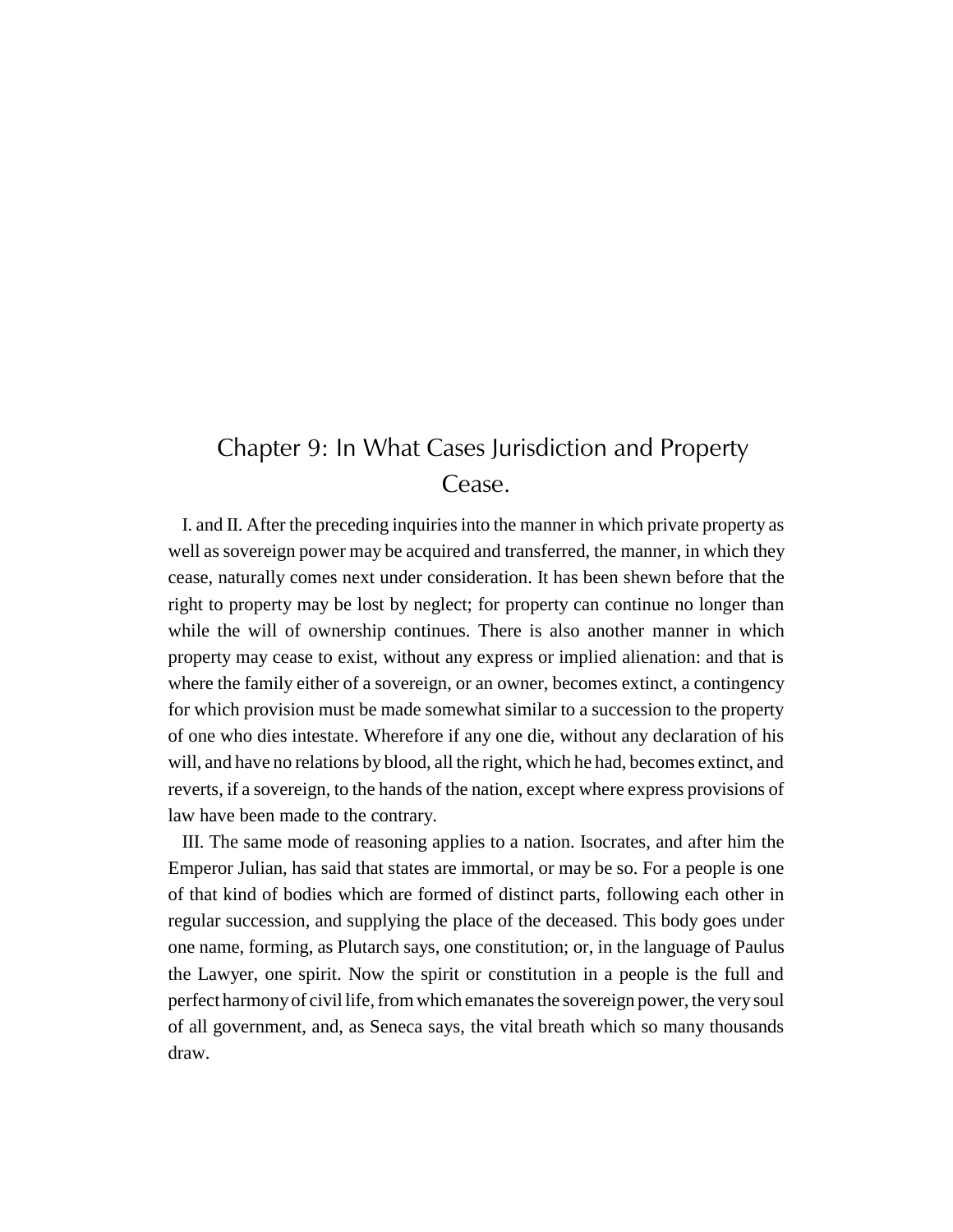These artificial bodies bear a close resemblance to the natural body, which, notwithstanding the alteration of its component particles, loses not its identity, so long as the general form remains. And therefore in the passage of Seneca, where he says, that no one is the same in his old age that he was in his youth, he means only as to natural substance. In the same manner Heraclitus, as cited by Plato in Cratylus, and Seneca in the place already quoted, has said, that we cannot descend twice into the same river. But Seneca afterwards corrects himself, adding, that the river retains its name, though the watery particles of which it is composed are perpetually changing. So Aristotle, too, in comparing nations to rivers, has said that the rivers are always called by the same name, though their several parts are fluctuating every moment. Nor is it the name alone which continues, but that principle also which Conon calls the constitutional system of the body, and Philo the spirit, that holds it together. So that a people, as Alphenus and Plutarch, in speaking of the late, but unerring approach of divine vengeance, maintain, though not one of its members of a former period be now living, is the same at present that it was a hundred years ago, as long as the spirit, which first framed and afterwards kept the body together, preserves its identity.

Hence has originated the custom, in addressing a people, of ascribing to them, who are now living, what happened to the same people many ages before; as may be seen both in profane historians, and in the books of holy writ. So in Tacitus, Antony the First serving under Vespasian, reminds the soldiers of the third legion of what they had done in former times, how under Mark Antony they had beaten the Parthians, and under Corbulo the Armenians. There was more of prejudice, therefore, than truth in the reproach, which Piso cast upon the Athenians of his own time, refusing to consider them as Athenians since they had become extinct by so many disasters, and were nothing more than a base mixture of all nations of the earth. We say there was more of prejudice than truth in this reproach. For though such a mixture might diminish the dignity, it could not destroy the existence of a people. Nor was he himself ignorant of this. For he reproaches the Athenians of his own day with their feeble efforts in former times against Philip of Macedon, and their ingratitude to their best friends. Now as a change of its component parts cannot destroy the identity of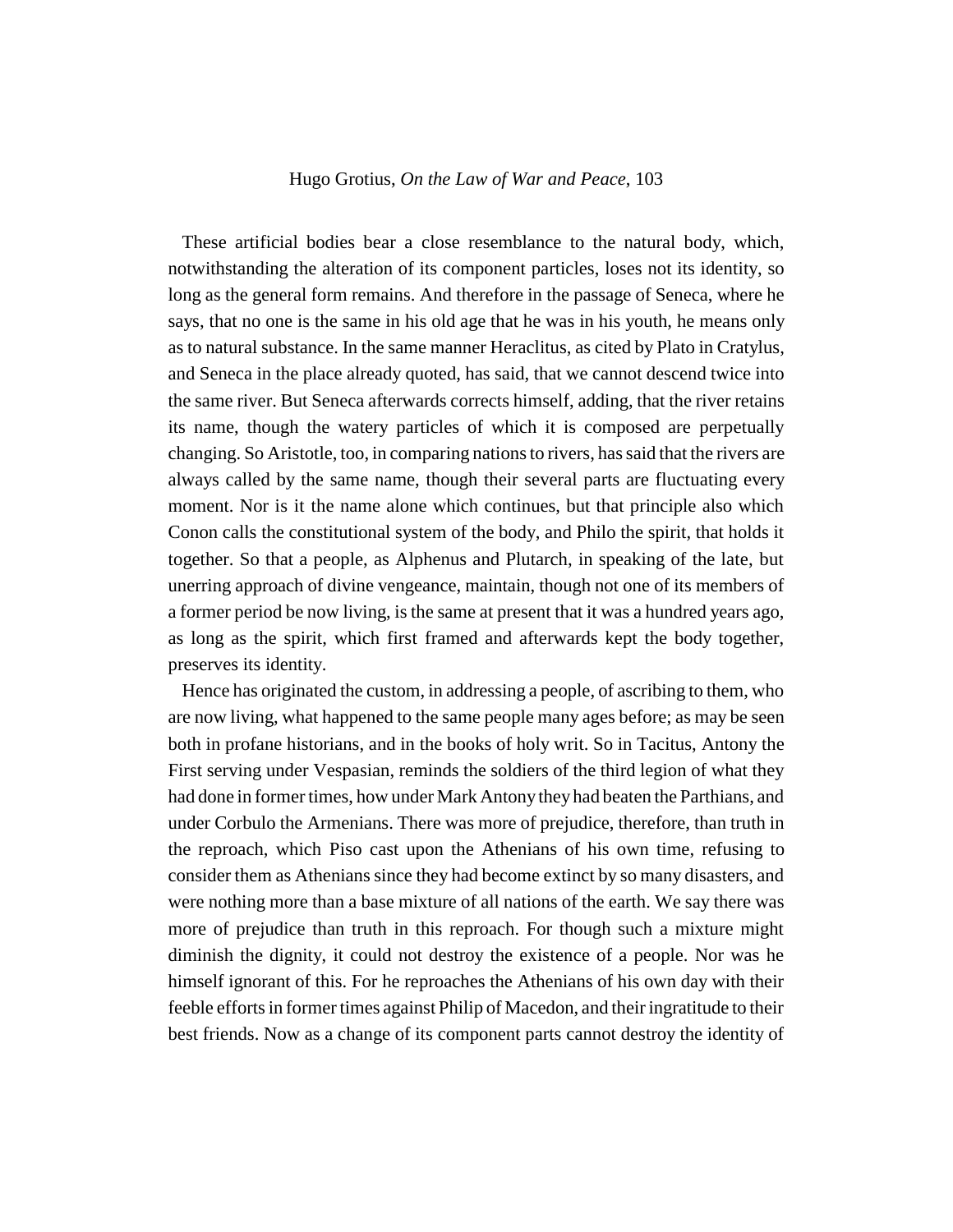a people, not even for a thousand years or more; so neither can it be denied that a people may lose its existence in two ways; either by the extinction of all its members, or by the extinction of its form and spirit.

IV. A body is said to die, when its essential parts, and necessary form of subsistence are destroyed. To the former case may be referred the instance of nations swallowed up by the sea, as Plato relates, and others whom Tertullian mentions: or if a people should be destroyed by an earthquake, of which there are many instances in history, or should destroy themselves, as the Sidonians and Saguntines did. We are informed by Pliny, that in ancient Latium, fifty-three nations were destroyed without a single trace of them remaining.

But what, it may be said will be the case, if out of such a nation so few remain that they cannot form a people? They will then retain that property, which they had before as private persons, but not in a public capacity. The same is the case with every community.

V. A people loses its form, by losing all or some of those rights, which it had in common; and this happens, either when every individual is reduced to slavery, as the Mycenaeans, who were sold by the Argives; the Olynthians by Philip, the Thebans by Alexander, and the Brutians, made public slaves by the Romans: Or when, though they retain their personal liberty, they are deprived of the rights of sovereignty. Thus Livy informs us respecting Capua, that the Romans determined, though it might be inhabited as a city, that there should be no municipal body, no senate, no public council, no magistrates, but that deprived of political deliberation, and sovereign authority, the inhabitants should be considered as a multitude; subject to the jurisdiction of a Praefect sent from Rome. Therefore Cicero, in his first speech against Rullus, says that there was no image of a republic left at Capua. The same may be said of nations reduced to the form of Provinces, and of those subjugated by another power; as Byzantium was to Perinthus, by the Emperor Severus, and Antioch to Laodicea, by Theodosius.

VI. But if a nation should emigrate, either spontaneously, on account of scarcity or any other calamity, or if by compulsion, which was the case with the people of Carthage in the third Punic war, while she retains her form, she does not cease to be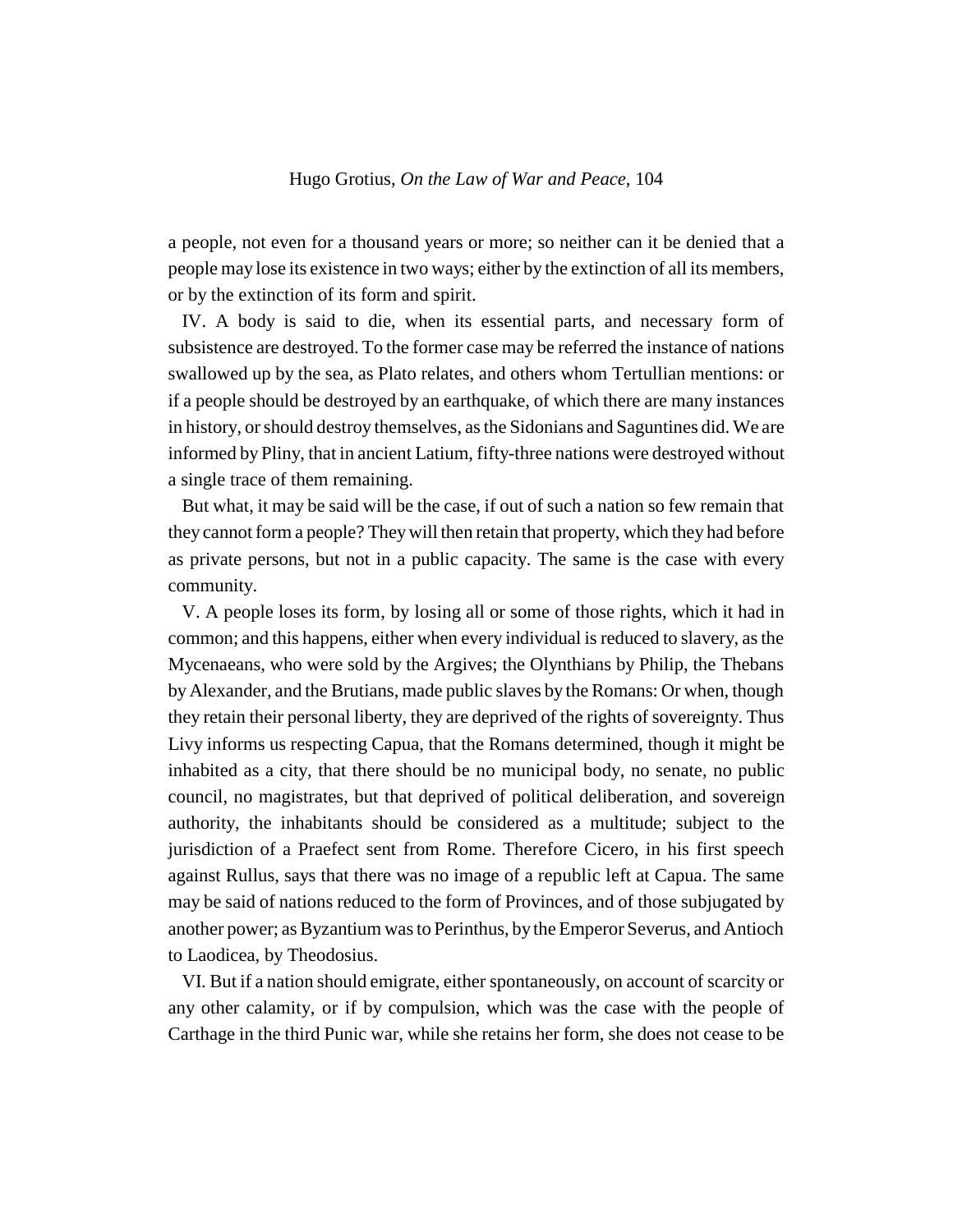a people; and still less so, if only the walls of her cities be destroyed, and therefore when the Lacedaemonians refused to admit the Messenians to swear to the peace of Greece, because the walls of their city were destroyed, it was carried against them in the General Assembly of the Allies.

Nor does it make any difference in the argument, whatever the form of government may be, whether regal, aristocratical, or democratical. The Roman people for instance was the same, whether under kings, consuls, or emperors. Even indeed under the most absolute form, the people is the same that it was in its independent state, while the king governs it as head of that people, and not of any other. For the sovereignty which resides in the king as the head, resides in the people likewise as the body of which he is the head; and therefore in an elective government, if the king or the royal family should become extinct, the rights of sovereignty, as it has been already shewn, would revert to the people.

Nor is this argument overthrown by the objection drawn from Aristotle, who says that, if the form of government is changed, the state no longer continues to be the same, as the harmony of a piece of music is entirely changed by a transition from the Doric to the Phrygian measure.

Now it is to be observed, that an artificial system may possess many different forms, as in an army under one supreme commander there are many subordinate parts, and inferior powers, while in the operations of the field it appears but as one body. In the same manner, the union of the legislative and executive powers in a state gives it the appearance of one form, while the distinction between subject and sovereign, and their still mutual relation give it another. The executive power is the politician's concern; the judicial, the lawyer's. Nor did this escape the notice of Aristotle. For he says it belongs to a science different from that of politics to determine whether, tinder a chancre in the form of government, the debts contracted under the old system ought to be discharged by the members of the new. He does this, to avoid the fault which he blames in many other writers, of making digressions from one subject to another.

It is evident that a state, which from a commonwealth has become a regal government, is answerable for the debts incurred before that change. For it is the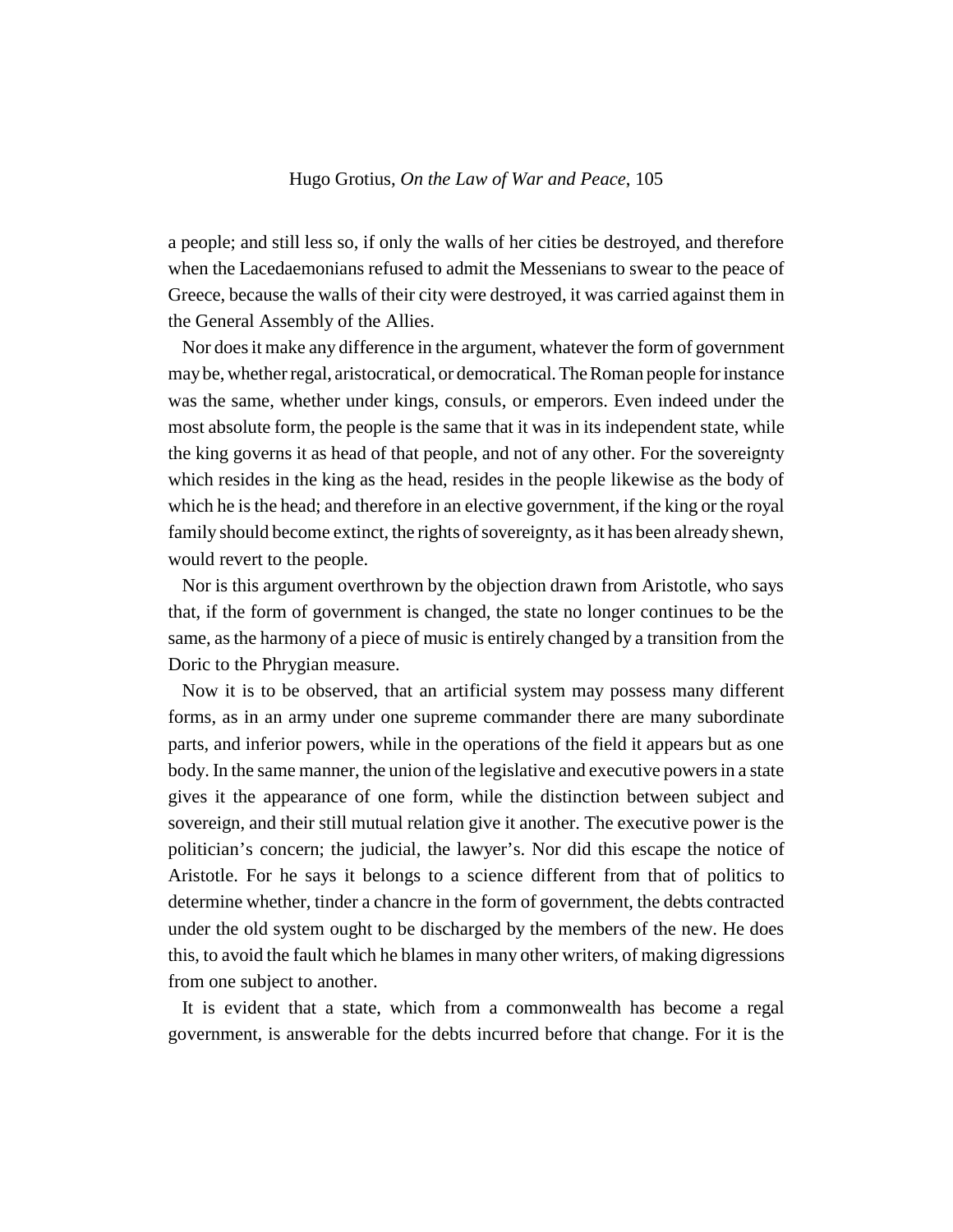same people, possessing all the same rights, and powers, which are now exercised in a different manner, being no longer vested in the body, but in the head. This furnishes a ready answer to a question some times asked, which is, what place in general assemblies of different states, ought to be assigned to a sovereign, to whom the people of a commonwealth have transferred all their power? Undoubtedly the same place which that people or their representatives had occupied before in such councils. Thus in the Amphictyonic council, Philip of Macedon succeeded to the place of the Phocensians. So, on the other hand, the people of a commonwealth occupy the place assigned to sovereigns.

[Section VII of the original is omitted in the translation. **Translator**]

VIII. Whenever two nations become united, their rights, as distinct states, will not be lost, but will be communicated to each other. Thus the rights of the Albans in the first place, and afterwards those of the Sabines, as we are informed by Livy, were transferred to the Romans, and they became one government. The same reasoning holds good respecting states, which are joined, not by a federal union, but by having one sovereign for their head.

IX. On the other hand, it may happen that a nation, originally forming but one state, may be divided, either by mutual consent, or by the fate of war; as the body of the Persian Empire was divided among the successors of Alexander. When this is the case, many sovereign powers arise in the place of one, each enjoying its independent rights, whatever belonged to the original state, in common, must either continue to be governed as a common concern, or be divided in equitable proportions.

To this head may be referred the voluntary separation, which takes place when a nation sends out colonies. For thus a new people as it were is formed, enjoying their own rights; and as Thucydides says, sent out not upon terms of slavery, but equality, yet still owing respect and obedience to their mother-country. The same writer, speaking of the second colony sent by the Corinthians to Epidamnus, says, "they gave public notice that such as were willing to go should enjoy equal privileges with those that staid at home."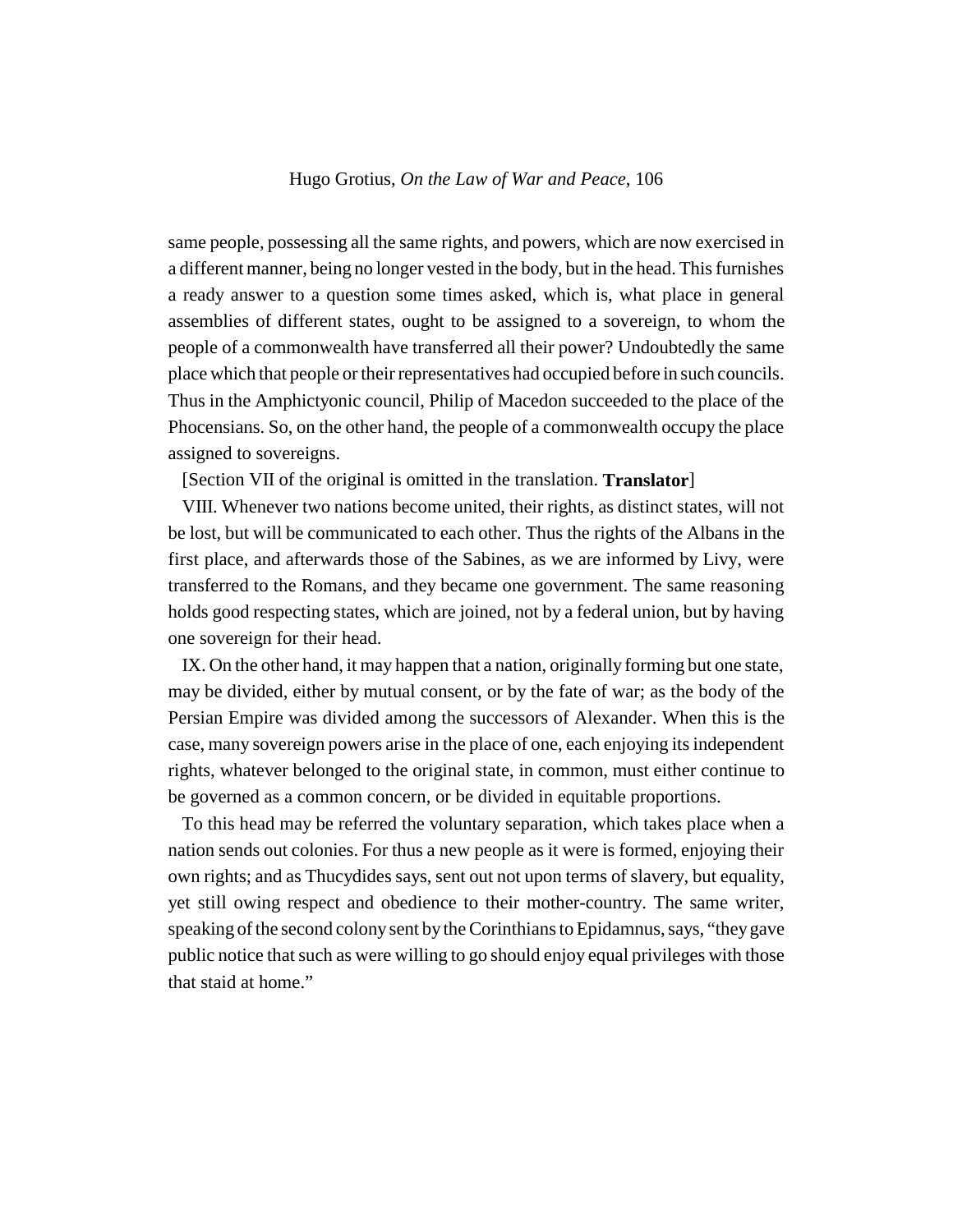### Chapter 10: The Obligation Arising From Property.

I. Having explained in the preceding part the nature and rights of property, it remains for us to consider the obligation which we incur from thence.

Now this obligation proceeds from things either in existence, or not in existence, comprehending, under the name of things, the right also over persons, as far as is beneficial to us. The obligation, arising from things in existence, binds the person, who has our property in his power, to do all he can to put us again into possession of it. We have said to do all he can: for no one is bound to an impossibility, nor to procure the restoration of a thing at his own expence. But he is obliged to make every discovery which may enable another to recover his own property. For as in a community of things, it was necessary that a certain equality should be preserved, to prevent one man from having an undue share of the common stock; so upon the introduction of property, it became, as it were, a kind of established rule of society among the owners, that the person, who had in his possession. anything belonging to another should restore it to the lawful proprietor. For if the right of property extended no farther than barely to enable the owner to make a demand of restitution without enforcing it by legal process, it would rest upon a very weak foundation, and scarce be worth the holding. Nor does it make any difference, whether a person has fairly or fraudulently obtained possession of a thing not belonging to him. For he is equally bound to restore it, both by the positive obligations of law, and by the principles of natural justice. The Lacedaemonians had nominally cleared themselves of the crime, by condemning Phaebidas, who, in violation of their treaty with the Thebans, had seized upon the citadel of Cadmea, but in reality they were guilty of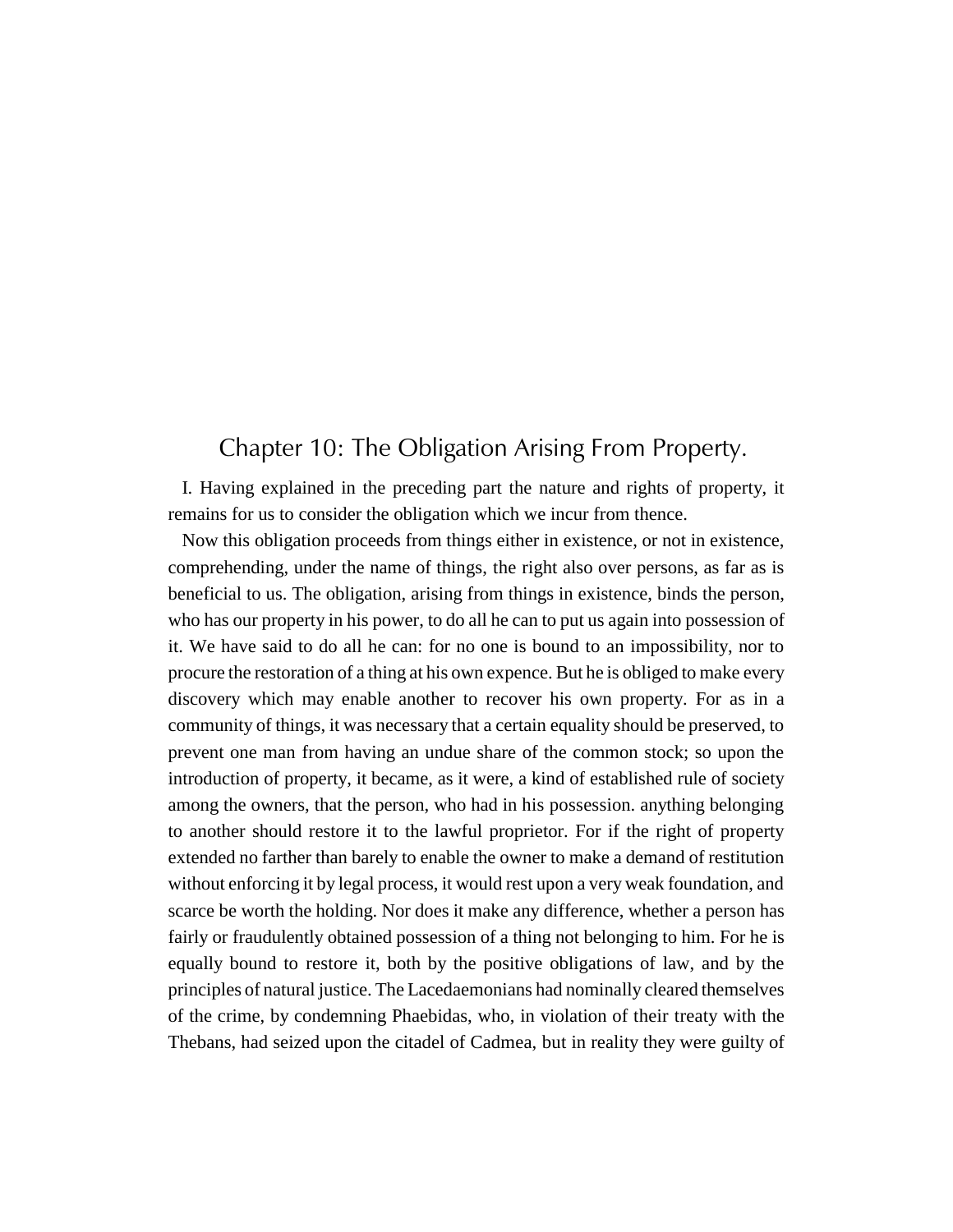injustice, by retaining the possession. And Xenophon has remarked that, such a singular act of injustice was punished by the signal providence of God, For the same reason Marcus Crassus, and Quintus Hortensius, are blamed for having retained part of an inheritance left them by a will, the making of which had been procured upon false pretences, but in the management of which they had no share. Cicero blames them, because it is understood to be settled by general agreement, that all men are to restore what they are possessed of, if another is proved to be the rightful owner. A principle by which property is firmly secured, and upon which all special contracts are founded, and any exceptions to this rule, contained in them, must be expressly named as such. This throws light upon the passage of Tryphoninus. "If a robber, *says he*, has spoiled me of my goods, which he has deposited with Seius, who knows nothing of the fact; the question is, whether he ought to restore them to the robber or to me. If we consider him as giving and receiving on his own account, good faith requires that the deposit should be restored to him who gave it, If we consider the equity of the whole case, including all the persons concerned in the transaction, the goods should be restored to me, as the person unjustly deprived of them." And he properly adds, "I prove it to be strict justice to assign to every one his due, without infringing on the more just claims of another." Now it has be n shewn that the justest title on which any one can claim, is that which is coaeval with the property itself. From whence the principle laid down by Tryphoninus, that if any one unknowingly received goods as a deposit, and afterwards discovers them to be his own, he is not bound to restore them. And the question, which the same author puts a little before respecting goods deposited by one, whose property had been confiscated, is better settled by this principle, than by what he says elsewhere on the utility of punishment. For as to the nature of property, it makes no difference, whether it arises from the law of nations, or from the civil law; as it always carries with it peculiar qualities, among which may be reckoned the obligation, under which every possessor lies to restore a thing to its rightful owner. And hence it is said by Martian, that according to the law of nations, restitution may be demanded, of those, who have no legal title to the possession. From the same origin springs the maxim of Ulpian, that whoever has found a thing belonging to another, is bound to restore it, even without claiming or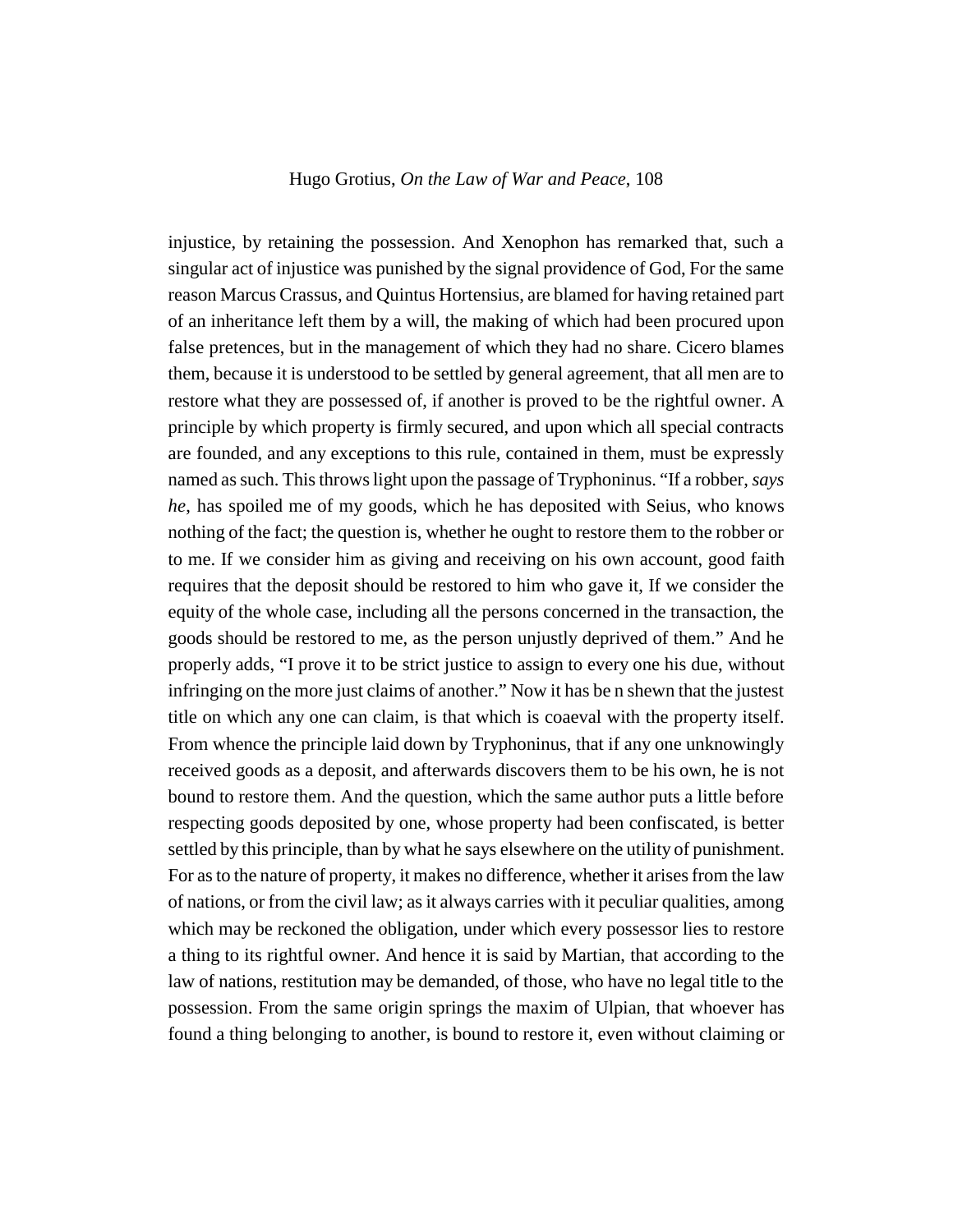receiving a reward for finding it. The profits also are to be restored, with a deduction only of reasonable charges.

II. Respecting things, non-existent, or whose identity cannot be ascertained, is a principle generally received among mankind, that the person, who has become richer by that property, of which the rightful owner has been dispossessed, is bound to make him reparation in proportion to the benefit, which he has derived from his property. For the true proprietor may be justly said to have lost, what he has gained. Now the very introduction of property was intended to preserve that equality, which assigns to every one his own.

Cicero has said, that it is contrary to natural justice, for one man to improve his own advantage at the expence of another, and in another place, that nature does not allow us to increase our resources, riches, and power, from the spoils of others. There is so much of equity in this saying, that many legal writers have made it the basis of their definitions, to supply the deficiency of the strict letter of the law, always appealing to equity as the most sure and clear rule of action.

If any one employ a slave, as his factor, to trade for him, he is bound by the acts of that factor, unless he has previously given notice that he is not to be trusted. But even if such notice has been given, where the factor has a property in the concern, or the master a profit, the notice shall be deemed a fraud. For, says Proculus, whoever makes an advantage from the loss of another is guilty of a fraud; a term implying every thing repugnant to natural justice and equity. He, who, at the instance of a mother, has put in bail for her son's advocate, has no action on the case against the advocate for what is called an assumpsit or undertaking. For it was not strictly his business, which the advocate managed; the bail was put in at the instance of the mother. Yet according to the opinion of Papinian, an action on the case for the assumpsit, or undertaking will lie against the advocate, because it is with the bailor's money that he is discharged from the risque of the costs.

So a wife who has given to her husband money, which she may by law demand again, has a personal action of recovery against him, or an indirect action upon any thing purchased with the money. Because, as Ulpian says, it cannot be denied, that the husband has been made richer by it, and the question is, whether what he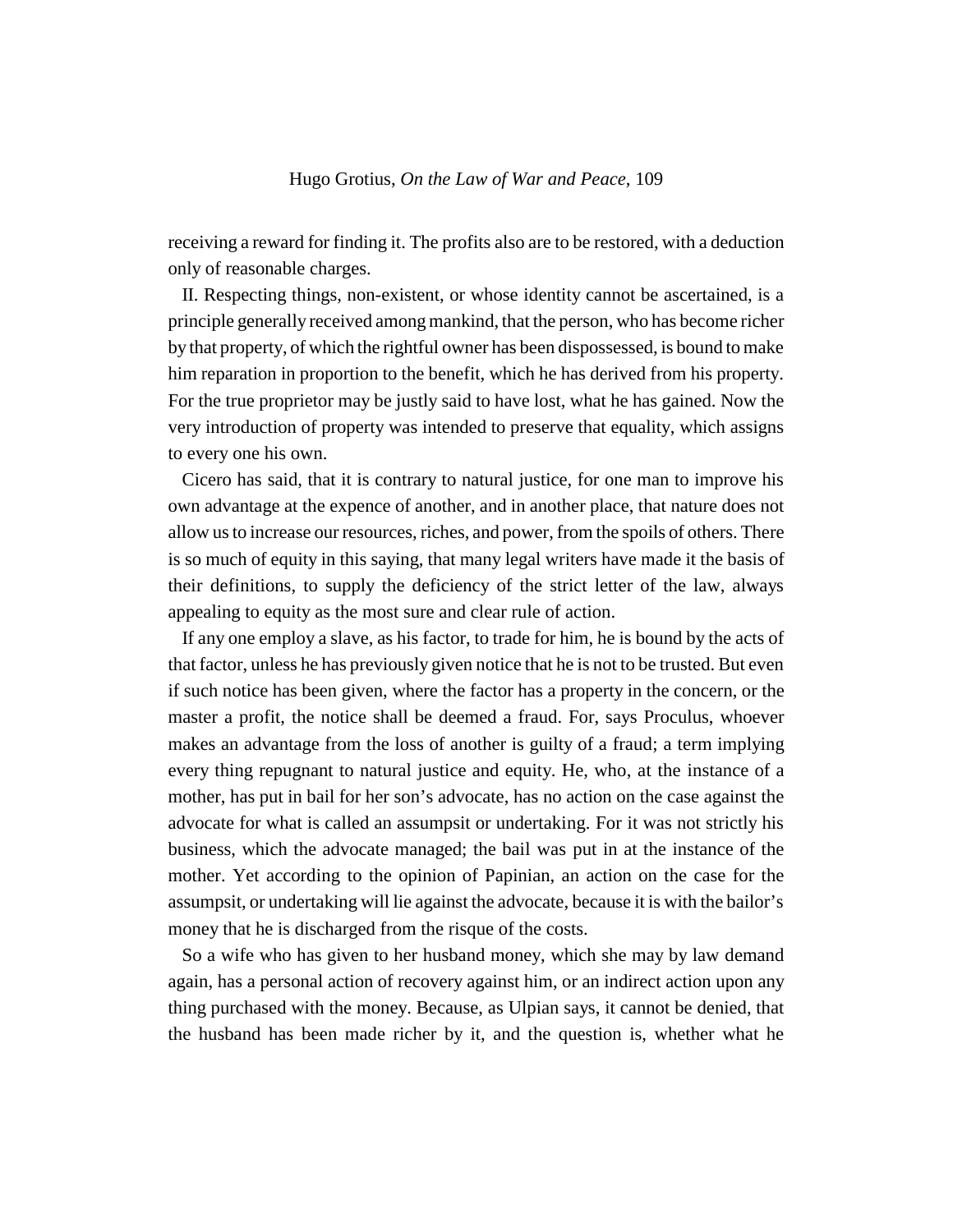possesses belongs to his wife?

If I have been robbed by my slave, and any one has spent the money under the supposition that it was the slave's own property, an action may be maintained against that person, as being unjustly in possession of my property. According to the Roman laws, minors are not answerable for money borrowed. Yet if a minor has become richer by the loan, an indirect action will lie against him, or, if anything, belonging to another, has been pawned and sold by a creditor, the debtor should be released from the debt in proportion to what the creditor has received. Because, says Tryphoninus, what. ever the obligation may be, since the money raised accrued from the debt, it is more reasonable that it should redound to the benefit of the debtor than the creditor. But the debtor is bound to indemnify the purchaser, for it would not be reasonable that he should derive gain from another's loss. Now if a creditor, holding an estate in pledge for his money, has received from it rents and profits amounting to more than his real debt; all above that shall be considered as a discharge of so much of the principal.

But to proceed with other cases. If you have treated with my debtor, not supposing him to be indebted to me, but to another person, and have borrowed my money of him, you are obliged to pay me; not because I have lent you money; for that could only be done by mutual consent; but because it is reasonable and just, that my money, which has come into your possession, should be restored to me.

The later writers on the law have adduced this kind of reasoning in support of similar cases. Thus, for instance, if the goods of any one, who has been cast through default, have been sold, if he can make any good exception to the decision, he shall be entitled to the money arising from such sale. Again, when any one has lent money to a father for the maintenance of his son; if the father should become insolvent, he may bring an action against the son, provided the son is possessed of any thing through his mother.

These two rules being perfectly understood, there will be no difficulty in answering the questions often proposed by Lawyers and Theologians on such subjects.

III. In the first place it appears, that a person who has obtained possession of goods by fair means, is not bound to restitution, if those goods have perished, because they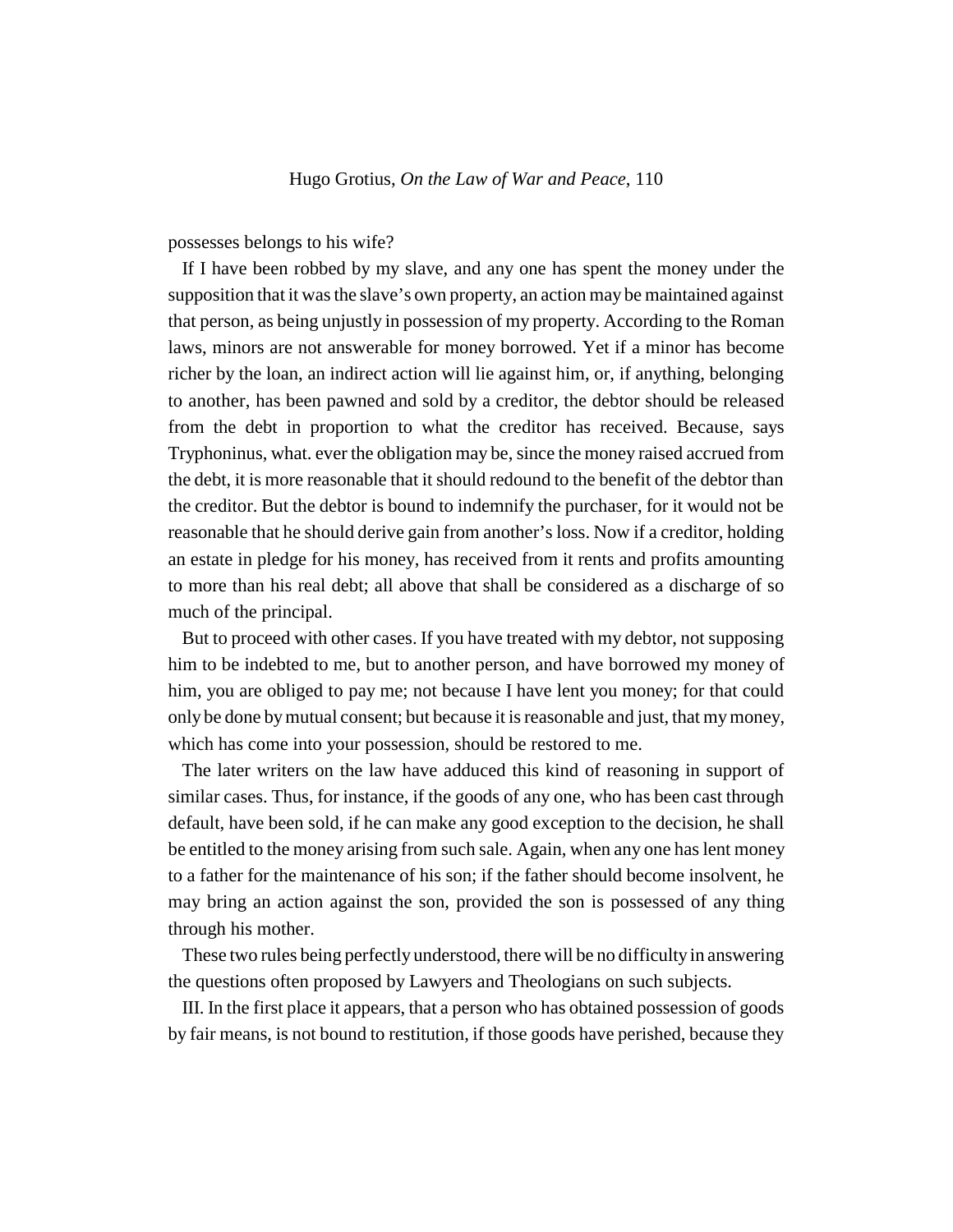are no longer in his possession, nor has he derived any advantage from them. The case of unlawful possession which is left to the punishment of the law is entirely out of the question.

IV. In the next place a bona-fide possessor of a thing is bound to a restitution of the fruits or profits thereof remaining in his hand. The fruits or produce of the thing itself are here meant. For the benefit derived from a thing owing to the industry bestowed upon it by the occupier thereof, cannot belong to the thing itself, though originally proceeding from it. The reason of this obligation arises from the institution of property. For the true proprietor of a possession is naturally proprietor of the fruits or produce of the same.

V. Such possessor in the third place is bound to make restitution of the thing, or reparation for the consumption of it occasioned by his possession. For he is conceived to have been made the richer thereby. Thus Caligula is praised for having, in the beginning of his reign, restored to different Princes along with their crowns, the intermediate revenues of their kingdoms.

VI. In the fourth place, an occupier of lands, for instance, is not bound to make a compensation for the produce thereof which he has not reaped, For if dispossessed, he has neither the thing itself, nor any thing in the place of it.

VII. In the fifth place, a possessor who has granted to a third person a thing of which a gift had been made to himself, is not bound to make a recompence to the original giver, unless he received it under stipulation, that if he granted it to a third person, and thereby spared his own property, he should make a return proportionable to such gain.

VIII. Sixthly, if any one has sold a thing which he has bought, he is not bound to restitution of more than the surplus arising from the sale. But if he had received it under stipulation to sell, he is bound to make restitution of the whole price, unless, in transacting the sale he has incurred an expence, amounting to the whole price, which he would not otherwise have done.

IX. Seventhly, a bona-fide purchaser of what belongs to another is obliged to make restitution to the real owner, nor can the price he paid be recovered. To this however there seems to be one exception, which is, where the owner could not have recovered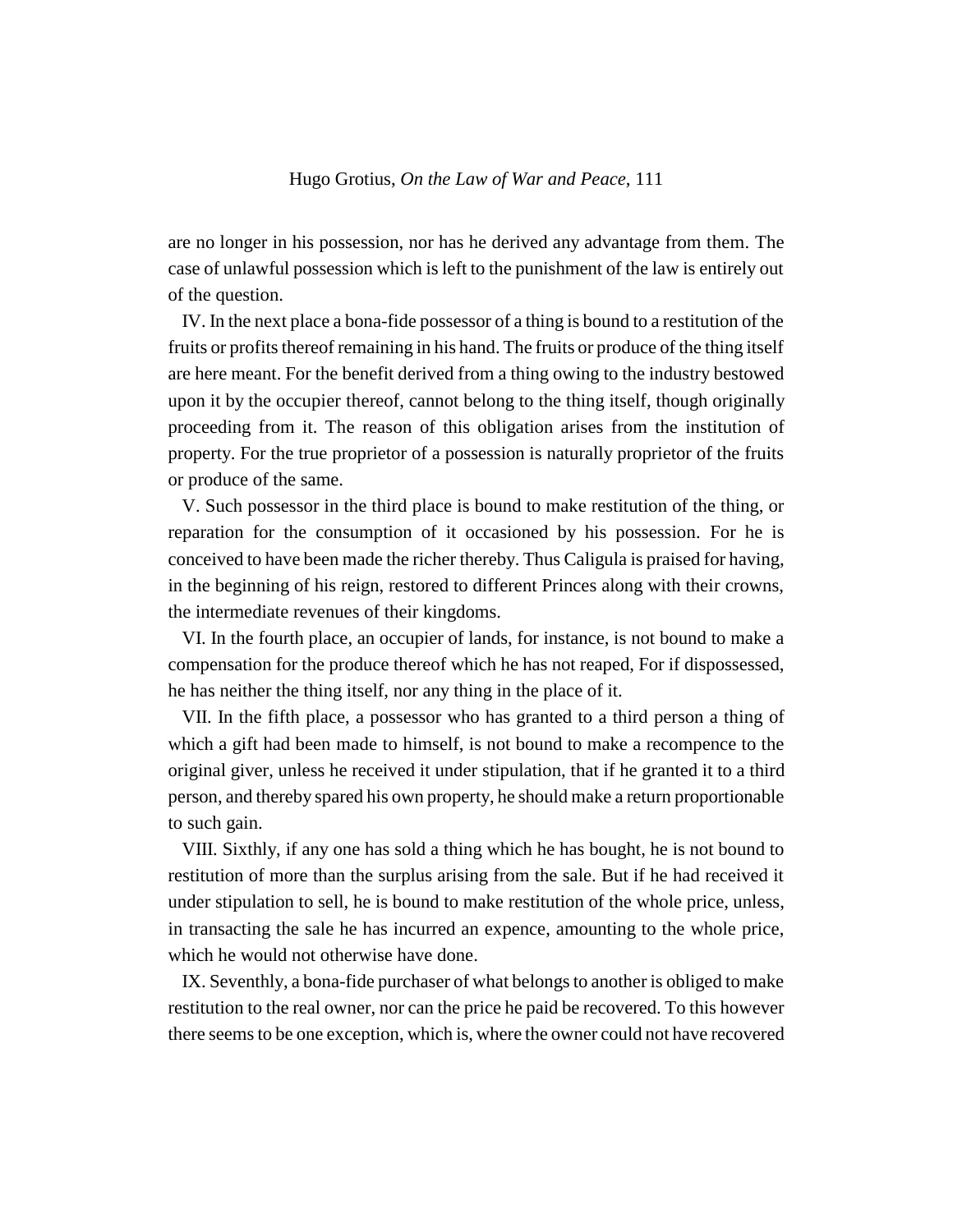possession without some expence; so for instance, if his property were in the hands of pirates. For then a deduction may be made of as much as the owner would willingly have spent in the recovery. Because the actual possession, especially of a thing difficult to be recovered, may be ascertained, and the owner deemed so much the richer by such recovery. And therefore, though in the ordinary course of law, the purchase of what belongs to one's self can never constitute a bargain, yet Paulus the Lawyer says, that it may do so, if it has been originally agreed that we are to pay for the re-possession of what another has belonging to us in his hands.

Nor is it in the least material, whether a thing has been bought with an intention of restoring it to the owner; in which case, some say, that an action for costs may be maintained, whilst others deny it, For an action on the case, to recover a compensation for business done arises from the artificial rules of civil law and not solely from the simple dictates of natural justice; which are here the principal subject of inquiry.

Not unlike to this is what Ulpian has written on funeral expences, in which he says, that a compassionate judge will not rigidly regard the bare labour that has been given, but allowing some relaxation in favour of equity, will shew indulgence to the feelings of human nature.

The same writer, in another place has said, that if any one has transacted my business, not out of regard to me, but for his own interest, and has incurred expence on my account, he may bring an action on the case, not for what he has given, but for what I have gained by his labour and expence.

In the same manner, owners, by throwing whose goods overboard a ship has been lightened, may recover a compensation from others whose goods were by that means saved. Because those persons are considered so much the richer by the preservation of what would otherwise have been lost.

X. Eighthly, the person that has bought a thing of one, who is not the owner, cannot return it to that seller; because from the time that the thing came into his possession, he incurred an obligation to restore it to the lawful owner.

XI. Again, if any one is in possession of a thing, whose real owner is unknown, be is not naturally, and necessarily bound to give it to the poor; although this may be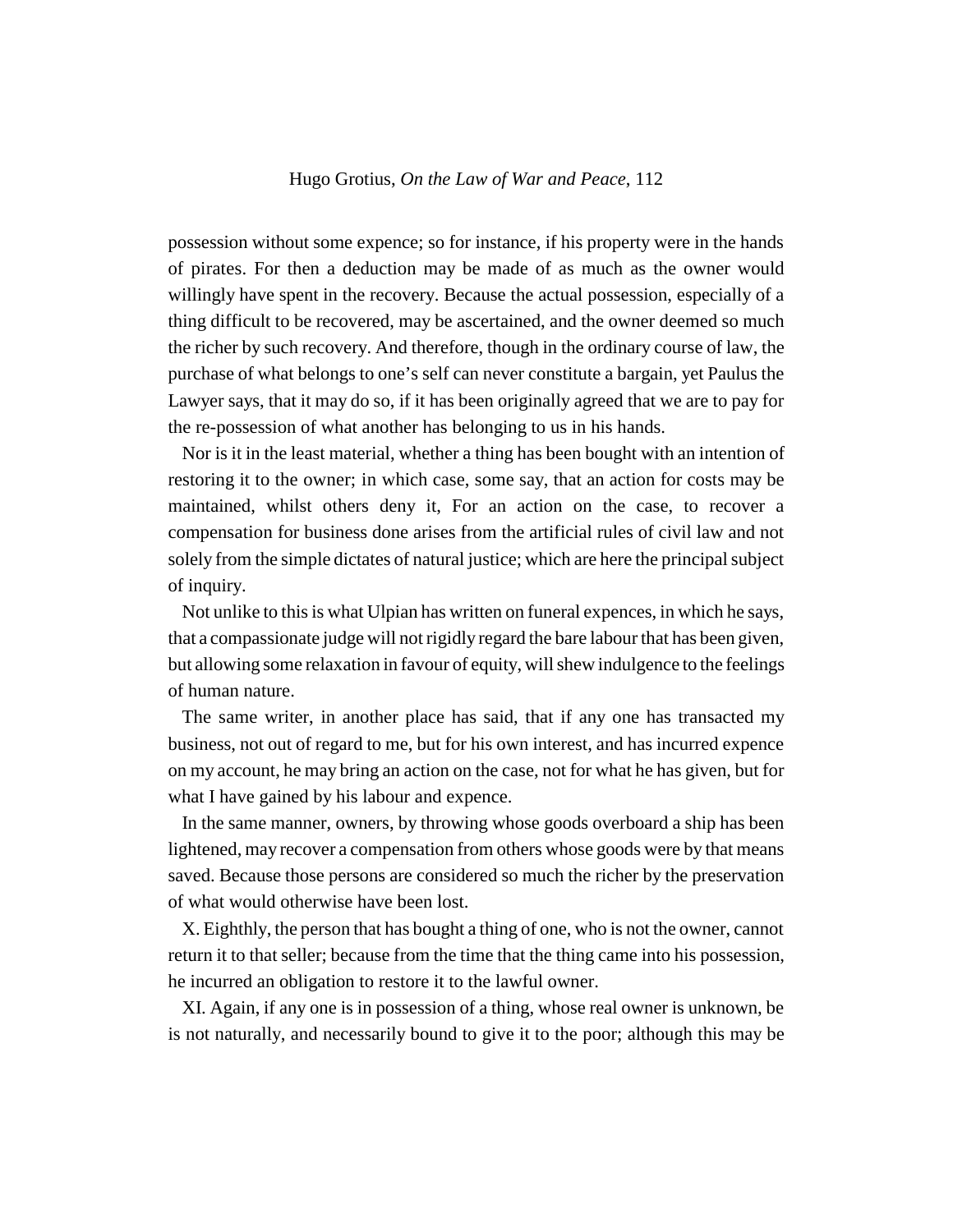considered as an act of piety, a custom very properly established in some places. The reason of which is founded on the introduction of property. For, in consequence of that, no one except the real owner, can claim a right to any thing. To the person therefore, who cannot discover such an owner, it is the same as if there really were none.

XII. Lastly, a person is not obliged by the law of nature to restore money, which has been received upon a dishonest account, or for the performance of a legal act, to which that person was of himself bound. However it is not without reason that some laws have required restitution in such cases. The reason of this is, because no one is bound to part with any thing unless it belongs to another. But here the property is voluntarily transferred by the first owner.

The case will be altered, if there be any thing iniquitous in the manner of acquiring the thing; as if, for instance, it be gained by extortion. This gives rise to the obligation of submitting to penalties, which is not immediately to the present purpose.

XIII. The present subject may be concluded with a refutation of Medina's false opinion, that a property in things, belonging to another, may be transferred without consent of the owner; provided the things are such as are usually valued by weight, number and measure. Because things of that nature can be repaid in kind, or by an equivalent. But this is only, where such a mode of repayment has been previously agreed upon; or where it is understood to be established by law or custom; or where the thing itself has been consumed, and cannot be identically restored. But without such consent, either expressed or implied, or excepting the impossibility just mentioned, the things themselves must be restored.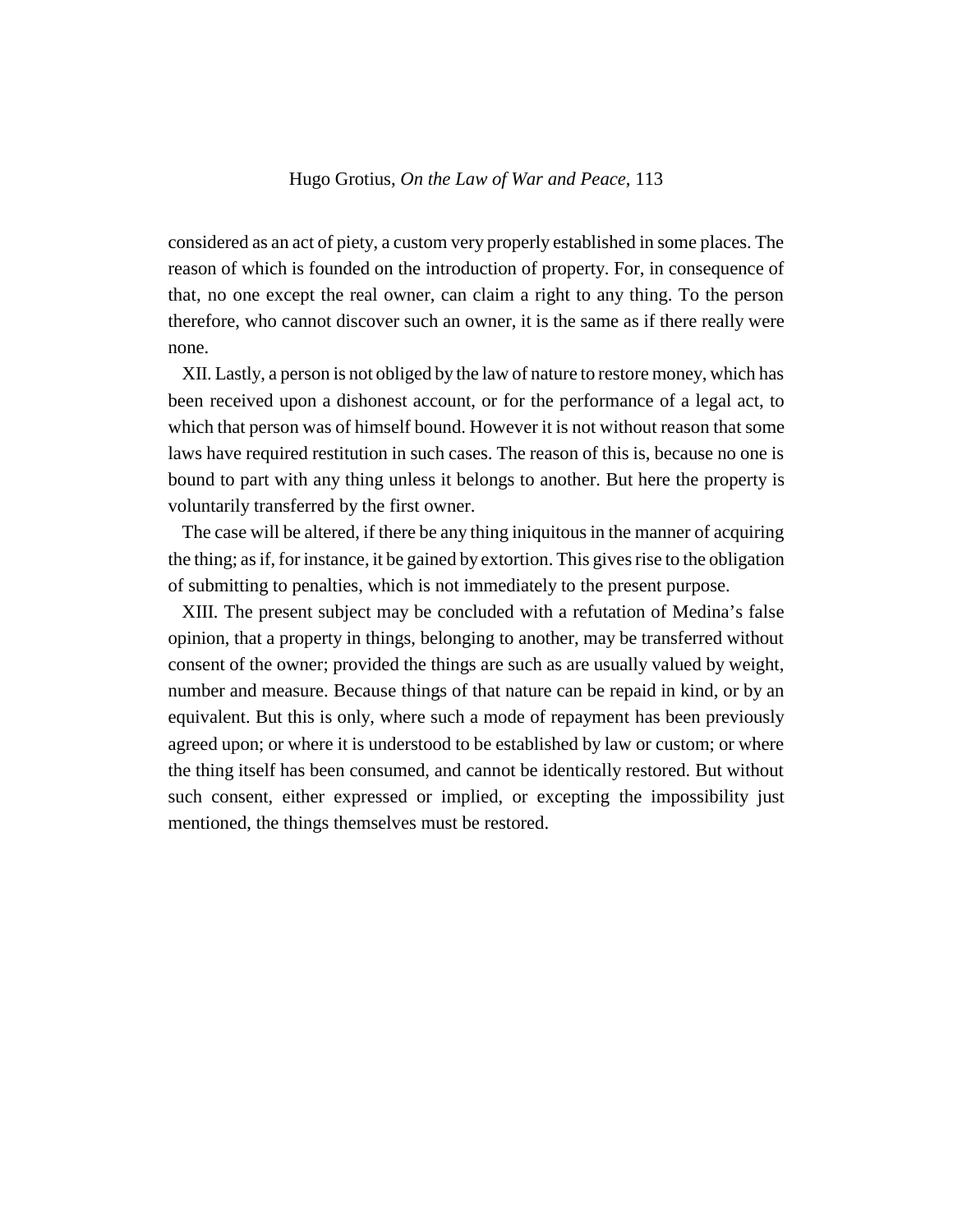## Chapter 11: On Promises.

I. The course of the subject next leads to an inquiry into the obligation of promises. Where the first object, that presents itself, is the opinion of Franciscus Connanus, a man of no ordinary learning. He maintains an opinion that the law of nature and of nations does not enforce the fulfillment of those agreements, which do not include an express contract.

Yet the fulfillment of them is right, in cases, where, even without a promise, the performance would be consonant to virtue and equity. In support of his opinion, he brings not only the sayings of Lawyers, but likewise the following reasons. He says, that the person, who makes, and he who believes, a rash promise, are equally to blame. For the fortunes of all men would be in imminent danger, if they were bound by such promises, which often proceed from motives of vanity rather than from a settled deliberation, and are the result of a light and inconsiderate mind. Lastly, the performance of whatever is any way just in itself, ought to be left to the free will of every one, and not exacted according to the rigid rules of necessity. He says that it is shameful not to fulfil promises; not because it is unjust, but because it argues a levity in making them.

In support of his opinion, he appeals also to the testimony of Tully, who has said, that those promises are not to be kept, which are prejudicial to the person to whom they are made, nor, if they are more detrimental to the giver than beneficial to the receiver. But if the performance of an engagement is begun upon the strength of a promise, but not finished, he does not require a complete fulfillment of the promise, but only some compensation to the party for the disappointment. Agreements, he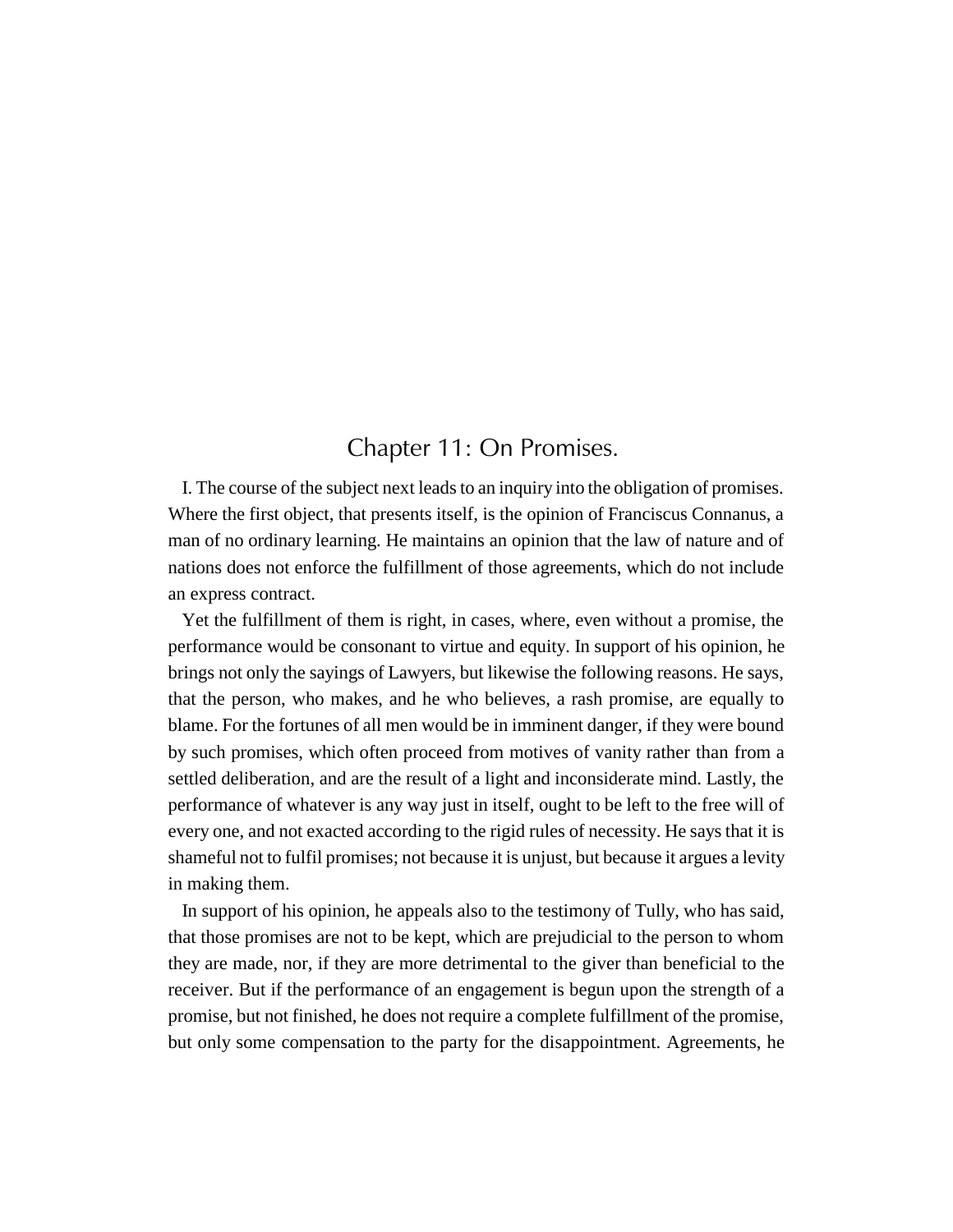continues, have no intrinsic force of obligation, but only what they derive from the express contracts, in which they are included, or to which they are annexed, or from the delivery of the thing promised. From whence arise actions, on the one side, and exceptions on the other, and bars to all claims of recovery.

But it is through favour of the laws alone, which give the efficacay of obligation to what is only fair and equitable in itself, that obligatory agreements, such as express covenants and other things of that kind, derive their force.

Now there is no consistency in this opinion, taken in the general sense intended by its author. For in the first place it immediately follows from thence, that there is no force in treaties between kings and different nations, till some part of them be carried into execution, especially in those places, where no certain form of treaties or compacts has been established. But no just reason can be found, why laws, which are a kind of general agreement among a people, and indeed are called so by Aristotle, and Demosthenes, should be able to give the force of obligation to compacts, and why the will of an individual, doing every thing to bind himself, should not have the same power; especially where the civil law creates no impediment to it. Besides, as it has been already said that the property of a thing may be transferred, where a sufficient indication of the will is given. Why may we not then convey to another the right to claim a transfer of our property to him, or the fulfillment of our engagements, as we have the same power over our actions, as over our property?

This is an opinion confirmed by the wisdom of all ages. For as it is said by legal authorities, that since nothing is so consonant to natural justice, as for the will of an owner, freely transferring his property to another, to be confirmed, so nothing is more conducive to good faith among men, than a strict adherence to the engagements they have made with each other. Thus a legal decision for the payment of money, where no debt has been incurred, except by the verbal consent of the party promising, is thought conformable to natural justice. Paulus the Lawyer also says, that the law of nature and the law of nations agree in compelling a person, who has received credit, to payment. In this place the word, compelling, signifies a moral obligation. Nor can what Connanus says be admitted, which is, that we are supposed to have credit for a full performance of a promise, where the engagement has been in part fulfilled. For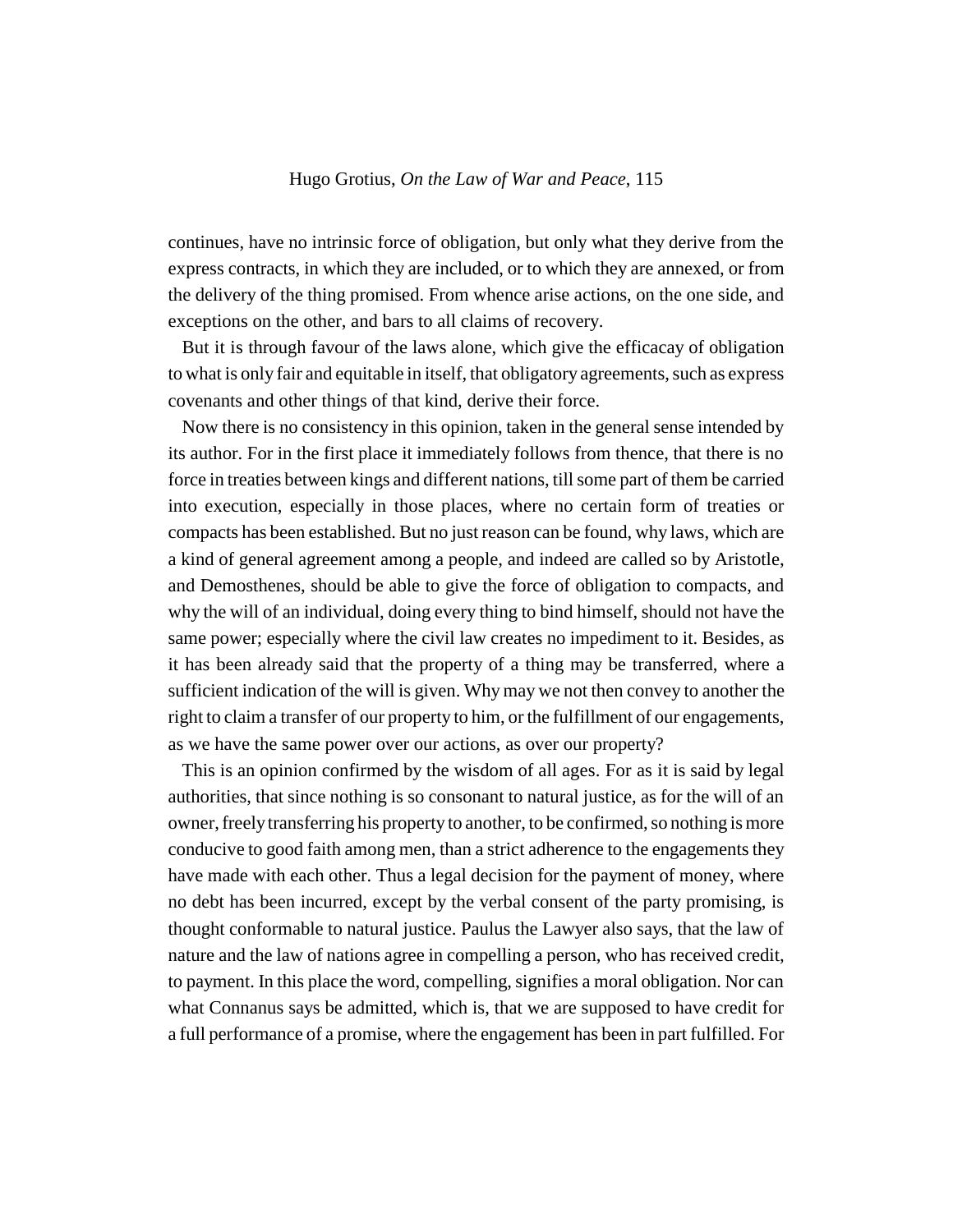Paulus in this place is treating of an action where nothing is due; which action is entirely void, if money has been paid, in any way, whether according to the manner expressly stipulated, or any other. For the civil law, in order to discourage frequent causes of litigation, does not interfere with those agreements which are enforced by the law of nature and of nations.

Tully, in the first book of his Offices, assigns such force to the obligation of promises, that he calls fidelity the foundation of justice, which Horace also styles the sister of justice, and the Platonists often call justice, truth, which Apuleius has translated fidelity, and Simonides has defined justice to be not only returning what one has received, but also speaking the truth.

But to understand the matter fully, we must carefully observe that there are three different ways of speaking, respecting things which are, or which, it is supposed, will be in our power.

II. The first of these ways is, where an assurance is given of future intentions, and if the assurance be sincere at the time it is given, though it should not be carried into effect, no blame is incurred, as it might afterwards not be found expedient. For the human mind has not only a natural power, but a right to change its purpose. Wherefore if any blame attaches to a change of opinion, or purpose, it is not to be imputed to the bare act of changing, but to the circumstances, under which it happens, especially when the former resolution was the best.

III. The second way is, when future intentions are expressed by outward acts and signs sufficient to indicate a resolution of abiding by present assurances. And these kind of promises may be called imperfect obligations, but conveying to the person to whom they are given no right to exact them. For it happens in many cases that we may be under an obligation of duty, to the performance of which another has no right to compel us. For in this respect the duty of fidelity to promises, is like the duties of compassion and gratitude. In such kinds of promises therefore the person to whom they are made, has no right, by the law of nature to possess himself of the effects of the promiser, as his own, nor to compel him to the performance of his promise.

IV. The third way is, where such a determination is confirmed by evident signs of an intention to convey a peculiar right to another, which constitutes the perfect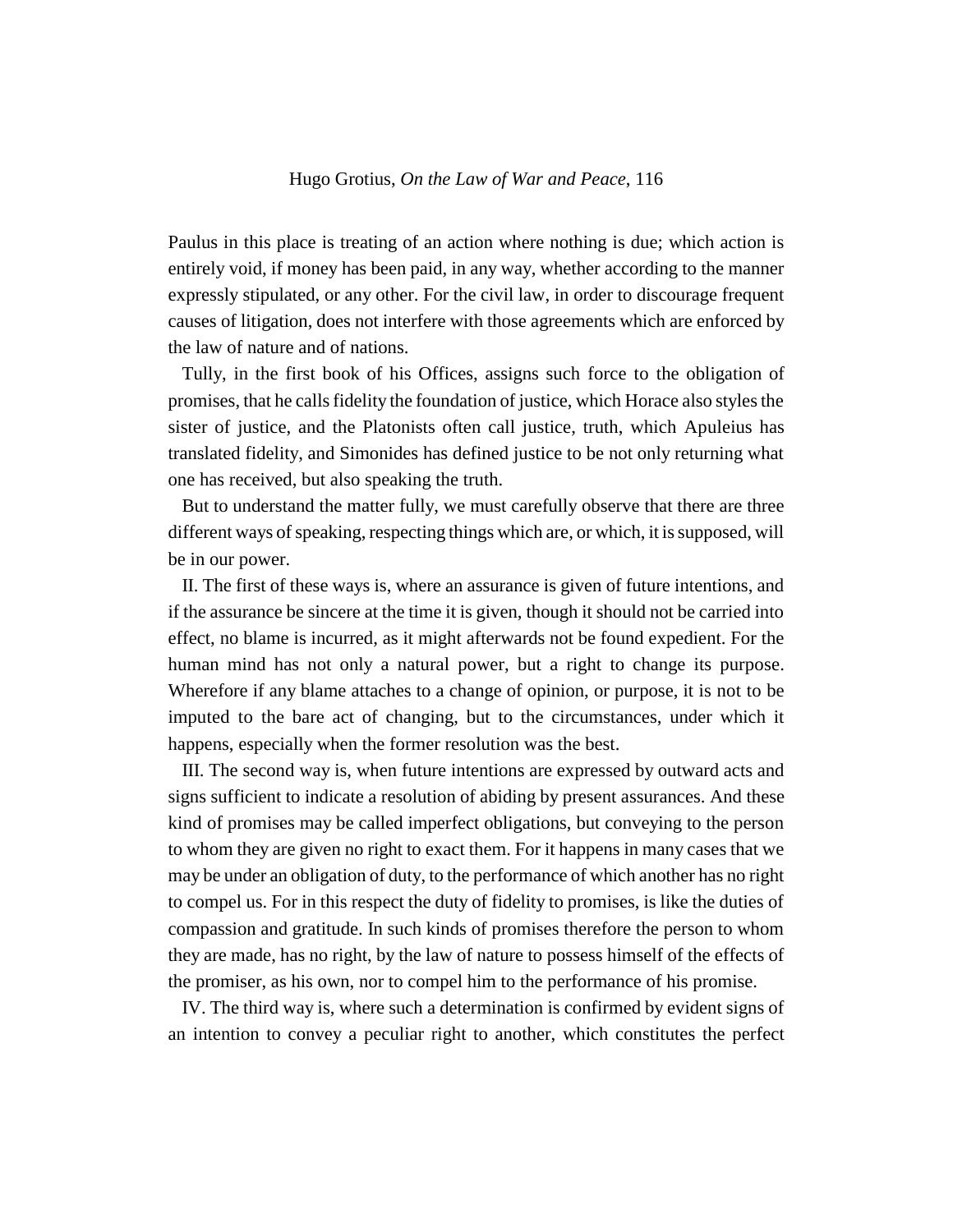obligation of a promise, and is attended with consequences similar to an alienation of property.

There may be two kinds of alienation, the one of our property, the other of a certain portion of our liberty. Under those of the former kind we may class the promises of gifts, and under the latter the promises of doing certain actions. On this subject we are supplied with noble arguments from the divine oracles, which inform us, that God himself, who can be limited by no established rules of law, would act contrary to his own nature, if he did not perform his promises. From whence it follows that the obligations to perform promises spring from the nature of that unchangeable justice, which is an attribute of God, and common to all who bear his image, in the use of reason. To the proofs of scripture here referred to, we may add the judgment of Solomon, "My son if thou hast been surety for thy friend, thou hast tied up thy hands to a stranger; thou art ensnared by the words of thy mouth, then art thou taken by the words of thine own mouth." Hence a promise is called by the Hebrews a bond or chain, and is compared to a vow. Eustathius in his notes on the second book of the Iliad, assigns a similar origin to the word ύποσχεσεως or engagement. For he who has received the promise, in some measure takes and holds the person, that has made the engagement. A meaning not ill expressed by Ovid in the second book of his Metamorphoses, where the promiser says to him, to whom he had promised, "My word has become yours."

After knowing this, there remains no difficulty in replying to the arguments of Connanus. For the expressions of the lawyers, respecting bare promises refer only to what was introduced by the Roman laws, which have made a formal stipulation the undoubted sign of a deliberate mind.

Nor can it be denied that there were similar laws among other nations. For Seneca, speaking of human laws, and promises made without proper solemnities, says, "What law, *of any country, we may add*, obliges us to the performance of bare promises?" But there may naturally be other signs of a deliberate mind, besides a formal stipulation, or any other similar act which the civil law requires, to afford grounds for a legal remedy. But what is not done with a deliberate mind, we are inclined to believe does not come under the class of perfect obligations; as Theophrastus has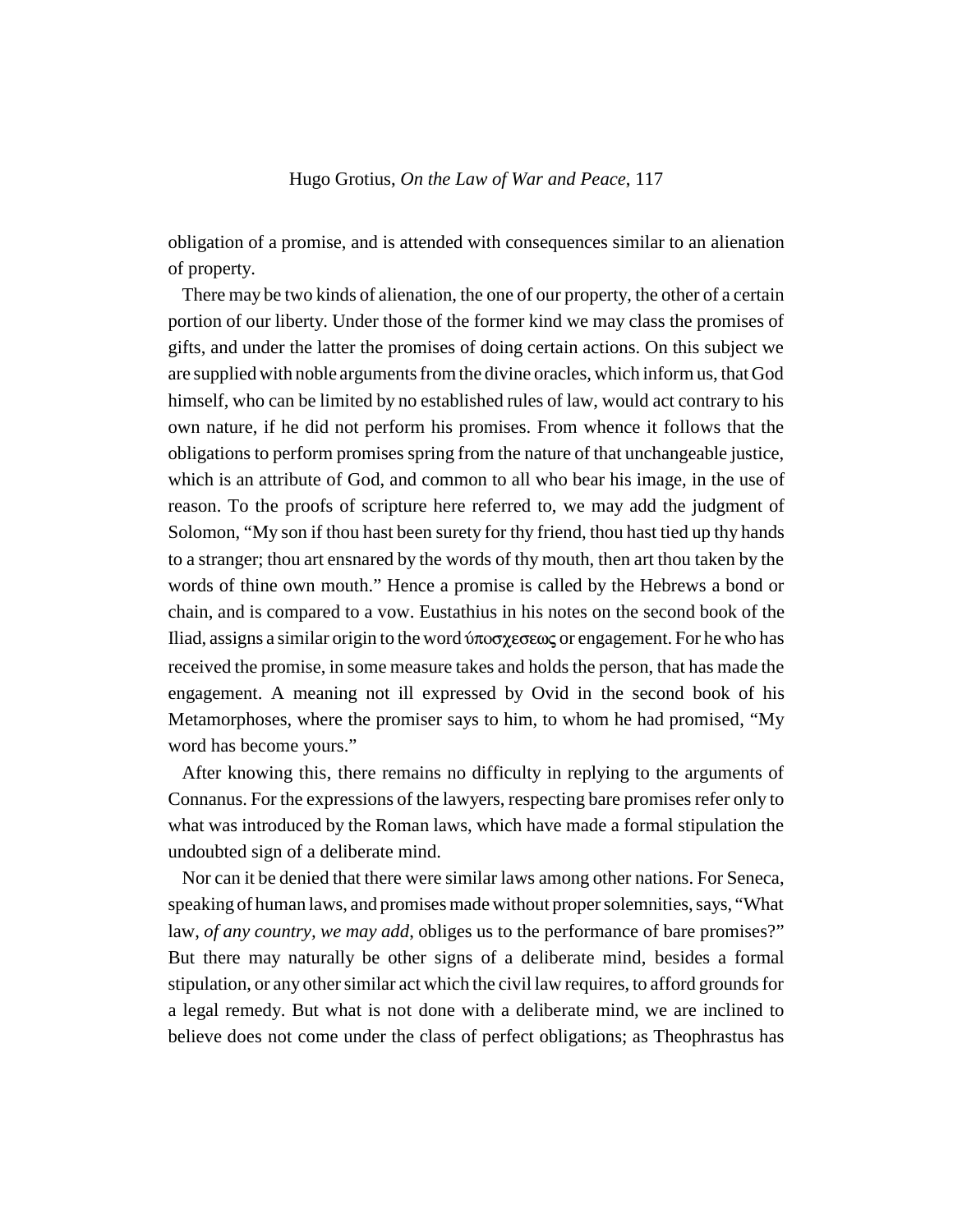observed in his book on laws. Nay, even what is done with a deliberate mind, but' not with an intention of conceding our own right to another; though it cannot give any one a natural right of exacting its fulfillment, yet it creates an obligation not only in point of duty, but in point of moral necessity. The next matter to be considered is, what are the requisites to constitute a perfect promise.

V. The use of reason is the first requisite to constitute the obligation of a promise, which idiots, madmen, and infants are consequently incapable of making. The case of minors is somewhat different. For although they may not have a sound judgment, yet it is not a permanent defect, nor sufficient of itself to invalidate all their acts. It cannot be certainly defined at what period of life reason commences. But it must be judged of from daily actions, or from the particular customs of each country. Amongst the Hebrews a promise made by a male at the age of thirteen, and by a female at the age of twelve, was valid. In other nations, the civil laws, acting upon just motives, declare certain promises made by wards and minors to be void, not only among the Romans, but among the Greeks also, as it has been observed by Dion Chrysostom in his twenty-fifth oration. To do away the effect of improvident promises, some laws introduce actions of recovery, or restitution. But such regulations are peculiar to the civil law, and have no immediate connection with the law of nature and of nations, any farther than that wherever they are established, it is consonant to natural justice that they should be observed. Wherefore if a foreigner enter into an agreement with a citizen or subject of any other country; he will be bound by the laws of that country, to which, during his residence therein, he owes a temporary obedience. But the case is different, where an agreement is made upon the open sea, or in a desert island, or by letters of correspondence. For such contracts are regulated by the law of nature alone, in the same manner as compacts made by sovereigns in their public capacity.

VI. The consideration of promises, made under an error, is a subject of some intricacy. For it, in general, makes a difference, whether the promiser knew the full extent of his promise, and the value of the thing promised, or not, or whether the contract, which was made, originated in fraudulent intention, or not, or whether one of the parties was privy to the fraud; and whether the fulfillment of it was an act of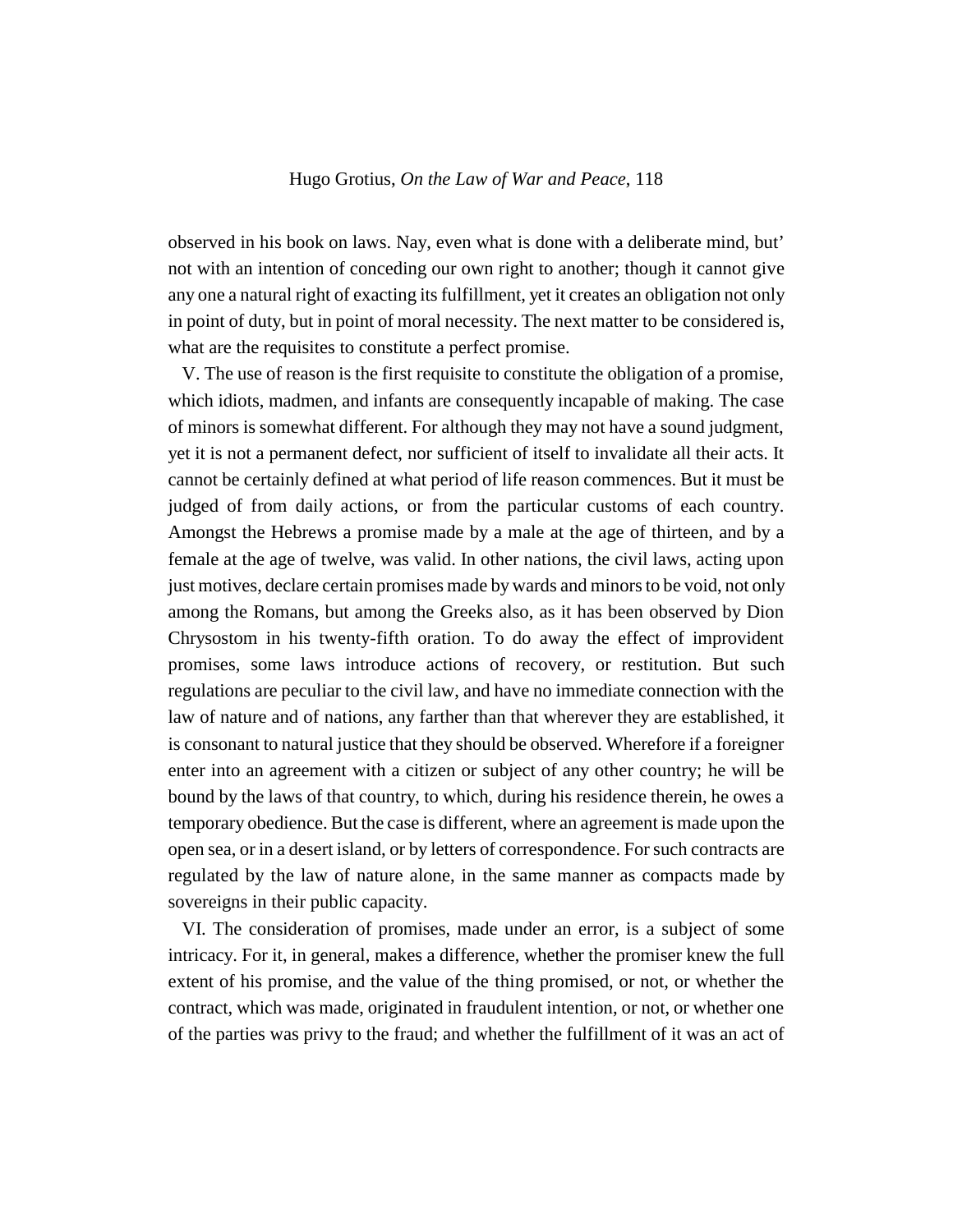strict justice, or only of good faith. For according to the variety of these circumstances, writers pronounce some acts void and others valid, leaving the injured party a discretionary power to rescind or amend them.

Most of these distinctions originate in the ancient civil, and praetorian Roman law. Though some of them are not strictly founded in reason and truth. But the most obvious and natural way of discovering the truth is by referring to laws, which derive their force and efficacy from the general consent of mankind; so that if a law rests upon the presumption of any fact, which in reality has no existence, such a law is not binding. For when no evidence of the fact can be produced, the entire foundation, on which that law rests must fail. But we must have recourse to the subject, to the words and circumstances of a law, to determine when it is founded on such a presumption.

The same rule applies to the interpretation of promises. For where they are made upon the supposition of a fact, which in the end proves not to be true, they lose the force of obligations. Because the promiser made them upon certain conditions only, the fulfillment of which becomes impossible. Cicero, in his first book on the talents and character of an orator, puts the case of a father, who, under the supposition or intelligence that his son was dead, promised to devise his property to his nephew. But the supposition proving erroneous, and the intelligence false, the father was released from the obligation of the promise made to his relative. But if the promiser has neglected to examine the matter, or has been careless in expressing his meaning, he will be bound to repair the damage which another has sustained on that account. This obligation is not built on the strength of the promise, but on the injury, which it has occasioned. An erroneous promise will be binding, if the error was not the occasion of the promise. For here there is no want of consent in the party, who made it. But if the promise was obtained by fraud, the person so obtaining it shall indemnify the promiser for the injury sustained, if there has been any partial error in the promise, yet in other respects it shall be deemed valid.

VII. Promises extorted by fear are a subject of no less intricate decision. For here too a distinction is usually made between a well founded and a chimerical fear, between a just fear and a bare suspicion, and between the persons who occasion it, whether it be the person to whom the promise is given, or some other. A distinction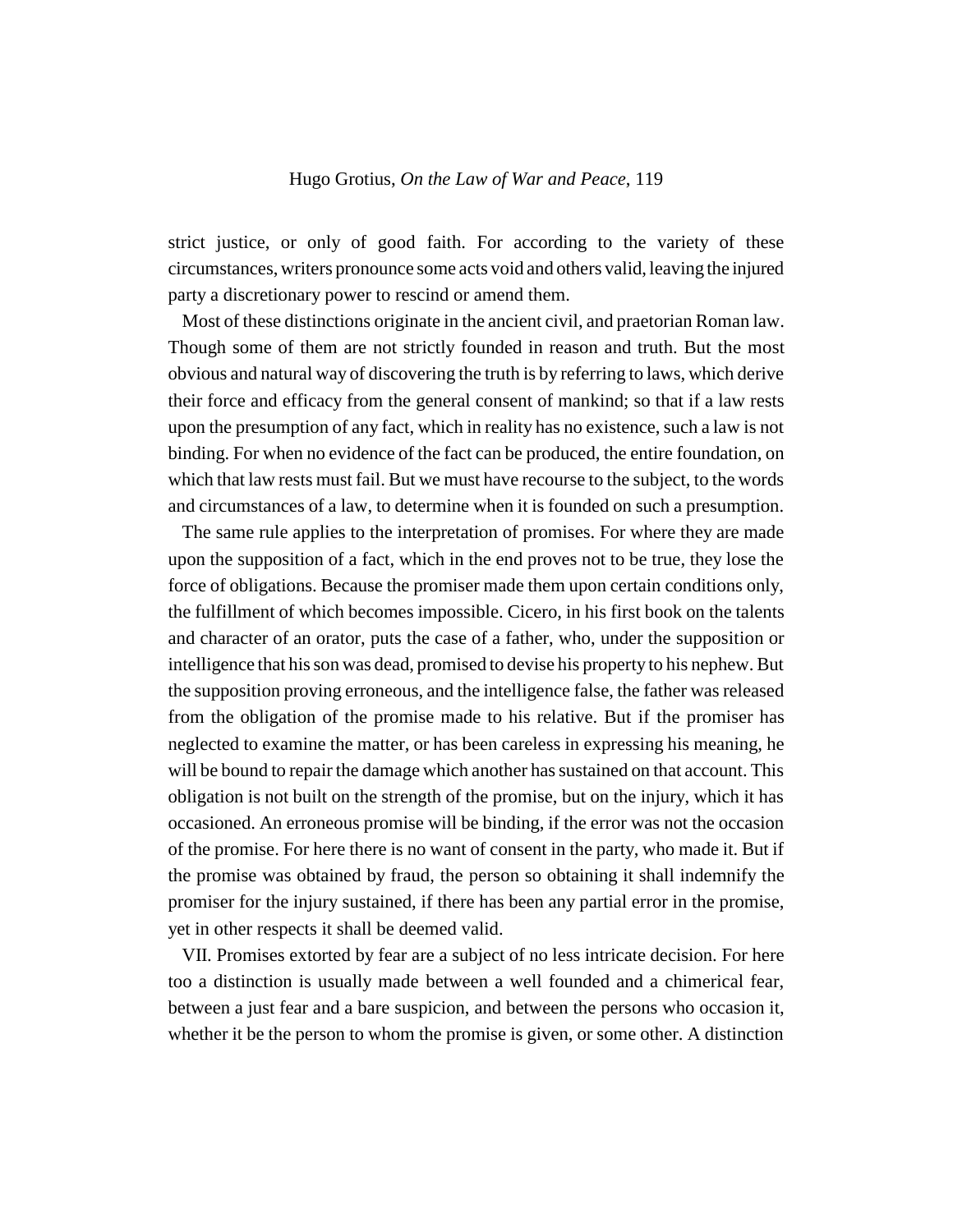is also made between acts purely gratuitous, and those in which both parties have an interest. For according to all this variety of circumstances some engagements are considered as void, others as revocable at the pleasure or discretion of the maker, and others as warranting a claim to indemnity for the inconvenience occasioned. But on each of these points there is great diversity of opinion.

There is some shew of reason in the opinion of those who, without taking into consideration the power of the civil law to annul or diminish an obligation, maintain that a person is bound to fulfil a promise which he has given under impressions of fear. For even in this case there was consent, though it was extorted; neither was it conditional, as in erroneous promises, but absolute. It is called consent. For as Aristotle has observed, those who consent to throw their goods overboard in a storm, would have saved them, had it not been for the fear of shipwreck. But they freely part with them considering all the circumstances of time and place.

VIII. To render a promise valid, it must be such as it is in the power of the promiser to perform. For which reason no promises to do illegal acts are valid, because no one either has, or ever can have a right to do them. But a promise, as was said before, derives all its force from the right of the promiser to make it, nor can it extend beyond that.

If a thing is not now in the power of the promiser, but may be so at some future time; the obligation will remain in suspense. For the promise was only made under the expectation of some future ability to fulfil it. But if a person has a controul over the condition upon which the promise is made, to realise it or not, he lies under a moral obligation to use every endeavour to fulfil it. But in obligations of this kind also, the civil law, from obvious motives of general utility, occasionally interposes its authority to make them void: obligations, which the law of nature would have confirmed.

IX. The next general inquiry, for the most part, refers to the validity of promises made upon any immoral or unlawful consideration; as if, for instance, any thing is promised to another on condition of his committing a murder. Here the very promise itself is wicked and unlawful, because it encourages the commission of a crime. But it does not follow that every foolish or improvident promise loses the force of an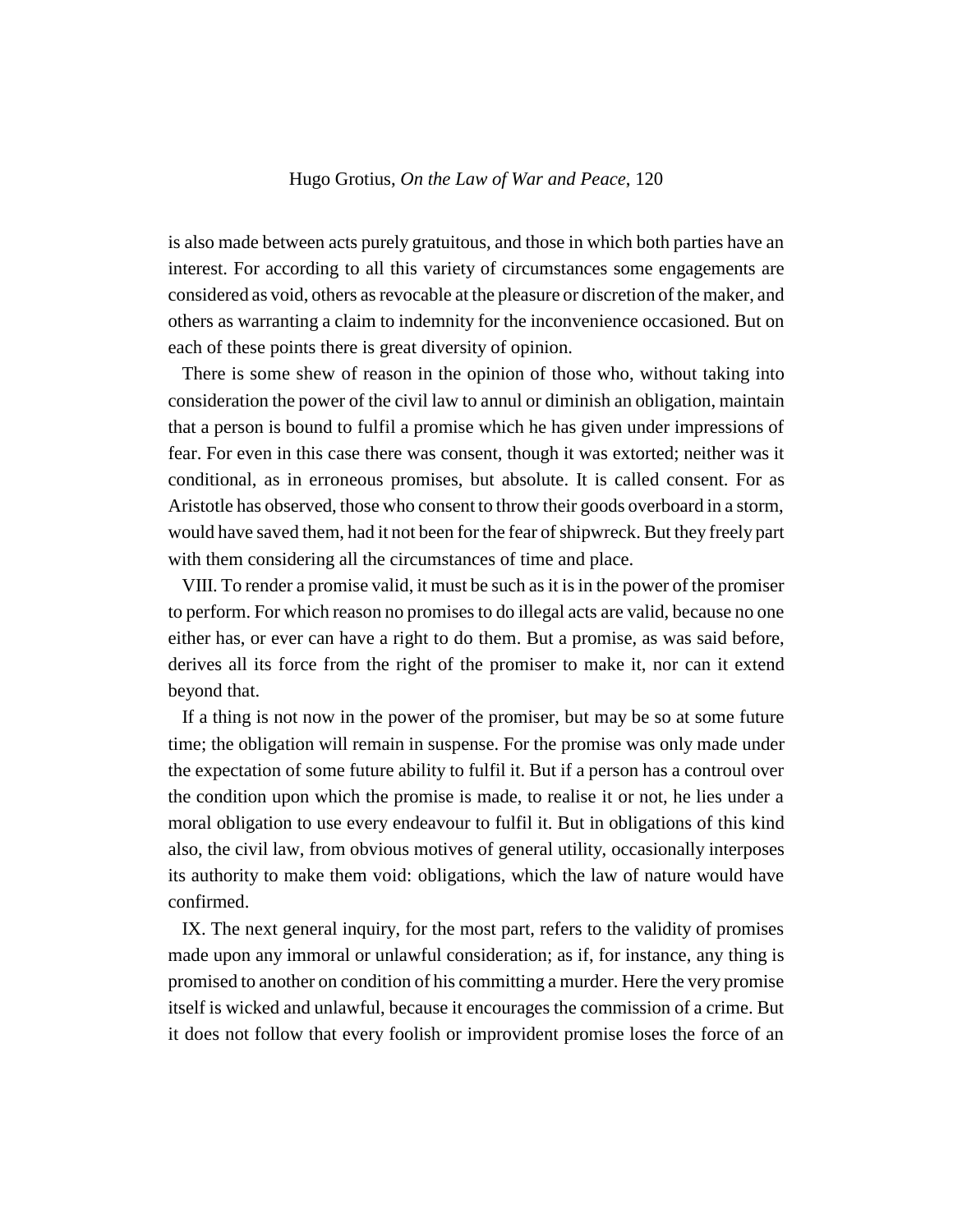obligation, as in the confirmation of imprudent or prodigal grants, for no further evil can result from a confirmation of what has been already given: and the invalidity of promises would be a greater evil than any that could result from a confirmation of the most improvident. But in promises made upon immoral and unlawful considerations, there is al. ways a criminality remaining, even while they continue unfulfilled. For during the whole of that time, the expectation of fulfillment carries with it the indelible mark of encouragement to the commission of a crime.

[Sections X, and XI of the original are omitted in the translation. **Translator**] XII. We are obliged to confirm the engagements made by others, acting in our name, if it is evident that they had special, or general instructions from us to do so. And in granting a commission with full powers to any one, it may so happen that we are bound by the conduct of that agent, even if he exceed the secret instructions which he has received. For he acts upon that ostensible authority, by which we are bound to ratify whatever he does, although we may have bound him to do nothing but according to his private instructions. This rule, we must observe, applies to the promises made by ambassadors in the name of their sovereigns, when, by virtue of their public credentials, they have exceeded their private orders.

XIII. From the preceding arguments, it is easy to understand how far owners of ships are answerable for the acts of the masters employed by them in those vessels, or merchants for the conduct of their factors. For natural equity will qualify the actions brought against them, according to the instructions and powers which they give. So that we may justly condemn the rigour of the Roman law, in making the owners of ships absolutely bound by all the acts of the masters employed. For this is neither consonant to natural equity, which holds it sufficient for each party to be answerable in proportion to his share, nor is it conducive to the public good. For men would be deterred from employing ships, if they lay under the perpetual fear of being answerable for the acts of their masters to an unlimited extent. And therefore in Holland, a country where trade has flourished with the greatest vigour, the Roman law has never been observed either now or at any former period. On the contrary, it is an established rule that no action can be maintained against the owner for any greater sum than the value of the ship and cargo.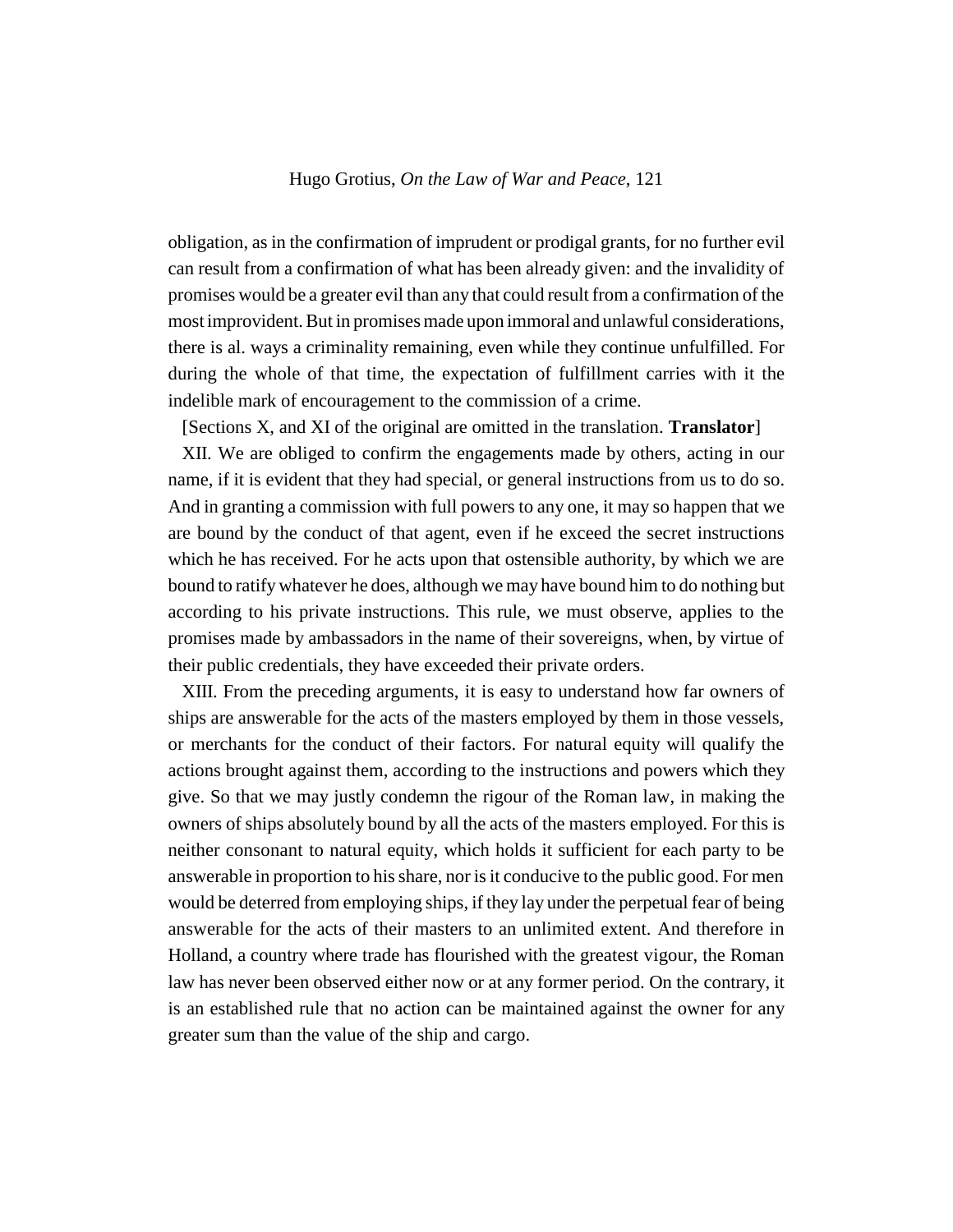For a promise to convey a right, acceptance is no less necessary than in a transfer of property. And in this case there is supposed to have been a precedent request, which is the same as acceptance. Nor is this contradicted by the promises which the civil law implies every one to have made to the state, without any request or formal acceptance.

XIV. A reason which has induced some to believe that the sole act of a promiser, by the law of nature, is sufficient. Our first position is not contradicted by the Roman law. For it no where says, that a promise has its full effect before acceptance, but only forbids the revocation of it which might prevent acceptance: and this effect results, not from natural but from purely legal rules.

XV. Another question is, whether the acceptance alone of a promise is sufficient, or whether it ought to be communicated to the promiser before it can be made binding.

It is certain that a promise may be made two ways, either upon condition of its being fulfilled, if accepted, or upon condition of its being ratified, if the promiser is apprised of its being accepted. And in cases of mutual obligation, it is presumed to be taken in the latter sense; but it is better to take promises that are purely gratuitous in the former sense, unless there be evidence to the contrary.

XVI. From hence it follows, that a promise may be revoked, without the imputation of injustice or levity, before acceptance, as no right has yet been conveyed; especially if acceptance were made the condition of its being fulfilled. It may be revoked too if the party to whom it was made, should die before acceptance. Be. cause it is evident that the power to accept it or not, was conferred upon Him, and not upon his heirs. For to give a man a right, which may possibly descend to his heirs, is one thing, and to express an intention of giving it to his heirs is another. For it makes an essential difference upon what person the favour is conferred. This is understood in the answer made by Neratius, who said, that he did not believe the prince would have granted to one who was dead, what he granted, supposing him still alive.

XVII. A promise may be revoked, by the death of the person appointed to communicate to a third the intention of the promiser. Because the obligation to the third person rested upon such communication. The case is different, where a public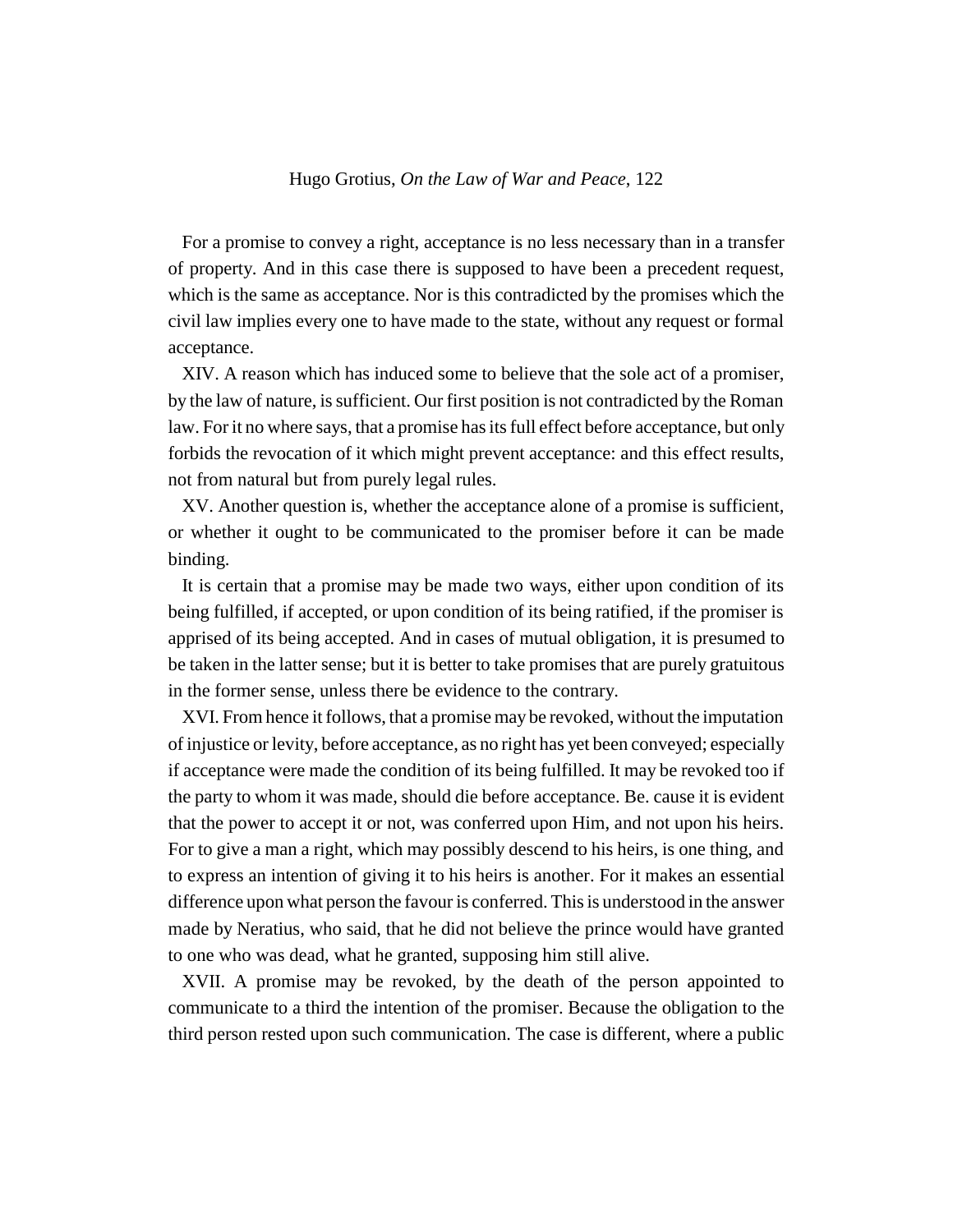messenger is employed, who is not himself the obligatory instrument, but only the means through which it is conveyed. Therefore letters indicating a promise, or consent may be conveyed by any one. Yet there is a distinction to be made between a minister appointed to communicate a promise, and one appointed to make the promise in his own name.

For in the former case, a revocation will be valid, even though it has not been made known to the minister employed; but in the latter case, it will be entirely void, because the right of promising was committed to the minister, and fully depended upon his will; therefore the obligation of the promise was complete, as he knew of no intended revocation. So also in the former case, where a second person is commissioned to communicate the intentions of a donor to a third; even if the donor should die, the acceptance of the gift will be deemed valid, all that was requisite being performed on one part; though till that period the intention was revocable, as is evident in the case of bequests. But in the other case, where a person has received a full commission to execute a promise during the life of the donor, should the donor die before the execution of it, and the person employed be apprised of his death; the commission, the promise, and the acceptance of it will then, at once, become void.

In doubtful cases, it is reasonable to suppose that it was the intention of the promiser, that the commission which he gave should be executed, unless some great change, as for instance, his own death should occur. Yet reasons in favour of a contrary opinion may easily be found and admitted, especially with respect to pious donations, which, at all events, ought to stand good. And in the same manner may be decided the long disputed question, whether an action on account of such a bequest could be brought against the heir. Upon which the author of the second book to Herennius says, that Marcus Drusus the praetor decided one way, and Sextus Julius another.

XVIII. The acceptance of a promise for a third person is a matter subject to discussion, in which there is a distinction to be observed between a promise made to a person of a thing, which is to be given to another, and a promise made directly to the person himself, on whom the former is to be conferred. If a promise is made to any one, where his own personal interest is not concerned, a consideration introduced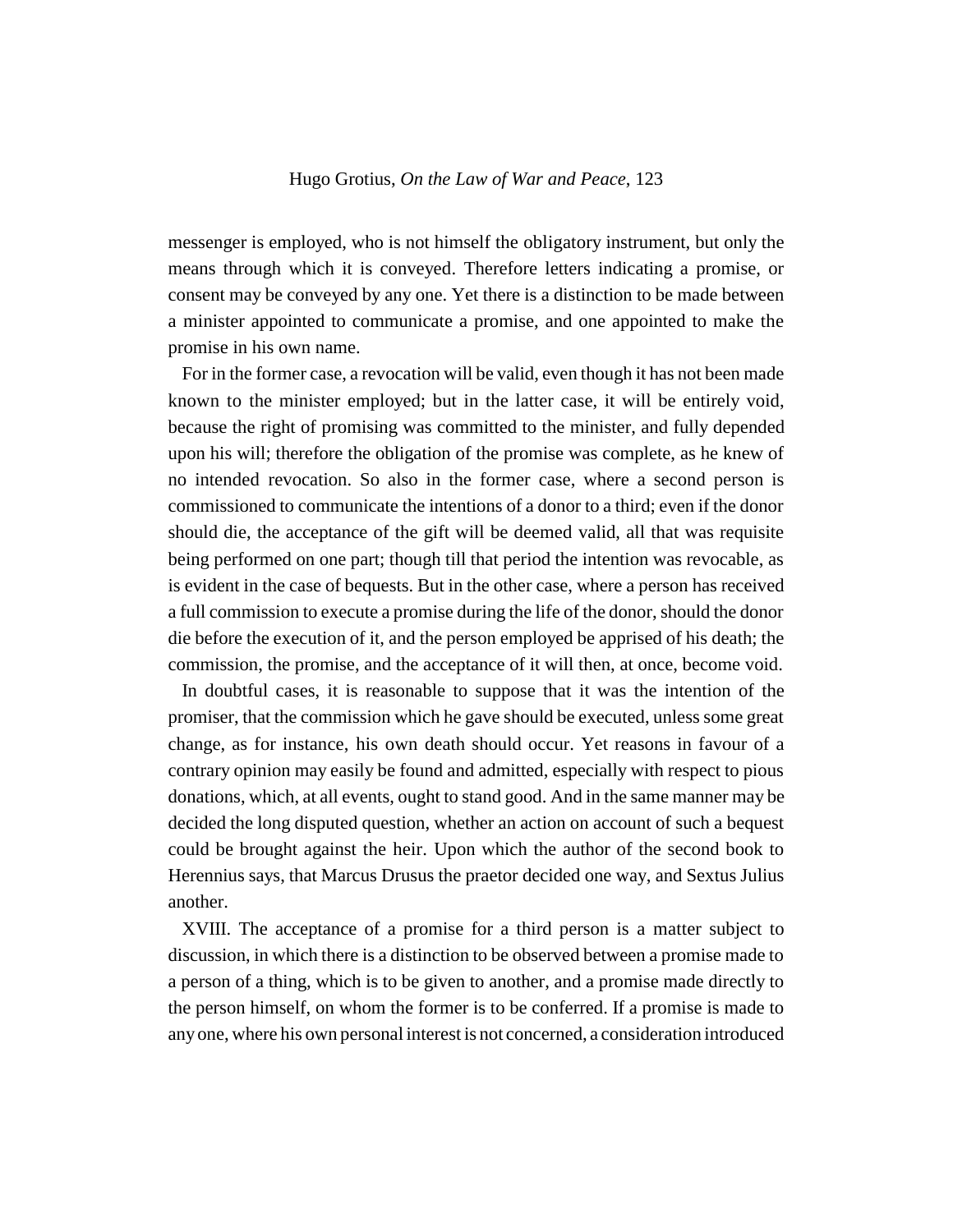by the Roman law, by acceptance he seems naturally to acquire a right which may be transferred to another for His acceptance, and this right will pass so fully, that in the mean time the promise cannot be revoked by the person who gave, though it may be released by him who received it. For that is a meaning by no means repugnant to the law of nature, and it is entirely conformable to the words of such a promise; nor can it be a matter of indifference to the person, through whom another is to receive a benefit.

But if a promise is made directly to one, on whom a thing is to be conferred, a distinction must be made, whether the person receiving such a promise has special commission for acceptance, or one so general as to include acceptance, or has it not. When a commission has been previously given, no farther distinction is necessary, whether the person be free or not, a condition which the Roman laws require. But it is plain that from such an acceptance, let the condition of the person be what it will, the promise is complete: because consent may be given and signified through the medium of another, For a person is supposed to have fully intended, what be has put into the power of another to accept or refuse.

Where there is no such commission, if another, to whom the promise was not directly made, accepts it with the consent of the promiser, the promise will be so far binding, that the promiser will not be at liberty to revoke it, before the person, in whose favour it was made has ratified, and afterwards chosen to release the engagement. Yet, in the mean time, the accepter cannot release it, as having derived no peculiar right from it himself, but only been used as an instrument in promoting the kind intentions and good faith of the promiser. The promiser therefore himself, by revoking it, is not doing violence to the perfect right of another, but only acting in contradiction to his own good faith.

XIX. From what has been said before, it is easy to conceive what opinion ought to be entertained of a burdensome condition annexed to a promise. For it may be annexed at any time, till a promise has been completed by acceptance, or an irrevocable pledge to fulfil it has been given. But the condition of a burden annexed to a favour intended to be conferred upon a third per. son, through the medium of any one, may be revoked before the person has confirmed it by his acceptance, On this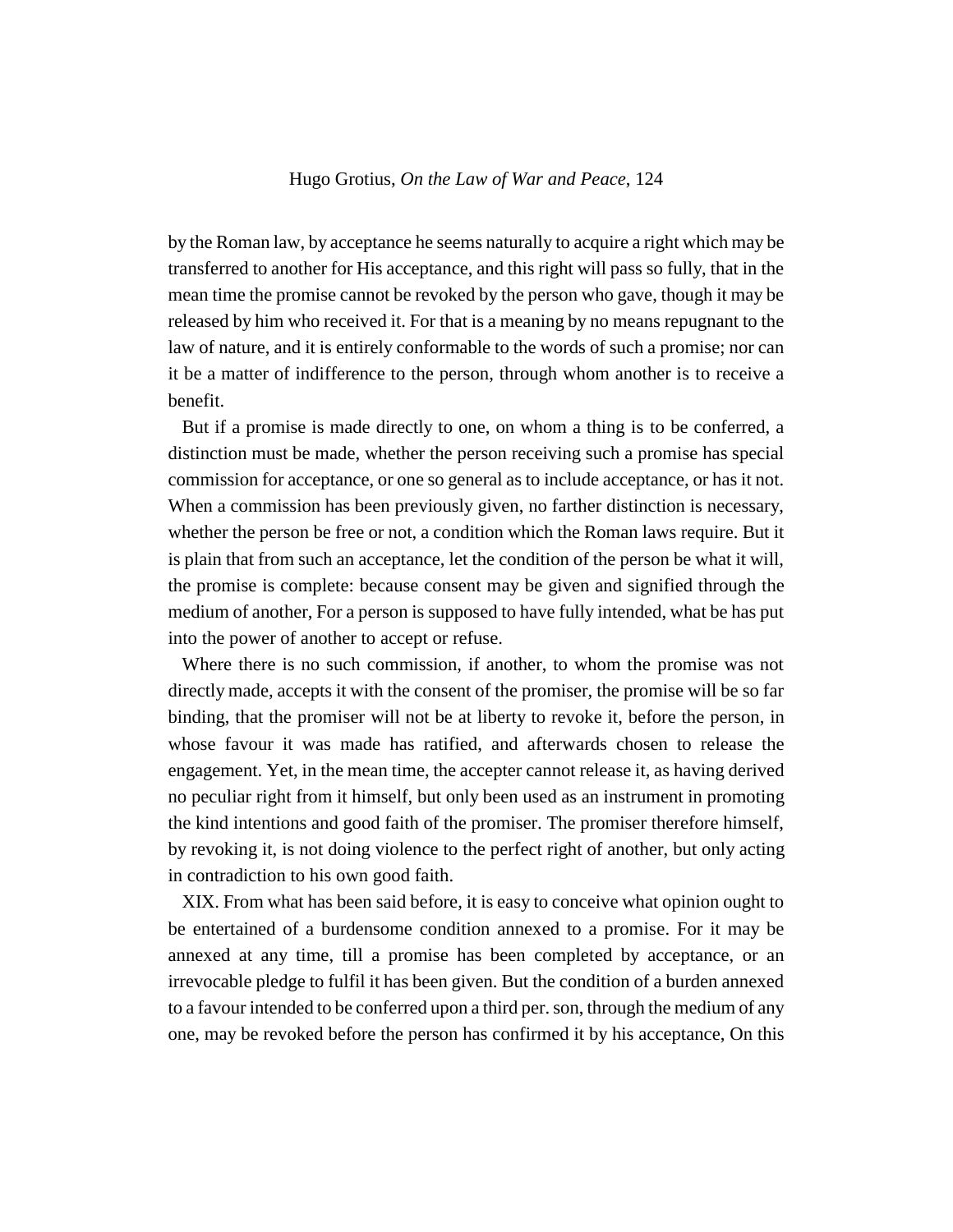point there is great difference of opinion. But upon impartial consideration the natural equity of any case may be easily seen without any great length of arguments.

XX. XXI. XXII. Another point of discussion relates to the validity of an erroneous promise, when the person, who made it, upon being apprised of his error is willing to adhere to his engagement. And the same inquiry applies to promises, which, arising out of fear or any other such motive, are prohibited by the civil law. What, it may be asked, will become of these promises, if that fear, or that motive has been removed?

To confirm such obligations, some think an internal consent of the mind alone in conjunction with some previous external act is sufficient. Others disapprove of this opinion, because they do not admit that an external act is a real sign of a subsequent intention. Therefore they require an express repetition of the promise and acceptance. Between these two opinions, the truth is most likely to be found. There may be an external act expressive of a promise, though unaccompanied with words; where one party's accepting and retaining a gift, and the other's relinquishing his right in it are sufficient to constitute a full consent.

To prevent civil laws from being confounded with natural justice, we must not omit noticing, in this place, that promises though founded in no express motive, are not, any more than gifts, void by the law of nature.

Nor is a person who has engaged for another's performing any thing, bound to pay damages and interest for neglect, provided he has done every thing that was necessary on his part towards obtaining its accomplishment. Unless the express terms of the agreement, or the nature of the business require a stricter obligation, positively declaring that, under all circumstances whatever, the thing shall be performed.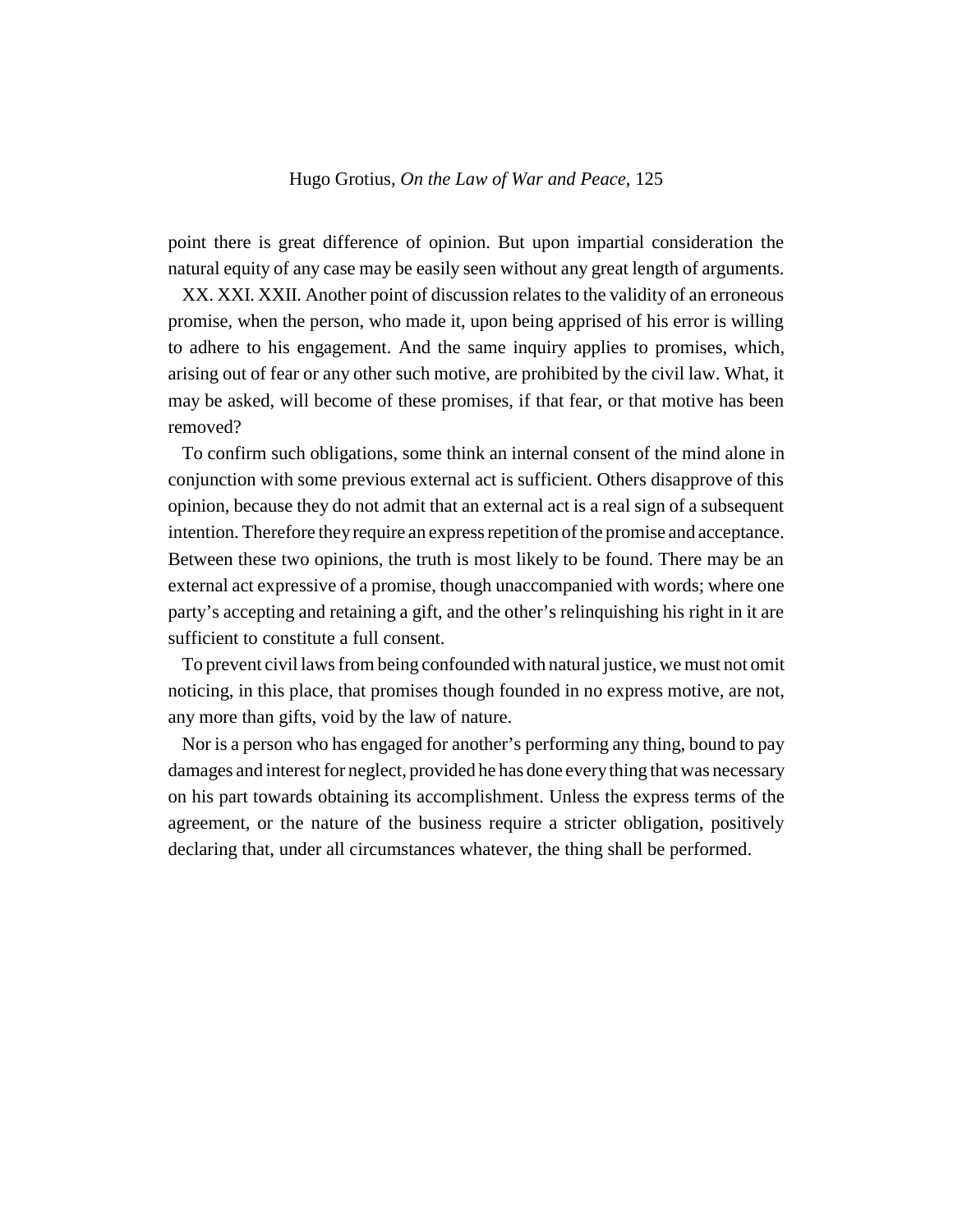# Chapter 13: On Oaths.

I. The sanctity of an oath with regard to promises, agreements, and contracts, has always been held in the greatest esteem, in every age and among every people. For as Sophocles has said in his Hippodamia, "The soul is bound to greater caution by the addition of an oath. For it guards us against two things, most to be avoided, the reproach of friends, and the wrath of heaven." In addition to which the authority of Cicero may be quoted, who says, our forefathers intended that an oath should be the best security for sincerity of affirmation, and the observance of good faith. "For, *as he observes in another place*, there can be no stronger tie, to the fulfillment of our word and promise, than an oath, which is a solemn appeal to the testimony of God."

II. The next point, to be considered, is the original force and extent of oaths.

And in the first place the arguments, that have been used respecting promises and contracts, apply to oaths also, which ought never to be taken but with the most deliberate reflection and judgment. Nor can any one lawfully take an oath, with a secret intention of not being bound by it. For the obligation is an inseparable and necessary consequence of an oath, and every act accompanied with an obligation is supposed to proceed from a deliberate purpose of mind. Every one is bound likewise to adhere to an oath in that sense, in which it is usually understood to be taken. For an oath being an appeal to God, should declare the full truth in the sense in which it is understood. And this is the sense upon which Cicero insists that all oaths should be performed and adhered to in that sense, in which the party imposing them intended they should be taken. For although in other kinds of promises a condition may easily be implied, to release the promiser; yet that is a latitude by no means admissible in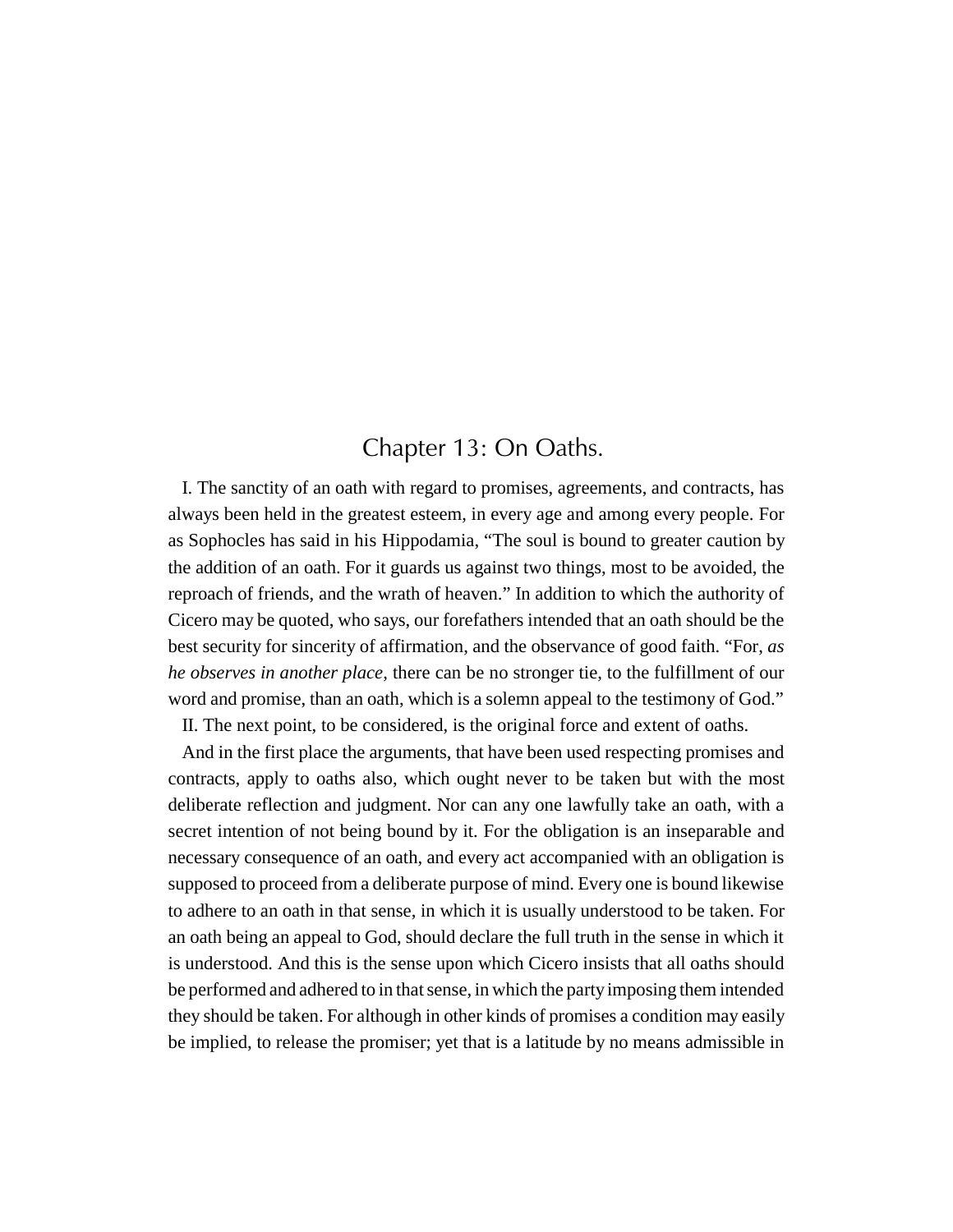an oath. And on this point an appeal may be made to that passage, where the admirable writer of the Epistle to the Hebrews has said, *god willing* more abundantly to shew unto the heirs of the promise the immutability of his counsel confirmed it by an oath: that by two immutable things, in which it was impossible for God to deceive, we might have a strong consolation. In order to understand these words, we must observe that the sacred writers, in speaking of God, often attribute to him human passions, rather in conformity to our finite capacities, than to his infinite nature. For God does not actually change his decrees, though he may be said to do so, and to repent, whenever he acts otherwise than the words seemed to indicate, the occasion, on which they. were delivered, having ceased. Now this may easily be applied in the case of threats, as conferring no right; sometimes too in promises, where a condition is implied. The Apostle therefore names two things denoting immutability, a promise which confers a right, and an oath, which admits of no mental reservations.

From the above arguments it is easy to comprehend what is to be thought of an oath fraudulently obtained. For if it is certain that a person took the oath upon a supposition, which afterwards was proved to have no foundation, and but for the belief of which he would never have taken it, he will not be bound by it. But if it appears that he would have taken it without that supposition; he must abide by his oath, because oaths allow of no evasion.

III. The meaning of an oath should not be stretched beyond the usual acceptation of words. Therefore there was no breach of their oath in those, who, having sworn that they would not give their daughters in marriage to the Benjamites, permitted those that had been carried off to live with them. For there is a difference between giving a thing, and not recovering that which is lost.

IV. To give validity to an oath, the obligation, which it imposes ought to be lawful. Therefore a sworn promise, to commit an illegal act, to do any thing in violation of natural or revealed law, will be of no effect.

V. Indeed if a thing promised upon oath be not actually illegal, but only an obstruction to some greater moral duty, in that case also the oath will not be valid. Because it is a duty which we owe to God not to deprive ourselves of the freedom of doing all the good in our power.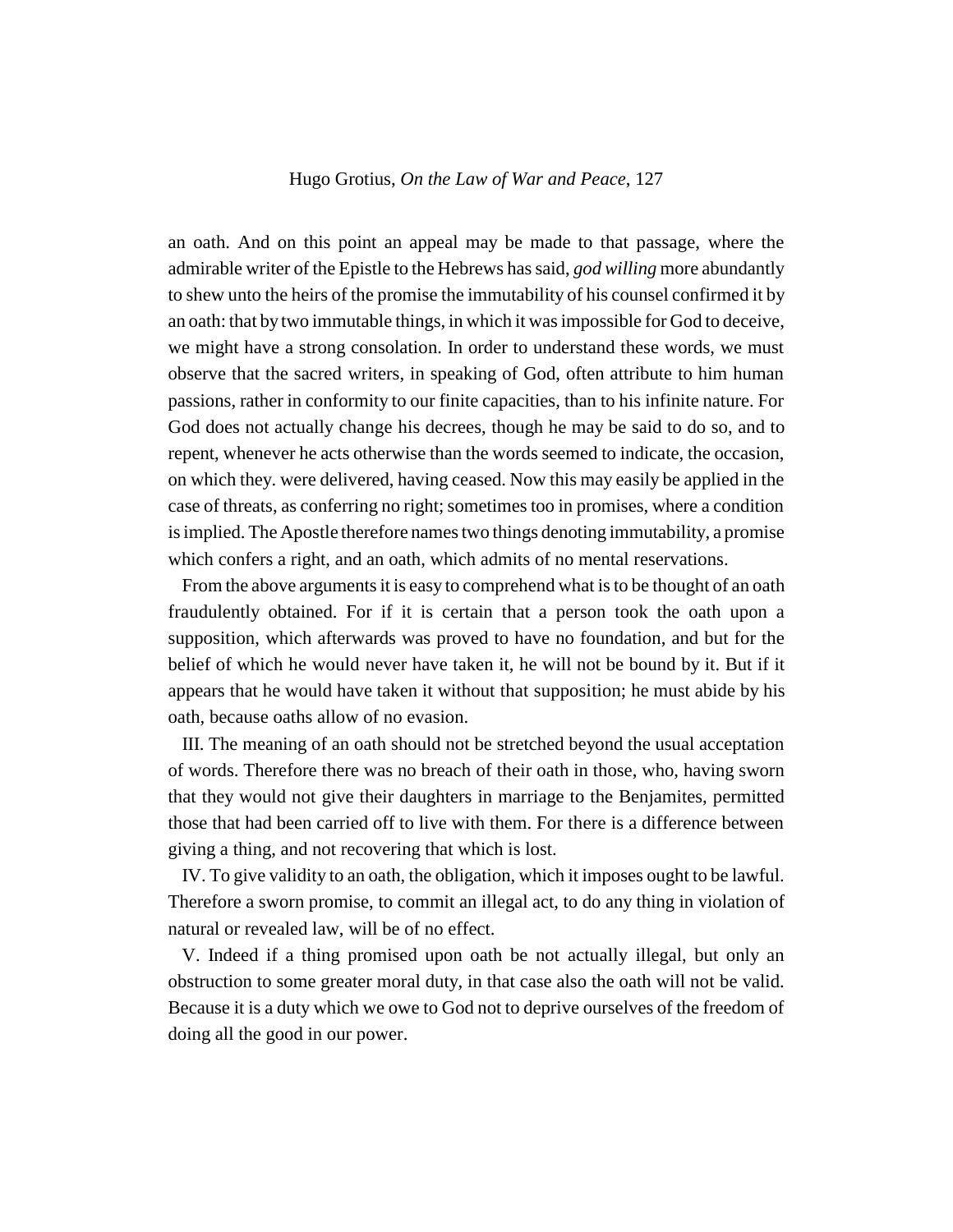VI. Oaths may differ in form, and yet agree in sub. stance. For they all ought to include an appeal to God, calling upon him to witness the truth, or to punish the falsehood of their assertions, both of which amount to the same thing. For an appeal to the testimony of a superior, who has a right to punish, is the same as requiring him to avenge an act of perfidy. Now the omniscience of God gives him power to punish, as well as to witness every degree of falsehood.

VII. It was a custom with the ancients to swear by persons or beings expressly distinct from the supreme creator, either imprecating the wrath of those by whom they swore, whether it were the sun, the heavens, or the earth; or swearing by their own heads, by their children, their country or their prince, and calling for destruction upon them, if there were any falsehood in their oaths.

Nor was this practice confined to Heathen nations only, but, as we are informed by Philo, it prevailed among the Jews. For he says that we ought not, in taking an oath upon every occasion, to have recourse to the maker and father of the universe, but to swear by our parents, by the heavens, the earth, the universe. Thus Joseph is said to have sworn by the life of Pharaoh, according to the received custom of the Egyptians. Nor does our Saviour, in the fifth chapter of St. Matthew's Gospel, intend, as it is supposed by some, to consider these oaths to be less binding than those taken expressly by the name of God. But as the Jews were too much inclined to make use of, and yet disregard them, he shews them that they are real oaths. For, as Ulpian has well observed, he who swears by his own life, seems to swear by God, bearing a respect and reference to his divine power. In the same manner Christ shews that he, who swears by the temple, swears by God who pre. sides in the temple, and that he who swears by Heaven, swears by God, who sits upon the Heavens. But the Jewish teachers of that day thought that men were not bound by oaths made in the name of created beings, unless some penalty were annexed, as if the thing, by which they swore, were consecrated to God. For this is the kind of oath implied in the word,  $\kappa$ ορβαν, as *by a gift*, And it is this error of theirs, which Christ refutes.

VIII. The principal effect of oaths is to cut short disputes. "An oath for confirmation, as the inspired writer of the Epistle to the Hebrews has said, is the end of all strife." So too we find in Diodorus Siculus, that an oath was regarded among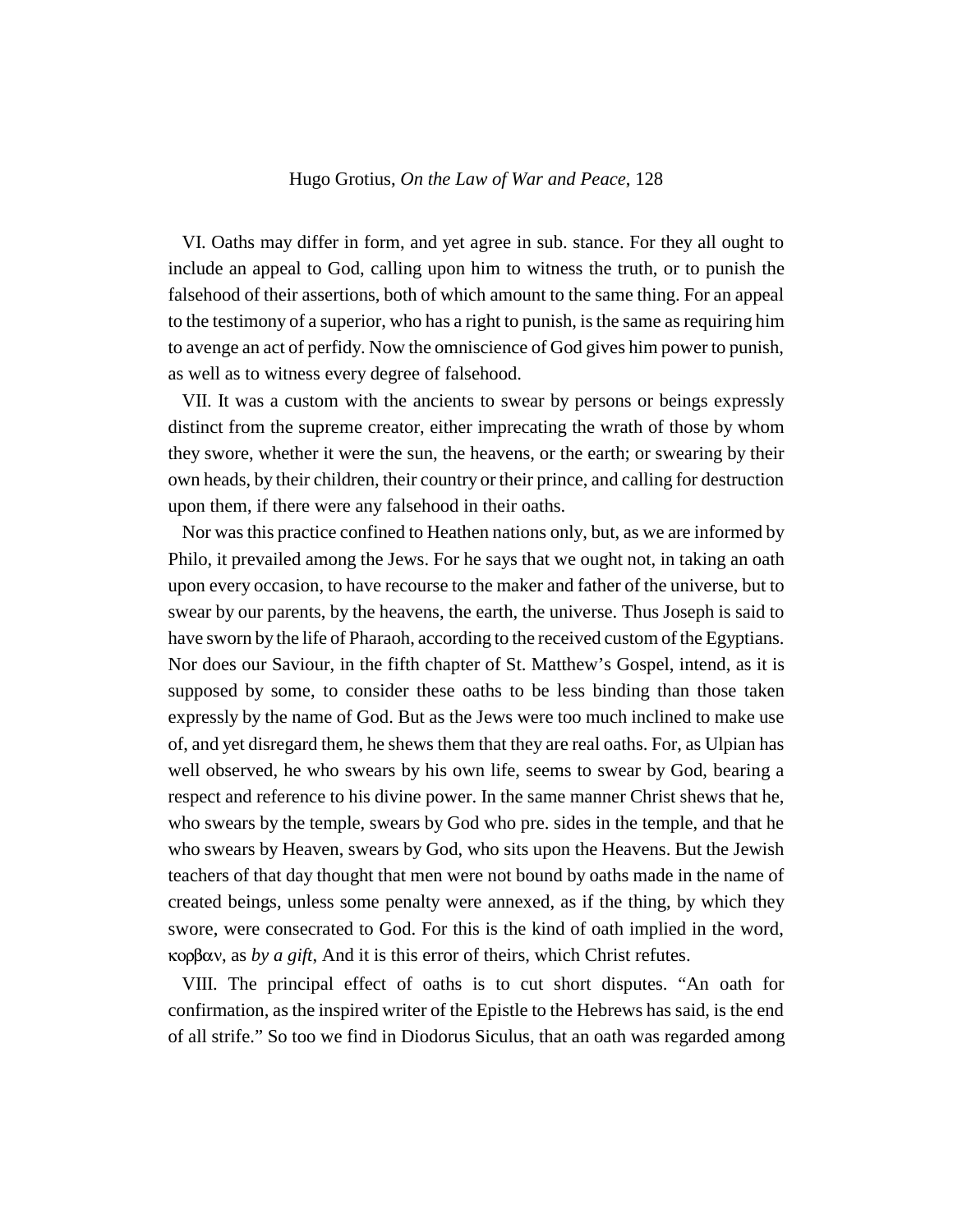the Egyptians as the surest pledge of sincerity that men could give. So that every one, in taking an oath, should express the real purpose of his mind, and render his actions conformable to those expressions. There is a beautiful passage on this subject, in Dionysius of Halicarnassus, who says, "the last pledge among men, whether Greeks or Barbarians, and it is a pledge, which no time can blot out, is that which takes the Gods, as witnesses to oaths and covenants."

IX. The substance of an oath too should be such, and conceived in such words, as to include not only the divine, but the human obligations, which it implies. For it should convey to the person, who receives it, the same security for his right, as he would derive from an express promise or a contract. But if either the words bear no reference to a person so as to confer upon him a right, or if they do refer to him but in such a manner that some opposition may be made to his claim, the force of the oath will, in that case, be such as to give that person no right from it; yet he who has taken it must still submit to the divine obligation, which the oath imposes. An example of which we have in a person, from whom a sworn promise has been extorted by fear. For here the oath conveys no right, but what the receiver ought to relinquish, for it has been obtained to the prejudice of the giver. Thus we find the Hebrew Kings were reproved by the prophets, and punished by God for not observing the oaths, which they had taken to the kings of Babylon.

X. The same rule applies not only to transactions between public enemies, but to those between any individuals whatsoever. For he, to whom the oath is taken, is not the only person to be considered; but a solemn regard must be paid to God, in whose name the oath is taken, and who possesses authority to enforce the obligation. For which reason it is impossible to admit the position of Cicero, that it is no breach of an oath to refuse paying to robbers the sum stipulated for having spared one's life; because such men are not to be ranked in the number of lawful enemies, but treated as the common enemies of all mankind, so that towards them no faith ought to be kept, nor even the sanctity of an oath observed.

XI. The power of superiors over inferiors, that is of sovereigns over subjects, with respect to oaths, is the next topic that comes under consideration. Now the act of a superior cannot annul the perfect obligation of an oath, which rests upon natural and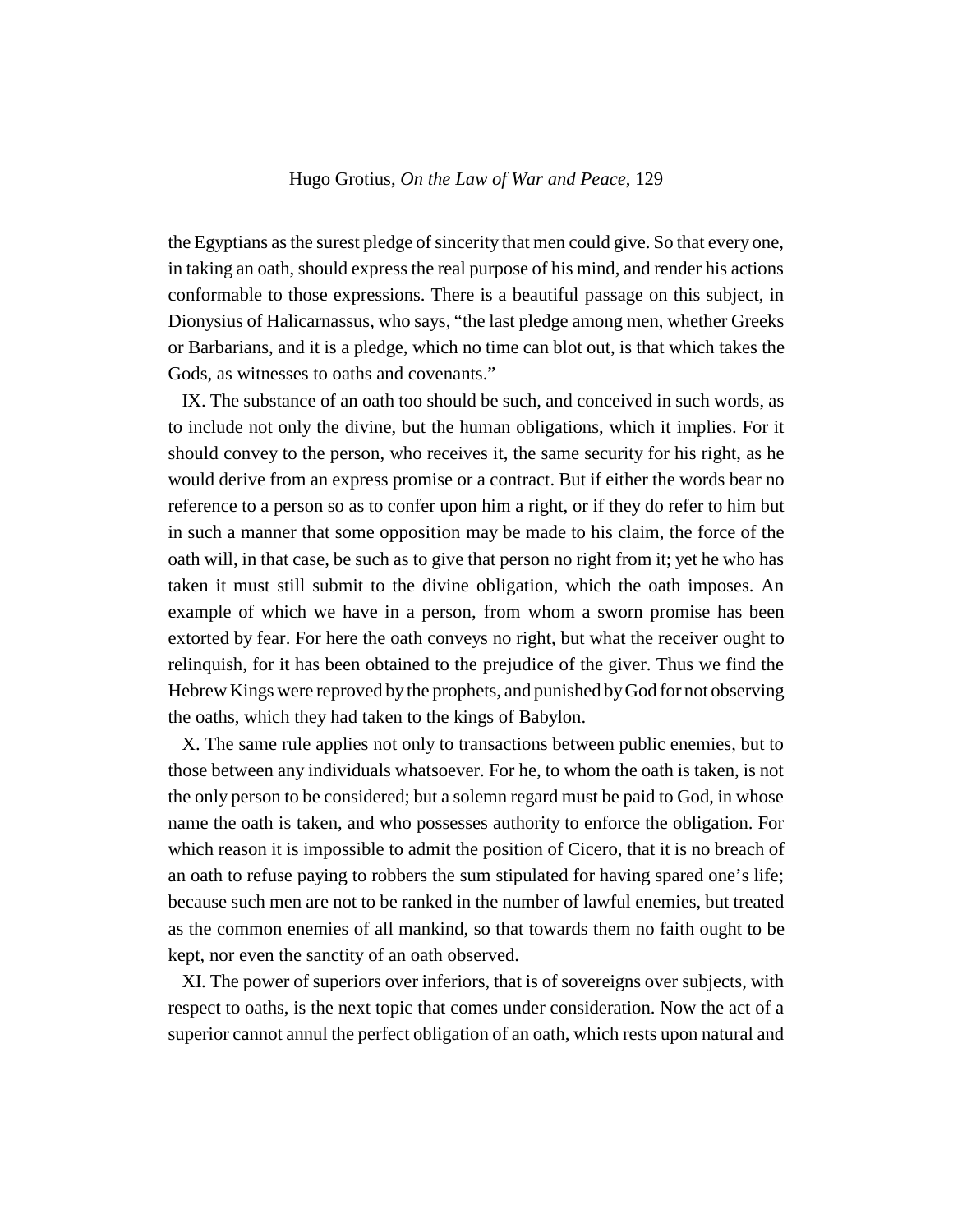revealed law. But as we are not, in a state of civil society, entirely masters of our own actions, which in some measure depend upon the direction of the sovereign power, which has a twofold influence with respect to oaths, in the one case applying to the person who takes, and in the other, to the person who receives them. This authority may be exercised over the person taking the oath, either by declaring, before it is taken, that it shall be made void, or by prohibiting its fulfillment, when taken. For the inferior or subject, considered as such, could not bind himself to engagements, beyond those allowed by the sovereign legislature. In the same manner, by the Hebrew Law, husbands might annul the oaths of wives, and fathers those of children, who were still dependent.

XII. In this place we may cursorily observe, that what is said in the precepts of Christ, and by St. James, against swearing at all, applies not to an oath of affirmation, many instances of which are to be found in the writings of St. Paul, but to promissory oaths respecting uncertain and future events. This is plain from the opposition in the words of Christ. " You have heard it hath been said by them of old time, thou shalt not forswear thyself, but shalt perform unto the Lord thine oath. But I say to you, swear not at all." And the reason given for it by St. James, is that I you fall not into hypocrisy," or be found deceivers; for so the word hypocrisy signifies in the Greek.

Again it is said by St. Paul, that all the promises of God in Christ are *yea* and *amen*, that is are certain and undoubted. Hence came the Hebrew phrase, that a just man's yea is *yea*, and his *no* is *no.* On the other hand, persons, whose actions differ from their affirmations, are said to speak *yea* and *no*, that is their affirmation is a denial, and their denial an affirmation.

In this manner St. Paul vindicates himself from the charge of lightness of speech, adding that his conversation had not been *yea*, and *no.*

XIII. Affirmations are not the only modes of obligation. For in many places signs have been used as pledges of faith; thus among the Persians giving the right hand was considered the firmest tie. So that where any form is substituted for an oath, the violation of it will be an act of perjury. It has been said of Kings and Princes in particular, that their faith is the same as an oath. On which account Cicero, in his speech for Dejotarus, commends Caesar no less for the vigour of his arm in battle,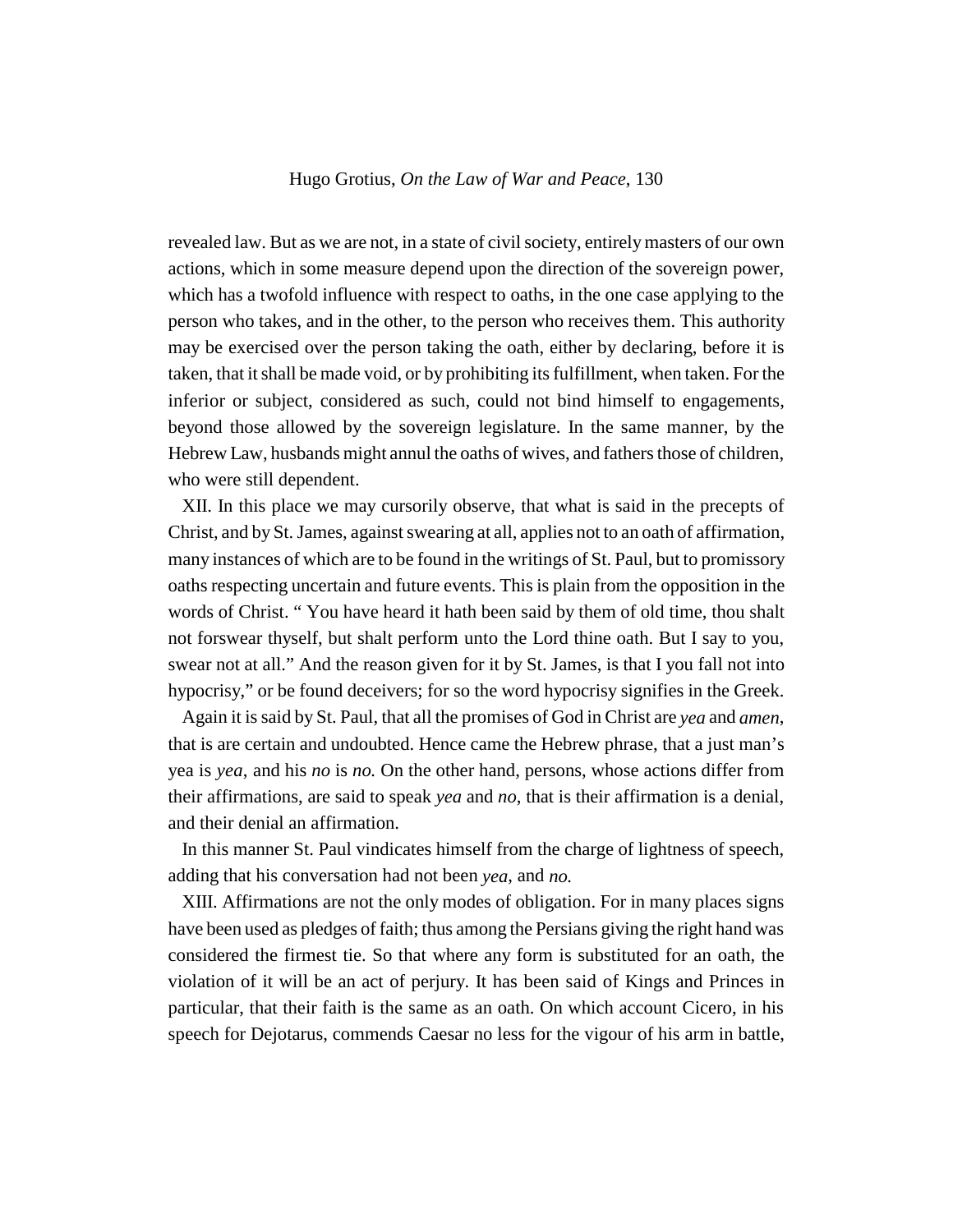than for the sure fulfillment of the pledge and promise of his right hand.

[The nature of oaths, contracts and promises having been so fully discussed in the preceding chapters, the translation proceeds from the thirteenth to the fifteenth chapter of the original, the fourteenth being in a great measure only a repetition of our author's former arguments upon the subject. **Translator**]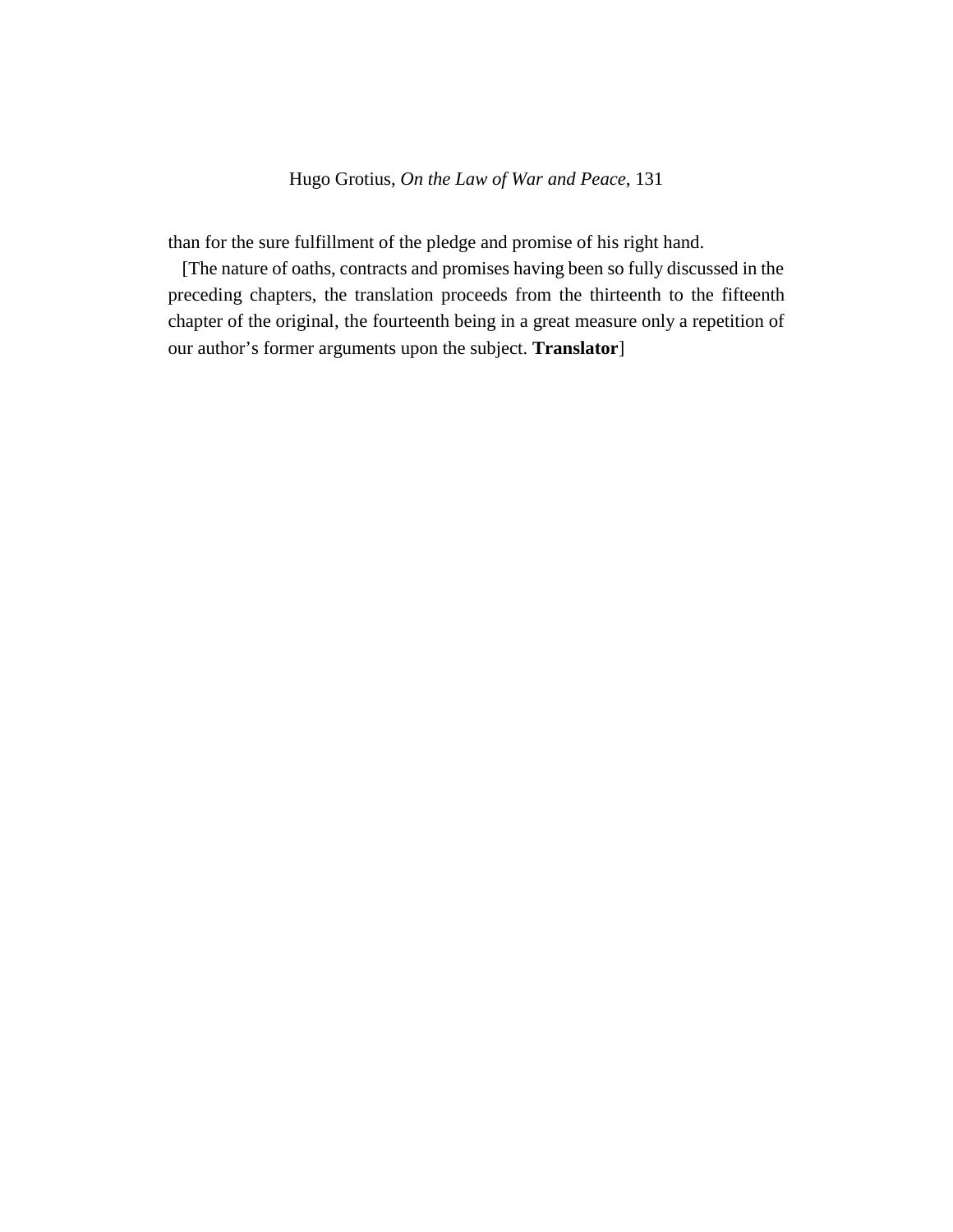# Chapter 15: On Treaties and on Engagements Made by Delegates Exceeding their Power.

I. Ulpian has divided conventions into two kinds, public and private, and he has not explained a public convention upon the usual principles, but has confined it to a treaty of peace, which he alleges as his first example, and he has made use of the engagements entered into by the generals of two contending powers, as an instance of private conventions. By public conventions therefore he means those, which cannot be made but by the authority and in the name of the sovereign power, thus distinguishing them not only from the private contracts of individuals, but also from the personal contracts of sovereigns themselves. And indeed private injuries and contracts, no less than public treaties frequently prove the origin of wars. And as private contracts have been already so amply discussed, the higher order of contracts, which come under the denomination of treaties, will necessarily form the leading part in our farther inquiries.

II. and III. Now public conventions may be divided into treaties, engagements, and other compacts.

The ninth book of Livy may be consulted on the distinction between treaties and engagements, where the historian informs us, that treaties are those contracts, which are made by the express authority of the sovereign power, and in which the people invoke the divine vengeance on their heads, if they violate their engagements. Among the Romans the persons employed in declaring war and making peace, were in the conclusion of these solemn treaties, always accompanied by the principal herald, who took the oath in the name of the whole people. A sponsio, or engagement, is what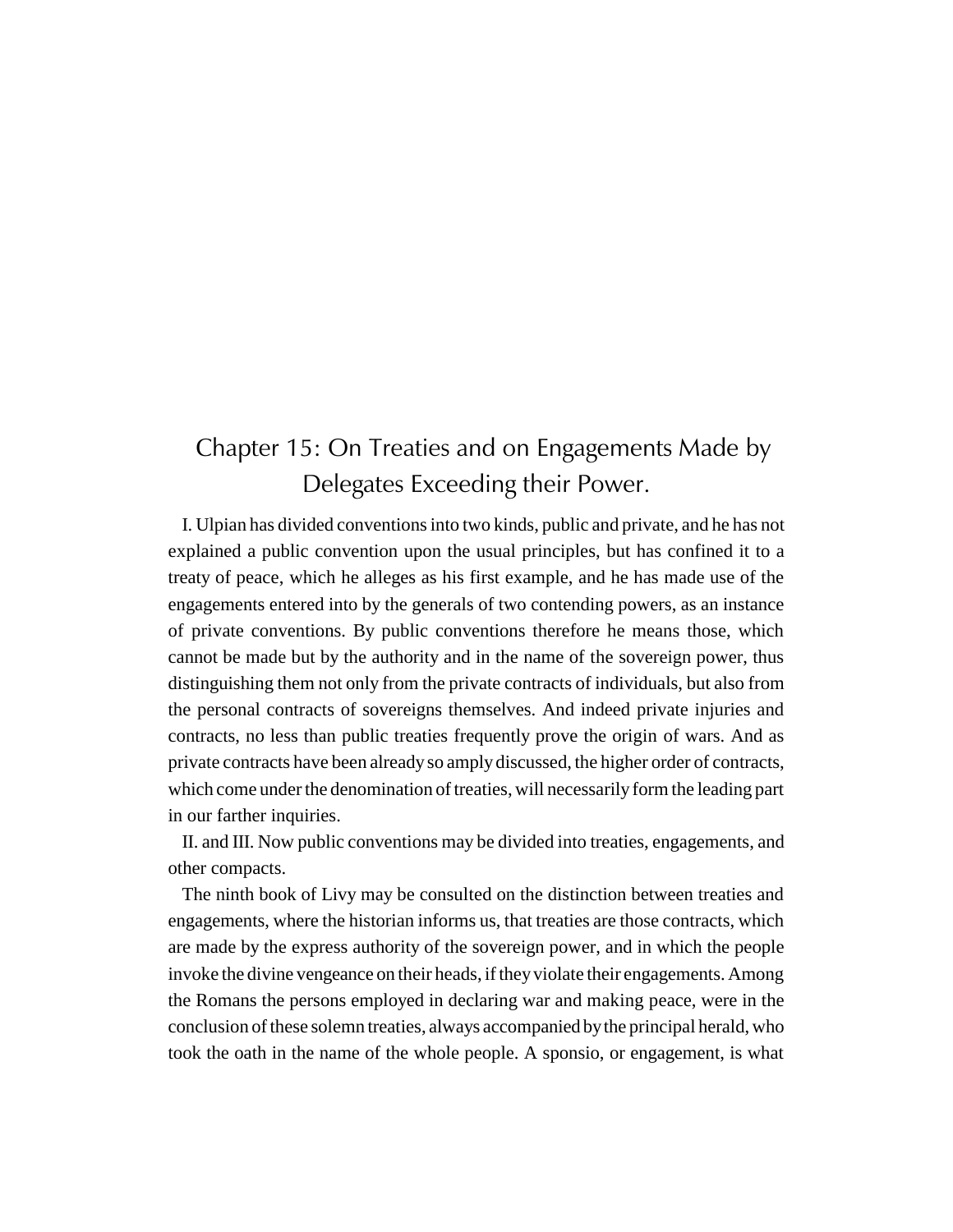was made by persons, who had no express commission for that purpose from the sovereign power, and whose acts consequently required a further ratification from the sovereign himself.

The Senate of Rome, we are informed by Sallust, judged very properly in passing a decree, that no treaty could be made without their consent and that of the people. Livy relates that Hieronymus, king of Syracuse, having entered into a convention with Hannibal, sent afterwards to Carthage to have it converted by the state into a league. For which reason Seneca the elder has said, applying the expression to persons invested with a special commission for that purpose, that a treaty, negotiated by the general, binds the whole of the Roman people, who are supposed to have made it.

But in monarchies, the power of making treaties belongs to the king alone, a maxim which the language of poetry, no less than the records of history, shews to have been held in all ages. Euripides, whose sentiments are always conformable to nature, and popular opinion, in his Tragedy of the Suppliants, says, "It rests with Adrastus to take the oath, to whom, as sovereign, the sole right of binding the country by treaties belongs."

No subordinate magistrates have such a power of binding the people; nor will the acts of a smaller portion bind the greater, an argument used in favour of the Romans against the Gauls. For there was a majority of the people with Camillus, the dictator.

But it remains to be considered how far the acts of those, who have engaged for the people, without any public authority, are binding. Perhaps it may be said that the contracting parties have discharged their responsibility when they have done all in their power towards the fulfillment of their obligation. That might be the case in promises, but the obligation in public contracts is of a stricter kind. For the party contracting requires something in return for the engagements he makes. Hence the civil law, which rejects all promises made by one person for the performance of some act by another, renders him who engages for the ratification of a thing liable to pay damages and interest.

IV. The most accurate distinction in treaties, is that which makes the foundation of some rest purely upon the law of nature, and others upon the obligations, which men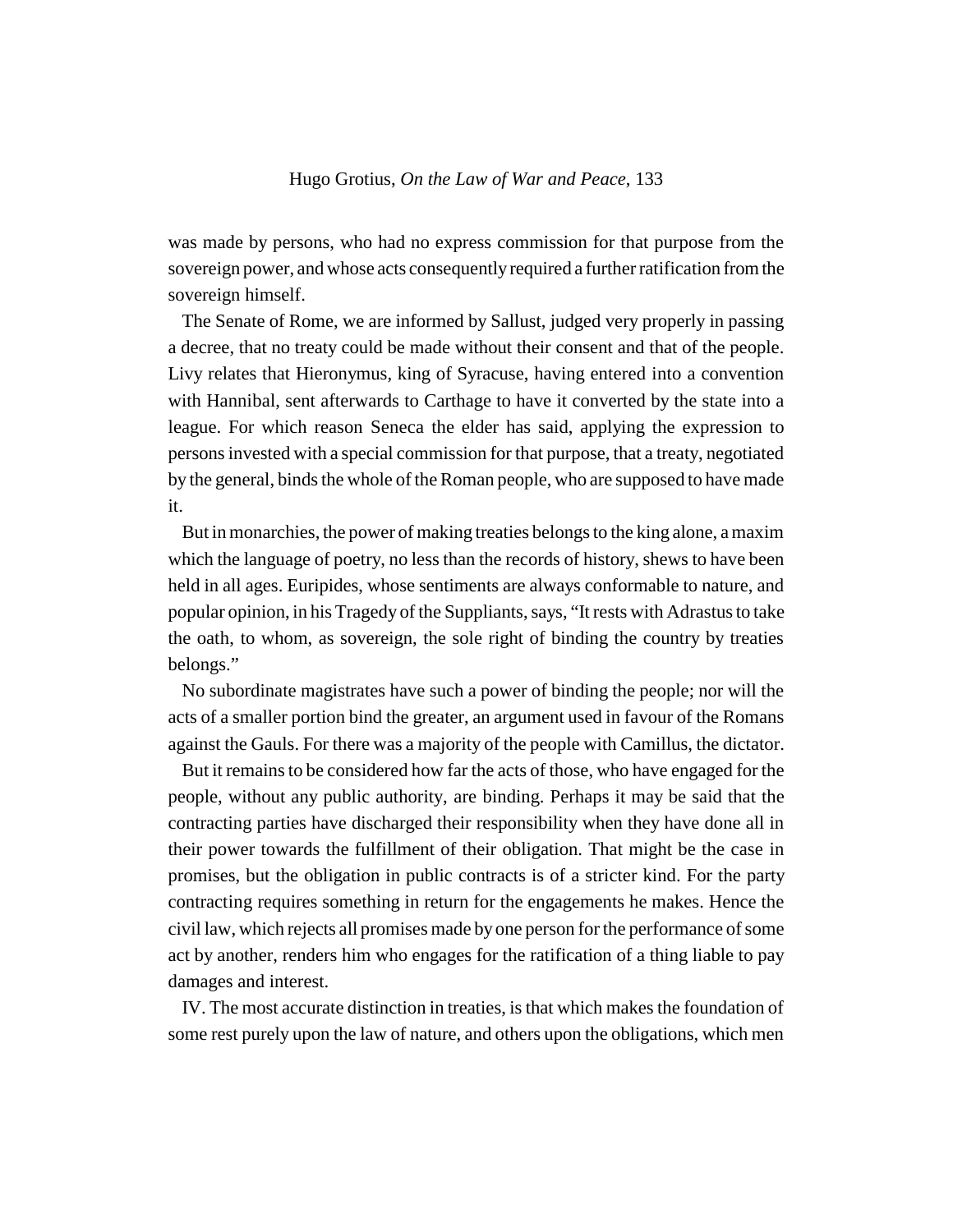have either derived from the law of nature, or added to it. Treaties of the former kind are, in general, made, not only between enemies, as a termination of war; but in ancient times were frequently made, and, in some degree, thought necessary among men in the formation of every contract. This arose from that principle in the law of nature, which established a degree of kindred among mankind. Therefore it was unlawful for one man to be injured by another. And this natural justice universally prevailed before the deluge. But after that event, in process of time, as evil dispositions and habits gained ground, it was by degrees obliterated. So that one people's robbing and plundering another, even when no war had been commenced or declared, was deemed lawful. Epiphanius calls this the Scythian fashion. Nothing is more frequent in the writings of Homer than for men to be asked, if they are robbers? A question, as Thueydides informs us, by no means intending to convey reproach, but purely for information. In an ancient law of Solon's mention is made of companies formed for robbery: and, we find from Justin, that, till the times of Tarquin, piracy was attended with a degree of glory.

In the law of the Romans it was a maxim, that nations, which had not entered into terms of amity, or into treaties with them were not to be considered as enemies. But if any thing belonging to the Romans fell into their hands, it became theirs; or any citizen of Rome, taken by them, became a slave; and the Romans would treat any person belonging to that nation, in the same manner. In this case the right of postliminium is observed. So at a remote period, before the times of the Peloponnesian war, the Corcyraeans were not considered as enemies by the Athenians, though there was no treaty of peace subsisting between them, as appears from the speech of the Corinthians given by Thucydides. Aristotle commends the practice of plundering barbarians, and in ancient Latium an enemy signified nothing but a foreigner.

In the class of treaties referred to in this section may be ranked those made between different states for the mutual preservation of the rights of hospitality and commerce, as far as they come under the law of nature. Arco makes use of this distinction, in his speech to the Achaeans, as reported by Livy, where he says he does not require an offensive and defensive alliance, but only such a treaty as may secure their rights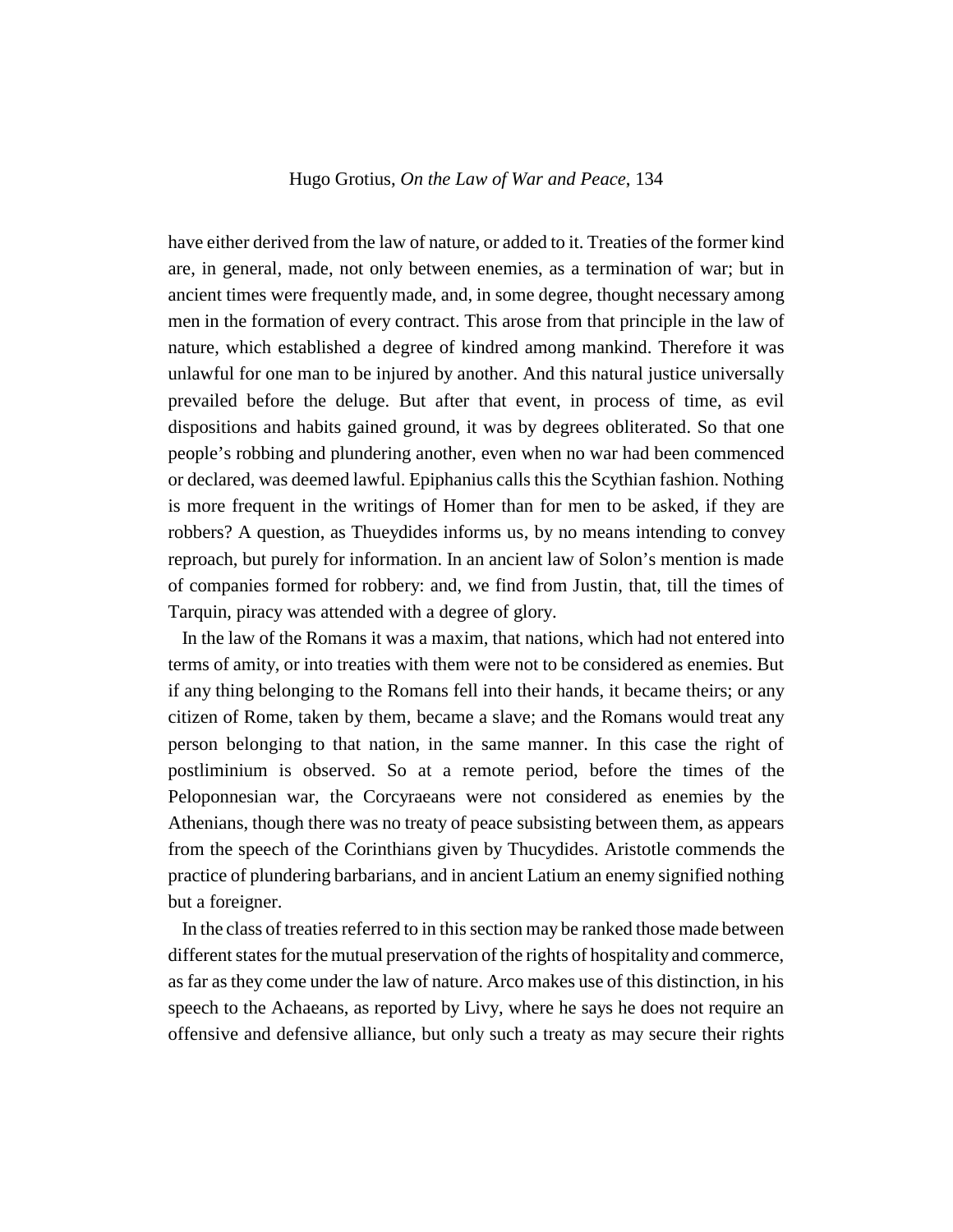from infringement by each other, or prevent them from harbouring the fugitive slaves of the Macedonians. Conventions of this kind were called by the Greeks, strictly speaking, peace in opposition to treaties.

V. Treaties founded upon obligations added to those of the law of nature are either equal, or unequal Equal treaties are those, by which equal advantages are secured on both sides. The Greeks call them alliances, and sometimes alliances upon an equal scale. But treaties of the latter kind are more properly leagues than treaties, and where one of the parties is inferior in dignity, they are called injunctions, or injunctions annexed to covenants. Demosthenes in his speech on the liberty of the Rhodians says, all nations ought to guard against forming such leagues, as approaching too near to servitude.

Treaties of both kinds, whether of peace or alliance are made from motives of some advantage to the parties. By equal treaties of peace, the restoration of prisoners, the restoration or cession of conquered places, and other matters providing for its due maintenance, are settled, a subject that will be more fully treated of hereafter, in stating the effects and consequences of war. Treaties of alliance upon equal conditions relate either to commerce, or to contributions for the joint prosecution of a war, or to other objects of equal importance. Equal treaties of commerce may vary in their terms. For instance it may be settled that no duties shall be imposed upon the goods of the subjects, belonging to each of the contracting powers: or that the duties upon their respective commodities shall be lower than the duties upon those of any other nation. The first of these examples may be found in an ancient treaty between the Romans and Carthaginians, in which there is a clause, making an exception of what is given to the notary and public crier. Or it may be settled that no higher duties than those existing at the time the treaty is made shall be imposed, or that they shall not be augmented beyond a certain rate.

So in alliances of war the contracting parties are required to furnish equal numbers of troops or ships, a kind of alliance which, as Thucydides explains it, calls upon the united powers to hold the same states for common enemies or friends: we find, in many parts of Livy, alliances of this description among states, for the mutual defence of their territories or for the prosecution of some particular war, or against some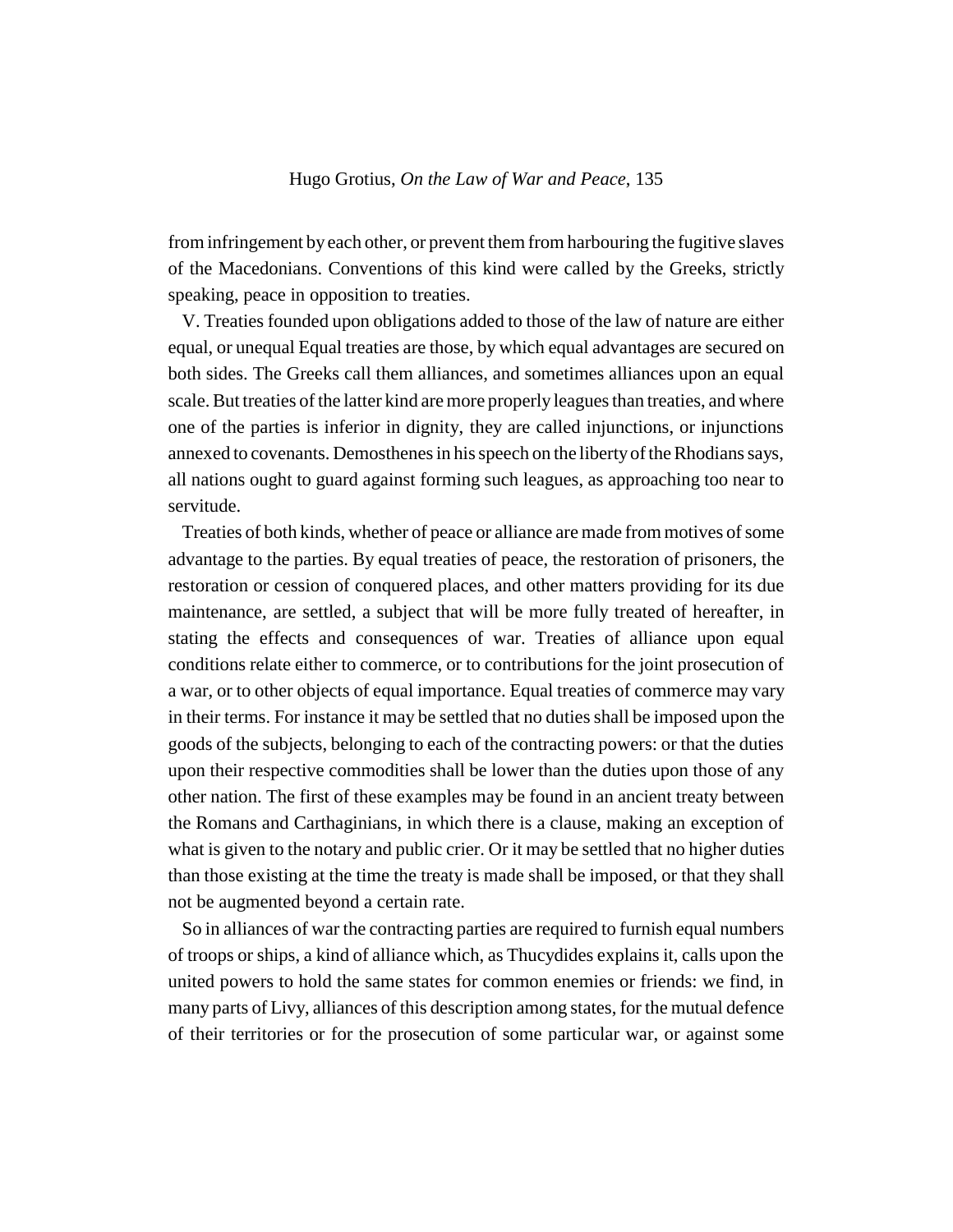particular enemy, or against all states excepting their respective allies. Polybius has given a treaty of this kind, made between the Carthaginians and Macedonians. In the same manner the Rhodians bound themselves by treaty to assist Atigonus Demetrius against all enemies except Ptolemy. There are. other objects too for which equal treaties are made. Thus one power may bind another to build no forts in their neighbourhood which might prove an annoyance, to give no encouragement to rebellious subjects, to allow the troops of an enemy no passage through their country.

VI. From equal treaties, the nature of unequal treaties may easily be understood. And where two powers contract, this inequality may be on the side either of the superior, or of the inferior power. A superior power may be said to make an unequal treaty, when it promises assistance without stipulating for any return, or gives greater advantages than it engages to receive. And on the part of the inferior power this inequality subsists when, as Isocrates says in his panegyric, her privileges are unduly depressed; so that engagements of this kind may be called injunctions or commands rather than treaties. And these may, or may not, be attended with a diminution of their sovereign power.

Such a diminution of sovereign power followed the second treaty between the Carthaginians and Romans, by which the former were bound to make no war but with the consent of the Roman people; so that from that time, Appian says, the Carthaginians were compelled by treaty to comply with the humour of the Romans. To this kind may be added a conditional surrender, except that it leads not to a diminution, but to an entire transfer of the sovereign dignity and power.

VII. The burdens attached to unequal treaties, where no diminution of sovereignty takes place, may be either transitory or permanent.

Transitory burdens are those, by which the payment of certain sums of money is imposed, the demolition of certain works and fortifications, the cession of certain countries and the delivery of ships or hostages are required. But permanent conditions are those, which require the tribute of homage and submission from one power to another.

Nearly approaching to such treaties are those, by which one power is debarred from having any friends or enemies, but at the pleasure of another, or from allowing a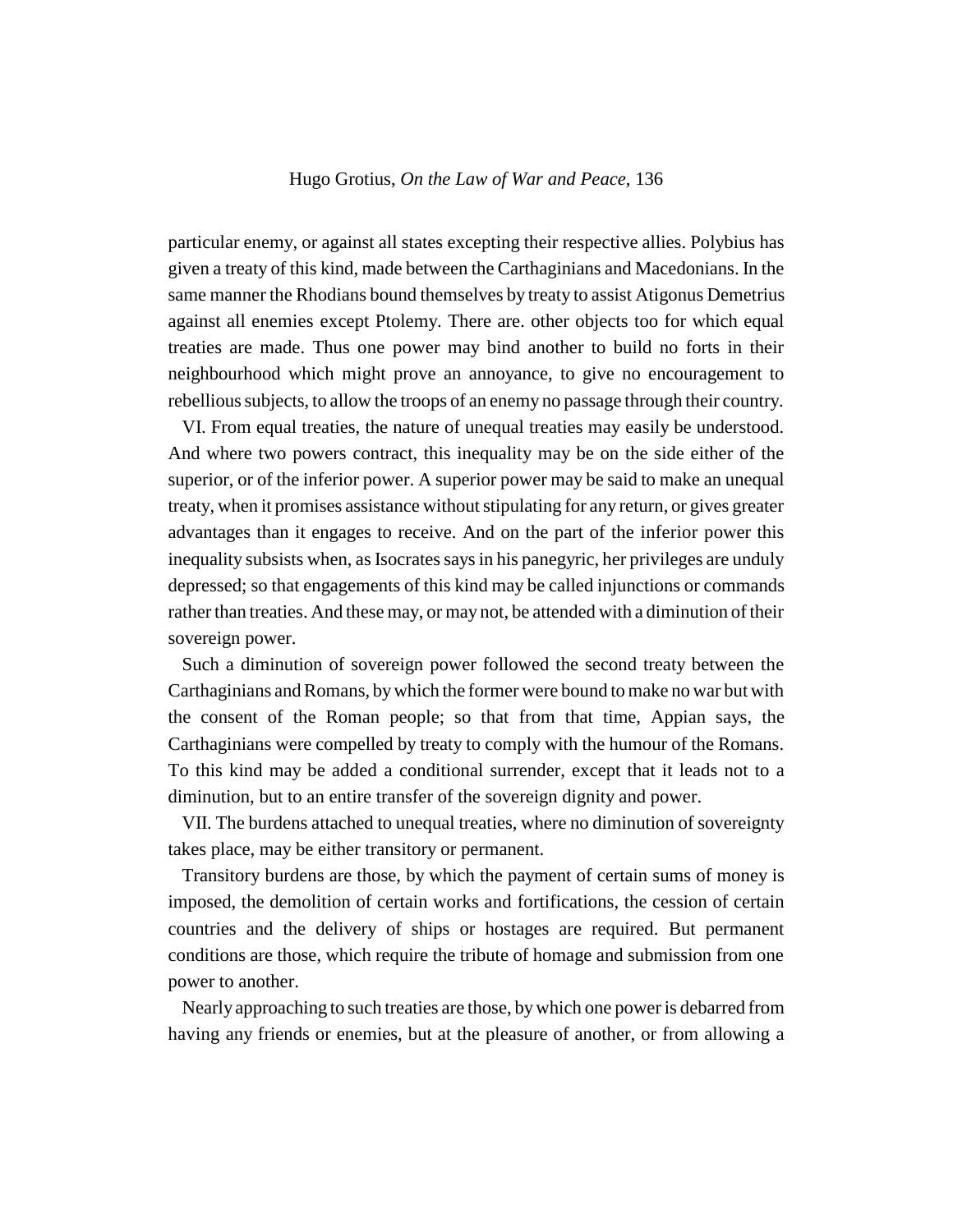passage and supplies to the troops of any state, with whom that power may be at war. Besides these there may be conditions of an inferior and less important kind; such as those, which prohibit the building of forts in certain places; maintaining armies, or having ships beyond a certain number; navigating certain seas, or raising troops in certain countries; attacking allies or supplying enemies. Some conditions indeed go so far as to prohibit a state from admitting refugees, and to demand annulling all former engagements with every other power. Numerous examples of such treaties are to be found in historians both ancient and modern.

Unequal treaties may be made not only between the conquerors and the conquered but also between mighty and impotent states, between whom no hostilities have ever existed.

VIII. In considering treaties, it is frequently asked, whether it be lawful to make them with nations, who are strangers to the Christian religion; a question, which, according to the law of nature, admits not of a doubt. For the rights, which it establishes, are common to all men without distinction of religion.

The gospel has made no change in this respect, but rather favours treaties, by which assistance in a just cause may be afforded even to those, who are strangers to religion. For to embrace opportunities of doing good to all men is not only permitted as laudable, but enjoined as a precept. For in imitation of God, who makes his sun to rise upon the righteous and the wicked, and refreshes them both with his gracious rain, we are commanded to exclude no race of men from their due share of our services. Yet, in equal cases, it admits of no doubt, that those within the pale of our own religious communion have a preferable claim to our support.

IX. In addition to the foregoing arguments we may observe that as all Christians are considered as members of one body, which are required to feel for the pains and sufferings of each other, this precept applies not only to individuals, but to nations and kings in their public capacity. For the rule of duty is not to be measured by the inclination of individuals, but by the injunctions of Christ. And in some cases the ravages of an impious enemy can only be opposed by a firm alliance among Christian kings, and governments. And it is a duty from which nothing, but inevitable necessity, and their immediate attention being engrossed by the prosecution of other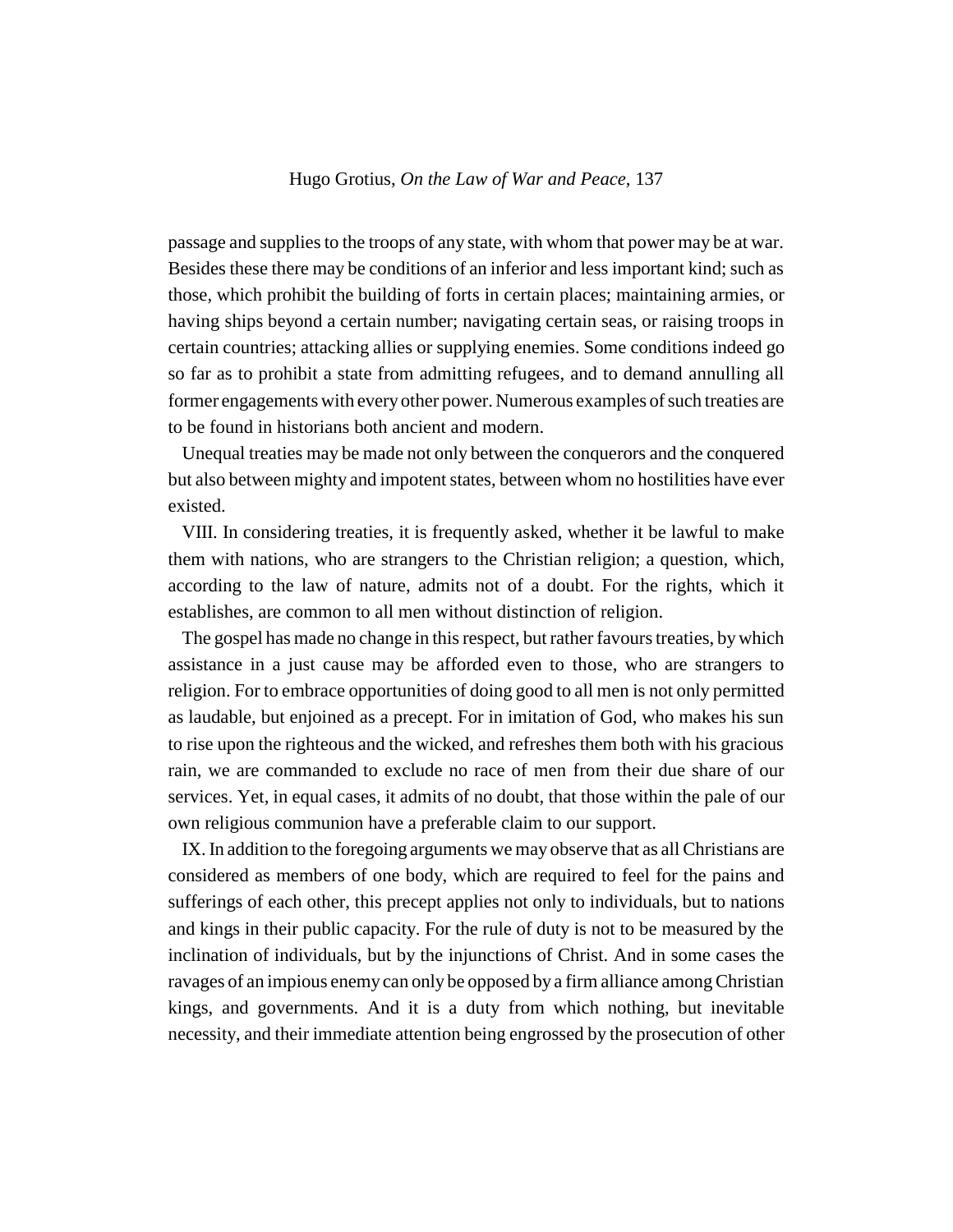wars, can excuse them.

X. Another question frequently arises, which is, when two states are engaged in war with each other, to which of them a power, equally allied to both, ought in preference to give assistance. Here too we must observe there can be no obligation to support unjust wars. On which account that confederate power, which has justice on its side, will have a claim to preference, if engaged in war with another not comprehended in the number of confederates, or even if engaged with one of the confederates themselves.

But if two powers engage in a war, equally unjust on both sides, a third power, united in confederacy with both, will prudently abstain from interference. Again, if two powers allied to us are engaged in a just war against others, with whom we have no connection; in the supplies of men or money that we furnish to either we ought to follow the rule, observed in the case of personal creditors.

But if personal assistance, which cannot be divided, is required of the contracting party, in that case the preference must be given to the engagements of the longest standing. However the case of a subsequent treaty, which makes the engagements of a more binding and extensive nature, will form an exception to this rule.

XI. The tacit renewal of a treaty ought not to be presumed upon at the expiration of the period, limited for its continuance, unless certain acts be performed, which can expressly be construed as a renewal of it, and can be taken in no other sense.

XII. If one of the parties violates a treaty, such a violation releases the other from its engagements. For every clause has the binding force of a condition. And as an example of this, a passage from Thucydides may be quoted, where that historian says that "for one power to accede to a new confederacy, and to desert an ally who has neglected to fulfil his engagements, is no breach of a treaty; but not to assist another power in conformity to sworn engagements amounts to a violation thereof." And this is generally true, except where it has been agreed to the contrary, that a treaty shall not be null and relinquished for trifling disgusts and miscarriages.

XIII. Conventions are as various and numerous as treaties, and the distinction made between them is owing more to the difference of power in those by whom they are made, than to any real difference in their own nature. But there are two particular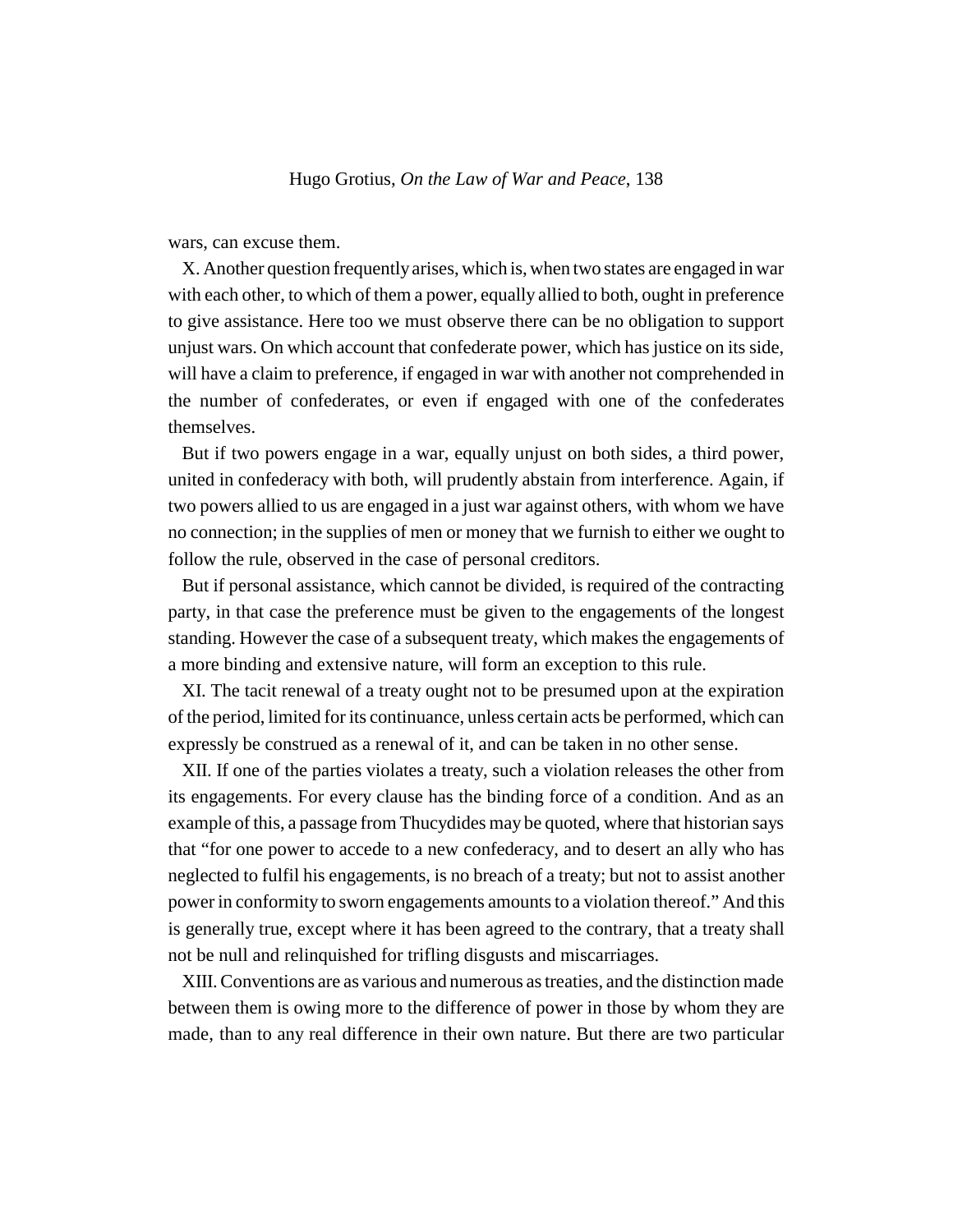points of inquiry materially connected with all conventions, the first of which relates to the extent of the negotiator's obligation, when the sovereign or the state refuses to ratify a convention, whether he is bound to make an indemnity to the other party for the disappointment, to restore things to the situation they were in before he treated, or to deliver up his own person. The first opinion seems conformable to the Roman civil law, the second to equity as it was urged by the tribunes of the people, L. Livius, and J. Melius, in the dispute about the peace of Caudium; but the third is that most generally adopted, as was done respecting the two famous conventions of Caudium and Numantia. But there is one caution particularly to be observed, and that is, that the sovereign is no way bound by such unauthorised conventions, until he has ratified them. In the convention alluded to, if the Samnites had intended to bind the Roman people, they should have retained the army at Caudium, and sent ambassadors to the senate and people at Rome, to discuss the treaty, and learn upon what terms they chose to redeem their army.

XIV. Another question is, whether the knowledge and silence of the sovereign bind him to the observance of a convention. But here it is necessary to make a distinction between an absolute convention, and one made upon condition of its being ratified by the sovereign. For as all conditions ought to be literally fulfilled, such a condition, on failure of fulfillment, becomes void.

This principle was very properly observed in the convention made between Luctatius and the Carthaginians; to which the people refused to accede, as it had been made without their consent. A new treaty therefore was made by public authority.

The next thing to be considered is, whether there may not be some act of consent besides silence. For without some visible act, silence is not of itself sufficient to warrant a probable conjecture of intention. But if certain acts are done which can be accounted for upon no other grounds than those of consent, they are supposed to ratify a treaty. Thus if the convention of Luctatius had contained many clauses, some of them relinquishing certain rights, and those clauses had been always duly observed by the Romans, such observance would be justly taken for a ratification of the treaty.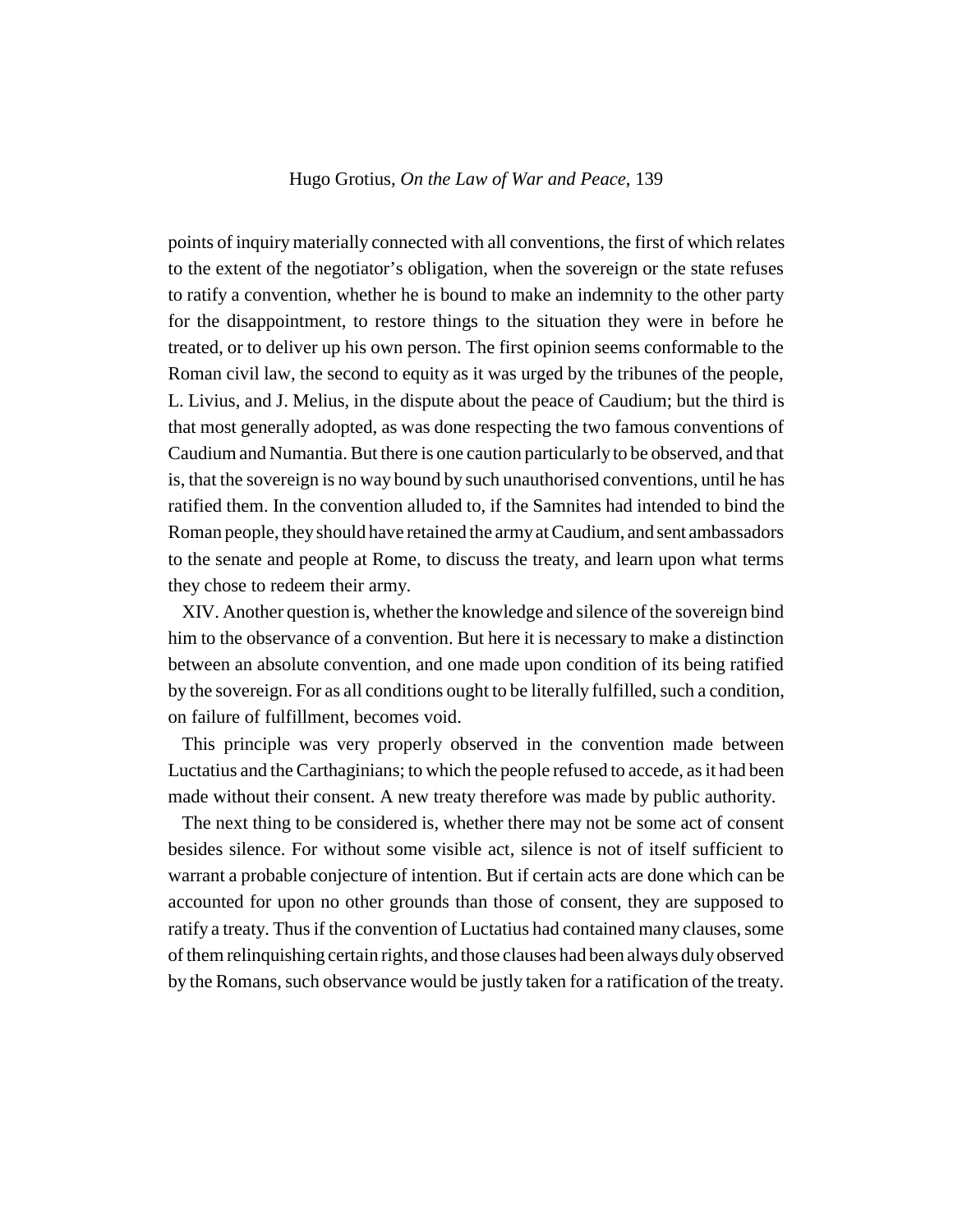## Chapter 16: The Interpretation of Treaties.

I. If we consider the promiser alone, be is naturally bound to fulfil his engagements. Good faith, observes Cicero, requires that a man should consider as well what he intends, as what lie says. But as acts of the mind are not, of themselves visible it is necessary to fix upon some determinate mark, to prevent men from breaking their engagements, by allowing them to affix their own interpretation to their words. It is a right, which natural reason dictates, that every one who receives a promise, should have power to compel the promiser to do what a fair interpretation of his words suggests. For otherwise it would be impossible for moral obligations to be brought to any certain conclusion. Perhaps it was in this sense that Isocrates, treating of agreements, in his prescription against Callimachus, maintains that the laws enacted on this subject are the common laws of all mankind, not only Greeks, but barbarians also. It is for this very reason, that specific forms have been assigned for treaties, which are to be drawn up in terms of unequivocal and certain meaning. The proper rule of interpretation is to gather the intention of the parties pledged, from the most\* probable signs. And these are of two kinds, namely, words and conjectures, which may be considered either separately, or together.

II. Where we have no other conjecture to guide us, words are not to be strictly taken in their original or grammatical sense, but in their common acceptation, for it is the arbitrary will of custom, which directs the laws and rules of speech.\* It was a foolish act of perfidy therefore in the Locrians, when they promised they would adhere to their engagements as long as they stood upon that soil, and bore those heads upon their shoulders, in order to evade their promise to cast away the mould, which they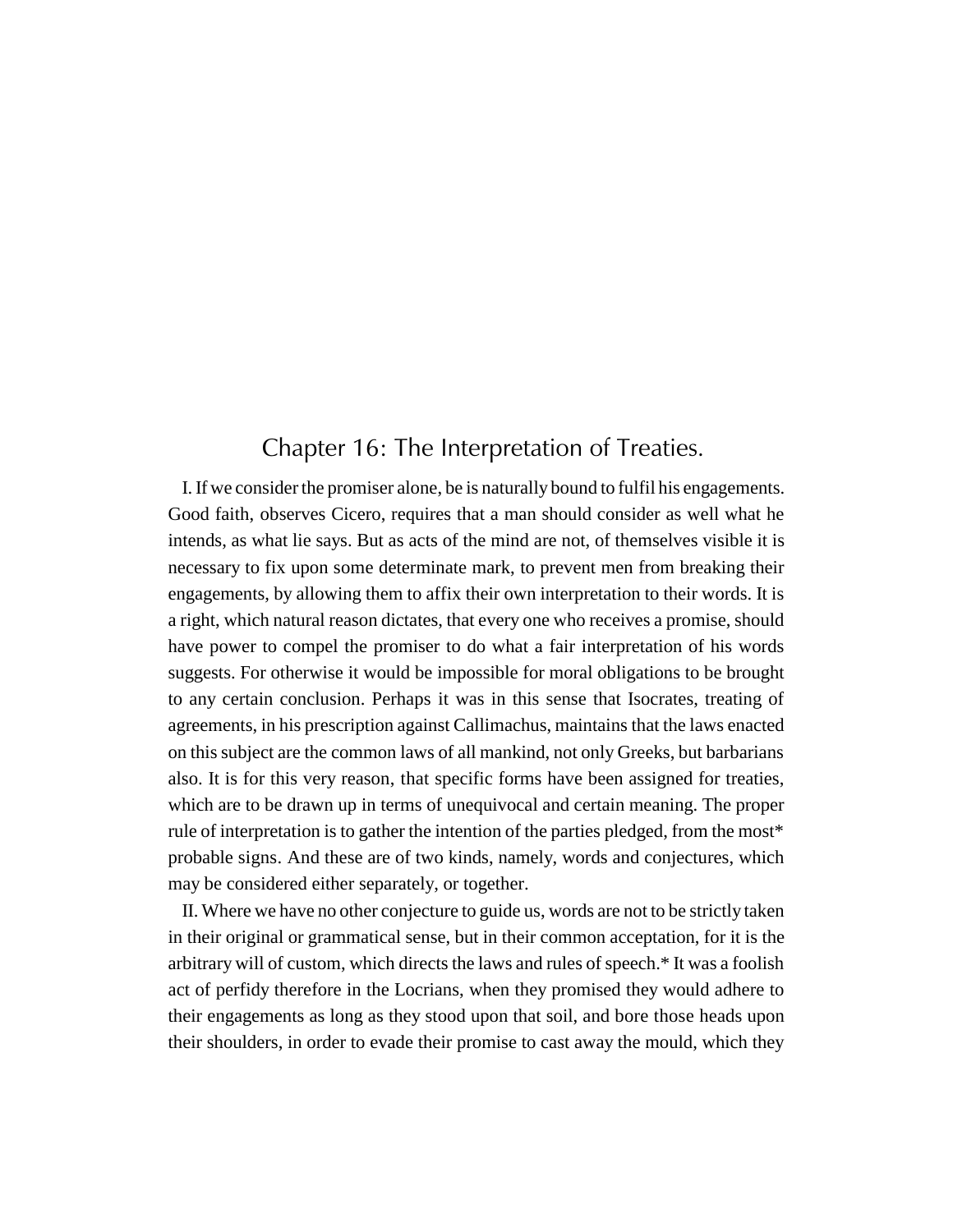had previously put within their shoes, and the heads of garlick, which they had laid upon their shoulders. Acts of treachery like these, Cicero, in the third book of his Offices, has properly observed, instead of mitigating, tend to aggravate the guilt of perjury.

III. In terms of art which are above the comprehension of the general bulk of mankind, recourse, for explanation, must be had to those, who are most experienced in that art; thus from consulting legal writers, we may conceive the nature of particular crimes, or from the pages of the same authors, derive our notions of sovereign power.

It is a just remark of Cicero's, that the language of logic is not that of daily and familiar intercourse: the writers of that class have phrases peculiar to themselves: which indeed is the case with arts of every description. So in treaties, where military arrangements occur, an army is defined to be a number of soldiers capable of openly invading a foreign, or an enemy's country. For historians everywhere make a distinction between the private incursions of robbers, and what is done by a lawful and regular army. What constitutes an army must be therefore judged of by the enemy's force. Cicero defines an army to consist of six legions and auxiliaries. Polybius says, that a Roman army in general amounted to sixteen thousand Romans, and twenty thousand auxiliaries. But a military force might be composed of a less number of troops than this. In the same manner the number of ships sufficient for any purpose will amount to a fleet, and a place able to hold out against an enemy may be called a fort.

IV. It is necessary to make use of conjecture, where words or sentences admit of many meanings: A mode of expression when included in one word, is called by Logicians, a synonymous term, and, when extending to two or more words, a doubtful phrase. In the same manner it is necessary to have recourse to conjecture whenever a seeming contradiction occurs in the expressions of a treaty. For in that case we must try to discover such conjectures, as will reconcile, if possible, one part with another. For if there be an evident contradiction, the contracting parties by their latter determinations, must have intended to abrogate their former; as no one can design to make contradictory resolutions at the same time. Indeed all acts depending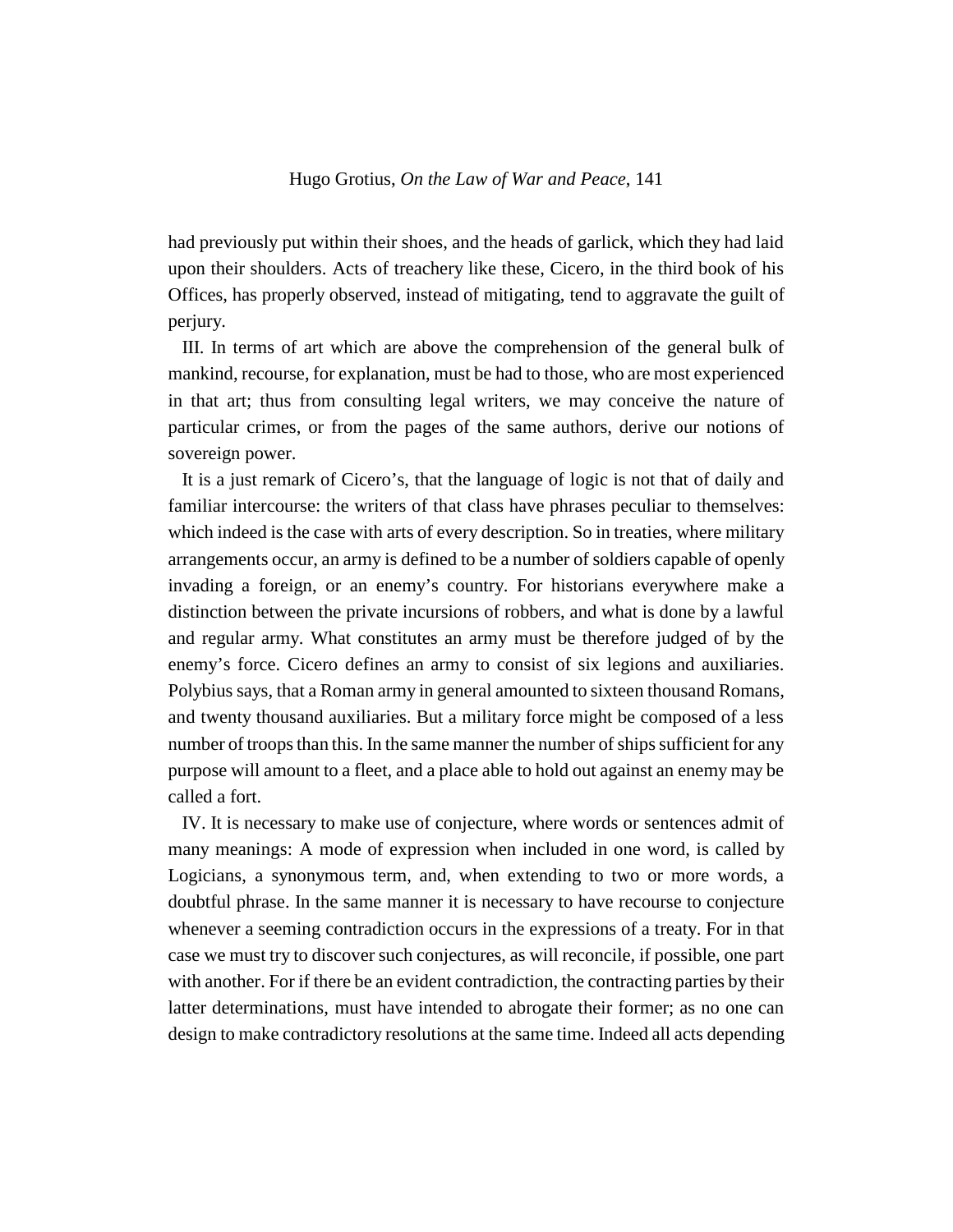upon the human will, as in the case of laws and testaments, which depend upon the will of one party, and in contracts and treaties, which depend upon that of two or more, all these acts are liable to changes, with a subsequent change of will in the parties concerned. In all such cases any obscurity in the language obliges us to have recourse to conjectures, which are sometimes so obvious, as to point out a meaning directly contrary to that of the words in their usual acceptation. Now the principal sources of conjecture are to be found in the subject-matter, the consequences, and the circumstances and connection.

V. From the subject or matter, as for instance, in the word day. Thus if a truce be made for thirty days, here civil and not natural days are meant.

So the word donation is sometimes used to signify a transfer, according to the nature of the business. In the same manner too the word arms, which in general signifies military instruments, is sometimes applied to troops, and may be taken in either sense, according to the particular occasion. Every interpretation must be given according to the intention understood. Thus the promise of a free passage given upon the evacuation of a town, implies also that the troops shall pass without molestation. If a number of ships are to be given up, perfect and not mutilated ships are meant. And in all similar cases a similar judgment must be formed according to the natural tenor of the words.

VI. Another source of interpretation is derived from the consequences, especially where a clause taken in its literal meaning would lead to consequences foreign or even repugnant to the intention of a treaty. For in an ambiguous meaning such an acceptation must be taken as will avoid leading to an absurdity or contradiction. The cavil of Brasidas therefore is highly abominable, who, promising that he would evacuate the Boeotian territory, said he did not consider that as Boeotian territory, which he occupied with his army; as if the ancient bounds were not intended, but only what remained unconquered, an evasion, which entirely annulled the treaty

VII. From the circumstances or context another source of interpretation is derived. No inconsiderable light maybe thrown upon the meaning of an expression from the circumstance of its being used by the same person to, express the same intentions on other similar occasions, and from its relation to what goes before, and what follows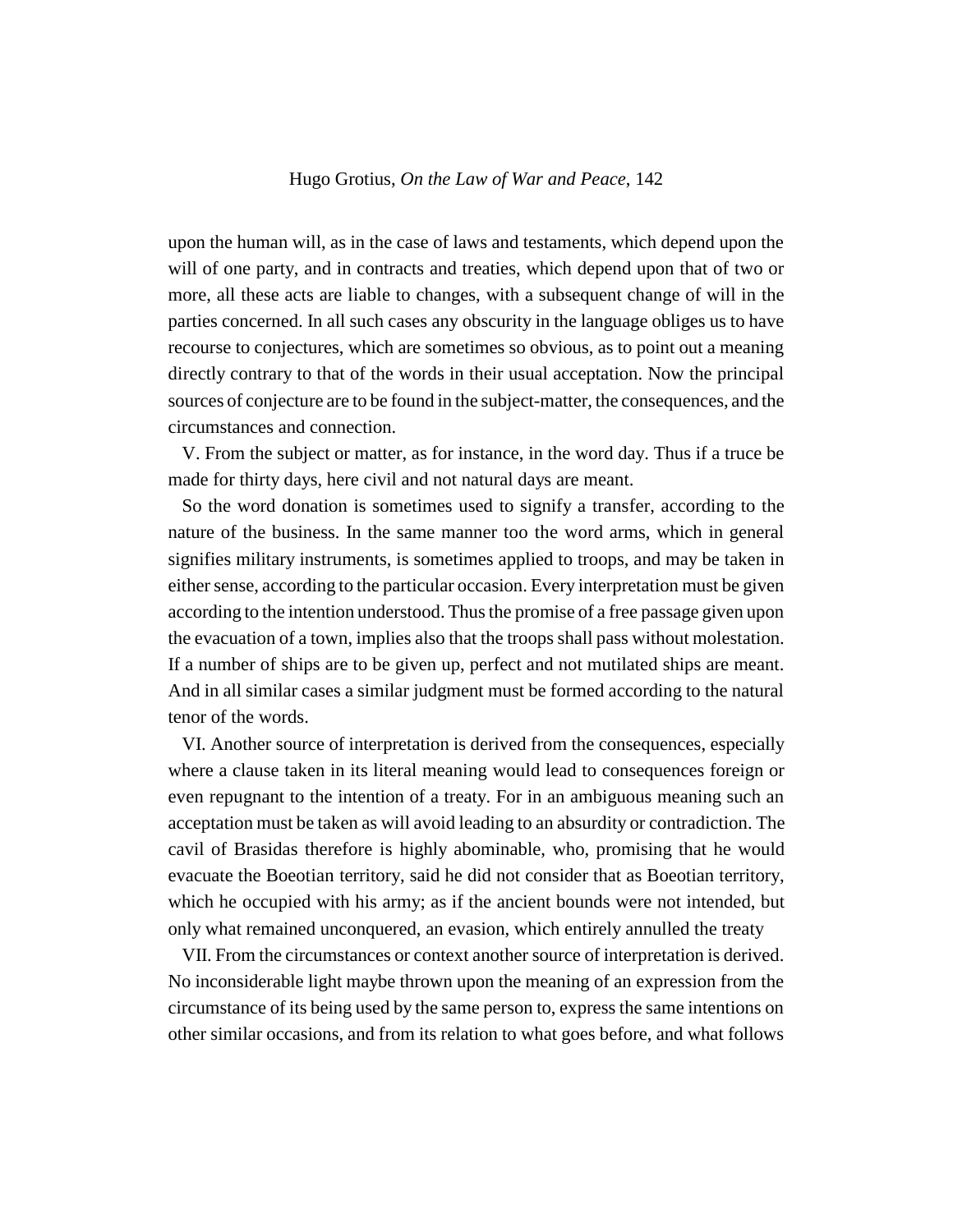the place, where it stands. For in all doubtful cases, we have reason to suppose that the contracting parties mean to be consistent with their former opinions and intentions. Thus in Homer, in the agreement between Paris and Menelaus, that Helen should be given up to the conqueror, when compared with what follows, it is evident that by the conqueror is meant the combat. ant, who killed the other. This rule of interpretation, Plutarch illustrates by the conduct of judges, "who passing by what is obscure rest their decisions upon clear and unambiguous points."

VIII. As to the motives, which are sometimes taken for a rule of interpretation, there may be other substantial ones, besides those immediately expressed, for the passing of a law or the making of a treaty. Yet the strongest conjecture is that which arises from certain proof that the will was actuated by some reason, operating as a sole and sufficient motive. For there are frequently many motives, and sometimes the will is influenced by its own choice independent of any other reason. In the same manner a grant made, in contemplation of a marriage, will be void, if the marriage never takes place.

IX. It is further to be observed that many words have a variety of acceptations, some more limited and others more extensive; which may be owing either to the application of a general name to a particular class of things, as in the words kindred and adoption; or to the use of masculines to express animals both of the male and female kind, where nouns of a common gender are wanting. In terms of art too, words are often taken in a metaphorical or extended sense: thus in the civil law death signifies banishment; but in its popular acceptation a dissolution of the parts of the natural body.

X. In promises likewise, some things are of a favour. able, some an odious, and others of a mixed or indifferent description. Favourable promises are those which contain an equality of terms, or which bear some relation to the common good, the magnitude and extent of which increases the favour of the promise: so that all engagements more conducive to peace than to war are to be considered as those of a favourable complexion, and alliances for mutual defence are always regarded as a more laudable object than those for offensive war.

Treaties of an odious kind are those which lay greater burdens on one party than on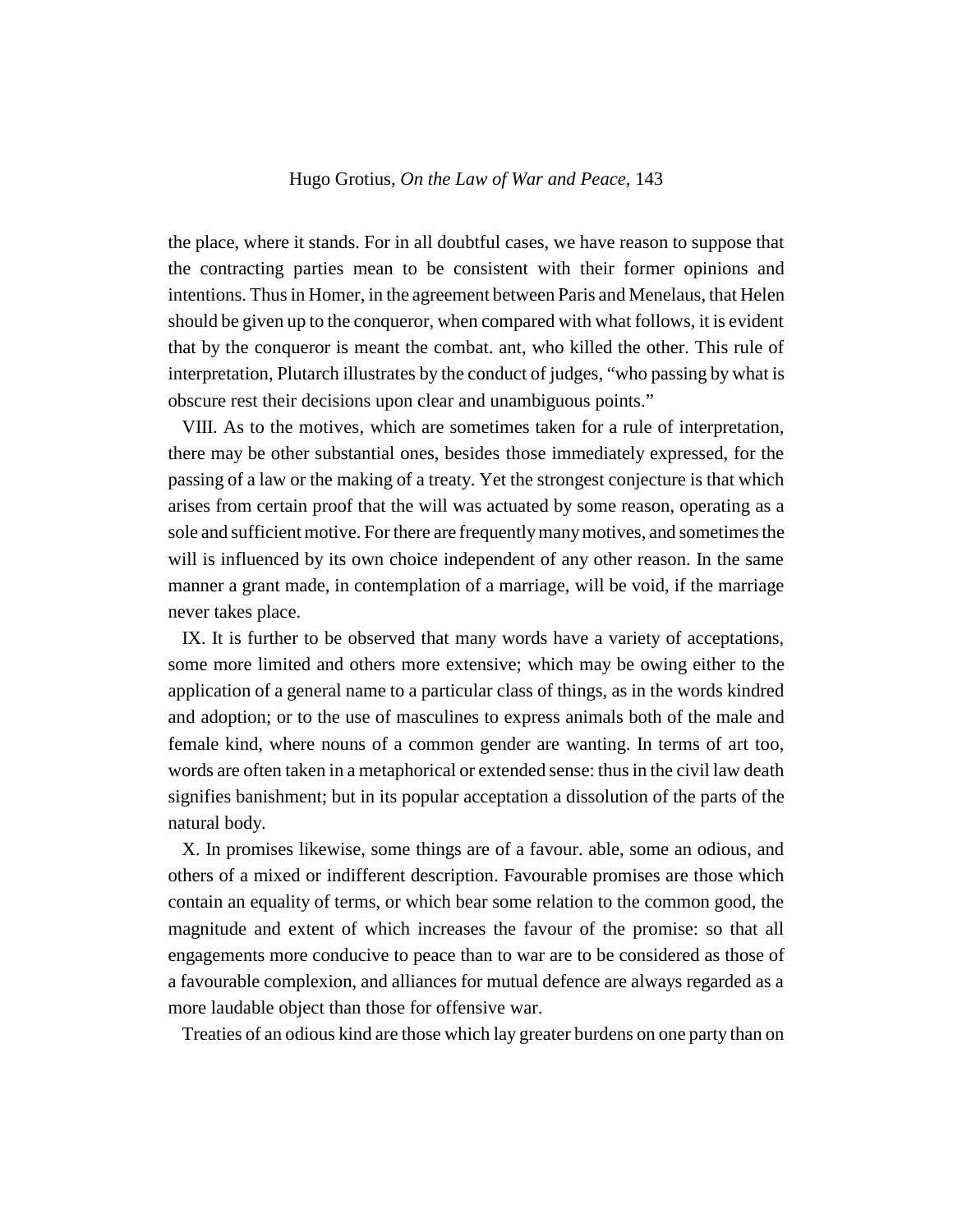the other, which contain penalties for non-performance, or which lead to an abrogation or infraction of former treaties. Whereas, though engagements of a mixed nature may create a deviation from former treaties, they may be taken either in a favourable or odious light, according to the magnitude, or object of the change produced. If it be for the sake of peace, it is better, taking all circumstances into consideration, to rank them with those of a favourable kind.

XI. The distinction made by the Roman law between acts of equity and those of strict justice, cannot generally be applied to the law of nations, though it may in some cases be adopted. Thus in any transaction between the subjects of two countries, in each of which the same form of legal proceeding is observed, the parties are supposed to treat without any intention of deviating from the common rule and form, unless they have expressly determined to the contrary. But in acts for which no common rule is prescribed, as in donations and free promises, there the parties are supposed to treat according to the strict letter of the agreement.

XII. After the establishment of the former positions, the subject naturally proceeds to the rules themselves, which are to be observed in the interpretation of treaties. And in the first place we may remark, that in things, which are not of an odious nature, words are to be taken strictly in their popular meaning, and where they admit of exceptions, or have more significations than one, it is lawful to use that which is most extensive. As it has been already observed, that both Logicians and Grammarians frequently use particular terms in a general sense. Thus Cicero in pleading for Caecina, justly maintains that the interlocutory decree, ordering that the person ejected from his inheritance should be reinstated in the possession, implies not only an ejectment, but extends to any forcible prevention of the owner's taking possession.

In things of a favourable nature, if the parties engaged are acquainted with the legal principles, upon which they proceed, or rest upon the judgment of those who are so, the words used may be taken in their most extensive signification, including even terms of art and of law. Again, we must never have recourse to a metaphorical interpretation, except where the literal meaning would lead to a direct absurdity, or would defeat the intention of a treaty.

On the other hand a passage may be interpreted in a more limited signification, than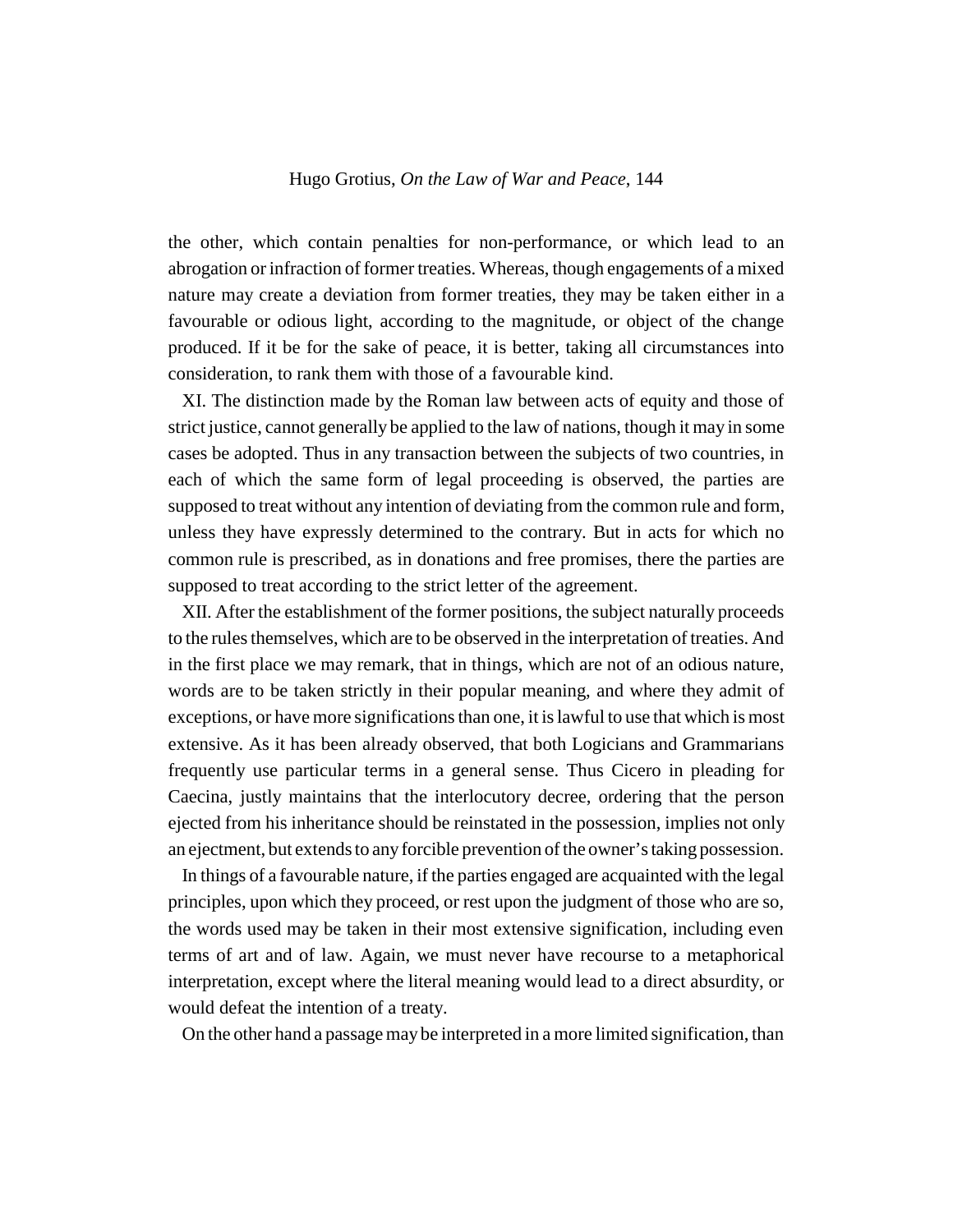the words themselves bear, if such interpretation be necessary, to avoid injustice or absurdity. If no such necessity exist, but equity or utility manifestly require a restriction to the literal meaning, it must be most rigidly adhered to, except where circumstances compel us to do otherwise. But in things of an odious nature a figurative expression may be allowed in order to avoid inconvenience or injustice. Therefore, when any one makes a grant, or relinquishes his right, though he express himself in the most general terms, his words are usually restricted to that meaning, which it is probable he intended. And in cases of this kind, the hope of retaining a thing is sometimes taken for the act of possession. In the same manner it is understood that subsidies of men, promised by one party only, are to be maintained at the expence of the power, who requires them.

XIII. It is a famous question whether the word allies includes only those who were such at the time of making the treaty, or those who might afterwards become so: as was the case in the treaty made between the Roman people and the Carthaginians at the conclusion of the war that had originated in a dispute about Sicily, by which treaty it was stipulated that both powers should forbear attacking the allies of each other. Hence the Romans inferred that although the convention made with Asdrubal, by which he was prohibited from passing the Iberus, had been of no service to them, as it had not been ratified by the Carthaginians, yet if the Carthaginians sanctioned the conduct of Hannibal in his attack upon the people of Saguntum with whom the Romans, after the making of that convention, had entered into an alliance, they should consider themselves as authorised to declare war against the Carthaginians for having violated a solemn treaty. Upon which Livy reasons in the following manner, "By the clause in favour of allies on both sides, there was sufficient security for the Saguntines. For there was no limitation of the words to those, who were allies at that time, nor were they such as to exclude either power from making new alliances. But if both sides were at liberty to make new alliances, who could think it just to deprive the new allies of that protection to which they would be entitled from treaties of amity? The exclusion could reasonably go no further than to declare that the allies of the Carthaginians should not be seduced to renounce their engagements, nor if they did so, be admitted into alliance with the Romans."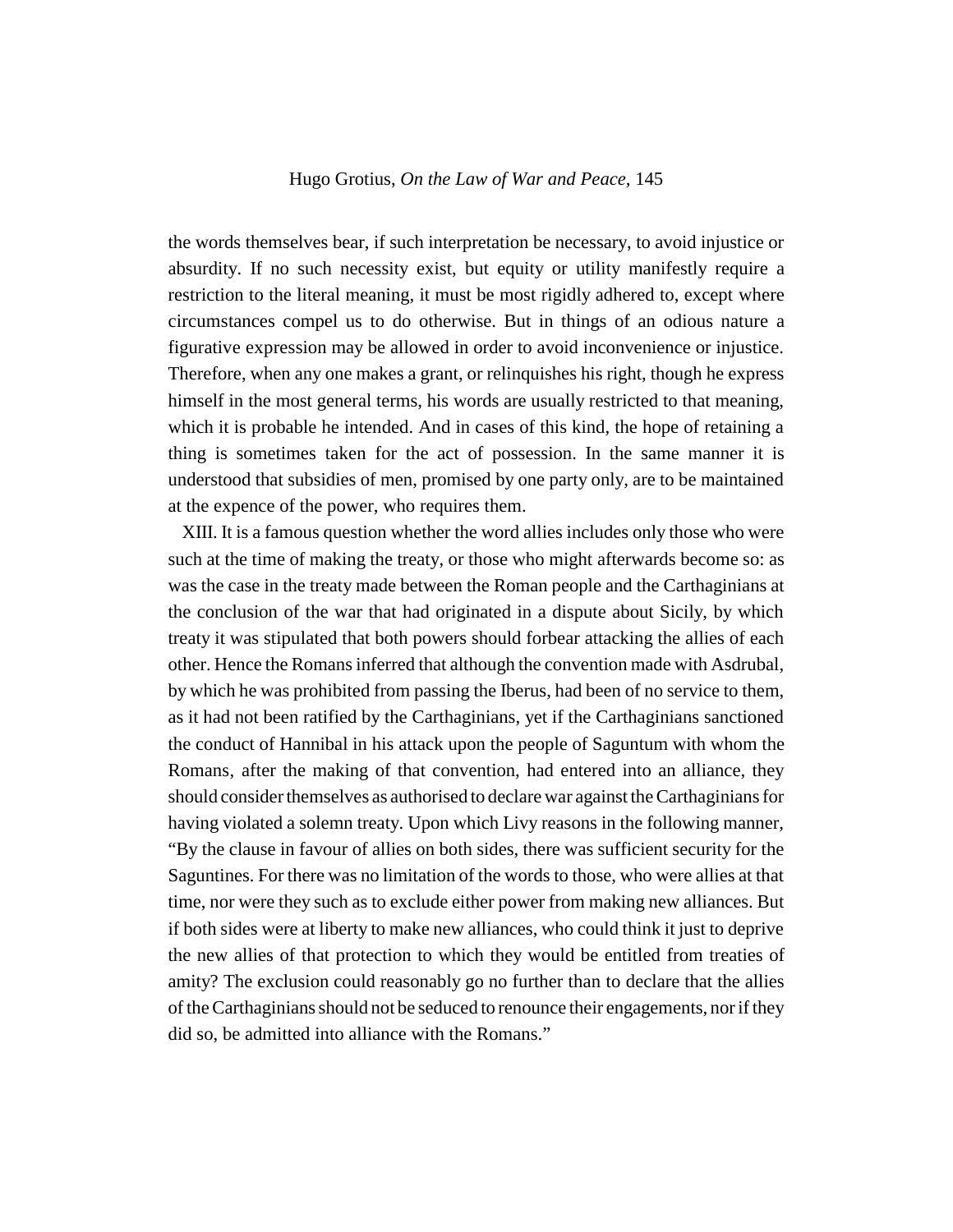The last passage is taken, almost word for word, from the third book of Polybius. On which we may observe that the word allies may strictly mean those, who were so at the time, when the treaty was made, and, without any forced interpretation, may also be extended to embrace those, who afterwards became such. To which of these interpretations the preference is to be given may be seen from the rules above given: and according to those rules, it will be found, that alliances formed after the making of the treaty will not be comprehended in it, because it relates to the breach of a treaty, the violation of which is an odious act, and tends to deprive the Carthaginians of the liberty of redressing themselves by force against those who were supposed to have injured them; a liberty sanctioned by the law of nature, and not to be abandoned on any slight occasion. Were the Romans debarred then by this rule from making any treaty with the Saguntines, and defending them after they became allies? No! they had a right to defend them, not by virtue of any treaty, but upon principles of natural justice, which no treaty can annul. The Saguntines therefore with respect to both powers were in the same situation, as if no engagement had been made in favour of allies. In this case, it was no breach of treaty for the Carthaginians, upon just grounds, to commence hostilities against the Saguntines, nor for the Romans to defend them. Upon the same principle, in the time of Pyrrhus, it had been stipulated, by treaty, between the Carthaginians and Romans, that if either of them afterwards entered into any engagement with Pyrrhus, the party so contracting should reserve to itself the right of sending succours to the other, if attacked by that king. Though in that case the war on both sides could not be just, yet it would involve no infraction of any treaty. This is an example of a case in equal treaties.

XIV. The case of an unequal treaty may be put, where it is agreed that one of the confederate parties shall not make war, without the consent, or by the injunction of the other, which was stipulated in the treaty between the Romans and Carthaginians, after the conclusion of the second Punic war. When the term war is applied to war of every description, particularly to offensive rather than defensive war; in a dubious case, it must be limited to its proper signification, lest the treaty should operate as too great a restraint upon the liberty of that power, which has engaged in the unequal treaty.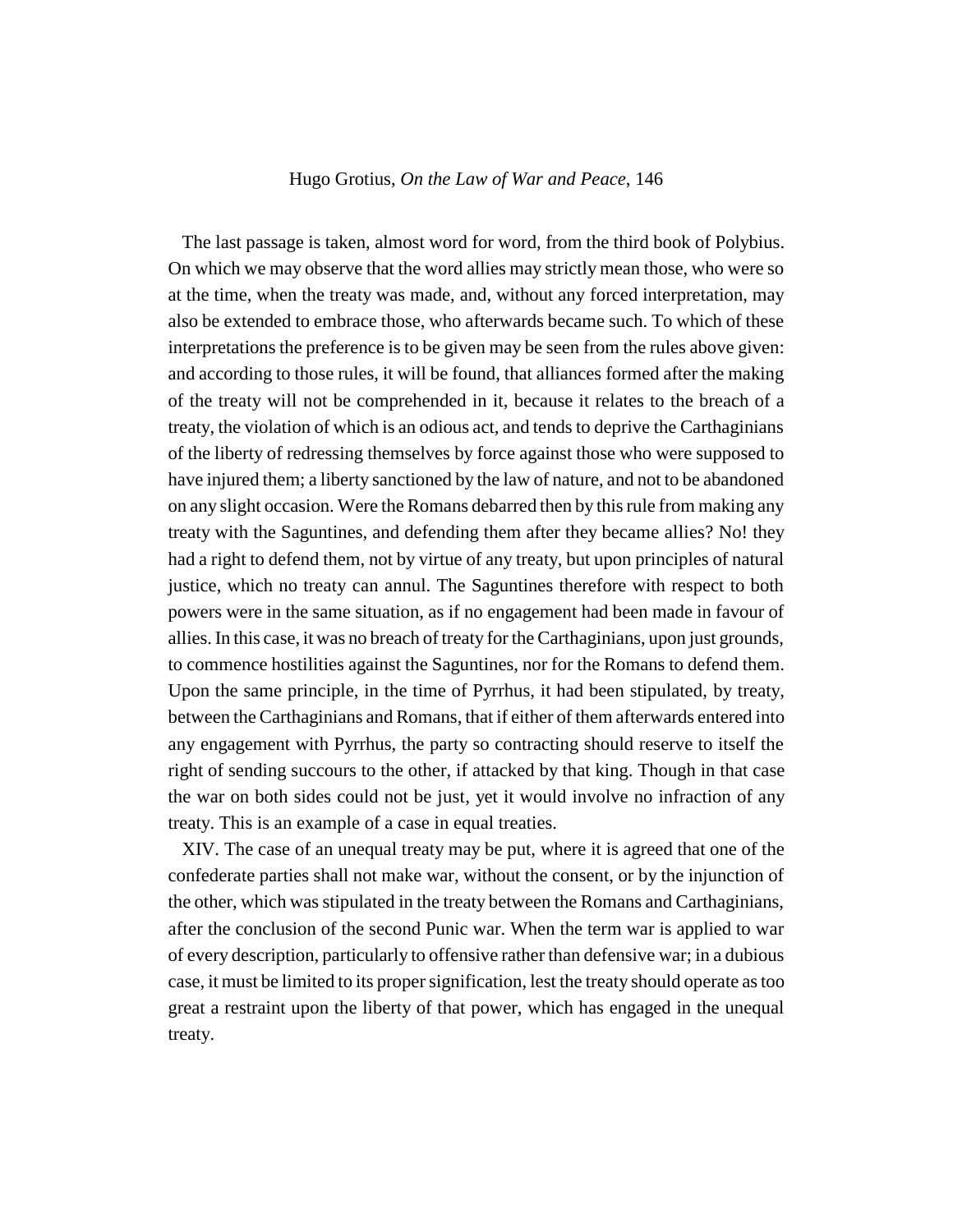XV. Of the same kind is the promise given by the Romans, that Carthage should be free, which could never mean the enjoyment of complete independence, by a people, who had long before lost the right of making war, and many of their other privileges. Yet it left them some degree of liberty, so much at least, that they should not be obliged to remove the seat of their government at the command of any foreign power, and gave them a pledge that their city should not be disturbed. It was in vain then for the Romans to urge that it was only the city which was intended. Whereas those acquainted with the use of metaphorical language know that by the city is frequently meant the inhabitants, and government with its privileges, and not the mere walls and houses. For the term, *being left free*, implies that the people should enjoy their own laws.

XVI. The nature of personal and real treaties is a frequent subject of inquiry, which may properly be examined in this place. Indeed in all transactions with a free people, the engagements entered into with them are of a real nature; because the subject of them is a permanent thing. So permanent, that, although a republican be changed into a regal government, a treaty will remain in force: for the political body continues the same, although the head be changed, and the sovereign power, which before was diffused among many members, is now centered in one. Yet this rule will admit of an exception, where it is evident that the specific form of government made an essential part of the treaty, as when two states make a federal union for the mutual preservation of their political systems. But if a treaty be made with a king or sovereign prince, it does not consequently follow that it is to be considered only as a personal and not a real treaty. For the name of a person may be inserted in a treaty, not merely to give it the character of a personal treaty, but to point out the contracting parties. And this will be still more evident, if, as is usual in most treaties, a clause is annexed declaring it to be perpetual, or made for the good of the kingdom, or with the king himself, and his successors, and it will also be considered as a real treaty, even if it is stated to be passed for a definite time. The treaty between the Romans and Philip, King of the Macedonians, seems to have been of this description, which, upon the refusal of his son to continue it, gave rise to a war.

Other forms too besides those already named, and the subject itself, will frequently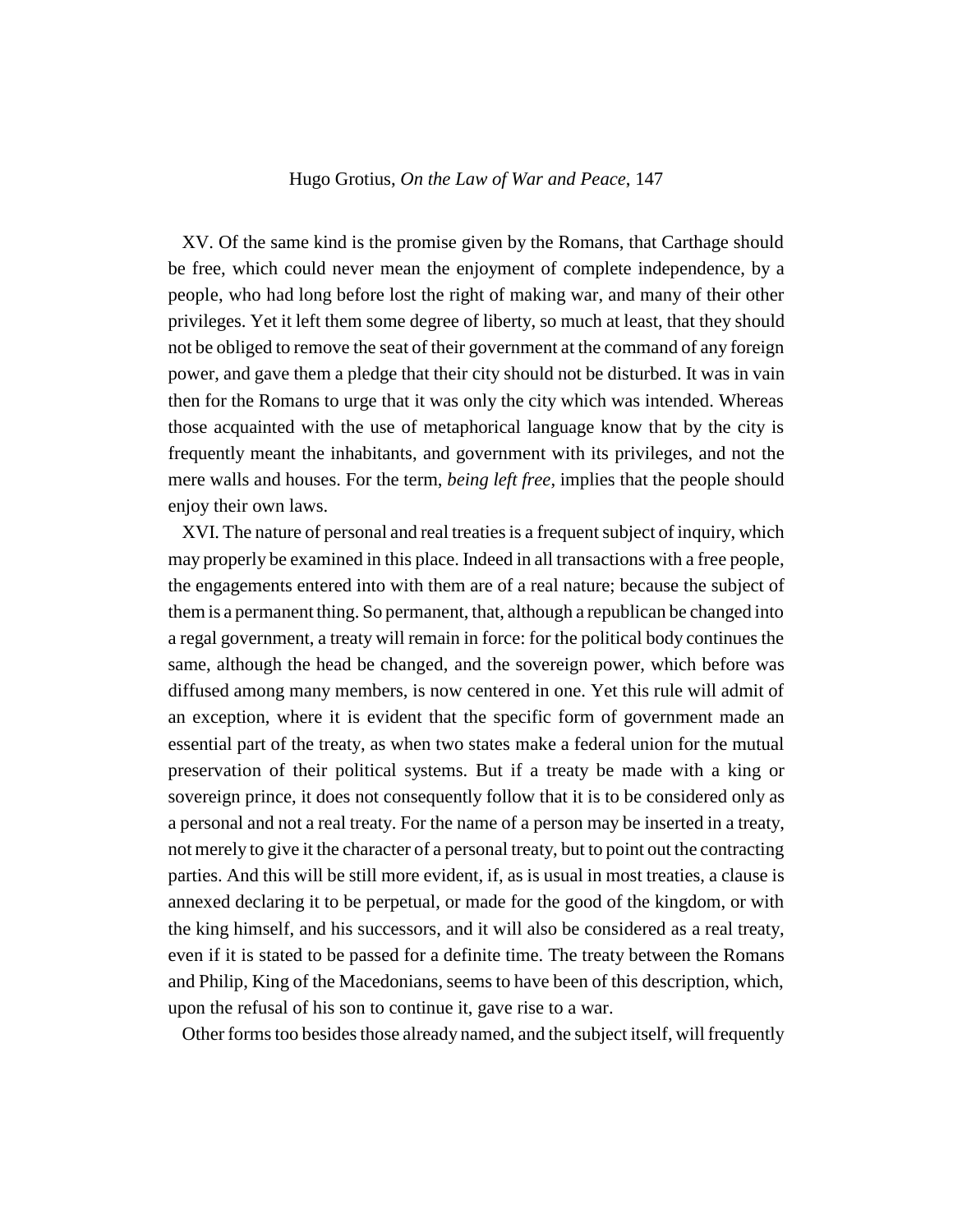supply no improbable grounds of conjecture. But if the conjectures are equal on both sides, it will remain that favourable treaties are supposed to be real or permanent, and odious ones only personal. All treaties of peace or commerce are favourable. Yet all treaties of war are not odious, especially those of the defensive kind, such a character belonging only to offensive wars, from the contemplation of the calamities which they inflict. It is presumed too, that in the formation of treaties, the character of each party is taken into the account, and that both are persuaded that neither of them will commence hostilities, but from just and important causes.

What is usually said of societies terminating with the death of the parties, has no connection with this subject, but relates to private societies, the cognizance of which belongs to the civil law. Whether it was right or wrong therefore in the people of Fidenae, the Latins, Tuscans and Sabines, upon the death of Romulus, Tullus, Ancus, Priscus, Servius, to abandon the respective treaties made with those kings, it is impossible for us now to decide, those treaties being no longer extant. On the same point, Justin maintains a discussion, whether those states, which had been tributary to the Medes, were upon a change of government, released from their obligations. For the thing to be considered is, whether the convention with the Medes had been a voluntary act of their own. Indeed the argument of Bodinus can by no means be admitted, which is, that treaties made with kings extend not to their successors; For the obligation of an oath is limited to the person of him, who takes it. It is true that the oath itself can bind only the person who takes it; yet the engagements, which it confirms, will be binding upon his heirs. Nor is it to be taken for an established maxim, that oaths are the only foundation, on which treaties rest. The engagement itself is sufficiently binding, the oaths being only added to give it the greater sanctity. In the Consulship of Publius Valerius, the Roman people had taken an oath to muster at the command of the Consul. Upon his death, he was succeeded by Lucius Quintius Cincinnatus. Some of the tribunes began to quibble, pretending that the people were released from their obligation. Upon which Livy, in his third book, remarks, that "at that time they had not degenerated into the disregard of religious obligations, which marked his age: nor did every one allow himself a latitude in explaining oaths, and laws, but thought that he was bound to conform to their literal meaning."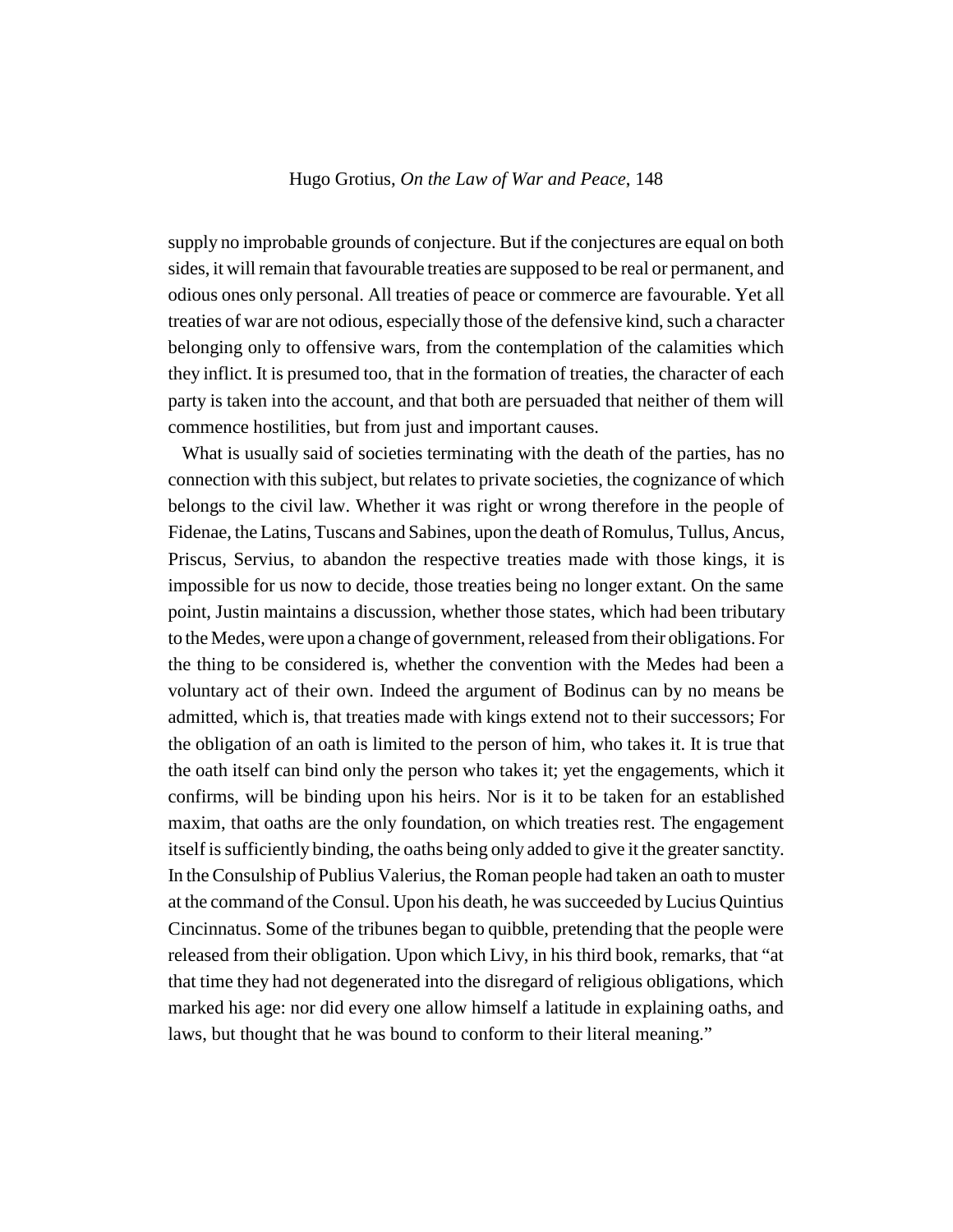XVII. A treaty made with a king continues in force, even though the same king or his successor should be banished from the kingdom by rebellious subjects. For the rights of a king, among which his alliances may be reckoned, remain unimpaired, during the temporary loss of his throne. A case to which the expression of Lucan may be applied, that "order never loses its rights under any change of circumstances."

XVIII. On the other hand, any war, if it be with the consent of the lawful sovereign, made upon the invader of his kingdom, or upon the usurper of a free people's rights before his usurpation has received public sanction, will be deemed no infraction of any former treaty with the established authorities of that kingdom or country, For acts of usurpation convey not immediately any right beyond that of bare possession. And this is what was said by Titus Quintius to Nabis, "We made no treaty of alliance and amity with you, but with the just and lawful king of the Lacedaemonians." For in treaties the characters of king, successor, and the like, carry with them an idea of a peculiar and lawful right, which must always render the cause of usurpers odious.

XIX. It was a question formerly discussed by Chrysippus, whether a prize promised to him, who first reached the goal, could be given to two, who reached it at the same time, or to neither. But as rewards of merit are things of a favourable nature, it is the juster opinion that they should divide the prize. Although Scipio, Caesar and Julian acted more liberally, in giving the entire prizes to each of those who had ascended the walls together.

What has been already said upon the literal or figurative application of the words, in interpreting treaties, will be sufficient.

XX. There is also another kind of interpretation, arising from conjectures, which apply exactly to the signification of the words containing a promise or engagement; and that is of a twofold description, either extending or limiting the meaning. But it is more difficult to extend than to limit the acceptation of expressions. For as in all matters the want of one essential requisite is sufficient to defeat their effect; so in engagements, those conjectures, which extend the obligation are not readily to be admitted. And it is much more difficult here than in the case above mentioned; where words allow a more extensive but less familiar acceptation. For here it is seeking a conjecture to extend the words of a promise: the conjecture therefore, which is to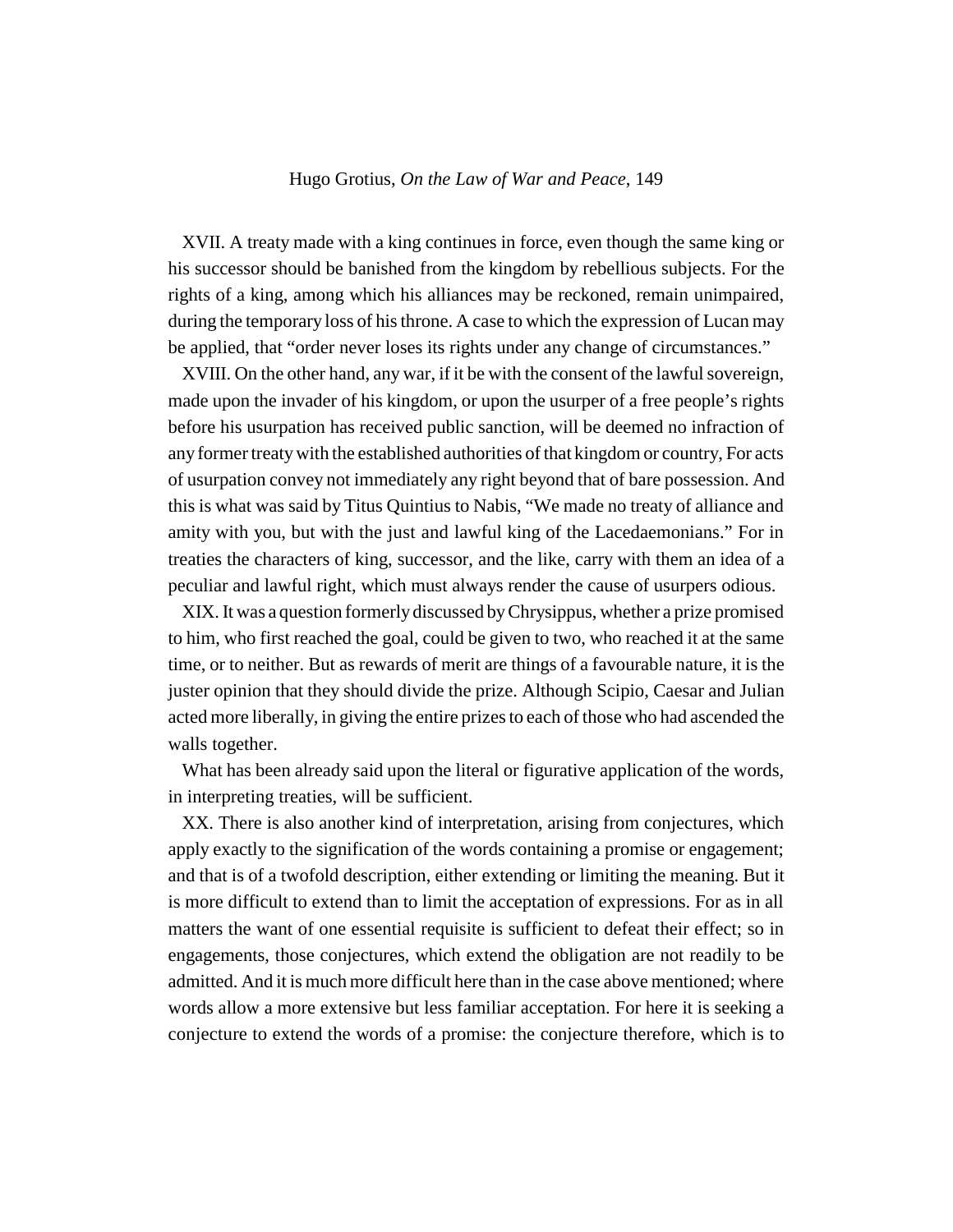create an obligation, ought to be very certain. Nor is it sufficient that there is some resemblance in the motives; for the motive produced to confirm an obligation must be exactly the same as that of the case under consideration. Neither is it always proper to allege a motive for extending an obligation; because, as it has been already said, motives, in actuating us to form engagements, may sometimes be swayed by the will which often acts independently of any just motive. To authorise therefore such an extension, it must be evident that the motive, produced as an example and authority, was the sole and effectual cause, which influenced the promiser, and that he considered it in the same extensive view; for otherwise it would have been unjust and prejudicial. The ancients in their treatises on rhetoric follow the same rule, when, in speaking of the letter and design, they give us one invariable form of expressing the same sentiment, but in their syllogisms or arts of reasoning they point out a way of interpreting what is not written, by what is written. In the same manner too legal writers lay down rules for avoiding frauds. Now if at a time, when there was no other mode of fortifying towns, than by surrounding them with walls, it were stipulated that a certain place should not be so surrounded, it is evident that to employ any other means of fortification would be a breach of that treaty.

As in the above case the interpretation must be extended to guard against every possible evasion, so in the following example, the prohibition to assemble an armed force to assail us includes all kinds of violence and force, by which our lives and security may be endangered.

[The case of a promise made on the supposition of a posthumous child's dying, instanced by our author in this place, bears so near a resemblance to that of a father's bequeathing his property to another, believing his son to be dead, that it is omitted in this chapter having been already given under the head of erroneous promises in the XI chapter and 6th section of this book. **Translator**]

XXI. Hence may be solved the question to be found in Gellius, respecting a commission, whether it can be fulfilled by doing, not the immediate act required, but some thing equivalent to it, or in a manner more beneficial than in the form prescribed. For this deviation from the written rule may be proper and lawful, where the prescribed form is not essential towards attaining the object, or where, by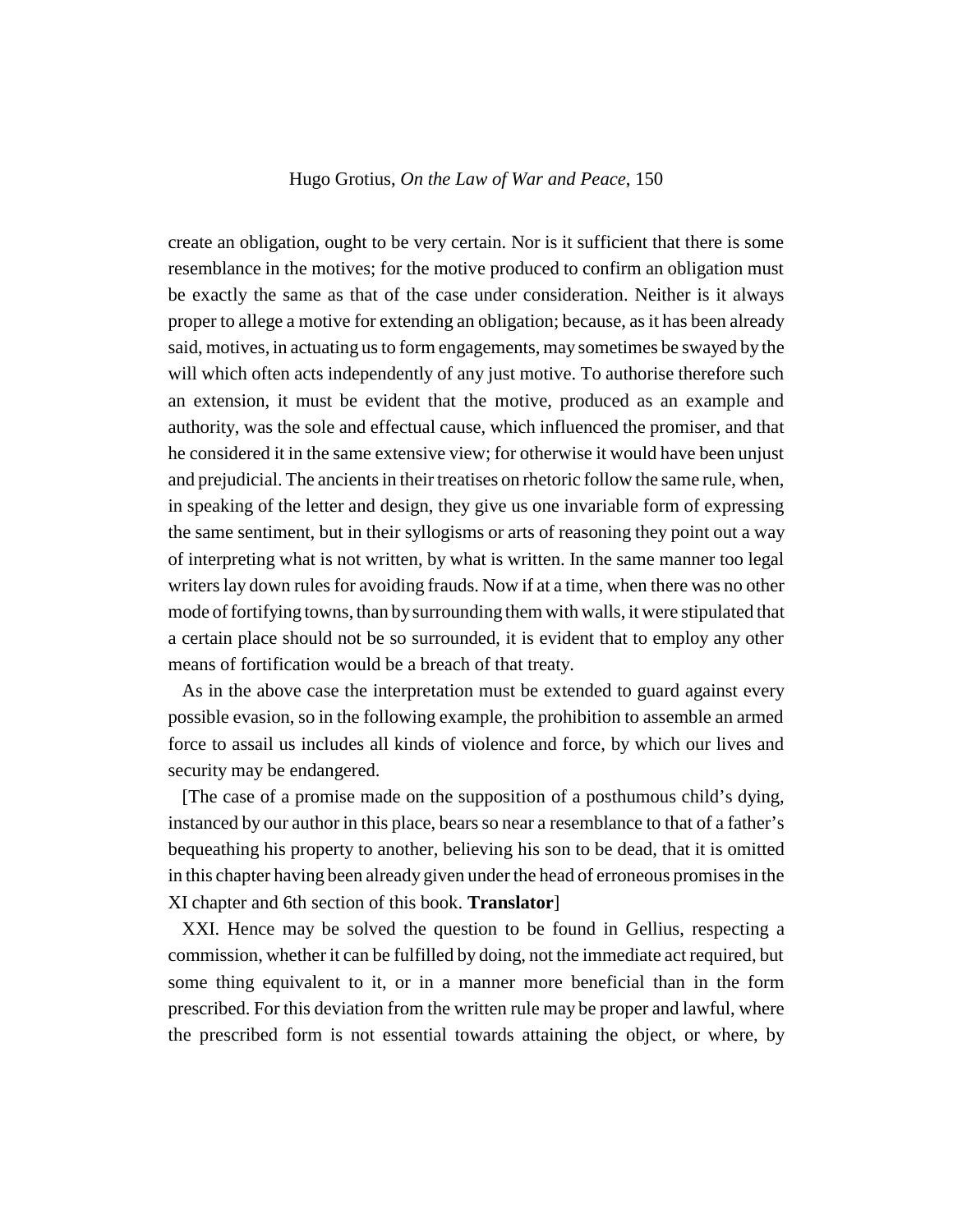departing from it, that object can be better accomplished, according to the answer given by Scaevola, that the person required to be bail and security for another, may give an order to a third person to pay that money to the creditor. But where such a latitude of interpretation is not evidently admissible, we must adhere to what Gellius has said in the same place, that it would be a dissolution of all trusts, if the party acting in commission were, in all cases, left to his own discretion, rather than bound by his written instructions..

XXII. An interpretation, restricted more closely than the literal signification of the words containing a promise absolutely requires, may arise either from some original defect in the intention of the promiser, or from some sub. sequent emergency repugnant to such intention. Thus if it were evident that an absurdity would follow the fulfillment of a promise, this would be sufficient to prove an original defect in the intention, because no man can be supposed to have deliberately intended doing an absurd act. Or if the sole and effectual reason, by which the promise was influenced, should have ceased, the obligation also would be void, the sole ground on which it rested being no longer in existence.

XXIII. In the next place, where any sufficient reason can evidently be assigned for a promise or engagement, it is not the substance of the promise itself, which is to be considered, so much as the reason for which that promise was given.

XXIV. Thirdly, the contending parties must always be supposed to have in contemplation the subject, and nothing but the subject, however extensive a signification the words may seem to bear. This method of interpretation also is handled by the ancient rhetorical writers, in speaking of expression and design, and they place it under the head of variations in opinion.

XXV. In speaking of motives and reasons, it is proper to observe, that they some times comprehend things, considered not according to their actual existence, but according to their moral consequences: in which case it is by no means right to limit the words of a treaty to their literal meaning, but the utmost extent of interpretation is allowable, in order to maintain the spirit as well as the letter of such treaties. Thus if it be stipulated that no troops or ships shall be brought to a certain place, or within a certain distance, the prohibition excludes all ships or troops from being brought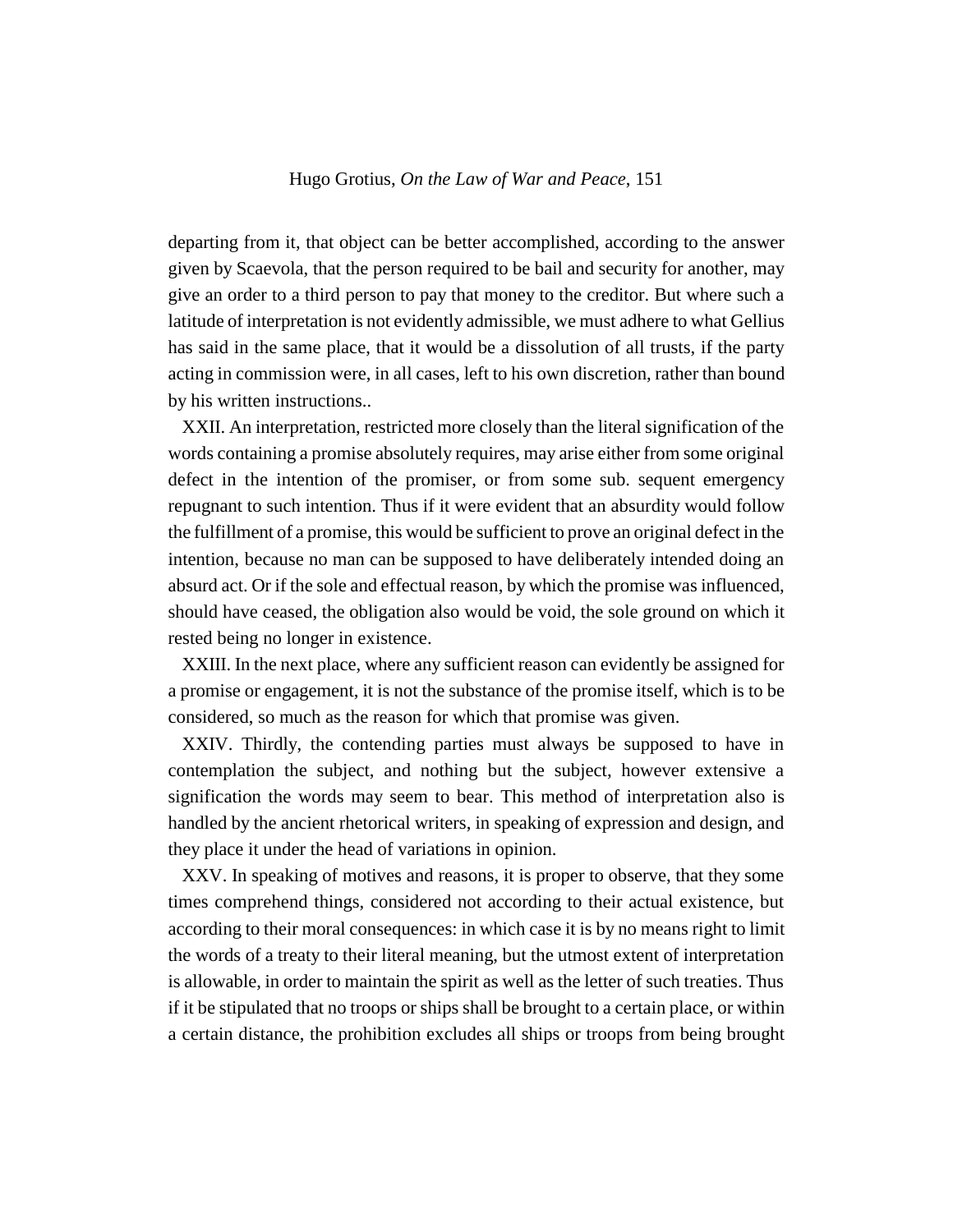thither, even under the fairest and most harmless pretences. For the purport of the treaty is to guard not only against actual mischief but even against remote danger.

It is a point often disputed, whether the continuance of things in their present state is a tacit condition, on which the fulfillment of all promises is founded. A position that can by no means be maintained, unless it appears that such continuance was the sole motive upon which the treaties were made. As in many parts of history, we read of ambassadors having relinquished their missions, and returned home, upon finding the state of things so changed that the object of their embassies was at an end.

XXVI. When an emergency arises repugnant to the general intention of an act, it is explained by the ancient masters of rhetoric under the head of expression and design. Now this variation between the emergency and the intention is of a twofold nature. For the will and its intention are to be collected either from natural reason or from some outward sign. In judging of the will by natural reason, Aristotle, who has treated the subject with great accuracy, makes the MIND the seat of judgment, and the will the seat of equity, which he nobly defines to be the correction of that, wherein the law, by reason of its universal nature is defective.

And upon this principle all wills and treaties ought to be interpreted. For as all cases could neither be foreseen nor expressed by the lawgiver, it is necessary to leave a power of excepting the cases, which he himself would have excepted if he were present. Yet this is not to be done upon light grounds; for that would be exercising a controul over the acts of another; but is only to be established upon the clearest evidence and strongest proofs. The clearest proof we can have of a want of equity, is where following the literal meaning of the words would be unlawful, that is, repugnant to natural or divine precepts. For such things, as are incapable of obligation, are necessarily to be excepted. Quintilian the elder, says, " some things although comprehended within the meaning of no law form a natural exception." Thus any one, who has promised to return a sword, that has been given up to him, ought not to return it into the hands of a madman, as danger might result from it to himself or to other innocent persons. Likewise a thing, which has been deposited with any one, ought not to be returned to the hands of the person, who gave the pledge, if the real owner demands it. I prove this says Triphonius to be justice, which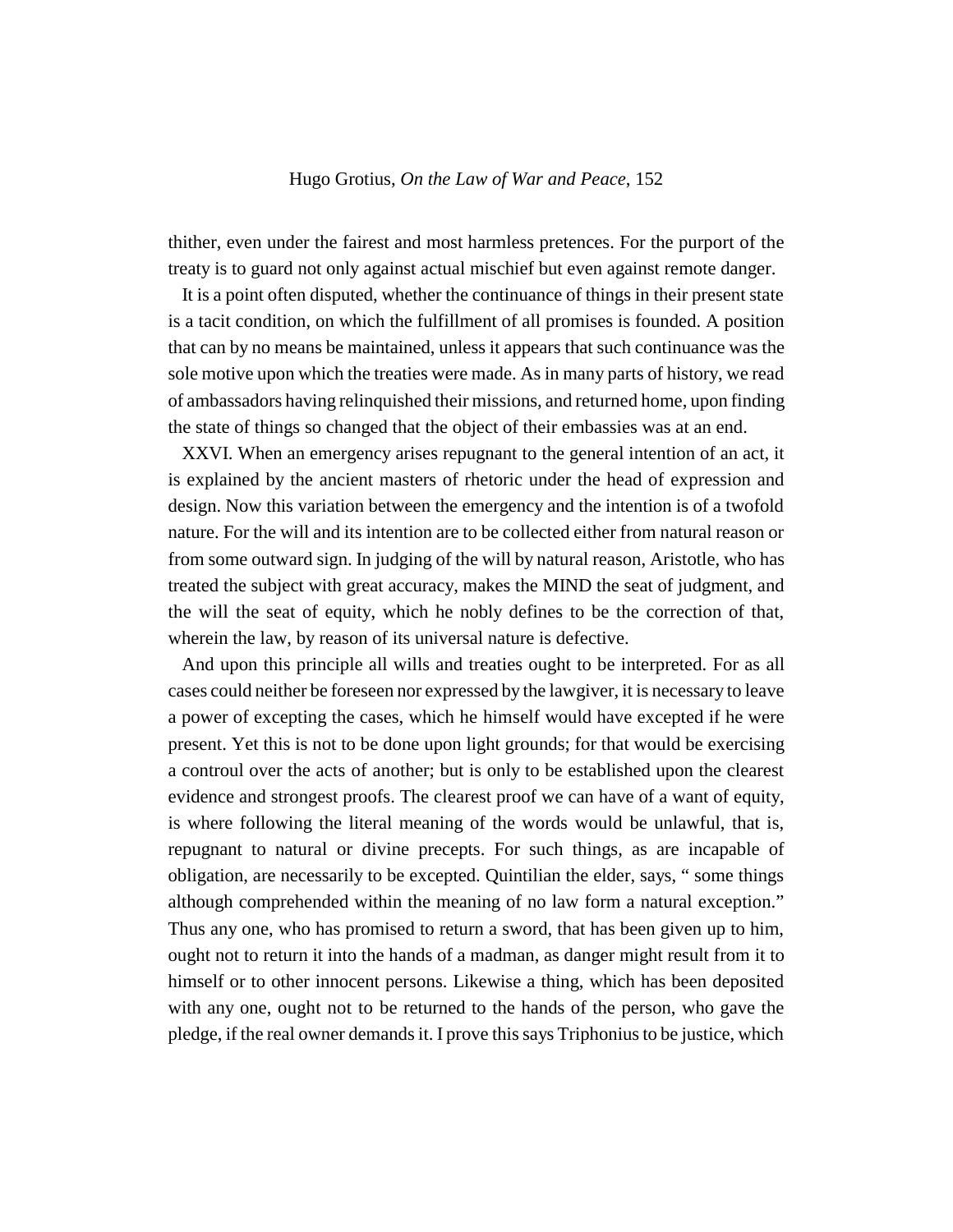assigns to every one his own without disturbing the still juster claims of another. For the reason, it has been already observed, is founded on the institution of property, which makes it unjust not to return a thing when the real owner is known.

XXVII. The need of equity too will appear in cases, where following the literal meaning of the words will not be absolutely unlawful, yet, upon a fair estimation, will be found too hard and intolerable. It might impose a hardship inconsistent with the general condition of human nature, or, upon comparing the person and matter under consideration with each other, it might be found at variance with the general intent of all law, which is to prevent evil and to redress injury. Thus, if a person has lent a sum of money, or any other thing, for a certain time, he may justly require the repayment or restoration of it within that time, if he has great need of it himself: for acts of kindness are of such a nature, that no one can be supposed intentionally to bind himself thereby to manifest inconvenience or prejudice. In the same manner a sovereign, who has promised assistance to an ally, will, in equity, be excused from fulfilling his engagement, if he wants all his strength at home to ward off danger or hostilities. The grant also of immunities or privileges in ordinary cases, cannot be pleaded as an exemption or exception from the services, which the state in particular emergencies requires.

From the above instances it appears that Cicero has too loosely worded his proposition, "that such promises, as are prejudicial to the person, to whom they are given, are not to be kept, nor, if they are more prejudicial to the party giving, than beneficial to the person receiving them. "For it should not be left to the promiser to judge, whether the fulfillment of his engagement will be serviceable to the party receiving it, except in the case of the madman cited above: nor is any trivial or imaginary prejudice that might result from it, sufficient to release the obligation. But it ought to be such, as, according to the nature of the act, would necessarily be supposed to form an exception. Thus any one, having promised his assistance to a neighbour at a certain period, would not be bound to his engagement, if he were detained at home by the sickness of a father or a child. A case, which Cicero, in his first book of offices, has put in the following terms, "If any one has undertaken to manage a cause, and, in the mean time, his son is taken ill, it will be no breach of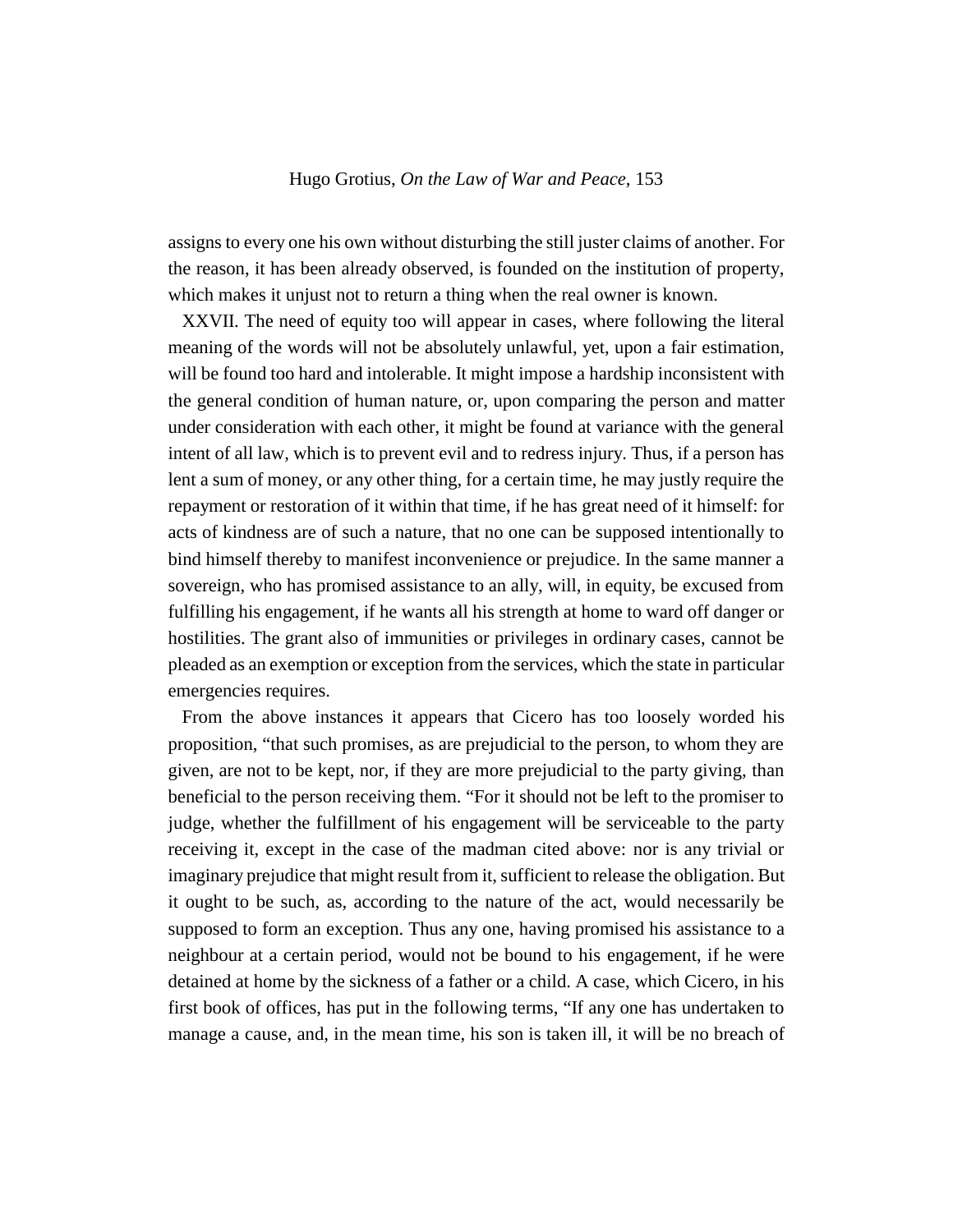duty in him not to perform what he has promised." There is a passage in the fourth book of Seneca, *On Benefits*, to the same effect. "I am liable, *says he*, to be charged with levity, and a breach of faith, if, things continuing as they were, when I made a promise, I do not perform my engagement. But if any change has taken place, it leaves me at liberty to reconsider the matter, and releases the obligation. I promised my support in court, and it afterwards appeared that the cause would be prejudicial to my own father. I promised to take a journey, but afterwards heard that the road was infested with robbers. I promised my presence on some particular occasion, but was prevented from attending by the sickness of a son. In all these cases, to bind me to my engagement, the circumstances ought to re. main exactly the same as they were when I made the promise."

XXVIII. It has been said that there are other indications of intention, which require an equitable exception in favour of the present case. And among such proofs there can be nothing stronger than the same words used in another place, not where they directly oppose the present meaning, for that would amount to a contradiction, but where they clash with it, owing to some unexpected emergency, which the Greek Rhetoricians call a circumstantial disagreement.

XXIX. When there is any accidental collision between one part of a written document and another, Cicero, in the second book of his treatise *On Invention*, has given rules for deciding which of them ought to have the preference. Though his arrangement is not very accurate, yet it is by no means to be neglected. To supply therefore this defect of accuracy, the rules may be digested in the following order.

In the first place, a permission ought to give way to a command: because a permission appears to be granted only in case there is no weightier objection than its being an exception to a positive precept, nor any preponderance in favour of an opposite determination. Consequently, as the writer to Herennius says, what is positively prescribed is more powerful than a bare permission.

In the next place what is required to be one at a fixed time should have the preference to what may be done at any time. From whence it follows that the prohibitions of a treaty are generally of more weight than its injunctions: because the prohibitory power operates at all times. But it is not so with injunctions, unless an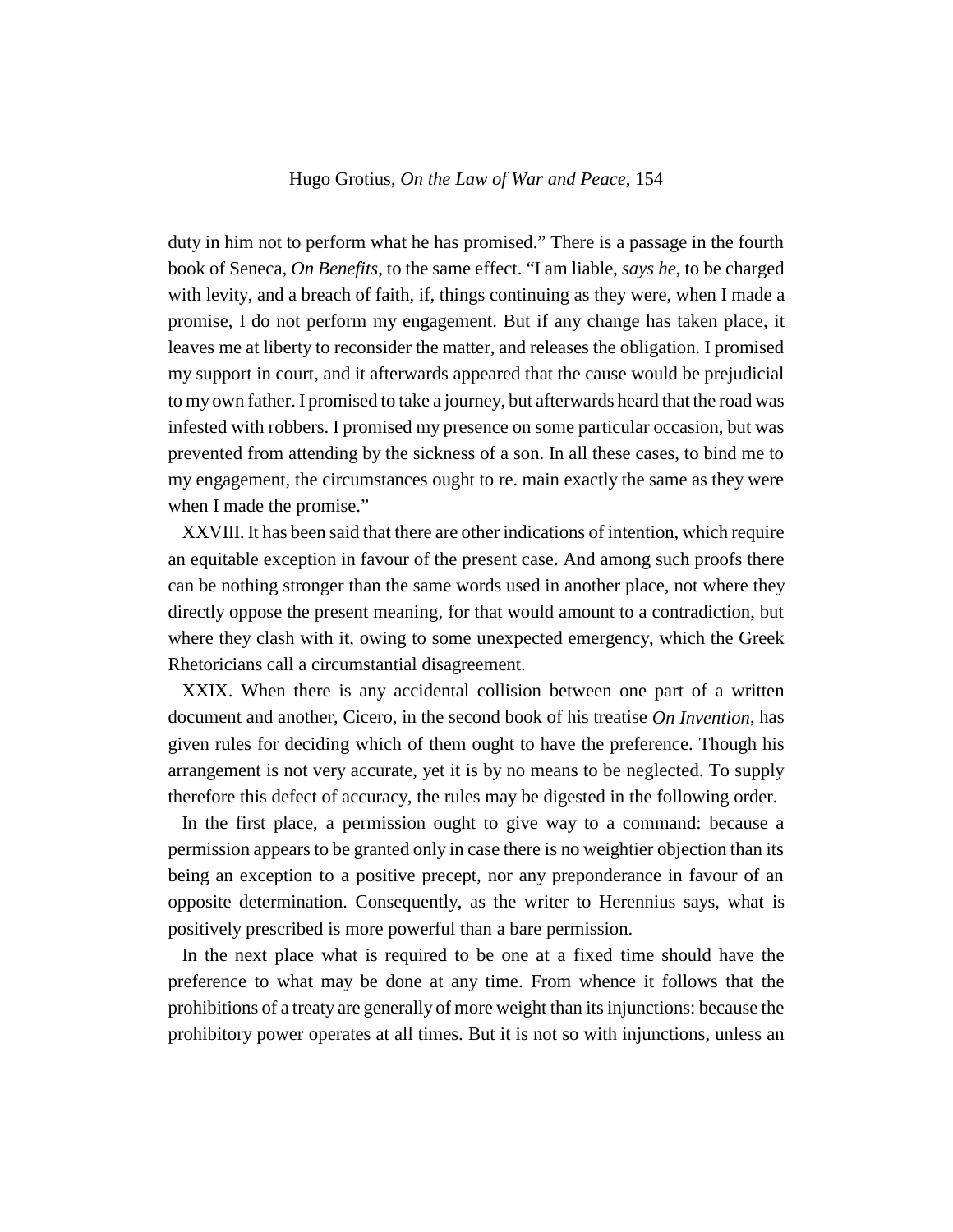express time for their fulfillment is named, or they contain a tacit prohibition.

Among those treaties, which, in the above named respects, are equal, the preference is given to such as are more particular, and approach nearer to the point in question. For where particulars are stated, the case is clearer, and requires fewer exceptions than general rules do.

Those prohibitions which have a penalty annexed to them, are of greater weight than those, which have not; and those with a greater penalty are enforced in preference to those that have a less. Those engagements also which are founded -upon causes of less magnitude and importance ought to give way to those which have more laudable and useful objects in view.

Lastly it is to be observed that a subsequent law or treaty always repeals a former.

From what has been said an inference may be drawn in favour of sworn treaties or agreements that they ought to be taken in the most usual acception of the words, rejecting all implied limitations and exceptions, and such as are not immediately necessary to the subject. Consequently in a case, where a sworn treaty or engagement may happen to clash with another not enforced by the obligation of an oath, the preference ought to be given to the former.

XXX. It is often asked whether in doubtful points, a contract should be deemed perfect, before the writings are made and delivered. We find in Appian's history of the Mithridatic war, that it was upon this very ground Murena objected to the convention between Sylla and Mithridates. However it appears plain, unless it has been settled to the contrary, that writing ought to be considered admissible as evidence of a contract, though not as part of the substance, otherwise it is usually expressed, as in the truce with Nabis, which was to be ratified from the clay the terms were written and delivered to him.

XXXI. We can by no means admit the rule laid down by some writers, who maintain, that all engagements of kings, and states, ought to be explained, as far as it is possible, upon the principles of the Roman law: unless indeed it can be made to appear that among some states, in their intercourse with each other, the civil law is received as the law of nations; a presumption which ought not to be hastily granted.

XXXII. As to the doubt, which Plutarch advances in his Symposiacs, whether the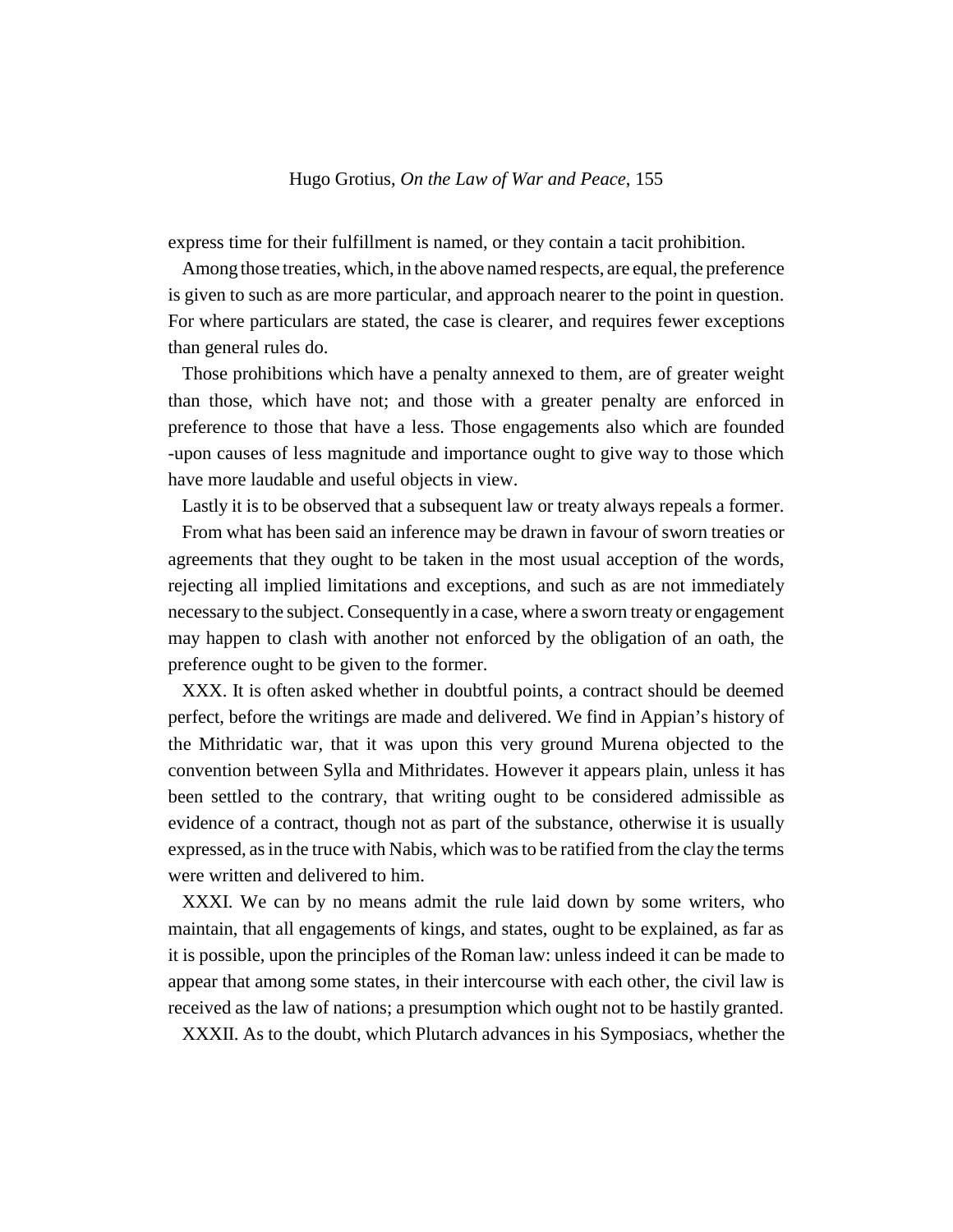words of the party offering, or those of the one accepting a condition ought to be most attended to, it appears that where the party accepting the terms is the promiser, the nature and substance of the transaction will depend upon his words, if they are absolute and unqualified. For if the offer is regarded as a positive engagement to do certain acts, then the full extent of it will be seen by the necessary repetition of the same words in the promise. But before a condition is accepted, it is evident, as was seen in the chapter on promises, that the promiser is not bound to its fulfillment; for no right has been conferred by the one party, or acquired by the other. Therefore the offer of a condition of this kind does not amount to a perfect promise.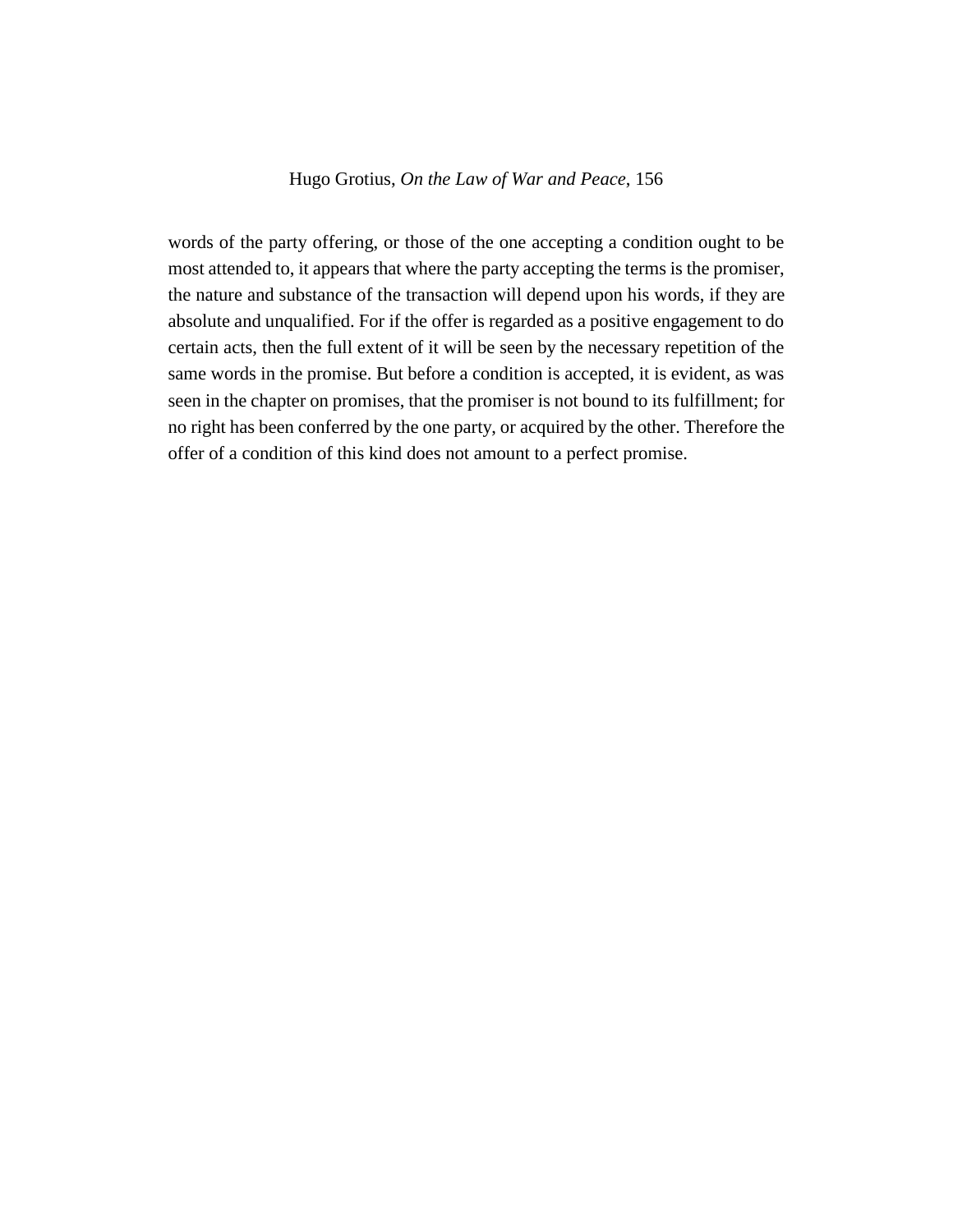# Chapter 17: On Damages Occasioned by Injury and the Obligation to Repair Them.

I. It has been said above that the rights due to us arise from three sources, which are contract, injury and law. It is unnecessary here to dwell upon the nature of contracts which has been already so fully discussed. The next point therefore to which we proceed is an inquiry into the rights resulting to us from injuries received. Here the name of crime or misdemeanor is applied to every act of commission or neglect repugnant to the duties required of all men, either from their common nature or particular calling. For such offences naturally create an obligation to repair the loss or injury that has been sustained.

II. By loss is meant a diminution of what any one possesses, whether it be a right derived to him purely from the law of nature, or from the addition of human authority, that is from the law of property, contract, or civil law. God has given life to man, not to destroy, but to preserve it; assigning to him for this purpose a right to the free enjoyment of personal liberty, reputation, and the controul over his own actions. The manner, in which property and contracts convey to any one a right to things, as well as to the service of another, has been shewn in the preceding part of this treatise. In the same manner from the law every man derives his peculiar right; because the law has the same, if not greater power over persons and things than individuals themselves have. Thus by the appointment of law, a ward has a right to demand the strictest diligence of a guardian, the state of a magistrate, and not only the state, but every subject has a right to require it; where the law expressly declares or evidently implies that certain acts shall be performed. But the bare circumstance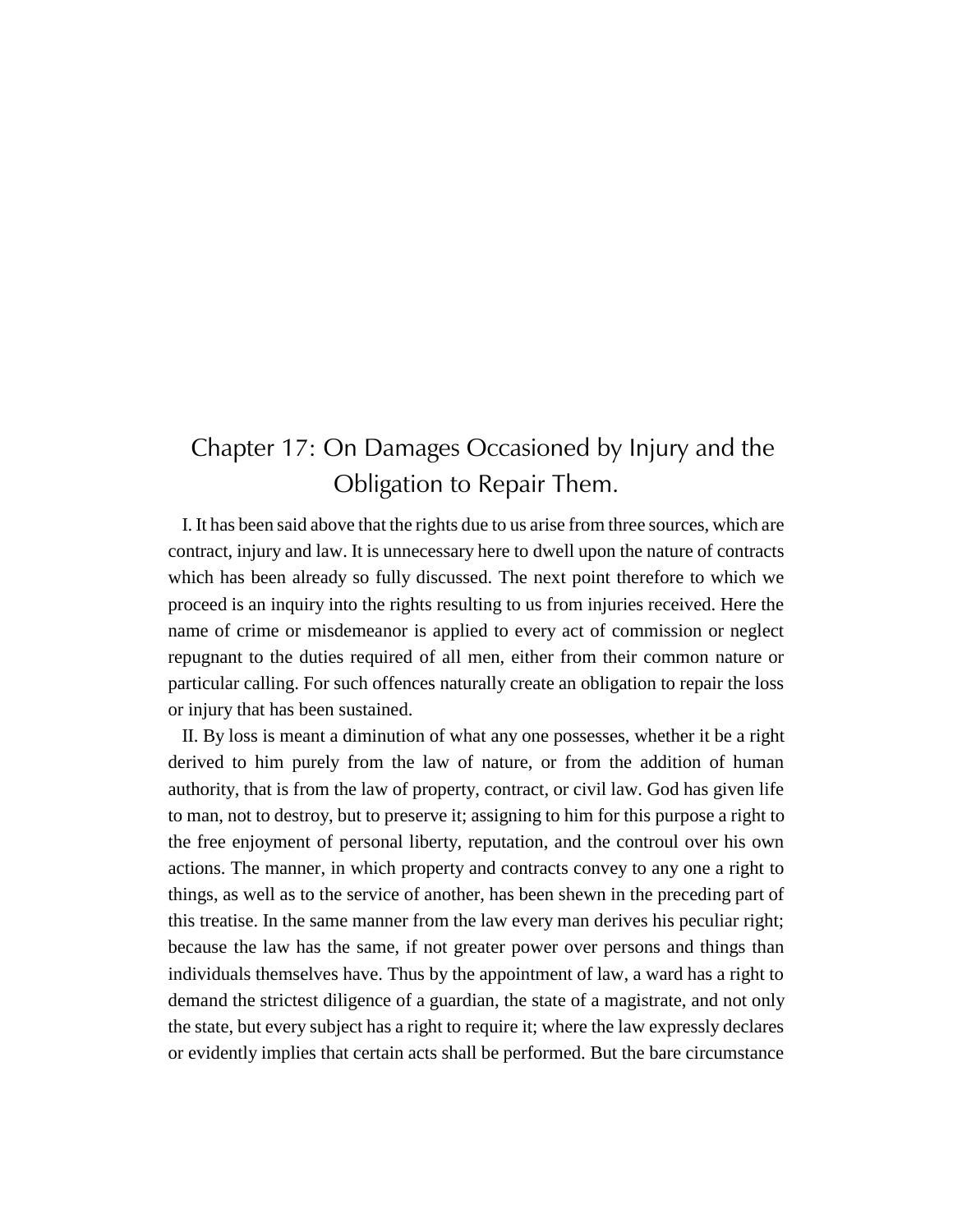of an action being fit or proper gives not the right of political justice to demand its performance, nor does the neglect of it entitle the party suffering to any legal redress. Because it does not follow that a thing must belong to a person because it is fit or beneficial for him. Thus, as Aristotle says, there is no actual injustice, though it may be illiberal to refuse assisting another with money. To the same purpose Cicero, in his speech for Cneius Plancus, says, that giving their votes to whom they please, or withholding them if they think proper, is the true characteristic of a free people. He afterwards, indeed, corrects his assertion by adding, that they may happen to do what they like, rather than what they ought to do, taking the word ought to signify propriety.

III. A precaution is necessary here, in order to avoid confounding things of a different kind.

Now those who are entrusted with the power of appointing magistrates, are bound, from motives of public good, to chuse the properest persons, and this is what the state has a right to require of them. They are bound therefore to repair any loss which the state may sustain by the choice of improper persons. So any subject who is not disqualified, though he has no peculiar right to an office, has an equal right with others to endeavour to obtain it. In the exercise of which right, if, he is obstructed by violence or fraud, he may recover damages, not to the full value of the office which he sought, but according to the probable loss which he may reasonably be supposed to have suffered. Similar to which is the right of a legatee, when a testator has been prevented by fraud or violence from making a bequest. For the capability of receiving a legacy is a kind of right, which to obstruct a testator from conferring, is undoubtedly an injury.

IV. The loss or diminution of any one's possessions is not confined to injuries done to the substance alone of the property, but includes every thing affecting the produce of it, whether it has been gathered or not. If the, owner himself had reaped it, the necessary expence of reaping, or of improving the property to raise a produce, must also be taken into the account of his loss, and form part of the damages. For it is an established maxim that no one ought to derive benefit from the loss of another.

V. Damages are to be computed too, not according to any actual gain, but according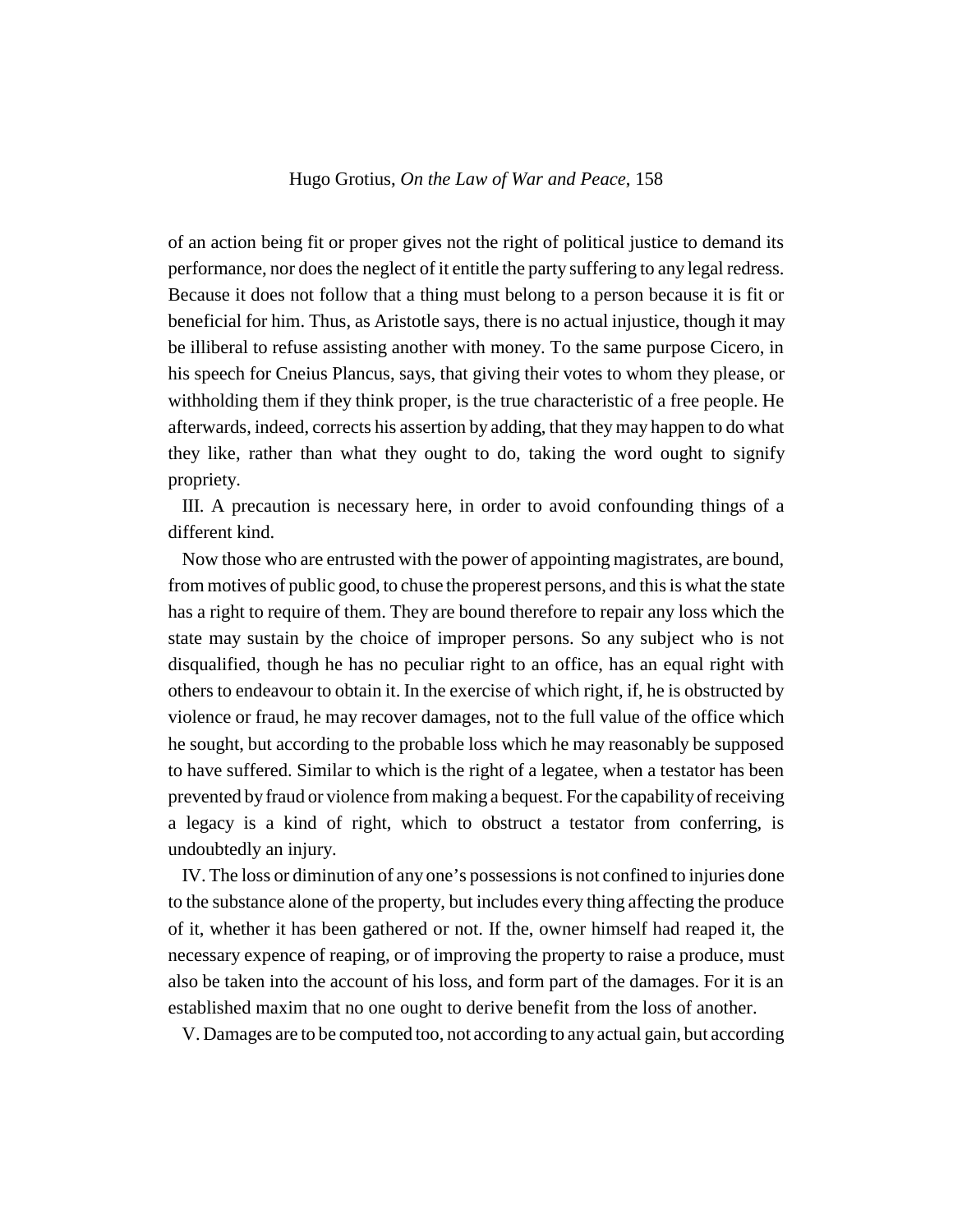to the reasonable expectation of it. Which in the case of a growing crop may be judged of by the general abundance or scarcity of that particular season.

VI. But besides the person immediately doing an injury, others may be bound also to repair the losses of the suffering party. For as a person may be guilty of offences by negligence as well as by the commission of certain acts, so they may be done also by accessories, as well as principals. Now a principal in any crime or offence is one, that urges to the commission of it, that gives all possible consent, that aids, abets, or in any shape is a partner in the perpetration of it.

VII. An accessory is one who gives his counsel, approbation, and assent. For where is the difference, says Cicero, in his second Philippic, between advising an act, and approving of it?

VIII. and IX. The obligation to repair the losses suffered by negligence may be considered in a two-fold light. Firstly, when any person, whose peculiar office it is, neglects either to forbid the commission of an injury, or to assist the injured party. And secondly, when the person, who ought to do it, either does not dissuade from the commission of an offence, or passes over in silence, what he is bound to make known. In these cases, when it is said that a person ought to do, or to forbear doing certain actions, it is meant that he is bound by that right, which strict justice requires, whether that duty arises from law, or from the capacity, which the person bears. For though it may be wrong to omit any duty enjoined by the law of charity, there can be no redress for such omission, but every legal remedy must be founded on some peculiar right.

X. It is to be observed also that all the parties above mentioned, if they have been the real occasion of loss to any one, or have abetted the person doing him the injury, are so far implicated in the guilt, as to be liable to full damages, or, at least, proportionably to the part they have taken. For it may and often does happen that a crime would have been committed by an offender, even without the aid of other principals or accessories. In which case he alone is answerable. Yet neither principals nor accessories will be allowed to plead as an excuse, that if they had not aided or abetted, others would have been found to assist and encourage the perpetrator in the commission of the act. Especially, if it appears that without such assistance from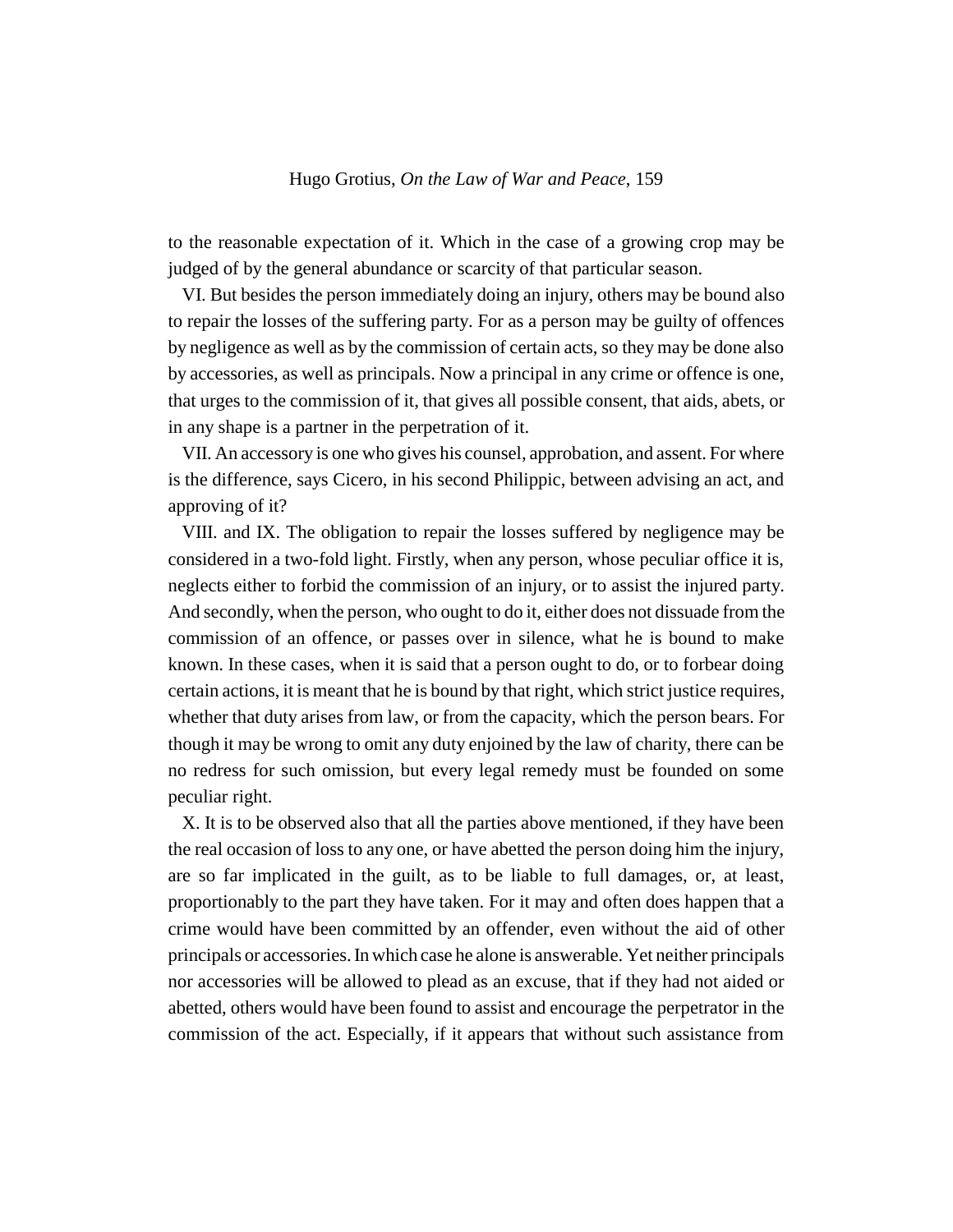them the crime would never have been committed. For those other imaginary abettors would themselves have been answerable, if they had given their advice or aid.

XI. In the scale of implication the first degree applies to those, who by their authority, or other means have compelled or urged any one to the commission of an offence. On failure of these the perpetrator himself has the greatest share of guilt, and next to him, others who have been concerned. In short, all individuals, whose hands have been engaged in the perpetration, are guilty, though they have not been the sole authors of the act.

XII. Now he who is answerable for an act, is answerable for all the injurious consequences attending it. Seneca in one of his controversies, treating upon this point, puts the case of a plane-tree set on fire, by which a house was burnt, and he subjoins the following remark, "although the mischief went further than was intended, yet the person doing it was answerable for the whole, as much, as if he had done it by design. For any one that puts his defence upon the plea of unintentional injury, ought to have abstained from all mischief whatsoever." When Ariarathes, king of Cappadocia had wantonly obstructed the channel of the river Melas, which discharges itself into the Euphrates, the swell of waters bursting the mounds, the Euphrates rose to such a height, as to occasion excessive damage to the Cappadocians, the Galatians, and the Phrygians. Upon which the decision of the matter being left to the Romans, they imposed upon him a fine of three hundred talents.

XIII. XIV. XV. and XVI. But to proceed with other instances of injury, which render the parties committing them liable to repair the losses occasioned thereby. The case of excusable homicide may be alleged as one, wherein the person, who has committed it, is bound to make every reasonable compensation to the family, dependents, and connections of the deceased party, in proportion to the loss, which they have sustained from his death. As Michael the Ephesian in the fifth book of Aristotle's Ethics has observed, that the compensation made to the parents, the wife or children of the deceased is nearly the same as if it could be made to himself. The writer is here speaking of excusable homicide, that is, when the person by whom it is committed, does it not in the immediate discharge of some legal duty. Wherefore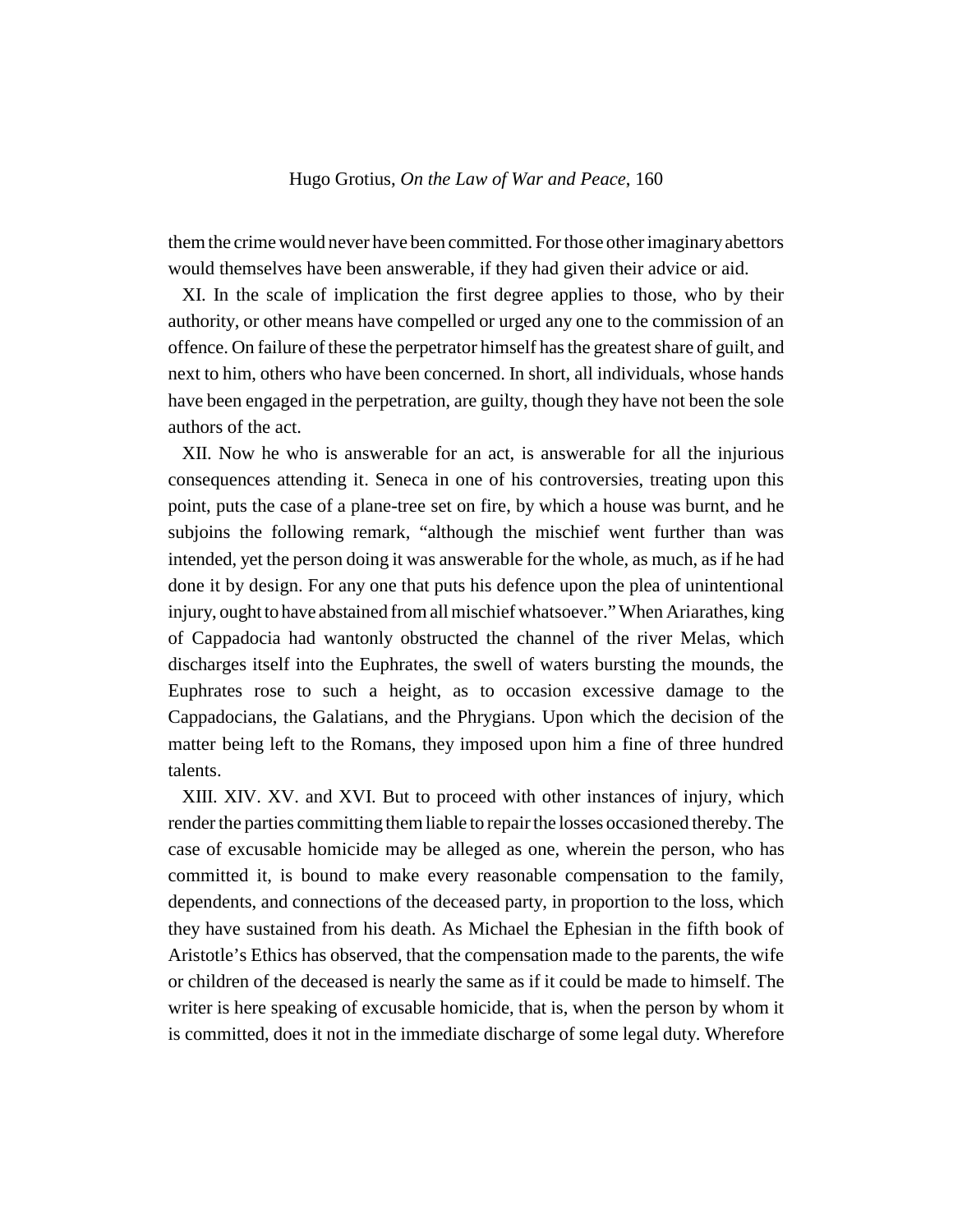if any one, in defending himself, has killed another from whom he might have escaped, though he may have violated the law of charity, yet he has not incurred the penalty of a capital offence.

Upon the same principle the person, who has maimed or mutilated another, will be bound to make him a compensation, proportionably to the means of subsistence which he is deprived of by such a calamity.

A thief or a robber is bound to restore what has been taken, and to return it with all the improvements it may have acquired, or to make reparation to the owner, in proportion to the gain, which the privation has prevented him from making, or to the actual value of the thing itself. If the thing has been irretrievably consumed, the estimation of damages must be made, according to a medium between the highest and the lowest value.

To this class of offences and due reparation may be referred all frauds upon the public revenue, all unjust decisions, or all false evidence, by which states or individuals are injured.

XVII. Contracts, or promises obtained by fraud, violence or undue fear entitle the injured party to full restitution. For perfect freedom from fraud or compulsion, in all our dealings, is a right which we derive from natural law and liberty.

With the same class of offenders we may rank all men in office, who are unwilling to discharge their duty without a bribe.

XVIII. When a person has himself been the occasion of the fraud or violence, the consequences are imputable to his own conduct. For where a voluntary act gives rise to involuntary consequences, those consequences, considered in a moral light, are to be deemed the fruits growing out of the exercise of a free will.

XIX. But to connect the preceding cases and arguments with public and national concerns, it is necessary to observe, that it is a maxim introduced and established by the consent of all nations that the wars which are declared and conducted by the authority of the sovereign power on both sides are alone entitled to the denomination of just wars: And the enemy has no right to demand restitution for what the prosecution of such wars has reduced him to abandon through fear. It is upon this principle we admit the distinction which Cicero has made between an enemy,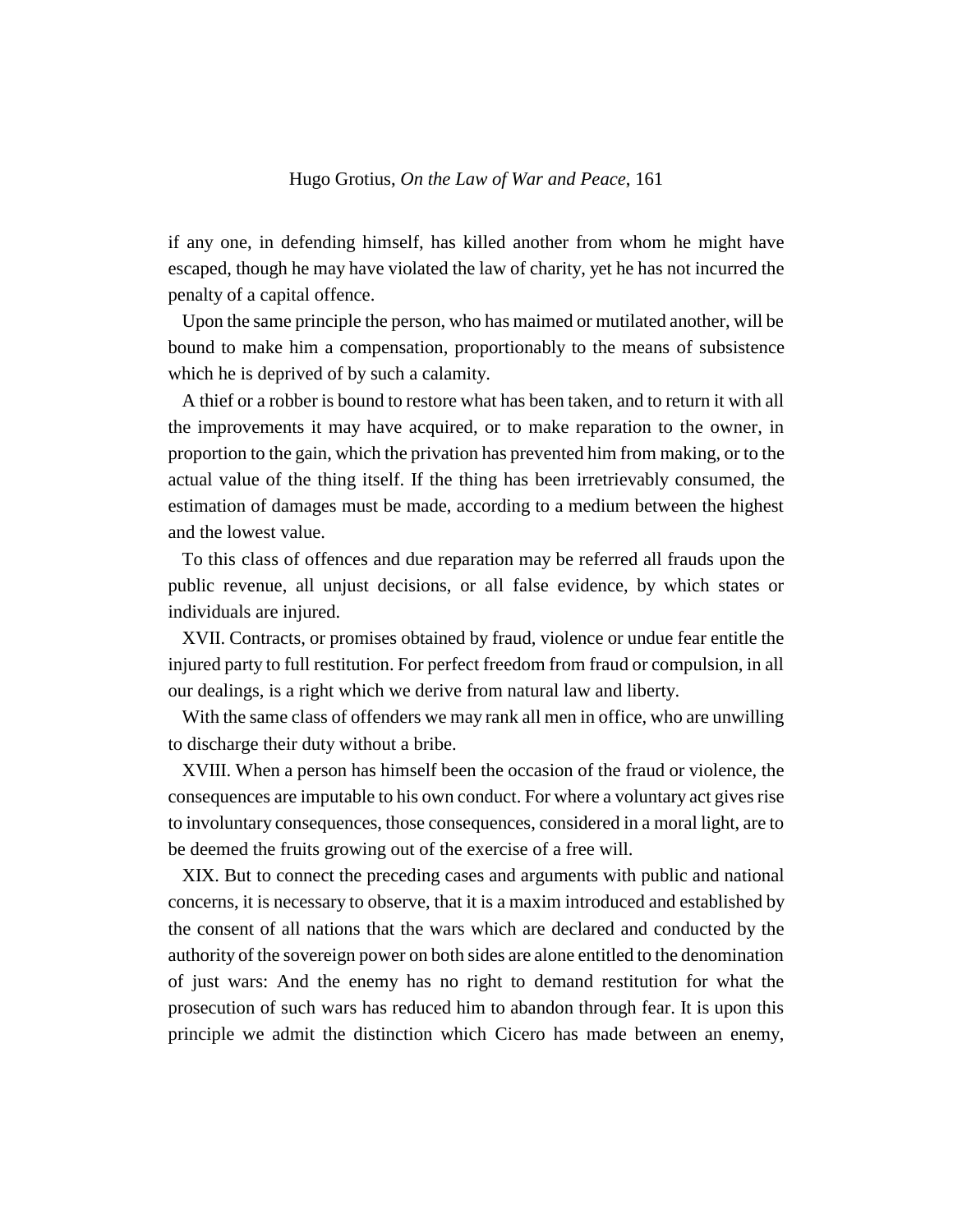towards whom the consent and law of nations oblige us to observe many common rights, and between robbers and pirates. For any thing given up to pirates or robbers, through fear, is no lawful prize: but it may be recovered, unless a solemn oath of renunciation has been taken. This is not the case with the captures made in just war.

The justification which Polybius makes for the Carthaginians, in the second Punic war, carries with it an appearance of equity, though it is not a question immediately founded upon the law of nations. They alleged as a reason for their making that war, that, when they were engaged in quelling a mutiny of their own mercenaries, the Romans had declared war, seized upon Sardinia, and levied contributions of money.

XX. Sovereign Princes and States are answerable for their neglect, if they use not all the proper means within their power for suppressing piracy and robbery. And on this account the Scyrians were formerly condemned by the Amphictyonic council.

When some of the states of the united Provinces had, on a particular occasion, granted commissions to many privateers, and those adventurers plundered friends and enemies alike, and became general pirates, it was a subject of great discussion, whether those states were justified in having made use of the services of desperate and abandoned men, without exacting sufficient security for their good conduct. At that time, it was maintained that they were bound to nothing more, than to punish or deliver up the offenders, if they could be found, and to see justice done by a forfeiture of their property. For they themselves had neither authorised those unjust acts of plunder, nor shared in the fruits of them. They had even strictly prohibited the privateers from molesting the subjects of friendly powers. As to their taking securities, there was no obligation to do that: for they had a right to grant a general commission to all their subjects to seize upon the enemy's property: a thing, which had frequently been done. Nor could that particular commission be considered as an act of injustice against either allies or neutrals; since even without such permission individuals might have fitted and sent out armed vessels. The states could not foresee, nor consequently provide against the misconduct of those adventurers, who had exceeded their commission; and if nations were to decline using the assistance of wicked men, no army could ever be collected. And it has been confirmed by the authority both of France and England, that a sovereign cannot answer for every injury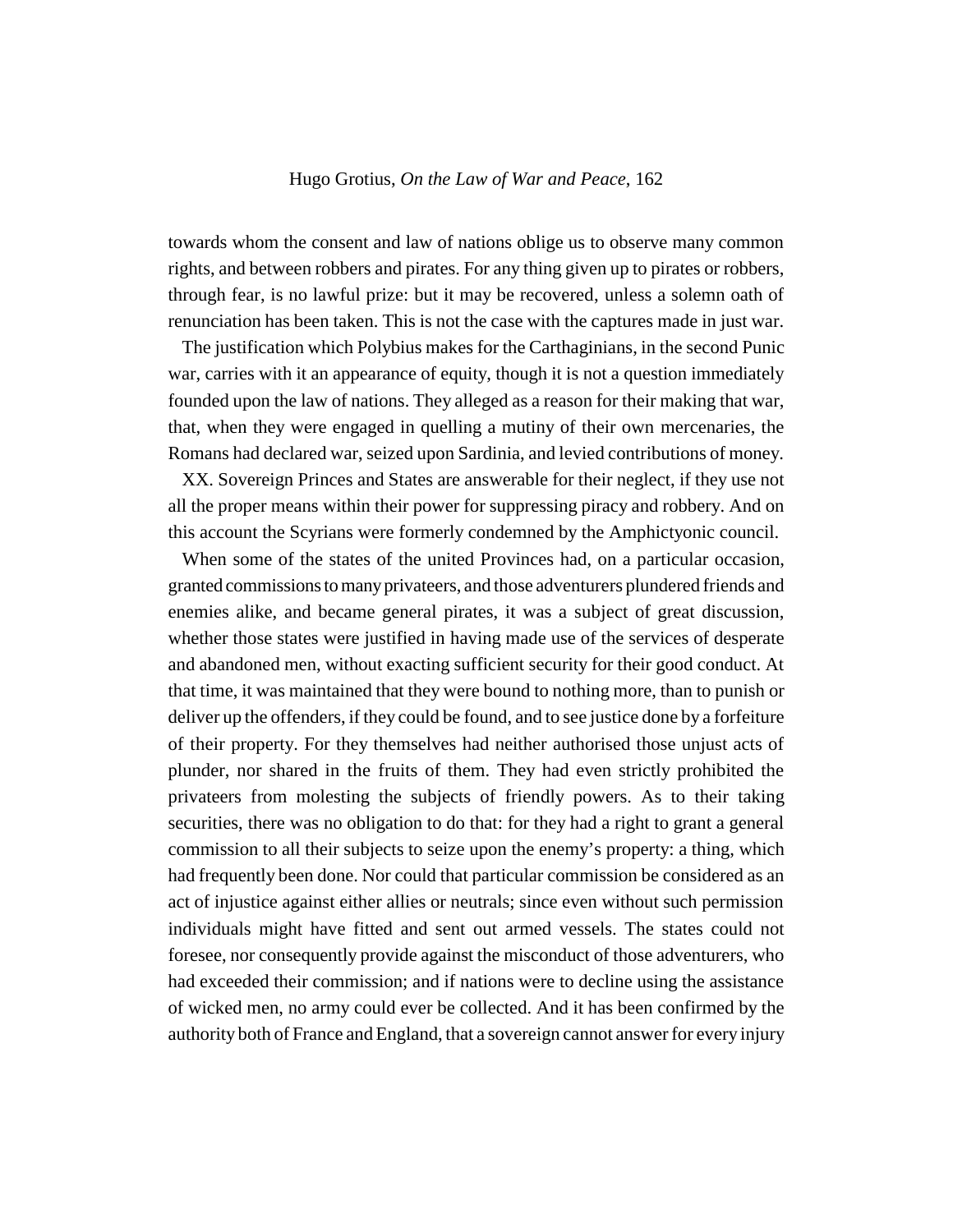done to the subjects of a friendly power by his naval or military forces; especially if it is plain that they acted in violation of his orders.

But in what cases any one is released from being answerable for what is done by his subordinate agents, is a point not so much for the law of nations, as for the municipal law, and particularly the maritime code of each country to decide. In a case similar to that alluded to, a decision of the supreme court of judicature was made against the Pomeranians two centuries at least before.

XXI. It is the civil law too, which makes an owner answerable for the mischief or damage done by his slave, or by his cattle. For in the eye of natural justice he is not to blame. So neither is the person, whose ship, by running foul of another, has damaged it, though by the laws of many nations, and of ours among the rest, the damages are usually divided between both parties, owing to the difficulty of deciding, who was in fault.

XXII. Damages are allowed too for any injury done to our honour or reputation, by assault, slander, or various other ways. In which, as well as in theft and other crimes the nature of the offence is to be estimated by its consequences. For the reparation in such cases answers to the penalty imposed for crimes. And that reparation is made some times by acknowledging the injured party's innocence; and some times by a compensation in money, which is a standard value of all things.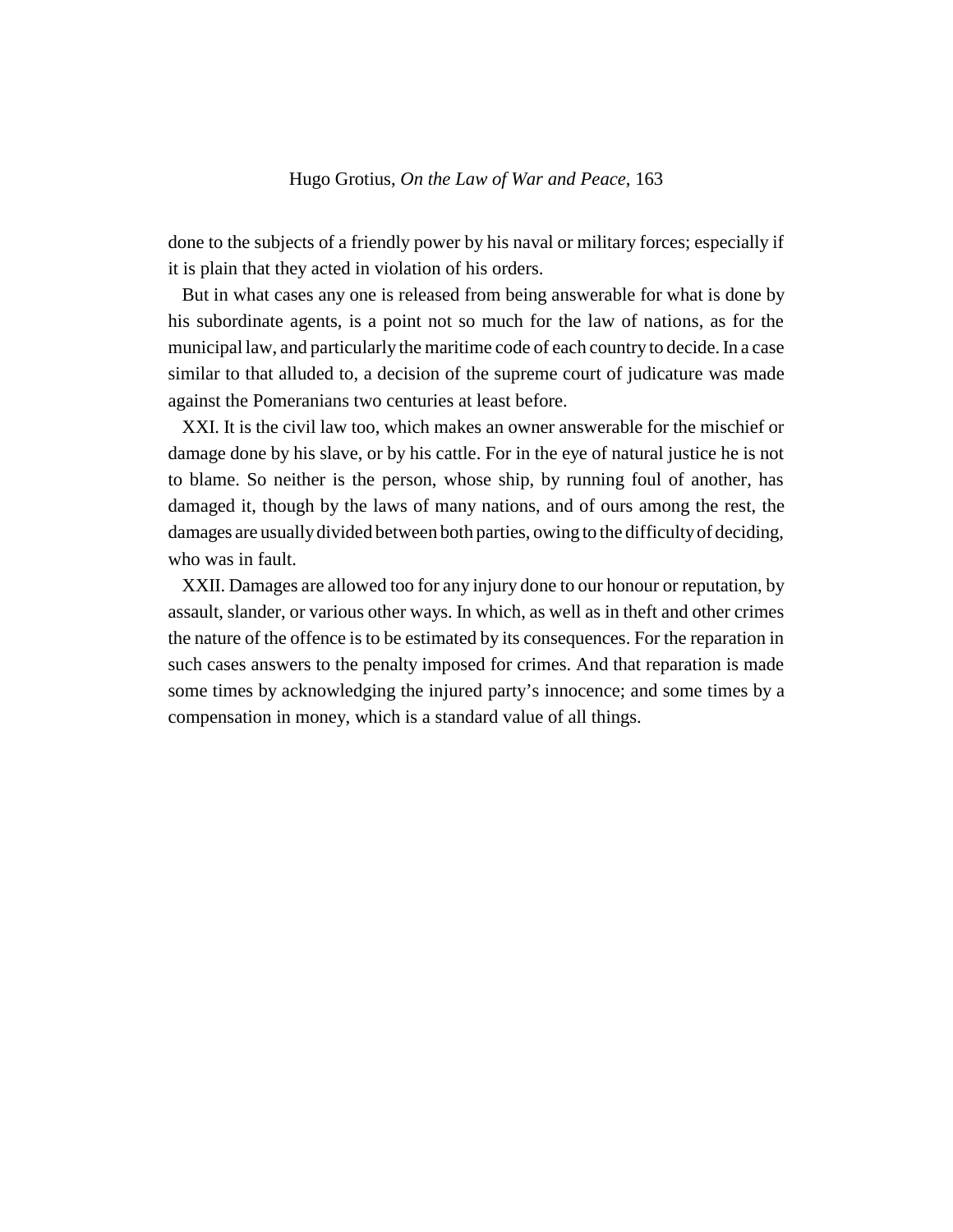### Chapter 18: On the Right of Embassies.

I. Hitherto the pursuit of our inquiries has led us to examine those rights to which we are entitled by the law of nature, occasionally touching upon those points where its authority is farther confirmed by the voluntary law of nations. And that voluntary law as it is called, gives rise to certain obligations, which now remain for our discussion, and in which the rights of embassadors form a leading feature. Almost every page of history offers some remark on the inviolable rights of ambassadors, and the security of their persons, a security sanctioned by every clause and precept of human and revealed law. Nor is it surprising that the persons of those should be deemed inviolable, who form the principal link in that chain, by which sovereigns and independent states maintain their intercourse with each other. To offer violence to them is not only an act of injustice, but, as Philip in his letter to the Athenians says, is acknowledged by all to be an act of impiety.

II. But whatever rights the law of nations may confer upon ambassadors, it is necessary in the first place to observe, that none are entitled to them, but those, who are sent by the sovereigns of independent countries to each other. For the privileges of provincial, or municipal deputies sent to the states general of any country are regulated by the particular laws of that country and not by the law of nations.

Thus we find, in the first book of Livy, an ambassador styling himself a public messenger of the Roman People; and, in the sixth book of the same historian, we have a declaration of the senate, confining the rights of embassies to the intercourse between foreign powers, and excluding citizens from the same privileges in their transactions with each other. Upon this topic, the authority of Cicero may be cited,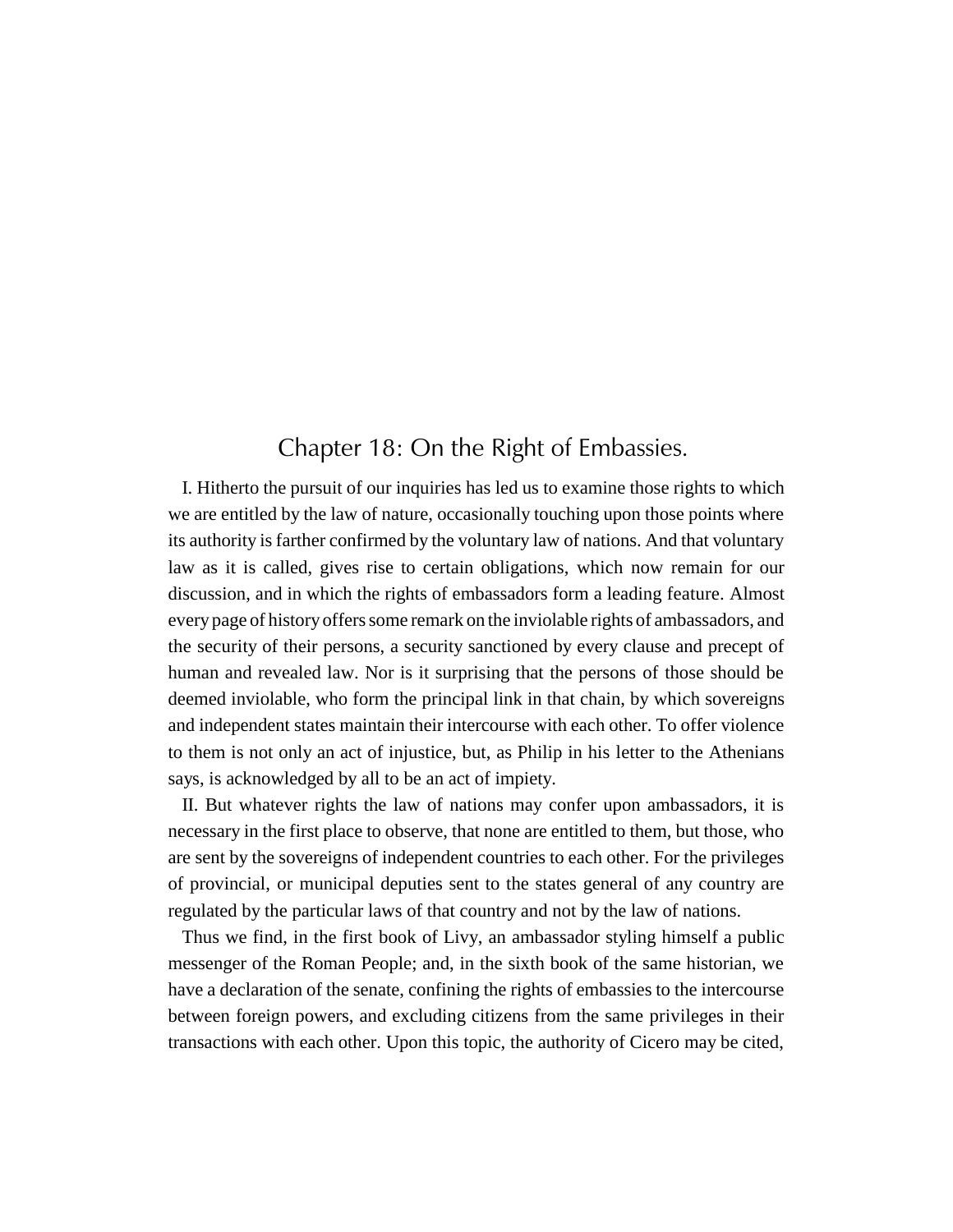who, in order to shew the impropriety of sending ambassadors to Antony, observes, that they are not dealing with a Hannibal or a foreign enemy, but with one of their own citizens.

Now Virgil has so clearly explained who are to be reckoned foreigners, that we need not have recourse to lawyers, to understand what is so well expressed by the poet, who says, "I look upon every country as foreign, which owns not the sway of our sceptre." Aen. vii. 369.

A state therefore connected with another though by an unequal treaty, if it retain its independence, will have a right of sending embassies. The Princes of Germany, who were in some respects subject to the Emperor, as their head, being Sovereign Princes possessed the right of sending ambassadors to foreign states. But Kings who have been entirely subdued in just war, and stripped of their dominions, have, with all their other sovereign rights, lost that of sending ambassadors. It was for this reason, that Paulus Aemilius made prisoners of the messengers sent to him by Perseus, whom he had conquered.

In civil wars necessity sometimes gives birth to new rights in violation of former rules. When for instance, a kingdom is so equally divided between two parties, that it is a matter of doubt which of them constitutes the nation, or in a disputed succession between two claimants of the crown; the kingdom may be considered as forming two nations at the same time. Tacitus, considering each party in such cases, as entitled to the rights of the law of nations, condemns the Flavians for having, in the rage of civil dissensions, violated, in the persons of the Vitellian ambassadors, those privileges, which are respected even among foreign nations. Pirates and robbers, as they form no civil community, cannot rest any claim to protection and support upon the law of nations. Tiberius, as we are informed by Tacitus, when Tacfarinas sent ambassadors to him, spurned at the idea of treating with a robber, as with a lawful enemy. Yet sometimes a pledge of public faith, and the rights of embassy are allowed to men of that description, which was done by Pompey to the fugitives from the Pyrenean forest.

III. There are two points upon which the privileges granted by the law of nations to ambassadors turn. In the first place, they have a right to be admitted into any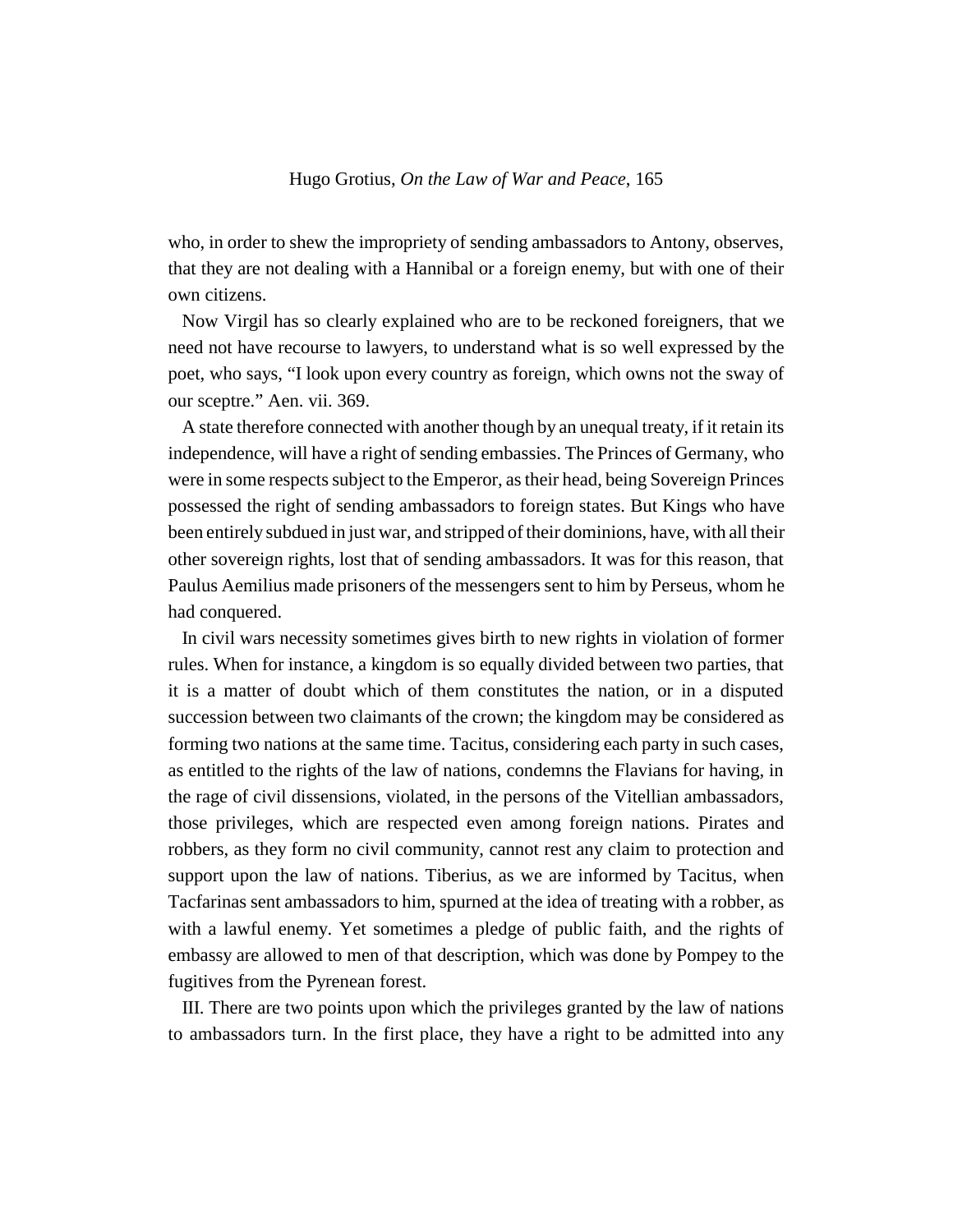country, and secondly to be protected from all personal violence. Respecting the former of these points, there is a passage in the eleventh book of Livy, where Hanno, a Carthaginian senator inveighs against Hannibal for not having admitted into his camp ambassadors, who came from the allies, and on their behalf; as he had thereby overturned the law of nations.

But this rule by no means compels nations to give an unqualified admission to all ambassadors. For that is what the law of nations can never intend: it only prohibits the refusal of admission without sufficient grounds.

There are various motives which may afford a sufficient plea for such refusal. There may be an objection to the power who offers to treat, to the person sent upon the embassy, or perhaps to the object of his mission. Thus at the suggestion of Pericles, Melesippus, the Lacedaemonian ambassador, was sent out of the territories of Athens; because he came from an enemy, who had no pacific intentions. The senate of Rome said, that they could receive no embassy from Carthage, as long as the Carthaginian army remained in Italy. The Achaeans refused to admit the ambassadors of Perseus, who were secretly meditating war against the Romans. Upon the same grounds Justinian rejected an embassy from Totilas, and the same was done by the Goths at Urbino to messengers from Belisarius. Polybius relates in the third book of his history, that every power drove away the ambassadors of the Cynethensians, as they were so infamous a people.

We have an instance of the second kind, where the objection is made to the person sent on an embassy, in the case of Theodore, who was called the atheist, and whom Lysimachus refused to receive in the character of an ambassador sent from Ptolemy, and the same thing has frequently happened to others, against whom peculiar motives of aversion have existed.

In the third place, there may be sufficient grounds for refusing to admit an ambassador, if the object of his mission be of a suspicious kind, as was the case with that of Rhabsbakeh the Assyrian, whom Hezekiah had reason to suspect of coming with a design to excite his people to rebellion. Or the refusal may be justified, where it is not consistent with the dignity or circumstances of one power to enter into any treaty, or intercourse with another. For this reason the Romans sent a declaration to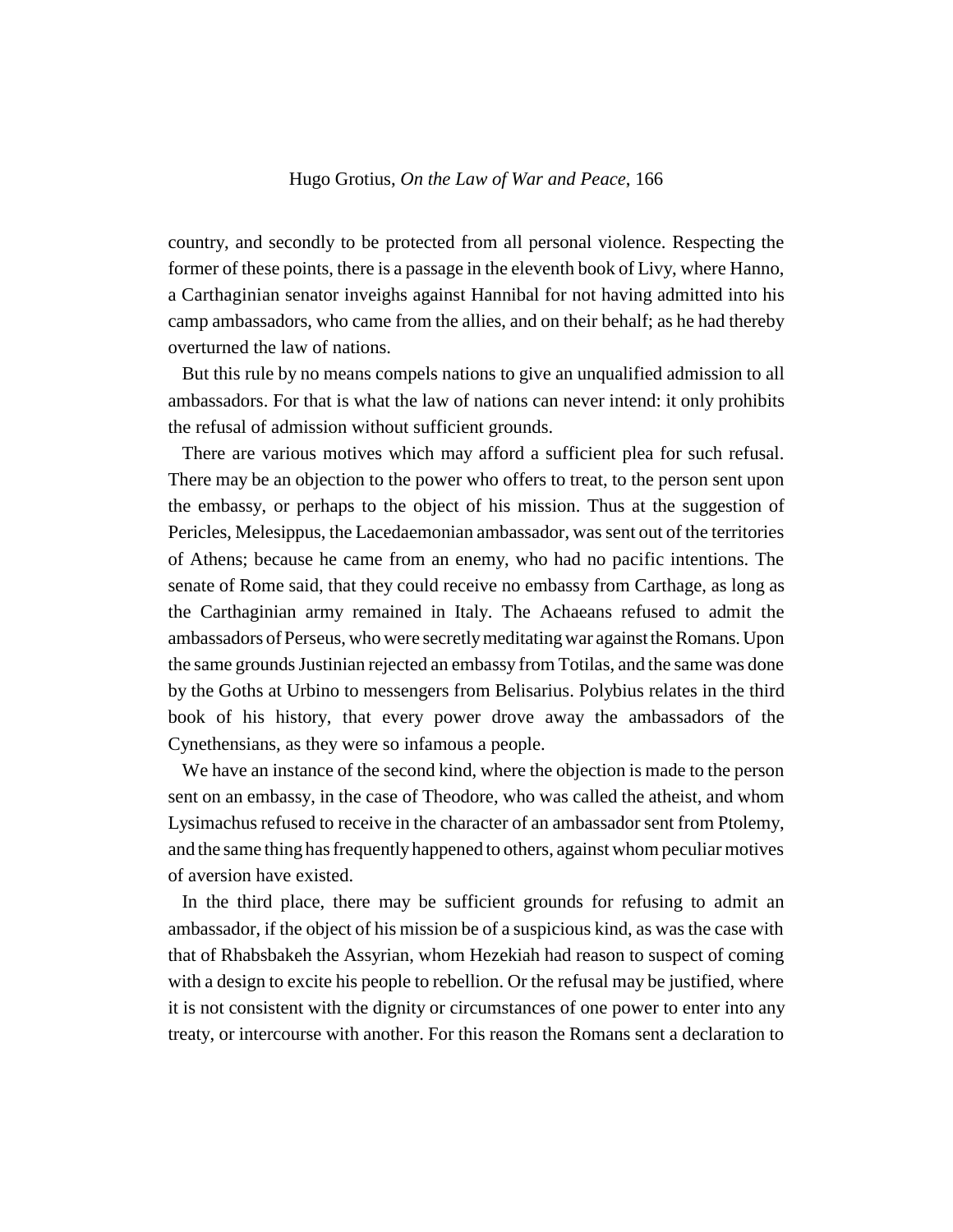the Aetolians, that they should send no embassy, but with the permission of their general, and Perseus was not allowed to send one to Rome, but to Licinius. Jugurtha's ambassadors too, as Sallust informs us, were ordered to leave Italy within the space of ten days, unless they came with offers from that prince to surrender himself, and his kingdom.

There may often be the best reasons for a sovereign's refusing to allow of a resident minister at his court; a practice, so general in the present day, but totally unknown to the ages of antiquity.

IV. As to the personal exemption of ambassadors from arrest, constraint, or violence of any kind, it is a subject of some difficulty to determine, owing to the varieties of opinion entertained by the most celebrated writers on the question. In the consideration of this matter, our attention is directed in the first place to the personal privileges and exemptions of ambassadors themselves, and next to those of their attendants, and their goods. With respect to their persons, some writers are of opinion, that it is only from unjust violence, and illegal constraint, that the law of nations protects ambassadors. For they imagine that their privileges are to be explained according to the common principles of the law of nature. Others again suppose that ambassadors are not amenable to punishment for all offences, but only for such as amount to a transgression of the law of nations, the principles of which are of such general extent, as to include the law of nature: consequently there can be no offences for which an ambassador is not punishable, except for those actions that are made such by the positive rules of municipal or civil law.

Others again consider these public representatives of states and crowned heads, as only liable to punishment for offences affecting the dignity or governments of the sovereigns to whom they are sent. While, on the other hand, there are some writers who maintain that for any state to punish an ambassador for any crime whatever is highly dangerous to the independence of foreign powers; but that all offenders of that description ought to be left to the laws of their respective countries, to be punished or not, according to their deserts, upon due complaint being made to the sovereigns by whom they were sent

Some few writers, indeed, in laying down the rule to be observed in such cases,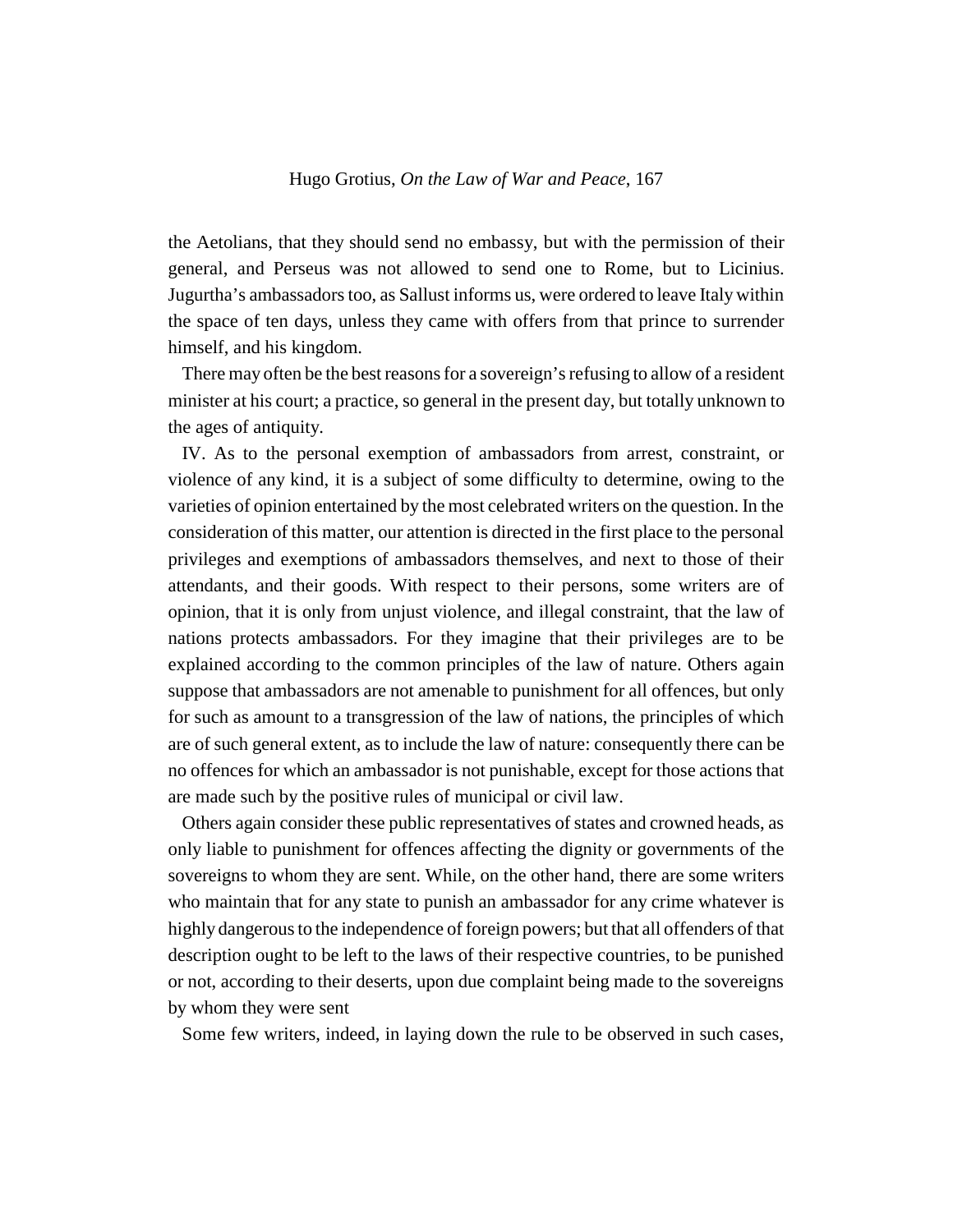have decided that an appeal should be made to other independent and disinterested powers, which may be considered rather as a matter of discretion, than of absolute right. But the advocates of all these various systems have come to no definite conclusion in support of their favourite opinions. For this is a right which cannot, like the law of nature, be established upon unchangeable rules, but derives all its efficacy from the will of nations. Nations if they had thought proper, certainly might have laid down absolute rules of security for ambassadors, or coupled them with certain exceptions. The argument is supported on one side by the urgent necessity of heinous crimes being punished, and on the other, the utmost latitude of exemption is favoured on account of the utility of embassies, the facility of sending which ought to be encouraged by every possible privilege, and security. To settle the point therefore, we must consider how far nations have agreed among themselves upon these principles; the proofs of which can only be found in the evidence of history.

Many instances may be produced in favour of both opinions. And in cases like this, the opinions of those celebrated for their judgment and knowledge will be of no small weight, but in some cases we must rest upon conjectures- On this subject the two eminent historians, Livy and Sallust, may be quoted as authorities, the former of whom, in mentioning the ambassadors of Tarquin, who had been guilty of fomenting treasonable conspiracies at Rome, says, " that although they deserved to be treated as enemies for their guilty conduct, yet the privilege, which they derived from the law of nations, prevailed over every other consideration. "Here we see that the rights of ambassadors could not be annulled even by the most criminal acts of hostility. But the observation made by Sallust, — relates rather to those who come in the train of an embassy than to ambassadors themselves. The law of nations surely then will not deny the same privilege to a principal, which it evidently allows to those who form but a subordinate part in the public mission. The historian says, that "Bomilcar was arraigned and tried rather upon principles of equity and natural justice, than in conformity to the law of nations, as he belonged to the train of Jugurtha; who had come to Rome under the pledge of public faith."

Equity and natural justice require punishment to be inflicted on all offenders, whereas the law of nations makes an exception in favour of ambassadors, and those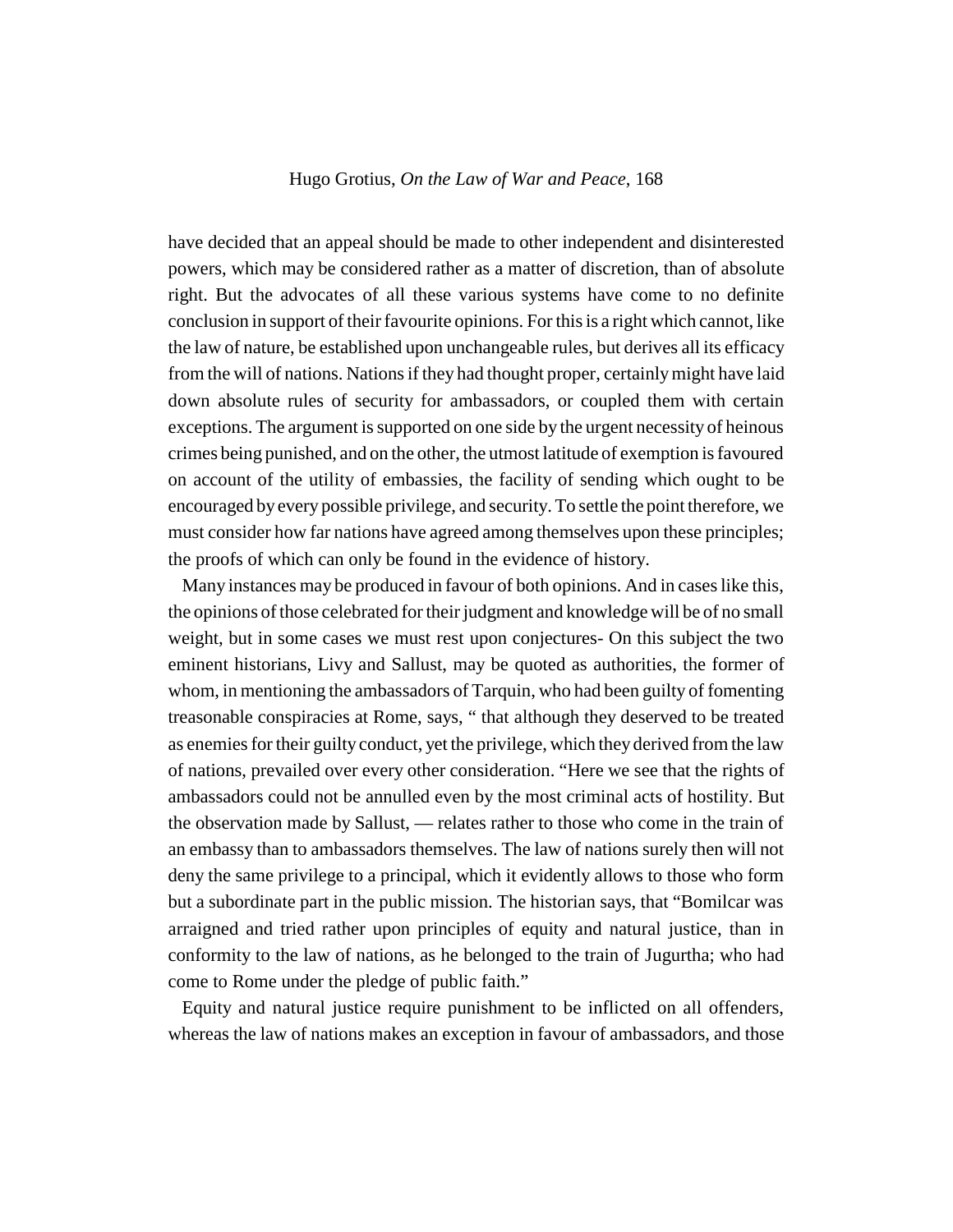who have the public faith for their protection. Wherefore to try or punish ambassadors, is contrary to the law of nations, which prohibits many things, that are permitted by the law of nature.

The law of nations, thus deviating from the law of nature, gives rise to those interpretations and conjectures, which reconcile with the principles of justice a greater extension of privileges than the law of nature strictly allows. For if ambassadors were protected against nothing more than violence and illegal constraint, their privileges would confer no extraordinary advantage. Besides, the security of ambassadors is a matter of much greater moment to the public welfare than the punishment of offences. Because reparation for the misconduct of an ambassador may be looked for from the sovereign, by whom he is sent, unless that sovereign chuses to expose himself to hostilities by approving of his crimes. An objection to such privileges is made by some, who assert, that it is better for one person to be punished than for whole nations to be involved in war. But if a sovereign has secretly given his sanction to the misconduct of his ambassador, his apparent intentions to punish that ambassador will not deprive the injured power of the right to seek redress by commencing hostilities.

On the other hand, the right of ambassadors would rest upon a very slippery foundation if they were accountable, for their actions, to any one but their own sovereigns. For as the interests of powers sending, and of those receiving ambassadors, are in general different, and some times even opposite, if a public minister were obliged to consult the inclinations of both, there would be no part of his conduct, to which they might not impute some degree of blame. Besides although some points are so clear, as to admit of no doubt, yet universal danger is sufficient to establish the equity and utility of a general law. For this reason it is natural to suppose, that nations have agreed, in the case of ambassadors, to dispense with that obedience, which every one, by general custom, owes to the laws of that foreign country, in which, at any time, he resides. The character, which they sustain, is not that of ordinary individuals, but they represent the Majesty of the Sovereigns, by whom they are sent, whose power is limited to no local jurisdiction. As Cicero, in his eighth Philippic, speaking of a certain ambassador, says, "he carried with him the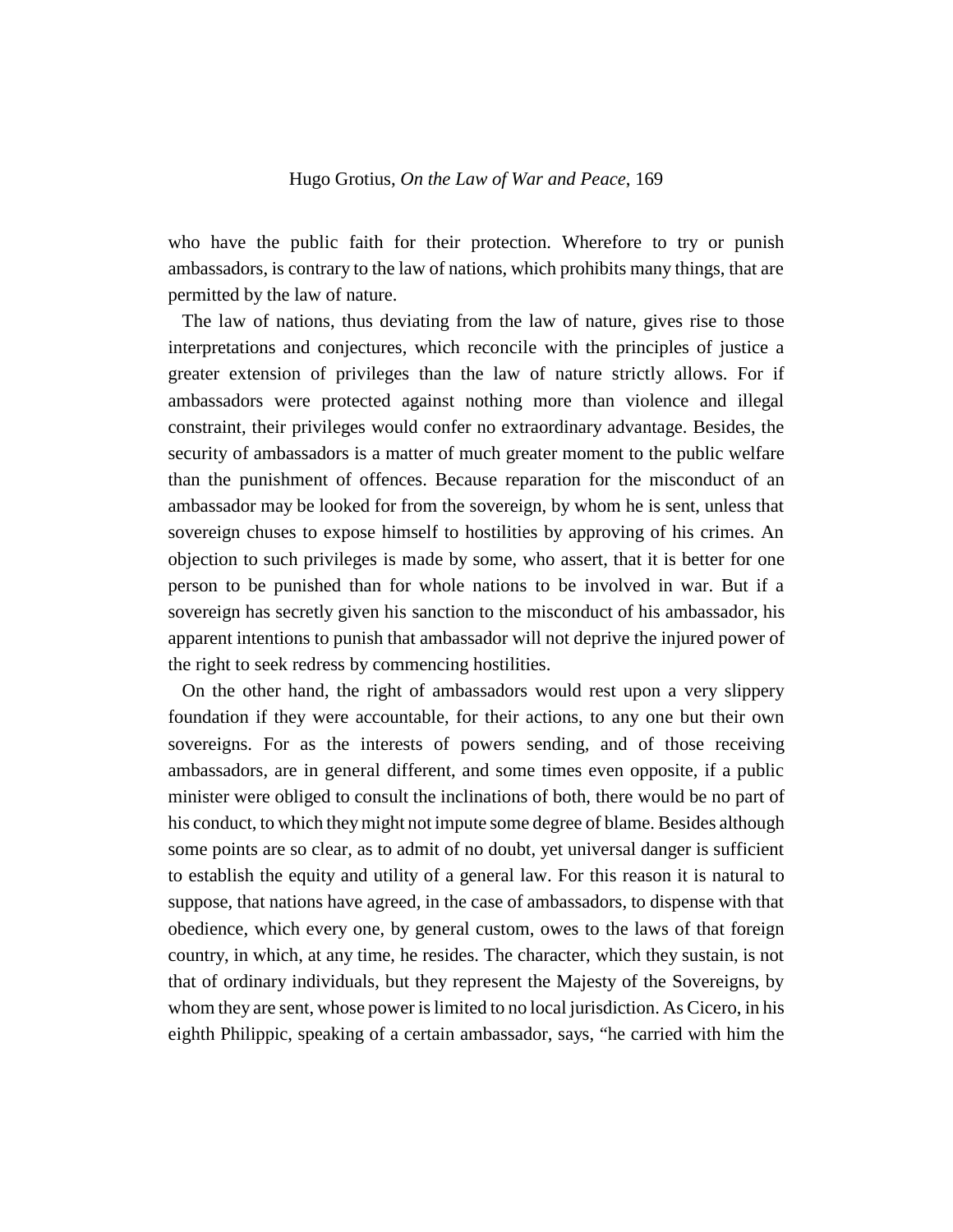Majesty of the Senate, and the authority of the State." From hence it is concluded, that an ambassador is not bound by the laws of the country, where he resides. If he commit an offence of a trivial nature, it may either be suffered to pass unnoticed, or he may be ordered to leave the country.

Polybius relates an instance of an ambassador, who was ordered to leave Rome, for having assisted some hostages in making their escape. Hence it is obvious why the Romans inflicted corporeal punishment upon an ambassador of Tarentum, because the Tarentines were at that time their own subjects, by right of conquest.

If a crime is of a notorious nature, affecting the government, an ambassador may be sent home, and his sovereign required to punish, or deliver him up, as we read of the Gauls having done to the Fabians. But, as we have before occasionally observed, all human laws are framed upon such principles, as, in cases of extreme necessity, to admit of equitable relaxations, among which the privileges of ambassadors may be reckoned. But these extreme cases of necessity may, according to the law of nations, as will be seen hereafter, in discussing the effects of just and solemn war, prevent punishment in certain cases, though not in all. For it is not the act of punishment itself, which is objected to, either in respect to time, or manner, but the exemption is created to prevent the greater public evil, which might arise from the punishment of the offender. To obviate therefore any imminent danger, if no other proper method can be devised, ambassadors may be detained and interrogated.

Thus the Roman Consuls seized the ambassadors of Tarquin, previously taking care to secure their papers, to prevent the evidence, which they might afford, from being destroyed. But if an ambassador excites and heads any violent insurrection, he may be killed, not by way of punishment, but upon the natural principle of self-defence, The Gauls therefore might have put to death the Fabii, whom Livy calls violators of the law of nature.

V. Mention has before been frequently made of the exemptions, by which ambassadors are protected from all personal constraint and violence, and it is understood that all powers are bound by a tacit agreement, as it were, from the time of admitting an ambassador, to respect these exemptions. It may and indeed sometimes does happen, that one power gives notice to another that no ambassador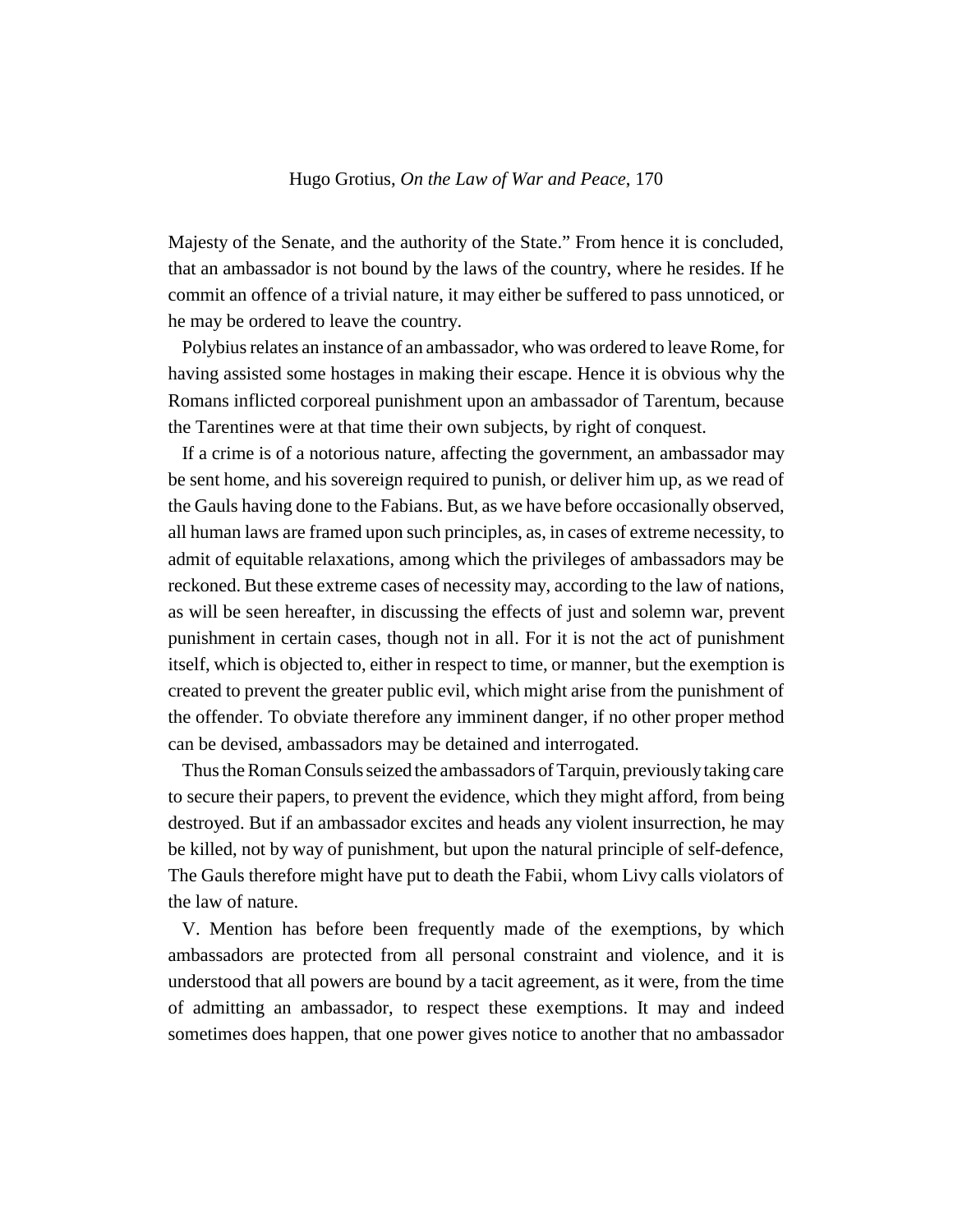will be received, and if one is sent, that he will be treated as an enemy. A declaration to this effect was made by the Romans to the Aetolians, and, on another occasion, the Vejentian ambassadors were ordered to leave Rome, with a menace, if they refused to comply, of being treated in the same manner as the Roman ambassadors had been treated by their king Tolumnius, who had put them to death. The Samnites too forbade the Romans to go to any council in Samnium, under pain of forfeiting their lives, or, at least, their personal safety.

The above law does not bind a power, through whose territories ambassadors pass without leave. For, if they are going to an enemy of that power, or returning from him, or are engaged in any hostile design, they may lawfully be treated as enemies; which was done by the Athenians in the case of the messengers passing between the Persians and Spartans, and by the Illyrians in that of those, who carried on the intercourse between the Essians and Romans. Xenophon maintains that in certain cases they may be made prisoners, as Alexander made those, who were sent from Thebes and Lacedaemon to Darius, and the Romans those, whom Philip sent to Hannibal, and Latius those of the Volseians. For to treat ambassadors with any degree of rigour, except upon those sufficient grounds, would be deemed not only a breach of the law of nations, but a personal offence against the sovereigns, to whom they are going, or by whom they are sent. Justin informs us, that Philip II king of Macedon, sent an ambassador to Hannibal with credentials, empowering him to make an alliance, and that, when this ambassador was seized and carried before the Senate of Rome, they dismissed him without farther molestation, not out of respect to the king, but to prevent a doubtful enemy from becoming a decided one.

VI. But if an embassy, admitted by an enemy is en. titled to all the privileges of the law of nations, much more so is one, admitted by a power unfriendly, but not engaged in actual hostilities. Diodorus Siculus says, that a messenger with a flag of truce claims all the security of peace, even in the midst of war. The Lacedaemonians, who had murdered the heralds of the Persians, were said by that act to have confounded every distinction between right and wrong, as it is acknowledged by all nations. For legal writers lay it down as a rule, that to offer personal violence to ambassadors, whose characters are deemed sacred, is a defiance of the law of nations,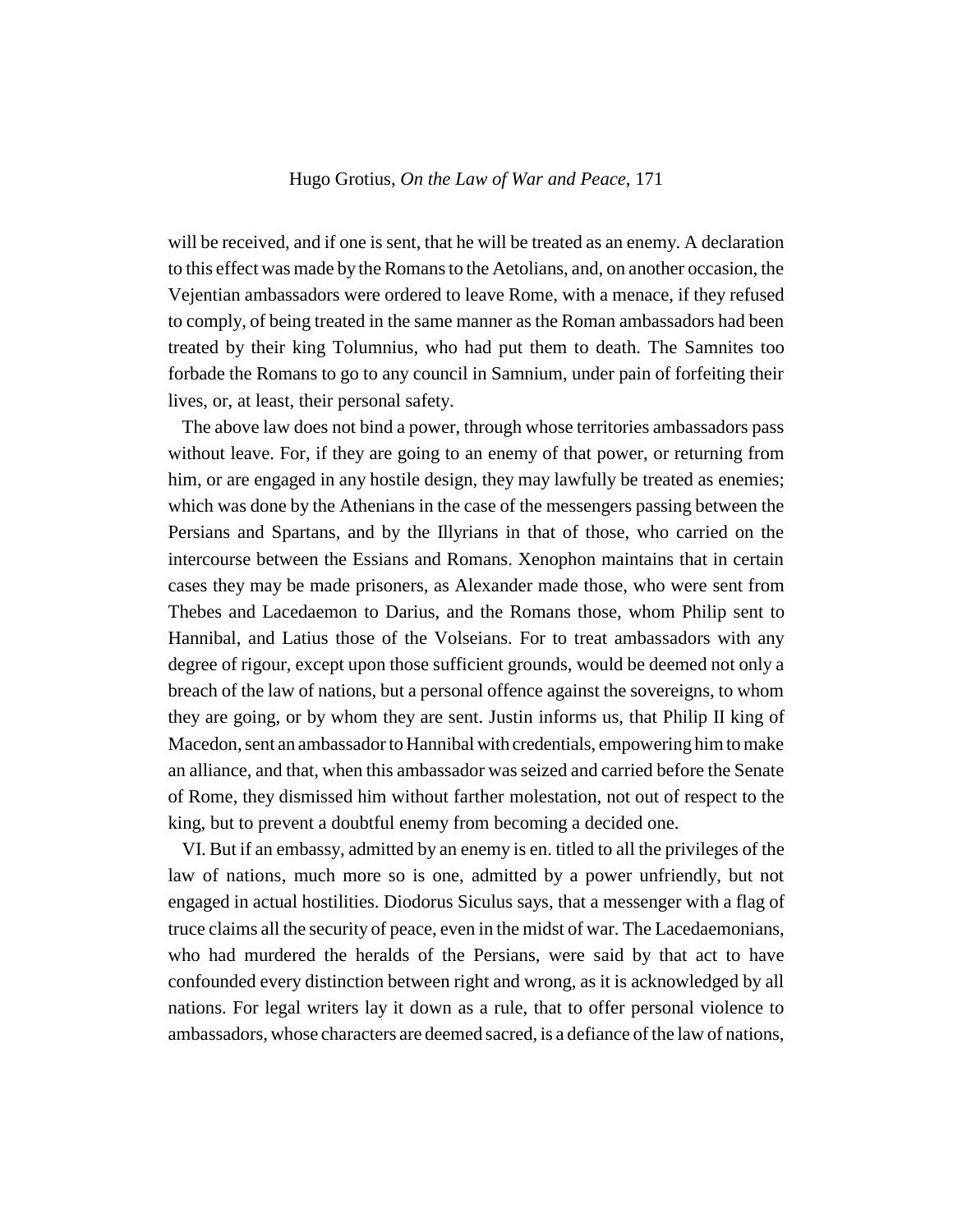and Tacitus calls the privileges we are now discussing, the rights of embassy, sanctified by the law of nations.

Cicero, in his first speech against Verres, asks, if ambassadors ought not to be safe in the midst of an enemy's country, or even in his camp? Innumerable other instances of this kind might be produced from the highest authorities both ancient and modern. And it is with reason that such privileges are revered, for in the midst of war many circumstances arise, which cannot be decided but through ambassadors, and it is the only channel through which proposals of peace can be made, and confirmed.

VII. It is frequently made a subject of inquiry, whether the ambassador of a sovereign, who has exercised any act of cruelty or rigour, will be subject to the law of retaliation. History furnishes many instances, in which punishment has been inflicted in such a manner. But history is sometimes nothing more than a catalogue of actions marked with injustice, and ungovernable fury. Whereas the law of nations, by its privileges, designs to secure the dignity not only of sovereigns themselves, but also that of the ambassadors whom they employ. Consequently there is a tacit agreement understood to be made with the latter, that he shall be exempt, not only from any ill treatment, that may affect the principal, but from such likewise, as may affect himself. So that it was a magnanimous answer, conformable to the law of nations, which Scipio made, when the Roman ambassadors had been ill-treated by the Carthaginians, and the Carthaginian ambassadors were brought before him, upon his being asked, in what manner they should be treated, he replied, not as the Roman ambassadors had been by the Carthaginians. Livy adds, that he said, he would do nothing unbecoming the character and laws of the Roman people. Valerius Maximus assigns the same language to the Consuls, on an occasion similar, but prior to this. In addressing Hanno, they said, "the pledge of faith, which our state has given, releases you from any such fear." For even at that time, Cornelius Asina, in violation of his public character, had been arrested and thrown into prison by the Carthaginians.

VIII. The train too of an ambassador, and all the plate belonging to him are entitled to a peculiar kind of protection. Which gave rise to the passage in the ancient song of the Heralds, "O Sovereign, do you make me a royal messenger from the Roman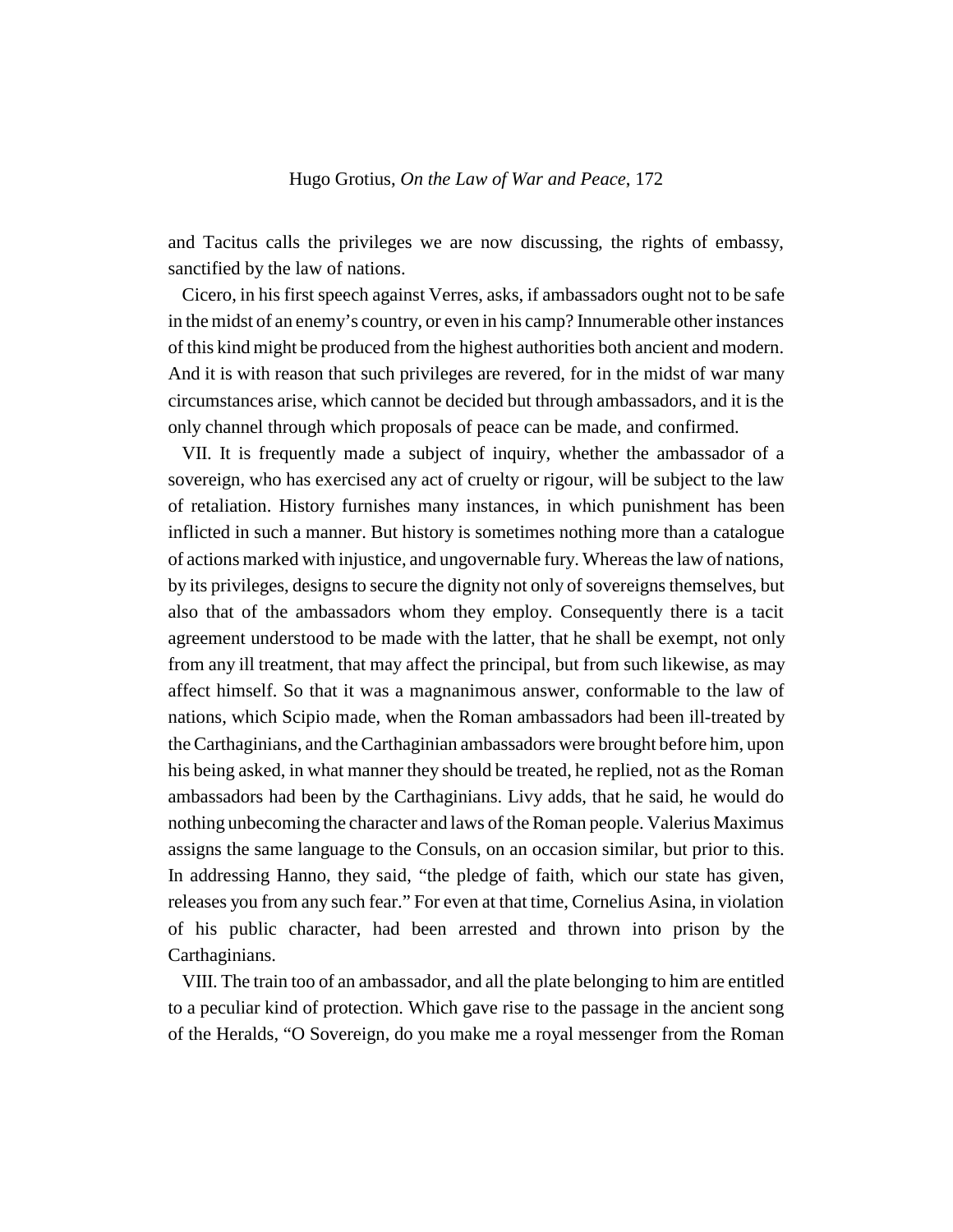citizens? and do you confer the same privileges on my train and every thing, which belongs to me?" And by the Julian law, an injury affecting not only ambassadors, but even their attendants, is pronounced to be a violation of public right.

But these privileges of attendants are only granted so far as an ambassador himself may think proper: so that if any of them has committed an offence, he must be required to deliver up the offender to punishment. He must be required to give him up. Because no violence, in taking an offender of that description must be -used. When the Achaeans had arrested some Lacedaemonians, who were along with the Roman ambassadors, the Romans raised a great outcry against the act, as a violation of the law of nations. Sallust's opinion in the case of Bomilcar has already been referred to.

But should the ambassador refuse to give up such offender, redress must be sought in the same manner, as would be done with respect to the ambassador himself. As to his authority over his household, and the asylum, which he may afford in his house to fugitives, these depend upon the agreement made with the power, to whom he is sent, and do not come within the decision of the law of nations.

IX. Neither can the moveable property of an ambassador, nor any thing, which is reckoned a personal appendage, be seized for the discharge of a debt, either by process of law, or even by royal authority. For, to give him full security, not only his person but every thing belonging to him must be protected from all compulsion. If an ambassador then has contracted a debt, and, as is usual, has no possession in the country, where he resides: first of all, courteous application must be made to himself, and, in case of his refusal, to his sovereign. But if both these methods of redress fail, recourse must be had to those means of recovery, which are used against debtors residing out of the jurisdiction of the country.

X. Nor is there, as some think, any reason to fear, that if such extensive privileges were established, no one would be found willing to enter into any contract with an ambassador, or to furnish him with necessary articles. For the same rule will hold good in the case of ambassadors, as in that of Kings. As sovereigns, who for the best of reasons, are placed above the reach of legal compulsion, find no difficulty in obtaining credit.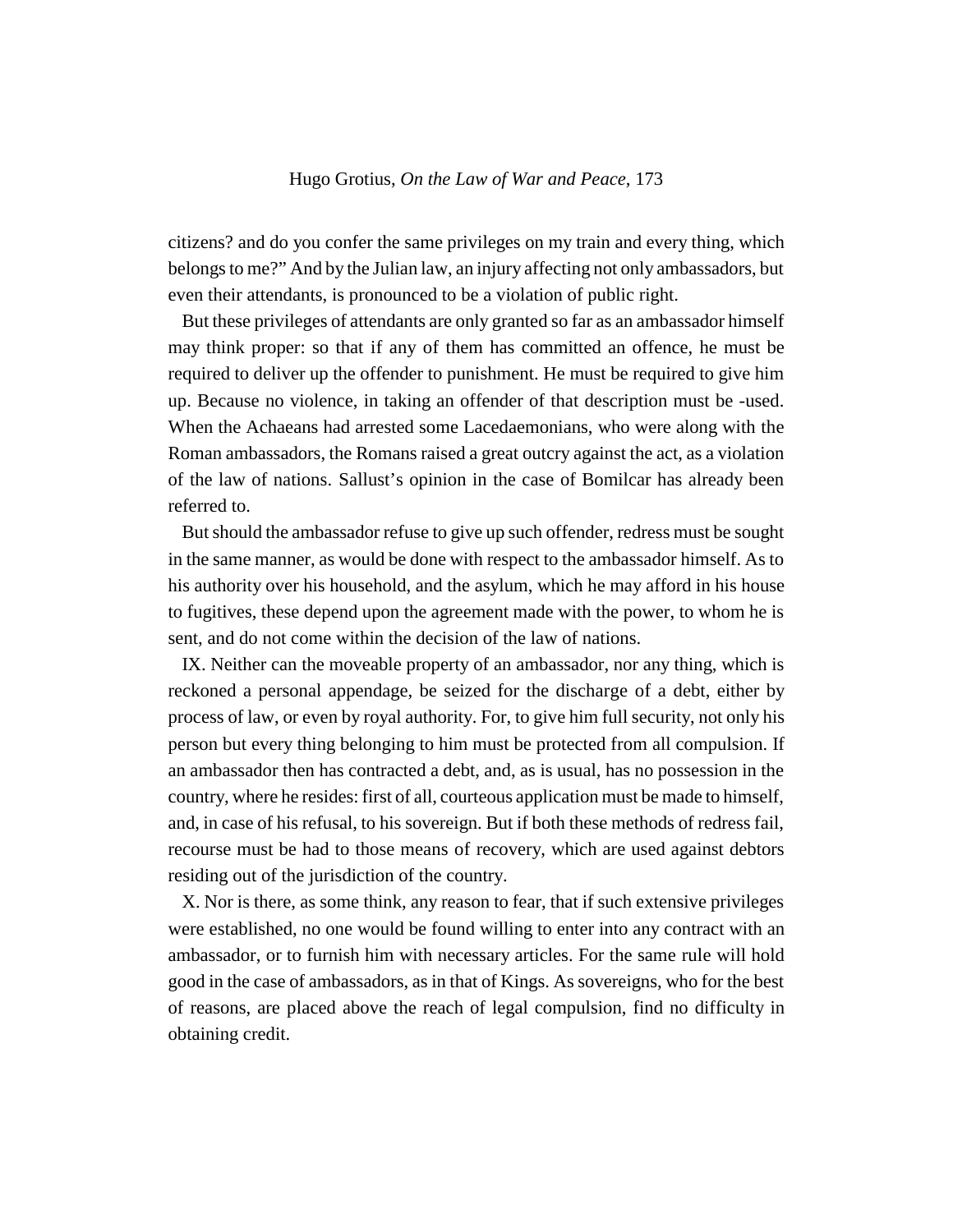XI. The importance of such exemptions maybe easily inferred from the innumerable instances, in which both sacred and profane history abound, of wars undertaken on account of the ill-treatment of ambassadors. The war which David made against the Ammonites, on that account, affords us a memorable instance from holy writ, and as a profane writer, Cicero may be cited, who deemed it the most justifiable ground of the Mithridatic war.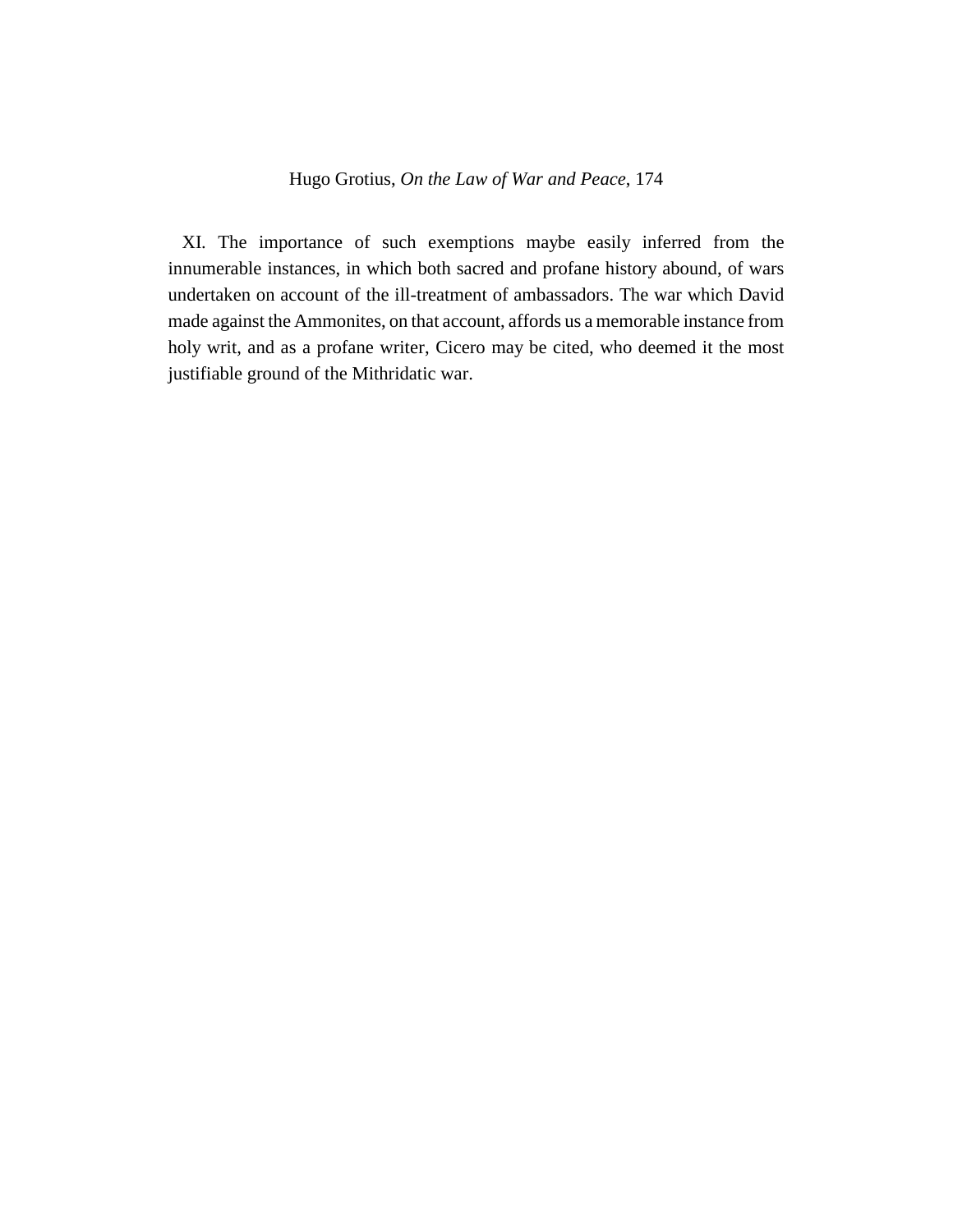## Chapter 19: On the Right of Burial.

I. The right of burying the dead is one of those originating in the voluntary law of nations. Next to the right of ambassadors Dion Chrysostom places that of burying the dead, and calls it a moral act, sanctioned by the unwritten law of nature: And Seneca, the elder, ranks the law, which commands us to commit the bodies of the dead to their parent earth, among the unwritten precepts, but says, they have a stronger sanction than the recorded laws of all ages can give. For, in the language of the Jewish writers, Philo and Josephus, they are marked with the seal of nature, and under the name of nature, we comprehend the customs, that are common to all mankind, and agreeable to natural reason.

We find it some where said by Aelian, that our common nature calls upon us to cover the dead, and some writer, in another place, observes that all men are reduced to an equality by returning to the common dust of the earth. Tacitus informs us, in b. vi. of his Annals, that, when Tiberius made a general massacre of all, who had been connected with Sejanus, and that he forbad them the rites of burial, every one was struck with horror to see the last offices of humanity refused; offices, which Lysias the orator calls the common hopes of our nature.

As the ancients measured the moral character of every people by their observance or neglect of these rights, in order to give them a greater appearance of sanctity, they ascribed their origin to the authority and institutions of their Gods; so that in every part of their writings we meet with frequent mention of the rights of ambassadors, and the rights of burial, as founded upon divine appointment.

In the Tragedy of the Suppliants, Euripides calls it the law of the Gods, and in the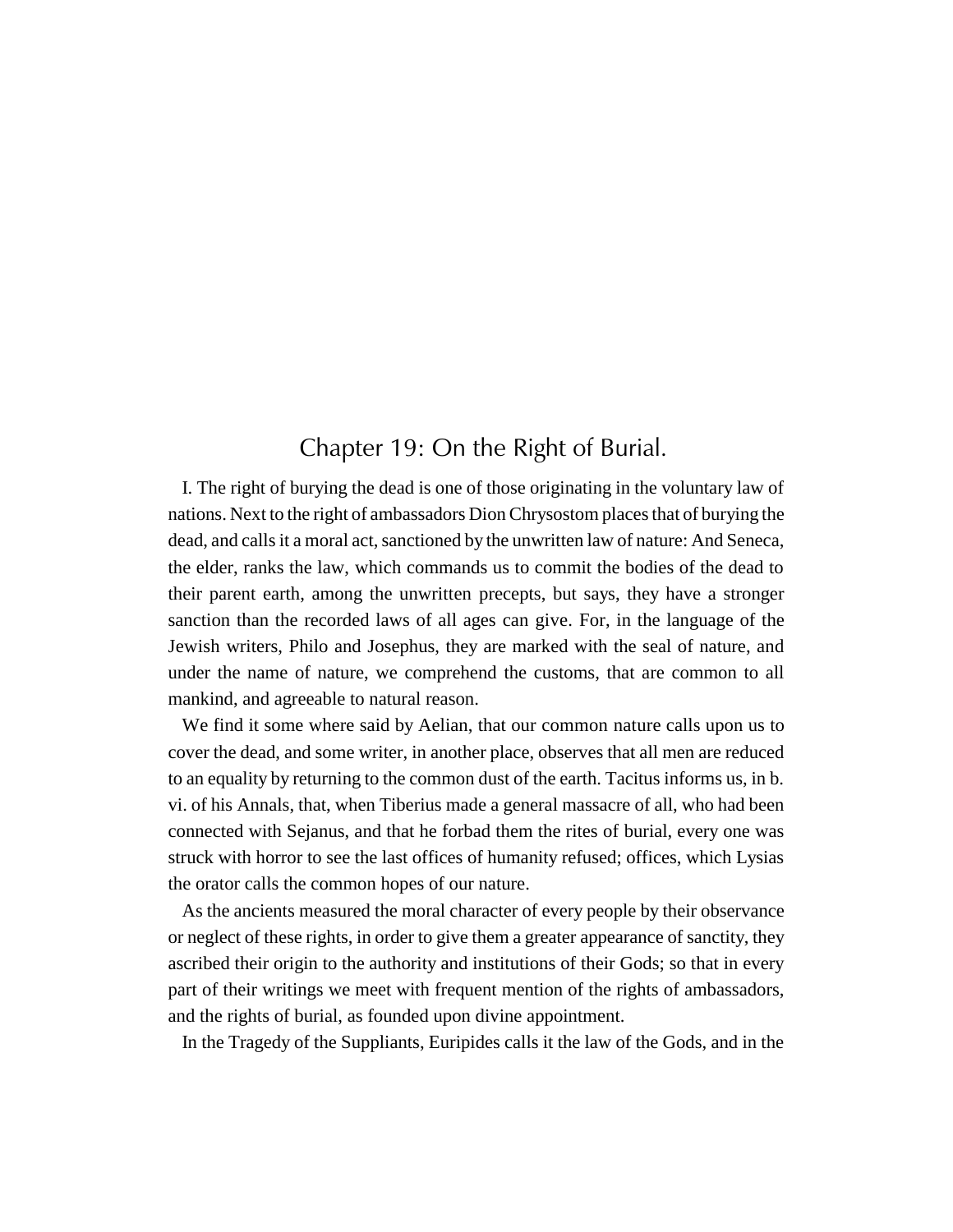Antigone of Sophocles, the heroine makes the following reply to Creon, who bad forbidden any one under pain of death, to give the rites of burial to Polynices, "A prohibition, like this, was not revealed by the supreme will, nor by that heaven-born justice, which has established those laws of respect for the dead: nor did I think that you could command mortals to transgress the unwritten and inviolable laws of God, They were not established to-day, nor yesterday, but from all eternity and will for ever be in force. Their sources are unknown. Am I through fear of a mortal, and by obeying his unjust commands, to incur the wrath of Heaven?"

The authority of Isocrates, and of Herodotus, and that of Xenophon, in the sixth book of his Grecian History, may be appealed to in support of the honours, that have at all times been paid to the dead. In short, these offices of humanity are recommended by the conspiring testimony of the orators, historians, poets, philosophers and divines of all ages, who have dignified them with the names of the most splendid virtues.

II. There seems to be no general agreement of opinion upon the origin of funeral rites, and the variety of ways, in which they were performed. The Egyptians embalmed, and most of the Greeks burned the bodies of the dead before they committed them to the grave. Cicero, in the 22d chapter of his second Book on Laws, speaks of the interment alone, which is now in use, as the most ancient method, and that, which is most congenial to nature, and in this he is followed by Pliny.

Some think that men paid it as a voluntary debt of nature, which they knew that, AT any rate, they would be obliged to discharge. For the divine sentence, that the body should return to the dust, from which it was taken, was not passed upon Adam only, but, as we find it acknowledged by the writings of Greece and Rome, extended to the whole human race, Cicero, from the Hypsipyle of Euripides, says, "Earth must be returned to earth," and in the twelfth chapter of Solomon's Ecclesiastes, there is a passage to the same purport, that "the dust shall return to the earth as it was, but the spirit to God, who gave it." Euripides has enlarged on this subject in the character of Theseus in his Suppliants, I Suffer the dead to be laid in the lap of the earth; for every thing returns to its original state, the spirit to heaven, and the body to the earth: Neither of them is given in plenary possession, but only for a short use: The earth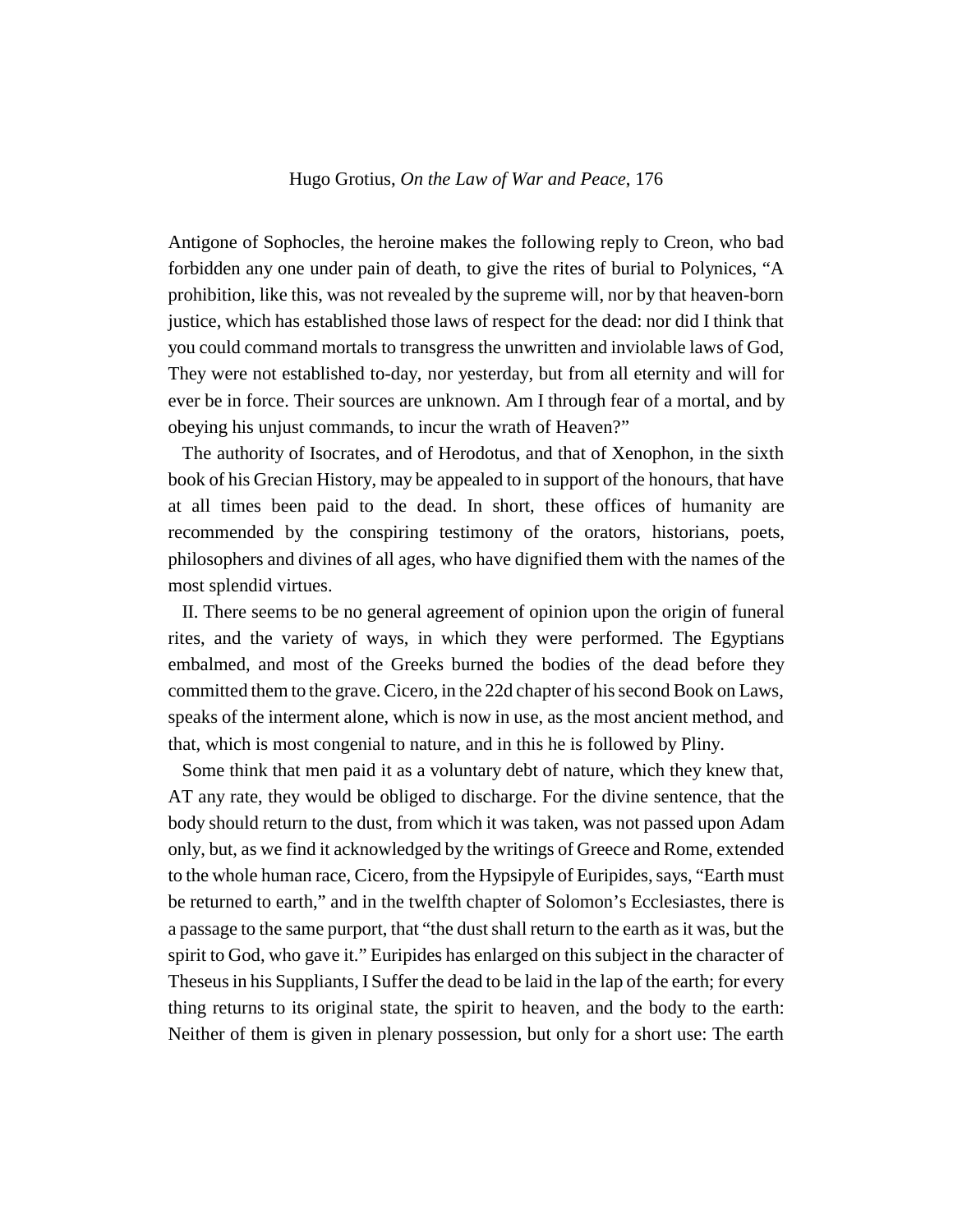soon demands back the bodies, to which she had given birth and nourishment." In the same manner Lucretius calls the earth "a prolific parent and a common grave." Pliny also describes the earth, as receiving us at our birth, cherishing our growth, supporting us to the very last, and, when all the other parts of nature have forsaken us, taking us to her maternal bosom, and covering us with a mantle.

There are some, who think that the custom of burial was bequeathed to us by our first parents as a testamentary hope of a resurrection. For we are instructed by Democritus to believe, that our bodies are preserved in the earth under the promise of a restoration to life. And Christians in particular have frequently ascribed the custom of decent burial to the same hope. Prudentius, a Christian poet says, "What can be the meaning of hallowed rocks, or splendid monuments, except that they are the depositories of bodies, consigned not to death, but to a temporary sleep?"

But the most obvious explanation is to be found in the dignity of man, who surpassing other creatures, it would be a shame, if his body were left to be devoured by beasts of prey. It is an act of compassion then, said Quintilian, to preserve the bodies of men from ravages of birds and beasts. For to be tore by wild beasts, as Cicero observes in his first book *On Invention*, is to be robbed of those honours, in death, which are due to our common nature. And the Roman Poet, makes a lamentation over one of his heroes, that he had no pious mother to lay his body in the grave, but he would be left a prey to birds, or thrown into the river as food for fishes. Aen. x. 557–560.

But to speak from still higher authority, God, by the mouth of his prophets, threatens the wicked that they shall have burial like that of the brutes, and that the dogs shall lick their blood. Such a menace denounced against the wicked, as a punishment, shews that it is an indignity done to out nature, when, in the words of Lactantius, the image of God is cast out, to the insults of beasts of prey. But in such indignity if there was even nothing repugnant to the feelings of men, still the nakedness and infirmities of our perishable nature should not be exposed to the eye of day.

Consequently the rights of burial, the discharge of which forms one of the offices of humanity, cannot be denied even to enemies, whom a state of warfare has not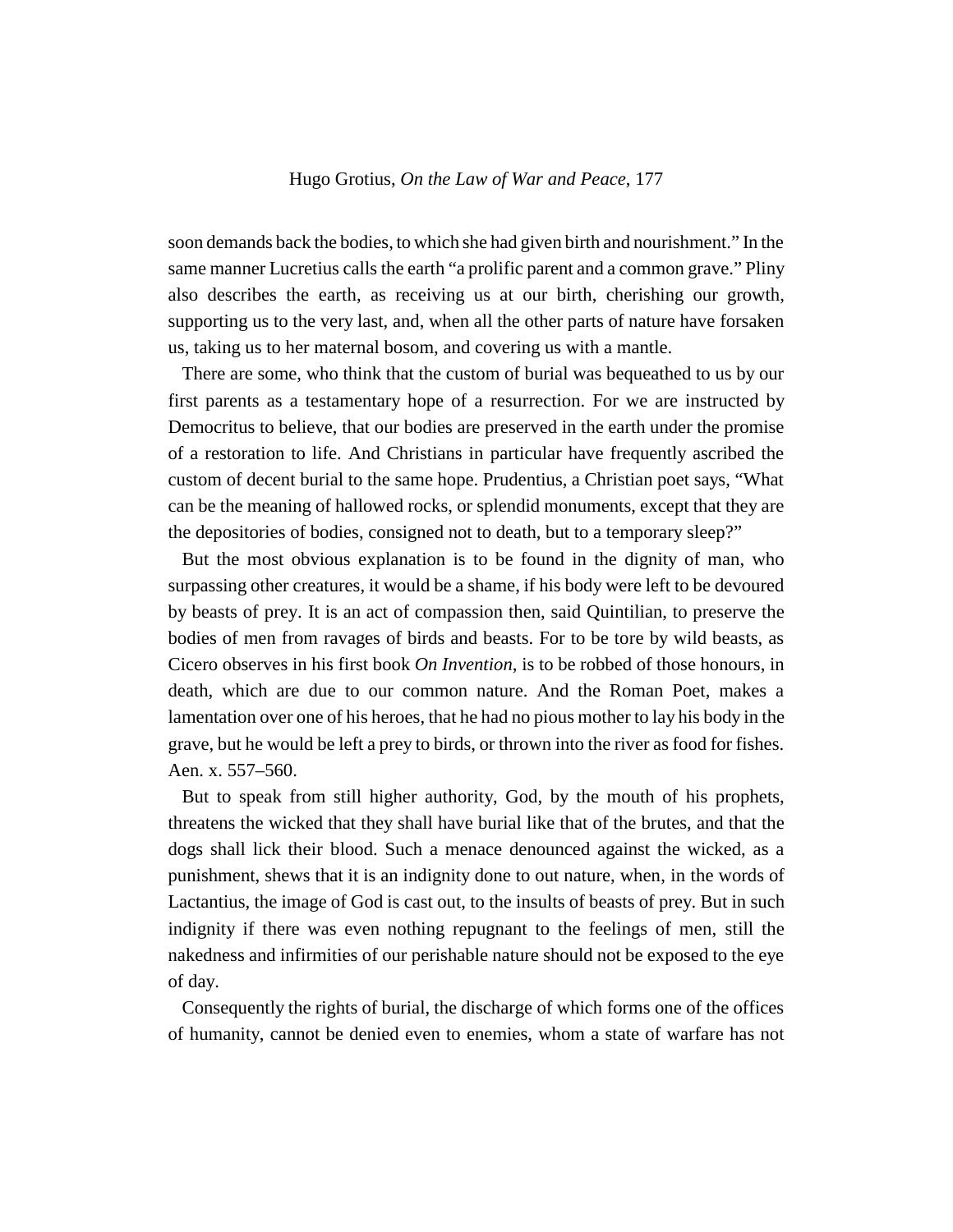deprived of the rights and nature of men. For, as Virgil observes, all animosity against the vanquished and the dead must cease. Aen. xi. 104. Because they have suffered the last of evils that can be inflicted. " We have been at war, I grant, *says Statius*, but our hatred has fallen, and all our enmity is buried in the grave." And Optatus Milevitanus assigns the same reason for reconciliation. "If there have been struggles among the living, your hatred surely must be satisfied with the death of an adversary. For the tongue of strife is now silenced."

III. Upon the principles advanced above, it is agreed by all that public enemies are entitled to burial. Appian calls it the common right of war, with which, Tacitus says, no enemy will refuse to comply. And the rules, respecting this, are, according to Dio Chrysostom, observed, even while the utmost rage of war still continues. "For the hand of death, *as the writer just quoted observes*, has destroyed all enmity towards the fallen, and protected their bodies from all insult." Examples to this purpose may be found in various parts of history. Alexander ordered those of the enemy, that were killed at the battle of Issus to be honoured with the rites of burial, and Hannibal did the same to Caius Flaminius, Publius Aemilius, Tiberius Gracchus, and Marcellus, the Roman Generals. So that you would suppose, says Silius Italicus, he had been paying these honours to a Carthaginian General. The Romans treated Hanno, and Pompey Mithridates in the same manner. If it were necessary to quote more instances, the conduct of Demetrius on many occasions, and that of Antony to king Archelaus might be named.

When the Greeks were at war with the Persians, in one part of their military oath they swore to bury all the dead belonging to the allies, and when they were victorious, to bury even the barbarians. After a battle, it was usual for both sides to obtain leave to bury the dead. Pausanias, in his account of the Athenian affairs, mentions the practice of the Athenians who buried the Medes, regarding it as an act of piety due to all men. We find from the Jewish writers, that for the same reason, their high priests, who were forbidden to come near a dead body, if they found one, were obliged to bury it. But Christians deemed burial an act of such importance, that they would allow their church-plate to be melted down, and sold to defray the expences as they would have done to maintain the poor, or to redeem captives.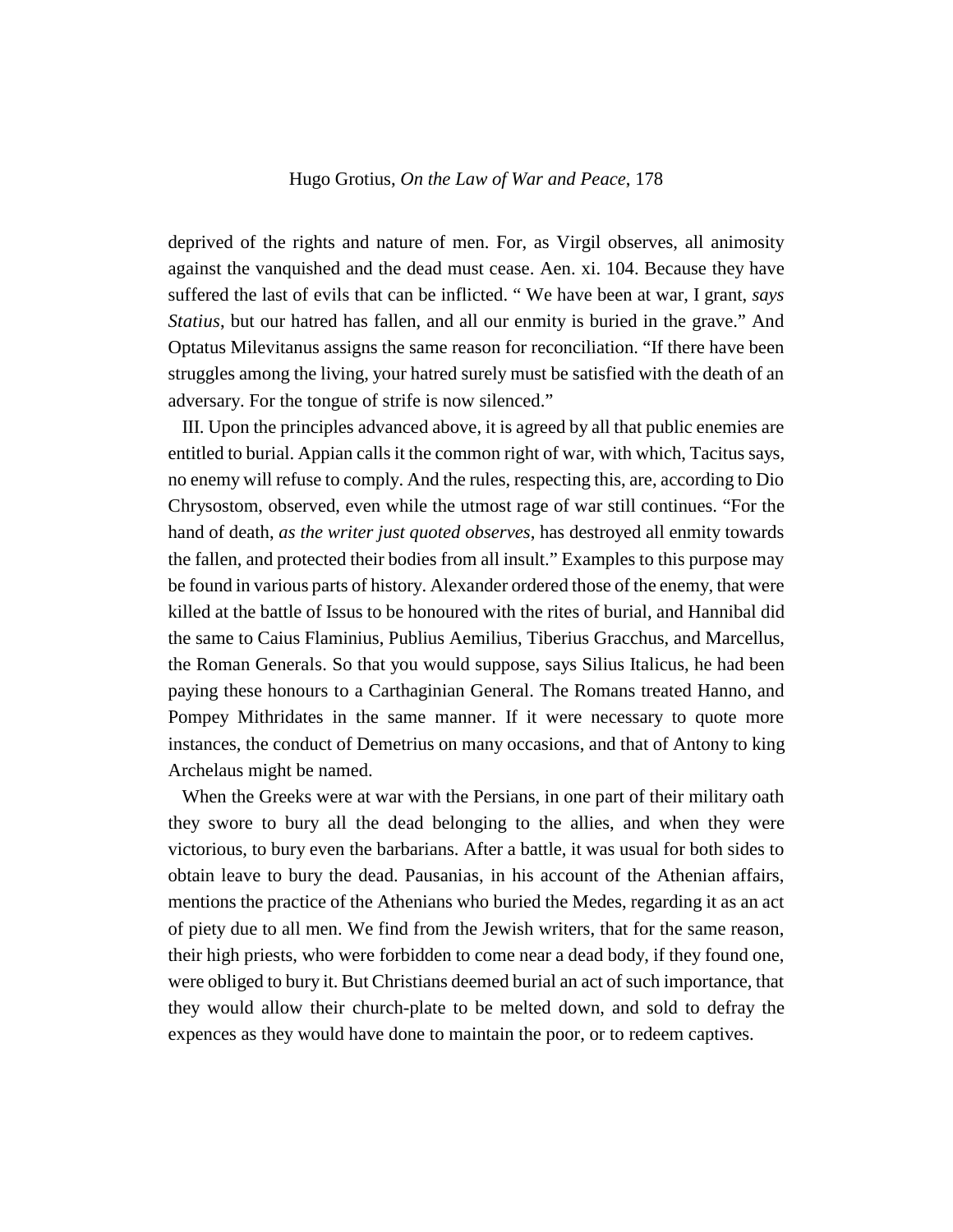There are some few instances to the contrary, but they are reprobated by the universal feelings of mankind, and such cruelty deprecated in the most solemn terms. Claudian calls it a bloody deed to plunder the dead, and still more so to refuse them the covering of a little sand.

IV. Respecting those, who have been guilty of atrocious crimes, there is reason to entertain some doubt, whether the right of burial is due to them.

The divine law indeed, that was given to the Hebrews, and which is fraught with every precept of virtue and humanity, ordered those, who were crucified, which was the most ignominious kind of punishment that could be inflicted, to be buried on the same day. Owing to this law, as Josephus observes, the Jews paid such regard to burial, that the bodies of those, who were executed publicly as criminals, were taken away before sun-set, and committed to the ground. And other Jewish writers are of opinion that this was intended as a degree of reverence to the divine image, after which man was formed.

To allow burial to criminals must have been the practice in the time of Homer: for we are told, in the third book of the Odyssey, that Egisthus, who had added the crime of murder to that of adultery, was honoured with funeral ceremonies by Orestes, the son of the murdered king. It was the custom with the Romans, as may be seen from Ulpian, never to refuse giving the bodies of criminals to their relatives, to bury. The Emperors, Diocletian, and Maximian, in a rescript, declared, that they did not refuse to deliver up, for burial, those, who had deservedly been put to death for their crimes.

In reading the history of civil wars; we find more frequent instances of indignities offered to the dead, than in the accounts of any foreign wars. In some cases, the bodies of executed criminals are exposed to public view, and hung in chains, a custom the propriety of which is very much doubted both by Theological and Political writers. So far from approving of the practice, we find such writers bestowing praises upon many, who had ordered funeral honours to be paid to those, who would not themselves have allowed the same to others. An action of this kind was done by Pausanias the Lacedaemonian, who, being urged by the people of Aegina to retaliate upon the Persians for their treatment of Leonidas, rejected the advice, as unbecoming his own character and the Grecian name. The Pharisees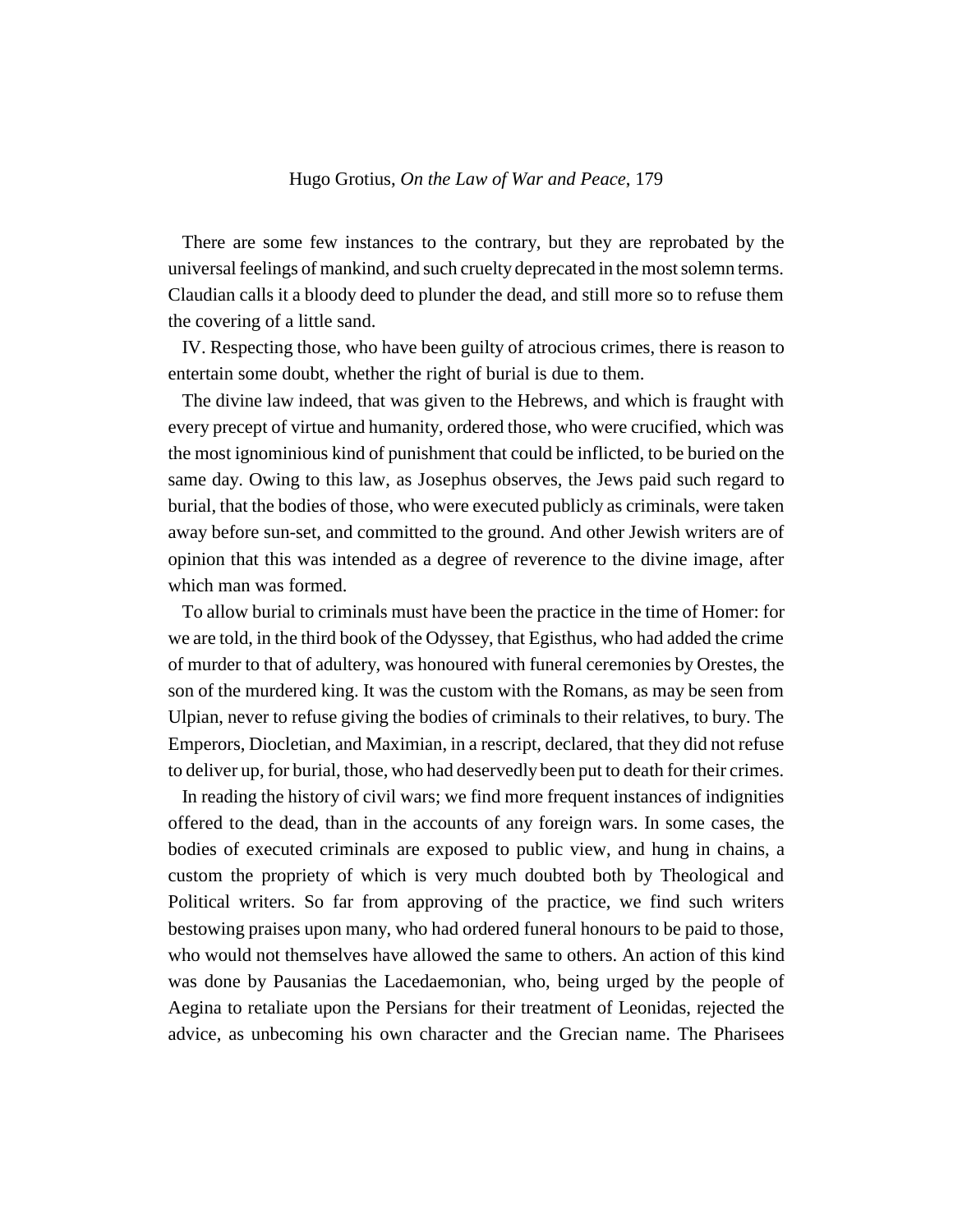allowed burial even to King Jannaeus Alexander, who had treated the dead bodies of their countrymen with every kind of insult. Though indeed on certain occasions, God may have punished some offenders with the loss of such a right, he did so by virtue of his own prerogative, which places him above the restrictions of all law. And when David exposed the head of Goliah, it was done to one, who was an alien, and a despiser of God, and might be justified by that law, which confined the name and privileges of neighbour to the Hebrews.

V. There is one thing not improper to be observed, that the rule prevailing among the Hebrews with respect to burying the dead, contained an exception, as we are informed by Josephus, excluding those, who had committed suicide. Nor is it surprising that a mark of ignominy should be affixed to those, on whom death itself cannot be inflicted as a punishment. Aristotle in the fifth book of his Ethics, speaks of the infamy universally attached to suicide. Nor is the observation at all weakened by the opinions of some of the Grecian poets, that as the dead are void of all perception, they cannot be affected either by loss or shame. For it is a sufficient reason to justify the practice, if the living can be deterred from committing actions, for which they see a mark of infamy set upon the dead.

In opposition to the Stoics, and others, who admitted the dread of servitude, sickness, or any other calamity, or even the ambitious love of glory to be a just cause of voluntary death, in opposition to them, the Platonists justly maintain, that the soul must be retained in the custody of the body, from which it cannot be released, but at the command of him, who gave it. On this subject there are many fine thoughts in Plotinus, Olympiodorus, and Macrobius on the dream of Scipio.

Brutus, following the opinions of the Platonists, had formerly condemned the death of Cato, whom he himself afterwards imitated. He considered it as an act of impiety for any one to withdraw himself from his allegiance to the supreme being, and to shrink from evils, which he ought to bear with fortitude. And Megasthenes, as may be seen, in Strabo book xv. remarked the disapprobation, which the Indian sages expressed of the conduct of Calanus: for it was by no means agreeable to their tenets, that any one, through impatience, should quit his post in life. In the fifth book of Quintus Curtius, there is an expression of King Darius to this effect, that he had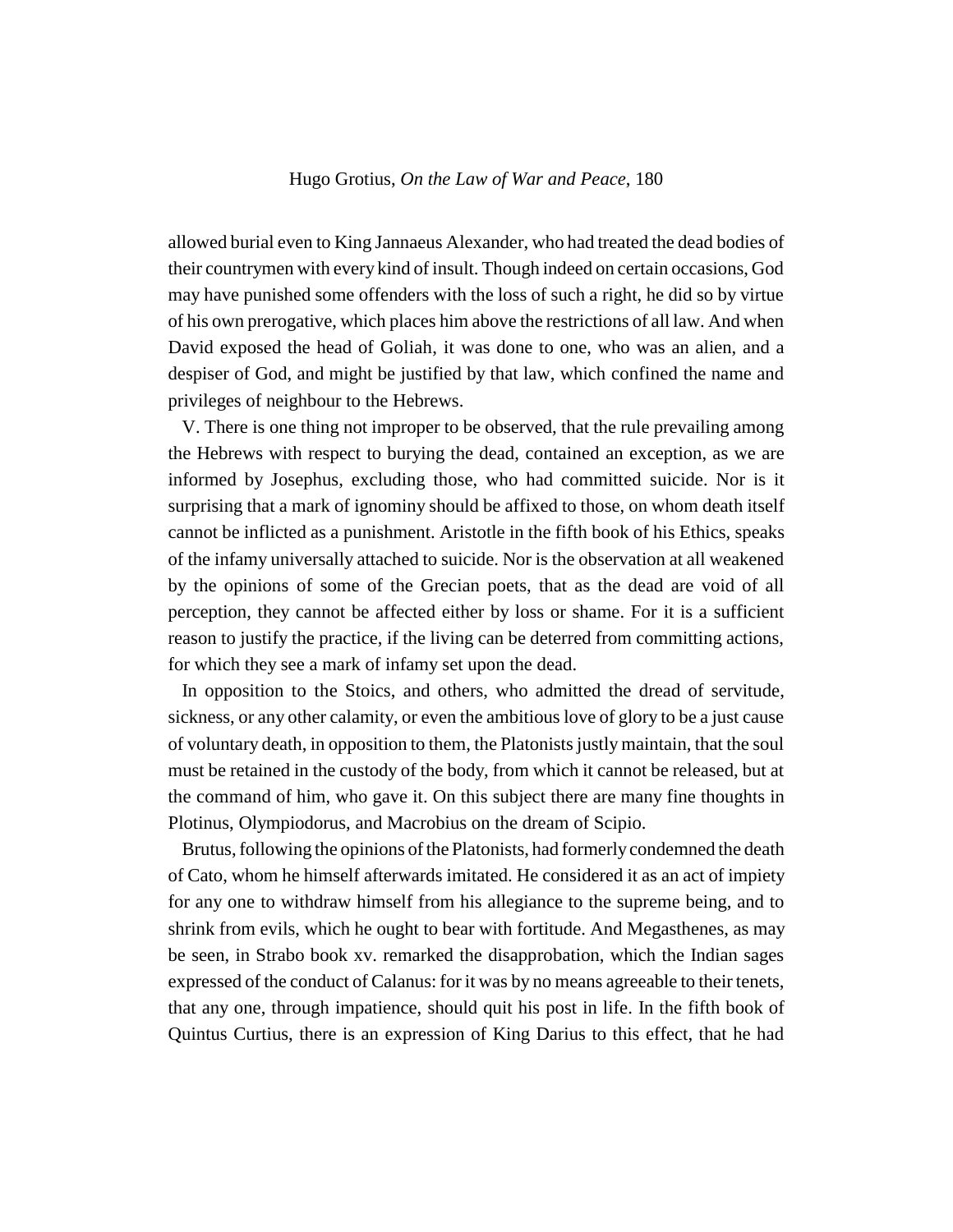rather die by another's guilty hand than by his own. In the same manner the Hebrews call death a release, or dismission, as may be seen not only in the Gospel of St. Luke, ch. ii. v. 19, but in the Greek version of the Old Testament, Gen. xv. 2, and Numb. xx, towards the conclusion: and the same way of speaking was used by the Greeks. Plutarch, in speaking of consolation, calls death the time, when God shall relieve us from our post.

VI. There are certain other rights too, which owe their origin to the voluntary law of nations, such as the right of possession from length of time, the right of succession to any one who dies intestate, and the right resulting from contracts, though of an unequal kind. For though all these rights, in some measure, spring from the law of nature, yet they derive their confirmation from human law, whether it be in opposition to the uncertainty of conjecture, or to certain other exceptions, suggested by natural reason: points, all of which have been slightly touched upon in our discussions on the law of nature.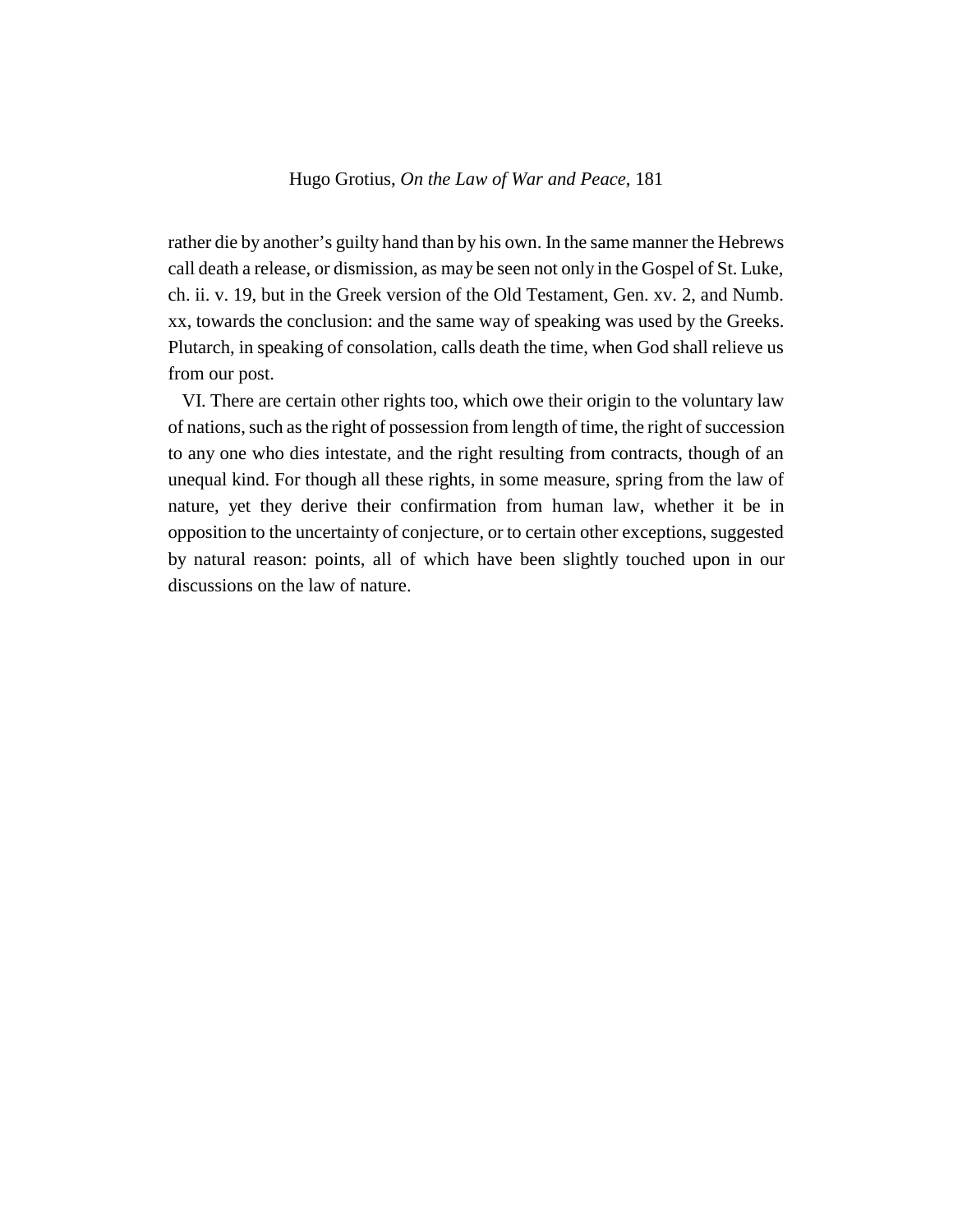# Chapter 20: On Punishments.

I. In the preceding part of this treatise, where the causes, for which war may be undertaken, were explained, it was considered in a two-fold light, either as a reparation for injuries, or as a punishment. The first of these points having been already cleared up, the latter, which relates to punishments, remains to be discussed, and it will require a more ample investigation; for the origin and nature of punishment, not being perfectly understood, has given rise to many errors.

Punishment taken in its most general meaning signifies the pain of suffering, which is inflicted for evil actions. For although labour may some times be imposed instead of punishment; still it is considered in that case, as a hardship and a grievous burden, and may therefore properly be classed with sufferings. But the inconveniences, which men are some times exposed to, by being excluded from the intercourse of society and the offices of life, owing to infectious disorders, or other similar causes, which was the case with the Jews on account of many legal impurities, these temporary privations are not to be strictly taken for punishments: though from their resemblance to each other, they are often, by an abuse of terms, confounded.

But among the dictates laid down by nature, as lawful and just, and which the ancient Philosophers call the law of Rhadamanthus, the following maxim may be placed, that it is right for every one to suffer evil proportioned to that which he has done.

Which gave occasion to Plutarch, in his book on exile, to say that "justice is an attribute of God, avenging all transgressions of the divine law; and we apply it as the rule and measure of our dealings with each other. For though separated by the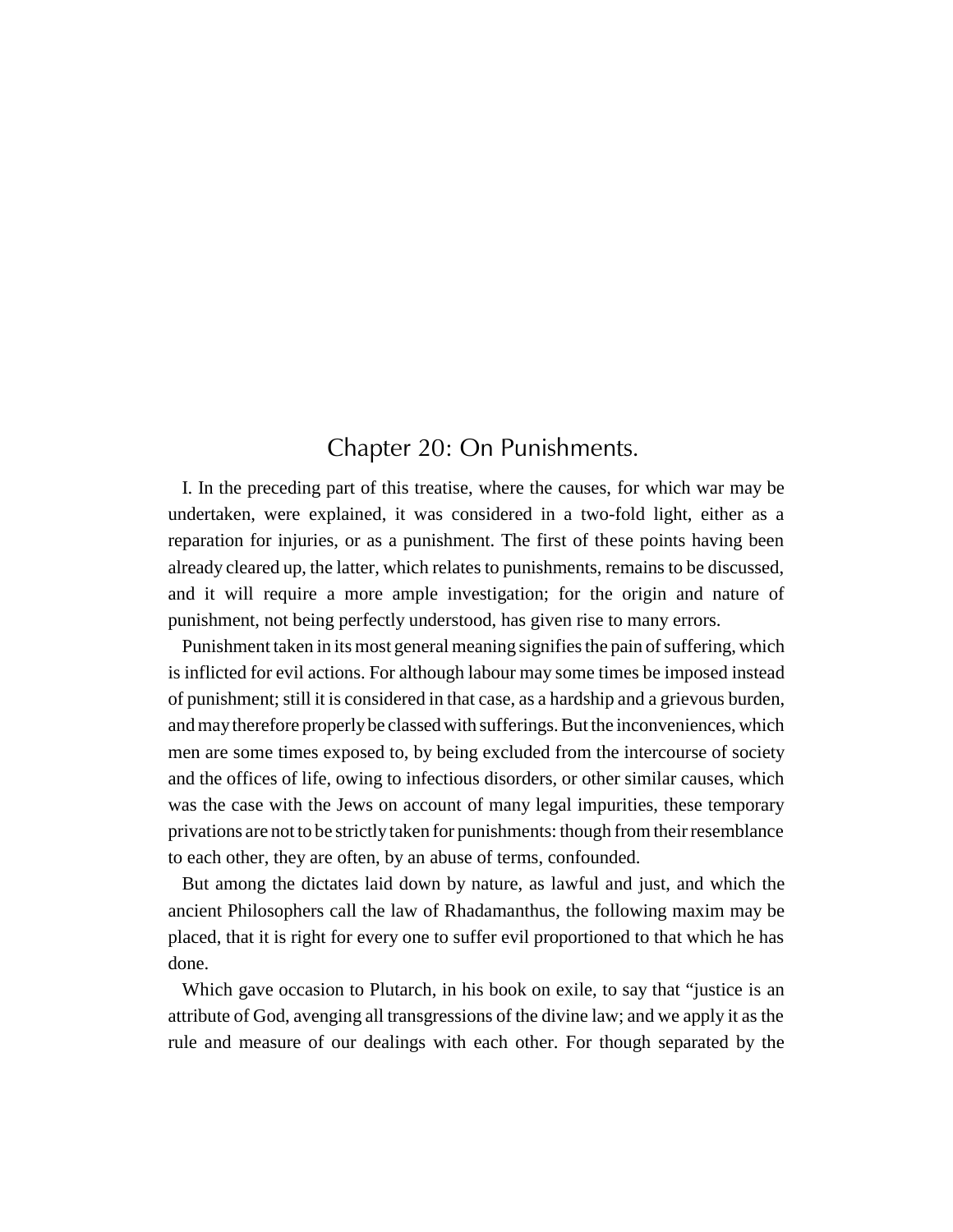arbitrary or geographical bounds of territory, the eye of nature looks upon all, as fellow subjects of one great empire." Hierocles gives a fine character of justice, calling it the healing remedy of all mischief. Lactantius in speaking of the divine wrath calls it "no inconsiderable mistake in those, who degrade human or divine punishment with the name of cruelty or rigour, imagining that some degree of blame must always attach to the punishment of the guilty." What has been said of the inseparable connection of a penalty with every offense is similar to the remark of Augustin, "that to make a punishment just, it must be inflicted for some crime." He applies the expression to explain the divine justice, where through human ignorance, the offence is often undiscoverable though the judgment may be seen.

II. There are diversities of opinion whether punishment comes under the rank of attributive or that of strict justice. Some refer it to justice of the attributive kind, because offences are punished more or less, in pro. portion to their consequences, and because the punishment is inflicted by the whole community, as it were, upon an individual.

It is undoubtedly one of the first principles of justice to establish an equality between the penalty and the of. fence. For it is the business of reason, says Horace, in one of his Satires, to apply a rule and measure, by which the penalty may be framed upon a scale with the of. fence, and in another place, he observes, that it would be contrary to all reason to punish with the rack a slave, who deserved nothing more than the whip. I. Sat. iii. v. 77, and 119. The divine law, as may be seen from the xxv. Chapter of Deuteronomy, rests upon the same principle.

There is one sense, in which all punishment may be said to be a matter of strict justice. Thus, when we say that punishment is due to any one, we mean nothing more than that it is right he should be punished. Nor can any one inflict this punishment, but the person, who has a right to do so. Now in the eye of the law, every penalty is considered, as a debt arising out of a crime, and which the offender is bound to pay to the aggrieved party. And in this there is something approaching to the nature of contracts. For as a seller, though no express stipulation be made, is understood to have bound himself by all the usual, and necessary conditions of a sale, so, punishment being a natural consequence of crime, every heinous offender appears to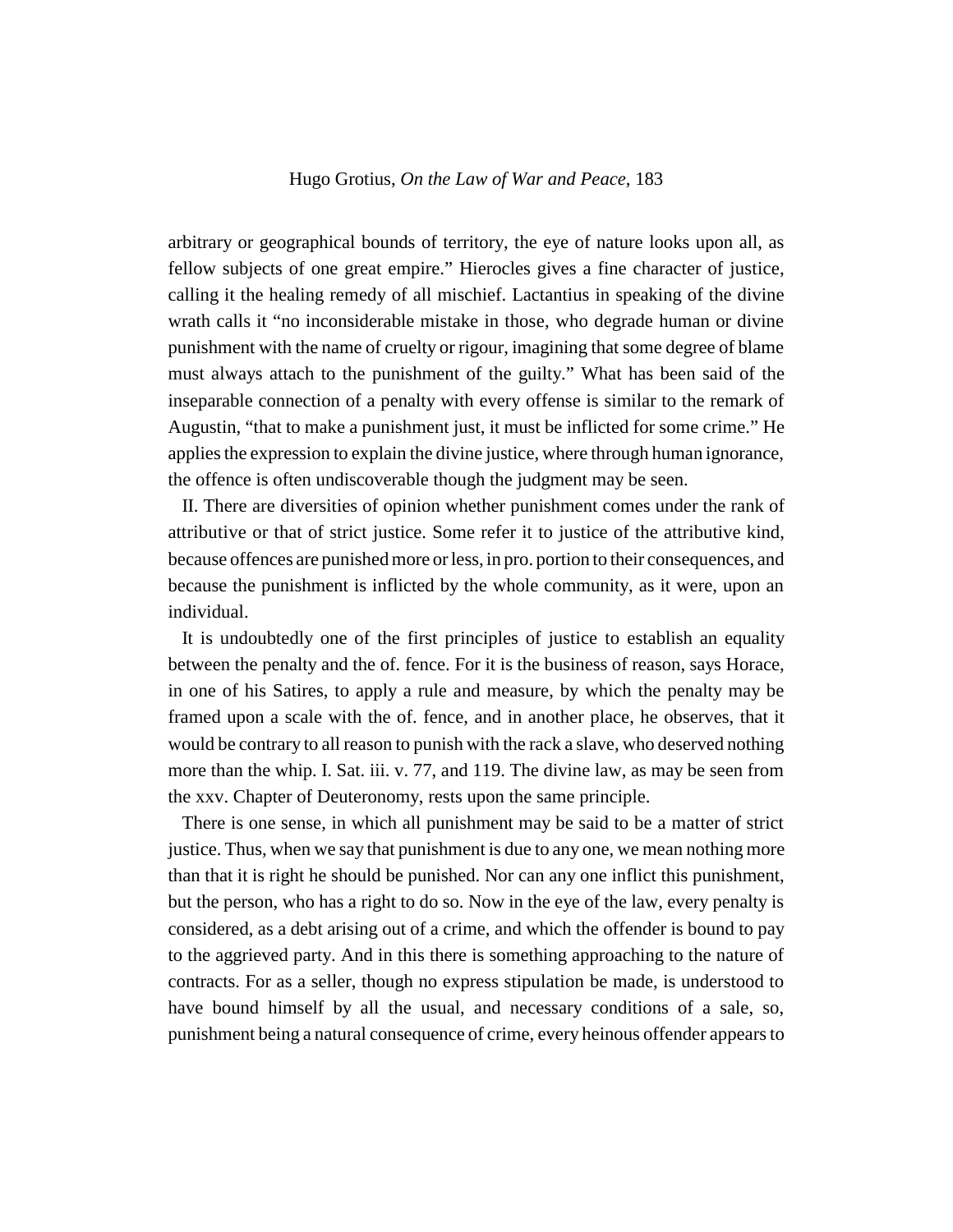have voluntarily incurred the penalties of law. In this sense some of the Emperors pronounced sentence upon malefactors in the following manner, "you have brought this punishment upon Yourselves." Indeed every wicked action done by design was considered as a voluntary contract to submit to punishment. For, as Michael the Ephesian observes on the fifth book of Aristotle's *Nicomachean Ethics*, the ancients gave the name of contract, not only to the voluntary agreements which men made with each other, but to the obligations arising from the sentence of the law.

III. But to whom the right of punishing properly belongs, is a matter not determined by the law of nature. For though reason may point out the necessity of punishing the guilty, it does not specify the person, to whom the execution of it is to be committed.

Natural reason indeed does so far point out the person, that it is deemed most suitable for a superior only to be invested with the power of inflicting punishment. Yet this demonstration does not amount to an absolute necessity, unless the word superior be taken in a sense implying, that the commission of a crime makes the offender inferior to every one of his own species, by his having degraded himself from the rank of men to that of the brutes, which are in subjection to man; a doctrine, which some Theologists have maintained. Philosophers too agreed in this. For Democritus supposed that power -naturally belonged to superior merit, and Aristotle was of opinion that both in the productions of nature and art the inferior were provided for the use of the superior parts.

From this opinion there arises a necessary consequence, that in a case where there are equal degrees of guilt in two parties, the right of punishment belongs to neither.

In conformity to, which, our Saviour, in the case of the woman taken in adultery, pronounced that whoever of the accusers was without sin, meaning sins of equal enormity, should cast the first stone. John viii. 7. He said so for this reason, because in that age the manners of the Jews were so corrupt, that, under a great parade of sanctity, the most enormous vices, and the most wicked dispositions were concealed. A character of the times which the Apostle has painted in the most glowing colours, and which he closes with a reproof similar to what his divine master had given, "therefore thou art inexcusable, O man, whosoever thou art that judgest: for wherein thou judgest another thou condemnest thyself; for thou that judgest doest the same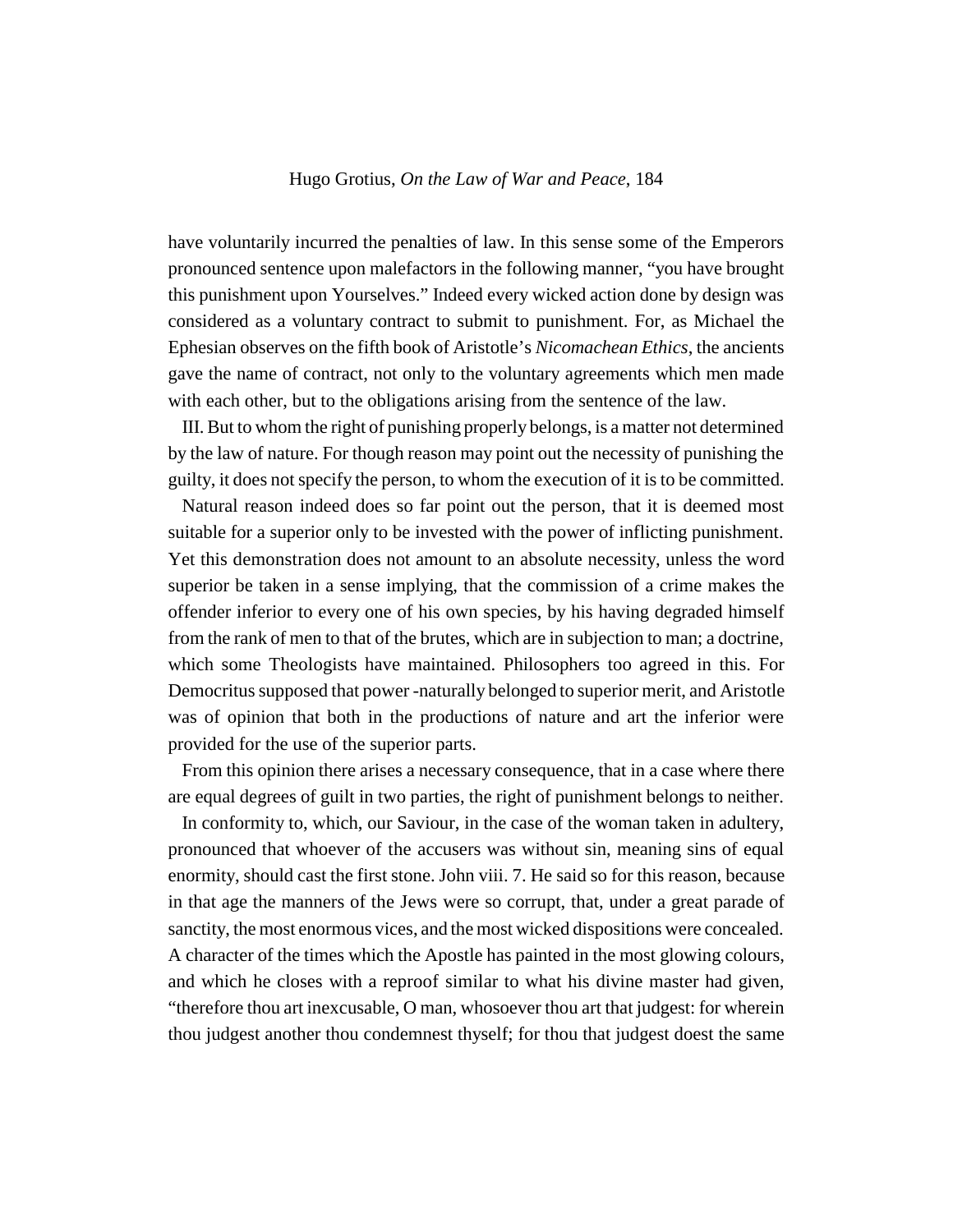things." Rom, ii. 1. Applicable to which there is a remark of Seneca's, that "no sentence, which is passed by a guilty person can have any weight." And in another place, the same writer observes, that " if we look into ourselves and consider whether we have been guilty of the offences we are going to condemn, we shall be more moderate in our judgments."

IV. Another part of our inquiry respects the end pro. posed by punishment. For by what has hitherto been said, it was only meant to shew that in punishing the guilty no injury is done to them. Still the absolute necessity of punishment does not follow from thence. For the pardon of the guilty on many occasions has been considered as the most beauteous feature in the divine and human character. Plato is celebrated for his saying that "justice does not inflict punishment for the evils that are done and cannot be retrieved; but to pre. vent the same from being clone for the time to come." From Thucydides we find that Diodorus in addressing the Athenians on the conduct of the Mitylenaeans, advises them "to forbear punishing their avowed injustice, unless it was probable that the punishment would be attended with some good effect."

These maxims may be true with regard to human punishments: for one man being so nearly allied to another by blood, no degree of suffering should be inflicted, but for some consequent good. But the case is different with respect to God, to whom Plato injudiciously applies the above sentiments. For though the divine counsels will undoubtedly have the good of men in view, as the end of all punishment, yet the bare reformation of the offender cannot be the sole object. Since the divine justice, though tempered with mercy must adhere to the truth of the revealed word, which threatens the wicked with punishment or destruction.

The honour therefore of God, as well as the example held up to men, will be a consequence resulting from his punishment of the wicked.

V. A dramatic writer has said that "the pain of an enemy is a hearing remedy to a wounded spirit," in which he agrees with Cicero and Plutarch: in the opinion of the former "pain is mitigated by the punishment of an adversary," and in that of the latter "satisfaction is a sweet medicine to a troubled mind."

But a disposition like this, when stripped of all disguise and false colouring, will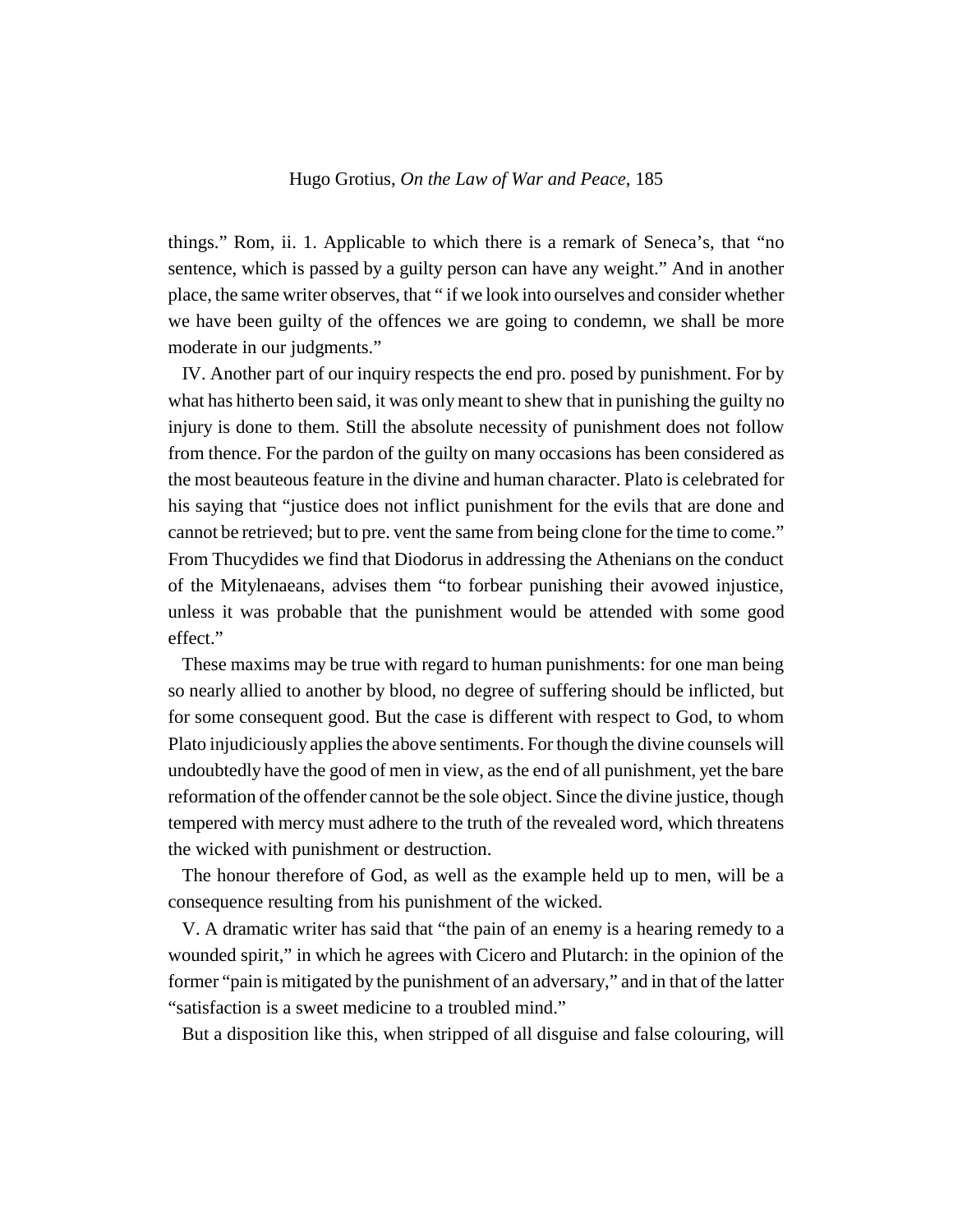be found by no means suitable to the reasonable soul of man, whose office it is to regulate and controul the affections. Nor will that disposition receive any sanction from the law of nature, who in all her dictates, inclines to unite men in society by good will, rather than to separate them by cherishing animosity. For it is laid down by reason, as a leading axiom in her code of laws, that no man shall do any thing which may hurt another, unless it be for the purpose of some evident and essential good. But the pain of an enemy considered solely of such, is no benefit to us, but a false and imaginary one, like that derived from superfluous riches or things of the same kind.

In this acceptation revenge is condemned both by Christian teachers and heathen philosophers. In this respect, the language of Seneca approaches very near to the perfection of Christian morals. He calls revenge, in its usual and proper acceptation, a term of inhumanity, differing from injury only in degree. For retaliation of pain can be considered as nothing better than excusable sin. Juvenal, after describing the different tempers, over which revenge exercises the most powerful dominion, and shewing the amiable characters over which it has no influence, concludes it to be the pleasure of a little and infirm mind.

From the preceding arguments it is plain that punishment cannot justly be inflicted from a spirit of revenge. We proceed therefore to consider the advantages attending its just infliction.

VI. This seems the most proper place for reviewing those distinctions in the motives of punishment, which have been used by Plato in his Gorgias, and by Taurus the philosopher in a passage quoted by Gellius in the fourteenth chapter of his fifth book. These distinctions seem to result naturally from the end of all punishment. Plato indeed considers the amendment of the offender, and the example given to others, as the two principal motives: but Taurus has added a third, which he calls satisfaction, and which is defined by Clemens Alexandrinus, to be repayment of evil, contributing to the benefit of both the aggrieved and avenging party. Aristotle passing over example as a motive, confines the object of punishment to the amendment or correction of the offender. But Plutarch has not made the same omission: for he has said, that "where immediate punishment follows the execution of a heinous crime,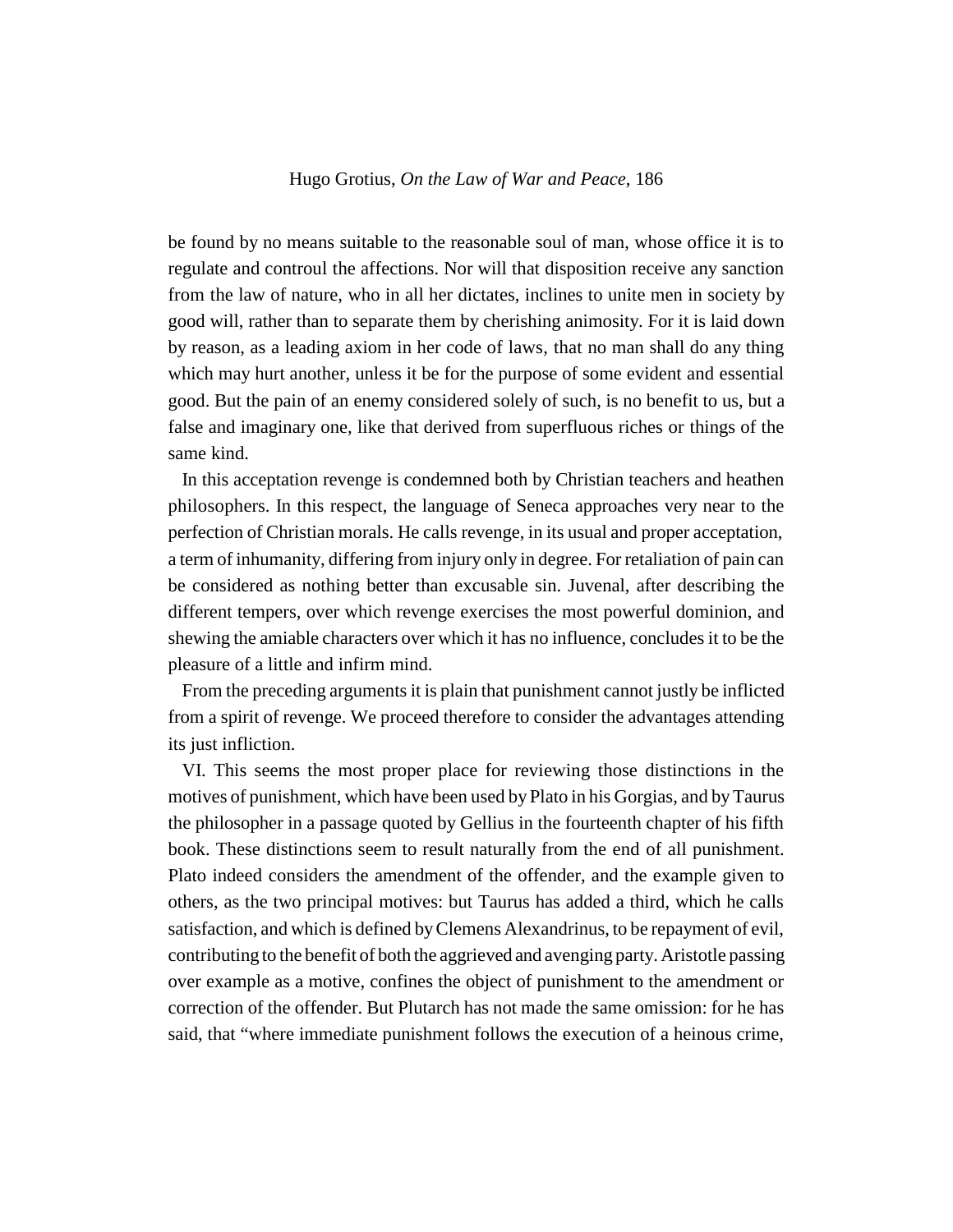it both operates to deter others from committing the same crime, and administers some degree of consolation to the injured and suffering person." And this is what Aristotle calls commutative justice. But these matters require a more minute inquiry. We may observe therefore that there is nothing contrary either to human or divine law, in punishments, which have the good of the offender, or that of the injured party, or of any persons whatsoever in view.

The three proper ends are obtained by that kind of punishment, which some philosophers have called correction, some chastisement, and others admonition. Paulus the Lawyer, has given it the name of correction; Plato styles it a lesson of instruction, and Plutarch a medicine of the soul, reforming and healing the sufferer, while it operates as a painful remedy. For as all deliberate acts, by frequent repetition, produce a propensity, which ripens into habit, the best method of reforming vices in their earliest stage is to deprive them of their sweet savour by an infusion of subsequent pain. It is an opinion of the Platonists, repeated by Apuleius, that "impunity and the delay of reproof are more severe and pernicious to an offender than any punishment whatsoever," and, in the words of Tacitus, "violent disorders must be encountered with remedies proportionably strong."

VII. The power of inflicting the punishment, subservient to this end, is allowed by the law of nature to any one of competent judgment, and not implicated in similar or equal offences. This is evident as far as verbal reproof goes, from the maxim of Plautus, that "to bestow merited reproof upon a friend is useful, upon certain occasions, though by no means a grateful office." But in all kinds of constraint and compulsion, the difference made between the persons, who are allowed, and who are not allowed to exercise it is no appointment of natural law, but one of the positive institutions of the civil law. For no such natural distinction could be made, any farther than that reason would intrust parents with the peculiar use of such an authority, in consideration of their affection. But laws, in order to avoid animosities, have, with respect to the authority of punishing, passed over the common kindred subsisting among mankind, and confined it to the nearest degrees of relation: as may be seen in many records, and particularly in the code of Justinian, under the title of the power of relatives to correct in order to reform offenders. And Cyrus, in the v.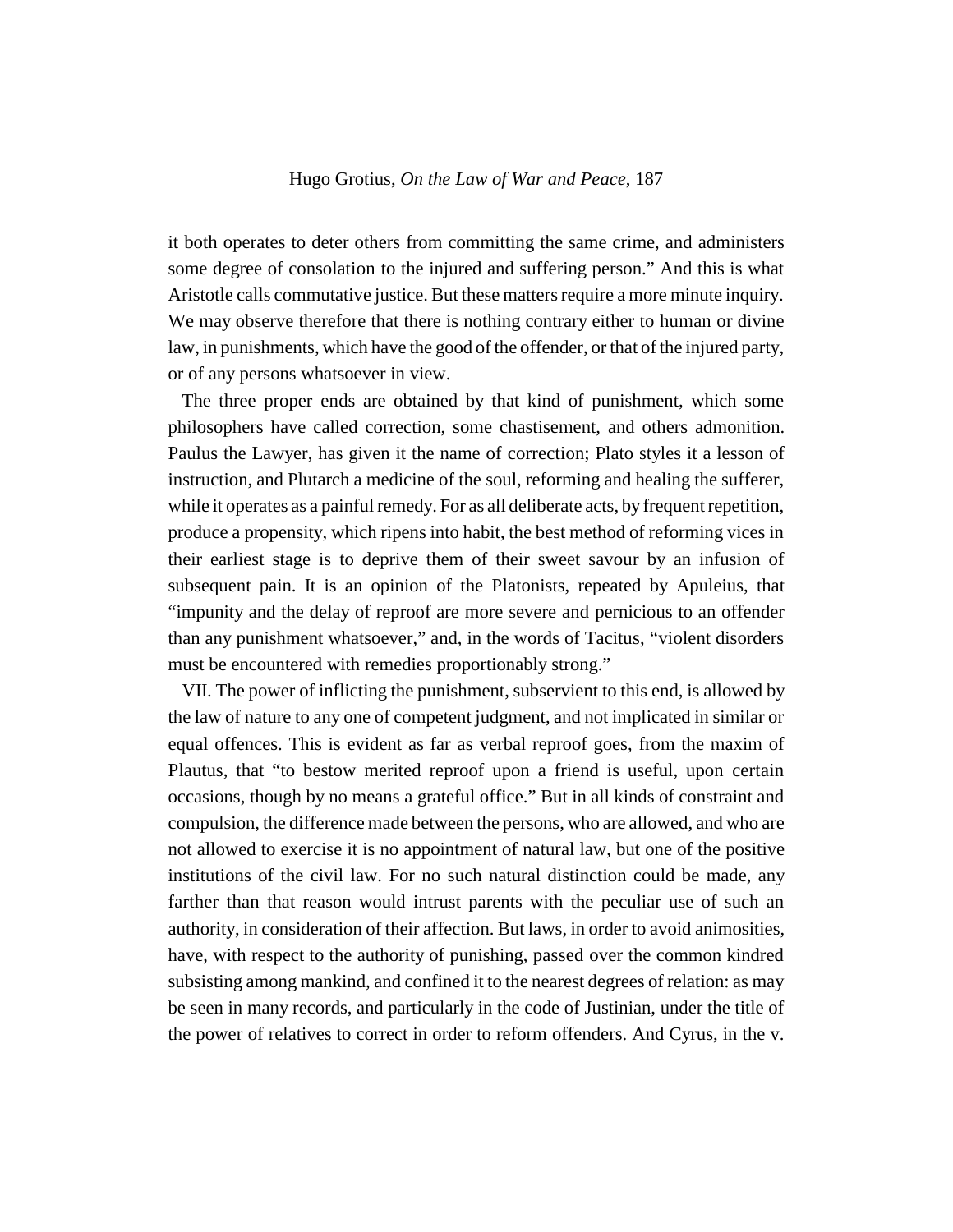book and viii. chapter of Xenophon's history of the Expedition, addresses the soldiers to the following purport, "If I punish any one for his good, I am willing to submit to justice; but would it not be equally reasonable that parents and masters should submit to justice, for having corrected children, or the Surgeon be responsible for having used the incision-knife, where the patient's case required it?"

But this kind of corrective punishment does not extend to death, which cannot be considered, as a benefit in itself, except indirectly and by way of reduction, as it is called by Logicians, who, in order to confirm negatives, reduce them to things of an opposite kind. Thus, in Mark xiv. 21, when our Saviour says, that it were better for some, they had never been born, so, for incurable dispositions, it is better, that is would be a less evil, to die than to live; since it is certain that by living they will grow worse. Plutarch calls such men a pest to others, but the greatest pest to themselves. Galen says that capital punishments are inflicted to prevent men from doing harm by a longer course of iniquity, and to deter others by the fear of punishment, adding that it is better men should die, when they have souls so infected with evil, as to be incurable.

There are some, who think that these are the persons meant by the Apostle John, who describes them as sinning a sin unto death. But as their arguments are not satisfactory, charity requires that no one should be deemed incorrigible, except upon the clearest grounds. So that punishment with such an end in view can only be inflicted for important causes.

VIII. The benefit accruing to an injured person from the punishment of an offender consists in his being secured in future against a recurrence of the same injury from that offender, or from others. There are three ways of preventing this recurrence-by removing the offender — by depriving him of the power of doing harm, or lastly by compelling him to better habits of thought or action, which is the reformation produced by the punishment already spoken of. It is not every kind of punishment, which can produce such effects; it must be open and conspicuous, to operate as an example, that may deter others from the commission of the same crimes. A vindictive punishment, inflicted by an injured individual, or by any other person, when it is restrained by bounds and limitations of this kind, has nothing unlawful in it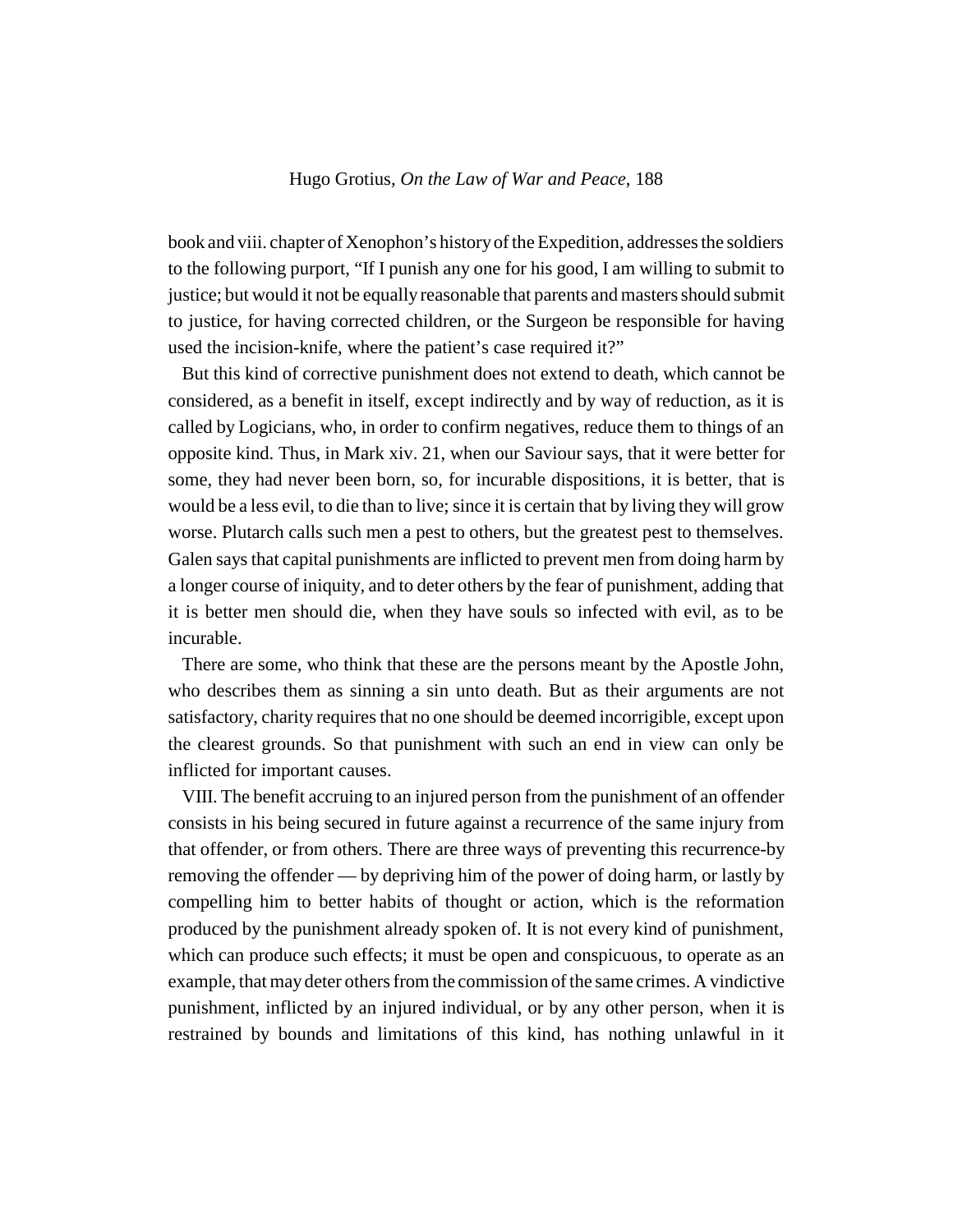considering the law of nature by itself, apart from all human and divine institutions, and every adventitious circumstance, that may create a deviation from the primitive dictates of nature. We have said that it may be inflicted by any other individual, as well as by the injured person: for it is conformable to nature, that one man should assist another. But as our judgment is apt to be biassed by our affections, in cases, where our interest is concerned; since the formation of families into states, judges have been appointed, and invested with the power of punishing the guilty, whereby the natural liberty of personal redress, originally allowed to individuals, was abolished, or at least abridged. And it is only in places, on the seas for instance, where no judicial remedy can be obtained, that this natural liberty continues in force. There is a circumstance related of Julius Caesar, applicable to this subject. While he was only in a private station, being taken prisoner by some pirates, after he had redeemed himself by a sum of money, he applied to the proconsul for redress. But his application being neglected, he fitted out a certain number of ships, attacked and defeated the pirates, and ordered them all to be crucified.

The practice of private individuals, exercising punishment, was the origin of single combats, so familiar to the Germans before the introduction of Christianity, and not yet sufficiently laid aside. We are informed by Velleius Paterculus, in his second book, that the Germans were surprised to see the forms of Roman jurisprudence, and those disputes, which they themselves decided by the sword, settled by law. By the Jewish law, the nearest in blood to the deceased were allowed to k ill a murderer, if taken beyond the places of refuge. And the Jewish interpreters observe, that in general the infliction of punishment, as a retaliation for murder, it intrusted to no hand, but that of the judge: as it is difficult for an individual in his own case to moderate his resentment. The same custom of allowing individuals to avenge their own wrongs prevailed among the ancient Greeks, as we find from the words of Thecelymenes, in Homer's *Odyssey*. But it prevailed most in countries, where public courts of justice were not established. From hence St. Augustin defines those wars to be just, which are intended to avenge injuries. And Plato, in his twelfth book on a Commonwealth, justifies the prolongation of hostilities, till the aggressor is reduced to submit to just, and equitable terms.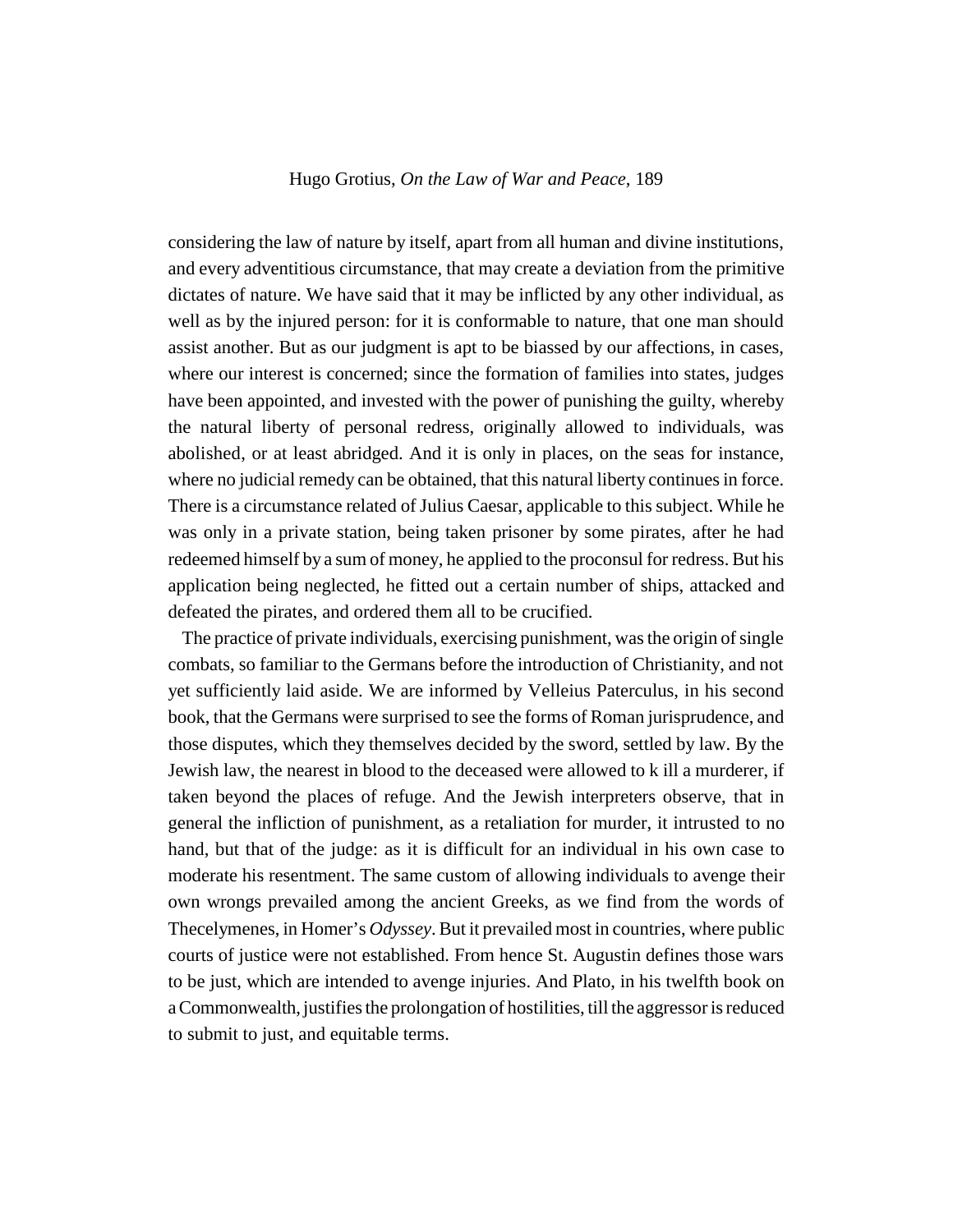IX. General utility which was considered as the third end proposed by punishment, may be divided into the same number of parts, as the benefit accruing from thence to individuals. For these are the objects in view, either to prevent the individual, who has injured one person, from doing injury to others: an object which can be accomplished only by removing the offender, disarming him of the means of farther injury, or by reforming him: or it may be inflicted to deter others from being allured, by an example of impunity, to commit acts of molestation or enmity. And the infliction of punishment, for such reasons, is a right granted by the law of nature to every individual. Upon this principle, Plutarch observes in the life of Pelopidas, that good men are designed by nature for the office of perpetual magistracy, and superiority belongs to those, in whom the characters of truth and justice unite.

But as it requires a painful degree of patience to examine into facts, and no inconsiderable share of skill and equity to affix the extent of punishments; in order to prevent quarrels from arising through the presuming conceit, which every man entertains of his own wisdom, and to which others are averse to yield; in all well regulated communities, it has been usual to select for the tribunals of justice those, who were deemed worthy of such honour, or likely to become so, from their integrity and wisdom. Democritus has said, there would have been no occasion for laws to prevent every man from living according to his own humour, if one had not done injury to another. For envy was the origin of strife. But as we have just observed, that it happens, in the case of revenge, so in this kind of punishment, inflicted for the sake of example, there are traces and remains of ancient law, in those places, and among those persons, that are subject to no civil jurisdiction; and in certain other cases besides. Thus any Hebrew, according to the customs of that people, if he should turn away from God, or from the law of God, or should seduce others to false worship, might immediately be put to death by any one whatsoever. The Hebrews call that an act of zeal, which was first done by Phinehas, and which afterwards became a custom. Thus Mattathias slew a Jew, who was polluting himself with Grecian rites. In the same manner, in the book commonly called the third book of Maccabees, it is related that three hundred other Jews were put to death by their own countrymen. Nor could any other pretext be assigned for stoning Stephen, and conspiring against Paul.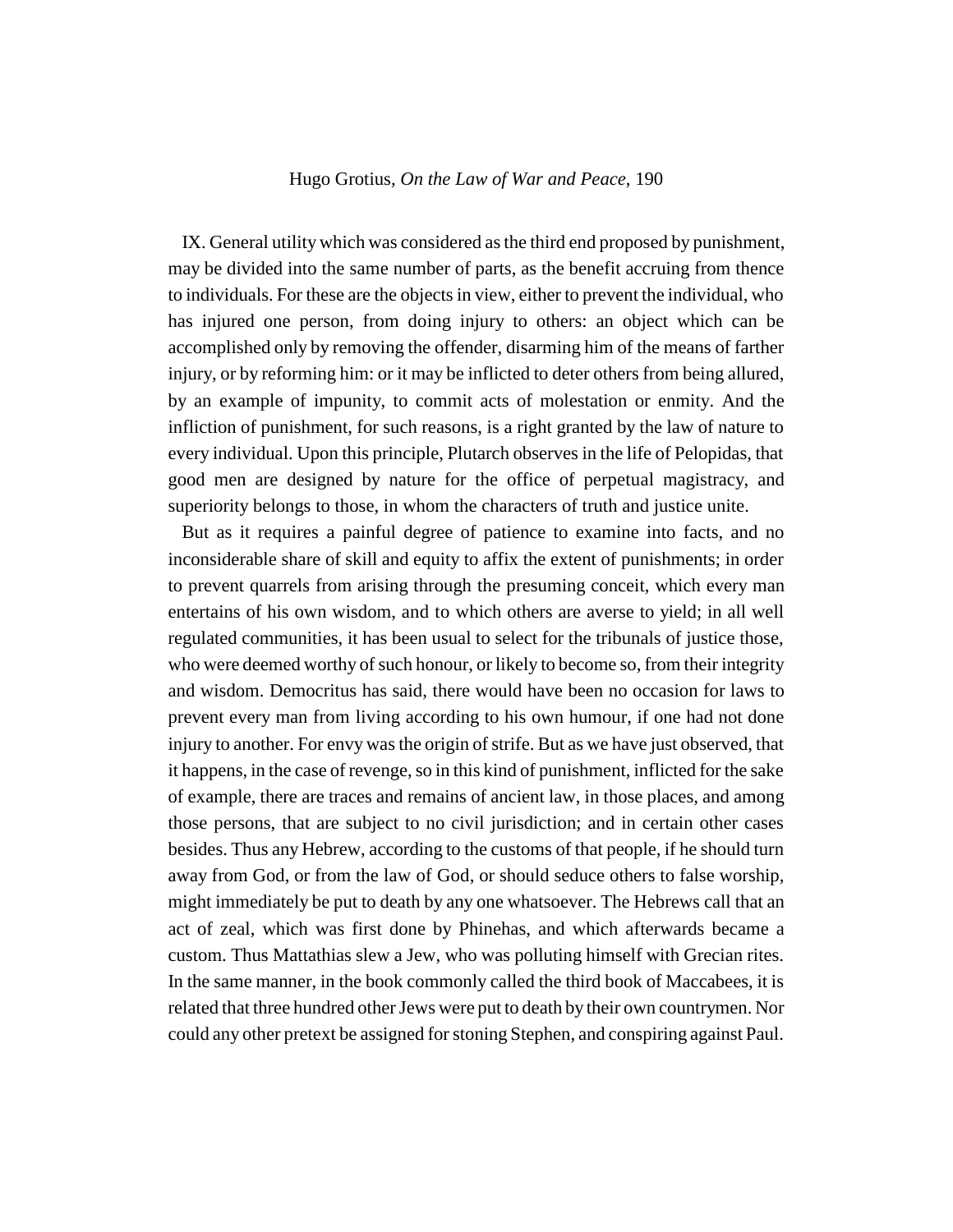Philo, and Josephus abound in instances of this kind. There are many countries where we may trace the remains of primitive law, in the plenary power al. lowed to masters over their slaves, and to parents over their children, extending even to inflict the punishment of death. So the Ephori of Sparta might put a citizen to death without the formality of trial. From what has been said, it is easy to infer what punishment the law of nature authorises, and how far it has remained in force.

X. We come now to consider whether the law of the Gospel has confined that liberty within closer bounds. It has been observed in another part of this treatise, that it is not surprising that some things, which are allowed by natural and civil law, should be forbidden by the divine law, owing to its great perfection, and the superiority of its rewards over any thing that human nature can bestow. To the attainment of which it is not unreasonable that virtues should be required, far exceeding the simple precepts of nature. Those kinds of correction that leave neither any mark of infamy, nor any permanent injury, but are suited to the age, or other circumstances of the sufferer, if inflicted by those, who derive such a permission from human laws, for instance by parents, guardians, or masters, contain nothing repugnant to the precepts of the Gospel, as may be clearly understood from the nature of the thing itself. For they are remedies to the mind no less harmless than medicines ungrateful to the palate are to the body. But as to revenge the case is different For the infliction of punishment, only to gratify resentment, so far from being conformable to the Gospel, has been shewn above to be repugnant even to the law of nature.

The Jewish law indeed not only forbids the cherishing of hatred against a neighbour, that is, one of the same country and people, but requires certain common acts of kindness to be bestowed even upon enemies of that description. The Gospel therefore, comprehending all men under the appellation of neighbour, not only forbids us to hurt our enemies, but commands us to do them good; a commandment clearly stated in the Gospel of St. Matthew. Yet the law permitted the Jews to seek revenge for injuries of a more grievous kind, not with their own hands, but by appealing to the judge. But Christ does not give us the same permission, as appears from that opposition which he makes between the permissions of former times, and those of his own law. "You have heard that it was said an eye for an eye — but I say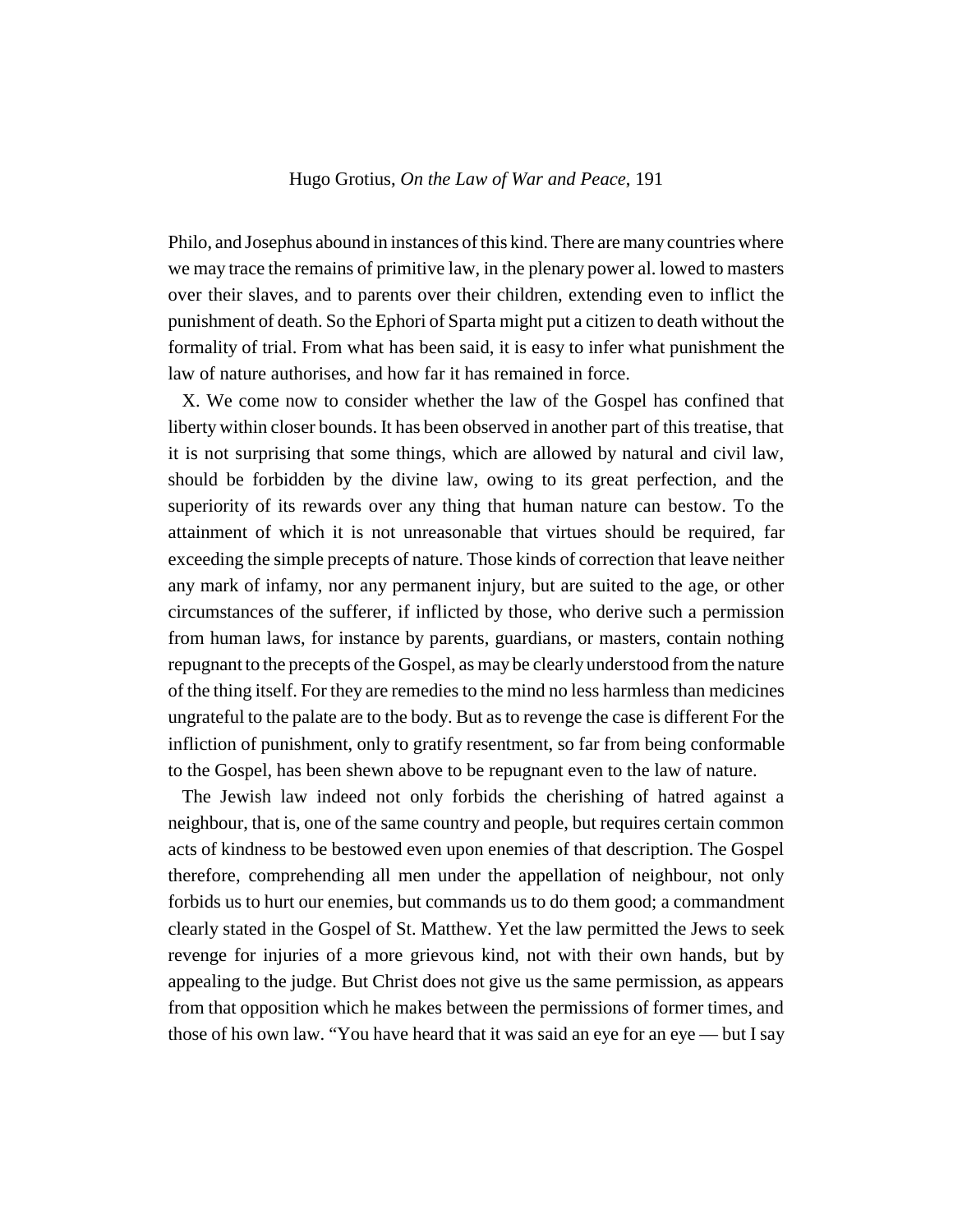unto you, love your enemies, etc."

For although what follows relates peculiarly to the repelling of injury, and, in some measure, abridges this permission, yet it passes a much greater censure upon revenge, rejecting it as an indulgence suitable only to a more imperfect, and carnal state.

To inflict punishment by way of retaliation was disapproved of even by those of the Jews, who were distinguished for their worth and wisdom; because they regarded not only the letter, but the purpose and spirit of the law. This appears from Philo, in whose writings we find the Jews of Alexandria, upon the calamity of Flaccus, their persecutor, addressing themselves to God in the following language, "We do not rejoice, O Lord, in the calamity or punishment of an enemy, being taught by thy holy laws to feel for the miseries of men." And in this case we may apply that general command given by Christ to forgive all who have offended or injured us, that is, neither to do, nor to wish them evil, through resentment of the evil they have done to us. But what can be said of revenge, not as regarding the past, but as providing security for the future? Here too Christ requires of his followers the same disposition to pardon injuries, particularly, if the offender shews any probable signs of repentance. Luke xvii. 3. Eph. iv. 32. Col. iii. 13. In those passages a full remission is intended, such a remission as restores the offender to his former situation of friendship or confidence: and consequently nothing can be required of him under the name of punishment. Besides, if there were no such marks of repentance, the reparation of a loss is not to be pursued with to much rigour; a doctrine inferred from the precept of Christ enjoining us to give up the garment along with the cloak.

But if it is likely that connivance at an offence will be attended with imminent inconvenience and even danger to ourselves, we should be contented with such securities as may be effectual, and at the same time operate with as little prejudice as possible to the offender. For even among the Jews, the law of retaliation was not in use, as we are informed by Josephus, and other writers of that nation. But in addition to the expence incurred, which the law treats of as a separate point, the injured party usually received a pecuniary fine instead of retaliation; the repayment of expences being considered simply as a restitution, and not a penalty.

It remains now to consider punishment, as providing for the public and not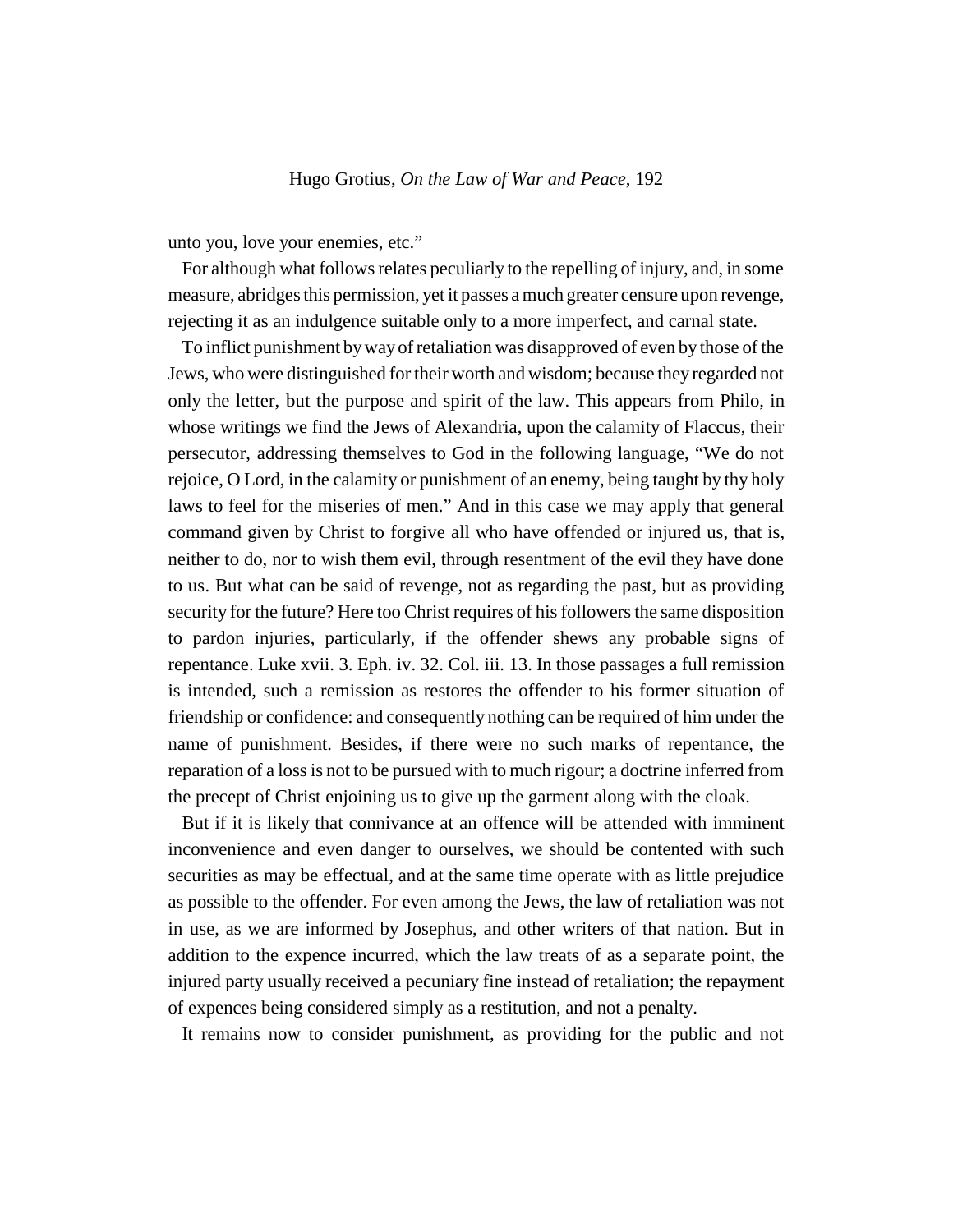individual security, which is accomplished either by removing the guilty person out of the way or by restraining him from doing farther mischief, or by deterring others through the severity of example, none of which means it has been clearly proved were abolished by Christ; for in giving his precepts be affirmed that he destroyed no part of the law. The law of Moses indeed, which in these respects was to remain in force as long as the Jewish Polity existed, strictly enjoined magistrates to punish murder and other similar crimes. But if the precepts of Christ could exist in conjunction with the law of Moses, as far as it imposed capital punishments, surely they may exist in conjunction with human laws, which in this respect are but an imitation of the divine laws.

XI. Some, in support of an opposite opinion, allege the supreme mercy of God, as it is displayed in the new covenant, and which is given as an example for men, and for magistrates, in particular, to follow, who, in the exercise of authority, execute the laws of the Deity. This opinion may in some measure be true, but not to that extent, which the authors of it intend. For the great mercy of God displayed in the new covenant has a peculiar reference to offences against the primitive law, or even against the law of Moses, before the time that men had received a knowledge of the Gospel. For offences committed after the promulgation of the Gospel, especially if they are accompanied with a hardened obstinacy, are treated with much severer judgments than any that were declared by Moses. For God punishes sins of that kind not only in a future state, but in the present life. But for sins of that kind, to obtain the act of mercy and indulgence, the offender must inflict punishment upon himself, not in a slight or trivial manner, but with a heartfelt sorrow, and resolution to sin no more.

In the same manner it is maintained that if men are actuated by repentance, they are entitled to impunity. We do not say that men are never actuated by sincere repentance; but it is not every kind of avowal or acknowledgment, by which God is moved to remit the whole of a punishment, as appears from the case of David. As the supreme judge therefore might dispense with the full penalty of the law, inflicting death, and yet exercise no inconsiderable severity upon offenders, so now he may dispense with the sentence of eternal death, at the same time leaving the sinner to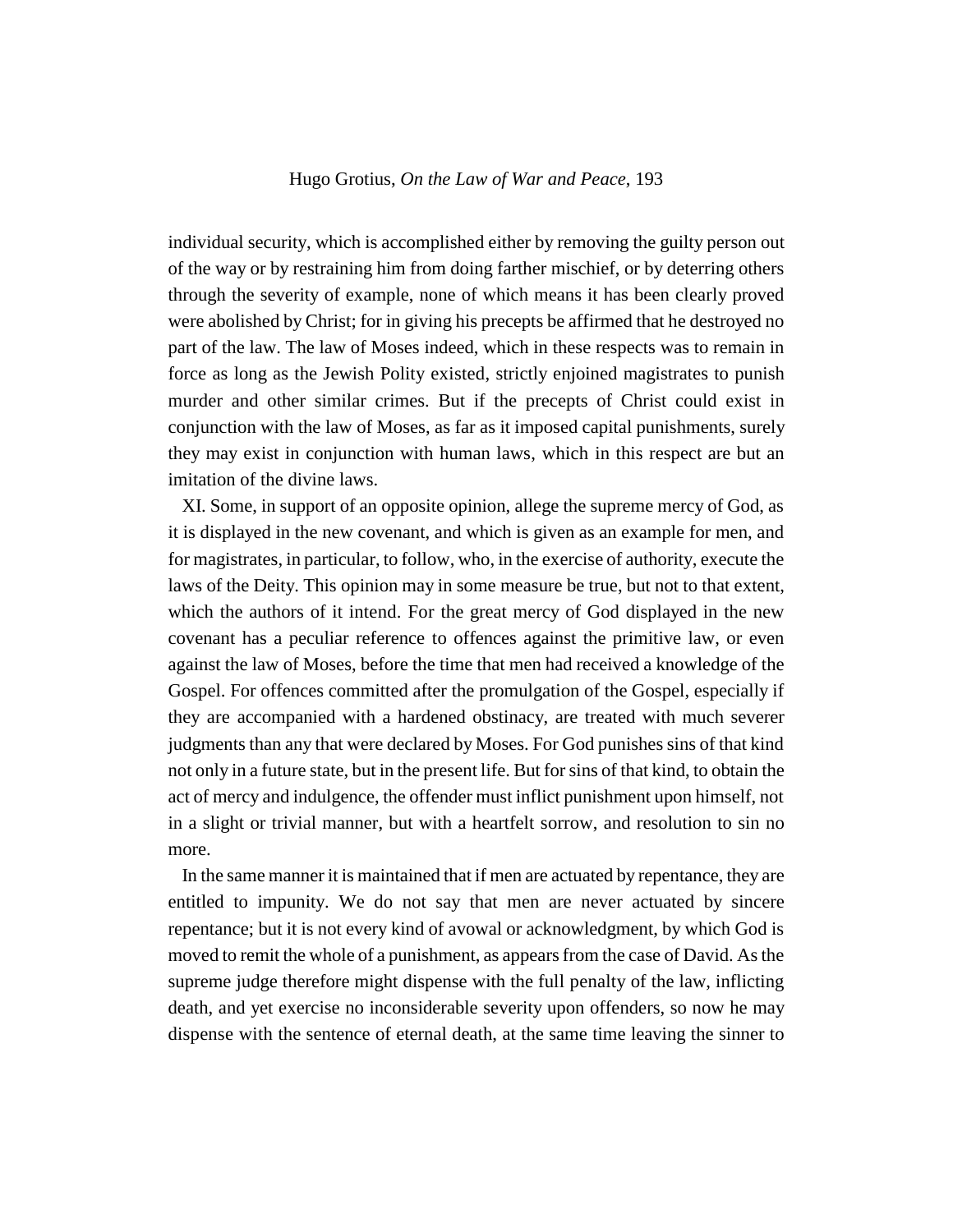find an early grave by the stroke of some calamity, or by the hand of human justice.

XII. and XIII. Another objection made against capital punishments is that such a kind of sentence and execution is cutting off a criminal from all possibility of repentance. But those, who make the objection, must know, that in cases of that kind, venerable and upright judges use the greatest precautions, and suffer no one to be hurried away to execution, without a reasonable time allowed for reflection and deep abhorrence of his crime: a repentance, which though prevented by the interposing hand of death from producing the fruits of righteousness, we have reason to suppose, from the case of the thief pardoned on the cross, may be accepted with God.

But if on the other hand it be said that longer life might have been of more avail to serious repentance, we may observe that, in some cases, the reply of Seneca may be made, that to men of that description death is often the greatest blessing which can be bestowed; for, in the words of Eusebius, their career of wickedness cannot otherwise be shortened, or reformed. These in addition to the preceding arguments in the former part of this treatise may be deemed a sufficient answer to those, who assert that all capital punishments, and even all punishments, without exception, are abolished by the precepts of our Saviour. The Apostle, consigning to the office of kings the use of the sword, as an exercise of his divine commission to avenge all wrongs, instructs us to pray for kings, that, as true Christians, in their royal capacity, they may be a protection to the innocent. An end, which even after the introduction of the gospel, could not easily be obtained, owing to the depravity of mankind, if the violence of some were not restrained by the exemplary punishment, of others. Such authority is the more necessary, when even in the midst of so many examples and punishments, the lives of the innocent are scarcely secure. There have been indeed, it cannot be denied, happy instances where the sentence of death was changed for that of perpetual labour, a practice, as we are informed by Diodorus, followed by Sabacon, king of Egypt, a prince renowned for his piety. Balsamon observes that the penal laws of Rome, inflicting death, were most of them changed by the Christian emperors of later times, and other kinds of punishment were substituted, that the guilty might receive deeper impressions of repentance, and their punishment operate as a more durable example.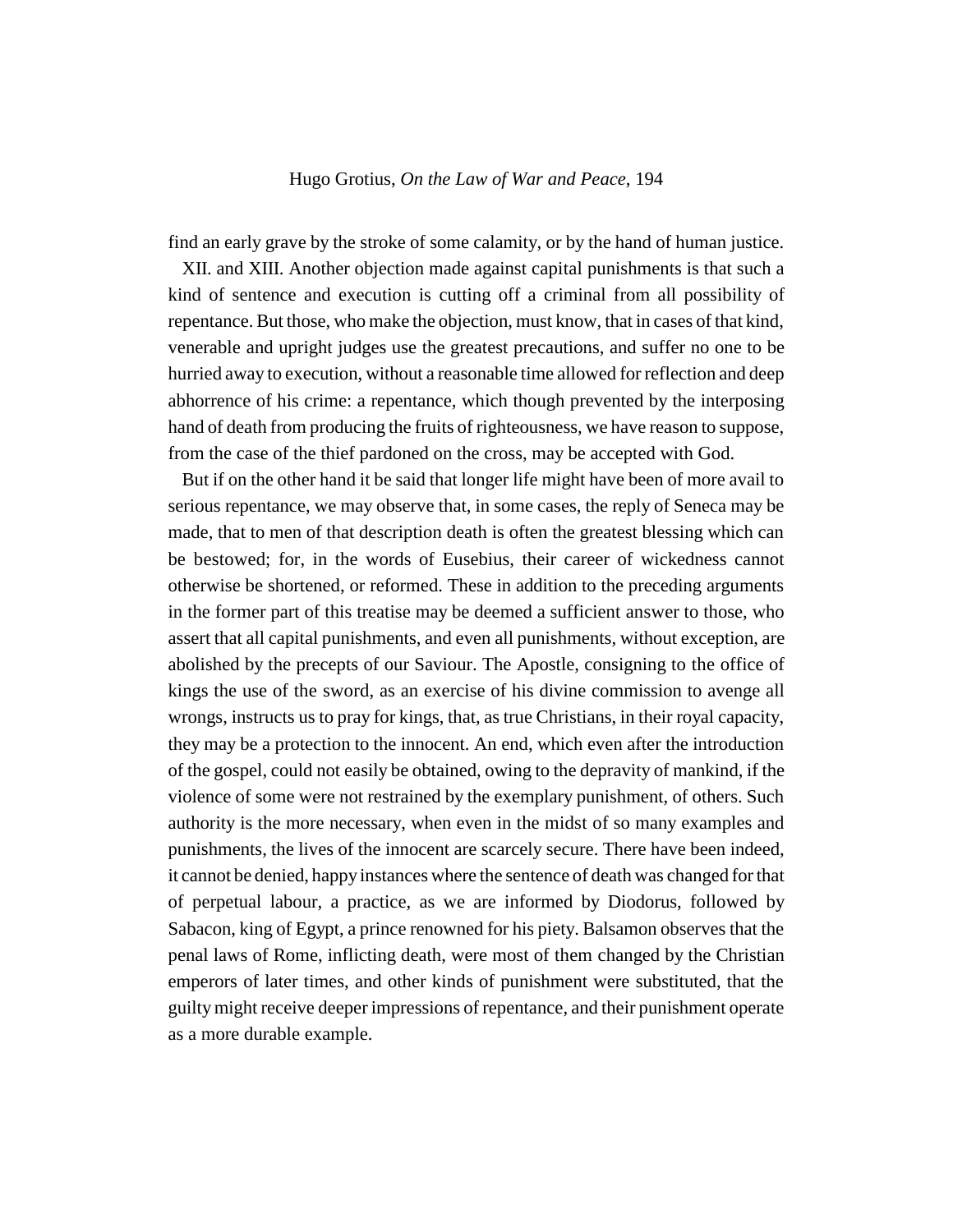XIV. From what has been said, it may be inferred, how unsafe it is for a private Christian, whether from motives of personal interest, or from those of the public good, to take upon himself the punishment of an offender, and particularly to inflict death. Although, as it has been said before, it may, in some cases, be allowed by the law of nations. A permission, that has given rise to the laudable practice, prevailing in some countries of furnishing adventurers with public instructions and commissions to chase and capture pirates, wherever they may be found. But those adventurers may be considered as discharging a public duty rather than as acting upon their own authority.

XV. A custom not unlike to which prevails in many places, of not allowing individuals to bring criminal charges against others at their own pleasure: that office belonging to persons invested with public authority to undertake it. So that no one can contribute towards shedding the blood of another, but as an act of necessary duty. In reference to this custom, a canon of the council of Eliberis excluded from the communion any believer who had been instrumental in causing the proscription or death of another.

[Sections XVI and XVII of the original, relating only to the refutation of certain abstruse opinions, are omitted in the translation. **Translator**]

XVIII. It is proper now to consider whether all wicked acts are of that kind, which are punishable by human laws. In reply to which we may answer that they certainly are not. In the first place, mere acts of the mind, or criminal intentions, though by subsequent confession, or some other accident, they may come to the knowledge of others, are not punishable by human laws. Because, as it was proved in a former part of this treatise, it is not consonant to the law of nature, that intentions only should give rise to any right, or obligation amongst men. And in this sense the maxim of the Roman law is to be taken, that no one deserves punishment for mere thoughts. Yet this does not prevent intentions, when they have an influence upon the conduct, from being considered as actual deeds, and equally deserving of punishment.

XIX. In the second place, even outward acts, cannot be punished by men where they arise through some inevitable infirmity of human nature. For although there can be no sin, except where there is a freedom of will, yet to be at all times free from all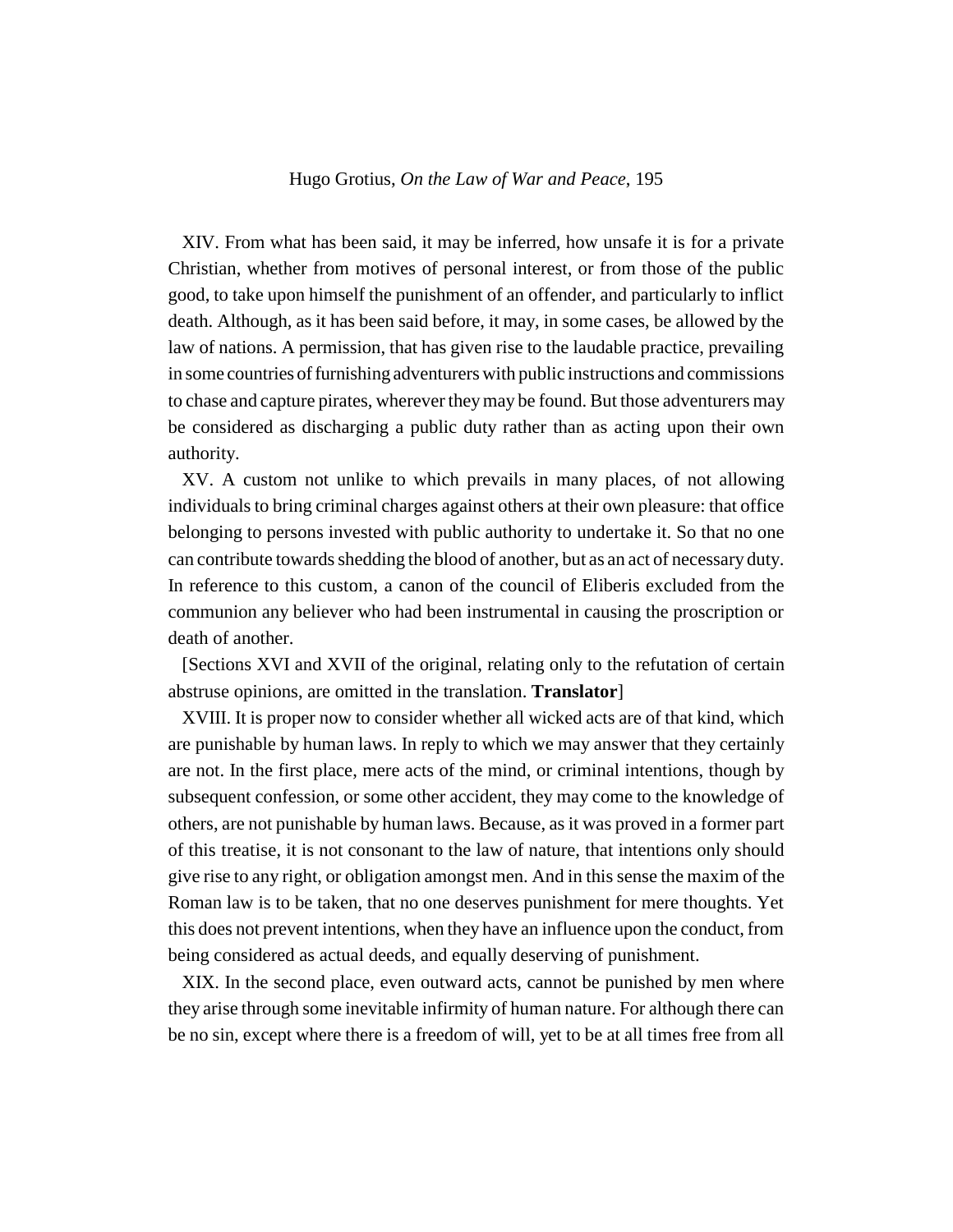infirmity and sin, is more than can be expected from the condition of man. So that Sopater, Hierocles and Seneca among the Philosophers; Philo among the Jews; Thucydides among the historians; and innumerable writers among Christians have maintained that sin is interwoven with our very nature. Nay indeed, a doubt may be entertained whether such acts can rightly and properly be called sins. For though seeming to be voluntary actions, they will be found, when minutely considered, not to proceed from a free and deliberate exercise of the will. "Laws*, says Plutarch in the life of Solon*, should be framed to suit possible cases, the legislator may obtain every beneficial end by punishing a few offenders, where the indiscriminate punishment of multitudes would be attended with no good effect."

There are some actions, which though not imputable to human nature itself, are inevitable consequences of the influence of bodily habits on the mind. Actions like these are punishable in human courts, owing to the criminality of voluntary contracting, or of not sufficiently guarding against, those habits.

XX. In the third place, human courts of justice cannot take cognizance of those offences, which neither directly nor indirectly, affect the public or individuals. For no reason can be assigned, why such offences should not be left to the judgments of God, whose all-seeing eye must know them, whose equity will weigh them, and whose power can punish them. It would be unnecessary therefore, and presumptuous in human tribunals to assume such decisions. However we must except from this rule those corrective kinds of punishment,, designed for the reformation of offenders, even where their conduct is no way injurious to others.

Neither are those actions punishable, which are directly opposite to the virtues of compassion, liberality, or gratitude, in the performance of which virtues natural justice allows of no compulsion.

XXI. The point, necessarily to be considered next, is the opinion, whether it is lawful some times to grant pardon. For the Stoics maintain it not to be lawful, as may be seen from a fragment in Stobaeus, under the title of magistracy, from Cicero's speech for Murena, and towards the conclusion of Seneca's books on Clemency; but their arguments are fallacious, and unsubstantial. They say "that pardon is the remission of a penalty, that ought to be paid; but a wise man does every thing, which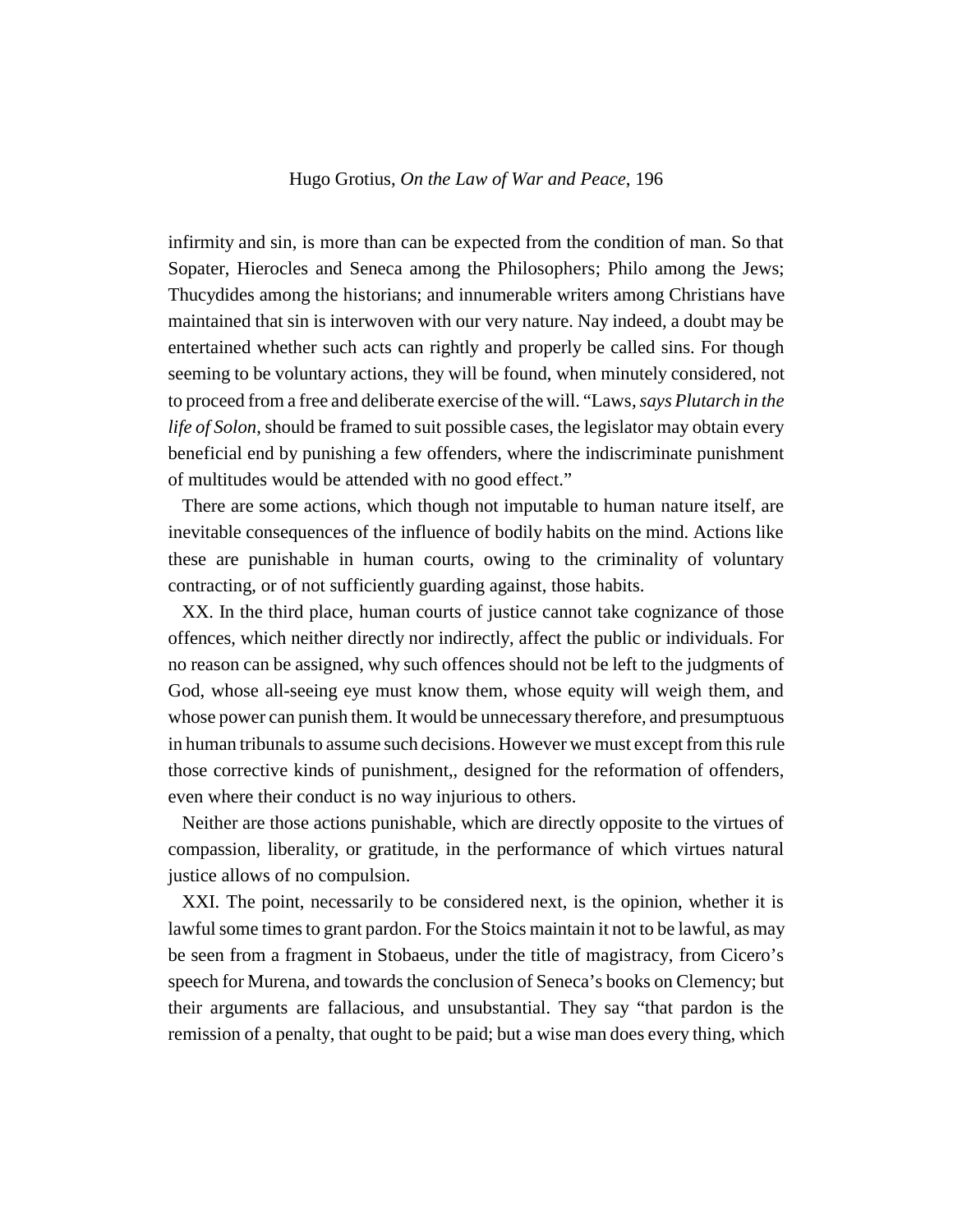he ought to do." Here the fallacy lies in the use of the word ought. For if it means that an offender owes a penalty, that is, that he may be punished without injustice, it will not necessarily follow that the person who does not punish him, is doing what he ought not to do. But if the word be taken to imply that a good man, or a wise man, ought at all events, to exact the penalty, it may be observed in reply that this does not always hap. pen, and therefore, in this sense, the penalty or punishment may be considered, not as a debt, but only a permission. And this will hold good, both before and after the establishment of penal laws.

XXII. Before the establishment of penal laws, punishment, beyond all doubt, might be inflicted; because by the law of nature, every offender made himself subject to punishment; but it is not a natural and inevitable consequence of its being lawful, that it should be enforced. For this depends upon the connection between the ends, for which punishments were established, and the punishments themselves. If the ends proposed therefore are not immediately necessary, in a moral point of view, or if other ends of a different kind, but not less wise and salutary should be devised, or that the ends originally designed may be obtained by some other means, in all these cases, the right of punishment may be saved, there being no immediate occasion to inflict it. Thus for instance, where an offence is known to very few, there can be no immediate occasion for a public punishment, by way of exemplary exposure, which in some cases might be even injurious to society rather than productive of advantage. Upon which Cicero in a letter to his brother makes a pertinent remark, respecting one Zeuxis, observing that "had he once been brought into court, he could not have been released, but there was no necessity that a search should be made for him, in order to bring him to trial." — In the next place the right and end of punishment may be dispensed with, where a man's own services, or those of his family are sufficient to outweigh the consideration of his offences. "For, *in the words of Seneca*, an act of kindness eclipses the fault of an injury." — And in the last place, where reproof operates upon an offender, as a means of correction and amendment, or where the injured party is satisfied with an acknowledgment of the offence, the occasion for punishment is done away. It was this motive to clemency, which the son of David had in view, where he observes that it behoves the righteous to be merciful. For as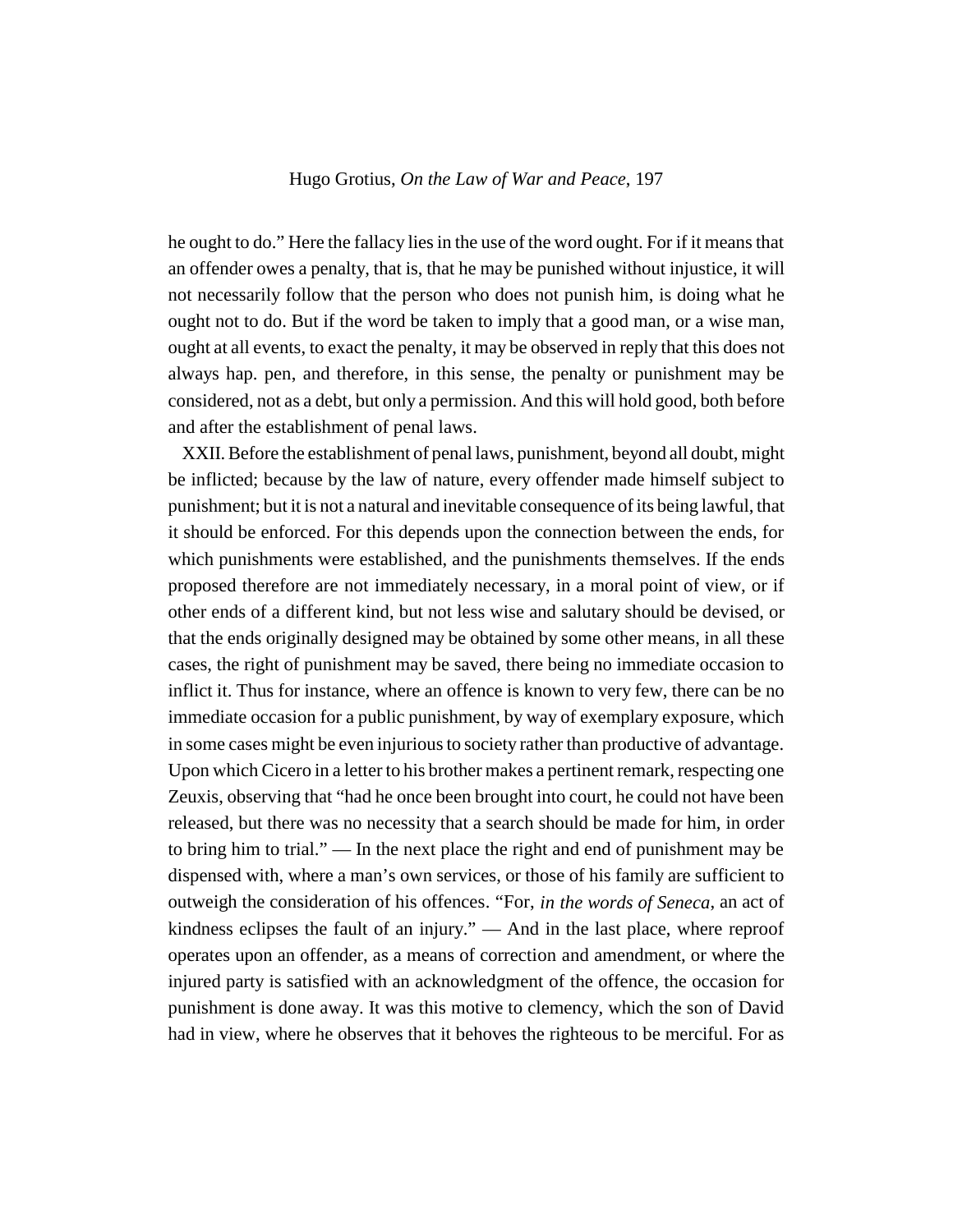all punishment, especially of the more severe cast, has in it some thing, which tho' not repugnant to justice, is at variance, at least, with charity, reason easily suffers us to forbear inflicting it, unless that forbearance is opposed by some weightier, juster, and more undeniable motive of charity.

XXIII. Cases may occur where it is absolutely necessary to inflict punishment, as upon notorious, and atrocious criminals, or where it is for the public good, to dispense with that severity, or where the judicial authorities may use their own discretion in mitigating or enforcing the sentence of the law. Upon which Seneca pertinently remarks, that the exercise of lenity should always be an act of free deliberation. As to the disputes of the Stoics on these points, they are, in the opinion of Cicero and others, debates upon words rather than things: consequently they are less worthy of philosophical contemplation.

XXIV. There seems to be a greater difficulty in deciding what is to be done, subsequently to the establishment of penal laws; because a legislator is bound, in some measure, by his own laws. But this, as it was proved in a former part of this treatise, is only true with respect to the legislator, in his individual capacity, as a private member of the state, but not in his public character, in which he represents the whole Majesty and Authority of the state itself. As such, he can entirely repeal the law: for it is the nature of all human laws, to depend upon the will of the maker, not only for their origin, but also for their duration. Yet a lawgiver ought not, upon trivial grounds, to repeal a statute, for, in so doing he would be acting against the rules of sovereign justice. But as the legislator has power to repeal the whole of a law, so in the case of some particular person, or individual action, he may relax its rigour, allowing it to remain in other respects, as it stood before. As an example of this, the actions of the Deity may be cited, who, according to the testimony of Lactantius, in enacting his laws, did not deprive himself of the exercise of his mercy, to grant pardons. "The Emperor, says Augustin, may recall his sentence, pardon and release a criminal; because, as he further explains it, the person who has power to make laws, is not invariably bound to observe them." Yet this privilege of departing from the letter must never be used but for the most important reasons. Although such reasons cannot be precisely defined, yet it is certain that, since the establishment of civil law,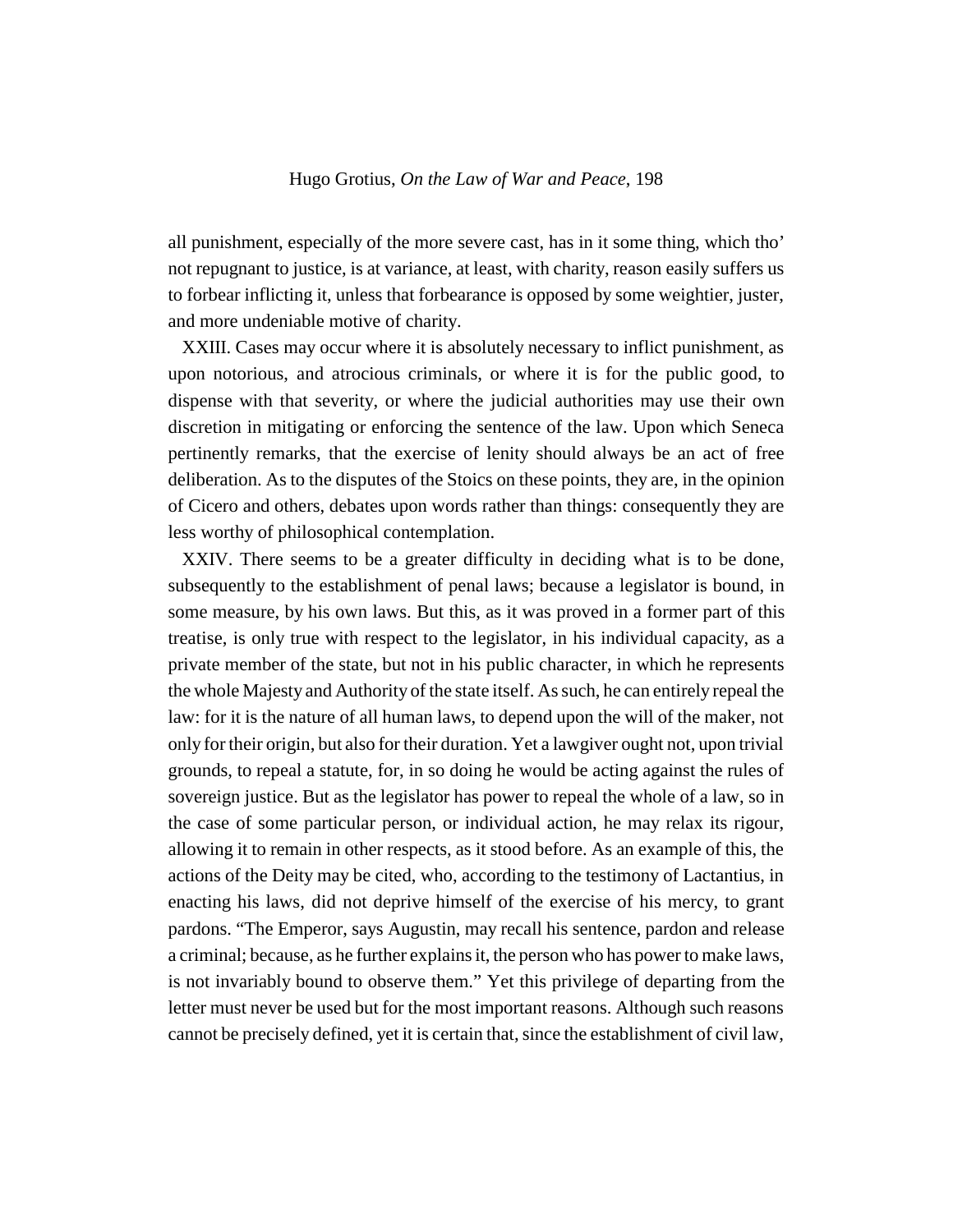more weighty ones are required to authorise such pardons, than before that period. Because punishments have derived an additional sanction from the authority of the law, which ought to be respected and observed.

XXV. The reasons for releasing any one from the penalties of the law, are of two kinds, either internal or external.

An internal reason, to justify a departure from the sentence of the law, must be one, where the punishment is severe when compared with the offence.

XXVI. An external reason is one arising from some favourable circumstance in the character of the offender, or some fair hopes that may be entertained of his future conduct. And these reasons will have the most weight n cases, where the particular motives for making the law cease to operate. For although a general reason unopposed by any other of a weightier kind, may sufficiently authorise the enaction of a law; yet where the peculiar reason, for which that law was made, has ceased to exist, the relaxation of it, or even a total dispensation will be attended with less danger to the universal authority of law in general.

Such a dispensation indeed is most allowable, where an offence has been committed through ignorance, though the party so committing it is not entirely free from blame, or through some invincible infirmity of mind, in all which cases, a Christian ruler will have an eye to the example of God, who, under the old covenant, appointed many such offences to be atoned for by certain expiatory offerings: Levit. iv. and v.: and, in the New Testament, he has expressly declared his intention to pardon such offences, upon due repentance. Luke xxiii. 34. ; Heb. iv. 15. and V. 2.; 1 Tim. 1. 13. And Chrysostom observes, that Theodosius, impressed with those words of our Saviour, "Father, forgive them, for they know not what they do, I was led to grant a pardon to the people of Antioch.

XXVII. And hence it is evident, how mistaken Ferdinand Vasquez is in his judgment, when he maintains that there can be no just reason for dispensing with a law, that is, for releasing any one from its obligations, except where the lawgiver, upon being consulted, expressly declares that he never intended it should be observed to its full extent. For he does not make the proper distinction between an equitable interpretation, and the entire relaxation of a law. For which reason, in another place,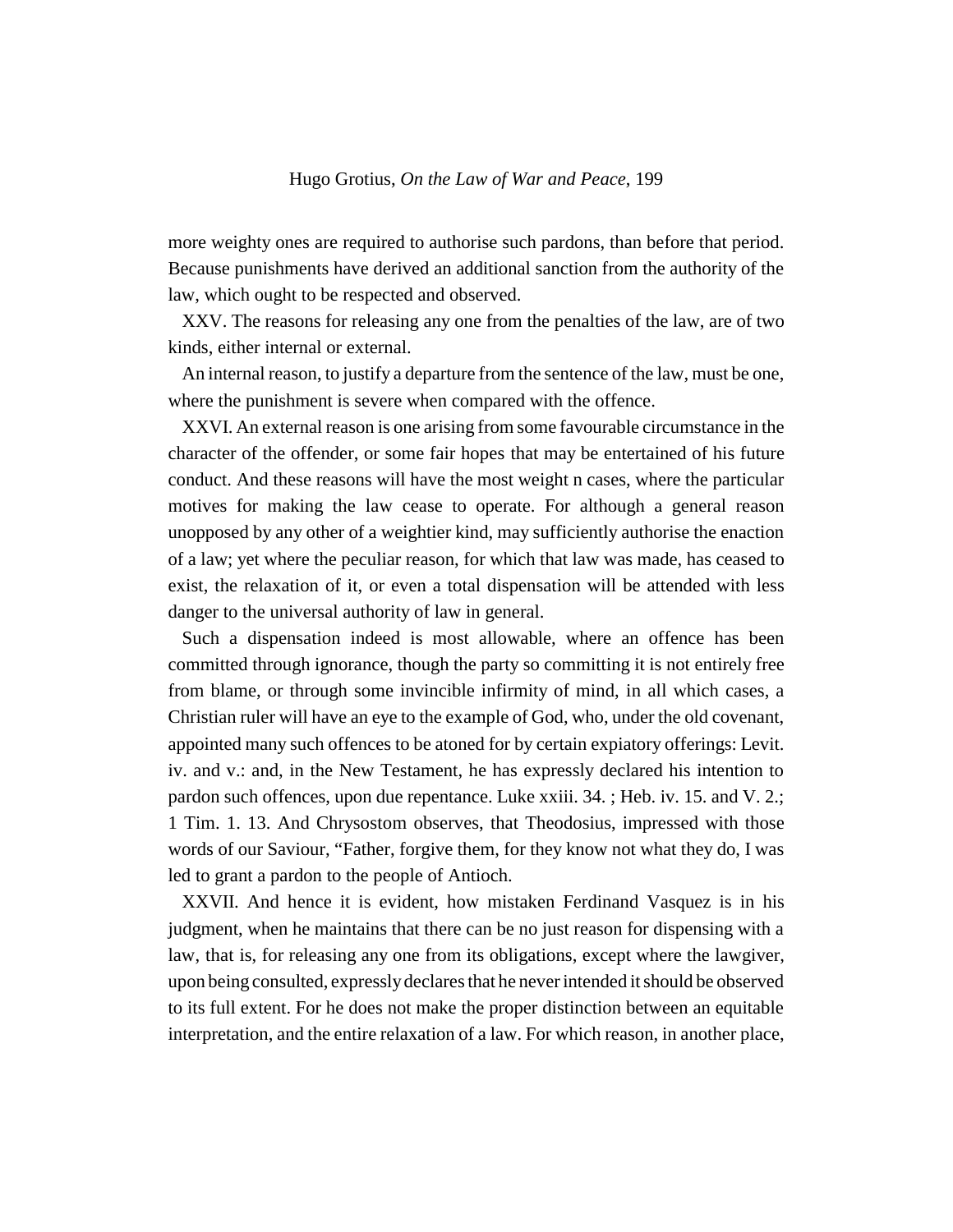he reproves Thomas, and Sotus, because they say that a law is binding although the particular reason of its being made may have ceased, as if they supposed that the mere letter of the law was the source of its obligation, an opinion which they never did entertain. So far from every relaxation coming under the idea of equity, properly so called; those relaxations may be freely granted or refused, which could not be done in matters of equity, to which even acts of charity or those of reasonable policy do not strictly belong. For there is a great difference between the repeal of a law upon fair or urgent grounds, and a legislator's declaring that at the time of passing the law he had not the particular offence or case in contemplation.

Having thus far considered the nature of dispensations, we proceed to a review of the merits upon which they may be granted.

XXVIII. From what has been said above, it appears that in punishments, two things are to be regarded, the offence, and the object for which they are inflicted. It is consonant to justice that no one should receive greater punishment than he deserves; upon which Cicero, in one of his letters, observes, that, "the same moderation, which is commended in all other things, ought to be observed in punishments." Papinian therefore calls punishment an estimation of demerit; but this equality established between crime and punishment, says Demosthenes in his Letter in behalf of the children of Lycurgus, is not the only thing to be considered: the object and intention also of the delinquent must be weighed and taken into the account. But, if care be taken to inflict no more punishment than is due for an offence; it may be greater or less, in proportion to the utility to be de. rived from thence.

XXIX. In examining the different degrees of guilt, we ought to take into the account the motives which impelled the offender to commit the act -the motives, which ought to have restrained him therefrom, and how far he was capable of yielding to either. Scarce any one does a wicked action without some motive, or so far strips himself of the nature of man, as to delight in such acts from pure malignity. Most men are led away by the indulgence of their appetites, which engender sin. Under the name of appetite also may be comprehended the strong desire of avoiding evil, which is the most consonant to nature, and therefore to be reckoned amongst the most laudable of all desires. So that offences committed for the sake of avoiding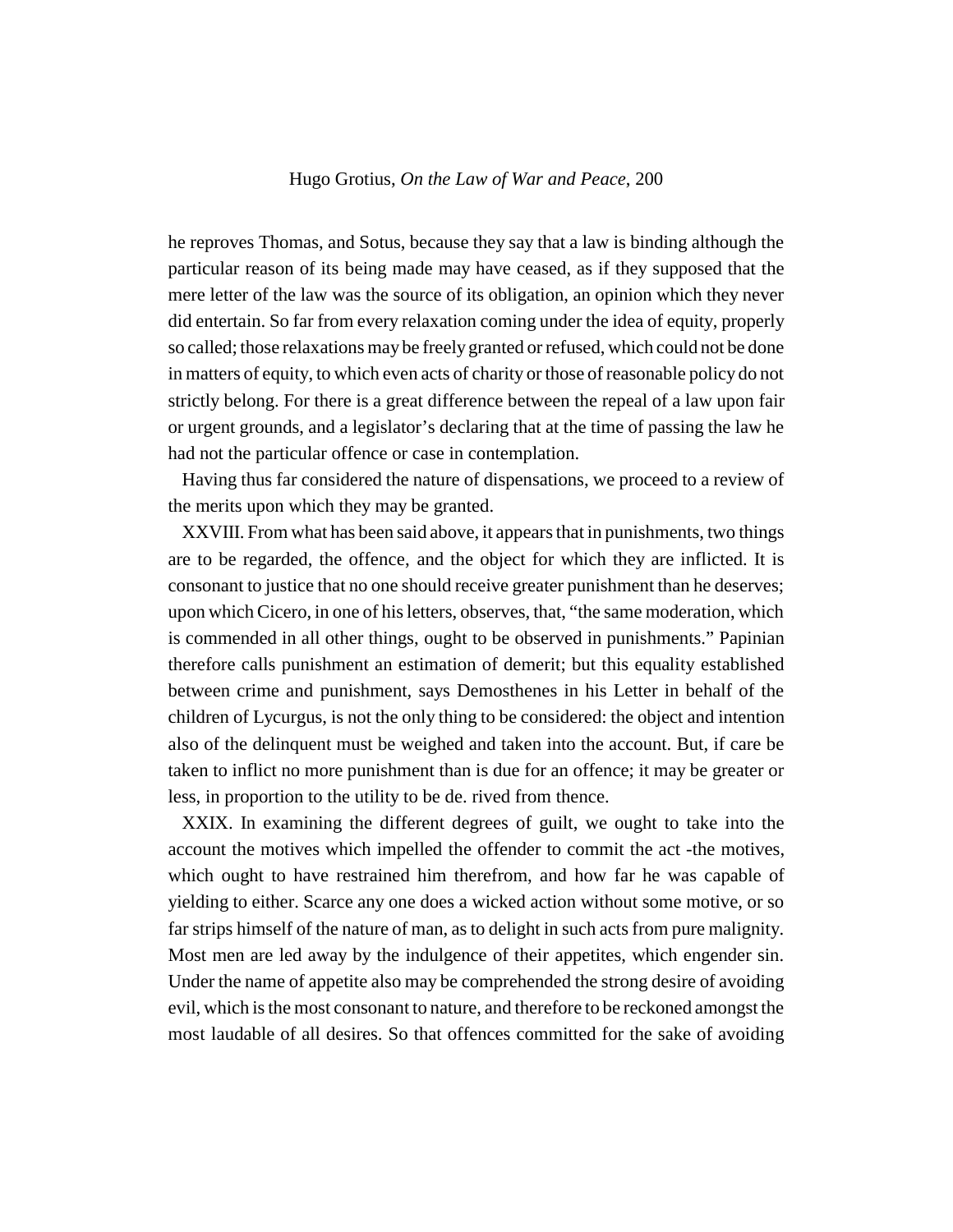death, imprisonment, pain, or extreme want are generally deemed the most excusable.

Which gave occasion to Demosthenes to say, I that we are justly more exasperated against those, who, abounding in riches, commit evil actions, than against those, who are impelled by want to do the same. Humane judges are always ready to make allowance for necessity: but where wealth is united with injustice, no pre. text can be pleaded in excuse." On this score, Polybius excuses the Acarnanians, for having neglected, when threatened with impending danger themselves, to fulfil the terms of a defensive treaty made with the Greeks against the Aetolians.

Besides the desire of avoiding evil there are other desires tending to some good, either real or imaginary. Real advantages, considered apart from virtues, and those actions, which have a virtuous tendency, are either such as give delight themselves, or, like abundance of riches, can procure those things, which administer to pleasure. Among advantages purely imaginary, we may reckon that of desiring to excel others, from a spirit of rivalry, rather than from any laudable intention, or the power of gratifying resentments, which the farther they deviate from natural justice the more shocking they are to natural feeling. These appetites the Apostle has described in terms of marked censure, calling them, the "lust of the flesh, the lust of the eye, the pride of life." Here the first member of the sentence expresses the love of pleasure, the second implies the insatiable love of riches, and the third comprehends the pursuit of vain glory, and the desire of revenge.

XXX. The very injustice of all offences ought to be a general motive with men, to restrain them from the commission of them. For at present we are not considering sins of any kind, but those, which extend their consequences beyond the offender himself, and affect others. And injustice is the more heinous and criminal in proportion to the greatness of the injury, which it inflicts.

In the highest rank of crimes and misdemeanours therefore, we may place those, which are carried into complete execution: and lower in the scale we find those criminal designs, which have proceeded some degrees, but not to the last stage of completion. For the aggravation of a criminal intent is measured by the length to which it goes. In either class that kind of injustice, is most notorious, which tends to disturb the common peace of society, and therefore is injurious to greater numbers.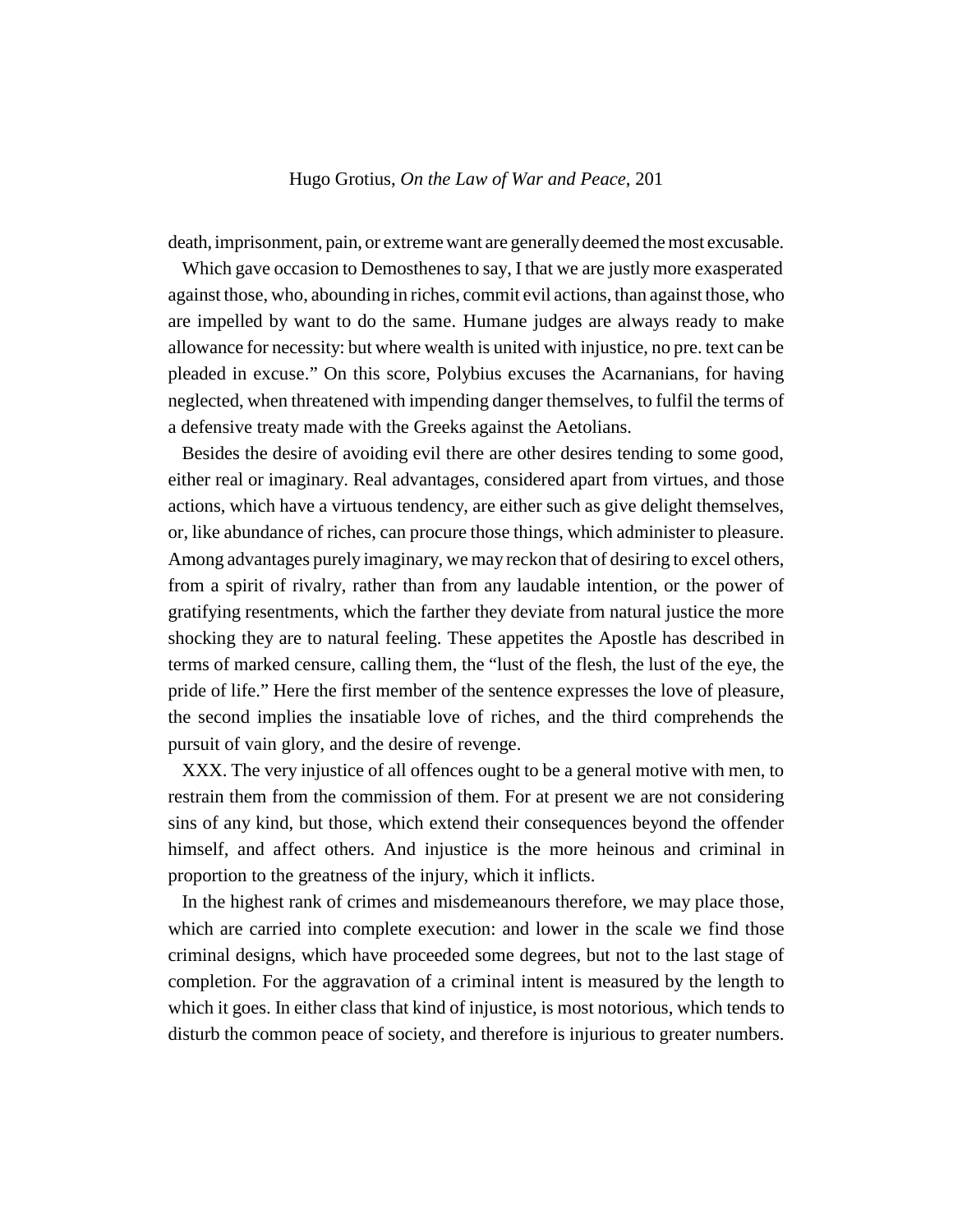Private wrongs follow in the next degree. The greatest of which are those affecting life, and very great, though somewhat inferior in the degrees of enormity, are those, that disturb the peace of families, which is founded on the marriage -contract. And the last description of wrongs are those affecting the property of individuals, either by taking it with open violence, or obtaining or injuring it by fraudulent means.

Some are of opinion that a more accurate order of division might have been used; but that which is here followed is the same used by God himself in the delivery of his commandments. For under the name of parents are included not only those, who are naturally such, but sovereign princes, magistrates, and rulers of every description, whose authority is the key-stone of the fabric of society. Next follows the prohibition of murder; the prohibition of adultery, as a violation of the marriage bond; the prohibition of theft, and false evidence: and the catalogue of offences concludes with the prohibition of criminal desires. Among the immediate causes to restrain the commission of a crime, not only the cruelty of the act itself, but all the remote and possible consequences should be taken into the account. If a fire is begun, or the barriers, that keep out the waves, are broken down, the perpetrator brings upon his own head the blood of thousands, and all the guilt of that ruin by which they perish.

In addition to the general characters of injustice above described, we may annex the crime of being undutiful to parents, unkind to relatives, or ungrateful to benefactors, which are each of them a violation of natural, and in some respects of civil law. The repetition of these offences too aggravates their enormity: because wicked habits are sometimes worse than wicked actions. Hence we may comprehend the natural justice of that rule, which the Persians followed, comparing the past life of an offender with his present transgression. And this ought to have some weight in cases where a crime does not originate from habit, but from a momentary occasion. But not so, where a course of former rectitude has been changed into an unvaried course of wickedness. For in such cases, God himself has declared by the mouth of his prophet Ezekiel, that he has no regard to the former life. Even profane writers have the same clear views upon the subject; for Thucydides observes, that degeneracy from a righteous to a wicked course incurs double punishment: for offences are least pardonable in those, who know the difference between right and wrong. In this respect all praise and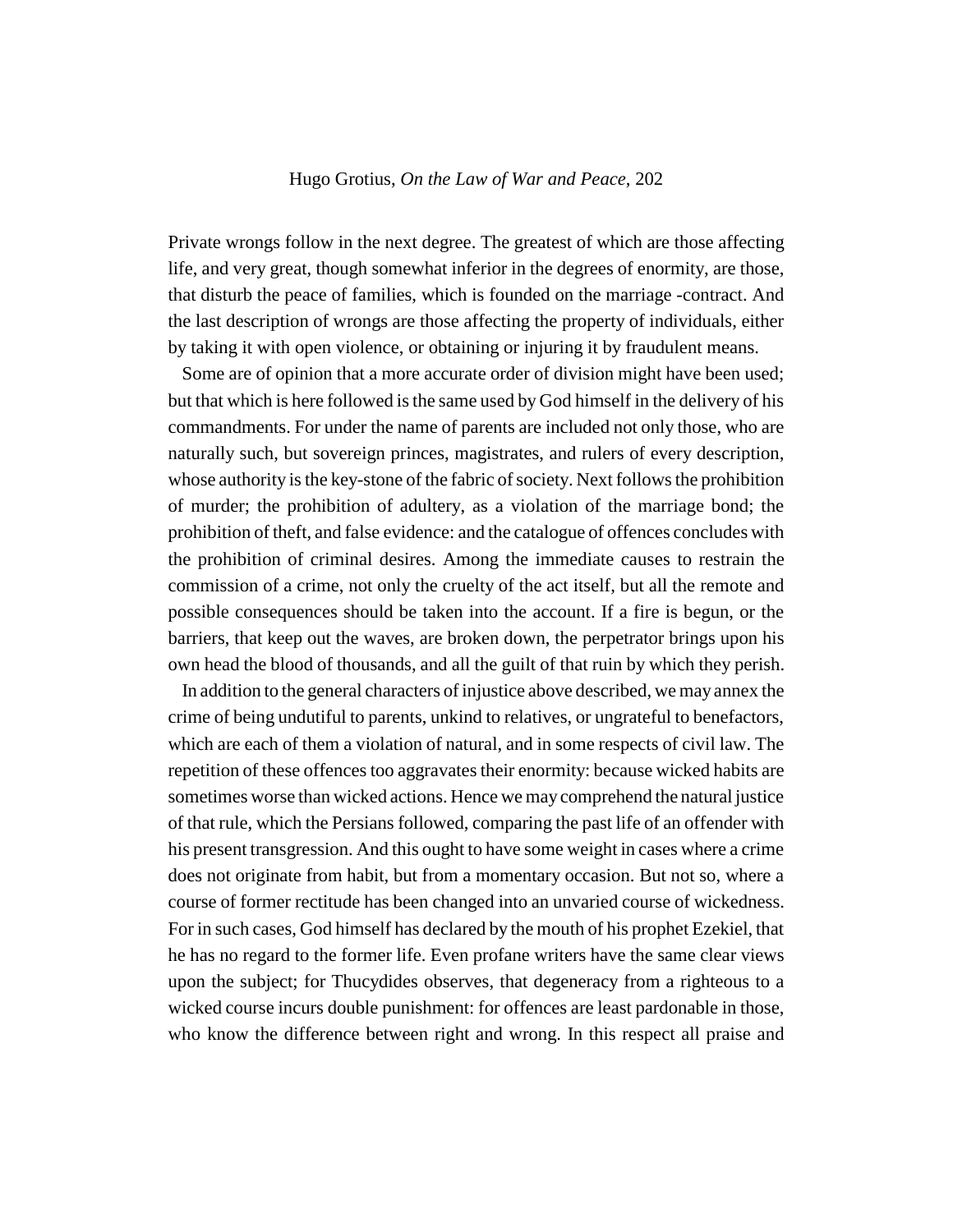admiration are due to the wisdom of the primitive Christians, who, in estimating the magnitude of offences, weighed the preceding and the subsequent conduct of a transgressor against the action, for which he was to be punished, as may be seen from the council of Ancyra, and other councils. It heightens the enormity of an offence, where it is committed in violation of an express prohibition of the law. For, in the language of Tacitus, "the fear of prohibition may sometimes operate as a restraint, but where men once act in defiance of that, fear and shame have lost all their force."

XXXI. The capacity of the person too, with respect to judgment, disposition, age, education, and every other circumstance must be taken into consideration, when we look for resistance, or submission to the suggestions of wicked inclinations. The thought of immediate danger augments fear, and recent, unallayed pain inflames anger; so that in either case the calm dictates of reason cannot be heard. Offences therefore springing from the influence of such impressions, are of a less odious complexion than those arising from the love of pleasure, or the indulgence of hatred. Because there is less excuse for actions of the latter kind, the delay, or total forbearance of which could occasion no serious inconvenience. For it must always be kept in mind, that where there are more powerful impediments to the exercise of judgment, and more urgent persuasives to natural feeling, the criminality of an offence is proportionably softened. And these are the rules for measuring the degrees of pardon or punishment.

XXXII. The Pythagoreans maintain that justice lies in proportioning the punishment to the offence: a rule which cannot be admitted to the full extent of requiring an aggressor to suffer nothing more than a bare requital of the injury he has occasioned. For this is at variance with the most perfect laws, which in cases of theft sometimes require fourfold, and sometimes fivefold restitution to be made. And the Athenian law, besides compelling a thief to pay double the value of what he had taken sentenced him to many days' imprisonment. Among the Indians, as we are informed by Strabo, the person, who had maimed another, was condemned, in addition to the penalty of retaliation, to lose his hand. Nor is it right, as Philo, in explaining the punishment of murder, justly observes, for the suffering of an innocent and guilty person to be exactly the same. And hence it is easy to see why certain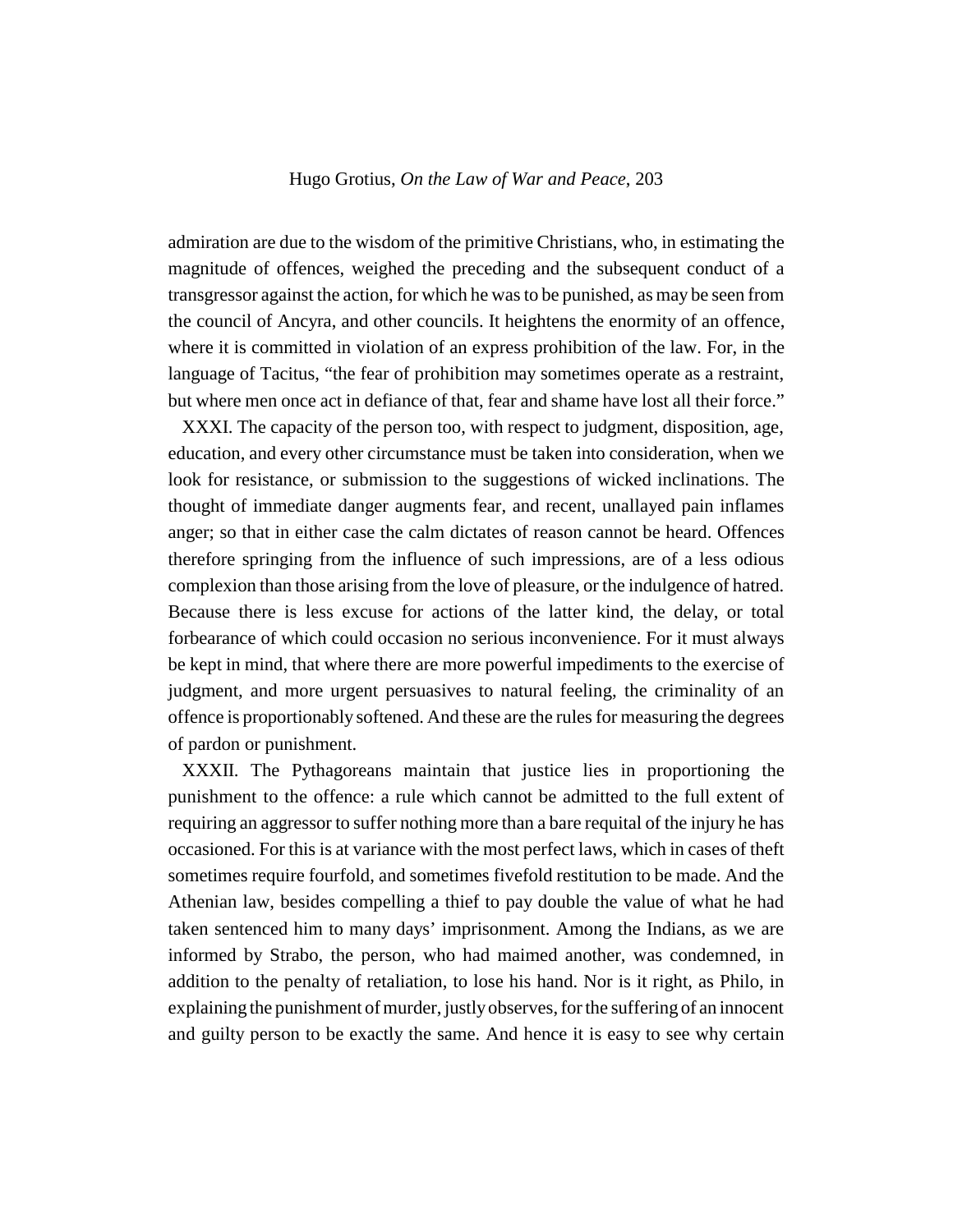crimes not carried into actual execution, and therefore less injurious than those, which are so, are punished only proportionably to the design. In this manner false witnesses were treated by the Jewish law; and by the Roman law, those who walked ready armed to commit murder. Consequently a greater degree of punishment is due, where the criminal intention is completed But as death is the severest punishment that can be inflicted, and one that can never be repeated; the sentence of all human law rests there: though by the custom of some countries death is accompanied with torture, in cases of extreme atrocity.

XXXIII. In many instances, the magnitude of a punishment can only be measured by the situation of the person on whom it is to be inflicted. Thus a fine imposed upon the poor would be a heavy sentence, though it would scarcely affect the rich; and a man of high rank would feel the weight of a disgrace, that would but lightly touch an ignoble person. Such distinctions are frequently used by the Roman law, often degenerating into acts of partiality; a fault from which the law of Moses is entirely free. And the above rules may be considered as the scale for estimating the different degrees of punishment.

XXXIV. Though punishment does not exceed the bounds of justice, yet in certain cases it may be mitigated in favour of a criminal, from motives of mercy, except where such lenity to the guilty is deemed cruelty to the innocent, whose safety is thereby endangered. For the escape of a criminal is often an encouragement to his own perseverance in iniquity, and to that of others, who are encouraged by the example. Necessity indeed requires the sharpest remedies for the suppression of crimes; especially, where the incentives of habit and a facility to commit them prevail.

XXXV. The divine law given to the Hebrews punished the stealing of cattle from a pasture with more severity than breaking into a house, on account of the ease with which the former of those crimes might be committed. Exod. xxii. 1–9. Justin in speaking of the Scythians, describes them as "punishing theft with more severity than any other crime; for as they have no covered habitations to protect their flocks, and herds from depredations, what could be safe, if thieving were allowed?" Though the familiarity of certain crimes may prevent us from being surprised at their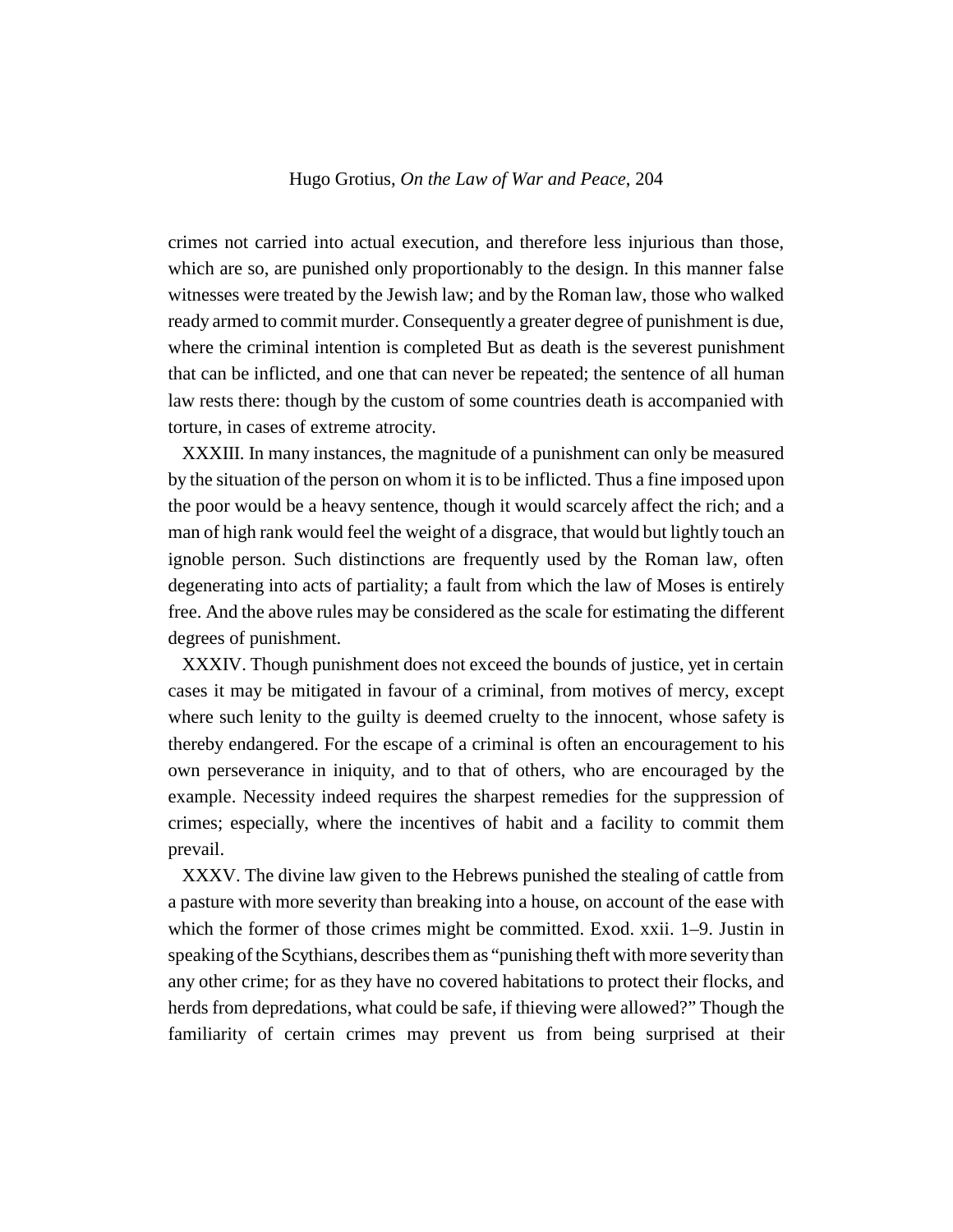perpetration, it by no means diminishes their atrocity, or demands a mitigation of punishment. But, as Saturninus says, "the giant-strides of crimes must be impeded with the strongest bands." In trials for offences, clemency may be indulged, but in the passing of laws severity should be regarded: For the general nature of law requires that offences should be pursued with rigour: but in trials, in which individuals are the objects concerned, there may be circumstances to aggravate or diminish the offence: which leaves room for the discretionary exercise of rigour or lenity.

XXXVI. and XXXVII. The inclination to mitigate penalties, where the urgent motives to enforce them no longer exist, is a point of compassion perfectly distinct from the abolition of punishment altogether.

Nor has any thing been omitted, that might tend to clear up this difficult and delicate question. But every point, we trust, has been examined in its proper place, either respecting the magnitude of crimes, as measured by the injury done, the habitual commission of such offences, or the influence of the motives, sufficient to encourage or restrain them. Indeed the character of the offender affords the most conclusive means for judging of his capacity to commit the crime; and that of the sufferer often contributes something towards enabling us to estimate the due proportion of the penalty. The circumstances of the time, when-the place, where-or the facility, with which a crime is perpetrated, tend to aggravate, or lessen its enormity. The length of time intervening between a criminal design and its execution gives us some opportunity to examine how far the perpetrator was actuated by a malicious purpose. But the true complexion of a crime is to be discovered, partly from the nature of those appetites, to which it owes its birth; and partly, on the other hand, from the nature of the motives which ought to have restrained them. By this class of appetites the magnitude of a crime may be judged of; and the consequences are the motives which should operate to restrain them.

XXXVIII. It has been shewn before, and it is a truth founded upon historical fact, that wars are undertaken, as acts of punishment, and this motive, added to that of redress for injuries, is the source, from which the duties of nations, relating to war, take their rise. But it is not every injury, that can be construed into a just ground of war. For laws, whose vengeance is meant to protect the innocent, and to fall upon the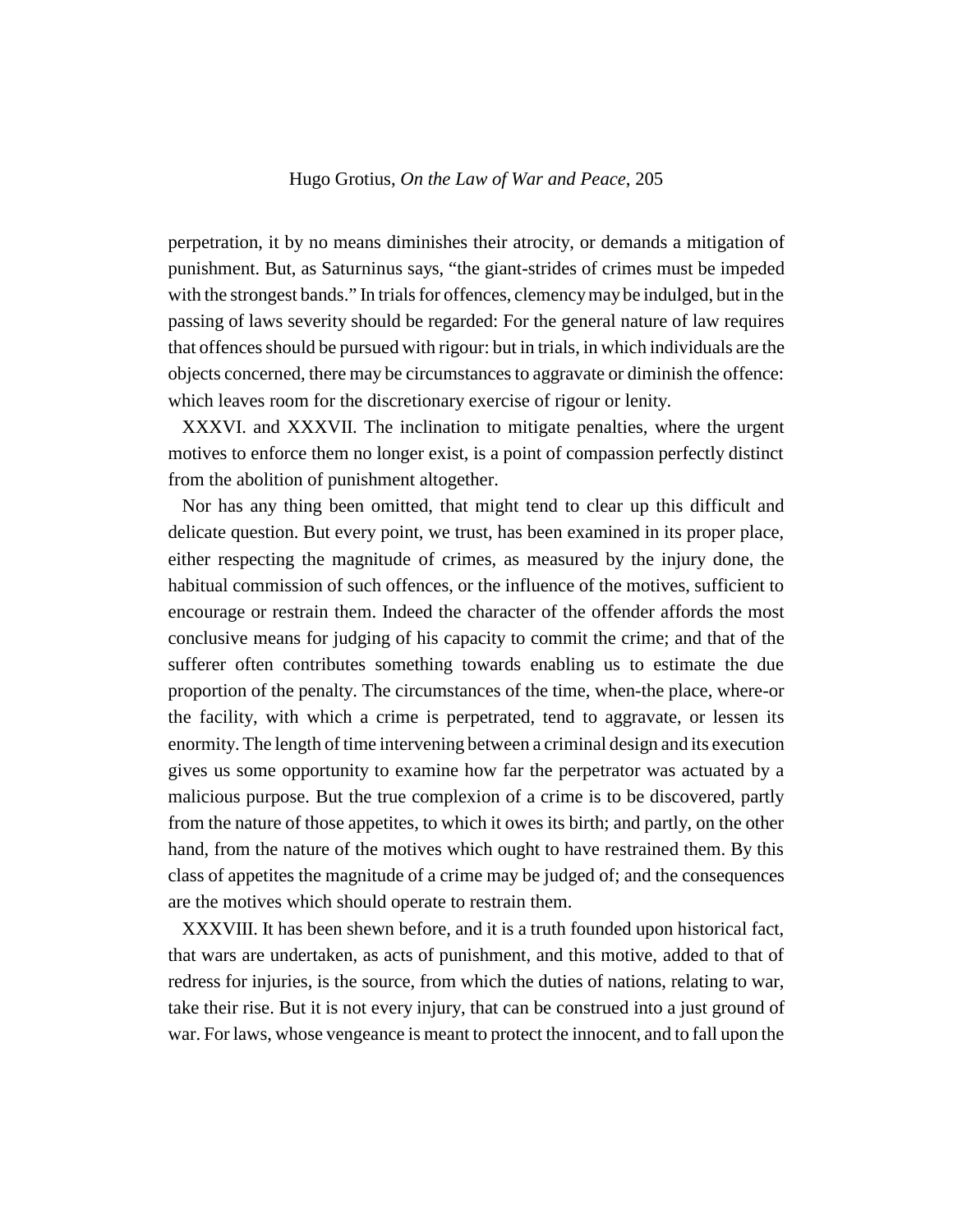guilty, do not regard every case, as a sufficient warrant for their exertion. So that there is much truth in the opinion of Sopater, who says that there are trivial and common offences, which it is better to pass over unnoticed, than to punish.

XXXIX. The maxim laid down by Cato, in his speech in defence of the Rhodians, that it is not right any one should be punished upon the bare suspicion of his having intended to commit aggression or injury, was well applied in that place; because no positive decree of the people of Rhodes could be alleged against them, nor was there any other proof beyond the conjecture of their wavering in their policy. But this maxim is not universally true.

For where intention has proceeded to any outward and visible signs of insatiable ambition and injustice, it is deemed a proper object of jealousy, and even of punishment. Upon this principle, the Romans, as may be seen from Livy's account in the XIII book and XXX chapter of his history, thought themselves justified in declaring war against Perseus, King of Macedon, unless he gave satisfactory proof, that he had no hostile intentions against them, in the naval and military armaments, which he was preparing. And we are informed by the same historians, that the Rhodians urged it as a rule established by the laws and customs of all civilized states; that if any one wished the destruction of an enemy, he could not punish him with death, unless he had actually done something to deserve it.

But it is not every unjust design, though indicated by some outward act, which can authorize and direct hostilities. For if the actual commission of crimes and aggressions is, in some cases, proper to be overlooked, much more will it be a mark of deliberate caution to use the same forbearance, where nothing further than the pure design of aggression appears. A forbearance which Cicero justifies upon the possibility that the enemy may have repented of his design, before the execution of it. No conclusive inference can be drawn from the severity of Mosaic Law against all intended acts of impiety and murder. For, in comparing human laws with the divine counsels, whose depths we cannot sound, we are liable to run into error; and the impulse of anger, where it is attended with no fatal consequence, is a case in which the infirmity of human nature calls for pardon. For altho' the precepts of the decalogue are designed to lay a restraint upon unlawful desires as well as upon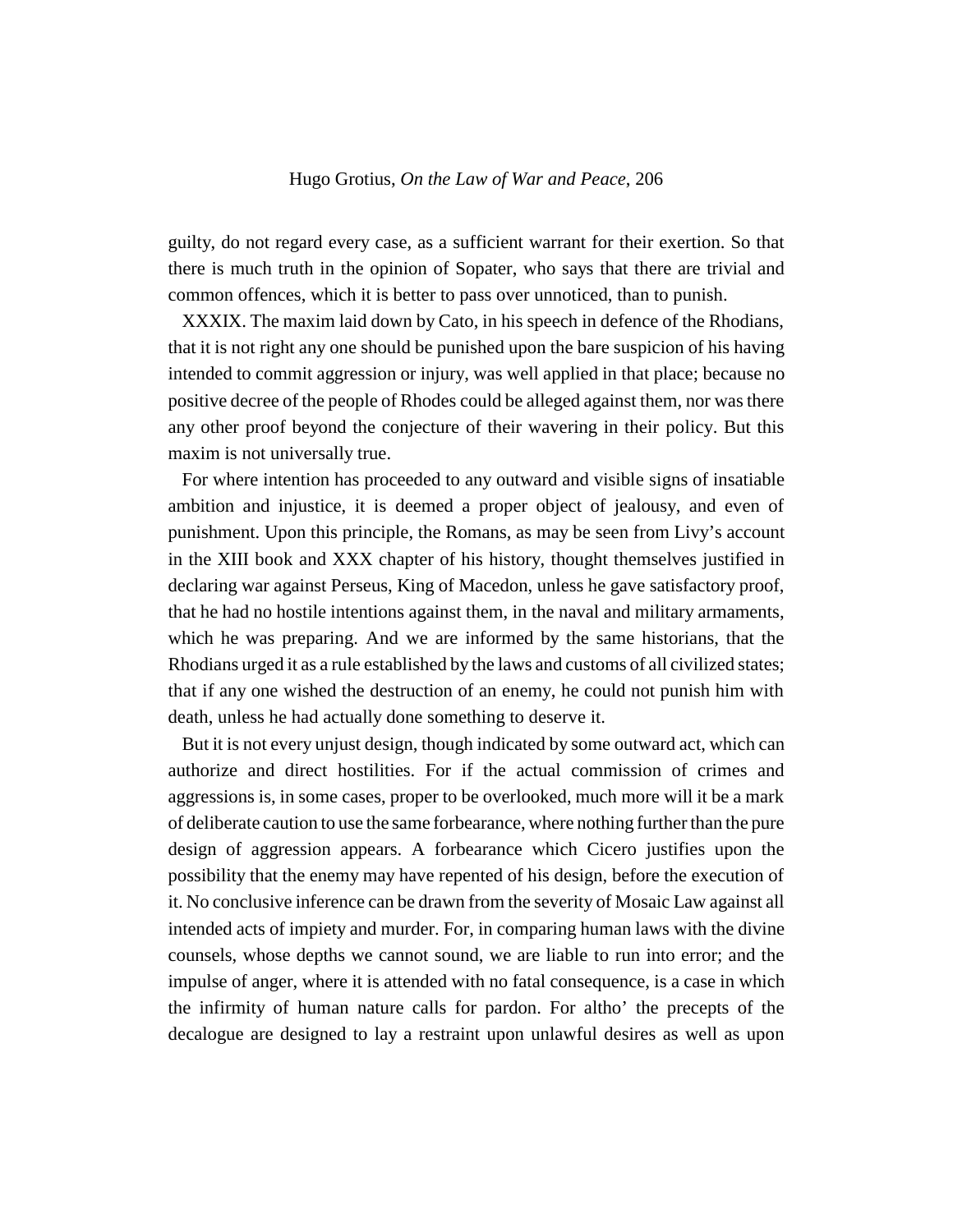unlawful actions, yet in addition to the spiritual sense, that which is called the carnal, or external commandment applies to those dispositions that are manifested by some open act. This interpretation may be deduced from a passage in the gospel of St. Mark, c. x. 19, where the prohibition to defraud is immediately preceded by the injunction not to steal. So that intended aggressions are not to be punished by force of arms, except in cases of atrocity, where the very design threatens consequences of the greatest danger. All punishment therefore must have in view either security against future aggressions, reparation for the injury done to national or private honour, or it must be used as an example of awful severity.

XL. It is proper also to observe that kings and those who are possessed of sovereign power have a right to exact punishment not only for injuries affecting immediately themselves or their own subjects, but for gross violations of the law of nature and of nations, done to other states and subjects. For the liberty of inflicting punishment for the peace and welfare of society, which belonged to individuals in the early ages of the world, was converted into the judicial authority of sovereign states and princes; a right devolving upon them not only as rulers of others, but as subject to the controul of no earthly power. For that is a right, which can belong to no subject. It is never safe to leave the entire assertion of a man's own rights, or the punishment of his wrongs, to his own judgment; for he cannot be entirely disinterested in his own cause. Partiality will make him fall short of, or prejudice will make him exceed the bounds of justice. It was the theme of praise bestowed upon the heroes of antiquity, that in their most arduous undertakings they avenged the wrongs of others rather than their own. Upon this principle there can be no hesitation in pronouncing all wars to be just, that are made upon pirates, general robbers, and enemies of the human race. So far this opinion agrees with that of Innocentius and others, who maintain all war to be lawful against those who have renounced the ties and law of nature. An opinion directly the reverse is held by Victoria, Vasquez, Azorius, Molina, and others, who deem an aggression done to a prince, his government, or his subjects, or civil jurisdiction over the aggressor, the only justifiable warrant for inflicting punishment, particularly the punishment of hostilities. For they suppose punishment to be an effect purely arising from the authority of civil law, whereas, according to the proofs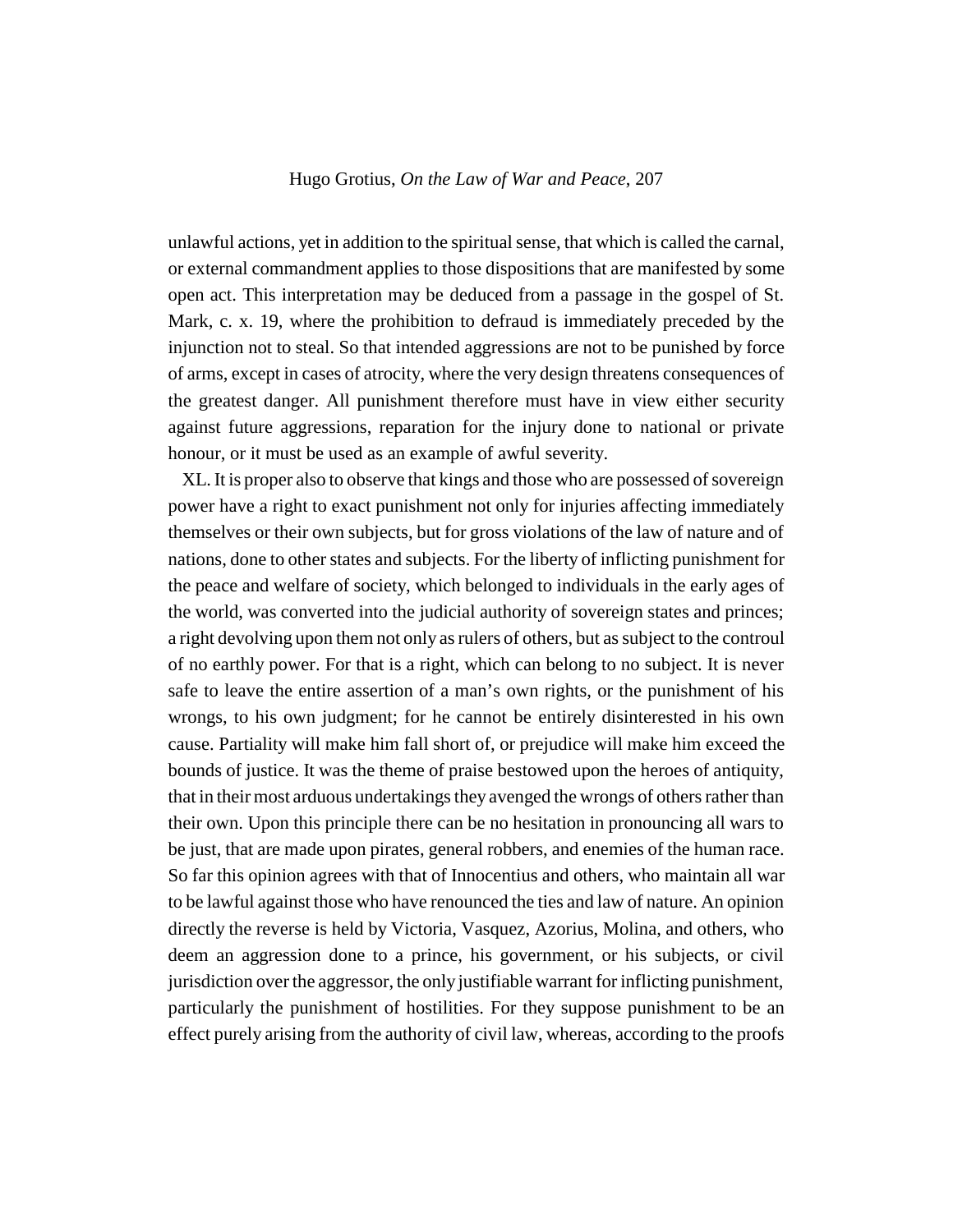established in the beginning of this treatise, it was shewn to be a right resulting entirely from the law of nature.

If the opinion of those, from whom we differ, be admitted, no enemy will have a right to punish another, by the prosecution of a just war; a right, which notwithstanding is allowed and confirmed by the practice of all nations, not only after the defeat of an enemy, but during the continuance of a war; and that too, not from any civil jurisdiction, but from a natural right, which prevailed long before the foundation of states, and which still exists in all its force, in places, where the community consists of families distinct, and united as the subjects of one sovereign.

XLI., XLII., XLIII. But certain precautions are necessary to prevent us from being carried away by an opinion that civil customs, though founded upon just reasons, and received among many nations, are to be reckoned as a part of the law of nature. And in the next place, it is necessary to guard against enumerating as prohibitions of natural law, things which are not proved to be so, as certain kinds of marriages the taking of interest for the use of money, and other positive injunctions of the divine, or Mosaic law. The third rule is, to make an accurate distinction between general principles, such as the duty of living according to the dictates of reason, and those of a more particular though not less obvious meaning; as the duty of forbearing to take what belongs to another. To which many truths may be added though not quite so easy of apprehension: among which may be named the cruelty of that kind of punishment, which consists in revenge, delighting in the pain of another. This is a method of proof similar to that which occurs in mathematics, the process of which rises from self-evident truths to demonstrations, the latter of which, though not intelligible to all alike, upon due examination obtain assent.

As then in matters of civil law, ignorance is deemed an excuse, so with respect to the law of nature, wherever infirmity of understanding forms an invincible obstruction to the knowledge of its rules, such infirmity may be alleged as a vindication. For as, in cases of unavoidable ignorance a great degree of the guilt of sin is removed; so it is in some measure softened wherever this ignorance subsists, though it may be owing to former negligence. And for this reason, Aristotle compares barbarians, in their rude, unformed state, to persons, whose appetites are rendered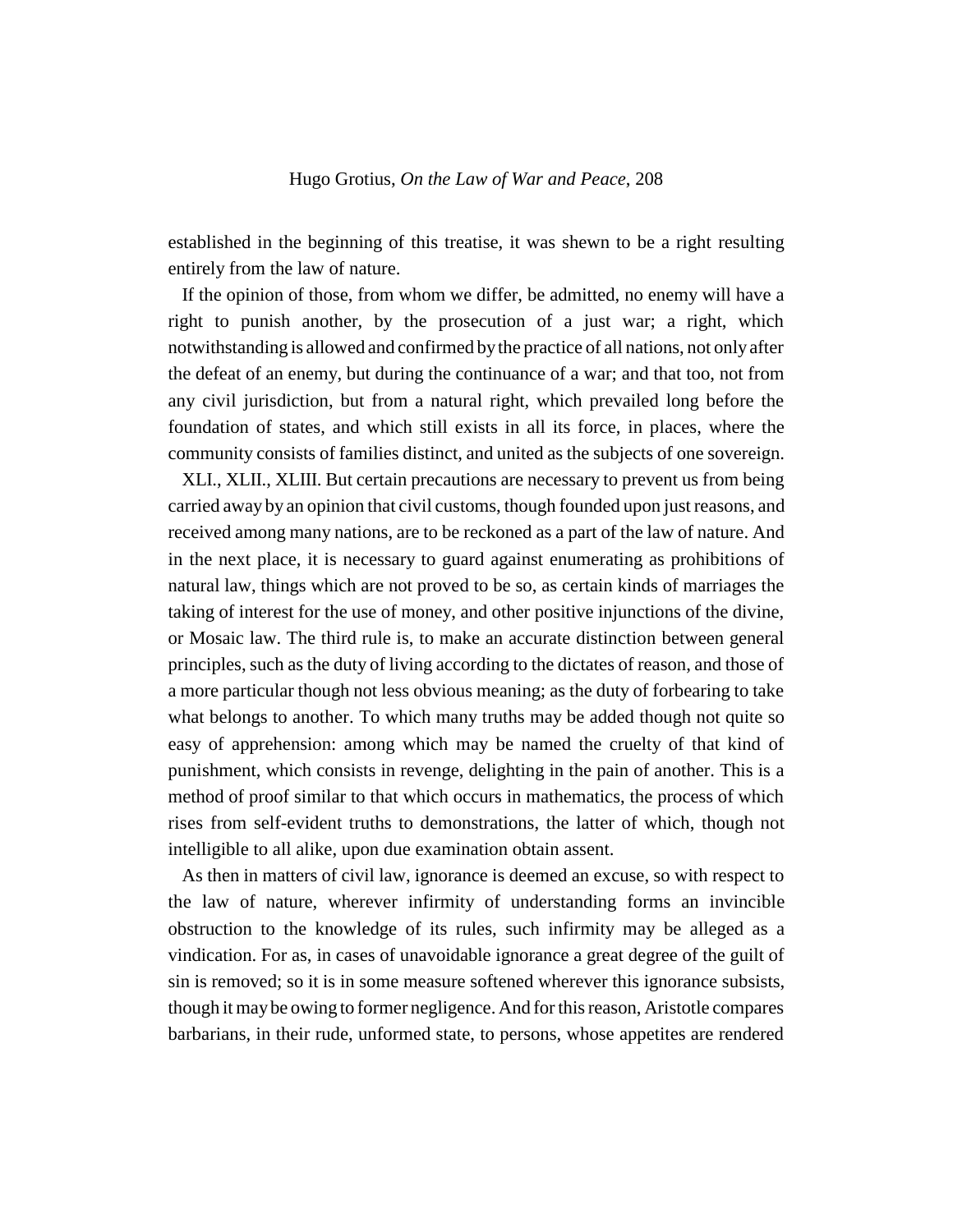sickly by disease. Plutarch also observes that there are certain infirmities and disorders, which naturally infect the soul. Once for all, by way of conclusion we may add that wars undertaken to inflict punishment may be suspected of injustice, except there be manifest and enormous aggressions, with other conspiring causes, to vindicate nations for having recourse to arms.

XLIV. The progress of the work has necessarily led to the consideration of offences against God; the propriety or impropriety of punishing which by force of arms is a fit subject of inquiry.

Admitting the affirmative part of the question, we may observe that as in ecclesiastical affairs Bishops are intrusted with a Catholic, or general power; so kings, besides the care of their own immediate states and subjects, may be regarded as protectors of the human race. The best argument, on the negative side of the question, against the justice of such wars, is the sufficiency of the divine omnipotence to avenge its own wrongs. Yet the same may be said of other offences. For the Deity possesses sufficient power to punish them, although he leaves them to the sentence of human tribunals. Some will urge and maintain that other kinds of offences are punished only in cases, where others are uninjured or endangered by the commission of them. On the other hand, it may be said that men punish not only offences, which directly hurt others, but even those, which affect them indirectly, as suicide and other similar crimes.

Although religion is a concern between the soul of man and his Maker alone, its influence on human morals is of no inconsiderable importance. So that Plato had reason to call it the bulwark of authority and law, and the bond of every thing venerable in social order and discipline. Every false opinion in divine things, says Plutarch, is pernicious, betraying itself in the disorders of the imagination, wherever it takes root, and springs up into action. So that Aristotle reckons the care and support of religion the first of public concerns. This is a truth applying not to any particular state, but to all governments, and to human society in every shape. An avowal which Xenophon makes the characteristic of a great and wise prince, attributing to Cyrus a declaration of his firm persuasion that the more his subjects feared God, the more obedient he should find them to his laws, and the more attached to his person. But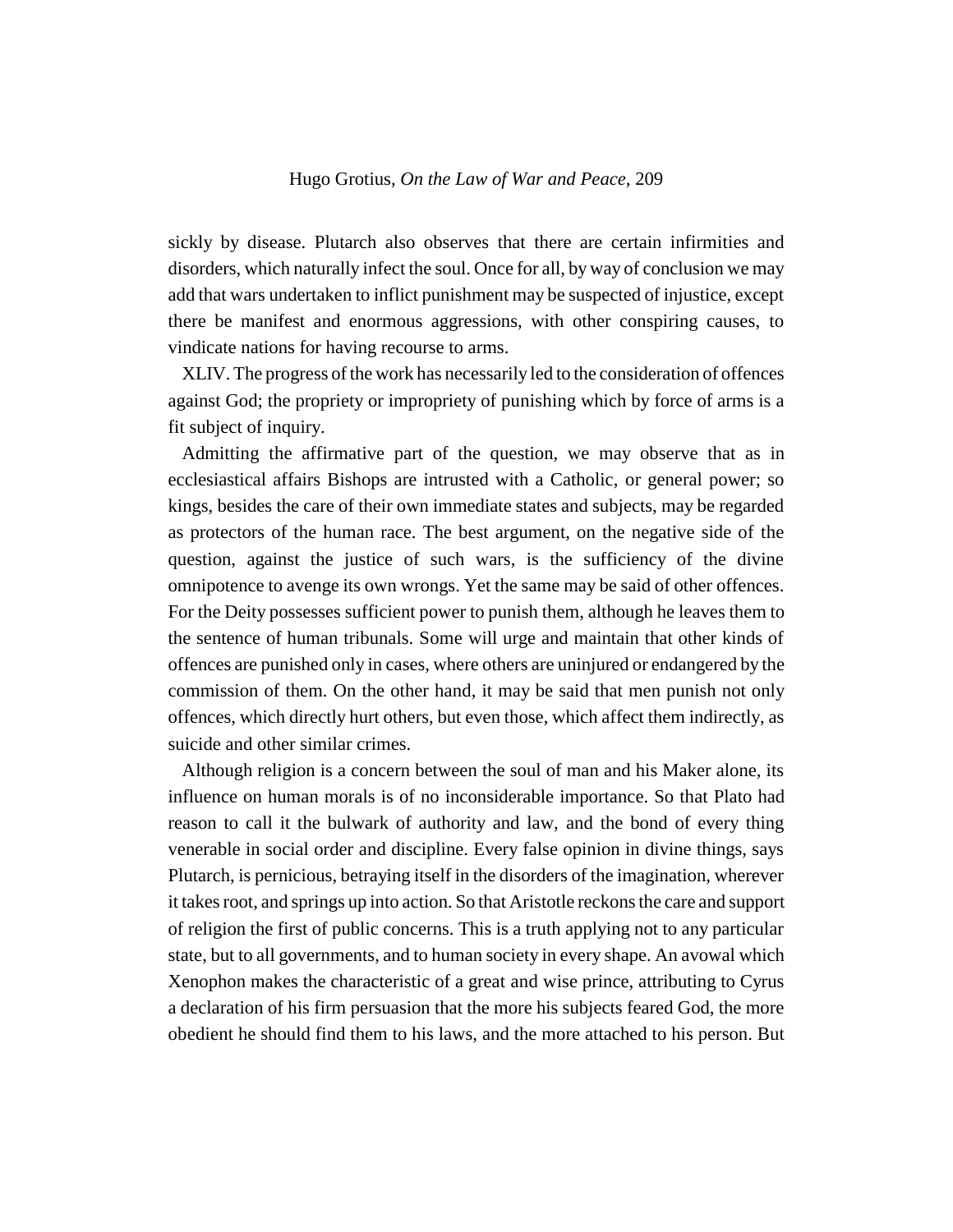once remove the motives of religion, says Tully, and you destroy faith, the intercourse between man and man, and justice the most excellent of all virtues.

The opinions of Epicurus afford a sufficient proof of this: for in banishing the providence of God from his system, he made justice nothing but an empty name, springing from human conventions, founded on self-interest, and restraining men from the commission of crimes by no other principle but that of fear.

But there is a wider sphere, than the internal welfare of independent states, on which religion operates. In the separate society, which every kingdom, state, or country forms within itself, the place of religion may occasionally be supplied by the influence and execution of municipal laws. But in all the transactions of the great community at large, where civil laws are silent, and tribunals give way to the decision of the sword, the law of nature and of nations, founded upon the fear of God, and obedience to his will, is the standard of right to which Kings and Sovereign states appeal; a violation of which is regarded as a violation of the divine law.

XLV. But to take a closer view of the subject, we must observe that true religion, which is the same at all periods of time, rests upon four evident and universally acknowledged truths. The first of which is the being and unity of God, — the second, that God is not any of the things, that can be seen, but of a nature too sublime to be the object of human conception, or of human sight, -the third is, that with the eye of his providence he regards the events of this world, and regulates them with the most equitable and unerring judgments, — the fourth is, that he is the creator of all things, except himself. And these four truths are unfolded and laid down in an equal number of commandments, the first of which plainly declares the unity of God-the second forbids any representation, by painting or image, to be made of that being, who is invisible to mortal eye. Tacitus bears testimony to the spiritual nature of the Jewish religion: for he says, that "the Jews have nothing but a mental conception of one God, and they look upon every attempt to represent him under the appearance of human form, as a profanation of his heavenly nature." — From the third commandment we deduce his knowledge of all human transactions, even of our very thoughts; an omniscience upon which the obligation and sanctity of oaths is founded, For God is a witness even of the secret designs of the heart, so that every solemn oath is an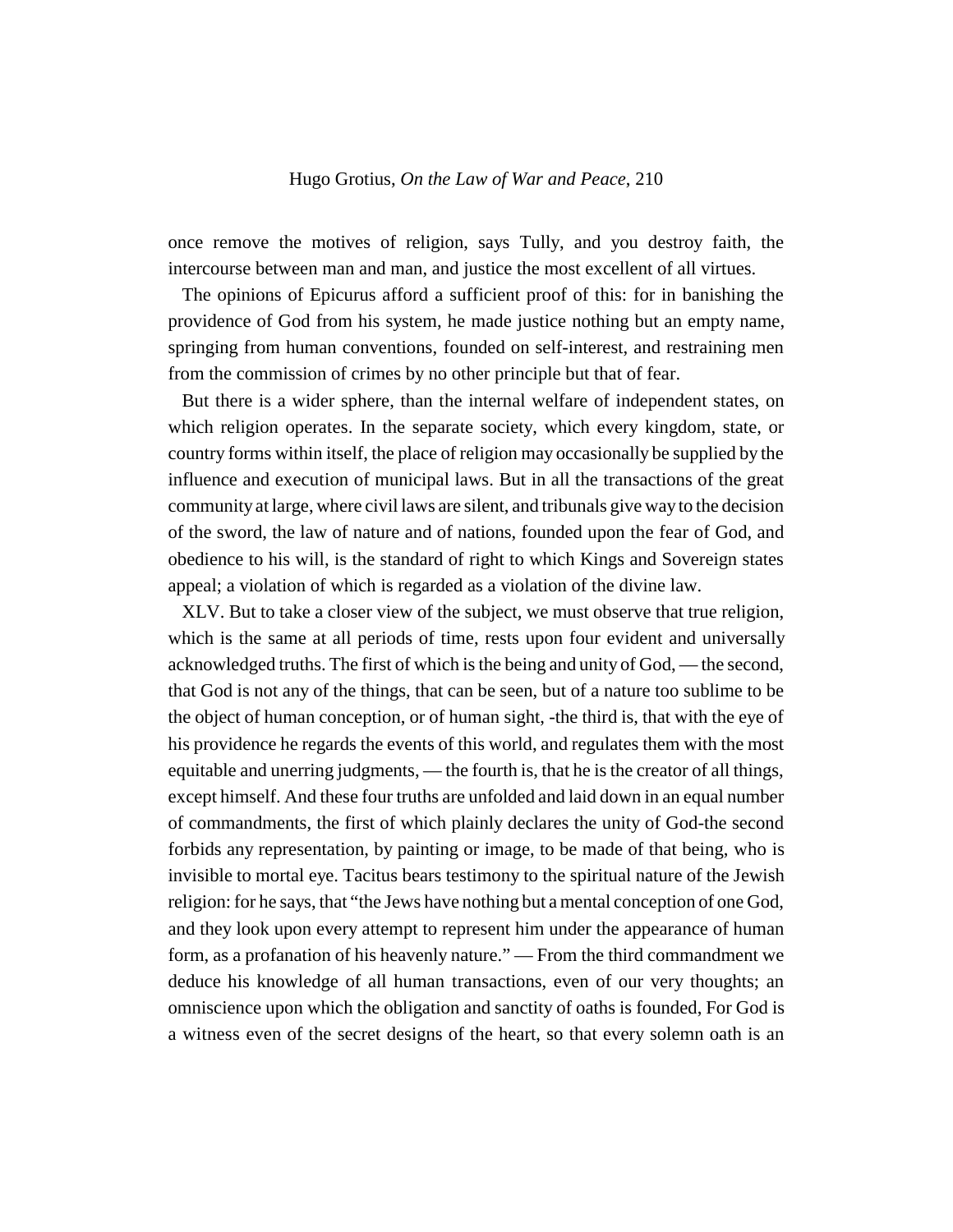appeal to his justice and his power, for the vindication of truth, and the punishment of falsehood. The fourth commandment presents us with an account of the creation of the world, to commemorate which God appointed the Sabbath, commanding it to be observed with a degree of reverence above every other sacred institution. For the violation of any other rites, such as those respecting forbidden meats, was left to the discretionary punishment of the law: but offences against the Sabbath were capital; because, considering the nature and design of its origin, such contempt implied a disbelief, that the world was created by God. Now the creation of the world by God affords a tacit proof of his goodness, wisdom, eternity and power: and the effect of this contemplative knowledge is the offering of honour, love, worship and obedience to God. So that Aristotle says that the man, who denies that God ought to be honoured, or parents loved, should be taught to renounce his error, not by reasoning, but by punishment. And, in another place, he observes that some actions are proper on certain occasions, but reverence for the majesty of God is requisite at all times, and in all places.

The truth of those contemplative opinions may undoubtedly be proved from the nature of things; the clearest of which proofs is the evidence of sense, shewing the existence of things, which naturally leads us to consider the time, when they had no being.

But as all are not able to understand these arguments and others of the same kind, it is sufficient to observe that in all ages and all countries of the world, with very few exceptions, these opinions have found a general reception with those who were too plain in their dealings, and ingenuous in their designs, to impose -upon others, and with many, who had too much sagacity to be deceived themselves, But when amid such variety of laws, customs, and opinions, there is so general an agreement upon one point; that agreement may be adduced as a proof, that such a belief owes its origin to the primitive ages of the world, from whence it has been derived to us: when we consider too that it has never been clearly refuted, it is a sufficient reason to establish our faith.

XLVI. There is no excuse therefore for the rejection of those opinions, even in cases, where there is no intuitive sagacity to discover new proofs, or to comprehend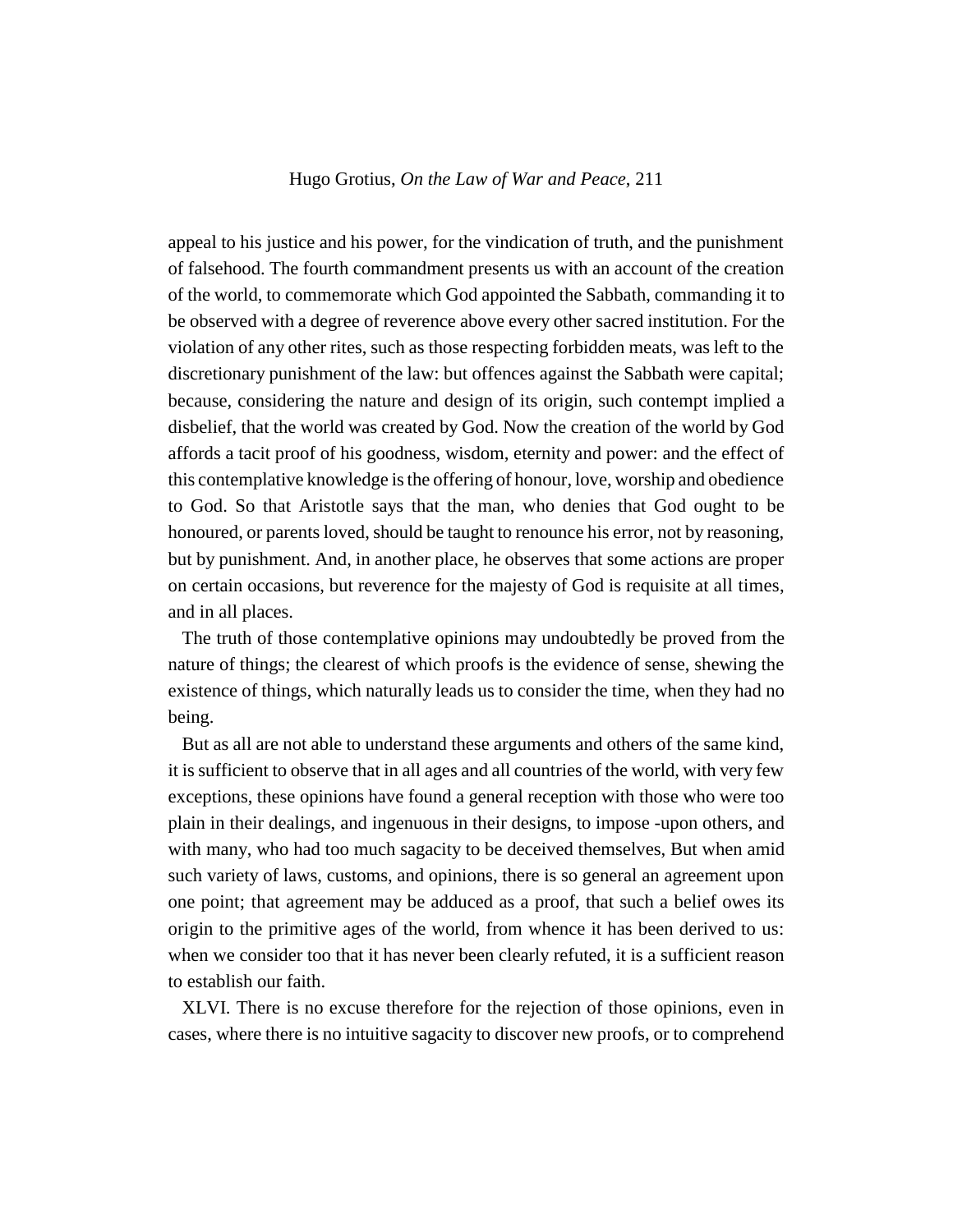old ones: as there are so many guides both in nature and reason to lead men to the knowledge of those truths, and as no solid arguments have ever been produced to establish a contrary belief. But as human punishments form the subject of our present inquiry, it is right to make a distinction between opinions themselves, and the manner of deviating from them. The belief in a supreme being, and in the controul of his providence over human affairs, is one of those universal tenets to be found in all religions, whether true or false. And in reality to deny the being of a God, and to deny the interposal of his providence in human affairs, amounts in its moral consequences to the same thing. And it is for this reason these two opinions have been inseparably united in all ages, and among every civilized people. Consequently we find, that in all well governed states, wholesome laws have been enacted to restrain those, who disturb those opinions, which have always been regarded as the chief support of social order; and all contempt, shewn to those opinions, has always been considered as contempt shewn to society itself, and which it consequently has a right to punish.

XLVII. There are other truths not equally self-evident, such as these, that there are not more Gods than one; that no visible thing, neither the world, nor the heavens, nor the sun, nor the air is God; that the world, and the matter of which it is formed, have not existed from all eternity, but were made by God. So that we see the knowledge of these truths disfigured, and almost entirely obliterated among many nations by the lapse of time. And this might the more easily happen, as there were no legal provisions made to preserve the purity of these truths, which were not considered as essential to the very existence of all religion. The law indeed given to that people, who were instructed in the clear knowledge of these truths, by the mouths of the prophets, by miracles seen with their own eyes, or brought to their ears by the reports of the most undoubted testimony, that law, though it expresses the greatest abhorrence of the worship of false gods, does not inflict the punishment of death upon all convicted of that crime, but only in particular instances, where they have seduced others into idolatry, — or where a state has introduced the worship of unknown Gods, — or where the true worship of God, and obedience to his laws have been forsaken for the worship of the stars, which St. Paul calls serving the creature above the creator, an offence, which was, for some time, punished among the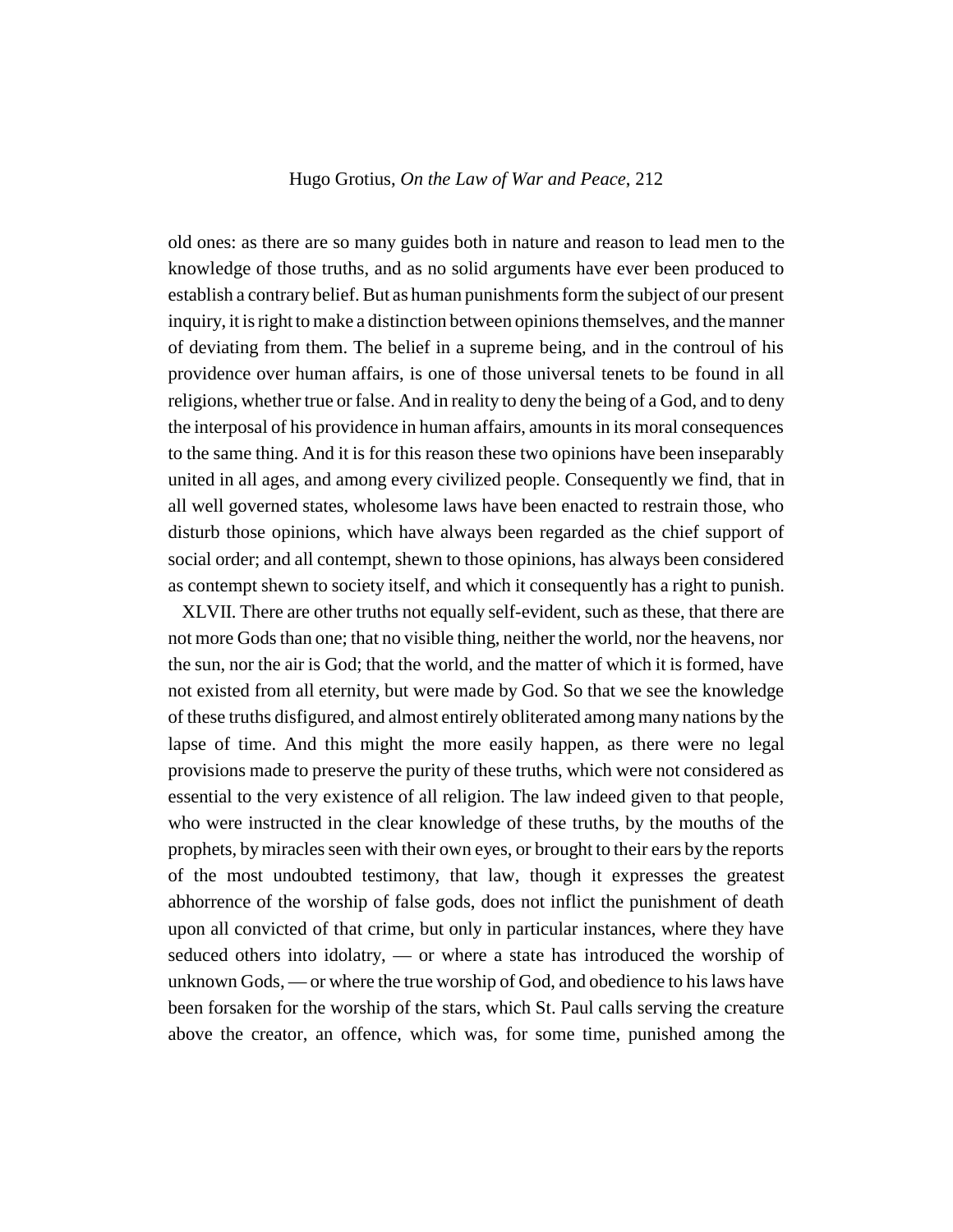descendants of Esau. Those too who offered their children to Moloch, that is, to Saturn, were punished with death. Yet the Canaanites, and the neighbouring nations, who had long been sunk into the most depraved superstitions, were not consigned by God to immediate punishment, but were left to fill up the measure of their crimes. And there were other nations, where, in the language of Scripture, God winked at the times of this ignorance. Where men have had no means of arriving at the knowledge of a true God, as their superstitions and errors are excusable, so where, in despite of knowledge, they have deified Daemons, and vices, which they knew to be such, their superstitions are not to be called errors, but impieties. And no less impious is the supposed homage, that is paid to God with the blood of innocent human victims, and Darius king of the Persians, and Gelo king of Syracuse, are commended for abstaining from such practices. Plutarch informs us of some barbarians, who would have been punished by the Romans for offering human victims to the deity, had they not pleaded the antiquity of the custom, which was admitted as an excuse, though they were strictly enjoined not to follow the same custom in future.

XLVIII. From the kind of evidence on which Christianity rests, it is plain that no force should be used with nations to promote its acceptance. It is not merely by natural arguments it can gain assent; for it has made an addition of many things to natural religion. Its evidence rests upon the history of Christ's resurrection, and upon the miracles performed by himself and his Apostles. So that it is a matter of fact proved by the most undeniable evidence, and of great antiquity. Therefore a doctrine of this kind cannot be thoroughly received upon the first hearing of it, without the secret assistance of God: an assistance not given as a reward for the merit of works; so that wherever it is withheld or less copiously bestowed; it is done for reasons, which though just, are generally unknown to us, and therefore not punishable by human judgments. For it is the custom in the sacred writings to assign the divine pleasure as the cause of things unknown to us.

There is another reason of no less weight, which is that Christ being the author of a new law, will have no one brought to embrace his doctrine by the fear of human punishments. Nor is the reason at all weakened by the objection drawn from the parable of the marriage-supper, where it is said the messengers are commanded to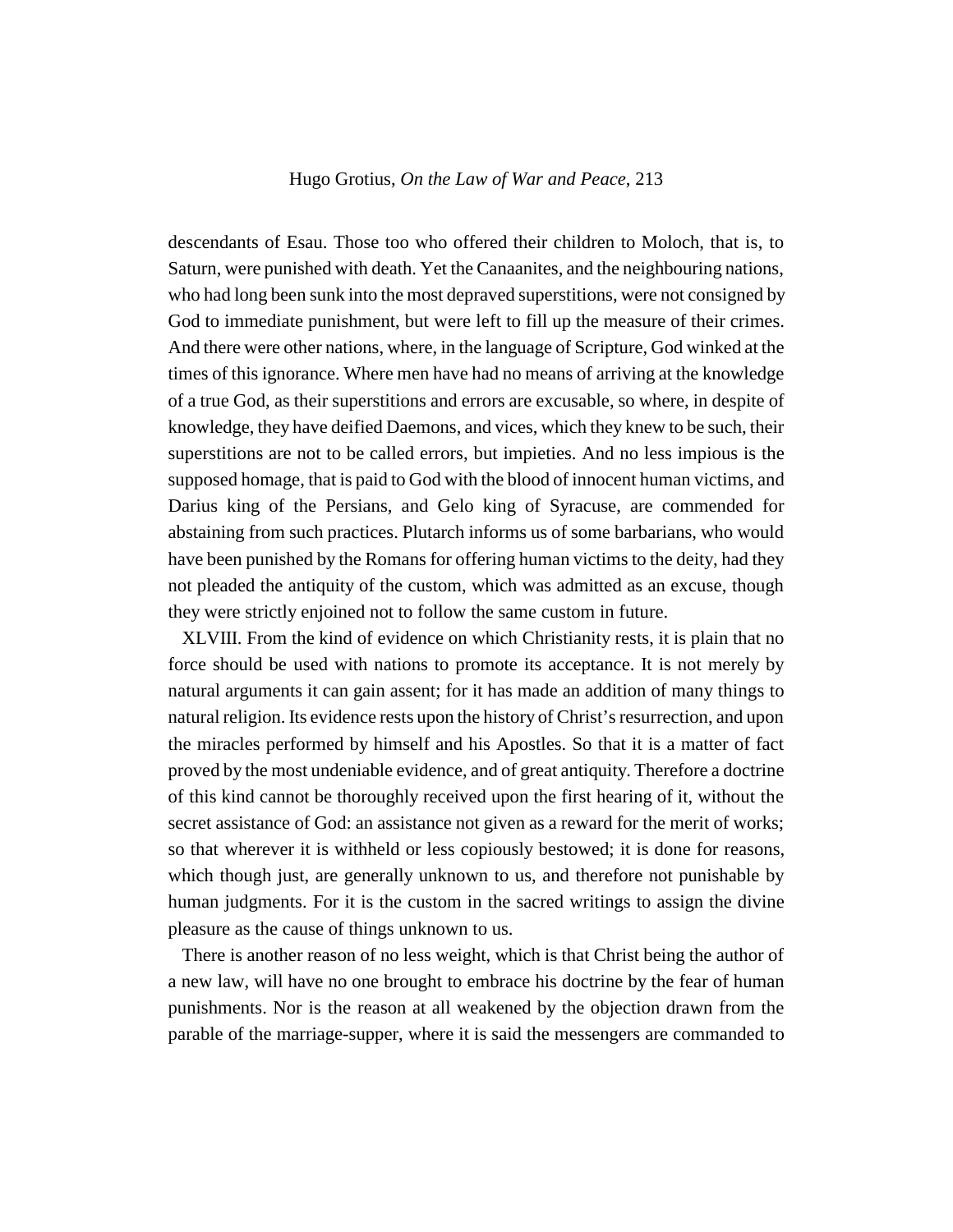compel the guests to come in. For the term, compel, here signifies nothing more than an earnest entreaty, a sense, in which it is used in other parts of the New Testament, implying an earnest request made to any one.

XLIX. But to obstruct the teachers of Christianity by pains and penalties is undoubtedly contrary to natural law and reason: for the doctrine of Christ, apart from all the corruptions added by the inventions of men, contains nothing hurtful, but every thing beneficial to society. The thing speaks for itself, and even those who were strangers to the doctrine itself were obliged to acknowledge the truth of this. Pliny says that the Christians bound themselves by an oath to commit neither theft, nor robbery, nor to violate their word. It was a common saying " Caius Seius is a good man, but he is a Christian."

Nor indeed can any danger be apprehended from the spreading of doctrines, calculated to inspire greater sanctity of manners, and the purest principles of obedience to lawful sovereigns. Philo has recorded a beautiful saying of Augustus, who observed that the assemblies of the Jews were not Bacchanalian revels, or meetings to disturb the public peace, but schools of virtue.

L. It seems unjust to persecute with punishments those who receive the law of Christ as true, but entertain doubts or errors on some external points, taking them in an ambiguous meaning or different from the ancient Christians in their explanation of them. A point which is proved by what has been said above, and by the ancient example of the Jews. For, possessing a law, which allowed them to inflict temporal punishments, they never exercised that authority upon the Sadducees, who denied the doctrine of a resurrection: a doctrine of the greatest truth, though but faintly delivered in that law, and under a typical application of words and circumstances.

But if there should be any weighty error, that discerning judges could easily refute by an appeal to sacred authority, or to the opinions of antiquity; here too it would be necessary to make allowance for ingrafted opinions, that have grown up to form an inseparable part of the human mind, and for the zealous attachment of every one to his own tenents; an evil which Galen says is more difficult to be eradicated than any constitutional disease.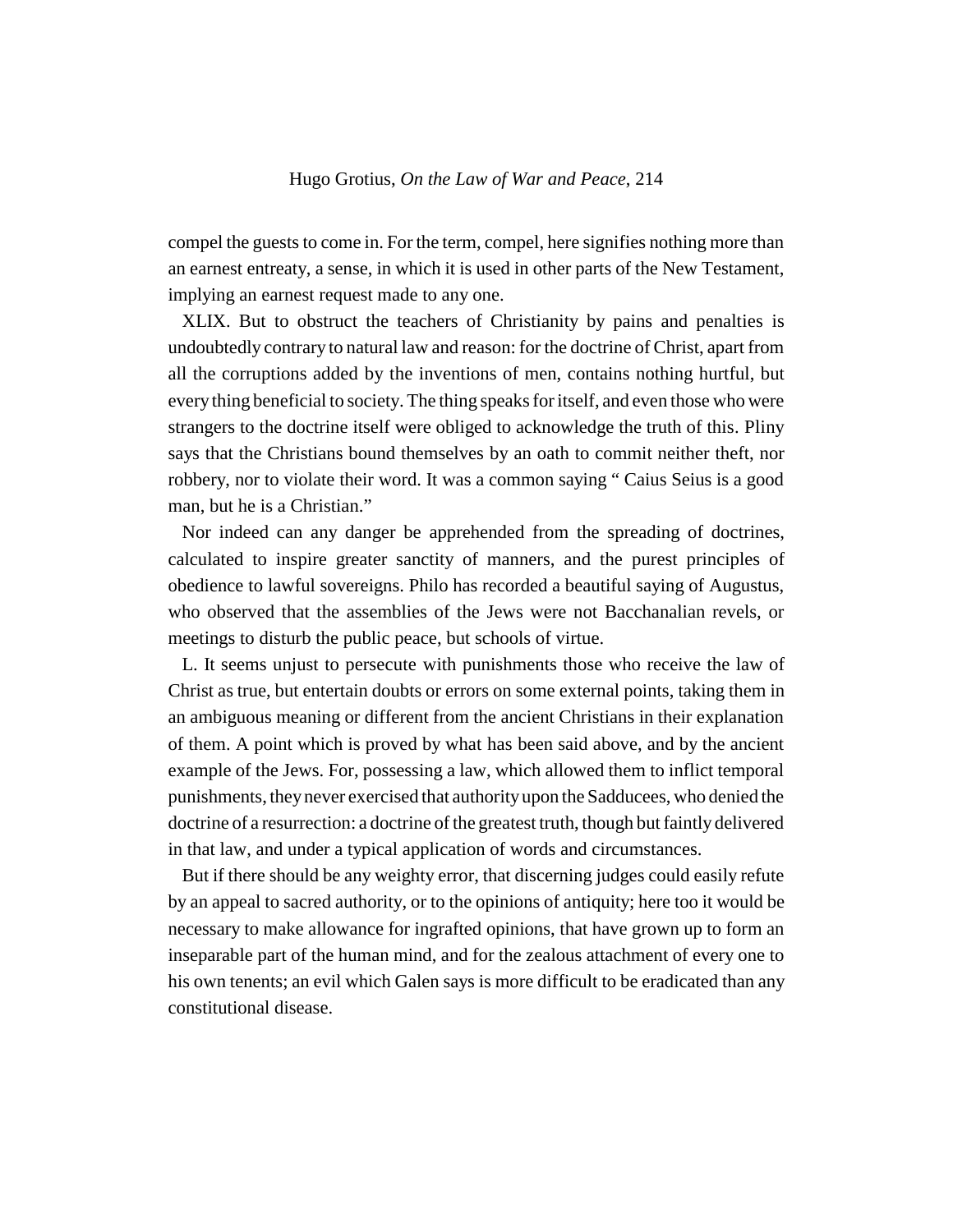# Chapter 21: On the Communication of Punishment.

I. The next topic of inquiry relates to the communication of punishment, as inflicted upon accomplices, who, in that capacity, cannot be said to be punished for the guilt of others, but for their own. And from what has been said above upon the loss sustained from injury, it may be understood who are the persons, that come under this description. For the partnership in loss, and the partnership in guilt are regulated by nearly the same principles. Yet the obligation to repair a loss does not always imply guilt, except where there has been any notorious malice, in which case every damage renders the party, who has occasioned it, liable to make reparation. So that persons ordering the commission of any wicked or hostile act, giving the requisite consent to it, supplying the aggressor with assistance, or protection, or, in any other shape, partaking of the crime, by giving counsel, commendation, or assent to his act, or when they have power to forbid the commission of such an act, by forbearing to exercise their authority, or by refusing to afford the succour, which they are bound by the law of nature, or by treaty to give to the injured party, by not using with the offender that power of dissuasion, which they have a right to do, or lastly by concealing what they ought to make known, in all these cases, such persons are punishable as accomplices, if they are convicted of that degree of malice, which constitutes a crime, and merits punishment: points which have before been discussed.

II. The case will be made clearer by examples. A civil community is no more bound than any other society by an act of individual members, except that act be done by its express consent and authority, or it has neglected to disavow such a proceeding. Hence it is formally stipulated in almost all treaties that no acts or aggressions are to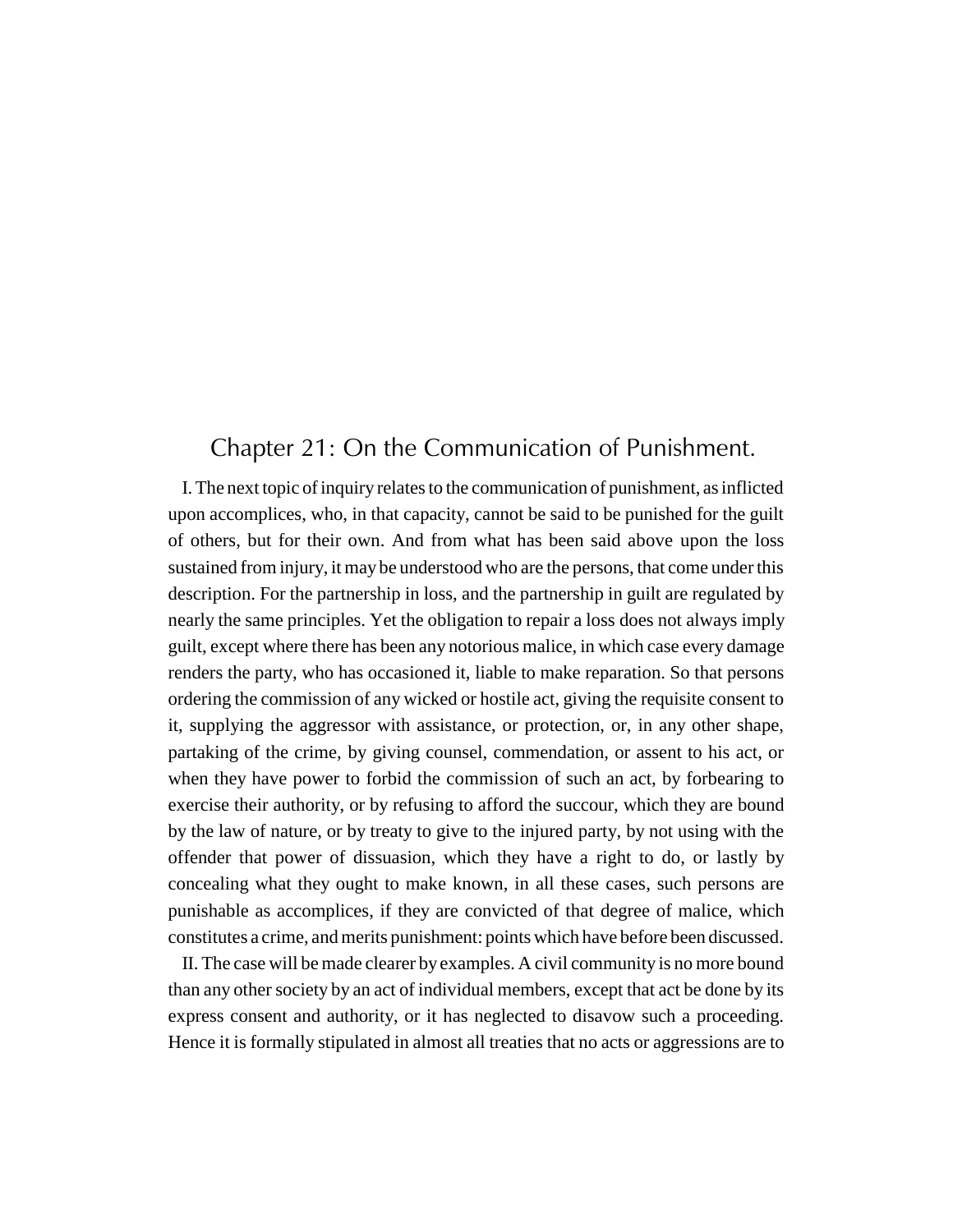be ascribed to a state, except those, which are done in the name of the sovereign, and by persons acting expressly under the authority of his commission. So a father is not answerable for the misconduct of his children, a master for that of his servants, nor a ruler for the acts of those under him, unless there appears in any of these some connivance, or encouragement in promoting that misconduct, or those acts.

In the case of a sovereign's responsibility for the acts of his subjects, there are two things to be considered, which require minute inquiry, and mature deliberation, and those are the forbearance, and the encouragement or protection, which he has shewn to their transgressions.

As to forbearance, it is an acknowledged point, that when he knows of a delinquency, which he neither forbids nor punishes, when he is both able and bound to do so, he becomes an accessory to the guilt thereof. Cicero, in his speech against Piso, says, "it makes no great difference especially in a consul, whether he harasses the government by moving ruinous laws, and making mischievous speeches, or suffers others to do the same. If a slave has committed a murder with the knowledge of his master, the master becomes answerable for the entire deed, as it was done with his concurrence."

But, as we have said before, besides the knowledge of a deed, to constitute a participation in the guilt, the person so knowing it, must possess the power to prevent it. And this is what is meant by the legal phrase, that the knowledge of a crime, when it is ordered to be punished, is taken in the sense of forbearance or connivance, and it is supposed that the person, who ought to have prevented it, did not do so. In this place knowledge implies a concurrence of will, and connivance a concurrence of design. A master therefore is not bound by the act of a slave, who has claimed his freedom, and done any thing in despite of his master, because the knowledge of a crime without ability to prevent it, by disclosure or some other means, cannot be construed into an act of guilt. So parents are bound by the acts of children; but only in cases where they have the children under their authority.... On the other hand, altho' by having them in their power, they might have prevented their misconduct, they will not be answerable for it, unless they had a knowledge of it also. For there ought to be a concurrence of knowledge, and forbearance or encouragement to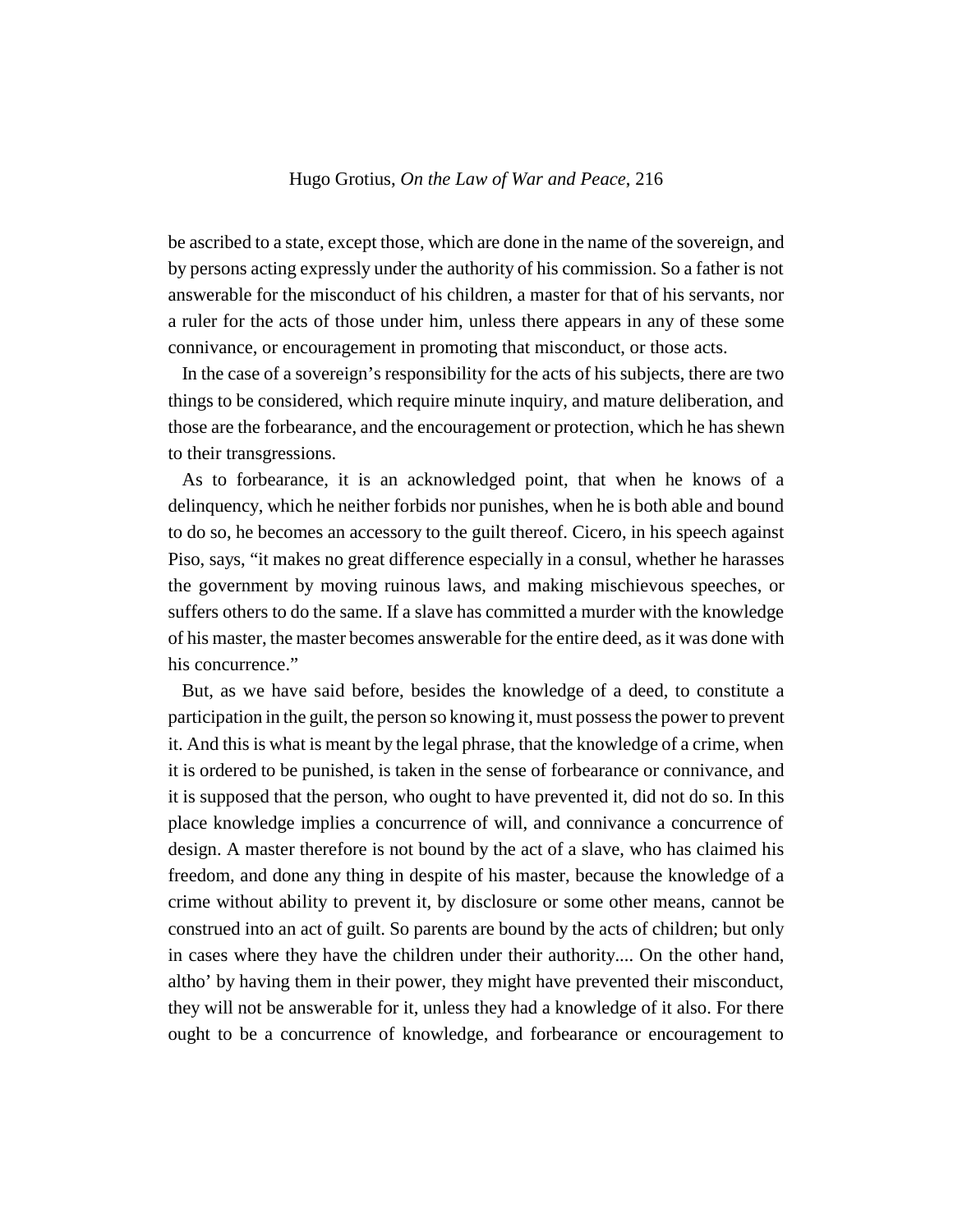involve any one in the guilt of another's actions; circumstances all of which by a parity of reasoning maybe applied to the connection between sovereigns and subjects: a connection founded on principles both of natural and civil law.

III. The matter that necessarily comes next under consideration is the case of those, who screen delinquents from punishment. It was before observed that, according to the law of nature, no one could inflict punishment, but a person entirely free from the guilt of the crime which he was going to punish. But since established governments were formed, it has been a settled rule, to leave the offences of individuals, which affect their own community, to those states themselves, or to their rulers, to punish or pardon them at their discretion. But they have not the same plenary authority, or discretion, respecting offences, which affect society at large, and which other independent states or their rulers have a right to punish, in the same manner, as in every country popular actions are allowed for certain misdemeanors. Much less is any state at liberty to pass over in any of its subjects crimes affecting other independent states or sovereigns, On which account any sovereign state or prince has a right to require another power to punish any of its subjects offending in the above named respect: a right essential to the dignity and security of all governments.

IV. But as it is not usual for one state to allow the armed force of another to enter her territories under the pretext of inflicting punishment upon an offender, it is necessary that the power, in whose kingdom an offender resides, should -upon the complaint of the aggrieved party, either punish him itself, or deliver him up to the discretion of that party. Innumerable instances of such demands to deliver up offenders occur both in sacred and profane history. Thus the other Israelites required the Benjamites to deliver up offenders, Jud. xx. — And the Philistines demanded of the Hebrews the surrender of Samson, as a criminal, Jud. xv. — In the same manner the Gauls made a demand that the Fabii should be surrendered for having fought against them. Sylla too, as Sallust informs us, urged Bocchus to deliver up Jugurtha, and by so doing to relieve the Romans from the bitter necessity of implicating Him for his erroneous conduct in the same guilt with that most desperate villain. Yet all these instances are to be understood not as strictly binding a people or Sovereign Prince to the actual surrender of offenders, but allowing them the alternative of either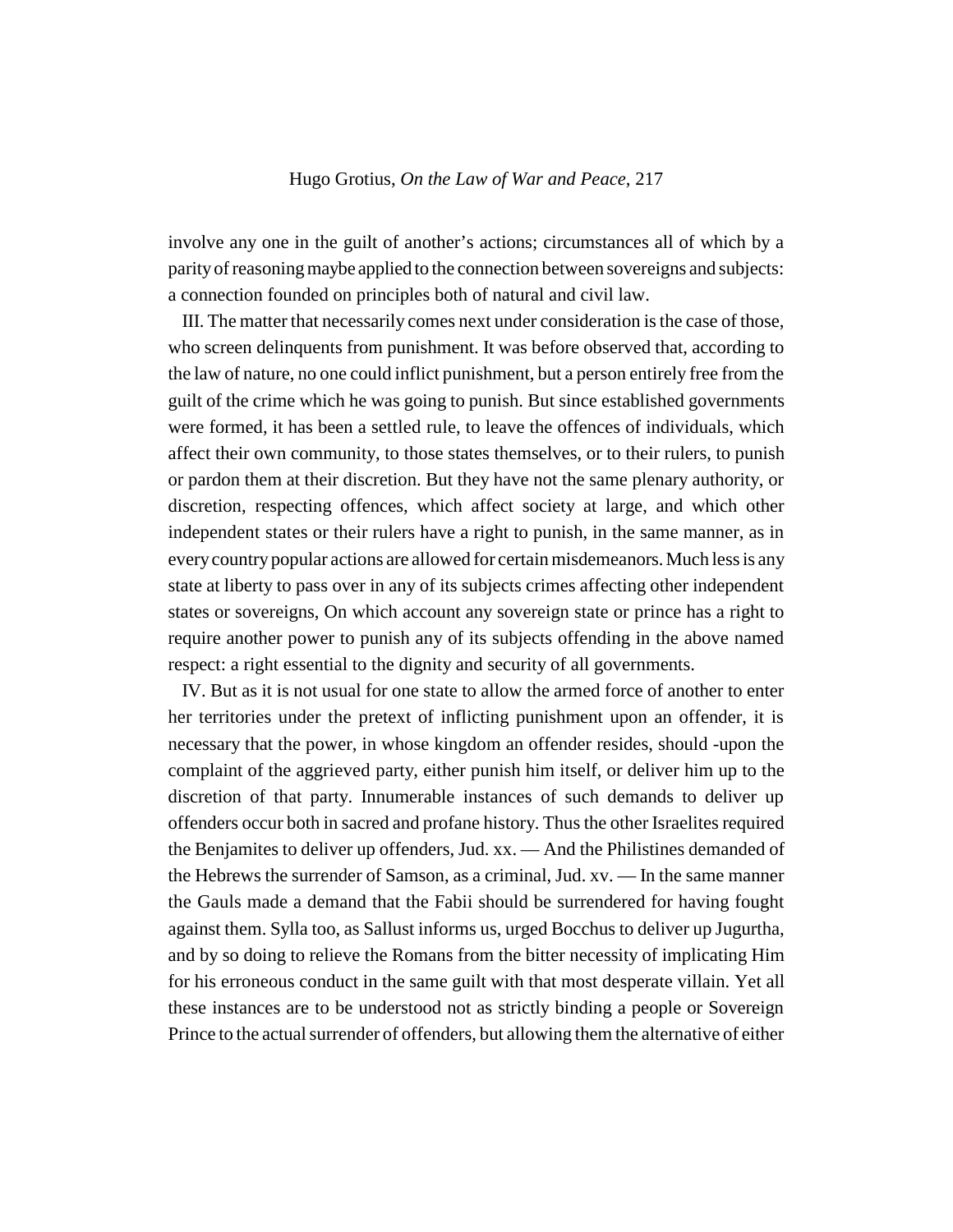punishing or delivering them up. For it was upon this ground, as we are informed, that the Eleans made war upon the Lacedaemonians, because the latter neglected to punish their subjects, who had committed aggressions upon that people; that is, they had neither punished nor delivered them up: for the obligation may be taken either way, that being left to the choice of the aggrieved person, or nation, in order to make the satisfaction the more complete.

The surrender here meant is nothing more than delivering up a citizen or subject to the power of another state to decide upon his punishment. But this permission neither gives nor takes away any right, it only removes an impediment to the prosecution of a right. Wherefore if that other people make no use of the permitted right, the offender, who has been delivered up, is in such a situation, that he either may or may not be punished: either of which may happen in the case of many offences. But the right of a state, as to the enjoyment of its own laws, and many other advantages, is not lost by any particular act without a formal decree and judgment, unless in any way it has been previously enacted, that certain acts, or certain omissions, shall amount to a forfeiture of some particular rights and privileges. In the same manner, goods, if surrendered, but not accepted, will remain the property of the former owner. But if the surrender of a citizen has been accepted, and, by some accident, the person so surrendered shall afterwards return home, he will no longer be a citizen, except by some new act of grace. What has been said of punishing or giving up aggressors, applies not only to those, who always have been subjects of the sovereign, in whose dominions they are now found, but to those also, who, after the commission of a crime, have fled to some place for refuge.

V. Nor do the so much talked of rights of suppliants, and the inviolable nature of asylums at all weaken the argument that has been advanced. For the advantages of such protection are designed only for those, who are the victims of unmerited persecution, not for those who have committed crimes injurious to mankind, and destructive to society. Gylippus, the Lacedaemonian, as may be seen in the xiii. book of Diodorus Siculus, speaking of the rights of suppliants, says, that they were originally introduced, as measures of compassion to the unfortunate, and not a screen for malicious and wanton offenders, who have nothing but punishment to expect.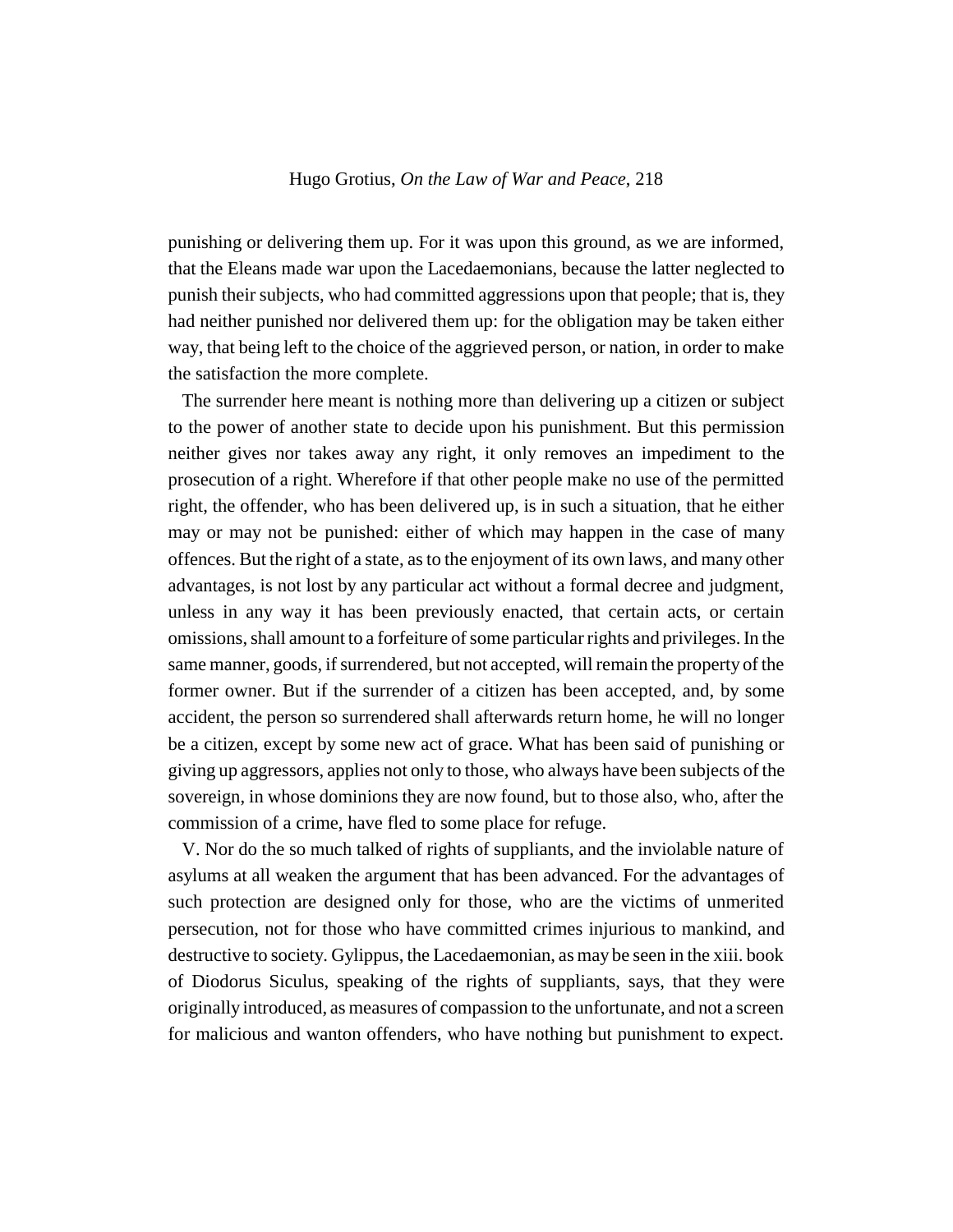And a little after he says, when such men, prompted by malice, or rapacity have plunged into evils, they have no right to talk of misfortune or to wear the name of suppliants. For that is a privilege granted by the laws of nature to the innocent, who are beaten down by the hard and oppressive strokes of ill fortune. But the refuge of compassion is withheld, where every line of a life has been marked with cruelty and injustice. Thus according to that law, which partakes of the wisdom of its divine author, asylums were open to those who had killed any one by a weapon escaping from their hand: slaves too were allowed places of refuge, but deliberate murderers, or those, who had disturbed the peaceful order of the state, found no protection even from the altar of God. Philo, in explaining this law says, that even the temple affords no refuge to the impious.

The more ancient of the Greeks acted upon the same principle. It is said that the Chalcidians refused to deliver up Nauplius to the Grecians, and the reason alleged was his having cleared himself of the charges made against him. There was among the Athenians an altar dedicated to Mercy; it is mentioned by Cicero, Pausanias, Servius, and also by Theophilus, and it is described at full length by Statius in the xii. book of his Thebais. The poet explains to what description of men it afforded shelter: it was, he says, to those who were driven from their homes by the calamity of war, or stripped of their kingdoms by usurpers. Tacitus in the third book of his Annals, and 60th chapter, reprobates the custom, prevailing in his time among the cities of Greece, of making it an act of religion to protect offenders from the punishment due to their crimes. Such offenders therefore ought either to be punished, or delivered up, or, at least, ordered to withdraw. Perseus the Macedonian king, clearing himself to Martins from the charge of screening those, who had attempted the life of Eumenes; said, "as soon as I was apprised by you of their being in Macedonia, I ordered immediate search to be made for them, peremptorily commanding their perpetual banishment from my kingdom."

The right of demanding the surrender or punishment of criminals that have fled into other kingdoms, has, in most parts of Europe, during the present, and the immediately preceding centuries, been generally exercised in cases, where the crimes were such as affected the safety of the state, or were attended with notorious atrocity. It has been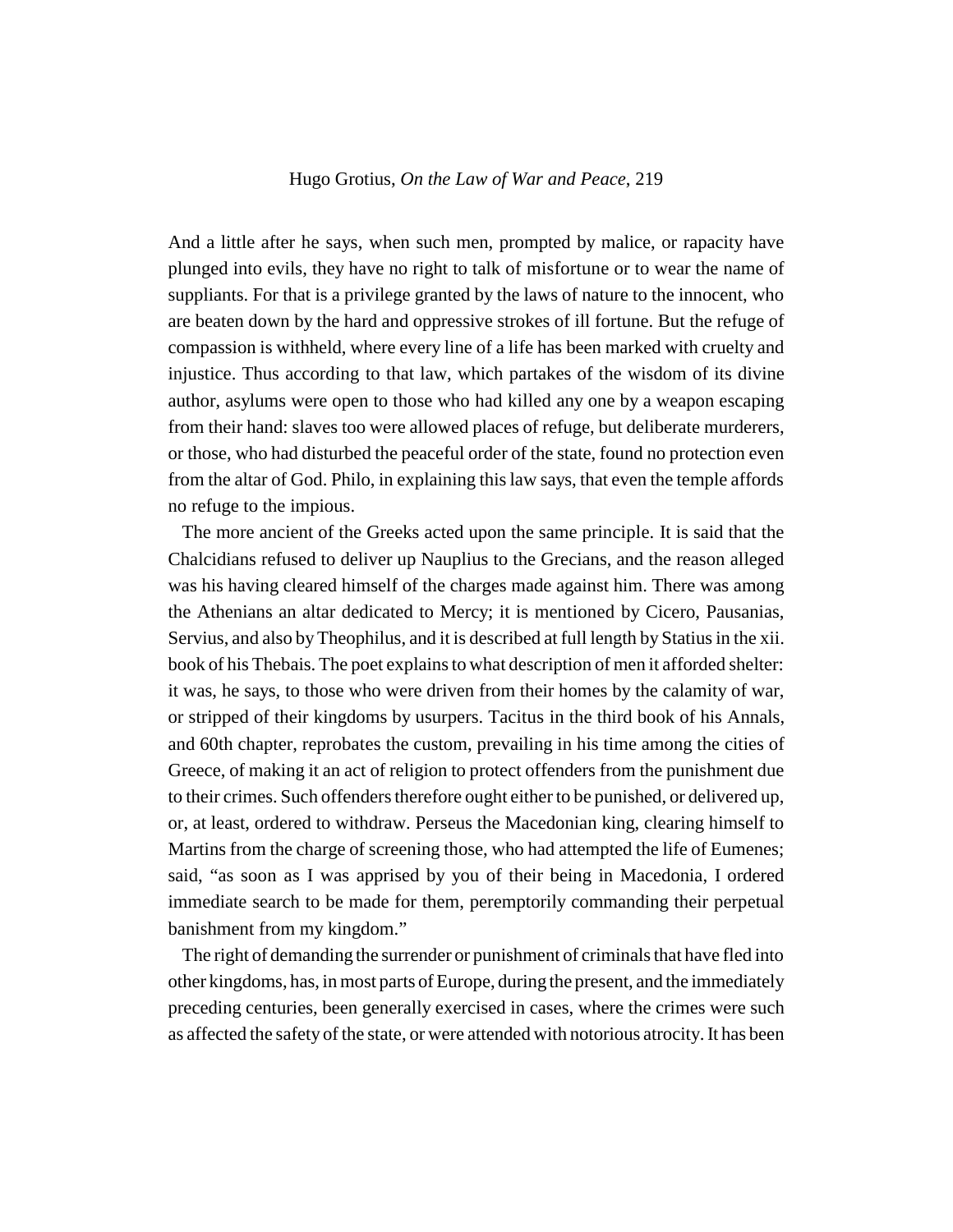usual to pass over, with mutual connivance, crimes of an inferior kind, except where it has been agreed to the contrary by express treaty. Nor can it be concealed that where robbers and pirates have gained a truly formidable power, it has often been deemed an act of humane policy both in Sovereign Princes, and States to exercise forbearance towards them, rather than to drive them to greater acts of desperation by treating them with all the rigour, which they deserve.

VI. If the act, of which refugees and suppliants are accused, is not prohibited by the law of nature or of nations, the matter must be decided by the civil law of the country, from which they come. This was a received opinion in ancient times, as we find from the language of Aeschylus, in whose Tragedy of the Suppliants, the King of Argos, addressing a number of the daughters of Danaus, on their coming from Egypt, says, " If the sons of Egypt exercise controul over you, maintaining that they are authorised to do so by the law of the state, as being the nearest allied by blood, who can resist them? It is for you to prove that, according to the laws of your country, they have no authority over you."

VII and VIII. It has often been a celebrated topic of discussion, whether a whole community can be punished for misconduct. And this is the proper place for that inquiry.

It was shewn in a former part of this treatise, that a body politic though it may seem to vary by a succession of new members, continues the same, as long as it retains its form. In which case it seems liable to punishment no less than individuals. On the other hand bodies politic seem to possess many privileges peculiar to them. selves, such as having a common treasury, a common seal, laws, and other similar advantages. But there are some distinctions, which they particularly derive from the individuals of which they are composed. Thus we say that Universities are learned, or Garrisons brave, according to the number of learned or gallant men, which they respectively contain. Merit is a distinction of this kind, as being a gift of nature to individuals, or an individual acquirement, which no public body, of itself, can have. So that upon the death or departure of those meritorious individuals, the degree of merit, which any public society derived from their presence, must become extinct. In the same manner, the debt of punishment which is considered as arising from some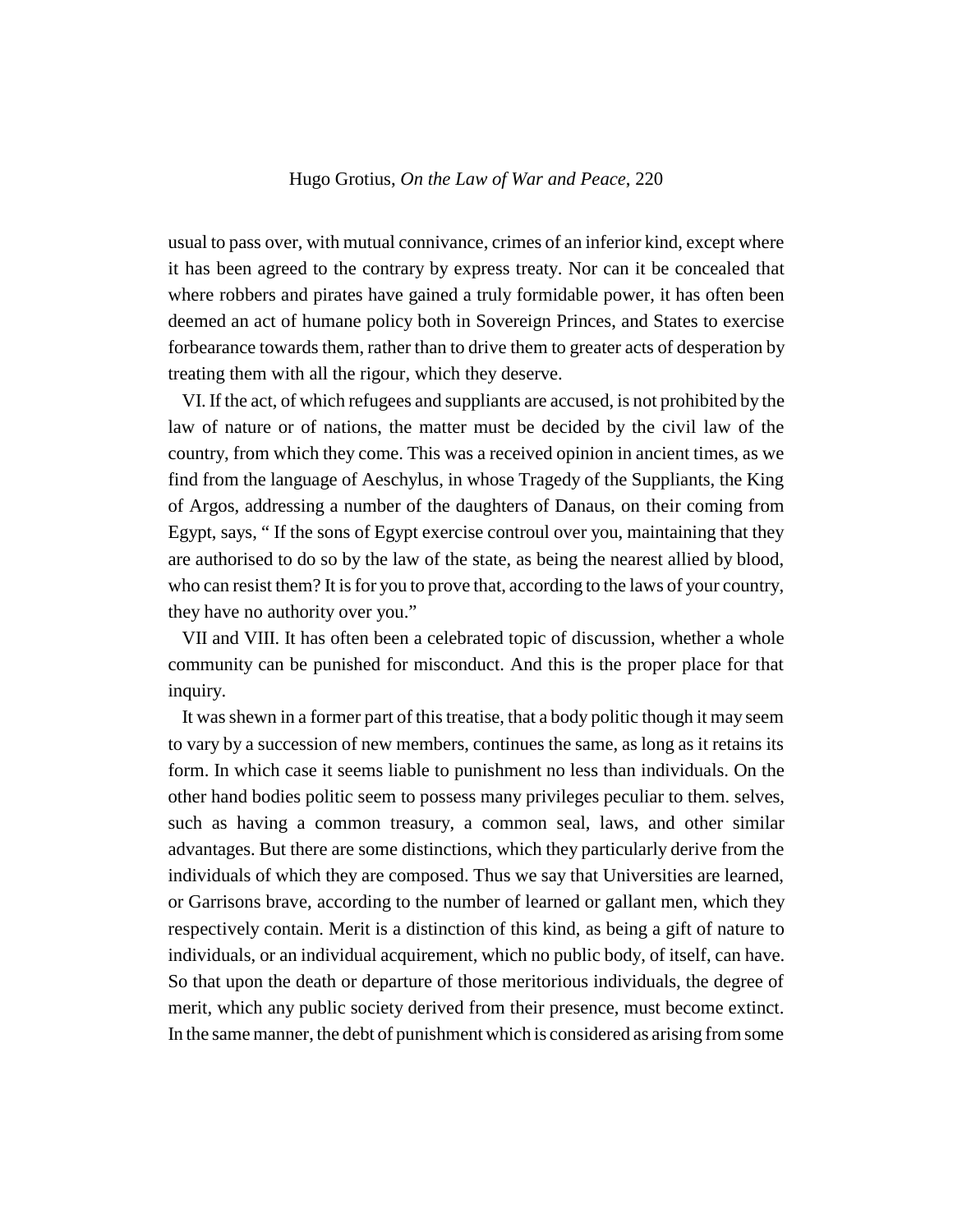act of demerit, must cease with the debt of the individual delinquents.

Arrian is justly commended for censuring the vengeance retorted upon the Persians by Alexander, at a time, when those, who had committed the original aggressions on the Greeks, had long been laid in their graves. He passes a like sentence upon the burning of Persepolis, as a retaliation for what the Persians had done at Athens. Such acts of retaliation, after a lapse of years, have been vindicated by some writers, as an imitation of the slow, but unerring progress of divine justice. But we must remember that the ways of God are not as our ways, nor is the exercise of his justice to be measured by our counsels- For if descendents can claim no merit for the actions of their forefathers, neither is it right they should be punished for their transgressions. The consequences of merit indeed may be transmitted without injury, and therefore without injustice; but it is not so with punishments.

IX. Having thus shewn that a communication of punishment is necessarily connected with a participation in guilt, it remains to consider whether punishment can be extended to those, who are no way concerned in the crime. In order to understand this clearly, and to prevent the mistakes that may arise from a similarity of expression, where there is no similarity of facts, it will be necessary to make use of some precautions.

X. In the first place there is a difference between a loss directly occasioned by any act, and one resulting but indirectly from it. Now it may be called a direct injury to deprive any one of what peculiarly belongs to him as his right. An indirect injury is that which prevents any one from possessing what he otherwise would have done, by destroying the condition or means, which gave him such a right. As an example, Ulpian says," if any one has opened a well in his own ground, by which the subterraneous streams of water, that would have passed to the lands of another, are cut off, here no fault is imputable to the person who has only exercised his own right." And in another place, he says, it makes a great difference, whether any one directly does an injury, or is only indirectly and unintentionally instrumental in preventing another from reaping advantages, which he would otherwise have enjoyed. And it is absurd, says Paulus, another legal authority, for men to be called rich before they possess the means of being so. Thus when the property of parents is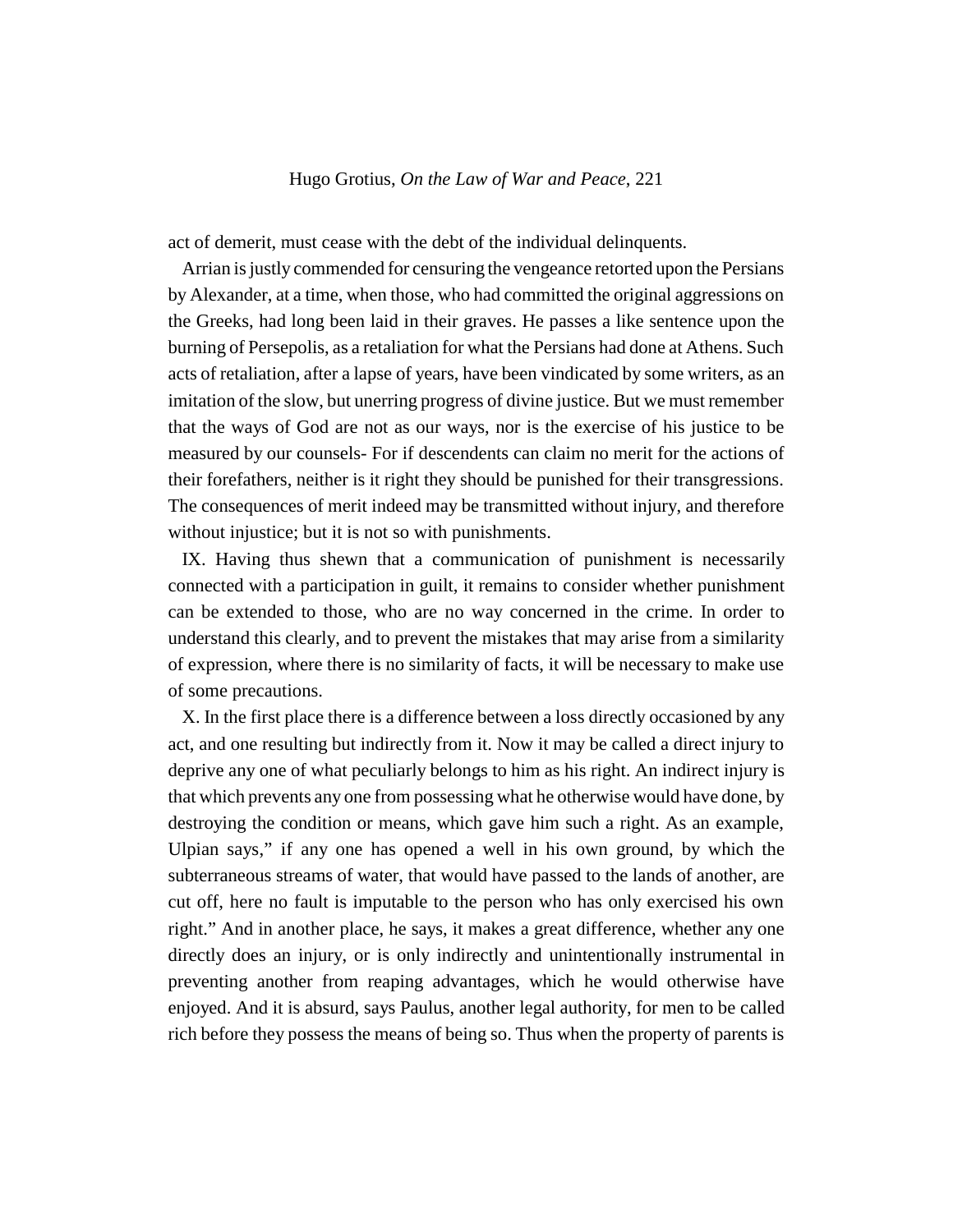forfeited, it is felt as an inconvenience by their children; though it can not be considered as a direct punishment inflicted upon them, because that property would never have been theirs, unless the parents had retained it to their last breath. On which Alphenus has made a just observation, in saying, that, by the punishment of the father, children lose that which would have come to them from him, but things, which they do not receive from him, such as the gifts of nature, or those derived from any other quarter, remain untouched. Cicero relates that in this manner the children of Thernistocles were reduced to want, nor does he think it unjust that the children of Lepidus should share the same fate. And he says that it is an ancient custom, and the received usage of all states, the hardship of which nevertheless was greatly softened by the laws of Rome at a later period. Thus when a whole people is implicated in the misconduct of the majority, which holds the representative character of the state, and consequently loses its civil liberties, its fortifications, and other privileges, the loss affects innocent individuals, but only in those things, which they could not have enjoyed, except as belonging to that community.

XI. Besides, we must observe, that the offence of one man may sometimes occasion inconvenience or loss to another, and yet that offence may not be considered as the immediate cause of the action, which is grounded on the exercise of a right. This may be explained by an example. Thus if any one has engaged for another's debt, he brings himself into the dilemma named in the ancient proverb, that being bound for any one is the next stage to ruin; but it is a man's own promise, and not another's having incurred a debt, that is the real cause of his obligation. For as a person, who has given security for a purchaser, is not, properly speaking, bound by the purchase, but by his own promise: so if any one has engaged to be responsible for a delinquent, it is his Own engagement, and not the act of that delinquent, which creates his obligation. And hence the inconvenience of that kind which any one incurs, must be measured not by the delinquency of another, but by his own power to enter into any such voluntary engagement. In consequence of which no one can give surety to suffer death for another; because no one has such power over his own life, as to take it away himself, or to be bound to forfeit it for another. Though the ancient Greeks and Romans thought otherwise, and therefore they maintained that a surety might be put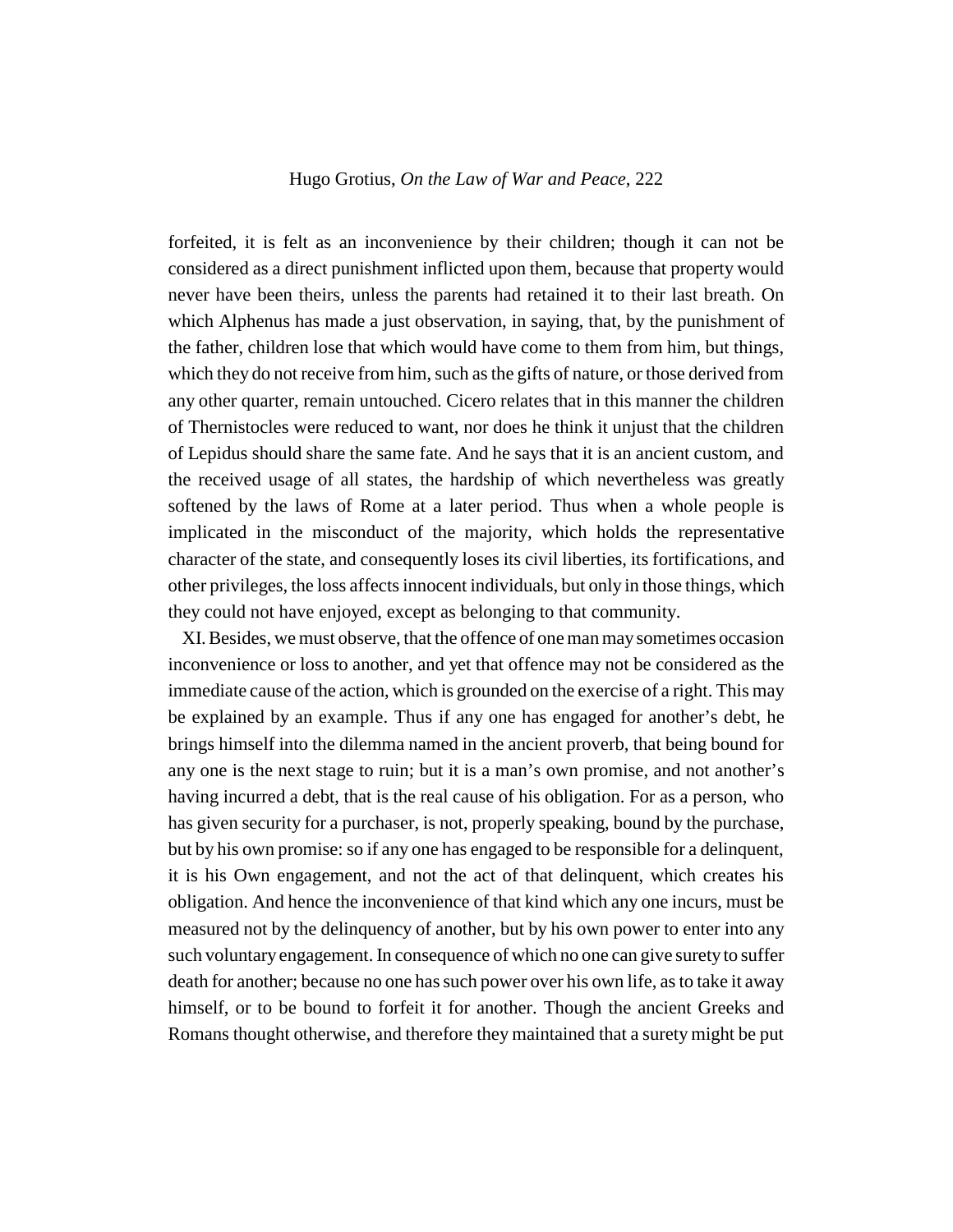to death for any one, as may be seen in the well known story of Damon and Pythias, and hostages were frequently punished in this manner.

What has been said of life may be applied to the limbs also, which no man has a right to part with, except for the preservation of the whole body. But if any one has engaged to suffer banishment, to submit to a pecuniary fine, or any other means of satisfying justice, any thing he suffers on this account will not, strictly speaking, be considered as a personal punishment, but as the performance of an agreement.

Something like this occurs in the right, which any one possesses dependent on another's will, both with respect to the right of individuals to private property, and to the more extensive right to demesnes possessed by a state, For if any one is deprived of such a thing owing to another's fault, here the executive power depriving that person, is not inflicting a punishment on Him, but only exercising a prior right.

XII. and XIII. Having laid down these distinctions, we may observe that it is impossible that an innocent person should suffer for another's crime. This does not proceed from the reasons given by Paulus, who maintains that punishment is designed for the reformation of the offender, For it seems possible that an example may be made, extending beyond the person of the criminal himself, when it affects, in its consequences, those, who are nearly related to him. So that it is not for the sake of example only that punishment is inflicted, but because the obligation thereto arises from the demerit of the offending party. Now every demerit must be of a personal nature, as it proceeds from a man's own will, over which he is supposed to exercise a perfect controul.

XIV. In the law given to the Hebrews, God threatens to avenge the impiety of fathers upon their children. But he has sovereign dominion over our lives and substance, as being his gift, which he may take away from any one, whenever he pleases, without assigning his reasons. Therefore if he thinks proper to take away by a premature or violent death the children of Achan, Saul, Jeroboam or Ahab, he is exercising over them the right of sovereignty, as well as that of punishment; imposing by that awful example the more severe penalty upon the parents. For if they survive their children, which was what the divine law had most in view, and therefore did not extend these threats beyond the time of great grand-children, a period to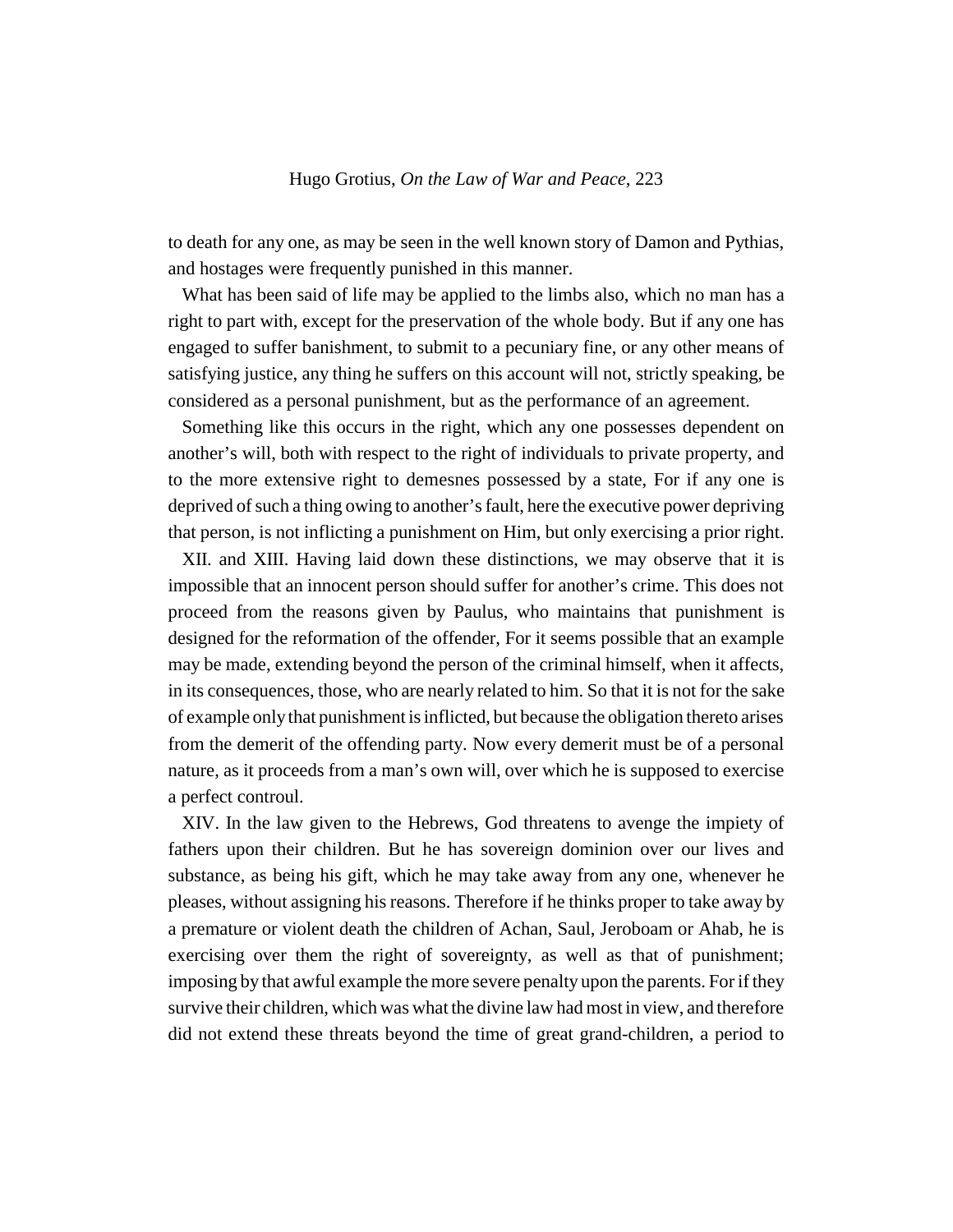which the age of man might reach, it is certain that parents would be severely punished by such a sight, the most afflicting of any they could witness. Or if they should not survive such an event, to die under such an apprehension would be a great calamity.

But it is proper to remark that examples like those are never employed by God, except against crimes affecting his divine Majesty, as false worship, perjury or sacrilege. Indeed those threats of divine vengeance are not always enforced; especially where any extraordinary virtue shines in the characters and conduct of the children: as may be seen in the xviii. chapter of the prophesy of Ezekiel. Plutarch has discussed this topic with great eloquence in his book on the remote vengeance of God.

As the Gospel so clearly unfolds the future punishments of the wicked, all the threats contained in that new covenant terminate in the persons of the offenders themselves. But the ways of providence in these respects are not the rule which men can follow. For God, even without any reference to crime, is the sovereign lord and disposer of human life, a commission which man is only allowed to execute against the perpetrators of certain crimes. Wherefore as that same divine law forbids parents to be put to death for the offences of children, so it exempts children from the same punishment for the actions of their fathers: a lenity which is greatly commended by Josephus and Philo. The same commendation is bestowed by Isocrates upon the laws of Egypt; and by Dionysius of Halicarnassus upon those of Rome.

XV. But if it is unjust in human laws to punish the misconduct of parents in the persons of their children, how much more severe was the law of the Persians and Macedonians extending the penalties for crimes against the state to every branch of the offender's relatives, in the most remote degree, a law surpassing all others in rigour?

XVI. XVII. and XVIII. What has been said respecting the punishment of children for the offences of their fathers or forefathers, may be applied to the relation subsisting between sovereigns and subjects. For it is a relation springing from the contract of society, which makes the sovereign the essential head, life and soul of that body, in which his people form the members. As the civil community therefore with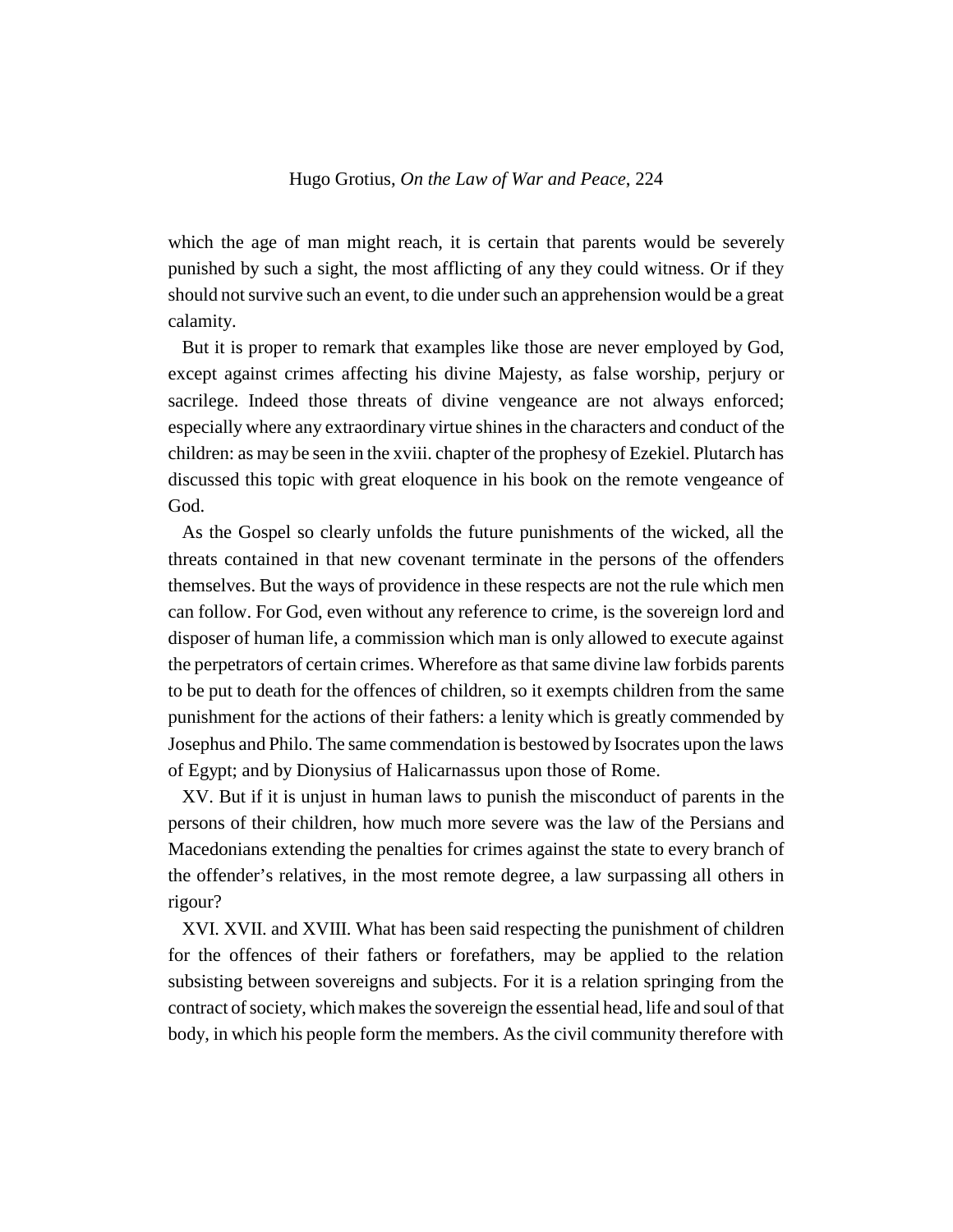its sovereign or head forms but one body, there can be no separation of interests, but what affects one part must be prejudicial or serviceable to the whole.

XIX. Why should an heir, it has been sometimes asked, be bound by other debts of his ancestor, and not feel the effects of his punishment for misconduct? to which answer may be given, that the heir represents the person of the deceased not in his merits or demerits, which are purely personal, but in his property; an artificial mode of preserving unbroken the chain of succession and descent.

XX. And hence it follows, that if in addition to the demerit of an offence, any new grounds of obligation should arise connected with the punishment, they must be discharged not properly as a punishment, but as a debt. Thus the heir will be liable to pay the costs awarded by a judgment after a contested suit, which is considered in the light of a contract.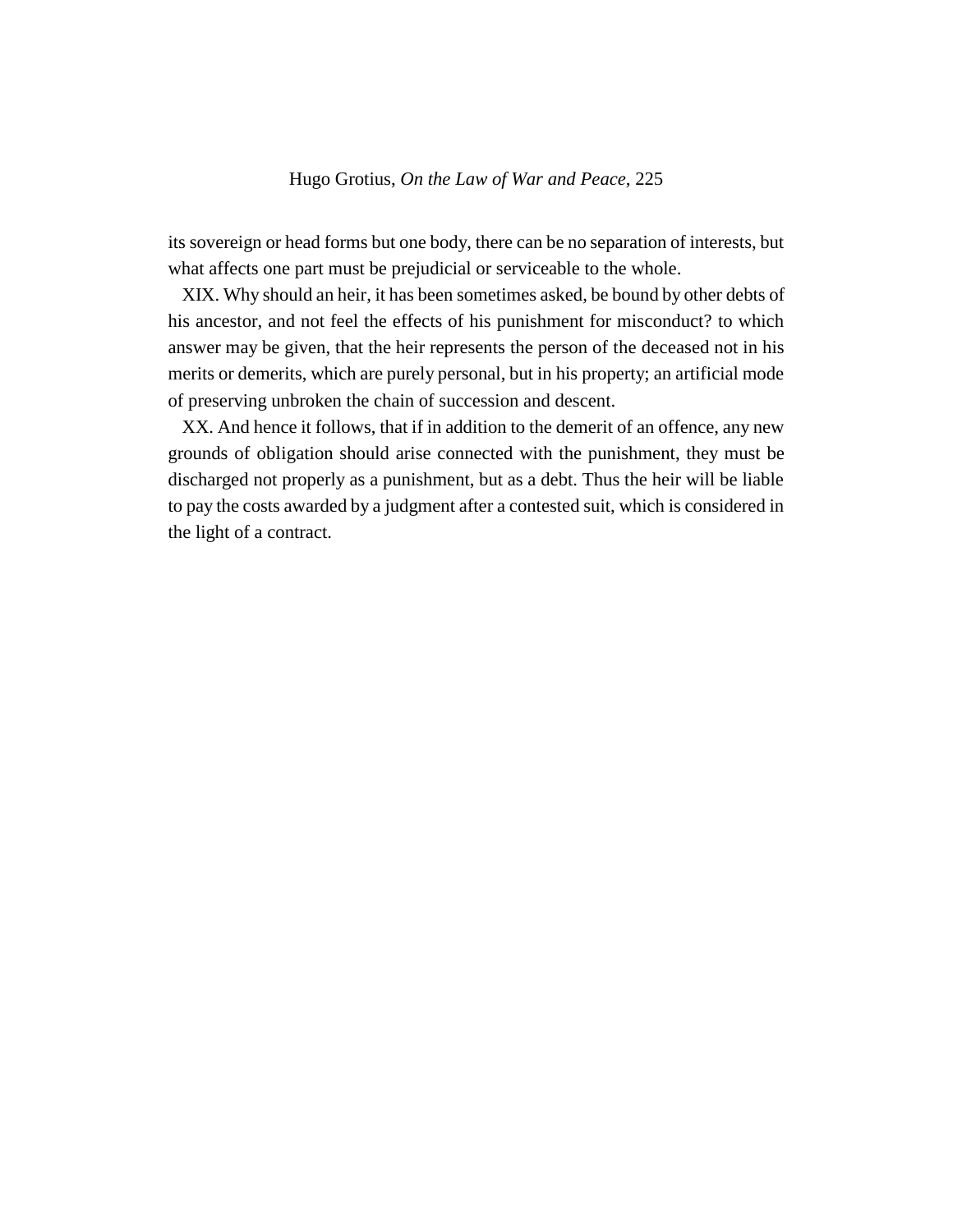# Chapter 22: On the Unjust Causes of War.

I. In a former part of this work, where the justice of war was discussed, it was observed that some wars were founded upon real motives and others only upon colourable pretexts. This distinction was first noticed by Polybius, who calls the pretexts, προφασεις and the real causes, αιτιας. Thus Alexander made war upon Darius, under the pretence of avenging the former wrongs done by the Persians to the Greeks. But the real motive of that bold and enterprising hero, was the easy acquisition of wealth and dominion, which the expeditions of Xenophon and Agesilaus had opened to his view.

In the same manner, a dispute about Saguntum furnished the Carthaginians with colourable motives for the second Punic war, but, in reality, they could not brook the indignity of having consented to a treaty, which the Romans had extorted from them at an unfavourable moment; and more especially as their spirits were revived by their recent successes in Spain. The real causes assigned by Thucydides for the Peloponnesian war, were the jealousies entertained by the Lacedaemonians of the then growing power of the Athenians, though the quarrels of the Corcyreans, Potidaens, and other secondary states were made the ostensible reasons.

II. There are some who have neither ostensible reasons, nor just causes to plead for their hostilities, in which, as Tacitus says, they engage from the pure love of enterprise and danger. A disposition to which Aristotle gives the name of ferocity. And in the last book of his Nicomachian Ethics, he calls it a bloody cruelty to convert friends into enemies, whom you may slaughter.

III. Though most powers, when engaging in war, are desirous to colour over their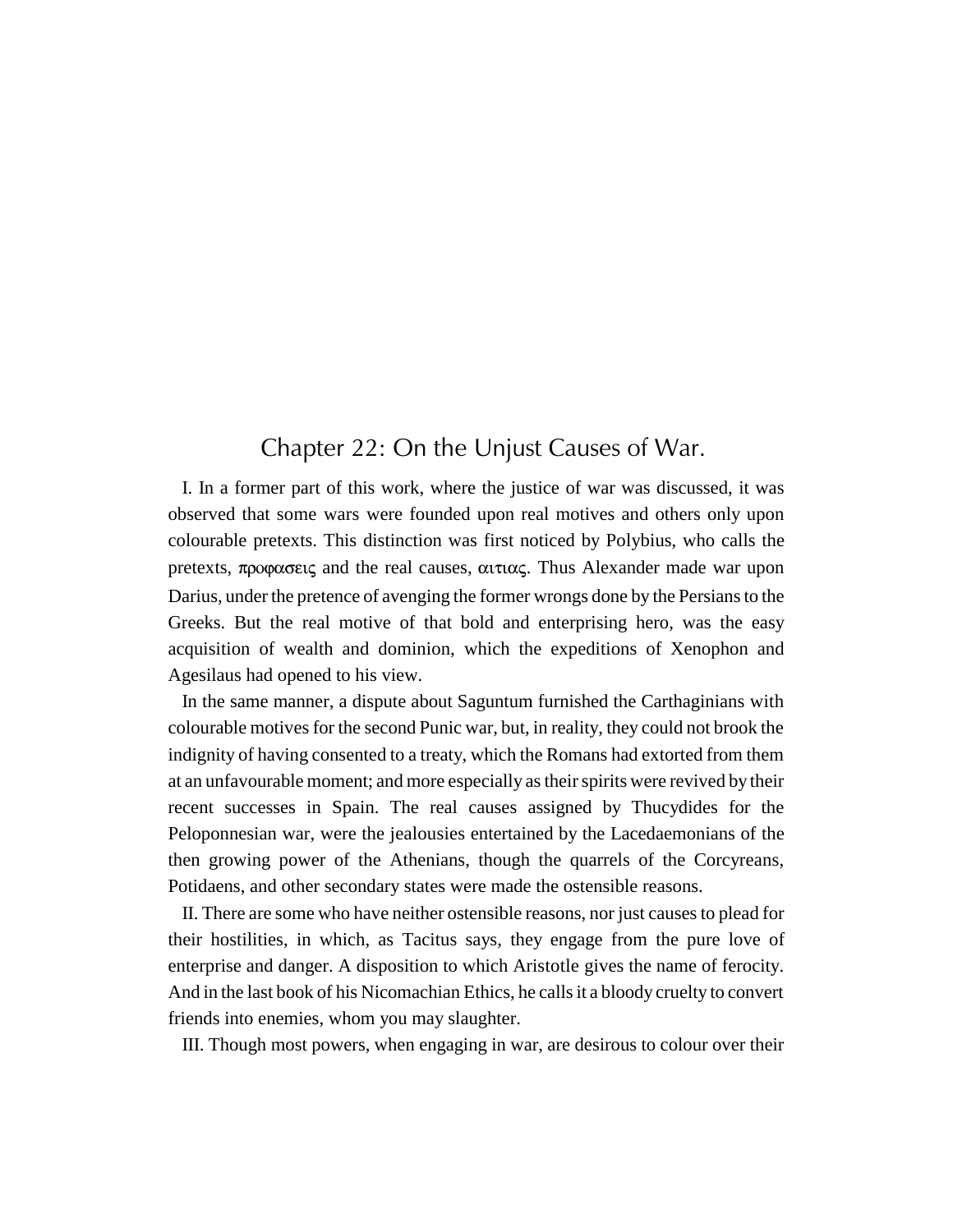real motives with justifiable pretexts, yet some, totally disregarding such methods of vindication, seem able to give no better reason for their conduct, than what is told by the Roman Lawyers of a robber, who being asked, what right he had to a thing, which he had seized, replied, it was his own, because he had taken it into his possession? Aristotle in the third book of his Rhetoric, speaking of the promoters of war, asks, if it is not unjust for a neighbouring people to be enslaved, and if those promoters have no regard to the rights of unoffending nations? Cicero, in the first book of his Offices, speaks in the same strain, and calls the courage, which is conspicuous in danger and enterprise, if devoid of justice, absolutely undeserving of the name of valour. It should rather be considered as a brutal fierceness outraging every principle of humanity."

IV. Others make use of pretexts, which though plausible at first sight, will not bear the examination and test of moral rectitude, and, when stripped of their disguise, such pretexts will be found fraught with injustice. In such hostilities, says Livy, it is not a trial of right, but some object of secret and unruly ambition, which acts as the chief spring. Most powers, it is said by Plutarch, employ the relative situations of peace and war, as a current specie, for the purchase of whatever they deem expedient.

By having before examined and established the principles of just and necessary war, we may form a better idea of what goes to constitute the injustice of the same. As the nature of things is best seen by contrast, and we judge of what is crooked by comparing it with what is straight. But for the sake of perspicuity, it will be necessary to treat upon the leading points.

It was shewn above that apprehensions from a neighbouring power are not a sufficient ground for war. For to authorize hostilities as a defensive measure, they must arise from the necessity, which just apprehensions create; apprehensions not only of the power, but of the intentions of a formidable state, and such apprehensions as amount to a moral certainty. For which reason the opinion of those is by no means to be approved of, who lay down as a just ground of war, the construction of fortifications in a neighbouring country, with whom there is no existing treaty to prohibit such constructions, or the securing of a strong hold, which may at some future period prove a means of annoyance. For as a guard or against such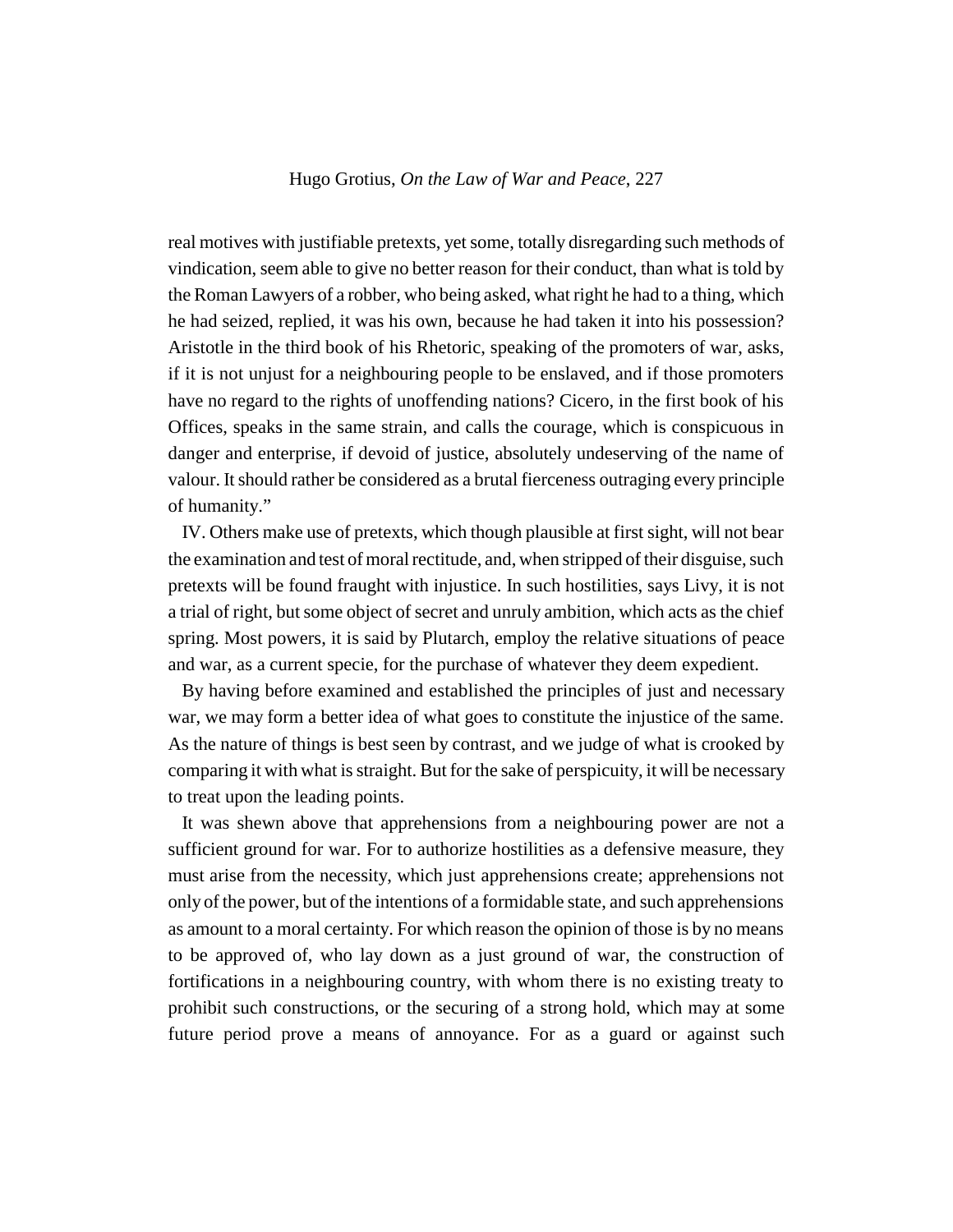apprehensions, every power may construct, in its own territory, strong works, and other military securities of the same kind, without having recourse to actual war. One cannot but admire the character, which Tacitus has drawn of the Chauci, a noble and high-spirited people of Germany, "who, *he says*, were desirous of maintaining their greatness by justice, rather than by acts of ungovernable rapacity and ambition provoking no wars, invading no countries, spoiling no neighbours to aggrandize themselves, — yet, when necessity prompted, able to raise men with arms in their hands at a moment's warning — a great population with a numerous breed of horses to form a well mounted cavalry-and, with all these advantages, upholding their reputation in the midst of peace."

VI. Nor can the advantage to be gained by a war be ever pleaded as a motive of equal weight and justice with necessity.

[Section V of the original is omitted in the translation. **Translator**]

VII. and VIII. Neither can the desire of emigrating to a more favourable soil and climate justify an attack upon a neighbouring power. This, as we are informed by Tacitus, was a frequent cause of war among the ancient Germans.

IX. There is no less injustice in setting up claims, under the pretence of newly discovered titles, to what belongs to another.

Neither can the wickedness, and impiety, nor any other incapacity of the original owner justify such a claim. For the title and right by discovery can apply only to countries and places, that have no owner.

X. Neither moral nor religious virtue, nor any intellectual excellence is requisite to form a good title to property. Only where a race of men is so destitute of reason as to be incapable of exercising any act of ownership, they can hold no property, nor will the law of charity require that they should have more than the necessaries of life. For the rules of the law of nations can only be applied to those, who are capable of political or commercial intercourse: but not to a people entirely destitute of reason, though it is a matter of just doubt, whether any such is to be found.

It was an absurdity therefore in the Greeks to suppose, that difference of manners, or inferiority of intellect made those, whom they were pleased to call barbarians, their natural enemies. But as to atrocious crimes striking at the very root and existence of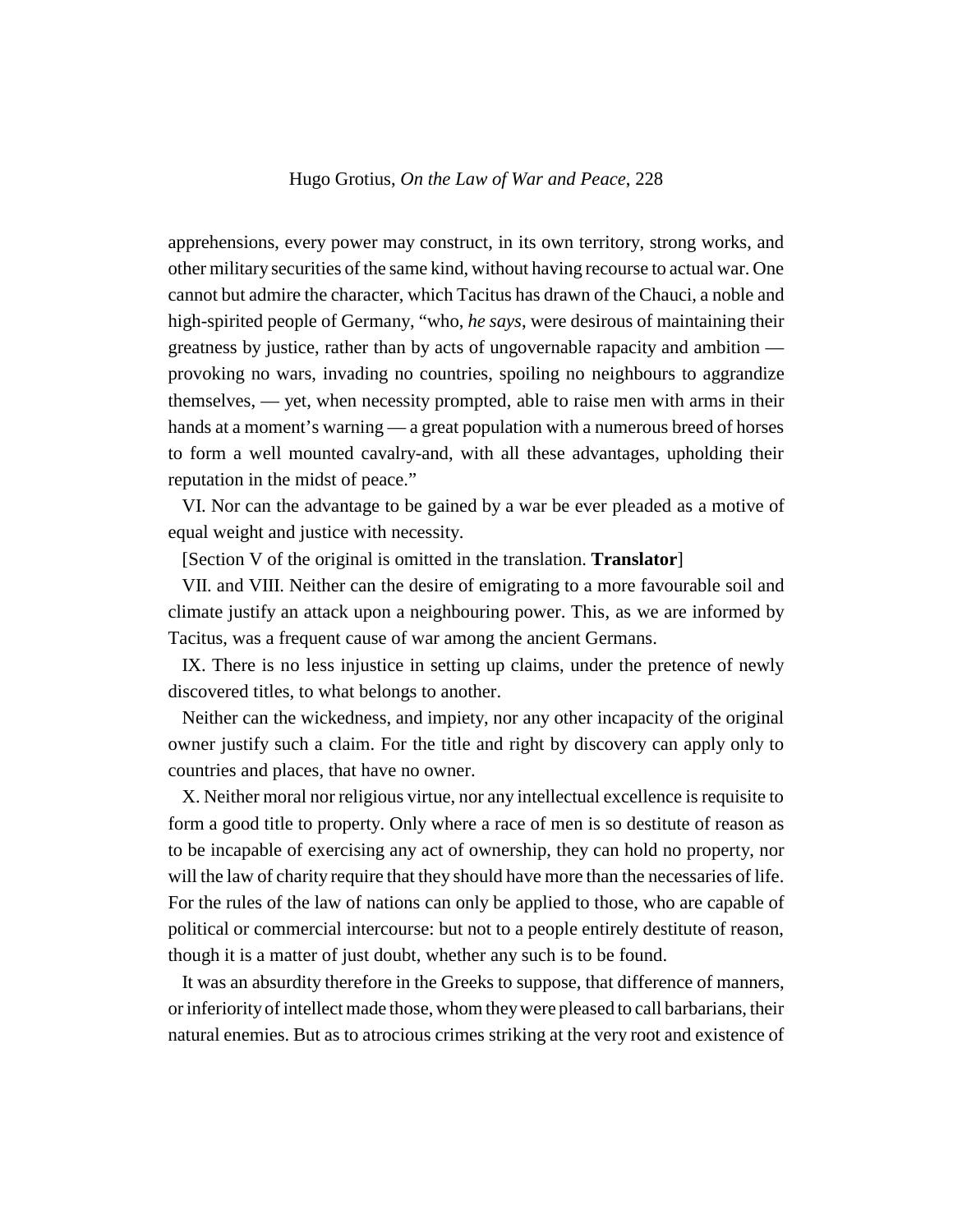society, the forfeiture of property ensuing from thence is a question of a different nature, belonging to punishments, under the head of which it was discussed.

XI. But neither the independence of individuals, nor that of states, is a motive that can at all times justify recourse to arms, as if all persons indiscriminately had a natural right to do so. For where liberty is said to be a natural right belonging to all men and states, by that expression is understood a right of nature, antecedent to every human obligation or contract. But in that case, liberty is spoken of in a negative sense, and not by way of contrast to independence, the meaning of which is, that no one is by the law of nature doomed to servitude, though he is not forbidden by that law to enter into such a condition. For in this sense no one can be called free, if nature leaves him not the privilege of chusing his own condition: as Albutius pertinently remarks, "the terms, freedom and servitude are not founded in the principles of nature, but are names subsequently applied to men according to the dispositions of fortune." And Aristotle defines the relations of master and servant to be the result of political and not of natural appointment. Whenever therefore the condition of servitude, either personal or political, subsists, from lawful causes, men should be contented with that state, according to the injunction of the Apostle, "Art thou called, being a servant, let not that be an anxious concern?"

XII. And there is equal injustice in the desire of reducing, by force of arms, any people to a state of servitude, under the pretext of its being the condition for which they are best qualified by nature. It does not follow that, because any one is fitted for a particular condition, another has a right to impose it upon him. For every reasonable creature ought to be left free in the choice of what may be deemed useful or prejudicial to him, provided another has no just right to a controul over him.

The case of children has no connection with the question, as they are necessarily under the discipline of others.

XIII. It would scarce have been necessary to refute the foolish opinion of some, who have ascribed to the Roman Emperors dominion over the most remote and unknown nations, if Bartolus, deemed a lawyer of the first eminence, had not pronounced it heresy to deny those pretensions. This opinion has been built upon the Roman Emperor's some times having styled himself Sovereign of the whole world;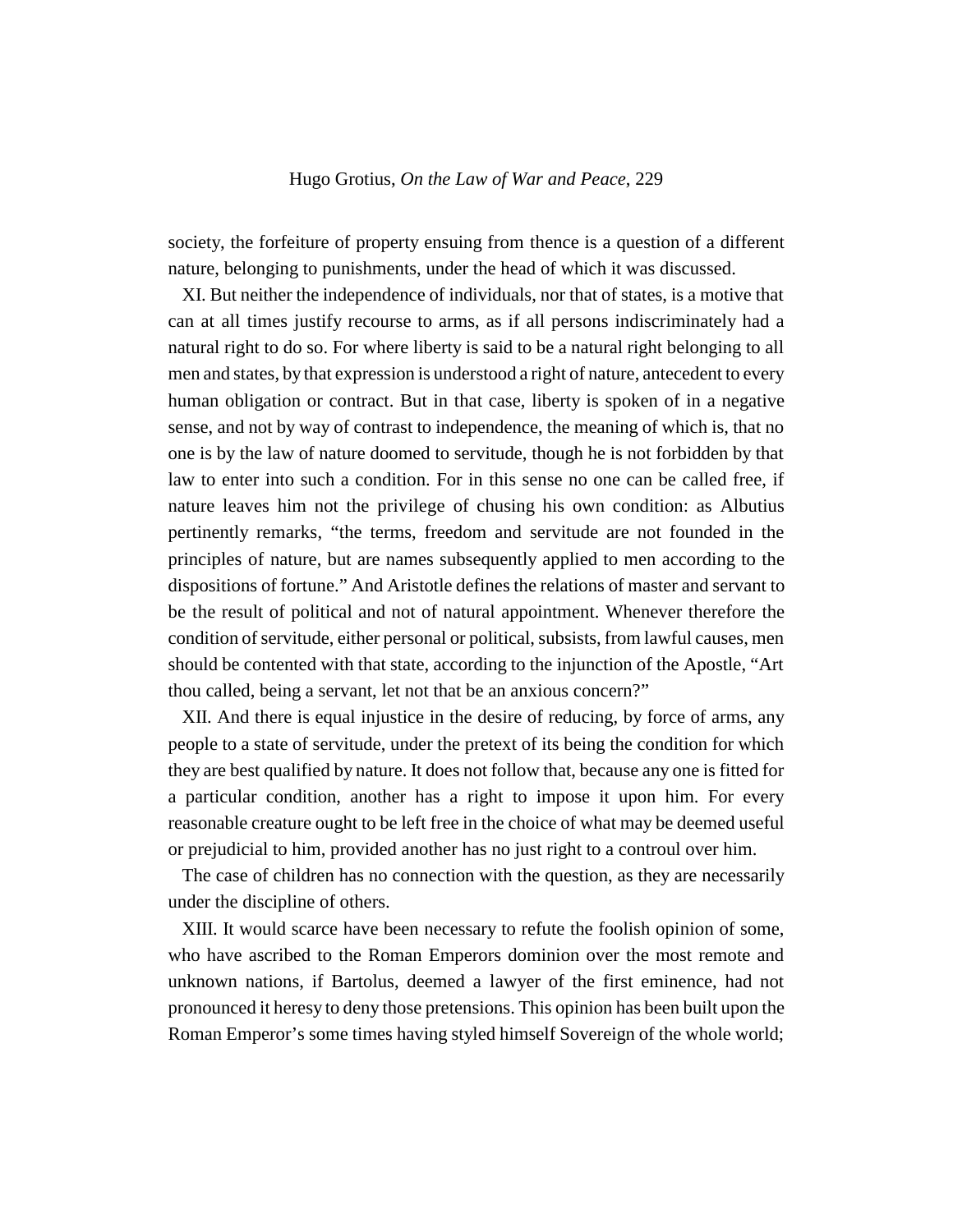a term which it was not unusual for many people to apply to their own country. Thus in the scriptures we find Judea frequently called the whole inhabited earth; therefore when the Jews, in their proverbial expression, called Jerusalem the centre of the world, nothing more is to be implied than that it was situated in the middle of Judea.

As to the argument in favor of universal dominion from its being so beneficial to mankind, it may be observed that all its advantages are counterbalanced by still greater disadvantages. For as a ship may be built too large to be conveniently managed, so an empire may be too extensive in population and territory to be directed and governed by one head. But granting the expediency of universal empire, that expediency can not give such a right, as can be acquired only by treaty or conquest. There were many places formerly belonging to the Roman Empire, over which the Emperor has at present no controul. For war, treaty, or cession have made many changes, by which the rights of territory have passed to other states or sovereign princes, and the standards of different communities, whether kingdoms or commonwealths, now wave in places, which the Roman Eagle once overshadowed with his wings. These are losses and changes, that have been experienced by other powers no less than that, which was once mistress of the world.

XIV. But there have been some, who have asserted the rights of the church over unknown parts of the world, though the Apostle Paul himself has expressly said that Christians were not to judge those who were without the pale of their own community. And though the right of judging, which belonged to the Apostles, might in some cases apply to worldly concerns, yet in its general nature it was of a celestial rather than an earthly kind — a judgment not exercised by fire and sword, but by the word of God, proposed to all men and adapted to their peculiar circumstances — a judgment exercised by displaying or withholding the seals of divine grace, as it might be most expedient — lastly, it was a judgment exercised in supernatural punishments; in punishments proceeding from God, like the punishments of Ananias, Elymas, Hymenaeus, and others.

Christ himself, the spring, from whence all the power of the church was derived, and, whose life is the model for the church to follow, said, his kingdom was not of this world, that is, was not of the same nature, with other kingdoms, otherwise, like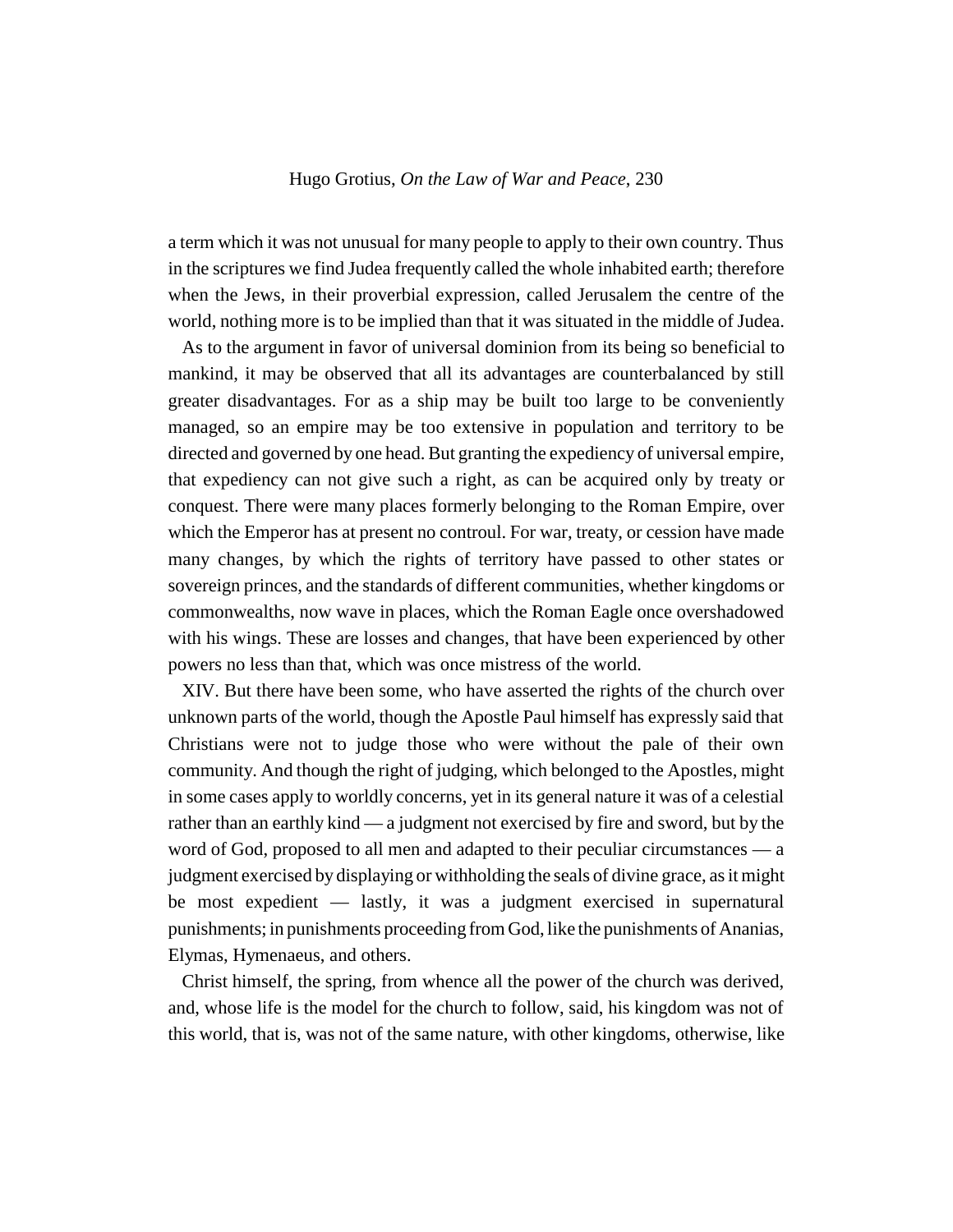the rest of sovereigns, he would have maintained his authority by the power of the sword. For if he had pleased to call up the aid of Legions; he would have called up hosts of Angels and not of men. And every exercise of his right was performed by the influence of divine, and not of human power; even when he drove the sellers out of the temple. For the rod was the emblem and not the instrument of divine wrath, as unction was once a sign of healing, and not the healing power itself. St. Augustin on the xviii Chapter of St. John, and 36 ver. invites Sovereign Princes into this kingdom, in these terms, "Hear, O Jews, and Gentiles, hear, O earthly Sovereigns, I will not obstruct your authority, for my kingdom is not of this world.. Be not alarmed, like Herod, who trembled, when he heard that Christ was born, and slew so many innocent children, hoping to include the Saviour in that calamity. His fear shewed itself in cruel wrath. But my kingdom, says Christ, is not of this world. Therefore enter this kingdom without fear. Come with faith, and provoke not the king to anger by your delay."

XV. There is a caution too necessary to be given, against drawing too close a parallel between ancient and modern times. For it is but seldom that any one can adduce a case exactly conformable to his own circumstances. To draw such pretexts from the interpretation of prophecy is the highest presumption. For no prophecy that is yet to be fulfilled can be unfolded without the aid of a prophetic spirit. The times even of events, that are certain, may escape our notice. Nor is it every prediction, unless it be accompanied with an express command from God, that can justify recourse to arms: sometimes indeed God brings his predicted designs to their issue by the means of wicked instrument.

XVI. As the imperfect obligations of charity, and other virtues of the same kind are not cognizable in a court of justice, so neither can the performance of them be compelled by force of arms. For it is not the moral nature of a duty that can enforce its fulfillment, but there must be some legal right in one of the parties to exact the obligation. For the moral obligation receives an additional weight from such a right. This obligation therefore must be united to the former to give a war the character of a just war. Thus a person who has conferred a favour, has not, strictly speaking, a right to demand a return, for that would be converting an act of kindness into a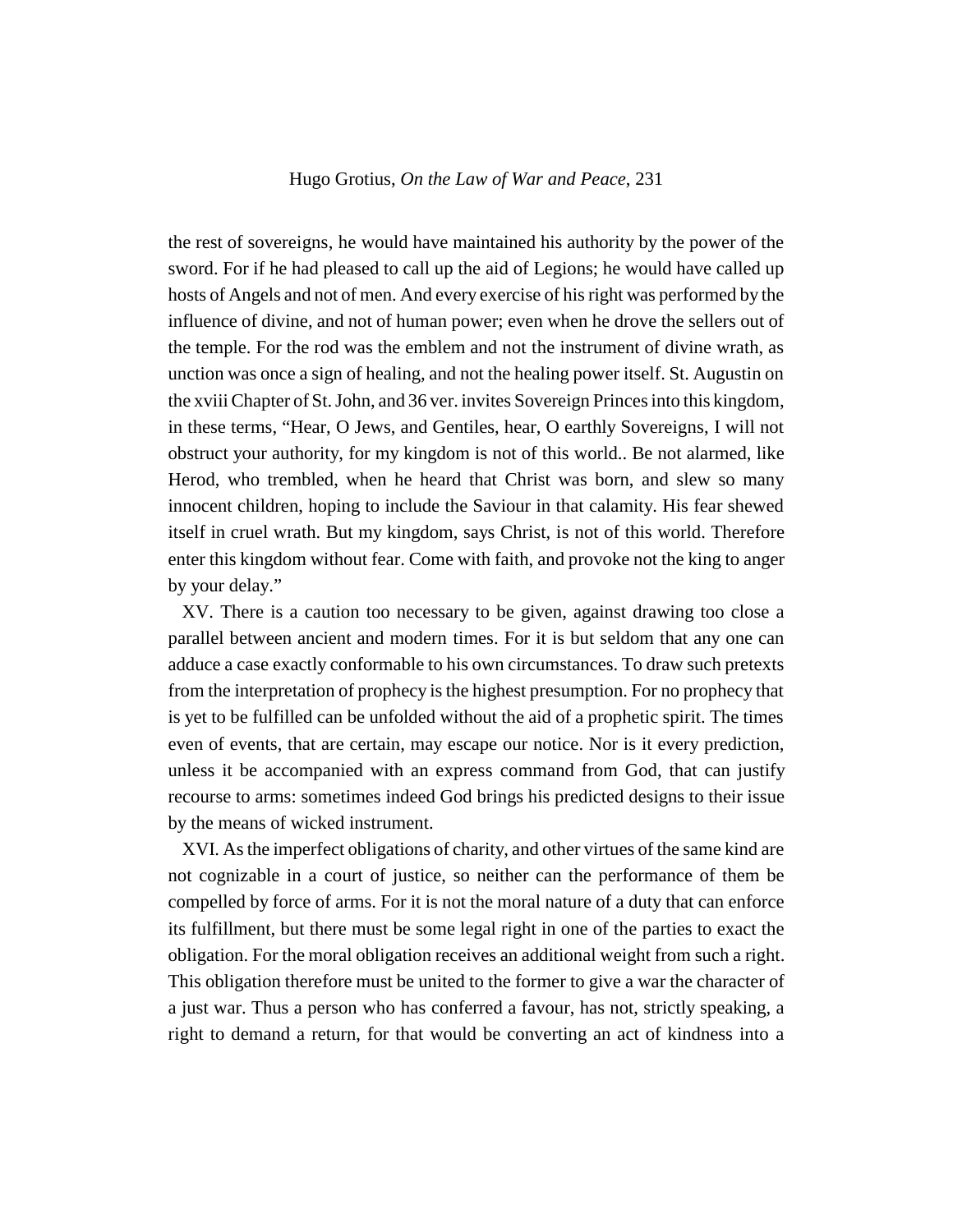# contract.

XVII. It is necessary to observe that a war may be just in its origin, and yet the intentions of its authors may become unjust in the course of its prosecution. For some other motive, not unlawful in itself, may actuate them more powerfully than the original right, for the attainment of which the war was begun. It is laudable, for instance, to maintain national honour; it is laudable to pursue a public or a private interest, and yet those objects may not form the justifiable grounds of the war in question. A war may gradually change its nature and its object from the prosecution of a right to the desire of seconding or supporting the aggrandizement of some other power. But such motives, though blamable, when even connected with a just war, do not render the war itself unjust, nor invalidate its conquests.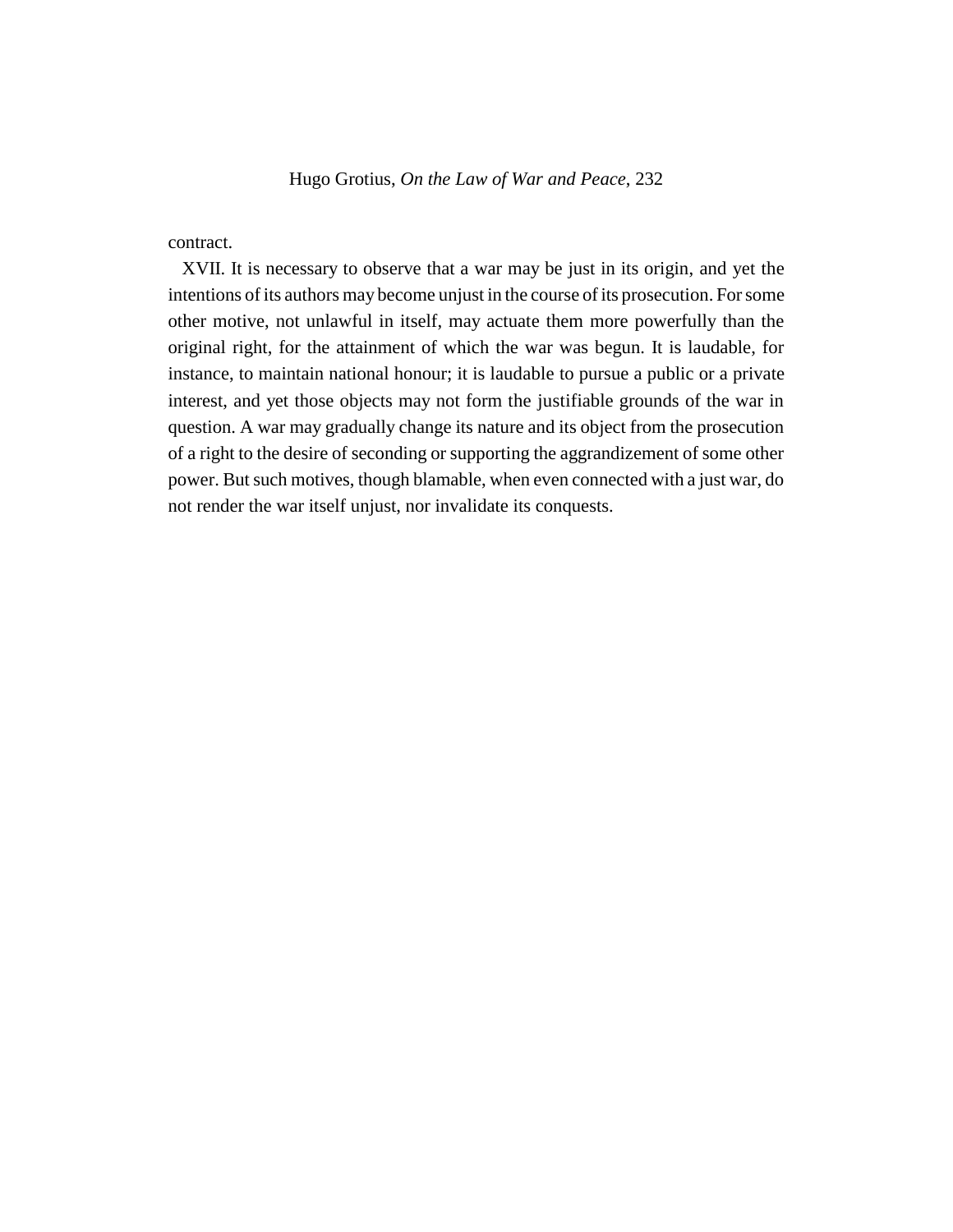# Chapter 23: On Doubtful Causes.

I. There is much truth in Aristotle's observation that moral reasonings can never amount to the certainty of mathematical demonstration. Because in mathematical reasoning, all the figures are considered in the abstract, purely by themselves, and without relation to the circumstances of time or place, so that there is nothing to warp the judgment from the object immediately under consideration. Besides the figures in general form a direct contrast to each other. Thus, for instance, there is no intermediate line between a straight line and a curve.

But it is not so in morals, where the least circumstances vary the subject, and admit a latitude of interpretation, settling the points of truth and justice between two extremes. So that between what is right and what is unlawful there is a middle space, where it is easy to in. cline to the one side, or to the other. This occasions an ambiguity somewhat like the difficulty of deciding the precise moment, where the twilight begins, and where it ends. From hence Aristotle concludes that it is sometimes difficult to determine, between two extremes, what line of conduct ought to be chosen or rejected.

II. But it must be laid down as a necessary principle, that although an action may in reality be just, yet if the party doing it, after weighing every circumstance, cannot reconcile the act to his conscience, he incurs some degree of guilt. "For whatever is not of faith, *says the Apostle*, is sin;" where, by the term faith he means a deliberate judgment of the mind. For God has given conscience a judicial power to be the sovereign guide of human actions, by despising whose admonitions the mind is stupified into brutal hardness,, For it often happens that judgment can point out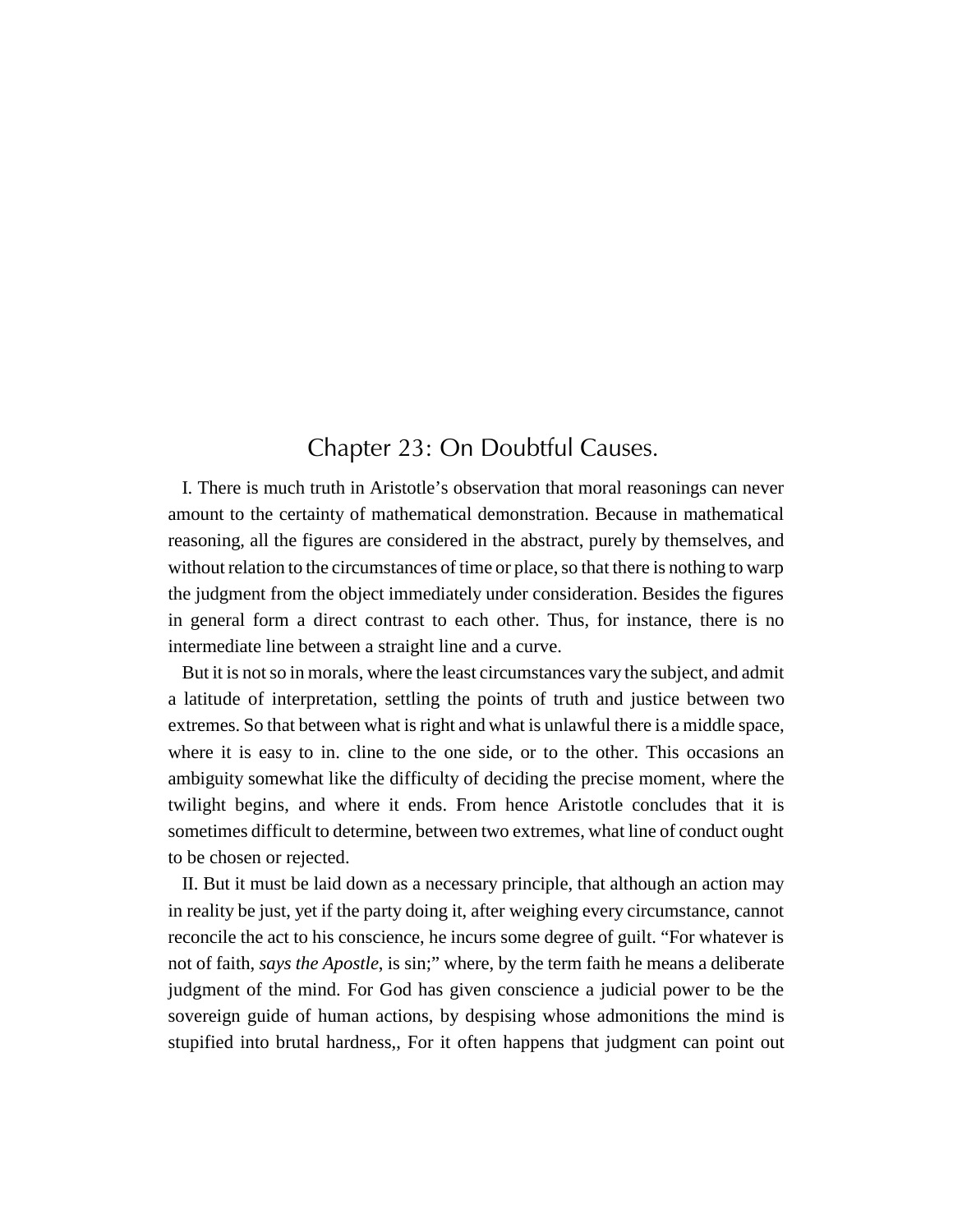nothing certain, but hesitates; and when such doubts and hesitations cannot satisfactorily be cleared up, the rule of Cicero is a safe one to follow, who says, that it is an excellent injunction, which forbids us to do a thing of the rectitude or impropriety of which we entertain a doubt.

But this rule cannot be applied, where of two things, in the choice of which there is equal doubt, the one must be done, in which case that must be selected, which seems to be the least unjust. For on all occasions, where a choice cannot be avoided, the less of two evils assumes the appearance of a virtue.

III. But in doubtful cases, after examination, the mind seldom remains neuter, but inclines to one side, or the other, persuaded either by the merits of the case, or by respect for the judgment of those, who have delivered an opinion upon the question. Now the merits of the case are derived either from the causes, the effects, or other concomitant circumstances.

IV. To apprehend such distinctions properly, practice and penetration are necessary, and where men have not in themselves a capacity for the active exercise of judgment it behoves them to follow the maxims of others, who are distinguished by their wisdom and experience. For, in the opinion of Aristotle, those things are probably just, or true, which seem so to all, or to the greater part of men of worth. And this is the method of judging pursued by Sovereign Princes, whose engagements in the affairs of life allow them but little leisure for study and deliberation Thus the ancient Romans never undertook wars, till they had consulted the sacred college, established for that purpose, and the Christian Emperors scarcely ever did so without advising with the Bishops, in order to be apprized of any thing therein that might affect religion.

V. It may happen in many disputed points, that the intrinsic merits of the case, or the opinions of the learned, are equal on both sides. When that happens, if the matters in discussion are of no great importance, there is nothing to blame in the person, that makes his choice either way. But in matters of moment, where the lives of men are at stake, the decision should incline to the safer side, according to the proverbial maxim, which pronounces it better to acquit the guilty than to condemn the innocent.

VI. War then being an object of such weighty magnitude, in which the innocent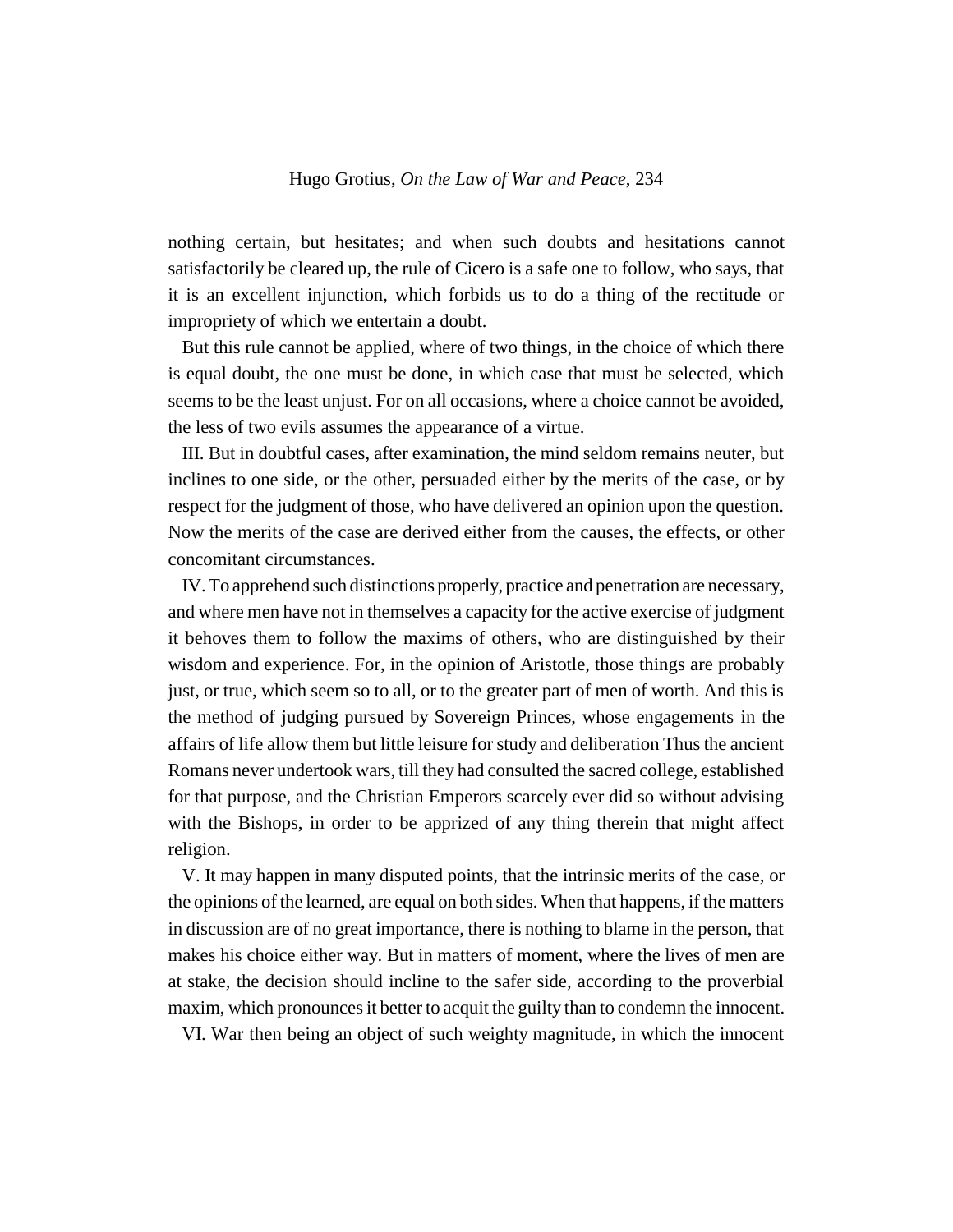must often be involved in the sufferings of the guilty, between wavering opinions the balance should incline in favour of peace.

There are three methods, by which independent nations may settle their disputed rights without coming to the decision of the sword.

VII. The first method is that of conference. For, in the words of Cicero, "there being two methods of deciding quarrels, the one by discussion and the other by force, the former, a peculiar characteristic of man, and the latter, of the brute creation: when the first of these methods fails, men are obliged to have recourse to the latter." Mardonius, in the Polyhymnia of Herodotus, blames the Grecians, who, being united in one language, might settle their quarrels by messengers of peace, by heralds, and negotiations, rather than by war.

VIII. The other method is that of compromise, which takes place between those, who have no common judge. Among innumerable instances of this kind in ancient history, we may select that given by Xenophon in his account of Cyrus, where that prince takes the king of the Indians for arbitrator between himself and the king of Assyria. The Carthaginians in their disputes with Masinissa prefer a settlement of this kind before a decision of war. Livy too informs us that the Romans themselves, in a dispute with the Samnites, made an appeal to the common allies of both.

The office of deciding wars and putting an end to the contentions of armies was assigned, according to Strabo, to the Druids of the Gauls, and upon the testimony of the same writer, it formed a part of the priestly functions among the Iberians.

Surely then it is a mode of terminating their disputes, balancing their powers, and settling their pretensions worthy to be adopted by Christian Kings and States. For if, in order to avoid trials before judges who were strangers to the true religion, the Jews and Christians appointed arbitrators of their own, and it was a practice recommended and enjoined by St. Paul, how much more ought such a practice to be recommended and enforced, to gain the still nobler end of preventing the calamities of war.

These and many other reasons of no less importance might be advanced for recommending to Christian powers general congresses for the adjustment of their various interests, and for compelling the refractory to submit to equitable terms of peace.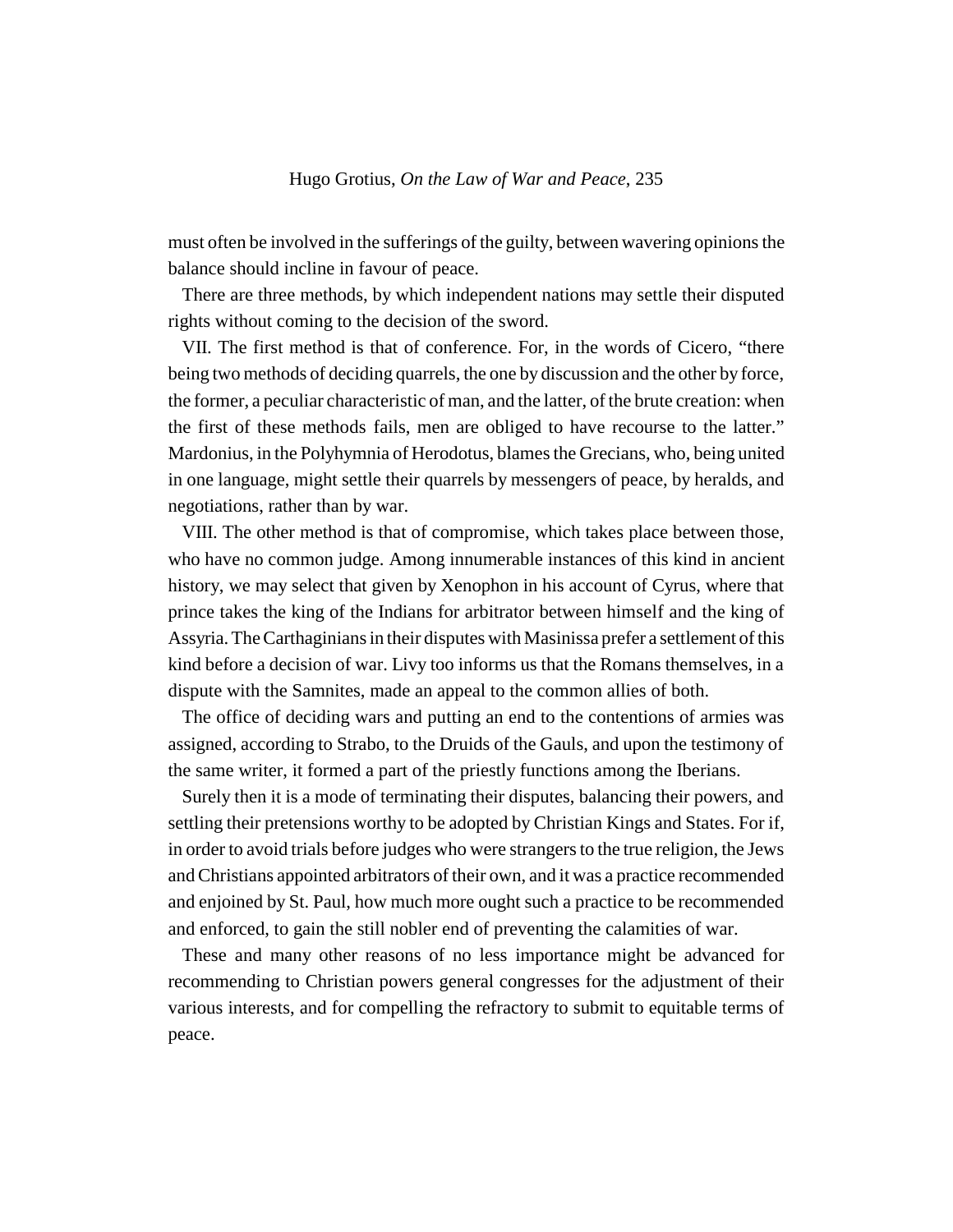IX. A third method of terminating disputes, without hostilities, was by lot, a practice commended by Dion Chrysostom in his speech on the interposition of fortune in directing affairs, and it was commended long before him by Solomon in the xviii. chapter of his Proverbs.

X. Nearly related to the last named method is that of single combat, a practice recommended under the idea that by the risque of two lives a quarrel might be decided, which would otherwise have cost the blood of thousands. In Livy we find Metius addressing Tullus in the following terms, "let us try some method of determining to whom the pre-eminence shall belong, without wasting the blood of each people." Strabo says it was the practice of the ancient Greeks, and Aeneas proposed it to Turnus, as the most equitable way of settling their pretensions. It is described too as the custom of the ancient Franks.

XI. Although in doubtful cases, both sides are bound to devise every means of avoiding hostilities, yet it is a duty more incumbent upon the claimant than upon the immediate possessor of whatever may be the subject of dispute. For it is a rule not only of civil, but of natural law, that, where the pretensions are equal, those of the possessor are to be preferred.

To the foregoing remarks an additional observation may be made, that if any one, knowing his pretensions to be just, cannot produce sufficient proofs to convict the intruder of injustice, he cannot lawfully have recourse to arms, because he has no ostensible right, by which he can compel the intruder to relinquish the possession.

XII. But where the right is ambiguous, and neither party has possession, the pretender, who refuses to divide the claims, may reasonably be charged with injustice.

XIII. From what has been said it will not be difficult to settle a much agitated question, whether, with respect to those, who are the principal movers of a war, there can be justice on both sides. For there are distinctions proper to be made in the various acceptations of the word *just*.

A thing is said to be just, either as to its causes, or its effects. The causes too may be confined either to justice in a particular acceptation, or they may be extended so as to include under that name every kind of rectitude. Again, a particular acceptation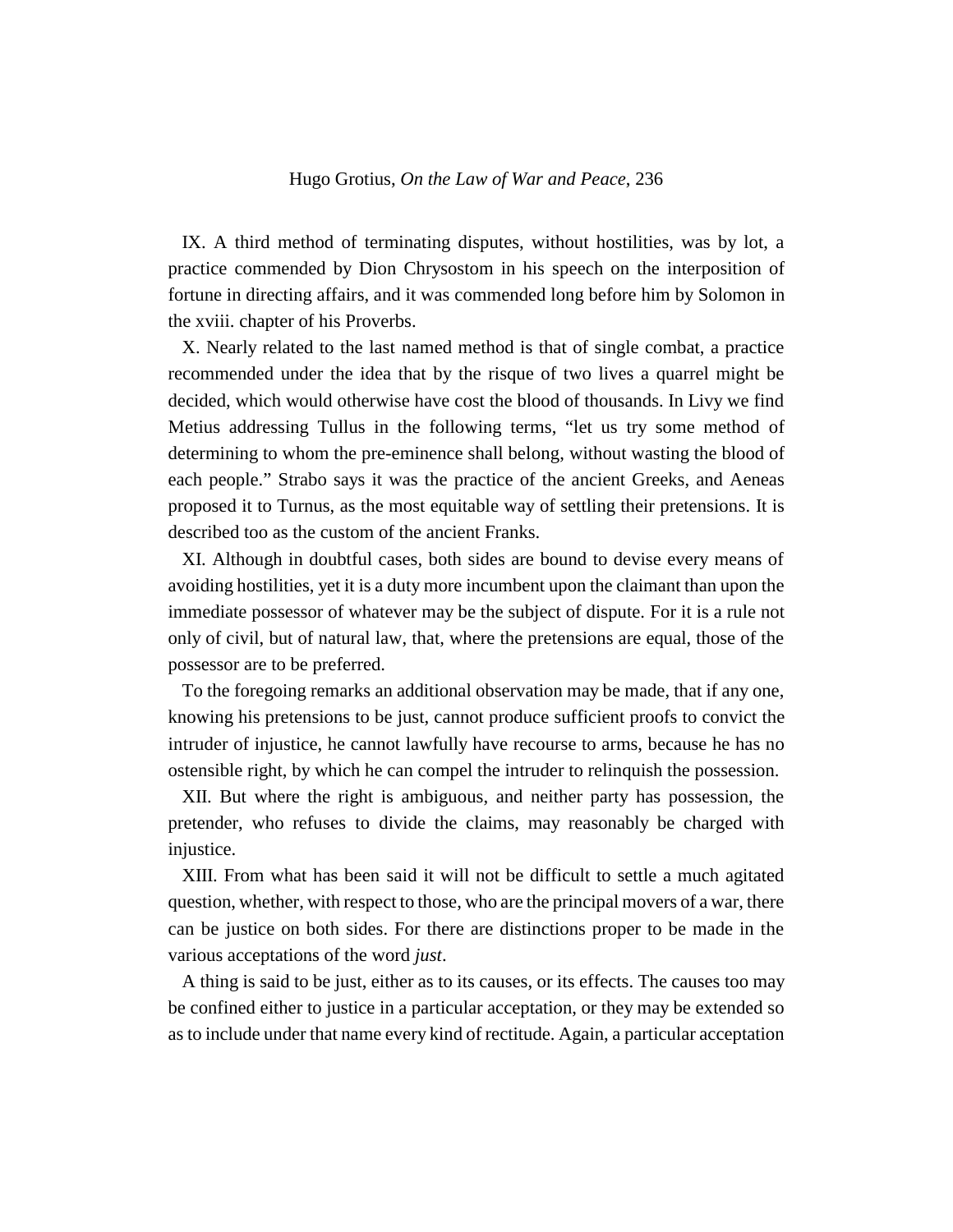may be divided into two kinds, one relating to the action, and the other to the agent. An agent may be said to act justly, when, in what he does, he commits no breach of strict law, though his conduct may not be conformable to equity.

In a particular acceptation of the word justice, with regard to a matter in dispute, it cannot in war, any more than in legal proceedings, apply to both sides. For there can be no moral principle, commanding us, under the same circumstances, both to Do, and to abstain from a particular action. It may happen indeed that neither of two belligerent powers may act unjustly. For no one can be charged with acting unjustly unless he knows that he is doing so; but there are many, who are not aware of the nature, extent, and consequences of their measures. Thus in a law-suit, both parties may sincerely believe that they have justice on their side. For many things both in law and fact, which would establish a right, may escape the notice of men.

In a general acceptation, an action may be called just, where the agent is free from every kind of blame. Yet in many cases an agent may deviate from the strict rules of legal justice, and be liable to no blame, when that deviation is owing to unavoidable ignorance, there having been neither time nor opportunity sufficient for him to know the substance, or perhaps existence of the law. So it may happen in law-suits, that both parties are free not only from the imputation of injustice, but from all blame, especially where either of them is litigating a matter not on his own, but on another's account; as for instance where a guardian is acting for his ward, he would not be authorized in abandoning even a doubted right. Aristotle says that in matters of disputed right neither side can be charged with injustice; conformably to which opinion Quintilian, observes that an upright pleader may be engaged on either side of the question. Aristotle further observes that passing a just judgment is an ambiguous term, signifying that a judge determines either according to the strict letter of the law, or according to the dictates of his own conscience. And, in another place, he has said that giving a wrong judgment through ignorance is no act of injustice.

But in matters of war and peace, where such weighty and varied interests on all sides are concerned, it would be difficult to obtain a judgment purely impartial, and abstracted from all personal motives, unless there be the most clear and undeniable evidence on the points in question.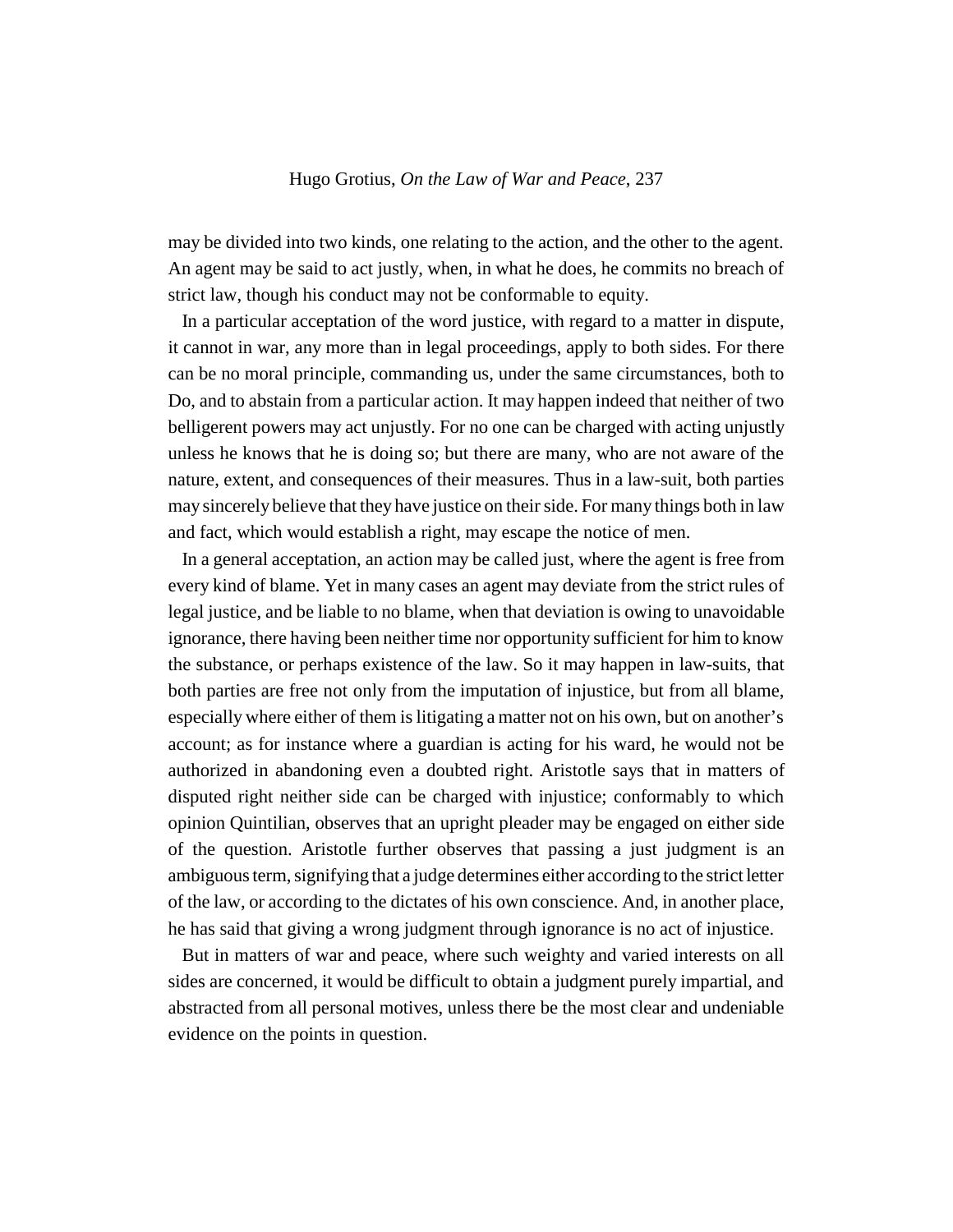If we denominate a thing to be just, from its effect in conferring certain rights, in this sense it is plain that in war there may be justice on both sides. In the same manner, a sentence not strictly legal, or a possession not perfectly just may nevertheless confer certain rights.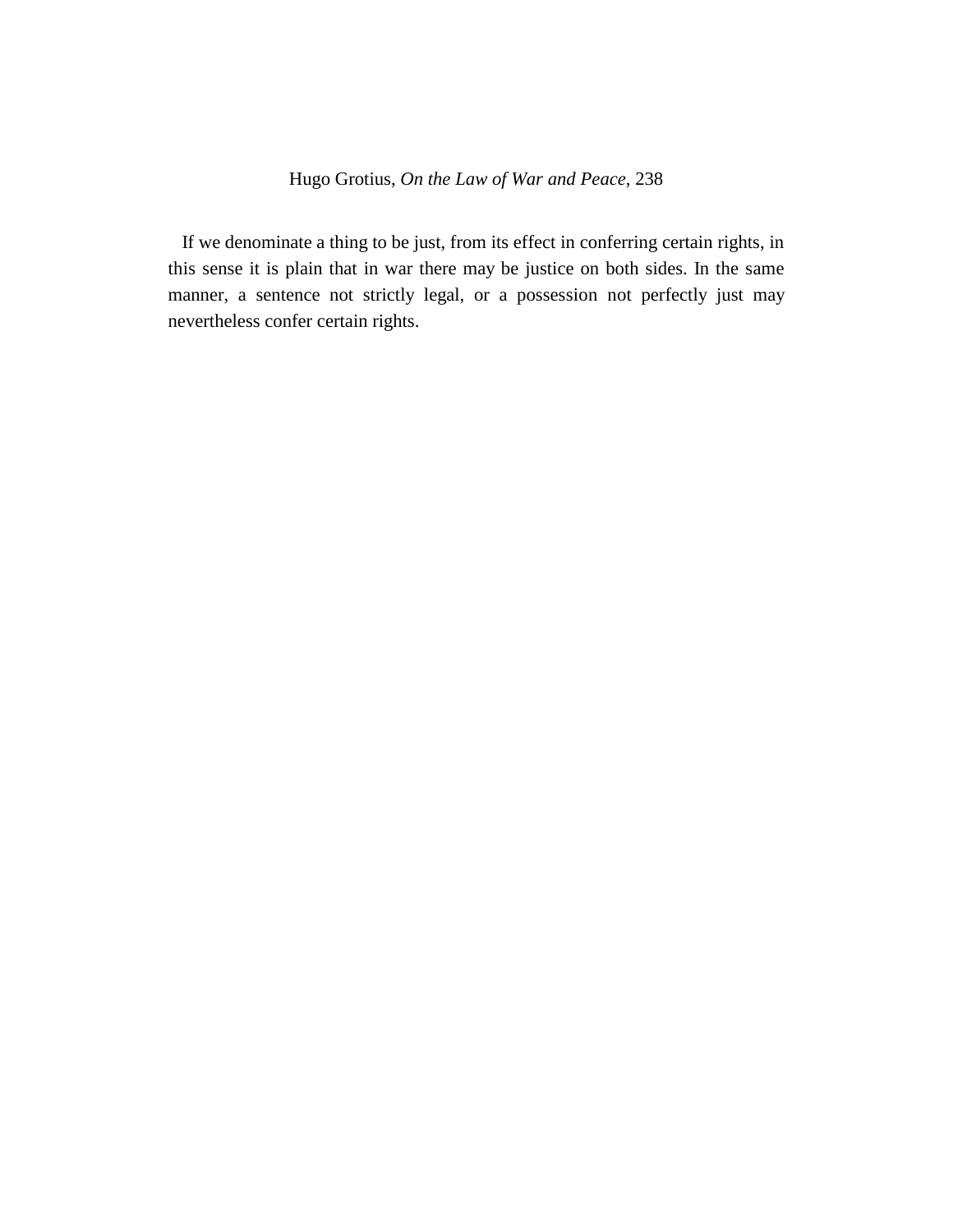# Chapter 24: Precautions Against Rashly Engaging in War, Even Upon Just Grounds.

I. Although it seems not to fall within the immediate province of a treatise, entitled the rights of war, to enter into an investigation of other moral duties, which the relations of war and peace prescribe, yet it may not be improper slightly to touch upon certain errors, which it is necessary to obviate, in order to prevent any one from supposing, that, after establishing the right of war, he is authorized, instantly or at all times, to carry his principles into action, and to reduce his theory to practice, So far from this, it frequently happens that it is an act of greater piety and rectitude to yield a right than to enforce it.

It was before shewn, in its proper place how honourable it is to be regardless of our own lives, where we can preserve the lives, and promote the lasting welfare of others. A duty that should operate with greater force upon' Christians, who have before their eyes continually the example of him, who died to save us, while we were enemies and ungodly. An example which calls upon us, in the most affecting manner, not to insist upon the rigorous prosecution of our justest rights, where it can. not be done but by the calamities, which war occasions. If arguments and motives like these wanted authorities, abundance of authorities might be adduced for their support. II. Many reasons might be brought to dissuade us from urging the full infliction of a punishment. There is an obvious instance in the conduct of fathers, who connive at many faults in their children. But whoever, is authorized to punish another, assumes the character of a sovereign ruler, that is, of a father; in allusion to which St. Augustin, addressing Count Marcellinus, says, "O Christian judge, fulfil the office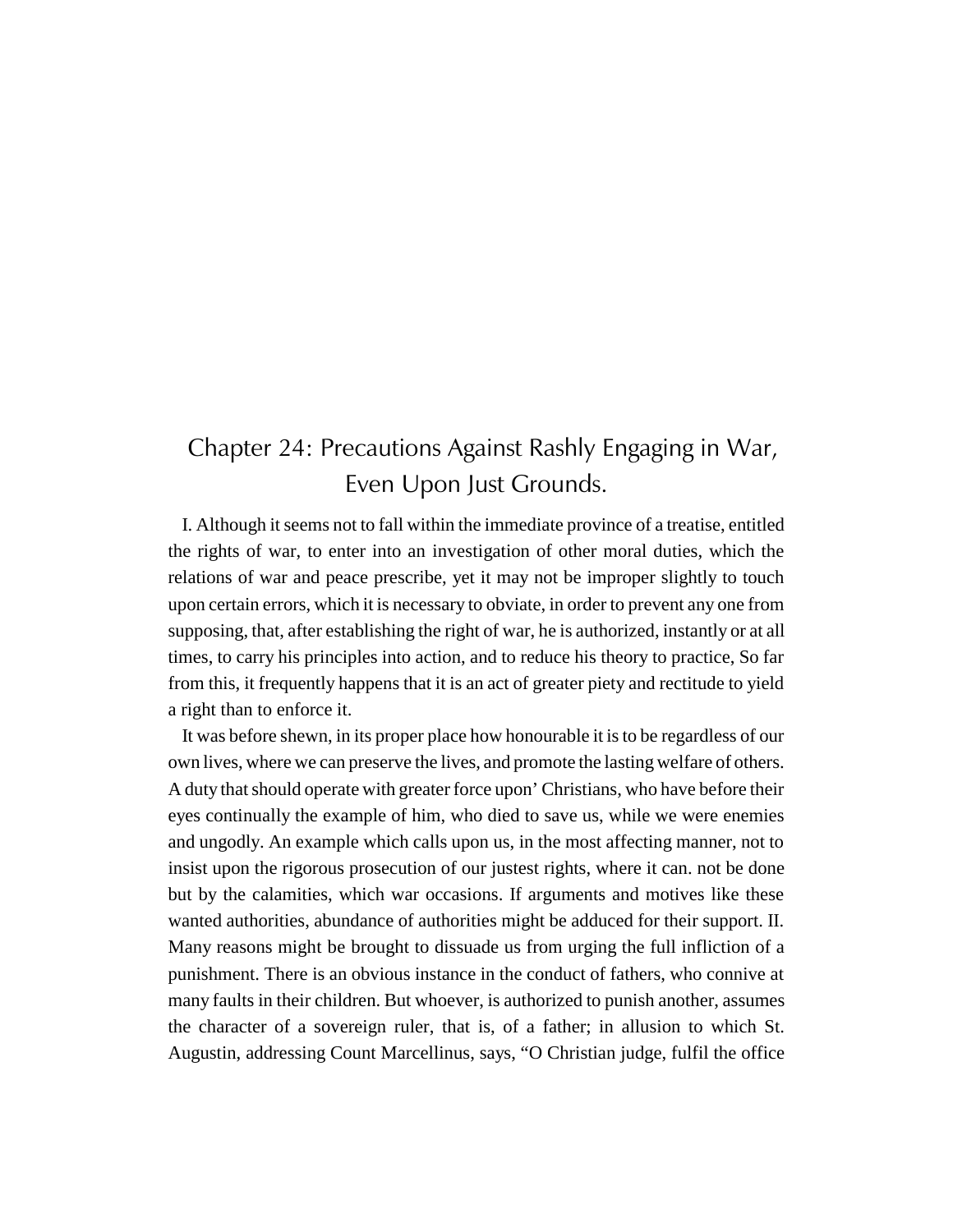of a pious father."

Sometimes indeed men are so circumstanced, that to relinquish a right becomes not only a laudable act, but a debt of respect to that law, which commands us to love our enemies: a law to be respected and obeyed not only for its intrinsic value, but as being a precept of the gospel. By the same law, and for the same reasons, we are commanded to pray for and to promote the welfare and safety of Christian Princes and Kings, because their welfare and safety are so essential to the order, peace, and happiness of society.

III. With respect to the pardon of offences committed against ourselves, little need be said, as it is known to be a leading clause in the code of a Christian's duty, to which he readily and freely submits, knowing that God for Christ's sake has forgiven him. Thus revealed law adds a sanction to what was known by heathens to be an amiable precept. Cicero has drawn a fine character of Caesar, in which he commends the excellence of his memory that could recollect every thing but injuries. We find many noble examples of this excellent virtue in the writings of Moses and in various other parts of scripture. These, and these motives alone, when they can safely be complied with are sufficient to keep the sword within its scabbard. For the debt of love and forbearance to our enemies is an obligation, which it is honourable to discharge.

IV. It is often a duty, which we owe to our country and ourselves, to forbear having recourse to arms. After the college of heralds had pronounced a war to be just we are informed by Plutarch in the life of Numa, that the Senate further deliberated, whether it was expedient to undertake it. According to our Saviour's beautiful and instructive parable, a king, when he is obliged to go to war with another king, should first sit down, an expression implying an act of deliberation, and consider within himself, whether, with ten thousand men he is able to encounter one who is coming against him with twenty times that number: and if he finds himself unequal to the contest, before the enemy has entered his territories he will send an embassy to him offering terms of peace.

V. In all cases of deliberation, not only the ultimate but the intermediate objects leading to the principal ends are to be considered. The final object is always some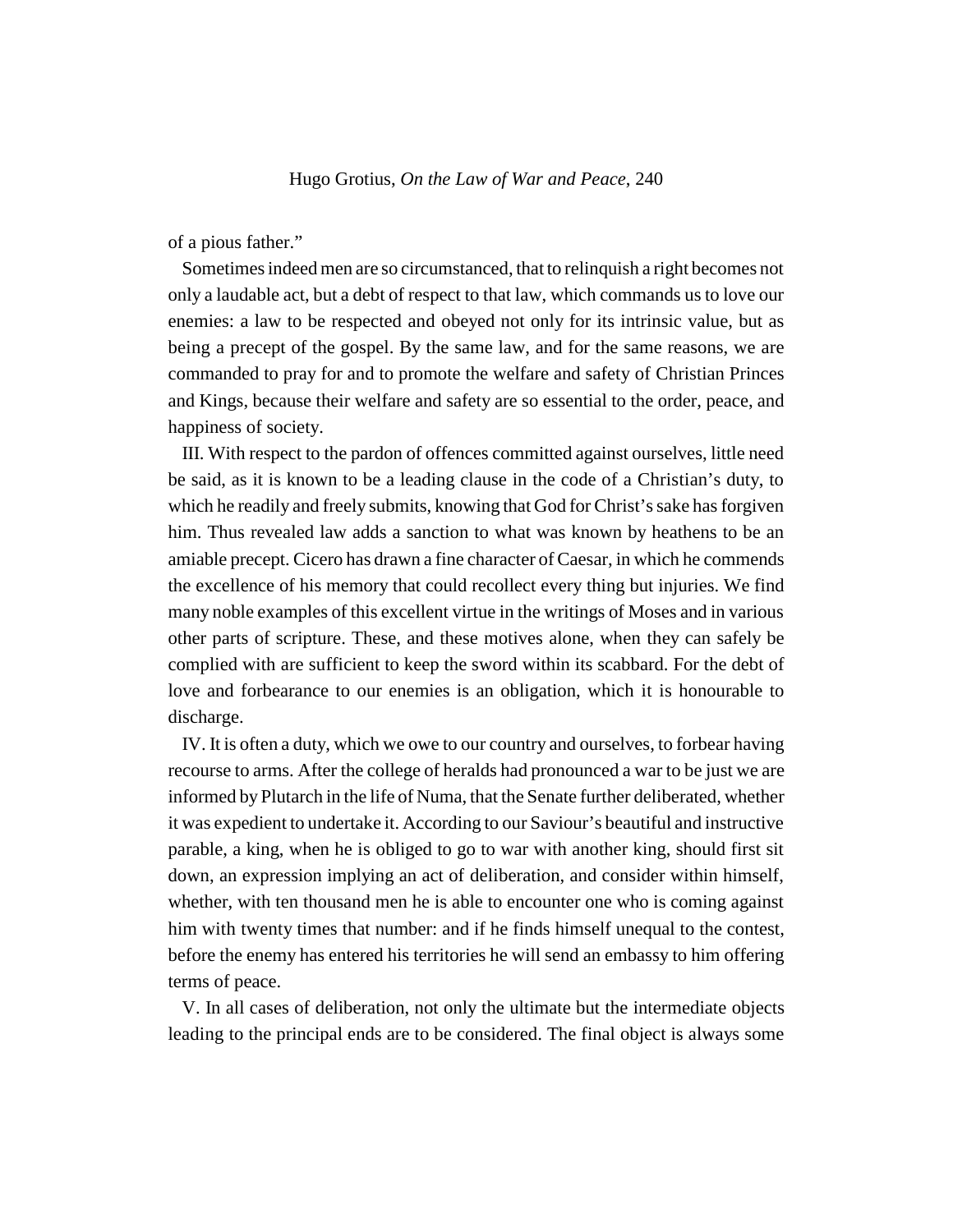good, or at least the evasion of some evil, which amounts to the same. The means are never to be considered by themselves, but only as they have a tendency to the proposed end. Wherefore in all cases of deliberation, the proportion, which the means and the end bear to each other, is to be duly weighed, by comparing them together: a mode of comparison, in which there are three rules necessary to be observed.

The first thing, in a moral point of view, to be considered is, what tendency the desired object has to produce good or evil; and, if the former has the preponderancy, we are then at liberty to chuse it. — In the second place, if it appears difficult to decide, whether the good or the evil predominates, we may chuse the object, if, in the choice and use of our means, we can give a turn to affairs, that may throw the preponderance into the scale of advantage or lastly if the good and the evil bear no proportion to each other, nor the means, at the first view, appear adequate to the end, if, in pursuing an object, the tendency to good, compared with the tendency to evil be greater than the evil itself when compared with the good; or if the good, in comparison of the evil, be greater than the tendency to evil, in comparison of the tendency to good, we may decide in favour of it,

Cicero has treated these abstruse points in a more popular and pleasing manner than abstract reasoning would allow. Applying all the beauties of eloquence to elucidate moral truth, he says, "it is the height of folly and presumption unnecessarily to expose ourselves to dangers. In encountering calamities we must imitate the conduct of physicians who use gentle remedies with weakly constitutions. But in constitutions of a stronger cast, especially, in virulent disorders, they must have recourse to more powerful, though more dangerous expedients. In the same manner, a skilful pilot would not attempt to face the wind directly, but would tack about in order to avoid its fury."

VI. An example of evils, that ought by all possible means to be avoided, is furnished by the consultations among the states of Gaul, who, according to the account of Tacitus, deliberated, whether they should make choice of liberty or peace. By liberty is here meant civil liberty, that is, the right of governing themselves, and remaining independent states; and by peace is meant such a peace ,as would prevent the whole people from being exterminated, a calamity like that which befell the Jews,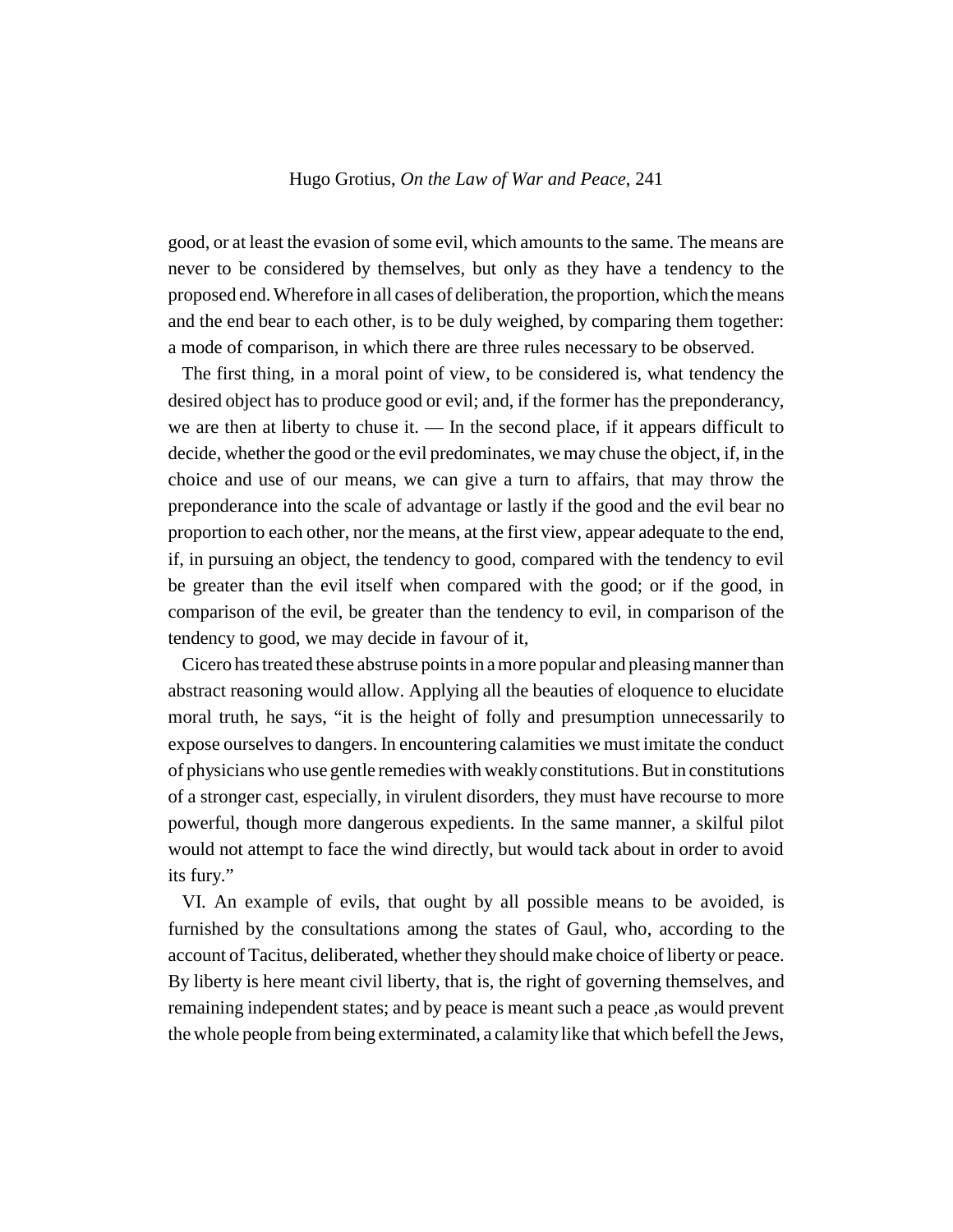when their city was besieged by Titus.

In such cases reason itself dictates the choice of peace, as the only means of preserving life, which is the immediate gift of God, and the foundation of every blessing. So that the Almighty, as we read in his sacred volume, deems it a kindness, when instead of destroying a people, he permits them to be reduced to slavery. Therefore: he admonishes the Hebrews, by the mouth of his prophet, to surrender to the Babylonians, rather than to die by pestilence and famine.

What has been said of submitting to disadvantages, and some calamities for the preservation of life or liberty, may be applied to every object of dear value. As, Aristides says, it is a moral duty in a storm, to save the ship by casting overboard the goods, but not the crew.

VII. In exacting punishment it is necessary to use the precaution of avoiding hostilities with a power of equal strength. For to avenge a wrong, or to assert a right by force of arms requires a superiority of strength. So that not only prudence, but a regard for their subjects will at all times deter rulers from involving their people in the calamities of war. A principle of justice too, the sole directress of human affairs, binding sovereigns and subjects to each other by their mutual interests, will teach this lesson of precaution. For reparation must be looked for at the hands of those, who bring on the calamities of wanton and unnecessary war. Livy calls that a just, which is a necessary war, and it is a pious cause, when no hope is left, but in recourse to arms.

VIII. It is but now and then a cause of such imperious necessity occurs, as to demand the decision of the sword, and that is, when, as Florus says, the desertion of a right will be followed by calamities far more cruel, than the fiercest wars. Seneca says, "that it is right to meet danger, when equal harm would result from acquiescing in an injury," and in this, he is supported by Tacitus, who calls "war a happy exchange for a miserable and insecure peace," and the same animated writer in another place observes, that "an oppressed people may recover their liberty by daring enterprize, and, if defeated they cannot be reduced to greater subjection than before;" a sentiment, with which Livy accords, in naming "peace, when coupled with servitude, a far more grievous calamity, than all the horrors of war." But it is not so,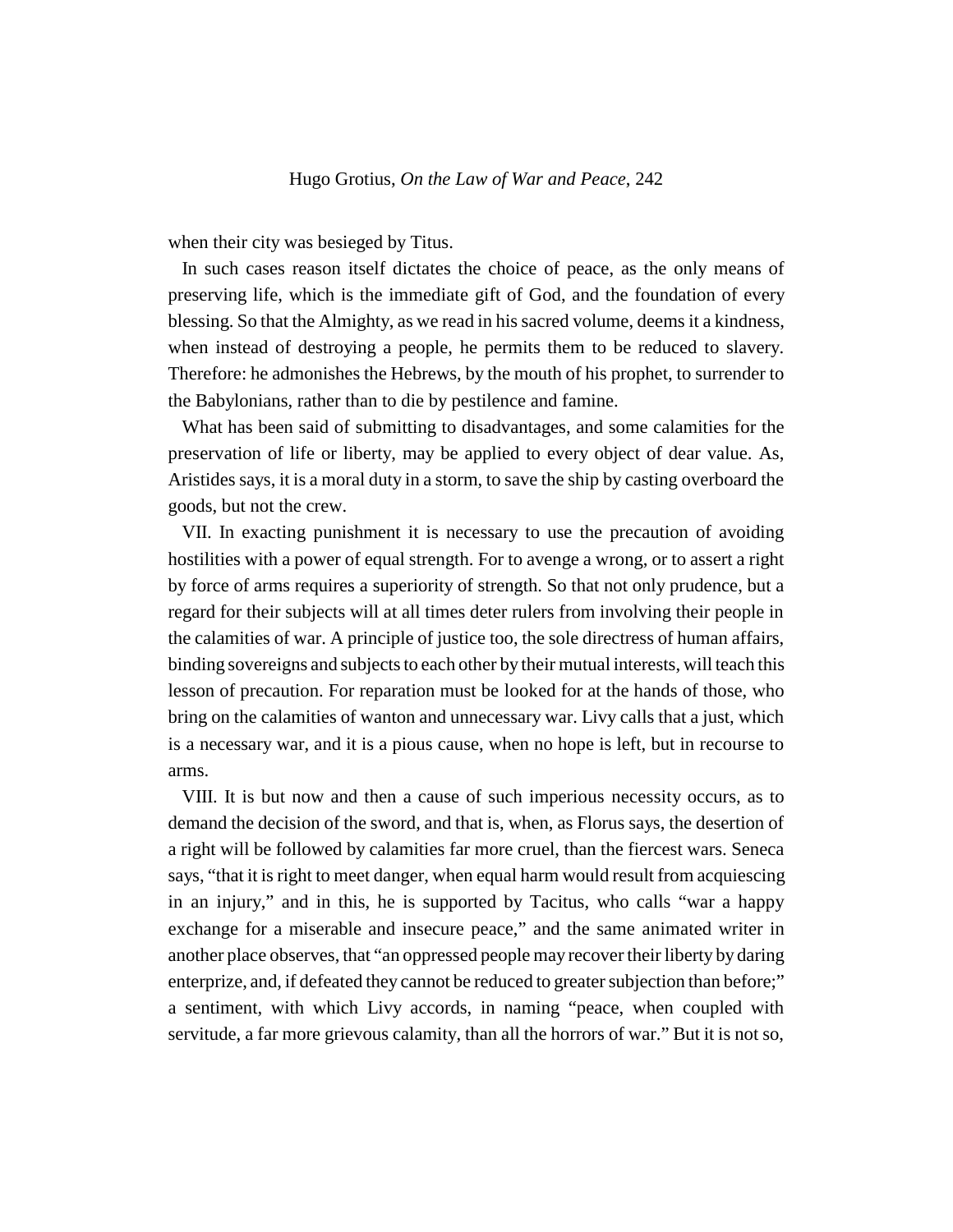as Cicero says, where defeat will be attended with proscription, and victory with bondage.

IX. Another necessary precaution relates to the time, when it is proper to undertake a war, which depends upon a due calculation, whether there are resources and strength,, sufficient to support our just pretensions. This is conformable to what was said by Augustus, that no war should be undertaken, but where the hopes of ad. vantage could be shewn to overbalance the apprehensions of ruin. Scipio Africanus, and Lucius Aemilius Paulus used to speak in terms not inapplicable to this subject, for they said "it was never right to try the event of battle, but under extreme necessity, or favourable circumstances."

The above precautions are of great use, where we hope by the dread and fame of our preparations to accomplish our object with little or no danger.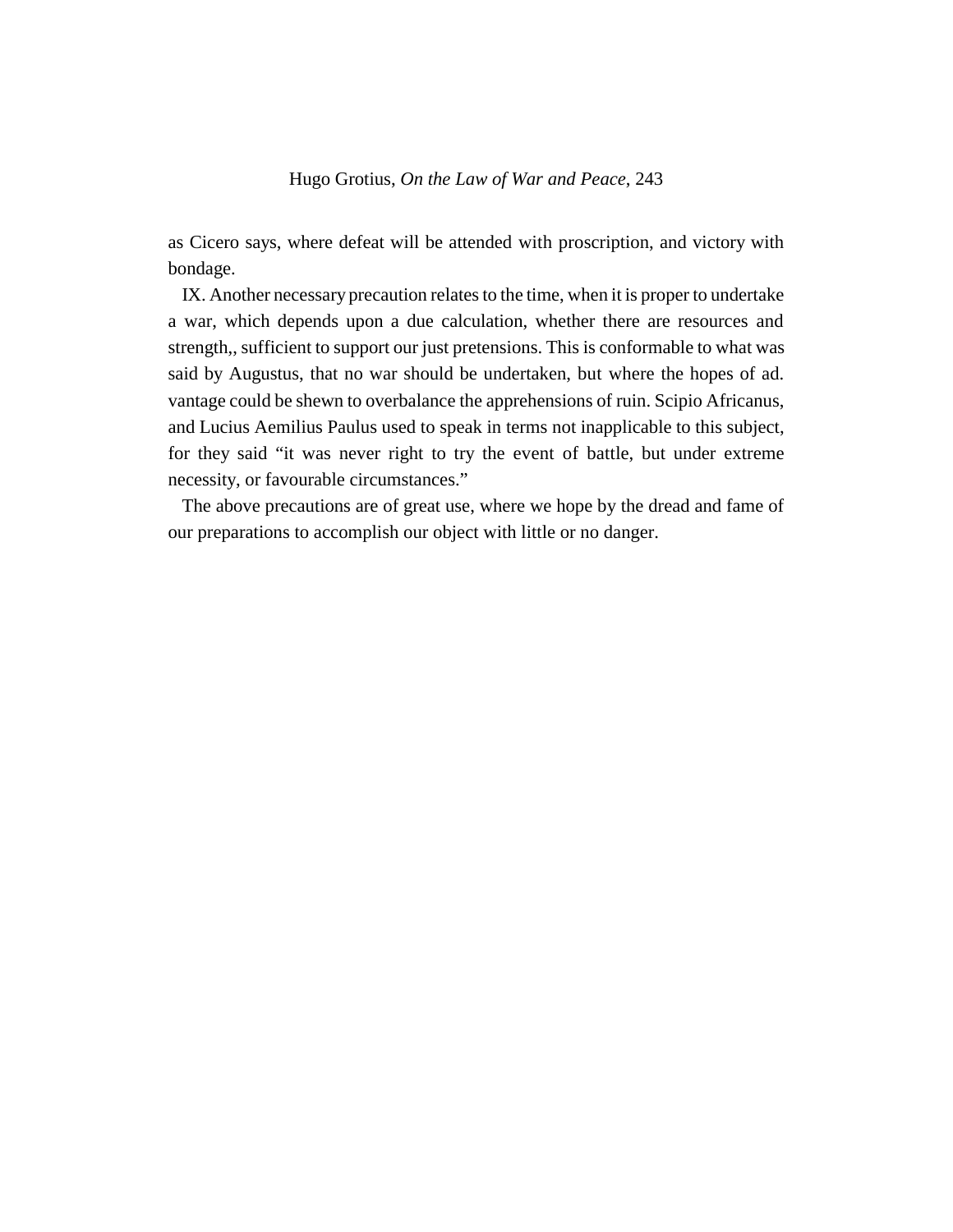# Chapter 25: The Causes of Undertaking War for Others.

I. In speaking of belligerent powers, it was shewn that the law of nature authorises the assertion not only of our own rights, but of those also belonging to others. The causes therefore, which justify the principals engaged in war, will justify those also, who afford assistance to others. But whether any one presides over an household, or a state, the first and most necessary care is the support of his dependents or subjects. For the household forms but one body with the master, and the people with the sovereign. So the people of Israel under the command of Joshua took up arms in support of the Gibeonites, whom they had subdued. Our forefathers, said Cicero to the Romans, often engaged in war to support the rights of merchants, whose vessels had been plundered. The same Romans who would refuse to take arms for a people who were only allies, did not hesitate to assert by force of arms the injured rights of the same, when they became their subjects.

II. Yet the cause of any subject, although it may be a just cause, does not always bind sovereigns or rulers to take arms: but only when it can be done without inconvenience to all, or the greater part of their subjects. For the interests of the whole community, rather than those of particular parts, are the principal objects of a sovereign's care; and the greater any part is, the nearer its claims and pretensions approximate to those of the whole.

III. Some have maintained the position, that if an enemy requires the surrender of a citizen, however innocent, the demand must unquestionably be complied with, if the state is too feeble to resist it. This opinion is strongly controverted by Vasquez, but if we attend to his meaning more than his words, we shall find it to be the drift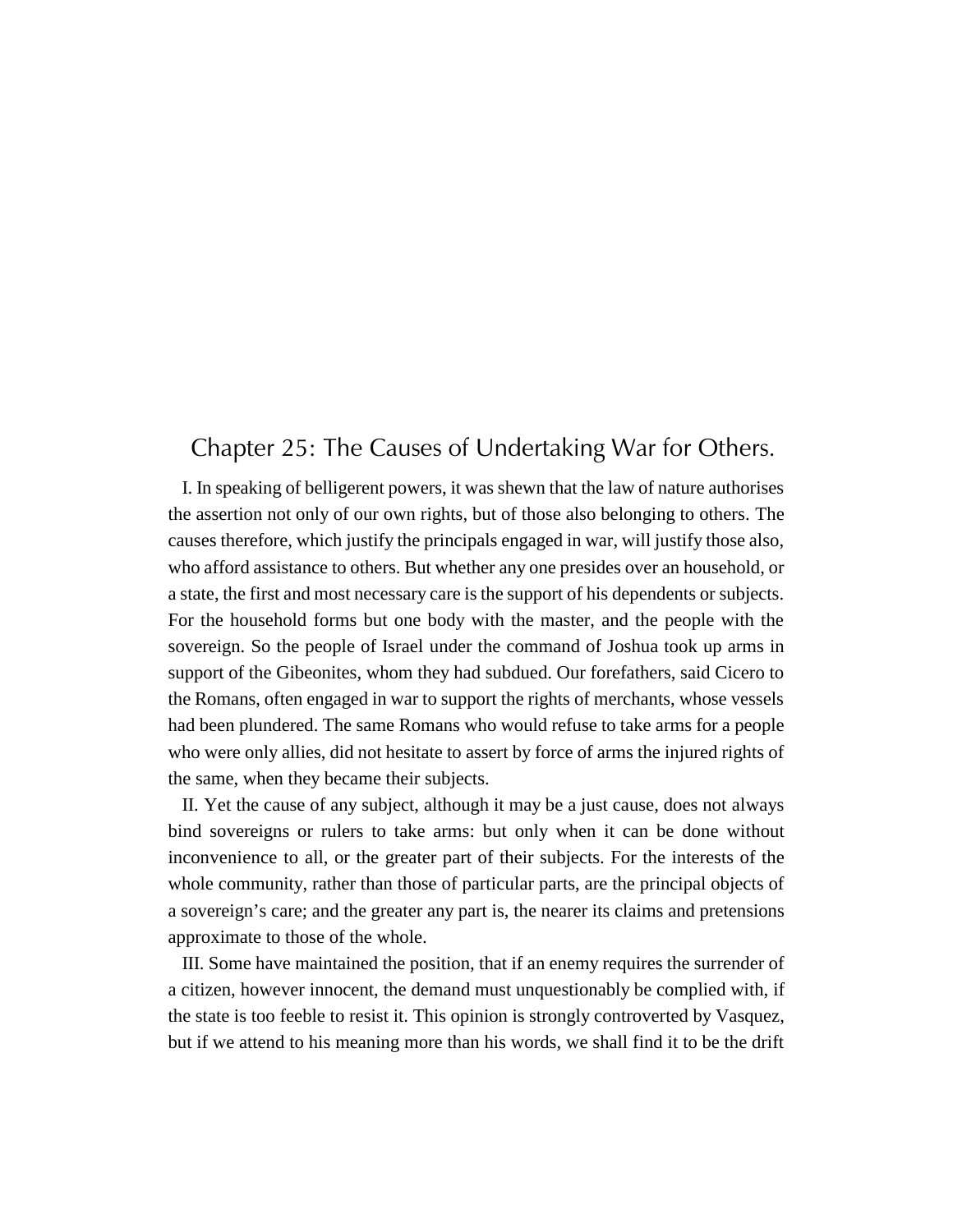of his argument, that such a citizen ought not to be rashly abandoned, while there remains any possible hope of protecting him. For as a case in point, he alleges the conduct of the Italian Infantry, who, upon receiving assurances of protection from Caesar, deserted Pompey, even before he was reduced to absolute despair: a conduct which he deservedly reprobates in the strongest terms.

But whether an innocent citizen may be given up into the hands of an enemy to avoid imminent destruction, which would otherwise fall upon the state, is a point that has been formerly, and is still disputed by the learned, according to the beautiful fable, which Domosthenes told of the wolves, who demanded of the sheep the surrender of the dogs, as the only terms of peace. The lawfulness of this is denied not only by Vasquez, but by one, whose opinions that writer condemns, as bearing a near approach to perfidy. Sotus holds it as an established maxim, that such a citizen is bound to deliver himself up: this Vasquez denies, because the nature of civil society, which every one has entered into for his own advantage, requires no such thing.

No conclusion can be drawn from hence, except that a citizen is not bound to this by any right strictly so called, while at the same time the law of charity will not suffer him to act otherwise. For there are many duties not properly included in the idea of strict justice. These are regarded as acts of good will, the performance of which is not only crowned with praise, but the omission of them cannot escape censure.

Such is the complexion of the following maxim, that every one should prefer the lives of an innumerable and innocent multitude to his own personal and private welfare. Cicero, in defending Publius Sextius, says, "If I were taking a voyage with my friends, and happening to meet with a fleet of pirates, they threatened to sink our little bark, -unless the crew surrendered me as the victim to appease their fury, I would sooner throw myself into the deep, than suffer my companions out of their affection to me to encounter sure death, or even imminent danger.

But after establishing this point, there remains a doubt, whether any one can be compelled to do what he is bound to do. Sotus denies this, and in support of his argument quotes the case of a rich man, who, though bound from motives of charity to supply the wants of the needy, cannot be compelled to do so. But the transactions of equals with each other, must be regulated upon principles very different from those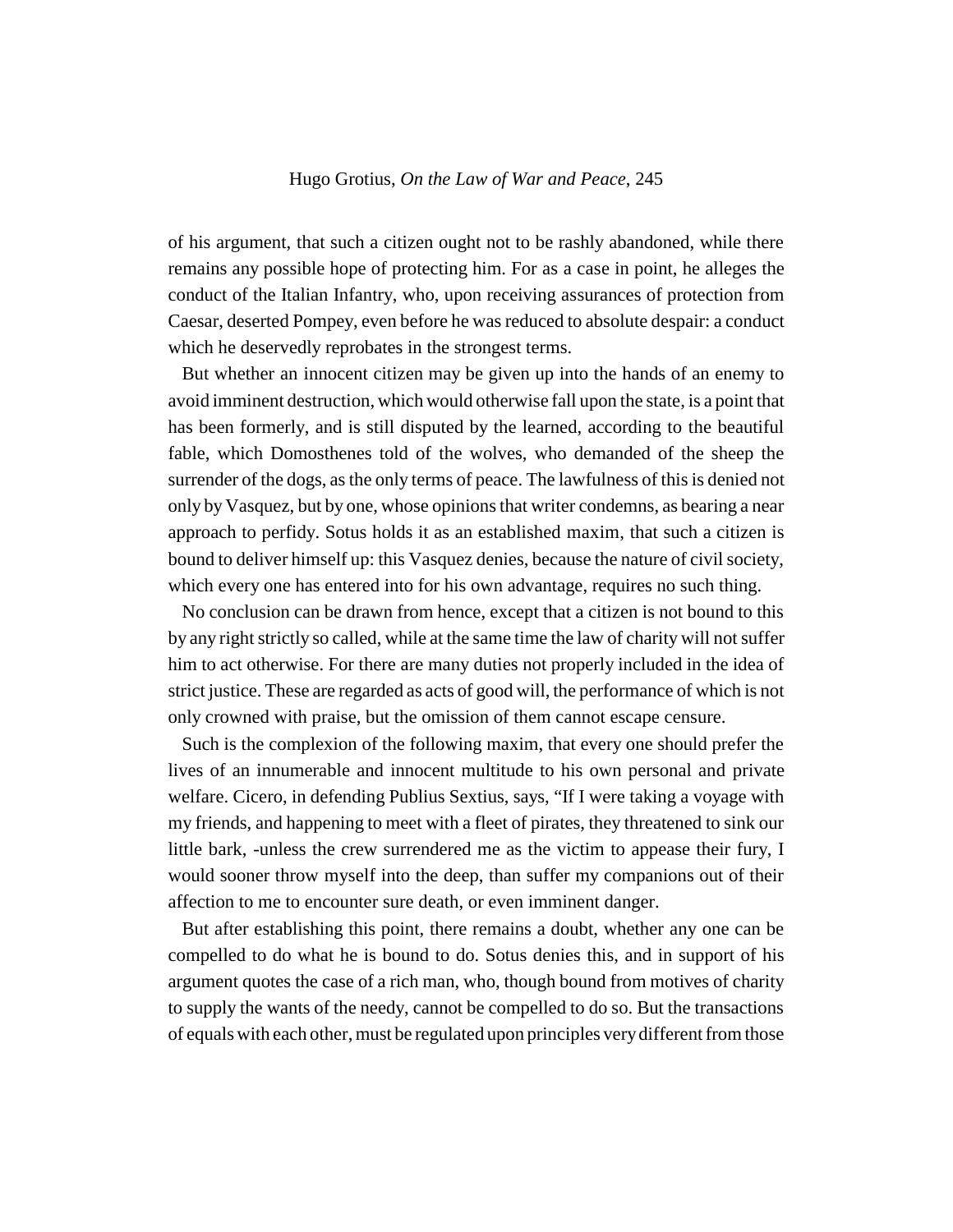that regulate the mutual relations of sovereigns and subjects. For an equal cannot compel an equal to the performance of any thing, but what he is strictly bound by law to perform. But a superior may compel an inferior to the performance of other duties besides those of Perfect Obligations; for that is a right peculiarly and essentially belonging to the nature of superiority. Therefore certain legislative provisions may be made, enacting the performance of such duties, as seem to partake of the nature of benevolence. Phocion, as it is mentioned in Plutarch's lives, said that the persons, whom Alexander demanded, had reduced the commonwealth to such distress, that if he demanded even his dearest friend Nicocles, he should vote for delivering him up.

IV. Next to subjects, and even upon an equal footing with them, as to claims of protection, are allies, a name including, in its consequences and effects, both those, who have formed a subordinate connection with another power, and those who have entered into engagements of mutual assistance. Yet no such compacts can bind either of the parties to the support or prosecution of unjust wars. And this is the reason, why the Lacedaemonians, before they went to war with the Athenians, left all their allies at liberty to decide for themselves upon the justice of the quarrel. To which an additional observation may be made, that no ally is bound to assist in the prosecution of schemes, which afford no possible prospect of a happy termination. For this would be defeating the very end of alliances, which are contracted from motives of public advantage, and not for a participation in ruin. But any power is obliged to defend an ally even against those, with whom it is already connected by subsisting treaties, provided those treaties contain no express condition prohibiting such defence. Thus the Athenians might have defended the Corcyraeans, in a Just Cause, even against the Corinthians, their more ancient allies.

V. A third case is that, where assistance has not been expressly promised to a friendly power, and yet is due on the score of friendship, if it can be given without inconvenience.

Upon this principle Abraham took arms in defence of his kinsman Lot: and the Romans charged the Antiates to commit no acts of piracy upon the Greeks, as being a people of the same kindred with the Italians. It was no unusual thing with the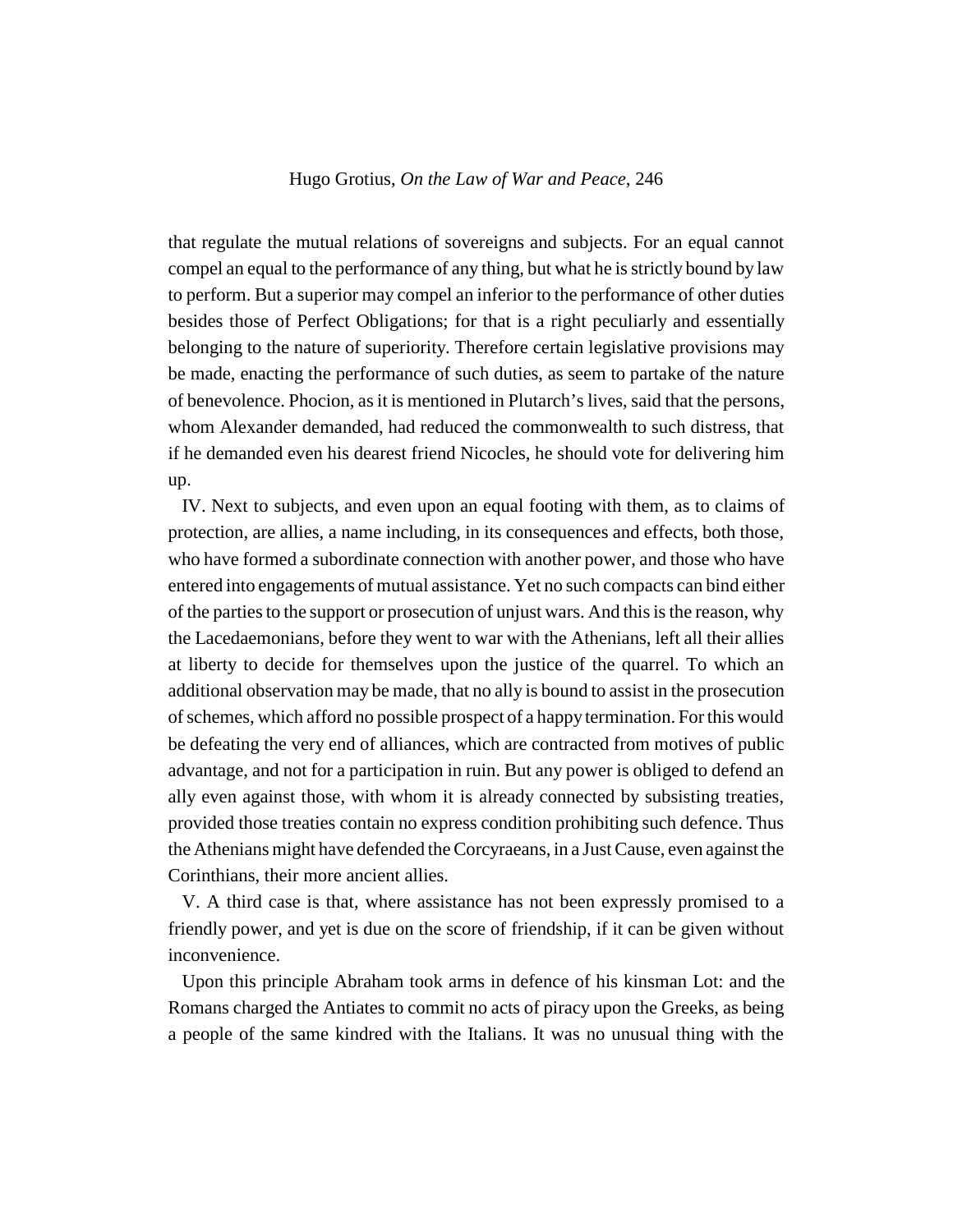Romans to begin, or at least to threaten to begin wars not only in support of allies, to whom they were bound by treaty, but in support of any friendly powers.

VI. The last and most extensive motive is the common tie of one Common Nature, which alone is sufficient to oblige men to assist each other.

VII. It is a question, whether one man is bound to protect another, or one people another people from injury and aggression. Plato thinks that the individual or state not defending another from intended violence is deserving of punishment. A case for which provision was made by the laws of the Egyptians.

But in the first place it is certain that no one is bound to give assistance or protection, when it will be attended with evident danger. For a man's own life and property, and a state's own existence and preservation are either to the individual, or the state, objects of greater value and prior consideration than the welfare and security of other individuals or states.

Nor will states or individuals be bound to risk their own safety, even when the aggrieved or oppressed party cannot be relieved but by the destruction of the invader or oppressor. For under some circumstances it is impossible successfully to oppose cruelty and oppression, the punishment of which must be left to the eternal judge of mankind.

VIII. Though it is a rule established by the laws of nature and of social order, and a rule confirmed by all the records of history, that every sovereign is supreme judge in his own kingdom and over his own subjects, in whose disputes no foreign power can justly interfere. Yet where a Busiris, a Phalaris or a Thracian Diomede provoke their people to despair and resistance by unheard of cruelties, having themselves abandoned all the laws of nature, they lose the rights of independent sovereigns, and can no longer claim the privilege of the law of nations. Thus Constantine took up arms against Maxentius and Licinius, and other Roman emperors either took, or threatened to take them against the Persians, if they did not desist from persecuting the Christians.

Admitting that it would be fraught with the greatest dangers if subjects were allowed to redress grievances by force of arms, it does not necessarily follow that other powers are prohibited from giving them assistance when labouring under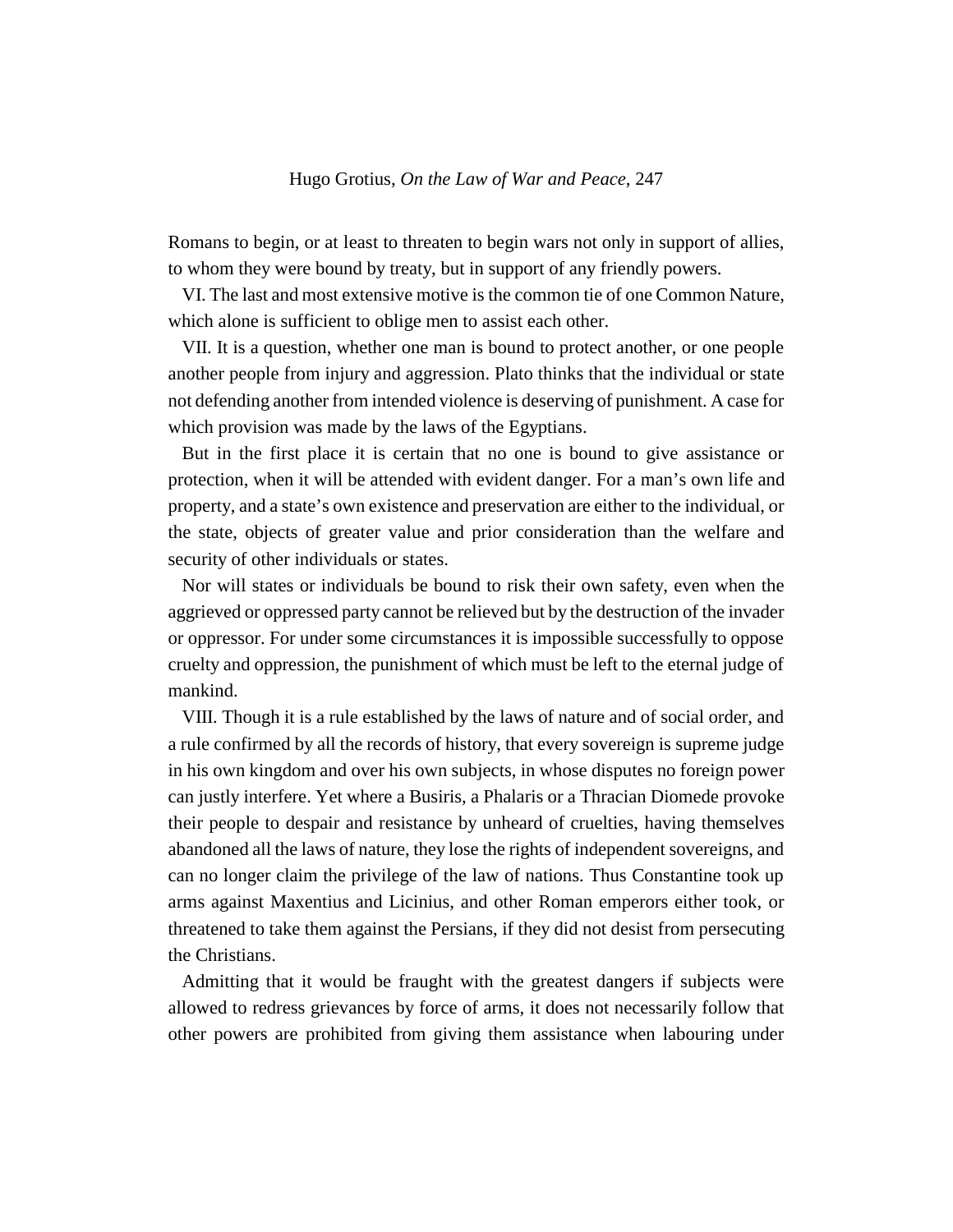grievous oppressions. For whenever the impediment to any action is of a personal nature, and not inherent in the action itself, one person may perform for another, what he cannot do for himself, provided it is an action by which some kind service may be rendered. Thus a guardian or any other friend may undertake an action for a ward, which he is incapacitated from doing for himself.

The impediment, which prohibits a subject from making resistance, does not depend upon the nature of the occasion, which would operate equally upon the feelings of men, whether they were subjects or not, but upon the character of the persons, who cannot transfer their natural allegiance from their own sovereign to another. But this principle does not bind those, who are not the liege-subjects of that sovereign or power. Their opposition to him or the state may sometimes be connected with the defence of the oppressed, and can never be construed into an act of treason. But pretexts of that kind cannot always be allowed, they may often be used as the cover of ambitious designs. But right does not necessarily lose its nature from being in the hands of wicked men. The sea still continues a channel of lawful intercourse, though sometimes navigated by pirates, and swords are still instruments of defence, though sometimes wielded by robbers or assassins.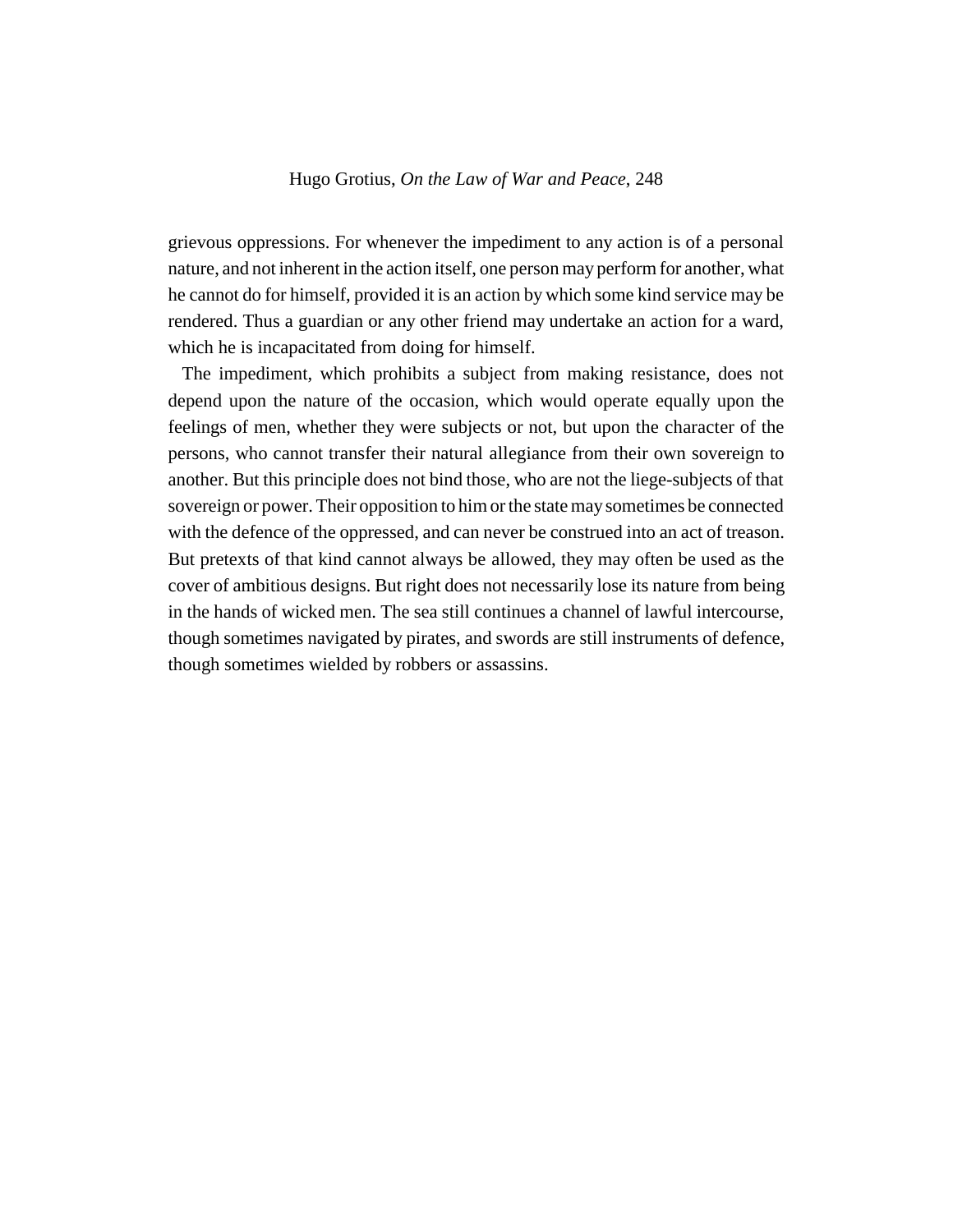Book III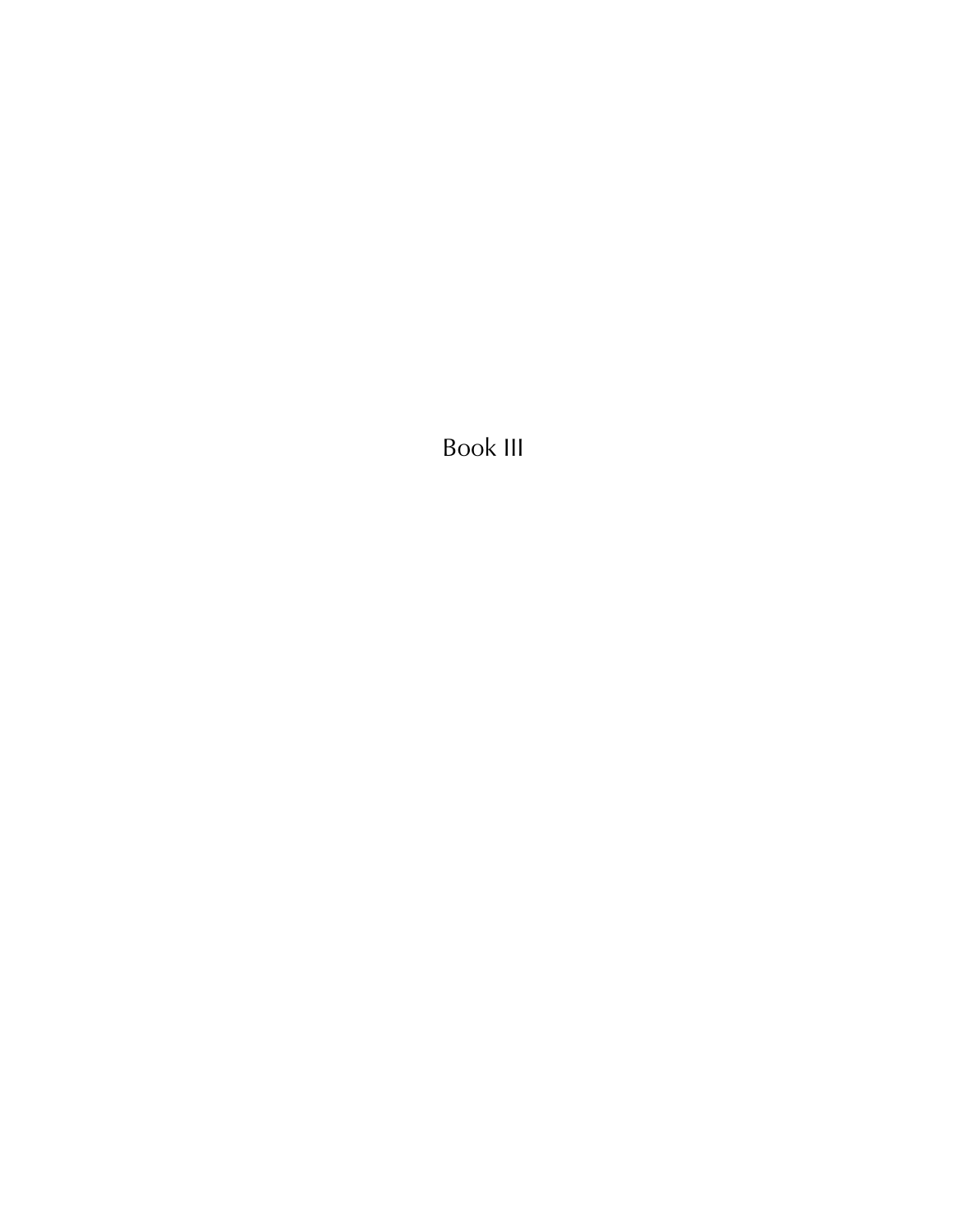# Chapter 1: What is Lawful in War.

I. Having, in the preceding books, considered by what persons, and for what causes, war may be justly declared and undertaken, the subject necessarily leads to an inquiry into the circumstances, under which war may be undertaken, into the extent, to which it may be carried, and into the manner, in which its rights may be enforced. Now all these matters may be viewed in the light of privileges resulting simply from the law of nature and of nations, or as the effects of some prior treaty or promise. But the actions, which are authorised by the law of nature, are those that are first entitled to attention.

II. In the first place, as it has occasionally been observed, the means employed in the pursuit of any object must, in a great degree, derive the complexion of their moral character from the nature of the end to which they lead. It is evident therefore that we may justly avail ourselves of those means, provided they be lawful, which are necessary to the attainment of any right. Right in this place means what is strictly so called, signifying the moral power of action, which any one as a member of society possesses. On which account, a person, if he has no other means of saving his life, is justified in using any forcible means of repelling an attack, though he who makes it, as for instance, a soldier in battle, in doing so, is guilty of no crime. For this is a right resulting not properly from the crime of another, but from the privilege of self-defence, which nature grants to every one. Besides, if any one has surf and undoubted grounds to apprehend imminent danger from any thing belonging to another, he may seize it without any regard to the guilt or innocence of that owner. Yet he does not by that seizure become the proprietor of it. For that is not necessary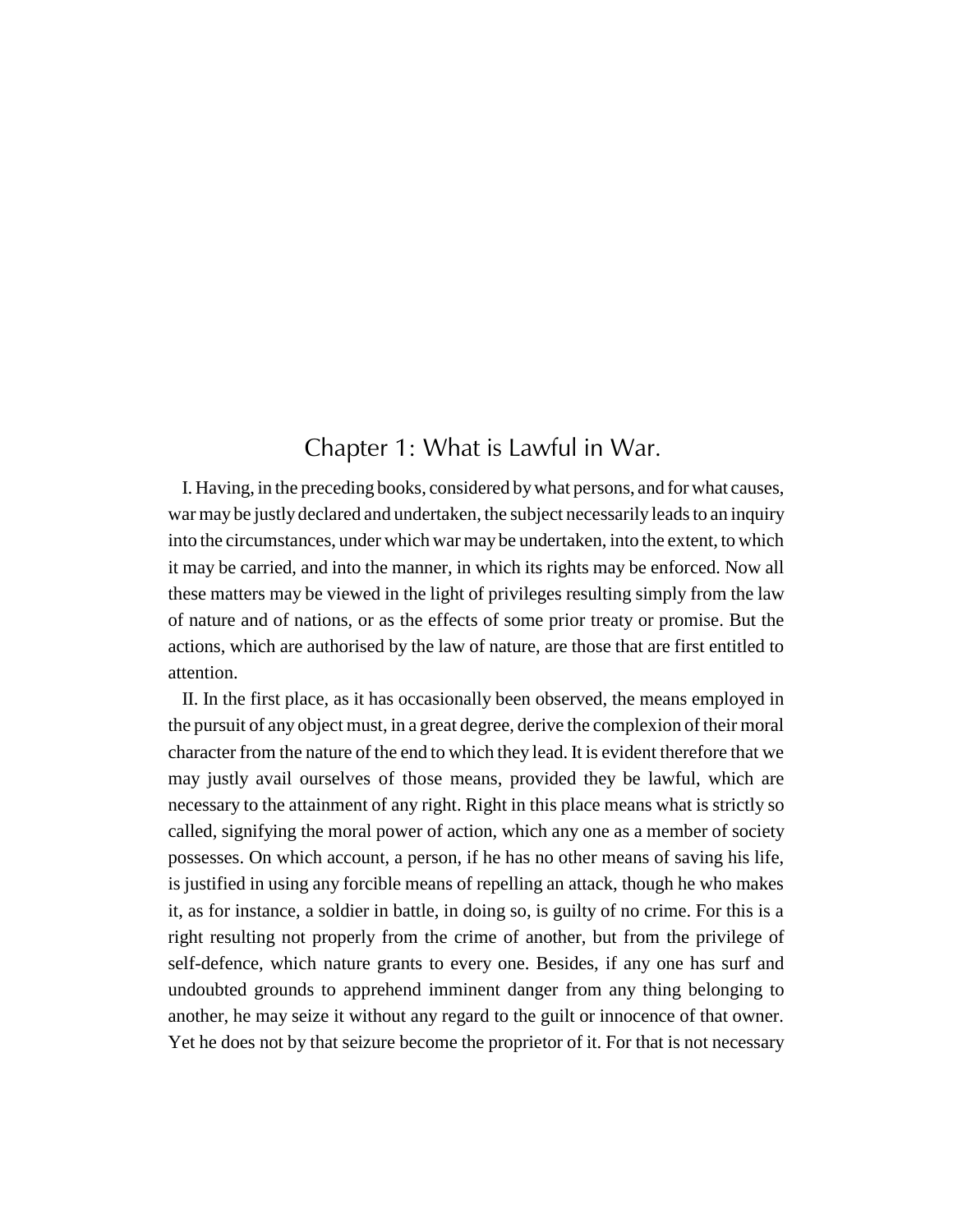to the end he has in view. He may detain it as a precautionary measure, till he can obtain satisfactory assurance of security.

Upon the same principle any one has a natural right to seize what belongs to him, and is unlawfully detained by another: or, if that is impracticable, he may seize something of equal value, which is nearly the same as recovering a debt. Recoveries of this kind establish a property in the things so reclaimed; which is the only method of restoring the equality and repairing the breaches of violated justice. So too when punishment is lawful and just, all the means absolutely necessary to enforce its execution are also lawful and just, and every act that forms a part of the punishment, such as destroying an enemy's property and country by fire or any other way, falls within the limits of justice proportionable to the offence.

III. In the second place, it is generally known that it is not the origin only of a just war which is to be viewed as the principal source of many of our rights, but there may be causes growing out of that war which may give birth to additional rights. As in proceedings at law, the sentence of the court may give to the successful litigant other rights besides those belonging to the original matter of dispute. So those who join our enemies, either as allies or subjects, give us a right of defending ourselves against them also. So too a nation engaging in an unjust war, the injustice of which she knows and ought to know, becomes liable to make good all the expences and losses incurred, because she has been guilty of occasioning them. In the same manner those powers, who become auxiliaries in wars undertaken without any reasonable grounds, contract a degree of guilt and render themselves liable to punishment in proportion to the injustice of their measures. Plato approves of war conducted so far, as to compel the aggressor to indemnify the injured and the innocent.

IV. In the third place, an individual or belligerent power may, in the prosecution of a lawful object, do many things, which were not in the contemplation of the original design, and which in themselves it would not be lawful to do. Thus in order to obtain what belongs to us, when it is impossible to recover the specific thing, we may take more than our due, under condition of repaying whatever is above the real value. For the same reason it is lawful to attack a ship manned by pirates, or a house occupied by robbers, although in that ship, or that house there may be many innocent persons,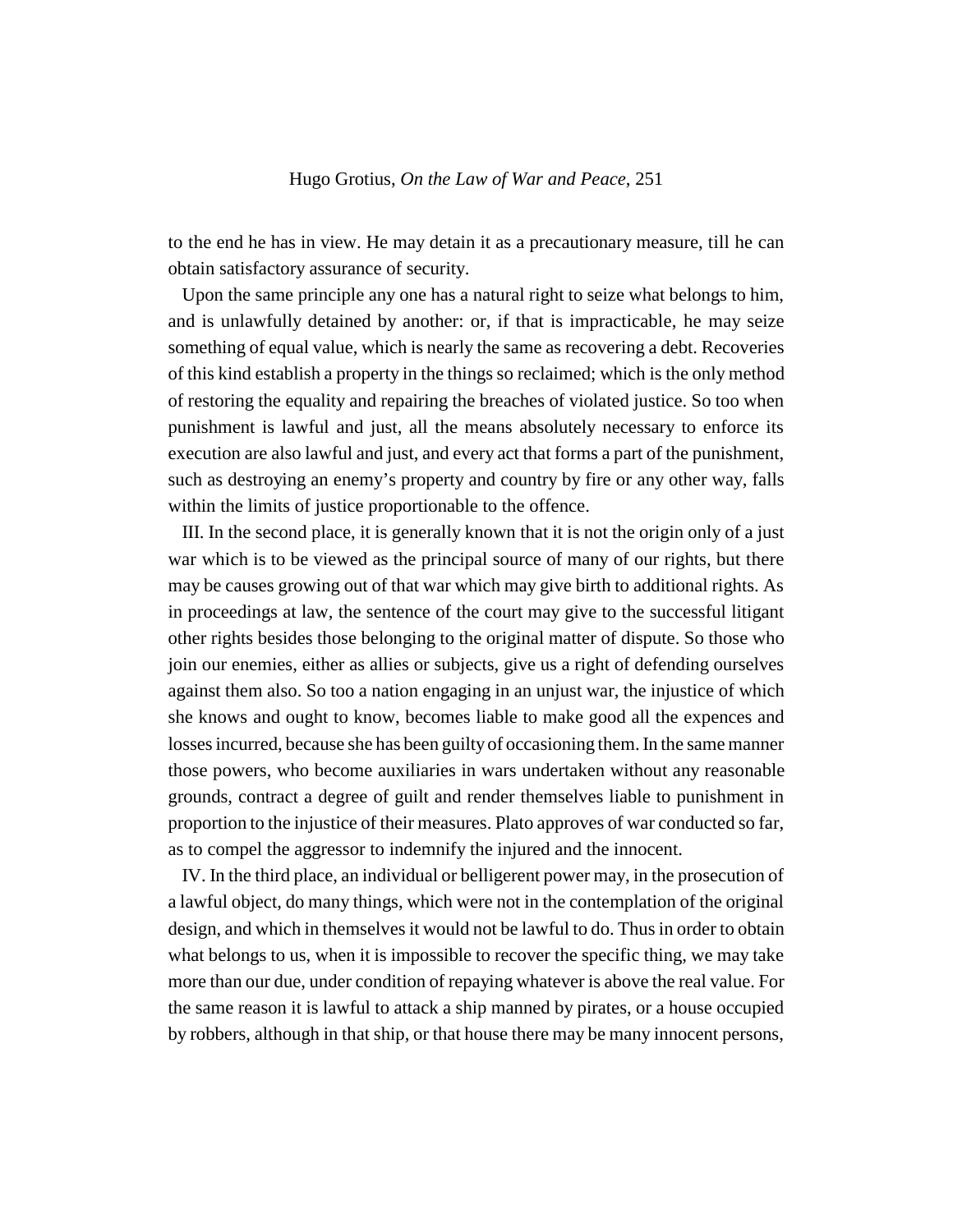whose lives are endangered by such attack.

But we have had frequent occasion to remark, that what is conformable to right taken in its strictest sense is not always lawful in a moral point of view. For there are many instances, in which the law of charity will not allow us to insist upon our right with the utmost rigour. A reason for which it will be necessary to guard against things, which fall not within the original purpose of an action, and the happening of which might be foreseen: unless indeed the action has a tendency to produce advantages, that will far outweigh the consequences of any accidental calamity, and the apprehensions of evil are by no means to be put in competition with the sure hopes of a successful issue. But to determine in such cases requires no ordinary penetration and discretion. But wherever there is any doubt, it is. always the safer way to decide in favour of another's interest, than to follow the bent of our own inclination. "Suffer the tares to grow, says our divine teacher. least in rooting up the tares you root up the wheat also."

The general destruction, which the Almighty, in right of his supreme Majesty, has sometimes decreed and executed, is not a rule, which we can presume to follow. He has not invested men, in the exercise of power, with those transcendent sovereign rights. Yet he himself,

notwithstanding the unchangeable nature of his sovereign will, was inclined to spare the most wicked cities, if ten righteous persons could be found therein. Examples like these may furnish us with rules to decide, how far the rights of war against an enemy may be exercised or relaxed.

V. It frequently occurs as a matter of inquiry, how far we are authorised to act against those, who are neither enemies, nor wish to be thought so, but who supply our enemies with certain articles. For we know that it is a point, which on former and recent occasions has been contested with the greatest animosity; some wishing to enforce with all imaginary rigour the rights of war, and others standing up for the freedom of commerce.

In the first place, a distinction must be made between the commodities themselves. For there are some, such as arms for instance, which are only of use in war; there are others again, which are of no use in war, but only administer t o luxury; but there are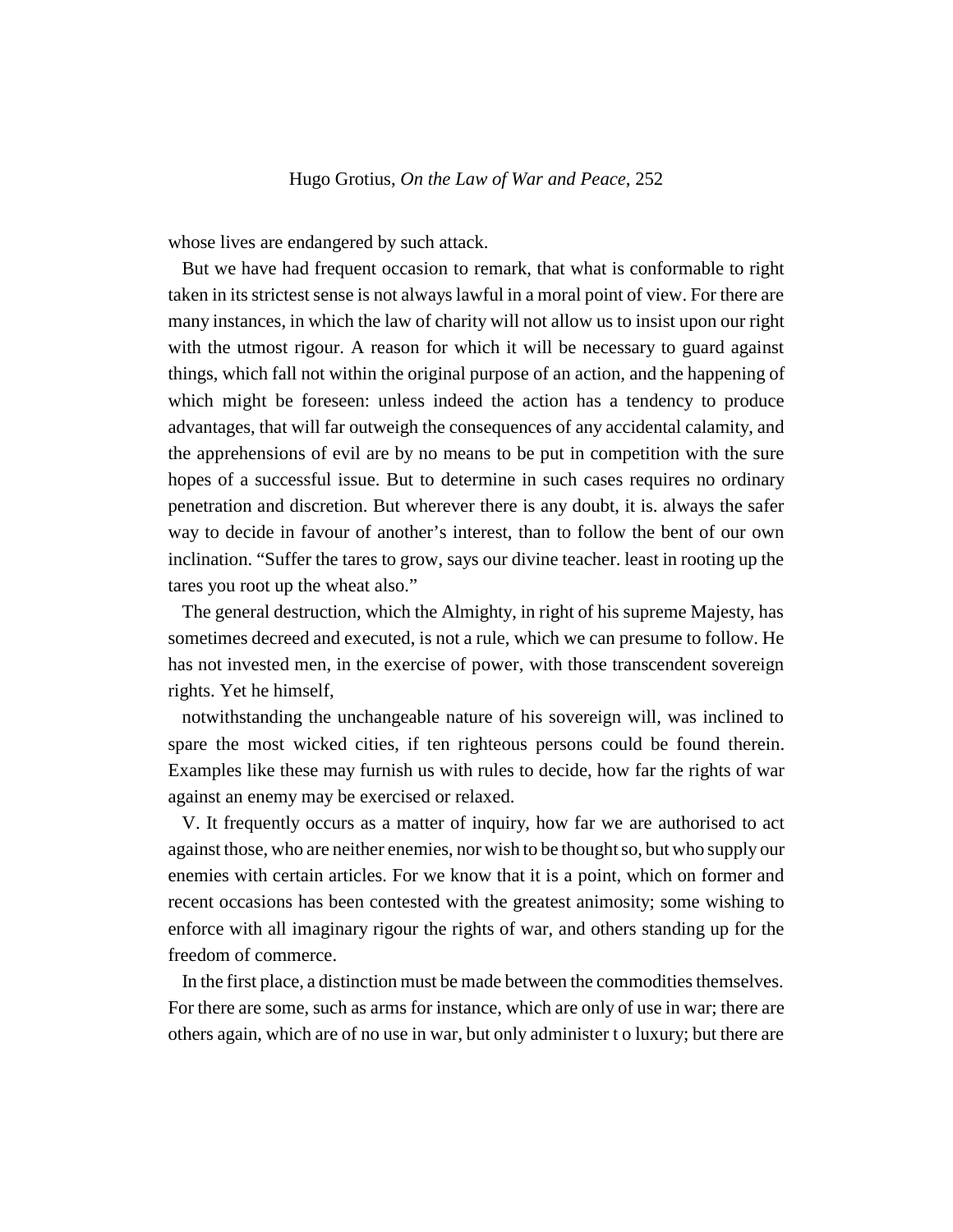some articles, such as money, provisions, ships and naval stores, which are of use at all times both in peace and war.

As to conveying articles of the first kind, it is evident that any one must be ranked as an enemy, who supplies an enemy with the means of prosecuting hostilities. Against the conveyance of commodities of the second kind, no just complaint can be made. And as to articles of the third class, from their being of a doubtful kind, a distinction must be made between the times of war and peace. For if a power can not defend itself, but by intercepting the supplies sent to an enemy, necessity will justify such a step, but upon condition of making restoration, unless there be some additional reasons to the contrary. But if the conveyance of goods to an enemy tends to obstruct any belligerent power in the prosecution of a lawful right, and the person so conveying them possesses the means of knowing it; if that power, for instance, is besieging a town, or blockading a port, in expectation of a speedy surrender and a peace, the person, who furnishes the enemy with supplies, and the means of prolonged resistance, will be guilty of an aggression and injury towards that power. He will incur the same guilt, as a person would do by assisting a debtor to escape from prison, and thereby to defraud his creditor. His goods may be taken by way of indemnity, and in discharge of the debt. If the person has not yet committed the injury, but only intended to do so, the aggrieved power will have a right to detain his goods, in order to compel him to give future security, either by putting into his hands hostages, or pledges; or indeed in any other way. But if there are evident proofs of injustice in an enemy's conduct the person who supports him in such a case, by furnishing him with succours, will be guilty not barely of a civil injury, but his giving assistance will amount to a crime as enormous, as it would be to rescue a criminal in the very face of the judge. And on that account the injured power may proceed against him as a criminal, and punish him by a confiscation of his goods.

These are the reasons, which induce belligerent powers to issue manifestoes, as an appeal to other states, upon the justice of their cause, and their probable hopes of ultimate success. This question has been introduced under the article, which refers to the law of nature, as history supplies us with no precedent to deduce its establishment from the voluntary law of nations.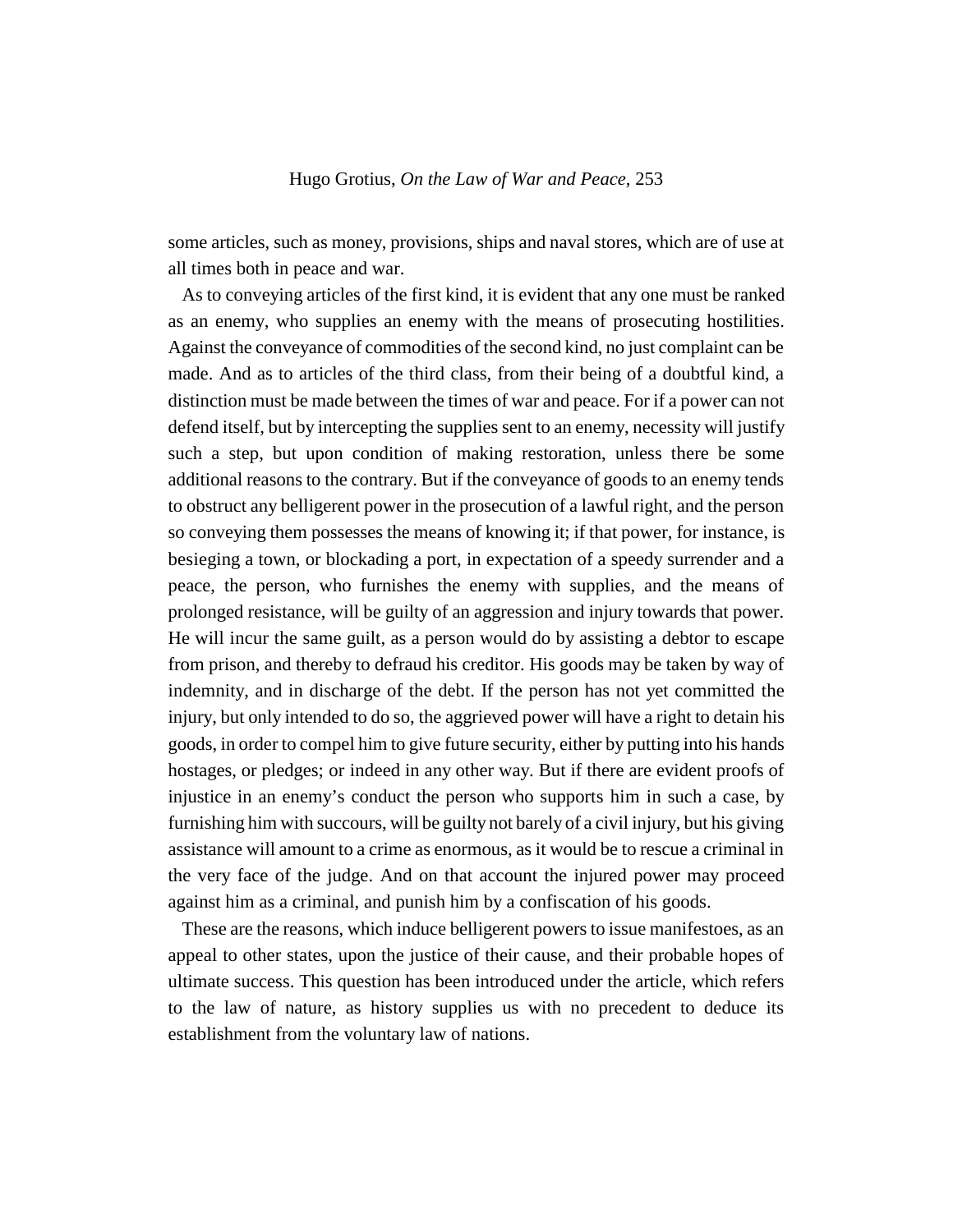We are informed by Polybius, in his first book, that the Carthaginians seized some of the Romans, who were carrying supplies to their enemies, though they afterwards gave them up, upon the demand of the Romans. Plutarch says that when Demetrius had invested Attica, and taken the neighbouring towns of Eleusis and Rhamnus, he ordered the master and pilot of a ship, attempting to convey provisions into Athens, to be hanged, as he designed to reduce that city by famine: this act of rigour deterred others from doing the same, and by that means he made himself master of the city.

VI. Wars, for the attainment of their objects, it cannot be denied, must employ force and terror as their most proper agents. But a doubt is sometimes entertained, whether stratagem may be lawfully used in war. The general sense of mankind seems to have approved of such a mode of warfare. For Homer commends his hero, Ulysses, no less for his ability in military stratagem, than for his wisdom. Xenophon, who was a philosopher as well as a soldier and historian, has said, that nothing can be more useful in war than a well-timed stratagem, with whom Brasidas, in Thueydides agrees, declaring it to be the method from which many great generals have derived the most brilliant reputation. And in Plutarch, Agesilaus maintains, that deceiving an enemy is both just and lawful. The authority of Polybius may be added to those already named; for he thinks, that it shews greater talent in a general to avail himself of some favourable opportunity to employ a stratagem, than to gain an open battle. This opinion of poets, historians, and philosophers is supported by that of Theologians. For Augustin has said that, in the prosecution of a just war, the justice of the cause is no way affected by the attainment of the end, whether the object be accomplished by stratagem or open force, and Chrysostom, in his beautiful little treatise on the priestly office, observes, that the highest praises are bestowed on those generals, who have practised successful stratagems. Yet there is one circumstance, upon which the decision of this question turns more than upon any opinion even of the highest authority, and that is, whether stratagem ought to be ranked as one of those evils, which are prohibited under the maxim *of not doing evil, that good may ensue*, or to be reckoned as one of those actions, which, though evil in themselves, may be so modified by particular occasions, as to lose their criminality in consideration of the good, to which they lead.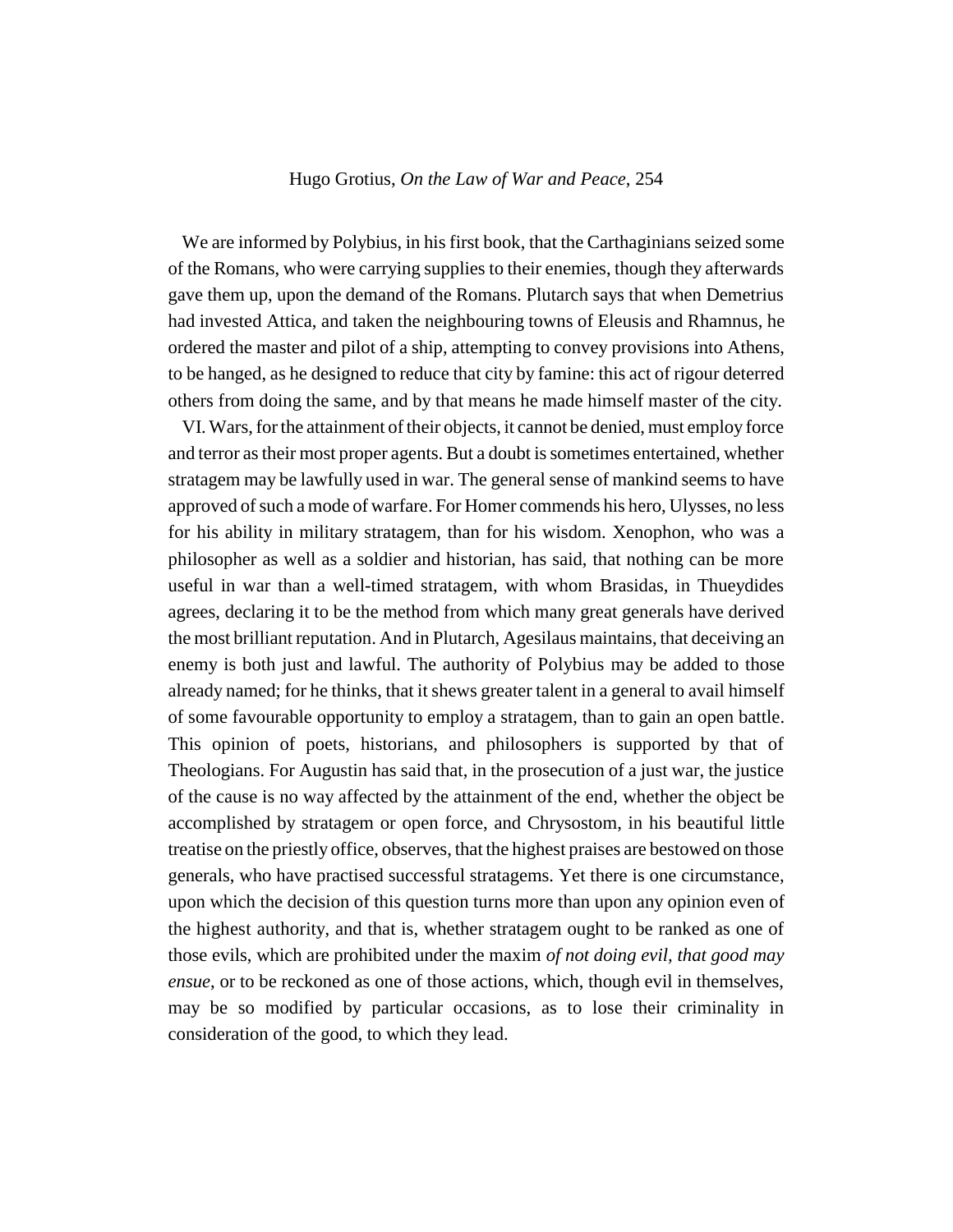VII. There is one kind of stratagem, it is proper to remark, of a negative, and another of a positive kind. The word stratagem, upon the authority of Labeo, taken in a negative sense, includes such actions, as have nothing criminal in them, though calculated to deceive, where any one, for instance, uses a degree of dissimulation or concealment, in order to defend his own property or that of others. So that undoubtedly there is something of harshness in the opinion of Cicero, who says there is no scene of life, that will allow either simulation, or dissimulation to be practised. For as you are not bound to disclose to others all that you either know or intend; it follows that, on certain occasions, some acts of dissimulation, that is, of concealment may be lawful. This is a talent, which Cicero, in many parts of his writings, acknowledges that it is absolutely necessary for statesmen to possess. The history of Jeremiah, in the xxxviiith chapter of his prophecy, furnishes a remarkable instance of this kind. For when that prophet was interrogated by the king, respecting the event of the siege, he prudently, in compliance with the king's orders, concealed the real matter from the nobles, assigning a different, though not a false reason for the conference, which he had had. In the same manner, Abraham called Sarah, his sister, an appellation used familiarly at that time to denote a near relation by blood, concealing the circumstance of her being his wife.

VIII. A stratagem of a positive kind, when practised in actions, is called a feint, and when used in conversation it receives the name of a lie or falsehood. A distinction is made by some, between these two kinds of stratagems, who say, that words are signs of our ideas, but actions are not so. But there is more of truth in the opposite opinion, that words of themselves unaccompanied by the intention of the speaker, signify nothing more than the inarticulate cries would do of any one labouring under grief, or any other passion: which sounds come under the denomination of actions, rather than of speech. But should it be said that being able to convey to others the conceptions of his mind, by words adapted to the purpose, is a peculiar gift of nature, by which man is distinguished from other parts of the animated creation, the truth of this cannot be denied.

To which we may add that such communication may be made not only by words, but by signs or gestures, like those used to the dumb; it makes no difference, whether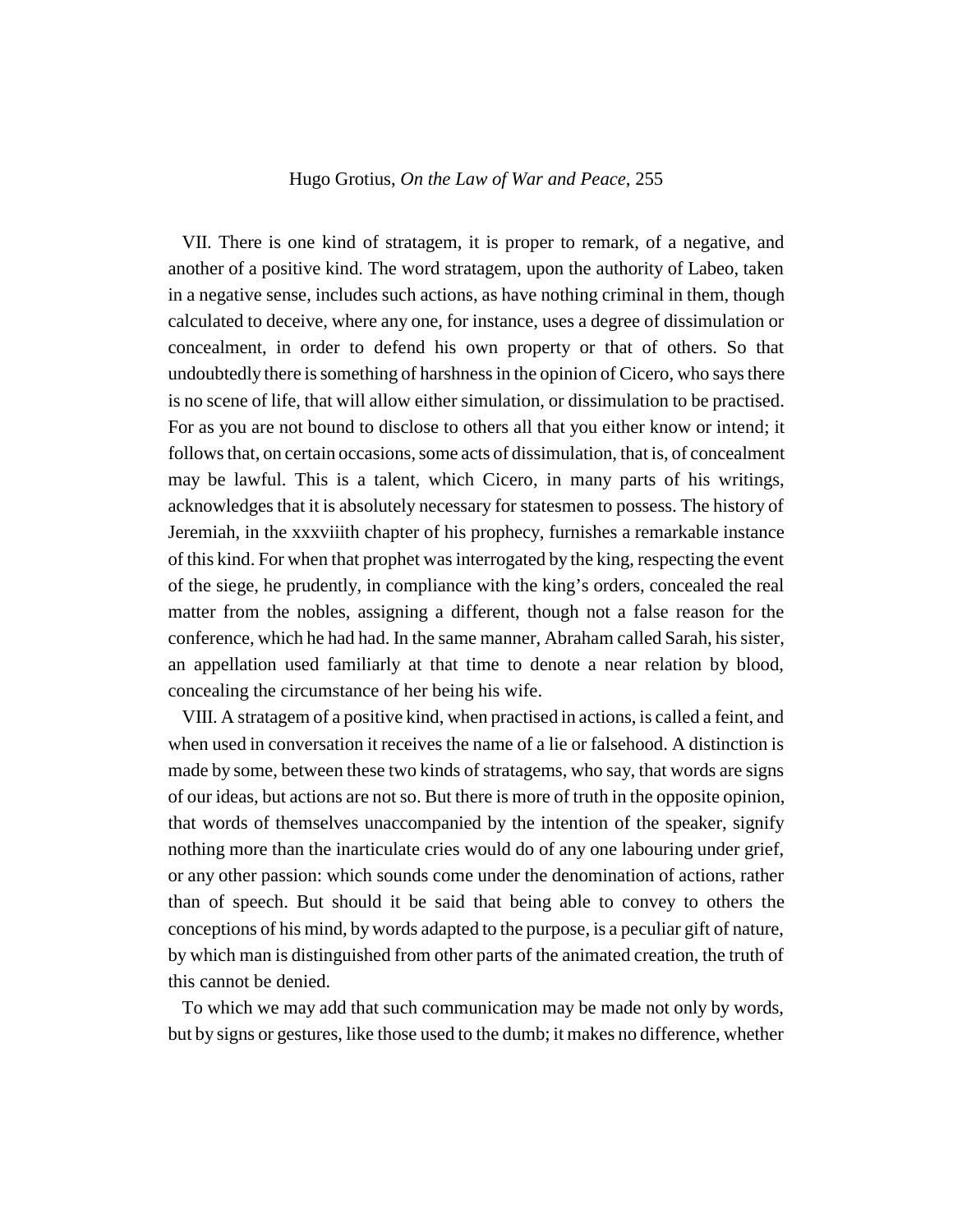those signs or gestures have any natural connection with the thing they are intended to signify, or whether such a connection is only assigned to them by custom. Equivalent to such signs or gestures is handwriting, which may be considered, as a dumb language, deriving its force not merely from the words used, and the particular form of the letters, but from the real intention of the writer, to be gathered from thence: — to be gathered either from the resemblance between the characters and the intentions, as in the Egyptian hieroglyphics, or from pure fancy, as among the Chinese.

Here likewise another distinction is necessary to be applied in the same manner, as was done before, in order to remove all ambiguity in using the term of the law of nations. For it was there said, that the laws established by independent and separate states, whether or no those laws implied any mutual obligations, were denominated the law of nations. So that words, gestures, and signs, made use of to convey a meaning, imply an obligation, in all the persons concerned, to receive and employ them in their common acceptation. But the employment of other means, coming under none of those descriptions, cannot be construed into a violation of any social contract, although some may be deceived thereby. It is the real nature of the actions that is here spoken of, and not the accidental circumstances attending them: such actions for instance, as occasion no mischief; or if they do so, there is no guilt, where there is no treacherous design.

We have an instance of the former kind in the conduct of our Saviour, who, on the way to Emmaus, pretended to the disciples, that he was going further; here was a harmless stratagem, unless we interpret the words, as expressive of his intention to have gone further, if he had not been prevented by their efforts and entreaties to detain him. And in another part of the sacred history it is said, that he intended to have passed by the Apostles on the sea, that is, he intended to have done it, had he not been so earnestly importuned by them to go into the ship. There is another instance too in the conduct of Paul, who circumcised Timothy, though he knew the Jews would conclude from thence, that the ordinance of circumcision, which in reality had been abolished, was still binding upon the descendants of Israel, and that Paul and Timothy were of the same opinion. Whereas Paul had no such intention, but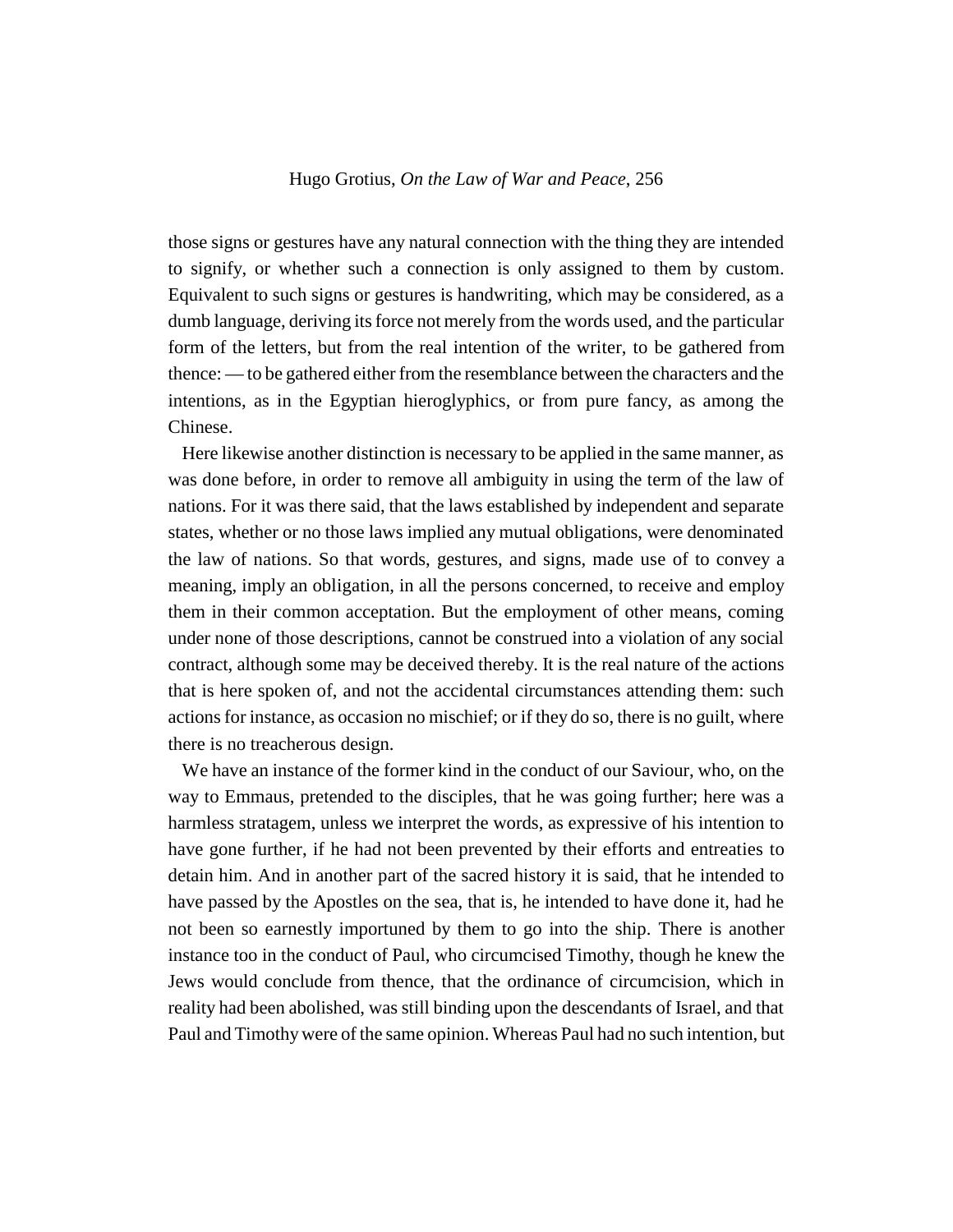only hoped, by that means, to open for himself and Timothy a way to more familiar intercourse with the Jews. Neither could an ordinance of that kind, when the divine obligation was repealed, any longer be deemed of such importance, nor could the evil of a temporary error, resulting from thence, and afterwards to be corrected, be regarded as equivalent to the opportunity, which Paul thought to gain, of making it conducive to the introduction of Christian truth.

The Greek Fathers have given the name of economy, or management to stratagems of this kind. On this subject there is an admirable sentiment in Clement of Alexandria, who, in speaking of a good man, says that "he will do many things for the benefit of his neighbour alone, which he would not otherwise have undertaken,"

One of these stratagems was practised by the Romans, who, during the time that they were besieged in the Capitol, threw some loaves of bread into the enemy's camp, that it might not be supposed they were pressed by famine. The feigned flight, which Joshua ordered his people to make, to assist him in his designs upon Ai, affords an instance of a stratagem of the second kind; the ensuing mischiefs of which may be considered, as some of the effects of lawful war. The original design of that pretended flight does not at all affect the question. The enemy took it for a proof of fear; and he was at liberty to do so, without debarring the other of his right to march this way, or that, with an accelerated or retarded motion, with a shew of courage, or an appearance of fear, as he might judge it most expedient.

History furnishes us with innumerable examples of deceptions practised with success upon an enemy, by assuming his arms, ensigns, colours, or uniforms; all which may be justified upon the same principle. For all these are actions, which any one may avail himself of at his pleasure, by departing from the usual course of his military system. For such points of discipline and system depend upon the will and fancy of the military commanders in each state, rather than upon any invariable custom, equally binding upon all nations.

IX. Those signs, by which the daily intercourse of life is maintained, form a subject of more weighty discussion, with which the consideration of lies or falsehood is necessarily interwoven.

All stratagems of this kind are so direct a violation of all moral principle, both in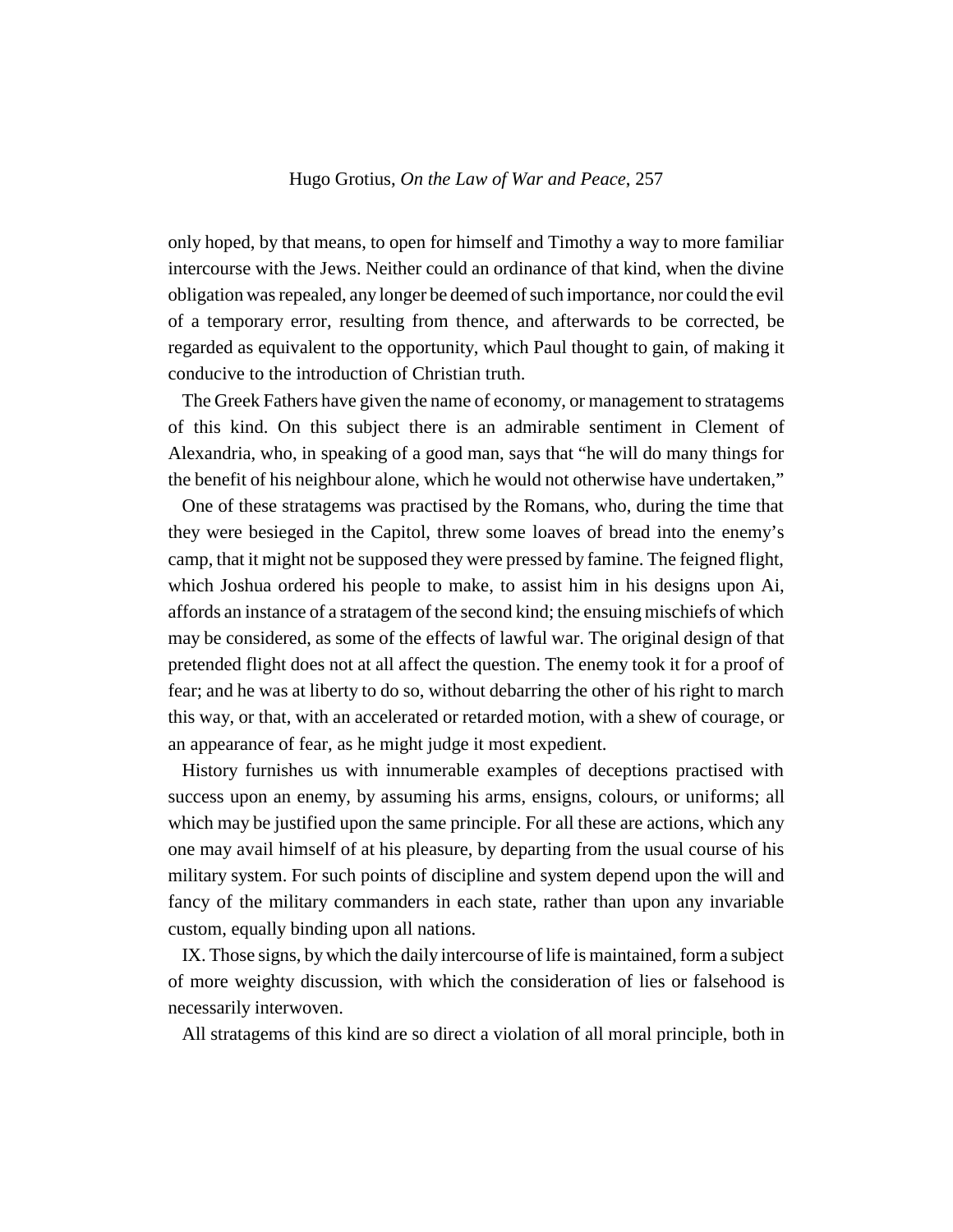their nature and consequences, that almost every page of the revealed will of God declares their condemnation. Solomon describes a righteous, that is, a good man, as one, who holds every false word in detestation, deprecating the least appearance of deception: and the Apostle's injunction accords with these sentiments, instructing his disciples not to lie to one another.

Nor is it in the high standard of perfection alone, which the divine records present, that such a recommendation of fair, open, and sincere dealing is to be found. It is the theme of praise with poets and philosophers, and the angry hero of the Grecian poet declares, that he detests the man, as an infernal being, who utters one thing with his tongue, while he conceals another in his heart. But making some allowance for poetic fiction-we find even the grave, sober, and discerning, Stagirite describing falsehood, as a vile, and abominable refuge, and painting truth as a lovely object, that must extort the warmest praise.

These are all great and high authorities in favour of open dealing. Yet there are names of no less weight, both among sacred and profane writers, whose opinions are a vindication of stratagems, when used upon proper occasions. One writer speaks of a case, where stratagem may be used, even for the benefit of the person, on whom it is practised, and adduces the instances of a physician, who, by means of a deception, overcame the perverseness of a patient, and wrought a salutary cure.

X. To reconcile such a variety of discordant opinions, it may be necessary to devise some way of examining falsehood both in its more extensive, and more confined acceptation. Nor is speaking an untruth, unawares, to be considered in the nature of a lie, but the falsehood, which comes within the limits here defined, is the known and deliberate utterance of any thing contrary to our real conviction, intention, and understanding.

Words, or signs, importing the same meaning as words, are generally taken for conceptions of the mind, yet it is no lie for any man to utter a falsehood, which he believes to be true; but the propagation of a truth, which any one believes to be false, in him amounts to a lie. There must be in the use of the words therefore an intention to deceive, in order to constitute a falsehood in the proper and common acceptation. Consequently, when any one single word, or the whole tenour of a discourse, admits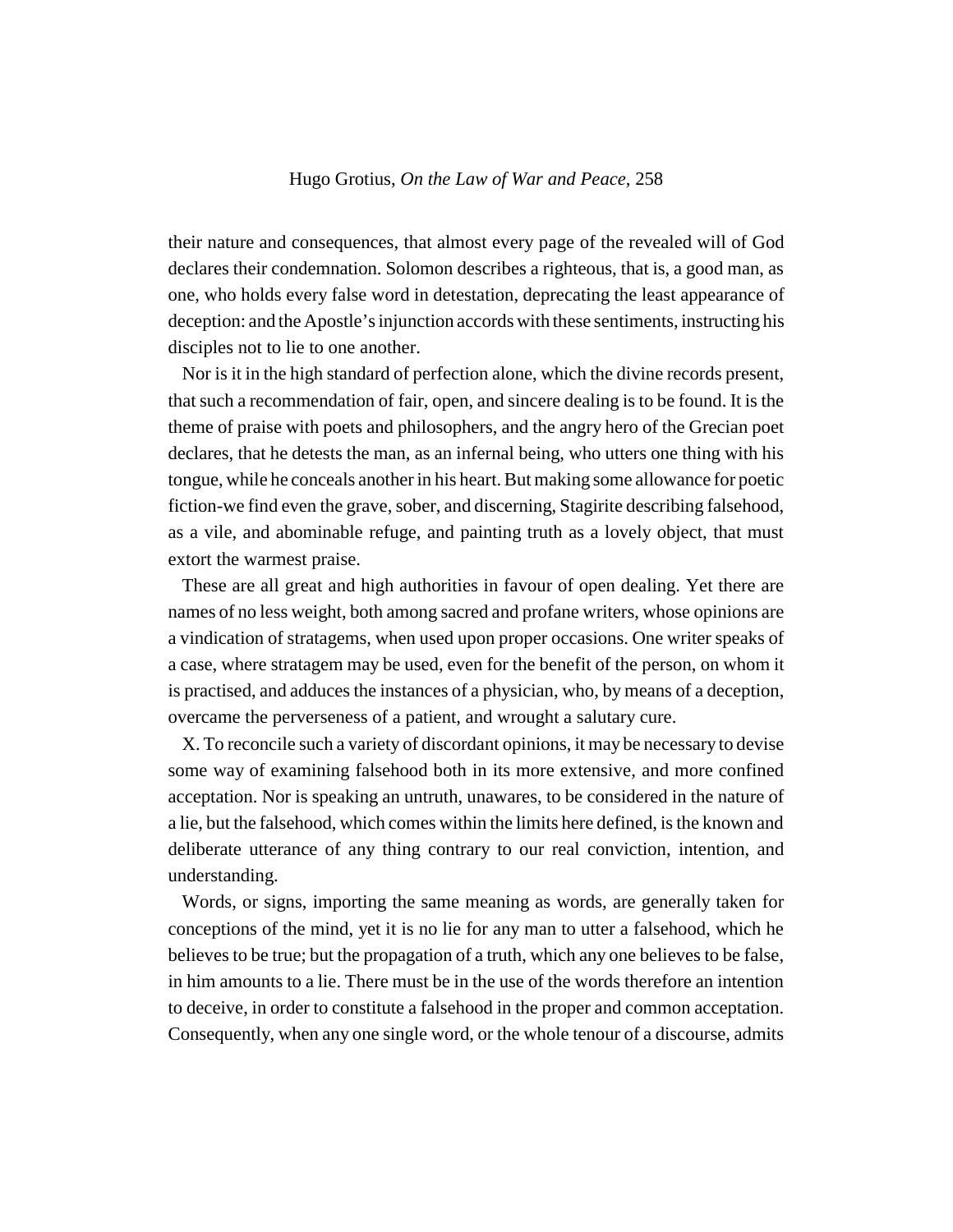of more significations than one, either by the use of some popular phrase, some term of art, or intelligible figure of speech, in that case if the speaker's intention correspond with any one of those meanings, he cannot be charged with using falsehood, although it is possible that a hearer may take his words in a very different sense. It is true that using such an ambiguous method of speaking on all occasions is not to be approved of, though there are particular circumstances under which it may be reconciled with honour and justice. In communicating knowledge, for instance, there is no harm in using a metaphor, an irony, or an hyperbole, figures of speech, tending either to adorn or to elucidate a subject. There are cases too, where by this doubtful mode of expression it may be proper to avoid an urgent and impertinent question. There is an instance of the former kind in our Saviour's saying, that "our friend Lazarus sleepeth," where the disciples understood him, as if he were speaking of the refreshing rest of an ordinary sleep: and when he spoke of restoring the temple, which he meant his own body, he knew that the Jews applied what he said to the material edifice of the Temple. In the same manner he frequently addressed the multitudes in parables, which they could not understand by barely hearing, without that docility of mind, and attention, which the subject required. Profane history too furnishes us with an example of the second kind, in the conduct of Vitellius, who, as Tacitus informs us, gave Narcissus doubtful and ambiguous answers, in order to avoid his urgent questions; as any explicit declaration might have been attended with danger.

On the other hand, it may happen to be not only censurable, but even wicked to use such a manner of speaking, where either the honour of God or the welfare of mankind is concerned, or indeed any matter, which demands explicit avowals, and open dealing. Thus in contracts every thing necessary to their fulfillment ought to be fully disclosed to those concerned. There is an apposite expression of Cicero, who says, that every degree of deception ought to be banished from all contracts, and there is in the old Athenian Laws a proverb, conformable to this, which says, there must be nothing, but open dealing in markets.

XI. In strictness of speech such ambiguity is excluded from the notion of a lie. The common notion of a lie therefore is something spoken, written, marked, or intimated,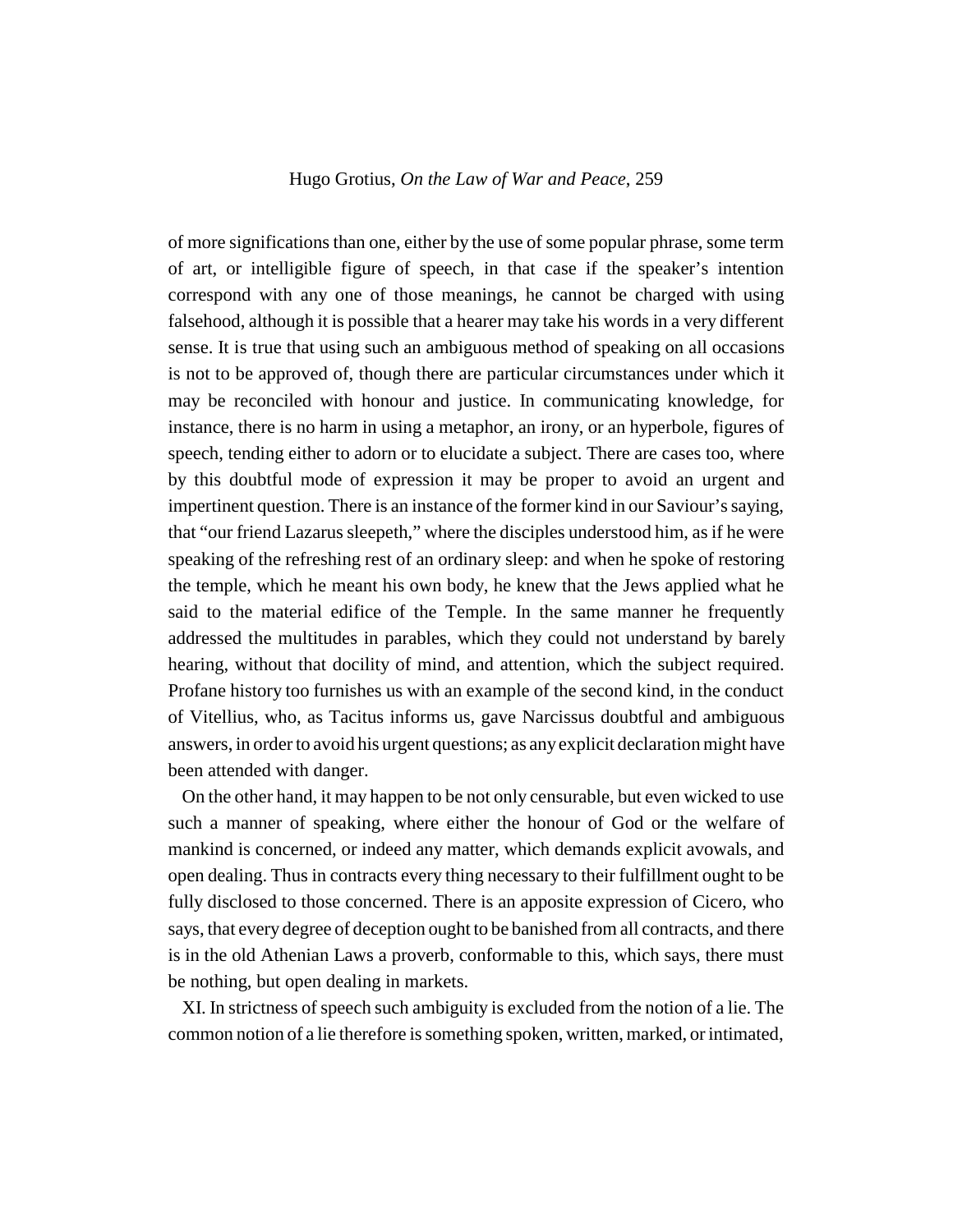which cannot be understood, but in a sense different from the real meaning of the speaker. But a lie, in this stricter acceptation, having some thing unlawful in its very nature, necessarily requires that a distinction should be made between it and that latitude of expression already explained. And if this acceptation be properly considered, at least according to the opinion prevailing in all nations, it seems, that no other explanation of it is necessary to be given, except that it is a violation of the existing and permanent rights of the person, to whom a discourse, or particular signs, are directed. It is a violation of the rights of another; for it is evident, that no one can utter a falsehood with a view to impose upon himself. The rights here spoken of are peculiarly connected with this subject. They imply that liberty of judgment, which men are understood, by a kind of tacit agreement, to owe to each other in their mutual intercourse. For this, and this alone is that mutual obligation, which men intended to introduce, as soon as they began to use speech, or other signs of equal import. For without such an obligation the invention of those signs would have been perfectly nugatory. It is requisite too, that at the time a discourse is made, such a right or obligation should remain in full force.

A right may indeed have existed and afterwards have become obsolete, owing to the rise or occurrence of some new right: which is the case with a debt, that may be released by acquittance, or nonperformance of a condition. It is farther requisite, to constitute a violation of this right, that the ensuing injury should immediately affect the person addressed: as in contracts, there can be no injustice, but what affects one of the parties, or persons concerned.

And perhaps under the head of this right, it may not be improper to assign a place to that true speaking, which Plato, following Simonides, classes with justice, in order to form a more striking contrast with that falsehood, so often prohibited in Scripture, by the name of false witness to, or against, our neighbour, and which Augustin, in defining a lie, calls an intention to deceive. Cicero also in his offices lays down truth, as the basis of justice.

The right to a discovery of the whole truth may be relinquished by the express consent of the persons, who are engaged in a treaty: the one may declare his intention not to disclose certain points, and the other may allow of this reserve. There may be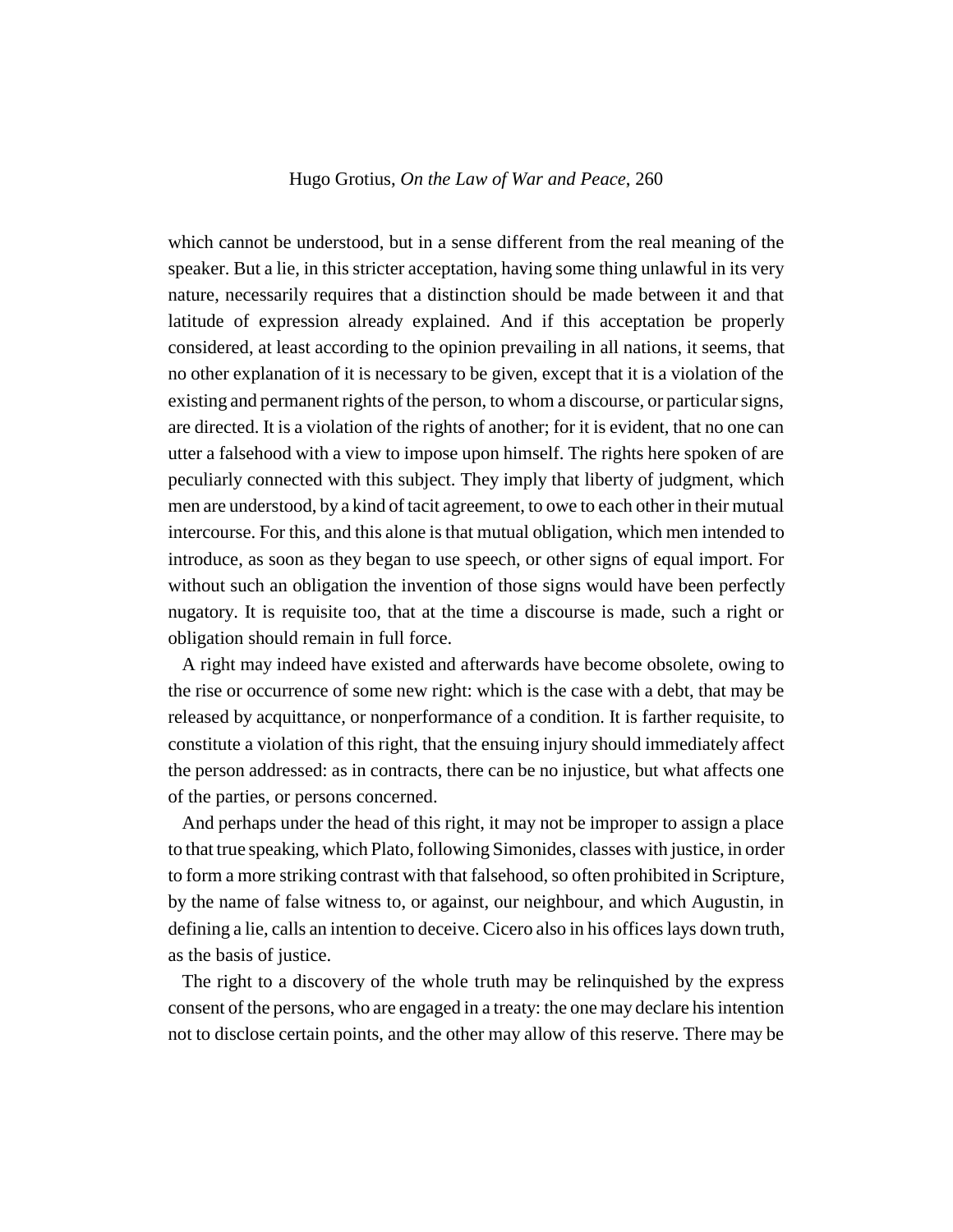also a tacit presumption, that there are just reasons for such reserve which may perhaps be necessary out of regard to the rights of a third person: rights which, in the common judgment of all sober men, may be sufficient to counterbalance any obligation in either of the persons engaged in the treaty to make a full disclosure of his views and sentiments. These principles, duly considered, will supply many inferences to reconcile any seeming contradiction in the opinions, that have been advanced.

XII. In the first place, many things may be said to madmen, or children, the literal meaning of which may not be true, without incurring the guilt of willful falsehood. A practice which seems to be allowed by the common sense of all mankind. Quintilian, speaking of the age of puerility, says, it is a period of life, when many useful truths may be taught in the dress of fiction. Another reason given is, that as children and madmen possess no perfect power of judging, impositions of that kind can do no injury to their rights, in such respects.

XIII. Secondly, when a conversation is addressed to any one, who is not thereby deceived, although a third person, not immediately addressed, may misconceive the matter, there is no willful falsehood in the case. No wilful falsehood towards the person addressed: because he feels no greater injury from thence, than an intelligent hearer would do from the recital of a fable, or the use of a metaphor, irony, or hyperbole in speech. It cannot be said that an injury is done to the person, who accidentally and cursorily hears a matter, and misconceives it: for being no way concerned, there is no obligation due to him. As he misconceives a thing addressed to another, and not to himself, he must take upon his own head all the consequences of the mistake. For, properly speaking, the discourse, with respect to him, is no discourse, but an inexpressive sound that may signify one thing as well as another. So that there was nothing wrong in the conduct of Cato the Censor, who made a false promise of assistance to his confederates, nor in that of Flaccus, who informed others that Aemilius had taken the enemy's city by storm, although the enemy were deceived by it. Plutarch mentions an instance of the same kind in the life of Agesilaus. Here no communication was made to the enemy, and the prejudice he sustained was an accidental thing no way unlawful in itself, either to be wished for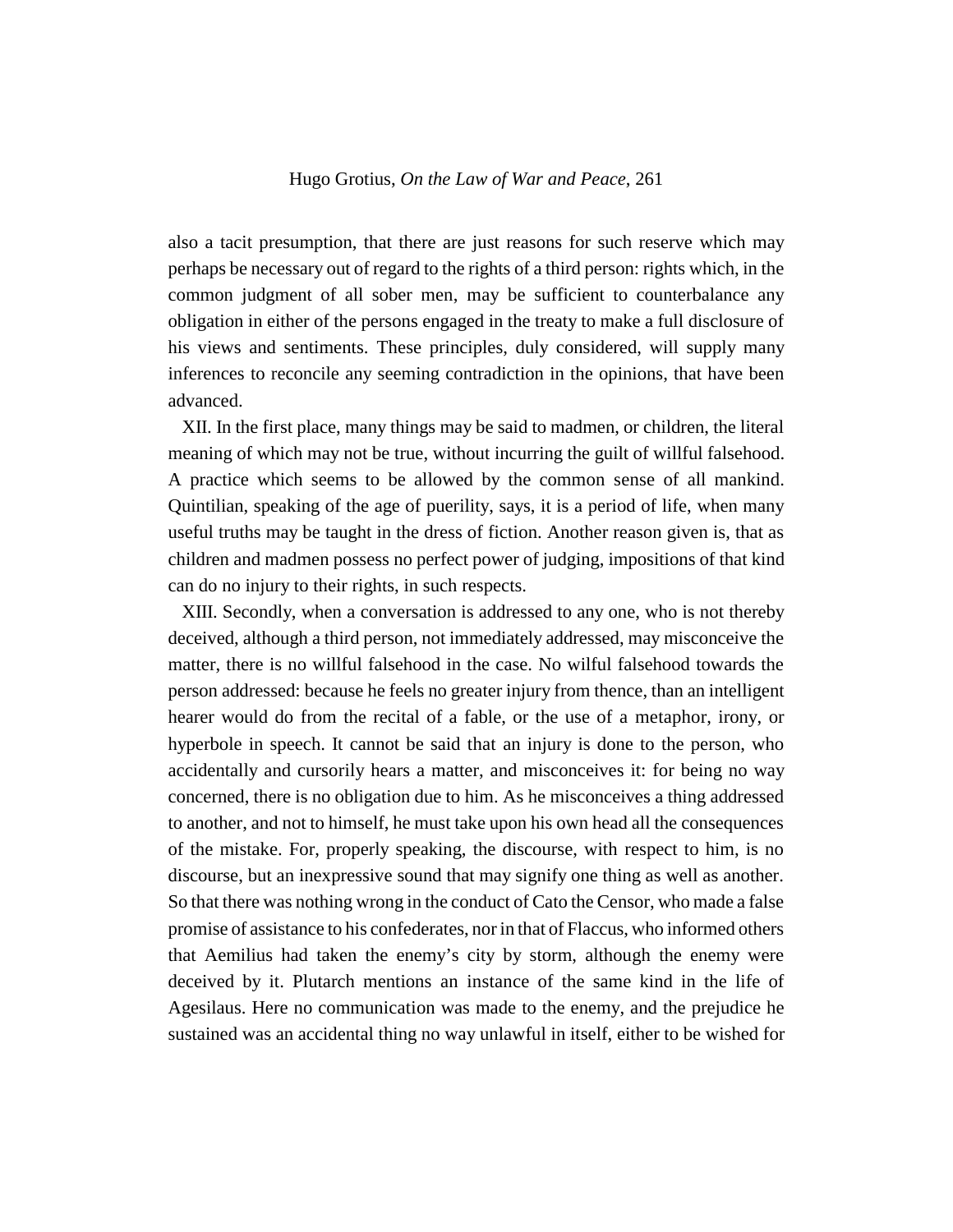or procured.

XIV. In the third place, whenever it is certain that the person, on whom a deception is practised, discovers that the intent of it was to do him a service; he will not feel it as a grievance, nor can it come -under the strict denomination of a lie or falsehood. It will be no more an injury, than it would be a theft in any one, presuming upon an owner's consent, to take something belonging to that owner, in order to convert it to his use in a very beneficial way. For in cases of notorious certainty, a presumption may be taken for express consent. But it is evident that no man would consent to receive an injury.

From hence it appears, that a person is guilty of no treachery, who uses unfounded or fictitious motives to console a friend in distress, as Arria did to Paetus upon the death of his son, of which there is an account in Pliny's Epistles, or in a general, who in a perilous situation should avail himself of false intelligence, to encourage his troops, by which perhaps a victory might be gained.

It may be observed likewise, that the injury done to the freedom of judgment is, in such a case, of less consequence, because it is but momentary, and the real fact is soon discovered.

XV. There is a fourth case, which bears a near affinity to those above mentioned, and that is, when any one, possessing preeminent authority, orders another, in a subordinate capacity, to execute some device or stratagem, conducive either to his individual, or to the public welfare. Which Plato seems to have had particularly in view, in allowing those in authority to avail themselves of pretexts, or stratagems. The same writer is very correct in his notion of not making such a device a characteristic of that authority, which belongs to the supreme being. For all such devices, however justifiable they may be in certain cases, strongly betray that imperfection, which is inseparable from all human systems.

The stratagem, which Joseph employed to obtain further discoveries without making himself known to his brethren, is much commended by Philo, as a mark of great policy, when, contrary to the convictions and feelings of his own mind, he accused them of being spies, and afterwards charged them with theft. It was by a stratagem of the same kind, that Solomon gave proof of his inspired wisdom, when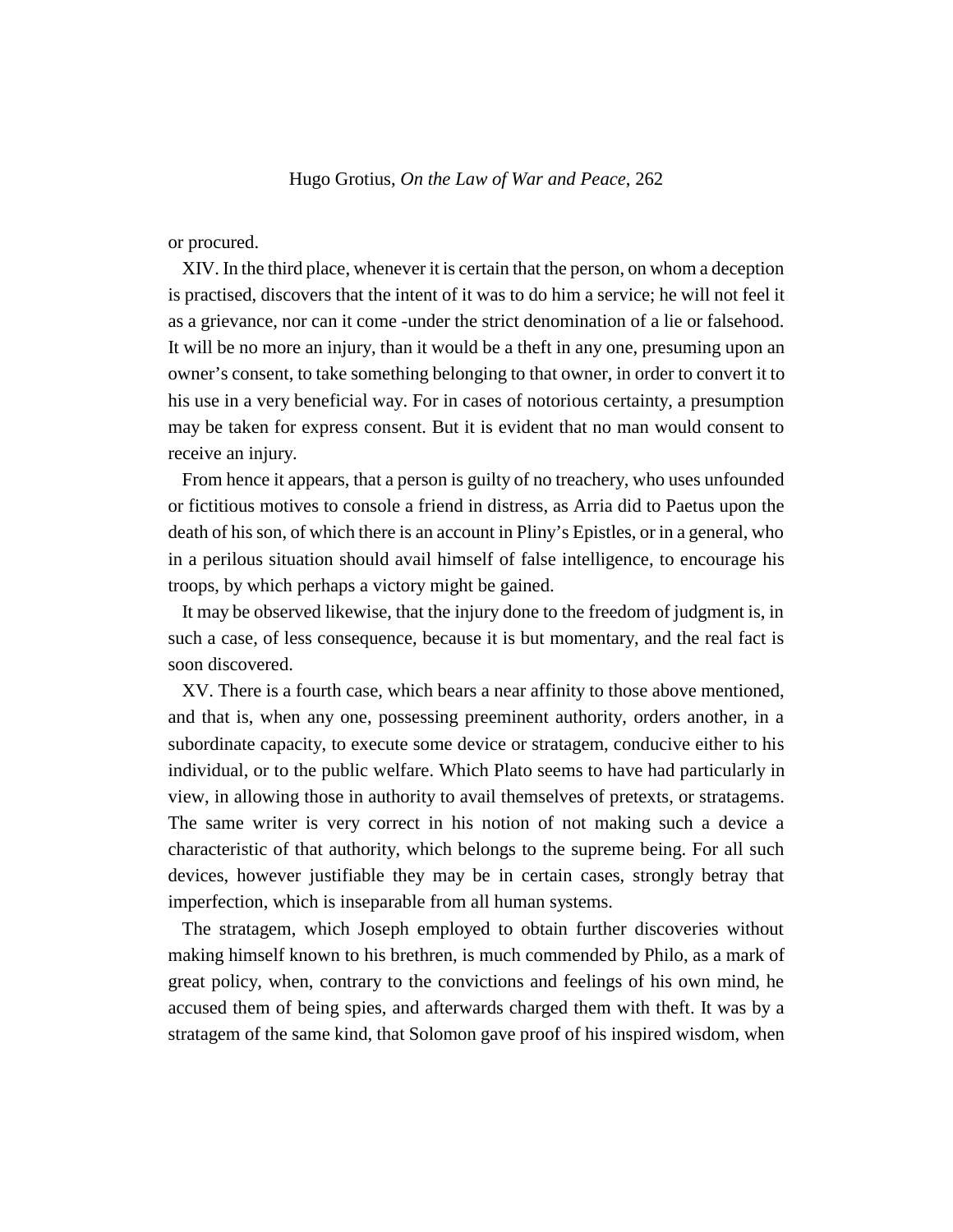he used the fictitious threat of dividing the living child in order to discover the real mother.

XVI. The fifth case, which allows a stratagem to be practised, is that, where it may be the only means of saving the life of an innocent person, of obtaining some object of equal importance, or of diverting another from the perpetration of some horrid design. The heathen poet has given a beautiful illustration of this in his praises of Hypermnestra, whose conduct he calls "a splendid stratagem, ennobling the virgin to all posterity."

XVII. It is evident that many writers of acknowledged wisdom, and sober judgment, have carried the point farther than has been done in this treatise, in allowing the use of false representations to an enemy. In cases, where public enemies are concerned, they maintain, that it is lawful to deviate from those strict rules of avowing and disclosing all our intentions, which they prescribe, on all other occasions. Such is the opinion of Plato and Xenophon among the Greeks, of Philo among the Jews, and Chrysostom among Christians. It may not perhaps be amiss to cite, in this place, the message sent by the men of Jabesh Gilead to the Ammonites, by whom they were besieged, and also that of the prophet Elisha, and at the same time to mention the conduct of Valerius Laevinus, who boasted of having killed Pyrrhus.

The third, the fourth and fifth observations above made, may be illustrated from what is said by Eustratus, Archbishop of Nice, "An able and upright counsellor is not obliged to disclose the whole truth: for there may be occasions, when it may be necessary for him to recommend the means of deceiving an enemy, or to employ some stratagem towards a friend, where it may turn to his advantage."

XVIII. What has been said of false speaking must be understood as applied to affirmative declarations, which can be prejudicial to no persons, but public enemies: it can by no means be taken to include promises. For promises confer upon the person, to whom they are made, a peculiar right to claim their full performance. And this is a rule, which must take place, even between public enemies; a rule to which existing hostilities are not allowed to form an exception. It is a maxim proper to be enforced in tacit, as well as in express agreements: as when a parley or conference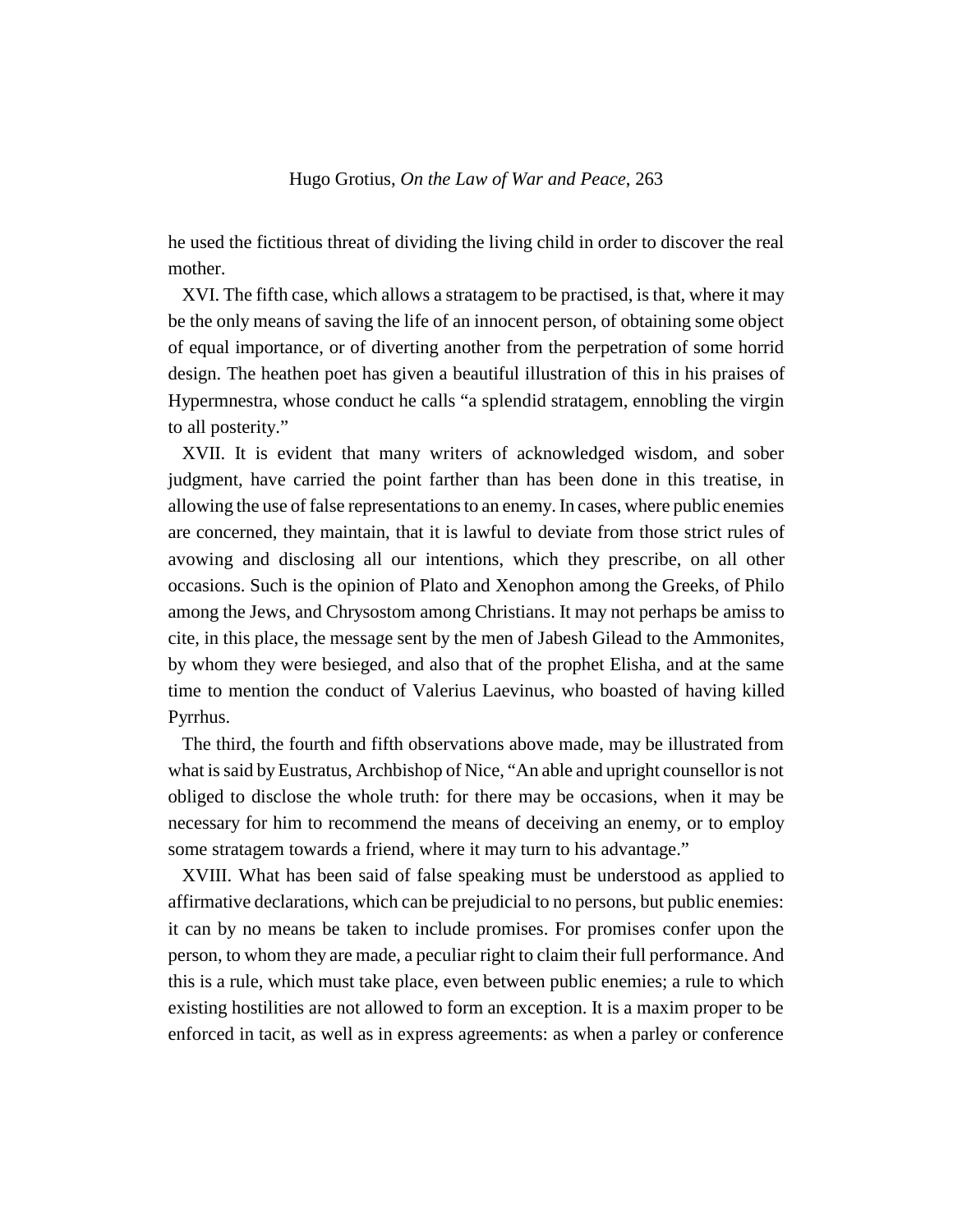is demanded, there is always an implied promise, that both sides shall attend it with perfect safety. But these are points reserved for the discussion of another part of this treatise.

XIX. It will be necessary to repeat an observation made before, with respect to oaths, both of the affirmative and promissory kind, where it was maintained that they exclude all exceptions, all mental reservations towards the person, to whom they are made, being regarded not merely as a solemn transaction with that individual, but as a steadfast appeal to God. Such an appeal to the supreme being demands the performance of an oath, even if it gave the individual no right to the same.

At the same time it was observed, that a sworn declaration is not like one of any other kind, where an application of terms different from their usual meaning may supply the speaker with an excuse for evading their import. But truth requires every declaration and promise to be made in terms, which it is supposed that every man of integrity and clear judgment will understand, spurning at the impious thought, that men may be deceived by oaths, as children are by toys and trifles.

XX. Some nations and individuals indeed have rejected the use of those stratagems, which even the law of nature allows to be employed as a means of self-defence against an enemy. But they did so, not from any opinion of their unlawfulness, but from a noble loftiness of mind, and from a confidence in their own strength. Aelian has preserved a saying of Pythagoras, "that there are two things, in which man approaches nearest to God, in always speaking the truth, and doing good to others." Aristotle, somewhere in his *Ethics*, calls speaking truth, the freedom of a great soul, and Plutarch says, that falsehood is the qualification of a slave. But an adherence to truth, in simplicity of heart, is not the only duty required of Christians, in this respect, they are commanded to abstain from all vain discourse, as having for their example him, in whose mouth there was found no guile.

XXI. With respect to the actions of men, there is another rule which may properly come under this head, and that is, the unlawfulness of urging or persuading any one to do an unlawful act. For instance, no subject has a right to lift his hand against his sovereign, to deliver up a town without public authority, or to despoil his neighbour of his goods. It would be unlawful then to encourage the subject of an enemy, as long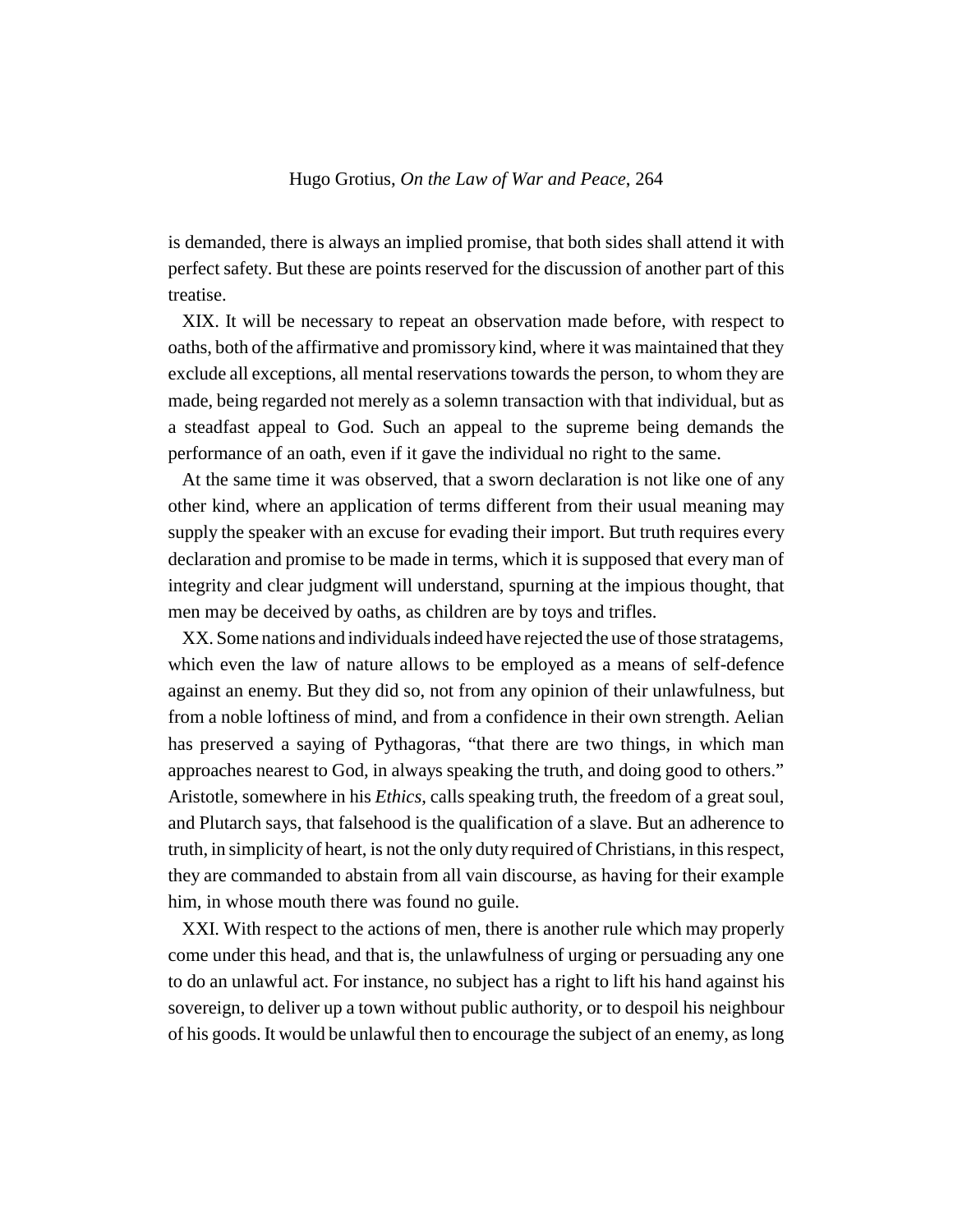as he continues his subject, to do any of these acts. For the person, who urges another to do a wicked act, makes himself a partner in his guilt. Nor can it be received as a just answer, that urging a subject to the perpetration of such a deed is nothing more than employing the lawful means of destroying an enemy. For though it may be necessary and just to destroy him, if possible, yet that is not the way, in which it should be done. Augustin has well observed, that it makes no difference whether any one should commit a crime himself, or employ another as his instrument.

But employing the spontaneous offers of a deserter's not contrary to the laws of war, and is a very different action from that of seducing a subject from his allegiance.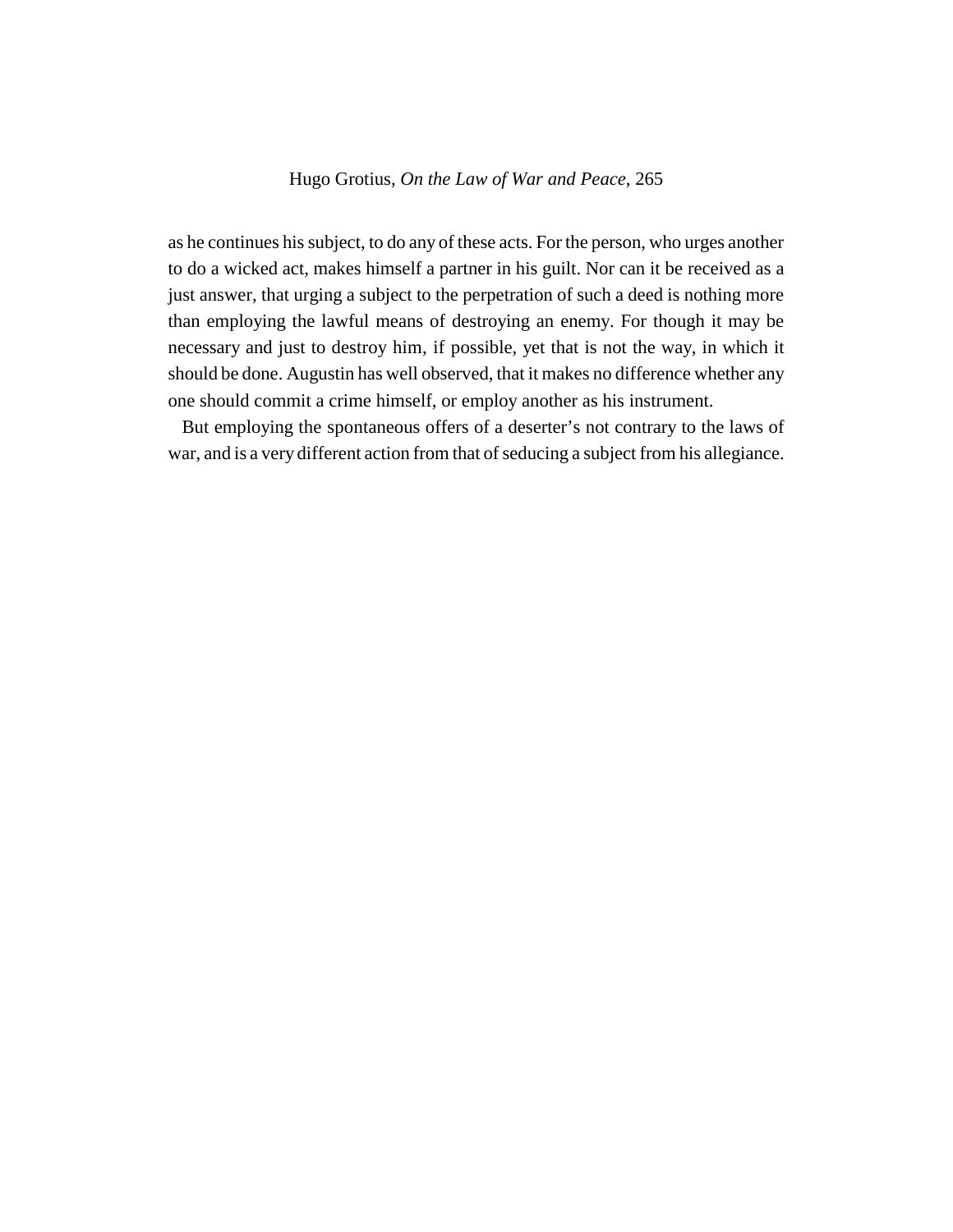# Chapter 2: In What Manner the Law of Nations Renders the Property of Subjects Answerable for the Debts of Sovereigns. The Nature of Reprisals.

I. The rights accruing from the law of Nations are the points next to be considered, which may be referred either to wars in general, or to those of a particular description.

Wars in general are those, which properly first come under notice.

By the literal law of nature, no one is bound by the actions of another, except the person, who succeeds to his property. For the introduction and establishment of property introduced and established also the power of transferring it with all its incumbrances. The Emperor Zeno however pronounces it repugnant to natural justice for one man to be molested for the debts of another. A principle, which gave rise to the distinctions in the Roman law, that the wife could not be sued for her husband, nor the husband for his wife, nor a son for his father, nor a father or mother for their son. Nor, as Ulpian clearly states it, could individuals be answerable for the debts of the community, and more especially if that community be possessed of property. Indeed if that were not the case individuals could only be obliged to contribute their due proportion, as members of that community.

Seneca says, "if any one lends money to my country, I am not to be considered as his debtor, nor to take the debt upon myself, though I am bound to pay my due proportion of it." There was a special provision made in the Roman law, that one peasant should not be bound for the debts of another, and it is laid down as a rule,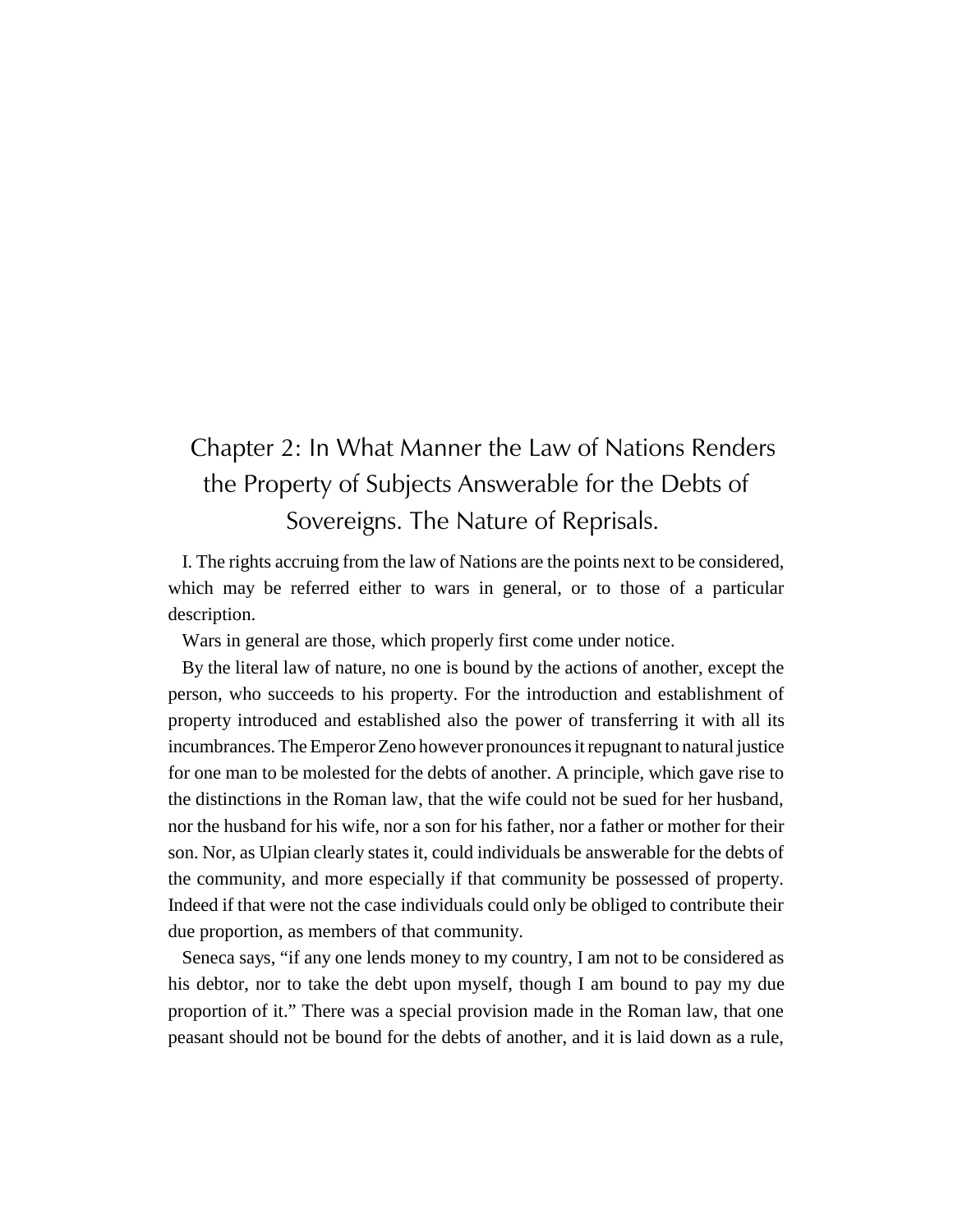that the goods of one person shall not be distrained for the debts of another, even if they be public debts; and in Justinian's Novels, pledges for others are forbidden, and the cause assigned for it is, because it is unreasonable that one person should incur the debt, and another be bound to the payment of it, an exaction to which the name of odious is given. King Theodoric Cassiodor, calls it a shocking licence for one man to be detained as a pledge for another.

II Although in the preceding observations there may be a great deal of truth, yet it is possible, and indeed appears actually to be the case, that the voluntary law of nations introduced the practice of rendering all the corporeal, and incorporeal property, belonging to the subjects of any state or sovereign, liable to the debts, which that state or sovereign may have incurred, either personally, or by refusing to make such reparation, as may be due for the injuries and aggressions, which they have committed.

Yet this is a practice, which nothing but necessity could justify; for, on any other ground, it would be opening a door to innumerable acts of wanton aggression and injustice against individuals. As the property of states and sovereigns cannot often so easily fall into an enemy's hand, as that belonging to individuals, who are more numerous, and whose property is consequently more exposed. So that rights of this kind are to be reckoned among those, which Justinian says, are the offspring of stern necessity, the calamities of men driving them to the use of such means.

But though a practice like this owes its introduction to necessity, it is not so far at variance with the law of nature, as to exclude custom and tacit agreement from having some share in its establishment. For we find that sureties are bound by no other tie, but that alone of having given their consent. Besides, it might easily be supposed, that it was the best method of redress against the subjects of another state, where the aggrieved persons could not so easily prosecute their rights, or obtain indemnities, the claims or injuries of strangers being but little understood, and perhaps still less regarded in a foreign land.

Subjects, being thus liable to the loss of their property, by the conduct of their fellow subjects, or by that of the state, might sometimes feel it a hardship, while on other occasions, it would prove their greatest security against aggressions from the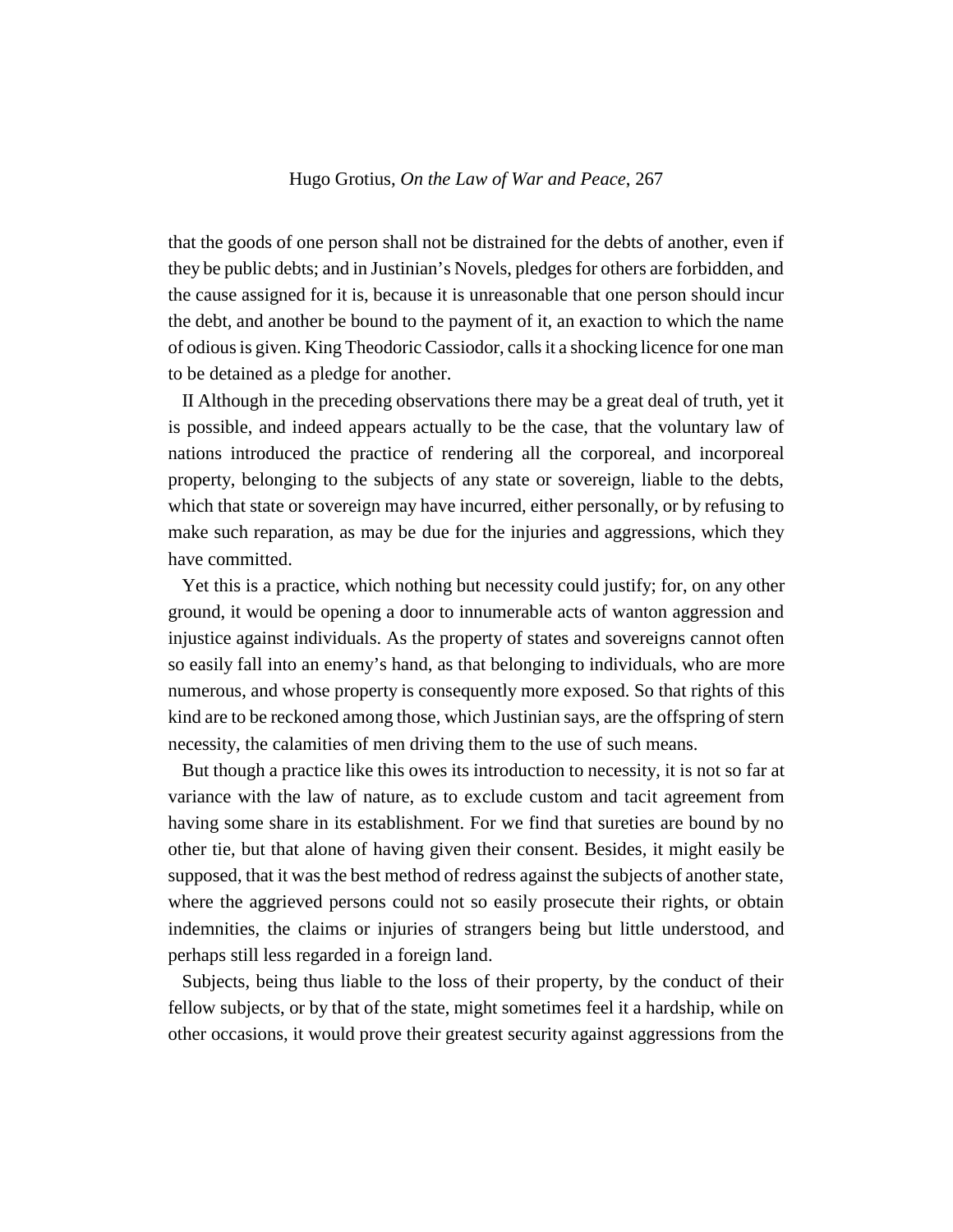subjects of another power.

That this was a received custom appears not only from the regular wars, carried on by one state against another, the rules observed in which are often named in the manifestoes issued on such occasions: the form of which may be seen in the first book of Livy, where it is said, "I declare war against the ancient nations of the Latins, and likewise against the respective individuals"; and the same writer, in his thirty first book, informs us, that, upon the question being put to the people, they were asked, whether it was their pleasure that war should be declared against Philip, and against the Macedonians, his subjects.- But the same custom also prevailed, even before the commencement of actual and open hostilities between two states, when mutual acts of aggression by the subjects of each power could be regarded as nothing but the eve, and prelude to a declaration of war. The words used by Agesilaus to Pharnabazus will serve to elucidate this point: he said; "While we were friends to the king of Persia, we treated him and his subjects in a friendly manner: now we are enemies, you can expect nothing from us but hostilities. Therefore, Pharnabazus, while you chuse to continue a vassal to the King, we wound him through your sides."

III. The Athenians had a method somewhat like this of seeking redress, which they called  $\alpha$ νδροληψι $\alpha$ , a seizure of men's persons, which was laid down in the Attic law in the following terms, "if any one has been murdered in a foreign country, the nearest relatives of the deceased are authorized to seize any three subjects of that country, but not more than three, till the perpetrators of the deed be punished, or at least delivered up to the hands of justice for that purpose."

In this case we find that the personal liberty of subjects, which may be considered as a kind of incorporeal right, including the right of residing where they please, or doing whatever they may think proper, is made answerable for the debt of the state, who is bound to punish the criminal acts of her subjects: so that the subject suffers constraint, till the state has discharged the debt, which it is bound to pay; and by the payment of this debt is meant the punishment of the guilty. For although the Egyptians, as we learn from Diodorus Siculus, maintained that neither the person, nor liberty of any one ought to be bound or constrained for a debt, there is nothing in it repugnant to the law of nature, and by the practice not only of the Greeks, but of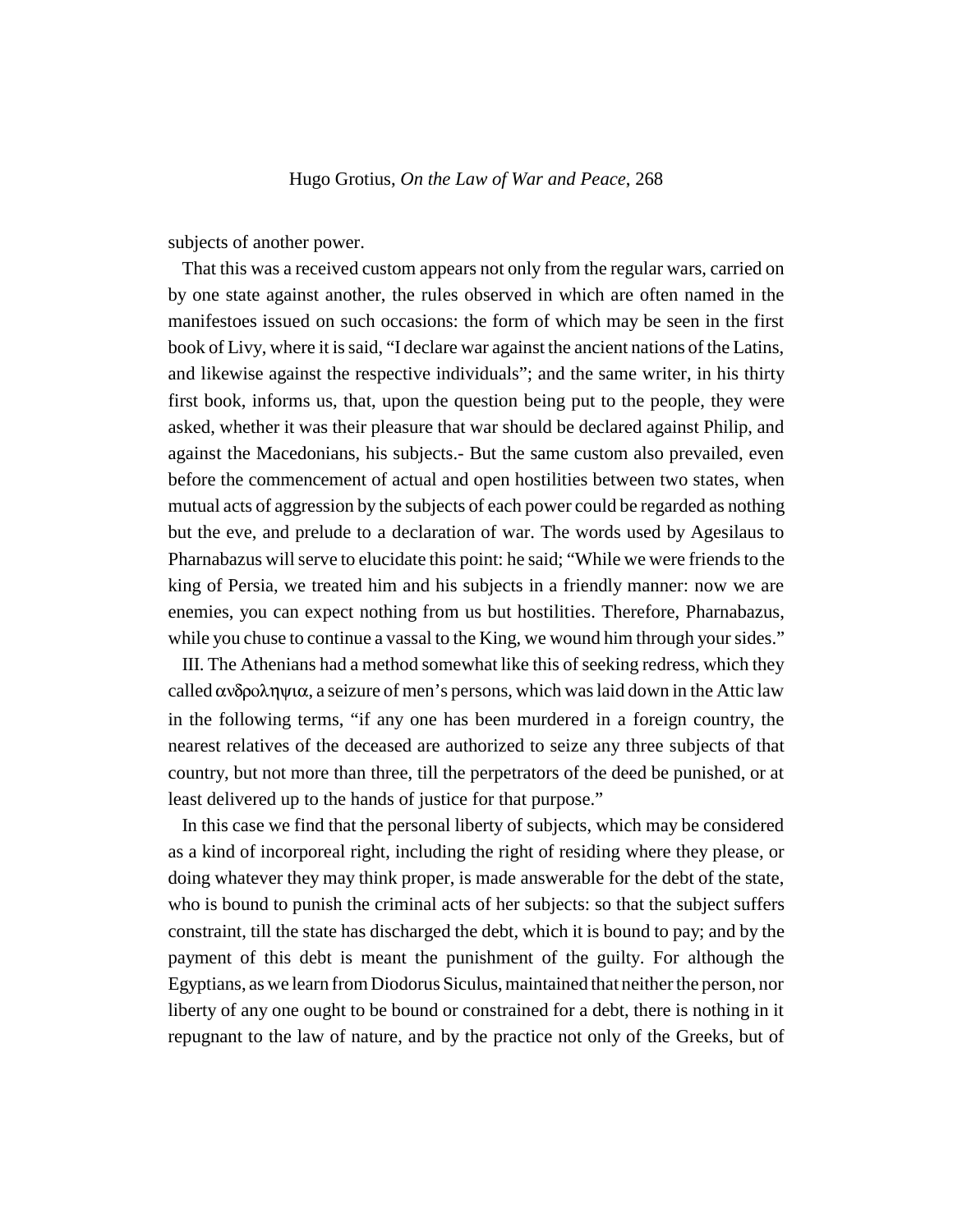other nations, the opposite opinion seems to have been established.

Aristocrates, who was contemporary with Demosthenes had made a motion for a decree, that if any one killed Charidemus, it might be lawful to seize him, wherever he was to be found, and that any one, who attempted to rescue that person, should be deemed an enemy. Demosthenes finds fault with many parts of this decree For in the first place, Aristocrates had omitted making a proper distinction between murder and a lawful putting to death, the latter of which is an act of justice: in the next place, he has said nothing of bringing the per. son to a regular trial: besides, it was not the persons, among whom the murder had been committed, but those who afterwards received the murderer, that were to be declared enemies. Demosthenes says, that "the regular law prescribes, that if the persons in whose district a murder has been committed, neither punish, nor deliver up the perpetrator of the crime, three of their people shall be liable to be seized. But this decree, allowing the persons in whose district it has been committed to escape with impunity, not even naming them, passes sentence upon those, who in conformity to the common laws of humanity have received the fugitive, if they do not deliver him up, which would be a breach of the protection due to a suppliant."

The fourth point, in which he blames Aristocrates, is for having carried matters to the extremities of open and actual war, in a case, where the law only authorized the seizure and detention of particular persons. Of these arguments, the first, the second, and the fourth, are by no means destitute of weight. But the third argument, unless it be confined entirely to the circumstance of accidental death, or that necessarily occasioned by defending one's self, may be regarded more as an oratorical flourish than a just and solid reason. For the law of nations extends the privileges, and character of suppliants to those only, who have left their country on account of misfortune, and not owing to crimes. Indeed if the law of nations made no such distinction, the persons, among whom a crime has been committed, and who may be suspected of having countenanced the deed, and those who barely refuse to punish or deliver up the guilty fugitive, would be upon an equal footing as to right. So that it was either usage, which gradually introduced the above interpretation of that law, to which Demosthenes appeals, or it was afterwards more expressly established, in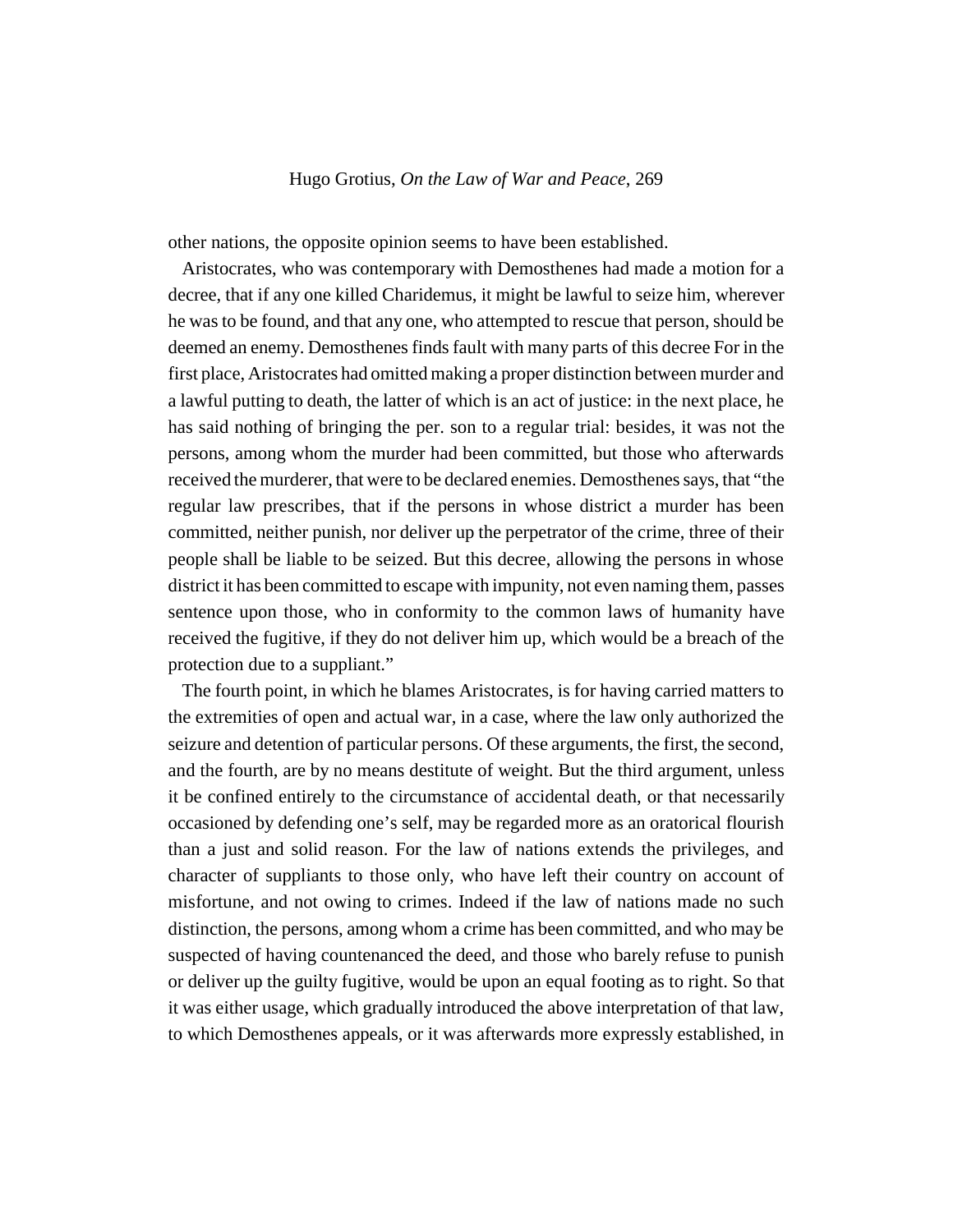order to avoid such cavils. For no one can deny the truth of one of these positions who has attended to the observation of Julius Pollux, that "the seizure and detainder of persons can be enforced, whenever a power cannot obtain the surrender of fugitive murderers, which they demand. In this case the aggrieved power or individual may seize and detain any three of the people belonging to the state, which refuses to make that surrender."

It is upon the same principle that any power may detain the subjects of another state, in order to procure the release of any subjects of her own, unjustly seized, and imprisoned by that state.

IV. Another method of obtaining redress for any violation of persons, or property is by having recourse to what, in modern language, are called reprisals, which the Saxons and Angles denominated *withernam*, and to which the French gave the name of *Letters of Marque*, and those were usually obtained from the crown.

V. It is generally understood that recourse may be had to this method of redress not only against a foreign aggressor, but also against a debtor, if justice cannot be obtained in due time: but in notorious cases, which admit of no doubt, this right may be enforced even beyond the strict letter of the law. For even in doubtful matters, the presumption will always be in favour of judges appointed by public authority. For it is unlikely that they should greatly, or wantonly exceed their power; especially when, if so inclined, they have not the same means of enforcing their decrees against foreigners, as against their fellow subjects. Indeed even in disputes between subjects of the same country, they cannot annul a just debt. Paulus, the Lawyer, says that a real debtor, though discharged, owing to some informality or inability of the law to enforce payment, still remains a debtor according to the law of nature.

And when, in consequence of a judicial sentence, a creditor, under pretext of seizing his own property, had taken from a debtor something which did not belong to him though it was in his possession: upon the discharge of the debt, a doubt arising whether the thing should be restored to the debtor, Scaevola maintained that it certainly ought to be restored.

There is a difference between the two cases. For subjects, as such, cannot make any violent resistance to the execution of a sentence, which they may not deem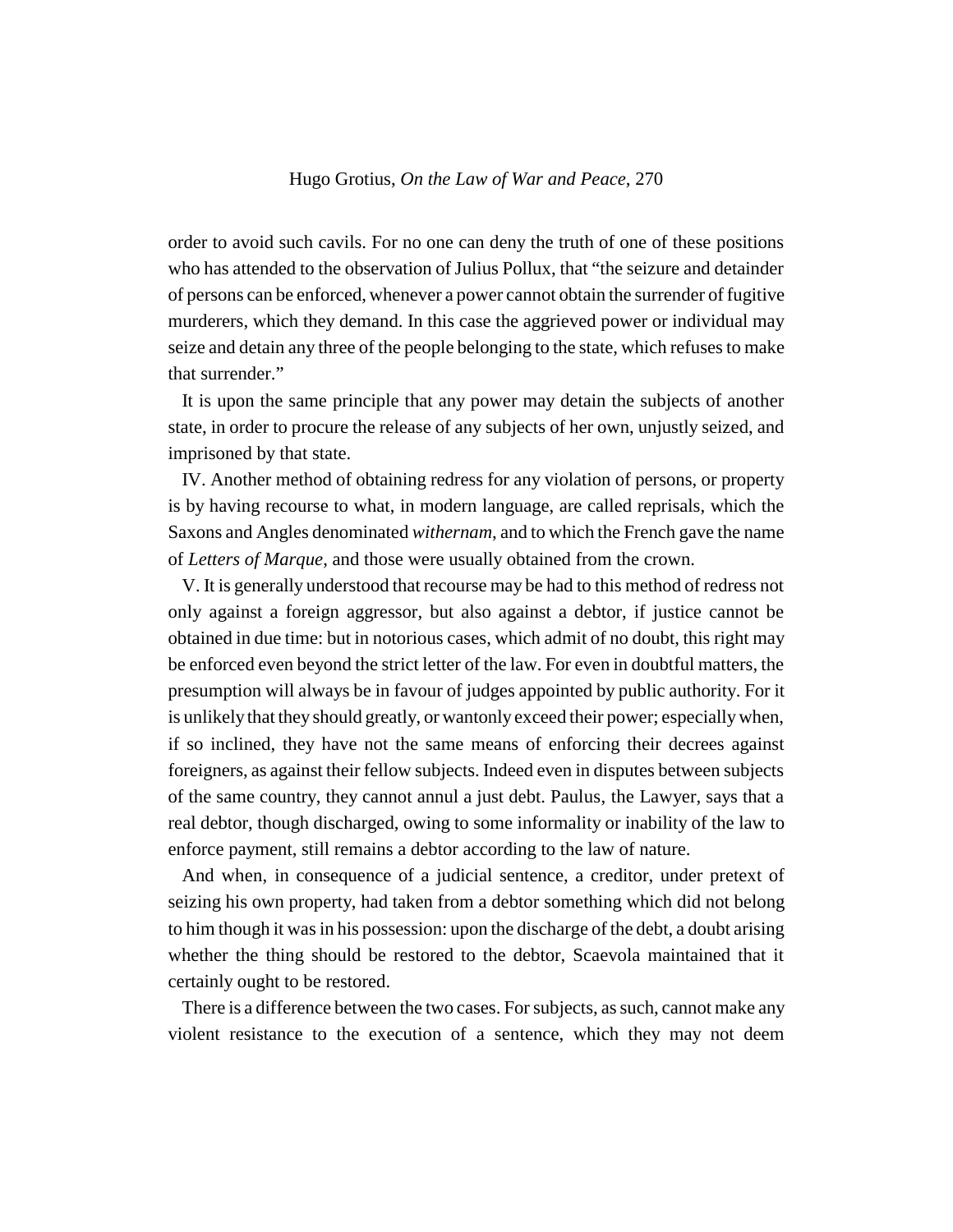satisfactory, nor can they prosecute any right in opposition to the law. Foreigners may use violent means to enforce a right: tho' they are not justified in using such means, while there is any possibility of obtaining redress in a legal, and peaceable manner.

It is on such grounds that reprisals are made upon the persons and property of the subjects, belonging to a power, who refuses to grant redress and reparation for injuries and aggressions. It is a practice not literally enacted by the law of nature, but generally received through custom. It is a practice too of the greatest antiquity: for in the eleventh book of the Iliad, we find Nestor giving an account of the reprisals, which he had made upon the Epeian nation, from whom he took a great number of cattle, as a satisfaction for a prize which his father Nelcus had won at the Elian games; and for debts due to many private subjects of the Pylian kingdom. Out of this booty the king having selected his own due, equitably divided the rest among the other creditors.

VI. It has been a received opinion with many nations, that reprisals might be made even upon the lives of innocent subjects, owing to the right, which it was supposed that every one had over his own life, and which might be transferred from the individual to the state. A doctrine, which, as it was proved in the first book of this treatise, can never be reconciled either to sound religion or morality. Indeed a person may accidentally, though not intentionally be killed by us in attempting to prevent him from violently obstructing us in the prosecution of a lawful right. Yet if such an accidental calamity could be foreseen, the law of charity, setting so pre-eminent a value upon the life of man, would in such a case prescribe the forbearance of our right.

VII. But on this, as well as other points, we must take care not to confound the natural and fundamental law of nations, with the civil and conventional law of particular states.

By the law of nations all the permanent subjects, both natives and settlers, of an offending state or sovereign are 'liable to suffer reprisals: but the same rule does not bind those, who are passing through a country, or only residing in it for a time. For such reprisals are a kind of pledges, like public burdens, made answerable for the public debts, from which foreigners, being temporary residents, though owing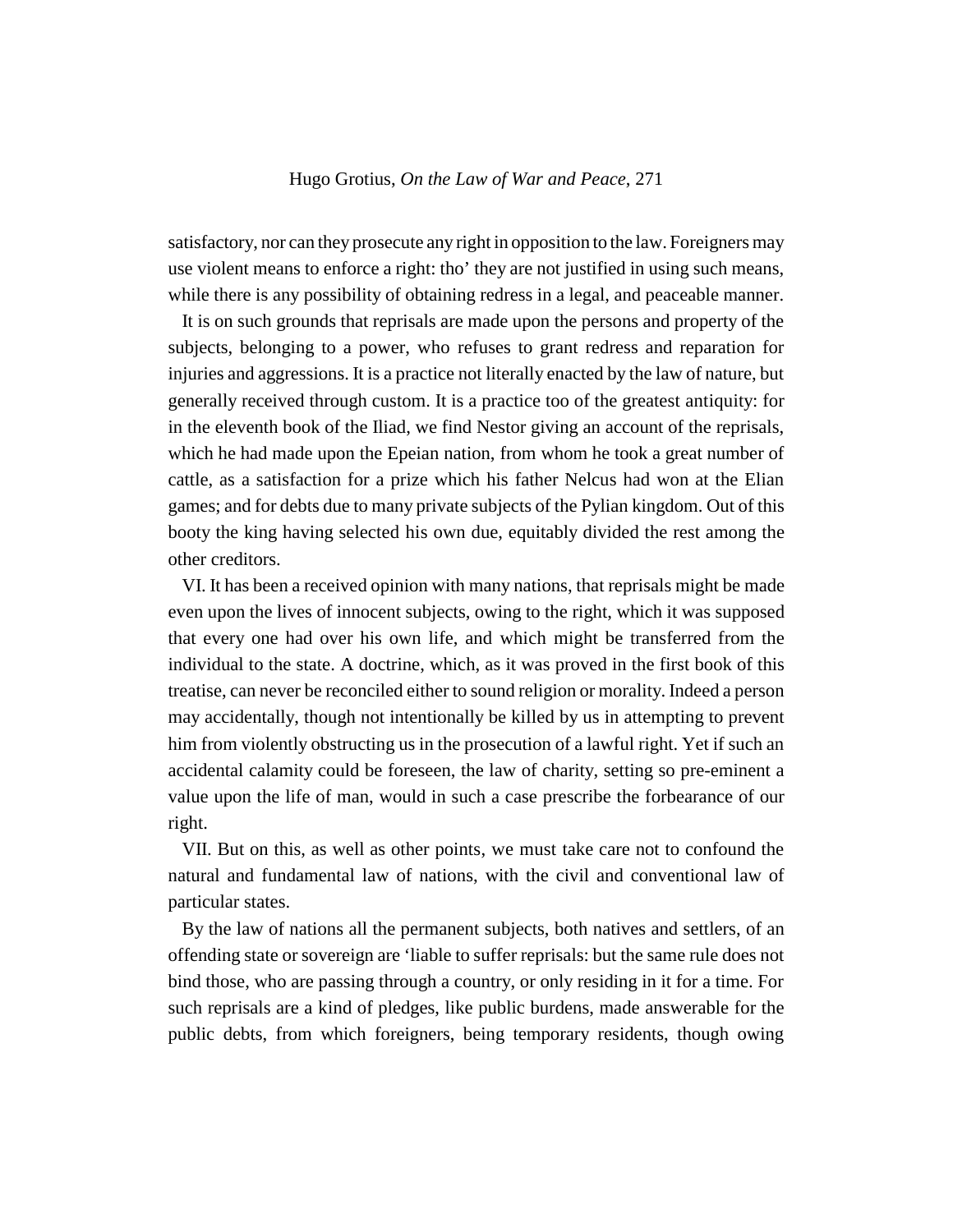obedience to the laws, are totally exempt.

In the same manner, Ambassadors, but not those sent from an enemy to our enemies, and their property, are exempt from such conditions by the law of nations. By the civil law too Of many countries an exception is made in favour of women and children, of men of letters, and those who are travelling for the purposes of trade. But by the law of nations the goods of all are liable to reprisals, as was the case at Athens, respecting the seizure of persons. In many places, by the civil law, the right of making reprisals is obtained of the sovereign, and in others, of the judges.

By the law of nations the property of all captures is devoted to discharge the debt, and defray the expenses incurred, the remainder of which, after due satisfaction obtained, and peace concluded, should be restored. By the civil law the persons interested are summoned to appear, the property is sold by public authority, and the money, accruing from thence, divided among all who are entitled to a share of the same. But these and other points of the same kind are to be learned from civilians, who are conversant in such matters, and particularly from Bartolus, who has written upon reprisals. This subject may be closed with one observation, that will in some measure tend to soften the rigour of this stern, but necessary right, and that observation is, that such as by not discharging a debt, or granting redress. have occasioned reprisals to be made, are bound, in justice and honour, to make good the losses of those, who have thereby suffered.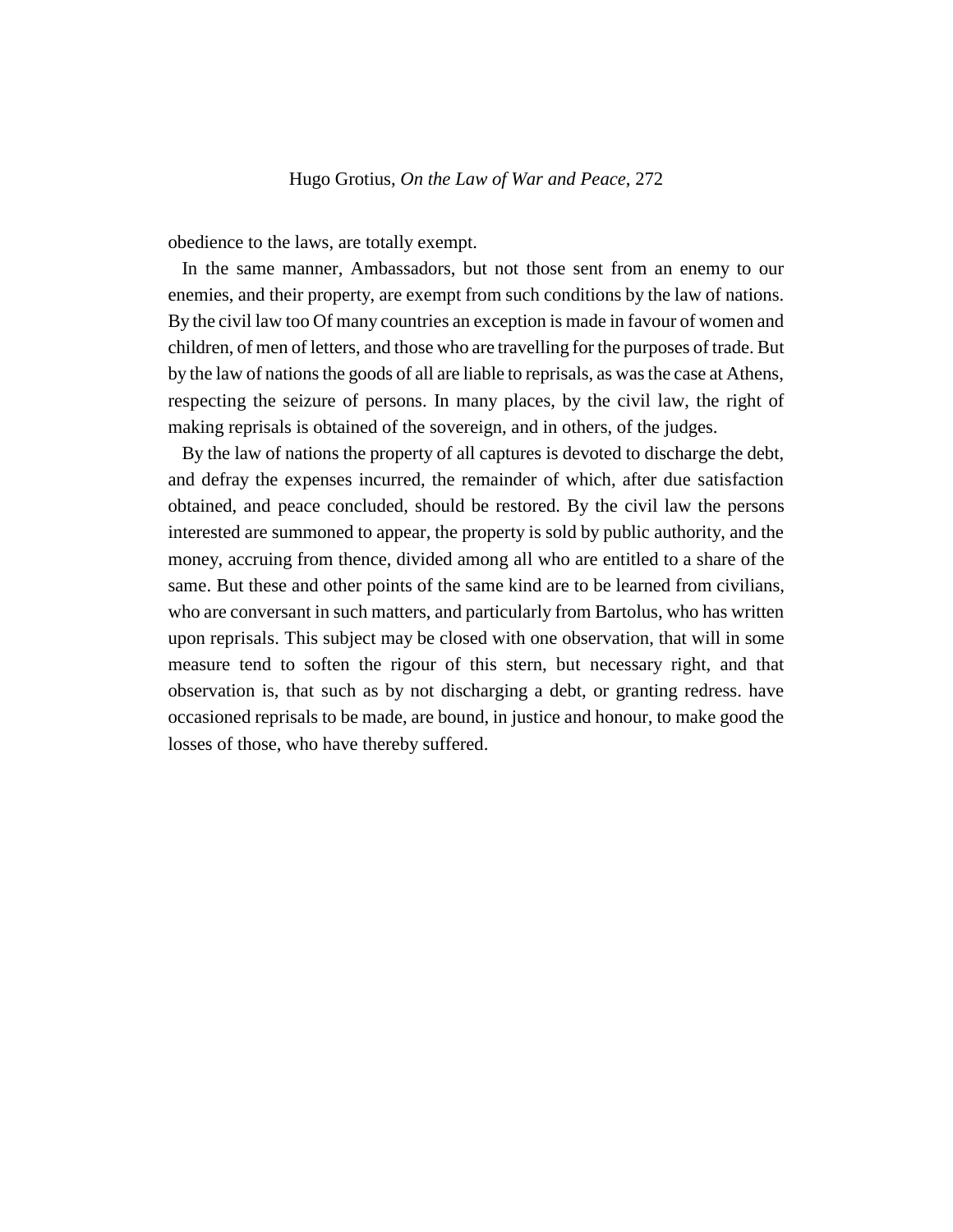# Chapter 3: On Just or Solemn War According to the Law of Nations on Declarations of War.

I. In the first book of this treatise it was observed, that according to the best writers, a war is defined to be just, not on account of the causes solely, in which it originates, nor on account of the magnitude of its objects, but from certain, peculiar, effects of right, with which it is attended.

But to what kind of war such an appellation most duly belongs will be best understood by considering the definition, which the Roman Lawyers have given of a public or national enemy. Those, *says Pomponius*, are public and lawful enemies, with whose state our own is engaged in war: but enemies of every other description, come under the denomination of pirates and robbers. With that opinion Ulpian entirely accords, making an additional observation, that "if any one be taken by robbers, as he is not a lawful prisoner of war, he cannot claim of his own state the right of postliminium. But if he be taken prisoner by a public enemy of the state, being considered as a prisoner Of war, he is entitled by the right of postliminium to be restored to his former condition."

These opinions are supported by that of Paulus, who maintains, that persons captured by pirates still continue free, that is, are not to be considered as prisoners, for whom an exchange may be demanded. So that by the opinion of the Roman Lawyers it is evident, that no war is considered to be lawful, regular, and formal, except that which is begun and carried on by the sovereign power of each country. Cicero, in h s fourth Philippic, describes "a public and authorised enemy to be the person, who possesses the civil and military powers of the state, who can command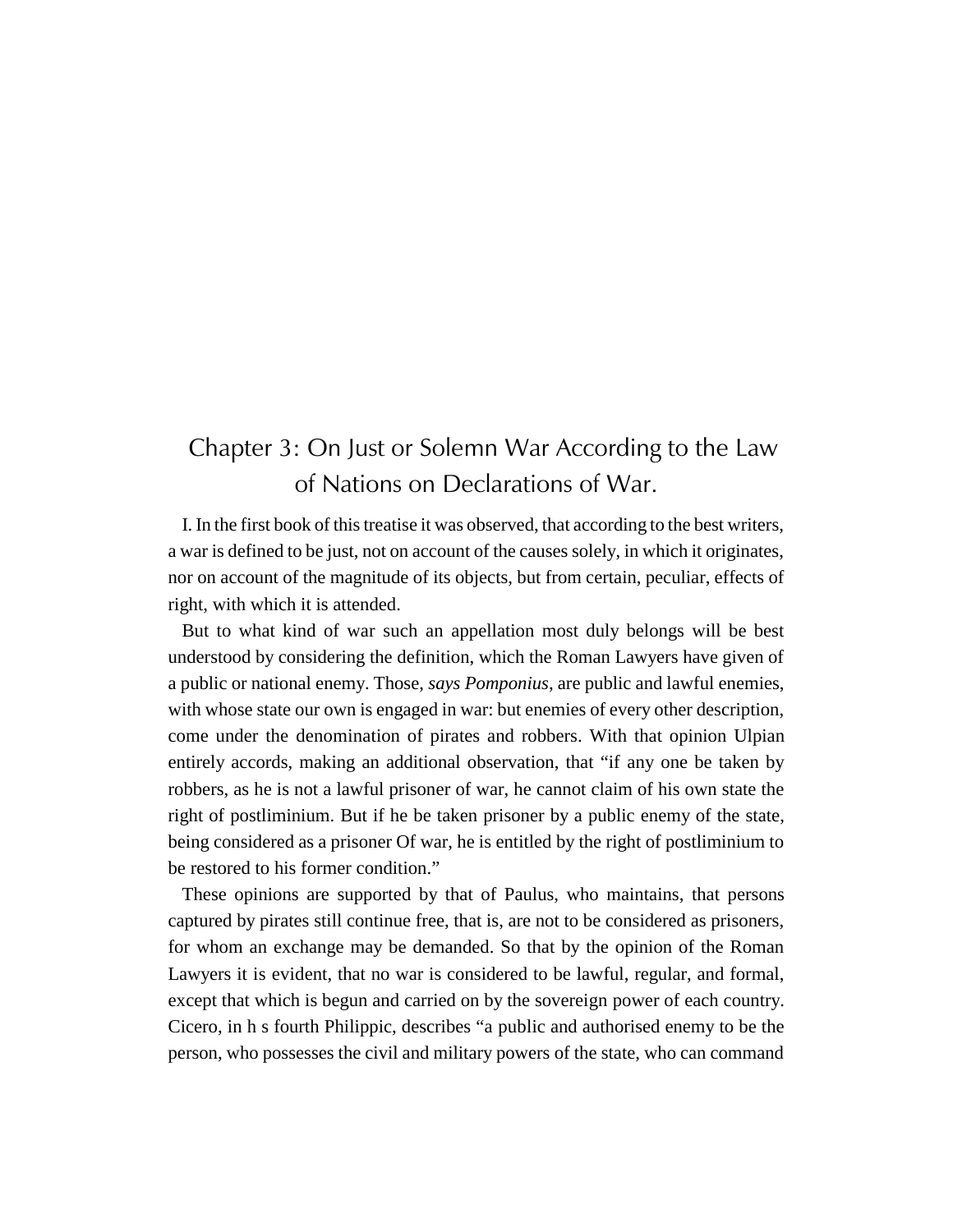the treasury, and the services of the people in support of his measures, and who, as occasions offer, has power to conclude treaties of peace and amity."

II. A state, though it may commit some act of aggression, or injustice, does not thereby lose its political capacity, nor can a band of pirates or robbers ever become a state, although they may preserve among themselves that degree of subordination, which is absolutely necessary to the subsistence of all society. For with the latter, the commission of crime is the sole bond of union, whereas the former, though not always free from blame, but occasionally deviating from the laws of, nature, which in many cases have been in a great measure obliterated, still regulate their conduct by the treaties, which they have made, and certain customs that have been established, being united among themselves for the mutual support of lawful rights, and connected with foreign states by known rules of standing polity.

The Scholiast, upon Thucydides, remarks that the Greeks, at the time when piracy was reckoned lawful, forebore committing massacres, or nightly depredations, and carrying off the oxen that were necessary for the plough. We are informed by Strabo, that other nations too, who lived by plunder, after they had returned home from their predatory voyages, sent messages to the owners, whom they had plundered, to know if they would redeem the captures at a fair price.

In morals, the whole system often derives its name from some one of the principal parts, as Cicero remarks, in the fifth book of his *Bounds of Good and Evil*, and Galen observes that a mixture is often called by the name of its chief ingredient. So that Cicero is not altogether correct in saying, that a state is not merely diseased, but entirely destroyed, by the injustice of its component and leading members. For a morbid body is still a body, and a state, though dreadfully diseased, is still a political being, as long as its laws and tribunals and other necessary parts of its constitution remain, to administer justice and give redress to foreigners, no less than to private subjects in their actions against each other.

There is a beautiful observation in Dion Chrysostom, who compares the law of a state, particularly that branch of it relating to the law of nations, to the body animated by the soul, upon the departure of which the corporeal frame becomes a mass of lifeless clay: in the same manner political society cannot subsist without the guiding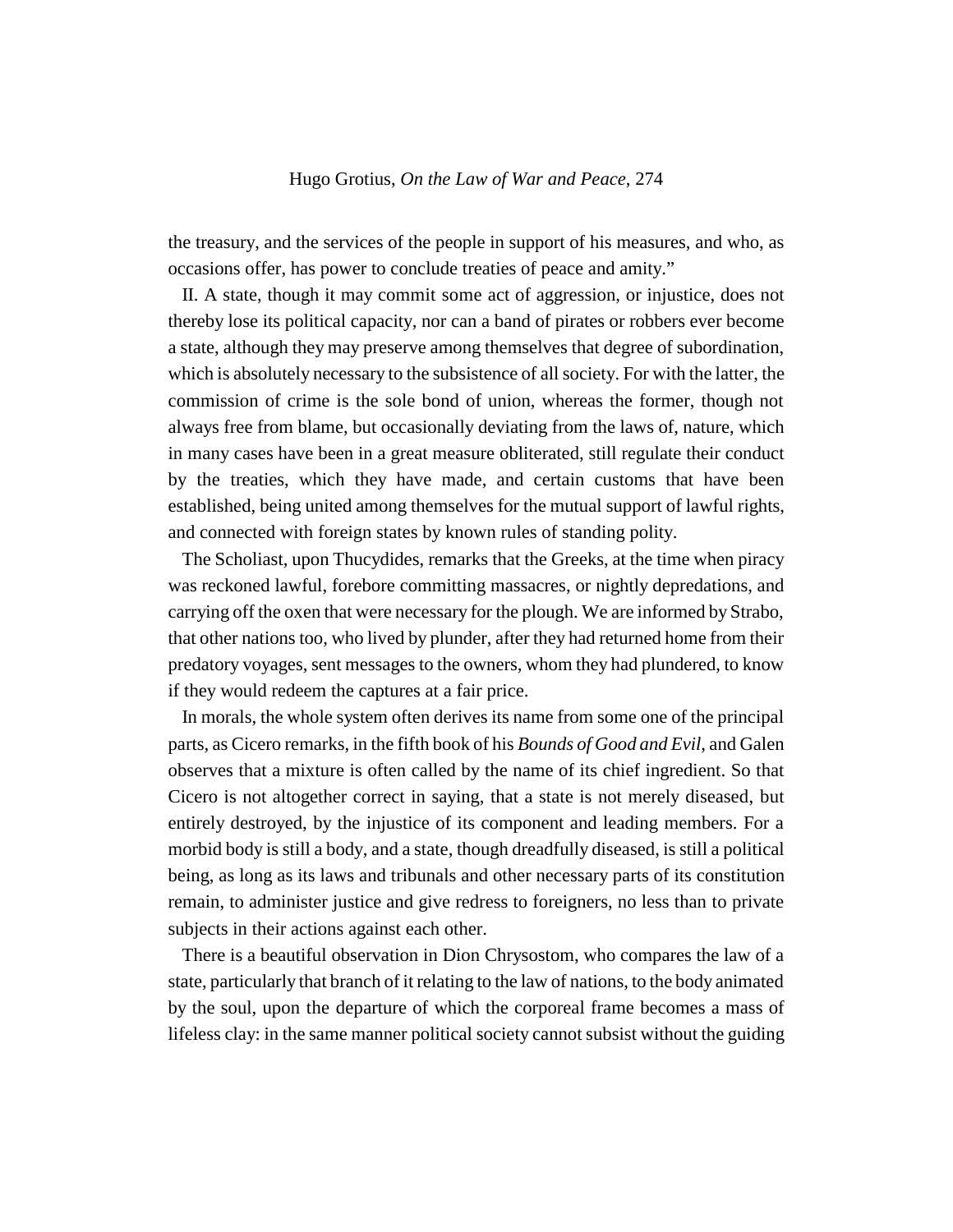and controuling principle of law. Aristides, encouraging the Rhodians to harmony, observes, that even under a tyrannical government many good laws may be found.

These are points, which may be cleared up by examples. Thus Ulpian maintains that those who are captured by pirates cannot be considered as prisoners of war: but if captured by the Germans, for instance, or any national enemy, they lose their liberty for a time. But the Germans, as we are informed by Caesar, thought acts of plunder, if committed in a foreign territory, no disgrace. Tacitus says that the Cattians, a noble race of people in Germany, and the Garamantians were addicted to the same habits of plunder, yet still retained their rank among states. — Such is the difference between a national and political body, and a band of men uniting together solely for the commission of crimes.

III. A change may occur not only in the situations of individuals, as in those of Jephthah, Arsaces, and Viriatus, who, from being leaders of voluntary bands, became lawful commanders; but the same has also happened with respect to whole communities, which being originally composed of nothing but freebooters have, by the gradual course and changes of time, risen to the rank and dignity of states.

IV. What has been said with respect to the right of making formal and lawful war, being vested in the sovereign power alone, includes those who have any share in the sovereign power, as the different communities forming the States General of many commonwealths. The same rule will hold good of those, who are not subjects of a superior state, but joined to it in confederacy by an unequal treaty: innumerable instances of which are to be found in history. This was the case between the Romans and their allies, the Volscians, the Latins, and the Spaniards: and all whom we read of being engaged in wars, which were considered as lawful and just.

V. But to make a war just, according to this meaning, it must not only be carried on by the sovereign authority on both sides, but it must also be duly and formally declared, and declared in such a manner, as to be known to each of the belligerent powers. Cicero, in the first book of his offices, points out "the equity of the rules prescribed by the Roman Law for the declaration of war, from whence it may be concluded that no war is regular or just, but such as is undertaken to compel restitution, and to procure indemnity for injuries, and that too accompanied with a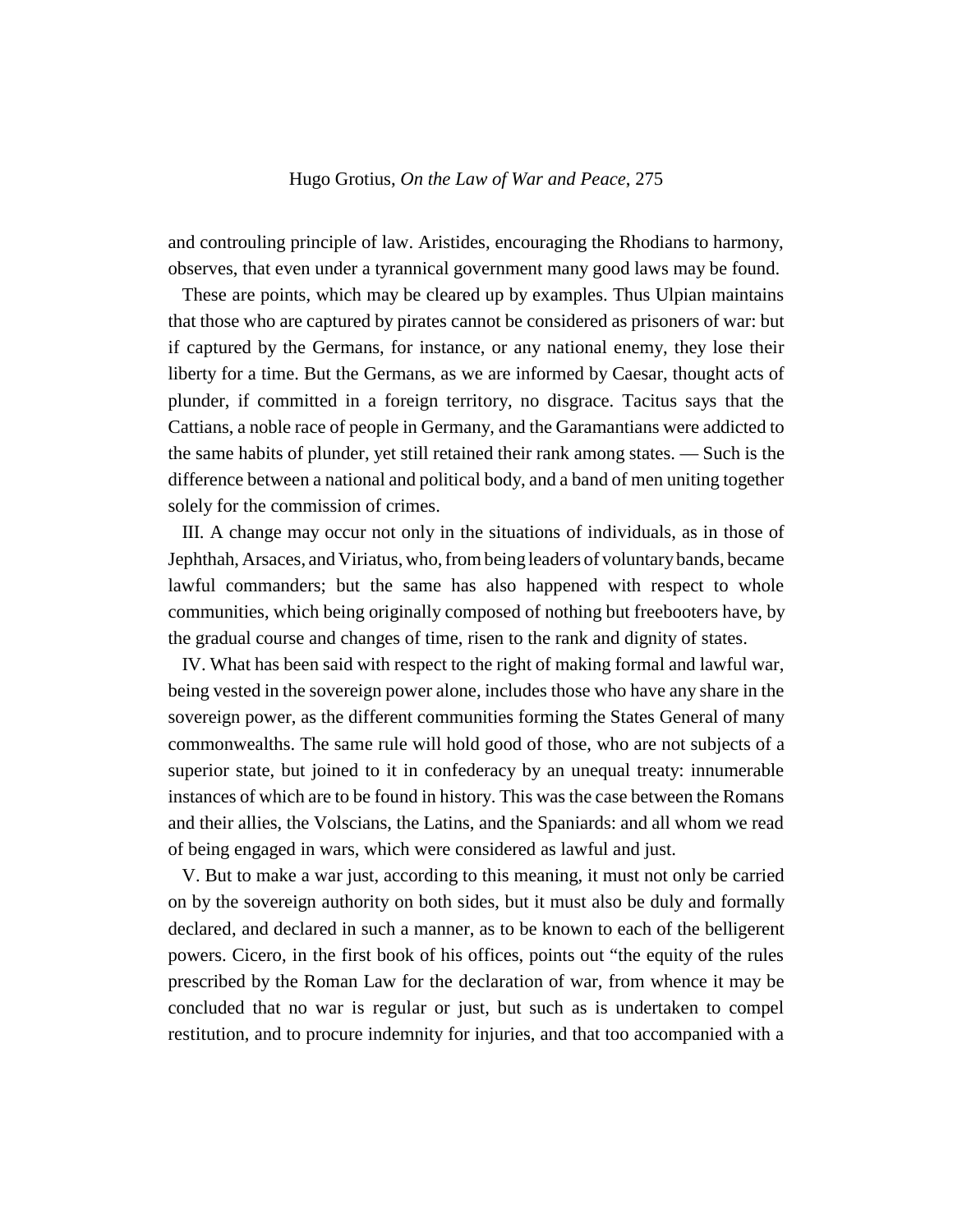formal declaration." Livy also in the same manner deems an observance of these rules requisite to form the characteristic of a just war. And describing an incursion of the Acarnanians into Attica, and their ravaging the country, he says that "those acts of irritation ended in a declaration of just and regular war on both sides."

VI. In order to understand all these points clearly respecting the declaration of war, an accurate distinction must be made between the principles, which are founded on the law of nature itself, and those, which, though not derived immediately from that source, are still found to be just: it will be necessary also to examine, what is required by the law of nations towards obtaining, in war, all the consequences, privileges and effects of that law, and, at the same time, to investigate the consequences and rights arising from the peculiar laws and customs of particular nations.

To repel force, or to punish a delinquent, the law of nature requires no declaration. And, as Thucydides relates, Sthenelaidas, one of the Ephori, maintains that "where we have been injured, not by words, but by actions, the matter cannot be decided by words and forms." And Aelian, after Plato, observes that it is not the declaration of the Herald, but the voice and law of nature, which proclaim war, undertaken to repel force. Hence Dion Chrysostom, in addressing the Nicomedians, says that many wars are begun without any declaration.

Upon the same ground Livy condemns the conduct of Menippus, a general belonging to Antiochus for having killed some Roman citizens before any declaration of war had been made, or even before a sword had been drawn, or a drop of blood spilt, to shew that hostilities were intended. By this objection he proves that either a formal declaration, or some act indicative of hostilities was deemed requisite to justify actual warfare.

Neither, if we follow the law of nature, is there any more occasion for notice or declaration, where an owner intends to lay hands upon his own property. But when. ever one thing is taken in return for another, or the property of a debtor is seized for the recovery of a debt, and, especially, if any one intends seizing the property of those, who are subjects to the debtor, a formal demand must be made, as a proof that recourse to such security is the only means left of obtaining redress and satisfaction. Such a demand is necessary because that is not a primary and original right, but a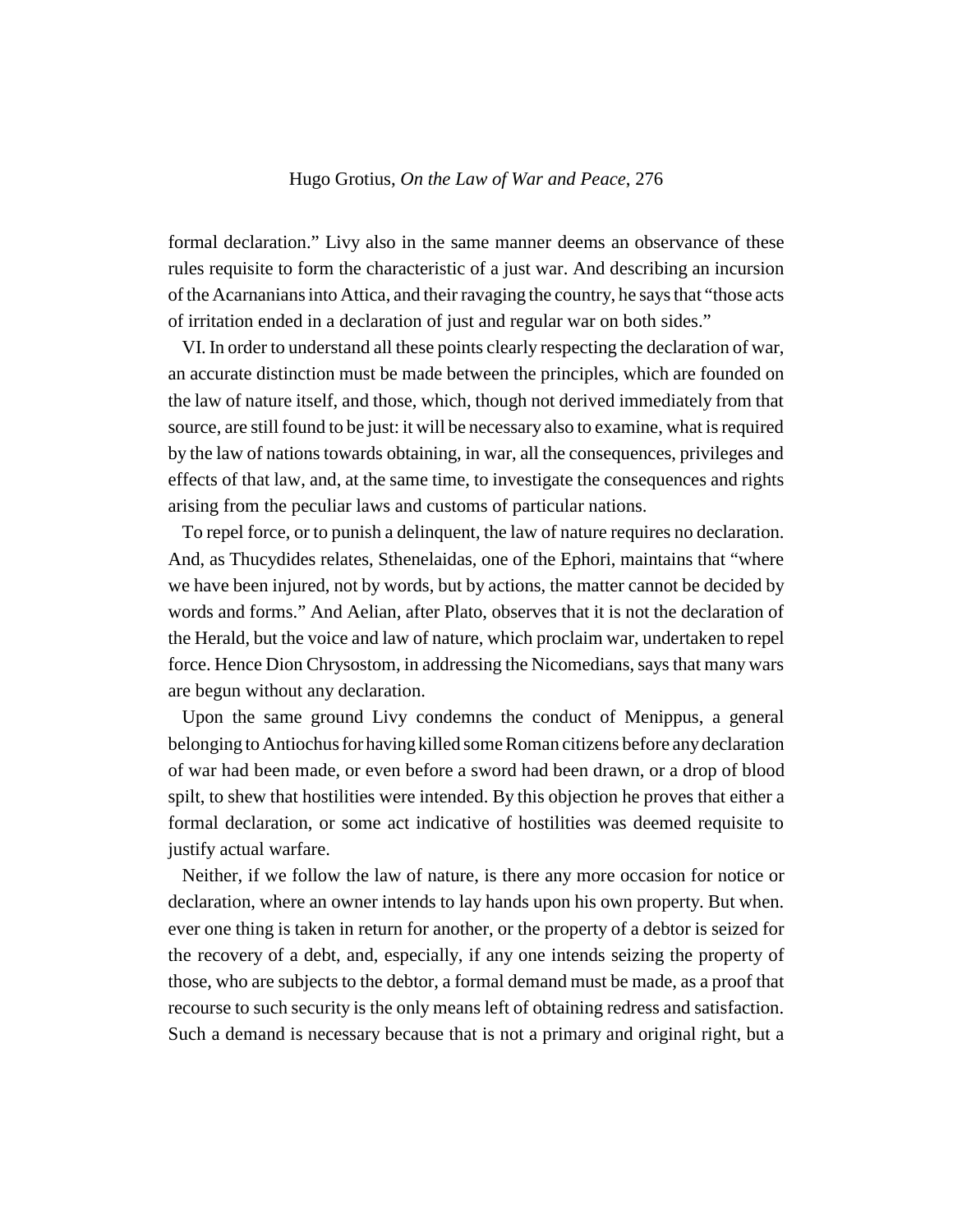secondary right, substituted in the place of the primary and original, by the artificial rules of civil law.

In the same manner to justify an attack upon a sovereign power for the aggressions and debts of its subjects, a previous remonstrance, and a proper demand of justice must be made to that power. For it is only by refusing to punish the guilty, or to grant indemnity to the injured, that states or sovereigns can be implicated in the misconduct of their subjects. But even where the law of nature does not directly prescribe that such a remonstrance or demand should be made, yet the common principles of humanity and equity will recommend the use of any means, that may prevent recourse to the calamities of war. The commandment given by God to the Hebrews, to send a message of peace to any state or city, before they began an intended attack, was designed as a special command to that people, yet some have confounded it with the general law of nations. For it was not any kind of peace that was meant by that in. junction, but only such a peace as imposed terms of subjection and tribute. We are informed by Xenophon, that when Cyrus went into the country of the Armenians, he sent messengers to the king, to demand the tribute and number of troops, which had been stipulated by treaty.

But to obtain the peculiar rights and consequences resulting from the law of nations, a declaration of war by one of the parties, at least, if not by both, is absolutely requisite in all cases.

VII. Those declarations are either conditional or absolute. A conditional declaration is that which is coupled with a demand of restitution or redress. Under the name of restitution, the fecial law of Rome, that is the law respecting declarations of war, comprehended not only the claims, which ownership established, but the prosecution of every right arising from criminal or civil causes.

Hence the declarations were couched in terms, requiring restoration, satisfaction, or surrender. Here, by the term, surrender, the party appealed to is understood to have the option either of punishing the offender, himself, or delivering him up to the aggrieved person. This manner of demanding restitution is, according to the testimony of Pliny, called clarigation, that is, a loud and formal demand. Livy gives us an example of a conditional and qualified declaration, wherein the aggrieved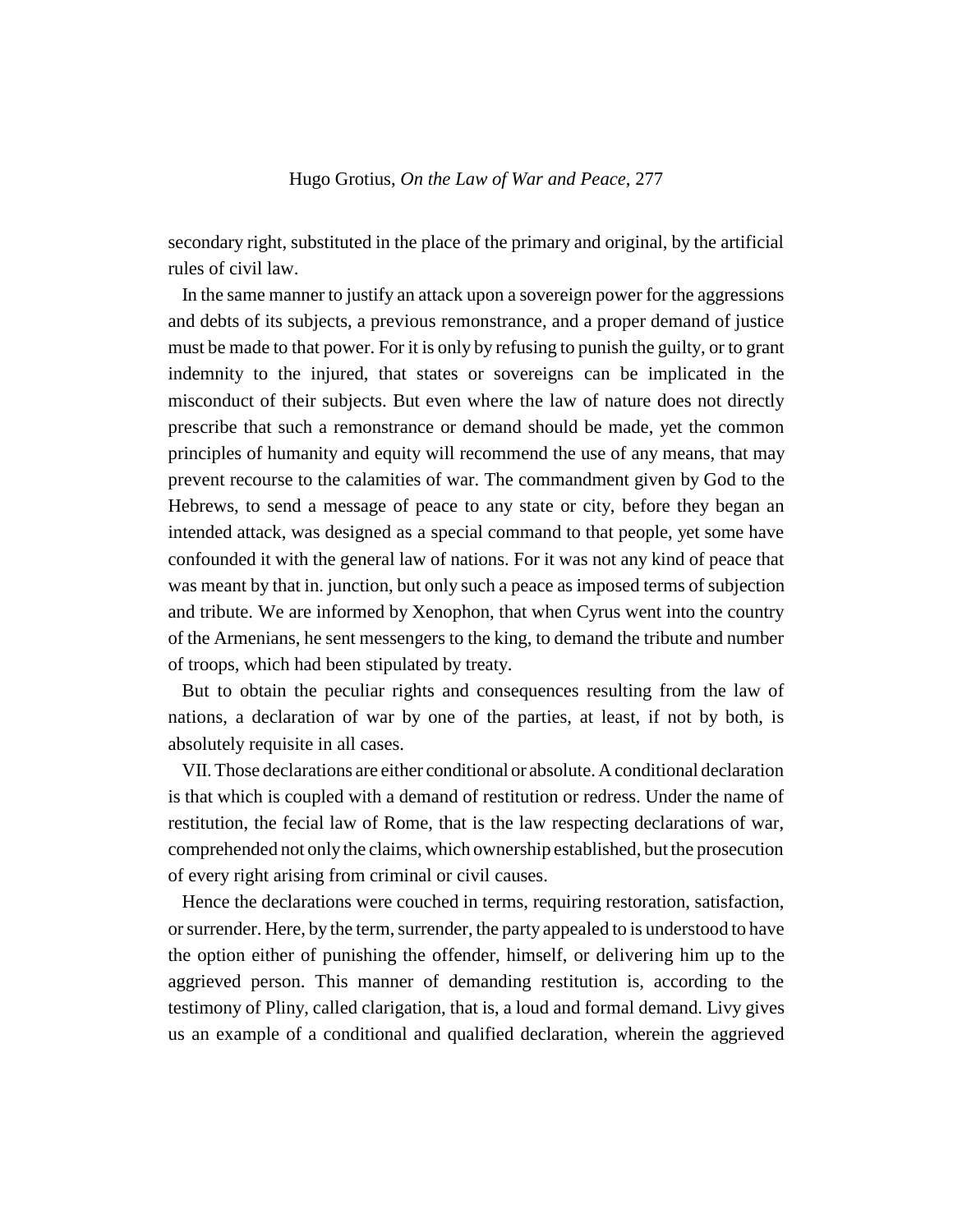power denounces "a determined resolution to prosecute her rights with the utmost violence, if the aggressor will not make reparation and atonement for the injury he has done." Tacitus also relates the substance of a dispatch sent to Caecina by Germanicus, wherein he declares, that "if the ringleaders of the mutinous and rebellious legions are not immediately punished, he will advance with his army, and put the whole to the sword."

An absolute declaration of war is issued, where any power has already begun hostilities, or committed acts which call for exemplary punishment. Sometimes indeed a conditional, is followed by an absolute war, though in such a case the latter is not actually necessary, but only a confirmation of the former. This gave rise to the form, which says, "an appeal is hereby made against such a people, as unjust and refusing to grant redress." There is another form also purporting, that "the principal herald of the Roman citizens has made known to the principal herald of the ancient Latins, and to the Latin people, that redress is demanded of them by just and lawful war, on account of all the disputes which they have refused to settle, and the indemnities which they have been bound to grant, and have refused; and that this is the only means remaining to recover all that has been unjustly detained." There is also a third mode of declaration, which runs in the following tenour; "Since the ancient people of the Latins have committed aggressions against the people of Rome, the people of Rome, with the advice and consent of the senate, declare war against them, and in the name of the senate and people of Rome their purpose is thus published."

But that in case of renewed wars such a declaration is not absolutely necessary, appears from the circumstance of its being made in due form at the nearest garrison, and not personally to the offender himself, according to the answer given by the heralds, when they were consulted in the case of Philip of Macedon, and afterwards respecting Antiochus. Whereas a declaration for the first time should be made to the enemy himself. Indeed in the war against Pyrrhus the declaration was made to one of his soldiers, in the Flaminian Circus, where, as Servius observes in his notes on the sixth book of the Aeneid, he was commanded to purchase a piece of ground, as a handle for dispute. A proof also that in some cases a declaration is superfluous may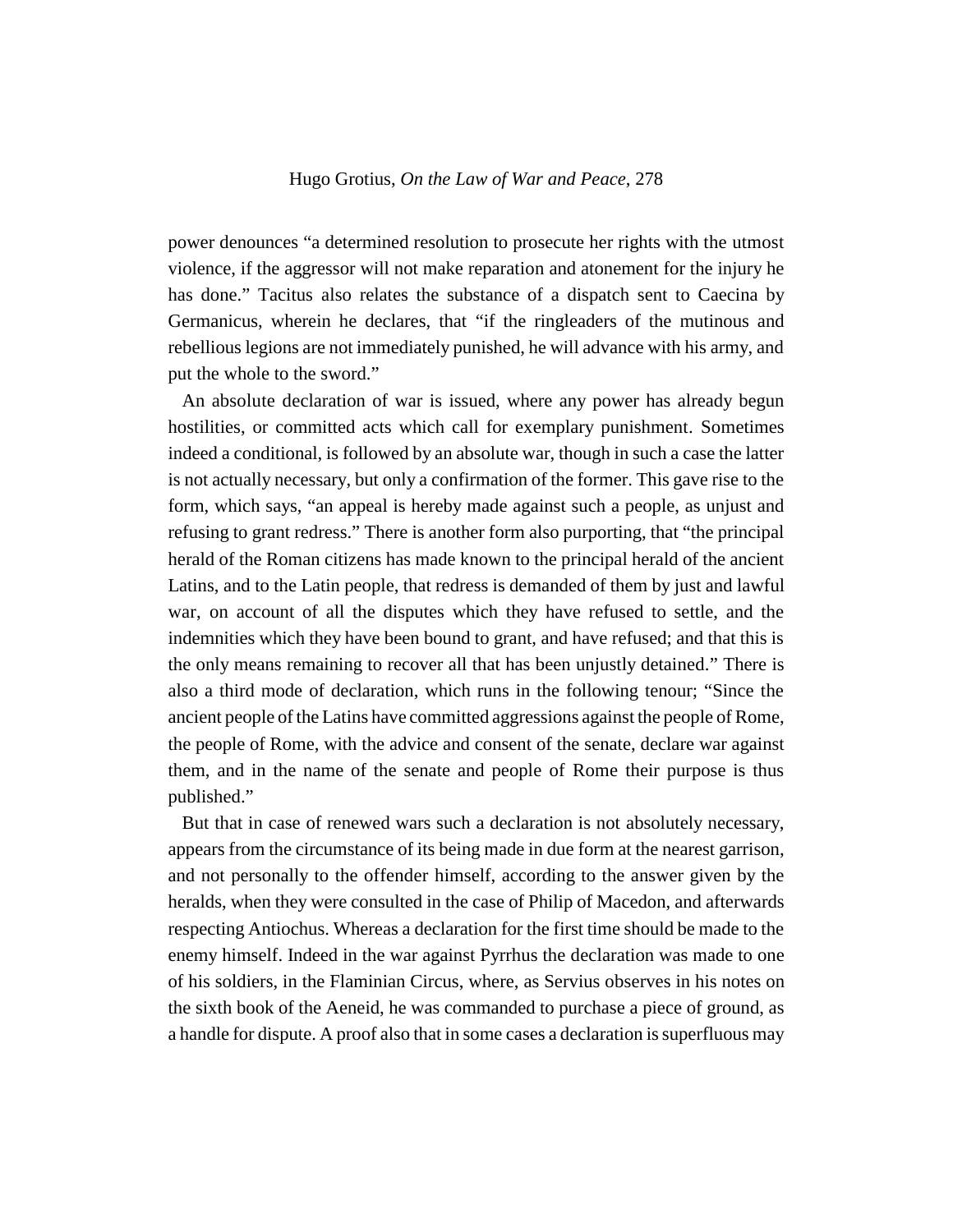be taken from the circumstance that war is frequently declared by both sides, which was done by the Corcyraeans and Corinthians in the Peloponnesian war, though a declaration by one of the parties would have been sufficient.

VIII. As to the use of the caduceum, or staff with the figure of two snakes twisted around it, which ambassadors carried, when they sued for peace, it was a ceremony peculiar to the Greeks, and not derived from the general law of nations. The Romans in the same manner had particular customs, such as using vervain in forming alliances, throwing a bloody spear, as a declaration of war, renouncing all former friendship and alliance at the expiration of thirty days, after satisfaction had been demanded and refused, and again throwing another spear. None of these peculiar customs ought to be confounded with the general law of nations. For Arnobius informs us, that in his time many of them had fallen into disuse, and even in the time of Varro some of them were omitted. The third Punic war indeed was not declared till the moment of its actual commencement

IX. A declaration of war, made against a sovereign, includes not only his own subjects, but all who are likely to become his associates, as thereby they make themselves accessories in the war. And this is what the modern lawyers mean, when they say that, in bidding defiance to a Prince, we bid defiance to all his associates. For they give the name of defiance to a declaration of war. By which is understood the war carried on with the power against whom it has been declared. Thus upon war being declared against Antiochus, there was no occasion for a separate declaration against the Aetolians, who had openly joined Antiochus. For, as the heralds in their answer justly observed, the Aetolians had, by that act voluntarily brought war upon themselves.

X. But if after the conclusion of such a war it should be deemed expedient to attack any other nation or king for having furnished supplies and assistance towards that war, a new declaration of war will be necessary. For that nation or king is then to be considered, not as an accessory, but as a principal enemy. And therefore it was with reason said, that the war of Manlius against the Galatians, and that of Caesar against Ariovistus, were not just wars according to the law of nations. For war was made upon them not as accessories, but as principals. So that for this purpose, as the law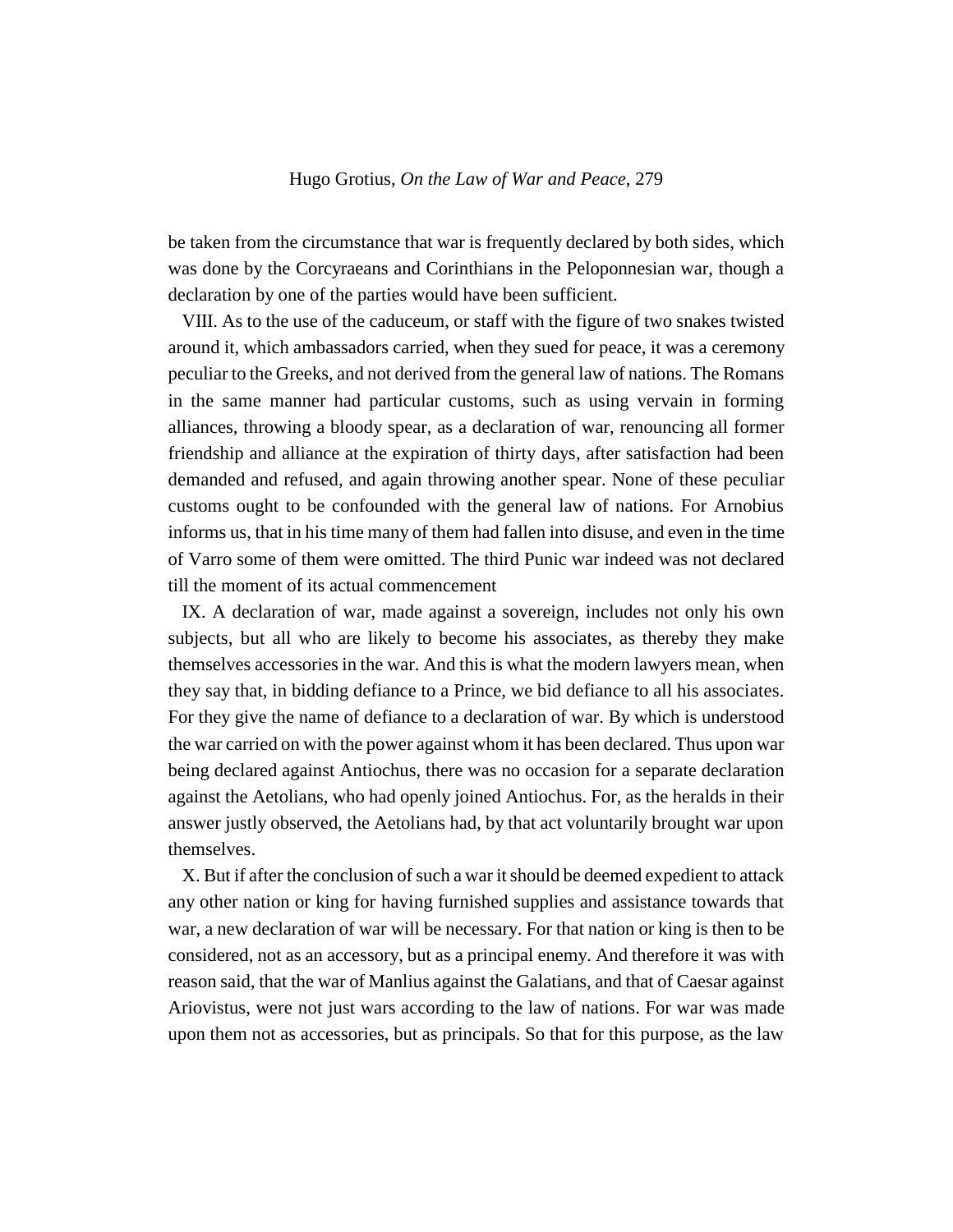of nations would have required a declaration, in the same manner the Roman law would have required a new order of the Senate.

For on the motion being made for the war with Antiochus, the question was also put, whether it should not at the same time be made with his adherents. The same rule also being observed against King Perseus, it must be understood, as including the adherents during all the time that war with those princes continued; and implicating all, who in reality gave them support.

XI. The reason why a declaration is necessary to constitute what is deemed, according to the law of nations, a just war, is not that which some writers assign. For they allege that it is to prevent every appearance of clandestine and treacherous dealing: an openness, which may be dignified with the name of magnanimity, rather than entitled a matter of right. On this point, we are informed that some nations have gone so far, as to settle and make known the very time and place of a general engagement.

But waving all conjecture, a more satisfactory reason may be found in the necessity that it should be known for certain, that a war is not the private undertaking of bold adventurers, but made and sanctioned by the public and sovereign authority on both sides; so that it is attended with the effects of binding all the subjects of the respective states; — and it is accompanied also with other consequences and rights, which do not belong to wars against pirates, and to civil wars.

XII. There is much truth indeed in the observations, which some have made, and which they have produced examples to confirm, that even in wars of this kind all captures become the lawful prize of the captors.

Yet this is only partially true, and that too, according to the law of nature, and not according to the voluntary law of nations. For the latter only makes provision to secure the rights of nations, as whole communities, and not of those, who, as in civil wars, form but one part of a nation.

The same writers are mistaken too in the supposition that defensive wars require no declaration. For it is no less necessary to shew by way of vindication that it is a defensive war, and at the same time by public declaration to give it the character of a national and lawful war, in order to establish those rights and consequences, that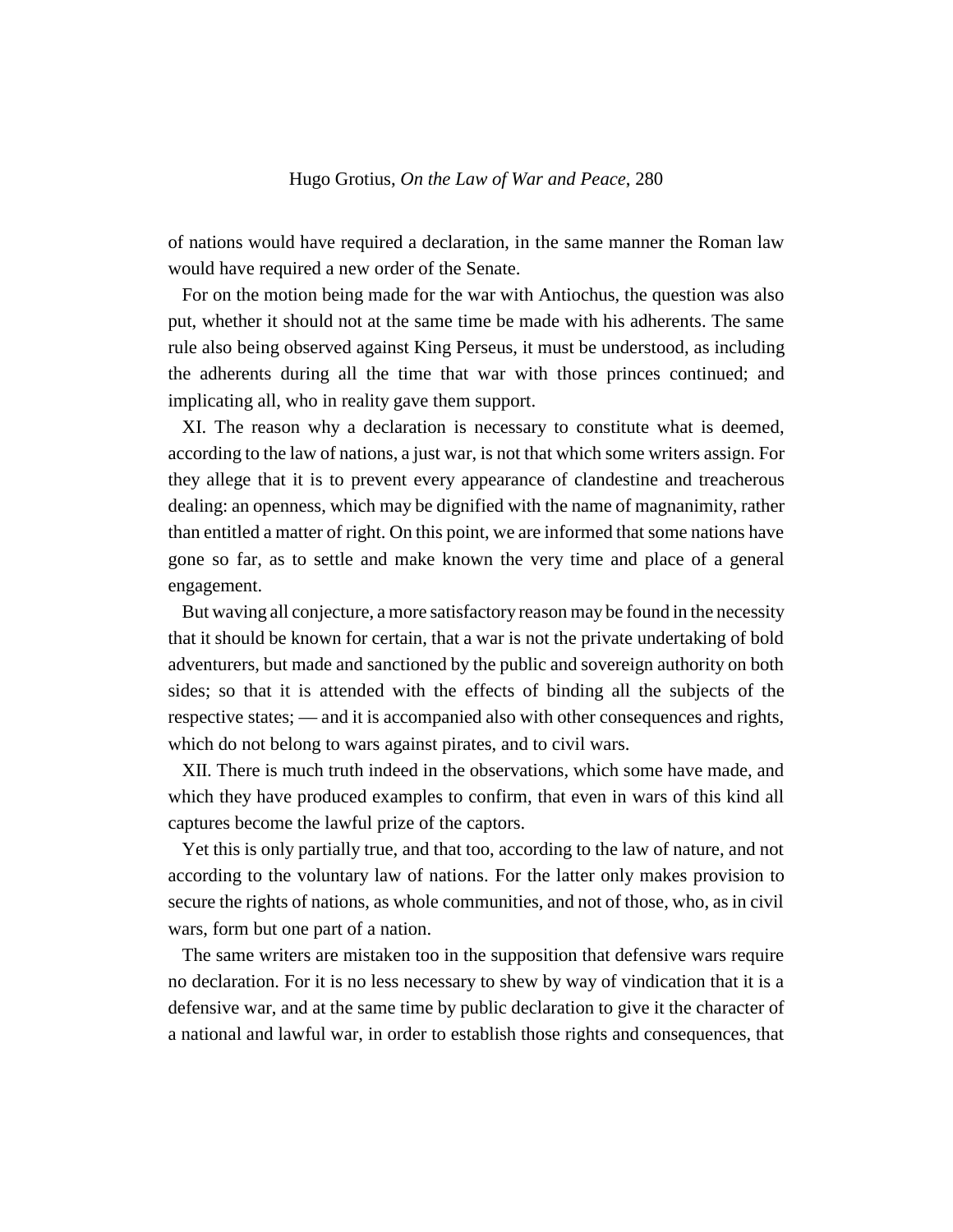have been already mentioned, and which will hereafter be more fully explained.

XIII. They maintain another position also, which is by no means true, and that is, that a power ought not immediately to follow up a declaration of war with actual hostilities, as Cyrus did to the Armenians, and the Romans to the Carthaginians. For the law of nations requires the intervention of no definite time between the declaration and the commencement of war.

There may indeed be some cases, where natural justice will render such a delay proper. Thus, for instance, where reparation for injury, or the punishment of aggressors is demanded, it is but reasonable to wait till it can be known, whether the just demand will be complied with or rejected.

XIV. In order to establish the same consequences, a declaration will be equally necessary too, where the rights of Ambassadors have been violated. Yet it will be sufficient for it to be made in the manner, in which it may be done with the greatest safety. As in many other matters, in places which afford no security, satisfaction is demanded by denunciation or summons.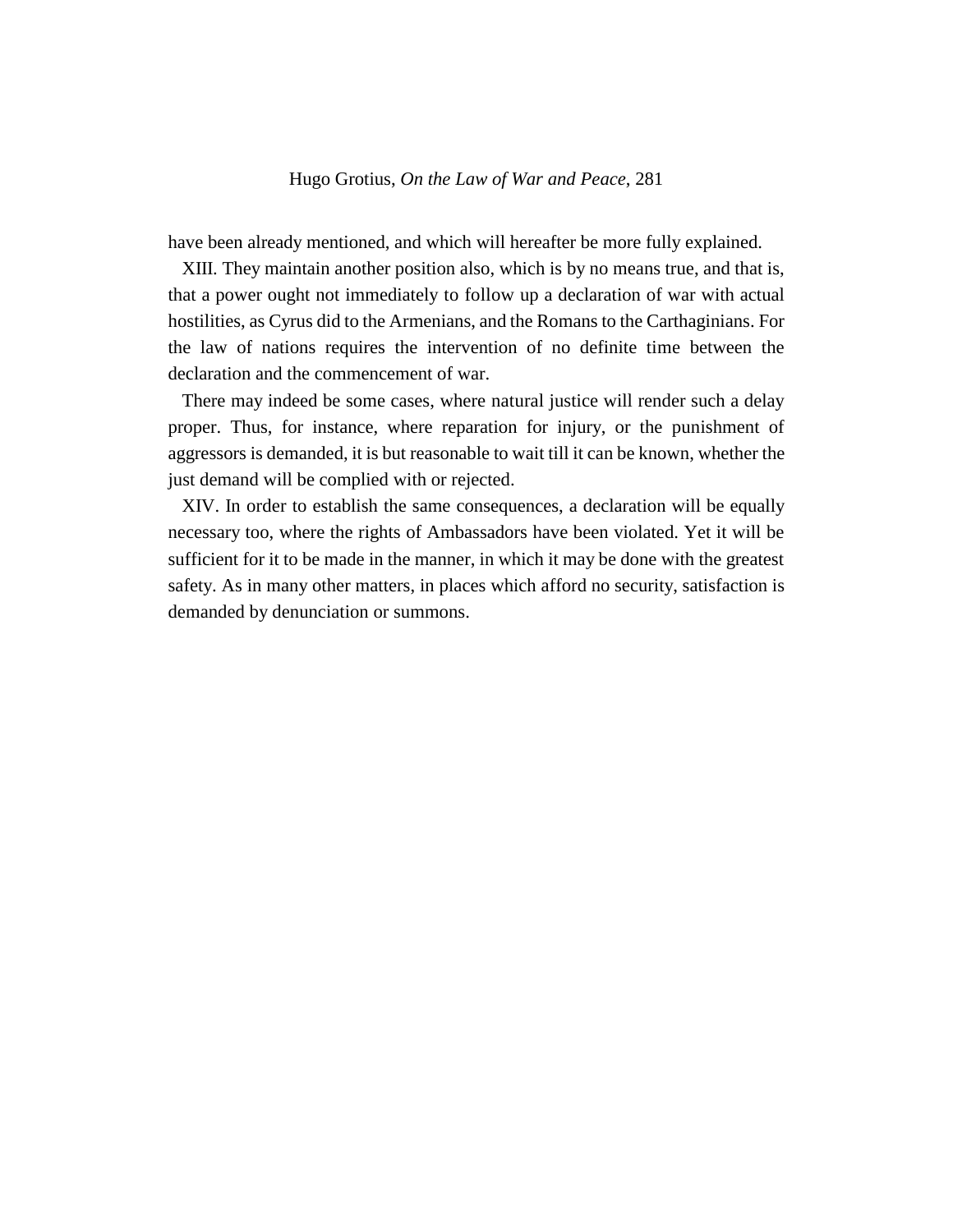# Chapter 4: On the Right of Killing an Enemy in Lawful War, and Committing Other Acts of Hostility.

I. Servius in his comment on the passage of Virgil, where that poet says that war "will authorise mutual acts of destruction and rapine," in tracing the fecial or herald's law to Ancus Martius, and even beyond him to a still more remote period, remarks that, "if ever the persons or property of subjects, belonging to the Roman state, were seized and carried off by any other nation, the principal Herald, or King at arms went out with the sacred ministers, who presided at the making of solemn treaties, and proceeding to the verge of the territories of the offending nation, declared with a loud voice the cause of the war, and the refusal of that nation either to restore what had been seized, or to deliver up the aggressors to justice. After this he threw a spear to indicate that war and all its consequences were from that moment begun."

The commentator had previously observed that the ancients gave the name of rapine to every act of hostility even where there was no act of plunder committed; and they likewise called every kind of restitution a satisfaction.

By this explanation we learn that whenever war is proclaimed between two states or sovereigns, it is accompanied with certain rights or consequences, which do not necessarily belong to war itself. And this is perfectly conformable to the examples from the Roman Lawyers, which have been before produced.

II. But it will be proper to consider how far the lawfulness, which Virgil speaks of, extends. For the term lawful sometimes implies whatever is just and pious in all respects, although the pursuit of a different course may perhaps be more laudable: according to the expression of St. Paul, who says, "all things are lawful to me, but all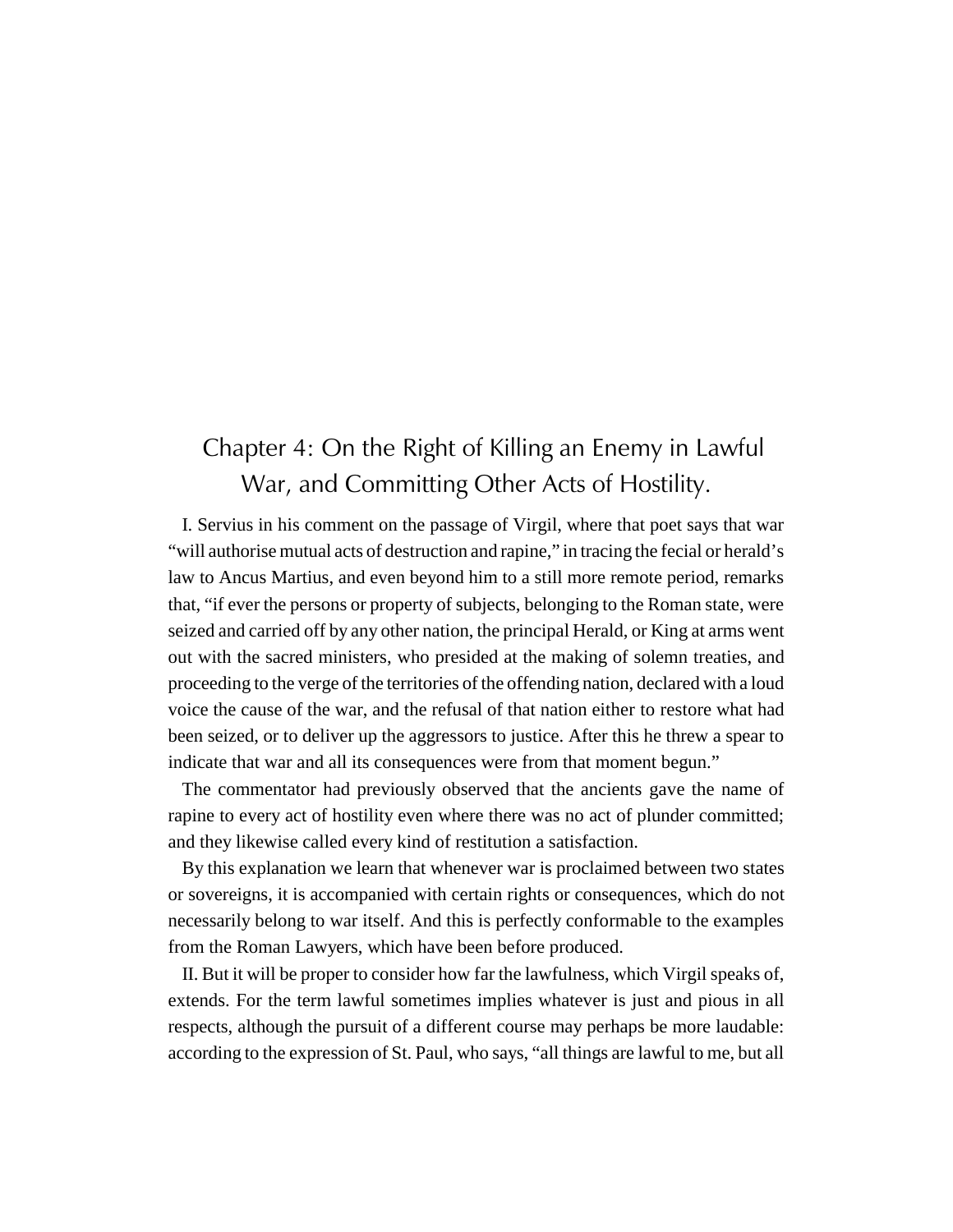things are not expedient." Ulpian is speaking of a seller, who, at the expiration of a certain period, is not answerable for the safety of goods, which a buyer has neglected to take away, says he, will yet think himself bound in equity to preserve them with all imaginable care. On some occasions when it is said, that men may lawfully do a thing, the expression only means that doing such act will not subject them to human and legal penalties, but it by no means indicates that the action is strictly conformable to the rule of religion and morality. Thus among the Lacedaemonians and Egyptians stealing was allowed: an indulgence that by no means took away the guilt of theft.

Cicero in the fifth of his Tusculan questions, speaking of Cinna, beautifully and justly points out this abuse of the word, lawful. He seems to me, says he, a wretched man indeed for having done those acts, and for having been in a situation, where they might be thought lawful, It can never be lawful for any man to do wrong: but we fall into a great mistake in the use of that word: for we consider a thing to be lawful, which any one may do with impunity." This is the meaning, in which the term is generally understood, as the same orator, in addressing the judges in behalf of Rabirius Posthumus, observes, "it behoves you to consider, what is becoming your character, and not what the rigour of the law allows you to inflict. For if you consult the full extent of your authority, you may make away with any citizen you please."

In the same manner legislators, as it was proved in a former book of this treatise, are not accountable, in their legislative capacity, to any human tribunal, for the laws, which they make, yet they cannot, in a moral point of view, avail themselves of this transcendent power to enact a thing that is evidently unjust. In this sense we often meet with a distinction made between what is proper or right, and what is lawful. Thus Cicero, in his speech for Milo, makes the law of nature the standard of what is right, and legal authority, the standard of what is lawful.

III. Thus qualified, the annoyance of an enemy, either in his person or property, is lawful. This right extends not only to the power engaged in a just war, and who in her hostilities confines herself within the practice established by the law of nature, but each side without distinction has a right to employ the same means of annoyance. So that any one taken in arms, even in another's territory, cannot be treated as a robber, malefactor, or murderer, nor can even that neutral power, in whose territory he is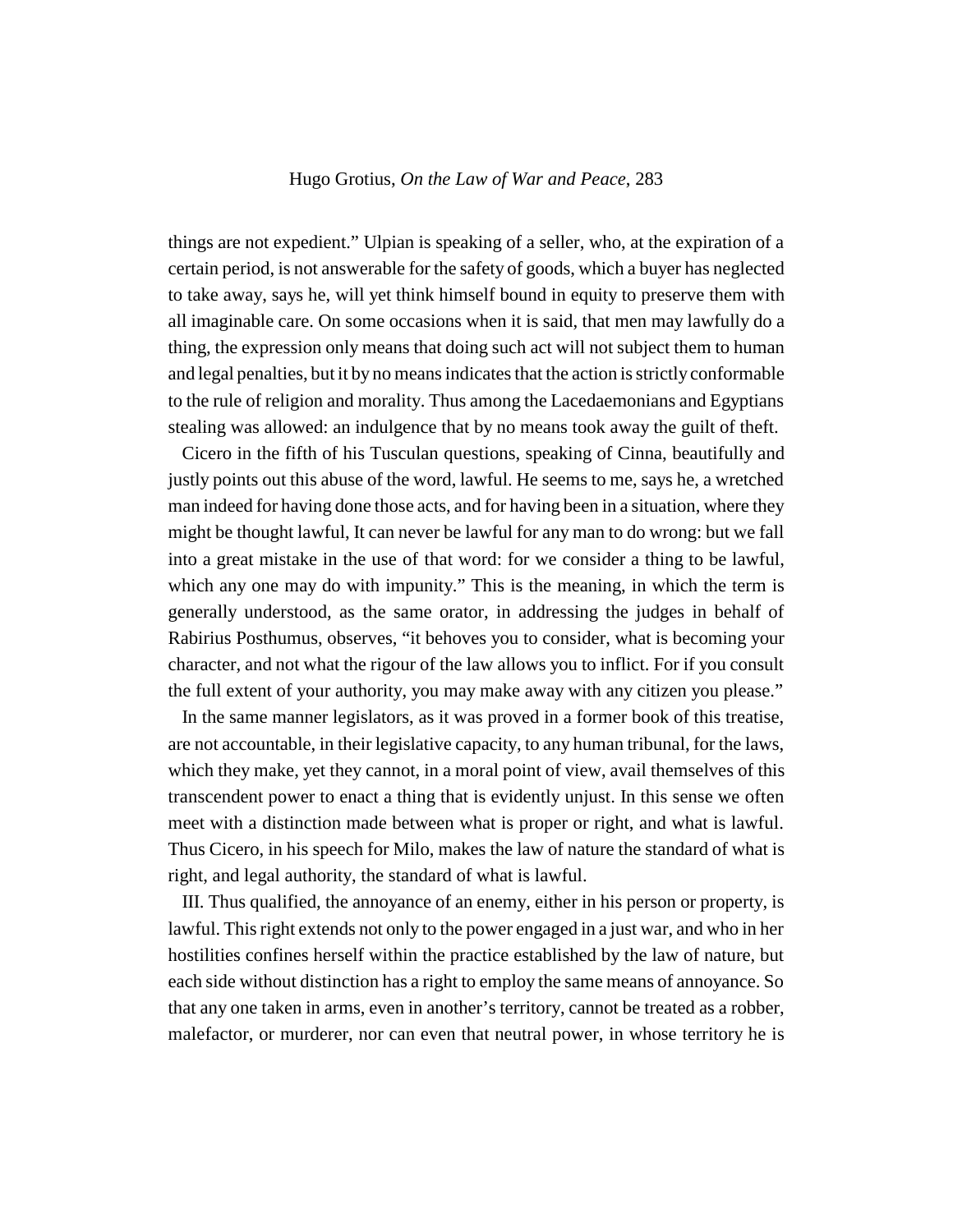taken, treat him as an enemy, for being found in arms.

IV. This principle was established by nations to prevent others from interfering in their disputes, or giving the law to them respecting the rights of war. Besides, if this were not the case, neutral powers would frequently be involved in the wars of others. A reason which the people of Marseilles urged in the dispute between Caesar and Pompey. They alleged that they had neither sufficient judgment to determine on which side justice lay, nor, if they could determine, had they strength to give effect to their decisions.

A spectator indeed is but ill qualified to judge, how far, even in the most just war, self-defence, the attainment of indemnity, or the punishment of an aggressor, may be carried. These are points, which, on many, if not most, occasions must be left to the conscience and discretion of the belligerents themselves: a mode far preferable to that of appealing to the mediation, and decision of disinterested and neutral powers. Livy has given an address of the Achaeans to the senate, in which they ask, "how their availing themselves of the rights of war can ever be fairly called in question, or made a subject of discussion?"

Besides the impunity attending certain actions done in war, the acquisition of territory by the right of conquest is another topic of consideration, which will hereafter be examined.

V. The lawfulness of injuring or destroying the person of a public enemy is supported by the testimony of many of the best writers, both poets, moralists, and historians. In one of the tragedies of Euripides, there is a proverb, which says, that "to kill a public enemy, or an enemy in war is no murder." Therefore the custom of the ancient Greeks, which rendered it unlawful and impious to use the same bath, or to partake of the same festivities and sacred rites with a person who had killed another in time of peace, did not extend to any one who had killed a public enemy in war. Killing an enemy is in. deed everywhere called a right of war. "The rights of war, says Marcellus in Livy, support me in all that I have done against the enemy." And the same historian gives the address of Alcon to the Saguntines, where he says, "You ought to bear these hardships, rather than suffer your own bodies to be mangled, and your wives and children to be seized and dragged away before your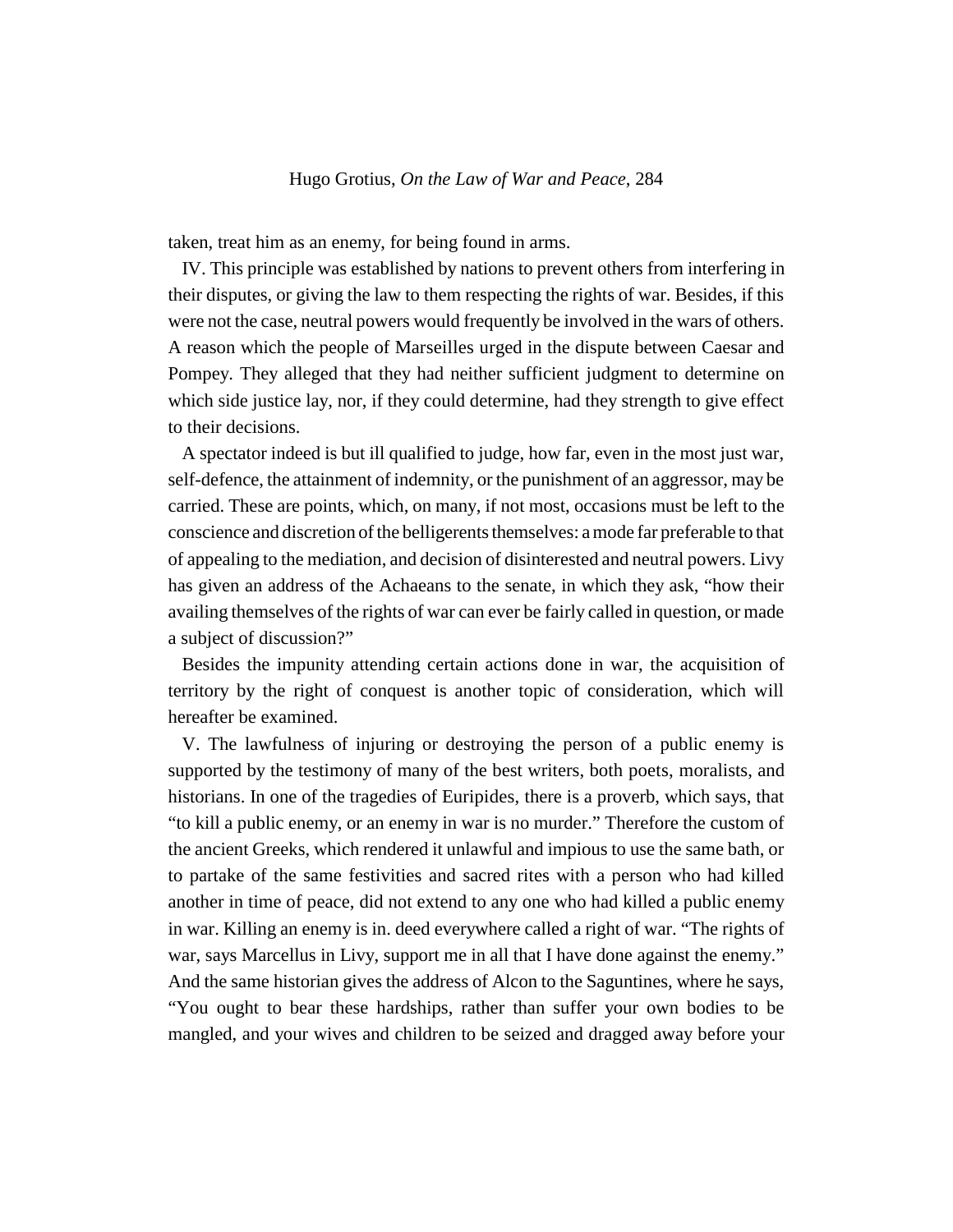eyes." Cicero in his speech in defence of Marcellus passes a high encomium upon the clemency of Caesar, who, "by the laws of war and the rights of victory, might have put to death all, whom he had spared and protected." And Caesar observes to the Eduans, that "it was an act of kindness in him, to spare those whom the laws of war would have authorised him to put to death."

But the rights of war, for which these writers plead, could not perfectly justify the putting prisoners to death, but could only grant impunity to those who availed them. selves of the barbarous custom. There is a wide difference however between actions like these, and destroying an enemy by proper means of hostility. For, as Tacitus says, "in the leisure hours of peace the merits and demerits of every case may be examined and weighed, but, in the tumult and confusion of war, the innocent must fall with the guilty": and the same writer, in another place, observes, that "there are many actions, which the principles of humanity cannot entirely approve, but which the policy of war requires." And it is in this, and no other sense that Lucan has said, "the complexion of right may be assigned to what is wrong."

VI. This right of making lawful what is done in war is of great extent. For in the first place it comprises, in the number of enemies, not only those who actually bear arms, or who are immediately subjects of the belligerent power, but even all who are within the hostile territories, as appears from the form given by Livy, who says, that "war is declared against the sovereign, and all within his jurisdiction." For which a very good reason may be assigned; because danger is to be apprehended even from them, which, in a continued and regular war, establishes the right now under discussion.

Reprisals do not come exactly under the same rule. For like taxes, they were introduced for the discharge of public debts, for no part of which temporary residents, or foreigners are answerable. Therefore Baldus is right in his observation, that, after war is actually begun, much greater latitude is allowed, than in the bare right of making reprisals. So that what is said of foreigners, who enter into an enemy's country, and reside there, after war is avowedly declared and begun, is undoubtedly true.

VII. But persons, who had gone to reside there before the war was begun, seem by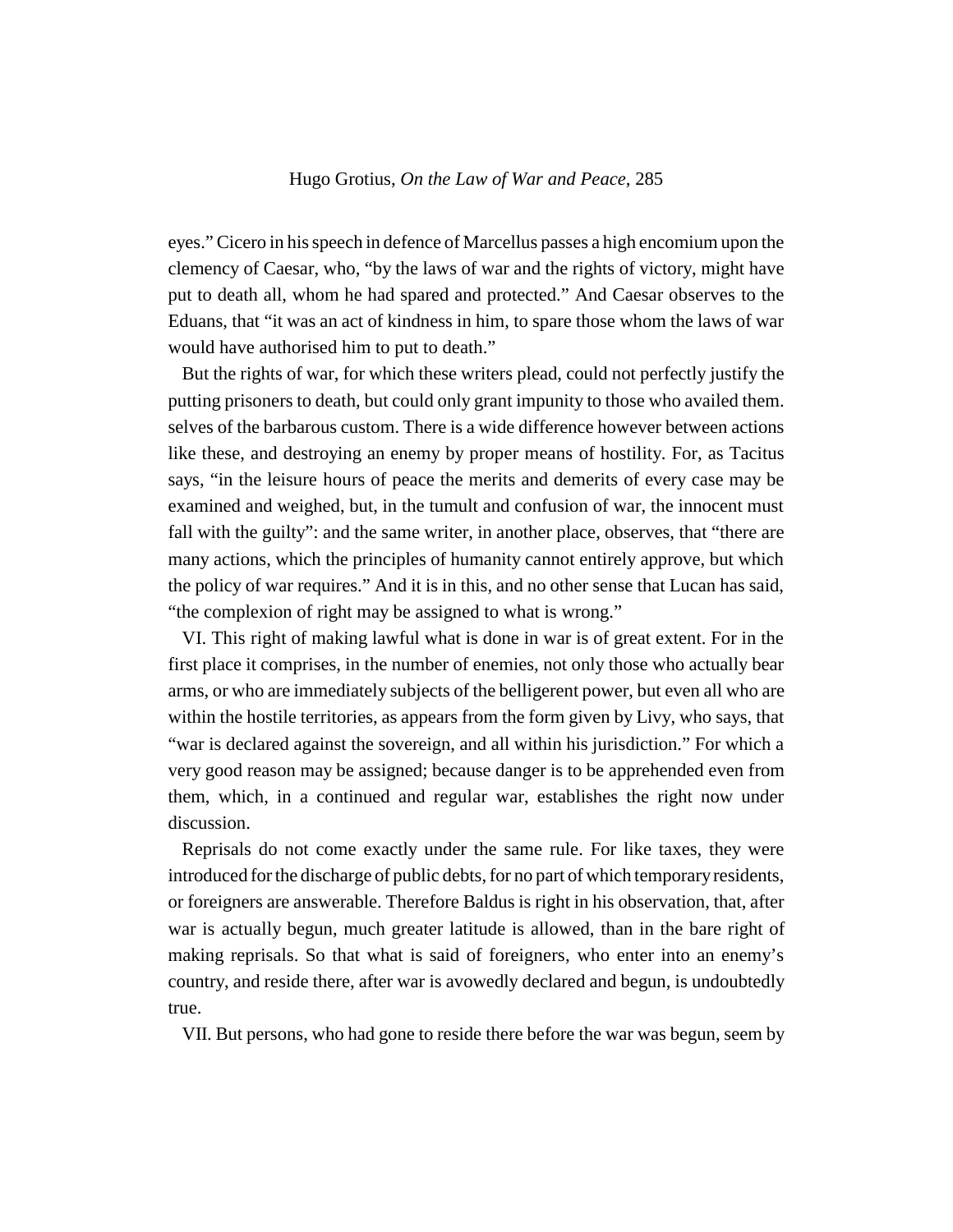the law of nations to be included in the number of enemies, unless within a reasonable time they chuse to withdraw. So that the Corcyraeans, when going to besiege Epidamnus, gave leave to all strangers to withdraw, denouncing that they would otherwise be treated as enemies.

VIII. But the persons of natural-born subjects, who owe permanent allegiance to a hostile power may, according to the law of nations, be attacked, or seized, wherever they are found. For whenever, as it was said before, war is declared against any power, it is at the same time declared against all the subjects of that power. And the law of nations authorises us to attack an enemy in every place: An opinion supported by most legal authorities: thus Marcian says "that deserters may be killed in the same manner as enemies, wherever they are found." They may be lawfully killed there, or in their own country, in the enemy's country, in a country belonging to no one, or on the sea. But as to the unlawfulness of killing, or violently molesting them in a neutral territory, this protection does not result from any personal privileges of their own, but from the rights of the sovereign of that country. For all civil societies had an undoubted right to establish it as a standing maxim that no violence should be offered to any person within their territories, nor any punishment inflicted but by due process of law. For where tribunals retain their authority in full vigour, to try the merits of every offence, and, after impartial inquiry, to acquit the innocent, or condemn the guilty, the power of the sword must be restrained from inflicting promiscuous death.

Livy mentions the circumstance of seven Carthaginian gallies riding at anchor in a port belonging to Syphax, who was then at peace with the Carthaginians and Romans. Scipio arrived at that time, with two gallies, which might have been attacked and sunk by the Carthaginians before they could enter the port: a brisk wind rising carried them in, before the Carthaginians could weigh anchor; but out of respect to the king's authority they durst not attack the Romans in his harbour.

IX. But to return to the subject, which is, to decide how far the power of lawfully destroying an enemy, and all that belong to him, extends. An extent of which we may form some conception from the very circumstance, that even women and children are frequently subject to the calamities and disasters of war. There is no occasion to allege in this place, as an example, the conduct of the Hebrews, who slew the women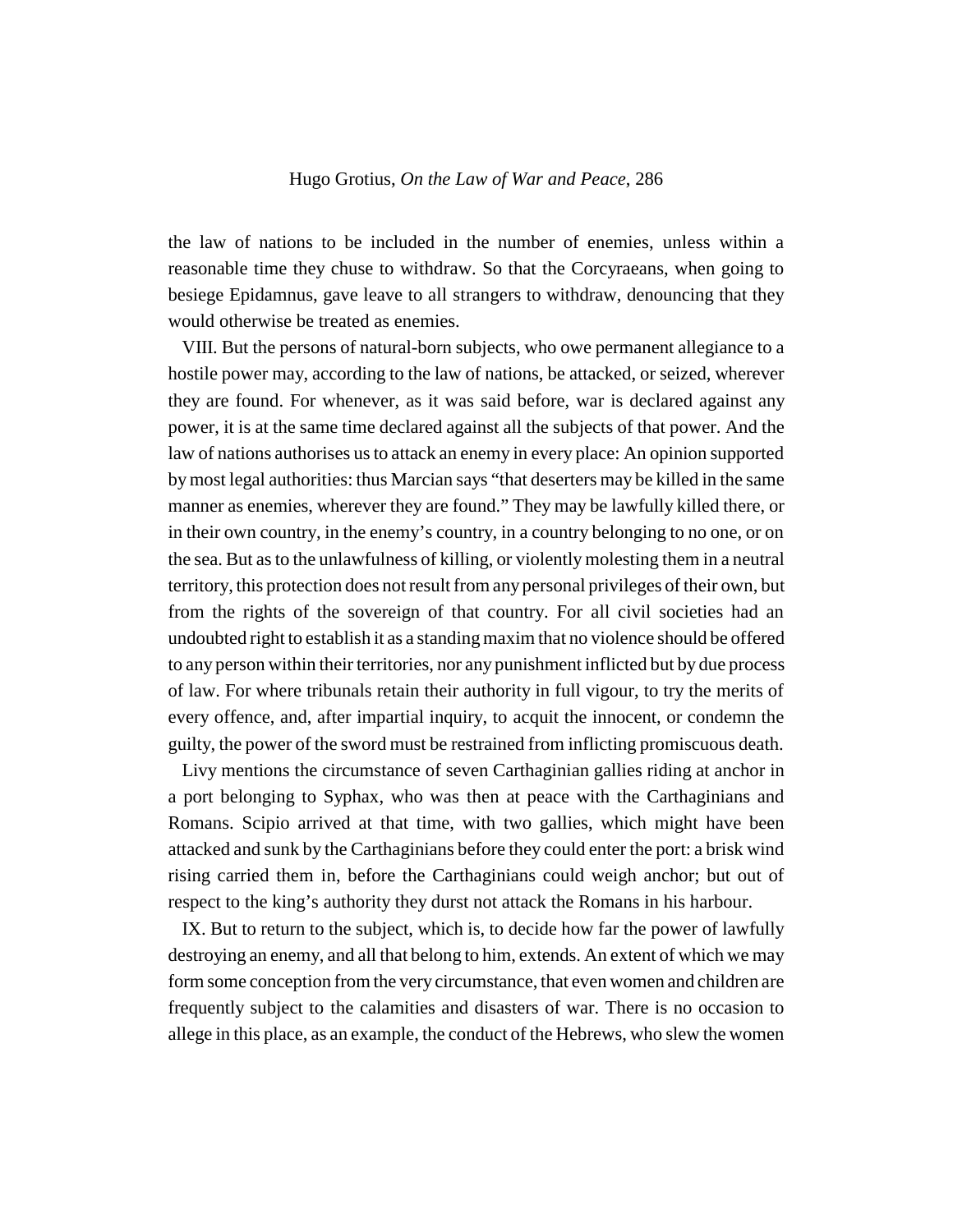and children of the Heshbonites, and who were commanded to execute vengeance upon the Canaanites, and upon all, who were involved in the same guilt Those examples, where God manifestly interposes his commands, are not to be drawn into a precedent for authorising actions of the same kind on different occasions. For the supreme and disposing power of God can never properly be compared with that, which men are allowed to exercise over each other. The Psalmist's expression of the Babylonian children being dashed against the stones is a much stronger proof of the custom commonly prevailing among nations, in the use of victory, to which the language of Homer bears a close resemblance, where the poet says, that "in the cruel rage of war, even the bodies of infant-children were dashed against the ground." Thucydides relates, that when Mycalessus was captured by the Thracians, they put all, even women and children to the sword. Arrian relates the same of the Macedonians, when they took the city of Thebes. And Gerimanicus Caesar, according to the account of Tacitus, laid waste whole cantons of the Marsians, a people of Germany, with fire and sword, to which the historian adds, "without sparing either age or sex." The Jewish women and children too were exposed by Titus, to be torn to pieces by wild beasts at a public spectacle. Yet neither of those generals were thought deficient in humanity, so much had custom reconciled the minds of men to this barbarous usage. So that the massacre of the aged, like that of Priam by Pyrrhus, is no way surprising.

X. The right of putting prisoners of war to death, was so generally received a maxim, that the Roman Satirist has founded an adage upon it, and said, 'that when you can sell a prisoner for a slave, it would be absurd to kill him." Words which imply the full power of doing so, if the captor thought proper. The commentators indeed assign the act of saving, as the derivation of the Latin word, servus, a slave. Thus Thucydides speaks of the prisoners taken at Epidamnus, and killed by the Corcyraeans, and Hannibal is reported to have massacred five thousand prisoners at once. Nor was this power limited by the law of nations to any particular time, though it was controuled by greater restrictions in some places, than in others.

XI. Besides many examples occur of suppliants, being killed. Both ancient poets and historians relate such actions, as ordinary practices, authorised by the laws of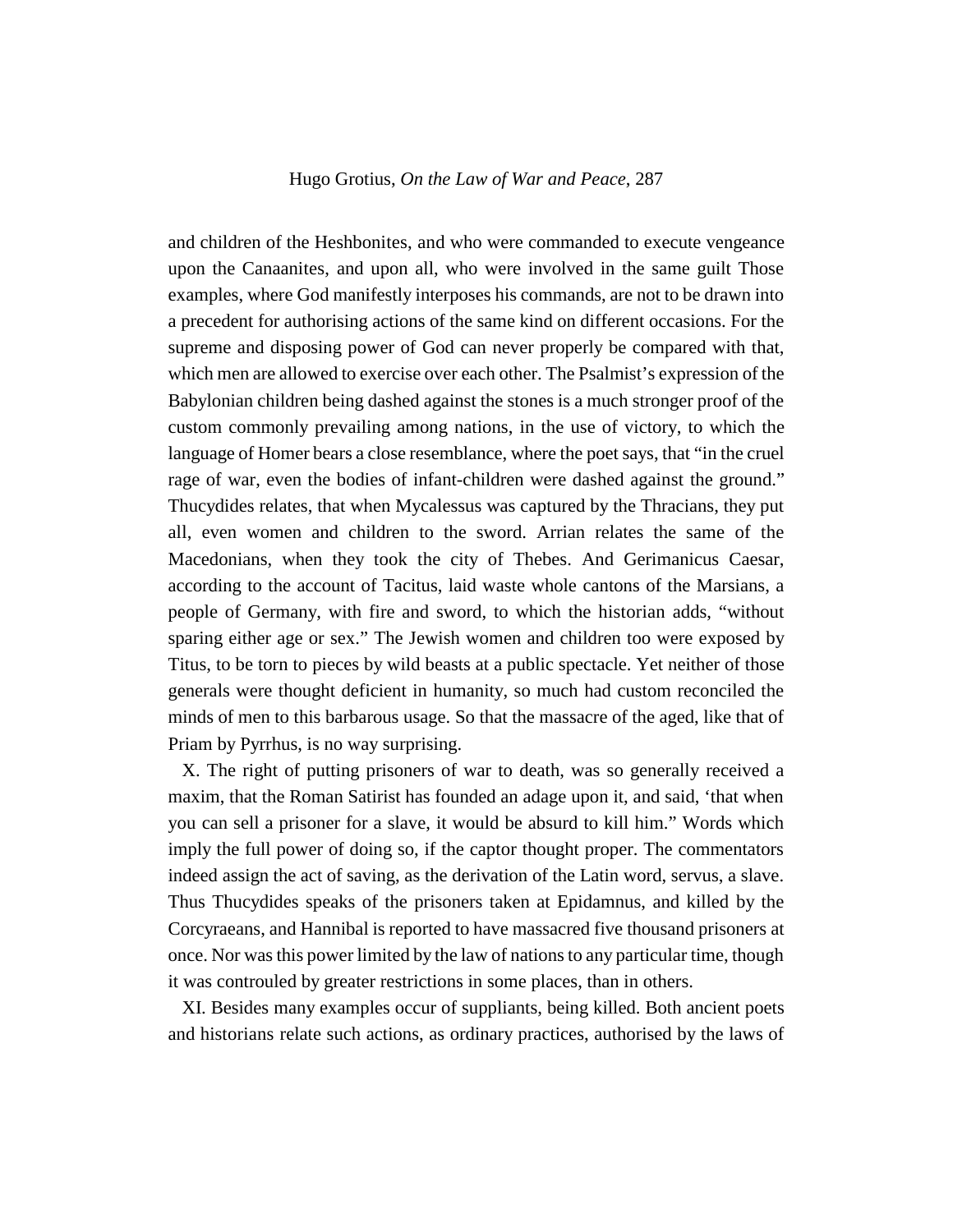war. Augustin commends the Goths for sparing suppliants, who had fled to churches for refuge, and adds by way of comment, that "they deemed it unlawful to avail themselves of the power, which had usually been allowed by the laws of war. I

Nor did those who offered to surrender always experience the lenity and mercy, which they sought thereby. Tacitus relates, that when the city of Uspes was invested, the besieged sent a deputation with offers of an immediate surrender, and of no less than ten thousand slaves, on condition that the free-born should remain unhurt. The terms were rejected — A proof that such a rejection was thought conformable to the rights of war.

XII. But even after an unconditional surrender, we find that those, who had capitulated were sometimes put to the sword. In this manner the princes of Pometia were treated by the Romans, the Samnites by Sylla, the Numidians and Vercingetorix by Caesar. It was almost a standing practice with the Romans to crown their triumphs with the death of an enemy's generals, whether made prisoners actually in the field, or by capitulation. Cicero notices this custom in his -fifth speech against Verres. Livy may be consulted on this point in many parts of his history, particularly in the twenty-eighth book: and Tacitus also in the 12th book of his Annals. The latter writer, in the first book of his history, relates that Galba ordered every tenth man of those, whom he had, upon their earnest supplication, admitted to surrender, to be beheaded: and Caecina, after the capitulation of Aventicum, punished Julius Alpinus, one of the leading men, with death, as a chief promoter of the war, leaving the rest to the mercy or cruelty of Vitellius.

XIII. Historians sometimes account for this right of putting enemies to death, especially prisoners, or suppliants, either on the score of retaliation, or for obstinate resistance. These may sometimes be the real, but cannot be the justifiable motives of such proceedings. For the law of retaliation, strictly and properly so called, must be directly enforced upon the person of the delinquent himself. Whereas, in war, what is called retaliation frequently redounds to the ruin of those, who are no way implicated in the blame. The general consequences of war are thus described by Diodorus Siculus, "they could not be ignorant, *says he*, having learnt from experience, that all being involved in the common fortune of war, they are liable on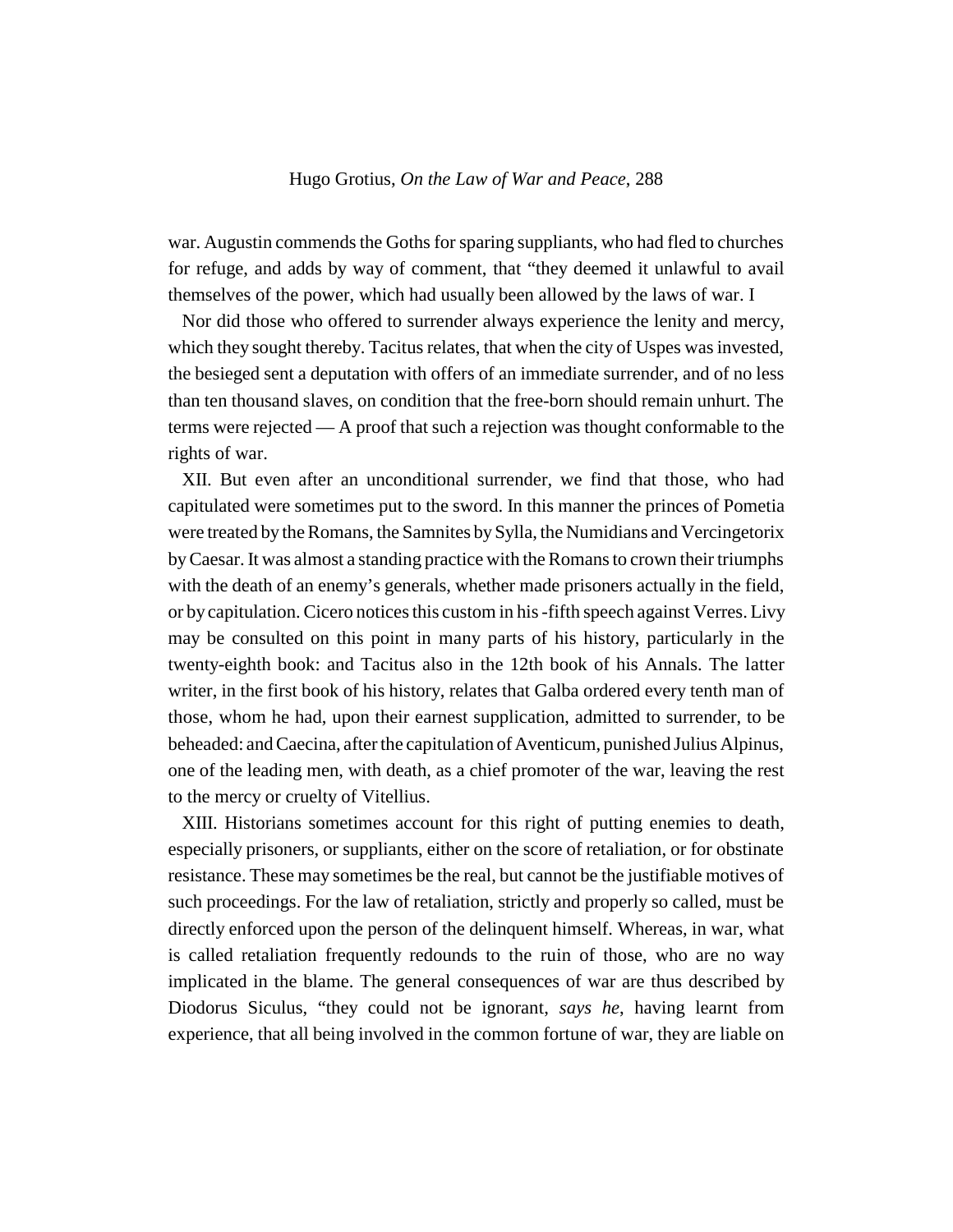both sides in defeat, to suffer the same calamities, which they themselves would have inflicted upon the conquered party."

But as the Neapolitans reply to Belisarius, in Procopius, no one can he thought deserving of punishment for a resolute adherence to the side on which he is engaged, especially when actuated by natural and just motives in his choice of that side. So far from incurring guilt by such a resolution, it is on the other hand more criminal for any one to desert his post: and so it was judged by the military laws of ancient Rome. Livy says, it was a capital offence, for which no fear of danger could be pleaded as an excuse. So that in the rigid application of this right, owing to its importance every one is left to use his own discretion, and there may be times and circumstances, in which the law of nations will justify its full exertion.

XIV. The same right was exercised upon hostages also, not only upon those who had bound themselves, as it were, by convention, but even upon those, who had been delivered up by others. Two hundred and fifty hostages were once massacred by the Thessalians, and the Volsci Aurunci to the amount of three hundred by the Romans. It is to be observed that children were sometimes given, as hostages, which we find was done by the Parthians, and by Simon, who was one of the Maccabees. And in the times of Porsena it was usual to deliver women, as hostages: a practice, which, as Tacitus informs us, was followed by the Germans.

XV. As the law of nations permits many things, in the manner above explained, which are not permitted by the law of nature, so it prohibits some things which the law of nature allows. Thus spies, if discovered and taken, are usually treated with the utmost severity. Yet there is no doubt, but the law of nations allows any one to send spies, as Moses did to the land of promise, of whom Joshua was one.

Persons of that description may sometimes be lawfully employed by those, who are engaged in an evidently just war. Others too, who have not such evident proofs of the justice of their cause, may plead the rights of war as a vindication for employing such persons.

But if any are to be found, who disdain to avail themselves of such a privilege, or opportunity, no argument either for, or against the lawfulness of employing spies can be drawn from their conduct, which proceeds rather from a nobleness of mind, and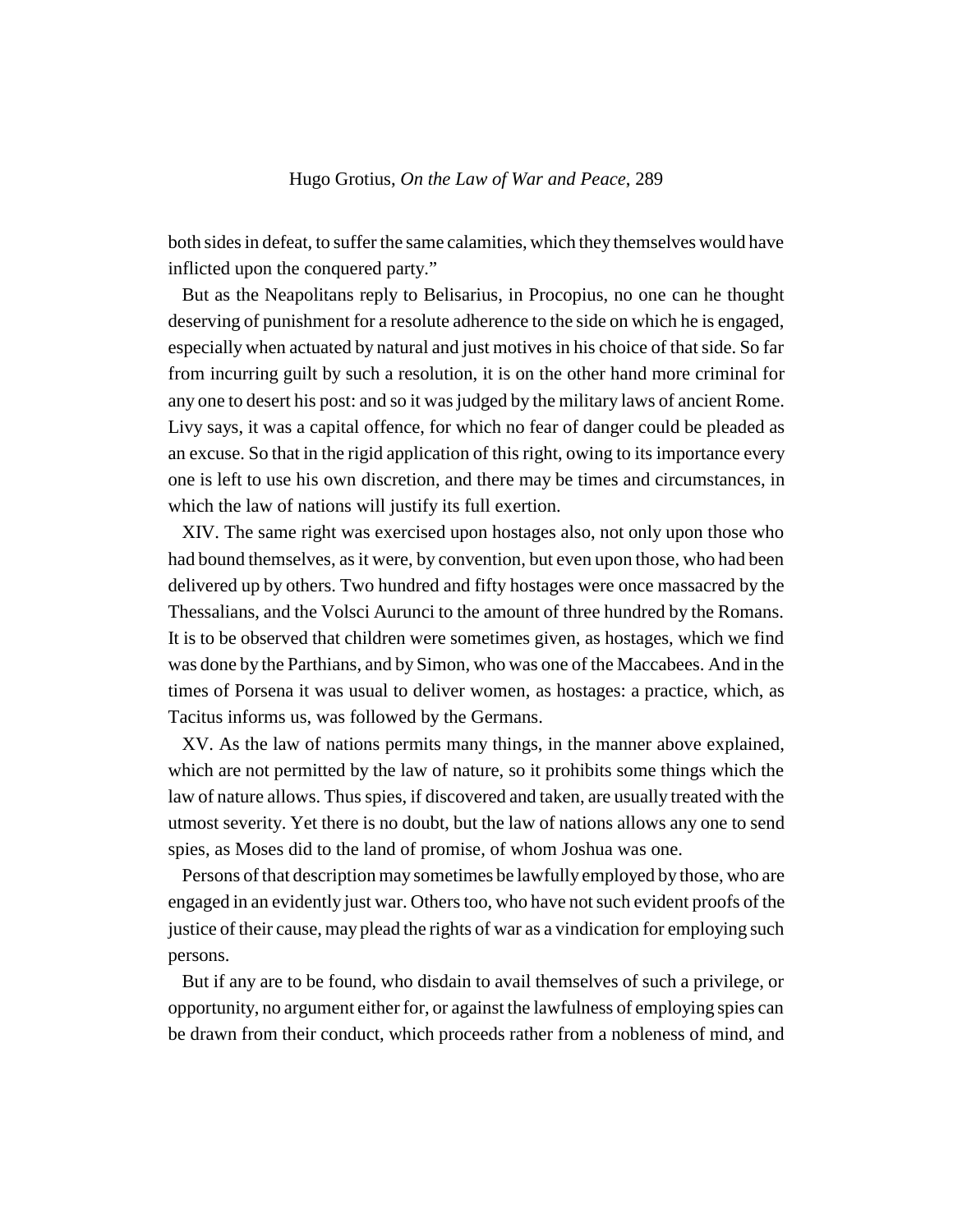a confidence in open strength, than from any decided opinion upon the subject.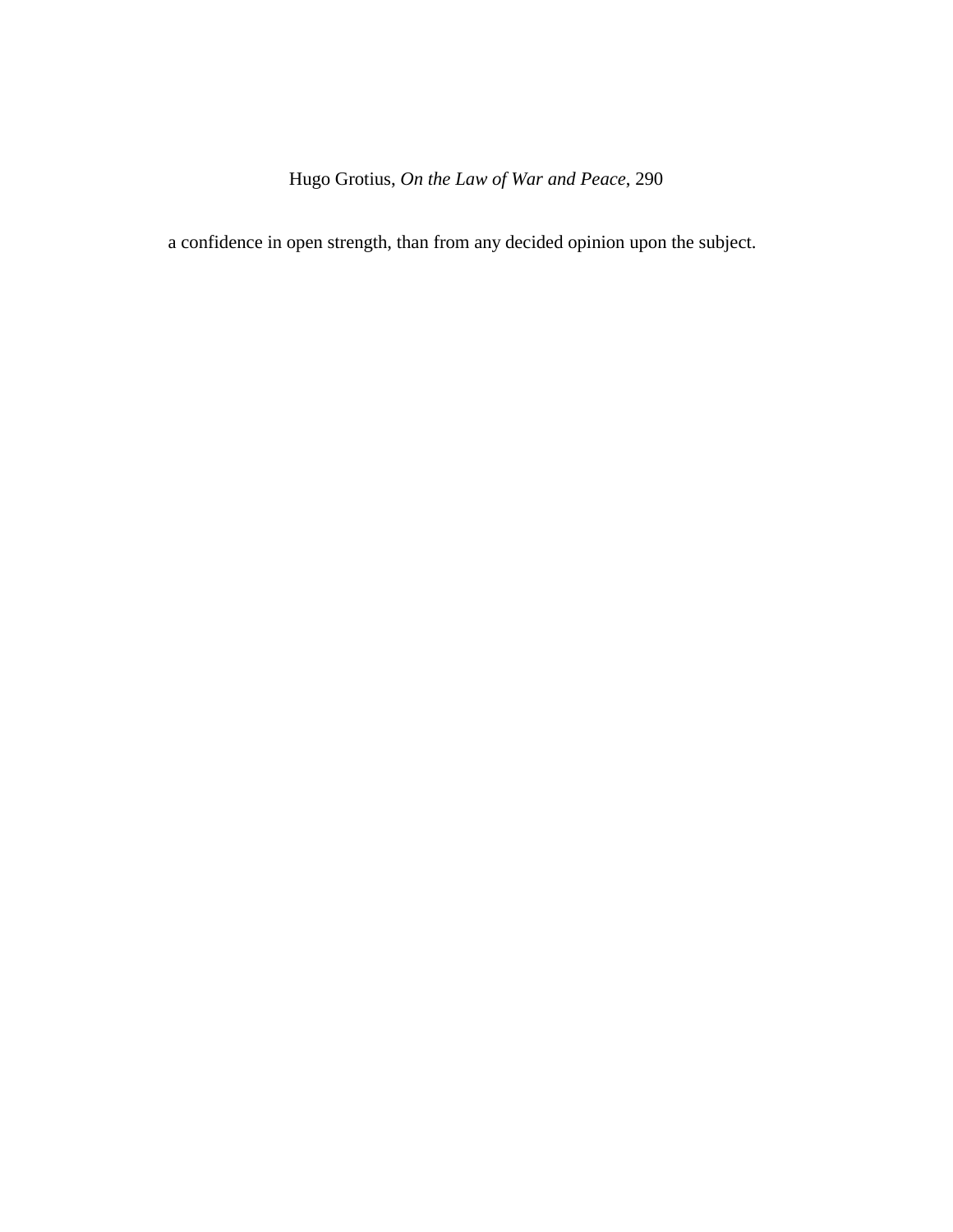# Chapter 5: On the Right to Lay Waste an Enemy's Country, and Carry off his Effects.

I. Cicero, in the third book of his offices, has said that there is nothing repugnant to the *law of nature* in spoiling the effects of an enemy, whom by the same law we are authorized to kill. Wherefore it is not surprising that the same things should be allowed by the *law of nations*. Polybius, for this reason, in the fifth book of his history, maintains, that the laws of war authorise the destruction of an enemy's forts, harbours, and fleets, the seizure of his men, or carrying off the produce of his country, and every thing of that description And we find from Livy that there are certain rights of war, by which an enemy must expect to suffer the calamities, which he is allowed to inflict, such as the burning of corn, the destruction of houses, and the plunder of men and cattle. Almost every page of history abounds in examples of entire cities being destroyed, walls levelled to the ground, and even whole countries wasted by fire and sword. Even in cases of surrender, towns have sometimes been destroyed, while the inhabitants were spared — an example of which is given by Tacitus, in the taking of Artaxata by the Romans; the inhabitants opened their gates and were spared, but the town was devoted to the flames.

II. Nor does the law of nations, in itself, considered apart from other duties, which will be mentioned hereafter, make any exemption in favour of things deemed sacred. For when places are taken by an enemy, all things without exception, whether sacred or not, must fall a sacrifice. For which it is assigned as a reason, that things which are called sacred, are not actually excepted from all human uses, but are a kind of public property, called sacred indeed from the general purposes, to which they are more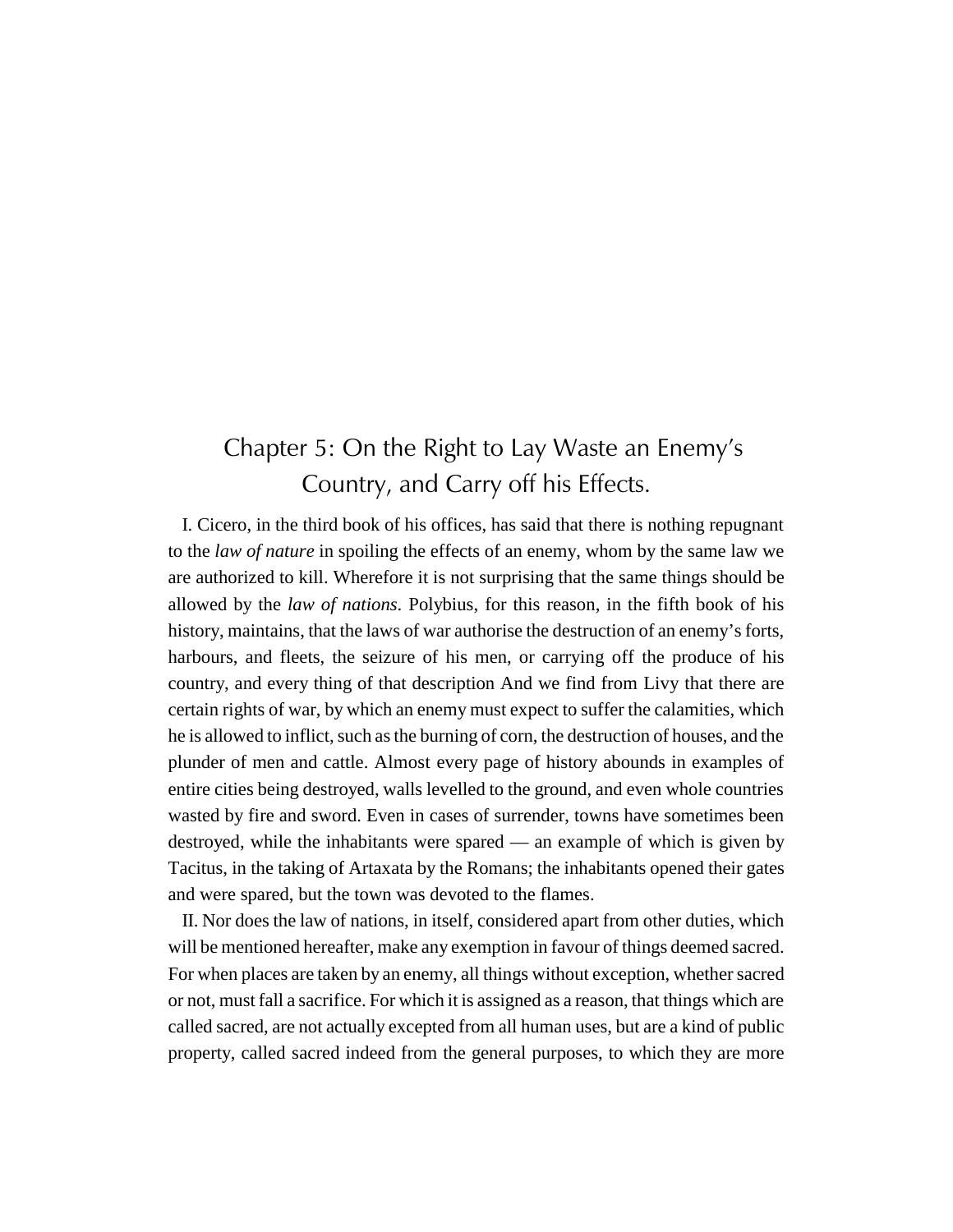immediately devoted. And as a proof of this, it is usual, when one nation surrenders to another state or sovereign, to surrender, along with other rights, every thing of a sacred kind, as appears by the form cited from Livy in a former part of this treatise.

And therefore Ulpian says, that the public have a property in sacred things. Conformably to which Tacitus says, that "in the Italian towns all the temples, the images of the Gods, and every thing connected with religion belonged of right to the Roman people." For this reason a nation, as the Lawyers, Paulus and Venuleius openly maintain, may, under a change of circumstances, convert to secular uses things, that have before been consecrated: and an overruling necessity may justify the hand, which has formerly consecrated the object in employing it as one of the resources and instruments of war. A thing which Pericles once did under a pledge of making restitution: Mago did the same in Spain, and the Romans in the Mithridatic war. We read of the same actions done by Sylla, Pompey, Caesar, and others. Plutarch in his life of Tiberius Gracchus says that nothing is so sacred and inviolable, as divine offerings: yet no one can hinder these from being removed or applied to other purposes at the pleasure of the state. Thus Livy mentions the ornaments of the temples, which Marcellus brought from Syracuse to Rome, as acquisitions made by the right of war.

III. What has been said of sacred things and edifices applies also to another kind of solemn fabrics, and those are sepulchral structures, which may be considered not merely as repositories of the dead, but as monuments belonging to the living, whether families or states. For this reason Pomponius has said, that these, like all other sacred places, when taken by an enemy may lose their inviolability, and Paulus is of the same opinion, observing that we are not restrained by any religious scruple from using the sepulchres of an enemy: for the stones, taken from thence, may be applied to any other purpose. But this right does not authorise wanton insult, offered to the ashes of the dead. For that would be a violation of the solemn rights of burial, which, as it was shewn in a preceding part of this work, were introduced and established by the law of nations.

IV. Here it may be briefly observed, that, according the law of nations any thing, belonging to an enemy, may be taken not only by open force, but by stratagem,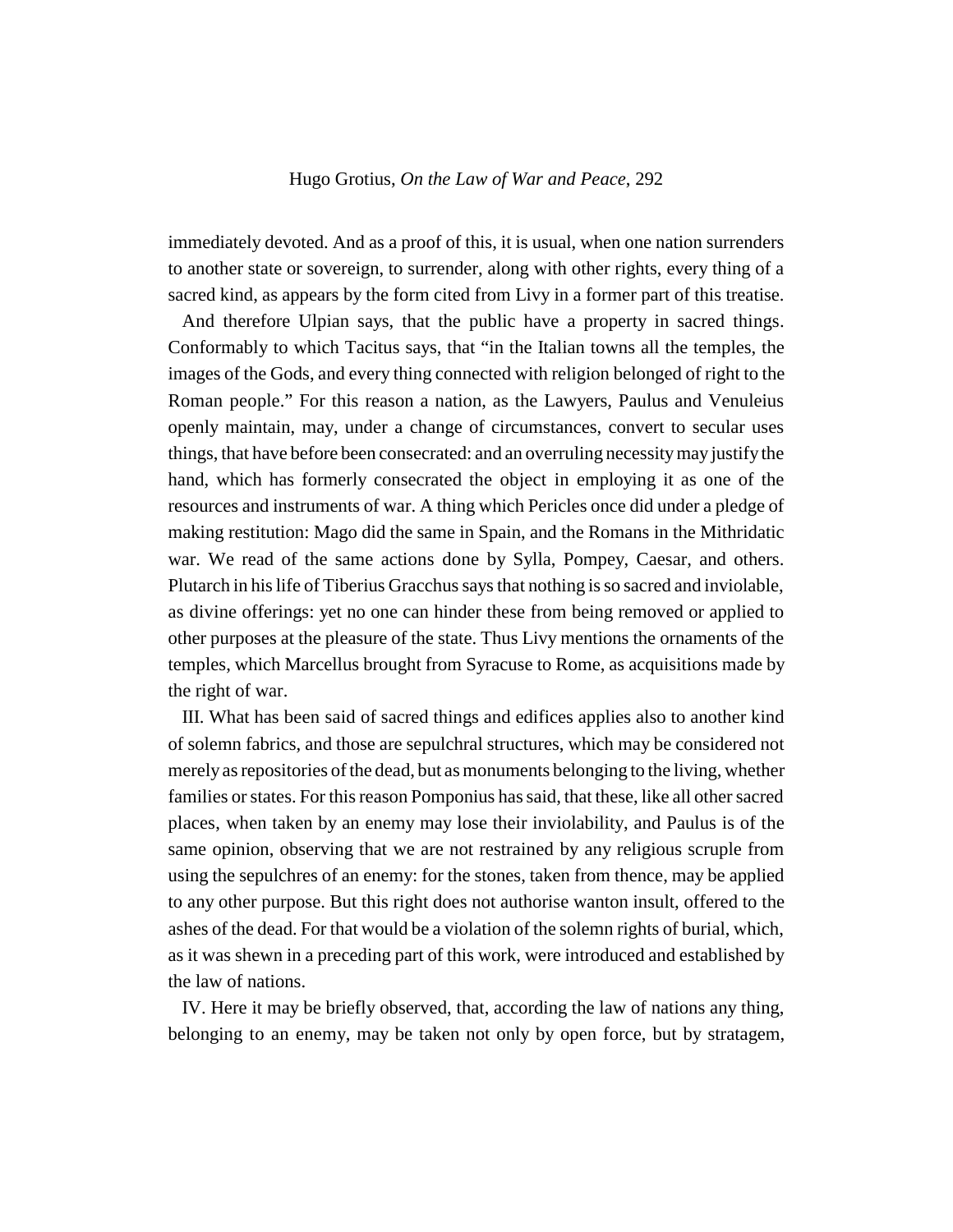provided it be unaccompanied with treachery.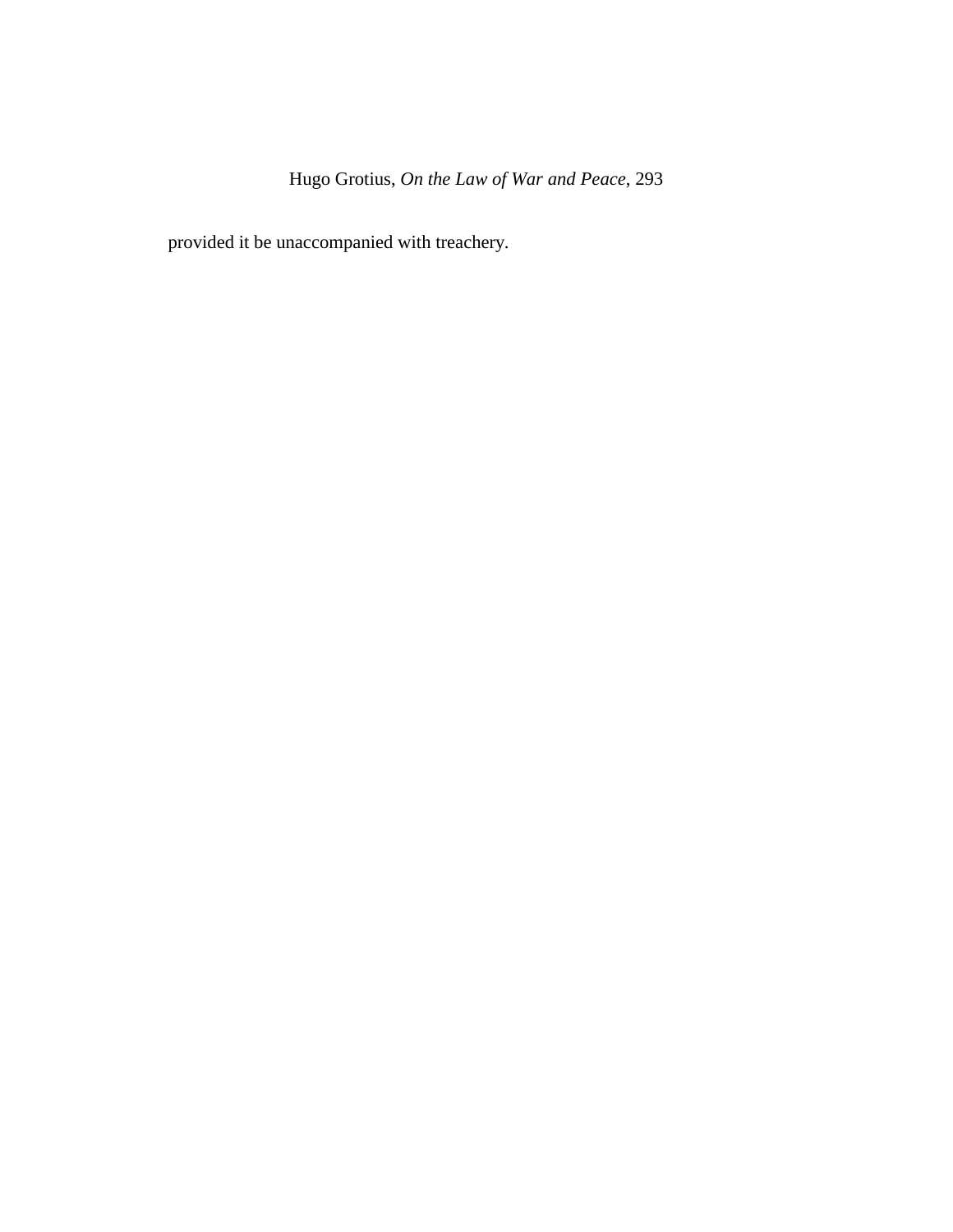# Chapter 6: On the Acquisition of Territory and Property by Right of Conquest.

I. Besides the impunity allowed to men for certain actions, which have been mentioned before, there are other consequences and effects, peculiar to the law of nations, attending solemn and formal war. The law of nature indeed authorises our making such acquisitions in a just war, as may be deemed an equivalent for a debt, which cannot otherwise be obtained, or as may inflict a loss upon the aggressor, provided it be within the bounds of reasonable punishment. According to this right, as we find in the fourteenth chapter of Genesis, Abraham devoted to God a tenth part of the spoils, which he had taken from the five kings: and the inspired writer in the seventh chapter of his Epistle to the Hebrews gives the same interpretation of this passage. In the same manner the Greeks too, the Carthaginians, and the Romans devoted a tenth portion of the spoils of war to their deities. Jacob, in making a particular bequest to Joseph above his brethren, says, "I have given to thee one portion above thy brethren, which I took out of the hand of the Amorite with my sword, and with my bow." In this place, the expression, I took, is used according to the prophetic style, where an event, that will for certain take place, is spoken of in the past time, and an action is here attributed to Jacob, which some of his descendants were to perform, supposing the progenitor and his children to be the same person.

Nor is it upon conjecture alone that such a right is founded, but the divine law giver himself pronounces sentence against a city that has rejected the offers of peace, and afterwards been taken by storm, that he gives all her spoils to the conqueror.

II. But according to the law of nations, not only the person, who makes war upon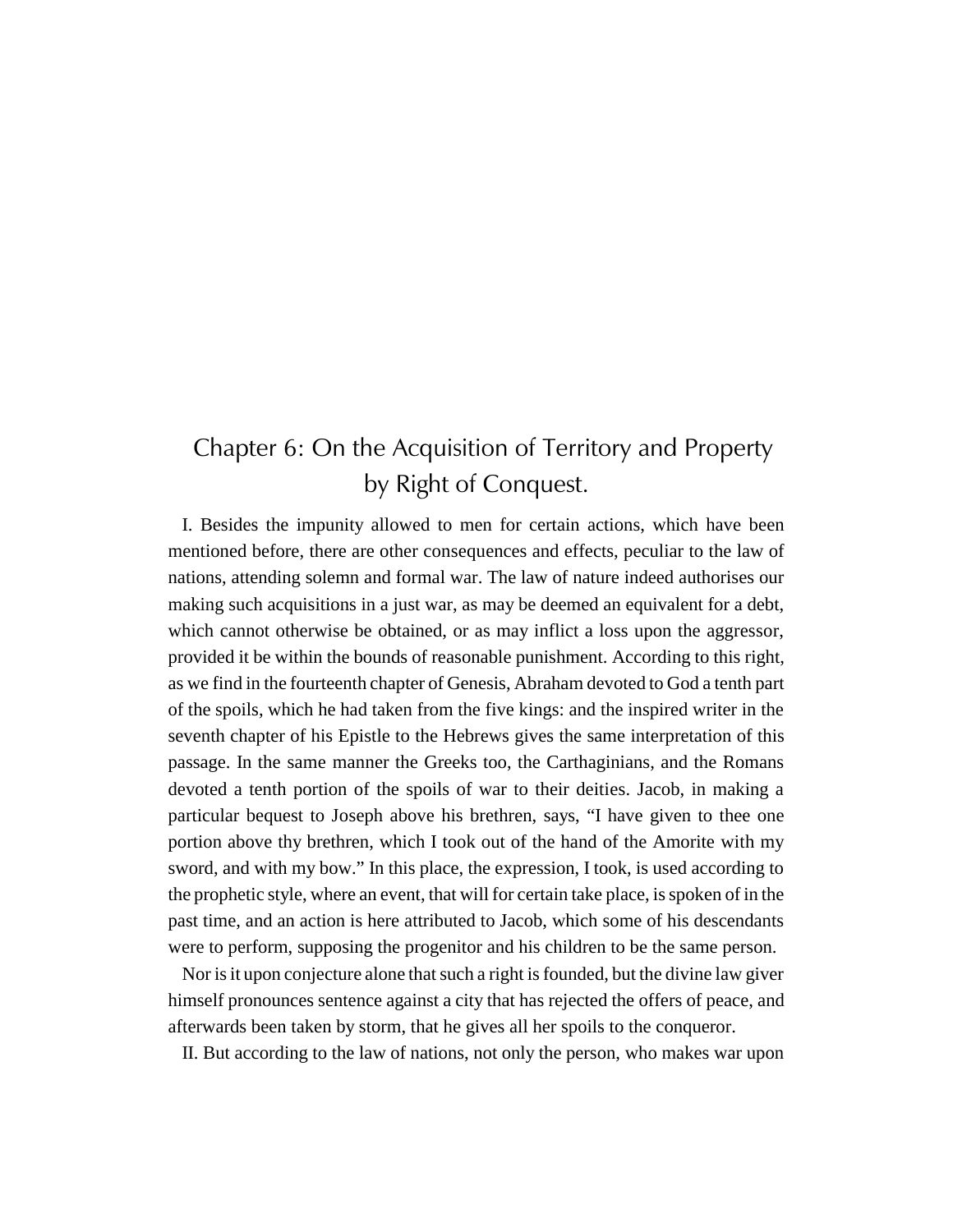just grounds; but any one whatever, engaged in regular and formal war, becomes absolute proprietor of every thing which he takes from the enemy: so that all nations respect his title, and the title of all, who derive through him their claim to such possessions. Which, as to all foreign relations, constitutes the true idea of dominion. For, as Cyrus, in Xenophon observes, when the city of an enemy is taken, every thing that is taken therein becomes a lawful prize to the conquerors; and Plato, in his treatise on laws asserts the same. Cicero in his speech against Rullus says that Mitylene belonged to the Roman people by the laws of war, and the right of conquest; and, in the first book of his offices, he observes, that some things become the private property of those, who take possession of them, when unoccupied, or of those, who make a conquest of them in war. Theophilus, in his Greek institutes, calls the one the natural mode of acquisition, and Aristotle denominates the other the natural way of acquisition by the sword, without regarding any other reason, but the bare fact, from which the right arises. Thus Nerva, the son, as Paulus the lawyer relates, said that property arose from natural possession, some traces of which still remain respecting wild animals taken either upon the sea, or upon the land, or birds flying in the air. It is seen also in things taken in war, all which immediately become the property of the first captors. Now things are considered as taken from an enemy, when taken from his subjects.

Thus Dercyllides argues, in Xenophon, that as Pharnabazus was an enemy to the Lacedaemonians, every thing belonging to Mania, who was his subject, might be seized by the laws of war.

III. But in this question upon the rights of war nations have decided, that a person is understood to have made a capture, when he detains a thing in such a manner, that the owner has abandoned all probable hopes of recovering it, or, as Pomponius, speaking on the same subject, says, when a thing has escaped beyond pursuit. This takes place with respect to moveable things in such a manner, that they are said to be taken, when they are carried within the territories of the enemy, or places belonging to him. For a thing is lost in the same manner as it is recovered by postliminium. It is said to be recovered whenever It returns within the territories of its owner's sovereign, that is, into places, of which he is master. Paulus indeed has expressly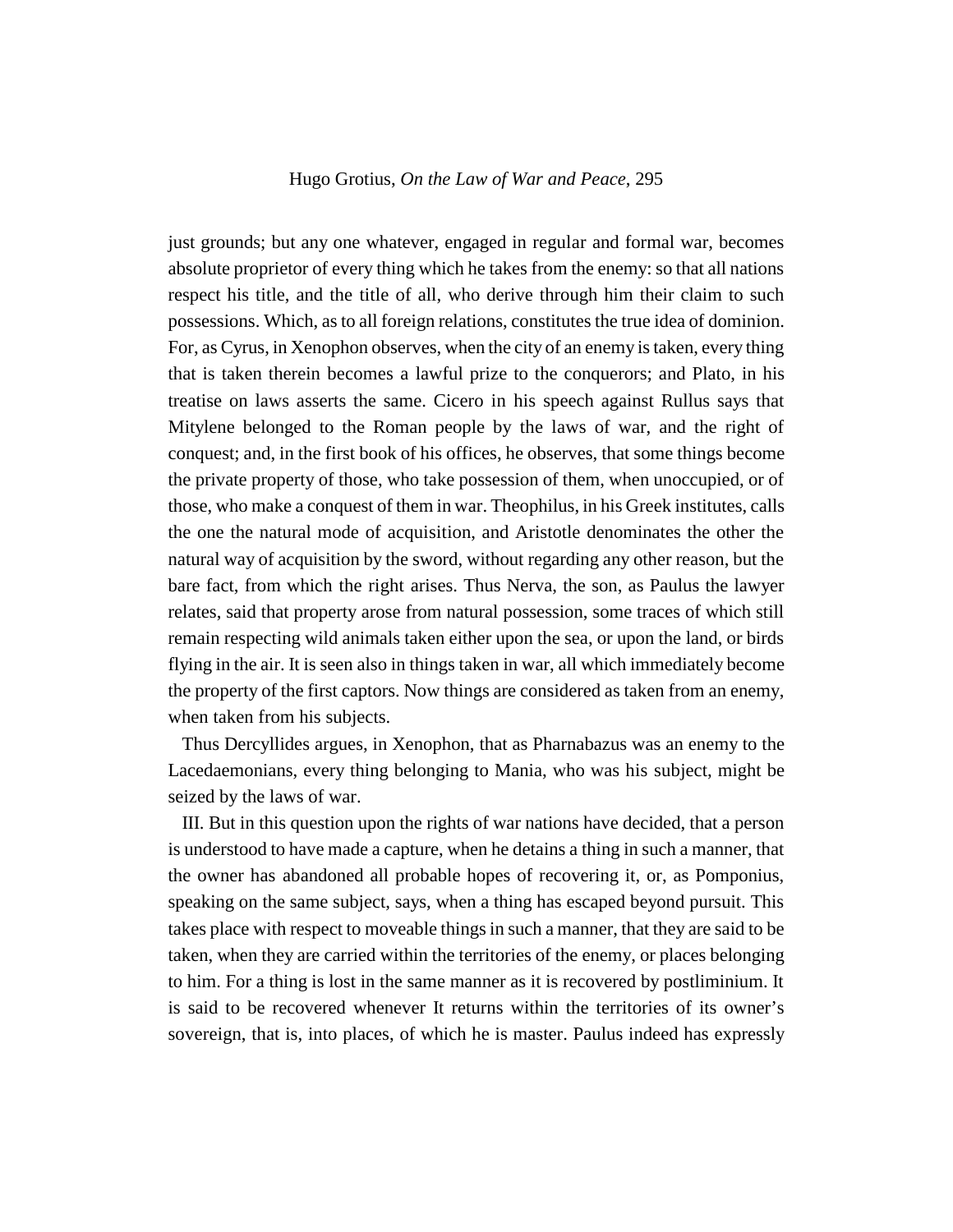said, that a power or state has lost a subject, when he has gone, or been carried out of the territories of that power: and Pomponius defines a prisoner of war to be an enemy, whom the troops of some other belligerent power have taken and carried into one of their own places; for be. fore he is carried into those places, he continues still a subject of the enemy.

The law of nations, in these respects, treated persons and things in the same manner. From whence it is easy to understand, what is meant, when in another place it is said that things taken from an enemy immediately be. come the lawful prize of the captors, but only upon the condition of those things continuing in their possession for a reasonable and certain time. Consequently it is plain, that ships and other things taken at sea cannot be considered as really the property of the captors, till they have been carried into some of their ports, or to some place where their whole fleet is stationed. For in that case all hope of recovery seems to have vanished. By a late regulation among the European powers, it has been made an established maxim of the law of nations, that captures shall be deemed good and lawful, which have continued in the enemy's possession for the space of twenty four hours.

IV. Lands are not understood to become a lawful possession and absolute conquest from the moment they are invaded. For although it is true, that an army takes immediate and violent possession of the country which it has invaded, yet that can only be considered as a temporary possession, unaccompanied with any of the rights and consequences alluded to in this work, till it has been ratified and secured by some durable means, by cession, or treaty. For this reason, the land without the gates of Rome, where Hannibal encamped, was so far from being judged entirely lost, that it was sold for the same price that it would have been sold for before that period.

Now land will be considered as completely conquered, when it is inclosed or secured by permanent fortifications, so that no other state or sovereign can have free access to it, without first making themselves masters of those fortifications. On this account Flaccus, the Sicilian, assigns no improbable conjecture for the origin of the word territory, because the enemy is deterred from entering it. At least there is as much probability in this conjecture, as in that of Varro, who derives it from the word terendo, treading the soil. Frontinus deduces it from terra, the earth, and Pomponius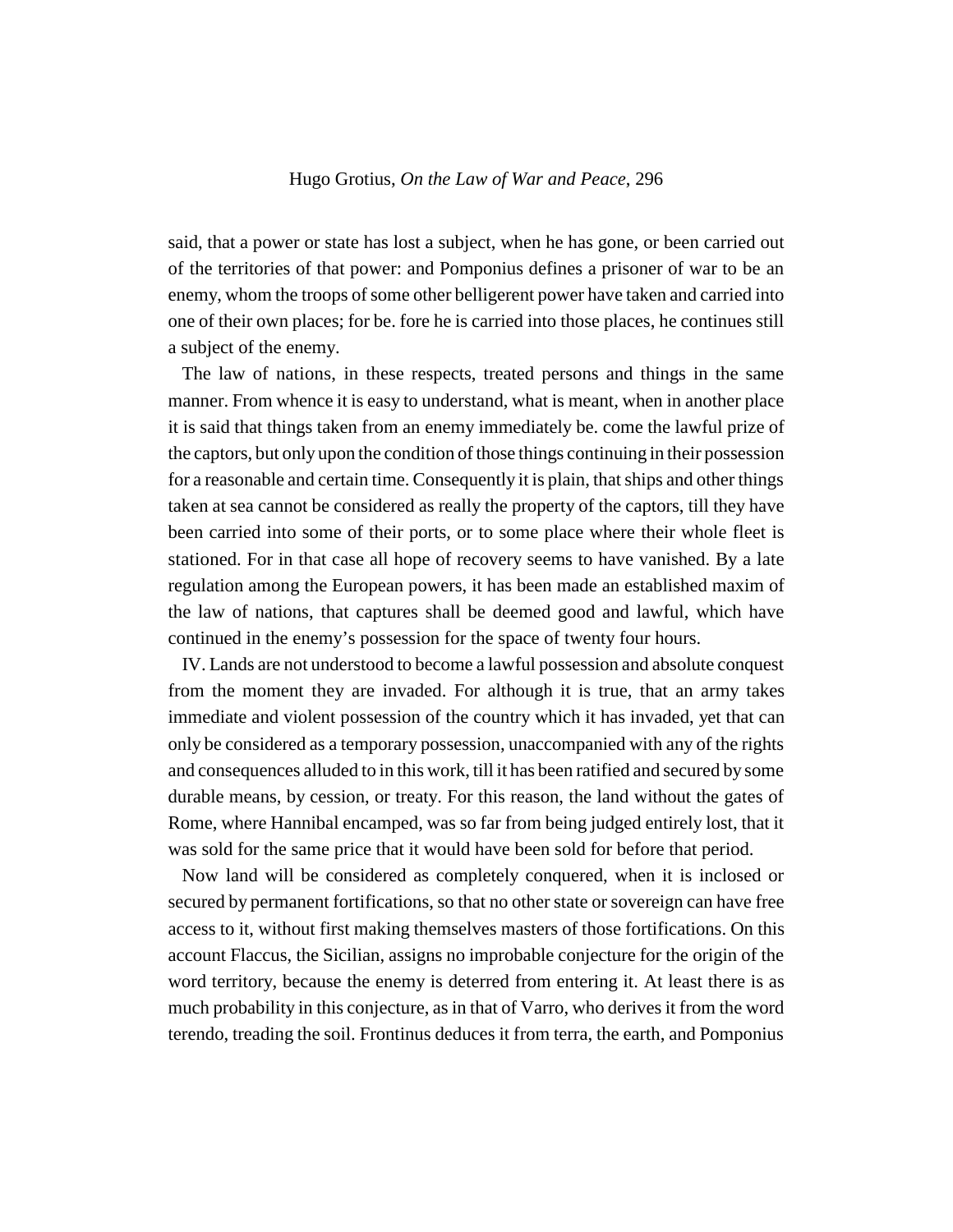from the terror of judicial authority exercised in each country. Xenophon however in his book on tributes, seems to accord with the first of these opinions: for he says, that in time of war the possession of a country is kept by walls, strong holds, and barriers.

V. It is a clear point too, that for any thing to become a prize or conquest by the right of war, it must belong to an enemy. For things, within an enemy's territory, for instance, in any of his towns or garrisons, cannot be acquired as property by the laws of war, if the owners of those things are neither subjects nor confederates of the enemy. It is observed in one of the speeches of Aeschines, that Philip, though at war with the Amphipolitans, could not lawfully take possession of Amphipolis, as a conquest, it being a city, which belonged to the Athenians. For as the enemy is likely to derive no assistance in the war, from things which neither belong to himself, nor to a confederate, no just reason can be assigned for taking them, and the right of making things change their owners by force is of too odious a nature to admit of any extension.

VI. The observation usually made, that all things on board an enemy's ships are to be deemed an enemy's goods, ought not to be received as a standing and acknowledged rule of the law of nations, but only as a maxim, indicating the strong presumption that both goods and vessel belong to the same owner, unless clear proof to the contrary can be brought. The States General of Holland made such a decision in the year 1338, at a time when the war with the Hanse towns raged with the greatest violence, and the decision consequently passed into a law.

VII. According to the law of nations it is undoubtedly true, that things taken from an enemy which had been captured by him cannot be claimed by those, to whom they belonged before they were in the enemy's possession, and who had lost them in war. Because the law of nations assigned them to the enemy by the first capture, and then to the person, who took them from him by the second.

Upon this principle among others, Jephthah defends himself against the Ammonites, because by the laws of war they had lost the land, which they claimed, in the same manner, as another part had been transferred from the Moabites to the Amorites, and from the Amorites to the Hebrews. Thus David too claims and divides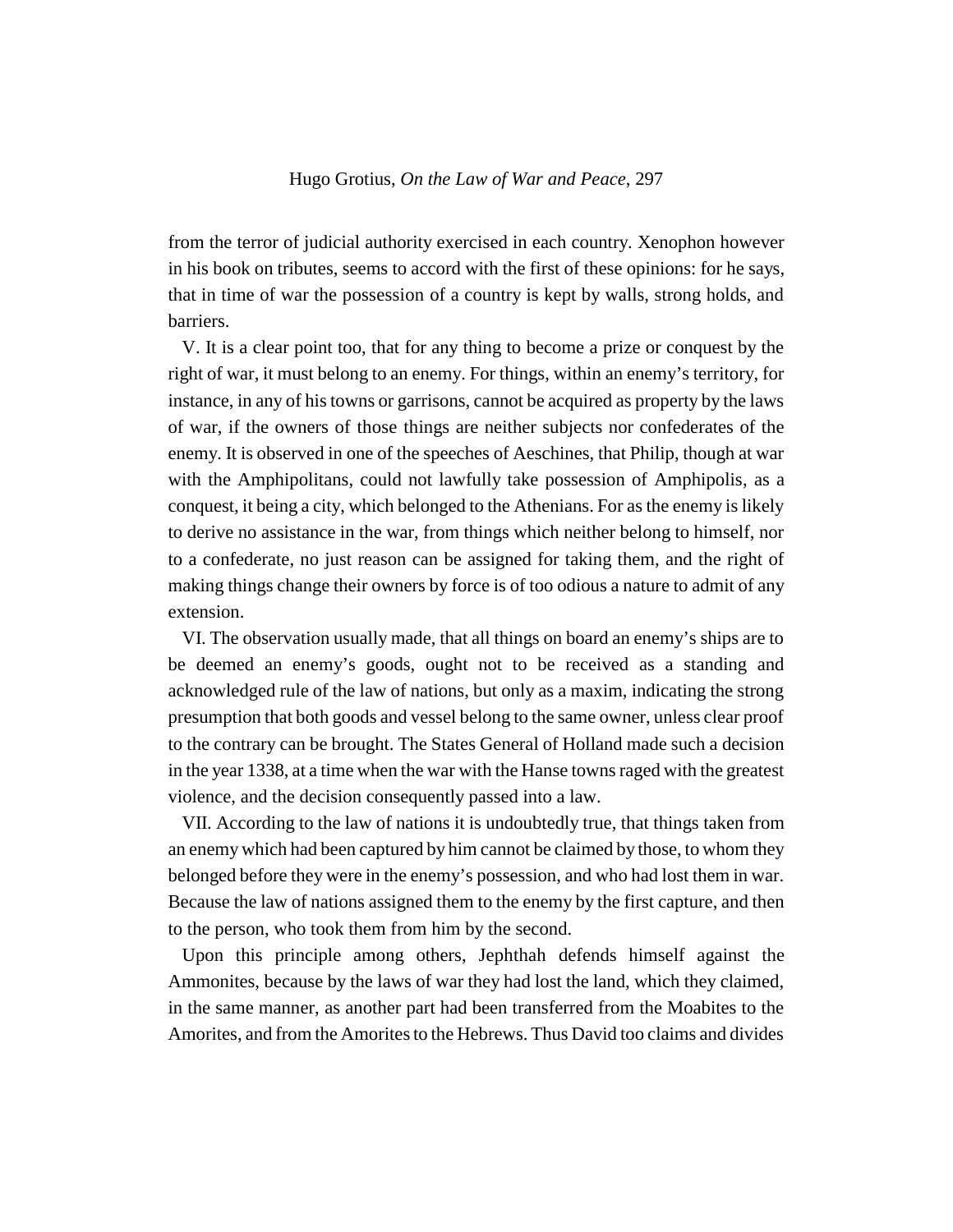as his own, what he himself had taken from the Amalekites, and the Amalekites, before him, from the Philistines.

Titus Largius, as we are informed by Dionysius of Halicarnassus, when the Volscians laid claim to some possessions, which they had formerly held, delivered it as his opinion in the Roman Senate, that "the Romans were the fair and just owners of what they had gained by the right of conquest, nor ought they to be so weak as to abandon the fruits of their valour. For not only the people of that day, but their posterity also had a right to a share of those possessions: so that to abandon them would be treating themselves like enemies."

VIII. and IX. One great point, which the law of nations designed to establish, was that the effects or pos. sessions of one enemy should be considered by another, as things having no owner.

Things, belonging to no one, became the property of those, who find or take them, both of those, who, like sovereign powers, employ others in such service, and of those, who take them with their own hands.

Thus not only slaves, or the immediate members of a man's household, but all, who engage themselves, any way, in the service of others, may be said to acquire for their employers all the property, which they take or gain, even in those things, which apparently lie in common to all men, such as pearls, fish, or fowl.

Modestinus has justly said, "that whatever is naturally gained, like a possession, we may acquire through the means of any one we chuse to employ," and, upon the same principle, Paulus observes, that "in every acquisition, the exertion of mind and body must concur; the former purely our own, and the latter, either our own, or that of another. In the same manner possession may be taken for us by an attorney, guardian, or trustee, provided they do it on our account and in our name." The reason of which is, because one man may naturally be the voluntary instrument of another, with the consent of that other. So that the distinction made between persons in a servile and free condition, as to the acquisition of property, is a distinction only of the civil law, and applicable to its rules of transferring, acquiring, and confirming, property. And yet the emperor Severus afterwards applied these rules to the natural acquisition of things, not only from motives of utility, but, as he avowed himself, from motives of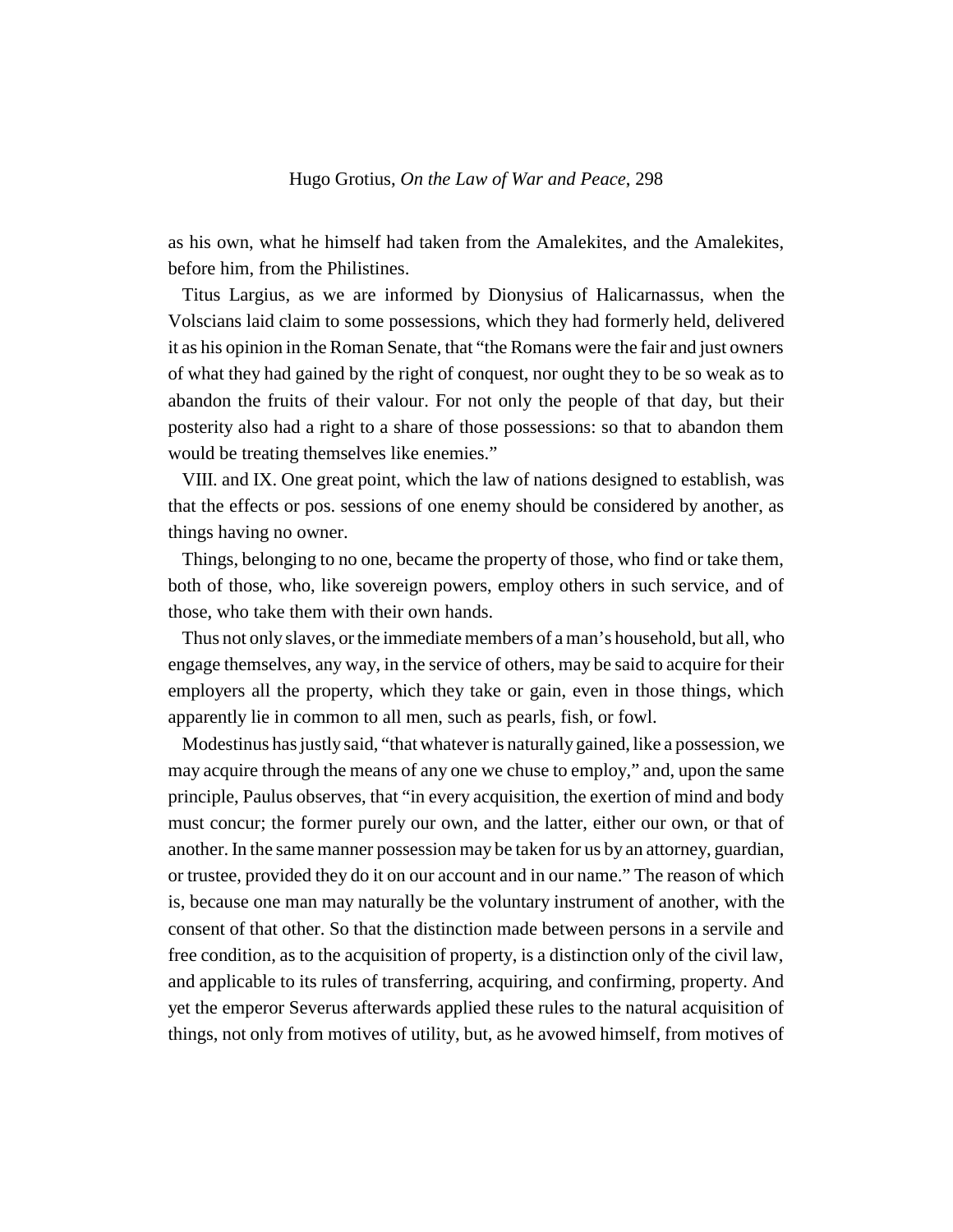equity and justice. So that, apart from all authority of the civil law, it is an established maxim that what any one can do for himself, he can do through means of another, and doing such acts by another is the same as doing them himself.

X. A distinction must be made between actions in war, that are really of a public nature, and the acts of individuals occasioned by public war: by the latter, individuals acquire an absolute and direct property, in the things, which they take, and by the former, the state makes those acquisitions. Upon this principle of the law of nations Scipio treated with Masinissa, stating that as it was under the auspices of the Roman people, that Syphax was conquered and taken prisoner, himself, his wife, his kingdom, his territory, his towns, and subjects inhabiting those towns, in short, every thing belonging to him became a lawful prize to the Roman people. In the same manner, Antiochus the Great maintained that Coelo-Syria belonged to Seleucus, and not to Ptolemy, because Seleucus had been the principal in the war, to which Ptolemy had contributed his assistance. In the fifth book of Polybius, there is an account of the matter.

XI. Things immoveable are generally taken by some public act, such as marching an army into the country, or placing garrisons there. So that, as Pomponius has said, "lands taken from the enemy become the property of the state, and form no part of the booty belonging to the individual captors. Thus among the Hebrews and Lacedaemonians, lands that were made a conquest, were divided by lot. The Romans too either retained conquered lands to let them out for rent, sometimes leaving a small portion to the ancient possessor, or divided them among colonists, whom they sent out, or made them tributary; innumerable instances of which we meet with in their histories, their laws, and treaties on the admeasurements of lands.

XII. But things moveable, whether inanimate, or living, are taken either as connected or unconnected with the public service. When unconnected with the public service, they become the property of the individual captors.

Reference may here be made to the remark of Celsus, that "enemy's goods found among us do not belong to the state, but to the prior occupant." By which are meant things found among us at the breaking out of a war. For the same was observed of persons, when, under the same circumstances, they were considered as goods taken.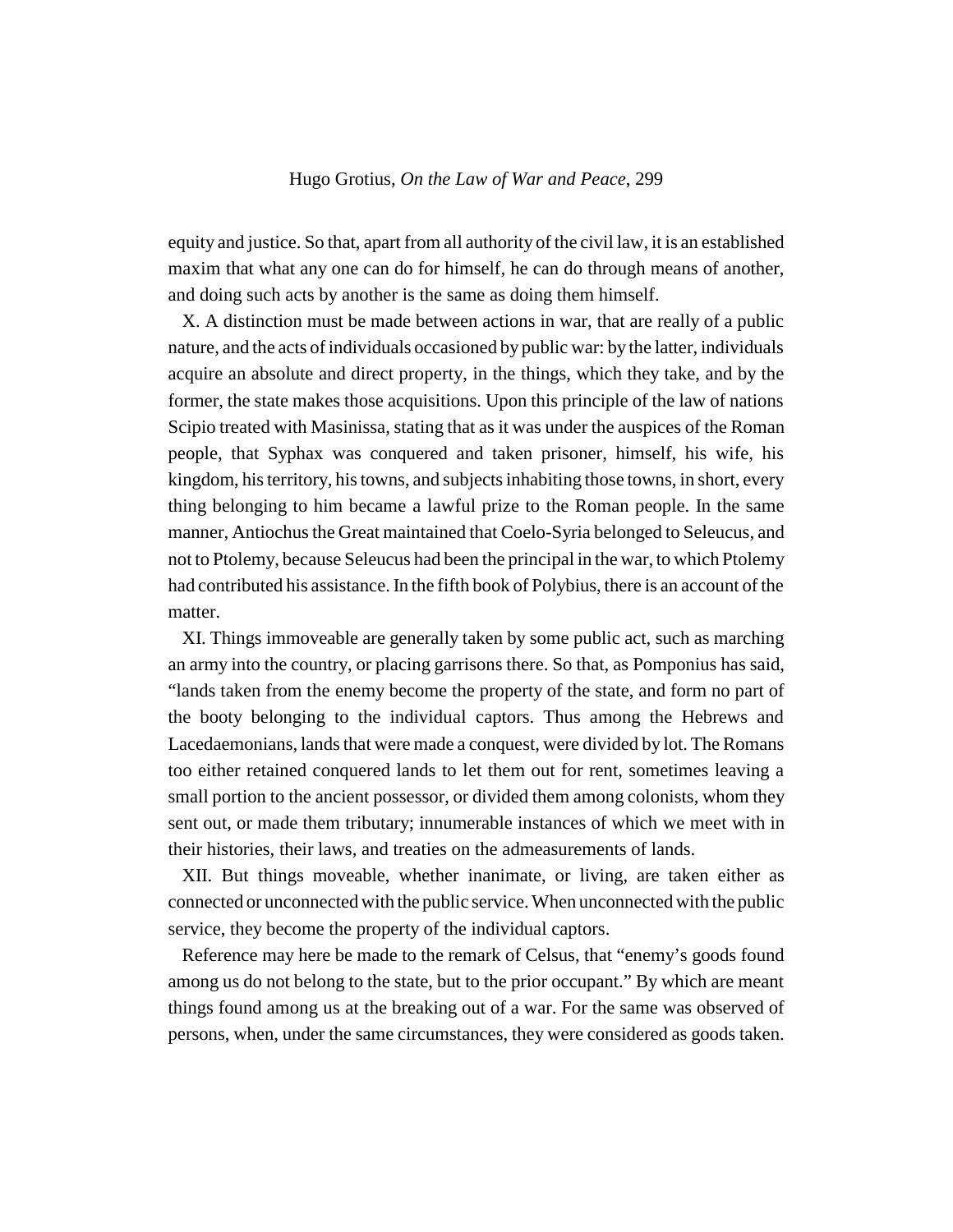On this subject there is a remarkable passage in Tryphoninus. "Those persons, says he, who have gone into a foreign country in time of peace, upon the sudden breaking out of war, are made slaves by those, among whom it is their misfortune to be found, being considered as enemies."

XIII. What has been said upon the law of nations, allowing individuals to acquire property by taking it from an enemy, must be understood as meaning the law of nations, prior to the regulations of civil laws upon that point. For the capture of an enemy's goods which at first appear to resemble things in common, which any one may seize, is now, like that of wild birds or beasts, subject to limitation by the laws of every state, being in some cases assigned to the sovereign, and in others, belonging to the captors. It may in some countries, indeed, be introduced as a rule of law for the whole of an enemy's goods found there to be confiscated.

XIV. The case is very different respecting what any one takes in actual engagements. For there every individual bears the character of his country, acting in her stead, and supporting her rights. Through the exertions of those individuals, the state acquires both property and dominion, with a power, according to the principles of civilized countries, of conferring them on whom she pleases.

This is not a practice of modern date, but one prevailing among the most free and independent nations of remote antiquity. The poets, and historians of those days, describe the hero, after the heat, the burden, and dangers of the day, carrying his spoils to the common stock, to be divided by the General among the army, after retaining his proper share to himself.

[The translation proceeds from the XV to the XXIII section of the original, the intermediate Sections being only a confirmation of the preceding arguments by examples from ancient history. **Translator**]

XXIII. It is observed by legal authorities to be a custom, which has silently gained ground, for either allies or subjects, who engage in war, without pay, and at their own risque and expence, to be rewarded with the captures that they make.

The reason, why allies have such a privilege, is evident. Because one ally is naturally bound to another to repair the losses, which he has sustained by entering into a mutual agreement to support a common cause. Besides it seldom happens, that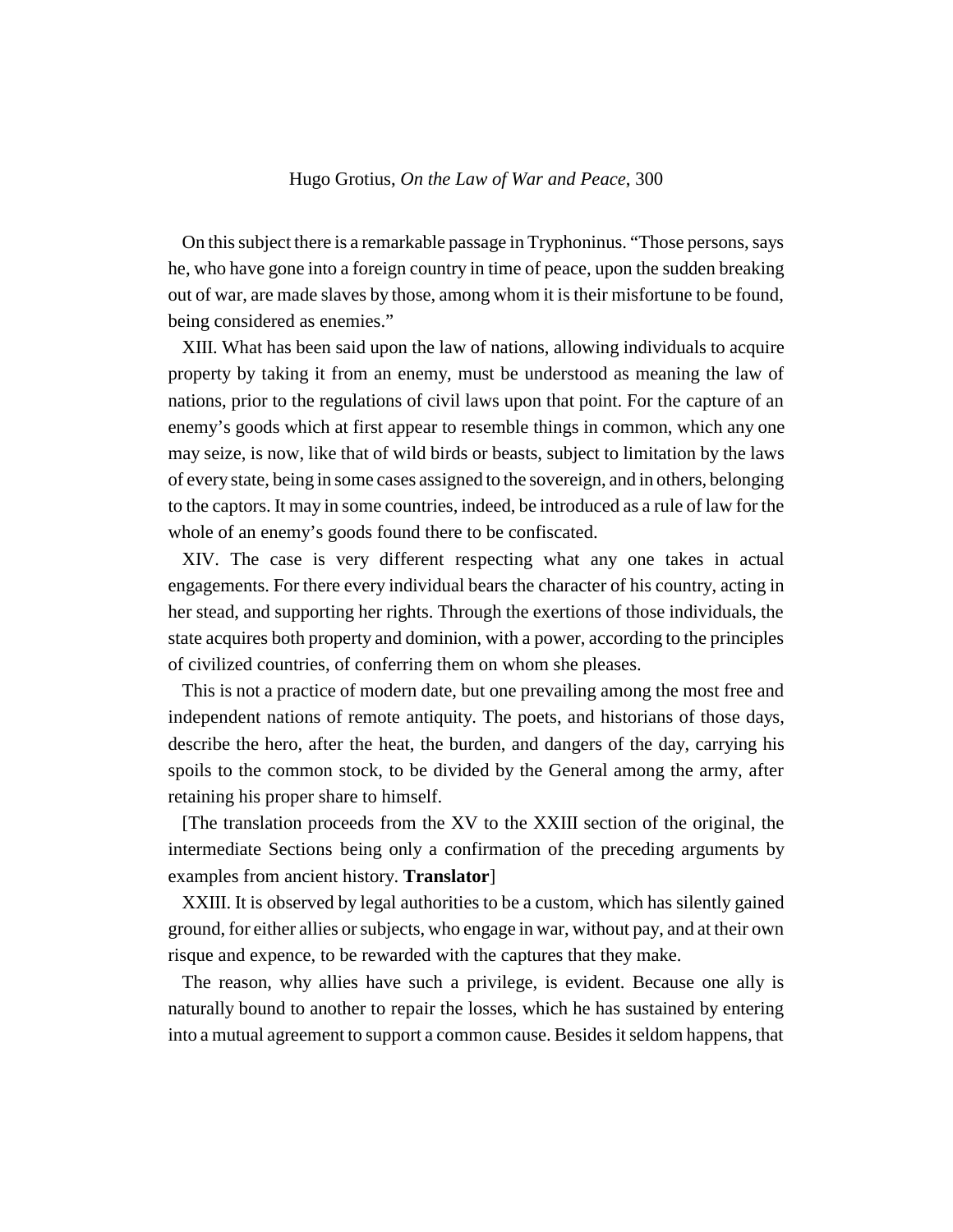services are given without some consideration in return.

Quintilian, applying the same reasoning to another case, alleges that it is but just for orators and advocates, who devote their whole time and talents to the business of others, to be requited for their services: as thereby they preclude themselves from acquiring gain in any other way.

It is most likely therefore that some advantage gained from the enemy is always expected, as a compensation for the loss and risque incurred, unless there is evidence to the contrary from some antecedent treaty, in which there is an express stipulation for gratuitous assistance and services.

XXIV. Such claim to a share of the spoils is not equally evident, where subjects only are concerned. For the state has a right to their services. Still where all are not engaged in arms, but only some, those, who give up their time to the calling of soldiers, and expose their lives to its hazards, have a right to be rewarded and supported by the body politic: and as a compensation for this loss of time, and this personal danger, it is but reasonable they should have a share of the spoils.

With respect to allies there is an example in the Roman treaty, in which the Latins are admitted to an equal share of the spoil, in those wars, which were carried on under the auspices of the Roman people.

Thus in the war, which the Aetolians carried on with the assistance of the Romans, the lands and cities were ceded to the Aetolians, and the prisoners and moveable effects were given to the Romans. After the defeat of king Ptolemy, Demetrius gave part of the spoils to the Athenians. Ambrose, in speaking of the expedition of Abraham, shews the equity of this practice. He asserts that it was but just for those, who had assisted him as partners in the danger, to share in the prizes, which were their due reward.

As to what were the privileges of subjects in these respects, we have a proof in the conduct of the Hebrews, among whom it was usual for half of the spoils to be given to those, who were engaged in battle. In the same manner the soldiers of Alexander were allowed to appropriate to themselves whatever they took from individuals, except that it was usual for a considerable portion to be set apart for the king. So that it was made a subject of accusation against those at Arbela, who were said to have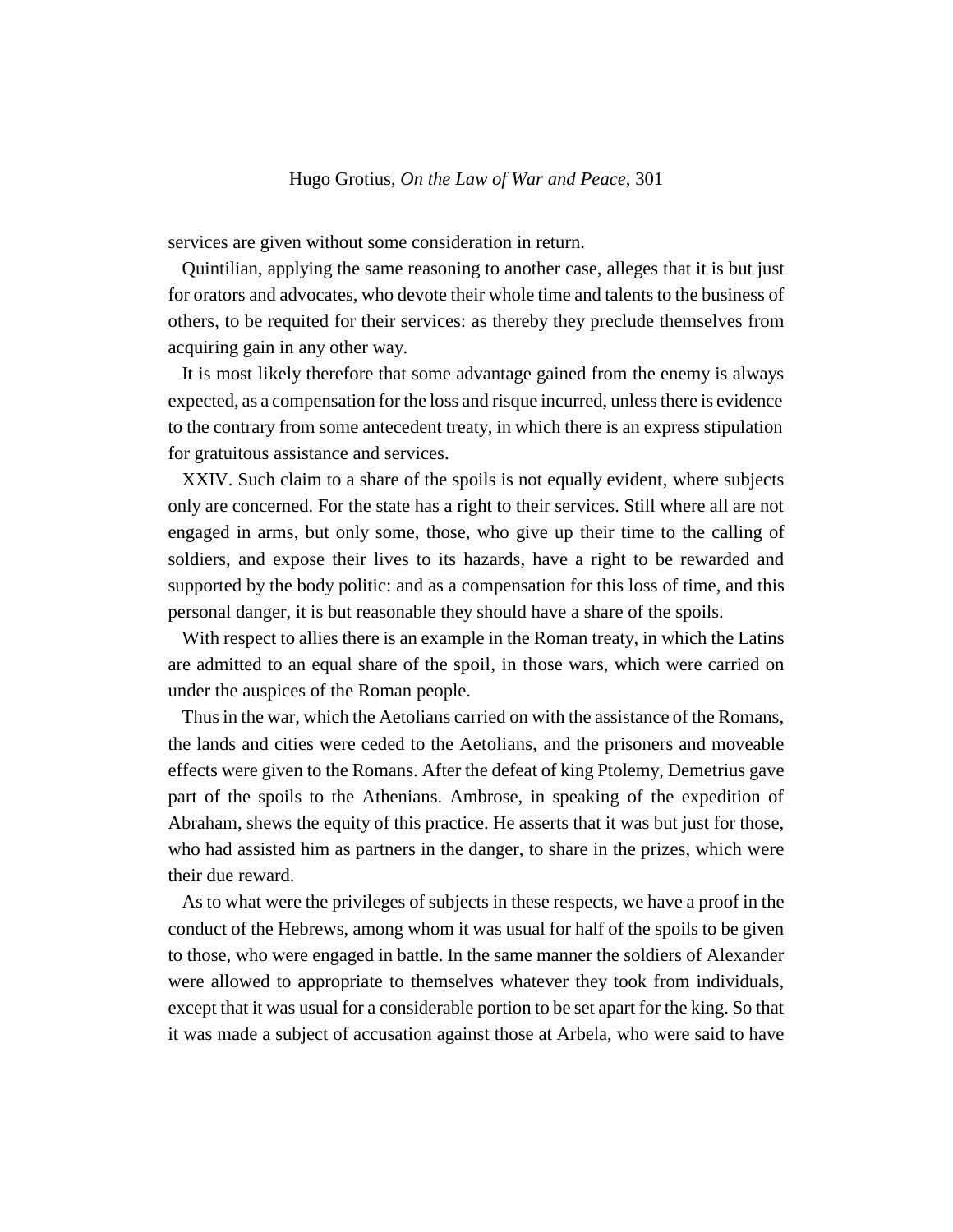entered into a conspiracy for securing to themselves every thing that was taken, without contributing a due proportion of it to the treasury.

But individuals were not allowed in the same manner to appropriate to themselves the public property of an enemy, that is, such as belonged to the state. Thus when the Macedonians made themselves masters of the camp of Darius at the river Piramus, and every thing was given up to plunder, they spared the royal pavilion, in conformity to an ancient custom, "according to which, as Curtius observes, it was always reserved as the properest place, in which the victorious prince could be received."

There was a custom somewhat like this among the Hebrews who always placed the crown of the vanquished king upon the head of the conqueror, and assigned to him every thing that was taken, belonging to the royal house. hold, We read of the same conduct in Charles the great, who, upon conquering the Hungarians, gave up the private property as plunder to the soldiers, reserving for the royal use all the public treasures.

Some things indeed are too inconsiderable to be made public property. It is a generally received maxim for such things to belong to the individual captors.

This was the practice in the ancient times of the Roman republic. A privilege not unlike this is sometimes given to seamen, who serve for pay. It is what the French call spoils, or pillage, including all wearing apparel, and all gold and silver under the value of ten crowns.

On this point different customs prevail in different countries. In Spain sometimes a fifth, and sometimes a third was allowed to the soldiers, and at others half was reserved for the crown. On some occasions, a seventh or tenth part was allowed to the general, and the rest belonged to the captors, except ships of war, which belong entirely to the crown. Sometimes a division was made in proportion to the hazard and expence: which was the case among the Italians, where the third part of the prize was assigned to the owner of the victorious vessel, another third to those who had merchandise on board, and the remaining third to the combatants.

In some cases it happens that private adventurers are not allowed the whole of their captures, a certain portion of which must go to the state or to those, who have received a grant of such prizes from the state. Thus in Spain, if in time of war ships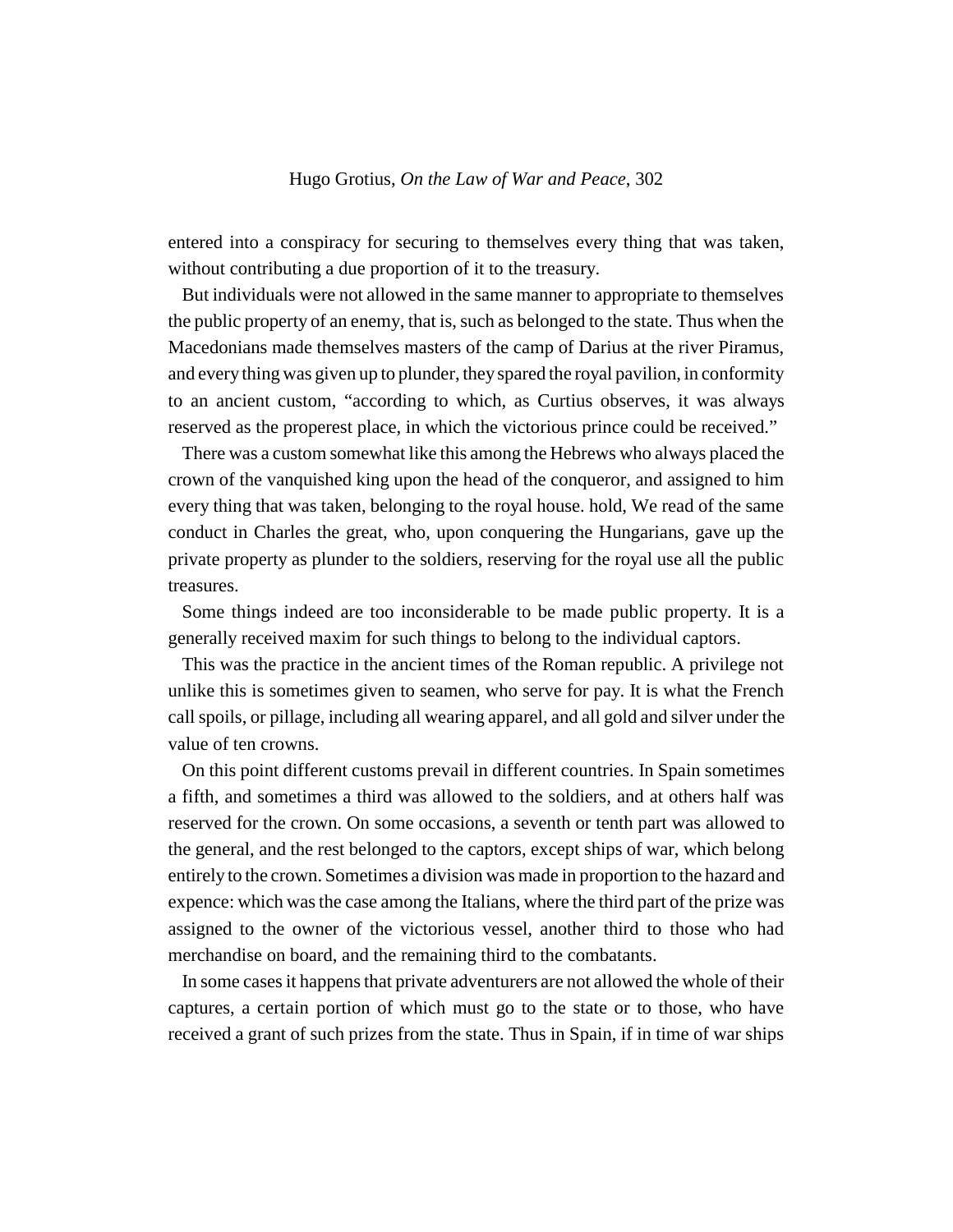are fitted out by private persons, one part of the captures, which they make belongs to the crown, and another to the Lord High Admiral. So likewise in France, and Holland, the tenth part of a prize belonged to the Admiral, a fifth also being previously deducted for the use of the state. But by land it is customary upon the taking of towns, and in battles, for every one to keep the prizes which he takes. But in excursions, every thing taken becomes the common stock of all engaged, being afterwards divided amongst them according to their respective ranks.

XXV. As a consequence deducible from the above positions, it may be observed, that if a people not engaged in war be made mediators in a doubtful matter respecting things captured in war, the cause must be adjudged in favour of him, who has on his side the laws and customs of the country, which he has espoused. But if no such right can be proved, the prize must be adjudged to the state, rather than to the individual captor. — The maxim indeed of Quintilian can never be admitted, that the laws of war can never be enforced in matters, that may be decided by judicial authority; and that, on the other hand, whatever has been gained by arms can be maintained by force of arms alone.

XXVI. It was observed in a former part of this chapter, that things, not belonging to an enemy, cannot be taken, although found with him. For this is neither consonant to natural justice, nor introduced by the law of nations. But if in those things the enemy had any right connected with possession, such as the right of pledge, retention or service, that would not obstruct the power of the captors.

It is a disputed point, both as to persons and things, whether they can be lawfully taken in the territory of a power at war with neither of the belligerents. In regard only to the law of nations, as far as it allows us to kill an enemy wherever he is found, the place has nothing to do with the question. But considering the rights of the sovereign, to whom that territory belongs, he undoubtedly has a right to forbid the seizure of persons, or the capture of things within his own dominions: and may demand satisfaction for the violation of that right. In the same manner, though beasts, that are wild by nature, become the property of those, who take them, still an owner may forbid any one to commit a trespass upon his lands in order to take them.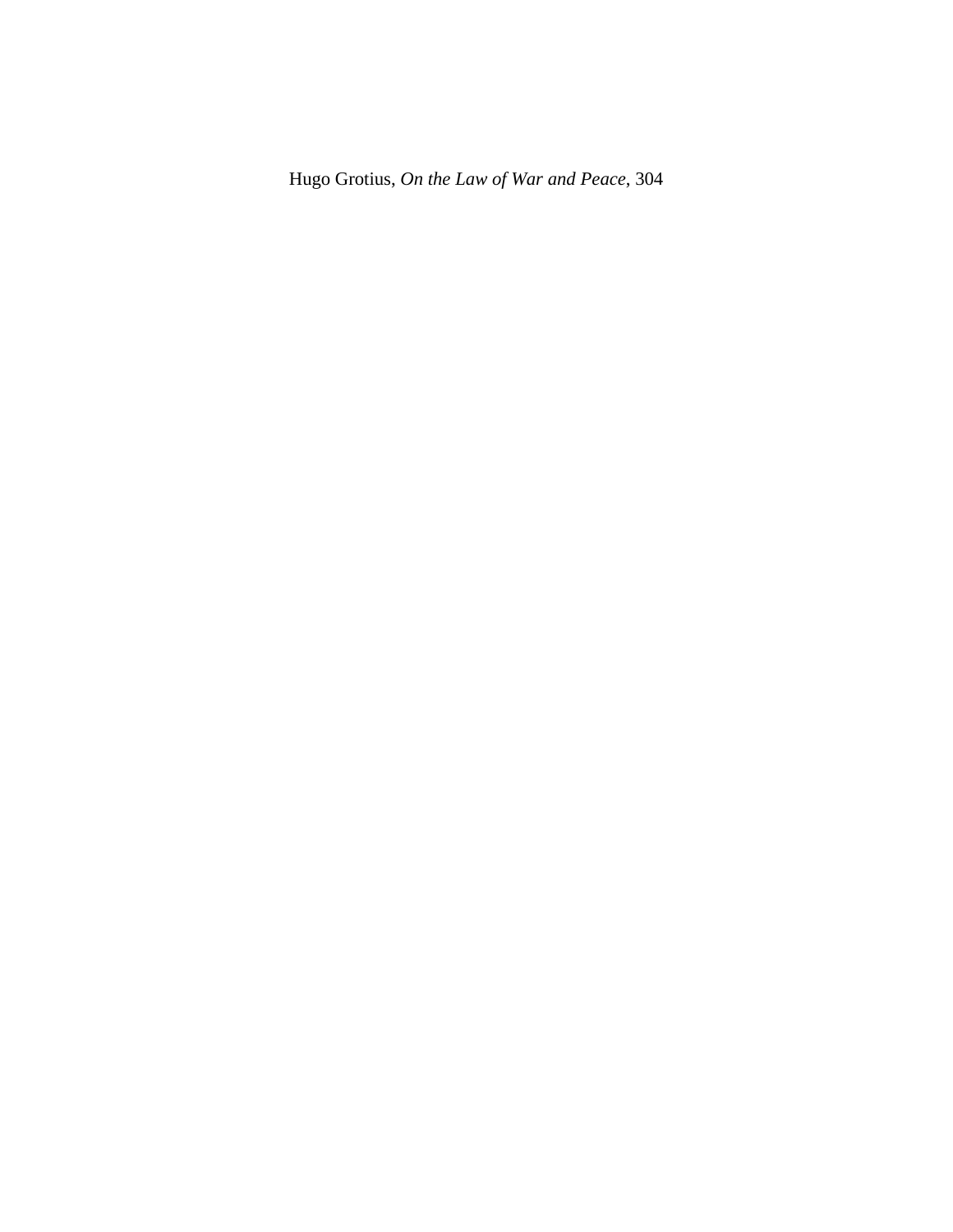## Chapter 7: On the Right Over Prisoners of War.

I. By the law of nature, in its primaeval state; apart from human institutions and customs, no men can be slaves: and it is in this sense that legal writers maintain the opinion that slavery is repugnant to nature. Yet in a former part of this treatise, it was shewn that there is nothing repugnant to natural justice, in deriving the origin of servitude from human actions, whether founded upon compact or crime.

But the law of nations now under consideration is of wider extent both in its authority over persons, and its effects. For, as to persons, not only those, who surrender their rights, or engage themselves to servitude, are considered in the light of slaves, but all, who are taken prisoners in public and solemn war, come under the same description from the time that they are carried into the places, of which the enemy is master.

Nor is the commission of crime requisite to reduce them to this condition, but the fate of all is alike, who are unfortunately taken within the territories of an enemy, upon the breaking out of war.

II. and III. In ancient times, while slavery was permitted to exist, the offspring, born during captivity or servitude, continued in the same condition as the parents. The consequences of such rules were of wide extent; there was no cruelty, which masters might not inflict upon their slaves; — there was no service, the performance of which they might not compel; — the power even of life and death was in their hands. However the Roman laws at length set bounds to such wanton power, at least to the exercise of it within the Roman territories.

Every thing too, found upon the prisoner's person, became a lawful prize to the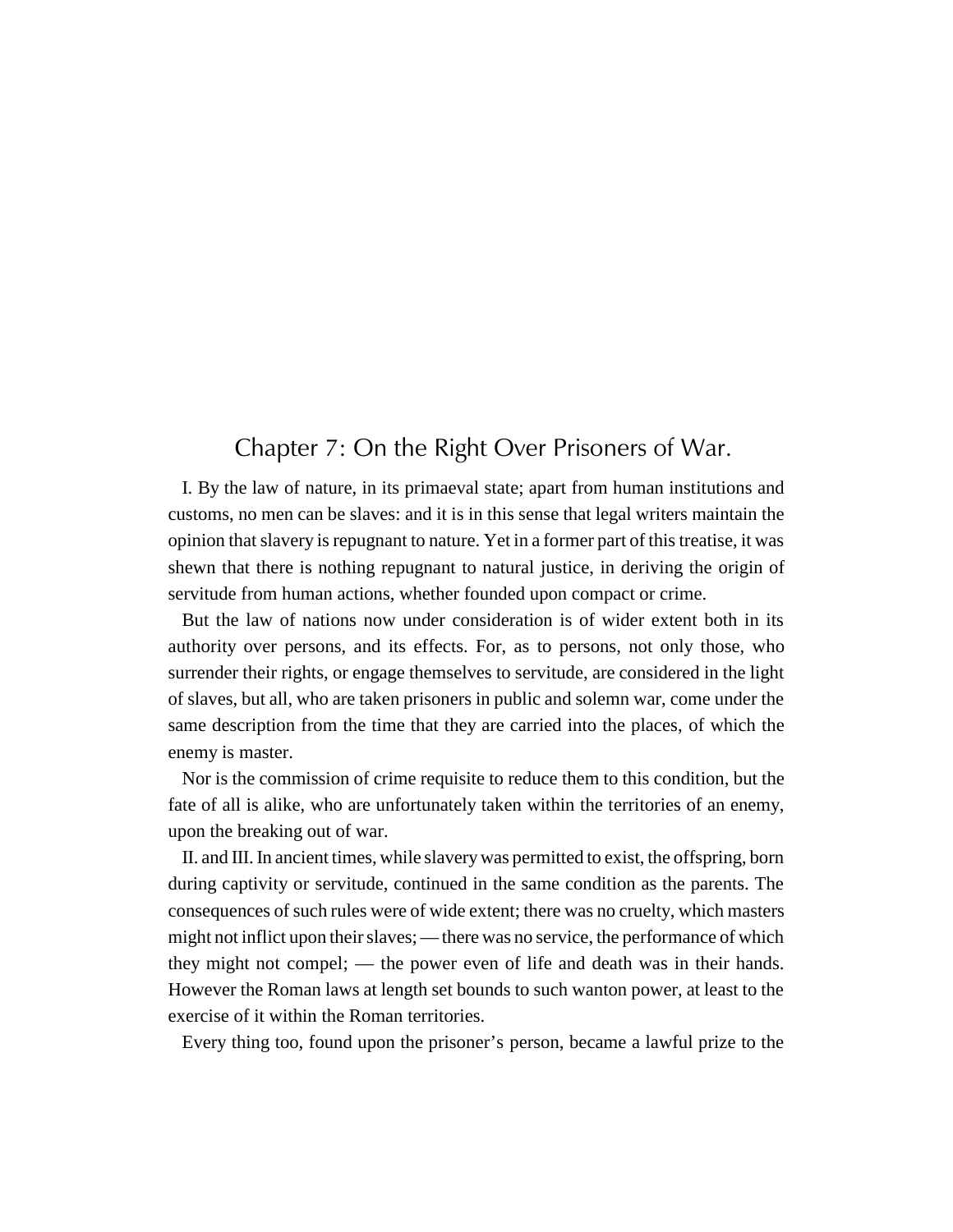captor. For as Justinian observes, one who was entirely in the power of another could have no property of his own.

IV. and V. Incorporeal rights, gained by the enemy, along with the person so captured, cannot be considered in the light of primary and original acquisitions. And there are some rights so purely personal in their nature, that they cannot be lost even by captivity, nor the duties attached thereto ever be relinquished. Of such a nature was the paternal right among the Romans. For rights of this kind cannot exist but immediately with the person to whom they originally belonged.

All these rights to prizes, which were introduced by the law of nations, were intended as an inducement to captors to refrain from the cruel rigour of putting prisoners to death; as they might hope to derive some advantage from sparing and saving them. From hence Pomponius deduces the origin of the word, *servus*, or slave, being one, who might have been put to death, but from motives of interest or humanity had been saved.

VI. (being the IX of the original.) It has long been a maxim, universally received among the powers of Christendom, that prisoners of war cannot be made slaves, so as to be sold, or compelled to the hardships and labour attached to slavery. And they have with good reason embraced the latter principle. As it would be inconsistent with every precept of the law of charity, for men to refuse abondoning a cruel right, unless they might be allowed to substitute another, of great, though somewhat inferior rigour, in its place.

And this, as Gregoras informs us, became a traditionary principle among all who professed one common religion; nor was it confined to those, who lived under the authority of the Roman empire, but prevailed among the Thesalians the Illyrians, the Triballians, and Bulgarians. Though such an abolition of slavery, and mitigation of captivity may be considered as of trivial import, yet they were effects produced by the introduction of the Christian religion, especially upon recollection that Socrates tried, but without effect, to prevail upon the Greeks to forbear making slaves of each other.

In this respect the Mahometans act towards each other in the same manner as Christians do. Though it is still the practice among Christian powers to detain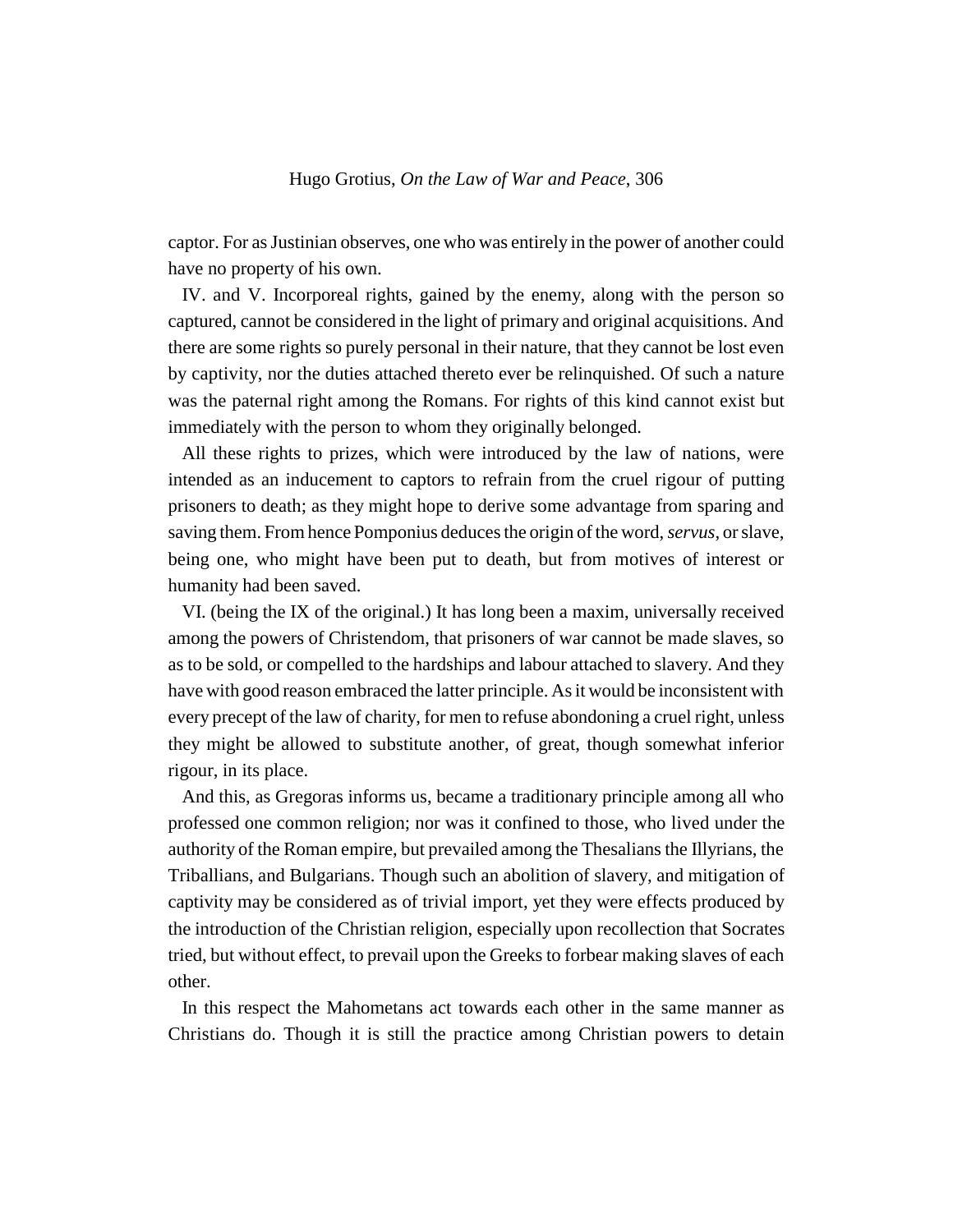prisoners of war, till their ransom be paid, the amount of which depends upon the will of the Conqueror, unless it has been settled by express treaty. The right of detaining such prisoners has sometimes been allowed to the individuals, who took them, except where the prisoners were personages of extraordinary rank, who were always considered as prisoners of war to the state.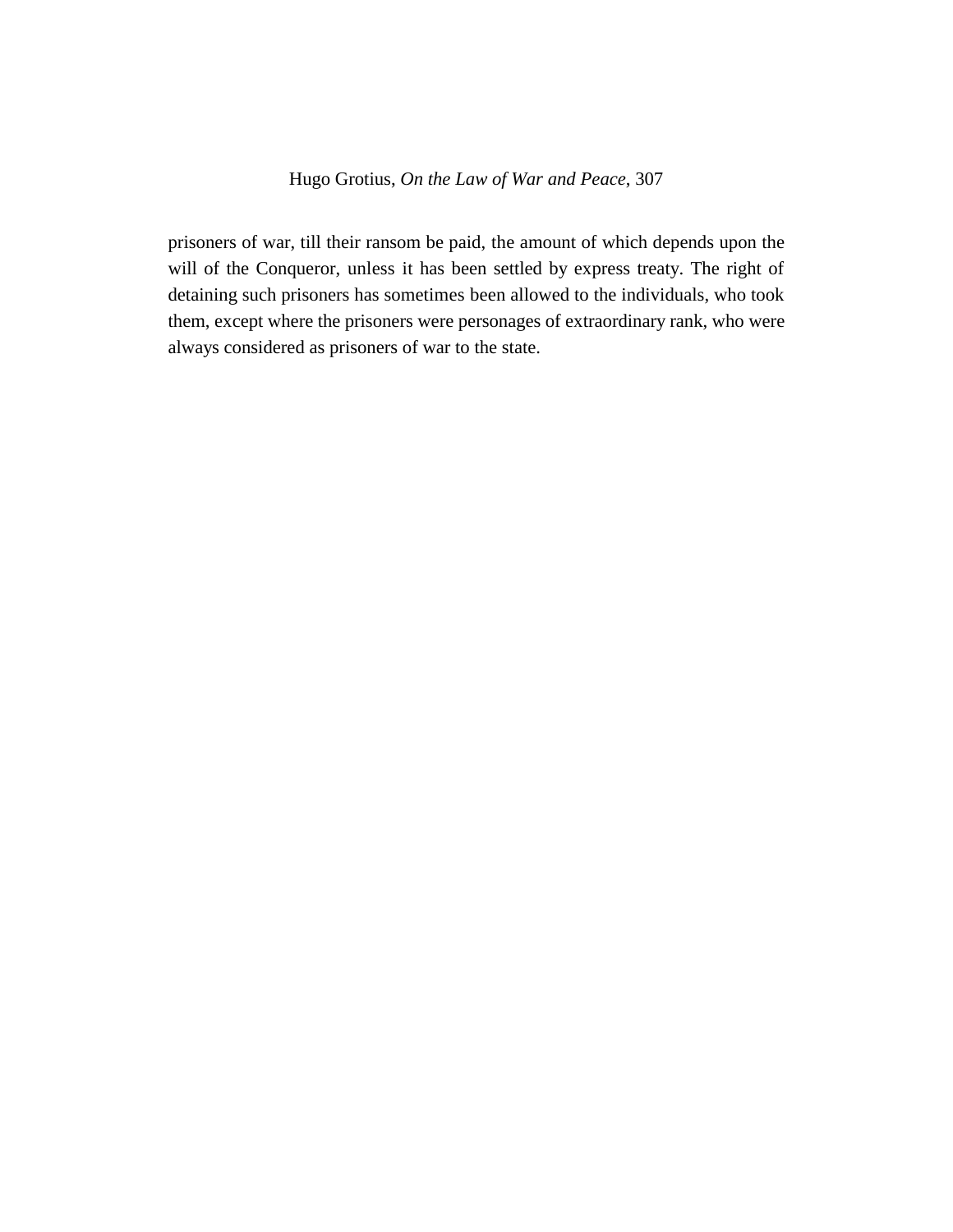## Chapter 8: On Empire Over the Conquered.

I. If individuals can reduce each other to subjection, it is not surprising that states can do the same, and by this means acquire a civil, absolute, or mixed, dominion. So that, in the language of Tertullian, victory has often been the foundation of dominion, and it often happens, as Quintilian remarks, that the boundaries of states and kingdoms, of nations and cities, can only be settled by the laws of war.

Quintus Curtius relates of Alexander, that he said, it was for conquerors to dictate laws, which the conquered were bound to receive. This has always been a general opinion and rule, thus Ariovistus, in Caesar, laid it down as an indubitable right of war, for the conqueror to impose whatever terms he pleased upon the conquered, nor did he suppose the Roman people would allow any one to interpose with them in the discretionary use of this right.

By conquest, a prince succeeds to all the rights of the conquered sovereign or state; and if it be a common. wealth, he acquires all the rights and privileges, which the people possessed. He gains the same right, which the state had before, to alienate the possessions, or to transmit them if he chuses to his descendants, by which means they will become a patrimonial territory.

II. The right of conquest may go even beyond this. A state may hereby lose its political existence, so far as to form an appendage to another power, which was the case with the Roman provinces: or if a king engaged in war against a state, at his own expence, has reduced it to complete subjection, his authority over it becomes an absolute, rather than a limited sovereignty. It can no longer be called an independent state, but, by the right of conquest, forms an integral part of the prince's immediate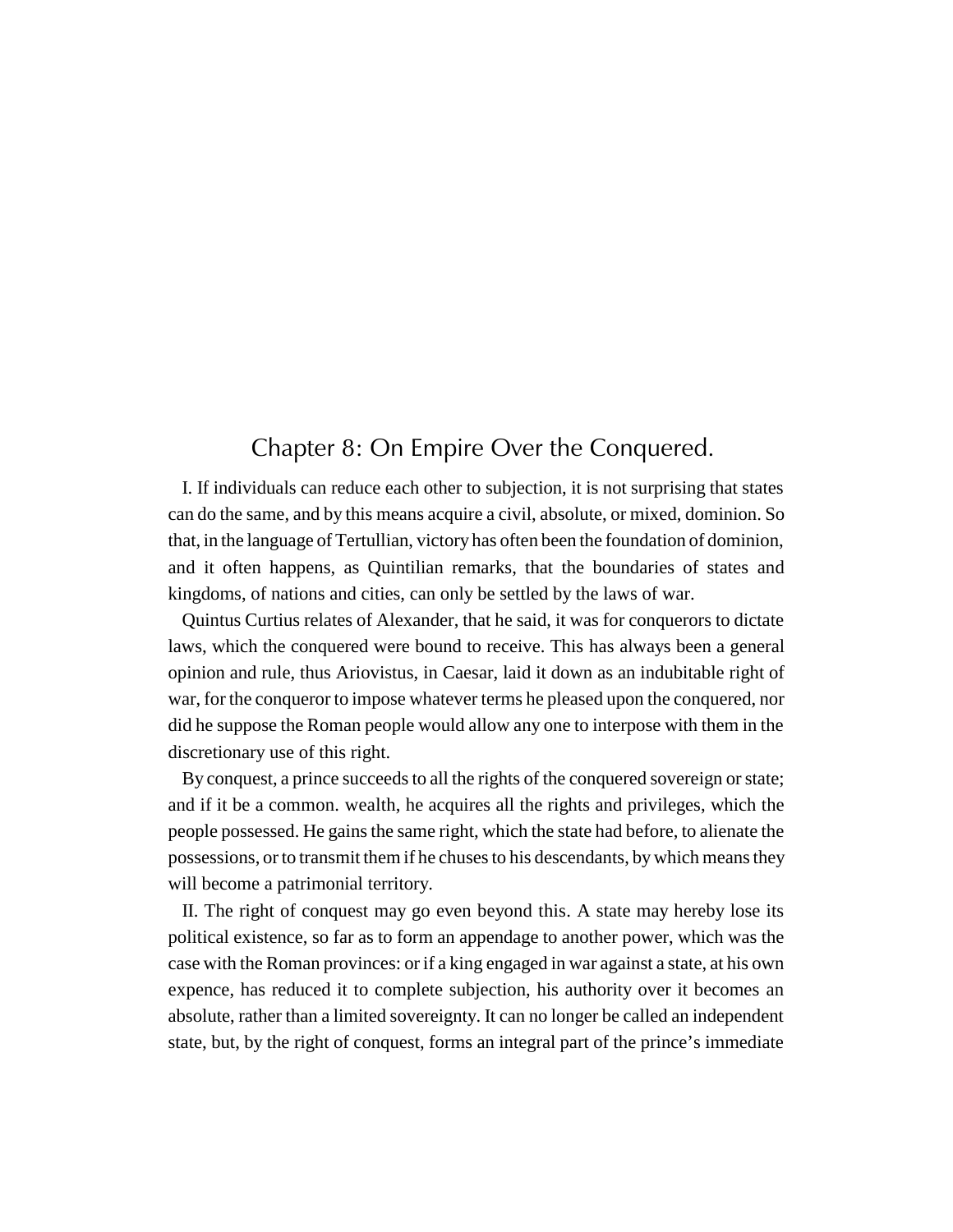dominions. Xenophon in drawing the character of Agesilaus, commends him for requiring no other services and obedience of the cities he had conquered, than what is usually paid by subjects to their lawful sovereigns.

III. From hence it will be easy to understand what is meant by a mixed government, composed partly of civil, and partly of absolute power; — it is a government, where subjection is united with some degree of personal liberty.

We sometimes read of nations, that have been so far subdued, as to be deprived of the use of all warlike arms, being allowed to retain no instruments of iron, but the implements of husbandry; and of others, that have been compelled to change their national customs and language.

IV. States as well as individuals may lose their property by the laws of war: and even a voluntary surrender is in reality nothing more than giving up what might have been taken by force. For as Livy says, where all things submit to the power of arms, the conqueror may impose whatever terms, and exact whatever fines he pleases. Thus the Roman people by the victories of Pompey acquired all the territories, which Mithridates had gained by conquest.

The incorporeal rights too, belonging to one state, may pass to another by the rights of conquest. Upon the taking of Alba, the Romans retained all the rights belonging to that city. From hence it follows, that the Thessalians were released from the obligation of paying a sum of money, which they owed to the Thebans; Alexander, upon the taking of Thebes, having, as a conqueror, forgiven the debt. Nor is the argument used by Quintlian in favour of the Thebans, at all convincing: he maintains that nothing but what is of a tangible nature can pass by right of conquest, a class of things to which incorporeal rights can never be reduced: and that there is a material difference between inheritance and victory, the former of which may convey incorporeal rights, but the latter can give nothing except things of a solid and visible substance.

But on the other hand it may be justly said, that whoever is master of the persons, is master also of all the rights and things, which are vested in those persons, who are in that case considered as having nothing of their own. Indeed if any one should leave to a conquered people their rights, as a state, still there are some things belonging to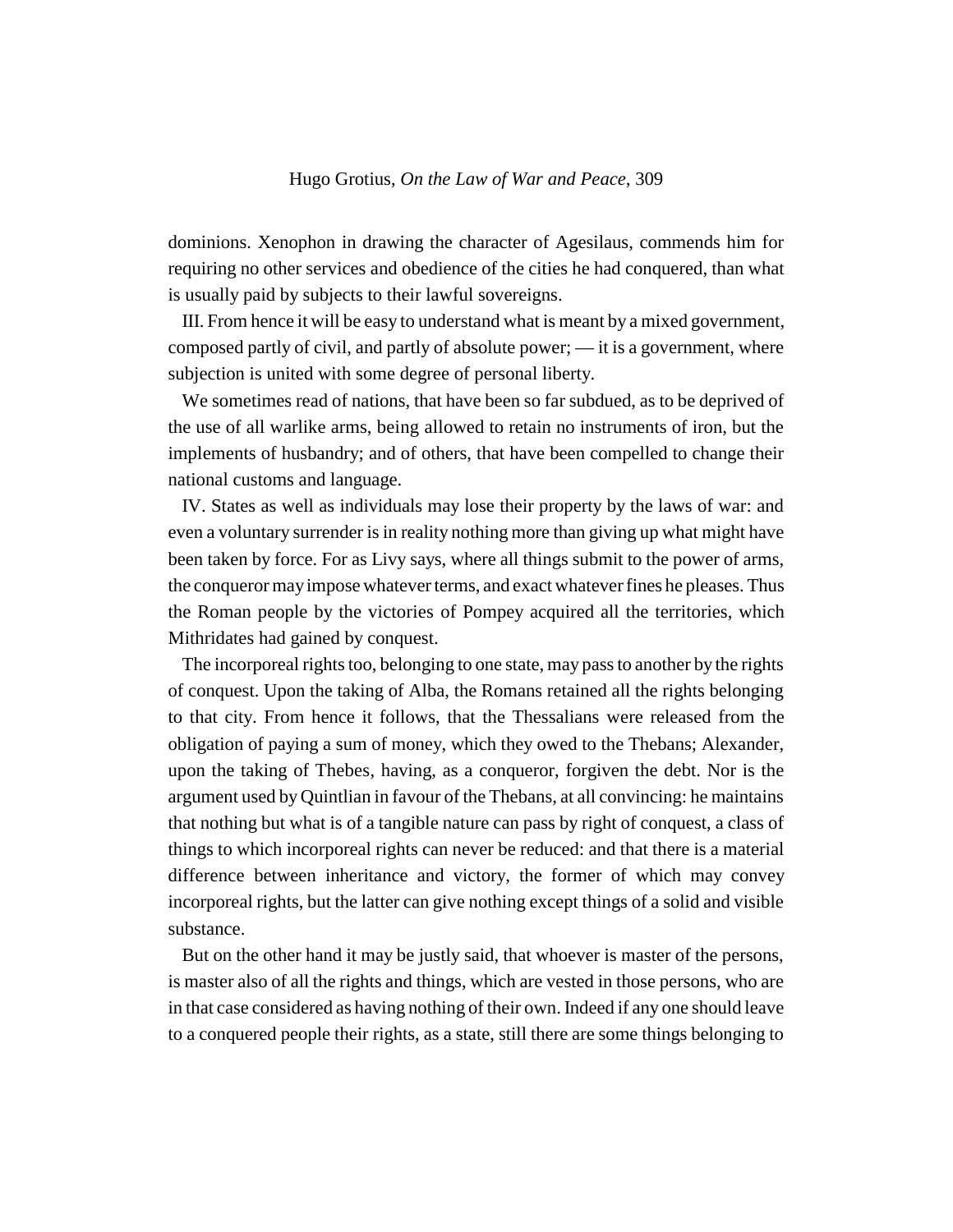that state, which he might appropriate to himself. For it is in his own power to determine, to what extent his generosity, or the exertion of his right shall go. Caesar imitated the conduct of Alexander, in forgiving the Dyrrachians a debt, which they owed to some one of the opposite party. But the kind of war, in which Caesar was engaged does not fall within the rules of the law of nations.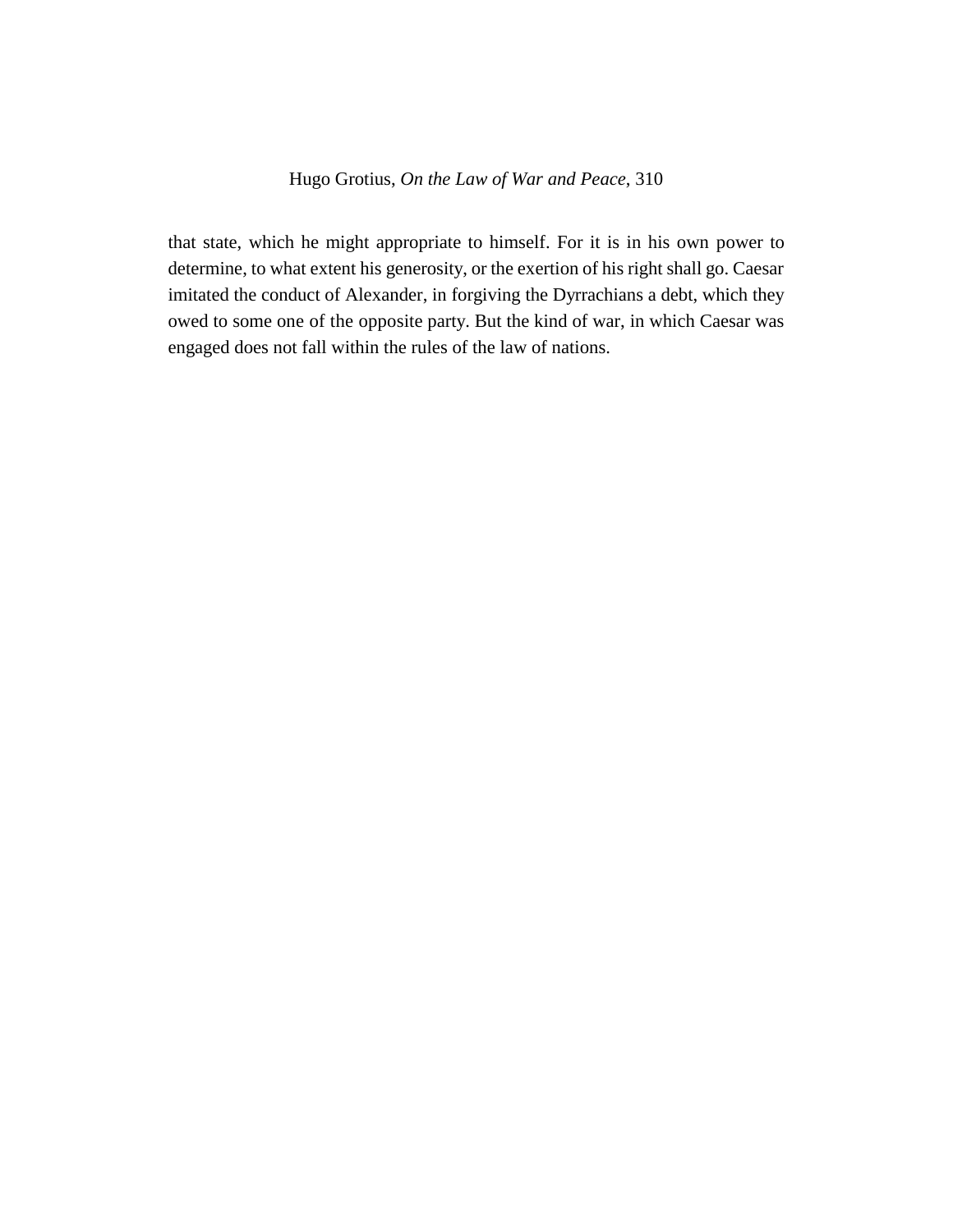## Chapter 9: Of the Right of Postliminium.

I. The professors of law in former ages have given no more satisfactory account of the rights of postliminium, than they have done of those, respecting things taken from the enemy. The subject has been more accurately handled by the ancient Romans, but often still with a considerable degree of confusion, so that a reader cannot easily distinguish, what part they assign to the province of the law of nations, and what part to the civil law of Rome.

Amidst a great variety of opinions, upon the meaning of the word, postliminium, that of Scaevola seems the most natural, who derives it from the word post, signifying a return after captivity, and limen the boundary or entrance of the house, or from limes, a public boundary. Thus the ancients called exile or banishment, eliminium, that is, sending any one out of the boundaries of the country.

II. Postliminium therefore, according to its original signification, means the right, accruing to any one in consequence of his return home from captivity. Pomponius defines the right of postliminium to take place the moment any one enters a town or garrison, of which his sovereign is master; but according to Paulus he must have entered within the territories of his own country before he can be entitled to that right.

Upon this principle nations have, in general, gone so far, as to allow the right of postliminium to take place, where any person, or indeed any thing, coming within the privileges of postliminium, have arrived within the territory of a friendly or allied power.

By the term friends, or allies, used in this place, are not simply meant, those who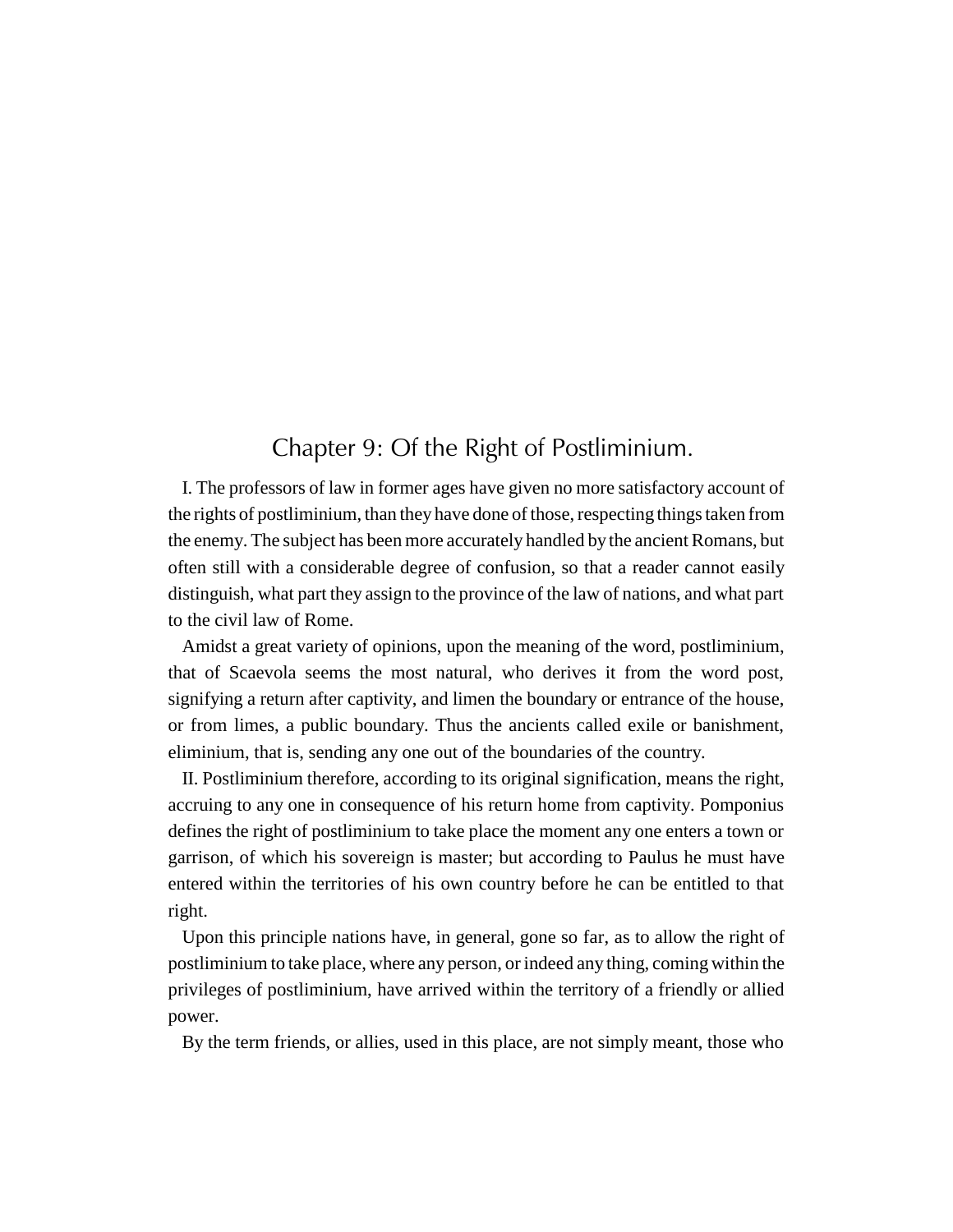are at peace with another power, but those who are engaged in the same war, and in a common cause with that power. So that all, who have come into the territories of such powers, are protected under the pledge of public faith. For it makes no difference with respect to persons or things, whether they are in the territories of those powers, or in their own.

In the territory of a friendly power, who is not engaged in the same cause with either of two belligerent parties, prisoners of war do not change their condition, unless it has been agreed to the contrary by express treaty; as in the second treaty between the Romans and Carthaginians, it was stipulated that if any prisoners, taken by the Carthaginians from powers friendly to the Romans, should come into ports subject to the Roman people, their liberty might be claimed: and that powers friendly to the Carthaginians should enjoy the same privilege. For this reason, the Roman prisoners taken in the second Punic war, when sent into Greece, had not the right of postliminium there, the Greeks being entirely neutral, consequently they could not be released, till they were ransomed.

III. According to the language of the ancient Romans, even free men might be restored by the right of postliminium.

Gallus Ælius, in the first book of his explanation of law-terms, defines a person restored to his original situation by the right of postliminium, to be one, who had gone from his own country, in a free condition, to another, and returned to his own in consequence of such right. By the right of postliminium a slave also who has fallen into the hands of an enemy, upon his release from thence, returns to the service of his former master.

As to the law of postliminium, horses, mules, and ships are considered in the same light as slaves. And whatever advantage this law gives any one in recovering persons or things from an enemy, the enemy in his turn has equal advantage from the same law.

But modern lawyers have made a distinction between two kinds of postliminium, by one of which, persons returned to their former condition, and by the other, things are recovered.

IV. The right of postliminium may extend to those, who are seized and detained in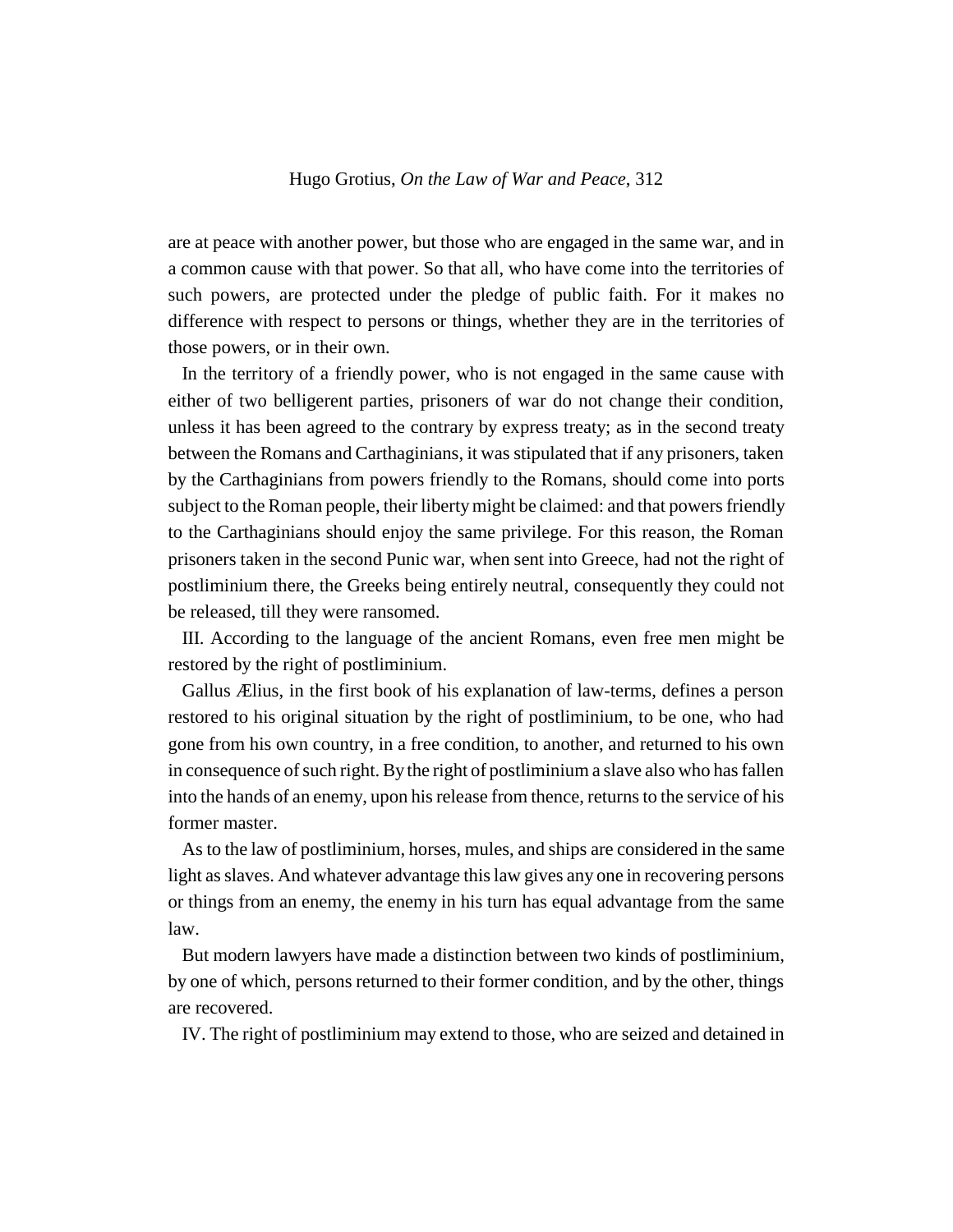an enemy's country upon the breaking out of war. For though during the continuance of that war, there may be reason for detaining them, in order to weaken the enemy's strength, yet, upon the conclusion of a peace, no such motive and pretence can be devised for their release being refused or delayed. It is a settled point therefore that upon peace being made, prisoners of the above description always obtain their liberty, their claim to it being universally acknowledged.

With respect to other kinds of prisoners, every one used what he wished to be thought his right, except where fixed rules were prescribed by treaty. And for the same reason, neither slaves, nor things taken in war are restored upon a peace, except express stipulations be made to that purpose. A conqueror too, in general, wishes to have it believed that he had a right to make such acquisition; and indeed the departure from such a rule might give rise to wars without end.

V. and VI. A prisoner of war, upon his release, and return to his own country, is entitled to all his privileges there, and indeed to everything either corporeal, or incorporeal, which he might have before possessed in a neutral state, at the time of his captivity. For if such a state, in order to preserve her neutrality, considered his captivity as a matter of right on the part of the enemy, so also, in order to shew her impartiality, she cannot lawfully abridge his right to any thing he may reclaim upon his release. The controul therefore, which the person, to whom the prisoner belonged by the right of war, had over his effects, was not absolutely unconditional: for he might lose it, even against his will, whenever the prisoner came again under the protection, or within the territories, of his own sovereign. Along with the prisoner therefore he would lose everything, which was considered as an appendage to his person.

In cases where effects taken in war have been alienated, a question arises, whether the law of nations confirms the title, and secures the possession of the person, who has derived or purchased them from him, who was master of them by the rights of war, by having the prisoner in his custody at the time of alienation, or whether such things are recoverable; supposing the things to be in a neutral territory.

A distinction seems proper to be made between things recoverable by postliminium, and things excepted from that right: so that every alienation of the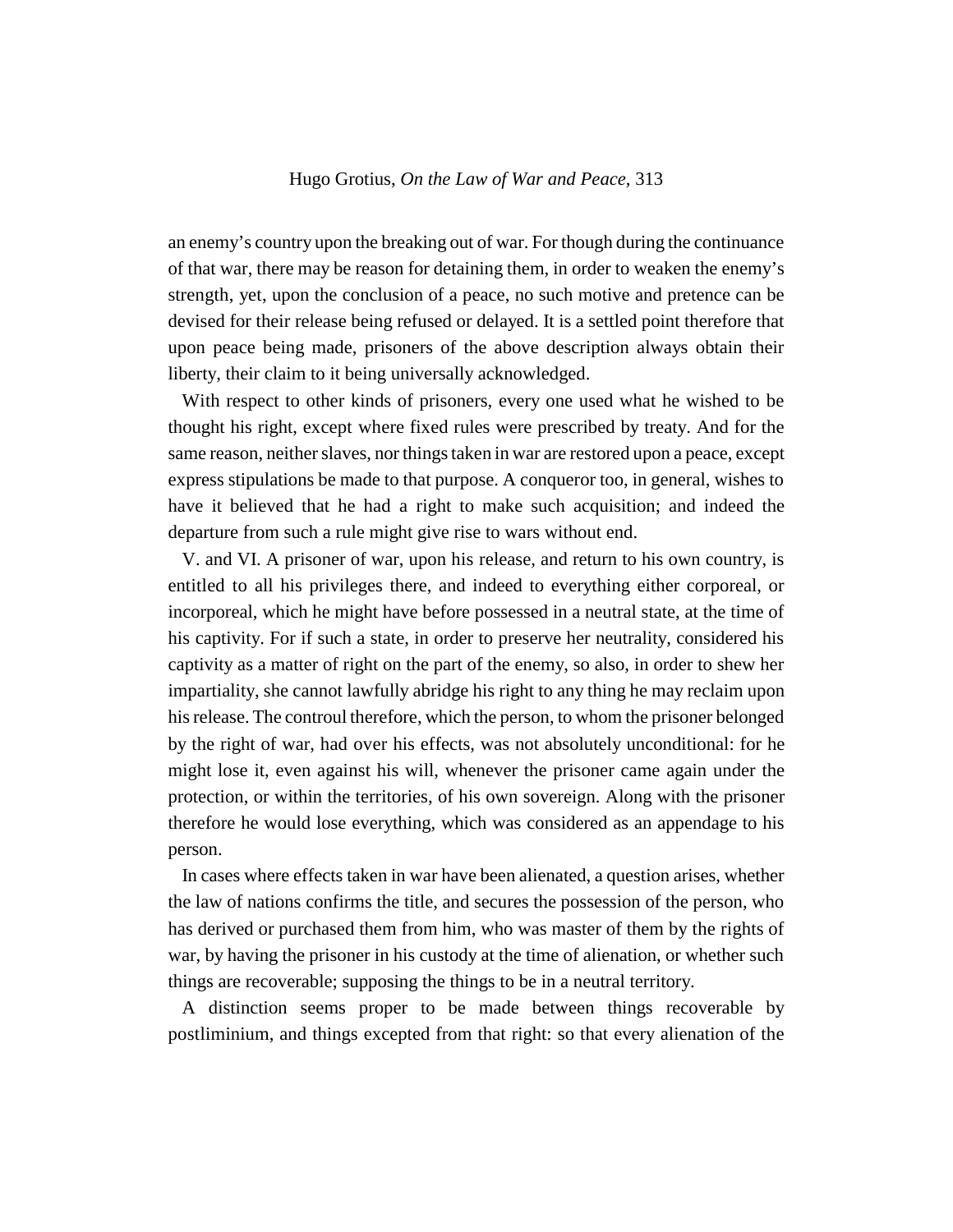former must be qualified and conditional, but that of the latter may be absolute. By things alienated may be understood even those, of which a gift has been made, or to which the owner has relinquished every claim.

VII. Upon any one's returning to his former condition by the law of postliminium, all his rights are restored as fully, as if he had never been in the hands and power of the enemy.

VIII. The case of those however, who have been conquered by the arms of an enemy, and have surrendered themselves, forms an exception to this rule; because engagements of that kind must be valid, and honourably adhered to according to the law of postliminium. So that during the time of a truce, the right of postliminium cannot be claimed.

But where a surrender has been made without any express or positive convention the right of postliminium exists in all its force.

IX. What has been said of individuals applies to nations: so that a free people, who have been subjugated, upon being delivered from the yoke of the enemy by the power of their allies, will recover their former condition.

But if the whole population that constituted a state has been dispersed, the people can no longer be considered as the same: nor does the law of nations in such a case enforce the right of postliminium for the restoration of all effects formerly belonging to that people. For as the identity of a ship, or any other material object, can only be ascertained by the permanent union of its original parts: so a nation can no longer be regarded as the same, when every peculiar characteristic belonging to it is effaced.

The state of Saguntum therefore was no longer judged to be the same, when it was restored to its ancient possessors, at the expiration of eight years: nor could Thebes any longer be deemed the original city, as its inhabit. ants, had been sold- by Alexander for slaves. From hence it is evident, that the Thebans could not, by the right of postliminium, recover the sum of money, which the Thessalians had owed them: and that for two reasons: because, in the first place, they were a new people; and, secondly, because Alexander at the time that he was absolute master of the city had a right, if he thought proper, to relinquish the claim to that debt, which he had actually done. Besides, a debt is not in the number of things recoverable by the right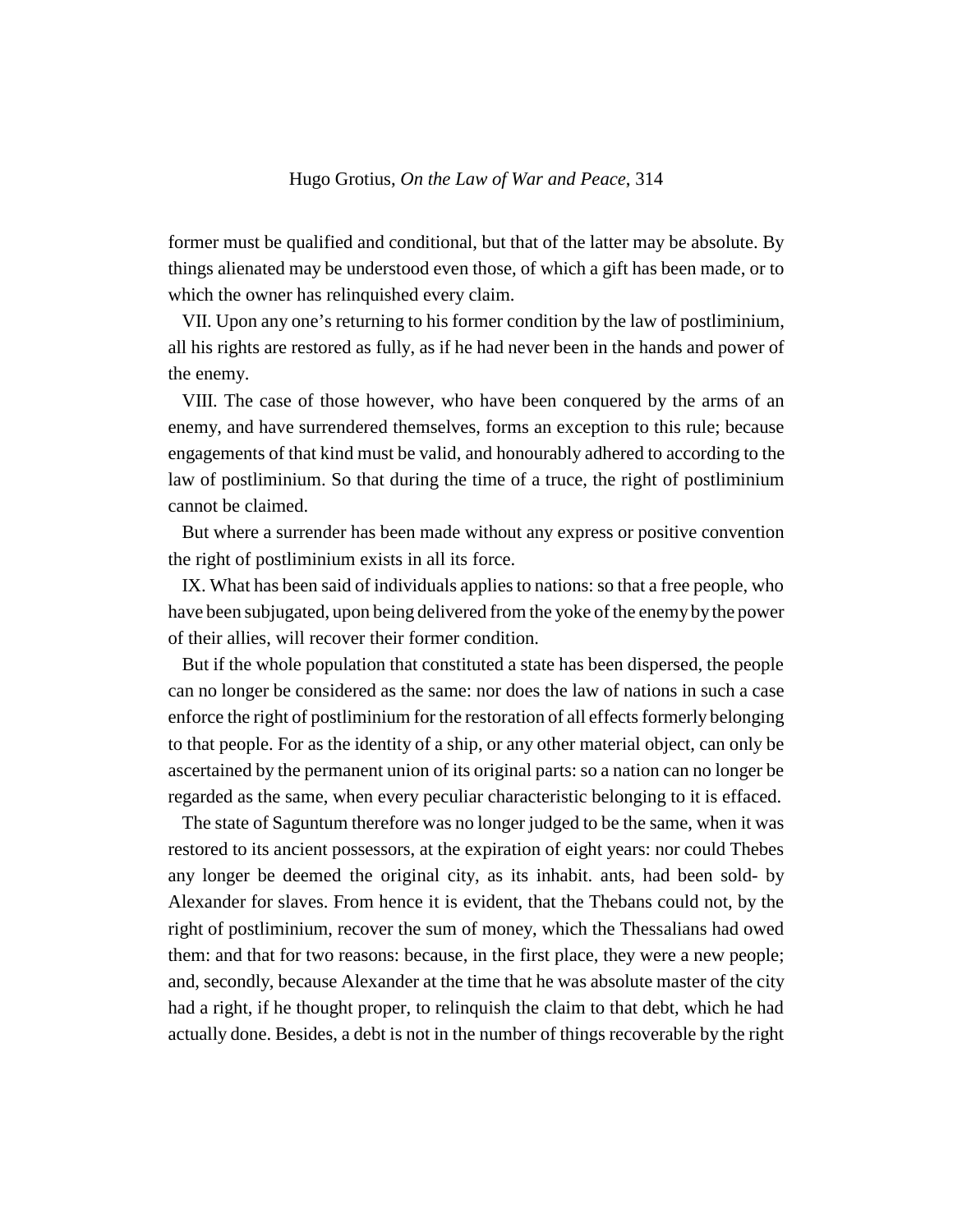of postliminium.

The rules, respecting a state, are not much unlike those laid down by the ancient Roman law, which made marriage a dissoluble tic, so that it could not be restored by the right of postliminium: but a new consent, and a new contract were necessary.

X. By the Roman civil law deserters were excluded from the right of postliminium.

XI. and XII. It is a point of much importance to the subject, and it was before declared in the affirmative, that nations, which have been under a foreign yoke, recover their former condition, even though their deliverance has not been effected by their former sovereign, but by some ally. It is a settled rule, where there is no express treaty to the contrary. At the same time it is but reasonable that such ally be indemnified for the expences incurred in accomplishing that deliverance.

XIII. Among things within the right of postliminium, lands in particular attract our attention. For, as Pomponius observes, upon the expulsion of an enemy lands naturally revert to their former masters. And in this sense expulsion is understood to take place from the time that his free and open access to a territory is entirely cut off.

Thus the Lacedaemonians, after taking Aegina from the Athenians, restored it to its ancient owners. Justinian and other emperors restored to the heirs of the ancient possessors of the lands, which had been recovered from the Goths and Vandals, still reserving against those owners all prescriptive rights, which the Roman laws had introduced.

The privileges belonging to lands attach to every right also connected with the soil. For religious or consecrated places, that had been taken by an enemy, when recovered returned, as Pomponius has said, to their former condition.

Upon the same principle it was provided by a law in Spain, that provinces, and all other hereditary jurisdictions, particularly supreme jurisdictions, should return to the original possessors by the right of postliminium; and those of an inferior kind, if reclaimed within the space of four years. Except that citadels lost by war always belonged to the crown, in whatever manner they were recovered.

XIV. On the contrary a general opinion prevails, that moveable property, which constitutes part of a lawful prize, is not recoverable by the right of postliminium. So that things acquired by purchase, wherever they are found, continue the property of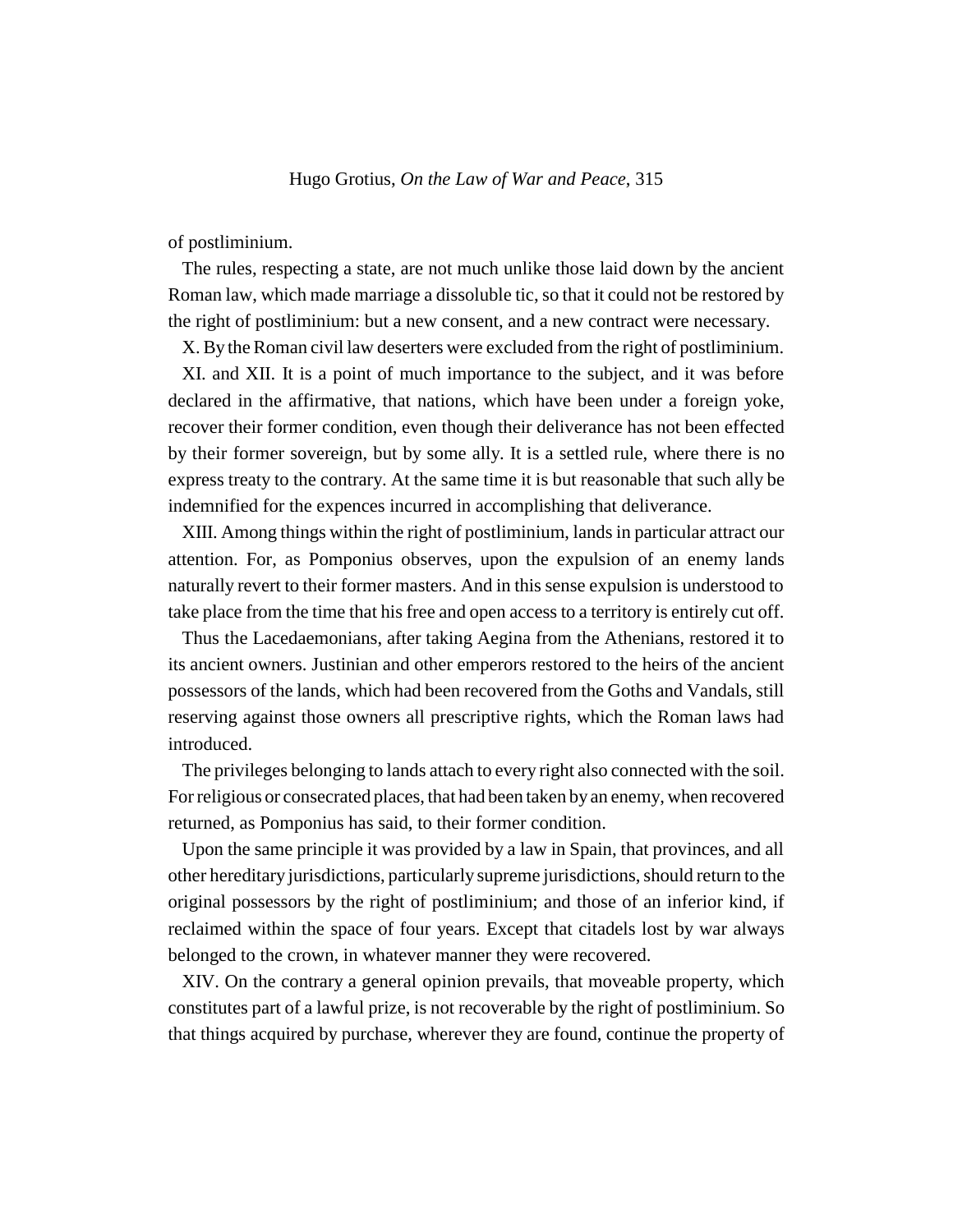the purchaser. Nor has the original owner a right to claim them, when found in a neutral state, or even carried into his own territory.

Things useful in war, as we find, were formerly an exception to this rule: an exception, which seems to have been favoured by the law of nations in order to induce men the more readily to provide them, in the hopes of recovering them, if lost. And this indulgence was the more easily granted, as most nations, at that period, in all their customs, seem to have had an eye to a state of warfare. — Among the things, coming under this description, ships of war, and merchant-ships are reckoned, but neither gallies, nor pleasure-boats: mules also are enumerated; but only such as are used to carry baggage: horses and mares too; but only such as are broken in to obey the bridle. And these are things, the bequest of which the Roman law confirmed, and which might come into the division of an inheritance.

Arms and cloathing indeed are useful in war, but still they were not recoverable by the right of postliminium; because the laws were by no means inclined to favour those, who lost either in war: and such a loss was deemed a disgrace, as we find from many parts of history. And in this respect, a distinction was made between a soldier's arms and his horse: because the latter might easily break loose, and fall into an enemy's hands without any fault of his rider. This distinction in moveable things seems to have prevailed in the western parts of Europe, under the Goths, even as far down as to the times of Boetius. For in explaining the Topics of Cicero, he speaks of this right, as a general custom of his day.

XV. But in later times, if not before, this distinction seems to have been abolished. For all intelligent writers speak of moveable effects as not recoverable by the right of postliminium, and it has evidently been decided so, in many places, with respect to ships.

XVI. The right of postliminium is quite unnecessary, before the things taken have been carried into some place of which the enemy is master, although they may be in his possession: for they have not yet changed their owner, by the law of nations. And, according to the opinions of Ulpian and Javolenus, the law of postliminium is no less superfluous, where goods have been taken by robbers and pirates, because the law of nations does not allow their possession of the goods to convey any change, or right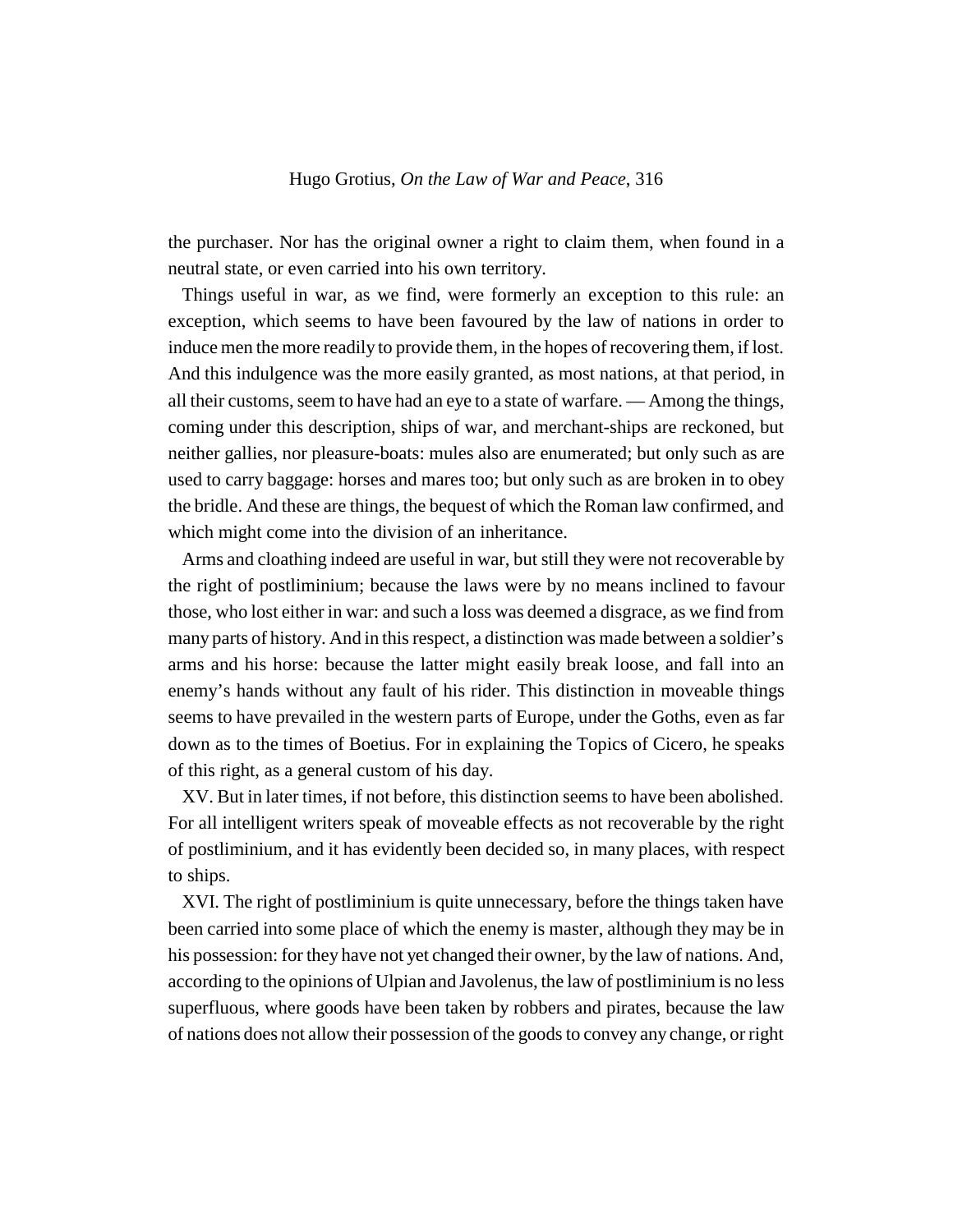of property to them.

Upon this ground, the Athenians wished to consider Philip, as restoring, and not giving them Halonesus, of which they had been robbed by pirates, from whom he had taken it again. For things taken by pirates may be reclaimed, wherever they are found; except that natural justice requires that the person, who has gained them out of their hands, at his own expence, should be indemnified, in proportion to what the owner himself would willingly have spent for their recovery.

XVII. But a different maxim may be established by the civil law. Thus by the law of Spain, ships taken from pirates become the lawful prize of the captors: which may seem a hardship upon the original owners; but in some cases individual interest must be sacrificed to the public good: especially where the danger and difficulty of retaking the ships is so great. But such a law will 'not prevent foreigners from asserting their claims.

XVIII. It was rather a surprising maxim in the Roman law, which established the right of postliminium, not only between hostile powers, but between all foreign states, and, in some cases, between those, who were members of the Roman empire. But this was only a vestige of the rude and pastoral ages, before society was perfectly formed. So that even between nations, who were not engaged in public war with each other, a kind of licence resembling that of war prevailed.

In order to prevent such a licence from proceeding to all the calamities and slaughter of war, the laws of captivity were introduced: and, as a consequence of this, postliminium took place, which might be considered as a great step towards the formation of equal treaties, from the rules of which pirates and robbers were excluded, and which indeed they themselves despised.

XIX. In our times, the right of making prisoners, except in war, has been abolished not only among Christian states, but even among the greater part of Mahometans, those bands of society, which nature designed to establish amongst men, being in some measure restored.

But the ancient law of nations seems still in force against any rude or barbarous people, who, without any declaration or cause of war, consider all mankind as enemies. A decision has lately been made in the principal chamber of the parliament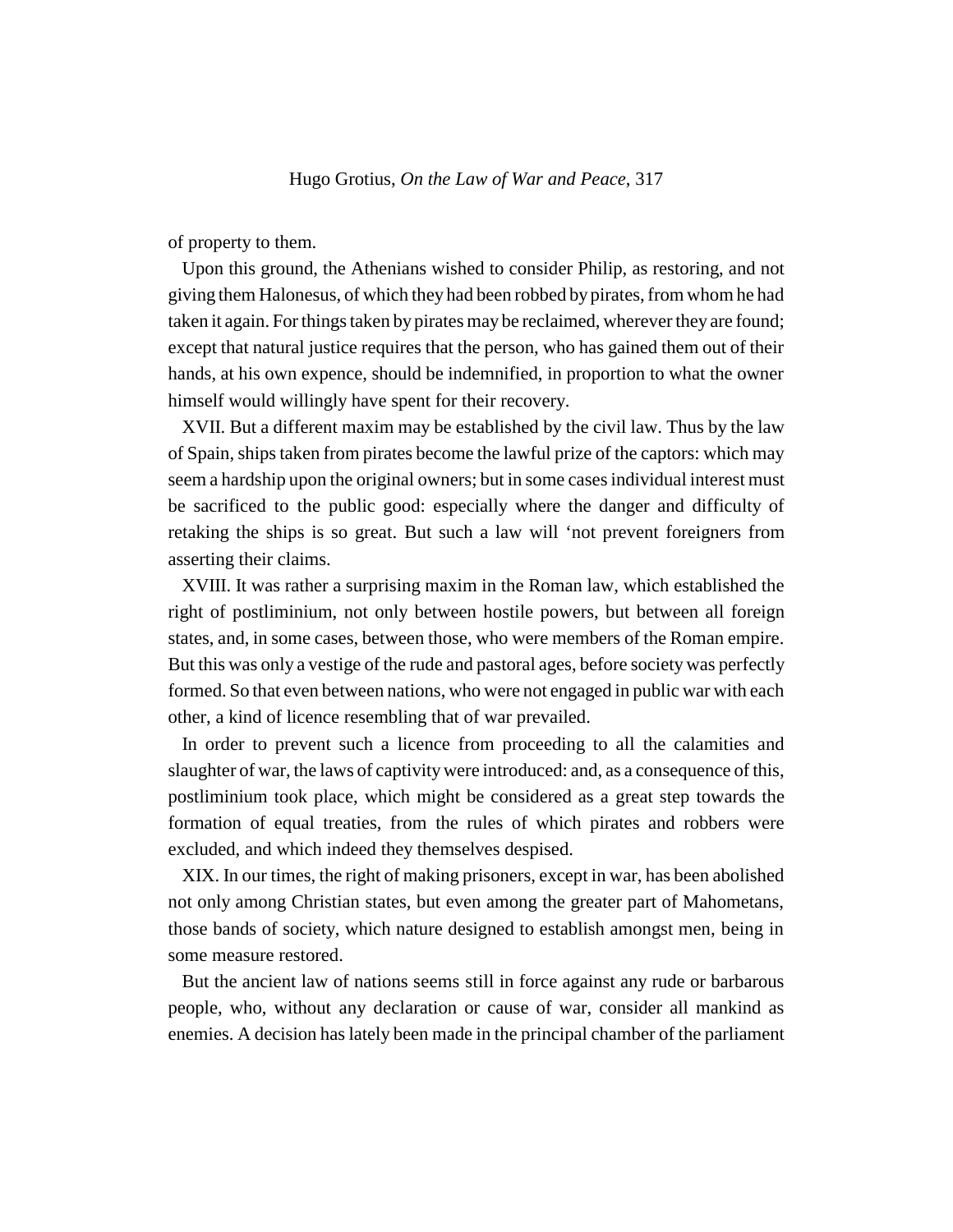of Paris, declaring all effects belonging to the subjects of France, and taken by the Algerines, a people always engaged in predatory and maritime warfare with all other countries, if retaken, to belong to the captors. At the same time it was decided, that, in the present day, ships are not reckoned among things recoverable by the right of postliminium.

[The tenth chapter chiefly containing remarks that have been interspersed in other parts of the work, is omitted here. **Translator**.]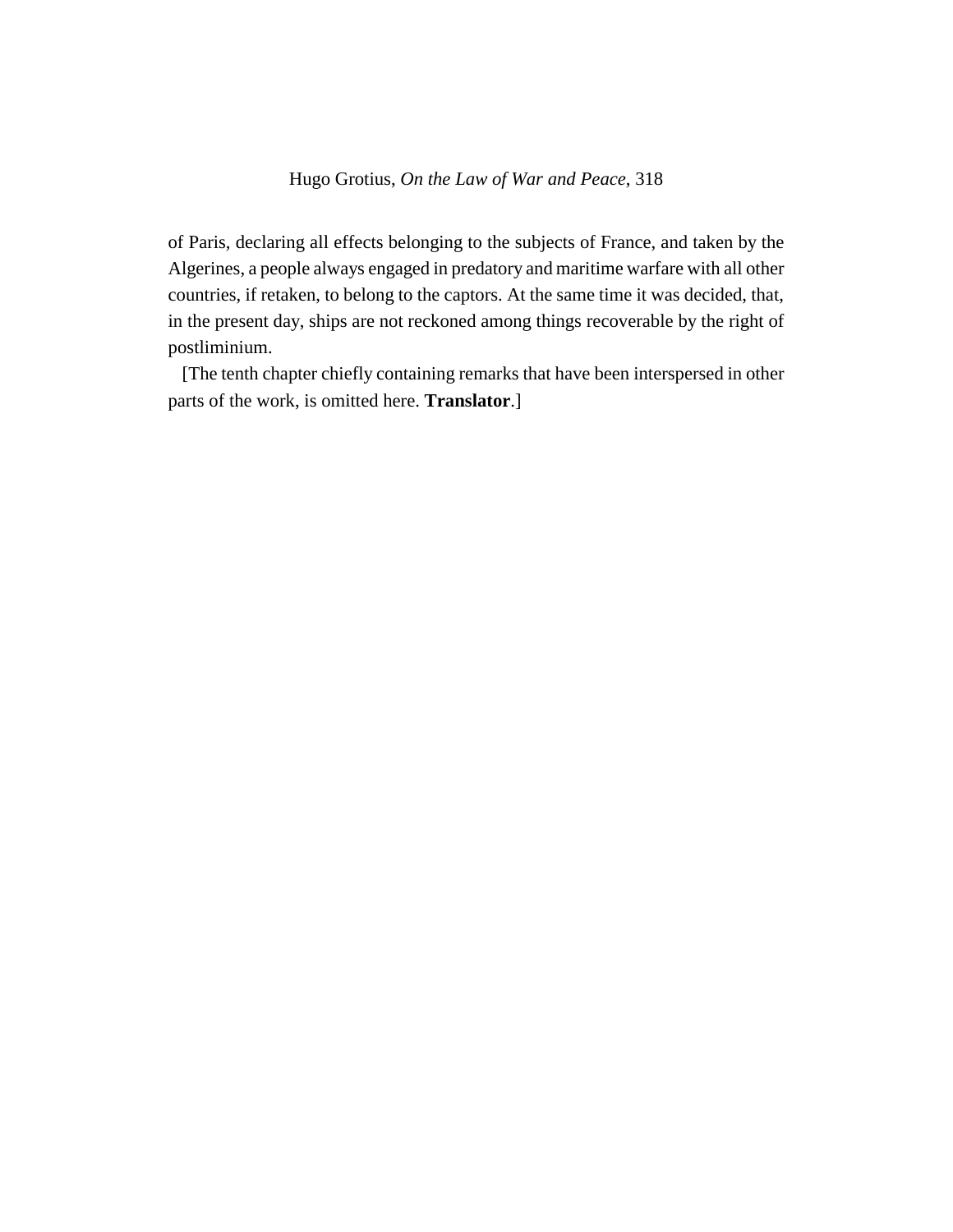# Chapter 11: The Right of Killing Enemies, in Just War, to be Tempered With Moderation and Humanity.

I and II. Cicero, in the first book of his offices, has finely observed, that "some duties are to be observed even towards those, from whom you have received an injury. For even vengeance and punishment have their due bounds." And at the same time he extols those ancient periods in the Roman government, when the events of war were mild, and marked with no unnecessary cruelty. The explanations given in the first chapter of this book will point out the cases, where the destruction of an enemy is one of the rights of lawful war, according to the principles of strict and internal justice, and where it is not so. For the death of an enemy may proceed either from an accidental calamity, or from the fixed purpose of his destruction.

No one can be justly killed by design, except by way of legal punishment, or to defend our lives, and preserve our property, when it cannot be effected without his destruction. For although in sacrificing the life of man to the preservation of perishable possessions, there may be nothing repugnant to strict justice, it is by no means consonant to the law of charity.

But to justify a punishment of that kind, the person put to death must have committed a crime, and such a crime too, as every equitable judge would deem worthy of death. Points, which it is unnecessary to discuss any further, as they have been so fully explained in the chapter on punishments.

III. In speaking of the clamities of war, as a punishment, it is proper to make a distinction between misfortune and injury. For a people may sometimes be engaged in war against their will, where they cannot be justly charged with entertaining hostile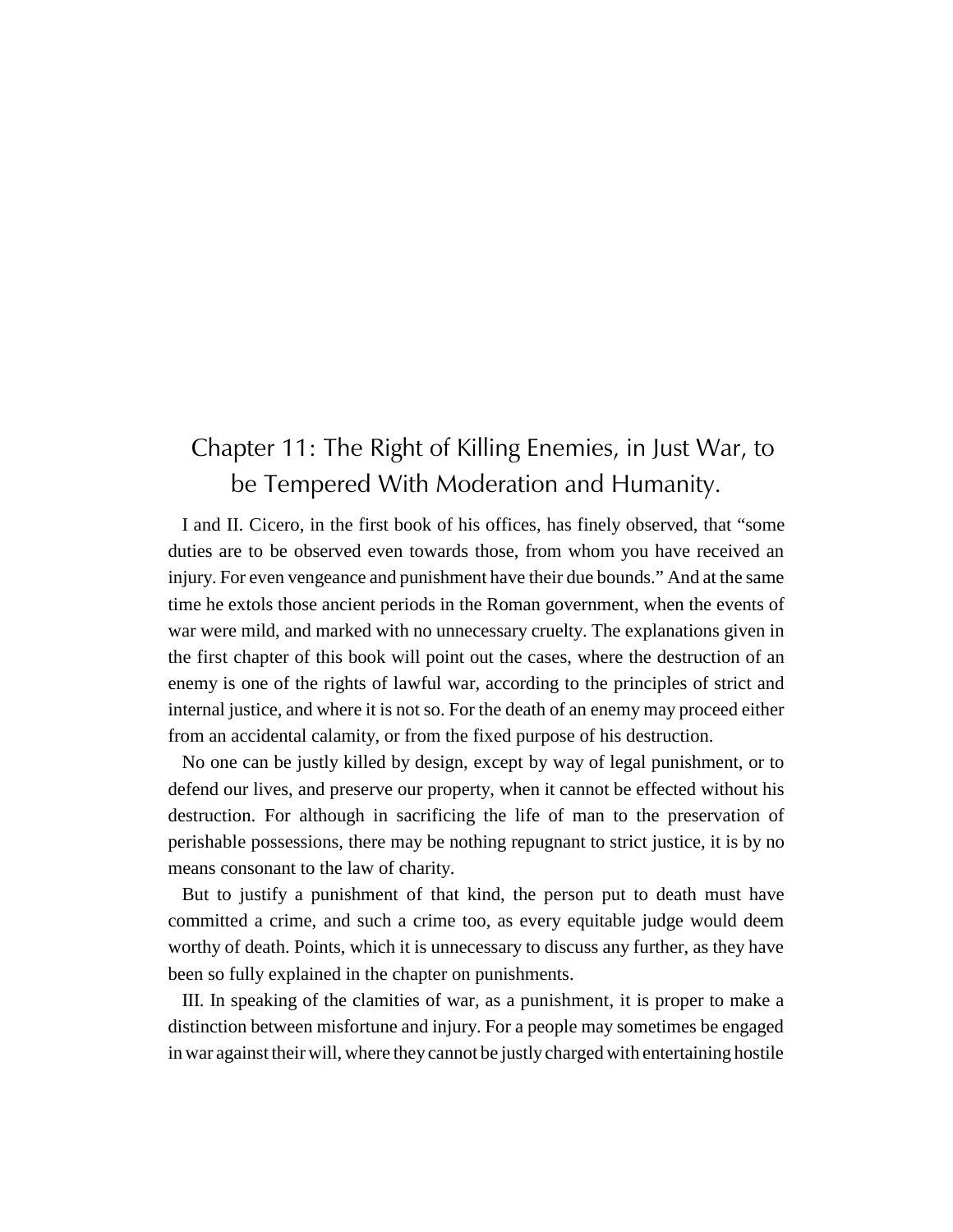### intentions.

Upon this subject, Velleius Paterculus observes that "to blame the Athenians for revolting, at the time they were besieged by Sylla, betrays a total ignorance of history. For the Athenians always continued so steady in their attachment to the Romans, that their fidelity became a proverbial expression. Yet their situation at that time excused their conduct, overpowered by the arms of Mithridates, they were obliged to submit to a foe within, while they had to sustain a siege from their friends without."

IV and V. Between complete injuries and pure misfortunes there may be sometimes a middle kind of actions, partaking of the nature of both, which can neither be said to be done with known and willful intention, nor yet excused under colour of ignorance and want of inclination. Acts of pure misfortune neither merit punishment, nor oblige the party to make reparation for the loss occasioned. Hence many parts of history supply us with distinctions that are made between those who are the authors of a war, and principals in it, and those who are obliged to follow others, as accessories in the same.

VI. But respecting the authors of war, a distinction is to be made also, as to the motives and causes of war: some of which though not actually just, wear an appearance of justice, that may impose upon the well meaning. The writer to Herennius lays it down as the most equitable vindication of injury, where the party committing it, has neither been actuated by revenge, nor cruelty; but by the dictates of duty and an upright zeal.

Cicero, in the first book of his offices, advises the sparing of those, who have committed no acts of atrocity and cruelty in war, and that wars, undertaken to maintain national honour, should be conducted upon principles of moderation. And, in one of his letters, adverting to the war between Pompey and Caesar, he describes the struggle between those two illustrious men, as involved in so much obscurity of motives and causes, that many were perplexed in deciding which side to embrace. In his speech too for Marcellus, he remarks that such uncertainty might be attended with error, but could never be charged with guilt.

VII. Such forbearance in war is not only a tribute to justice, it is a tribute to humanity, it is a tribute to moderation, it is a tribute to greatness of soul. It was in this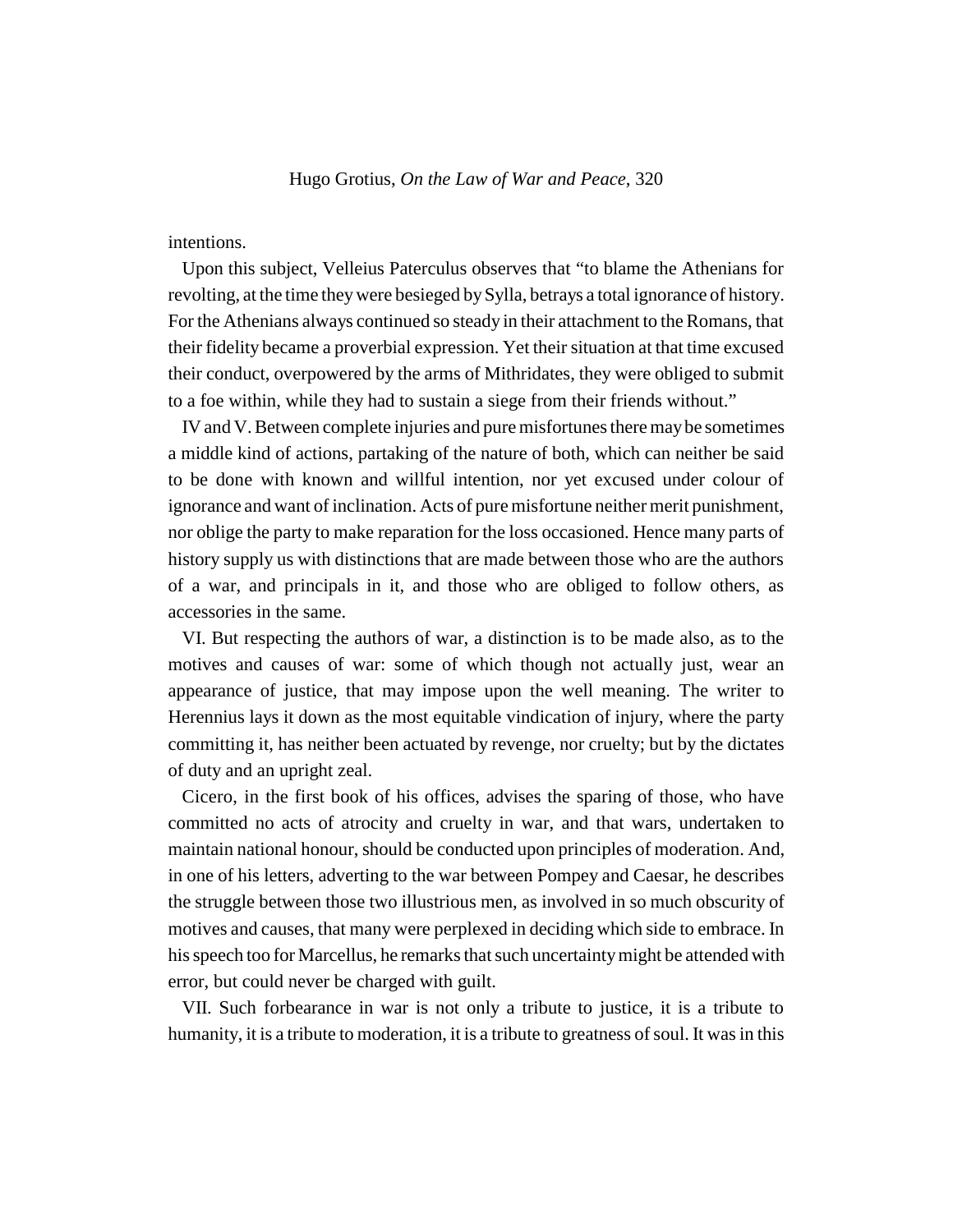moderation, says Sallust, the foundation of Roman greatness was laid. Tacitus describes his countrymen as a people no less remarkable for their courage in the field, than for their humanity to the vanquished and suppliant.

On this subject, there is a brilliant passage in the fourth book to Herennius, where it is said, "It was an admirable resolution of our ancestors, never to deprive a captive prince of his life. For it would be truly a violation of common justice to abuse, by wanton cruelty and rigour, the power over those, whom fortune has put into our hands, by reducing them from the high condition, in which she had placed them before; their former enmity is forgotten. Because it is the characteristic of bravery to esteem opponents as enemies, while contending for victory, and to treat them as men, when conquered, in order to soften the calamities of war, and improve the terms and relations of peace. But it may be asked, if the enemy now treated with this indulgence would have shewn the same lenity himself. To which a reply may be made, that he is not an object of imitation in what he would have done, so much as in what he ought to have done."

VIII. Though there may be circumstances, in which absolute justice will not condemn the sacrifice of lives in war, yet humanity will require that the greatest precaution should be used against involving the innocent in danger, except in cases of extreme urgency and utility.

IX. After establishing these general principles, it will not be difficult to decide upon particular cases. Seneca says, that "in the calamities of war children are exempted and spared, on the score of their age, and women from respect to their sex." In the wars of the Hebrews, even after the offers of peace have been rejected, God commands the women and children to be spared.

Thus when the Ninevites were threatened with utter destruction, on account of their grievous crimes, a mitigation of the sentence was allowed, in compassion to the many thousands, who were of an age incapable of making a distinction between right and wrong.

If God, from whose supreme gift the life of man proceeds, and on whose supreme disposal it depends, prescribes to himself a rule like this, it is surely incumbent upon men, who have no commission, but for the welfare and preservation of the lives of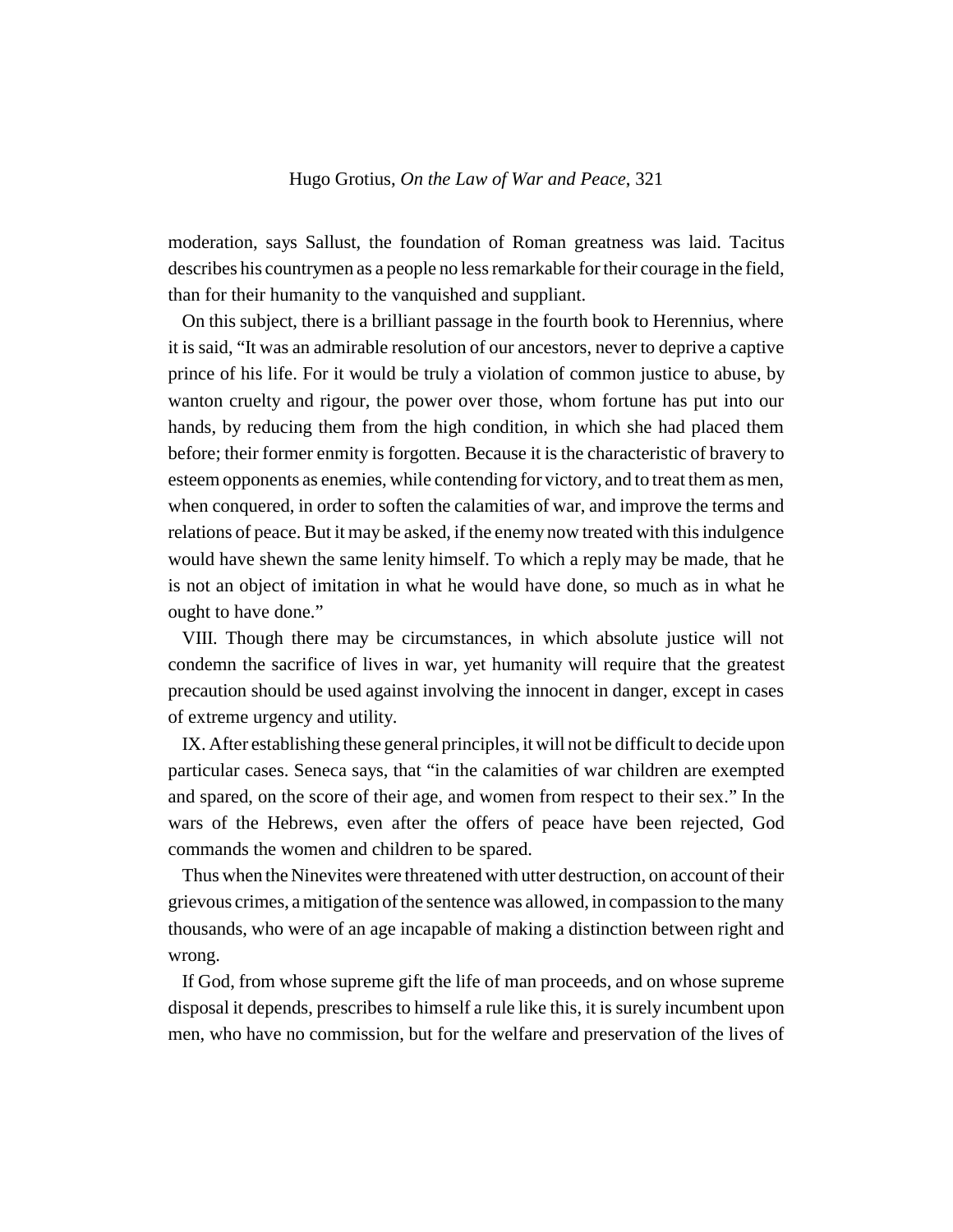men, to act by the same rule. Thus age and sex are equally spared, except where the latter have departed from this privilege by taking arms, or performing the part of men.

X. The same rule may be laid down too with respect to males, whose modes of life are entirely remote from the use of arms. And in the first class of this description may be placed the ministers of religion, who, among all nations, from times of the most remote antiquity have been exempted from bearing arms. Thus, as may be seen in sacred history, the Philistines, being enemies of the Jews, forbore doing harm to the company of prophets, that was at Gaba: and David fled with Samuel to another place, which the presence of a prophetic company protected from all molestation and injury.

Plutarch relates of the Cretans, that when all order among them was entirely broken by their civil broils, they abstained from offering violence to any member of the priesthood, or to those employed in the sacred rites belonging to the dead. From hence the Greeks came to denote a general massacre by the proverbial expression of no one being left to carry fire to the altar.

Equally privileged with the holy priesthood are those, who devote their lives to the pursuit of letters, and other studies beneficial to mankind.

XI. Diodorus bestows an encomium upon the Indians, who, in all their wars with each other, forbore destroying or even hurting those employed in husbandry, as being the common benefactors of all. Plutarch relates the same of the ancient Corinthians and Megarensians, and Cyrus sent a message to the king of Assyria to inform him that he was willing to avoid molesting all who were employed in tilling the ground.

XII. To the above catalogue of those exempted from sharing in the calamities of war, may be added merchants, not only those residing for a time in the enemy's country, but even his natural-born, and regular subjects: artisans too, and all others are included; whose subsistence depends upon cultivating the arts of peace.

XIII and XIV. More civilized manners having abolished the barbarous practice of putting prisoners to death, for the same reason, the surrender of those, who stipulate for the preservation of their lives either in battle, or in a siege, is not to be rejected.

The Romans, when investing towns, always accepted offers of capitulation, if made before the battering ram had touched the walls. Caesar gave notice to the Atuatici,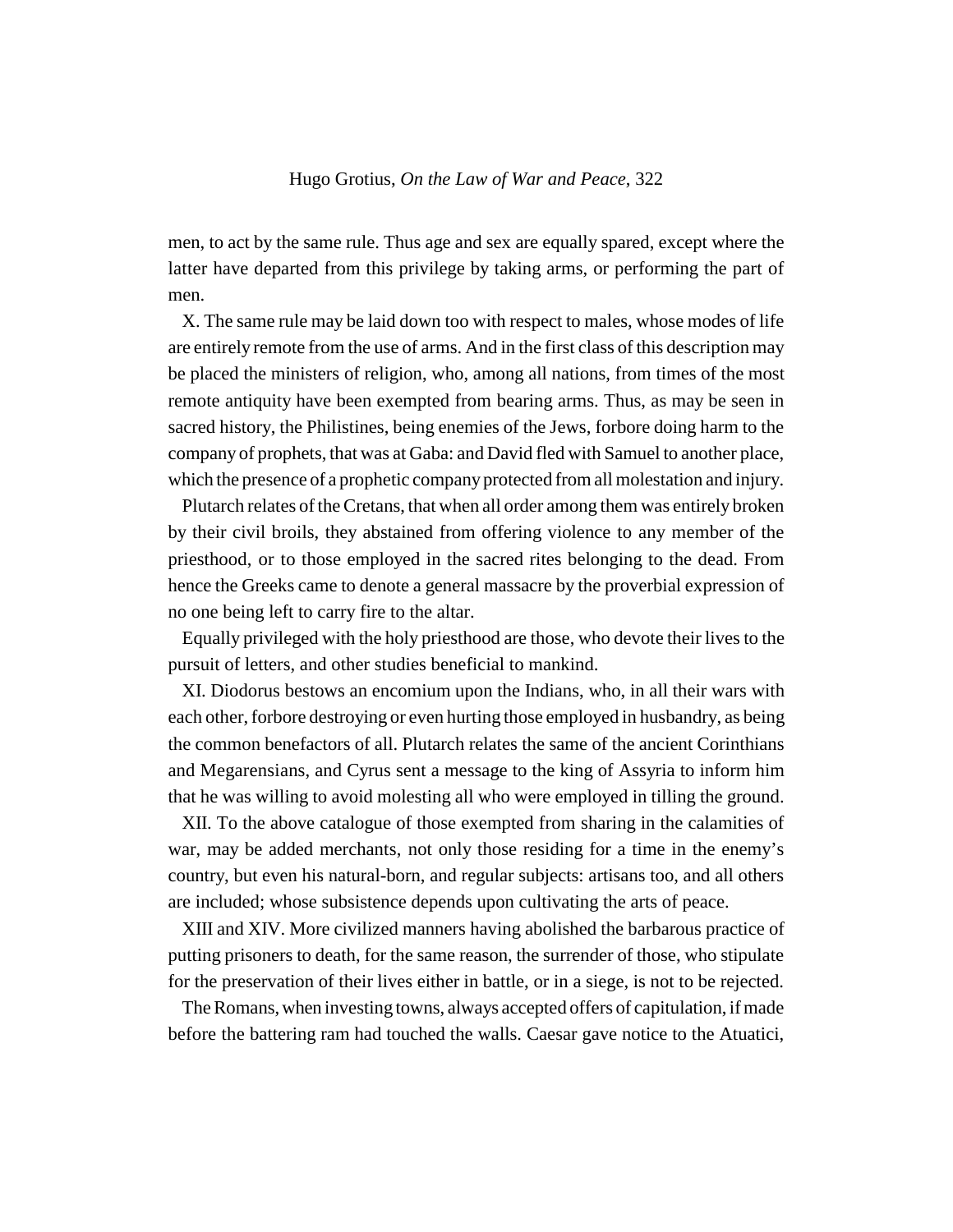that he would save their city, if they surrendered, before the battering ram was brought up. And in modern times it is the usual practice, before shells are thrown, or mines sprung, to summon places to surrender, which are thought unable to hold out-and where places are stronger, such summons is generally sent, before the storming is made.

XV and XVI. Against these principles of natural law and equity an objection is sometimes derived from the necessity of retaliation, or striking terror, in cases of obstinate resistance. But such an objection is by no means just. For after a place has surrendered, and there is no danger to be apprehended from the prisoners, there is nothing to justify the further effusion of blood. Such rigour was sometimes practised, where there were any enormous acts of injustice, or any violation of faith; it was practised also upon deserters, if taken.

Sometimes, where very important advantages may attend striking a terror, by preventing the same crimes in future from being committed, it may be proper to exercise the right of rigour in its full extent. But an obstinate resistance, which can be considered as nothing but the faithful discharge of a trust, can never come within the description of such delinquencies, as justify extreme rigour.

XVII. Where delinquencies indeed are such as deserve death, but the number of offenders is very great, it is usual, from motives of mercy, to depart in some degree from the right of enforcing the whole power of the law: the authority for so doing is founded on the example of God himself., who commanded such offers of peace to be made to the Canaanites, and their neighbours, the most wicked of any people upon the face of the earth, as might spare their lives upon the condition of their becoming tributaries.

XVIII. From the opinions advanced and maintained above, it will not be difficult to gather the principles of the law of nature respecting hostages.

At the time, when it was a general opinion that every one had the same right over his life, as over his property, and that right, either by express or implied consent was transferred from individuals to the state, it is not surprising that we should read of hostages, though harmless and innocent as individuals, being punished for the offences of the state: and, in this case, the consent of the state to such a regulation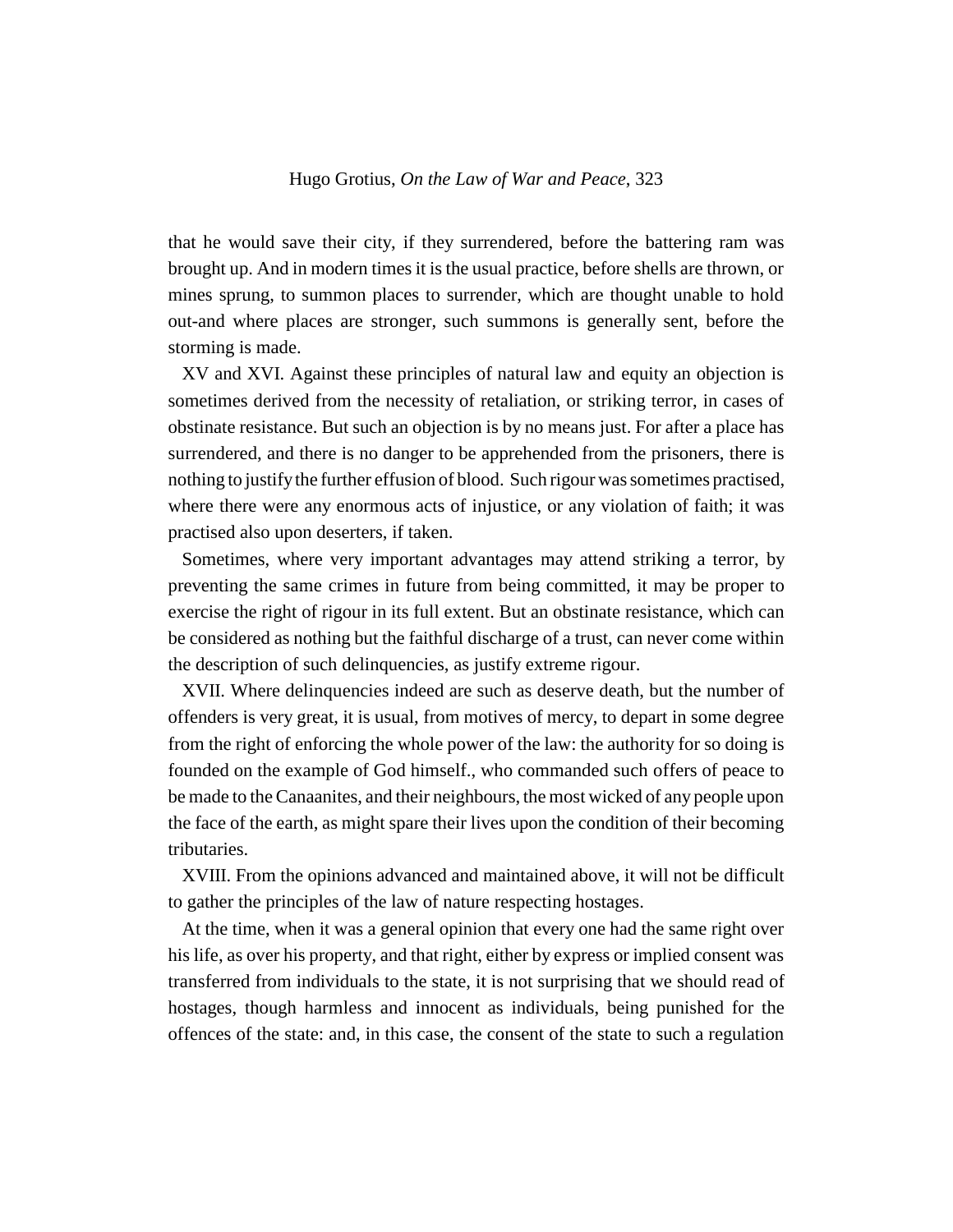implies that of individuals, who have originally resigned their own will to that of the public; in whom, after such resignation, it indubitably vested.

But when the day-spring rose upon the world, men, obtaining clearer views of the extent of their power, found that God, in giving man dominion over the whole earth, reserved to himself the supreme disposal of his life, so that man cannot resign to anyone the right over his own life or that of another.

XIX. By way of conclusion to this subject it may be observed, that all actions no way conducive to obtain a contested right, or to bring the war to a termination, but calculated merely to display the strength of either side are totally repugnant to the duties of a Christian and to the principles of humanity. So that it behoves Christian princes to prohibit all unnecessary effusion of blood, as they must render an account of their sovereign commission to him, by whose authority, and in whose stead, they bear the sword.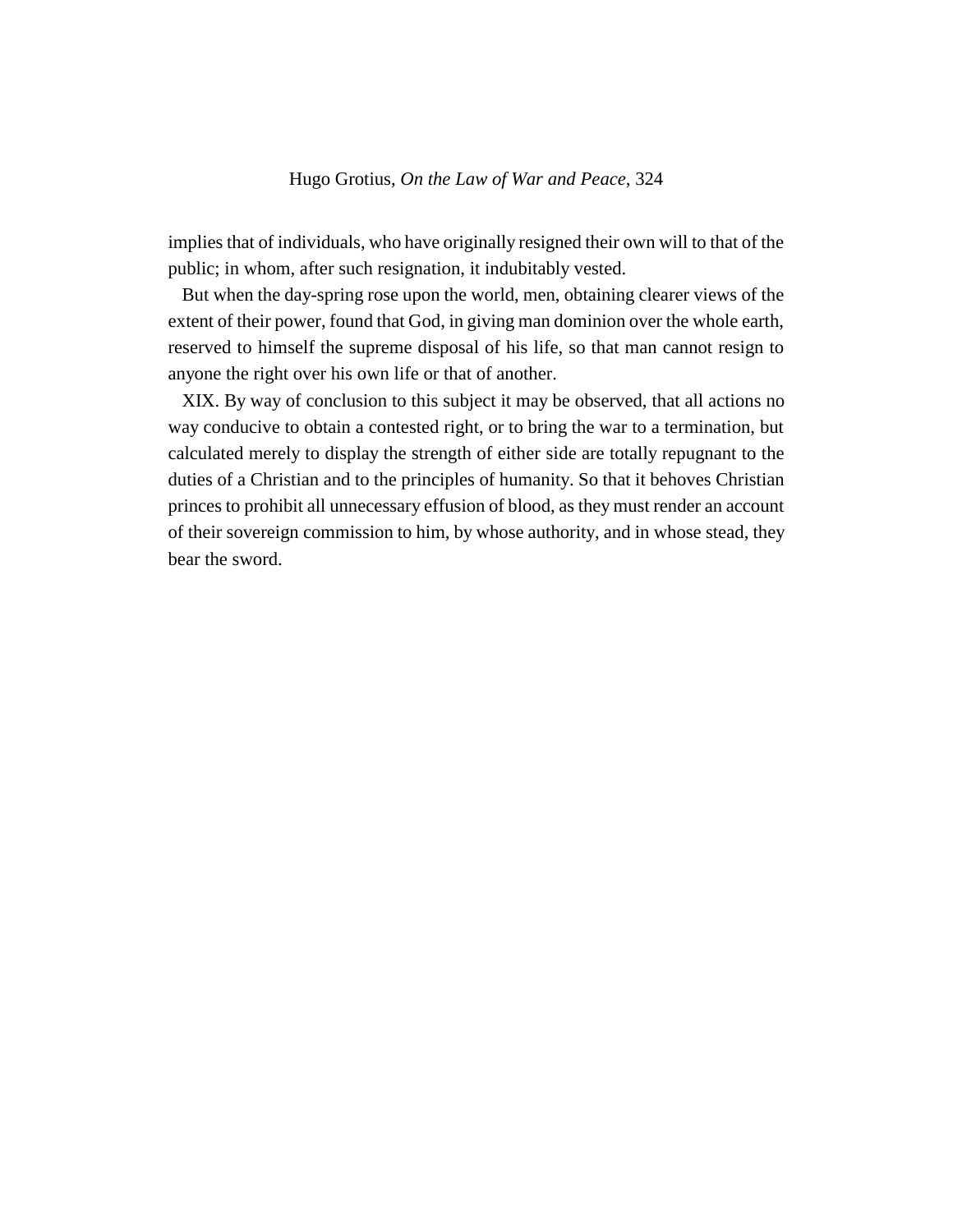## Chapter 12: On Moderation in Despoiling an Enemy's Country.

I. One of the three following cases is requisite to justify any one in destroying what belongs to another: there must be either such a necessity, as at the original institution of property might be supposed to form an exception, as if for instance any one should throw the sword of another into a river, to prevent a madman from using it to his destruction: still according to the true principles maintained in a former part of this work he will be bound to repair the loss: or there must be some debt, arising from the non-performance of an engagement, where the waste committed is considered as a satisfaction for that debt: or there must have been some aggressions, for which such destruction is only an adequate punishment.

Now, driving off some of our cattle, or burning a few of our houses, can never be pleaded as a sufficient and justifiable motive for laying waste the whole of an enemy's kingdom. Polybius saw this in its proper light, observing, that vengeance in war should not be carried to its extreme, nor extend any further than was necessary to make an aggressor atone justly for his offence. And it is upon these motives, and within these limits alone, that punishment can be inflicted. But except where prompted to it by motives of great utility, it is folly, and worse than folly, wantonly to hurt another.

But upon duly and impartially weighing the matter, such acts are oftener regarded in an odious light, than considered as the dictates of prudent and necessary counsels. For the most urgent and justifiable motives are seldom of long continuance, and are often succeeded by weightier motives of a more humane description.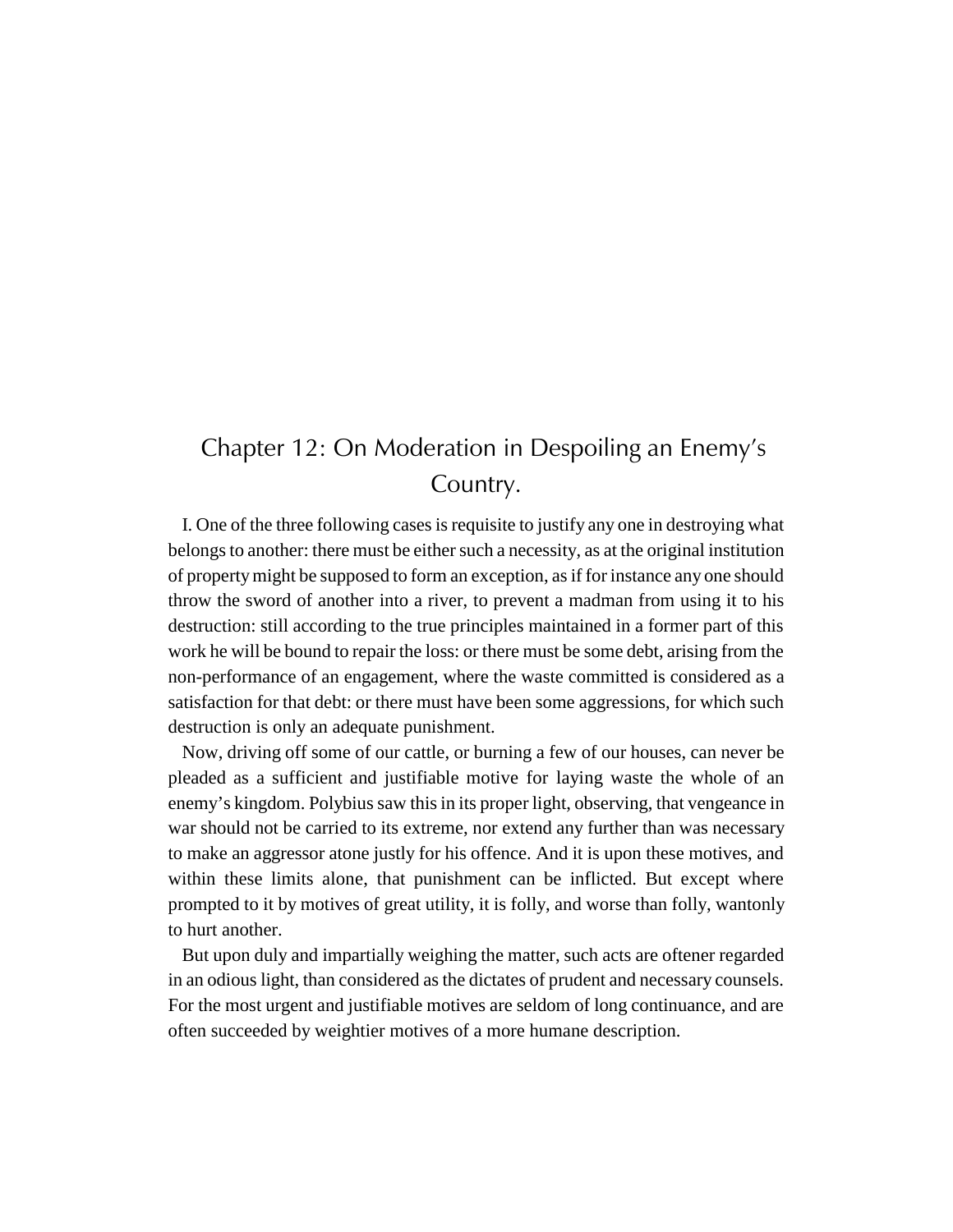II. It may be possible, under some circumstances, to detain what belongs to an enemy, so as to prevent his deriving advantage from it, in which case it would be an unnecessary and wanton act to destroy it. And to such circumstances the divine law has an eye, in ordering wild trees to be made use of for the construction of works in a siege, while fruit-trees, and every thing necessary for the support of man, ought, if possible, to be spared.

III. Where there is an expectation also of speedy victory and conquest, prudence will dictate to a general or commander of any kind the necessity of forbearing from all acts of destruction, by authorising and committing which he would only be injuring those possessions, that are likely to come into the hands of his own state or sovereign. Thus, as we are informed by Plutarch, when Philip had overrun Thessaly, destroying and plundering the whole country, Flaminius ordered his troops to march in a regular manner, as through a ceded country which had become their own.

IV. In the next place, it is unnecessary to destroy an enemy's country, when he has other sources, from which he can draw his supplies, as for instance, the sea or any adjoining territory. Archidamus, in Thucydides, attempting to dissuade the Lacedaemonians from a war with the Athenians, asks them, what object they propose to themselves by such a war? he asks them if they suppose that Attica can easily be laid waste owing to the advantage, which their troops have in superiority and numbers? but, says he, they have other dominions to furnish them with supplies, and they can avail themselves also of maritime importations. So that under such circumstances, it is best to leave agriculture unmolested, even on the frontiers of each side: a practice lately followed in the wars of the low countries, where contributions were paid to both parties, in return for such protection.

V. There are some things of such a nature, as to contribute, no way, to the support and prolongation of war: things which reason itself requires to be spared even during the heat and continuance of war. Polybius calls it brutal rage and madness to destroy things, the destruction of which does not in the least tend to impair an enemy's strength, nor to increase that of the destroyer: Such are Porticos, Temples, statues, and all other elegant works and monuments of art. Cicero commends Marcellus for sparing the public and private edifices of Syracuse, as if he had come with his army to protect them rather than to take the place by storm.

VI. As this rule of moderation is observed towards other ornamental works of art,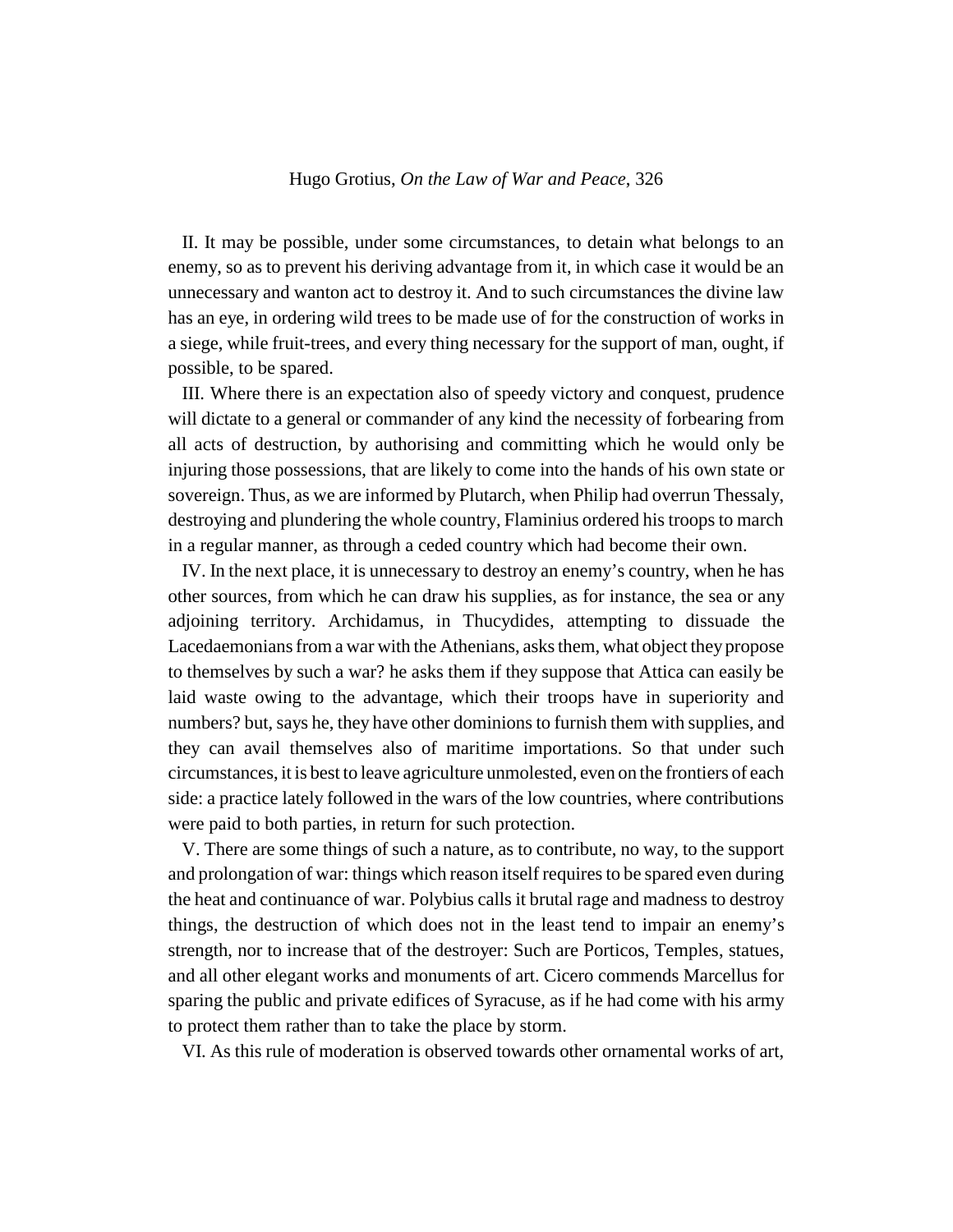for the reasons before stated, there is still greater reason, why it should be obeyed in respect to things devoted to the purposes of religion. For although such things, or edifices, being the property of the state may, according to the law of nations, be with impunity demolished, yet as they contribute nothing to aggravate the calamities, or retard the successes of war, it is a mark of reverence to divine things to spare them, and all that is connected therewith: and more especially should this rule be adhered to among nations, worshipping the same God according to the same fundamental laws, although differing from each other by slight shades of variation in their rights and opinions. Thucydides says that it was a law among the Greeks of his time, in all their invasions of each other's territories, to forbear touching the edifices of religion: and Livy likewise observes that, upon the destruction of Alba by the Romans, the temples of the Gods were spared.

VII. What has been said of the sacred edifices of religion applies also to monuments raised in honour of the dead, unnecessarily to disturb whose ashes in their repose bespeaks a total disregard to the laws and ties of our common humanity.

VIII. Although it does not fall within the province of this treatise to inquire into the utility of war in all its various branches, but only to regulate its practices by confining them within due and lawful bounds; yet it will not be improper to observe that rules and practices derive much of their merit from the utility, with which they are attended. So that one great quality, to recommend the moderation above alluded to, will be found in its preventing the enemy from being driven to those resources, which men never fail, at last, of finding in despair. It is a just remark made by some Theologians, that all Christian princes and rulers, who wish to be found such in the sight of God as well as that of men, will deem it a duty to interpose their authority to prevent or to suppress all unnecessary violence in the taking of towns: for acts of rigour can never be carried to an extreme without involving great numbers of the innocent in ruin. And practices of that kind, besides being no way conducive to the termination of war, are totally repugnant to every principle of Christianity and justice.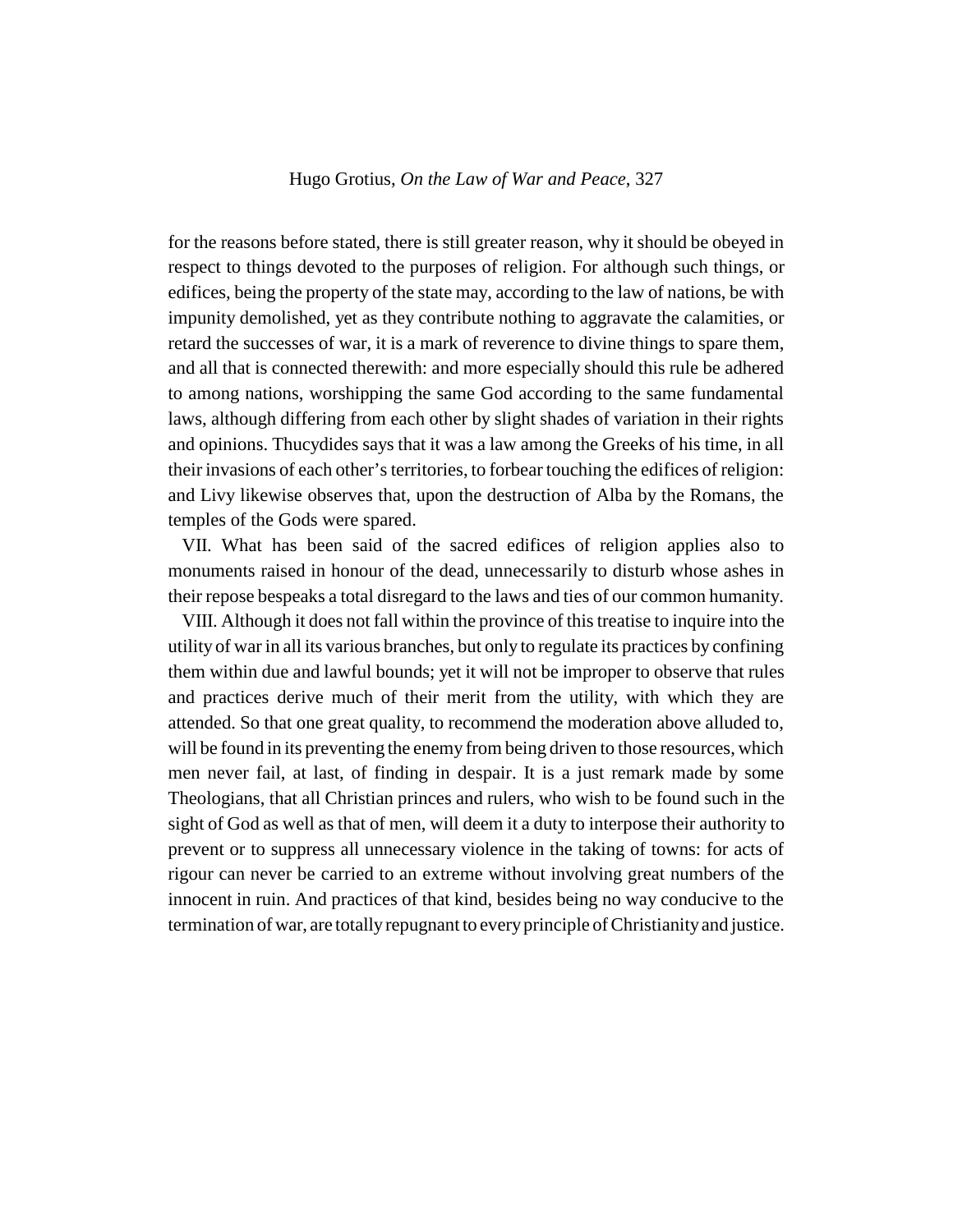### Chapter 13: On Moderation in Making Captures in War.

I. The capture of an enemy's goods, even in just war, is not, in all cases, perfectly justifiable, nor is the captor always exempt from the ties of restitution. For strictly speaking, according to the rules of pure justice, it is not lawful to seize or detain goods except to the exact amount of the debt which the enemy has incurred. Indeed goods may be detained beyond that, as a necessary pledge of security, but still upon the condition of being restored, as soon as the danger has ceased: restored either literally, or by some proper compensation being made.

Here then is a right of capture, which confers no right of property or acquisition. But when any thing may become due to us, either from a penalty or the non-performance of an engagement, in both cases a right to an enemy's goods, if they can be taken, is acquired. By the latter kind of debt not only the effects of the debtor himself, but those, belonging to his subjects, may according to the principles introduced by the law of nations be taken as a security.

This right of the law of nations is very different from that established in impunity alone, or depending upon the external force of judicial authority. For as by our private consent the person with whom we contract acquires not only an external and legal right over our property, but an internal right, proceeding from conscience, so he acquires the same right by a kind of common consent, which virtually comprehends the consent of individuals, in which sense the law is called the common compact or covenant of the state.

And in transactions of this kind it is most likely that nations approving of such a rule, introduced a law, which might not only prevent greater evils, but also enable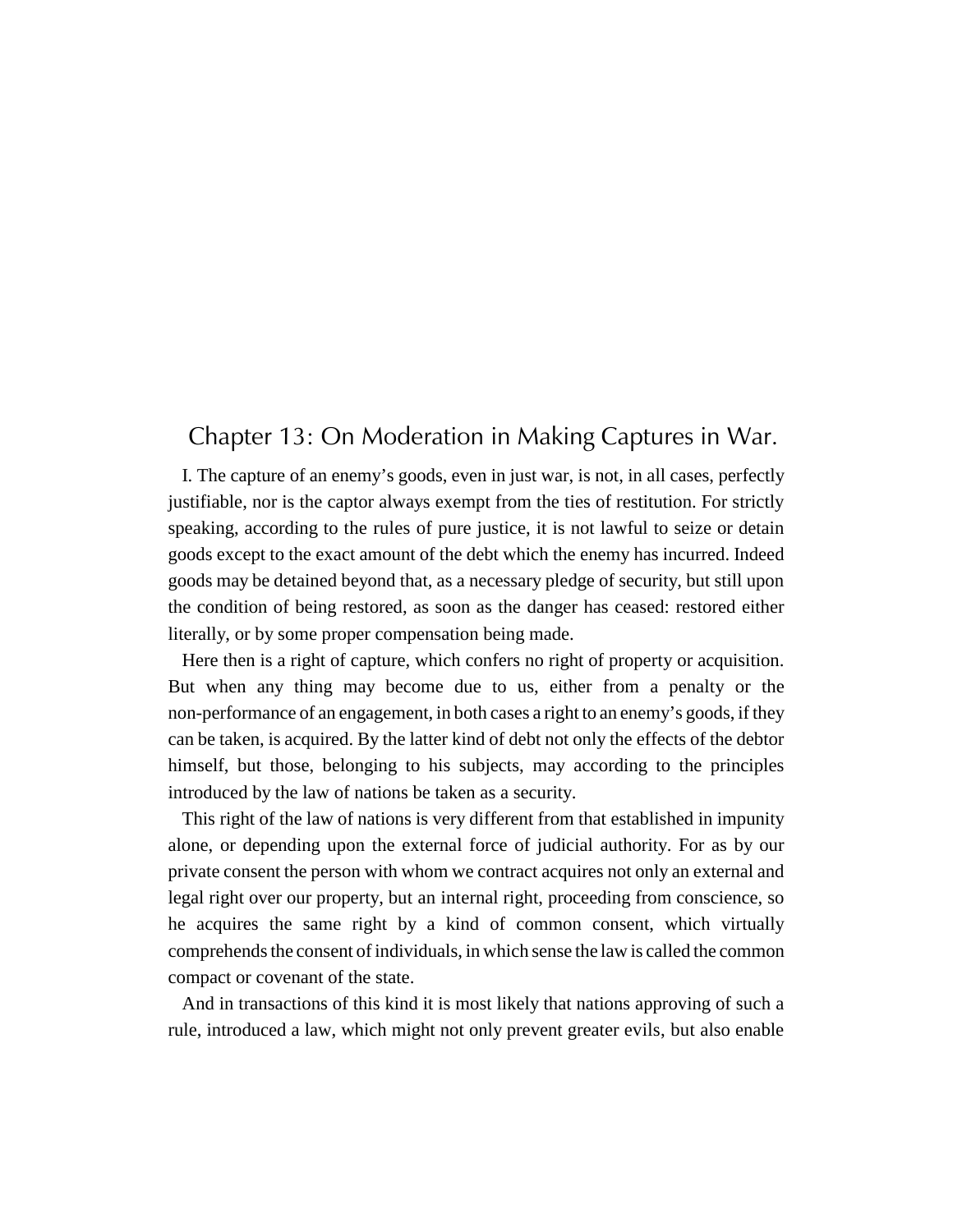every one to attain his own right.

II. But in the other kind of debt arising from penalty, or punishment, it does not appear, that nations consented to the establishment of any such right over the effects of subjects. For binding the property of one man for the offence of another is a kind of odious act, and therefore ought not to be extended farther than the law appears to have actually decreed. Nor is the advantage derived from the latter, by any means equal to that attending the former kind of debt. For what is due to us from damage, or the non-performance of a treaty may be considered as a part of our effects, but it is not so with the obligation to punishment, which is purely of a personal nature, therefore no loss is incurred by relinquishing this right.

Nor is the argument in the least weakened by what was said before respecting the Athenian law. For there it was maintained that subjects were not bound to suffer, because the state was amenable to punishment, but in order to compel the state to do what she ought to do, in bringing the guilty to punishment: a debt arising from duty, and relating to obligations of the former kind, rather than to those of the latter. For there is a difference between being obliged to punish another and being one's self amenable to punishment: tho' the latter may frequently arise from the neglect of doing the former, but still there is the same distinction between them, as between cause and effect.

The goods of subjects can only be taken by way of reprisal in return for other goods taken by the enemy; but they can never be taken as a punishment for the neglect of bringing offenders to justice. The delinquents themselves, in the number of whom may be reckoned those, who have neglected to discharge their duty in this respect, must answer for such offences.

III. The goods of subjects may be taken, and a property acquired therein, not only in order to obtain payment of the original debt, which occasioned the war, but of other debts also, to which the same war may have given birth. And in this sense the words of those are to be taken, who maintain, that captures in war are not a perfect compensation for the principal debt, but only used as a means to enforce satisfaction for the damages sustained from aggressions. Thus the Romans, in their dispute with Antiochus, as related by Livy, thought it but right for that king to make reparation for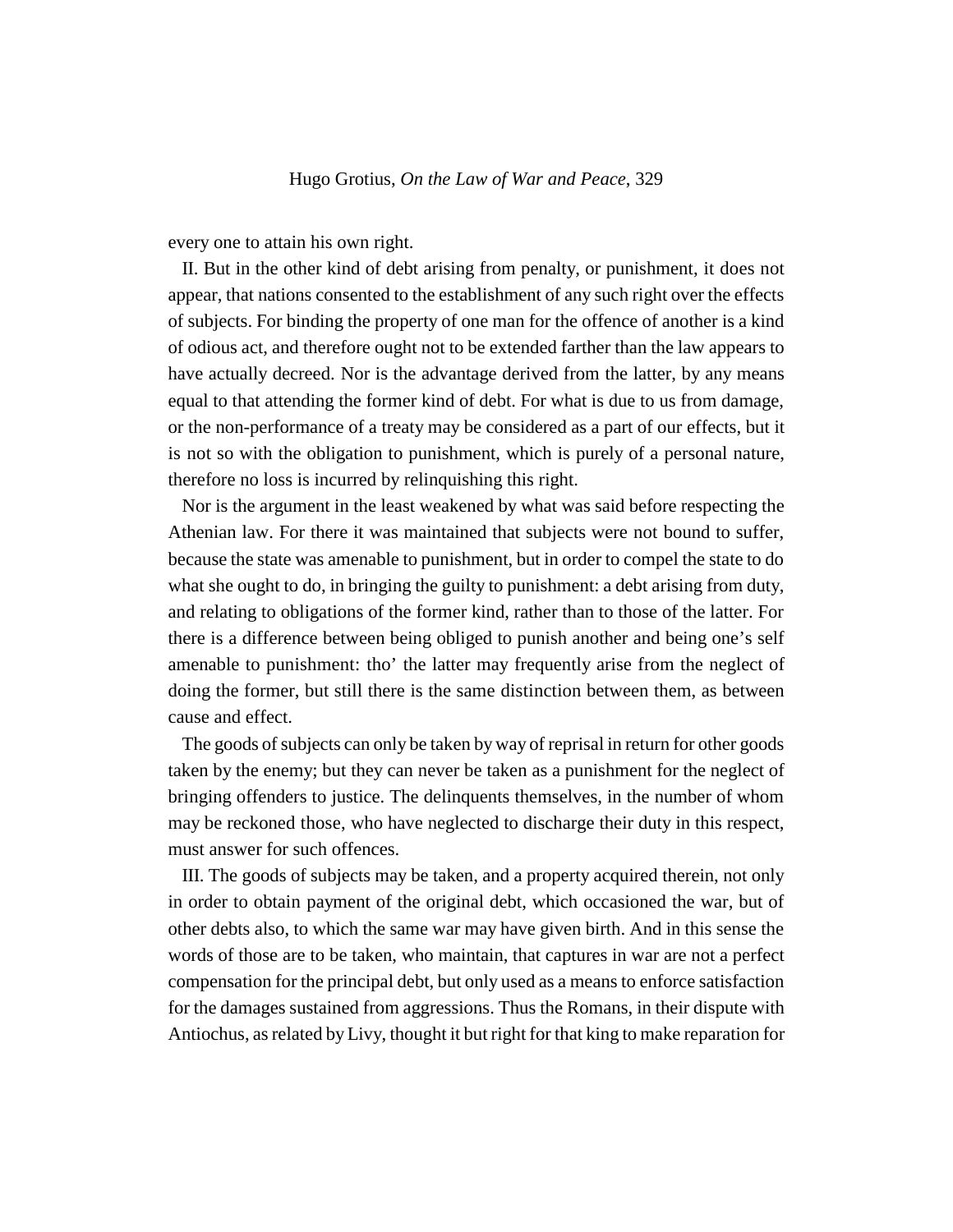all the expenses incurred in the war, which he had occasioned. Indeed any terms, that may be justly imposed upon the conquered may justly be enforced by war.

IV. The right of seizing the goods of the innocent subject of an enemy seems to have been introduced, in order to compel the original aggressor, or debtor to grant redress for the injury he had done: and although his falling on the innocent may be no way repugnant to what is legally right, it is in some measure a departure from the principles of humanity. On the other hand, history, especially the Roman history, abounds in examples of humanity, where lands have been restored to a conquered enemy, upon condition of their belonging to the state, and becoming subject to the payment of a tribute.

[The translation proceeds from the XIII to the XV chapter of the original. **Translator**.]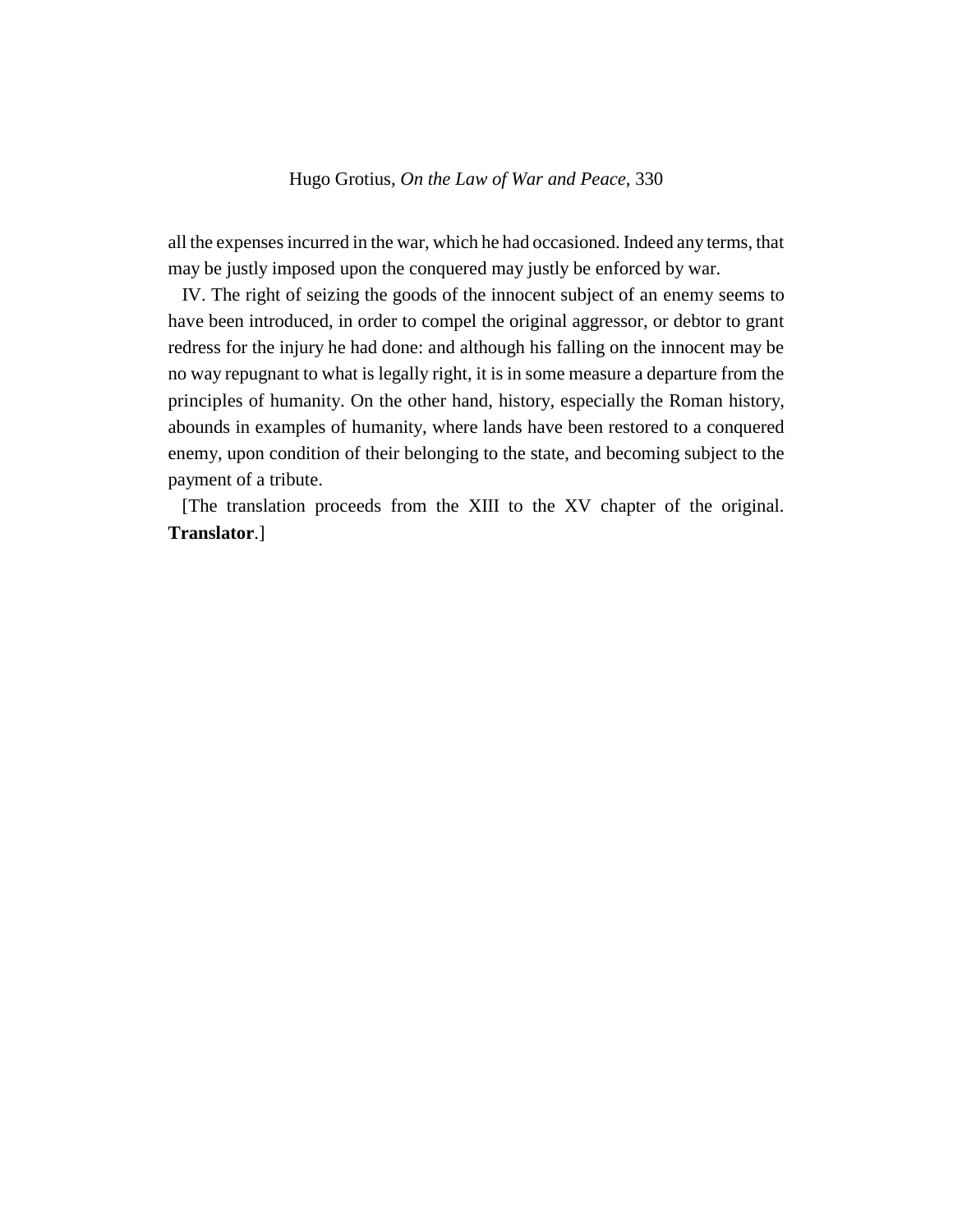### Chapter 15: On Moderation in Acquiring Dominion.

I. That equity and moderation towards individuals, which are so highly extolled, are still more deserving of admiration, when exercised towards nations and kingdoms; where injustice would be attended with more signal calamities, and moderation with more beneficial effects.

In just war the right of dominion over a people, and the sovereign power, which that people possess, may be acquired as well as any other right. But the claims to such a right ought by no means to be prosecuted beyond indemnity for aggression, and security against future evils.

But this motive, so necessary to be observed, especially in all treaties of peace, as well as in the use of victory, is often confounded with others. In other points a sovereign prince or state may relinquish a claim from a principle of moderation, but where the future security of their subjects is concerned, it is an act of cruelty rather than of moderation to relax too far in favour of a conquered enemy.

II. Aristotle has, more than once, said, that war is undertaken for the sake of peace, and toil endured in order to obtain rest. And in the same manner, Cicero has observed, that men go to war, that they may live in peace without molestation and injury. War too, as we are instructed by the teachers of true religion, may be made, to remove every thing that interrupts, and stands in the way of peace.

In the primitive ages, as we find from history, wars in general were made to preserve territories rather than to extend them. And any deviation from this rule was thought unlawful: thus the prophet Amos reproves the Ammonites for their love of making conquests.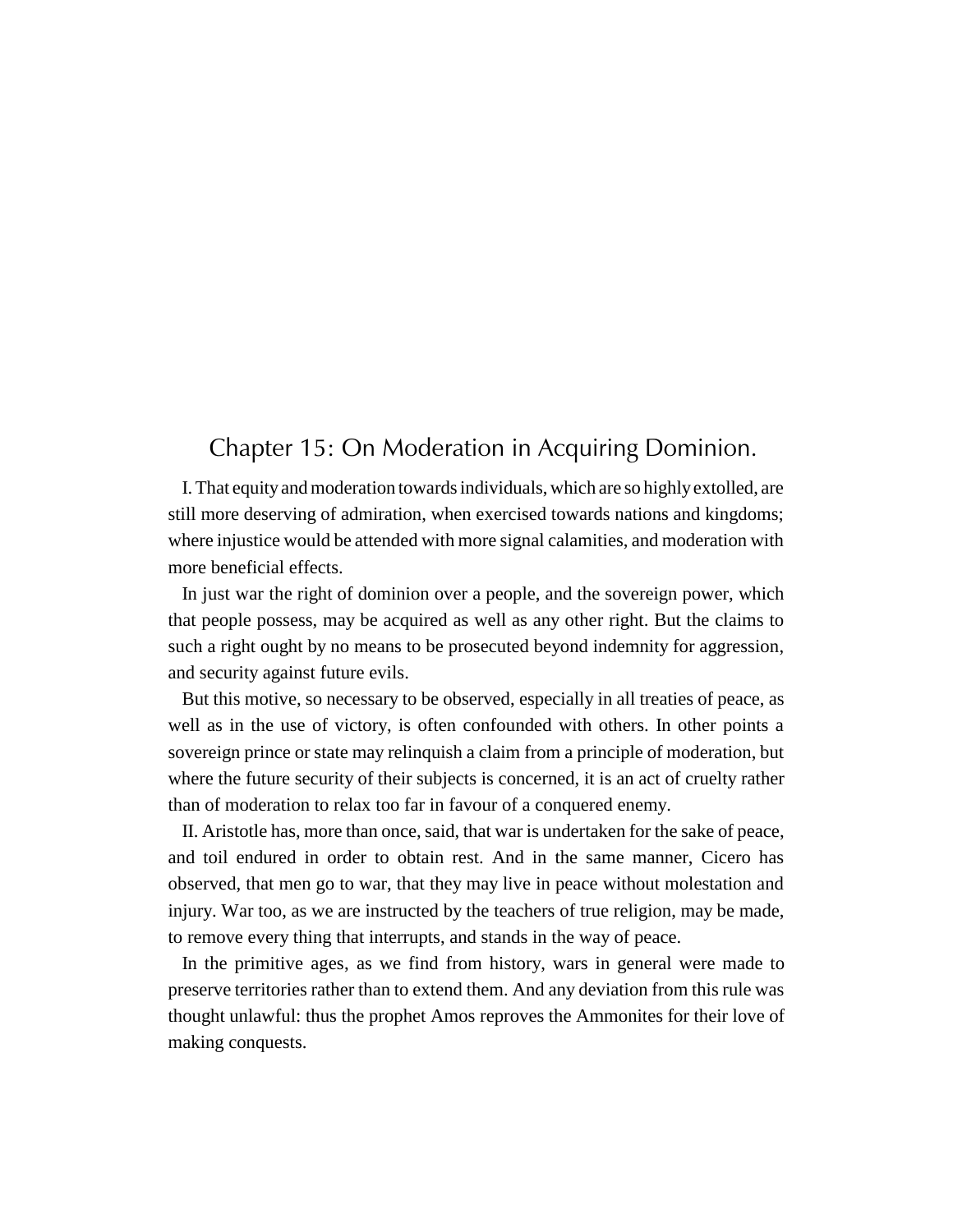III. The prudent moderation of the ancient Romans approaches nearly to this model of primitive innocence. For although they made conquests, they mitigated the fate of the conquered by incorporating them with themselves.

IV. Another mark of moderation in the use of victory is leaving to conquered kings, or nations the dominions, which they lawfully held before.

Polybius highly extols the merit and wisdom of Antigonus, who, having Sparta in his power, allowed the inhabitants to retain their national polity and freedom.

V. Sometimes indeed a conqueror, though allowing a subjugated people to retain their dominion and sovereignty, must provide for his own security, by placing garrisons in their country.

VI. Contributions too are frequently imposed and levied, not so much by way of indemnity for expences incurred, as for a future security between the conqueror, and the conquered country. Upon the same principle, as was before observed, in explaining the nature of unequal treaties, conditions may be imposed also requiring a conquered power to deliver up a certain number of her ships and forts, and to reduce her troops to a limited number.

VII. But leaving to conquered powers a part or the whole of their dominions is not only sometimes an act of justice and humanity, but an act of sound policy also. Among other of Numa's institutions, his manner of celebrating the rites of terminus, the deity of boundaries, is much commended; for be prohibited the use of blood in those ceremonies, as an intimation that nothing was more conducive to the peace and harmony of the world, than for every nation to confine herself within her proper bounds.

In conformity to which maxim Florus observes, that it is more easy to make conquests than to keep them. To which rule Plato, in his third book of Laws, adapts the proverbial expression of Hesiod, that half is better than the whole.

VIII. The Lacedaemonians and the Athenians anciently claimed no farther dominion over conquered cities and states, than purely wishing them to adopt forms of government like their own, the Lacedaemonians living under an aristocratic, and the Athenians under a democratic system. But whether such changes were conducive to a conqueror's security, it is not to our present purpose to examine.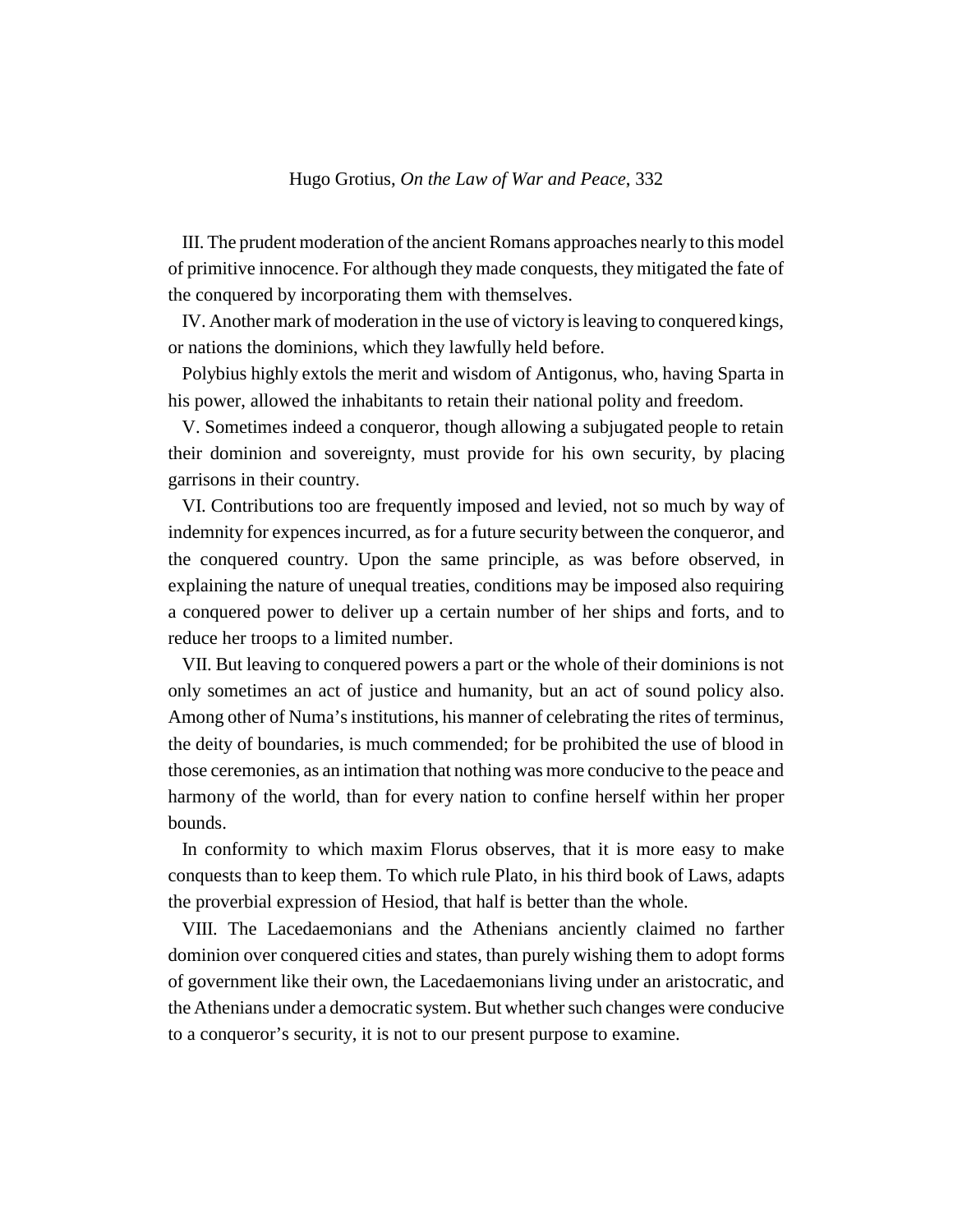IX. If it is not perfectly safe to forbear exercising any dominion over a conquered enemy, the matter may be so regulated as to leave him some portion of his former sovereignty and power. Thus among the Jews the sceptre remained with the Sanhedrim, even after Archelaus was deprived of his kingdom; and Alexander in many cases allowed Darius to remain a sovereign over others, while he required of him submission to himself.

X. Even though a conquered power was deprived of all sovereignty, she might be allowed to retain some of her laws, privileges, and magistracies of inferior importance. Thus, Pliny, in his letters, informs us, that in the proconsular province of Bithynia, the city of Apamaea was allowed to regulate the form of her government at her own pleasure, and, in other places, the Bithynians were permitted to retain their own magistrates, and their own senate.

XI. This indulgence ought to be shewn to every people, especially in their attachment to the religion of their forefathers, of which they should never be deprived but with their own consent and conviction. An indulgence, which Agrippa in his address to Caius, as cited by Philo in the account of his embassy, approves of, as highly grateful to the conquered people, and by no means prejudicial to the conqueror. At the same time a conqueror will take care that erroneous opinions do not prevail to the prejudice and overthrow of true religion, as was done by Constantine upon his crushing the party of Licinius, and afterwards by the Franks and other kings.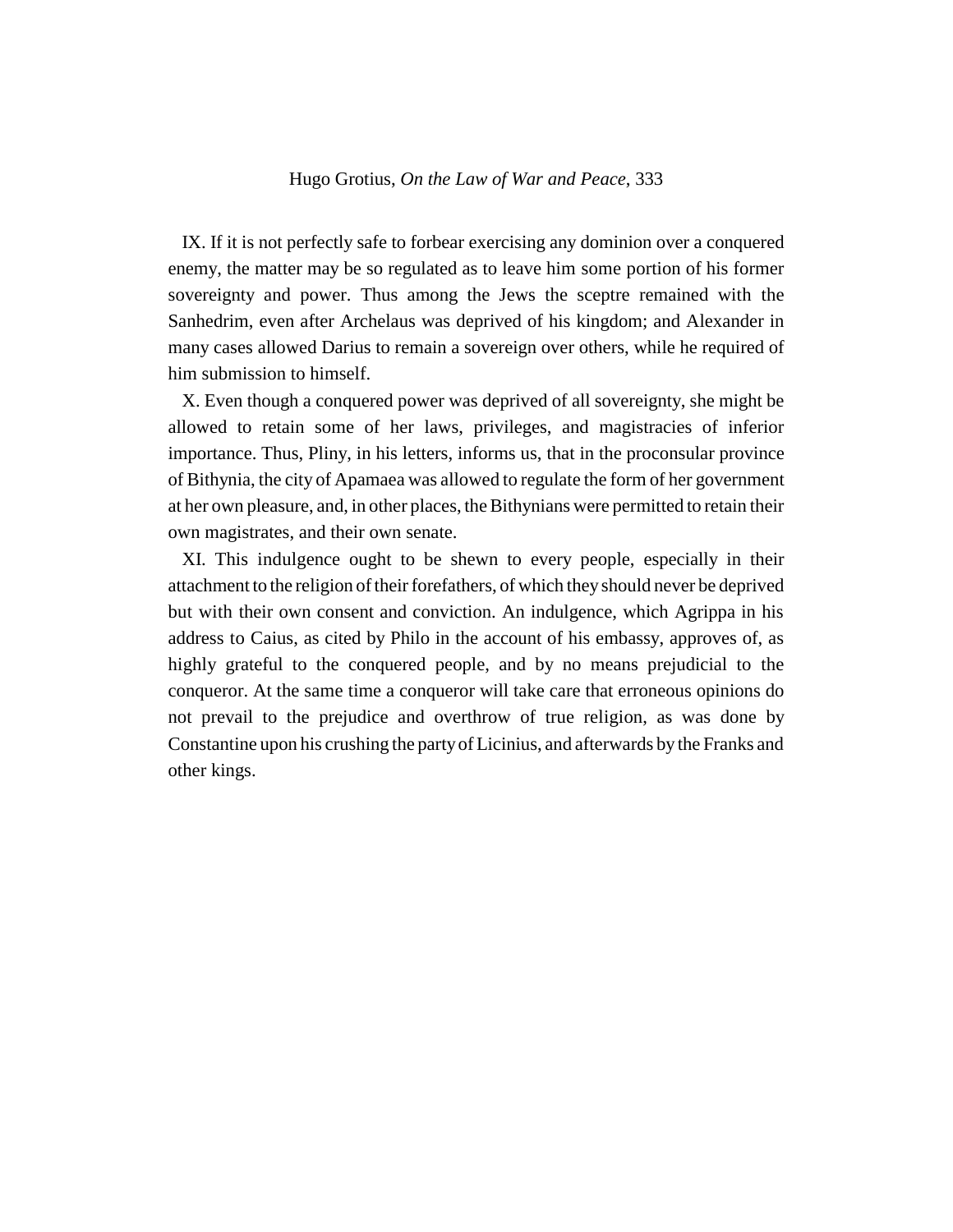# Chapter 16: On Moderation with Respect to Things Excluded From the Right of Postliminium by the Law of Nations.

I. How far things taken in just war become the property of the captors has been explained before. From which a deduction must be made of things recoverable by the right postliminium, those being no captures at all.

But things, taken in unjust war, are to be restored, not only by those, who have taken them, but by others also into whose hands they may have by any means fallen. For, as the Roman lawyers say, no one can convey to another a greater right than he himself possesses. The original captor had no just title to any property therein, neither can the person, deriving his title through him, establish any better claim a second or third possessor may have acquired a property therein, which the law presumes he has a right to, till the contrary be shewn, and for which an action may be maintained. Yet it is a right of which he cannot honestly avail himself against the real owner, from whom it was unjustly taken.

II and III. Therefore such things are to be restored to those, from whom they were taken, which we find in ancient times was often done. Livy in relating the defeat of the Volscians and Aequi by a Roman Consul, says that the booty was exposed in a public place, for the space of three days, that every one, coming to recognise what belonged to him, might take it away.

But if any one has become possessed of such a thing by purchase, it may be asked, if he can charge the person from whom it was originally taken, with the price which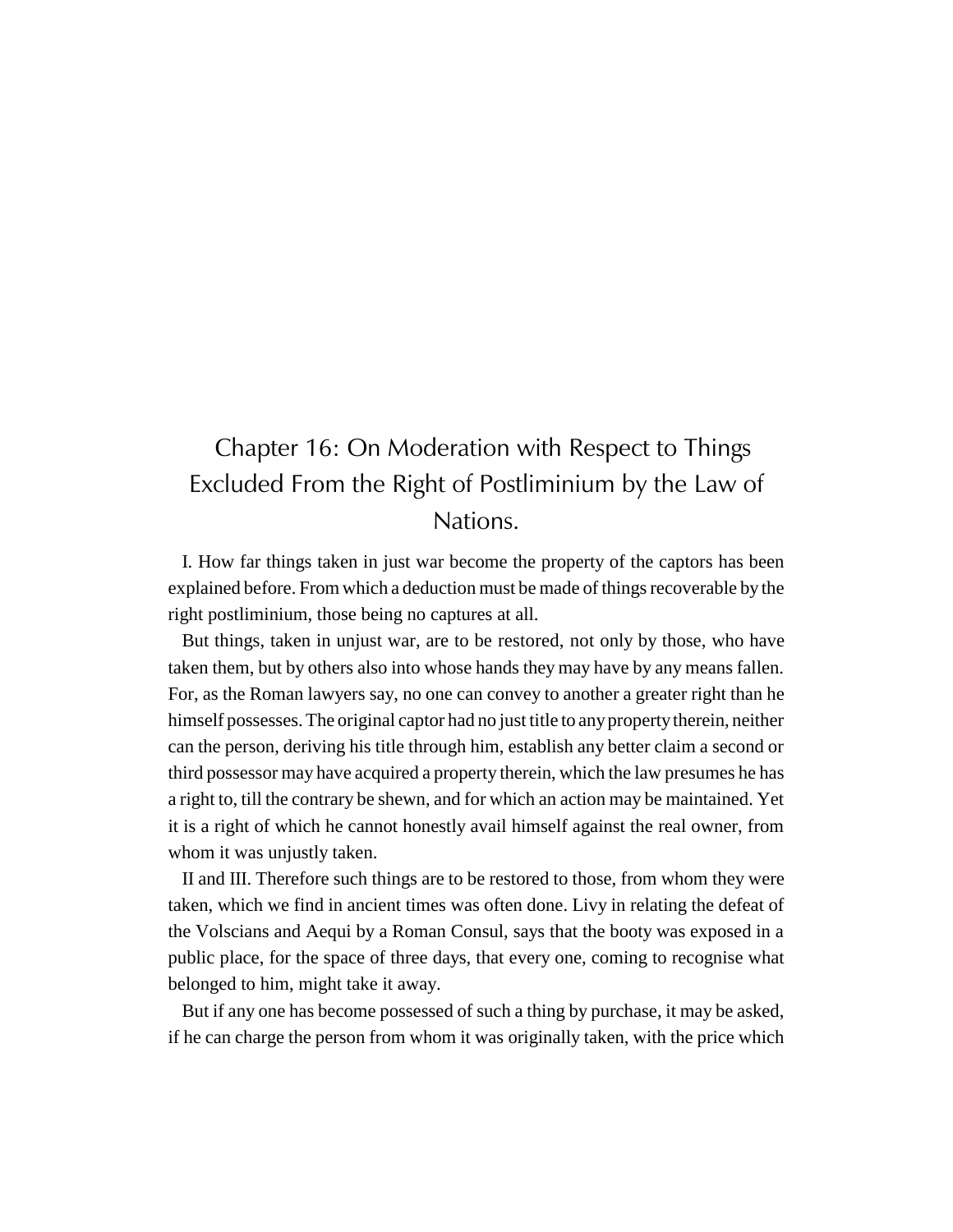he has paid for it? According to the principles before laid down, he certainly may charge as much to the person losing it, as the repossession of a thing, which he despaired of ever recovering, is worth.

The history of Abraham seems applicable to this subject, when he returned from his victory over the five kings. Being a man of noble and exalted piety, he would appropriate nothing to himself, but considering the things retaken, as his own right, in recompence for his labour and danger, he devoted a tenth part to God, after deducting the necessary expences, and divided a certain portion among his companions.

IV. As things are to be restored to their original owners, so subjects are to be restored to their former lawful sovereigns.

V. The period also, when the obligation to restitution expires, is often a subject of inquiry. But this is a question, when arising between subjects of the same kingdom, which must be settled by the municipal laws of that country: but when the contending parties are the subjects of foreign powers, the matter can only be decided upon a conjecture of the time sufficient to constitute a presumed dereliction of property.

VI. But where the right of war is doubtful, it will be safest to follow the conduct of Aratus of Sicyon, in advising the new possessors in some measure to prefer taking a sum of money in lieu of the possession, and recommending the same maxim to the original owners, to prefer a sum of money, if they could obtain it, equivalent to the recovery of their right.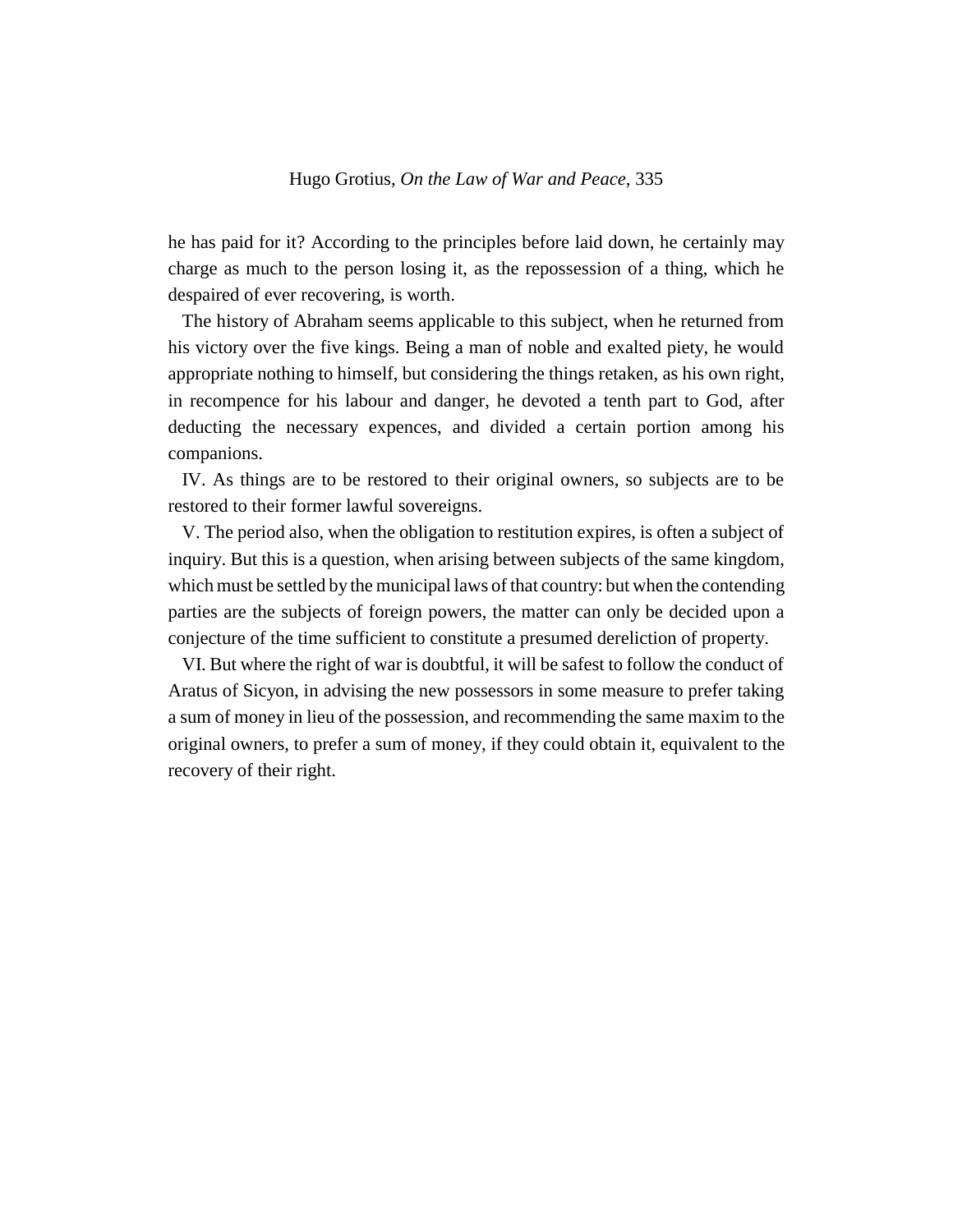### Chapter 17: Respecting Those Who are Neutral in War.

I. It may appear superfluous to speak of neutral powers, against whom no rights of war can exist. But as war, under the plea of necessity, occasions many aggressions to be committed against them, especially when bordering upon the seat of its operations, it may be necessary briefly to repeat a former assertion, that nothing short of extreme exigency can give one power a right over what belongs to another no way involved in the war. The case too is equally clear that no emergency can justify any one in taking and applying to his own use what the owner stands in equal need of himself. But even where the emergency can be plainly proved, nothing can justify us in taking or applying the property of another to our use,, beyond the immediate demands of that emergency. Where the custody of a thing, by securing it, is sufficient for the purpose, the use and consumption of it is absolutely unlawful. If the use of it is necessary, it must not be abused: and if the entire abuse of it be requisite, the full value should be paid.

II. Again, according to what was said in a preceding part of this book, it is the duty of those, who profess neutrality in a war to do nothing towards increasing the strength of a party maintaining an unjust cause, nor to impede the measures of a power engaged in a just and righteous cause. But in doubtful cases, they ought to shew themselves impartial to both sides, and to give no succour to besieged places, but should allow the troops of each to march through the country, and to purchase forage, and other supplies. The Corcyraeans, in Thucydides, say that if the Athenians intend to remain neuter, they ought either to prohibit the Corinthians from enlisting men in the territory of Attica, or to give them the same privilege. The Romans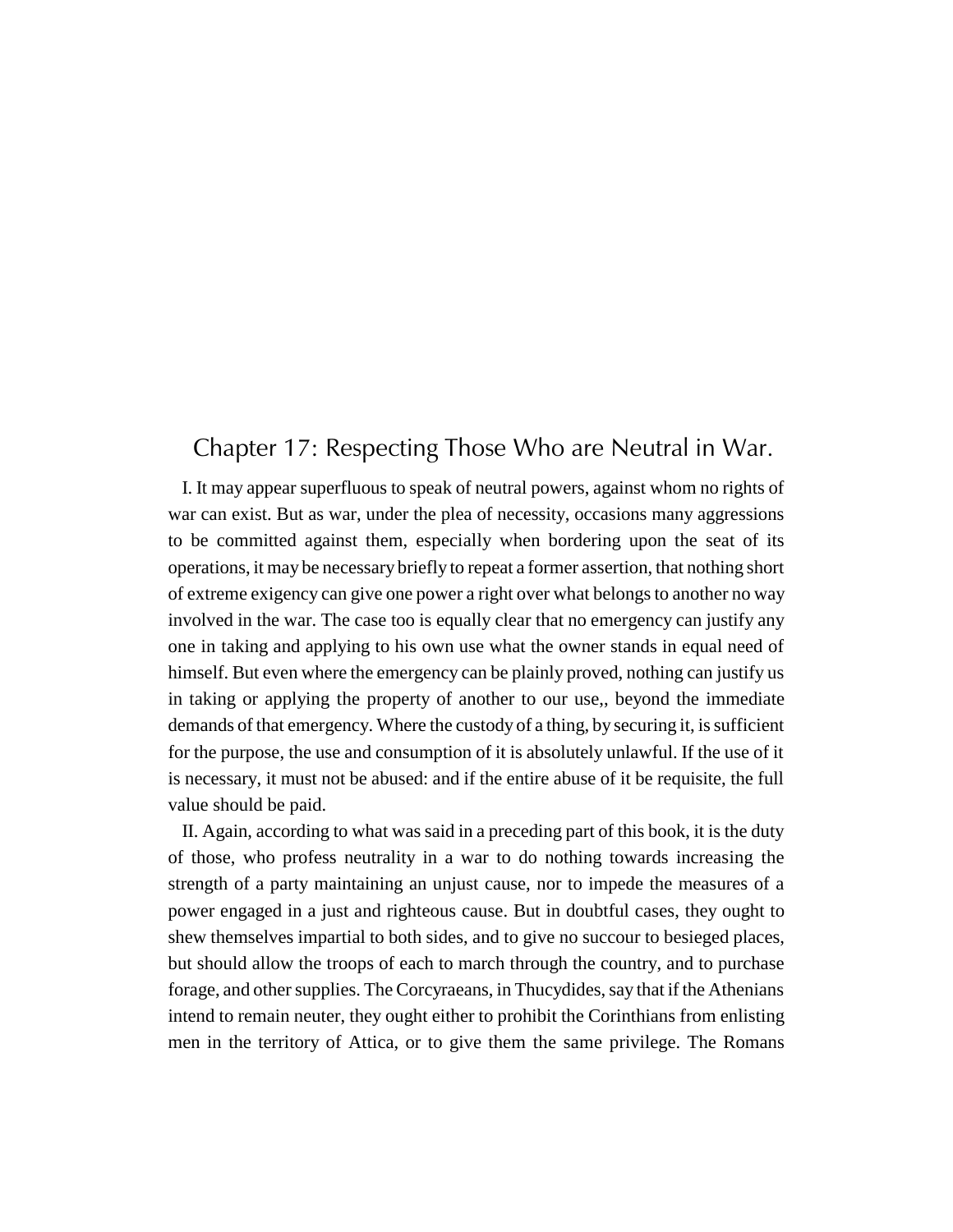objected to the conduct of Philip king of Macedon, charging him with a double violation of treaties, both by injuring the allies of the Roman people, and assisting the enemy with supplies of men and money.

[The translation proceeds from the XVIIth to the XIXth chapter of the original. **Translator**]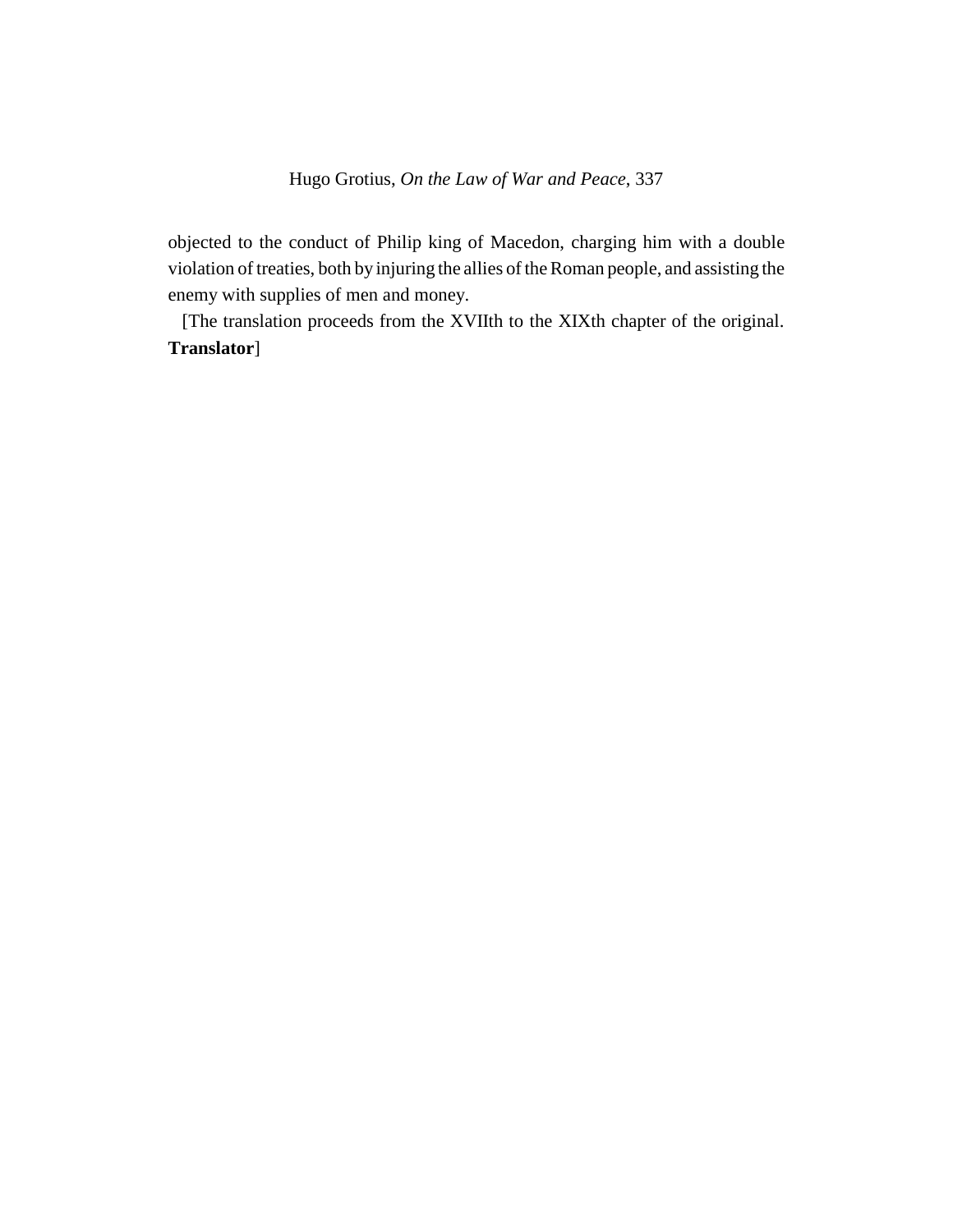### Chapter 19: On Good Faith Between Enemies.

I. It was before said that the number and extent of actions, lawful in war, may be considered either upon their own intrinsic merits, or as rising out of some antecedent engagement. The former point having before been fully explained, this is the proper place for discussing the latter, which comprehends the good faith of enemies towards each other.

Cicero, in his fifth book on the bounds of good and evil, has well observed that every one must approve and commend a disposition to adhere faithfully to our engagements not only from disinterested motives, but in some cases even in opposition to our own interest. And Augustine says that it is right to maintain the pledge of faith given to an enemy, for under the character of enemies men do not lose their right to the fulfilment of a promise, a right which every one possessed of reason is capable of. It is the power of reason and speech from which the obligation of promises springs. Nor is it to be supposed that, because it is lawful to deceive an enemy on some occasions, the same rule will authorise a violation of faith in engagements. For the obligation to speak the truth arises from causes antecedent in their existence to any state of warfare, and they are causes which a state of warfare may render it necessary to change or abridge. But a promise confers a new right of itself. A distinction which did not escape the notice of Aristotle, who, in speaking of truth, says that he does not consider truth and sincerity in engagements, with relation to justice or injustice, but as belonging to another class of virtues.

II. As to engagements with pirates, we may observe, that Pompey in a great measure concluded the disputes with them by treaty, sparing their lives, and allowing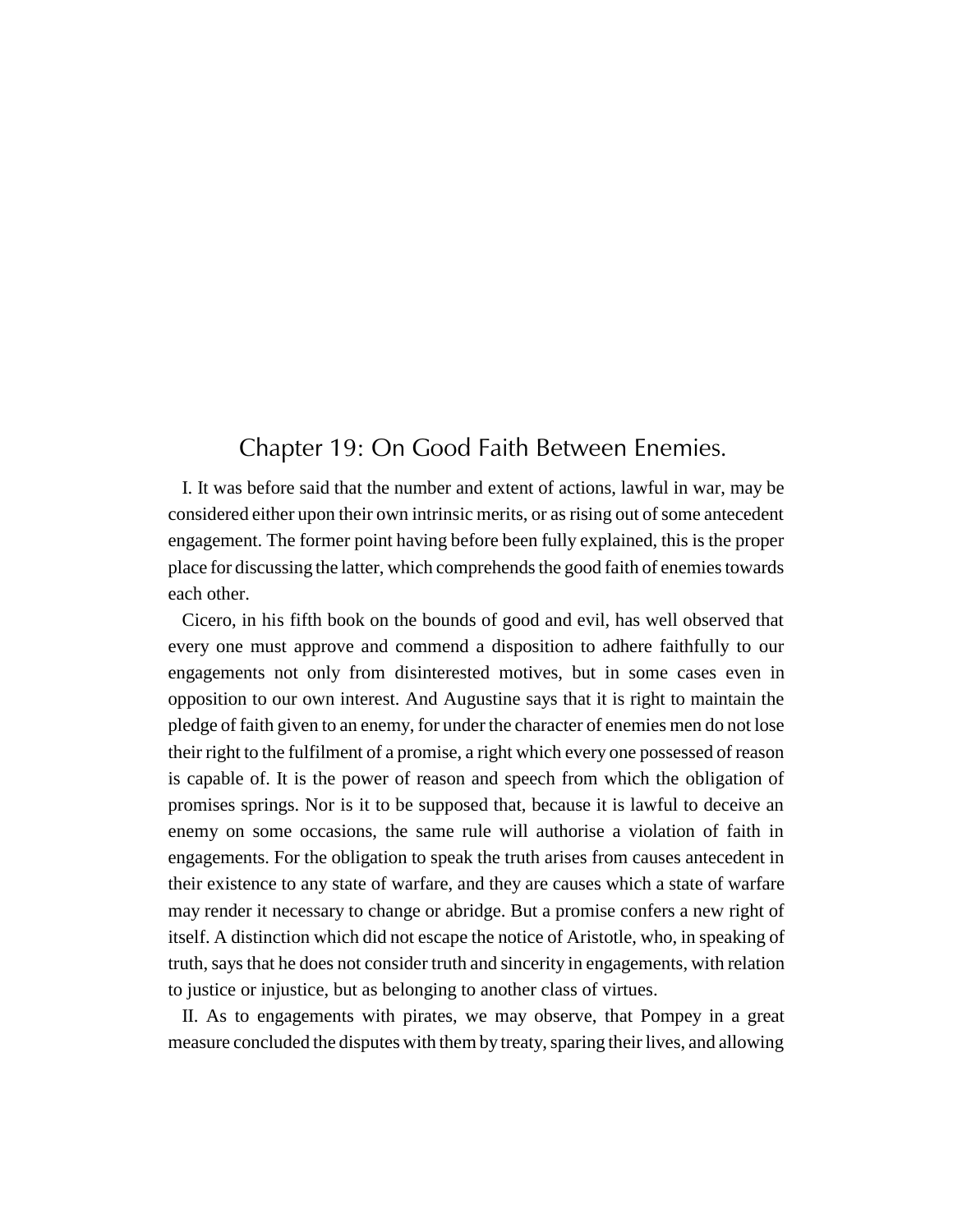them places to reside in, on condition of their abandoning their former way of life. The law of nations indeed has not established the same mode of communication with them, as among regular enemies in just and lawful war: but still the very circumstance of their being men, entitles them to those privileges which are sanctioned by the law of nature, among which the observance of engagements is one.

III. Let us consider if a more specious argument than Cicero's may not be devised on this subject. In the first place it may be stated that atrocious malefactors, forming no part of a state, may be punished by any one whatever, according to the law of nature. For those, who may be punished with death, may upon the same principle be deprived of their property and all their rights. And among rights may be enumerated the right of requiring a fulfilment of promises and engagements: the guilty may therefore be deprived of this right by way of penalty. In reply to which it may be said, this will certainly be the case, if the person is treated with, but not as a malefactor: for the very act of treating with him shews that he is not considered any longer in that light, but as one entitled to all the rights of treaty, the criminal part of his character not being taken into the account, all penalties on that score being, as it were remitted. For every act of treaty must be interpreted so as to avoid absurdity.

IV. An objection to treating with pirates upon principles of good faith is deduced from their calling, which is to extort terms by fear. Now where a promise has been extorted., the promisor is released from his engagement, as having unjustly sustained a damage, by an act repugnant to the nature of human liberty, and to the nature of human action, which ought to be free.

This, it must be admitted, may sometimes happen, but does not apply to all promises made to pirates. For to make the person, to whom a promise has been given, liable to release the engagement, the promiser himself must have been forced to give the promise under impressions of unjust fear. So that if any one has promised a ransom in order to redeem a friend from captivity, he will be bound by his promise. For in this case there was no impression of fear, as he came voluntarily to make the contract.

V. A promise too made through the compulsion of fear will be binding, where it has been ratified by the solemn sanction of an oath: for in that case it is not only one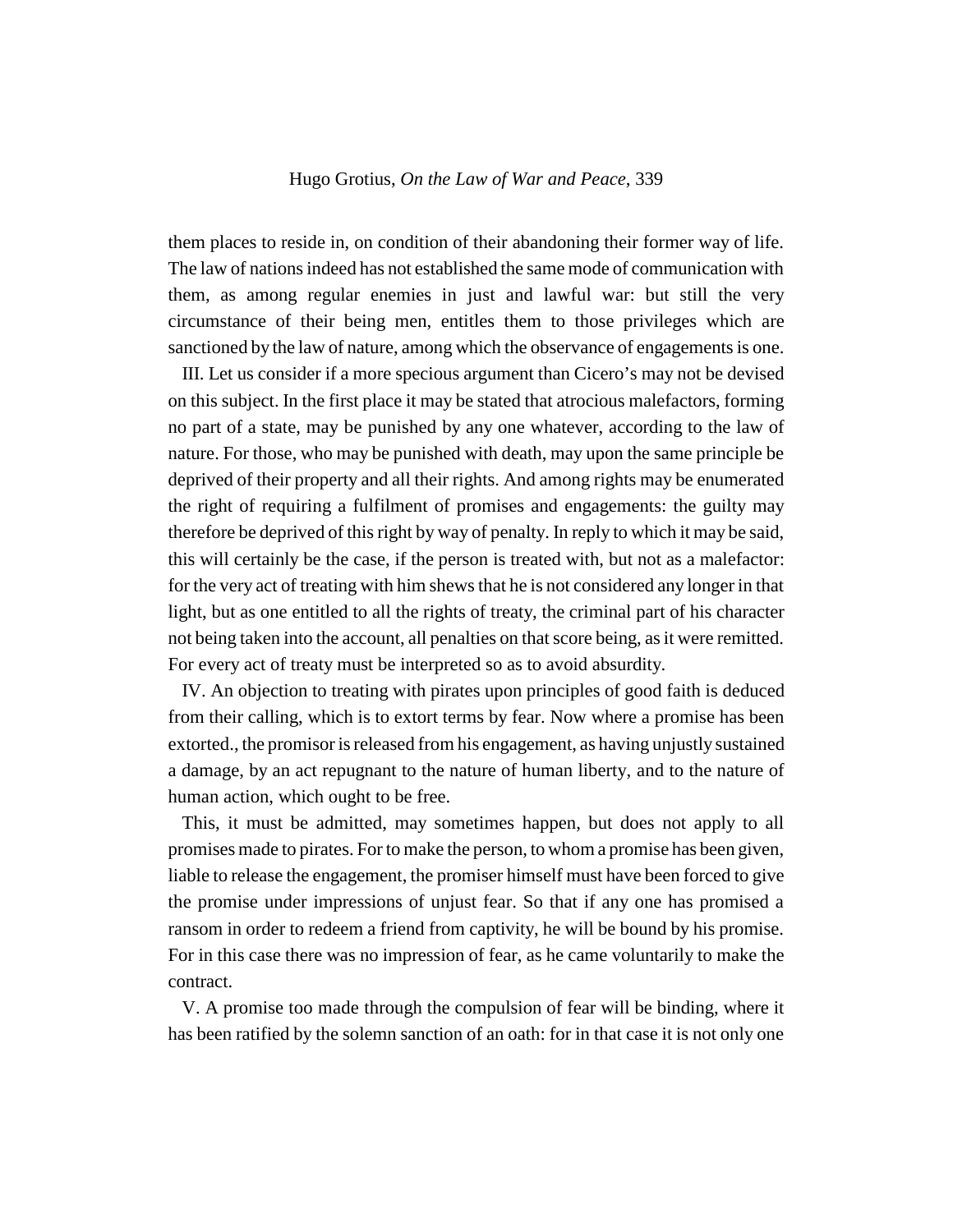man making an engagement to a fellow creature, but binding himself to God by the most solemn appeal: against' which neither fear nor any other motive can form an exception. Yet the heir of a promiser is not bound by any such obligation: because inheritances pass according to the rules of human intercourse established at the original institution of property: but the divine right to the fulfilment of oaths, as such, is not included in these. From the above arguments a conclusion may be deduced, that if any one violates a pledge given to such an enemy either upon oath or without oath, he will not on that account be liable to punishment among other nations, because from the general horror which piracy excites, nations have thought proper to pass over without notice the violation of rules of faith towards them.

[Sections VI, VII, VIII, IX and X of the original are omitted in the translation. **Translator**]

XI. Solemn war, signifying such as is proclaimed and begun on both sides by authority of the sovereign or state, among its many other legal rights, includes also that of giving validity to every promise, which may be conducive to its termination, so that if either party, through an ill-grounded fear of further calamities, has, even against his will, made promises unfavourable, or acceded to terms disadvantageous to himself, such an engagement will be binding. For the law of nations allows belligerent powers to alarm each other, if possible, into submission upon the most unequal terms, in the same manner, as it gives a sanction to many things not strictly equitable according to natural and municipal law. For if such a practice had not been established, wars, which are so frequent, could never have been brought to a conclusion, an object so much for the interest of mankind.

These are the rights of war which Cicero says ought to be inviolably preserved with an enemy: for an enemy not only retains his natural rights in war, but certain other rights originating in the consent of nations. Yet it does not follow from hence that any one, who has extorted such a promise in unjust war, can, consistently with piety and the duties of a good man, retain what he has so received, nor can he compel another to stand to such engagements, whether upon oath, or not. For the natural and internal injustice of such a promise always remains the same, nor can the injustice be removed or altered, till it has received a new and free concurrence from the party, by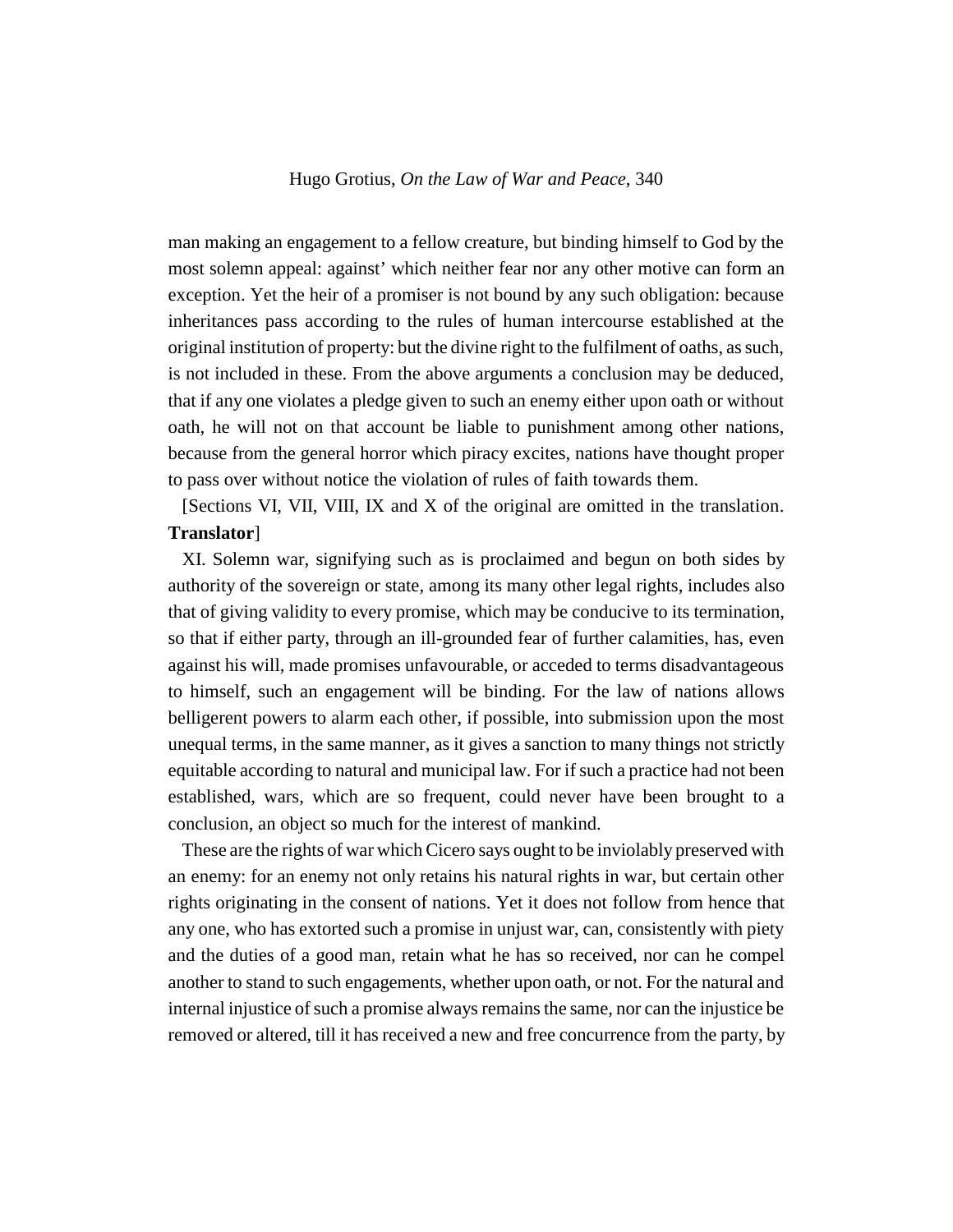whom it was given.

XII. The only impressions of fear, that can be lawfully inspired in regular war, are those which are approved of by the law of nations. Thus no one can avail himself of a promise, extorted from an ambassador under impressions of fear excited by the seizing of his person.

XIII and XIV. There are two cases, in which a person may not perform his engagement or promise, without being guilty of treachery: and those are, where the conditions have not been fulfilled, or some compensation has been made. For in one and the same treaty all the clauses seem connected with each other, as a kind of condition expressing the intention of one party to fulfil his engagement, if the other shall do the same. Therefore Tullus, in replying to the Albans invokes destruction upon the head of that people who first rejected the just claims of ambassadors demanding restitution, wishing that all the calamities of war might fall upon them. For, says Ulpian, he shall no longer be held as a confederate, who has renounced a treaty, owing to some condition, on which it was made, not being fulfilled. For which reason, wherever it is intended otherwise, it is usually stated in express terms, that the violation of any particular clause shall not annul the whole treaty.

XV. The origin of compensation was explained in the second book of this treatise,\* where it was said to be the power and right of receiving an equivalent, for some thing belonging to us, which is in the hands of another, or any thing due to us, which we cannot otherwise obtain: and much more then have we a right on the same account to detain any thing which is already in our power, whether it be of a corporeal or an incorporeal kind. So that we are not obliged to perform a promise, if it be no more than equivalent to a thing of ours which the other party detains. Seneca, in his sixth book *On Benefits*, says that a creditor often becomes under an obligation to his debtor, if he takes more than an equivalent for his debt. For though it may be granted that he has lent money, yet if by such a loan he has obtained the possession of lands, which he never bought, he changes situations with his debtor, and becomes a debtor in his turn.

XVI. It will be the same, if one of the contracting parties owes as much, or more, from some other engagement: and the debt cannot otherwise be obtained, than by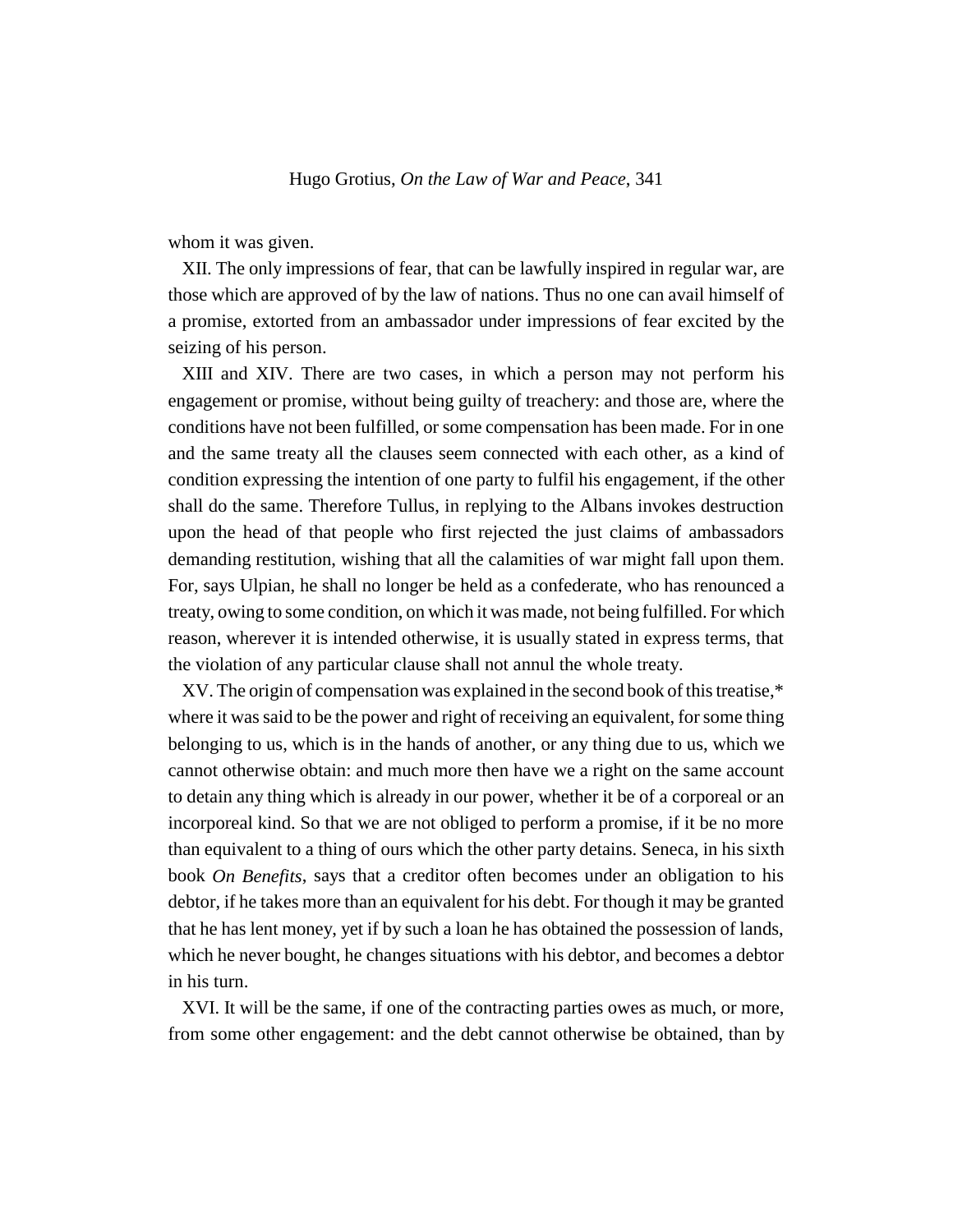taking advantage of the present contract, though it has no connection with the former debt. But in a legal point of view, all actions are perfectly distinct, nor can their forms, their grounds, or their substance be confounded; but certain cases are confined to certain laws, to which it is necessary invariably to adhere: one law cannot be mixed with another, but every one in the prosecution of a right must tread upon invariable and beaten ground. But the law of nations does not regard such distinctions, it allows us to transgress them where there is no other means of obtaining our right.

XVII and XVIII. The same may be said too, where the party exacting a promise, has not contracted any debt by engagement, but has done an injury to the promiser. And whatever is due by way of punishment may be balanced against a promise.

XIX. If while a law-suit is depending, the parties enter into an agreement of any kind, either to pay the costs, or to make good other damages, they cannot avail themselves both of this agreement, and claim a further compensation for the original matter in dispute. In the same manner, if during the continuance of a war the belligerents negotiate for a conclusion of the original dispute, they are supposed thereby to settle every cause of hostility, nor can they any further avail themselves of the rights of war, so as to enjoy both the advantages of them, and of negotiation, at the same time. For if this were the case, no treaties could ever be enforced with certainty.

It may be asked, of what nature are the things for which a promise of compensation should be given? In answer to which it may be observed, that such a promise or engagement may be made in lieu of some other obligation incurred during the course of a war: as for instance, where the breach of a truce has been committed, the rights of an ambassador violated, or any other action done, repugnant to the principles established by the law of nations among belligerent powers.

Still it must be observed that the parties, in making compensation, should abstain with the utmost caution from infringing upon the rights of a third person, especially where this can be done without abandoning the principles of the law of nations, which makes the effects of subjects answerable for the debts of the state. Besides it is the mark of a dignified mind to adhere to engagements even after receiving an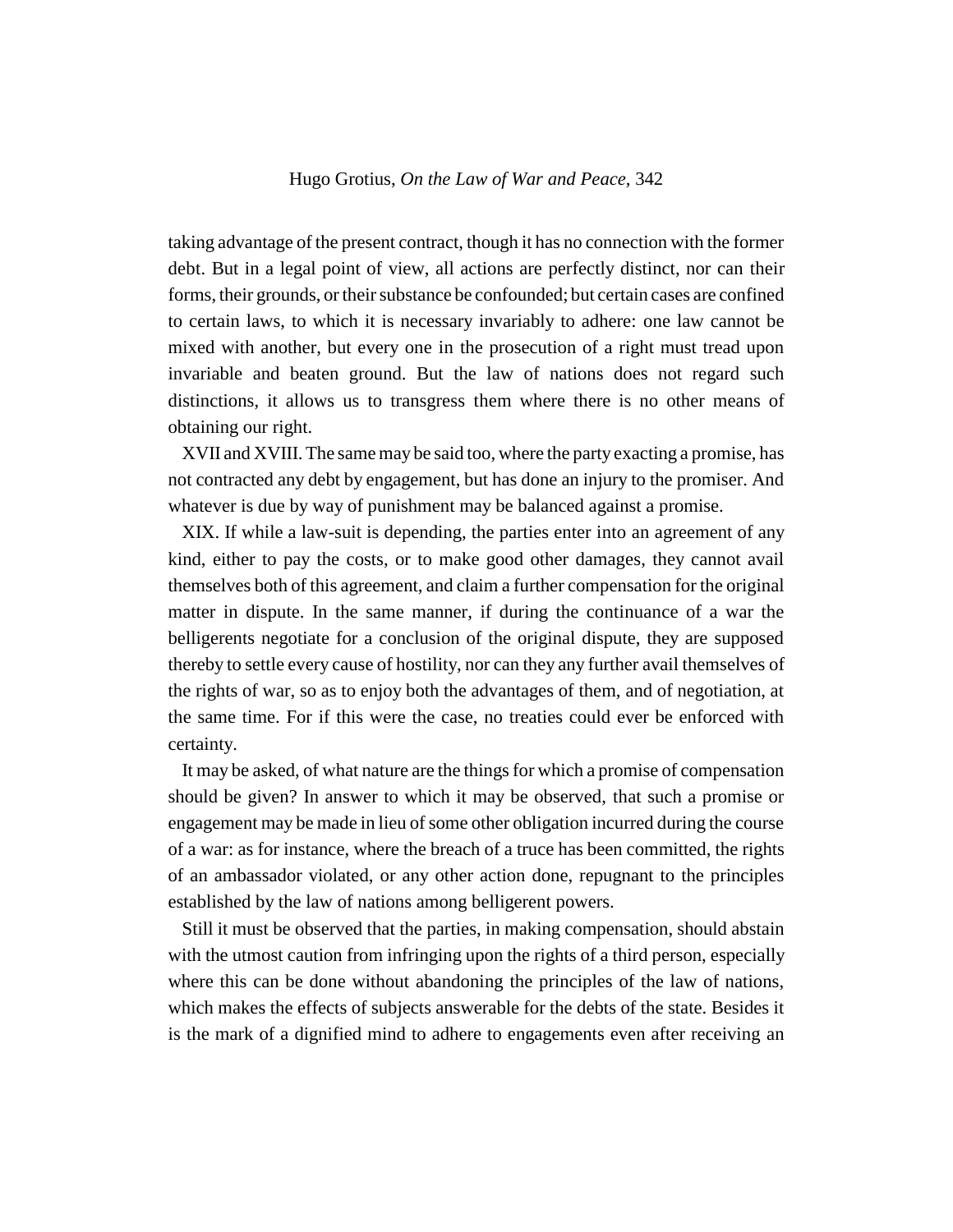injury. On which account the Indian sage Jarchas commended that king, who on sustaining an injury from a neighbouring and confederate power, said he should not think himself released from his sworn engagements, which were solemn acts, that no injustice on the part of another could repeal.

Almost all questions relating to pledges of faith given by one belligerent power to another, may be solved upon the principles before laid down, in explaining the nature and force of promises in general; of oaths, treaties, and conventions, and also in explaining the rights of the obligations of kings, and the method of interpreting doubtful points. But in order to remove every doubt and difficulty, perhaps a brief discussion of the most usual and practical topics of negotiation will not be deemed tedious.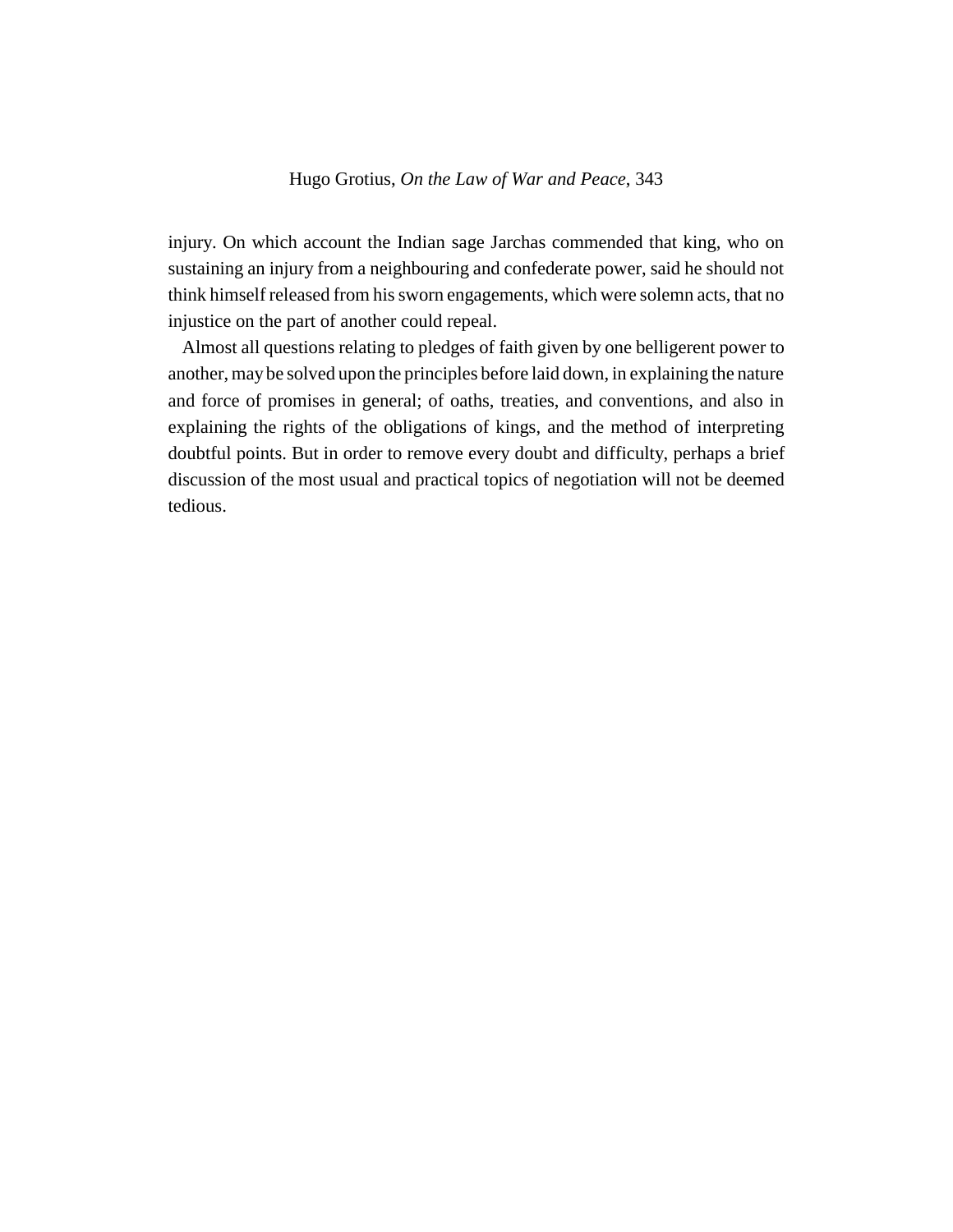# Chapter 20: On the Public Faith, by Which War is Concluded; Comprising Treaties of Peace, and the Nature of Arbitration, Surrender Hostages, Pledges.

I. Good faith, either expressed or implied, must be the foundation of every treaty between hostile powers. And again the faith that is expressed is either of a public or a private nature, and the pledges given either by the sovereign, or inferior authorities in states constitute the public faith. It is, by such pledges given on the part of the sovereign power alone, that peace can be concluded, or the rights of war enforced. In the termination of every war, either the principal, or accessory causes are to be considered. Treaties are in general regarded as the principal instrument, by which wars are ended, and the mediation, or decision of a third person or power is deemed a secondary or accessory means.

II. The person, who has authority to begin a war, is the only one to whom the right of making peace can properly belong, according to the general maxim, that every one is the best judge in the management of his own affairs. From hence it follows, that public war can be made by the sovereign power alone on each side: a right which in every kingly government is very justly vested in the crown.

III and IV. In popular or aristocratic forms of government, the right of making war, or concluding peace, is generally lodged in some public council or body, where a majority of voices may form treaties, conventions, or resolutions, which will be binding upon the dissentient part of such council. And all who are bound by a peace, whether approving it or not are entitled to its benefits.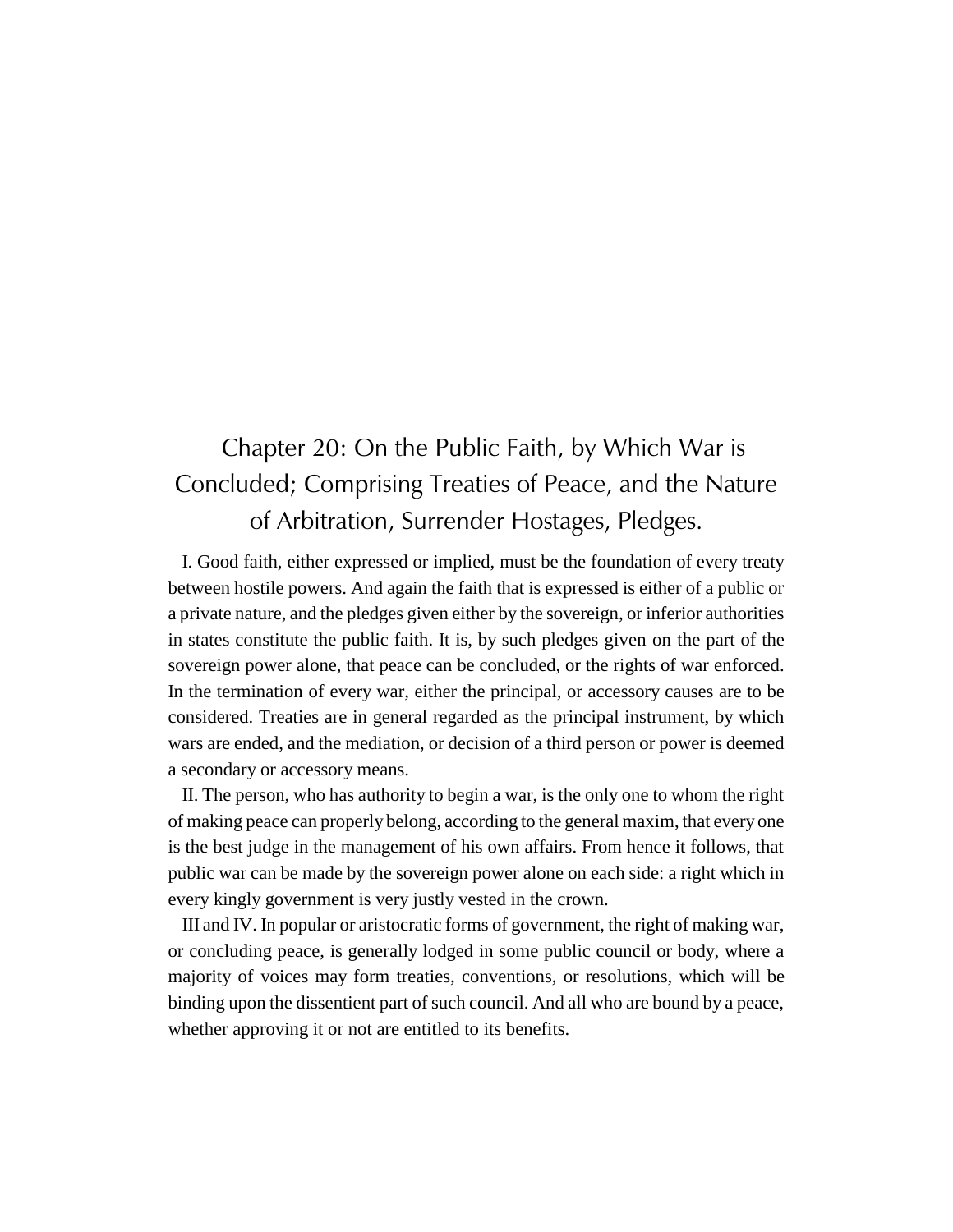V. In examining those objects, which form the most material part of treaties, we may observe, that kingdoms are not so much a patrimony, which may be alienated at pleasure, as a trust, placed in the hands of the sovereign for the benefit of his people. Indeed kings themselves are aware of this, even before the crown descends upon their heads, and they receive it upon condition of adhering to such sacred obligations.

Nor can such alienations ever be made, so as to be attended with consequences like those of private contracts, or to render the goods and effects of subjects answerable for such engagements. For if that were the case, the fundamental laws of the kingdom, prohibiting such alienations, would be of no effect.

To render the alienation of the whole public dominion valid, the consent of the constituted authorities of the state is requisite. And indeed to confirm the transfer of any particular portion, the consent of the whole body as well as of that particular member will be necessary: for otherwise such alienation would be like the violent separation of a limb from the natural body.

A whole people may in a case of extreme necessity transfer themselves to the dominion of another, a right which undoubtedly was reserved at the original formation of society.

Neither is there any thing to prevent a king from alienating his patrimonial and private possessions. Yet there may be parts of the royal dominion, which the sovereign cannot alienate from the crown, especially, if he has received it upon condition of making no personal appropriation of any thing belonging thereto.

There are two ways in which the possessions of the crown may become the patrimony of the king, either as separable or inseparable parts of the kingdom. In the latter case they can only be transferred with the kingdom itself, but in the former, they may be alienated by themselves. And where the crown is not patrimonial and hereditary, the restrictions upon the sovereign in this respect are much greater.

VI. A nation and a king's successors are bound by his engagements, in proportion to the power, which he derives from the constitution, of making such engagements. For though this power may not be absolutely unlimited, yet it ought not to be clogged with unnecessary restrictions. It should be such as may enable him to exercise his discretion and judgment on proper occasions for the benefit of his people.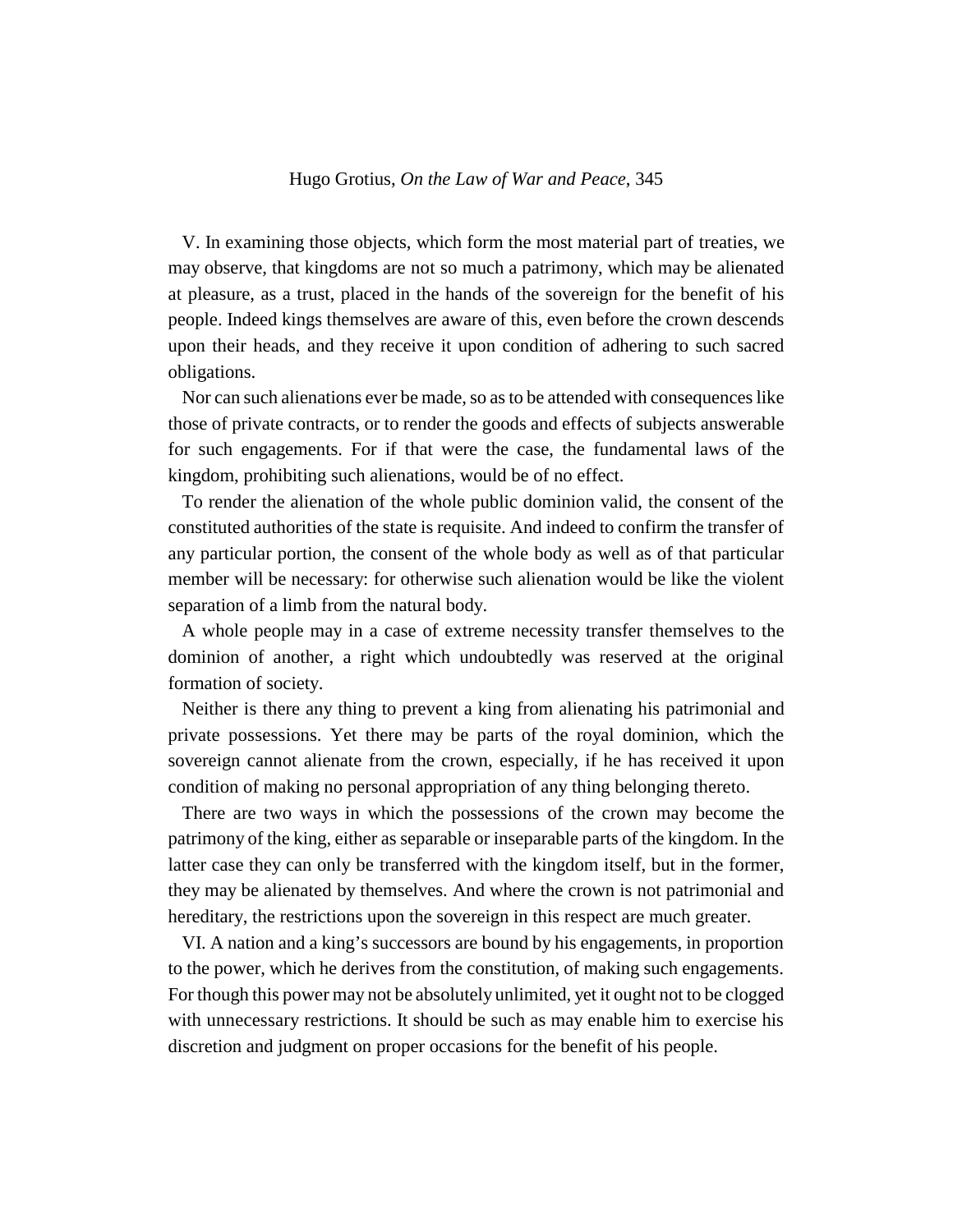The case will be different, where a king's power over his subjects is like that of a master over his household, more than of a sovereign over his state, as where he has entirely subjugated a people, or where his controul over their property is absolute. Thus Pharaoh purchased all the land in Egypt, and others have admitted strangers into their territories allowing them to hold lands upon such conditions. For here, there is another right in addition to that of a sovereign, and it is a right, which sovereignty alone without conquest could never have conferred.

VII. The right of sovereigns to dispose of the effects of individuals, in order to make peace, is often a disputed point, nor can they exercise this right over the property of subjects in any other manner than as sovereigns.

The property of subjects is so far under the eminent controul of the state, that the state or the sovereign who represents it, can use that property, or destroy it, or alienate it, not only in cases of extreme necessity, which sometimes allow individuals the liberty of infringing upon the property of others, but on all occasions, where the public good is concerned, to which the original framers of society intended that private interests should give way. But when that is the case, it is to be observed, the state is bound to repair the losses of individuals, at the public expence, in aid of which the sufferers have contributed their due proportion. Nor will the state, though unable to repair the losses for the present, be finally released from the debt, but whenever she possesses the means of repairing the damages, the dormant claim and obligation will be revived.

VIII. There must be some hesitation in admitting the opinion of Ferdinand Vasquez, who maintains that the state is not bound to repair the losses, which are occasioned to individuals in the course of war, as those are accidents permitted by the rights of war.

For those rights regard the relation of foreign states and enemies to each other, but bear no reference to the disputes of subjects among themselves, who, being united in the same cause, ought to share the common losses, which happen to them in supporting the privileges of their society. It is a rule likewise established by the civil law, that no action can be brought against the state for the losses sustained in war, as every one is thereby induced to defend his own property with more earnestness and spirit.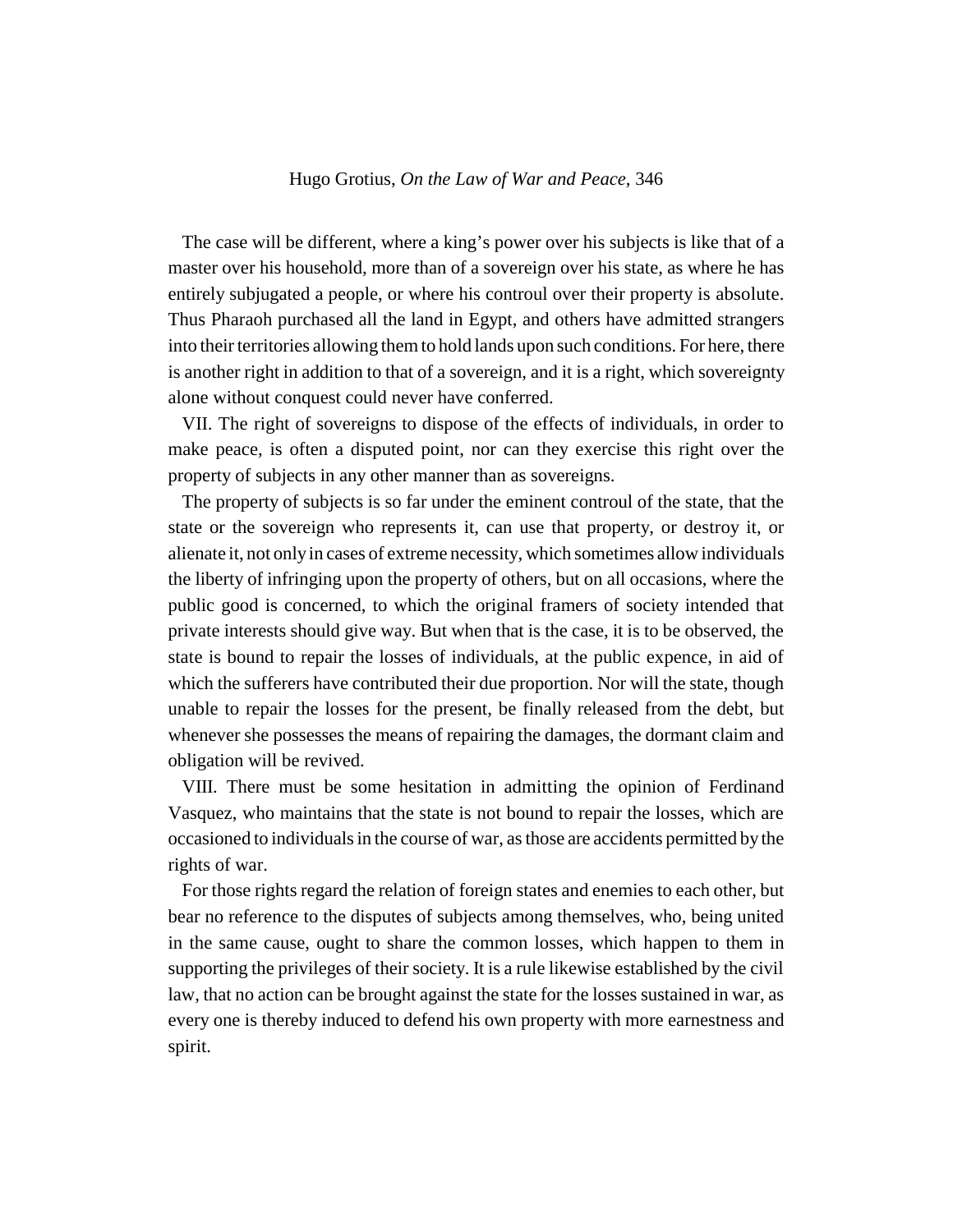IX. Some make a distinction between the property which subjects are entitled to from the law of nations and that which they possess by the authority of the civil law, allowing the king a more extensive controul over the latter, even to the power of taking it without cause or compensation, which is not the case with property of the former kind. But this is an improper distinction. For whatever may be the origin of property, it is always attended with peculiar effects according to the law of nature: so that it cannot be taken away for any other reasons than those inherent in the nature of property itself, or derived from some act of the owners.

X. The prohibition respecting the property of individuals being given up, except for some public advantage, is a matter resting entirely between a sovereign and his subjects, and a compensation for losses is an affair between the state and individuals. But in all transactions between a king and foreigners, the act of the king is sufficient to give them national validity, not only out of respect to his personal dignity, but according to the law of nations, which renders the effects of subjects responsible for the acts of the sovereign.

XI. In interpreting treaties of peace, favourable circumstances are always to be taken in their utmost latitude, and unfavourable circumstances to be limited as strictly as possible.

Regarding purely the law of nature, the most favourable construction is that, whereby every one is restored to his own property and possessions. Therefore where the articles of a treaty are ambiguous, the construction should go so far, as to grant the party, who has evidently justice on his side, the object for which he went to war, and likewise indemnity for the losses which he has sustained.

But it is not allowable that either party should gain more than an indemnity, or demand any thing by way of punishment, which is of an odious nature.

As in making peace, it scarcely ever happens that either party will acknowledge the injustice of his cause, or of his claims, such a construction must be given, as will equalize the pretensions of each side, which may be accomplished, either by restoring the disputed possessions to their former situation, or by leaving them in the state, to which the war has reduced them.

XII. Of these two methods, in a doubtful case, the latter is preferred, as being the more easily adjusted, and occasioning no further change. From hence the -right of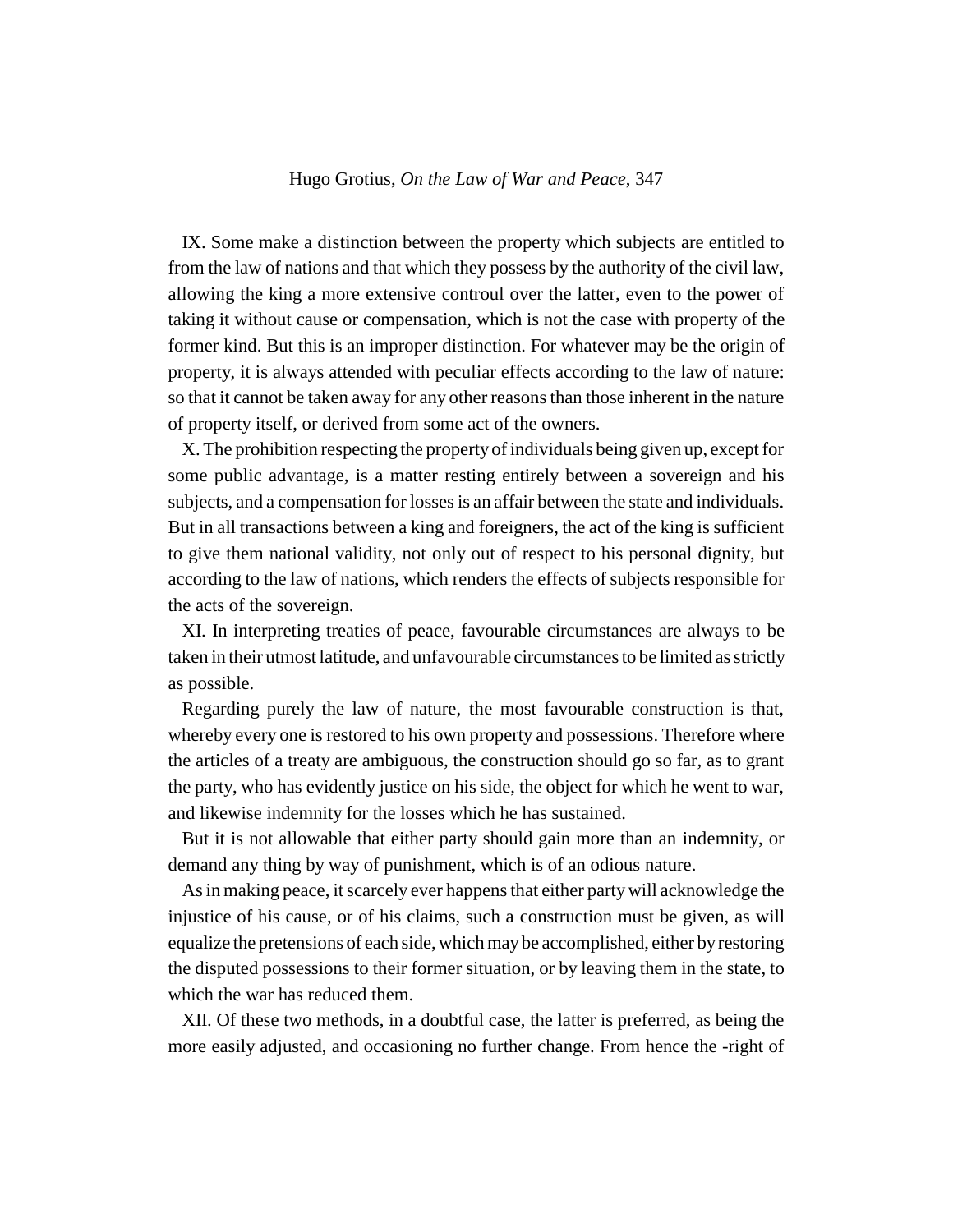postliminium belongs to such prisoners, as are expressly included in the treaty. Neither are deserters to be given up, unless it be so agreed. For by the laws of war any power is allowed to receive deserters, and even to enlist them in his own army.

By such agreement other things remain in the hands of the possessors, by which is not meant a civil, but a natural possession: for in war bare possession is sufficient, nor is any other kind looked for. And lands are said to be so possessed, when inclosed or defended by fortifications, for a temporary occupation by an encampment is not regarded in this case. Hence Demosthenes in his speech for Ctesiphon, says that Philip was anxious to make himself master of all the places he could seize, as he knew that upon the conclusion of a peace, he should retain them.

Incorporeal rights cannot be held but by the occupation of the things with which they are connected; as for instance, the services of lands, or through means of the persons, to whom they belong: but the holders of such rights lose them, when an enemy has become master of the country.

XIII. In that other mode of treaty, whereby possession, that has been disturbed in the course of a war, is restored, it is proper to observe that the last possession, immediately before the war began, is that, which is always meant, so that the individuals then unjustly ejected, may have recourse to law, either to obtain possession by a provisional decree, or to make good their claim.

XIV. If an independent people voluntarily and spontaneously place themselves under the controul and protection of one of the belligerent powers, such a people cannot be included among those entitled to restitution, which only belongs to those who have suffered losses by violence, through fear, or any lawful stratagem of war. Thus when peace was made among the Grecian states, the Thebans retained Plataea, observing that they neither owed their possession of it to violence, nor treachery, but to the free surrender of those, to whom it belonged.

XV. Unless there is an express stipulation to the contrary, it is understood that, in all treaties of peace, there is an implied assent that no actions are to be brought for losses occasioned by the accidental calamities of war, either to states or individuals. For those are natural consequences of a state of hostilities: and it is supposed that in doubtful cases, no belligerent would consent to be convicted of injustice.

XVI. The debts, owing to individuals, at the beginning of a war, are not to be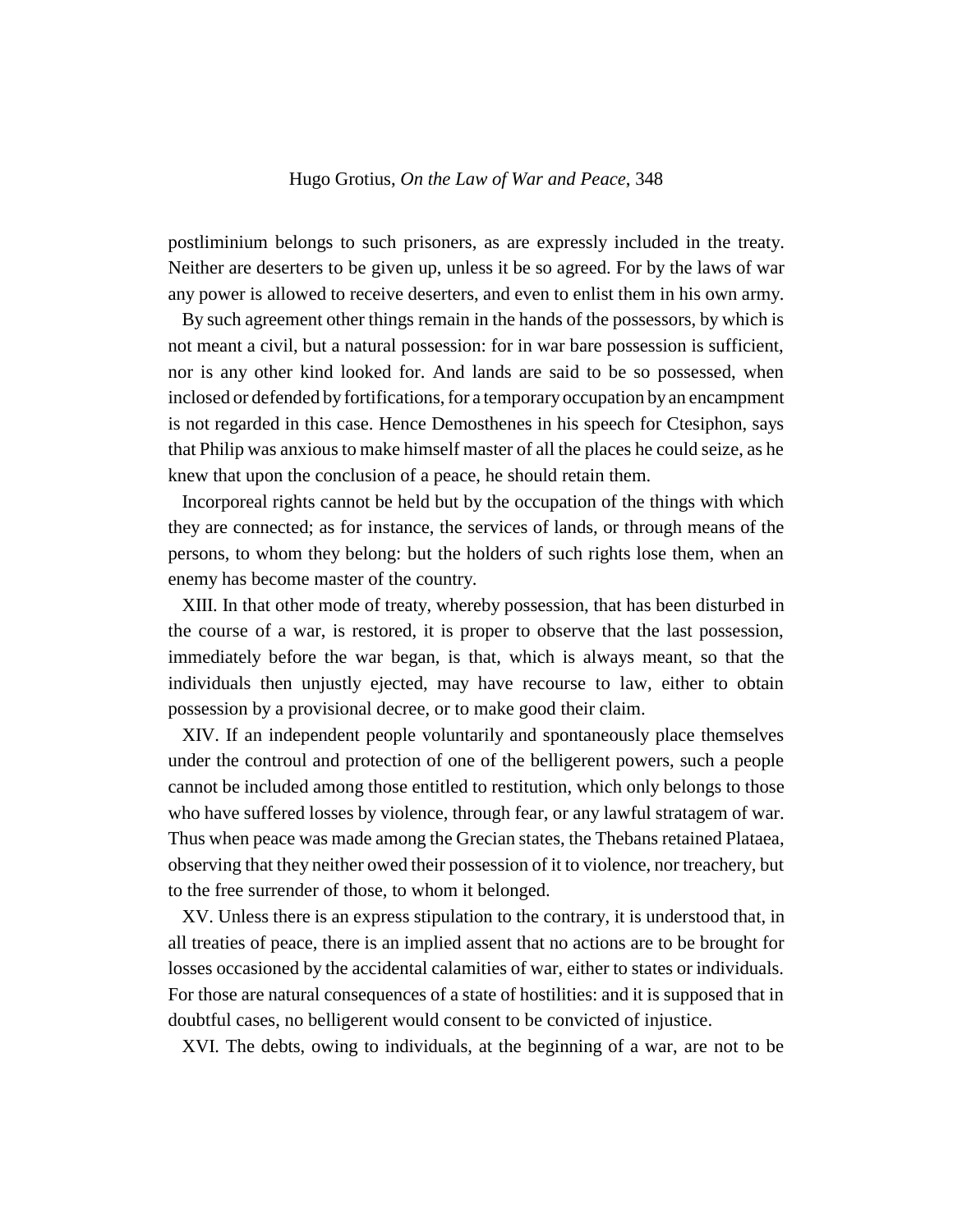thought thereby discharged. For they are not things acquired by the laws of war: for war only prevents the claim to them from being prosecuted, but by no means releases the obligation. So that when the impediment of war is removed, such debts retain their original force. For though it ought not to be presumed that any one should easily be deprived of a right subsisting before the war, yet this is to be understood of the rights arising out of the foundation of property, whereby a community and equality of goods was abolished. For states and governments, says Cicero, were originally and principally designed to preserve to every one the possession of his own property.

XVII. The right to claim lands or goods of any kind, by way of punishment, is not of equal force with the above rules. For in transactions and treaties of that kind between kings and sovereign states, all claims of that kind seem and indeed ought to be relinquished, otherwise peace would be no peace, if the old and original causes of the war were allowed to remain and be revived. And the most latent and remote causes are supposed to be included in the most general terms, in treaties of peace, whereby they are sunk in oblivion.

XVIII. The rights of individuals to penalties are not supposed to be abandoned, resting entirely upon different grounds: because they may be decided by legal tribunals without appealing to the sword. Yet as our rights of this sort are not of the same kind with those of absolute property, and as penalties have always something odious in their nature, any faint verbal conjecture will be thought a sufficient presumption of their being remitted.

XIX. The objection made against taking away any rights, that existed before the war, applies chiefly to the rights of individuals. For where the words of a treaty supply any probable conjecture, it is most natural to suppose that kings and nations have more readily relinquished certain rights, especially in matters, where those rights are not clearly and fully ascertained. So that, giving the most favourable construction to their conduct, they are supposed to have been animated with the noble desire of rooting up and destroying all the seeds of war.

XX. All captures, made after a treaty is finished, must evidently be restored. For the treaty puts an end to all the rights of war.

XXI. But in treaties relating to the restoration of things taken in war, a more extensive interpretation must be given, where the advantages are mutual than where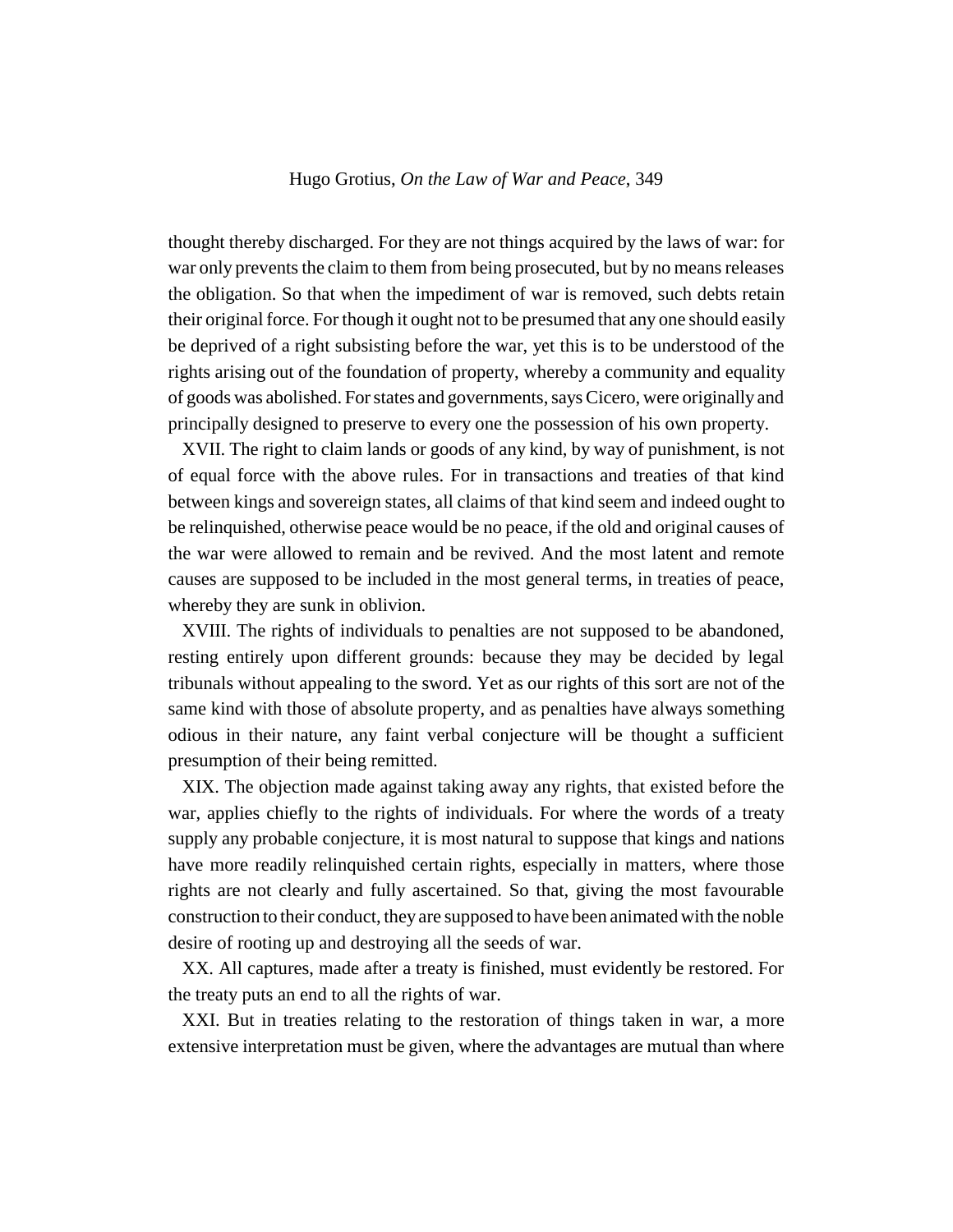they incline only to one side.

In the next place all the parts of a treaty relating to persons are to be interpreted more favourably than those relating to things: and among those relating to things, priority is given to lands before moveable effects, and also among these, such as are in the hands of the state are held in more consideration than the possessions of individuals. And again, among things in the possession of individuals, those are more favoured which are held under a beneficial title, than those which are loaded with incumbrances, as things held by money payments, or by dower.

XXII. The person, to whom any thing is ceded by a treaty of peace, is entitled to the produce and fruits of it, from the time of such cession, and not farther back: a point maintained by Augustus Caesar in opposition to Sextus Pompey, who, upon Peloponnesus being ceded to him, claimed also the tributes and revenues, that were due for former years.

XXIII. The names of countries are to be taken according to the usage of the present time, not so much according to the popular acceptation, as to that of men of science, by whom those subjects are generally treated of.

XXIV. These rules also are of frequent use, whenever there is a reference to an antecedent, or to an ancient treaty. For in that case the qualities and conditions of the latter treaty are considered as a repetition of those expressed in the former. -And the person contracting is to be considered as having really performed his part of the engagement, which he certainly would have done, had he not been prevented by the party with whom he is engaged in dispute.

XXV. What some allege in excuse for a short delay in the execution of a treaty is not to be admitted as true, except some unforeseen necessity has occasioned the impediment. For though some of the canon-laws may favour such a plea, that is not surprising, considering they are framed solely with the view of promoting charity among Christians. But in this question relating to the interpretation of treaties, it is not so much our business to lay down what is best and properest for every one to do, nor even to state what religion and piety require, as to consider what every one may be compelled by legal authority to do.

XXVI. In doubtful matters it is usual for an interpretation to be given more prejudicial to the party who has dictated the terms, than to the other, because in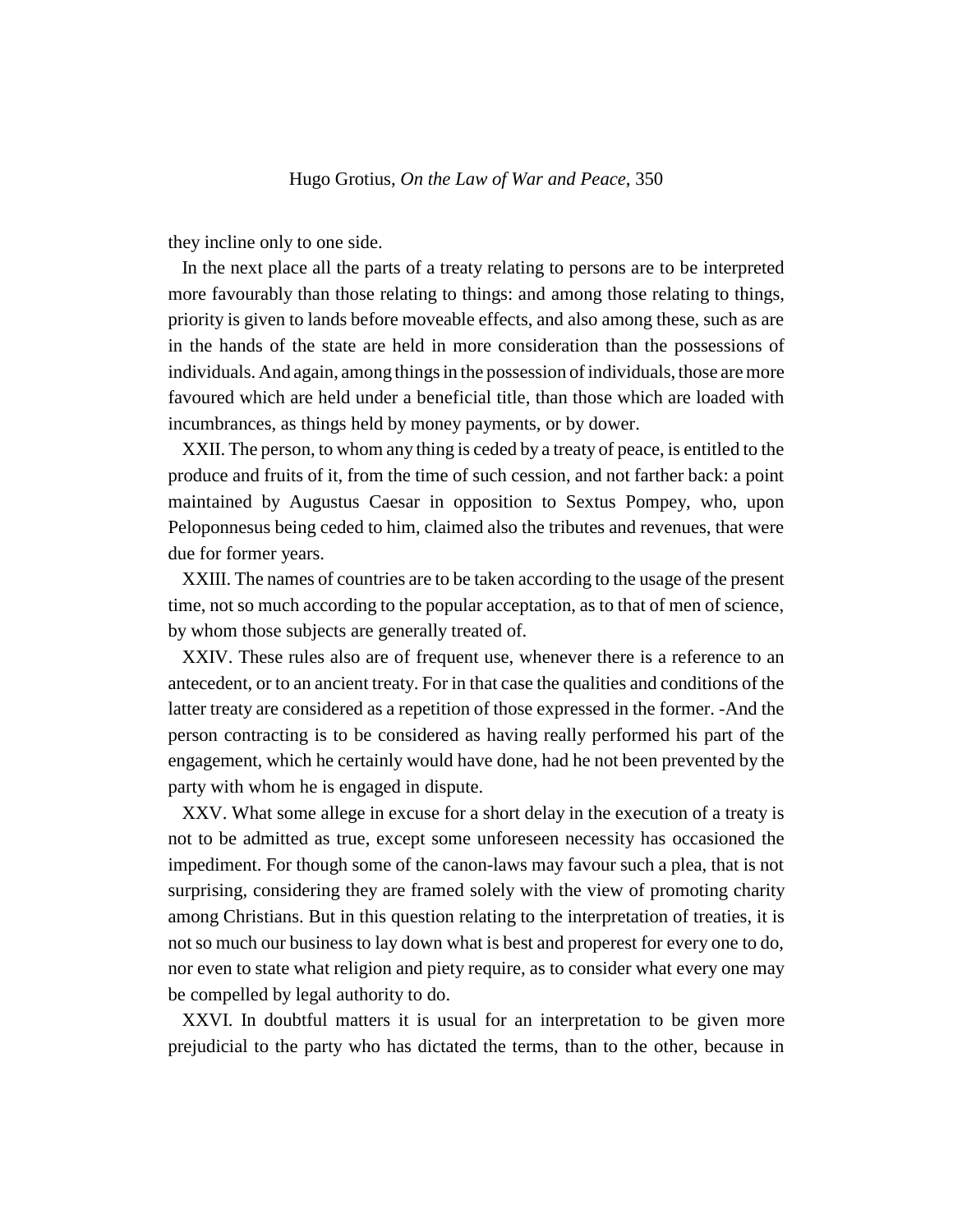general he is the more powerful: in the same manner, in explaining the terms of a bargain, a construction is generally given against the seller: as he may blame himself for not having spoken more clearly, and openly. Whereas the other, comprehending the terms in more meanings than one, might fairly select that most favourable to himself.

XXVII. It is a matter of frequent dispute what constitutes the breach of a peace. For it is not the same thing to break a peace, as to furnish new grounds and causes of war. There is a great difference between these things, both as to the penalty incurred by the aggressor, and as to the aggrieved party being, in other respects, released from his engagements.

There are three ways, in which a peace may be broken, — either by doing something contrary to the very essence of all peace, — or something in violation of the express terms of a particular peace, — or something contrary to the effects, which are intended to arise from every peace.

XXVIII. A thing is done contrary to the very essence of all peace, when hostile aggressions are committed without any new grounds of war. But where any specious pretext can be assigned for taking arms, it is better it should be supposed purely an act of injustice, than an act of injustice accompanied with perfidy. It is hardly necessary to quote the words of Thucydides, who says, "it is not the party, who repels force by arms, but the power who first makes the attack, that violates a peace."

Having laid down these rules, it remains to be considered, who are the aggressors, and who are the aggrieved persons, in the breaking of a peace.

XXIX. There are some, who think that a peace is broken, when even those, who have been allies do any of these things. Nor indeed can it be denied, that such an agreement may be made, for one ally to become liable to punishment for the actions of another, and for a peace to be deemed ratified and permanent only upon conditions, partly arbitrary, and partly casual.

But it is hardly credible, unless there is the clearest evidence of it, that peace is ever concluded upon such terms. For it is contrary to all rule, and repugnant to the common wishes of those, who make peace. Therefore those, who have committed hostile aggressions, without the assistance of others, will be deemed breakers of the peace, against whom alone the injured party will have a right to take arms.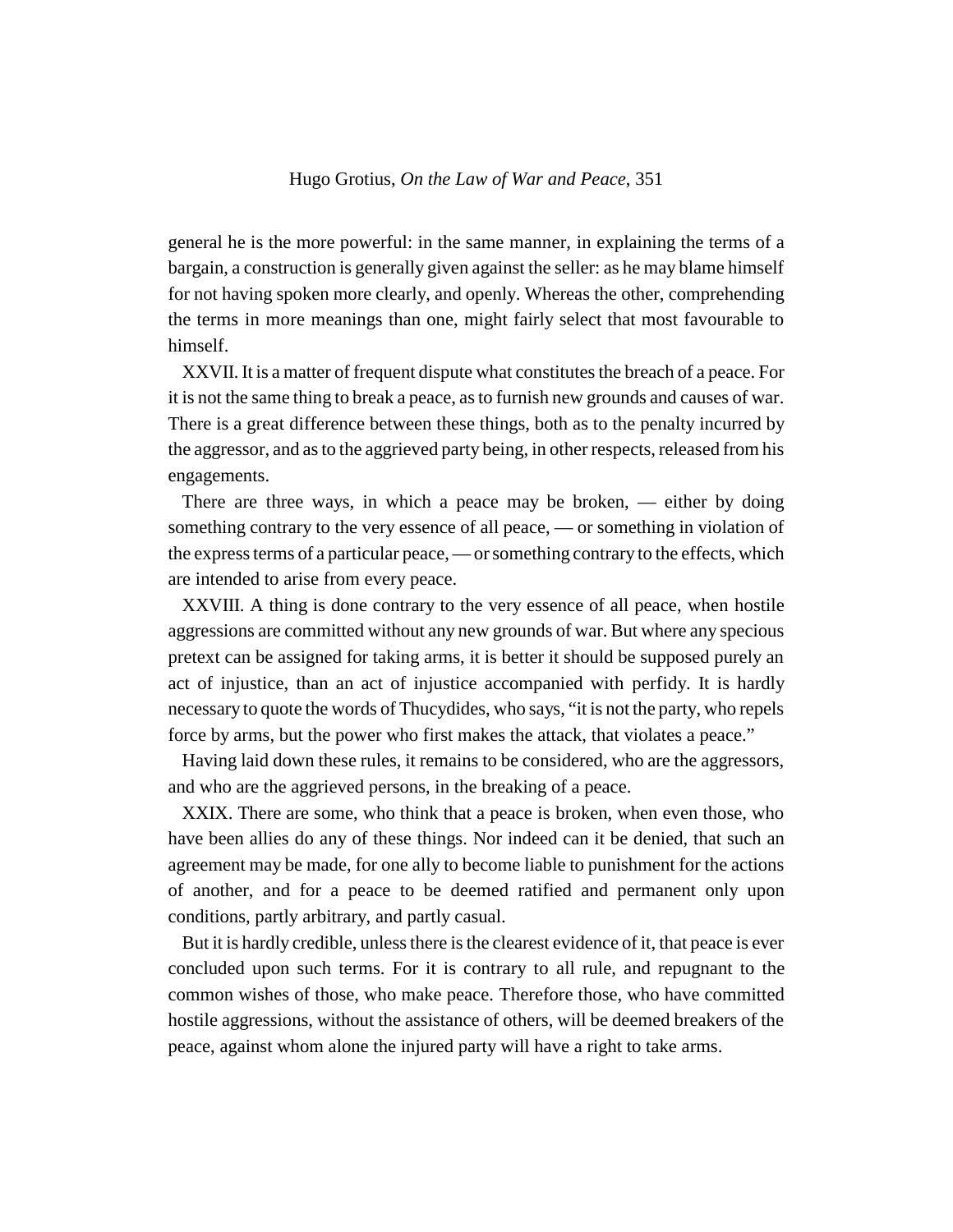XXX. If subjects have committed any act of hostility without authority and commission from the state, it will form a proper subject of inquiry, whether the state can be judged responsible for the acts of individuals: to constitute which responsibility, it is evident that a knowledge of the fact, power to punish it, and having neglected to do so, are requisite.

A formal notice given to the sovereign of the offending subjects is supposed to amount to a knowledge of the fact, and it is presumed that every sovereign is able to controul and punish his own subjects, unless there be some defect in his authority: and a lapse of time, beyond what is usually taken for the punishment of civil offences in every country, may be construed into willful neglect. And such neglect amounts to a sanction of the offence.

XXXI. It is likewise frequently made a subject of inquiry, whether a state is answerable for the conduct of any of her people, who do not take arms by her authority, but serve in the armies of some other power engaged in war. The Cerites, in Livy, clear themselves upon this principle, that it was not by their authority their people bore arms. And it is a well-founded opinion that no such permission ought to be deemed as given, unless it appear from probable reasons that it was intended it should be granted: a thing sometimes done, according to the example of the ancient Aetolians, who thought they had a right to deprive every plunderer of his spoils. A custom the force of which Polybius expresses in the following words, "when other powers, friends and allies of the Aetolians, are at war with each other, the Aetolians may nevertheless serve in the armies on either side, destroying and spoiling their respective countries."

XXXII. Again, a peace ought to be deemed broken, not only by any act of violence done to the body politic itself, but to any of the subjects, without new grounds of war. For peace is made with a view to the security of every individual subject: as the state in making peace acts for the whole, and for all its parts.

Indeed even if new grounds of war should arise, every one may, during the continuance of peace, defend himself and his property. For it is a natural right to repel force by force: a right which it cannot easily be supposed that those, who are upon a footing of equality have ever renounced.

But to practise revenge, or use violence in recovering things taken away will not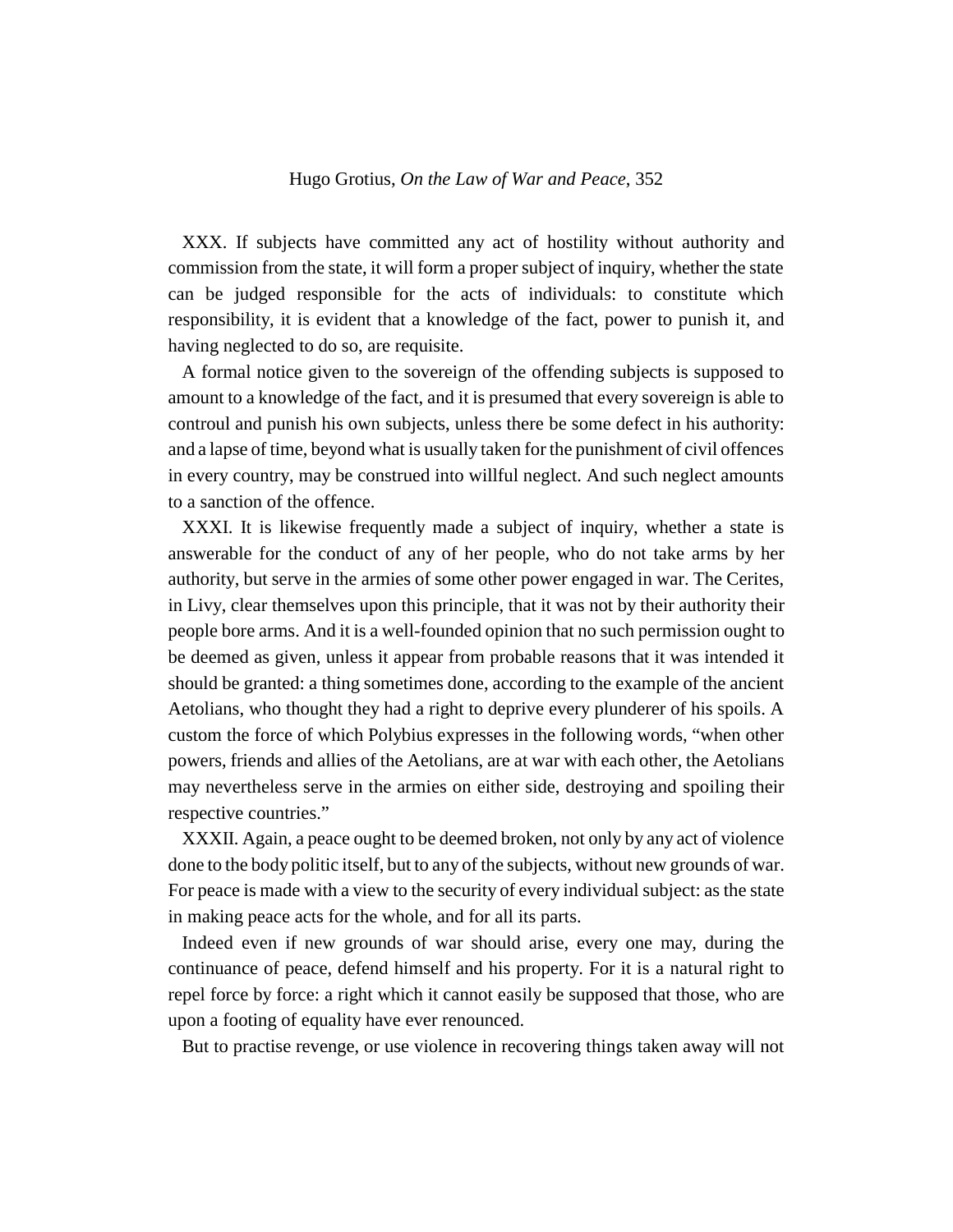be lawful, except where justice is denied. justice may admit of some delay: but the other method demands prompt execution, and therefore should not be undertaken but in extreme emergency. But if the subjects of any country persist in a course of uniform crime, and aggression, repugnant to all natural and civil law, in defiance of the authority of their own government, so that the hand of justice cannot reach them, it will be lawful for any one to deprive them of their spoils, and to exercise upon them the same rigour, as if they were delivered up to punishment. But to attack other innocent persons on that account is a direct violation of peace.

XXXIII. Any act of violence also offered to allies, constitutes a breach of the peace, but they must be such allies as are comprehended in the treaty.

The same rule holds good, even if the allies themselves have not made the treaty, but others have done so on their behalf: since it is evident that those allies regarded the peace as ratified and valid. For they are looked upon as enemies, till it is certain they have consented to the ratification.

Other allies, or connections, who are neither subjects nor named in the treaty of peace, form a distinct class, to whom any violence done cannot be construed into an act of breaking the peace. Yet it does not follow that war may not be undertaken on such an account, but then it will be a war resting entirely upon new grounds.

XXXIV. A peace is broken by doing any thing contrary to the express terms of it; and by this is likewise meant the non-performance of engagements.

XXXV. Nor can we admit of any distinction between articles of greater or minor importance.

For all the articles of a treaty are of sufficient magnitude to require observance, though Christian charity may overlook the breach of them upon due acknowledgement. But to provide greater security for the continuance of a peace, proper clauses will be annexed to the minor articles, stating that any thing done against them shall not be deemed an infraction of the treaty: or that mediation shall be adopted in preference to having recourse to arms,

XXXVI. This seems to have been plainly done in treaties, where any special penalty was annexed. A treaty indeed may be made upon terms allowing the injured party his option either of enacting the penalty, or receding from his engagement: but the nature of the business rather requires the method of mediation. It is evident and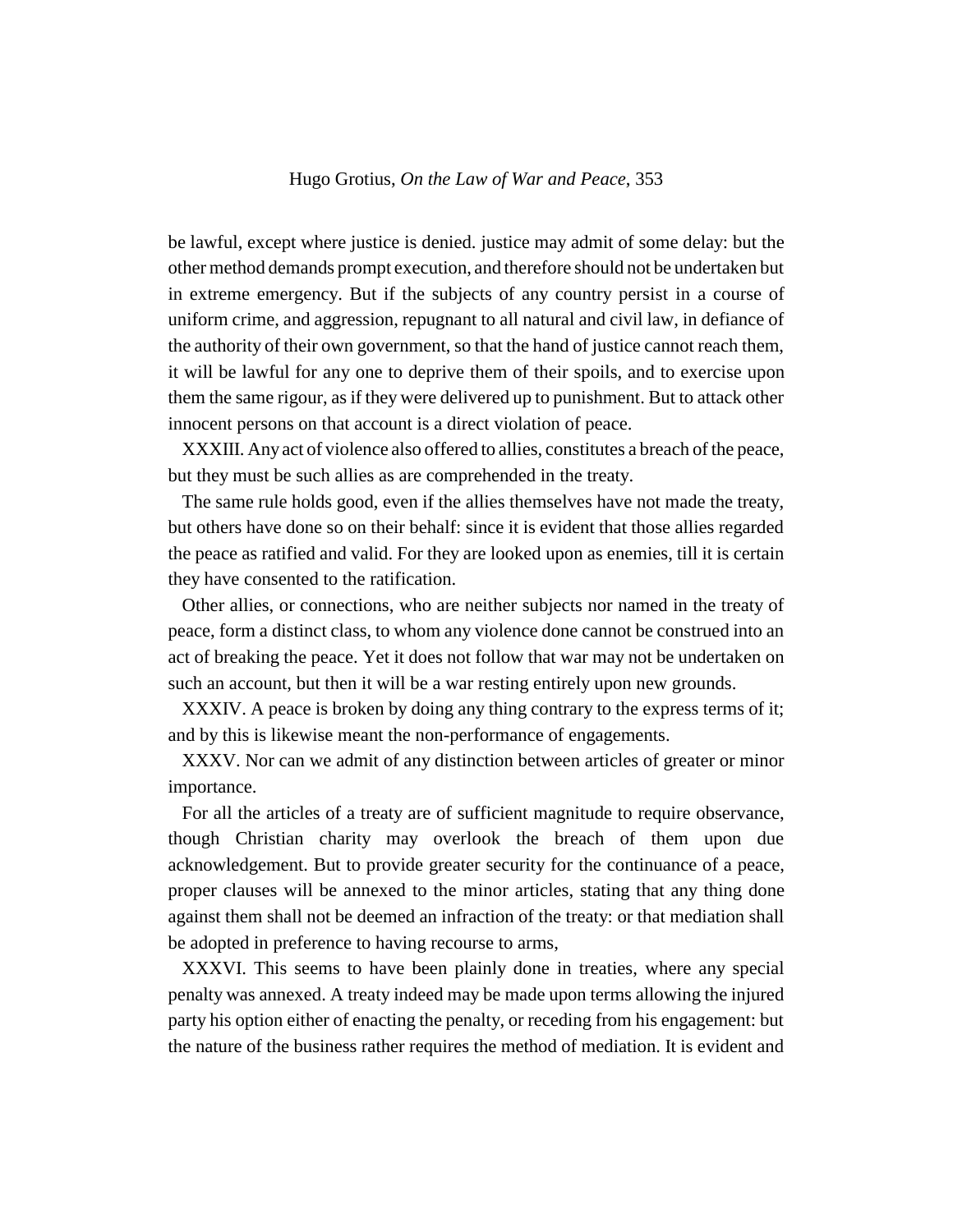proved from the authority of history, that one of the parties, who has not fulfilled his engagement, owing to the neglect of the other to do so, is by no means guilty of breaking the peace: as his obligation was only conditional.

XXXVII. If there is any unavoidable necessity to prevent one party from fulfilling his engagement, as for instance, if a thing has been destroyed, or carried off, by which the restoration of it has become impossible, a peace shall not thereby be deemed broken, the continuance of it not depending upon casual conditions. But the other party may have his option, either to prefer waiting, if there is any reason to hope that the engagement may be fulfilled at some future period, or to receive an equivalent, or to be released, on his side from some corresponding article of the treaty.

XXXVIII. It is honourable, and laudable to maintain a peace, even after it has been violated by the other party: as Scipio did, after the many treacherous acts of the Carthaginians. For no one can release himself from an obligation by acting contrary to his engagements, And though it may be further said that the peace is broken by such an act, yet the breach ought to be taken in favour of the innocent party, if he thinks proper to avail himself of it.

XXXIX. Lastly, a peace is broken by the violation of any special and express clause in the treaty.

XL. In the same manner, those powers, who commit unfriendly acts, are guilty of breaking that peace, which was made solely upon condition of amicable relations being preserved. For what, in other cases, the duties of friendship alone would require, must here be performed by the law of treaty.

And it is to treaties of this kind that many points may be referred, which are discussed by legal writers, relating to injuries done without force of arms, and to the offences of insults. According to this principle, Tully has observed, that any offence committed after a reconciliation is not to be imputed to neglect, but to willful violation, not to imprudence, but to treachery.

But here it is necessary, if possible, to exclude from the account every charge of an odious kind. So that an injury done to a relation or subject of the person, with whom a treaty of peace has been made, is not to be deemed the same, as one done to himself, unless there are evident proofs that, through them, an attack upon him was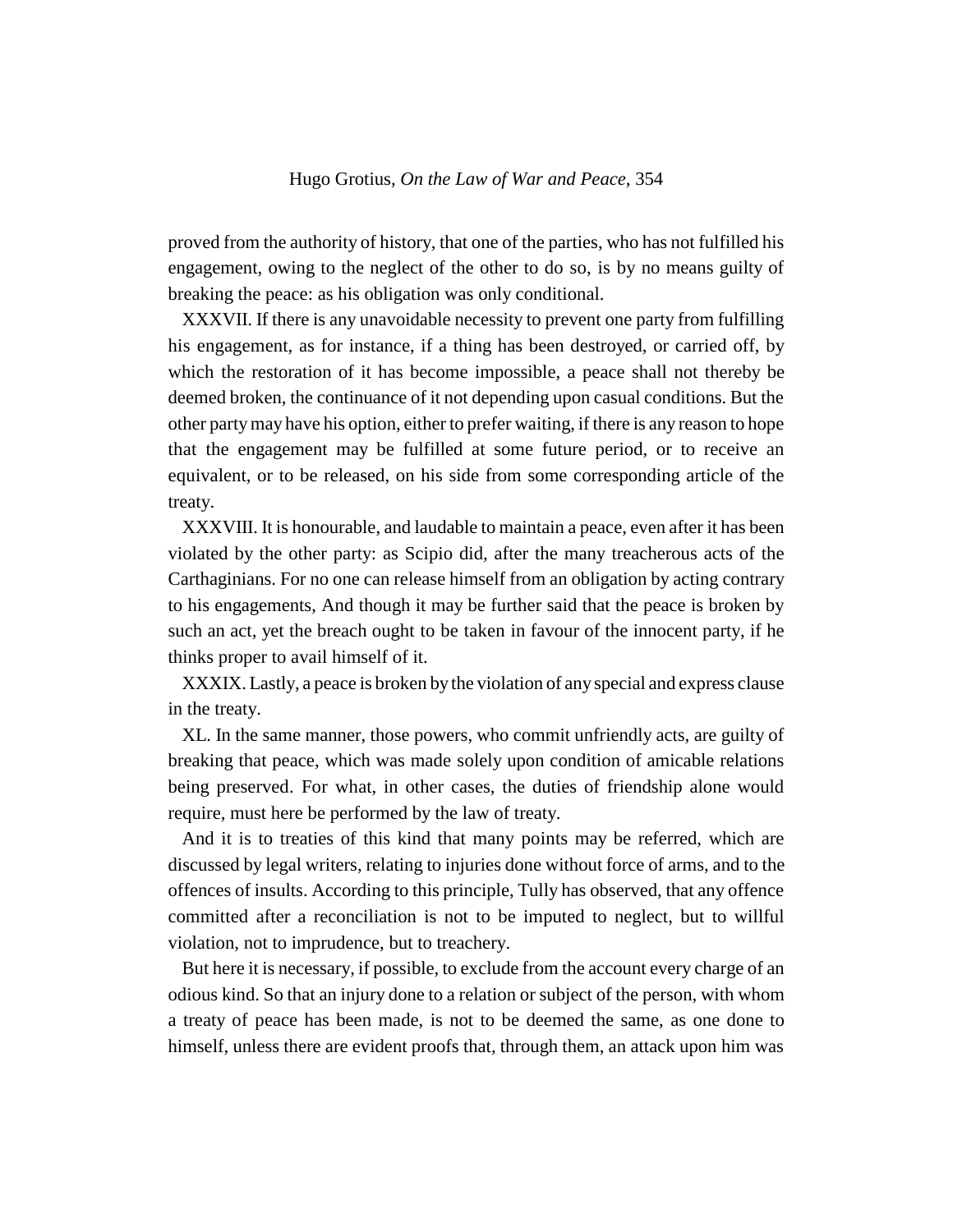intended. And an invasion of another's rights is often to be ascribed to new motives of rapacity, rather than to those of treachery.

Atrocious menaces, without any new grounds of offence, are repugnant to all terms of amity. Any one may assume this threatening posture, by erecting new fortifications in his territory, as a means of annoyance rather than offence, by raising an unusual number of forces: when it is evident that these preparations can be designed against no one, but the power with whom he has concluded peace.

XLI. Nor is it contrary to the relations of amity to receive individual subjects, who wish to remove from the dominions of one power to those of another. For that is not only a principle of natural liberty, but favourable to the general intercourse of mankind. On the same grounds a refuge given to exiles may be justified. But it is not lawful to receive whole towns, or great bodies, forming an integral part of the state. Nor is it more allowable to receive those, who are bound to the service of their own state by oath or other engagement.

[Sections XLII, XLIII, XLIV, & XLV, of the original, relating to decisions by lot and single combat, are omitted in the translation. **Translator**]

XLVI. There are two kinds of arbitration, the one of such a nature that it must be obeyed whether the decision be just or unjust, which, Proculus says, is observed when, after a compromise, recourse is had to arbitration.

The other kind of arbitration is where a matter ought to be left to the decision of a person, in whose integrity confidence may be placed, of which Celsus has given us an example in his answer, where he says, I though a freedman has sworn, that he will do all the services, which his patron may adjudge, the will of the patron ought not to be ratified, unless his determination be just."

This interpretation of an oath, though comformable to the Roman laws, is by no means consistent with the simplicity of language considered by itself. For the justice of the case remains the same, in whatever way an arbiter is chosen, whether it be to reconcile contending parties, a character, in which we find the Athenians acting between the Rhodians and Demetrius, or to make an absolute decree.

Although the civil law may decide upon the conduct of such arbiters to whom a compromise is referred, so as to allow of an appeal from their decrees, or of complaints against their injustice, this can never take place between kings and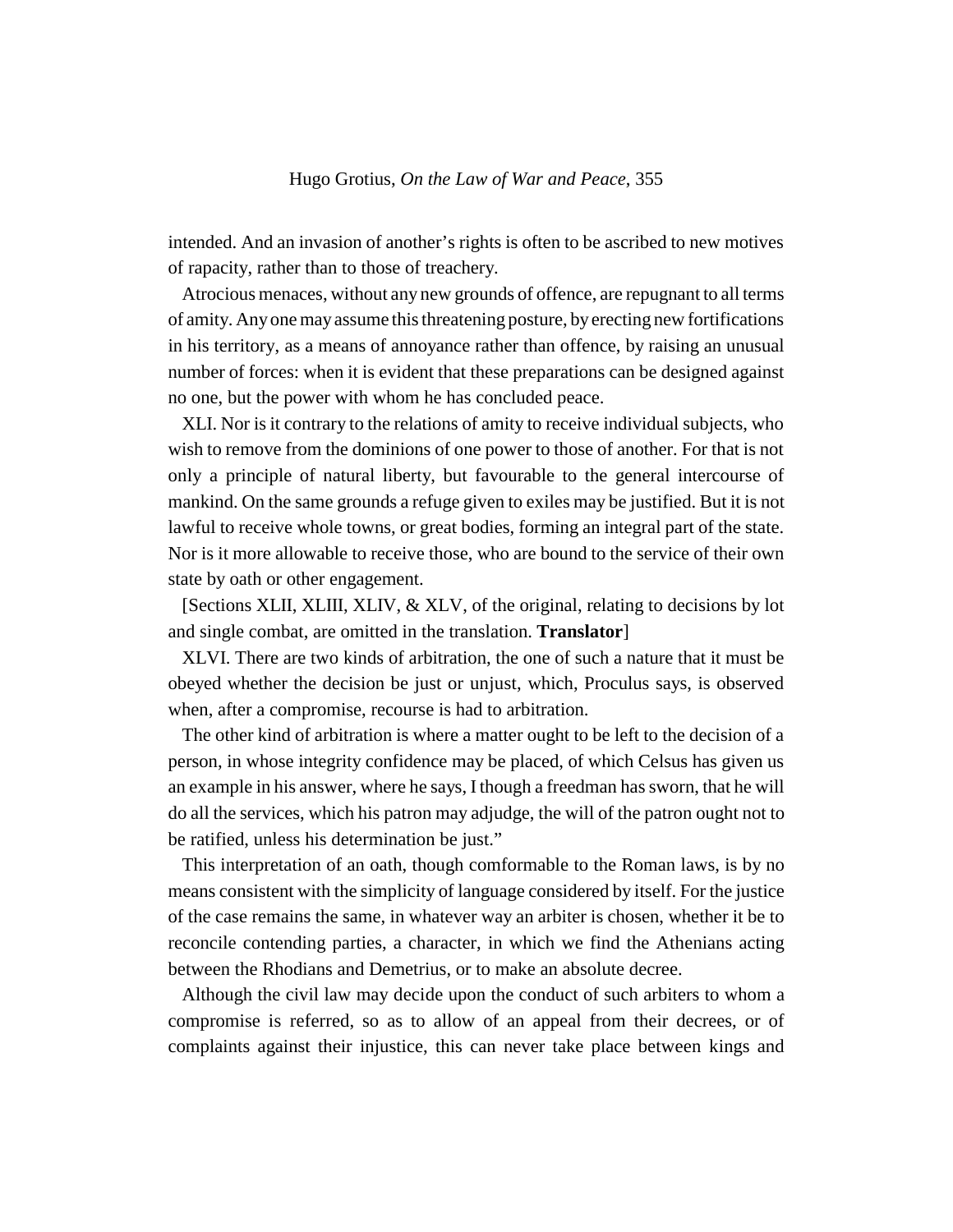nations. For here there is no superior power, that can either rivet or relax the bonds of an engagement, The decree therefore of such arbiters must be final and without appeal.

XLVII. With respect to the office of an arbiter or mediator, it is proper to inquire, whether the person has been appointed in the character of a judge, or with powers more extensive and discretionary than legal powers. Aristotle says that "an equitable and moderate man will have recourse to arbitration rather than to strict law, adding as a reason, because an arbitrator may consider the equity of the case, whereas a judge is bound by the letter of the law. Therefore arbitration was introduced to give equity its due weight."

Equity does not signify in this place, as it does else. where, that part of justice, which gives a strict interpretation of the general expressions of the law, according to the intention of the law-giver. For that is left to the judge. But it includes every thing, which it is more proper to do than to omit, even beyond what is required by the express rules of justice. Such kind of arbitration being common among individuals and subjects of the same empire, it is recommended by St. Paul as a practice peculiarly proper for Christians. Yet in doubtful cases it ought not to be presumed that such extensive powers are granted. For where there is any obscurity it abridges this latitude of decision: and especially in contested matters, between independent sovereigns, who, having no common judge, are supposed to bind the mediators, and arbitrators, whom they chuse, by the strictest rules of law.

XLVIII. It is to be observed that arbitrators chosen by nations or sovereign princes may decide upon the matter in dispute, but not confer a possession, which is a matter that can only be decided by established rules of civil law, for by the law of nations the right of possession follows the right of property. Therefore while a cause is pending, no innovation ought to be made, both to prevent partiality and prejudice, and because, after possession has been given, recovery is difficult. Livy in his account of some disputed points between the people of Carthage and Masinissa, says, "the Ambassadors did not change the right of possession."

XLIX. There is another kind of arbitration, which takes place, when any one makes an absolute surrender of himself and all his rights to an enemy or foreign power. But still a distinction ought to be made, even here, between the bounds of right and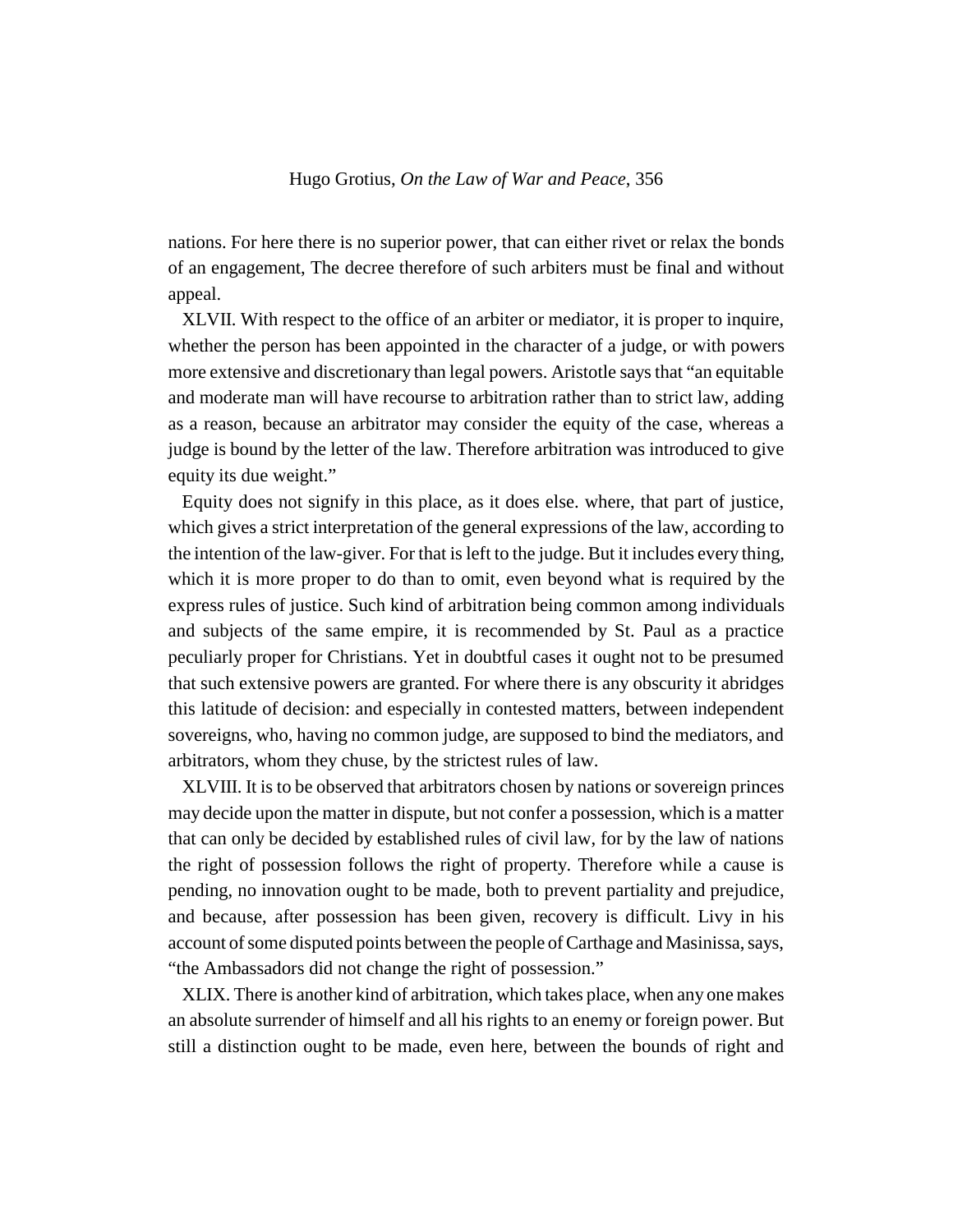wrong, limiting the submission of the vanquished, on the one hand, and the authority of the conqueror, on the other, to a certain degree.

For there are particular duties, which ought to be observed in the exercise of every right. Taking the right of the conqueror in its literal meaning and full extent, it is true that he is entitled to impose any terms upon the conquered, who is now placed, by the external laws of war, in a situation to be deprived of every thing, even personal liberty or life, much more then, of all his property, either of a public or private kind.

L. The first object of a conqueror should be to avoid committing any act of injustice, or using any rigour, except the demerits and atrocity of the enemy require it; to take nothing but by way of lawful punishment. Observing these bounds, as far as security allows, it is always laudable to incline to moderation and clemency. Sometimes even circumstances may require such a line of conduct; and the best conclusion of any war is that, which reconciles all contending claims by a fair adjustment, and a general amnesty. The moderation and clemency to which the vanquished appeal, are by no means an abolition but only a mitigation of the conqueror's absolute right.

LI. There are conditional surrenders, reserving to the individuals, certain personal privileges, and remains of their property, and to the state, certain parts of its constitution.

LII. Hostages and pledges may be considered as an appendage to treaties. And some of those hostages are a voluntary surrender, and others given by authority of the state as a security. For the sovereign has the same power over the persons and actions of his subjects, as over their property. But the state or its ruler will be bound to recompense individuals or their relatives for any inconveniences they may sustain.

LII. Though the law of nations may in its literal rigour allow of putting hostages to death, it can never conscientiously be enforced, but where they have committed crimes deserving of capital punishment. Neither can they be made slaves. Indeed the law of nations permits them to leave their property to their heirs, although by the Roman law provision was made for confiscating it to the state.

LIV. If it should be asked whether hostages may lawfully make their escape: it may be answered in the negative, especially if, at first, or afterwards, they have pledged their faith to remain, upon condition of being prisoners at large. But it does not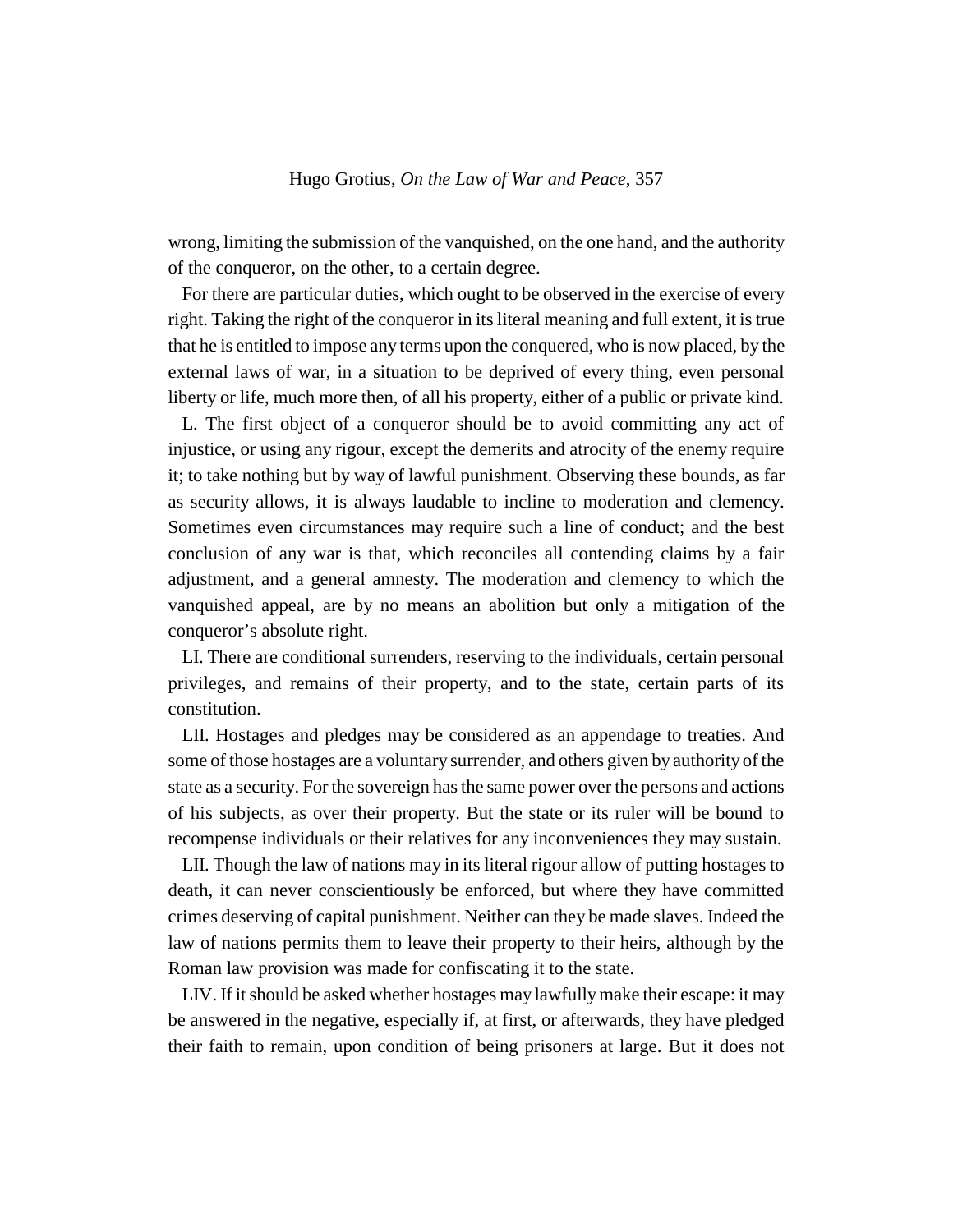appear that states so much intended to impose a hardship upon their subjects by forbidding their escape, as to give the enemy security for the performance of their engagements.

LV. The obligation of hostages is of an odious nature, as being unfriendly to personal liberty, and arising from the act of another. Therefore a strict interpretation must be given to such engagements, so that hostages delivered on one account cannot be detained on any other, nor for any contract, where hostages are not required. But if in another case there has been any violation of good faith, or any debt contracted, hostages may be detained, not as hostages, but in the capacity of subjects, whom the law of nations makes liable to be seized and detained for the acts of their sovereigns. To guard against which, provision may be made by additional clauses for the restoration of hostages, whenever the engagement for which they were delivered has been fulfilled.

LVI. Whoever has been delivered as a hostage for other prisoners, or for the redemption of other hostages, will naturally be released upon the death of those persons. For by death the right of the pledge is extinguished in the same manner as by the ransom of a prisoner. And therefore, according to Ulpian, as a personal debt is confined to him, who has contracted it, so one person, being substituted for another, cannot be detained any longer than while the obligation of that other continues.

LVII. The decision, whether hostages can be detained upon the death of the sovereign, by whom they were delivered, must depend upon the nature of the engagements, which he has made. If they are personal, they continue in force only during his natural life, but if they are what are called real or more permanent treaties, they pass with all their consequences to his successors. For accessory articles cannot authorise any deviation from the general rule of interpreting the fundamental and principal points of a treaty, but the accessory articles themselves ought rather to be explained in conformity to those general rules.

LVIII. A cursory observation may be made, that hostages are sometimes considered, not as appendages, but as forming the principal part of an engagement, where any one is bound not for himself, but for another, and, in case of non-performance, being obliged to pay damages, his hostages or sureties are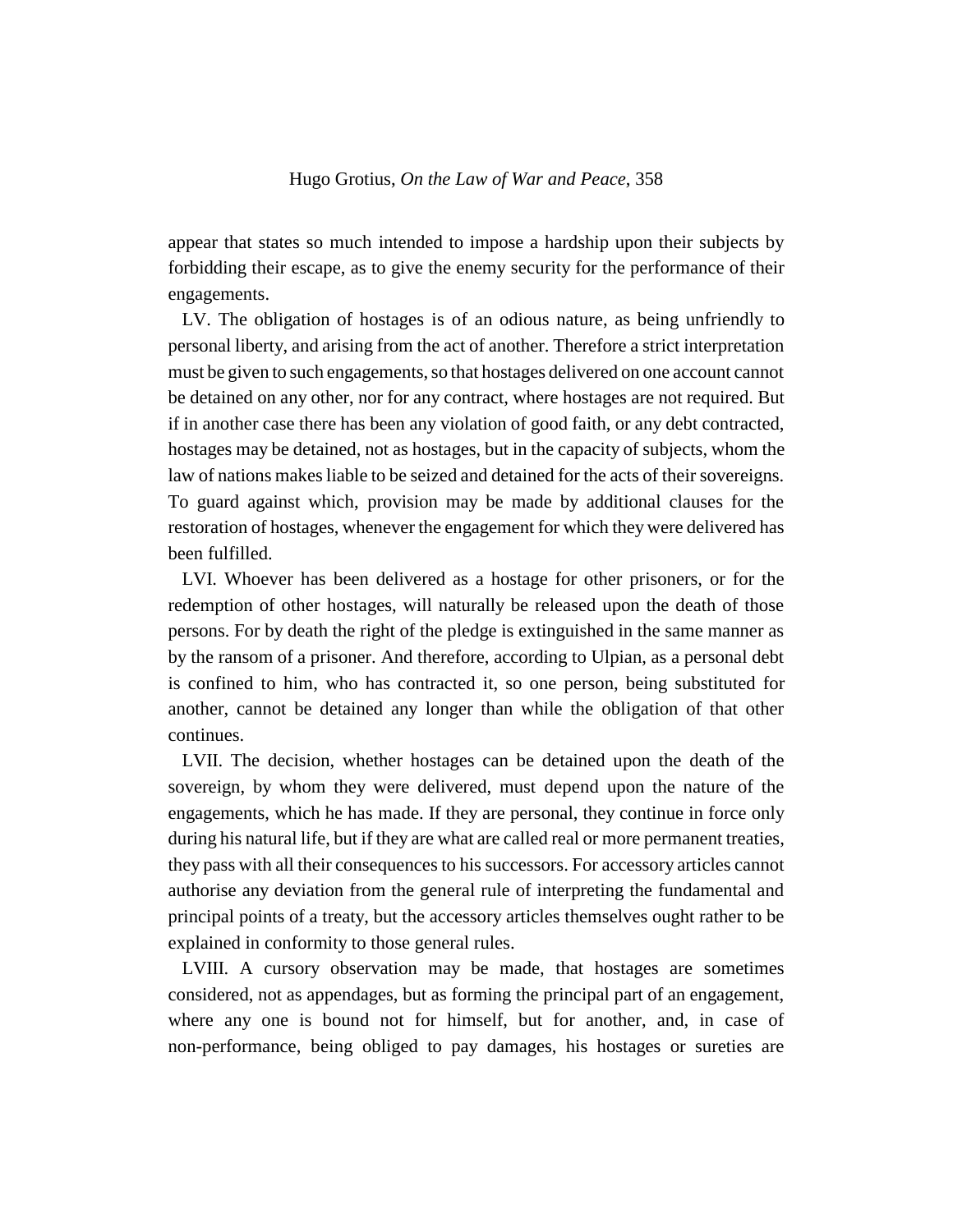answerable in his stead. There is not only some thing of harshness, but even injustice in the opinion that hostages may be bound for the conduct of another even without their own consent.

LIX. Pledges have some characteristics in common with hostages, and some peculiar to themselves. It is a common characteristic of both to be detained for something else that is due, except where public faith is given, and provision made to the contrary. Pledges may be detained with greater latitude than hostages; which is one of their peculiar characteristics, there being less of odium in the former case than in the latter: things being of a nature more proper for detention than persons.

LX. No time can bar the redemption of a pledge, whenever the engagement for which it was given is fulfilled. For it is never to be presumed that engagements proceed from new causes, when old and known causes can be assigned. If a debtor therefore has forborne to redeem a pledge, we may still suppose that he has not abandoned his original engagement, unless there be clear proof to the contrary: as if, for instance, though desirous of redeeming it, he has been prevented, or suffered a space of time to elapse unnoticed, that would be requisite to imply his consent.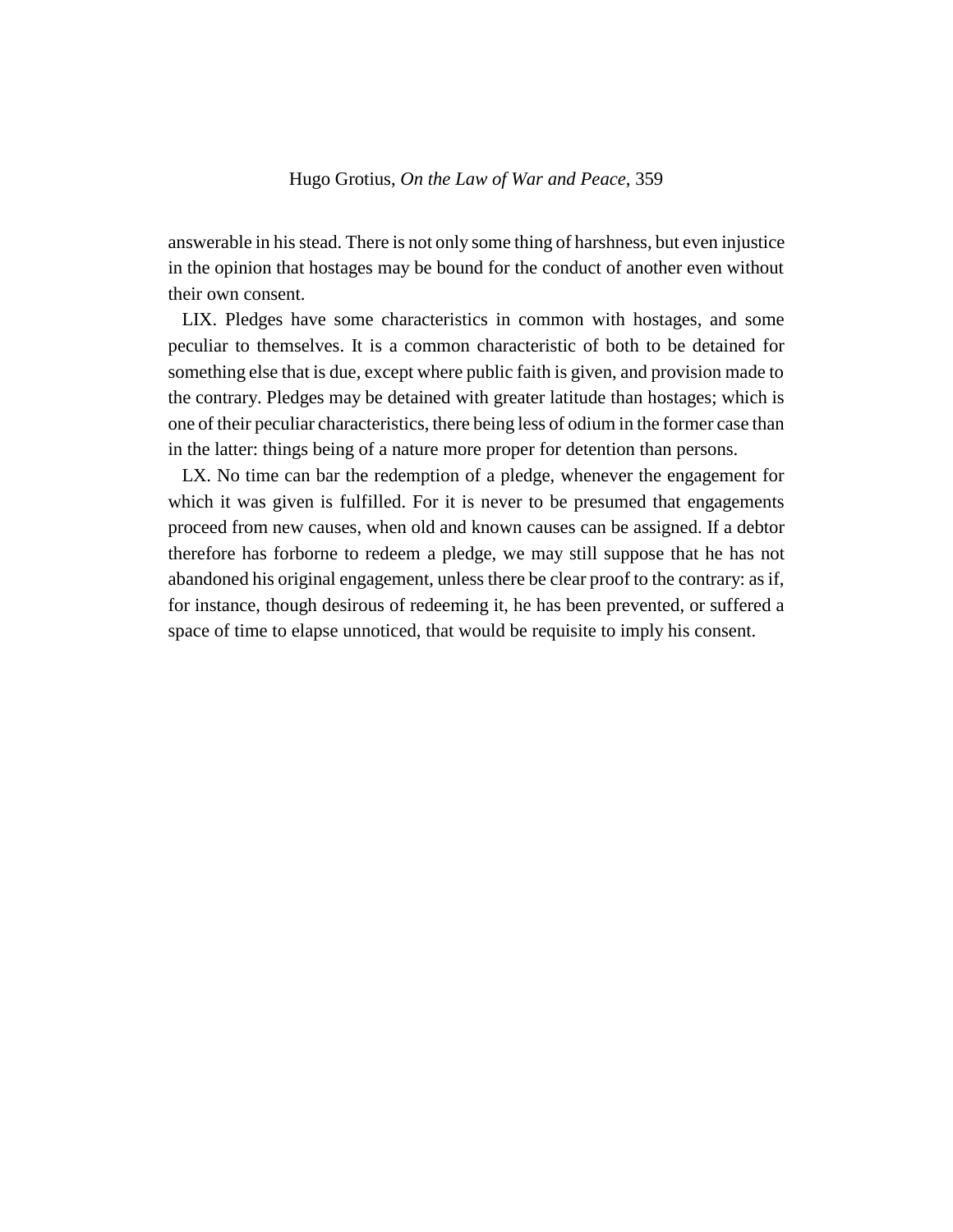## Chapter 21: On Faith During the Continuance of War, on Truces, Safe-Conducts, and the Redemption of Prisoners.

I. and II. In the midst of war there are certain points generally conceded by the belligerent powers to each other, which Tacitus and Virgil call the intercourse of war, and which comprehend truces, safe-conducts, and the redemption of prisoners. Truces are conventions, by which, even during the continuance of war, hostilities on each side cease for a time. During the continuance of war; for, as Cicero says, in his eighth Philippic, between peace and war there is no medium. By war is meant a state of affairs, which may exist even while its operations are not continued. Therefore, as Gellius has said, a peace and a truce are not the same, for the war still continues, though fighting may cease. So that any agreement, deemed valid in the time of war, will be valid also during a truce, unless it evidently appears that it is not the state of affairs, which is considered, but the commission of particular acts of hostility. On the other hand, any thing, agreed to, to be done, when peace shall be made, cannot take place in consequence of a truce. There is no uniform and invariable period fixed for the continuance of a truce, it may be made for any time, even for twenty, or thirty years, of which there are many instances in ancient history. A truce, though a repose from war, does not amount to a peace, therefore historians are correct in saying that a peace has often been refused, when a truce has been granted.

III. After a truce a new declaration of war is not necessary. For upon the removal of a temporary impediment, the state of warfare revives in full force, which has only been lulled asleep, but not extinguished. Yet we read in Livy, that it was the opinion of the heralds' college, that after the expiration of a truce war ought to be declared.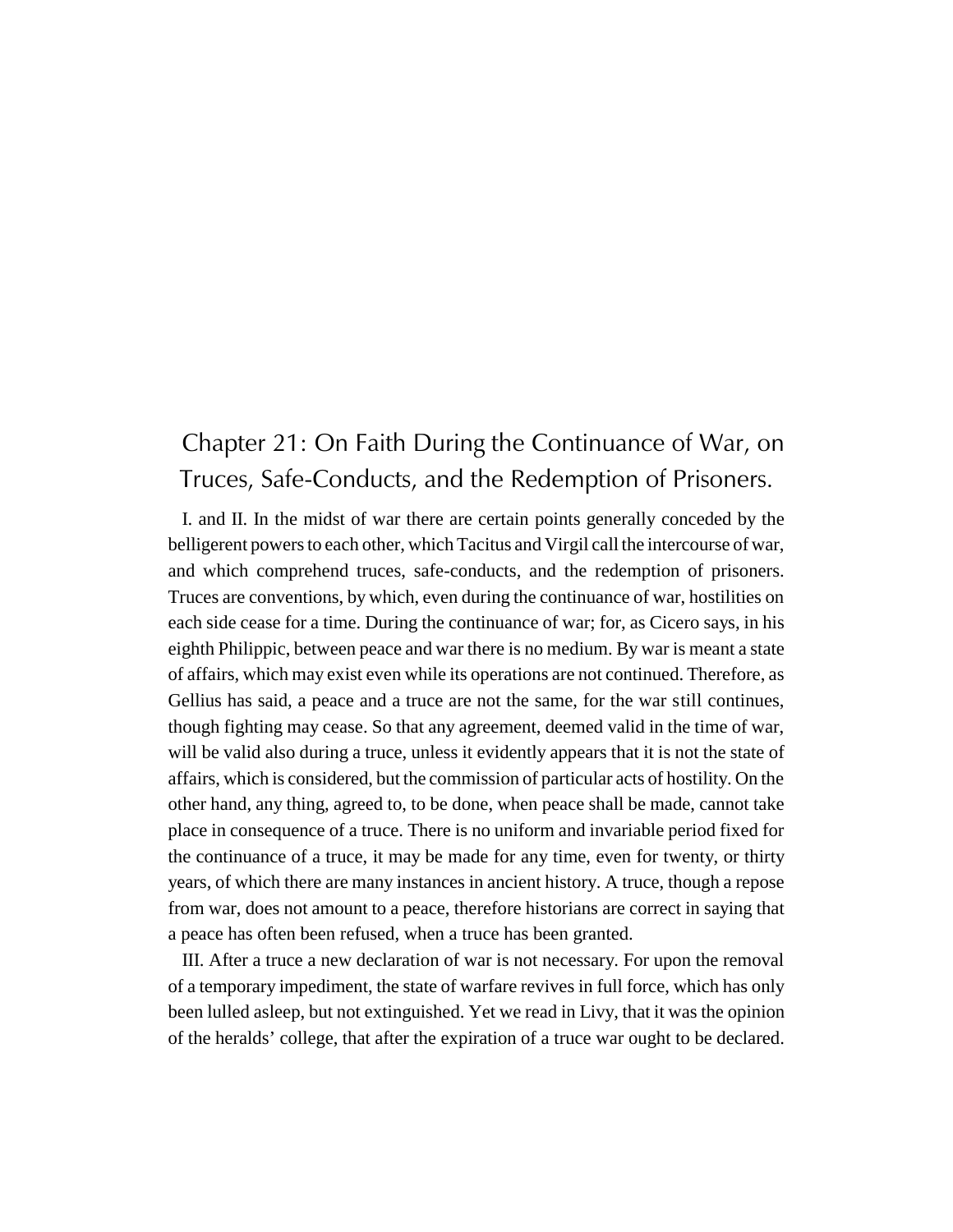But the ancient Romans only meant to shew by those superfluous precautions, how much they loved peace, and upon what just grounds they were dragged into war.

IV. The time, generally assigned for the continuance of a truce, is either some uninterrupted period, of a hundred days, for instance, or a space limited by some artificial boundary of time, as the Calends of March. In the former case, the calculation is to be made according to the natural motion of time: whereas all civil computations depend upon the laws and customs of each country. In the other case it is generally made a matter of doubt, whether in naming any particular day, month or year, for the expiration of a truce, that particular day, month, or year, are comprehended in the term of the truce, or excluded from it.

In natural things there are two kinds of boundaries, one of which forms an inseparable part of the things themselves, as the skin does of the body, and the other only adjoins them, as a river adjoins the land, which it bounds or washes. In either of these ways voluntary boundaries may be appointed. But it seems more natural for a boundary to be taken as a part of the thing itself. Aristotle defines the extremity of anything to be its boundary: a meaning to which general custom conforms: - thus if any one has said that a thing is to be done before the day of his death, the day on which he actually dies is to be taken into the account as forming part of the term. Spurinna had apprised Caesar of his danger, which could not extend beyond the Ides of March. Being accosted, respecting the matter, on the very day, he said, the Ides of March are come, but not passed. Such an interpretation is the more proper where the prolongation of time is of a favourable nature, as it is in truces, which are calculated to suspend the effusion of human blood.

The day, from which any measure of time is said to begin, cannot be taken into the account; because the word, from, used on that occasion, implies separation and not conjunction.

V. It is to be observed that truces, and engagements of that kind immediately bind the contracting parties themselves from the very moment they are concluded. But the subjects on either side are only bound from the time that those engagements have received the form of a law, for which public notice and the regular promulgation are necessary. Upon this being done they immediately derive their authority to bind the subjects. But if notice thereof has only been given in one place, the observance of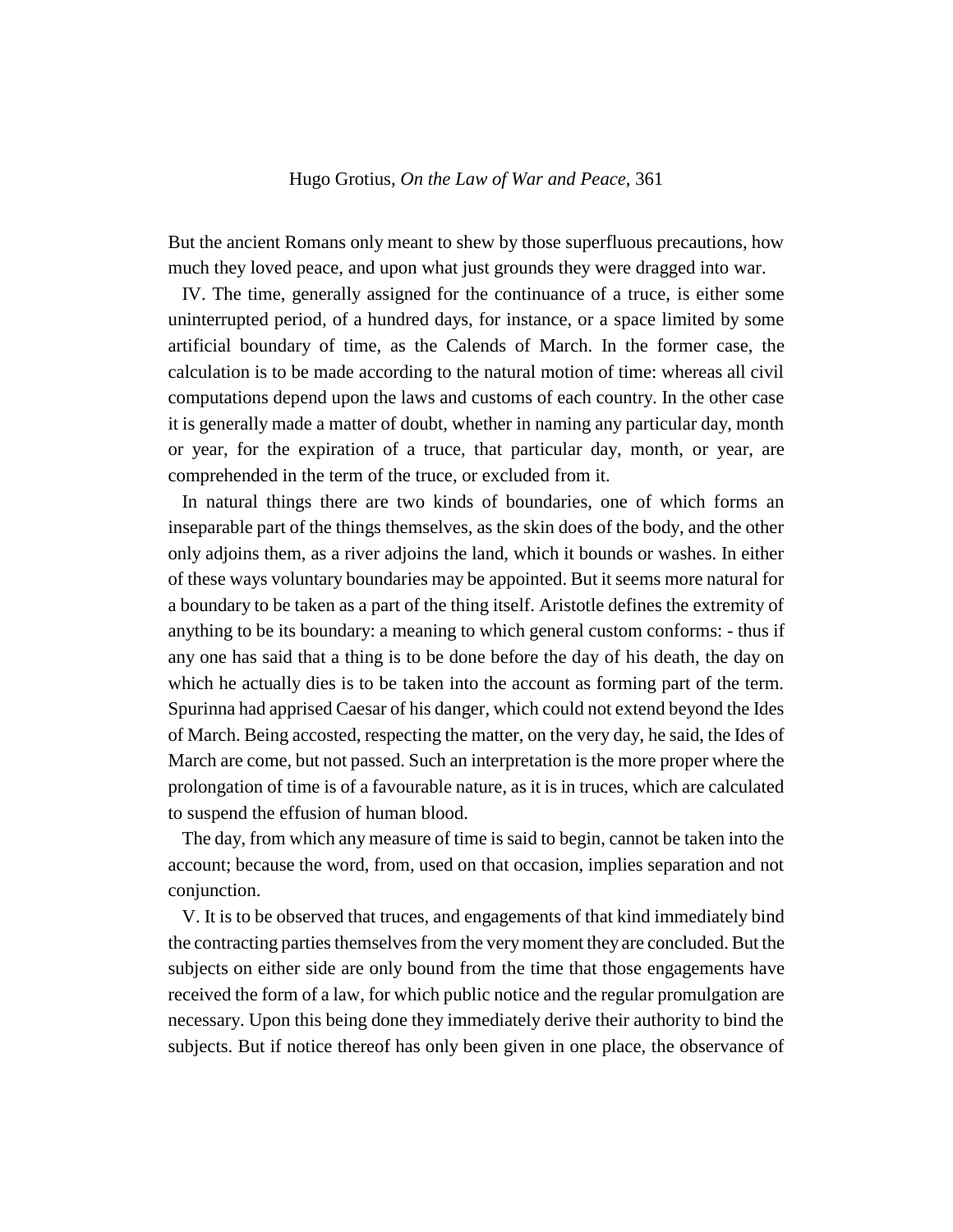them cannot be enforced through the whole dominions of the respective sovereigns at one moment, but sufficient time must be allowed for the due promulgation of them to be made in every part. Therefore if in the meantime the subjects on either side have committed an infraction of the truce, they shall be exempt from punishment, but the contracting parties themselves shall be obliged to repair the damages.

VI. The very definition of a truce implies what actions are lawful, and what are unlawful during the continuance of it. All acts of hostility are unlawful either against the persons or goods of an enemy. For every act of violence during a truce is contrary to the law of nations. Even things belonging to an enemy, which by any accident have fallen into our hands, although they had been ours before, must be restored. Because they had become theirs by that external right according to which such things are adjudged. And this is what Paulus the lawyer says, that during the time of a truce the law of postliminium cannot exist, because to constitute the law of postliminium there must be the previous right of making captures in war, which ceases upon the making of a truce.

Either party may go to or return from, any particular place, but without any warlike apparatus or force, that may prove a means of annoyance, or be attended with any danger. This is observed by Servius on that passage of Virgil, where the poet says, "the Latins mingled with their foes with impunity," where he relates also that upon a truce being made between Porsenna and the Romans during a siege, when the games of the circus were celebrating, the generals of the enemy entered the city, contented in the lists, and were many of them crowned as conquerors.

VII. To withdraw farther into the country with an army, which we find from Livy that Philip did, is no way contrary to the intention and principles of a truce: neither is it any breach of it to repair the walls of a place, or to raise new forces, unless it has been prohibited by special agreement.

VIII. To corrupt an enemy's garrisons, in order to seize upon the places which he holds, is undoubtedly a breach of the spirit and letter of any truce. For no such advantage can justly be gained but by the laws of war. The same rule is to be laid down respecting the revolt of subjects to an enemy. In the fourth book of Thueydides, Brasidas received the city of Menda, that revolted from the Athenians to the Lacedaemonians during a truce, and excused his conduct upon the plea of the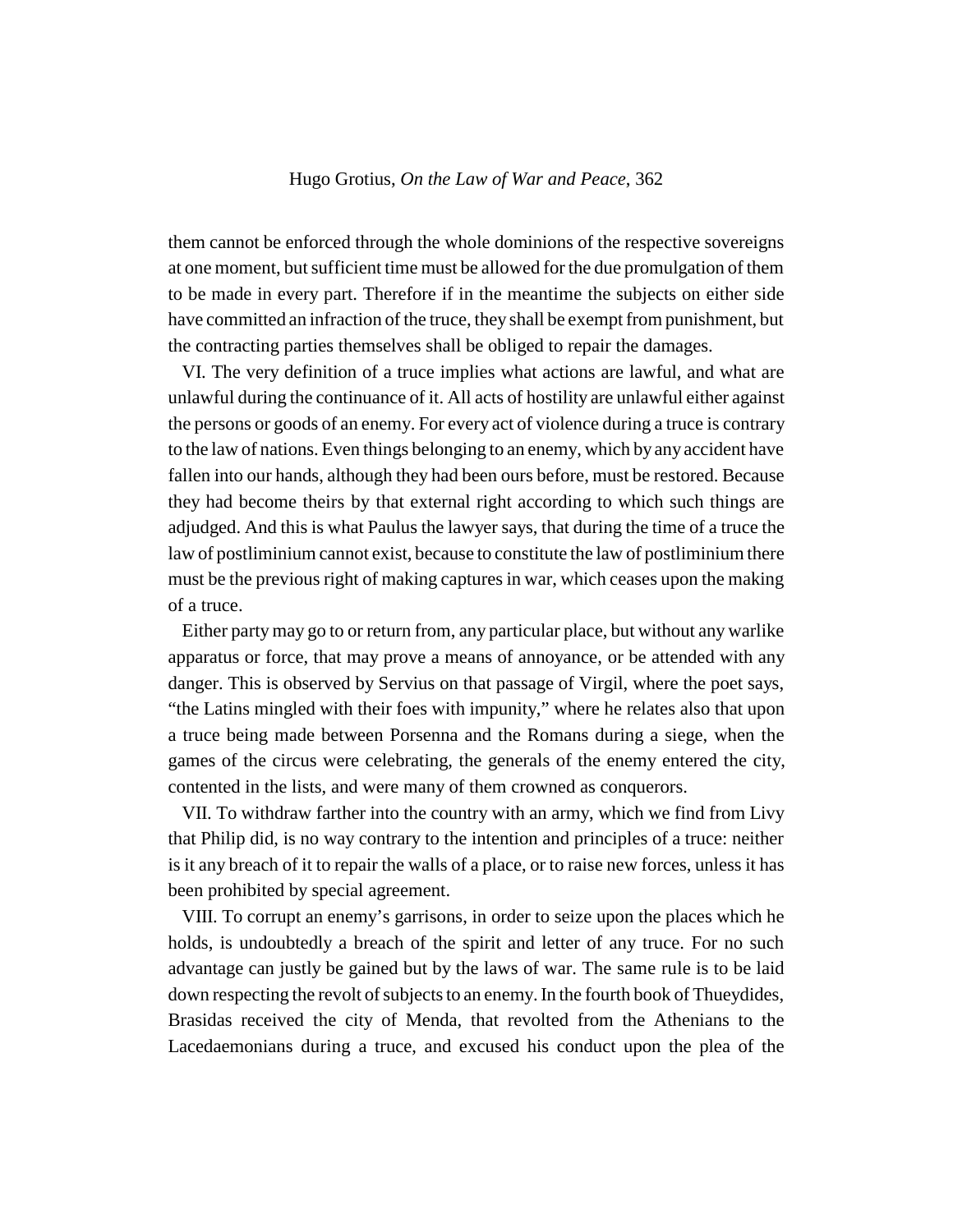Athenians having done the same.

Either of the belligerent powers may take possession of places that have been deserted: if they have been really deserted by the former owner with the intention never to occupy them again, but not merely because they have been left unguarded, either before, or after, the making of a truce. For the former owner's right of dominion therein still remaining renders another's possession of them unjust. Which is a complete refutation of the cavil of Belisarius against the Goths, who seized upon some places during a truce, under pretext of their being left without garrisons.

IX. It is made a subject of inquiry, whether any one being prevented by an unforeseen accident from making his retreat, and being taken within the enemy's territories, at the expiration of a truce, has a right to return. Considering the external law of nations, he is undoubtedly upon the same footing as one, who, having gone into a foreign country, must, upon the sudden breaking out of war, be detained there as an enemy till the return of peace. Nor is there any thing contrary to strict justice in this; as the goods and persons of enemies are bound for the debt of the state, and may be seized for payment. Nor has such a one more reason to complain than innumerable other innocent persons, on whose heads the calamities of war have fallen. Nor is there occasion to refer to the case, which Cicero has alleged, in his second book *On Invention*, of a ship of war driven by the violence of the wind into a port, where by law it was liable to confiscation. For in the former case the unforeseen accident must do away all idea of punishment, and in the latter, the right of confiscation must be suspended for a time. Yet there can be no doubt but there is more of generosity and kindness in releasing such a person than in insisting upon the right of detaining him.

X. The express nature of a convention renders some things unlawful during a truce, as for instance, if it is granted only in order to bury the dead, neither party will have a right to depart from those conditions. Thus if a siege is suspended by a truce, and nothing more than such a suspension is thereby granted; the besieged cannot lawfully avail himself of it, to convey fresh supplies of troops and stores into the place. For such conventions ought not to prove beneficial to one party, to the prejudice of the other, who grants them. Sometimes it is stipulated that no one shall be allowed to pass to and fro. Sometimes the prohibition extends to persons and not to goods. In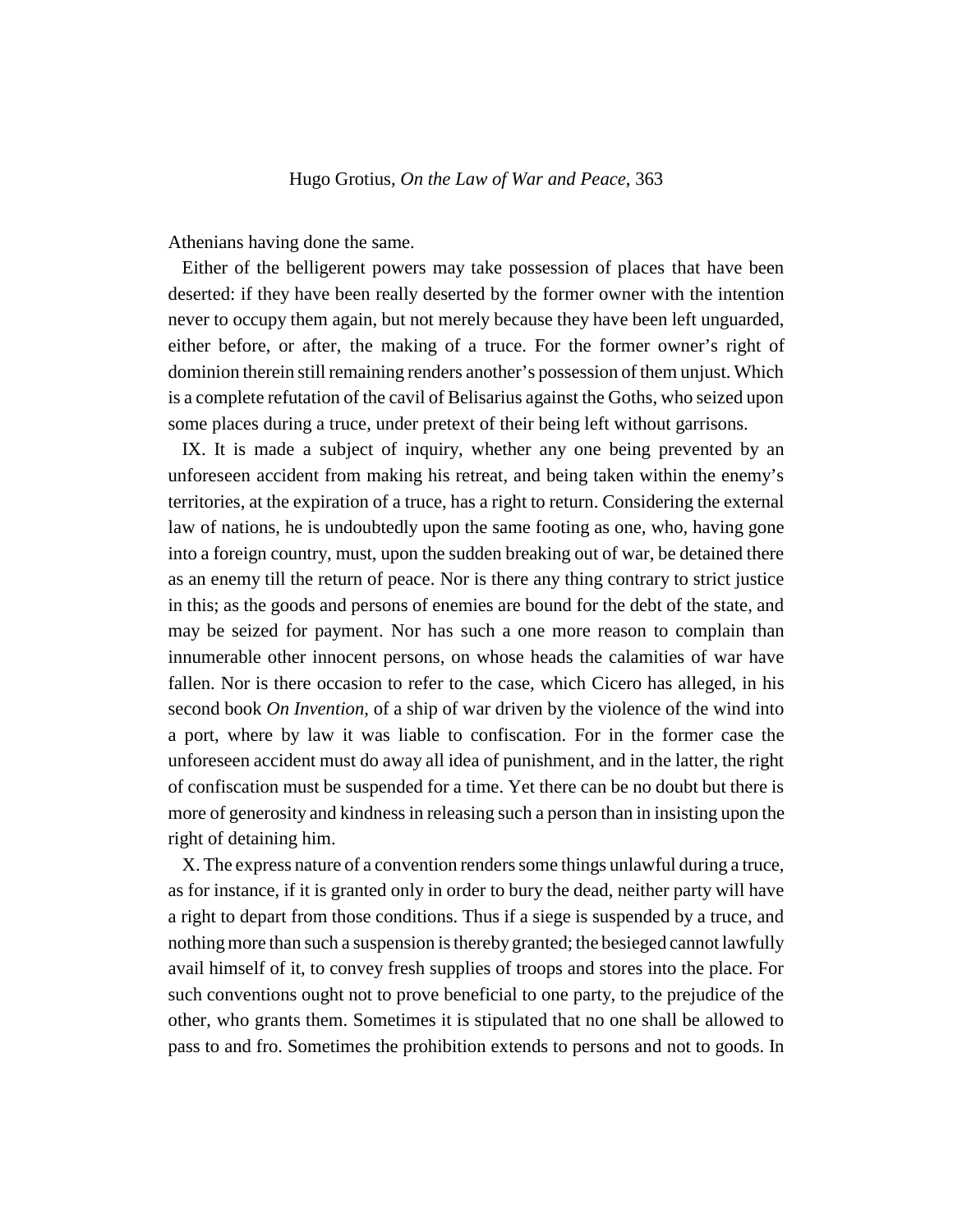which case, if any one, in protecting his goods, hurts an enemy, the act will not constitute a breach of the truce. For as it is lawful that either party should defend his property, an accidental circumstance cannot be deemed an infringement of that personal security, which was the principal object provided for by the truce.

XI. If the faith of a truce is broken by one of the parties, the other who is thereby injured, will undoubtedly have a right to renew hostilities without any formal declaration. For every article in a treaty contains an implied condition of mutual observance. Indeed we may find in history instances of those, who have adhered to a truce-till its expiration, notwithstanding a breach on the other side. But on the other hand there are numerous instances of hostilities commenced against those, who have broken their conventions: a variation, which proves that it is at the option of the injured party to use or not to use his right of renewing war upon the breach of a truce.

XII. It is evident that, if the stipulated penalty is demanded of the aggressor, and paid by him, the other party can no longer maintain his right of renewing the war. For the payment of the penalty restores every thing to its original footing. And on the other hand, a renewal of hostilities implies an intention of the injured party to abandon the penalty, since he has had his option.

XIII. A truce is not broken by the acts of individuals, unless they are sanctioned by the authority of the sovereign, which is generally supposed to be given, where the delinquents are neither punished nor delivered up, nor restitution is made of goods taken away.

XIV. The rights belonging to a safe-conduct are a privilege distinct from the nature of a truce, and our interpretation of them must be guided by the rules laid down respecting privileges.

Such a privilege, to be perfect, must be neither injurious to a third person, nor prejudicial to the giver. There. fore in explaining the terms, in which it is couched, a greater latitude of interpretation may be allowed, especially where the party suing for it receives no benefit, but rather confers one, and still more so where the advantage, accruing to the individual from thence, redounds also to the public benefit of the state.

Therefore the literal interpretation, which the words may bear, ought to be rejected, unless otherwise some absurdity would follow, or there is every reason to suppose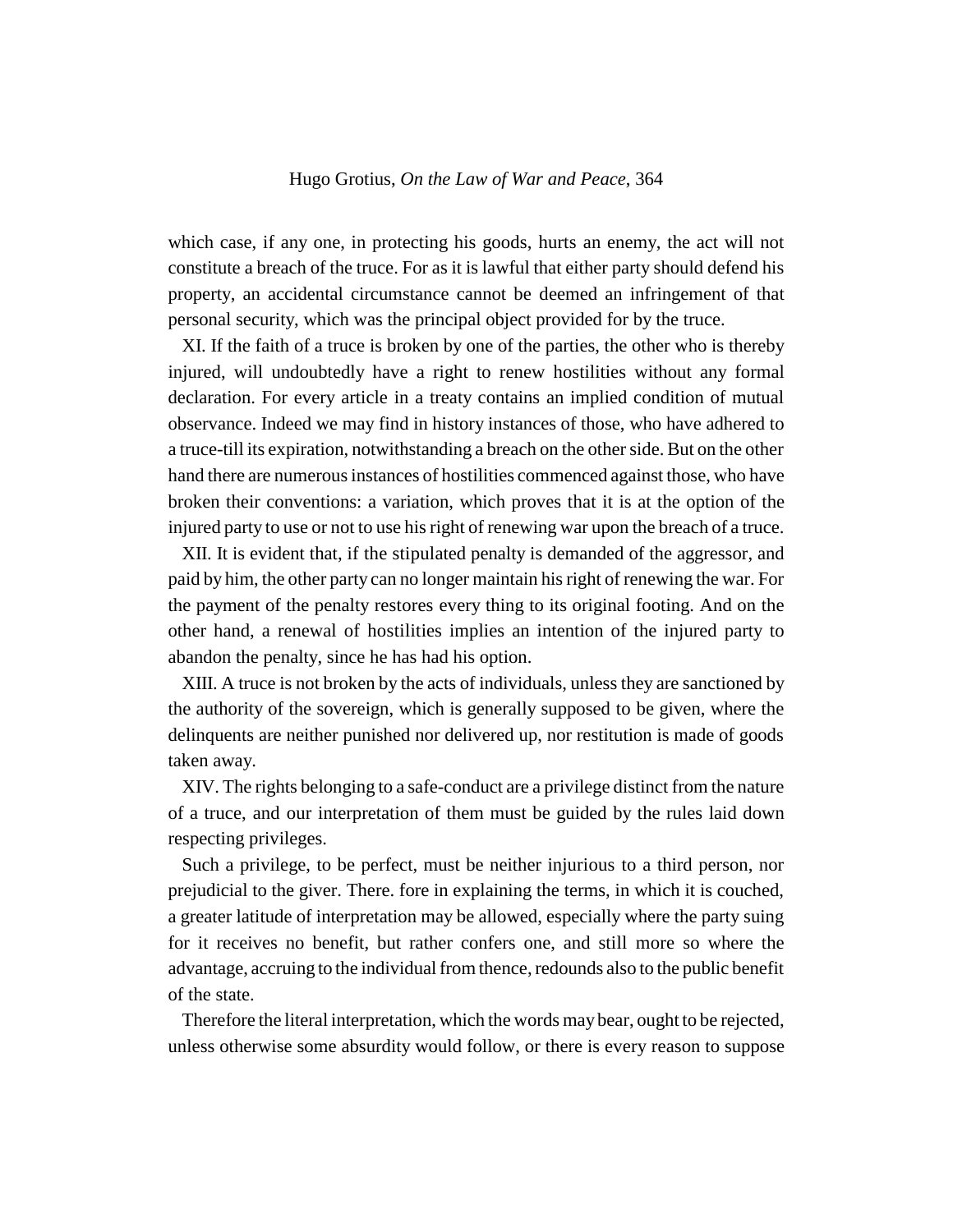that such a literal interpretation is most conformable to the will and intention of the parties concerned. In the same manner, on the other hand, a greater latitude of interpretation may be allowed, in order to avoid the same apprehended absurdity, or to comply more fully with the most urgent and forcible conjectures respecting the will of the contracting parties.

XV. Hence we may infer that a safe-conduct, granted to soldiers, includes not only those of an intermediate rank, but the highest commanders. For that is a signification strictly and properly authorised by the words themselves, although they may be taken in a more limited meaning. So the term clergymen includes those of episcopal as well as those of inferior rank, and by those serving on board a fleet, we mean not only sailors, but all persons found there, who have taken the military oath.

XVI. Where a free passage is granted, liberty to return is evidently implied, not from the literal force of the expressions themselves, but to avoid the absurdity which would follow the grant of a privilege, that could never be made use of. And by the liberty of coming and going is meant a safe passage till the person arrives in a place of perfect security. From hence the good faith of Alexander was impeached, who ordered those to be murdered on the way, whom he had allowed to depart.

Any one may be allowed to go away without being allowed to return. But no power can properly refuse admitting any one, to whom he has granted leave to come, and on the other hand, his admission implies such a leave to have been given. Going away and returning are indeed very different, nor can any construction of language give them the same meaning. If there be any mistake, although it may confer no right, it exempts the party from all penalties. — A person permitted to come shall only come once, but not a second time, unless the additional mention of some time may supply room to think otherwise.

XVII. A son shares the fate of his father, and a wife of her husband no farther than as to the right of residing, for men reside with their families, but in general undertake public missions without them. Yet one or two servants, though not expressly named, are generally understood to be included in a safe-conduct, especially where it would be improper for the person to go without such attendants. For every necessary consequence is understood to go along with any privilege that is given.

XVIII. In the same manner no other effects are included in a safe-conduct, but such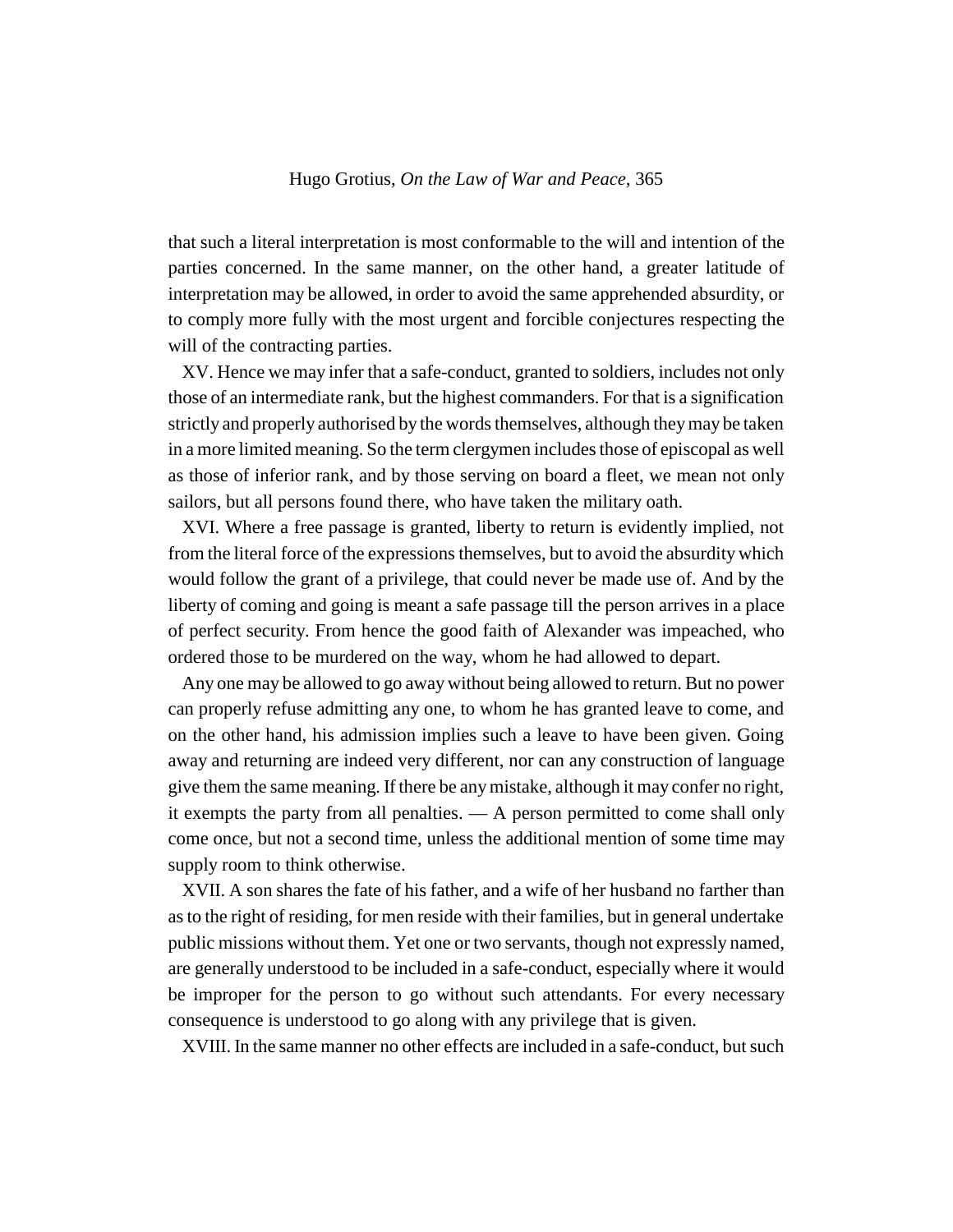as are usually taken on a journey.

XIX. The name of attendants, expressed in a safe-conduct, granted to any one, will not allow him to extend the protection of it to men of atrocious and criminal characters, such as pirates, robbers, and deserters. And the country of the attendants being named shews that the protection cannot extend to those of another nation.

XX. The privileges of a safe-conduct do not, in doubtful cases, expire upon the demise of the sovereign who granted it, according to what was said in a former part of this treatise on the nature of favours granted by kings and sovereign princes.

XXI. It has often been a disputed point, what is meant by the expression used in a safe-conduct, that it shall continue during the pleasure of the grantor. But there seems most reason and truth in the opinion of those, who maintain that the privilege shall continue, till the grantor make some new declaration of his will to the contrary. Because, in doubtful cases, a favour is presumed to continue, till the right, which it conveys, is accomplished. But not so, where all possibility of will in the grantor has ceased, which happens by his death. For upon the death of the person all presumption of his will continuing must cease: as an accident vanishes when the substance is destroyed.

XXII. The privilege of a safe-conduct protects the person, to whom it is given, even beyond the territories of the grantor: because it is given as a protection against the rights of war, which are not confined to his territory.

XXIII. The redemption of prisoners is much favoured, particularly among Christian states, to whom the divine law peculiarly recommends it as a kind of mercy. Lactantius calls the redemption of prisoners a great and splendid office of justice.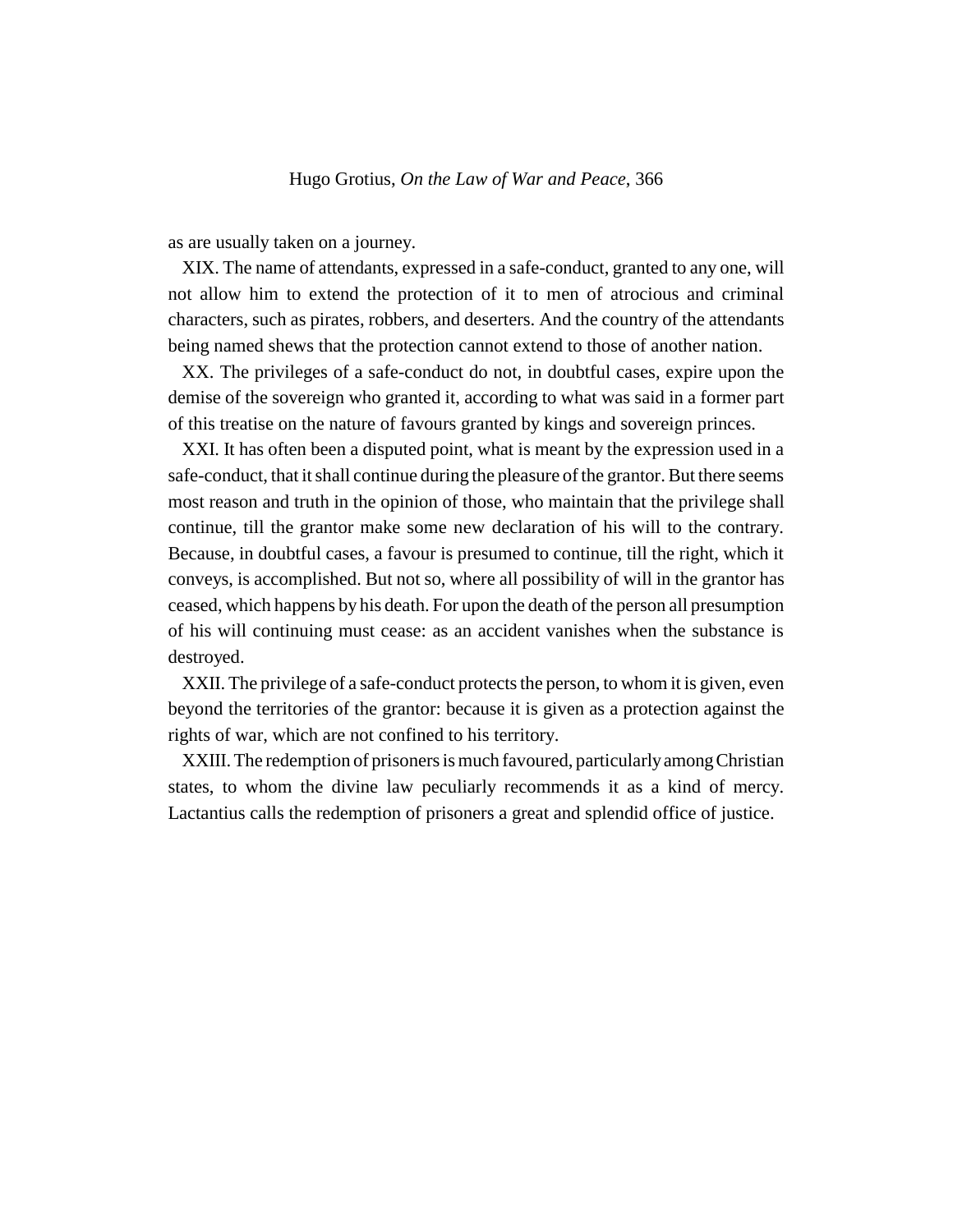# Chapter 22: On the Faith on Those Invested With Subordinate Powers in War.

I. Ulpian reckons the agreements, entered into between the generals of opposite armies during the course of a war, among public conventions. So that after explaining the nature of the faith pledged by sovereign powers to each other, it will be proper to make a short inquiry into the nature of engagements made by subordinate authorities; whether those authorities bear a near approach to supreme power, as commanders in chief, or are removed to a greater distance from it. Caesar makes the following distinction between them, observing that the offices of commander and deputy are very different; the latter being obliged to act according to prescribed rules, and the former having unqualified discretion in matters of the highest importance.

II. The engagements of those invested with such subordinate powers are to be considered in a double point of view, whether they are binding upon the sovereign, or on y upon themselves. The former of these points has been already settled in a former part of this treatise, where it was shewn that a person is bound by the measures of an agent, whom he has appointed to act in his name, whether his intentions have been expressly named, or are only to be gathered from the nature of the employment. For whoever gives another a commission, gives him along with it every thing in his power that is necessary to the execution of it. So that there are two ways, in which persons acting with subordinate powers may bind their principals by their conduct, and that is, by doing what is probably thought to be contained in their commission, or apart from that, by acting according to special instructions, generally known, at least to those, with whom they treat.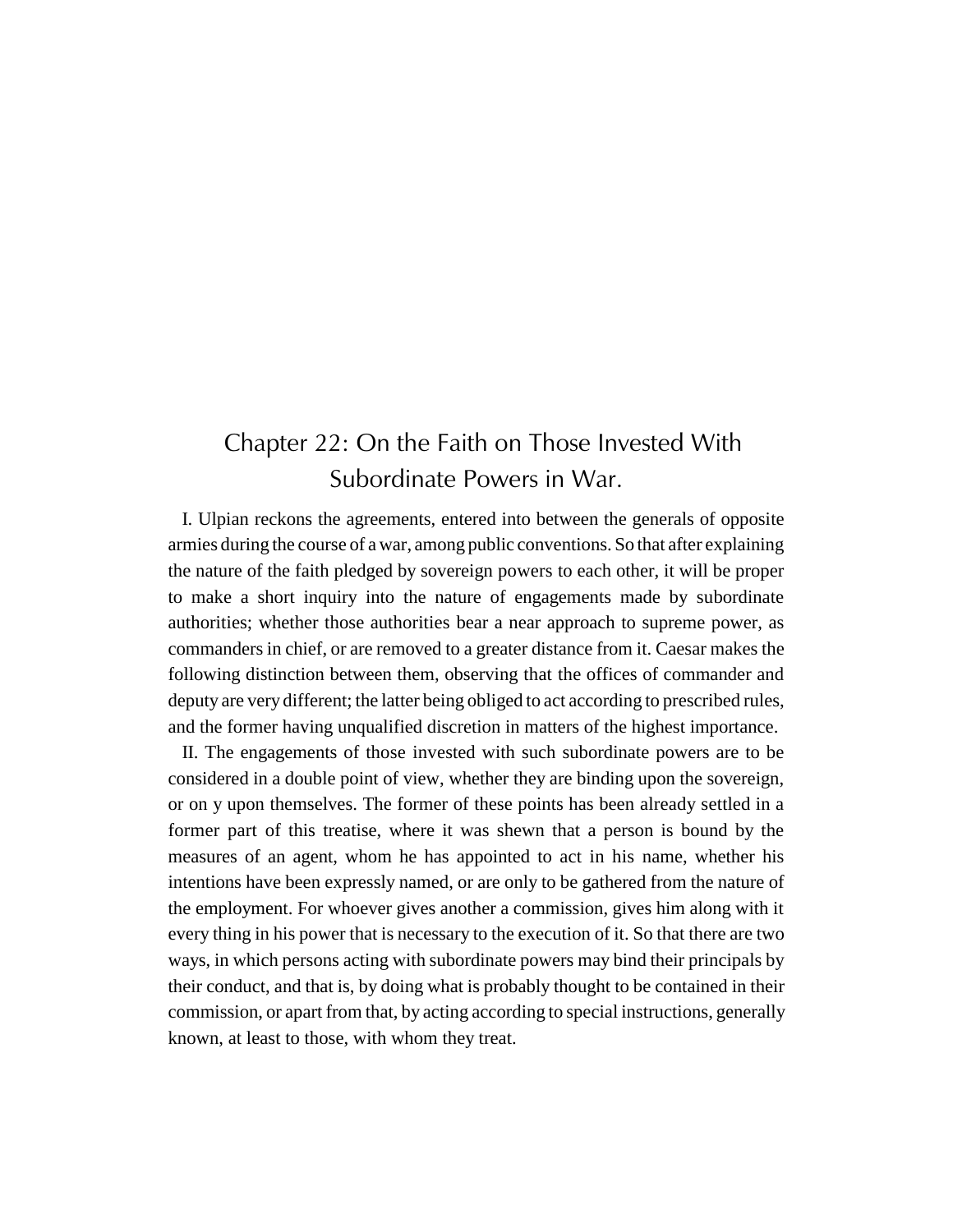III. There are other modes too, in which a sovereign may be bound by the previous act of his minister; but not in such a manner as to suppose the obligation owes its existence to that action, which only gives occasion to its fulfilment. And there are two ways, in which this may happen, either by the consent of the sovereign, or by the very nature of the thing itself. His consent appears by his ratification of the act, either expressed or implied, and that is, where a sovereign has known and suffered a thing to be done, which can be accounted for upon no other motive but that of approval and consent.

The very nature and obligation of all contracts imply that one party is not to gain advantage by the loss of another. Or if advantage is expected from a contract, the contract must be fulfilled or the advantage abandoned. And in this sense, and no other, the proverbial expression, that whatever is beneficial is valid, is to be understood.

On the other hand a charge of injustice may fairly be brought against those, who condemn an engagement, yet retain the advantages, which they could not have had without it.

IV. It is necessary to repeat an observation made before, that a sovereign, who has given a commission to another, is bound by the conduct of that person, even though he may have acted contrary to his secret instructions, provided he has not gone beyond the limits of his ostensible, and public commission.

This was a principle of equity, which the Roman Praetor observed in actions brought against employers for the conduct of their agents or factors. An employer could not be made answerable for any act or measure of his factor, but such as was immediately connected with the business, in which he employed him. Nor could he be considered as an appointed agent, with whom the public were apprized, by due notice, to make no contract — If such notice was given, without having come to the knowledge of the contracting parties, the employer was bound by the conduct of the agent. If any one chuses to make a contract on certain conditions, or through the intervention of a third person, it is right and necessary for that person to observe the particular conditions on which he is employed.

From hence it follows that kings and nations are more or less bound by the conventions of their commanders in proportion as their laws, conditions, and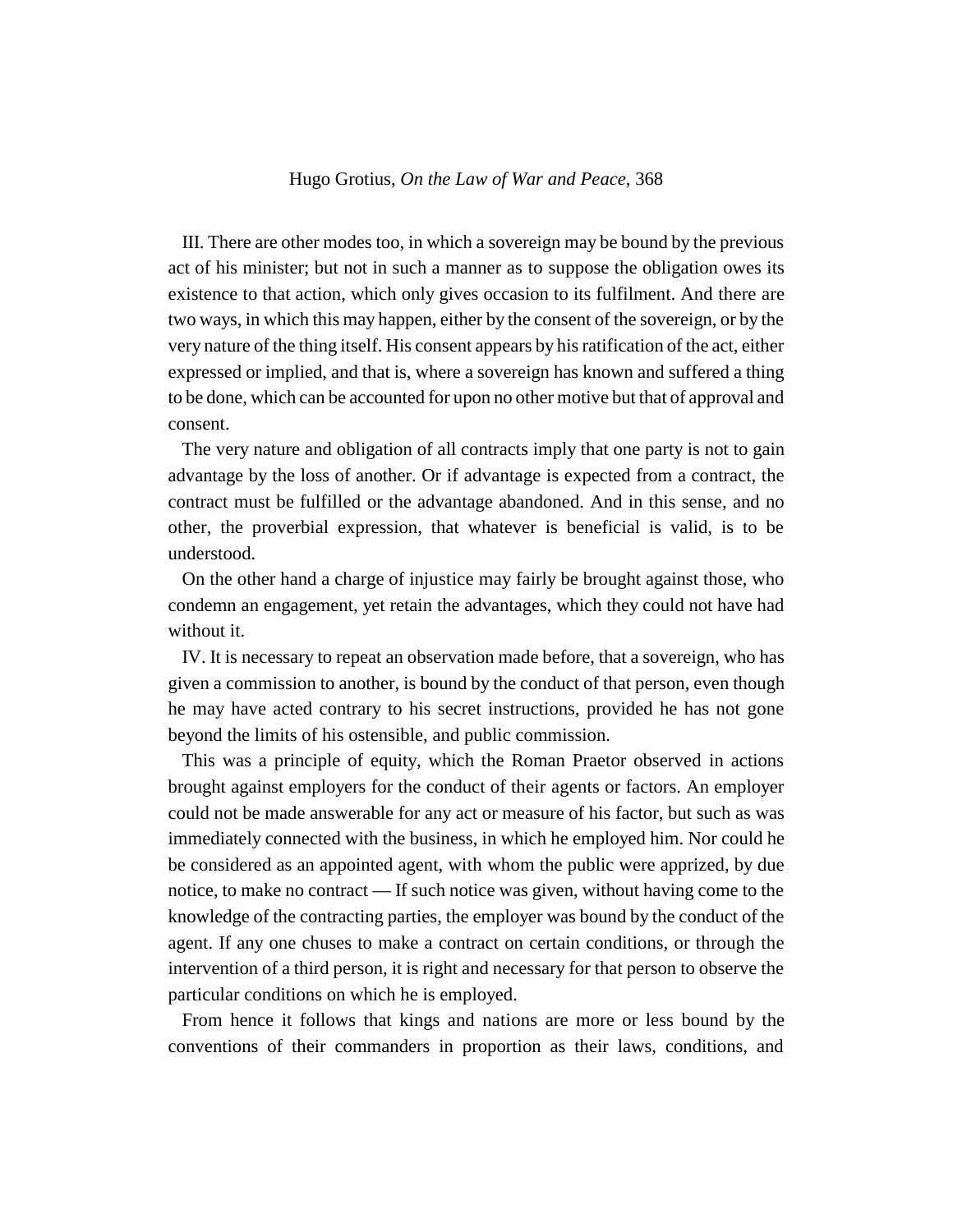customs, are more or less known. If the meaning of their intentions is not evident, conjecture may supply the place of evidence, as it is natural to suppose that any one employed would be invested with full powers sufficient to execute his commission.

A person acting in a subordinate capacity, if he has exceeded the powers of his commission will be bound to make reparation, if he cannot fulfil his engagement, unless he is prevented from doing so by some well known law.

But if he has been guilty of treachery also, in pretending to greater powers than he really possessed, he will be bound to repair the injury, which he has wilfully done, and to suffer punishment corresponding with his offence. For the first of these offences, his property is answerable, and on failure of that, his personal liberty: and in the latter case, his person or property, or both must be answerable according to the magnitude of the crime.

V. As a sovereign or his minister is always bound by every contract, it is certain the other party will also be bound by the engagement: nor can it be deemed imperfect. For in this respect there is a comparative equality between sovereign and subordinate powers.

VI. It is necessary to consider too what are the powers of subordinate authorities over those beneath them. Nor is there any doubt that a general may bind the army, and a magistrate, the inhabitants of a place by those actions, which are usually done by commanders, or magistrates, otherwise their consent would be necessary.

On the other hand, in engagements purely beneficial, the advantage shall be on the side of the inferior: for that is a condition comprehended in the very nature of power. Where there is any burdensome condition annexed it shall not extend beyond the usual limits in which authority is exercised; or if it does, it shall be at the option of the inferior to accept or refuse that condition.

VII. As to the causes and consequences of a war, it is not within the province of a general to decide them. For concluding and conducting a war are very different things, and rest upon distinct kinds of authority.

VIII and IX. As to granting truces, it is a power which belongs not only to commanders in chief, but also to inferior commanders. And they may grant them for themselves, and the forces immediately under their command, to places which they are besieging or blockading: but they do not thereby bind other parts of the army.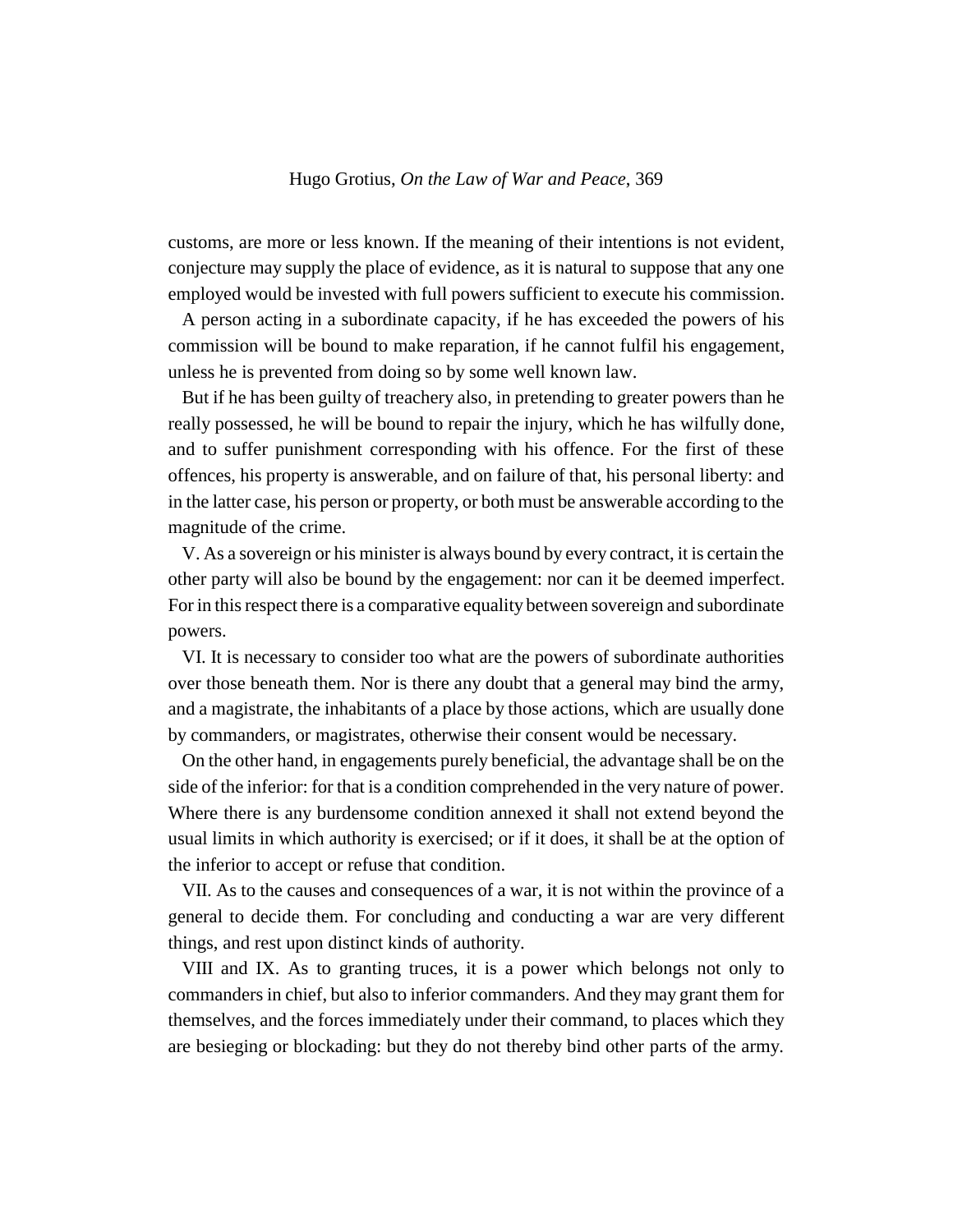Generals have no right to cede nations, dominions, or any kind of conquests made in war. They may relinquish any thing of which a complete conquest has not been made: for towns frequently surrender on condition of the inhabitants being spared, and allowed to retain their liberty and property: cases, in which there is no time for consulting the will and pleasure of the sovereign. In the same manner, and upon the same principle this right is allowed to subordinate commanders, if it falls within the nature of their commission.

X. As commanders, in all such engagements, are acting in the name of others, their resolutions must not be interpreted so strictly as to bind their sovereigns to greater obligations than they intended to incur, nor at the same time to prove prejudicial to the commanders themselves for having done their duty.

XI. An absolute surrender implies that the party so capitulating submits to the pleasure and discretion of the conqueror.

XII. In ancient conventions a precaution was usually added, that they would be ratified, if approved of by the Roman people. So that if no ratification ensued, the general was bound no further than to be answerable for any advantage that might have accrued to himself.

XIII. Commanders having promised to surrender a town, may dismiss the garrison.

[The XXIII chapter of the original, on Private Faith in War, is omitted in the translation. **Translator**.]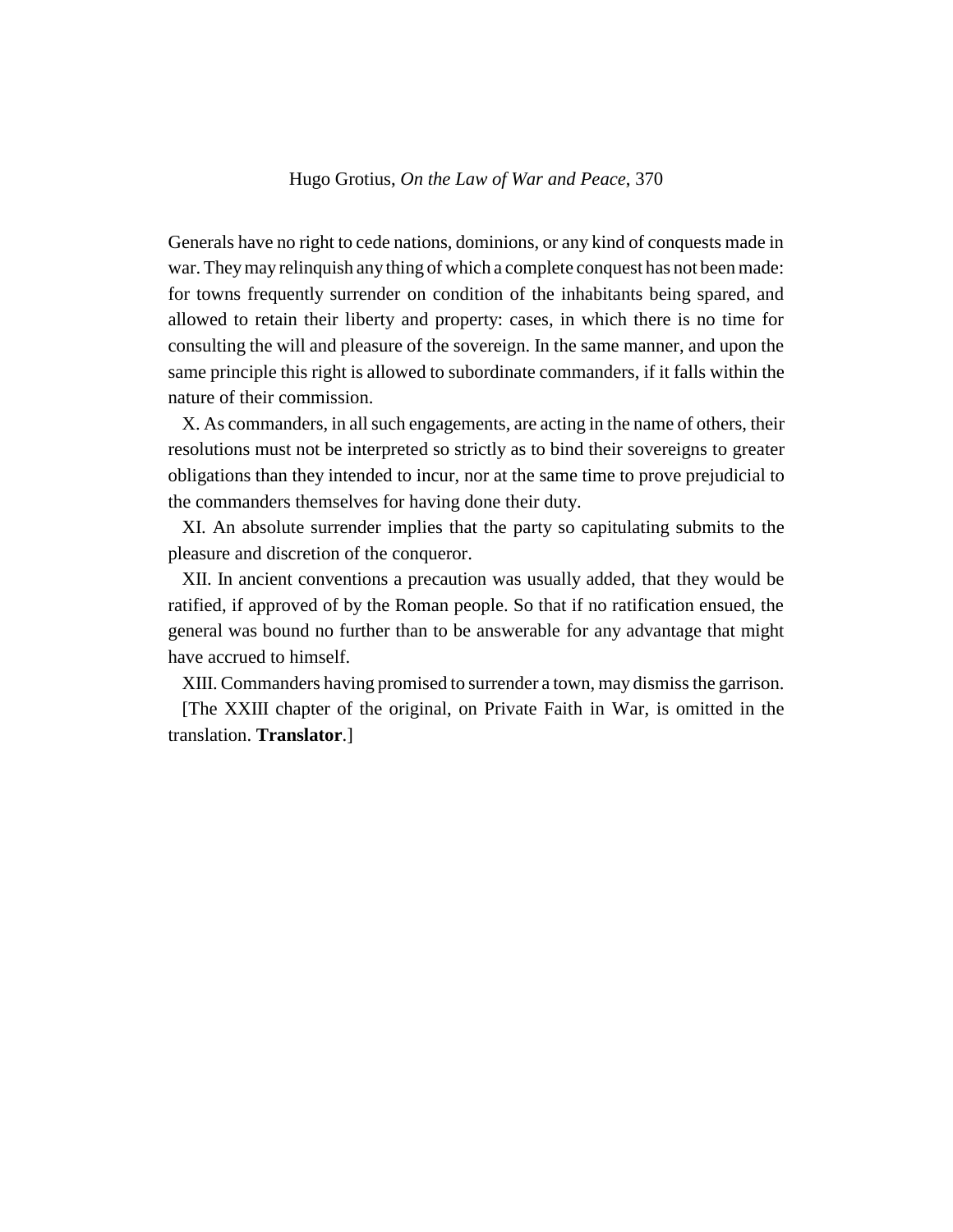# Chapter 24: On Tacit Faith.

I. Both public, private, and mixed, conventions admit of tacit consent, which is allowed by custom. For in whatever manner consent is indicated and accepted it has the power of conveying a right. And, as it has been frequently observed in the course of this treatise, there are other signs of consent besides words and letters: some of them indeed naturally rising out of the action itself.

II. An example of such tacit agreement may be found in the case of a person coming from an enemy, or foreign country, and surrendering himself to the good faith of another king or people. For such a one tacitly binds himself to do nothing injurious or treacherous to that state, where he seeks protection, a point which is beyond all doubt.

III. In the same manner, a person who grants or requests a conference, gives a tacit promise, that he will do nothing prejudicial to the parties, who attend it. Livy pronounces an injury done to an enemy, under the pretext of holding a conference, a violation of the law of nations.

IV. But such a tacit promise, to take no advantage of a parley or conference, is not to be carried farther than what has been said. Provided all injury and injustice are avoided, it is reckoned a lawful stratagem, for any one to avail himself of a parley in order to draw off the enemy's attention from his military projects, and to promote his own. The device, by which Asdrubal extricated his army from the Ausetanian forests, was of this kind, and by the same means Scipio Africanus, the elder, gained a perfect knowledge of Syphax's camp. Both these circumstances are related by Livy.

V. There are certain mute signs, deriving all their force and meaning from custom;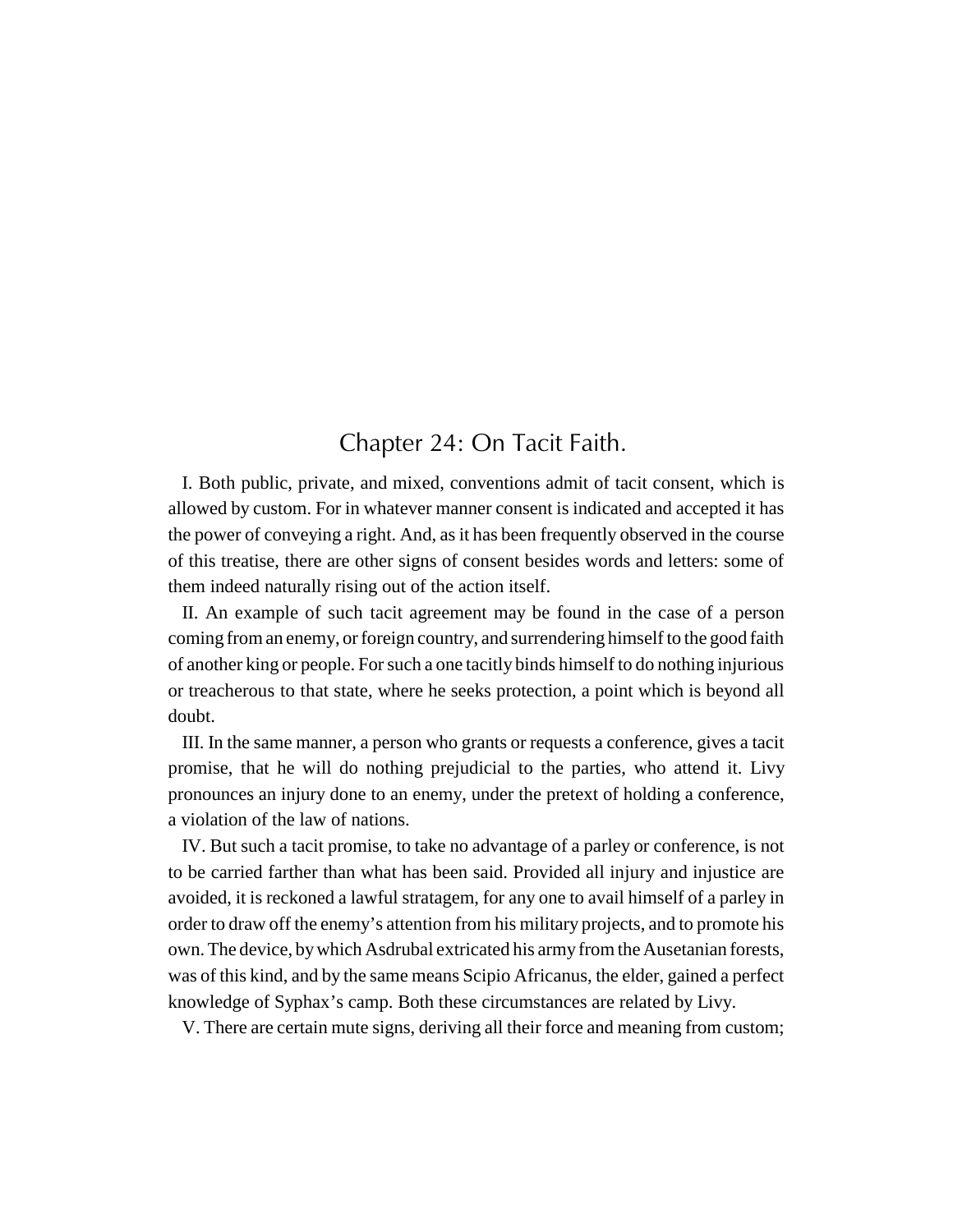such as the fillets, and branches of olive formerly used: among the Macedonians pikes erected, and among the Romans shields placed upon the head, were signs of a suppliant surrender obliging the party to lay down his arms. In the present day a white flag is a sign of suing for a parley. Therefore all these methods have the force of express declarations.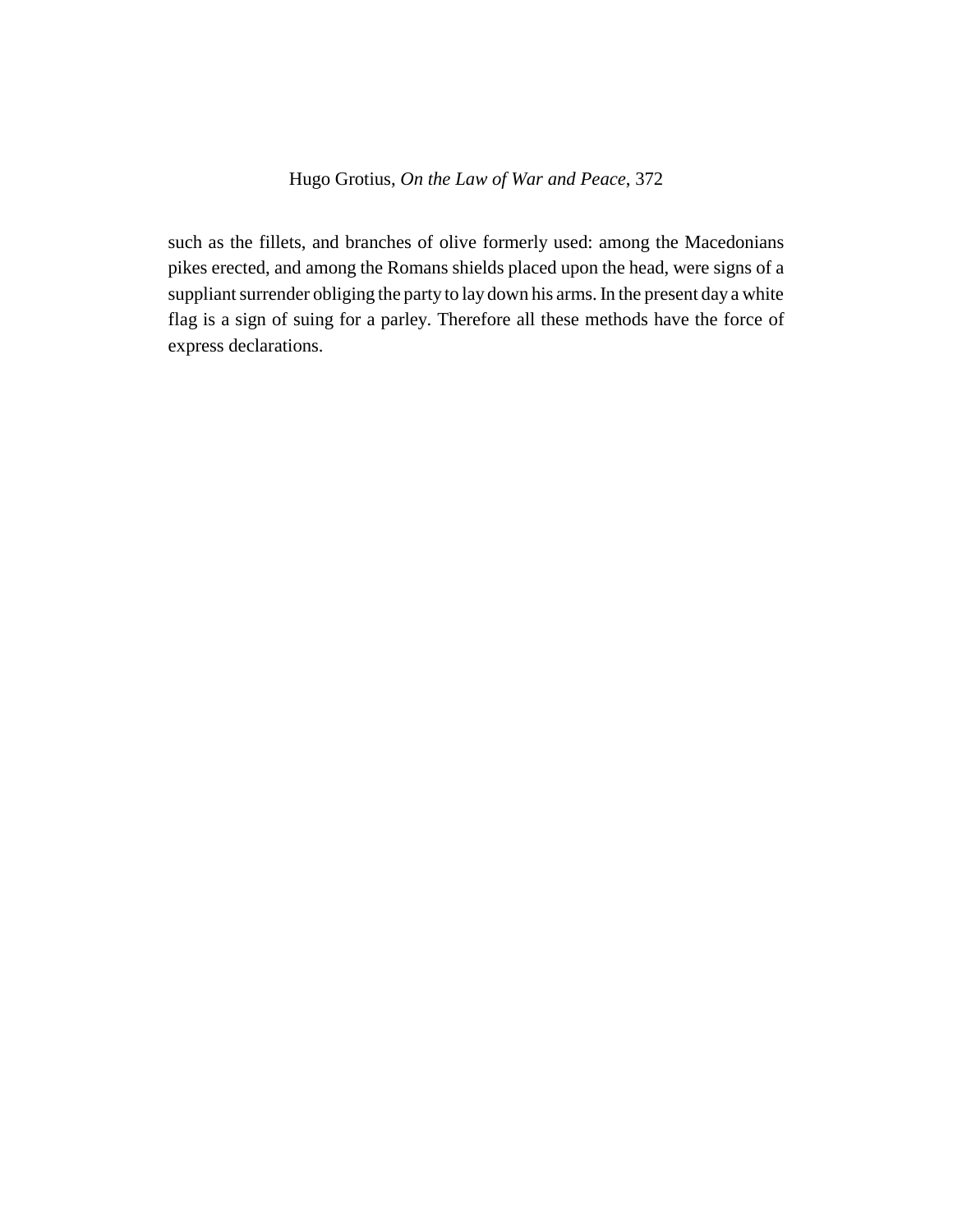# Chapter 25: Conclusion.

I. Here seems to be the proper place to bring this work to a conclusion, without in the least presuming that every thing has been said, which might be said on the subject: but sufficient has been produced to lay a foundation, on which another, if he pleases, may raise a more noble and extensive edifice, an addition and improvement that will provoke no jealousy, but rather be entitled to thanks.

Before entirely dismissing the subject, it may be necessary to observe, that, as in laying down the true motives and causes, that alone will justify war, every possible precaution at the same time was taken to state the reasons for which it should be avoided; so now a few admonitions will not be deemed superfluous, in order to point out the means of preserving good faith in war, and maintaining peace, after war is brought to a termination, and among other reasons for preserving good faith the desire of keeping alive the hope of peace, even in the midst of war, is not the least important. For good faith, in the language of Cicero, is not only the principal hold by which all governments are bound together, but is the key-stone by which the larger society of nations is united. Destroy this, says Aristotle, and you destroy the intercourse of mankind.

In every other branch of justice there is something of obscurity, but the bond of faith is clear in itself, and is used indeed to do away the obscurity of all transactions. The observance of this is a matter of conscience with all lawful kings and sovereign princes, and is the basis of that reputation by which the honour and dignity of their crowns are maintained with foreign nations.

II. In the very heat of war the greatest security and expectation of divine support